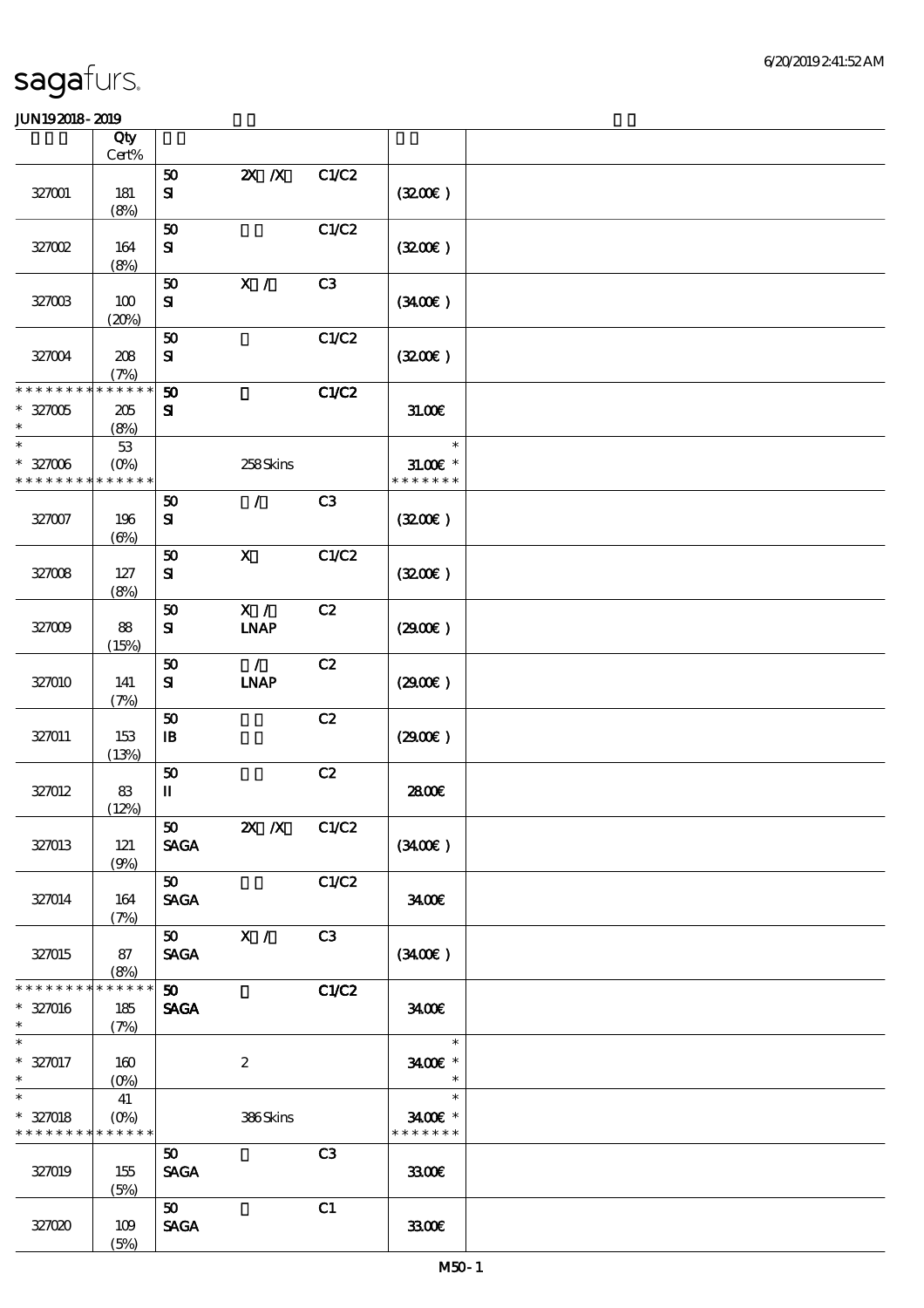|                                       | Qty                        |                                |                  |                |                                    |  |
|---------------------------------------|----------------------------|--------------------------------|------------------|----------------|------------------------------------|--|
|                                       | Cert%                      |                                |                  |                |                                    |  |
| * * * * * * *<br>$* 327021$<br>$\ast$ | * * * * * *<br>185<br>(1%) | 50 <sub>2</sub><br><b>SAGA</b> |                  | C2             | (330)                              |  |
| $\ast$                                |                            |                                |                  |                | $\ast$                             |  |
| $* 327022$<br>$\ast$                  | 160<br>(O <sub>0</sub> )   |                                | $\boldsymbol{2}$ |                | $(3300)$ *<br>$\ast$               |  |
| $\ast$<br>$* 327023$                  | 48<br>$(O\!/\!\!\delta)$   |                                | 393Skins         |                | $\ast$<br>$(3300)$ *               |  |
| * * * * * * * *                       | * * * * * *                |                                |                  |                | * * * * * * *                      |  |
| 327024                                | 159<br>(4%)                | 50<br><b>SAGA</b>              |                  | C3             | 3300E                              |  |
| * * * * * * * *                       | * * * * * *                | $\boldsymbol{\mathfrak{D}}$    | $\mathbf{x}$     | <b>C1/C2</b>   |                                    |  |
| $* 327025$<br>$\ast$                  | 185<br>(4%)                | <b>SAGA</b>                    |                  |                | (3500)                             |  |
| $\ast$                                | 71                         |                                |                  |                | $\ast$                             |  |
| $* 327026$<br>* * * * * * * *         | $(0\%)$<br>* * * * * *     |                                | 256Skins         |                | $(3500\text{E})*$<br>* * * * * * * |  |
| 327027                                | 75<br>(5%)                 | 50<br><b>SAGA</b>              | $\mathbf{X}$     | C <sub>3</sub> | 3200E                              |  |
|                                       |                            | 50                             | X /              | C2             |                                    |  |
| 327028                                | 156<br>(7%)                | <b>SAGA</b>                    | <b>INAP</b>      |                | 31.00E                             |  |
|                                       |                            | 50                             | $\mathcal{L}$    | C2             |                                    |  |
| 327029                                | 196<br>(3%)                | <b>SAGA</b>                    | <b>LNAP</b>      |                | 31.006                             |  |
| * * * * * * * *                       | * * * * * *                | 50                             |                  | C2             |                                    |  |
| $* 327000$<br>$\ast$                  | 185<br>(8%)                | <b>IA</b>                      |                  |                | 2900€                              |  |
| $\ast$                                | 84                         |                                |                  |                | $\ast$                             |  |
| * 327031<br>* * * * * * * *           | (4%)<br>* * * * * *        |                                | 269Skins         |                | 2900€ *<br>* * * * * * *           |  |
|                                       |                            | 50                             | X /              | C2             |                                    |  |
| 327032                                | 168<br>(10%)               | IA                             |                  |                | (31.00)                            |  |
| ************** 50                     |                            |                                | $\mathcal{L}$    | C2             |                                    |  |
| $* 327033$<br>$\ast$                  | 185<br>(5%)                | IA                             |                  |                | 3000                               |  |
| $\ast$                                |                            |                                |                  |                | $\ast$                             |  |
| $* 327034$<br>$\ast$                  | 160<br>(1%)                |                                | $\boldsymbol{2}$ |                | $3000$ $*$<br>$\ast$               |  |
| $\ast$                                | 111                        |                                |                  |                | $\ast$                             |  |
| $* 327035$<br>* * * * * * * *         | (4%)<br>* * * * * *        |                                | 456Skins         |                | $3000$ $*$<br>* * * * * * *        |  |
| 327036                                | 99<br>(10%)                | 50<br><b>SROY</b>              | 2X / X C1/C2     |                | 3500€                              |  |
| 327037                                | $107$<br>$(\Theta)$        | 50<br><b>SROY</b>              |                  | C1/C2          | 3500E                              |  |
| 327038                                | 68<br>(7%)                 | <b>SROY</b>                    | $50$ X /         | C3             | 3500E                              |  |
| 327039                                | 156<br>(3%)                | 50<br><b>SROY</b>              |                  | C1/C2          | 3500E                              |  |
| 327040                                | 189<br>(2%)                | 50<br><b>SROY</b>              |                  | C1/C2          | 3500E                              |  |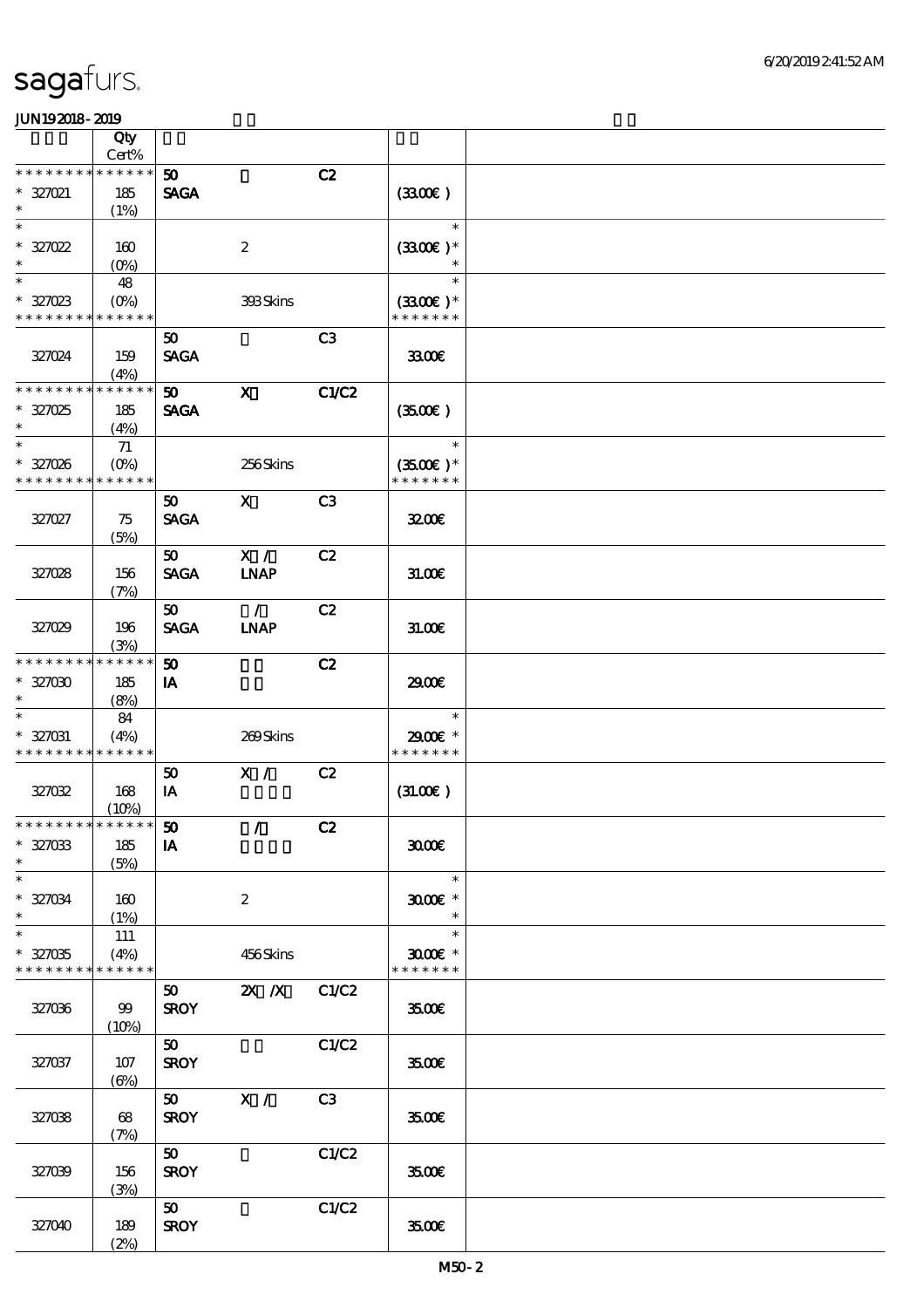|        | Qty<br>Cert%             |                   |   |                |      |  |
|--------|--------------------------|-------------------|---|----------------|------|--|
| 327041 | 140<br>$\mathcal{P}_{0}$ | 50<br><b>SROY</b> |   | C <sub>3</sub> | 3400 |  |
| 327042 | 80<br>$(\Theta\% )$      | 50<br><b>SROY</b> | X | C1/C2          | 3400 |  |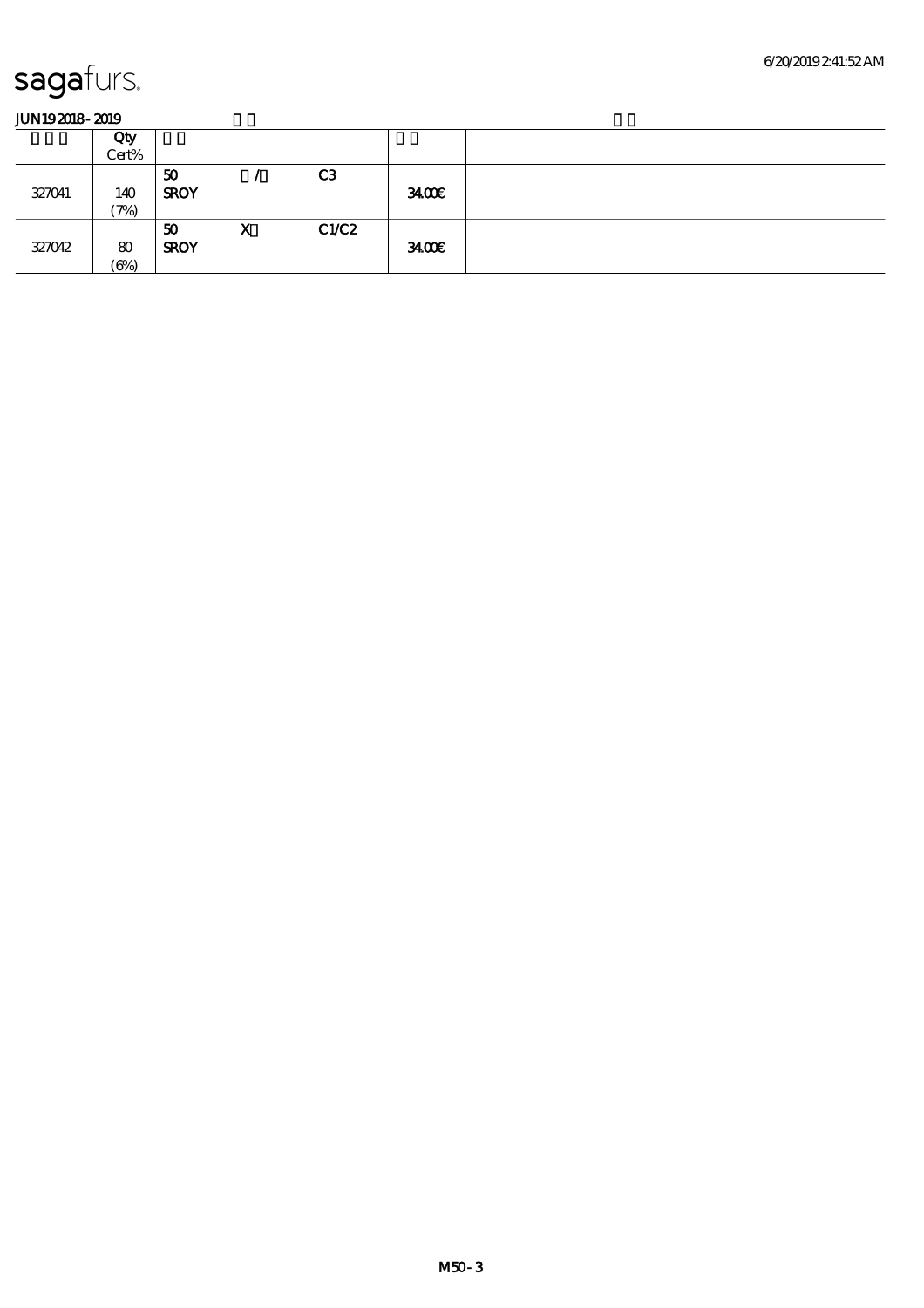|                                                            | Qty                               |                                       |                           |              |                              |  |
|------------------------------------------------------------|-----------------------------------|---------------------------------------|---------------------------|--------------|------------------------------|--|
|                                                            | Cert%                             |                                       | $\boldsymbol{\mathsf{z}}$ |              |                              |  |
| 327101                                                     | 175                               | $\boldsymbol{\omega}$<br>$\mathbf{S}$ |                           | C1/C2        | 27.00E                       |  |
|                                                            | (11%)                             |                                       |                           |              |                              |  |
| * * * * * * *                                              | * * * * * *                       | $\boldsymbol{\omega}$                 | $\mathbf X$               | C1/C2        |                              |  |
| $* 327102$                                                 | 205                               | ${\bf s}$                             |                           |              | (27.00)                      |  |
| $\ast$                                                     | (12%)                             |                                       |                           |              |                              |  |
| $\ast$<br>$* 327103$                                       | 43                                |                                       | 248Skins                  |              | $\ast$<br>$(27.00)$ *        |  |
| * * * * * * * *                                            | $(O\%)$<br>* * * * * *            |                                       |                           |              | * * * * * * *                |  |
| * * * * * * * *                                            | * * * * * *                       | $\boldsymbol{\omega}$                 |                           | <b>C1/C2</b> |                              |  |
| $* 327104$                                                 | 225                               | ${\bf s}$                             |                           |              | (27.00)                      |  |
|                                                            | (14%)                             |                                       |                           |              |                              |  |
| $\ast$                                                     |                                   |                                       |                           |              | $\ast$                       |  |
| $* 327105$<br>$\ast$                                       | 200                               |                                       | $\boldsymbol{2}$          |              | $(27.00)$ *<br>$\ast$        |  |
| $\ast$                                                     | $(O\!/\!o)$<br>$96\,$             |                                       |                           |              | $\ast$                       |  |
| $* 327106$                                                 | $(O\%)$                           |                                       | 521 Skins                 |              | $(27.00)$ *                  |  |
| * * * * * * * *                                            | * * * * * *                       |                                       |                           |              | * * * * * * *                |  |
| * * * * * * * *                                            | * * * * * *                       | $\boldsymbol{\omega}$                 | $2X$ $X$                  | C3           |                              |  |
| $* 327107$                                                 | 225                               | ${\bf s}$                             |                           |              | (27.00)                      |  |
| $\ast$                                                     | (9%)                              |                                       |                           |              |                              |  |
| $\ast$                                                     | 48                                |                                       |                           |              | $\ast$                       |  |
| $* 327108$<br>* * * * * * * *                              | (12%)<br>* * * * * *              |                                       | 273Skins                  |              | $(27.00)$ *<br>* * * * * * * |  |
| * * * * * * * *                                            | * * * * * *                       | $\boldsymbol{\omega}$                 |                           | <b>C1/C2</b> |                              |  |
| $* 327109$                                                 | 225                               | $\mathbf{S}$                          |                           |              | (27.50)                      |  |
| $\ast$                                                     | (11%)                             |                                       |                           |              |                              |  |
| $\ast$                                                     |                                   |                                       |                           |              | $\ast$                       |  |
| $* 327110$                                                 | 200                               |                                       | $\boldsymbol{2}$          |              | $(27.50)$ *                  |  |
| $\ast$                                                     | (O <sub>0</sub> )                 |                                       |                           |              |                              |  |
| $* 327111$                                                 | 80                                |                                       | 505Skins                  |              | $(27.50)$ *                  |  |
| * * * * * * * *                                            | $(O\!/\!\!\delta)$<br>* * * * * * |                                       |                           |              | * * * * * * *                |  |
|                                                            |                                   | $\boldsymbol{\omega}$                 |                           | C3           |                              |  |
| 327112                                                     | 209                               | ${\bf S}$                             |                           |              | (2650)                       |  |
|                                                            | (10%)                             |                                       |                           |              |                              |  |
| *************** <b>10</b>                                  |                                   |                                       |                           | C1/C2        |                              |  |
| $* 327113$<br>$\ast$                                       | 225<br>(7%)                       | ${\bf s}$                             |                           |              | 2650E                        |  |
| $\ast$                                                     |                                   |                                       |                           |              | $\ast$                       |  |
| $* 327114$                                                 | 200                               |                                       | $\boldsymbol{2}$          |              | 2600€ *                      |  |
| $\ast$                                                     | $(O\!/\!\!\delta)$                |                                       |                           |              | $\ast$                       |  |
| $\ast$                                                     | 145                               |                                       |                           |              | $\ast$                       |  |
| $* 327115$                                                 | $(O\%)$                           |                                       | 570Skins                  |              | 2600€ *                      |  |
| * * * * * * * * * * * * * *<br>* * * * * * * * * * * * * * |                                   | 40                                    |                           | C3           | * * * * * * *                |  |
| $* 327116$                                                 | 225                               | ${\bf s}$                             |                           |              | 2600                         |  |
| $\ast$                                                     |                                   |                                       |                           |              |                              |  |
| $\ast$                                                     | $52\,$                            |                                       |                           |              | $\ast$                       |  |
| $* 327117$                                                 | (19%)                             |                                       | 277Skins                  |              | 2600€ *                      |  |
| * * * * * * * * * * * * * *                                |                                   |                                       |                           |              | * * * * * * *                |  |
| * * * * * * * * <mark>* * * * * *</mark>                   |                                   | 40                                    | $\mathbf{x}$              | C1/C2        |                              |  |
| $* 327118$<br>$\ast$                                       | 225<br>(1%)                       | ${\bf s}$                             |                           |              | 2600                         |  |
| $\ast$                                                     | 84                                |                                       |                           |              | $\ast$                       |  |
| $* 327119$                                                 |                                   |                                       | 309Skins                  |              | 2600E *                      |  |
| * * * * * * * * * * * * * *                                |                                   |                                       |                           |              | * * * * * * *                |  |
|                                                            |                                   | 40                                    | $\mathbf{x}$              | C3           |                              |  |
| 327120                                                     | 195                               | ${\bf s}$                             |                           |              | 2600E                        |  |
|                                                            | (4%)                              |                                       |                           |              |                              |  |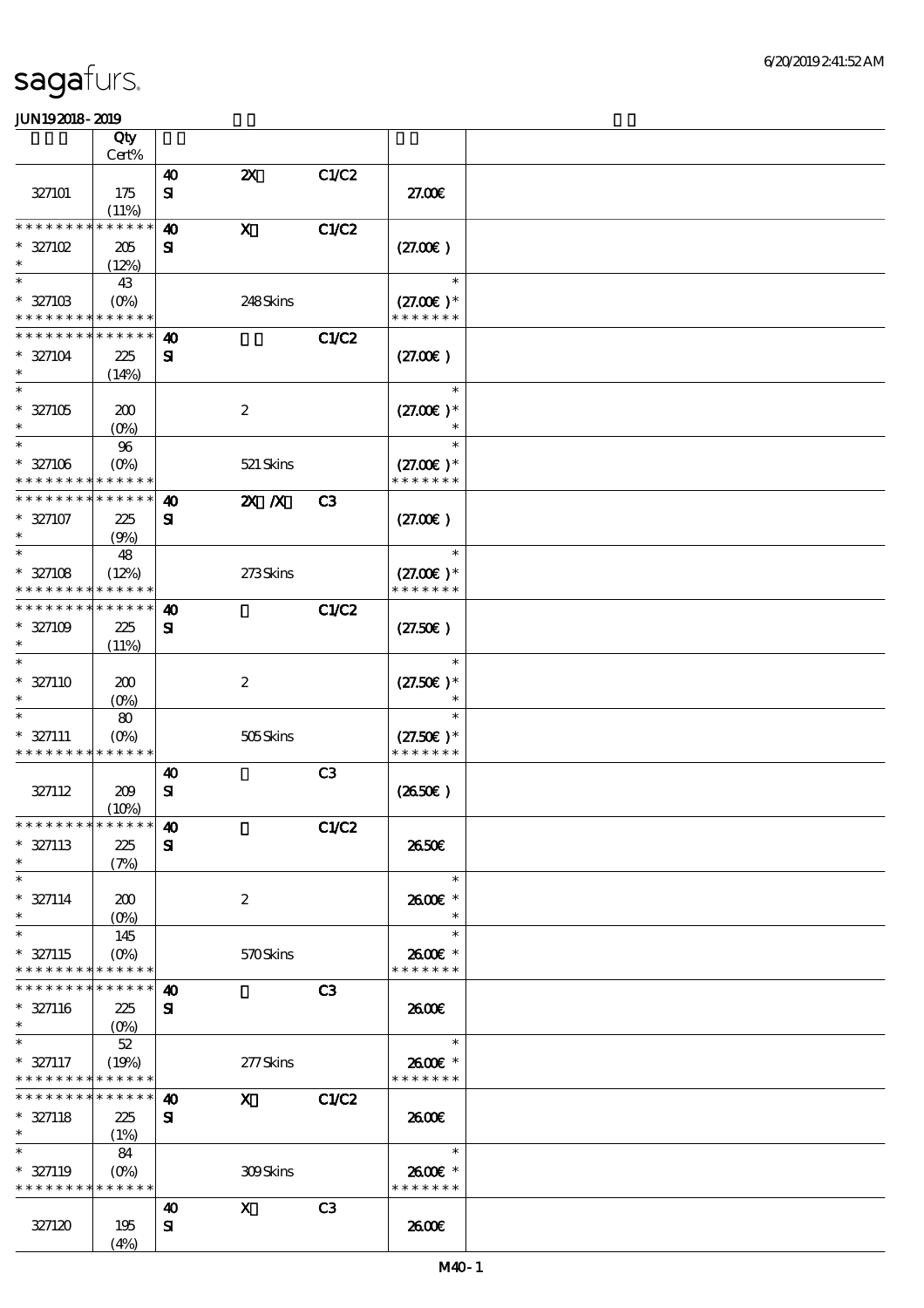|                                                     | Qty<br>Cert%                |                                       |                                          |    |                                       |  |
|-----------------------------------------------------|-----------------------------|---------------------------------------|------------------------------------------|----|---------------------------------------|--|
|                                                     |                             | 5040                                  |                                          | C2 |                                       |  |
| 327121                                              | 63<br>$(O\%)$               | ${\bf s}$                             | <b>GRSY1</b>                             |    | 27.00E                                |  |
| 327122                                              | 129                         | 40<br>${\bf s}$                       | $\boldsymbol{\mathsf{Z}}$<br><b>LNAP</b> | C2 | (240E)                                |  |
| 327123                                              | (37%)<br>144                | 40<br>${\bf s}$                       | $\mathbf{X}$<br><b>INAP</b>              | C2 | (2400)                                |  |
| 327124                                              | (37%)<br>236                | 40<br>${\bf s}$                       | <b>INAP</b>                              | C2 | (2600)                                |  |
| 327125                                              | (22%)<br>196                | 40<br>${\bf s}$                       | <b>LNAP</b>                              | C2 | (240E)                                |  |
| 327126                                              | $(\Theta)$<br>208<br>(1%)   | $\boldsymbol{\omega}$<br>${\bf s}$    | <b>INAP</b>                              | C2 | 2350E                                 |  |
| 327127                                              | 122<br>(3%)                 | $\boldsymbol{\omega}$<br>${\bf s}$    | $\mathbf{X}$<br><b>INAP</b>              | C2 | 24.00€                                |  |
| * * * * * * * * * * * * * *<br>$* 327128$<br>$\ast$ | 225<br>(23%)                | $\boldsymbol{\omega}$<br>$\mathbf{B}$ |                                          | C2 | 25.50E                                |  |
| $\ast$<br>$* 327129$<br>* * * * * * * * * * * * * * | 196<br>(8%)                 |                                       | 421 Skins                                |    | $\ast$<br>2550€ *<br>* * * * * * *    |  |
| * * * * * * * * * * * * * *<br>$* 327130$<br>$\ast$ | 225<br>$(0\%)$              | $\boldsymbol{\omega}$<br>$\mathbf{B}$ | $\mathcal{L}$                            | C2 | 25.50E                                |  |
| $\ast$<br>$* 327131$<br>$\ast$                      | 200<br>(5%)                 |                                       | $\boldsymbol{2}$                         |    | $\ast$<br>2500€ *<br>$\ast$           |  |
| $\ast$<br>$* 327132$<br>* * * * * * * * * * * * * * | $93$<br>$(O\%)$             |                                       | 518Skins                                 |    | $\ast$<br>2500€ *<br>* * * * * * *    |  |
| 327133                                              | 134<br>(8%)                 | 40<br><b>SAGA</b>                     | $\boldsymbol{\mathsf{Z}}$                | C1 | 2900€                                 |  |
| * * * * * * * *<br>$* 327134$<br>$\ast$             | * * * * * *<br>205<br>(20%) | $\boldsymbol{40}$<br><b>SAGA</b>      | $\boldsymbol{\mathsf{X}}$                | C2 | (290E)                                |  |
| $\ast$<br>$* 327135$<br>$\ast$                      | 180<br>$(O\!/\!\!\delta)$   |                                       | $\boldsymbol{2}$                         |    | $\ast$<br>$(2900)$ *                  |  |
| $\ast$<br>$* 327136$<br>* * * * * * * * * * * * * * | 73<br>$(O\%)$               |                                       | 458Skins                                 |    | $\ast$<br>$(2900E)*$<br>* * * * * * * |  |
| 327137                                              | 204<br>(12%)                | $\boldsymbol{\omega}$<br><b>SAGA</b>  | $\boldsymbol{\mathsf{Z}}$                | C3 | (2900)                                |  |
| 327138                                              | 113<br>(7%)                 | $\boldsymbol{\omega}$<br><b>SAGA</b>  | $\mathbf{x}$                             | C1 | (2850)                                |  |
| * * * * * * * *<br>$* 327139$<br>$\ast$             | * * * * * *<br>205<br>(19%) | $\boldsymbol{\omega}$<br><b>SAGA</b>  | $\mathbf{x}$                             | C2 | 2850E                                 |  |
| $\ast$<br>$* 327140$<br>$\ast$                      | 180<br>$(O\%)$              |                                       | $\boldsymbol{2}$                         |    | $\ast$<br>2850E *<br>$\ast$           |  |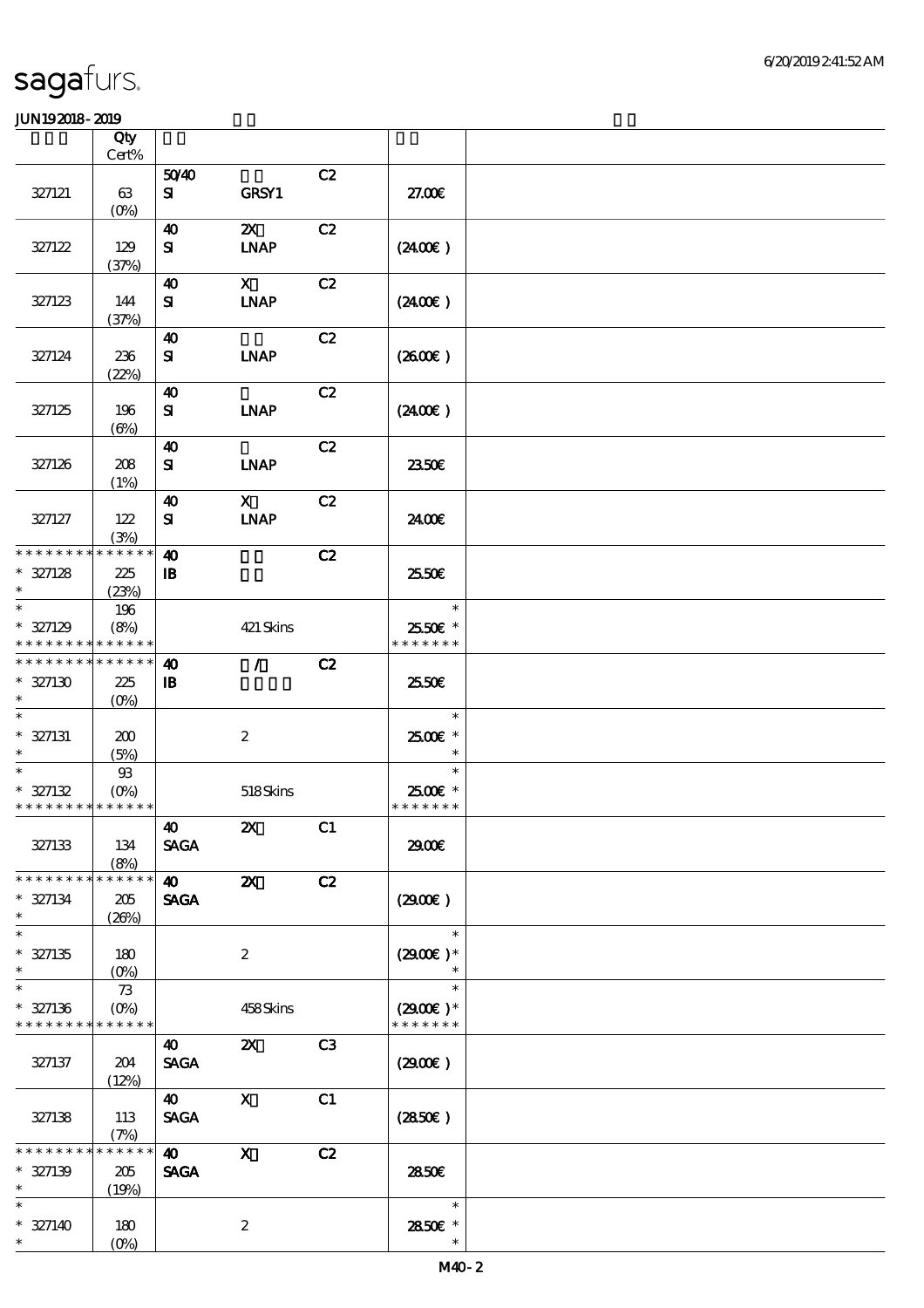|                             | Qty                               |                       |                         |    |                  |  |
|-----------------------------|-----------------------------------|-----------------------|-------------------------|----|------------------|--|
|                             | Cert%                             |                       |                         |    |                  |  |
| $\ast$                      | 177                               | 40                    | $\mathbf X$             | C2 | $\ast$           |  |
| $* 327141$                  | $(O\%)$                           | <b>SAGA</b>           |                         |    | 2850€ *          |  |
| * * * * * * * *             | * * * * * *                       |                       |                         |    | * * * * * * *    |  |
| * * * * * * * *             | * * * * * *                       | $\boldsymbol{\omega}$ | $\mathbf{x}$            | C3 |                  |  |
| $* 327142$<br>$\ast$        | 205<br>(22%)                      | <b>SAGA</b>           |                         |    | 2850E            |  |
| $\ast$                      | 170                               |                       |                         |    | $\ast$           |  |
| $* 327143$                  | $(O\!\!\!\!\!\!/\,\!\!\!\!\!/\,)$ |                       | 375Skins                |    | 2850E *          |  |
| * * * * * * * *             | * * * * * *                       |                       |                         |    | * * * * * * *    |  |
|                             |                                   | 40                    |                         | C1 |                  |  |
| 327144                      | 186                               | <b>SAGA</b>           |                         |    | 2850€            |  |
|                             | (13%)                             |                       |                         |    |                  |  |
| * * * * * * *               | * * * * * *                       | $\boldsymbol{\omega}$ |                         | C2 |                  |  |
| $* 327145$                  | $205\,$                           | <b>SAGA</b>           |                         |    | 2900€            |  |
| $\ast$<br>$\ast$            | (32%)                             |                       |                         |    | $\ast$           |  |
| $* 327146$                  |                                   |                       |                         |    | 2850€ *          |  |
| $\ast$                      | 180<br>(0%)                       |                       | $\boldsymbol{2}$        |    | $\ast$           |  |
| $\ast$                      |                                   |                       |                         |    | $\ast$           |  |
| $* 327147$                  | 180                               |                       | $\,3$                   |    | $(2850)$ *       |  |
| $\ast$                      | $(O\%)$                           |                       |                         |    | $\ast$           |  |
| $\ast$                      |                                   |                       |                         |    | $\ast$           |  |
| $* 327148$                  | 180                               |                       | $\overline{\mathbf{4}}$ |    | $(2850)$ *       |  |
| $\ast$                      | $(0\%)$                           |                       |                         |    | $\ast$           |  |
| $\ast$                      |                                   |                       |                         |    | $\ast$           |  |
| $* 327149$                  | 180                               |                       | $\mathbf{5}$            |    | $(2850)$ *       |  |
| $\ast$<br>$\ast$            | $(O\!\!\!\!\!\!\backslash\rho)$   |                       |                         |    | $\ast$<br>$\ast$ |  |
| $* 327150$                  | 180                               |                       | 6                       |    | $(2850)$ *       |  |
| $\ast$                      | $(O\%)$                           |                       |                         |    | $\ast$           |  |
| $\ast$                      | 178                               |                       |                         |    | $\ast$           |  |
| $* 327151$                  | $(O\%)$                           |                       | 1283Skins               |    | $(2850)$ *       |  |
| * * * * * * * *             | * * * * * *                       |                       |                         |    | * * * * * * *    |  |
| * * * * * * * *             | $******$                          | $\boldsymbol{\omega}$ |                         | C3 |                  |  |
| $* 327152$                  | 205                               | <b>SAGA</b>           |                         |    | 2900€            |  |
| $\ast$<br>$*$               | (24%)                             |                       |                         |    | $*$              |  |
| $* 327153$                  | 180                               |                       | $\boldsymbol{2}$        |    | 2900E *          |  |
| $\ast$                      | $(O\%)$                           |                       |                         |    | $\ast$           |  |
| $\ast$                      |                                   |                       |                         |    | $\ast$           |  |
| $* 327154$                  | 180                               |                       | 3                       |    | 2900€ *          |  |
| $\ast$                      | $(O\%)$                           |                       |                         |    | $\ast$           |  |
| $\ast$                      |                                   |                       |                         |    | $\ast$           |  |
| $* 327155$<br>$\ast$        | 180                               |                       | $\overline{\mathbf{4}}$ |    | 2900 £*          |  |
| $\ast$                      | 127                               |                       |                         |    | $\ast$<br>$\ast$ |  |
| $* 327156$                  | $(O\%)$                           |                       | 872Skins                |    | 2900€ *          |  |
| * * * * * * * * * * * * * * |                                   |                       |                         |    | * * * * * * *    |  |
|                             |                                   | 40                    |                         | C1 |                  |  |
| 327157                      | 229                               | <b>SAGA</b>           |                         |    | 2850E            |  |
|                             | $(\Theta)$                        |                       |                         |    |                  |  |
| * * * * * * * *             | * * * * * *                       | $\boldsymbol{\omega}$ |                         | C2 |                  |  |
| $* 327158$<br>$\ast$        | 215                               | <b>SAGA</b>           |                         |    | 2900             |  |
| $\ast$                      | $(O\!/\!\!\delta)$                |                       |                         |    | $\ast$           |  |
| $* 327159$                  | 190                               |                       | $\boldsymbol{z}$        |    | 2850E *          |  |
| $\ast$                      | $(O\%)$                           |                       |                         |    | $\ast$           |  |
| $\ast$                      |                                   |                       |                         |    | $\ast$           |  |
| $* 327160$                  | 190                               |                       | $\,3$                   |    | 2850E *          |  |
| $\ast$                      | $(O\!/\!o)$                       |                       |                         |    | $\ast$           |  |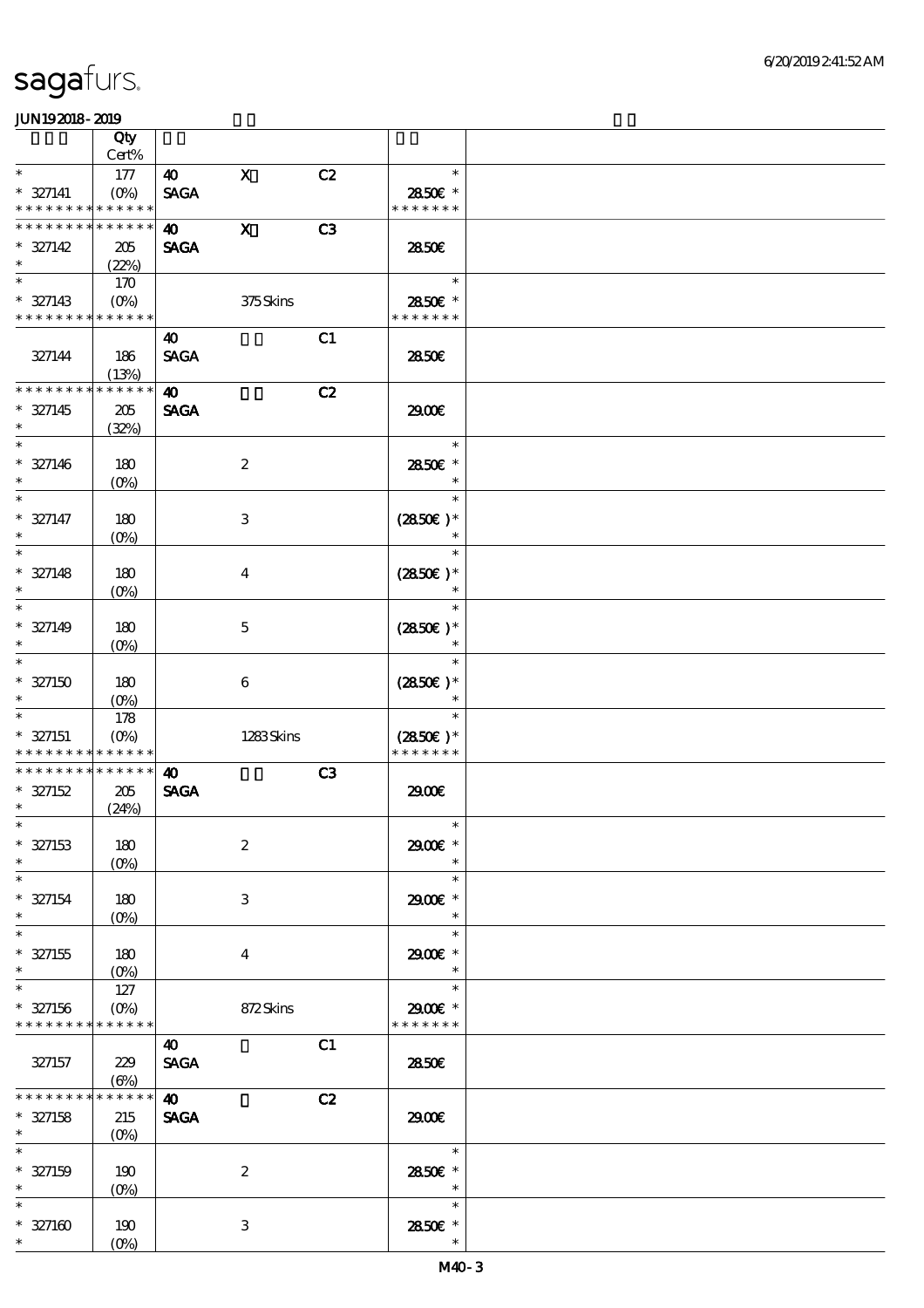|                                                      | Qty                                                  |                                                               |                                       |  |
|------------------------------------------------------|------------------------------------------------------|---------------------------------------------------------------|---------------------------------------|--|
| $\ast$                                               | Cert%                                                |                                                               | $\ast$                                |  |
| $* 327161$                                           | 190                                                  | C2<br>$\boldsymbol{\omega}$<br>$\operatorname{\mathsf{SAGA}}$ | 2850E *                               |  |
| $\ast$                                               | $(O\%)$                                              |                                                               | $\ast$                                |  |
| $\ast$<br>$* 327162$<br>$\ast$                       | 190<br>$(0\%)$                                       | $\mathbf 5$                                                   | $\ast$<br>2850€ *<br>$\ast$           |  |
| $\ast$<br>$* 327163$<br>$\ast$                       | 190<br>(15%)                                         | $\,6$                                                         | $\ast$<br>$(2850)$ *<br>$\ast$        |  |
| $\ast$<br>$* 327164$<br>$\ast$                       | 190<br>(14%)                                         | $\boldsymbol{7}$                                              | $\ast$<br>$(2850)$ *<br>$\ast$        |  |
| $\ast$<br>$* 327165$<br>$\ast$                       | 190<br>$(0\%)$                                       | $\bf 8$                                                       | $\ast$<br>$(2850)$ *                  |  |
| $\ast$<br>$* 327166$<br>* * * * * * * *              | 187<br>$(O\%)$<br>* * * * * *                        | 1732Skins                                                     | $\ast$<br>$(2850)$ *<br>* * * * * * * |  |
| * * * * * * * *<br>$* 327167$<br>$\ast$              | * * * * * *<br>$205\,$<br>(27%)                      | C3<br>$\boldsymbol{\omega}$<br><b>SAGA</b>                    | (2850)                                |  |
| $\ast$<br>$* 327168$<br>$\ast$                       | 180<br>$(0\%)$                                       | $\boldsymbol{2}$                                              | $\ast$<br>$(2850\epsilon)*$<br>$\ast$ |  |
| $\ast$<br>$* 327169$<br>$\ast$                       | 180<br>$(O\!/\!o)$                                   | $\,3$                                                         | $\ast$<br>$(2850)$ *<br>$\ast$        |  |
| $\ast$<br>$* 327170$<br>$\ast$                       | 180<br>$(0\%)$                                       | $\bf{4}$                                                      | $\ast$<br>$(2850)$ *<br>$\ast$        |  |
| $\ast$<br>$* 327171$<br>$\ast$                       | 180<br>$(O\%)$                                       | $\mathbf 5$                                                   | $\ast$<br>$(2850)$ *<br>$\ast$        |  |
| $\ast$<br>$* 327172$<br>$\ast$                       | 170<br>$(0\%)$                                       | $\,6$                                                         | $\ast$<br>$(2850)$ *                  |  |
| $\hat{\mathcal{L}}$<br>$* 327173$<br>* * * * * * * * | $\boldsymbol{\mathcal{B}}$<br>$(O\%)$<br>* * * * * * | 1133Skins                                                     | $(2850)$ *<br>* * * * * * *           |  |
| * * * * * * * *<br>$* 327174$<br>$\ast$              | * * * * * *<br>205<br>(5%)                           | C1<br>$\boldsymbol{\omega}$<br><b>SAGA</b>                    | 2800€                                 |  |
| $\ast$<br>$* 327175$<br>* * * * * * * *              | 67<br>$(O\%)$<br>* * * * * *                         | 272Skins                                                      | $\ast$<br>2800E *<br>* * * * * * *    |  |
| * * * * * * * *<br>$* 327176$<br>$\ast$              | * * * * * *<br>205<br>$(O\%)$                        | $\boldsymbol{\omega}$<br>C2<br><b>SAGA</b>                    | 2800E                                 |  |
| $\ast$<br>$* 327177$<br>$\ast$                       | 180<br>$(O\%)$                                       | $\boldsymbol{2}$                                              | $\ast$<br>2800E *<br>$\ast$           |  |
| $\ast$<br>$* 327178$<br>$\ast$                       | 180<br>$(0\%)$                                       | 3                                                             | $\ast$<br>2800€ *<br>$\ast$           |  |
| $\overline{\phantom{0}}$<br>$* 327179$<br>$\ast$     | 180<br>$(0\%)$                                       | $\bf{4}$                                                      | $\ast$<br>2800 £*<br>$\ast$           |  |
| $\ast$<br>$* 327180$<br>$*$                          | 180<br>$(0\%)$                                       | $\mathbf 5$                                                   | $\ast$<br>2800 £*<br>$\ast$           |  |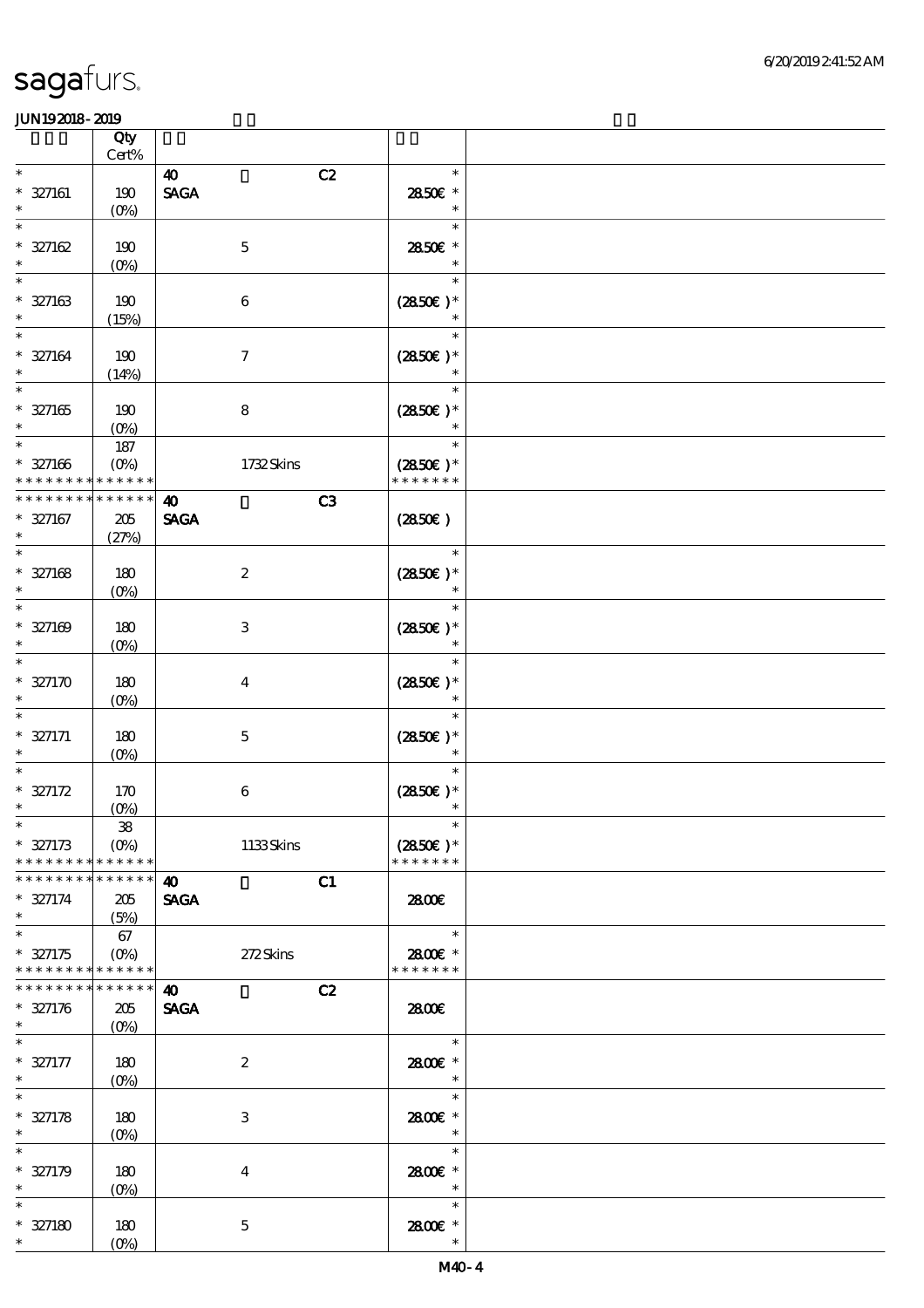|                                                    | Qty<br>$Cert\%$                         |                                                              |                                     |  |
|----------------------------------------------------|-----------------------------------------|--------------------------------------------------------------|-------------------------------------|--|
| $\ast$                                             |                                         |                                                              | $\ast$                              |  |
| $* 327181$<br>$\ast$                               | 140<br>$(O\%)$                          | C2<br>$\boldsymbol{\omega}$<br>$\ensuremath{\mathsf{SAGA}}$  | 2800 £*<br>$\ast$                   |  |
| $\ast$<br>$* 327182$<br>$\ast$                     | 180<br>(21%)                            | $\boldsymbol{7}$                                             | $\ast$<br>2800€ *<br>$\ast$         |  |
| $\ast$<br>$* 327183$<br>$\ast$                     | 180<br>$(O\%)$                          | ${\bf 8}$                                                    | $\ast$<br>2800€ *<br>$\ast$         |  |
| $\ast$<br>$* 327184$<br>$\ast$                     | 180<br>$(0\%)$                          | $\boldsymbol{9}$                                             | $\ast$<br>2800€ *<br>$\ast$         |  |
| $\ast$<br>$* 327185$<br>$\ast$                     | 180<br>$(0\%)$                          | 10                                                           | $\ast$<br>2800€ *<br>$\ast$         |  |
| $\ast$<br>$* 327186$<br>$\ast$                     | 180<br>$(0\%)$                          | $11\,$                                                       | $\ast$<br>2800€ *<br>$\ast$         |  |
| $\overline{\ast}$<br>$* 327187$<br>* * * * * * * * | $203\,$<br>$(O\!/\!\!\delta)$<br>****** | 2168Skins                                                    | $\ast$<br>27.50£ *<br>* * * * * * * |  |
| * * * * * * * * * * * * * *                        |                                         | C3<br>$\boldsymbol{\omega}$                                  |                                     |  |
| $* 327188$<br>$\ast$                               | 205<br>$(0\%)$                          | <b>SAGA</b>                                                  | 2800€                               |  |
| $\ast$<br>$* 327189$<br>$\ast$                     | 180<br>$(O\%)$                          | $\boldsymbol{z}$                                             | $\ast$<br>27.50€ *<br>$\ast$        |  |
| $\overline{\ast}$<br>$* 327190$<br>$\ast$          | 180<br>$(0\%)$                          | $\,3\,$                                                      | $\ast$<br>27.50€ *<br>$\ast$        |  |
| $\ast$<br>$* 327191$<br>$\ast$                     | 180<br>$(O\!/\!o)$                      | $\overline{\mathbf{4}}$                                      | $\ast$<br>27.50€ *<br>$\ast$        |  |
| $\ast$<br>$* 327192$<br>$\ast$                     | 180<br>$(0\%)$                          | $\mathbf 5$                                                  | $\ast$<br>27.50€ *<br>$\ast$        |  |
| $* 327193$<br>$\ast$                               | $180$<br>$(0\%)$                        | $\bf 6$                                                      | 27.50€ *<br>$\ast$                  |  |
| $\ast$<br>$* 327194$<br>$\ast$                     | 180<br>$(0\%)$                          | $\boldsymbol{\tau}$                                          | $\ast$<br>27.50€ *<br>$\ast$        |  |
| $\ast$<br>$* 327195$<br>$\ast$                     | 180<br>(37%)                            | 8                                                            | $\ast$<br>27.50€ *<br>$\ast$        |  |
| $\ast$<br>$* 327196$<br>* * * * * * * *            | 61<br>$(O\%)$<br>* * * * * *            | 1526Skins                                                    | $\ast$<br>27.50€ *<br>* * * * * * * |  |
| * * * * * * *<br>$* 327197$<br>$\ast$              | * * * * * *<br>205<br>(11%)             | C1/C2<br>$\mathbf X$<br>$\boldsymbol{\omega}$<br><b>SAGA</b> | $(2800\varepsilon)$                 |  |
| $\ast$<br>$* 327198$<br>$\ast$                     | 180<br>$(O\%)$                          | $\boldsymbol{2}$                                             | $\ast$<br>$(2800)$ *                |  |
| $\ast$<br>$* 327199$<br>$\ast$                     | 180<br>$(0\%)$                          | $\,3\,$                                                      | $\ast$<br>$(2800)$ *<br>$\ast$      |  |
| $\ast$<br>$* 327200$<br>$\ast$                     | 180<br>$(O\!/\!o)$                      | $\boldsymbol{4}$                                             | $\ast$<br>$(2800)$ *<br>$\ast$      |  |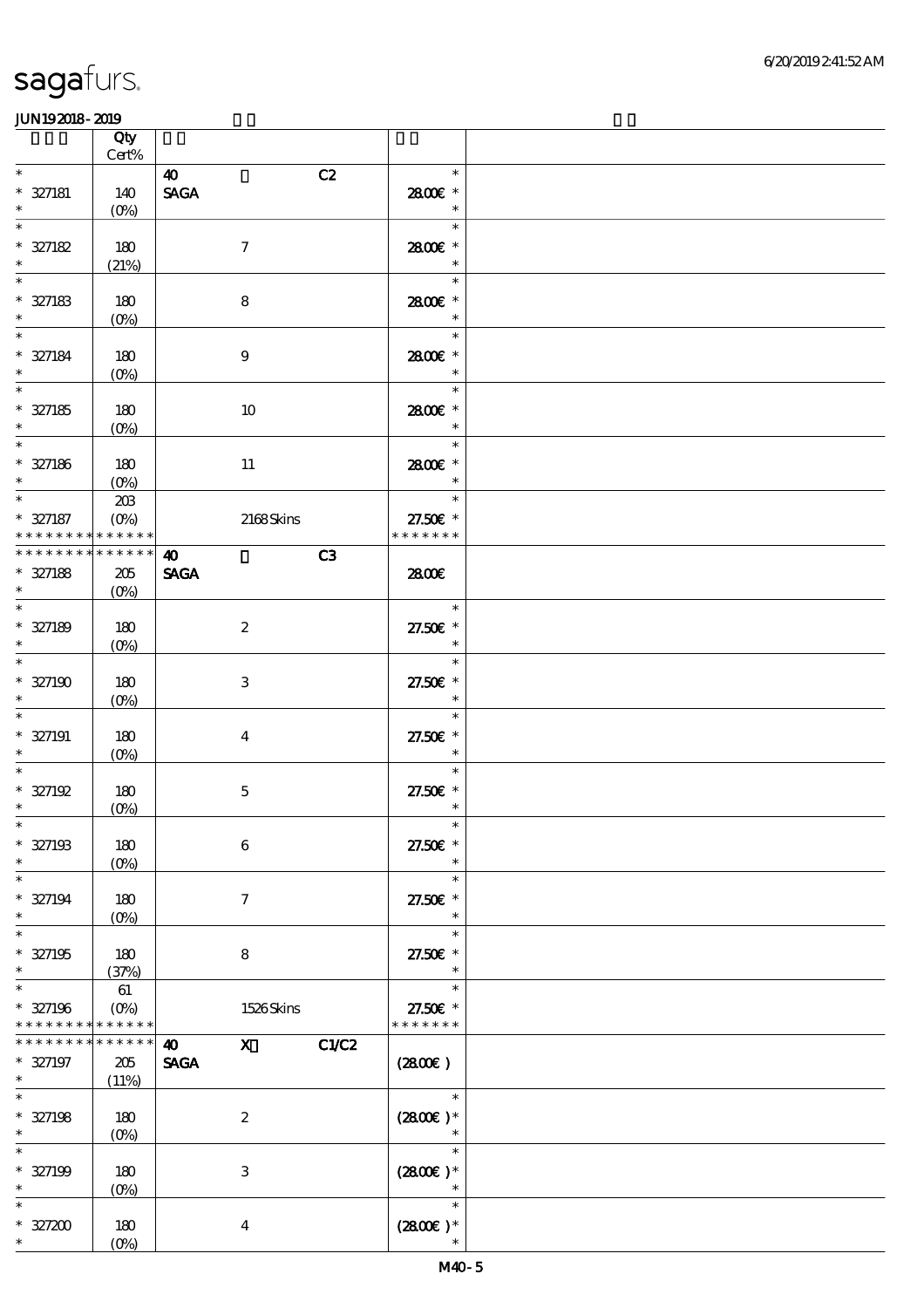|                                                             | Qty                                  |                                      |                             |       |                                                  |  |
|-------------------------------------------------------------|--------------------------------------|--------------------------------------|-----------------------------|-------|--------------------------------------------------|--|
| $\ast$                                                      | $Cert\%$                             |                                      |                             |       | $\ast$                                           |  |
| $* 327201$<br>$\ast$                                        | 180<br>$(O\%)$                       | $\boldsymbol{\omega}$<br><b>SAGA</b> | $\mathbf{x}$                | C1/C2 | $(2800)$ *<br>$\ast$                             |  |
| $\ast$                                                      | 100                                  |                                      |                             |       | $\ast$                                           |  |
| $*$ 327202                                                  | $(O\%)$                              |                                      | 1025Skins                   |       | $(2800)$ *<br>* * * * * * *                      |  |
| * * * * * * * * <mark>* * * * * *</mark><br>* * * * * * * * | * * * * * *                          |                                      |                             |       |                                                  |  |
| * 327203<br>$\ast$                                          | 205<br>(14%)                         | $\boldsymbol{\omega}$<br><b>SAGA</b> | $\mathbf{x}$                | C3    | 27.50E                                           |  |
| $\ast$<br>$* 327204$<br>$\ast$                              | 180<br>$(0\%)$                       |                                      | $\boldsymbol{2}$            |       | $\ast$<br>27.50€ *<br>$\ast$                     |  |
| $\ast$<br>$* 327205$<br>$\ast$                              | 180<br>$(0\%)$                       |                                      | $\,3$                       |       | $\ast$<br>27.50€ *                               |  |
| $\overline{\phantom{0}}$<br>$* 327206$<br>$\ast$            | 180<br>$(0\%)$                       |                                      | $\boldsymbol{4}$            |       | $\ast$<br>27.50€ *<br>$\ast$                     |  |
| $\overline{\ast}$<br>$* 327207$<br>* * * * * * * *          | ${\bf 38}$<br>$(O\%)$<br>* * * * * * |                                      | 783Skins                    |       | $\ast$<br>27.50€ *<br>* * * * * * *              |  |
| 327208                                                      | 121<br>(O <sub>0</sub> )             | 5040<br><b>SAGA</b>                  | GRSY1                       | C2    | 2850E                                            |  |
| 327209                                                      | 120<br>(15%)                         | <b>40</b><br><b>SAGA</b>             | $\mathbf{X}$<br><b>INAP</b> | C2    | 2800E                                            |  |
| 327210                                                      | 168<br>(11%)                         | $\boldsymbol{\omega}$<br><b>SAGA</b> | $\mathbf{X}$<br><b>LNAP</b> | C2    | 2800E                                            |  |
| * * * * * * * *<br>$* 327211$<br>$\ast$                     | * * * * * *<br>205<br>$(\Theta)$     | 40<br><b>SAGA</b>                    | <b>INAP</b>                 | C2    | 2800€                                            |  |
| $\ast$<br>$* 327212$<br>* * * * * * * * * * * * * *         | 110<br>$(O\!\!\!\!\!\!\!/\,\!o)$     |                                      | 315Skins                    |       | $\ast$<br>2800€ *<br>* * * * * * *               |  |
| *************** 10<br>$* 327213$<br>$\ast$                  | 205<br>(32%)                         | <b>SAGA</b>                          | <b>LNAP</b>                 | C2    | 2800€                                            |  |
| $\ast$<br>$* 327214$<br>$\ast$                              | 180<br>$(0\%)$                       |                                      | $\boldsymbol{2}$            |       | $\ast$<br>27.50€ *<br>$\ast$                     |  |
| $\ast$<br>$* 327215$<br>$\ast$                              | 180<br>$(0\%)$                       |                                      | 3                           |       | $\ast$<br>27.50€ *<br>$\ast$                     |  |
| $\ast$<br>$* 327216$<br>$\ast$                              | 180<br>$(O\%)$                       |                                      | $\boldsymbol{4}$            |       | $\ast$<br>27.50€ *<br>$\ast$                     |  |
| $\ast$<br>$* 327217$<br>* * * * * * * *                     | 118<br>$(O\%)$<br>* * * * * *        |                                      | 863Skins                    |       | $\ast$<br>27.50 $\varepsilon$ *<br>* * * * * * * |  |
| * * * * * * * *<br>$* 327218$<br>$*$                        | ******<br>205<br>(20%)               | $\boldsymbol{\omega}$<br><b>SAGA</b> | <b>INAP</b>                 | C2    | 27.00E                                           |  |
| $\overline{\ast}$<br>$* 327219$<br>$\ast$                   | 180<br>$(0\%)$                       |                                      | $\boldsymbol{2}$            |       | $\ast$<br>27.00 £*<br>$\ast$                     |  |
| $\ast$<br>$* 327220$<br>$\ast$                              | 180<br>$(O\!/\!\delta)$              |                                      | $\,3\,$                     |       | $\ast$<br>27.00 £*<br>$\ast$                     |  |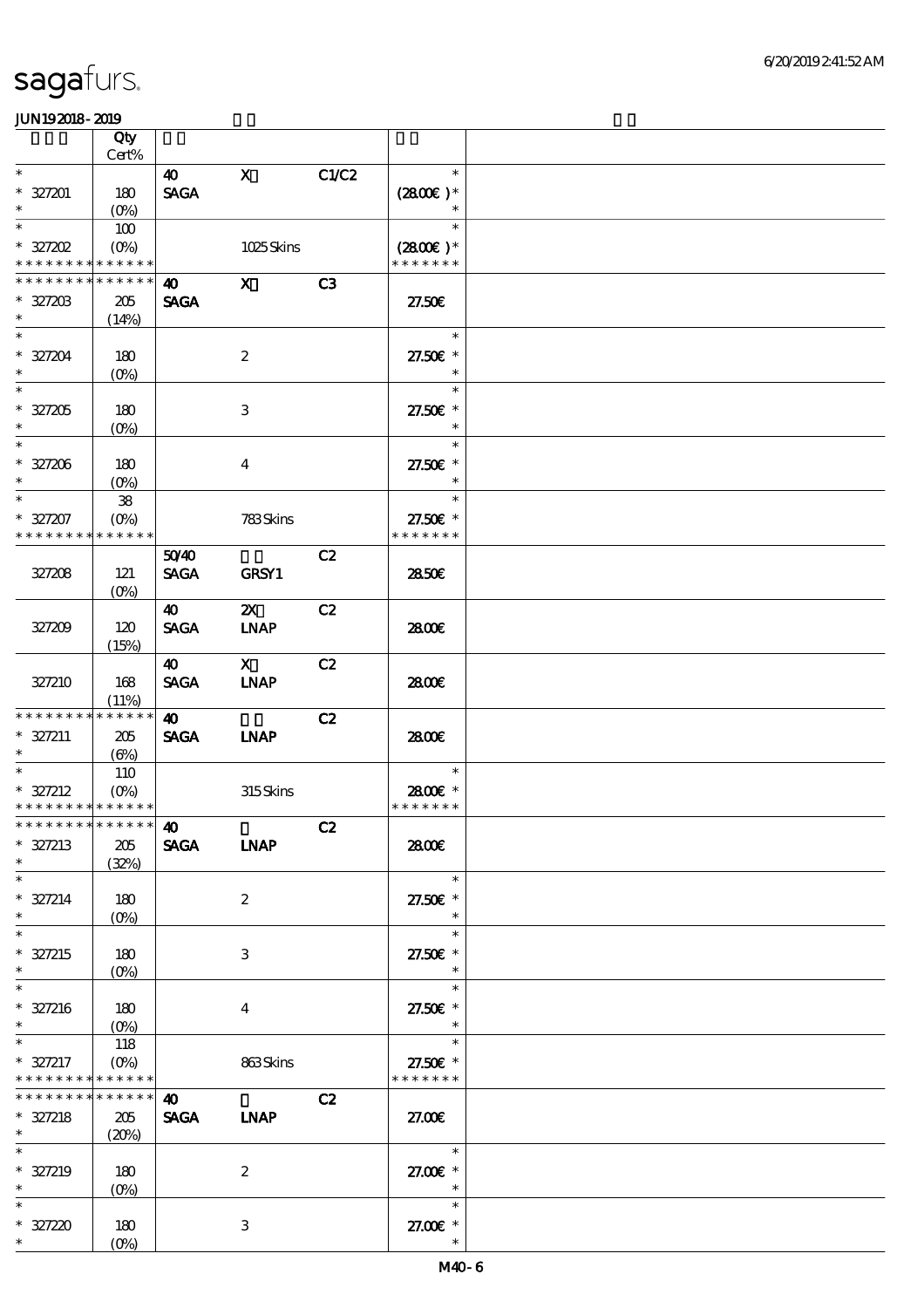|                                                                | Qty                        |                                      |                            |    |                                                      |  |
|----------------------------------------------------------------|----------------------------|--------------------------------------|----------------------------|----|------------------------------------------------------|--|
| $\ast$                                                         | Cert%                      |                                      |                            |    | $\ast$                                               |  |
| $* 327221$<br>$\ast$                                           | 180<br>$(O\%)$             | $\boldsymbol{\omega}$<br><b>SAGA</b> | <b>LNAP</b>                | C2 | 27.00 £*<br>$\ast$                                   |  |
| $\ast$<br>$* 327222$                                           | 59                         |                                      | 804Skins                   |    | $\ast$<br>2650€ *                                    |  |
| * * * * * * * * * * * * * *                                    |                            |                                      |                            |    | * * * * * * *                                        |  |
| * * * * * * * * * * * * * *<br>$* 327223$<br>$\ast$            | 205<br>(10%)               | 40<br><b>SAGA</b>                    | $\mathbf x$<br><b>INAP</b> | C2 | 2600€                                                |  |
| $\overline{\ast}$<br>$* 327224$<br>* * * * * * * * * * * * * * | 88<br>$(O\%)$              |                                      | 293Skins                   |    | $\overline{\phantom{a}}$<br>2550€ *<br>* * * * * * * |  |
| * * * * * * * * * * * * * *                                    |                            | $\boldsymbol{\omega}$                |                            | C2 |                                                      |  |
| $* 327225$<br>$\ast$                                           | 205<br>(33%)               | IA                                   |                            |    | 2650E                                                |  |
| $\overline{\ast}$<br>$* 327226$<br>$\ast$                      | 180<br>(19%)               |                                      | $\boldsymbol{2}$           |    | $\ast$<br>2600€ *<br>$\ast$                          |  |
| $\ast$<br>$* 327227$<br>$\ast$                                 | 180<br>(7%)                |                                      | $\,3$                      |    | $\ast$<br>2650€ *<br>$\ast$                          |  |
| $\ast$<br>$* 327228$<br>$\ast$                                 | 180<br>(5%)                |                                      | $\bf{4}$                   |    | $\ast$<br>2600€ *<br>$\ast$                          |  |
| $\ast$<br>$* 327229$<br>* * * * * * * *                        | 137<br>(5%)<br>* * * * * * |                                      | 882Skins                   |    | $\ast$<br>2600€ *<br>* * * * * * *                   |  |
| ******** <mark>******</mark>                                   |                            | $\boldsymbol{\omega}$                | X /                        | C2 |                                                      |  |
| $* 327230$<br>$\ast$                                           | 205<br>(8%)                | <b>IA</b>                            |                            |    | $(2800\varepsilon)$                                  |  |
| $\ast$<br>$* 327231$<br>$\ast$                                 | 180<br>(5%)                |                                      | $\boldsymbol{z}$           |    | $\ast$<br>$(2800)$ *<br>$\ast$                       |  |
| $\ast$<br>$* 327232$<br>$\ast$                                 | 180<br>(3%)                |                                      | $\,3$                      |    | $\ast$<br>$(2800)$ *<br>$\ast$                       |  |
| $*$<br>$* 327233$<br>$\ast$                                    | 180<br>(3%)                |                                      | $\boldsymbol{4}$           |    | $\ast$<br>$(2800)$ *<br>$\ast$                       |  |
| $\ast$<br>$* 327234$<br>$\ast$                                 | 180<br>$(\Theta)$          |                                      | $\mathbf{5}$               |    | $\ast$<br>$(2800)$ *<br>$\ast$                       |  |
| $\ast$<br>$* 327235$<br>$\ast$                                 | 180<br>(7%)                |                                      | 6                          |    | $\ast$<br>$(2800)$ *                                 |  |
| $\ast$<br>$* 327236$<br>* * * * * * * * * * * * * *            | 176<br>(7%)                |                                      | 1281 Skins                 |    | $\ast$<br>$(2800)$ *<br>* * * * * * *                |  |
| * * * * * * *                                                  | * * * * * *                | $\boldsymbol{\omega}$                | $\mathcal{L}$              | C2 |                                                      |  |
| $* 327237$<br>$\ast$                                           | 205<br>(2%)                | IA                                   |                            |    | 27.50E                                               |  |
| $\ast$<br>$* 327238$<br>$\ast$                                 | 180<br>(1%)                |                                      | $\boldsymbol{2}$           |    | $\ast$<br>27.00€ *<br>$\ast$                         |  |
| $\ast$<br>$* 327239$<br>$\ast$                                 | 180<br>(3%)                |                                      | $\,3$                      |    | $\ast$<br>27.00 £*<br>$\ast$                         |  |
| $\ast$<br>$* 327240$<br>$*$                                    | 180<br>(1%)                |                                      | $\boldsymbol{4}$           |    | $\ast$<br>27.00 £*<br>$\ast$                         |  |
|                                                                |                            |                                      |                            |    |                                                      |  |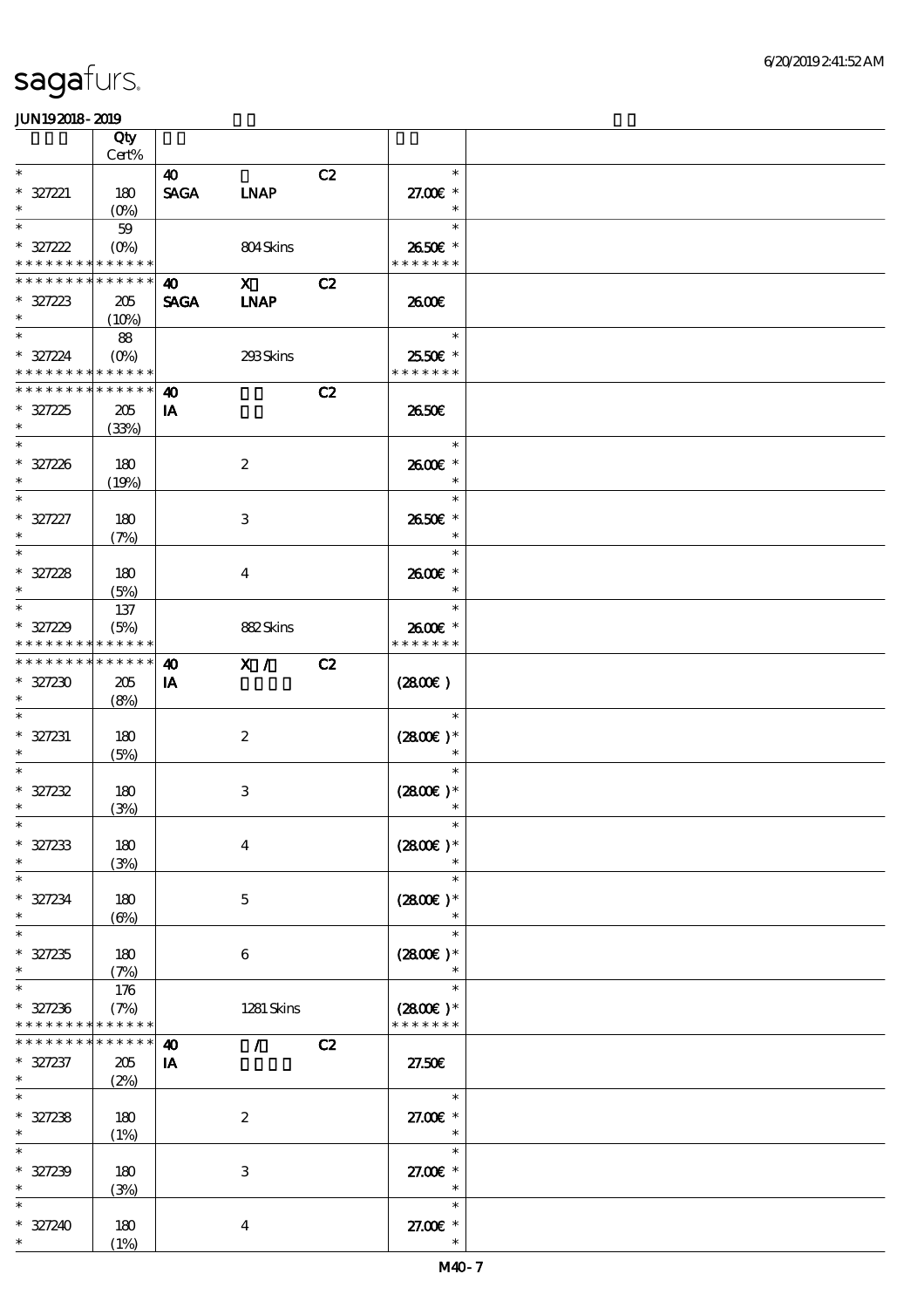|                                    | Qty                 |                             |                  |                |                      |  |
|------------------------------------|---------------------|-----------------------------|------------------|----------------|----------------------|--|
| $\ast$                             | $Cert\%$            |                             |                  |                | $\ast$               |  |
| $* 327241$                         | 180                 | $\boldsymbol{\omega}$<br>IA | $\mathcal{L}$    | C2             | 27.00 £*             |  |
| $\ast$                             | (1%)                |                             |                  |                | $\ast$               |  |
| $\ast$                             |                     |                             |                  |                | $\ast$               |  |
| $* 327242$                         | 180                 |                             | $\,6\,$          |                | 27.00 £*             |  |
| $\ast$                             | (2%)                |                             |                  |                | $\ast$               |  |
| $\ast$                             |                     |                             |                  |                | $\ast$               |  |
| $* 327243$                         | 180                 |                             | $\boldsymbol{7}$ |                | 27.00 £*             |  |
| $\ast$                             | (4%)                |                             |                  |                | $\ast$               |  |
| $\ast$                             |                     |                             |                  |                | $\ast$               |  |
| $* 327244$<br>$\ast$               | 180<br>(2%)         |                             | 8                |                | 27.00€ *<br>$\ast$   |  |
| $\overline{\ast}$                  |                     |                             |                  |                | Tarihin Sa<br>$\ast$ |  |
| $* 327245$                         | 180                 |                             | $\boldsymbol{9}$ |                | 27.50€ *             |  |
| $\ast$                             | (3%)                |                             |                  |                | $\ast$               |  |
|                                    |                     |                             |                  |                | $\ast$               |  |
| $* 327246$<br>$\ast$               | 180                 |                             | $10\,$           |                | 27.00 £*             |  |
| $\overline{\phantom{0}}$           | (3%)                |                             |                  |                | $\ast$<br>$\ast$     |  |
| $* 327247$                         | 180                 |                             | $11\,$           |                | 27.00 £*             |  |
| $\ast$                             | (1%)                |                             |                  |                | $\ast$               |  |
| $\overline{\ast}$                  |                     |                             |                  |                | $\ast$               |  |
| $* 327248$                         | 180                 |                             | $12\,$           |                | 27.50€ *             |  |
| $\ast$<br>$\overline{\phantom{0}}$ | (3%)                |                             |                  |                | $\ast$               |  |
|                                    |                     |                             |                  |                | $\ast$               |  |
| $* 327249$<br>$\ast$               | 180                 |                             | 13               |                | 27.00 £*<br>$\ast$   |  |
| $\ast$                             | (1%)                |                             |                  |                | $\ast$               |  |
| $* 327250$                         | 180                 |                             | 14               |                | 27.50£ *             |  |
| $\ast$                             | (1%)                |                             |                  |                | $\ast$               |  |
| $\ast$                             |                     |                             |                  |                | $\ast$               |  |
| $* 327251$                         | 180                 |                             | 15               |                | 27.00 £*             |  |
| $\ast$                             | (O <sub>0</sub> )   |                             |                  |                | $\ast$<br>$\ast$     |  |
| $* 327252$                         | $98\,$<br>(1%)      |                             | 2823Skins        |                | 27.00€ *             |  |
| * * * * * * * * * * * * * *        |                     |                             |                  |                | * * * * * * *        |  |
|                                    |                     | $\boldsymbol{\Lambda}$      | $\sqrt{C^2}$     |                |                      |  |
| 327253                             | 200                 | IA                          |                  | <b>LNAP</b>    | 2650E                |  |
|                                    | (3%)                |                             |                  |                |                      |  |
| * * * * * * * *                    | * * * * * *         | $\boldsymbol{\omega}$       | $\mathcal{L}$    | C2             |                      |  |
| $* 327254$<br>$\ast$               | 205<br>(12%)        | IA                          |                  | <b>LNAP</b>    | 2600E                |  |
| $\ast$                             | 125                 |                             |                  |                | $\ast$               |  |
| $* 327255$                         | (21%)               |                             | 330Skins         |                | 2550€ *              |  |
| * * * * * * * * * * * * * *        |                     |                             |                  |                | * * * * * * *        |  |
| * * * * * * * * * * * * * *        |                     | $\boldsymbol{\omega}$       | $X$ $N$          | C1/C2          |                      |  |
| $* 327256$<br>$\ast$               | 185                 | <b>SROY</b>                 |                  |                | 3000                 |  |
| $\ast$                             | (15%)<br>41         |                             |                  |                | $\ast$               |  |
| $* 327257$                         | (2%)                |                             | 226Skins         |                | $3000$ $*$           |  |
| * * * * * * * * * * * * * *        |                     |                             |                  |                | * * * * * * *        |  |
|                                    |                     | $\boldsymbol{\omega}$       |                  | C1/C2          |                      |  |
| 327258                             | 189                 | <b>SROY</b>                 |                  |                | 2950E                |  |
| * * * * * * * *                    | (2%)<br>* * * * * * |                             |                  |                |                      |  |
| $* 327259$                         | 205                 | 40<br><b>SROY</b>           | X /              | C <sub>3</sub> | (2950)               |  |
| $\ast$                             | (14%)               |                             |                  |                |                      |  |
| $\ast$                             | 10B                 |                             |                  |                | $\ast$               |  |
| $* 327200$                         |                     |                             | 308Skins         |                | $(2950)$ *           |  |
| * * * * * * * * * * * * * *        |                     |                             |                  |                | * * * * * * *        |  |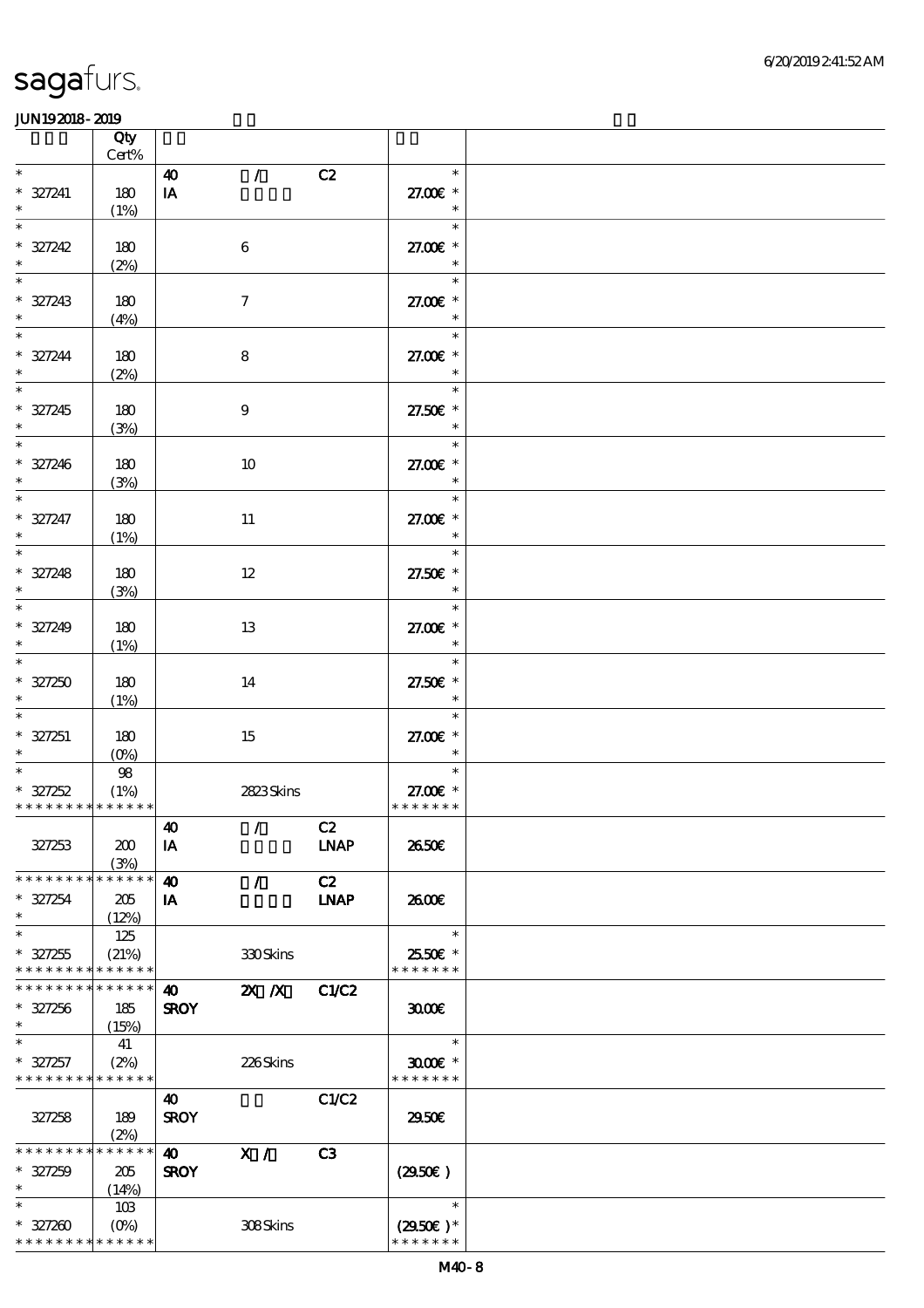|                                            | Qty                |                       |                           |                |                   |  |
|--------------------------------------------|--------------------|-----------------------|---------------------------|----------------|-------------------|--|
|                                            | Cert%              |                       |                           |                |                   |  |
| * * * * * * * * * * * * * *                |                    | $\boldsymbol{\omega}$ |                           | <b>C1/C2</b>   |                   |  |
| $* 327261$                                 | 205                | <b>SROY</b>           |                           |                | 2950€             |  |
| $\ast$                                     | (9%)               |                       |                           |                |                   |  |
| $\ast$                                     |                    |                       |                           |                | $\ast$            |  |
| $* 327262$                                 | 180                |                       | $\boldsymbol{2}$          |                | 2950€ *           |  |
| $\ast$                                     | (O <sub>0</sub> )  |                       |                           |                | $\ast$            |  |
| $\ast$                                     | 183                |                       |                           |                | $\ast$            |  |
| $* 327263$<br>* * * * * * * * * * * * * *  | $(O\%)$            |                       | 568Skins                  |                | 2900€ *           |  |
| * * * * * * * * * * * * * *                |                    |                       |                           |                | * * * * * * *     |  |
|                                            |                    | $\boldsymbol{\omega}$ |                           | C3             |                   |  |
| $* 327264$<br>$\ast$                       | 205                | <b>SROY</b>           |                           |                | (2950)            |  |
| $\ast$                                     | (8%)               |                       |                           |                | $\ast$            |  |
|                                            |                    |                       |                           |                |                   |  |
| $* 327265$<br>$\ast$                       | 180                |                       | $\boldsymbol{2}$          |                | $(2950)$ *        |  |
| $\ast$                                     | $(0\%)$<br>79      |                       |                           |                | $\ast$            |  |
| $* 327206$                                 | $(O\%)$            |                       | 464Skins                  |                | $(2950\epsilon)*$ |  |
| * * * * * * * * * * * * * *                |                    |                       |                           |                | * * * * * * *     |  |
| * * * * * * * * * * * * * *                |                    | $\boldsymbol{\omega}$ |                           | <b>C1/C2</b>   |                   |  |
| $* 327267$                                 | 205                | <b>SROY</b>           |                           |                | 2900€             |  |
| $\ast$                                     | (9%)               |                       |                           |                |                   |  |
| $\ast$                                     |                    |                       |                           |                | $\ast$            |  |
| $* 327268$                                 | 180                |                       | $\boldsymbol{2}$          |                | 2900€ *           |  |
| $\ast$                                     | $(O\!/\!o)$        |                       |                           |                | $\ast$            |  |
| $\ast$                                     |                    |                       |                           |                | $\ast$            |  |
| $* 327209$                                 | 180                |                       | 3                         |                | 2900€ *           |  |
| $\ast$                                     | $(O\% )$           |                       |                           |                | $\ast$            |  |
| $\ast$                                     | 159                |                       |                           |                | $\ast$            |  |
| $* 327270$                                 | $(O\%)$            |                       | 724 Skins                 |                | 2900€ *           |  |
| * * * * * * * * <mark>* * * * * * *</mark> |                    |                       |                           |                | * * * * * * *     |  |
| * * * * * * * * * * * * * *                |                    | 40                    |                           | C <sub>3</sub> |                   |  |
| $* 327271$                                 | 205                | <b>SROY</b>           |                           |                | (2900)            |  |
| $\ast$                                     | (7%)               |                       |                           |                |                   |  |
|                                            |                    |                       |                           |                | $\ast$            |  |
| $* 327272$                                 | 180                |                       | $\boldsymbol{2}$          |                | $(2900)$ *        |  |
| $\ast$                                     | $(O\!/\!\!\delta)$ |                       |                           |                |                   |  |
|                                            | 137                |                       |                           |                |                   |  |
| $* 327273$                                 | (O <sub>0</sub> )  |                       | 522Skins                  |                | $(2900)$ *        |  |
| * * * * * * * *                            | * * * * * *        |                       |                           |                | * * * * * * *     |  |
| * * * * * * * * * * * * * *                |                    | $\boldsymbol{\omega}$ | $\boldsymbol{\mathsf{X}}$ | C1/C2          |                   |  |
| $* 327274$                                 | 205                | <b>SROY</b>           |                           |                | (2900)            |  |
| $\ast$                                     | (2%)               |                       |                           |                |                   |  |
| $\ast$                                     | ${\bf 33}$         |                       |                           |                | $\ast$            |  |
| $* 327275$                                 | $(O\%)$            |                       | 238Skins                  |                | $(2900)$ *        |  |
| * * * * * * * * * * * * * *                |                    |                       |                           |                | * * * * * * *     |  |
| * * * * * * * *                            | * * * * * *        | $\boldsymbol{\omega}$ | $\mathbf{x}$              | C <sub>3</sub> |                   |  |
| $* 327276$                                 | 205                | <b>SROY</b>           |                           |                | 2850E             |  |
| $\ast$                                     | (8%)               |                       |                           |                |                   |  |
| $\ast$                                     | 43                 |                       |                           |                | $\ast$            |  |
| $* 327277$                                 | $(O\%)$            |                       | 248Skins                  |                | 2850€ *           |  |
| * * * * * * * *                            | * * * * * *        |                       |                           |                | * * * * * * *     |  |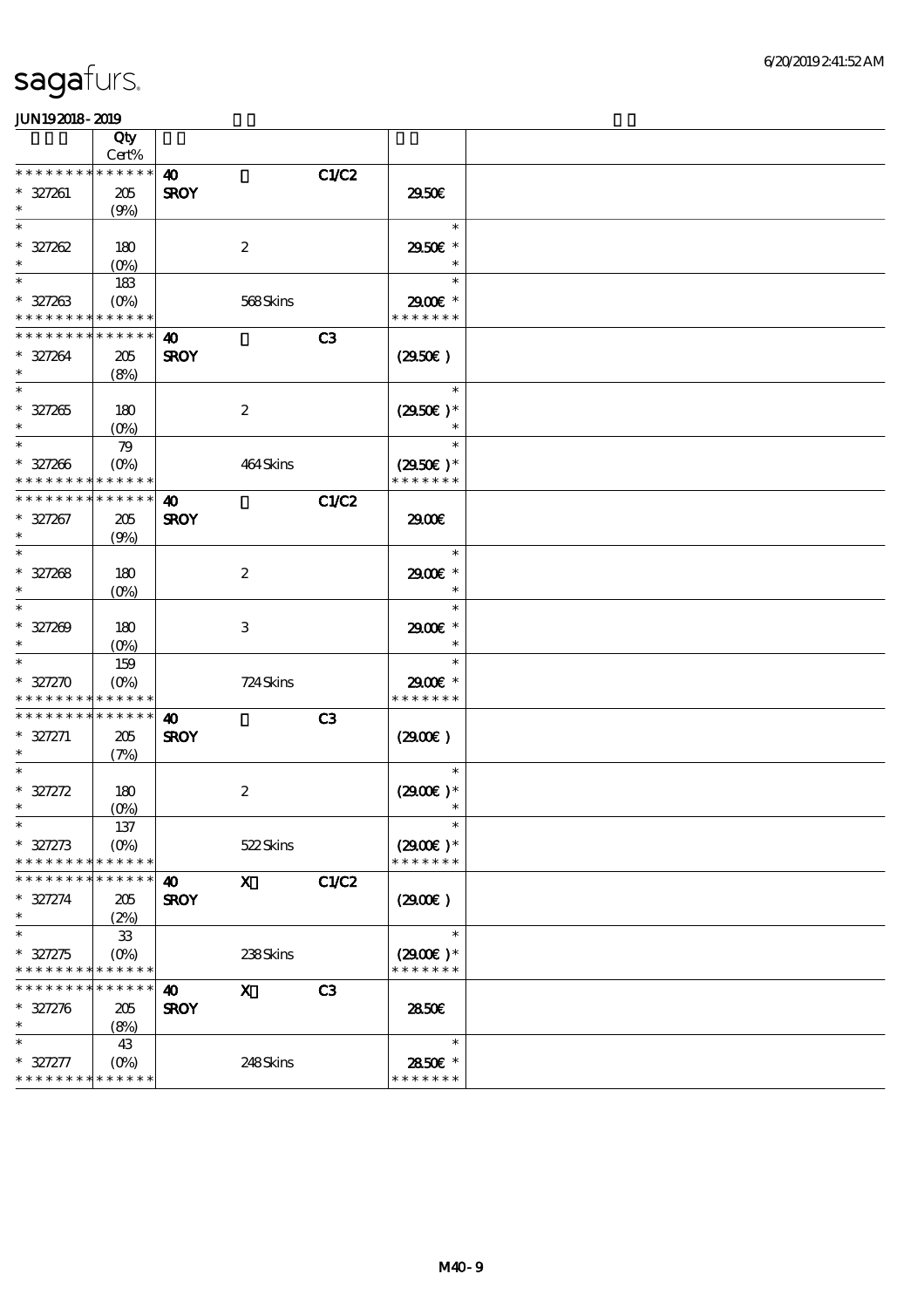|                                                        | Qty                        |                                          |                           |                |                                    |  |
|--------------------------------------------------------|----------------------------|------------------------------------------|---------------------------|----------------|------------------------------------|--|
|                                                        | Cert%                      |                                          | $\boldsymbol{\mathsf{z}}$ | C1             |                                    |  |
| 327321                                                 | 165                        | $\boldsymbol{\mathfrak{D}}$<br>${\bf s}$ |                           |                | (240E)                             |  |
|                                                        | (35%)                      |                                          |                           |                |                                    |  |
| 327322                                                 | 175                        | $\boldsymbol{\mathfrak{D}}$<br>${\bf s}$ | $\boldsymbol{\mathsf{z}}$ | C1             | (240E)                             |  |
| * * * * * * *                                          | $(0\%)$<br>* * * * * *     |                                          |                           |                |                                    |  |
| $* 327323$<br>$\ast$                                   | 225                        | $\boldsymbol{\mathfrak{D}}$<br>${\bf s}$ | $\boldsymbol{\mathsf{X}}$ | C1/C2          | (240E)                             |  |
| $\ast$                                                 | (9%)<br>44                 |                                          |                           |                | $\ast$                             |  |
| $* 327324$<br>* * * * * * * * <mark>* * * * * *</mark> | $(\Theta)$                 |                                          | 269Skins                  |                | $(2400)$ *<br>* * * * * * *        |  |
| * * * * * * * *                                        | * * * * * *                | $\boldsymbol{\mathfrak{D}}$              | $\boldsymbol{\mathsf{X}}$ | C1/C2          |                                    |  |
| $* 327325$<br>$\ast$                                   | 245<br>(2%)                | ${\bf s}$                                |                           |                | (240E)                             |  |
| $\ast$                                                 |                            |                                          |                           |                | $\ast$                             |  |
| $* 327326$<br>$\ast$                                   | 220<br>(0%)                |                                          | $\boldsymbol{2}$          |                | $(2400)$ *<br>$\ast$               |  |
| $\ast$                                                 |                            |                                          |                           |                | $\ast$                             |  |
| $* 327327$<br>$\ast$                                   | 200<br>$(O\!/\!o)$         |                                          | $\,3$                     |                | 2400€ *<br>$\ast$                  |  |
| $\ast$                                                 |                            |                                          |                           |                | $\ast$                             |  |
| $* 327328$<br>$\ast$                                   | 39<br>$(O\%)$              |                                          | $\boldsymbol{4}$          |                | 2400€ *<br>$\ast$                  |  |
| $\ast$                                                 | 106                        |                                          |                           |                | $\ast$                             |  |
| $* 327329$<br>* * * * * * * *                          | (97%)<br>* * * * * *       |                                          | 810Skins                  |                | 2350€ *<br>* * * * * * *           |  |
| 327330                                                 | 142                        | $\boldsymbol{\mathfrak{D}}$<br>${\bf s}$ | $\boldsymbol{\mathsf{z}}$ | C3             | (2350)                             |  |
|                                                        | (14%)                      |                                          |                           |                |                                    |  |
|                                                        |                            | $\boldsymbol{\mathfrak{D}}$              | $\boldsymbol{X}$          | C1             |                                    |  |
| 327331                                                 | 93<br>(12%)                | ${\bf s}$                                |                           |                | (2400)                             |  |
|                                                        |                            | $\boldsymbol{\mathfrak{D}}$              | $\boldsymbol{\mathrm{X}}$ | C1             |                                    |  |
| 327332                                                 | 181                        | ${\bf s}$                                |                           |                | (2350)                             |  |
|                                                        | (27%)                      |                                          |                           |                |                                    |  |
| * * * * * * * * * * * * * * *                          |                            | $\pmb{\mathfrak{D}}$                     | $\mathbf{X}$              | C2             |                                    |  |
| $* 327333$<br>$\ast$                                   | 245<br>(8%)                | ${\bf s}$                                |                           |                | (2350)                             |  |
| $\ast$                                                 | 58                         |                                          |                           |                | $\ast$                             |  |
| $* 327334$<br>* * * * * * * *                          | $(O\!/\!o)$<br>* * * * * * |                                          | 308Skins                  |                | $(2350\text{E})*$<br>* * * * * * * |  |
|                                                        |                            | $\boldsymbol{\mathfrak{D}}$              | $2X$ $X$                  | C <sub>3</sub> |                                    |  |
| 327335                                                 | 143<br>(5%)                | ${\bf s}$                                |                           |                | (230E)                             |  |
|                                                        |                            | $\boldsymbol{\mathfrak{D}}$              | $\mathbf x$               | C <sub>3</sub> |                                    |  |
| 327336                                                 | 179<br>(O <sub>0</sub> )   | ${\bf s}$                                |                           |                | (230)                              |  |
|                                                        |                            | $\boldsymbol{\mathfrak{D}}$              |                           | C1             |                                    |  |
| 327337                                                 | 245<br>(4%)                | ${\bf s}$                                |                           |                | (230E)                             |  |
| * * * * * *                                            | * * * * * *                | $\boldsymbol{\mathfrak{D}}$              |                           | C2             |                                    |  |
| $* 327338$<br>$\ast$                                   | 245<br>$(\Theta\%)$        | ${\bf s}$                                |                           |                | 2350E                              |  |
| $\ast$                                                 |                            |                                          |                           |                | $\ast$                             |  |
| $* 327339$                                             | 220                        |                                          | $\boldsymbol{2}$          |                | 2300€ *                            |  |
| $\ast$                                                 | (O <sub>0</sub> )          |                                          |                           |                | $\ast$                             |  |
| $\ast$                                                 | 86                         |                                          |                           |                | $\ast$                             |  |
| $* 327340$<br>* * * * * * * *                          | $(0\%)$<br>* * * * * *     |                                          | 551 Skins                 |                | 2300E *<br>* * * * * * *           |  |
|                                                        |                            |                                          |                           |                |                                    |  |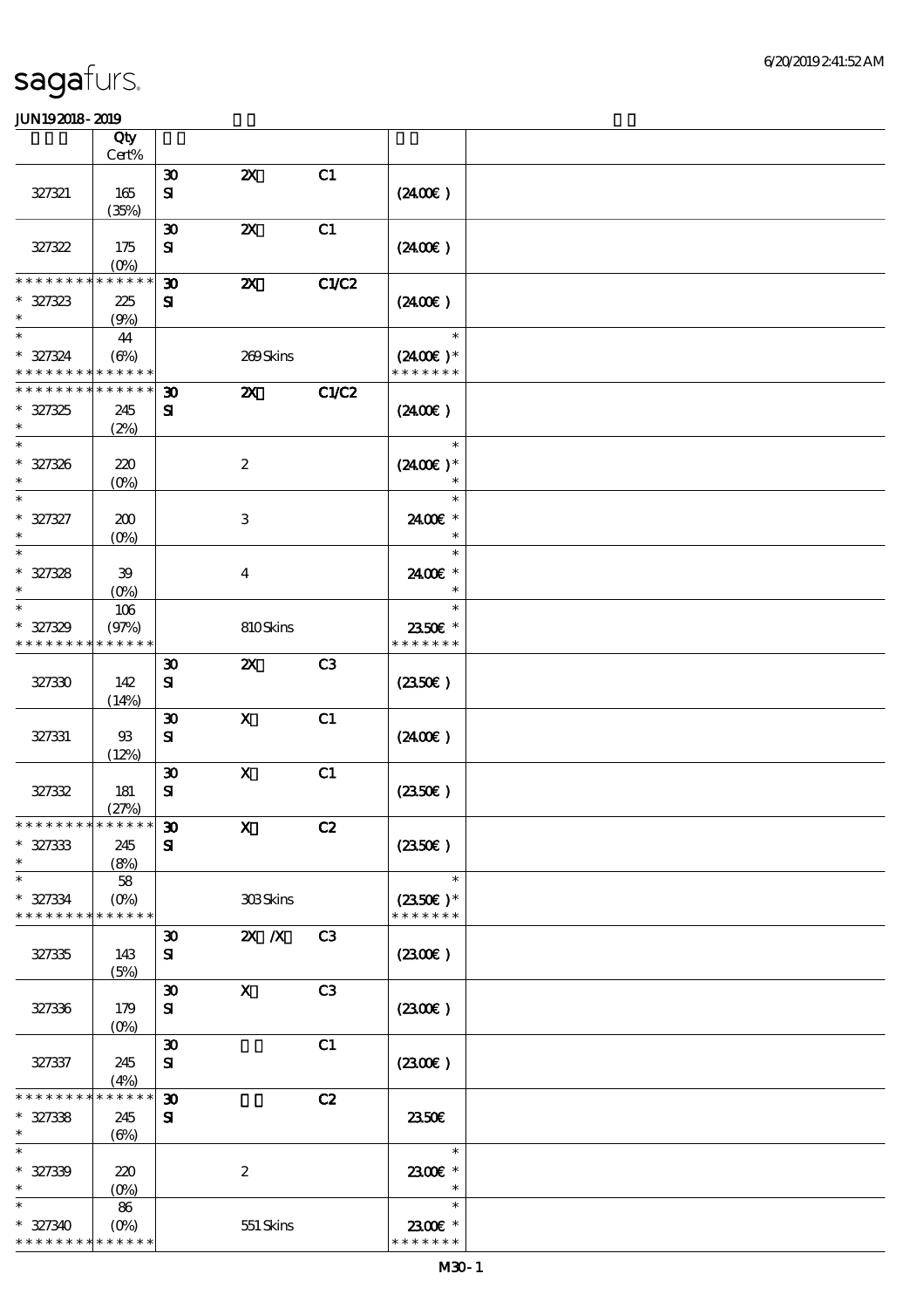|                             | Qty                        |                                   |                   |  |
|-----------------------------|----------------------------|-----------------------------------|-------------------|--|
|                             | Cert%                      |                                   |                   |  |
| * * * * * * * *             | $******$                   | $\boldsymbol{\mathfrak{D}}$<br>C2 |                   |  |
| $* 327341$                  | 220                        | ${\bf s}$                         | $(235E)$          |  |
| $\ast$                      | $(O\!/\!o)$                |                                   |                   |  |
|                             |                            |                                   | $\ast$            |  |
| $* 327342$                  | 220                        | $\boldsymbol{2}$                  | $(2350)$ *        |  |
| $\ast$                      | $(0\%)$                    |                                   | $\ast$            |  |
| $\ast$                      | 125                        |                                   | $\ast$            |  |
| $* 327343$                  | $(O\%)$                    | 565Skins                          | $(2350\epsilon)*$ |  |
| * * * * * * * * * * * * * * |                            |                                   | * * * * * * *     |  |
|                             |                            | C3<br>$\boldsymbol{\mathfrak{D}}$ |                   |  |
| 327344                      | 227                        | $\mathbf{S}$                      | (230E)            |  |
|                             | (4%)                       |                                   |                   |  |
| * * * * * * * *             | * * * * * *                | C1<br>$\boldsymbol{\mathfrak{D}}$ |                   |  |
| $* 327345$                  | 245                        | $\mathbf{S}$                      | 2350E             |  |
| $\ast$                      | (11%)                      |                                   |                   |  |
| $\ast$                      |                            |                                   | $\ast$            |  |
| $* 327346$                  | 220                        | $\boldsymbol{2}$                  | 2300€ *           |  |
| $\ast$                      | $(O\%)$                    |                                   | $\ast$            |  |
| $\ast$                      | 154                        |                                   | $\ast$            |  |
| $* 327347$                  | $(O\%)$                    | 619Skins                          | 2300€ *           |  |
| * * * * * * * *             | * * * * * *<br>* * * * * * |                                   | * * * * * * *     |  |
| * * * * * * * *             |                            | C2<br>$\boldsymbol{\mathfrak{D}}$ |                   |  |
| $* 327348$                  | 245                        | ${\bf s}$                         | 2300E             |  |
| $\ast$                      | (O <sub>0</sub> )          |                                   |                   |  |
| $\ast$                      |                            |                                   | $\ast$            |  |
| $* 327349$                  | 220                        | $\boldsymbol{2}$                  | 2300€ *           |  |
| $\ast$<br>$\ast$            | $(O\%)$                    |                                   | $\ast$            |  |
|                             |                            |                                   | $\ast$            |  |
| $* 327350$                  | 220                        | 3                                 | 2300€ *           |  |
| $\ast$<br>$\ast$            | $(0\%)$                    |                                   | $\ast$<br>$\ast$  |  |
|                             |                            |                                   |                   |  |
| $* 327351$<br>$\ast$        | 220                        | $\bf{4}$                          | 2300E *<br>$\ast$ |  |
| $\ast$                      | $(0\%)$                    |                                   | $\ast$            |  |
|                             |                            |                                   |                   |  |
| $* 327352$<br>$\ast$        | 220                        | $\mathbf 5$                       | 2300 £*<br>$\ast$ |  |
| $*$                         | $(0\%)$                    |                                   | $\ast$            |  |
|                             |                            |                                   |                   |  |
| $* 327353$<br>$\ast$        | 220                        | $\boldsymbol{6}$                  | 2300€ *<br>$\ast$ |  |
| $\ast$                      | (34%)                      |                                   | $\ast$            |  |
|                             |                            |                                   |                   |  |
| $* 327354$<br>$\ast$        | 220                        | $\tau$                            | 2300E *<br>$\ast$ |  |
| $\ast$                      | $(0\%)$                    |                                   | $\ast$            |  |
| $* 327355$                  | 220                        | 8                                 | 2300€ *           |  |
| $\ast$                      | $(O\%)$                    |                                   | $\ast$            |  |
| $\ast$                      |                            |                                   | $\ast$            |  |
| $* 327356$                  | 220                        | $\boldsymbol{9}$                  | 2300E *           |  |
| $\ast$                      | $(O\%)$                    |                                   | $\ast$            |  |
| $\ast$                      | 46                         |                                   | $\ast$            |  |
| $* 327357$                  | $(O\%)$                    | 2051 Skins                        | 2300€ *           |  |
| * * * * * * * * * * * * * * |                            |                                   | * * * * * * *     |  |
| * * * * * * * *             | * * * * * *                | C3<br>$\boldsymbol{\mathfrak{D}}$ |                   |  |
| $* 327358$                  | 245                        | $\mathbf{S}$                      | (2300)            |  |
| $\ast$                      | (20%)                      |                                   |                   |  |
| $\ast$                      |                            |                                   | $\ast$            |  |
| $* 327359$                  | 220                        | $\boldsymbol{2}$                  | $(2300E)*$        |  |
| $\ast$                      | $(0\%)$                    |                                   | $\ast$            |  |
| $\ast$                      | 220                        |                                   | $\ast$            |  |
| $* 327300$                  | $(O\%)$                    | 685Skins                          | $(2300)$ *        |  |
| * * * * * * * *             | * * * * * *                |                                   | * * * * * * *     |  |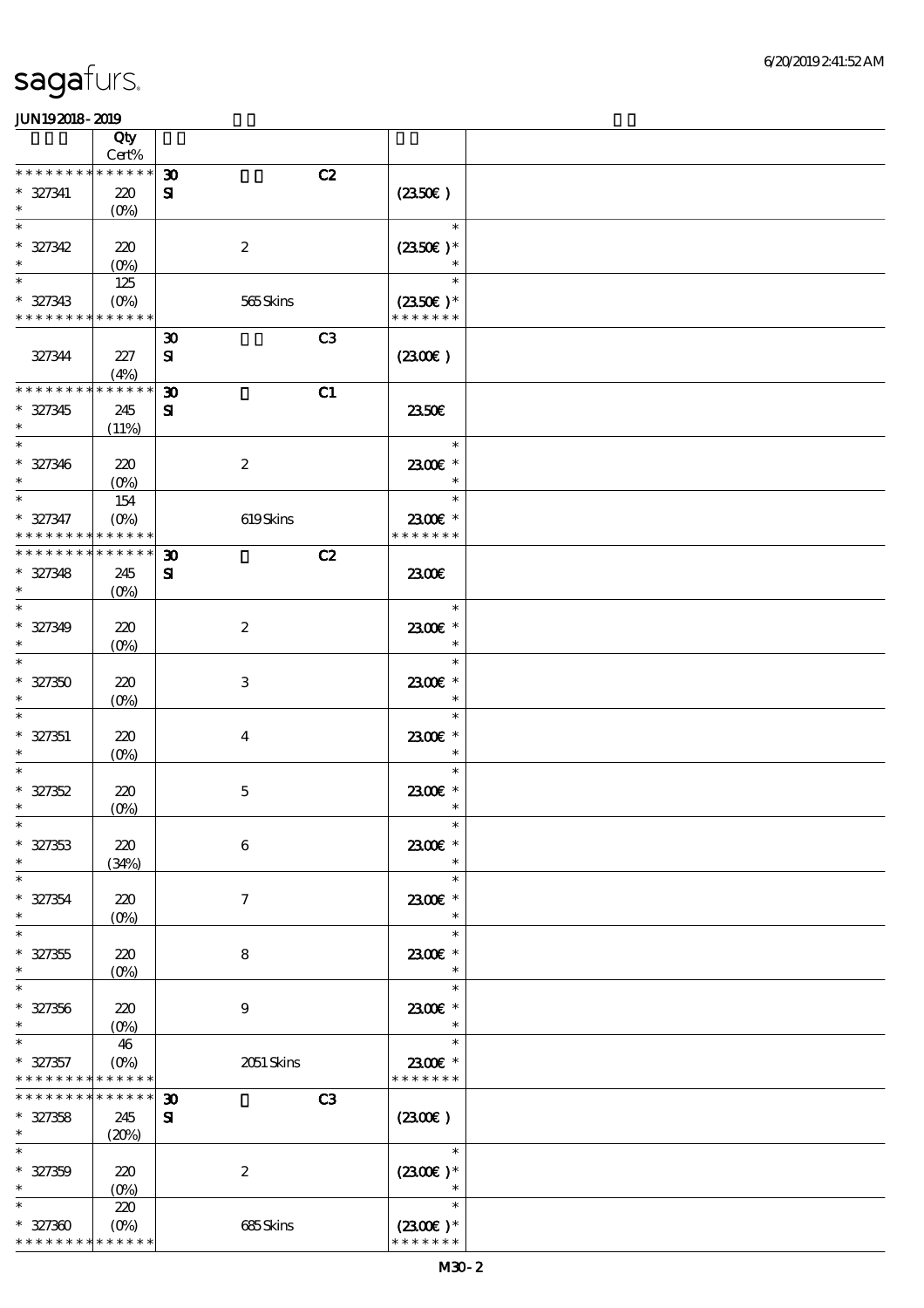|                                                               | Qty             |                                                   |                      |  |
|---------------------------------------------------------------|-----------------|---------------------------------------------------|----------------------|--|
| * * * * * * * * * * * * * *                                   | $\mbox{Cert}\%$ |                                                   |                      |  |
| $* 327361$                                                    | 245             | $\boldsymbol{\mathfrak{D}}$<br>C1<br>${\bf s}$    | <b>2250E</b>         |  |
| $\ast$                                                        | (10%)           |                                                   |                      |  |
| $\ast$                                                        |                 |                                                   | $\ast$               |  |
| $* 327362$                                                    | 220             | $\boldsymbol{2}$                                  | 22.00€ *             |  |
| $\ast$                                                        | $(0\%)$         |                                                   | $\ast$               |  |
| $\ast$                                                        | 209             |                                                   | $\ast$               |  |
| $* 327363$                                                    |                 | 674Skins                                          | 22.00 £*             |  |
| * * * * * * * * <mark>* * * * * * *</mark><br>* * * * * * * * |                 |                                                   | * * * * * * *        |  |
|                                                               | $******$        | C2<br>$\boldsymbol{\mathfrak{D}}$                 | <b>22.50E</b>        |  |
| $* 327364$<br>$\ast$                                          | 245<br>$(O_0)$  | ${\bf s}$                                         |                      |  |
| $\ast$                                                        |                 |                                                   | $\ast$               |  |
| $* 327365$                                                    | 220             | $\boldsymbol{2}$                                  | 22.00€ *             |  |
| $\ast$                                                        | $(0\%)$         |                                                   |                      |  |
| $\overline{\phantom{0}}$                                      |                 |                                                   | $\ast$               |  |
| $* 327366$                                                    | 220             | 3                                                 | 2200 $\varepsilon$ * |  |
| $\ast$                                                        | $(O\!/\!o)$     |                                                   | $\ast$               |  |
| $\overline{\ast}$                                             |                 |                                                   | $\ast$               |  |
| $* 327367$<br>$\ast$                                          | 220             | $\boldsymbol{4}$                                  | 22.00 £*<br>$\ast$   |  |
| $\ast$                                                        | $(O\!/\!o)$     |                                                   | $\ast$               |  |
| $* 327368$                                                    | 220             | $\mathbf 5$                                       | 22.00 £*             |  |
| $\ast$                                                        | $(0\%)$         |                                                   | $\ast$               |  |
| $\ast$                                                        |                 |                                                   | $\ast$               |  |
| $* 327309$                                                    | 220             | 6                                                 | 22.00 £*             |  |
| $\ast$                                                        | (28%)           |                                                   | $\ast$               |  |
| $\ast$                                                        |                 |                                                   | $\ast$               |  |
| $* 327370$                                                    | 220             | $\tau$                                            | 22.00€ *             |  |
| $\ast$<br>$\ast$                                              | (1%)            |                                                   | $\ast$<br>$\ast$     |  |
| $* 327371$                                                    | 220             | $\bf8$                                            | 22.00€ *             |  |
| $\ast$                                                        | $(O\%)$         |                                                   | $\ast$               |  |
|                                                               |                 |                                                   | $\ast$               |  |
| $* 327372$                                                    | 220             | $\boldsymbol{9}$                                  | 22.00 £*             |  |
| $\ast$                                                        | (0%)            |                                                   | $\ast$               |  |
|                                                               |                 |                                                   | $\ast$               |  |
| $* 327373$                                                    | 220             | 10                                                | 22.00€ *<br>$\ast$   |  |
| $\ast$<br>$\ast$                                              | $(O\%)$<br>32   |                                                   | $\ast$               |  |
| $* 327374$                                                    | $(O\%)$         | 2257Skins                                         | 22.00€ *             |  |
| * * * * * * * *                                               | * * * * * *     |                                                   | * * * * * * *        |  |
| * * * * * * *                                                 | * * * * * *     | C3<br>$\boldsymbol{\mathfrak{D}}$                 |                      |  |
| $* 327375$                                                    | 245             | ${\bf s}$                                         | <b>22.50E</b>        |  |
| $\ast$                                                        | (18%)           |                                                   |                      |  |
| $\ast$                                                        |                 |                                                   | $\ast$               |  |
| $* 327376$<br>$\ast$                                          | 220             | $\boldsymbol{2}$                                  | 22.00€ *<br>$\ast$   |  |
| $\ast$                                                        | $(O\%)$         |                                                   | $\ast$               |  |
| $* 327377$                                                    | 220             | 3                                                 | 22.00€ *             |  |
| $\ast$                                                        | $(O\%)$         |                                                   | $\ast$               |  |
| $\ast$                                                        |                 |                                                   | $\ast$               |  |
| $* 327378$                                                    | 220             | $\boldsymbol{4}$                                  | 22.00 £*             |  |
| $\ast$                                                        | $(0\%)$         |                                                   | $\ast$               |  |
| $\ast$                                                        | 64              |                                                   | $\ast$               |  |
| $* 327379$                                                    | $(O\!/\!o)$     | 989Skins                                          | 22.00€ *             |  |
| * * * * * * * * <mark>* * * * * *</mark><br>* * * * * * * *   | * * * * * *     | $\mathbf{x}$<br>C1<br>$\boldsymbol{\mathfrak{D}}$ | * * * * * * *        |  |
| $* 327380$                                                    | 225             | ${\bf s}$                                         | 2200                 |  |
| $\ast$                                                        | (8%)            |                                                   |                      |  |
|                                                               |                 |                                                   |                      |  |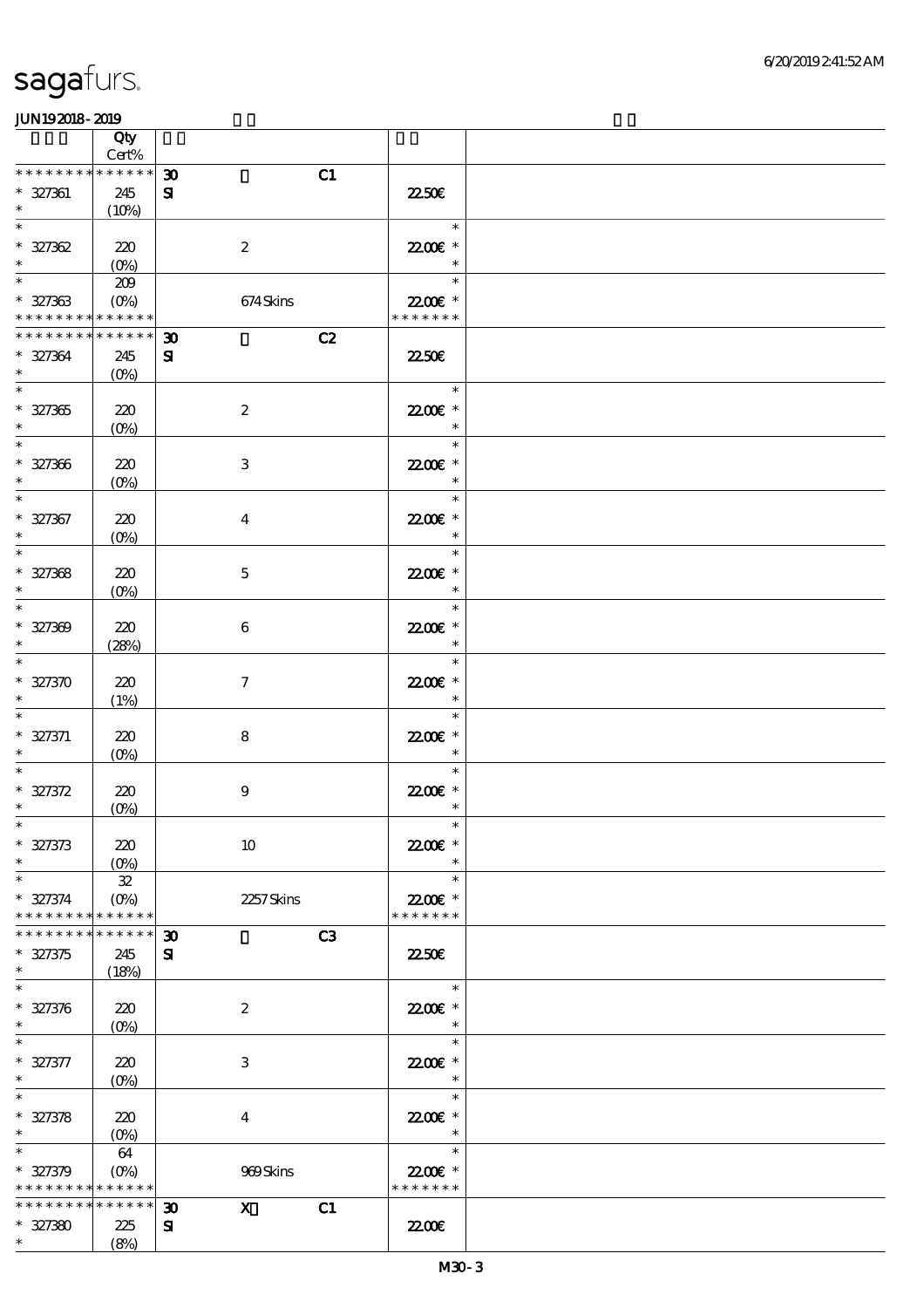|                                                        | Qty               |                             |                              |                |                           |  |
|--------------------------------------------------------|-------------------|-----------------------------|------------------------------|----------------|---------------------------|--|
|                                                        | Cert%             |                             |                              |                |                           |  |
| $\ast$                                                 | 53                | $\boldsymbol{\mathfrak{D}}$ | $\mathbf X$                  | C1             | $\ast$                    |  |
| $* 327381$<br>* * * * * * * * <mark>* * * * * *</mark> | $(0\%)$           | ${\bf s}$                   |                              |                | 22.00€ *<br>* * * * * * * |  |
| * * * * * * * *                                        | * * * * * *       | $\boldsymbol{\mathfrak{D}}$ | $\mathbf X$                  | C2             |                           |  |
| $* 327382$                                             | 245               | ${\bf s}$                   |                              |                | 2250E                     |  |
| $\ast$                                                 | (9%)              |                             |                              |                |                           |  |
| $\ast$                                                 |                   |                             |                              |                | $\ast$                    |  |
| $* 327383$                                             | 220               |                             | $\boldsymbol{2}$             |                | 22.00€ *                  |  |
| $\ast$                                                 | $(0\%)$           |                             |                              |                |                           |  |
| $\ast$                                                 |                   |                             |                              |                | $\ast$                    |  |
| $* 327384$                                             | 220               |                             | $\,3$                        |                | 2200E *                   |  |
| $\ast$                                                 | $(O\!/\!o)$       |                             |                              |                | $\ast$                    |  |
| $\ast$                                                 |                   |                             |                              |                | $\ast$                    |  |
| $* 327385$                                             | 220               |                             | $\boldsymbol{4}$             |                | 22.00€ *                  |  |
| $\ast$                                                 | $(0\%)$           |                             |                              |                | $\ast$                    |  |
| $\ast$                                                 | 167               |                             |                              |                | $\ast$                    |  |
| $* 327386$                                             | $(O\%)$           |                             | 1072Skins                    |                | 22.00€ *                  |  |
| * * * * * * * *                                        | * * * * * *       |                             |                              |                | * * * * * * *             |  |
| * * * * * * * * * * * * * *                            |                   | $\boldsymbol{\mathfrak{D}}$ | $\mathbf{x}$                 | C <sub>3</sub> |                           |  |
| $* 327387$                                             | 245               | ${\bf s}$                   |                              |                | <b>2200</b> €             |  |
| $\ast$                                                 | (11%)             |                             |                              |                |                           |  |
| $\ast$                                                 |                   |                             |                              |                | $\ast$                    |  |
| $* 327388$                                             | 220               |                             | $\boldsymbol{z}$             |                | 22.00€ *                  |  |
| $\ast$                                                 | $(O\%)$           |                             |                              |                | $\ast$                    |  |
| $\ast$                                                 | 45                |                             |                              |                | $\ast$                    |  |
| $* 327389$                                             | (O <sub>0</sub> ) |                             | 510Skins                     |                | 22.00€ *                  |  |
| * * * * * * * *                                        | * * * * * *       |                             |                              |                | * * * * * * *             |  |
|                                                        |                   | $\boldsymbol{\mathfrak{D}}$ |                              | C2             |                           |  |
| 327390                                                 | 65                | ${\bf s}$                   | <b>GRSY1</b>                 |                | 21.50E                    |  |
|                                                        | $(0\%)$           |                             |                              |                |                           |  |
|                                                        |                   | $\boldsymbol{\mathfrak{D}}$ | $\boldsymbol{\mathsf{X}}$    | C2             |                           |  |
| 327391                                                 | 148               | ${\bf s}$                   | <b>INAP</b>                  |                | 2000E                     |  |
|                                                        | (18%)             |                             |                              |                |                           |  |
|                                                        |                   | $\boldsymbol{\mathfrak{D}}$ | $\mathbf{X}$                 | C2             |                           |  |
| 327392                                                 | 192               | ${\bf s}$                   | $\ensuremath{\mathbf{INAP}}$ |                | (200E)                    |  |
| * * * * * * * * * * * * * * *                          | (16%)             |                             |                              |                |                           |  |
|                                                        |                   | $\boldsymbol{\mathfrak{D}}$ |                              | C2             |                           |  |
| $* 327393$<br>$\ast$                                   | 245               | ${\bf s}$                   | <b>INAP</b>                  |                | 2000                      |  |
| $\ast$                                                 | (10%)<br>89       |                             |                              |                | $\ast$                    |  |
| $* 327394$                                             | $(O\%)$           |                             | 334Skins                     |                | 2000E*                    |  |
| * * * * * * * *                                        | * * * * * *       |                             |                              |                | * * * * * * *             |  |
|                                                        |                   | $\boldsymbol{\mathfrak{D}}$ |                              | C2             |                           |  |
| 327395                                                 | 253               | ${\bf s}$                   | <b>INAP</b>                  |                | $(2000\varepsilon)$       |  |
|                                                        | $(\Theta)$        |                             |                              |                |                           |  |
| * * * * * * * * * * * * * *                            |                   | $\boldsymbol{\mathfrak{D}}$ | $\overline{\mathbf{X}}$      | C2             |                           |  |
| $* 327396$                                             | 245               | ${\bf s}$                   | <b>LNAP</b>                  |                | $(2000\varepsilon)$       |  |
| $\ast$                                                 | (5%)              |                             |                              |                |                           |  |
| $\ast$                                                 | 34                |                             |                              |                | $\ast$                    |  |
| $* 327397$                                             | $(O\%)$           |                             | 279Skins                     |                | $2000$ $*$                |  |
| * * * * * * * * * * * * * *                            |                   |                             |                              |                | * * * * * * *             |  |
| * * * * * * * * * * * * * * *                          |                   | $\boldsymbol{\mathfrak{D}}$ |                              | C2             |                           |  |
| $* 327398$                                             | 245               | $\mathbf{B}$                |                              |                | 21.50E                    |  |
| $\ast$                                                 | (12%)             |                             |                              |                |                           |  |
| $\ast$                                                 | 208               |                             |                              |                | $\ast$                    |  |
| $* 327399$                                             | (5%)              |                             | 453Skins                     |                | $21.00E$ *                |  |
| * * * * * * * * * * * * * *                            |                   |                             |                              |                | * * * * * * *             |  |
|                                                        |                   | $\boldsymbol{\mathfrak{D}}$ | $\mathcal{L}$                | C2             |                           |  |
| 327400                                                 | 115               | $\mathbf{B}$                | MET1                         |                | 21.00                     |  |
|                                                        | (12%)             |                             |                              |                |                           |  |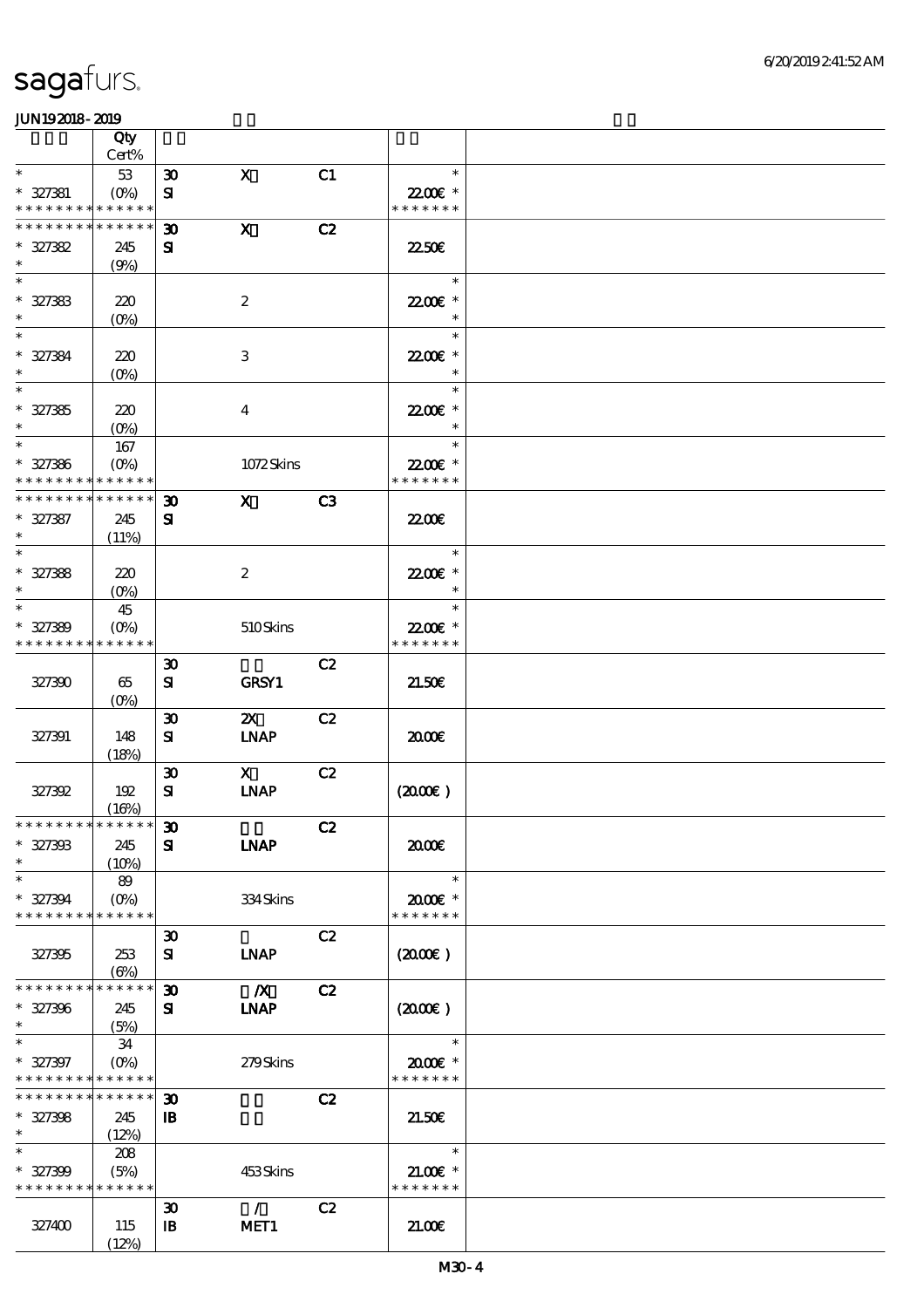|                                  | Qty                     |                                  |                           |             |                      |  |
|----------------------------------|-------------------------|----------------------------------|---------------------------|-------------|----------------------|--|
| * * * * * * * *                  | $Cert\%$<br>* * * * * * |                                  |                           |             |                      |  |
|                                  |                         | $\boldsymbol{\mathfrak{D}}$      | X /                       | C2          |                      |  |
| $* 327401$<br>$\ast$             | 245<br>(4%)             | $\mathbf{B}$                     |                           |             | (2300)               |  |
| $\ast$                           |                         |                                  |                           |             | $\ast$               |  |
| $* 327402$                       | 200                     |                                  | $\boldsymbol{2}$          |             | $(2300)$ *           |  |
|                                  | $(\Theta)$              |                                  |                           |             | $\ast$               |  |
| $\ast$                           | 43                      |                                  |                           |             | $\ast$               |  |
| $* 32740B$                       | (2%)                    |                                  | 488Skins                  |             | $(2300)$ *           |  |
| * * * * * * * *                  | * * * * * *             |                                  |                           |             | * * * * * * *        |  |
| * * * * * * * *                  | * * * * * *             | $\boldsymbol{\mathfrak{D}}$      | $\mathcal{T}$             | C2          |                      |  |
| $* 327404$                       | 245                     | $\, {\bf B}$                     |                           |             | (2300)               |  |
| $\ast$                           | $(\Theta\% )$           |                                  |                           |             |                      |  |
| $\ast$                           |                         |                                  |                           |             | $\ast$               |  |
| $* 327405$                       | 220                     |                                  | $\boldsymbol{2}$          |             | $(2300)$ *           |  |
| $\ast$                           | (4%)                    |                                  |                           |             |                      |  |
|                                  |                         |                                  |                           |             | $\ast$               |  |
| $* 327406$<br>$\ast$             | 220                     |                                  | $\,3\,$                   |             | $(2300)$ *<br>$\ast$ |  |
| $\ast$                           | (2%)                    |                                  |                           |             | $\ast$               |  |
| $* 327407$                       | 220                     |                                  | $\boldsymbol{4}$          |             | $(2300)$ *           |  |
| $\ast$                           | (1%)                    |                                  |                           |             | $\ast$               |  |
| $\ast$                           |                         |                                  |                           |             | $\ast$               |  |
| $* 327408$                       | 220                     |                                  | $\mathbf 5$               |             | $(2300E)*$           |  |
| $\ast$                           | (3%)                    |                                  |                           |             |                      |  |
| $\ast$                           | 193                     |                                  |                           |             | $\ast$               |  |
| $* 327409$                       | (2%)                    |                                  | 1318Skins                 |             | $(2300)$ *           |  |
| * * * * * * * *                  | * * * * * *             |                                  |                           |             | * * * * * * *        |  |
|                                  |                         | $\boldsymbol{\mathfrak{D}}$      | $\mathcal{L}$             | C2          |                      |  |
| 327410                           | 214                     | $\, {\bf I} \! {\bf B} \,$       |                           | <b>LNAP</b> | $(2000\varepsilon)$  |  |
|                                  | (4%)                    |                                  |                           |             |                      |  |
|                                  |                         | $\boldsymbol{\mathfrak{D}}$      | $\mathbf{X}$ /            | C2          |                      |  |
| 327411                           | 65                      | П                                |                           |             | (21.00)              |  |
|                                  | (4%)                    |                                  |                           |             |                      |  |
| 327412                           | 252                     | $\boldsymbol{\mathfrak{D}}$<br>П | $\mathcal{L}$             | C2          | 21.006               |  |
|                                  | (5%)                    |                                  |                           |             |                      |  |
| ******** <mark>*******</mark> 30 |                         |                                  | $\boldsymbol{\mathsf{z}}$ | C1          |                      |  |
| $* 327413$                       | 225                     | <b>SAGA</b>                      |                           |             | 2500€                |  |
| $\ast$                           | (17%)                   |                                  |                           |             |                      |  |
| $\ast$                           | $72\,$                  |                                  |                           |             | $\ast$               |  |
| $* 327414$                       | $(O\%)$                 |                                  | 297 Skins                 |             | 2450€ *              |  |
| * * * * * * * *                  | * * * * * *             |                                  |                           |             | * * * * * * *        |  |
| * * * * * * *                    | * * * * * *             | $\boldsymbol{\mathfrak{D}}$      | $\boldsymbol{\mathsf{z}}$ | C2          |                      |  |
| $* 327415$                       | 225                     | <b>SAGA</b>                      |                           |             | (2500)               |  |
| $\ast$<br>$\ast$                 | (35%)                   |                                  |                           |             |                      |  |
|                                  |                         |                                  |                           |             | $\ast$               |  |
| $* 327416$<br>$\ast$             | 200                     |                                  | $\boldsymbol{2}$          |             | $(2500E)*$           |  |
| $\ast$                           | $(0\%)$                 |                                  |                           |             | $\ast$               |  |
| $* 327417$                       | 200                     |                                  | 3                         |             | $(2500)$ *           |  |
| $\ast$                           | $(0\%)$                 |                                  |                           |             |                      |  |
| $\ast$                           |                         |                                  |                           |             | $\ast$               |  |
| $* 327418$                       | 200                     |                                  | $\boldsymbol{4}$          |             | $(2500)$ *           |  |
| $\ast$                           | $(O\!/\!\delta)$        |                                  |                           |             | $\ast$               |  |
| $\ast$                           | 114                     |                                  |                           |             | $\ast$               |  |
| * 327419                         | $(0\%)$                 |                                  | 939Skins                  |             | $(2500E)*$           |  |
| * * * * * * * *                  | * * * * * *             |                                  |                           |             | * * * * * * *        |  |
| * * * * * * * *                  | * * * * * *             | $\boldsymbol{\mathfrak{D}}$      | $\boldsymbol{\mathsf{X}}$ | C3          |                      |  |
| $* 327420$                       | 225                     | <b>SAGA</b>                      |                           |             | (250)                |  |
| $\ast$                           | $(O\!/\!\!\delta)$      |                                  |                           |             |                      |  |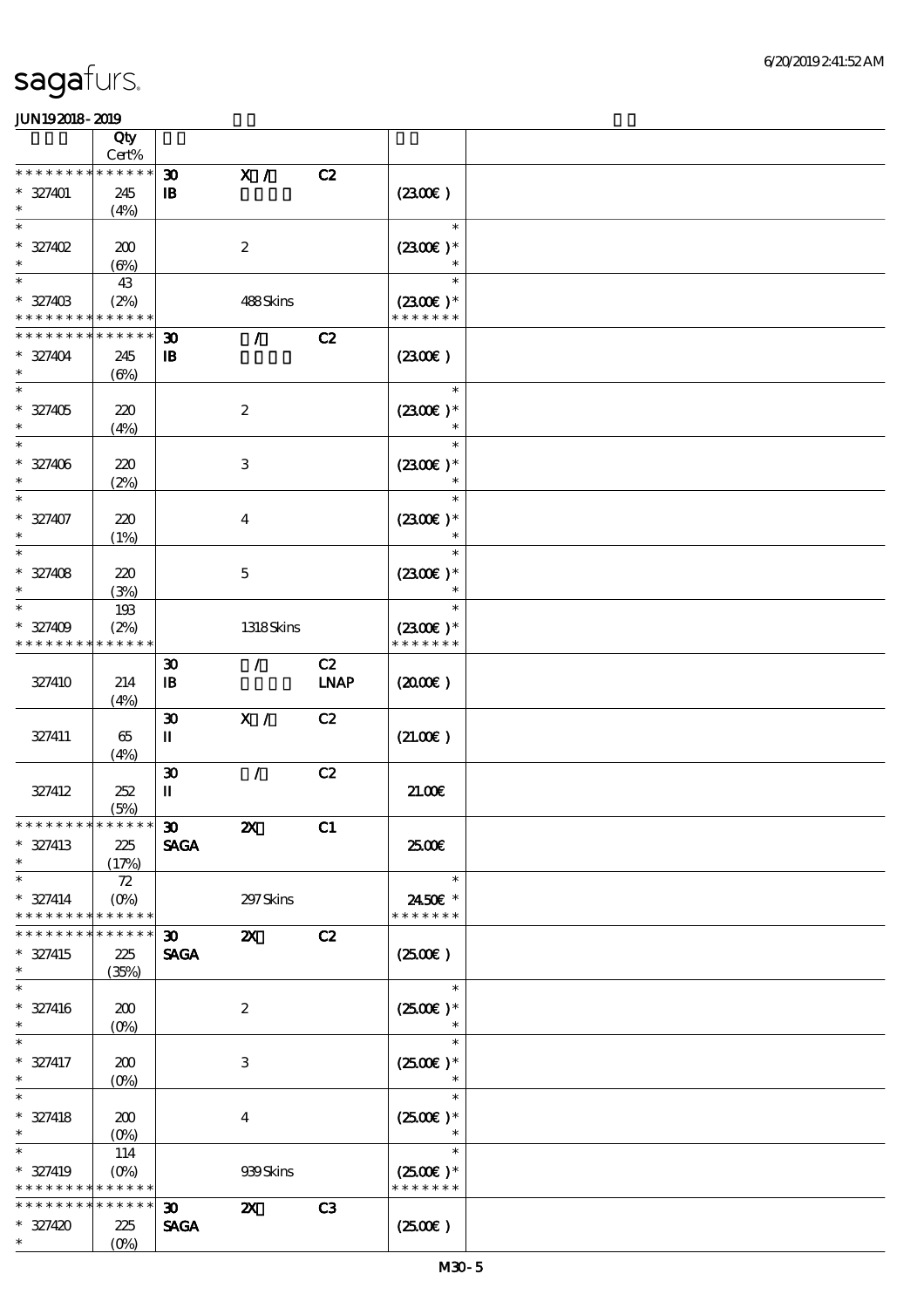|                             | Qty                |                             |                           |                |                      |  |
|-----------------------------|--------------------|-----------------------------|---------------------------|----------------|----------------------|--|
|                             | $\mbox{Cert}\%$    |                             |                           |                |                      |  |
| $\ast$                      | 10 <sup>3</sup>    | $\boldsymbol{\mathfrak{D}}$ | $\boldsymbol{\mathsf{X}}$ | C <sub>3</sub> | $\ast$               |  |
| $* 327421$                  | (41%)              | <b>SAGA</b>                 |                           |                | $(2500)$ *           |  |
| * * * * * * * * * * * * * * |                    |                             |                           |                | * * * * * * *        |  |
| * * * * * * * * * * * * * * |                    | $\boldsymbol{\mathfrak{D}}$ | $\mathbf X$               | C1             |                      |  |
| $* 327422$<br>$\ast$        | 225                | <b>SAGA</b>                 |                           |                | 2500€                |  |
| $\ast$                      | (12%)              |                             |                           |                | $\ast$               |  |
|                             | 200                |                             |                           |                | 2500€ *              |  |
| $* 327423$<br>$\ast$        | $(O_0)$            |                             | $\boldsymbol{2}$          |                | $\ast$               |  |
| $\ast$                      | 35                 |                             |                           |                | $\ast$               |  |
| $* 327424$                  | $(O\%)$            |                             | 460Skins                  |                | 2450€ *              |  |
| * * * * * * * * * * * * * * |                    |                             |                           |                | * * * * * * *        |  |
| * * * * * * * * * * * * * * |                    | 30                          | $\mathbf{X}$              | C2             |                      |  |
| $* 327425$                  | 225                | <b>SAGA</b>                 |                           |                | 2500€                |  |
| $\ast$                      | $(0\%)$            |                             |                           |                |                      |  |
| $\overline{\phantom{0}}$    |                    |                             |                           |                | $\ast$               |  |
| $* 327426$                  | 200                |                             | $\boldsymbol{2}$          |                | 2450€ *              |  |
| $\ast$                      | $(O\%)$            |                             |                           |                | $\ast$               |  |
| $\ast$                      |                    |                             |                           |                | $\ast$               |  |
| $* 327427$                  | 200                |                             | 3                         |                | 2500€ *              |  |
| $\ast$<br>$\overline{\ast}$ | (0%)               |                             |                           |                | $\ast$               |  |
|                             |                    |                             |                           |                | $\ast$               |  |
| $* 327428$                  | 200                |                             | $\overline{\mathbf{4}}$   |                | 2450€ *              |  |
| $\ast$<br>$\ast$            | $(0\%)$            |                             |                           |                | $\ast$<br>$\ast$     |  |
| $* 327429$                  |                    |                             |                           |                | 2500€*               |  |
| $\ast$                      | 200<br>$(O\!/\!o)$ |                             | $\mathbf{5}$              |                | $\ast$               |  |
| $\ast$                      |                    |                             |                           |                | $\ast$               |  |
| $* 327430$                  | 200                |                             | 6                         |                | 2500€ *              |  |
| $\ast$                      | $(0\%)$            |                             |                           |                | $\ast$               |  |
| $\ast$                      |                    |                             |                           |                | $\ast$               |  |
| $* 327431$                  | 200                |                             | $\tau$                    |                | 2500€*               |  |
| $\ast$                      | $(0\%)$            |                             |                           |                | $\ast$               |  |
|                             |                    |                             |                           |                | $\ast$               |  |
| $* 327432$                  | 173                |                             | $\bf 8$                   |                | 2500€*               |  |
| $\ast$                      | $(O\!/\!o)$        |                             |                           |                | $\ast$               |  |
|                             | 117                |                             |                           |                |                      |  |
| $* 327433$                  | (100%)             |                             | 1715Skins                 |                | 2500€ *              |  |
| * * * * * * * *             | * * * * * *        |                             |                           |                | * * * * * * *        |  |
| * * * * * * * *             | $******$           | $\boldsymbol{\mathfrak{D}}$ | $\mathbf{x}$              | C3             |                      |  |
| $* 327434$<br>$\ast$        | 225                | <b>SAGA</b>                 |                           |                | $(2500\varepsilon)$  |  |
| $\ast$                      | (24%)              |                             |                           |                | $\ast$               |  |
| $* 327435$                  | 200                |                             | $\boldsymbol{2}$          |                | $(2500\varepsilon)*$ |  |
| $\ast$                      | $(O\!/\!\!\delta)$ |                             |                           |                | $\ast$               |  |
| $\ast$                      | 214                |                             |                           |                | $\ast$               |  |
| $* 327436$                  | $(O\%)$            |                             | 639Skins                  |                | $(2500\varepsilon)*$ |  |
| * * * * * * * *             | * * * * * *        |                             |                           |                | * * * * * * *        |  |
| * * * * * * * *             | * * * * * *        | 30 <sub>o</sub>             |                           | C1             |                      |  |
| $* 327437$                  | 225                | <b>SAGA</b>                 |                           |                | æœ                   |  |
| $\ast$                      | (24%)              |                             |                           |                |                      |  |
| $\ast$                      |                    |                             |                           |                | $\ast$               |  |
| $* 327438$                  | 200                |                             | $\boldsymbol{2}$          |                | 2450E *              |  |
| $\ast$                      | (4%)               |                             |                           |                | $\ast$               |  |
| $\ast$                      |                    |                             |                           |                | $\ast$               |  |
| $* 327439$                  | 200                |                             | $\ensuremath{\mathbf{3}}$ |                | 2450€ *              |  |
| $\ast$<br>$\ast$            | $(0\%)$            |                             |                           |                | $\ast$               |  |
|                             |                    |                             |                           |                | $\ast$               |  |
| $* 32740$<br>$\ast$         | 200                |                             | $\boldsymbol{4}$          |                | 2500€*<br>$\ast$     |  |
|                             | $(O\!/\!o)$        |                             |                           |                |                      |  |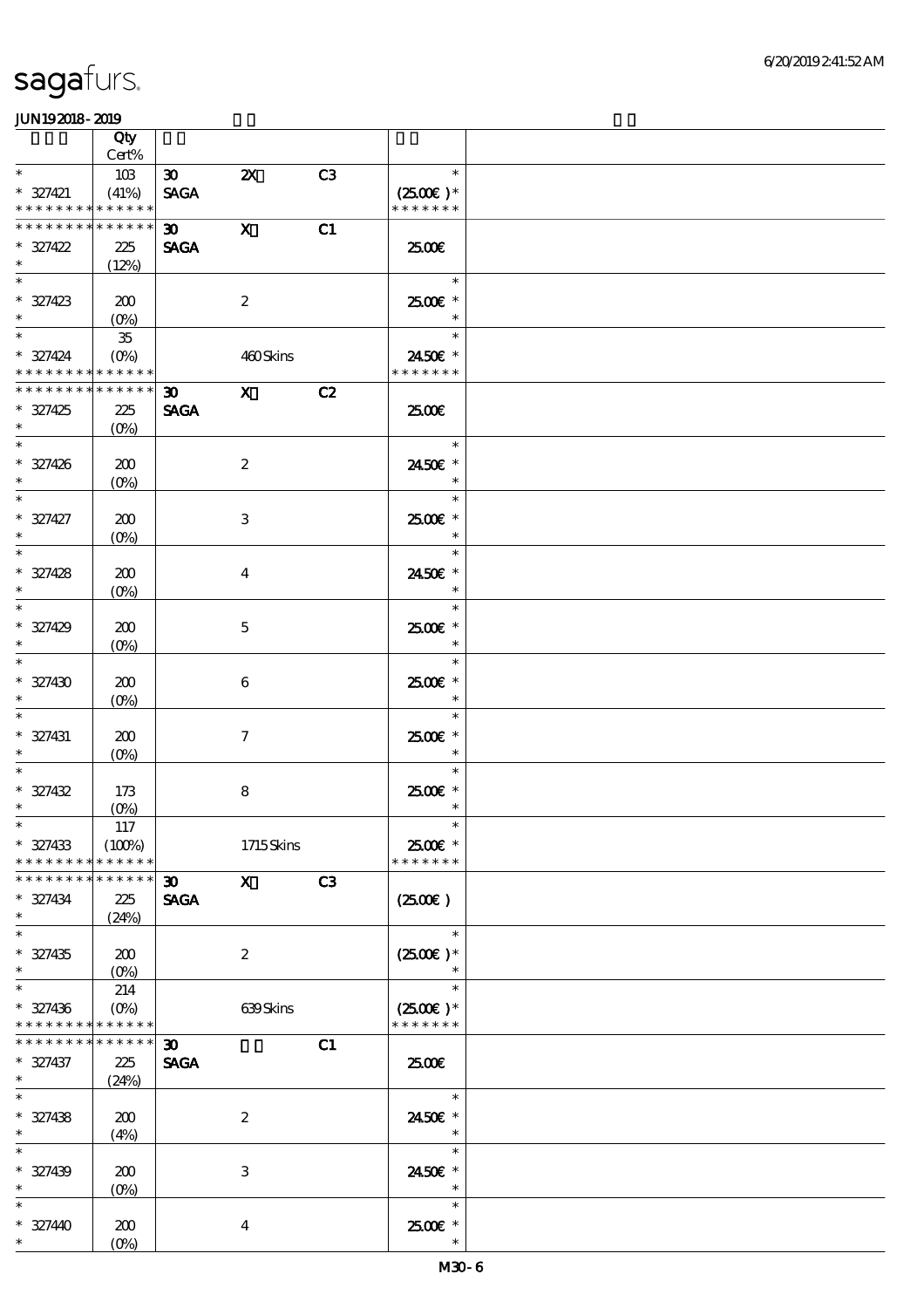|                                         | Qty<br>$Cert\%$                               |                                                  |                                          |  |
|-----------------------------------------|-----------------------------------------------|--------------------------------------------------|------------------------------------------|--|
| $\ast$                                  |                                               |                                                  | $\ast$                                   |  |
| $* 327441$<br>$\ast$                    | ${\bf Z0}$<br>$(O\%)$                         | C1<br>$\boldsymbol{\mathfrak{D}}$<br><b>SAGA</b> | 2450€ *<br>$\ast$                        |  |
| $\ast$<br>$* 327442$<br>* * * * * * * * | $94\,$<br>$(O\!\!\!\!\!\!\!/\,\!o)$<br>****** | 1119Skins                                        | $\ast$<br>2450€ *<br>* * * * * * *       |  |
| * * * * * * *                           | * * * * * *                                   |                                                  |                                          |  |
| $* 327443$<br>$\ast$                    | 225<br>$(0\%)$                                | C2<br>30 <sub>o</sub><br><b>SAGA</b>             | $(2500\varepsilon)$                      |  |
| $\ast$<br>$* 327444$<br>$\ast$          | 200<br>$(0\%)$                                | $\boldsymbol{2}$                                 | $\ast$<br>$(2500)$ *<br>$\ast$           |  |
| $\ast$<br>$* 327445$<br>$\ast$          | 200<br>$(0\%)$                                | $\,3$                                            | $\ast$<br>$(2500)$ *<br>$\ast$           |  |
| $\ast$<br>$* 327446$<br>$\ast$          | 200<br>$(0\%)$                                | $\boldsymbol{4}$                                 | $\ast$<br>$(2500)$ *<br>$\ast$           |  |
| $\ast$<br>$* 327447$<br>$\ast$          | 200<br>$(0\%)$                                | $\mathbf 5$                                      | $\ast$<br>$(2500)$ *<br>$\ast$           |  |
| $\ast$<br>$* 327448$<br>$\ast$          | 200<br>$(0\%)$                                | $\,6\,$                                          | $\ast$<br>$(2500)$ *<br>$\ast$           |  |
| $\ast$<br>$* 32740$<br>$\ast$           | 200<br>$(0\%)$                                | $\boldsymbol{7}$                                 | $\ast$<br>$(2500)$ *<br>$\ast$           |  |
| $\ast$<br>$* 327450$<br>$\ast$          | 200<br>$(0\%)$                                | $\bf 8$                                          | $\ast$<br>$(2500)$ *<br>$\ast$           |  |
| $\ast$<br>$* 327451$<br>$\ast$          | 200<br>$(0\%)$                                | $\boldsymbol{9}$                                 | $\ast$<br>$(2500)$ *<br>$\ast$           |  |
| $\ast$<br>$* 327452$<br>$\ast$          | 200<br>$(0\%)$                                | $10$                                             | $\ast$<br>$(2500)$ *                     |  |
| $* 327453$<br>$\ast$                    | $200\,$<br>$(0\%)$                            | $11\,$                                           | $(2500\epsilon)*$<br>$\ast$              |  |
| $\ast$<br>$* 327454$<br>$\ast$          | 200<br>$(0\%)$                                | $12\,$                                           | $\ast$<br>$(2500\varepsilon)*$<br>$\ast$ |  |
| $\ast$<br>$* 327455$<br>$\ast$          | $200\,$<br>$(0\%)$                            | 13                                               | $\ast$<br>$(2500\text{E})*$<br>$\ast$    |  |
| $\ast$<br>$* 327456$<br>$\ast$          | 200<br>$(0\%)$                                | 14                                               | $\ast$<br>$(2500\varepsilon)*$<br>$\ast$ |  |
| $\ast$<br>$* 327457$<br>$\ast$          | 200<br>$(0\%)$                                | 15                                               | $\ast$<br>$(2500)$ *<br>$\ast$           |  |
| $\ast$<br>$* 327458$<br>$\ast$          | $200\,$<br>$(0\%)$                            | 16                                               | $\ast$<br>$(2500\text{E})*$<br>$\ast$    |  |
| $\ast$<br>$* 327459$<br>$\ast$          | $200\,$<br>(0%)                               | 17                                               | $\ast$<br>$(2500\varepsilon)*$<br>$\ast$ |  |
| $\ast$<br>$* 327400$<br>$*$             | 200<br>(0%)                                   | $18\,$                                           | $\ast$<br>$(2500\varepsilon)*$<br>$\ast$ |  |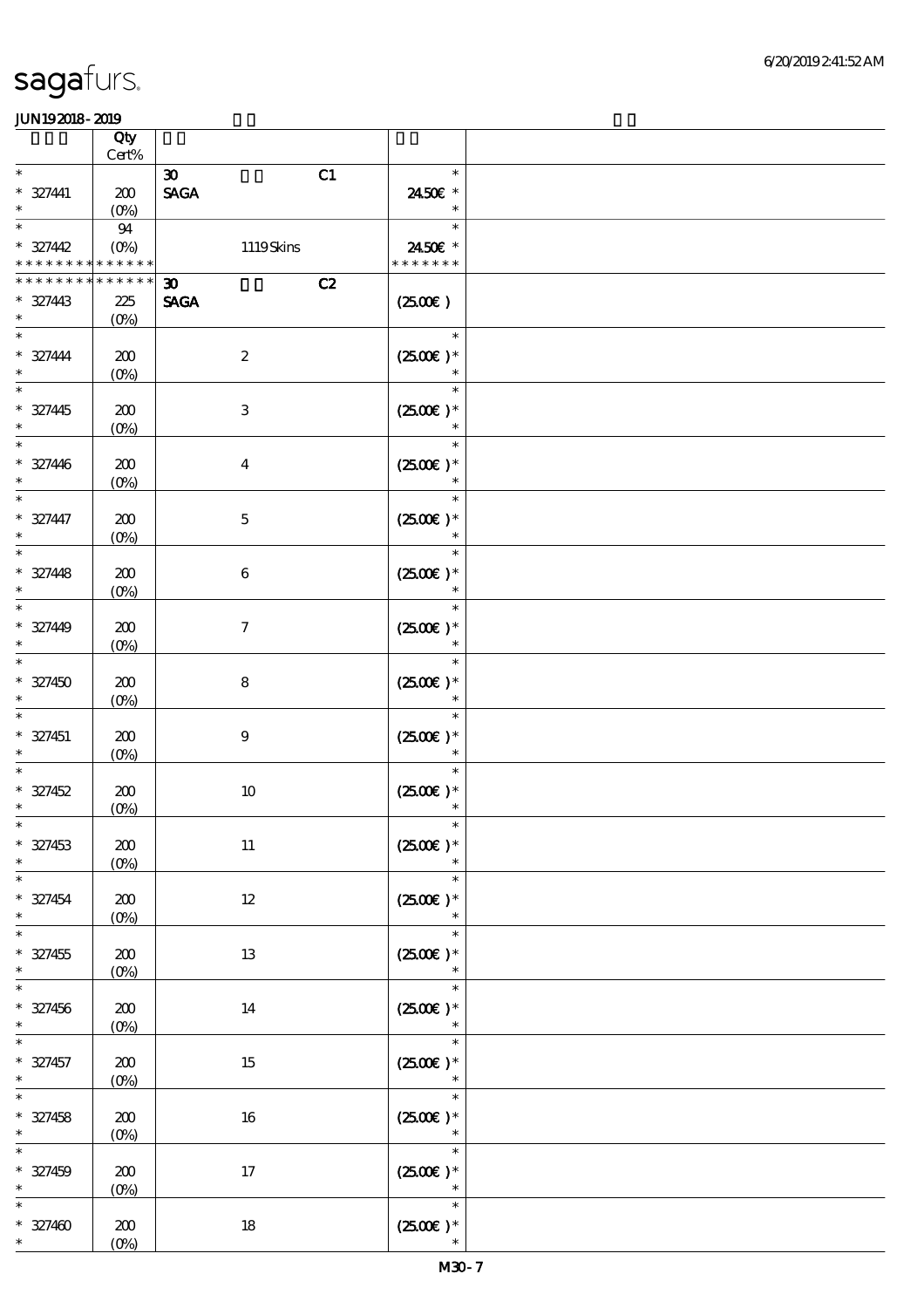|                                                                    | Qty                              |                                                  |                                                 |  |
|--------------------------------------------------------------------|----------------------------------|--------------------------------------------------|-------------------------------------------------|--|
|                                                                    | $Cert\%$                         |                                                  |                                                 |  |
| $\ast$<br>$* 327461$<br>$\ast$                                     | 200<br>$(O\!/\!\!\delta)$        | C2<br>$\boldsymbol{\mathfrak{D}}$<br><b>SAGA</b> | $\ast$<br>$(2500)$ *<br>$\ast$                  |  |
| $\ast$<br>$* 327462$<br>$\ast$                                     | 41<br>$(0\%)$                    | $\pmb{\mathcal{X}}$                              | $\ast$<br>$(2500)$ *<br>$\ast$                  |  |
| $\ast$<br>$* 327463$<br>* * * * * * * *                            | 171<br>(100%)<br>* * * * * *     | 4037Skins                                        | $\ast$<br>$(2500\varepsilon)*$<br>* * * * * * * |  |
| * * * * * * *                                                      | * * * * * *                      | C <sub>3</sub><br>$\boldsymbol{\mathfrak{D}}$    |                                                 |  |
| $* 327464$<br>$\ast$                                               | 225<br>$(O\!/\!\!\delta)$        | <b>SAGA</b>                                      | $(2450\varepsilon)$                             |  |
| $\ast$<br>$* 327465$<br>$\ast$                                     | 200<br>$(0\%)$                   | $\boldsymbol{2}$                                 | $\ast$<br>$(2450\epsilon)^*$                    |  |
| $\ast$<br>$* 327466$<br>$\ast$                                     | 200<br>$(O\!/\!o)$               | $\ensuremath{\mathbf{3}}$                        | $\ast$<br>$(2450\epsilon)^*$<br>$\ast$          |  |
| $\ast$<br>$* 327467$<br>$\ast$                                     | 200<br>(0%)                      | $\boldsymbol{4}$                                 | $\ast$<br>$(2450)$ *<br>$\ast$                  |  |
| $\ast$<br>$* 327468$<br>$\ast$                                     | 200<br>$(0\%)$                   | $\mathbf 5$                                      | $\ast$<br>$(2450\epsilon)$ *<br>$\ast$          |  |
| $\ast$<br>$* 327409$<br>$\ast$                                     | 200<br>(28%)                     | $\,6\,$                                          | $\ast$<br>$(2450\epsilon)^*$<br>$\ast$          |  |
| $\ast$<br>$* 327470$<br>$\ast$                                     | 200<br>(10%)                     | $\boldsymbol{7}$                                 | $\ast$<br>$(2450\epsilon)^*$                    |  |
| $\ast$<br>$* 327471$<br>* * * * * * * *                            | $37\,$<br>$(O\%)$<br>* * * * * * | 1462Skins                                        | $\ast$<br>$(2450\epsilon)^*$<br>* * * * * * *   |  |
| * * * * * * * *                                                    | * * * * * *                      | C1<br>$\boldsymbol{\mathfrak{D}}$                |                                                 |  |
| $* 327472$<br>$\ast$                                               | 225<br>$(0\%)$                   | <b>SAGA</b>                                      | 2450E                                           |  |
| $* 327473$<br>$\ast$                                               | 200<br>$(0\%)$                   | $\boldsymbol{2}$                                 | $*$<br>2450€ *<br>$\ast$                        |  |
| $\ast$<br>$* 327474$<br>$\ast$                                     | 200<br>$(O\%)$                   | $\ensuremath{\mathbf{3}}$                        | $\ast$<br>2450€ *<br>$\ast$                     |  |
| $\ast$<br>$* 327475$<br>$\ast$                                     | 200<br>$(O\%)$                   | $\boldsymbol{4}$                                 | $\ast$<br>2450E *<br>$\ast$                     |  |
| $\ast$<br>$* 327476$<br>$\ast$                                     | 200<br>$(0\%)$                   | $\mathbf{5}$                                     | $\ast$<br>2450E *<br>$\ast$                     |  |
| $\ast$<br>$* 327477$<br>$\ast$                                     | 200<br>(29%)                     | 6                                                | $\ast$<br>2450€ *<br>$\ast$                     |  |
| $\ast$<br>$* 327478$<br>* * * * * * * * <mark>* * * * * *</mark> * | 131<br>(5%)                      | 1356Skins                                        | $\ast$<br>2450€ *<br>* * * * * * *              |  |
| * * * * * * * *<br>$* 327479$<br>$\star$                           | $******$<br>225<br>$(0\%)$       | $\boldsymbol{\mathfrak{D}}$<br>C2<br><b>SAGA</b> | 2450E                                           |  |
| $\ast$<br>$* 327480$<br>$*$                                        | 200<br>$(O\%)$                   | $\boldsymbol{2}$                                 | $\ast$<br>2450€ *<br>$\ast$                     |  |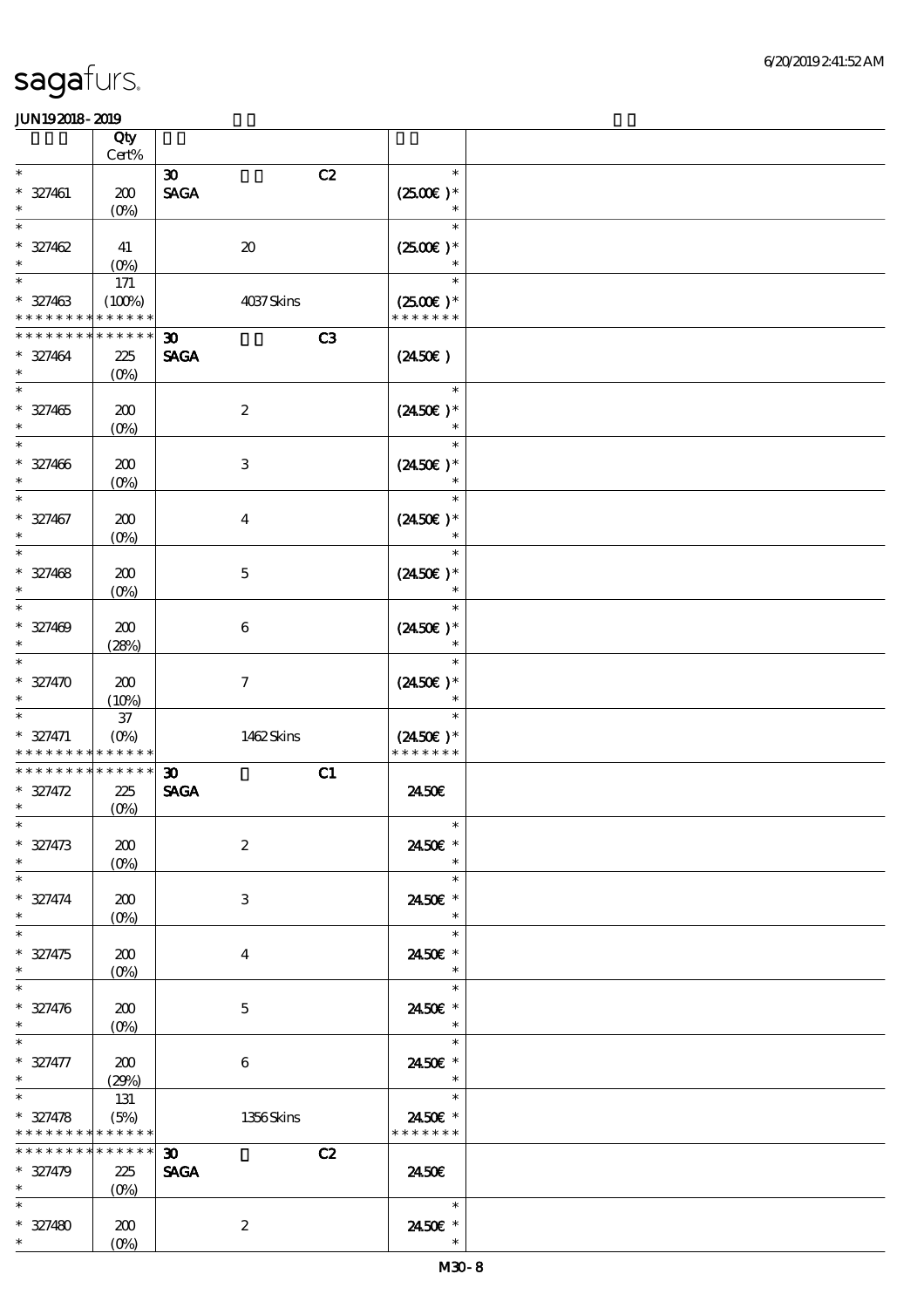|                                                     | Qty<br>$Cert\%$                         |                                                                     |                                              |  |
|-----------------------------------------------------|-----------------------------------------|---------------------------------------------------------------------|----------------------------------------------|--|
| $\ast$                                              |                                         |                                                                     | $\ast$                                       |  |
| $* 327481$<br>$\ast$                                | ${\bf 20}$<br>$(0\%)$                   | C2<br>$\boldsymbol{\mathfrak{D}}$<br>$\operatorname{\mathsf{SAGA}}$ | $(2450)$ *<br>$\ast$                         |  |
| $\ast$<br>$* 327482$<br>$\ast$                      | 200<br>$(0\%)$                          | $\boldsymbol{4}$                                                    | $\ast$<br>$(2450\varepsilon)^*$<br>$\ast$    |  |
| $\ast$<br>$* 327483$<br>$\ast$                      | 200<br>$(0\%)$                          | $\mathbf 5$                                                         | $\ast$<br>$(2450\epsilon)^*$<br>$\ast$       |  |
| $\ast$<br>$* 327484$<br>$\ast$                      | 200<br>$(0\%)$                          | $\,6\,$                                                             | $\ast$<br>$(2450\epsilon)^*$<br>$\ast$       |  |
| $\ast$<br>$* 327485$<br>$\ast$                      | 200<br>$(0\%)$                          | $\boldsymbol{7}$                                                    | $\ast$<br>$(2450\varepsilon)*$<br>$\ast$     |  |
| $\ast$<br>$* 327486$<br>$\ast$                      | 200<br>$(0\%)$                          | $\bf 8$                                                             | $\ast$<br>$(2450\epsilon)^*$<br>$\ast$       |  |
| $\overline{\phantom{1}}$<br>$* 327487$<br>$\ast$    | 200<br>$(0\%)$                          | $\boldsymbol{9}$                                                    | $\ast$<br>$(2450)$ *<br>$\ast$               |  |
| $\ast$<br>$* 327488$<br>$\ast$                      | 200<br>$(0\%)$                          | $10\,$                                                              | $\ast$<br>$(2450\varepsilon)*$<br>$\ast$     |  |
| $\ast$<br>$* 327489$<br>$\ast$                      | 200<br>$(0\%)$                          | $11\,$                                                              | $\ast$<br>$(2450)$ *<br>$\ast$               |  |
| $\overline{\ast}$<br>$* 327490$<br>$\ast$           | 200<br>$(0\%)$                          | $12\,$                                                              | $\ast$<br>$(2450\varepsilon)^*$<br>$\ast$    |  |
| $\ast$<br>$* 327491$<br>$\ast$                      | 200<br>$(0\%)$                          | 13                                                                  | $\ast$<br>$(2450\epsilon)$ *<br>$\ast$       |  |
| $\ast$<br>$* 327492$<br>$\ast$                      | 200<br>$(0\%)$                          | 14                                                                  | $\ast$<br>$(2450\text{E})*$                  |  |
| $* 327498$<br>$\ast$                                | 200<br>$(0\%)$                          | $15\,$                                                              | $(2450)$ *<br>$\ast$                         |  |
| $\ast$<br>$* 327494$<br>$\ast$                      | 200<br>$(0\%)$                          | 16                                                                  | $\ast$<br>$(2450\varepsilon)*$<br>$\ast$     |  |
| $\ast$<br>$* 327495$<br>$\ast$<br>$\overline{\ast}$ | 180<br>$(0\%)$                          | $17\,$                                                              | $\ast$<br>$(2450)$ *<br>$\ast$               |  |
| $* 327496$<br>* * * * * * *                         | 49<br>$(O\!/\!\!\delta)$<br>* * * * * * | 3454Skins                                                           | $\ast$<br>$(2450\text{E})*$<br>* * * * * * * |  |
| * * * * * * *<br>$* 327497$<br>$\ast$               | * * * * * *<br>225<br>$(O\%)$           |                                                                     | $(2450\epsilon)$                             |  |
| $\ast$<br>$* 327498$<br>$\ast$                      | 200<br>$(O\!/\!\delta)$                 | $\boldsymbol{2}$                                                    | $\ast$<br>$(2450\text{E})*$<br>$\ast$        |  |
| $\ast$<br>$* 327499$<br>$\ast$                      | 200<br>$(0\%)$                          | $\,3\,$                                                             | $\ast$<br>$(2450\varepsilon)*$<br>$\ast$     |  |
| $\ast$<br>$* 327500$<br>$\ast$                      | 200<br>$(0\%)$                          | $\boldsymbol{4}$                                                    | $\ast$<br>$(2450\varepsilon)*$<br>$\ast$     |  |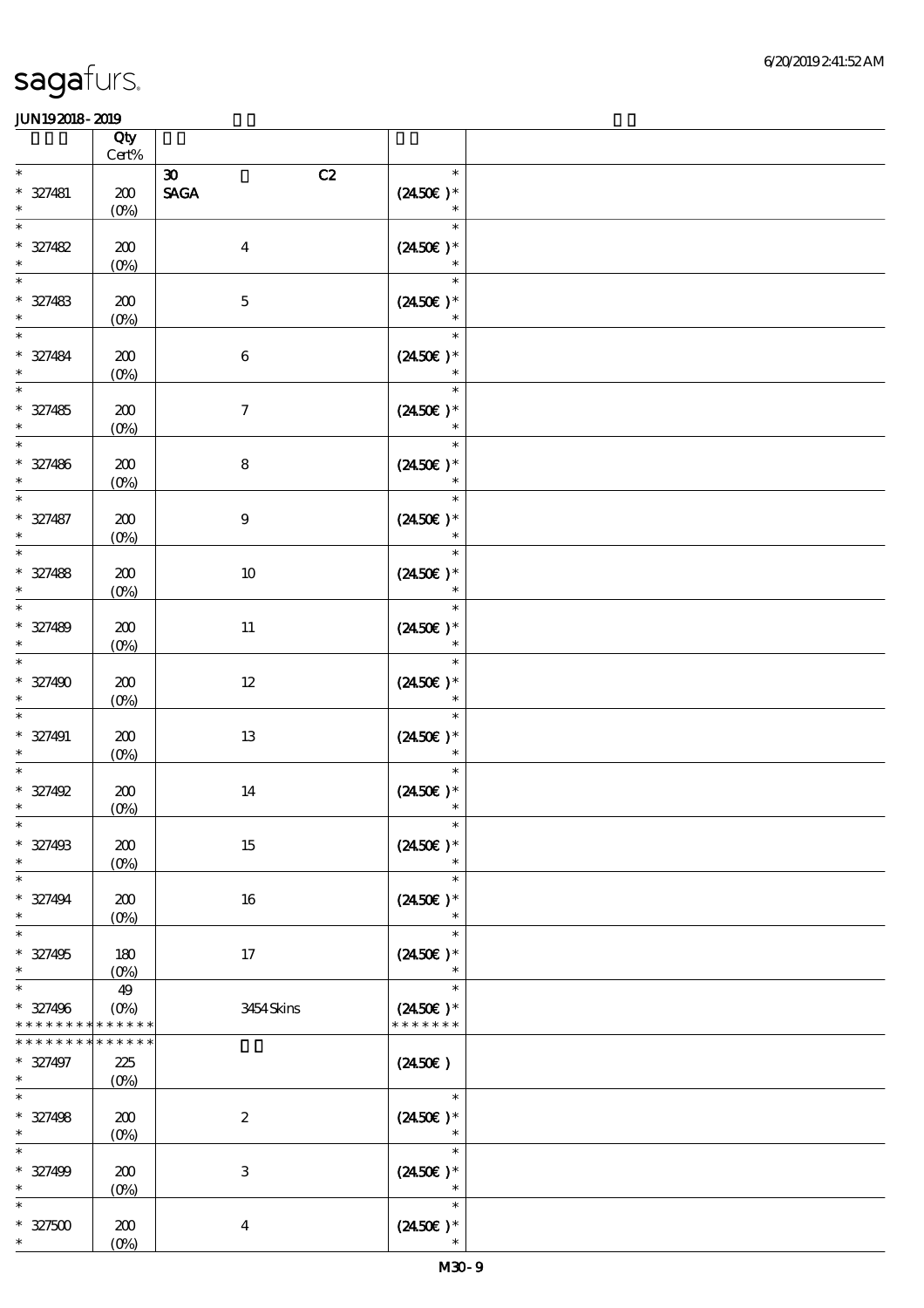|                                         | Qty<br>$Cert\%$                |                                                  |                                              |  |
|-----------------------------------------|--------------------------------|--------------------------------------------------|----------------------------------------------|--|
| $\ast$                                  |                                | C2<br>$\boldsymbol{\mathfrak{D}}$                | $\ast$                                       |  |
| $* 327501$<br>$\ast$                    | 200<br>(O <sub>0</sub> )       | $\ensuremath{\mathsf{SAGA}}$                     | $(2450E)*$                                   |  |
| $\ast$<br>$* 327502$<br>$\ast$          | 167                            | $\,6\,$                                          | $\ast$<br>2450€ *<br>$\ast$                  |  |
| $\ast$<br>$* 327503$                    | $(0\%)$<br>130<br>(100%)       | 1322Skins                                        | $\ast$<br>2450€ *                            |  |
| * * * * * * * *                         | * * * * * *                    |                                                  | * * * * * * *                                |  |
| ********<br>$* 327504$<br>$\ast$        | $******$<br>225<br>$(0\%)$     | C3<br>$\boldsymbol{\mathfrak{D}}$<br><b>SAGA</b> | $(2450\epsilon)$                             |  |
| $\ast$<br>$* 327505$<br>$\ast$          | 200<br>$(0\%)$                 | $\boldsymbol{2}$                                 | $\ast$<br>$(2450\epsilon)^*$                 |  |
| $\ast$<br>$* 327506$                    | 200<br>$(O\!/\!o)$             | $\ensuremath{\mathbf{3}}$                        | $\ast$<br>$(2450\epsilon)^*$                 |  |
| $\ast$<br>$* 327507$                    | 200<br>$(0\%)$                 | $\boldsymbol{4}$                                 | $\ast$<br>$(2450\epsilon)^*$                 |  |
| $\ast$<br>$* 327508$<br>$\ast$          | 200<br>$(0\%)$                 | $\mathbf 5$                                      | $\ast$<br>$(2450)$ *<br>$\ast$               |  |
| $\ast$<br>$* 327509$<br>$\ast$          | 200<br>$(0\%)$                 | $\boldsymbol{6}$                                 | $\ast$<br>$(2450\epsilon)^*$<br>$\ast$       |  |
| $\ast$<br>$* 327510$<br>$\ast$          | 200<br>$(0\%)$                 | $\boldsymbol{7}$                                 | $\ast$<br>$(2450\epsilon)^*$<br>$\ast$       |  |
| $\ast$<br>$* 327511$<br>$\ast$          | 200<br>$(0\%)$                 | 8                                                | $\ast$<br>$(2450\epsilon)$ *<br>$\ast$       |  |
| $* 327512$<br>$\ast$                    | 200<br>$(0\%)$                 | $\boldsymbol{9}$                                 | $\ast$<br>$(2450\epsilon)^*$                 |  |
| $* 327513$<br>$\ast$                    | 200<br>$(0\%)$                 | $10\,$                                           | $(2450E)^*$                                  |  |
| $\ast$<br>$* 327514$<br>$\ast$          | 68<br>$(0\%)$                  | $11\,$                                           | $\ast$<br>$(2450\epsilon)^*$<br>$\ast$       |  |
| $\ast$<br>$* 327515$<br>* * * * * * * * | $127$<br>(100%)<br>* * * * * * | 2220Skins                                        | $\ast$<br>$(2450\text{E})*$<br>* * * * * * * |  |
| * * * * * * *<br>$* 327516$<br>$\ast$   | * * * * * *<br>225<br>(16%)    | $\boldsymbol{\mathfrak{D}}$<br>C1<br><b>SAGA</b> | 2350E                                        |  |
| $\ast$<br>$* 327517$<br>$\ast$          | 200<br>$(O\!/\!\delta)$        | $\boldsymbol{2}$                                 | $\ast$<br>2350E *<br>$\ast$                  |  |
| $\ast$<br>$* 327518$<br>$\ast$          | 200<br>$(O\!/\!o)$             | $\,3$                                            | $\ast$<br>2350E *<br>$\ast$                  |  |
| $\ast$<br>$* 327519$<br>$\ast$          | 200<br>$(0\%)$                 | $\boldsymbol{4}$                                 | $\ast$<br>2350€ *<br>$\ast$                  |  |
| $\ast$<br>$* 327520$<br>$\ast$          | 200<br>$(O\!/\!o)$             | $\mathbf 5$                                      | $\ast$<br>2350E *<br>$\ast$                  |  |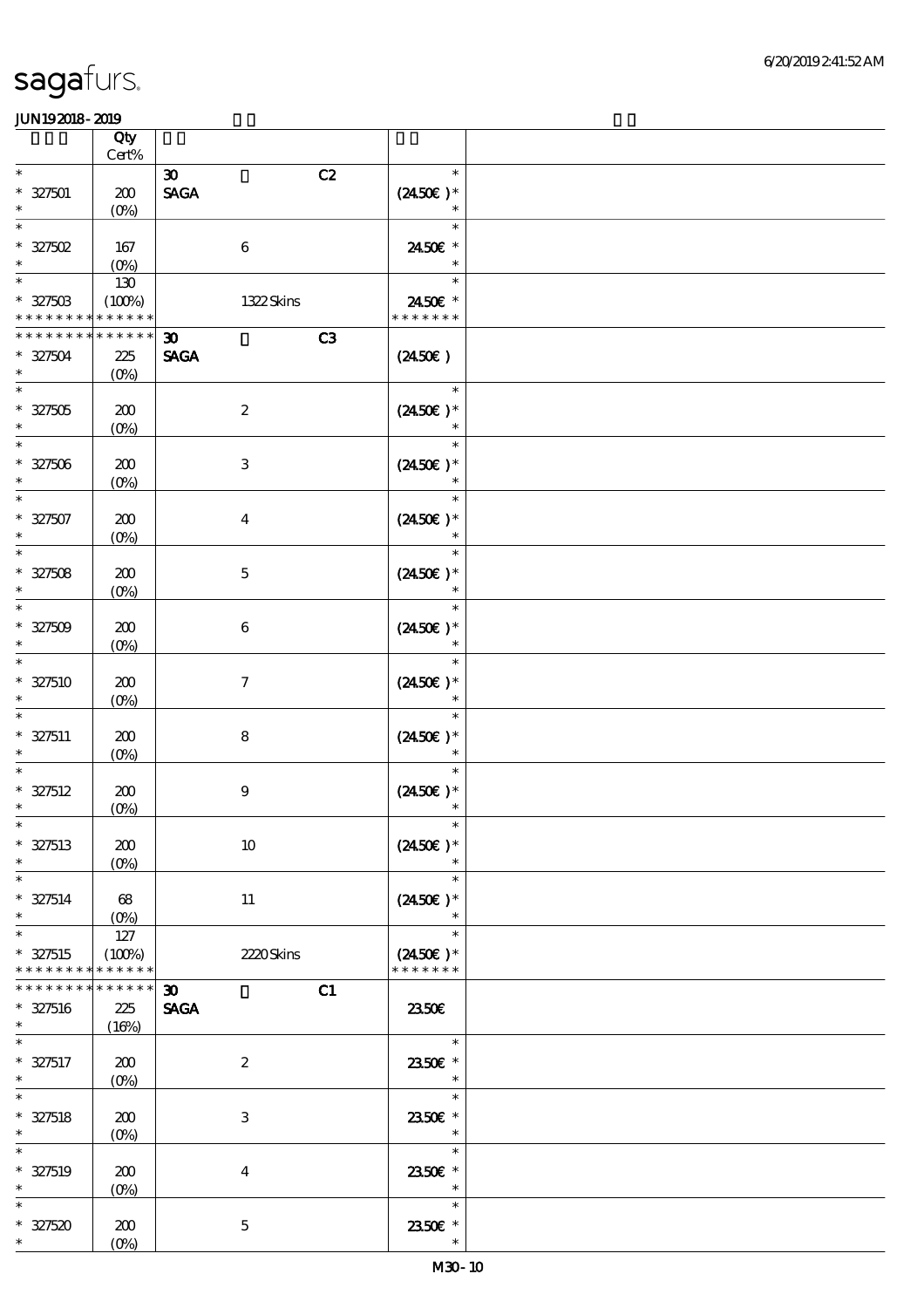|                                                                       | Qty                                                |                                                  |                                       |  |
|-----------------------------------------------------------------------|----------------------------------------------------|--------------------------------------------------|---------------------------------------|--|
| $\ast$                                                                | $Cert\%$                                           |                                                  | $\ast$                                |  |
| $* 327521$<br>* * * * * * * * <mark>* * * * * * *</mark>              | 58<br>$(0\%)$                                      | C1<br>$\boldsymbol{\mathfrak{D}}$<br><b>SAGA</b> | 2350E *<br>* * * * * * *              |  |
| * * * * * * * *                                                       | * * * * * *                                        | C2<br>30 <sub>o</sub>                            |                                       |  |
| $* 327522$                                                            | 225                                                | <b>SAGA</b>                                      | 2350E                                 |  |
| $\ast$                                                                | $(0\%)$                                            |                                                  |                                       |  |
| $\ast$<br>$* 327523$                                                  | 200<br>$(0\%)$                                     | $\boldsymbol{2}$                                 | $\ast$<br>2350€ *<br>$\ast$           |  |
| $\overline{\ast}$<br>$* 327524$<br>$\ast$                             | 200<br>$(0\%)$                                     | $\,3$                                            | $\ast$<br>$(2350\epsilon)*$<br>$\ast$ |  |
| $\ast$<br>$* 327525$<br>$\ast$                                        | 200<br>$(0\%)$                                     | $\boldsymbol{4}$                                 | $\ast$<br>$(2350\epsilon)*$           |  |
| $\overline{\phantom{0}}$<br>$* 327526$<br>$\ast$                      | 200<br>$(0\%)$                                     | $\mathbf 5$                                      | $\ast$<br>$(2350\epsilon)*$<br>$\ast$ |  |
| $\overline{\ast}$<br>$* 327527$<br>$\ast$                             | 200<br>$(0\%)$                                     | $\,6\,$                                          | $\ast$<br>$(2350\epsilon)*$<br>$\ast$ |  |
| $\ast$<br>$* 327528$<br>$\ast$                                        | 200<br>$(0\%)$                                     | $\boldsymbol{7}$                                 | $\ast$<br>2350€ *<br>$\ast$           |  |
| $\ast$<br>$* 327529$<br>$\ast$                                        | 200<br>$(0\%)$                                     | 8                                                | $\ast$<br>2350E *<br>$\ast$           |  |
| $\overline{\ast}$<br>$* 327530$<br>$\ast$                             | 200<br>$(0\%)$                                     | $\boldsymbol{9}$                                 | $\ast$<br>2350€ *<br>$\ast$           |  |
| $\ast$<br>$* 327531$<br>$\ast$                                        | 200<br>$(0\%)$                                     | 10                                               | $\ast$<br>2350€ *<br>$\ast$           |  |
| $* 327532$<br>$\ast$                                                  | 200<br>(0%)                                        | $11\,$                                           | $\ast$<br>2350E *<br>$\ast$           |  |
| $*$<br>$* 327533$<br>$\ast$                                           | 200<br>$(0\%)$                                     | $12\,$                                           | $\ast$<br>2350€ *<br>$\ast$           |  |
| $\ast$<br>$* 327534$<br>$\ast$                                        | 200<br>$(0\%)$                                     | 13                                               | $\ast$<br>2350E *<br>$\ast$           |  |
| $\ast$<br>$* 327535$<br>$\ast$                                        | 200<br>$(O\%)$                                     | 14                                               | $\ast$<br>2350E *<br>$\ast$           |  |
| $\overline{\ast}$<br>$* 327536$<br>$\ast$                             | 200<br>$(O\%)$                                     | 15                                               | $\ast$<br>2350€ *<br>$\ast$           |  |
| $\ast$<br>$* 327537$<br>$\ast$                                        | 200<br>$(O\!/\!o)$                                 | 16                                               | $\ast$<br>2350E *<br>$\ast$           |  |
| $\ast$<br>$* 327538$<br>$\ast$                                        | 200<br>$(0\%)$                                     | 17                                               | $\ast$<br>2350E *<br>$\ast$           |  |
| $\overline{\phantom{0}}$<br>$* 327539$<br>* * * * * * * * * * * * * * | $\boldsymbol{\omega}$<br>$(O\!\!\!\!\!\!\!/\,\!o)$ | 3485Skins                                        | $\ast$<br>2350€ *<br>* * * * * * *    |  |
| * * * * * * * *<br>$* 327540$<br>$\ast$                               | * * * * * *<br>225<br>$(O\%)$                      |                                                  | 2350E                                 |  |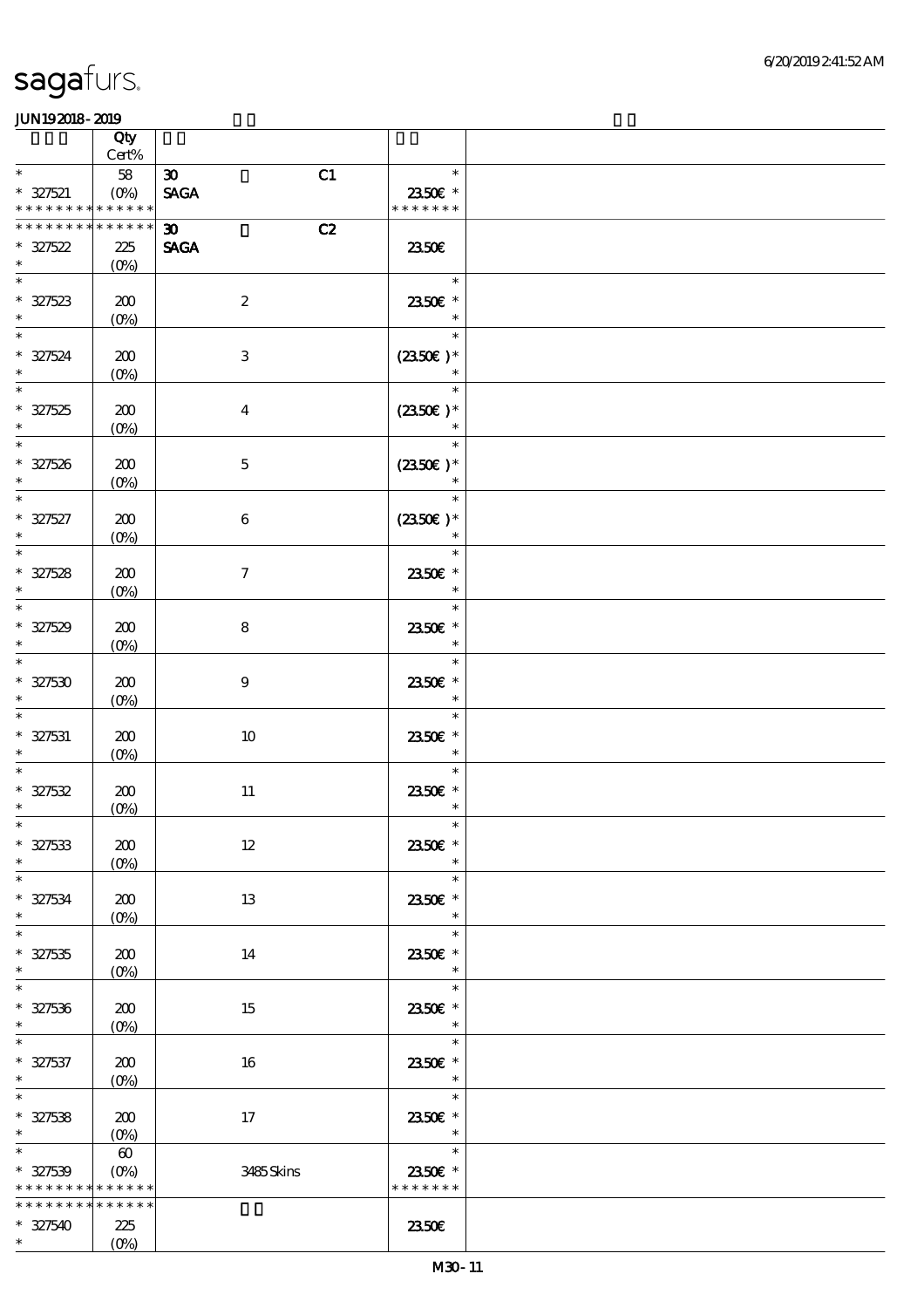|                                    | Qty<br>$\mbox{Cert}\%$     |                             |                     |                |                          |  |
|------------------------------------|----------------------------|-----------------------------|---------------------|----------------|--------------------------|--|
| $\ast$                             |                            | $\boldsymbol{\mathfrak{D}}$ |                     | C2             | $\ast$                   |  |
| $* 327541$                         | 200                        | <b>SAGA</b>                 |                     |                | 2350E *                  |  |
| $\ast$                             | (O <sub>0</sub> )          |                             |                     |                | $\ast$                   |  |
| $\ast$                             |                            |                             |                     |                | $\ast$                   |  |
| $* 327542$                         | 200                        |                             | $\,3$               |                | 2350€ *                  |  |
| $\ast$                             | $(O\%)$                    |                             |                     |                | $\ast$                   |  |
| $\ast$                             |                            |                             |                     |                | $\ast$                   |  |
| $^\ast$ 327543 $^\ast$             | -96                        |                             | $\boldsymbol{4}$    |                | 2400€ *                  |  |
|                                    | (100%)                     |                             |                     |                | $\ast$                   |  |
|                                    | 147                        |                             |                     |                | $\ast$                   |  |
| $* 327544$                         | $(O\%)$                    |                             | 868Skins            |                | 2350€ *                  |  |
| * * * * * * * * * * * * * *        |                            |                             |                     |                | * * * * * * *            |  |
| * * * * * * * * * * * * * * *      |                            | $\boldsymbol{\mathfrak{D}}$ |                     | C <sub>3</sub> |                          |  |
| $* 327545$<br>$\ast$               | 225                        | <b>SAGA</b>                 |                     |                | 2350E                    |  |
| $\overline{\phantom{0}}$           | $(O\% )$                   |                             |                     |                | $\ast$                   |  |
| $* 327546$                         | 200                        |                             | $\boldsymbol{2}$    |                | 2350E *                  |  |
| $\ast$                             | $(O\%)$                    |                             |                     |                | $\ast$                   |  |
| $\overline{\ast}$                  |                            |                             |                     |                | $\ast$                   |  |
| $* 327547$                         | 200                        |                             | 3                   |                | 2350€ *                  |  |
| $\ast$                             | $(O\!/\!o)$                |                             |                     |                | $\ast$                   |  |
| $\ast$                             |                            |                             |                     |                | $\ast$                   |  |
| $* 327548$                         | 200                        |                             | $\boldsymbol{4}$    |                | 2350E *                  |  |
| $\ast$                             | $(O\!/\!o)$                |                             |                     |                | $\ast$                   |  |
| $\overline{\phantom{0}}$           |                            |                             |                     |                | $\ast$                   |  |
| $* 327549$                         | 200                        |                             | $\mathbf 5$         |                | 2350E *                  |  |
| $\ast$<br>$\ast$                   | $(O\%)$                    |                             |                     |                | $\ast$                   |  |
|                                    |                            |                             |                     |                | $\ast$                   |  |
| $* 32750$<br>$\ast$                | 200                        |                             | $\bf 6$             |                | 2350€ *<br>$\ast$        |  |
| $\ast$                             | (27%)                      |                             |                     |                | $\ast$                   |  |
| $* 327551$                         | 200                        |                             | $\boldsymbol{\tau}$ |                | 2350€ *                  |  |
| $\ast$                             | (16%)                      |                             |                     |                | $\ast$                   |  |
|                                    |                            |                             |                     |                | $\ast$                   |  |
| $* 327552$                         | 200                        |                             | ${\bf 8}$           |                | 2350€ *                  |  |
| $\ast$                             | $(0\%)$                    |                             |                     |                | $\ast$                   |  |
| $*$                                |                            |                             |                     |                | $\ast$                   |  |
| $* 327553$                         | 200                        |                             | $\boldsymbol{9}$    |                | 2350€ *                  |  |
| $\ast$                             | $(O\%)$                    |                             |                     |                | $\ast$                   |  |
| $\ast$                             | 88                         |                             |                     |                | $\ast$                   |  |
| $* 327554$                         | $(O\%)$                    |                             | 1913Skins           |                | 2350€ *<br>* * * * * * * |  |
| * * * * * * * *<br>* * * * * * * * | * * * * * *<br>* * * * * * | $\boldsymbol{\mathfrak{D}}$ | $\mathbf{x}$        | C1             |                          |  |
| $* 327555$                         | 225                        | <b>SAGA</b>                 |                     |                | 2350E                    |  |
| $\ast$                             | (10%)                      |                             |                     |                |                          |  |
| $\ast$                             | 191                        |                             |                     |                | $\ast$                   |  |
| $* 327556$                         | $(0\%)$                    |                             | 416Skins            |                | 2350€ *                  |  |
| * * * * * * * *                    | * * * * * *                |                             |                     |                | * * * * * * *            |  |
| * * * * * * * *                    | * * * * * *                | 30 <sub>o</sub>             | $\mathbf{x}$        | C2             |                          |  |
| $* 327557$                         | 225                        | <b>SAGA</b>                 |                     |                | $(2350\epsilon)$         |  |
| $\ast$                             | $(O\%)$                    |                             |                     |                |                          |  |
| $\ast$                             |                            |                             |                     |                | $\ast$                   |  |
| $* 327558$                         | 200                        |                             | $\boldsymbol{2}$    |                | $(2350\epsilon)^*$       |  |
| $\ast$<br>$\ast$                   | $(O\!/\!o)$                |                             |                     |                | ∗<br>$\ast$              |  |
| $* 327559$                         |                            |                             | $\,3$               |                |                          |  |
| $\ast$                             | 200<br>$(0\%)$             |                             |                     |                | $(2350E)*$<br>$\ast$     |  |
| $\ast$                             |                            |                             |                     |                | $\ast$                   |  |
| $* 327500$                         | 200                        |                             | $\boldsymbol{4}$    |                | $(2350)$ *               |  |
| $\ast$                             | $(O\!/\!o)$                |                             |                     |                |                          |  |
|                                    |                            |                             |                     |                |                          |  |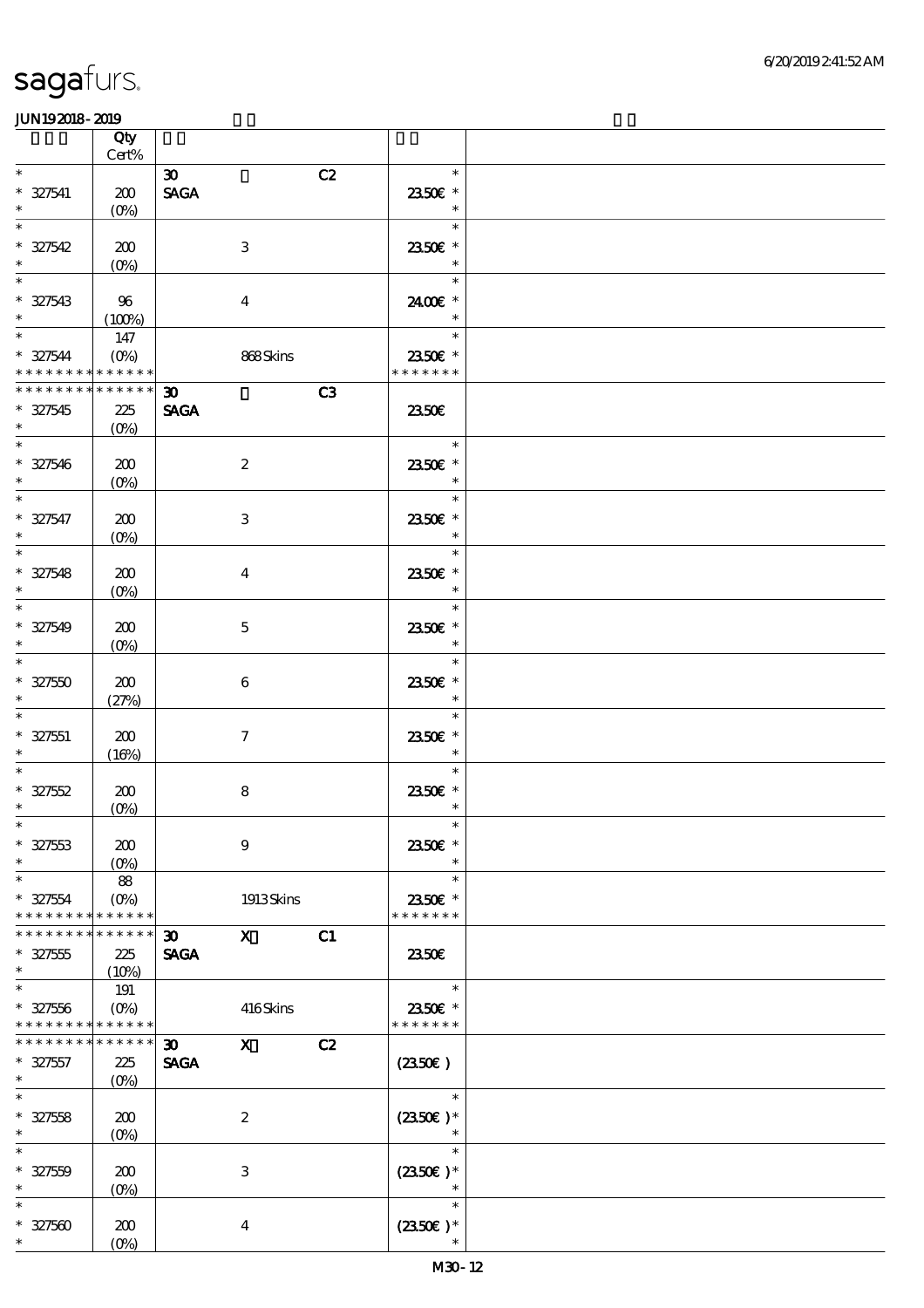|                                                     | Qty                                  |                                            |                                                                                                                                                                                                                                                                                                                                 |    |                                              |  |
|-----------------------------------------------------|--------------------------------------|--------------------------------------------|---------------------------------------------------------------------------------------------------------------------------------------------------------------------------------------------------------------------------------------------------------------------------------------------------------------------------------|----|----------------------------------------------|--|
| $\ast$                                              | Cert%                                |                                            |                                                                                                                                                                                                                                                                                                                                 |    |                                              |  |
| $* 327561$<br>$\ast$                                | 200<br>$(O\!/\!\delta)$              | $\boldsymbol{\mathfrak{D}}$<br><b>SAGA</b> | $\mathbf X$                                                                                                                                                                                                                                                                                                                     | C2 | $\ast$<br>$(2350)$ *<br>$\ast$               |  |
| $\ast$<br>$* 327562$<br>$\ast$                      | 200<br>(25%)                         |                                            | $\boldsymbol{6}$                                                                                                                                                                                                                                                                                                                |    | $\ast$<br>$(2350\epsilon)*$<br>$\ast$        |  |
| $\ast$<br>$* 327563$<br>$\ast$                      | 200<br>(0%)                          |                                            | $\tau$                                                                                                                                                                                                                                                                                                                          |    | $\ast$<br>$(2350\epsilon)*$                  |  |
| $\overline{\ast}$<br>$* 327564$<br>$\ast$           | 200<br>$(O\!/\!\!\delta)$            |                                            | 8                                                                                                                                                                                                                                                                                                                               |    | $\ast$<br>$(2350)$ *                         |  |
| $\ast$<br>$* 327565$<br>* * * * * * * *             | 42<br>$(O\%)$<br>* * * * * *         |                                            | 1667Skins                                                                                                                                                                                                                                                                                                                       |    | $\ast$<br>$(2350)$ *<br>* * * * * * *        |  |
| * * * * * * * *<br>$* 327566$<br>$\ast$             | * * * * * *<br>225<br>(24%)          | 30 <sub>o</sub><br><b>SAGA</b>             | $\mathbf{X}$                                                                                                                                                                                                                                                                                                                    | C3 | $(2350\epsilon)$                             |  |
| $\ast$<br>$* 327567$<br>$\ast$                      | 200<br>$(O\!/\!\delta)$              |                                            | $\boldsymbol{2}$                                                                                                                                                                                                                                                                                                                |    | $\ast$<br>$(2350)$ *<br>$\ast$               |  |
| $\ast$<br>$* 327568$<br>$\ast$                      | 200<br>$(O\%)$                       |                                            | 3                                                                                                                                                                                                                                                                                                                               |    | $\ast$<br>$(2350)$ *<br>$\ast$               |  |
| $\ast$<br>$* 327569$<br>* * * * * * * *             | 108<br>$(O\!/\!o)$<br>* * * * * *    |                                            | 733Skins                                                                                                                                                                                                                                                                                                                        |    | $\ast$<br>$(2350\epsilon)*$<br>* * * * * * * |  |
| 327570                                              | 186<br>$(O\%)$                       | $\boldsymbol{\mathfrak{D}}$<br><b>SAGA</b> | <b>GRSY1</b>                                                                                                                                                                                                                                                                                                                    | C2 | 2300E                                        |  |
| * * * * * * * *<br>$* 327571$<br>$\ast$             | * * * * * *<br>225<br>$(O\%)$        | $\boldsymbol{\mathfrak{D}}$<br><b>SAGA</b> | $\boldsymbol{\mathsf{Z}}$<br><b>INAP</b>                                                                                                                                                                                                                                                                                        | C2 | 2300€                                        |  |
| $\ast$<br>$* 327572$<br>$\ast$                      | 200<br>$(0\%)$                       |                                            | $\boldsymbol{2}$                                                                                                                                                                                                                                                                                                                |    | $\ast$<br>2300€ *<br>$\ast$                  |  |
| $*$<br>$* 327573$<br>$\ast$                         | 113<br>$(O\%)$                       |                                            | $\,3$                                                                                                                                                                                                                                                                                                                           |    | $\ast$<br>2300€ *<br>$\ast$                  |  |
| $\ast$<br>$* 327574$<br>* * * * * * * *             | 92<br>(97%)<br>* * * * * *           |                                            | 630Skins                                                                                                                                                                                                                                                                                                                        |    | $\ast$<br>2300€ *<br>* * * * * * *           |  |
| * * * * * * *<br>$* 327575$<br>$\ast$               | * * * * * *<br>225<br>(36%)          | $30 -$<br>SAGA INAP                        | $\mathbf X$ and $\mathbf X$ and $\mathbf X$ and $\mathbf X$ and $\mathbf X$ and $\mathbf X$ and $\mathbf X$ and $\mathbf X$ and $\mathbf X$ and $\mathbf X$ and $\mathbf X$ and $\mathbf X$ and $\mathbf X$ and $\mathbf X$ and $\mathbf X$ and $\mathbf X$ and $\mathbf X$ and $\mathbf X$ and $\mathbf X$ and $\mathbf X$ and | C2 | 2300E                                        |  |
| $\ast$<br>$* 327576$<br>$\ast$                      | 200<br>$(O\%)$                       |                                            | 2                                                                                                                                                                                                                                                                                                                               |    | $\ast$<br>2300E *<br>$\ast$                  |  |
| $\ast$<br>$* 327577$<br>$\ast$                      | 200<br>$(O\!\!\!\!\!\backslash\rho)$ |                                            | 3                                                                                                                                                                                                                                                                                                                               |    | $\ast$<br>2300E *<br>$\ast$                  |  |
| $\ast$<br>$* 327578$<br>$\ast$                      | 180<br>$(O\%)$                       |                                            | $\overline{\mathbf{4}}$                                                                                                                                                                                                                                                                                                         |    | $\ast$<br>2300€ *<br>$\ast$                  |  |
| $\ast$<br>$* 327579$<br>* * * * * * * * * * * * * * | 44                                   |                                            | 849Skins                                                                                                                                                                                                                                                                                                                        |    | $\ast$<br>2300€ *<br>* * * * * * *           |  |
| * * * * * * * *<br>$* 327580$<br>$*$ $*$            | * * * * * *<br>225<br>(33%)          | 30 <sub>o</sub><br><b>SAGA</b>             | <b>INAP</b>                                                                                                                                                                                                                                                                                                                     | C2 | 2350E                                        |  |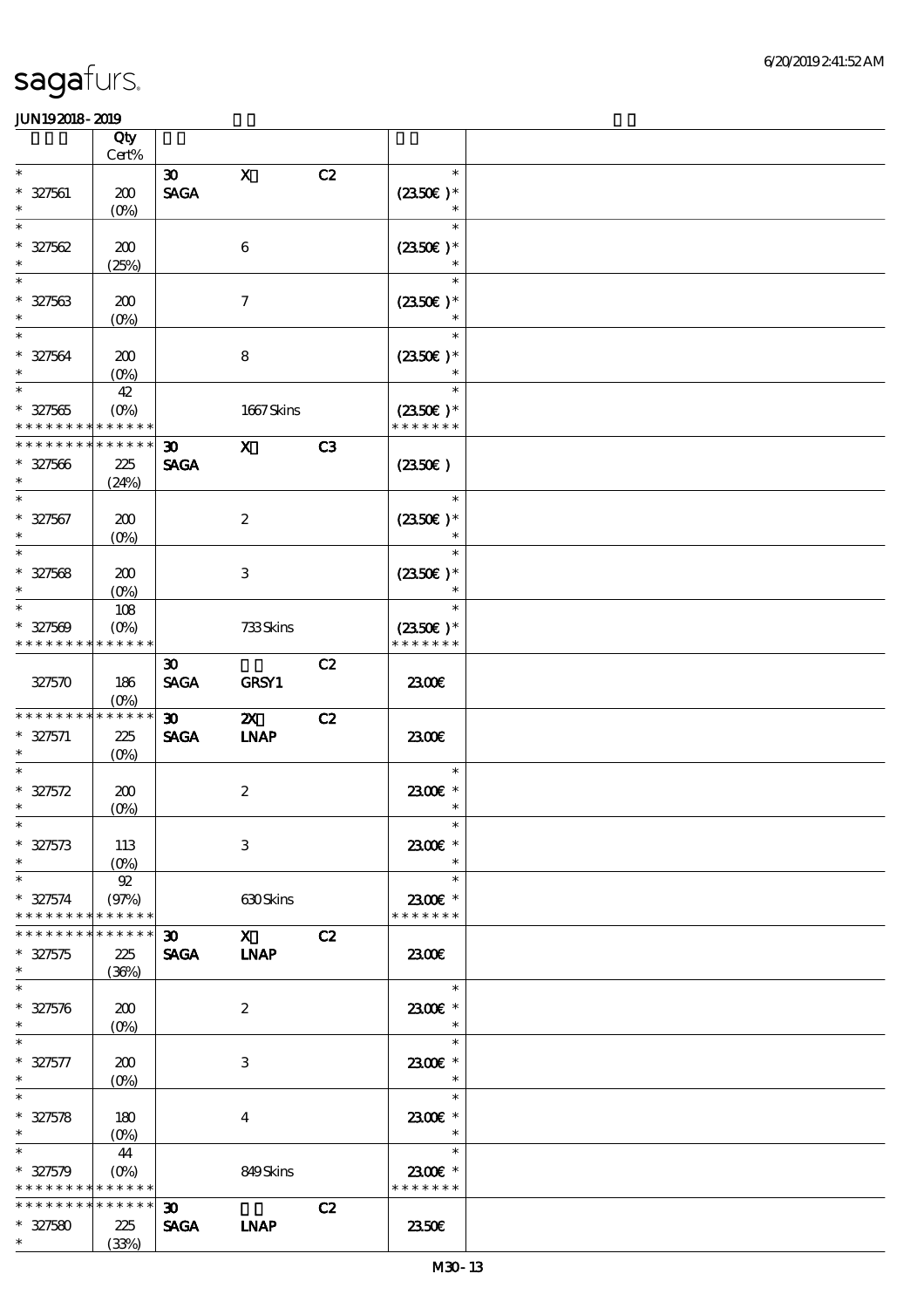|                                                           | Qty<br>Cert%                             |                                            |                         |    |                                               |  |
|-----------------------------------------------------------|------------------------------------------|--------------------------------------------|-------------------------|----|-----------------------------------------------|--|
| $\ast$<br>$* 327581$                                      | 200                                      | $\boldsymbol{\mathfrak{D}}$<br>SAGA LNAP   |                         | C2 | $\ast$<br>2350€ *                             |  |
| $\ast$<br>$\ast$                                          | $(O\!/\!o)$                              |                                            |                         |    | $\ast$<br>$\ast$                              |  |
| $* 327582$<br>$\ast$                                      | 200<br>$(0\%)$                           |                                            | 3                       |    | 2350€ *<br>$\ast$                             |  |
| $\ast$<br>$* 327583$<br>$\ast$                            | 200<br>(0%)                              |                                            | $\overline{4}$          |    | $\ast$<br>2350E *<br>$\ast$                   |  |
| $\overline{\ast}$<br>$* 327584$<br>$\ast$                 | 200<br>$(O_0)$                           |                                            | $\mathbf{5}$            |    | $\ast$<br>2350€ *<br>$\ast$                   |  |
| $\overline{\phantom{0}}$<br>$* 327585$<br>* * * * * * * * | $165\,$<br>$(O\%)$<br>$******$           |                                            | 1190Skins               |    | $\ast$<br>2350€ *<br>* * * * * * *            |  |
| * * * * * * * *<br>$* 327586$<br>$\ast$                   | * * * * * *<br>225<br>$(O\!/\!\!\delta)$ | $\boldsymbol{\mathfrak{D}}$<br><b>SAGA</b> | <b>LNAP</b>             | C2 | 2400E                                         |  |
| $\ast$<br>$* 327587$<br>$\ast$                            | 200<br>$(O\!/\!o)$                       |                                            | $\boldsymbol{2}$        |    | $\ast$<br>2400€ *<br>$\ast$                   |  |
| $\overline{\phantom{0}}$<br>$* 327588$<br>$\ast$          | 200<br>$(0\%)$                           |                                            | 3                       |    | $\ast$<br>2400€ *<br>$\ast$                   |  |
| $\overline{\ast}$<br>$* 327589$<br>$\ast$                 | 200<br>(0%)                              |                                            | $\overline{\mathbf{4}}$ |    | $\ast$<br>2400€ *<br>$\ast$                   |  |
| $\ast$<br>$* 327500$<br>$\ast$                            | 200<br>$(O\%)$                           |                                            | $\mathbf{5}$            |    | $\ast$<br>2400€ *<br>$\ast$                   |  |
| $\ast$<br>$* 327591$<br>$\ast$                            | 200<br>$(O\%)$                           |                                            | 6                       |    | $\ast$<br>2400€ *<br>$\ast$                   |  |
| $\ast$<br>$* 327592$<br>$\ast$                            | 200<br>$(0\%)$                           |                                            | $\boldsymbol{\tau}$     |    | $\ast$<br>2350E *<br>$\ast$                   |  |
| $\ast$<br>$* 327503$<br>$\ast$                            | 200<br>$(O\%)$                           |                                            | 8                       |    | $\ast$<br>2350€ *<br>$\ast$                   |  |
| $\ast$<br>$* 327594$<br>$\ast$                            | 200<br>(2%)                              |                                            | 9                       |    | $\ast$<br>2350 $\varepsilon$ *<br>$\ast$      |  |
| $\ast$<br>$* 327595$<br>$\ast$                            | 200<br>(29%)                             |                                            | 10                      |    | $\ast$<br>2350E *<br>$\ast$                   |  |
| $\ast$<br>$* 327596$<br>* * * * * * * *                   | 48<br>$(\Theta)$<br>* * * * * *          |                                            | 2073Skins               |    | $\ast$<br>2350E *<br>* * * * * * *            |  |
| * * * * * * *<br>$* 327597$<br>$*$                        | * * * * * *<br>225<br>(3%)               | $30-1$<br><b>SAGA</b>                      | <b>INAP</b>             | C2 | 2300                                          |  |
| $\ast$<br>$* 327508$<br>$\ast$                            | 200<br>(1%)                              |                                            | $\boldsymbol{z}$        |    | $\ast$<br>2300€ *<br>$\overline{\phantom{a}}$ |  |
| $\ast$<br>$* 327509$<br>$\ast$                            | 200<br>$(O\%)$                           |                                            | $\,3$                   |    | $\ast$<br>2300€ *<br>$\ast$                   |  |
| $\ast$<br>$* 32700$<br>$*$ $*$                            | 200<br>$(O\%)$                           |                                            | $\bf{4}$                |    | $\ast$<br>2300E *<br>$\ast$                   |  |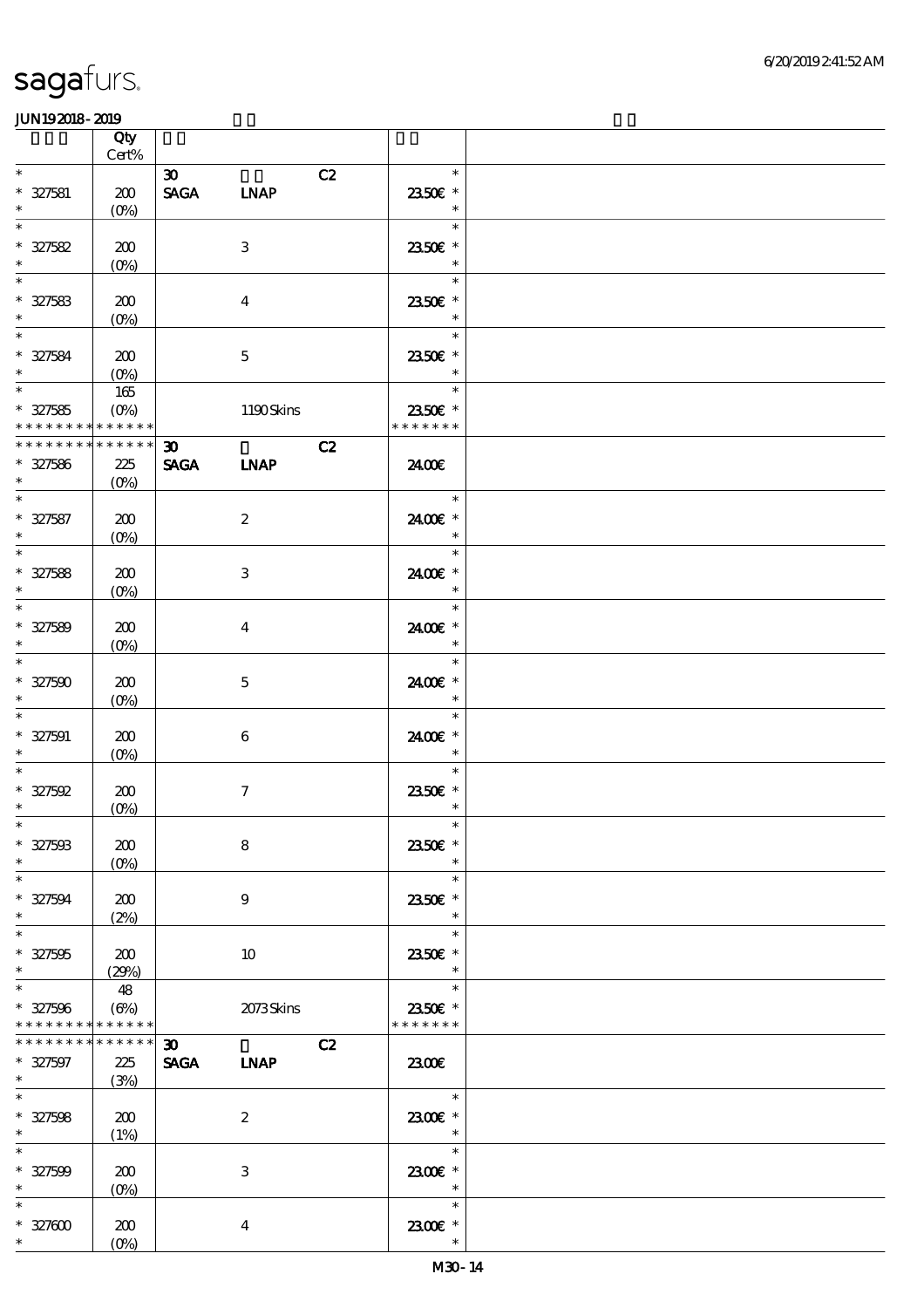|                                           | Qty<br>$\mbox{Cert}\%$                        |                                            |                            |    |                                                           |  |
|-------------------------------------------|-----------------------------------------------|--------------------------------------------|----------------------------|----|-----------------------------------------------------------|--|
| $\ast$                                    |                                               |                                            |                            |    | $\ast$                                                    |  |
| $* 327001$<br>$\ast$                      | 200<br>$(O\%)$                                | $\boldsymbol{\mathfrak{D}}$<br><b>SAGA</b> | <b>LNAP</b>                | C2 | 2300€ *<br>$\ast$                                         |  |
| $\ast$<br>$* 327602$                      | 200                                           |                                            | 6                          |    | $\ast$<br>2300€ *                                         |  |
| $\ast$<br>$\ast$<br>$* 32760B$            | $(O\%)$<br>145<br>(15%)                       |                                            | 1370Skins                  |    | $\ast$<br>$\ast$<br>2300€ *                               |  |
|                                           | * * * * * * * * * * * * * *                   |                                            |                            |    | * * * * * * *                                             |  |
| $* 327004$<br>$\ast$                      | * * * * * * * * * * * * * *<br>225<br>(7%)    | 30 <sub>o</sub><br><b>SAGA</b>             | $\mathbf x$<br><b>INAP</b> | C2 | 2250E                                                     |  |
| $\ast$<br>$* 327605$                      | 126<br>$(O\%)$<br>* * * * * * * * * * * * * * |                                            | 351 Skins                  |    | $\ast$<br>22.00 £*<br>* * * * * * *                       |  |
| * * * * * * * *                           | * * * * * *                                   | $\boldsymbol{\mathfrak{D}}$                |                            | C2 |                                                           |  |
| $* 327006$<br>$\ast$                      | 225<br>(12%)                                  | IA                                         |                            |    | 2400€                                                     |  |
| $\overline{\ast}$<br>$* 327607$<br>$\ast$ | 200<br>(24%)                                  |                                            | $\boldsymbol{2}$           |    | $\ast$<br>2400€ *<br>$\ast$                               |  |
| $\ast$<br>$* 327008$<br>$\ast$            | 200<br>(7%)                                   |                                            | $\ensuremath{\mathbf{3}}$  |    | $\ast$<br>2400€ *<br>$\ast$                               |  |
| $\ast$<br>$* 327009$<br>$\ast$            | 200<br>(8%)                                   |                                            | $\boldsymbol{4}$           |    | $\ast$<br>2400 £*<br>$\ast$                               |  |
| $\ast$<br>* 327610                        | 208<br>$(O\%)$<br>* * * * * * * * * * * * * * |                                            | 1033Skins                  |    | $\ast$<br>2400€ *<br>* * * * * * *                        |  |
|                                           | * * * * * * * * * * * * * *                   |                                            |                            |    |                                                           |  |
| $* 327611$<br>$\ast$                      | 225<br>(11%)                                  | $\boldsymbol{\mathfrak{D}}$<br>IA          | X /<br>MET <sub>1</sub>    | C2 | 2300€                                                     |  |
| $\ast$<br>$* 327612$                      | 174<br>(5%)<br>* * * * * * * * * * * * * *    |                                            | 399Skins                   |    | $\ast$<br>22.50 $\varepsilon$ *<br>* * * * * * *          |  |
|                                           | ***************** 30                          |                                            | X / C2                     |    |                                                           |  |
| $* 327613$<br>$\ast$                      | 225<br>(3%)                                   | IA                                         |                            |    | 2350E                                                     |  |
| $\ast$<br>$* 327614$<br>$\ast$            | 200<br>(2%)                                   |                                            | $\boldsymbol{z}$           |    | $\ast$<br>2300E *<br>$\ast$                               |  |
| $\ast$<br>* 327615<br>$\ast$              | 200<br>(1%)                                   |                                            | 3                          |    | $\ast$<br>2300€ *<br>$\ast$                               |  |
| $\ast$<br>$* 327616$<br>$\ast$            | 200<br>(2%)                                   |                                            | $\overline{4}$             |    | $\ast$<br>2300€ *<br>$\ast$                               |  |
| $\ast$<br>$* 327617$<br>$\ast$            | 200<br>(2%)                                   |                                            | $\mathbf{5}$               |    | $\ast$<br>2300€ *<br>$\ast$                               |  |
| $* 327618$<br>$\ast$                      | 200<br>$(0\%)$                                |                                            | $\boldsymbol{6}$           |    | $\ast$<br>$2300$ $\epsilon$ *<br>$\overline{\phantom{a}}$ |  |
| $\ast$<br>$* 327619$<br>$\ast$            | 200<br>(4%)                                   |                                            | $\tau$                     |    | $\ast$<br>2300E *<br>$\overline{\phantom{a}}$             |  |
| $\ast$<br>$* 327620$                      | 200<br>(13%)                                  |                                            | $\bf 8$                    |    | $\ast$<br>2300€ *<br>$\ast$                               |  |
|                                           |                                               |                                            |                            |    |                                                           |  |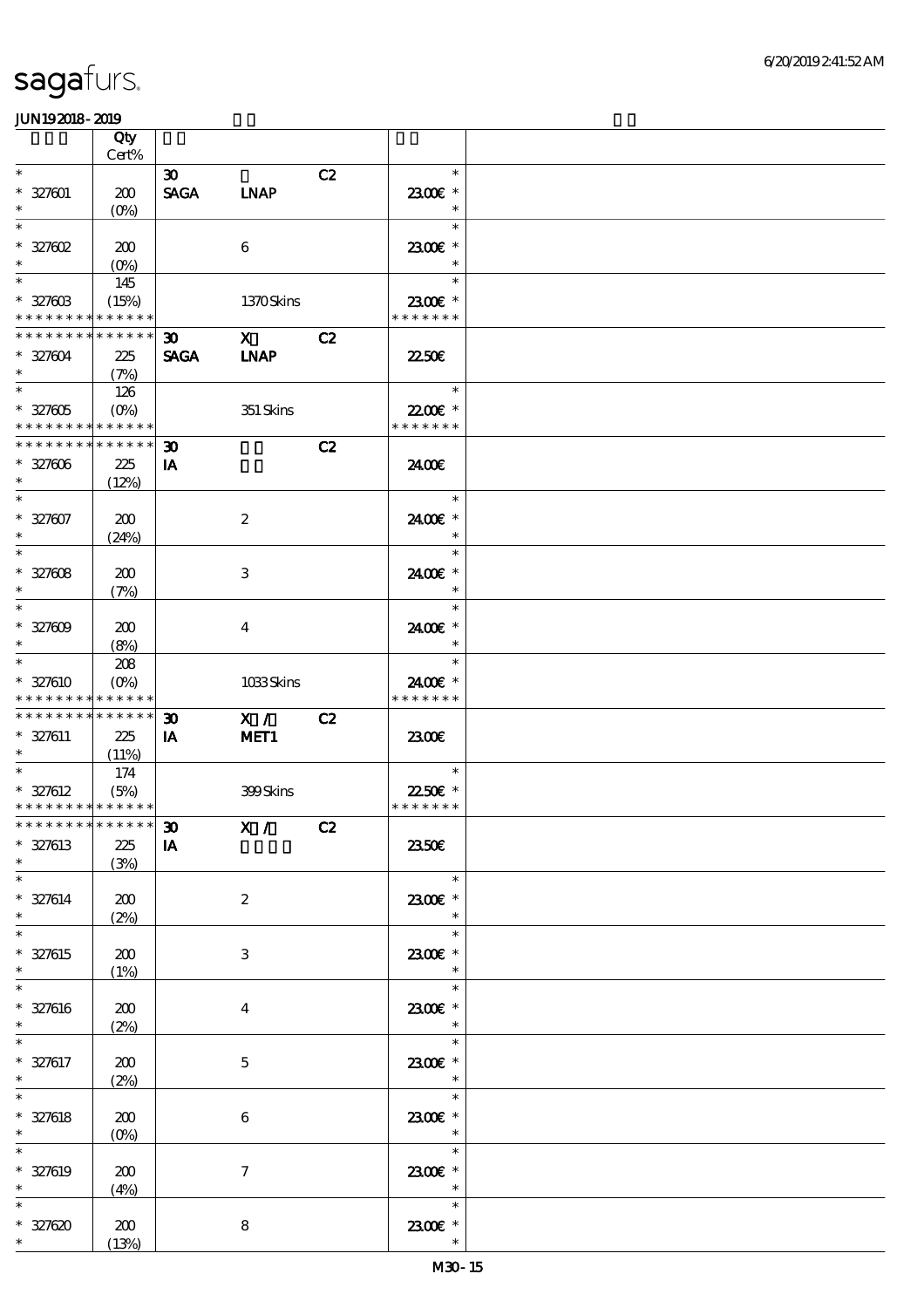|                                                                    | Qty<br>$\mbox{Cert}\%$           |                                                           |                                               |  |
|--------------------------------------------------------------------|----------------------------------|-----------------------------------------------------------|-----------------------------------------------|--|
| $\ast$                                                             |                                  | $\mathbf{X}$ /<br>$\boldsymbol{\mathfrak{D}}$<br>C2       | $\ast$                                        |  |
| $* 327621$<br>$\ast$                                               | 200<br>(10%)                     | IA                                                        | $2350\mathrm{E}$ *<br>$\ast$                  |  |
| $\overline{\ast}$<br>$* 327622$<br>$\ast$                          | 200<br>(2%)                      | 10                                                        | $\ast$<br>2300€ *<br>$\ast$                   |  |
| $\ast$<br>$* 327623$                                               | 200<br>(4%)                      | $11\,$                                                    | $\ast$<br>2300€ *<br>$\ast$                   |  |
| $\overline{\phantom{0}}$<br>$* 327624$                             | 200<br>(2%)                      | $12\,$                                                    | $\ast$<br>2300€ *<br>$\ast$                   |  |
| $\overline{\phantom{0}}$<br>$* 327625$<br>$\ast$                   | 200<br>(1%)                      | 13                                                        | T.<br>$\ast$<br>2300€ *<br>$\ast$             |  |
| $\overline{\phantom{0}}$<br>$* 327626$                             | 200<br>(2%)                      | 14                                                        | $\ast$<br>2300E *<br>$\ast$                   |  |
| $\overline{\phantom{0}}$<br>$* 327627$<br>$\ast$                   | 200<br>(4%)                      | 15                                                        | $\ast$<br>2350E *<br>$\ast$                   |  |
| $\overline{\phantom{0}}$<br>$* 327628$<br>$\ast$                   | 200<br>(7%)                      | 16                                                        | $\ast$<br>2300E *<br>$\overline{\phantom{a}}$ |  |
| $\overline{\phantom{0}}$<br>$* 327629$<br>$\ddot{\mathbf{r}}$      | 200<br>$(\Theta)$                | 17                                                        | $\ast$<br>2300 £*<br>$\ast$                   |  |
| $\overline{\phantom{0}}$<br>$* 327630$<br>$\ast$                   | 200<br>(4%)                      | 18                                                        | $\ast$<br>2300€ *<br>$\ast$                   |  |
| $\overline{\phantom{0}}$<br>$* 327631$<br>$\ast$                   | 200<br>(5%)                      | 19                                                        | $\ast$<br>2300€ *<br>$\ast$                   |  |
| $\ast$<br>$* 327632$<br>$\ast$                                     | 200<br>(8%)                      | $\pmb{\mathcal{X}}$                                       | $\ast$<br>2300E *<br>$\ast$                   |  |
| $*$<br>$* 327633$<br>$\ast$                                        | 200<br>$(\Theta)$                | 21                                                        | 2300€ *                                       |  |
| $\ast$<br>$* 327634$<br>* * * * * * * * <mark>* * * * * * *</mark> | $37\,$<br>$(0\%)$                | 4262Skins                                                 | $\ast$<br>2300€ *<br>* * * * * * *            |  |
| * * * * * * * *<br>$* 327635$<br>$\ast$                            | * * * * * *<br>200<br>$(\Theta)$ | $\mathbf{X}$ /<br>C2<br>$\boldsymbol{\mathfrak{D}}$<br>IA | 2300E                                         |  |
| $\overline{\ast}$<br>$* 327636$<br>$\ast$                          | 200<br>(10%)                     | $\boldsymbol{2}$                                          | $\ast$<br>2300€ *<br>$\ast$                   |  |
| $\ast$<br>$* 327637$<br>$\ast$                                     | 200<br>$(\Theta)$                | 3                                                         | $\ast$<br>2300€ *<br>$\ast$                   |  |
| $\ast$<br>$* 327638$<br>* * * * * * * * <mark>* * * * * *</mark>   | 133<br>(17%)                     | 733Skins                                                  | $\ast$<br>2300€ *<br>* * * * * * *            |  |
| * * * * * * * * * * * * * *<br>$* 327639$<br>$*$                   | 225<br>(3%)                      | $\mathcal{L}$<br>C2<br>$\boldsymbol{\mathfrak{D}}$<br>IA  | 2350E                                         |  |
| $\ast$<br>$* 327640$<br>$\ast$                                     | 200<br>(1%)                      | $\boldsymbol{2}$                                          | $\ast$<br>2300E *<br>$\ast$                   |  |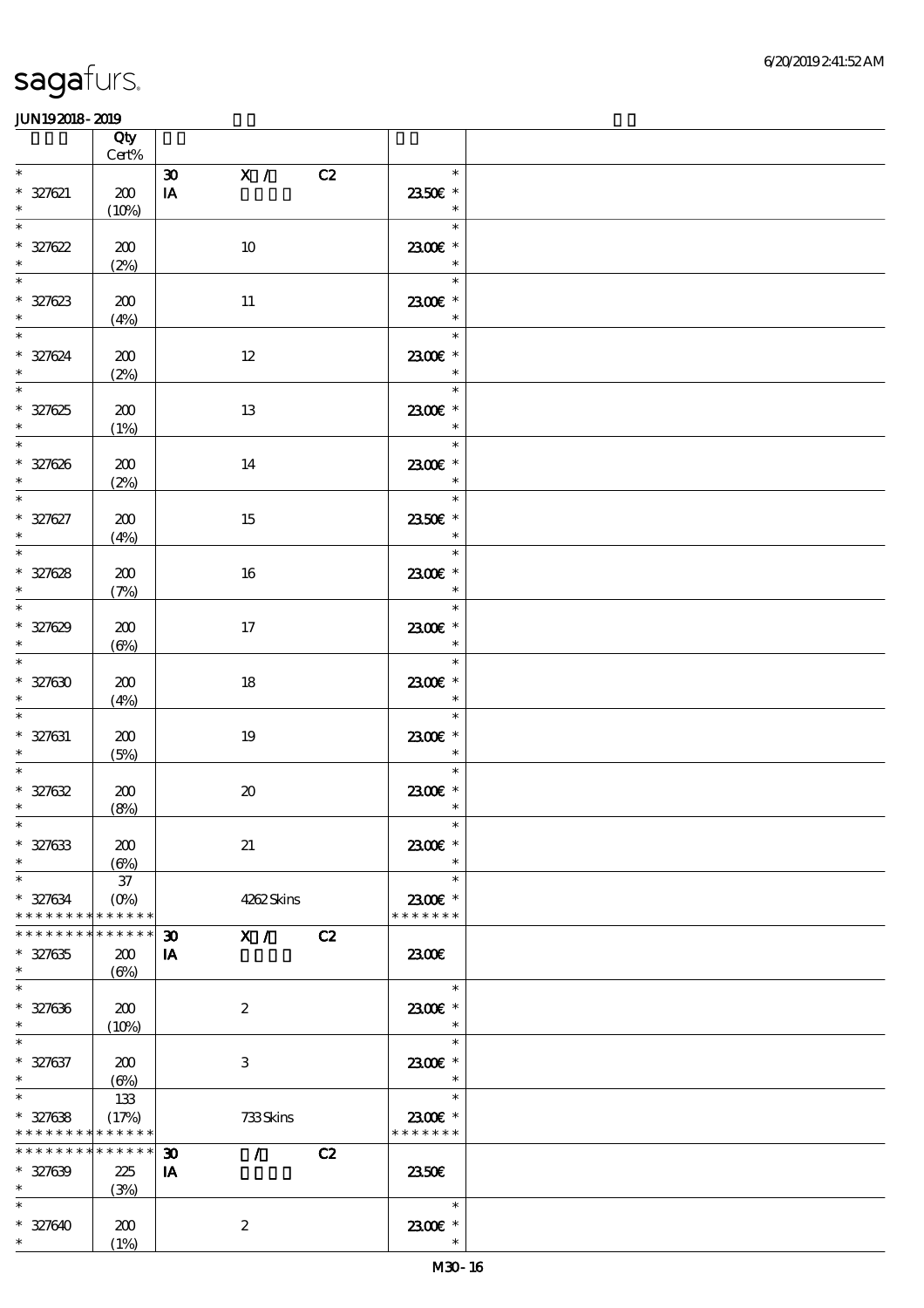|                                                                       | Qty<br>$\mbox{Cert}\%$ |                                             |                                                           |  |
|-----------------------------------------------------------------------|------------------------|---------------------------------------------|-----------------------------------------------------------|--|
| $\ast$                                                                |                        | $\mathcal{T}$<br>$\pmb{\mathfrak{D}}$<br>C2 | $\ast$                                                    |  |
| $* 327641$<br>$\ast$                                                  | 200<br>(1%)            | $\mathbf{I} \mathbf{A}$                     | 2300€ *<br>$\ast$                                         |  |
| $\ast$<br>$* 327642$<br>$\ast$                                        | 200<br>(4%)            | $\boldsymbol{4}$                            | $\ast$<br>2300€ *<br>$\ast$                               |  |
| $\ast$<br>$* 327643$                                                  | 200<br>(2%)            | $\mathbf 5$                                 | $\ast$<br>2300E *<br>$\ast$                               |  |
| $\overline{\ast}$<br>$* 327644$<br>$*$                                | 200<br>(1%)            | $\bf 6$                                     | $\ast$<br>2300€ *<br>$\ast$                               |  |
| $\ast$<br>$* 327645$<br>$\ddot{\phantom{0}}$                          | 200<br>(1%)            | $\boldsymbol{\tau}$                         | $\frac{1}{\sqrt{2}}$<br>$\ast$<br>2350E *<br>$\ast$       |  |
| $\overline{\phantom{0}}$<br>$* 327646$<br>$\ast$                      | 200<br>$(0\%)$         | $\bf 8$                                     | $\ast$<br>$2300$ $\epsilon$ *<br>$\overline{\phantom{a}}$ |  |
| $\overline{\ast}$<br>$* 327647$<br>$\ddot{\mathbf{r}}$                | 200<br>(3%)            | $\boldsymbol{9}$                            | $\ast$<br>2300E *<br>$\ast$                               |  |
| $\overline{\ast}$<br>$* 327648$<br>$\ast$<br>$\overline{\phantom{0}}$ | 200<br>$(0\%)$         | $10\,$                                      | $\ast$<br>2300E *<br>$\ast$                               |  |
| $* 327649$<br>$\ast$                                                  | 200<br>(1%)            | $11\,$                                      | $\ast$<br>2350€ *<br>$\ast$                               |  |
| $\overline{\ast}$<br>$* 327650$<br>$\ast$                             | 200<br>(2%)            | $12\,$                                      | $\ast$<br>2300€ *<br>$\ast$                               |  |
| $\ast$<br>$* 327651$<br>$\ast$                                        | 180<br>(2%)            | 13                                          | $\ast$<br>2300€ *<br>$\ast$                               |  |
| $* 327652$<br>$\ast$                                                  | 200<br>(1%)            | 14                                          | $\ast$<br>$2300$ £ *<br>$\ast$                            |  |
| $*$<br>$* 327653$<br>$\ast$                                           | 200<br>(3%)            | 15                                          | $\ast$<br>2350€ *<br>$\ast$                               |  |
| $\ast$<br>$* 327654$<br>$\ast$                                        | 200<br>(5%)            | 16                                          | $\ast$<br>2300E *<br>$\ast$                               |  |
| $\overline{\phantom{0}}$<br>$* 327655$<br>$\ast$                      | 200<br>(4%)            | 17                                          | $\ast$<br>2300€ *<br>$\ast$                               |  |
| $\overline{\ast}$<br>$* 327656$<br>$\ast$                             | 200<br>(2%)            | 18                                          | $\ast$<br>2350E *<br>$\ast$                               |  |
| $\ast$<br>$* 327657$<br>$\ast$                                        | 200<br>(3%)            | 19                                          | $\frac{1}{\sqrt{2}}$<br>$\ast$<br>2300€ *<br>$\ast$       |  |
| $* 327658$<br>$\ast$                                                  | 200<br>(1%)            | $\boldsymbol{\boldsymbol{\lambda}}$         | an an<br>$\ast$<br>2350€ *<br>$\ast$                      |  |
| $\ast$<br>$* 327659$<br>$\ast$                                        | 200<br>(1%)            | 21                                          | $\ast$<br>2300E *<br>$\overline{\phantom{a}}$             |  |
| $\ast$<br>$* 327600$<br>$*$ $*$                                       | 200<br>(3%)            | $2\!2$                                      | $\ast$<br>2300€ *<br>$\ast$                               |  |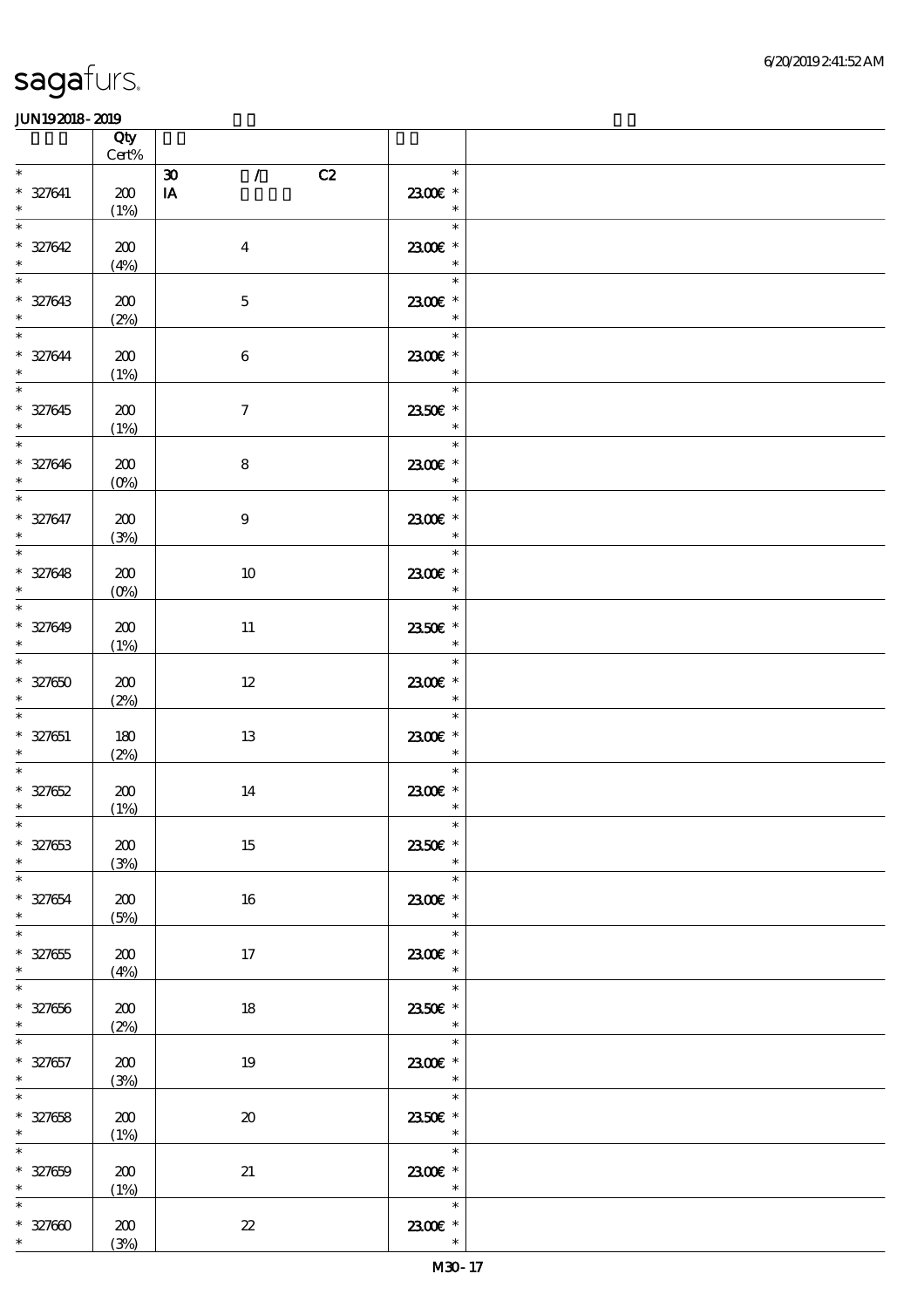|                                                          | Qty                |                                   |                           |                |                             |  |
|----------------------------------------------------------|--------------------|-----------------------------------|---------------------------|----------------|-----------------------------|--|
| $\ast$                                                   | Cert%              |                                   | $\mathcal{L}$             | C2             | $\ast$                      |  |
| $* 327061$                                               | 200                | $\boldsymbol{\mathfrak{D}}$<br>IA |                           |                | 2350€ *                     |  |
| $\ast$                                                   | (2%)               |                                   |                           |                | $\ast$                      |  |
| $\ast$                                                   |                    |                                   |                           |                | $\ast$                      |  |
| $* 327662$                                               | 200                |                                   | 24                        |                | 2300€ *                     |  |
| $\ast$                                                   | $(0\%)$            |                                   |                           |                | $\ast$                      |  |
| $\ast$                                                   |                    |                                   |                           |                | $\ast$                      |  |
| $* 327663$<br>$\ast$                                     | 200                |                                   | 25                        |                | 2350€ *<br>$\ast$           |  |
| $\ast$                                                   | (4%)<br>116        |                                   |                           |                | $\ast$                      |  |
| $* 327664$                                               | (4%)               |                                   | 5121 Skins                |                | 2300€ *                     |  |
| * * * * * * * * * * * * * *                              |                    |                                   |                           |                | * * * * * * *               |  |
| * * * * * * * *                                          | * * * * * *        | $\boldsymbol{\mathfrak{D}}$       | X /                       | C2             |                             |  |
| $* 327665$                                               | 225                | IA                                |                           | <b>LNAP</b>    | 2250E                       |  |
| $\ast$                                                   | (8%)               |                                   |                           |                |                             |  |
| $\ast$                                                   |                    |                                   |                           |                | $\ast$                      |  |
| $* 327006$<br>$\ast$                                     | 200<br>(2%)        |                                   | $\boldsymbol{2}$          |                | 2250€ *<br>$\ast$           |  |
| $\ast$                                                   | $197$              |                                   |                           |                | $\ast$                      |  |
| $* 327067$                                               | (4%)               |                                   | 622Skins                  |                | 22.00 *                     |  |
| * * * * * * * *                                          | * * * * * *        |                                   |                           |                | * * * * * * *               |  |
| * * * * * * * *                                          | * * * * * *        | $\boldsymbol{\mathfrak{D}}$       | $\mathcal{L}$             | C2             |                             |  |
| $* 327668$                                               | 225                | IA                                |                           | <b>INAP</b>    | 21.00                       |  |
| $\ast$                                                   | (O <sub>0</sub> )  |                                   |                           |                |                             |  |
| $\ast$                                                   |                    |                                   |                           |                | $\ast$                      |  |
| $* 327609$<br>$\ast$                                     | 200<br>$(O\!/\!o)$ |                                   | $\boldsymbol{2}$          |                | $21.005*$<br>$\ast$         |  |
| $\ast$                                                   |                    |                                   |                           |                | $\ast$                      |  |
| $* 327670$                                               | 200                |                                   | $\,3$                     |                | $21.005*$                   |  |
| $\ast$                                                   | (2%)               |                                   |                           |                | $\ast$                      |  |
| $\ast$                                                   |                    |                                   |                           |                | $\ast$                      |  |
| $* 327671$                                               | 200                |                                   | $\boldsymbol{4}$          |                | $21.00$ $*$                 |  |
| $\ast$<br>$\ast$                                         | (2%)               |                                   |                           |                | $\ast$<br>$\ast$            |  |
| $* 327672$                                               | 145<br>(2%)        |                                   | 970Skins                  |                | $21.00E$ *                  |  |
| * * * * * * * * * * * * * *                              |                    |                                   |                           |                | * * * * * * *               |  |
|                                                          |                    | $\boldsymbol{\mathfrak{D}}$       | $\boldsymbol{\mathsf{Z}}$ | C1             |                             |  |
| 327673                                                   | $93$               | <b>SROY</b>                       |                           |                | 25.50E                      |  |
|                                                          | (10%)              |                                   |                           |                |                             |  |
| * * * * * * * *                                          | * * * * * *        | 30 <sub>o</sub>                   | $\boldsymbol{\mathsf{z}}$ | C2             |                             |  |
| $* 327674$<br>$\ast$                                     | 205                | <b>SROY</b>                       |                           |                | 2600E                       |  |
| $\ast$                                                   | (41%)              |                                   |                           |                | $\ast$                      |  |
| $* 327675$                                               | 180                |                                   | $\boldsymbol{2}$          |                | 25.50€ *                    |  |
| $\ast$                                                   | $(O\%)$            |                                   |                           |                |                             |  |
| $\ast$                                                   | $5\!$              |                                   |                           |                | $\ast$                      |  |
| $* 327676$                                               | $(O\%)$            |                                   | 440Skins                  |                | 2550€ *                     |  |
| * * * * * * * * * * * * * *                              |                    |                                   |                           |                | * * * * * * *               |  |
| * * * * * * * * <mark>* * * * * *</mark>                 |                    | $\boldsymbol{\mathfrak{D}}$       | $\boldsymbol{\mathsf{z}}$ | C2             |                             |  |
| $* 327677$<br>$\ast$                                     | 205                | <b>SROY</b>                       |                           |                | (2600)                      |  |
| $\overline{\ast}$                                        | (14%)<br>192       |                                   |                           |                | $\ast$                      |  |
| $* 327678$                                               | $(O\%)$            |                                   | 397 Skins                 |                | $(2600)$ *                  |  |
| * * * * * * * * <mark>* * * * * *</mark> *               |                    |                                   |                           |                | * * * * * * *               |  |
| * * * * * * * * * * * * * *                              |                    | $\boldsymbol{\mathfrak{D}}$       | $\boldsymbol{\alpha}$     | C <sub>3</sub> |                             |  |
| $* 327679$                                               | 195                | <b>SROY</b>                       |                           |                | (260E)                      |  |
| $\ast$                                                   | (27%)              |                                   |                           |                |                             |  |
| $\ast$                                                   | ${\bf 3\!}$        |                                   |                           |                | $\ast$                      |  |
| $* 327680$<br>* * * * * * * * <mark>* * * * * *</mark> * | $(O\%)$            |                                   | 227Skins                  |                | $(2600)$ *<br>* * * * * * * |  |
|                                                          |                    |                                   |                           |                |                             |  |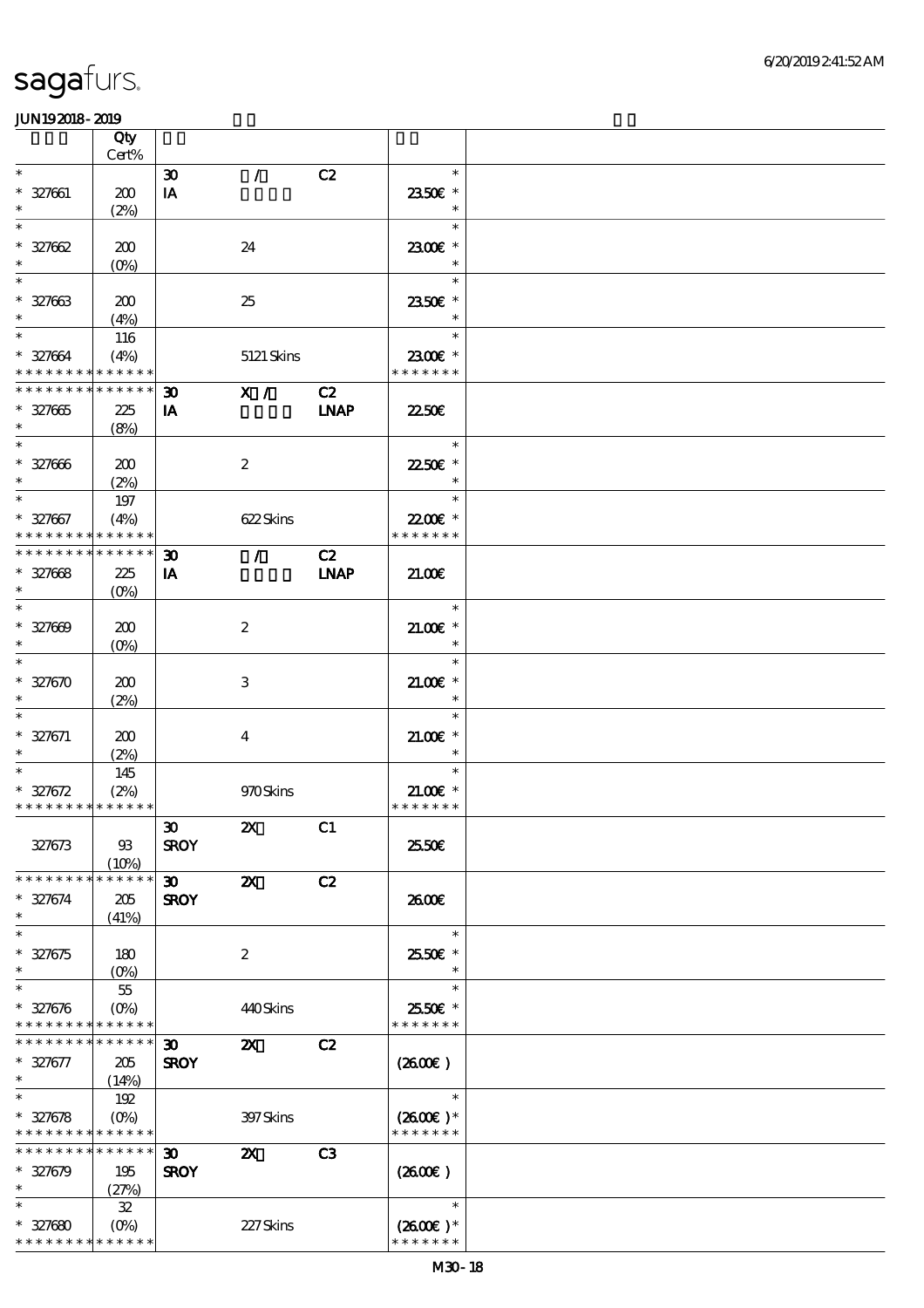|                                                            | Qty                             |                             |                  |                |                          |  |
|------------------------------------------------------------|---------------------------------|-----------------------------|------------------|----------------|--------------------------|--|
|                                                            | Cert%                           |                             |                  |                |                          |  |
| 327681                                                     | 131<br>(18%)                    | $\infty$<br><b>SROY</b>     | $\mathbf{x}$     | C1             | 2550E                    |  |
| * * * * * * * *                                            | * * * * * *                     | $\boldsymbol{\mathfrak{D}}$ | $\mathbf X$      | C2             |                          |  |
| $* 327682$                                                 | 205                             | <b>SROY</b>                 |                  |                | 2600E                    |  |
| $\ast$                                                     | (43%)                           |                             |                  |                |                          |  |
| $\ast$                                                     |                                 |                             |                  |                | $\ast$                   |  |
| $* 327683$                                                 | 180                             |                             | $\boldsymbol{2}$ |                | 2600€ *                  |  |
| $\ast$                                                     | $(O\!\!\!\!\!\!\backslash\rho)$ |                             |                  |                |                          |  |
| $\ast$                                                     |                                 |                             |                  |                | $\ast$                   |  |
| $* 327684$                                                 | 180                             |                             | 3                |                | 25.50€ *                 |  |
| $\ast$                                                     | $(0\%)$                         |                             |                  |                |                          |  |
| $\ast$                                                     | 144                             |                             |                  |                | $\ast$                   |  |
| $* 327685$                                                 | $(O\%)$                         |                             | 709Skins         |                | 25.50€ *                 |  |
| * * * * * * * * * * * * * *                                |                                 |                             |                  |                | * * * * * * *            |  |
| * * * * * * * * * * * * * * *                              |                                 | $\boldsymbol{\mathfrak{D}}$ | $\mathbf{X}$     | C <sub>3</sub> |                          |  |
| $* 327686$                                                 | 225                             | <b>SROY</b>                 |                  |                | 25.50€                   |  |
| $\ast$                                                     | (31%)                           |                             |                  |                |                          |  |
| $\overline{\ast}$                                          | 182                             |                             |                  |                | $\ast$                   |  |
| $* 327687$                                                 | $(O\%)$                         |                             | 407Skins         |                | 25.50€ *                 |  |
| * * * * * * * * * * * * * *<br>* * * * * * * * * * * * * * |                                 |                             |                  |                | * * * * * * *            |  |
|                                                            |                                 | $\boldsymbol{\mathfrak{D}}$ |                  | C1             |                          |  |
| $* 327688$<br>$\ast$                                       | 205                             | <b>SROY</b>                 |                  |                | 25.50€                   |  |
| $\ast$                                                     | (11%)                           |                             |                  |                | $\ast$                   |  |
|                                                            | $\boldsymbol{\omega}$           |                             |                  |                |                          |  |
| $* 327689$<br>* * * * * * * * * * * * * *                  | (4%)                            |                             | 274Skins         |                | 2500€ *<br>* * * * * * * |  |
| * * * * * * * * * * * * * * *                              |                                 | $\boldsymbol{\mathfrak{D}}$ |                  | C2             |                          |  |
| $* 327000$                                                 | 205                             | <b>SROY</b>                 |                  |                | 25.50€                   |  |
| $\ast$                                                     | $(O\%)$                         |                             |                  |                |                          |  |
| $\ast$                                                     |                                 |                             |                  |                | $\ast$                   |  |
| $* 327091$                                                 | 180                             |                             | $\boldsymbol{2}$ |                | 2550E *                  |  |
| $\ast$                                                     | $(O\%)$                         |                             |                  |                | $\ast$                   |  |
| $\ast$                                                     |                                 |                             |                  |                | $\ast$                   |  |
| $* 327002$                                                 | 180                             |                             | $\,3$            |                | 2550€ *                  |  |
| $\ast$                                                     | $(O\!/\!\!\delta)$              |                             |                  |                | $\ast$                   |  |
| $*$                                                        |                                 |                             |                  |                | $\ast$                   |  |
| $* 32700B$                                                 | 180                             |                             | $\boldsymbol{4}$ |                | 2550€ *                  |  |
| $\ast$                                                     | $(0\%)$                         |                             |                  |                | $\ast$                   |  |
| $\ast$                                                     |                                 |                             |                  |                | $\ast$                   |  |
| $* 327004$                                                 | 180                             |                             | $\mathbf 5$      |                | 2550€ *                  |  |
| $\ast$                                                     | $(O\%)$                         |                             |                  |                | $\ast$                   |  |
| $\ast$                                                     |                                 |                             |                  |                | $\ast$                   |  |
| $* 327005$<br>$\ast$                                       | 180                             |                             | 6                |                | 2550€ *                  |  |
| $\ast$                                                     | $(O\!\!\!\!\!\!\backslash\rho)$ |                             |                  |                | $\ast$                   |  |
| $* 327006$                                                 | 180                             |                             | 7                |                | 2550€ *                  |  |
| $\ast$                                                     | $(O\%)$                         |                             |                  |                | $\ast$                   |  |
|                                                            |                                 |                             |                  |                | $\ast$                   |  |
| $* 327007$                                                 | 180                             |                             | 8                |                | 2550€ *                  |  |
| $\ast$                                                     | $(O\%)$                         |                             |                  |                | $\ast$                   |  |
| $\ast$                                                     |                                 |                             |                  |                | $\ast$                   |  |
| $* 327608$                                                 | 65                              |                             | $\boldsymbol{9}$ |                | 25.50€ *                 |  |
| $\ast$                                                     |                                 |                             |                  |                | $\ast$                   |  |
| $\ast$                                                     | 117                             |                             |                  |                | $\ast$                   |  |
| $* 327000$                                                 | (100%)                          |                             | 1647Skins        |                | 2550€ *                  |  |
| * * * * * * * * <mark>* * * * * *</mark>                   |                                 |                             |                  |                | * * * * * * *            |  |
| * * * * * * * *                                            | $******$                        | 30 <sub>o</sub>             |                  | C <sub>3</sub> |                          |  |
| $* 32700$                                                  | 205                             | <b>SROY</b>                 |                  |                | $(2550\varepsilon)$      |  |
| $\ast$                                                     | (40%)                           |                             |                  |                |                          |  |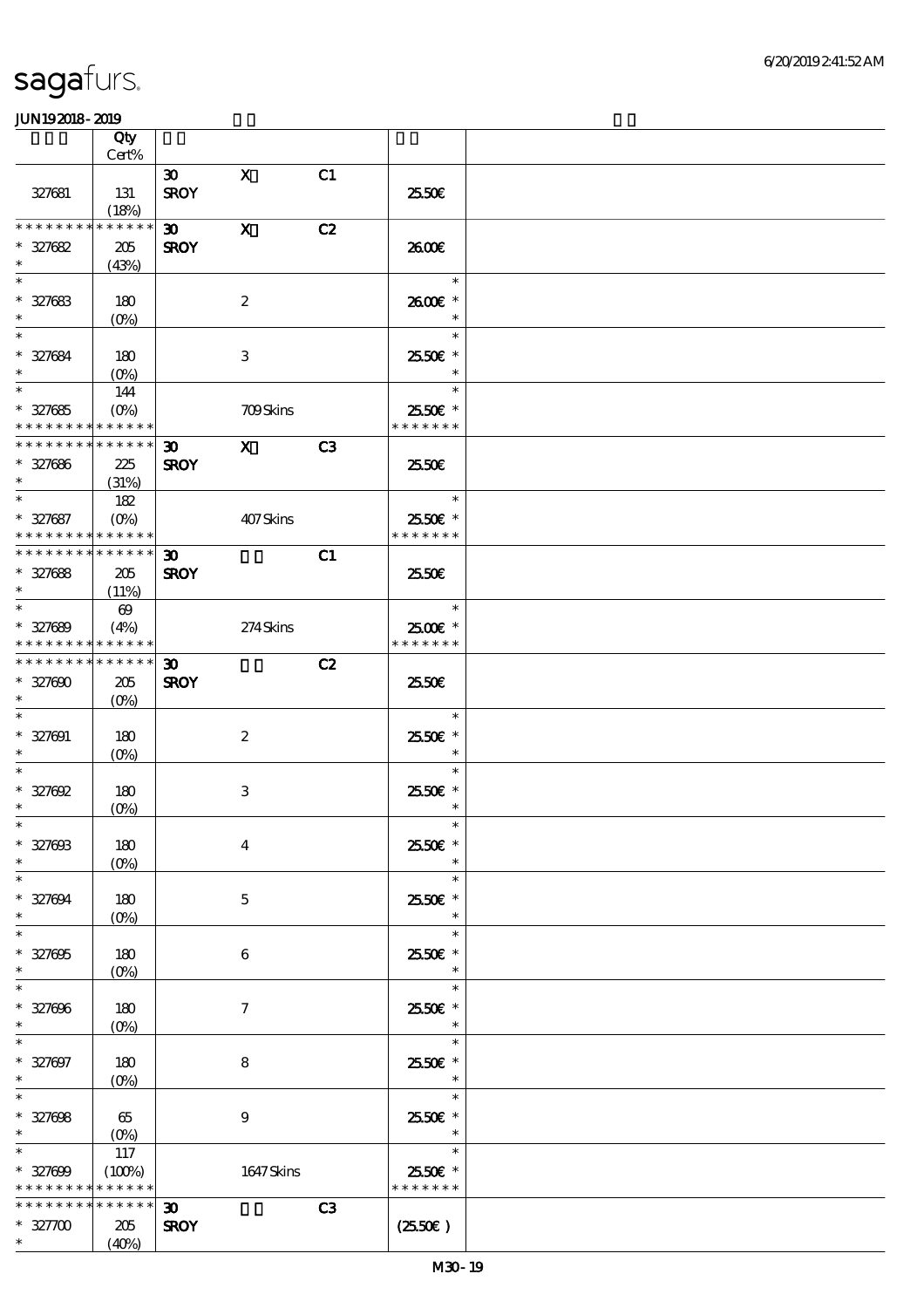|                                            | Qty                       |                             |                |                             |  |
|--------------------------------------------|---------------------------|-----------------------------|----------------|-----------------------------|--|
| $\ast$                                     | $\mbox{Cert}\%$           |                             |                | $\ast$                      |  |
|                                            |                           | $\boldsymbol{\mathfrak{D}}$ | C <sub>3</sub> |                             |  |
| $* 32701$<br>$\ast$                        | 180                       | <b>SROY</b>                 |                | $(2550E)*$<br>$\ast$        |  |
| $\ast$                                     | $(O\%)$                   |                             |                | $\ast$                      |  |
| $* 327702$                                 | 180                       | $\,3$                       |                | $(2550E)^*$                 |  |
| $\ast$                                     |                           |                             |                | $\ast$                      |  |
| $\ast$                                     | $(O\%)$                   |                             |                | $\ast$                      |  |
|                                            |                           |                             |                |                             |  |
| $* 3270B$<br>$\ast$                        | 180                       | $\boldsymbol{4}$            |                | $(2550E)*$<br>$\ast$        |  |
| $\ast$                                     | $(O_0)$                   |                             |                | $\ast$                      |  |
|                                            | 161                       |                             |                |                             |  |
| $* 32704$<br>* * * * * * * * * * * * * *   | $(O\%)$                   | 906Skins                    |                | $(2550E)*$<br>* * * * * * * |  |
|                                            |                           |                             |                |                             |  |
| * * * * * * * * * * * * * *                |                           | $\boldsymbol{\mathfrak{D}}$ | C1             |                             |  |
| $* 327705$<br>$\ast$                       | $205\,$                   | <b>SROY</b>                 |                | 2550€                       |  |
| $\overline{\phantom{0}}$                   | (4%)                      |                             |                |                             |  |
|                                            | 169                       |                             |                | $\ast$                      |  |
| $* 32706$                                  | $(O\%)$                   | 374Skins                    |                | 2550€ *                     |  |
| * * * * * * * * <mark>* * * * * * *</mark> |                           |                             |                | * * * * * * *               |  |
| * * * * * * * * * * * * * *                |                           | $\boldsymbol{\mathfrak{D}}$ | C2             |                             |  |
| $* 327707$                                 | 205                       | <b>SROY</b>                 |                | 2550E                       |  |
| $\ast$                                     | $(O\%)$                   |                             |                |                             |  |
| $\ast$                                     |                           |                             |                | $\ast$                      |  |
| $* 32708$                                  | 180                       | $\boldsymbol{2}$            |                | 2550€ *                     |  |
| $\ast$                                     | $(0\%)$                   |                             |                | $\ast$                      |  |
| $\ast$                                     |                           |                             |                | $\ast$                      |  |
| $* 32709$                                  | 180                       | 3                           |                | 2550€ *                     |  |
| $\ast$                                     | $(O\%)$                   |                             |                | $\ast$                      |  |
| $\ast$                                     |                           |                             |                | $\ast$                      |  |
| $* 327710$                                 | 180                       | $\overline{4}$              |                | 2550€ *                     |  |
| $\ast$                                     | $(0\%)$                   |                             |                | $\ast$                      |  |
| $\ast$                                     |                           |                             |                | $\ast$                      |  |
| $* 327711$                                 | 180                       | $\mathbf 5$                 |                | 2550€ *                     |  |
|                                            | $(O\%)$                   |                             |                | $\ast$                      |  |
|                                            |                           |                             |                | $\ast$                      |  |
| $* 327712$                                 | 180                       | $\boldsymbol{6}$            |                | $2550$ £ *                  |  |
| $\ast$                                     | $(0\%)$                   |                             |                | $\ast$                      |  |
|                                            |                           |                             |                | $\ast$                      |  |
| $* 327713$                                 | 180                       | $\boldsymbol{7}$            |                | 25.50€ *                    |  |
| $\ast$                                     | (17%)                     |                             |                | $\ast$                      |  |
| $\ast$                                     | 100                       |                             |                | $\ast$                      |  |
| $* 327714$                                 | $(O\%)$                   | 1385Skins                   |                | 2550€ *                     |  |
| * * * * * * * * * * * * * *                |                           |                             |                | * * * * * * *               |  |
| * * * * * * * *                            | * * * * * *               | 30 <sub>o</sub>             | C <sub>3</sub> |                             |  |
| $* 327715$                                 | 205                       | <b>SROY</b>                 |                | 2550E                       |  |
| $\ast$<br>$\ast$                           | (8%)                      |                             |                |                             |  |
|                                            |                           |                             |                | $\ast$                      |  |
| $* 327716$                                 | 180                       | $\boldsymbol{2}$            |                | 25.50€ *                    |  |
| $\ast$<br>$\ast$                           | $(O\%)$                   |                             |                |                             |  |
|                                            | 166                       |                             |                | $\ast$                      |  |
| $* 327717$<br>* * * * * * * * * * * * * *  | $(O\%)$                   | 551 Skins                   |                | 2550€ *<br>* * * * * * *    |  |
| * * * * * * * *                            | * * * * * * *             |                             |                |                             |  |
|                                            |                           | $\boldsymbol{\mathfrak{D}}$ | C1             |                             |  |
| $* 327718$<br>$\ast$                       | 205                       | <b>SROY</b>                 |                | 25.50E                      |  |
| $\ast$                                     | (1%)                      |                             |                | $\ast$                      |  |
|                                            | 76                        |                             |                |                             |  |
| $* 327719$                                 | $(O\!\!\!\!\!\!\!/\,\!o)$ | 281 Skins                   |                | 2550€ *                     |  |
| * * * * * * * * * * * * * *                |                           |                             |                | * * * * * * *               |  |
| * * * * * * * * * * * * * * *              |                           | $\boldsymbol{\mathfrak{D}}$ | C2             |                             |  |
| $* 327720$                                 | 205                       | <b>SROY</b>                 |                | 2550E                       |  |
| $\ast$                                     | (9%)                      |                             |                |                             |  |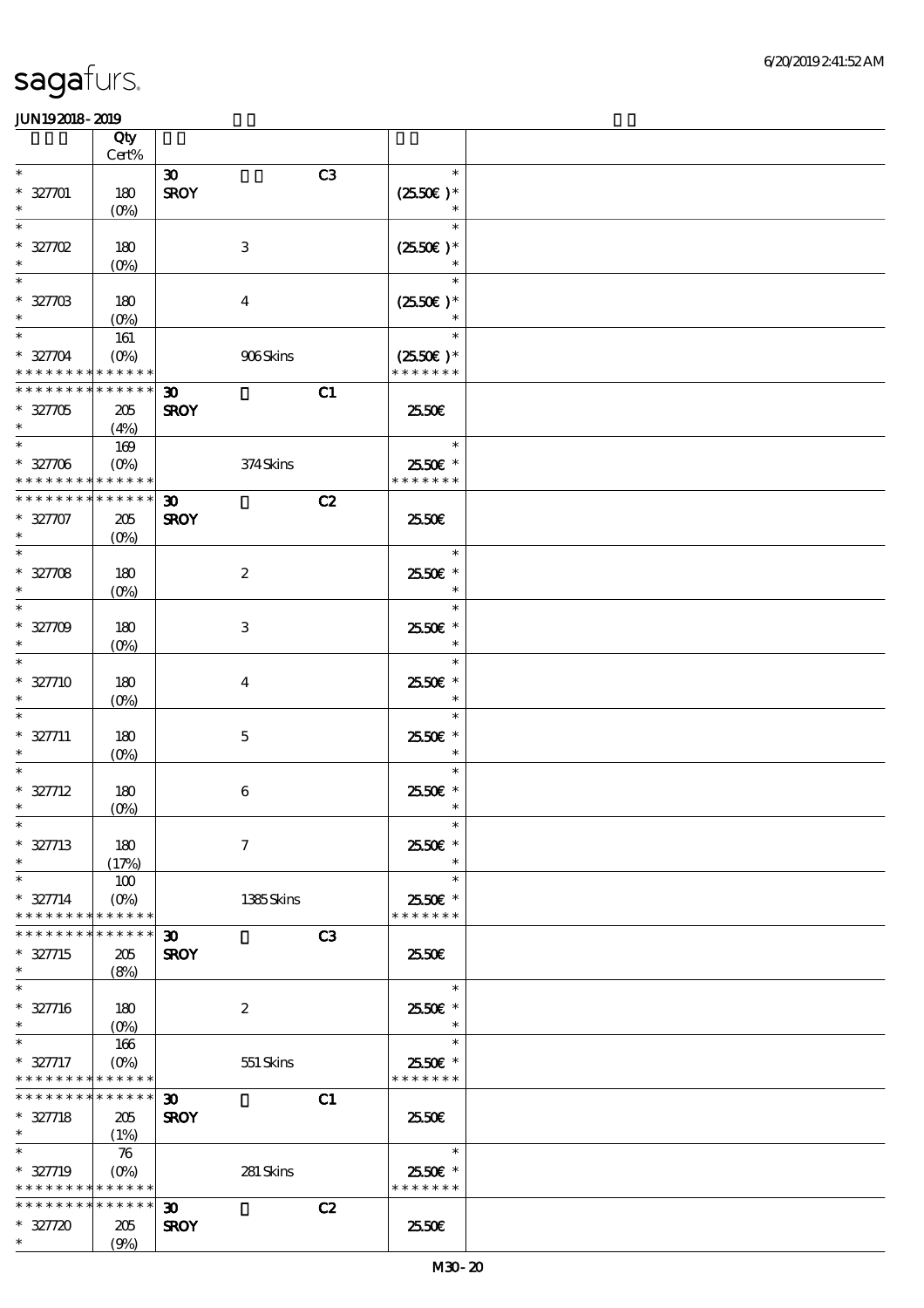|                                          | Qty<br>$\mbox{Cert}\%$ |                             |              |       |                    |  |
|------------------------------------------|------------------------|-----------------------------|--------------|-------|--------------------|--|
| $\ast$                                   |                        | $\boldsymbol{\mathfrak{D}}$ |              | C2    | $\ast$             |  |
| $* 327721$<br>$\ast$                     | 180<br>$(O\%)$         | <b>SROY</b>                 |              |       | 2550€ *<br>$\ast$  |  |
| $\ast$                                   |                        |                             |              |       | $\ast$             |  |
| $* 327722$                               | 180                    |                             | 3            |       | 25.50€ *           |  |
| $\ast$                                   | $(O\%)$                |                             |              |       | $\ast$             |  |
| $\ast$<br>$* 327723$                     | 180                    |                             |              |       | $\ast$<br>2550€ *  |  |
| $\ast$                                   | $(O\%)$                |                             | $\bf{4}$     |       | $\ast$             |  |
| $\overline{\ast}$                        |                        |                             |              |       | $\ast$             |  |
| $* 327724$<br>$\ast$                     | 180                    |                             | $\mathbf 5$  |       | 25.50€ *<br>$\ast$ |  |
| $\ast$                                   | $(O\%)$<br>96          |                             |              |       | $\ast$             |  |
| $* 327725$                               |                        |                             | 1021 Skins   |       | 2550€ *            |  |
| * * * * * * * * <mark>* * * * * *</mark> |                        |                             |              |       | * * * * * * *      |  |
| * * * * * * * * * * * * * * *            |                        | $\boldsymbol{\mathfrak{D}}$ |              | C3    |                    |  |
| $* 327726$<br>$\ast$                     | 205                    | <b>SROY</b>                 |              |       | 2500€              |  |
| $\overline{\ast}$                        | (11%)<br>198           |                             |              |       | $\ast$             |  |
| $* 327727$                               |                        |                             | 403Skins     |       | 2500€ *            |  |
| * * * * * * * * * * * * * *              |                        |                             |              |       | * * * * * * *      |  |
| * * * * * * * * * * * * * *              |                        | $\boldsymbol{\mathfrak{D}}$ | $\mathbf{x}$ | C1/C2 |                    |  |
| $* 327728$<br>$\ast$                     | 205<br>(2%)            | <b>SROY</b>                 |              |       | 2500€              |  |
| $\ast$                                   | 130                    |                             |              |       | $\ast$             |  |
| $* 327729$                               | $(O\% )$               |                             | 335Skins     |       | 2500€ *            |  |
| * * * * * * * * * * * * * *              |                        |                             |              |       | * * * * * * *      |  |
|                                          |                        | $\boldsymbol{\mathfrak{D}}$ | $\mathbf{x}$ | C3    |                    |  |
| 327730                                   | 120<br>(10%)           | <b>SROY</b>                 |              |       | 2500€              |  |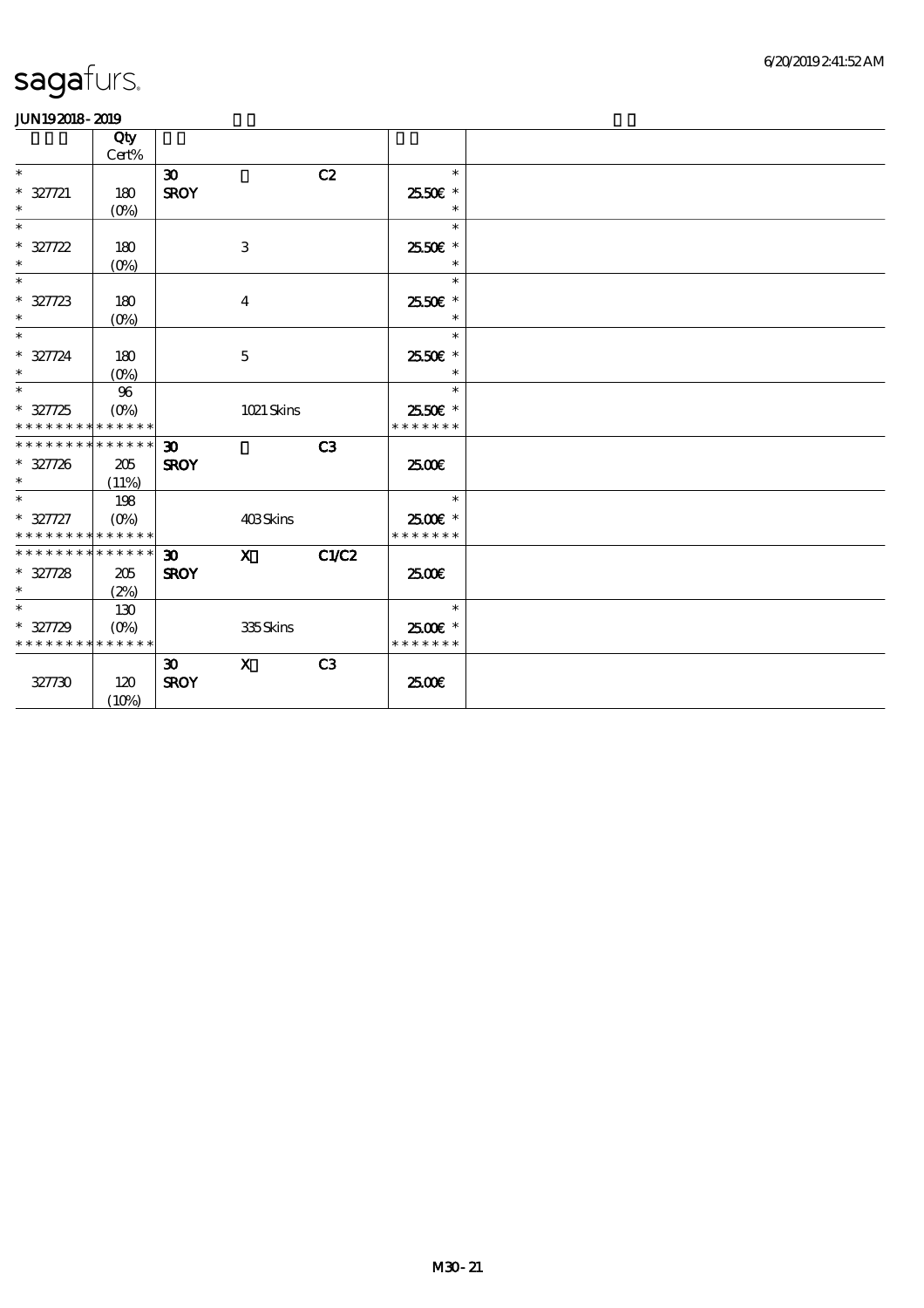|                                                  | Qty                       |                             |                           |                |                      |  |
|--------------------------------------------------|---------------------------|-----------------------------|---------------------------|----------------|----------------------|--|
|                                                  | Cert%                     |                             |                           |                |                      |  |
|                                                  |                           | $\boldsymbol{\mathbf{z}}$   | $\boldsymbol{\mathsf{z}}$ | C1/C2          |                      |  |
| 327781                                           | 232                       | ${\bf s}$                   |                           |                | (1900)               |  |
| * * * * * * * *                                  | (9%)<br>* * * * * *       | $\boldsymbol{\mathfrak{D}}$ | $\boldsymbol{\mathsf{z}}$ | C2             |                      |  |
| $* 327782$                                       | 260                       | ${\bf s}$                   |                           |                | (1900E)              |  |
| $\ast$                                           | $(0\%)$                   |                             |                           |                |                      |  |
| $\ast$                                           |                           |                             |                           |                | $\ast$               |  |
| $* 327783$                                       | 260                       |                             | $\boldsymbol{2}$          |                | $(1900E)*$           |  |
| $\ast$                                           | $(0\%)$                   |                             |                           |                |                      |  |
| $\ast$                                           | 160                       |                             |                           |                | $\ast$               |  |
| * 327784                                         | $(O\%)$                   |                             | 680Skins                  |                | $(1900E)*$           |  |
| * * * * * * * * * * * * * *                      |                           |                             |                           |                | * * * * * * *        |  |
|                                                  |                           | $\boldsymbol{\mathfrak{D}}$ | $\boldsymbol{\mathsf{X}}$ | C1             |                      |  |
| 327785                                           | 157                       | ${\bf s}$                   |                           |                | (1900E)              |  |
|                                                  | (7%)                      |                             |                           |                |                      |  |
| * * * * * * * *                                  | * * * * * *               | $\boldsymbol{\mathbf{z}}$   | $\boldsymbol{\mathsf{X}}$ | C1             |                      |  |
| $* 327786$                                       | 280                       | ${\bf s}$                   |                           |                | (220E)               |  |
| $\ast$                                           | $(O\%)$                   |                             |                           |                |                      |  |
| $\ast$                                           |                           |                             |                           |                | $\ast$               |  |
| $* 327787$                                       | 280                       |                             | $\boldsymbol{2}$          |                | $(2200)$ *           |  |
| $\ast$                                           | $(O\%)$                   |                             |                           |                |                      |  |
| $\ast$                                           | 179                       |                             |                           |                | $\ast$               |  |
| $* 327788$                                       | $(O\!/\!o)$               |                             | 739Skins                  |                | $(2200\varepsilon)*$ |  |
| * * * * * * * * * * * * * *                      |                           |                             |                           |                | * * * * * * *        |  |
|                                                  |                           | $\boldsymbol{\mathbf{z}}$   | $\mathbf{x}$              | C2             |                      |  |
| 327789                                           | 281                       | ${\bf s}$                   |                           |                | (1900E)              |  |
|                                                  | (7%)                      |                             |                           |                |                      |  |
|                                                  |                           | $\boldsymbol{\mathsf{20}}$  | $X$ $X$                   | C <sub>3</sub> |                      |  |
| 327790                                           | 104                       | ${\bf s}$                   |                           |                | (1900E)              |  |
|                                                  | (16%)                     |                             |                           |                |                      |  |
| * * * * * * * *                                  | * * * * * *               | $\boldsymbol{\mathbf{z}}$   |                           | C1             |                      |  |
| $* 327791$                                       | 265                       | ${\bf s}$                   |                           |                | (1900E)              |  |
| $\ast$                                           | (8%)                      |                             |                           |                |                      |  |
| $\ast$                                           | 49                        |                             |                           |                | $\ast$               |  |
| $* 327792$                                       | $(O\%)$                   |                             | 314Skins                  |                | $(1900E)*$           |  |
| * * * * * * * * * * * * * *<br>************** 20 |                           |                             |                           |                | * * * * * * *        |  |
|                                                  |                           |                             |                           | C2             |                      |  |
| $* 327798$<br>$\ast$                             | 285                       | ${\bf s}$                   |                           |                | (1900E)              |  |
| $\ast$                                           | (13%)<br>190              |                             |                           |                | $\ast$               |  |
| $* 327794$                                       | $(O\%)$                   |                             | 475Skins                  |                | $(1900E)*$           |  |
| * * * * * * * * <mark>* * * * * *</mark>         |                           |                             |                           |                | * * * * * * *        |  |
|                                                  |                           | $\boldsymbol{\mathbf{z}}$   |                           | C3             |                      |  |
| 327795                                           | 130                       | ${\bf s}$                   |                           |                | $(1900\epsilon)$     |  |
|                                                  | (18%)                     |                             |                           |                |                      |  |
| * * * * * * * *                                  | * * * * * *               | $\boldsymbol{\mathbf{z}}$   |                           | C1             |                      |  |
| $* 327796$                                       | 285                       | ${\bf s}$                   |                           |                | (1900E)              |  |
| $\ast$                                           | (12%)                     |                             |                           |                |                      |  |
| $\ast$                                           |                           |                             |                           |                | $\ast$               |  |
| $* 327797$                                       | 260                       |                             | $\boldsymbol{2}$          |                | $(1900E)*$           |  |
| $\ast$                                           | $(O\!/\!o)$               |                             |                           |                | $\ast$               |  |
| $\ast$                                           | 128                       |                             |                           |                | $\ast$               |  |
| $* 327798$                                       | $(O\!\!\!\!\!\!\!/\,\!o)$ |                             | 673Skins                  |                | $(1900E)*$           |  |
| * * * * * * * * * * * * * *                      |                           |                             |                           |                | * * * * * * *        |  |
| * * * * * * * *                                  | * * * * * *               | $\boldsymbol{\mathbf{z}}$   |                           | C2             |                      |  |
| $* 327799$                                       | 285                       | ${\bf s}$                   |                           |                | (1900E)              |  |
| $\ast$                                           | (O <sub>0</sub> )         |                             |                           |                |                      |  |
| $\ast$                                           |                           |                             |                           |                | $\ast$               |  |
| $* 327800$                                       | 260                       |                             | $\boldsymbol{2}$          |                | $(1900E)*$           |  |
| $\ast$                                           | $(O\%)$                   |                             |                           |                |                      |  |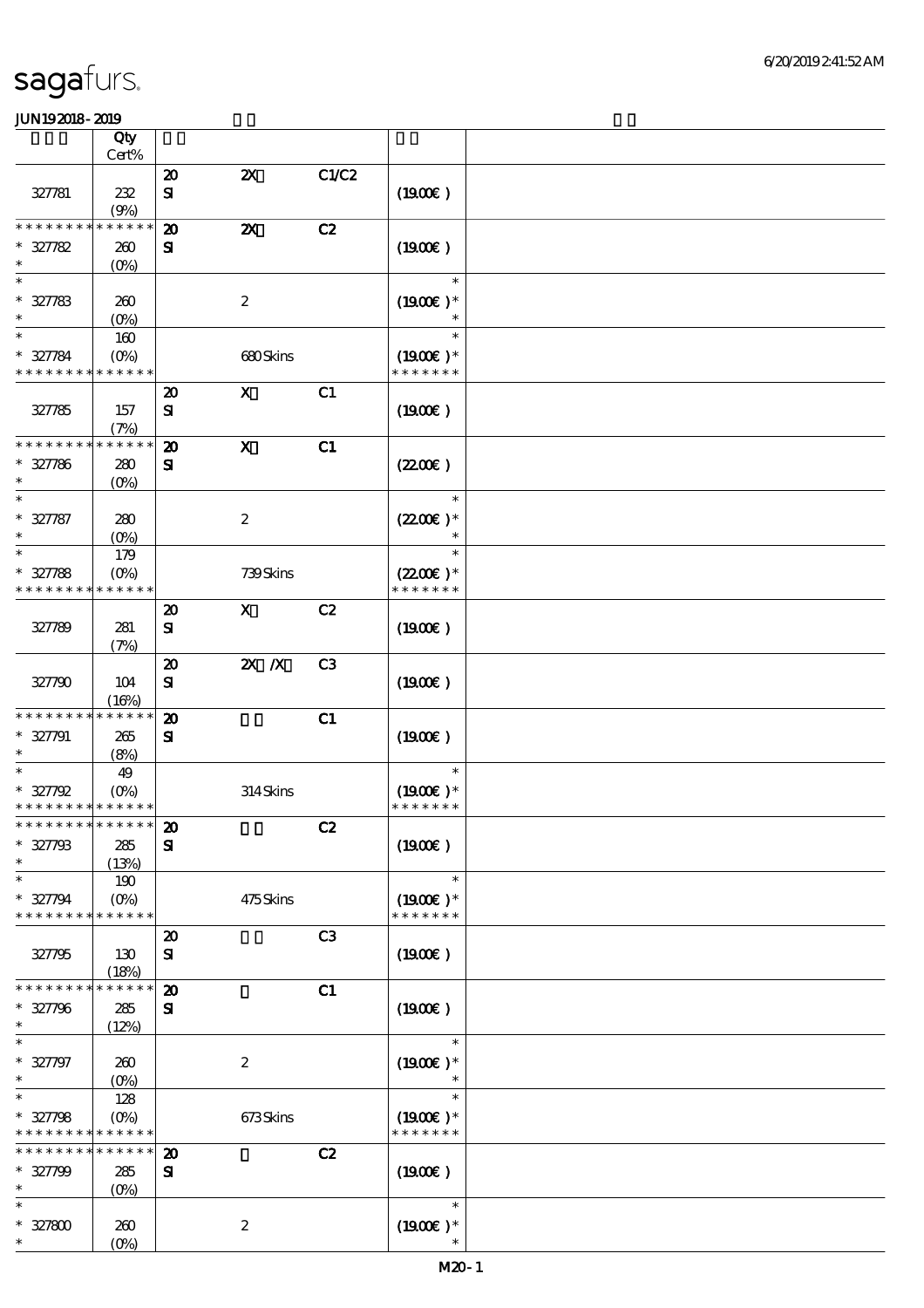|                                                                               | Qty                                      |                                            |                             |                |                                       |  |
|-------------------------------------------------------------------------------|------------------------------------------|--------------------------------------------|-----------------------------|----------------|---------------------------------------|--|
| $\ast$                                                                        | Cert%                                    |                                            |                             | C2             | $\ast$                                |  |
| $* 327801$<br>$\ast$                                                          | 260<br>$(O\!/\!o)$                       | $\boldsymbol{\mathsf{20}}$<br>${\bf s}$    |                             |                | $(1900E)*$<br>$\ast$                  |  |
| $\ast$<br>$* 327802$<br>$\ast$                                                | 260<br>$(0\%)$                           |                                            | $\boldsymbol{4}$            |                | $\ast$<br>$(1900E)*$<br>$\ast$        |  |
| $\ast$<br>$* 327803$<br>$\ast$                                                | 260<br>$(\Theta\% )$                     |                                            | $\mathbf 5$                 |                | $\ast$<br>$(1900E)*$<br>$\ast$        |  |
| $\ast$<br>$* 327804$<br>* * * * * * * *                                       | 259<br>(17%)<br>* * * * * *              |                                            | 1584Skins                   |                | $\ast$<br>$(1900E)*$<br>* * * * * * * |  |
| * * * * * * * *<br>$* 327805$<br>$\ast$                                       | * * * * * *<br>285<br>(22%)              | $\boldsymbol{\mathbf{z}}$<br>${\bf s}$     |                             | C <sub>3</sub> | (1900E)                               |  |
| $\ast$<br>$* 327806$<br>* * * * * * * * <mark>* * * * * *</mark>              | 247<br>$(O\%)$                           |                                            | 532Skins                    |                | $\ast$<br>$(1900E)*$<br>* * * * * * * |  |
| * * * * * * * * * * * * * *<br>$* 327807$<br>$\ast$                           | 275<br>(7%)                              | $\boldsymbol{\mathfrak{D}}$<br>${\bf s}$   |                             | C1             | <b>1800€</b>                          |  |
| $\ast$<br>$* 327808$<br>* * * * * * * *                                       | ${\bf 36}$<br>$(O\!/\!o)$<br>* * * * * * |                                            | $311$ Skins                 |                | $\ast$<br>1800E *<br>* * * * * * *    |  |
| * * * * * * * *<br>$* 327809$<br>$\ast$                                       | * * * * * *<br>285<br>(15%)              | $\boldsymbol{\mathbf{z}}$<br>$\mathbf{S}$  |                             | C2             | 1800E                                 |  |
| $\ast$<br>* 327810<br>$\ast$                                                  | 260<br>$(O\%)$                           |                                            | $\boldsymbol{2}$            |                | $\ast$<br>1800€ *<br>$\ast$           |  |
| $\ast$<br>$* 327811$<br>* * * * * * * * * * * * * *                           | 257<br>$(O\%)$                           |                                            | 802Skins                    |                | $\ast$<br>1800 £*<br>* * * * * * *    |  |
| 327812                                                                        | 283<br>(16%)                             | $\boldsymbol{\mathsf{20}}$<br>$\mathbf{S}$ |                             | C <sub>3</sub> | 1800E                                 |  |
| 327813                                                                        | 116<br>(7%)                              | $\pmb{\mathcal{D}}$<br>${\bf s}$           | $\mathbf X$                 | C1             | 1800E                                 |  |
| 327814                                                                        | 276<br>(9%)                              | $\boldsymbol{\mathfrak{D}}$<br>${\bf s}$   | $\mathbf{x}$                | C2             | 1800E                                 |  |
| 327815                                                                        | 87<br>(31%)                              | $\boldsymbol{\mathbf{z}}$<br>${\bf s}$     | $\mathbf x$                 | C <sub>3</sub> | 17.50€                                |  |
| 327816                                                                        | 113<br>(24%)                             | $\boldsymbol{\mathfrak{D}}$<br>${\bf s}$   | $\mathbf{X}$<br><b>INAP</b> | C2             | 17.00E                                |  |
| 327817                                                                        | 202<br>(15%)                             | $\boldsymbol{\mathsf{20}}$<br>${\bf s}$    | $\mathbf{X}$<br><b>INAP</b> | C2             | (1900E)                               |  |
| * * * * * * * *<br>$* 327818$<br>$\ast$                                       | * * * * * *<br>275<br>(18%)              | $\boldsymbol{\mathfrak{D}}$<br>${\bf s}$   | <b>INAP</b>                 | C2             | 17.00E                                |  |
| $\overline{\ast}$<br>$* 327819$<br>* * * * * * * * <mark>* * * * * * *</mark> | ${\bf 39}$<br>$(0\%)$                    |                                            | 314Skins                    |                | $\ast$<br>1650€ *<br>* * * * * * *    |  |
| * * * * * * * * <mark>* * * * * * *</mark><br>$* 327820$<br>$\ast$            | 285<br>(13%)                             | $\boldsymbol{\mathfrak{D}}$<br>${\bf s}$   | <b>LNAP</b>                 | C2             | 17.00€                                |  |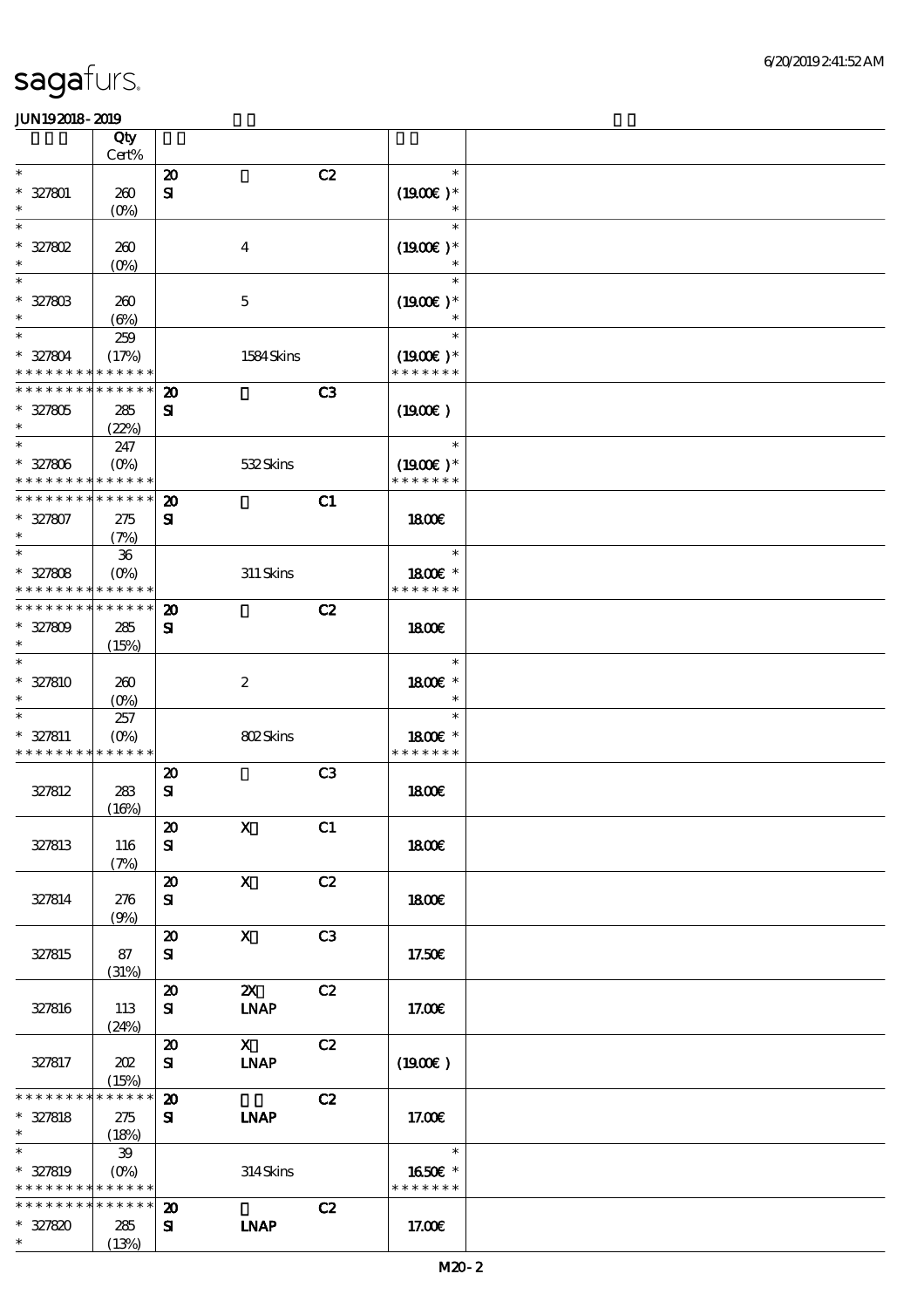|                                           | Qty                  |                             |                             |    |                                 |  |
|-------------------------------------------|----------------------|-----------------------------|-----------------------------|----|---------------------------------|--|
| $\ast$                                    | Cert%                |                             |                             |    | $\ast$                          |  |
|                                           |                      | $\boldsymbol{\mathfrak{D}}$ |                             | C2 |                                 |  |
| $* 327821$<br>$\ast$                      | 260<br>(3%)          | ${\bf s}$                   | <b>INAP</b>                 |    | 17.00 $\varepsilon$ *<br>$\ast$ |  |
| $\ast$                                    | 86                   |                             |                             |    | $\ast$                          |  |
| $* 327822$                                | $(O\!/\!\!\delta)$   |                             | 631 Skins                   |    | 17.00 $\varepsilon$ *           |  |
| * * * * * * * * * * * * * *               |                      |                             |                             |    | * * * * * * *                   |  |
|                                           |                      | $\boldsymbol{\mathfrak{D}}$ |                             | C2 |                                 |  |
| 327823                                    | 223                  | ${\bf s}$                   | <b>INAP</b>                 |    | 1650E                           |  |
|                                           | (7%)                 |                             |                             |    |                                 |  |
|                                           |                      | $\boldsymbol{\mathbf{z}}$   | $\mathbf{X}$                | C2 |                                 |  |
| 327824                                    | 101                  | ${\bf s}$                   | <b>INAP</b>                 |    | 1650E                           |  |
| * * * * * * * *                           | (11%)<br>* * * * * * |                             |                             |    |                                 |  |
|                                           |                      | $\boldsymbol{\mathbf{z}}$   |                             | C2 |                                 |  |
| $* 327825$<br>$\ast$                      | 235                  | $\mathbf{B}$                |                             |    | 1800E                           |  |
| $\ast$                                    | (10%)<br>49          |                             |                             |    | $\ast$                          |  |
| $* 327826$                                | (2%)                 |                             | 284Skins                    |    | 17.50€ *                        |  |
| * * * * * * * *                           | * * * * * *          |                             |                             |    | * * * * * * *                   |  |
|                                           |                      | $\boldsymbol{\mathbf{z}}$   | X /                         | C2 |                                 |  |
| 327827                                    | 98                   | $\mathbf{B}$                | MET1                        |    | 17.00E                          |  |
|                                           | $(\Theta)$           |                             |                             |    |                                 |  |
| * * * * * * * *                           | * * * * * *          | $\boldsymbol{\mathbf{z}}$   | X /                         | C2 |                                 |  |
| $* 327828$                                | 285                  | $\mathbf{B}$                |                             |    | 1800E                           |  |
| $\ast$                                    | $(\Theta)$           |                             |                             |    |                                 |  |
| $\ast$                                    | 140                  |                             |                             |    | $\ast$                          |  |
| $* 327829$                                | (5%)                 |                             | 425Skins                    |    | 17.50€ *                        |  |
| * * * * * * * * * * * * * *               |                      |                             |                             |    | * * * * * * *                   |  |
| * * * * * * * * * * * * * *               |                      | $\boldsymbol{\mathfrak{D}}$ | $\mathcal{L}$               | C2 |                                 |  |
| $* 327830$                                | 285                  | $\mathbf{I}$                |                             |    | 1800                            |  |
| $\ast$<br>$\ast$                          | $(\Theta)$           |                             |                             |    | $\ast$                          |  |
|                                           | 99                   |                             |                             |    |                                 |  |
| $* 327831$<br>* * * * * * * * * * * * * * | (7%)                 |                             | 384Skins                    |    | 17.50€ *<br>* * * * * * *       |  |
|                                           |                      | $\boldsymbol{\mathfrak{D}}$ | X /                         | C2 |                                 |  |
| 327832                                    | $90^{\circ}$         | П                           |                             |    | 17.00E                          |  |
|                                           | (15%)                |                             |                             |    |                                 |  |
| *************** 20                        |                      |                             | $\mathcal{L} = \mathcal{L}$ | C2 |                                 |  |
| $* 327833$                                | 285                  | $\mathbf{I}$                |                             |    | 17.50€                          |  |
| $\ast$                                    | (20%)                |                             |                             |    |                                 |  |
| $\ast$                                    |                      |                             |                             |    | $\ast$                          |  |
| $* 327834$                                | 250                  |                             | $\boldsymbol{z}$            |    | 17.00 £*                        |  |
| $\ast$                                    | (24%)                |                             |                             |    | $\ast$                          |  |
| $\ast$                                    | 35                   |                             |                             |    | $\ast$                          |  |
| $* 327835$<br>* * * * * * * * * * * * * * | (8%)                 |                             | 570Skins                    |    | 1650€ *<br>* * * * * * *        |  |
| * * * * * * * * * * * * * * *             |                      | $\boldsymbol{\mathfrak{D}}$ | $\mathbf{X}$                | C1 |                                 |  |
| $* 327836$                                | 265                  | <b>SAGA</b>                 |                             |    | 21.00                           |  |
| $\ast$                                    | (14%)                |                             |                             |    |                                 |  |
| $\ast$                                    | 131                  |                             |                             |    | $\overline{\phantom{0}}$        |  |
| $* 327837$                                | $(O\%)$              |                             | 396Skins                    |    | 2050E *                         |  |
| * * * * * * * * * * * * * *               |                      |                             |                             |    | * * * * * * *                   |  |
| * * * * * * * * * * * * * * *             |                      | $\boldsymbol{\mathfrak{D}}$ | $\mathbf{z}$                | C2 |                                 |  |
| $* 327838$                                | 265                  | <b>SAGA</b>                 |                             |    | 21.00                           |  |
| $*$                                       | $(O\%)$              |                             |                             |    |                                 |  |
| $\ast$                                    |                      |                             |                             |    | $\ast$                          |  |
| $* 327839$                                | 240                  |                             | $\boldsymbol{2}$            |    | $21.00E$ *                      |  |
| $\ast$                                    | $(O\%)$              |                             |                             |    | $\ast$                          |  |
| $\ast$                                    |                      |                             |                             |    | $\ast$                          |  |
| $* 327840$<br>$\ast$                      | 240                  |                             | 3                           |    | 2050E *                         |  |
|                                           | $(O\%)$              |                             |                             |    | $\ast$                          |  |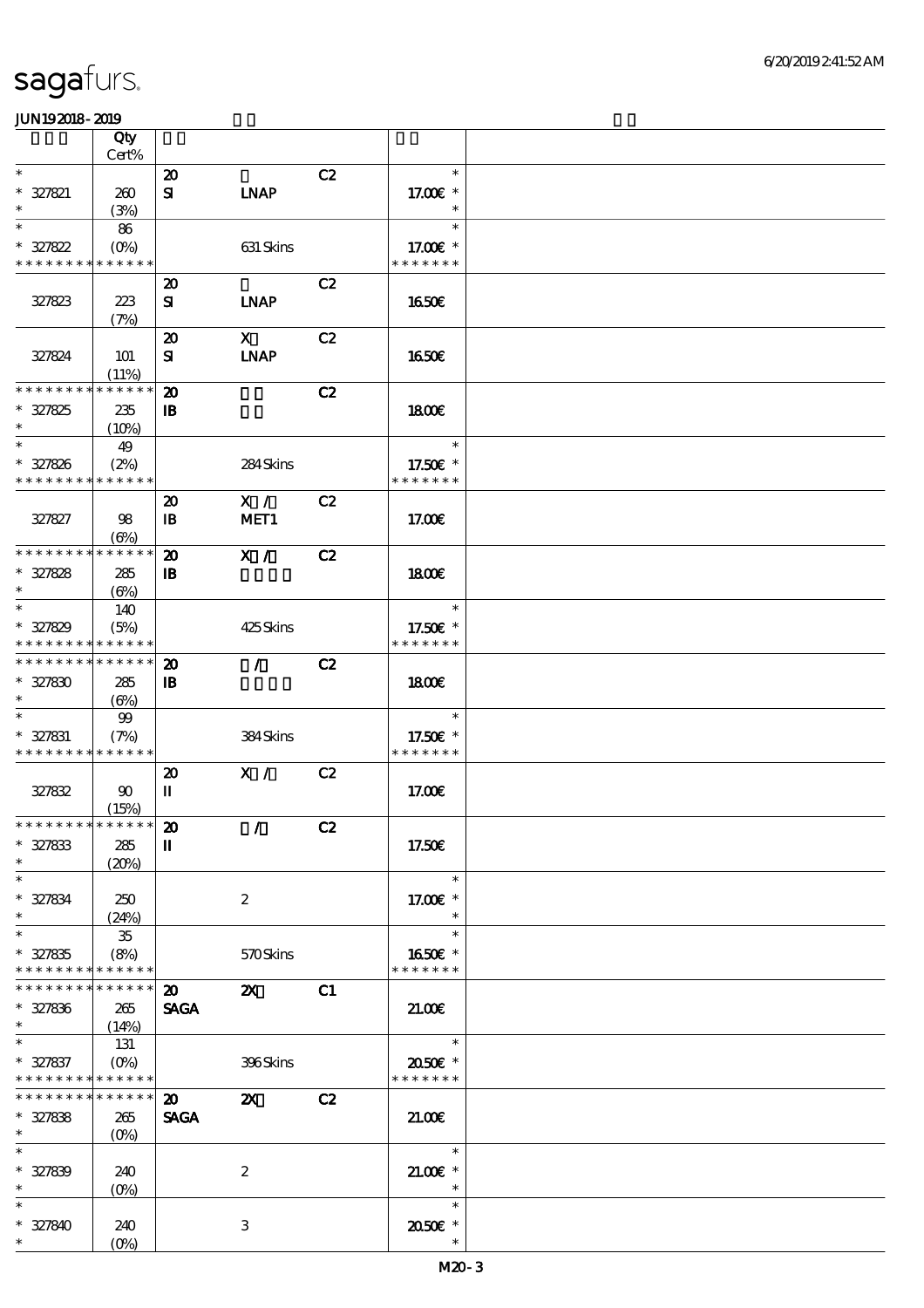|                             | Qty<br>Cert%       |                             |                           |                |                      |  |
|-----------------------------|--------------------|-----------------------------|---------------------------|----------------|----------------------|--|
| $\ast$                      |                    |                             |                           |                | $\ast$               |  |
|                             |                    | $\boldsymbol{\mathsf{20}}$  | $\boldsymbol{\mathsf{z}}$ | C2             |                      |  |
| $* 327841$                  | 240                | <b>SAGA</b>                 |                           |                | 2050E *              |  |
| $\ast$                      | $(O\!/\!\!\delta)$ |                             |                           |                | $\ast$               |  |
| $\ast$                      |                    |                             |                           |                | $\ast$               |  |
| $* 327842$                  | 240                |                             | $\mathbf{5}$              |                | 2050E *              |  |
| $\ast$                      | $(0\%)$            |                             |                           |                | $\ast$               |  |
| $\ast$                      |                    |                             |                           |                | $\ast$               |  |
| $* 327843$                  | 136                |                             | $\boldsymbol{6}$          |                | 2050E *              |  |
| $\ast$                      | $(0\%)$            |                             |                           |                | $\ast$               |  |
| $\ast$                      | 122                |                             |                           |                | $\ast$               |  |
| $* 327844$                  | (100%)             |                             | 1483Skins                 |                | 2050E *              |  |
| * * * * * * * *             | * * * * * *        |                             |                           |                | * * * * * * *        |  |
| * * * * * * * *             | * * * * * *        | $\boldsymbol{\mathfrak{D}}$ | $\boldsymbol{\mathsf{z}}$ | C2             |                      |  |
| $* 327845$                  | 260                | <b>SAGA</b>                 |                           |                | (21.00)              |  |
| $\ast$                      | $(O\%)$            |                             |                           |                |                      |  |
| $\ast$                      | 260                |                             |                           |                | $\ast$               |  |
| $* 327846$                  | $(O\!/\!o)$        |                             | 520Skins                  |                | $(2050\epsilon)*$    |  |
| * * * * * * * * * * * * * * |                    |                             |                           |                | * * * * * * *        |  |
| * * * * * * * *             | * * * * * *        | $\boldsymbol{\mathfrak{D}}$ | $\boldsymbol{\mathsf{z}}$ | C2             |                      |  |
| $* 327847$                  | 285                | <b>SAGA</b>                 |                           |                | (21.00)              |  |
| $\ast$                      |                    |                             |                           |                |                      |  |
| $\ast$                      | $(O\!/\!\!\delta)$ |                             |                           |                | $\ast$               |  |
|                             |                    |                             |                           |                |                      |  |
| $* 327848$<br>$\ast$        | 260                |                             | $\boldsymbol{2}$          |                | $(2050)$ *<br>$\ast$ |  |
| $\ast$                      | $(0\%)$            |                             |                           |                |                      |  |
|                             |                    |                             |                           |                | $\ast$               |  |
| * 327849                    | 260                |                             | $\ensuremath{\mathbf{3}}$ |                | $(2050)$ *           |  |
| $\ast$                      | (0%)               |                             |                           |                | $\ast$               |  |
| $\ast$                      |                    |                             |                           |                | $\ast$               |  |
| $* 327850$                  | 260                |                             | $\overline{4}$            |                | $(2050)$ *           |  |
| $\ast$                      | $(0\%)$            |                             |                           |                |                      |  |
| $\ast$                      | 200                |                             |                           |                | $\ast$               |  |
| $* 327851$                  | $(O\!/\!o)$        |                             | 1325Skins                 |                | $(2050\epsilon)*$    |  |
| * * * * * * * *             | * * * * * *        |                             |                           |                | * * * * * * *        |  |
| * * * * * * * *             | * * * * * *        | $\boldsymbol{\mathfrak{D}}$ | $\boldsymbol{\mathsf{z}}$ | C <sub>3</sub> |                      |  |
| $* 327852$                  | 265                | <b>SAGA</b>                 |                           |                | (21.00)              |  |
| $\ast$                      | (30%)              |                             |                           |                |                      |  |
| $\ast$                      |                    |                             |                           |                | $\ast$               |  |
| $* 327853$                  | 240                |                             | $\boldsymbol{2}$          |                | $(21.00)$ *          |  |
| $\ast$                      | $(O\%)$            |                             |                           |                |                      |  |
| $\ast$                      | ${\mathfrak{A}}$   |                             |                           |                | $\ast$               |  |
| $* 327854$                  | $(O\%)$            |                             | 597 Skins                 |                | $(21.00)$ *          |  |
| * * * * * * * *             | * * * * * *        |                             |                           |                | * * * * * * *        |  |
| * * * * * * *               | * * * * * *        | $\boldsymbol{\mathfrak{D}}$ | $\mathbf{x}$              | C1             |                      |  |
| $* 327855$                  | 265                | <b>SAGA</b>                 |                           |                | 21.00                |  |
| $\ast$                      | (19%)              |                             |                           |                |                      |  |
| $\ast$                      |                    |                             |                           |                | $\ast$               |  |
| $* 327856$                  | 240                |                             | $\boldsymbol{2}$          |                | 2050E *              |  |
| $\ast$                      |                    |                             |                           |                | $\ast$               |  |
| $\ast$                      | $(0\%)$            |                             |                           |                | $\ast$               |  |
|                             |                    |                             |                           |                |                      |  |
| $* 327857$<br>$\ast$        | 240                |                             | 3                         |                | 2050E *<br>$\ast$    |  |
| $\ast$                      | $(O\!/\!\delta)$   |                             |                           |                | $\ast$               |  |
|                             | ${\bf 77}$         |                             |                           |                |                      |  |
| $* 327858$                  | $(O\!/\!o)$        |                             | 822Skins                  |                | 2050E *              |  |
| * * * * * * * *             | * * * * * *        |                             |                           |                | * * * * * * *        |  |
|                             |                    | $\boldsymbol{\mathfrak{D}}$ | $\mathbf{X}$              | C1             |                      |  |
| 327859                      | 260                | <b>SAGA</b>                 |                           |                | (21.00)              |  |
|                             | $(0\%)$            |                             |                           |                |                      |  |
| * * * * * * *               | * * * * * *        | $\boldsymbol{\mathfrak{D}}$ | $\boldsymbol{\mathrm{X}}$ | C1             |                      |  |
| $* 327800$                  | 260                | <b>SAGA</b>                 |                           |                | (21.00)              |  |
| $\ast$                      | $(O\%)$            |                             |                           |                |                      |  |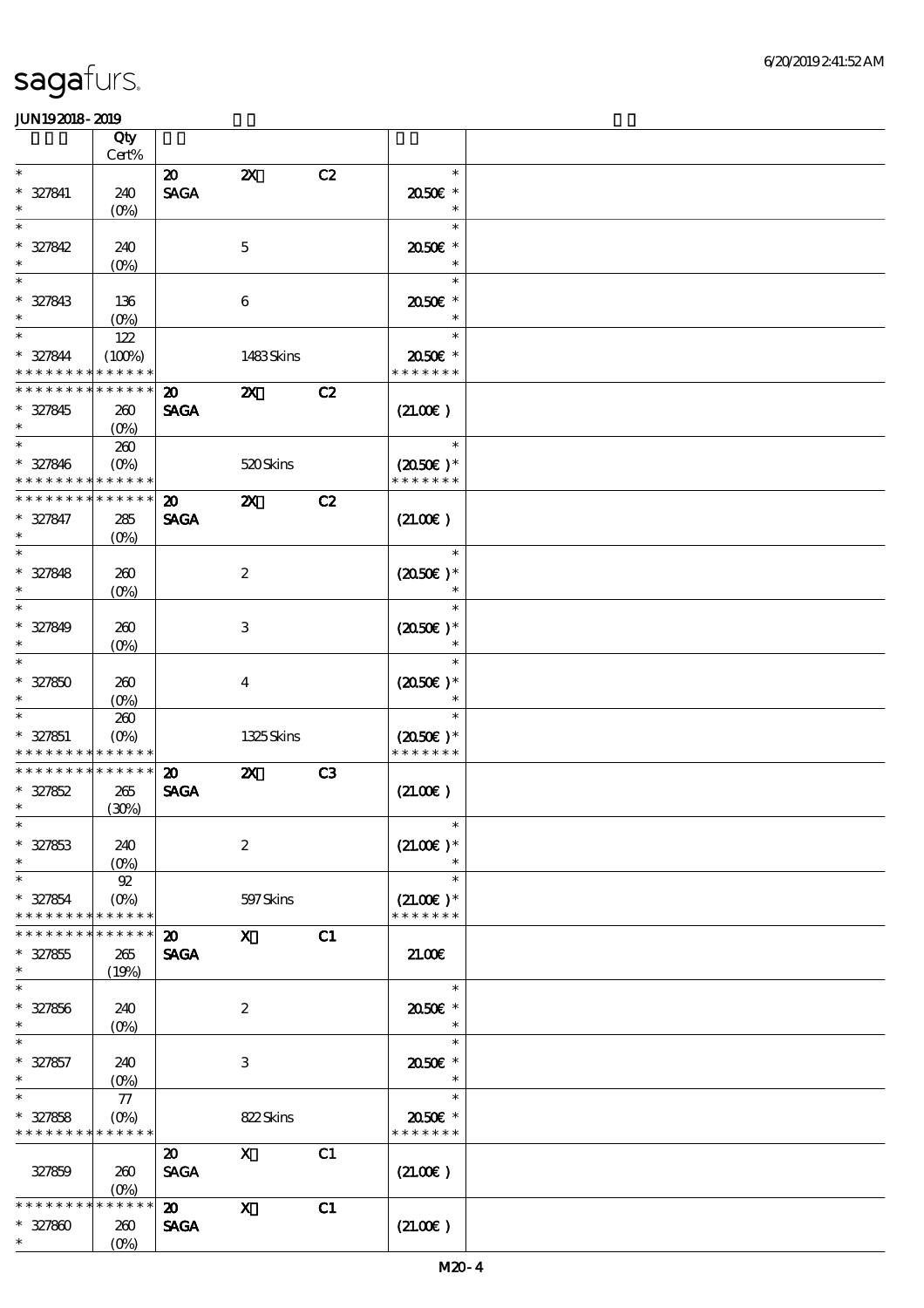|                                                                               | Qty                                   |                                                              |                     |    |                                       |  |
|-------------------------------------------------------------------------------|---------------------------------------|--------------------------------------------------------------|---------------------|----|---------------------------------------|--|
| $\ast$                                                                        | $\mbox{Cert}\%$                       |                                                              |                     |    | $\ast$                                |  |
| $* 327861$<br>$\ast$                                                          | 260<br>$(O\%)$                        | $\boldsymbol{\mathsf{20}}$<br>$\operatorname{\mathsf{SAGA}}$ | $\mathbf{X}$        | C1 | $(2050\text{E})*$<br>$\ast$           |  |
| $\overline{\ast}$<br>$* 327862$<br>* * * * * * * * <mark>* * * * * * *</mark> | 114<br>$(O\!/\!o)$                    |                                                              | 634Skins            |    | $\ast$<br>$(2050)$ *<br>* * * * * * * |  |
| * * * * * * * * * * * * * *                                                   |                                       | 20 X                                                         |                     | C2 |                                       |  |
| $* 327863$<br>$\ast$                                                          | 265<br>$(O\%)$                        | <b>SAGA</b>                                                  |                     |    | 21.00                                 |  |
| $\ast$<br>* 327864<br>$\ast$                                                  | 240<br>$(O\!/\!\delta)$               |                                                              | $\boldsymbol{2}$    |    | $\ast$<br>2050€ *<br>$\ast$           |  |
| $\overline{\ast}$<br>$* 327865$<br>$\ast$                                     | 240<br>$(0\%)$                        |                                                              | $\,3$               |    | $\ast$<br>2050E *<br>$\ast$           |  |
| $\overline{\phantom{0}}$<br>$* 327866$<br>$\ast$                              | 240<br>$(0\%)$                        |                                                              | $\boldsymbol{4}$    |    | $\ast$<br>2050E *<br>$\ast$           |  |
| $\overline{\ast}$<br>$* 327867$<br>$\ast$                                     | 240<br>$(0\%)$                        |                                                              | $\mathbf 5$         |    | $\ast$<br>$21.005*$<br>$\ast$         |  |
| $\overline{\ast}$<br>$* 327868$<br>$\ast$                                     | 240<br>$(O\%)$                        |                                                              | $\boldsymbol{6}$    |    | $\ast$<br>2050E *<br>$\ast$           |  |
| $\ast$<br>$* 327809$<br>$\ast$                                                | 240<br>$(0\%)$                        |                                                              | $\boldsymbol{\tau}$ |    | $\ast$<br>2050E *<br>$\ast$           |  |
| $\ast$<br>$* 327870$<br>$\ast$                                                | 240<br>$(0\%)$                        |                                                              | 8                   |    | $\ast$<br>2050E *<br>$\ast$           |  |
| $\ast$<br>$* 327871$<br>$\ast$                                                | 240<br>$(0\%)$                        |                                                              | $\boldsymbol{9}$    |    | $\ast$<br>2050E *<br>$\ast$           |  |
| $* 327872$<br>$\ast$                                                          | 220<br>(0%)                           |                                                              | $10$                |    | $\ast$<br>2050E *<br>$\ast$           |  |
| $\ast$<br>$* 327873$<br>$\ast$                                                | 47<br>$(0\%)$                         |                                                              | 11                  |    | 2050E *                               |  |
| $\ast$<br>$* 327874$<br>* * * * * * * *                                       | 144<br>(100%)<br>* * * * * *          |                                                              | 2506Skins           |    | $\ast$<br>2050E *<br>* * * * * * *    |  |
| * * * * * * * *<br>$* 327875$<br>$\ast$                                       | * * * * * *<br>240<br>$(O\%)$         | $\boldsymbol{\mathfrak{D}}$<br><b>SAGA</b>                   | $\mathbf{x}$        | C2 | 21.00                                 |  |
| $\overline{\ast}$<br>$* 327876$<br>$\ast$                                     | 61<br>$(O\!\!\!\!\!\!\backslash\rho)$ |                                                              | $\boldsymbol{2}$    |    | $\ast$<br>2050E *<br>$\ast$           |  |
| $\ast$<br>$* 327877$<br>* * * * * * * *                                       | 225<br>(100%)<br>* * * * * *          |                                                              | 526Skins            |    | $\ast$<br>2050E *<br>* * * * * * *    |  |
| * * * * * * * *<br>$* 327878$<br>$*$                                          | * * * * * *<br>260<br>$(O\%)$         | $\boldsymbol{\mathfrak{D}}$<br><b>SAGA</b>                   | $\mathbf{x}$        | C2 | (21.00)                               |  |
| $\overline{\ast}$<br>$* 327879$<br>$\ast$                                     | 260<br>$(0\%)$                        |                                                              | $\boldsymbol{2}$    |    | $\ast$<br>$(2050)$ *                  |  |
| $\ast$<br>$* 327880$<br>$\ast$                                                | 260<br>$(0\%)$                        |                                                              | $\,3$               |    | $\ast$<br>$(2050)$ *<br>$\ast$        |  |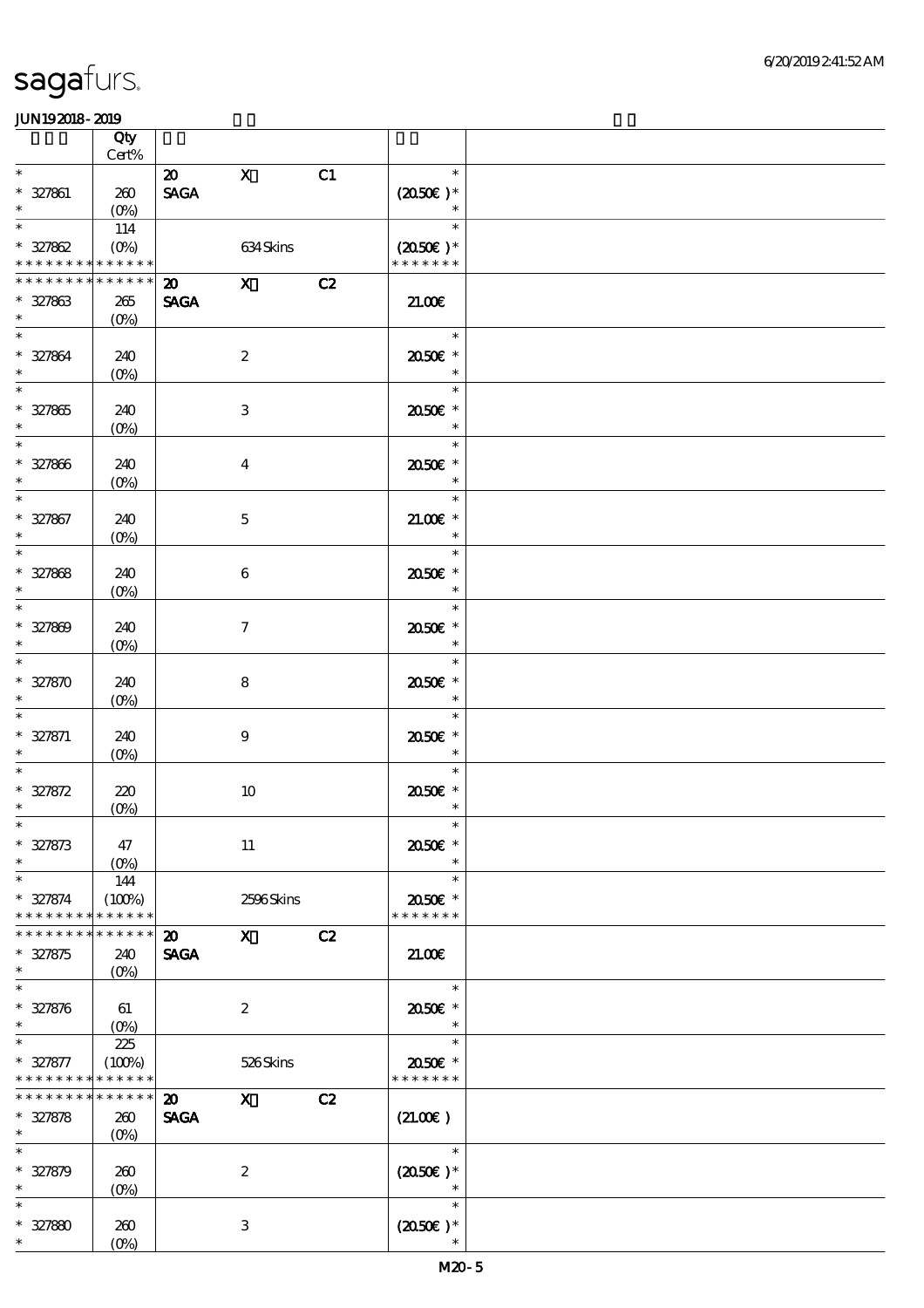|                               | Qty                |                              |                           |    |                                    |  |
|-------------------------------|--------------------|------------------------------|---------------------------|----|------------------------------------|--|
|                               | $Cert\%$           |                              |                           |    |                                    |  |
| $\ast$                        |                    | $\boldsymbol{\mathsf{20}}$   | $\mathbf X$               | C2 | $\ast$                             |  |
| $* 327881$                    | $200$              | $\ensuremath{\mathsf{SAGA}}$ |                           |    | $(2050\epsilon)*$                  |  |
| $\ast$                        | (O <sub>0</sub> )  |                              |                           |    |                                    |  |
| $\ast$                        |                    |                              |                           |    | $\ast$                             |  |
| $* 327882$                    | 260                |                              | $\mathbf 5$               |    | $(2050)$ *                         |  |
| $\ast$                        | $(0\%)$            |                              |                           |    | $\ast$                             |  |
| $\ast$                        |                    |                              |                           |    | $\ast$                             |  |
| $* 327883$                    | 260                |                              | $\,6\,$                   |    | $(2050)$ *                         |  |
| $\ast$                        | $(0\%)$            |                              |                           |    | $\ast$                             |  |
| $\ast$                        |                    |                              |                           |    | $\ast$                             |  |
|                               |                    |                              |                           |    |                                    |  |
| $* 327884$                    | 260                |                              | $\boldsymbol{7}$          |    | $(2050)$ *                         |  |
| $\ast$                        | $(0\%)$            |                              |                           |    |                                    |  |
| $\ast$                        |                    |                              |                           |    | $\ast$                             |  |
| $* 327885$                    | 260                |                              | ${\bf 8}$                 |    | $(2050\epsilon)*$                  |  |
| $\ast$                        | $(0\%)$            |                              |                           |    |                                    |  |
| $\ast$                        |                    |                              |                           |    | $\ast$                             |  |
| $* 327886$                    | 260                |                              | $\boldsymbol{9}$          |    | $(2050)$ *                         |  |
|                               | $(O\!/\!\!\delta)$ |                              |                           |    |                                    |  |
| $\ast$                        | $200$              |                              |                           |    | $\ast$                             |  |
| $* 327887$                    | $(O\%)$            |                              | 2600Skins                 |    | $(2050)$ *                         |  |
|                               | * * * * * *        |                              |                           |    | * * * * * * *                      |  |
| * * * * * * * *               | * * * * * *        | $\boldsymbol{\mathbf{z}}$    | $\boldsymbol{\mathrm{X}}$ | C2 |                                    |  |
| $* 327888$                    | 260                | <b>SAGA</b>                  |                           |    | (21.00)                            |  |
| $\ast$                        |                    |                              |                           |    |                                    |  |
| $\ast$                        | $(O\!/\!o)$        |                              |                           |    | $\ast$                             |  |
|                               |                    |                              |                           |    |                                    |  |
| $* 327889$                    | 260                |                              | $\boldsymbol{2}$          |    | $(2050)$ *                         |  |
| $\ast$                        | $(0\%)$            |                              |                           |    | $\ast$                             |  |
| $\ast$                        |                    |                              |                           |    | $\ast$                             |  |
| $* 327800$                    | 260                |                              | $\,3$                     |    | $(2050)$ *                         |  |
| $\ast$                        | $(0\%)$            |                              |                           |    | $\ast$                             |  |
| $\ast$                        |                    |                              |                           |    | $\ast$                             |  |
| $* 327891$                    | 260                |                              | $\boldsymbol{4}$          |    | $(2050\epsilon)*$                  |  |
| $\ast$                        | $(0\%)$            |                              |                           |    | $\ast$                             |  |
|                               |                    |                              |                           |    | $\ast$                             |  |
| $* 327892$                    | 260                |                              | $\mathbf 5$               |    | $(2050\epsilon)*$                  |  |
| $\ast$                        | $(0\%)$            |                              |                           |    |                                    |  |
|                               |                    |                              |                           |    |                                    |  |
| $* 327808$                    | 260                |                              | $\bf 6$                   |    | $(2050)$ *                         |  |
| $\ast$                        |                    |                              |                           |    |                                    |  |
| $\ast$                        | $(O\%)$            |                              |                           |    | $\ast$                             |  |
|                               | 101                |                              |                           |    |                                    |  |
| $* 327894$<br>* * * * * * * * | $(O\%)$            |                              | $1661$ Skins              |    | $(2050\epsilon)*$<br>* * * * * * * |  |
|                               | * * * * * *        |                              |                           |    |                                    |  |
| * * * * * * *                 | * * * * * *        | $\boldsymbol{\mathbf{z}}$    | $\mathbf{x}$              | C3 |                                    |  |
| $* 327805$                    | 265                | <b>SAGA</b>                  |                           |    | (21.00)                            |  |
| $\ast$                        | $(O\!/\!\!\delta)$ |                              |                           |    |                                    |  |
| $\ast$                        |                    |                              |                           |    | $\ast$                             |  |
| $* 327806$                    | 240                |                              | $\boldsymbol{z}$          |    | $(21.00)$ *                        |  |
| $\ast$                        | $(0\%)$            |                              |                           |    | $\ast$                             |  |
| $\ast$                        |                    |                              |                           |    | $\ast$                             |  |
| $* 327897$                    | 233                |                              | $\,3$                     |    | $(21.00)$ *                        |  |
| $\ast$                        | $(O\!/\!\delta)$   |                              |                           |    |                                    |  |
| $\ast$                        | 91                 |                              |                           |    | $\ast$                             |  |
| $* 327808$                    | (100%)             |                              | 829Skins                  |    | $(21.00)$ *                        |  |
| * * * * * * * *               | * * * * * *        |                              |                           |    | * * * * * * *                      |  |
| * * * * * * *                 | $******$           | $\boldsymbol{\mathfrak{D}}$  |                           | C1 |                                    |  |
| $* 327800$                    | 265                | <b>SAGA</b>                  |                           |    | 21.00                              |  |
| $\ast$                        | $(O\%)$            |                              |                           |    |                                    |  |
| $\ast$                        |                    |                              |                           |    | $\ast$                             |  |
| $* 327900$                    | 240                |                              | $\boldsymbol{2}$          |    | 2050E *                            |  |
| $\ast$                        |                    |                              |                           |    | $\ast$                             |  |
|                               | $(O\!/\!o)$        |                              |                           |    |                                    |  |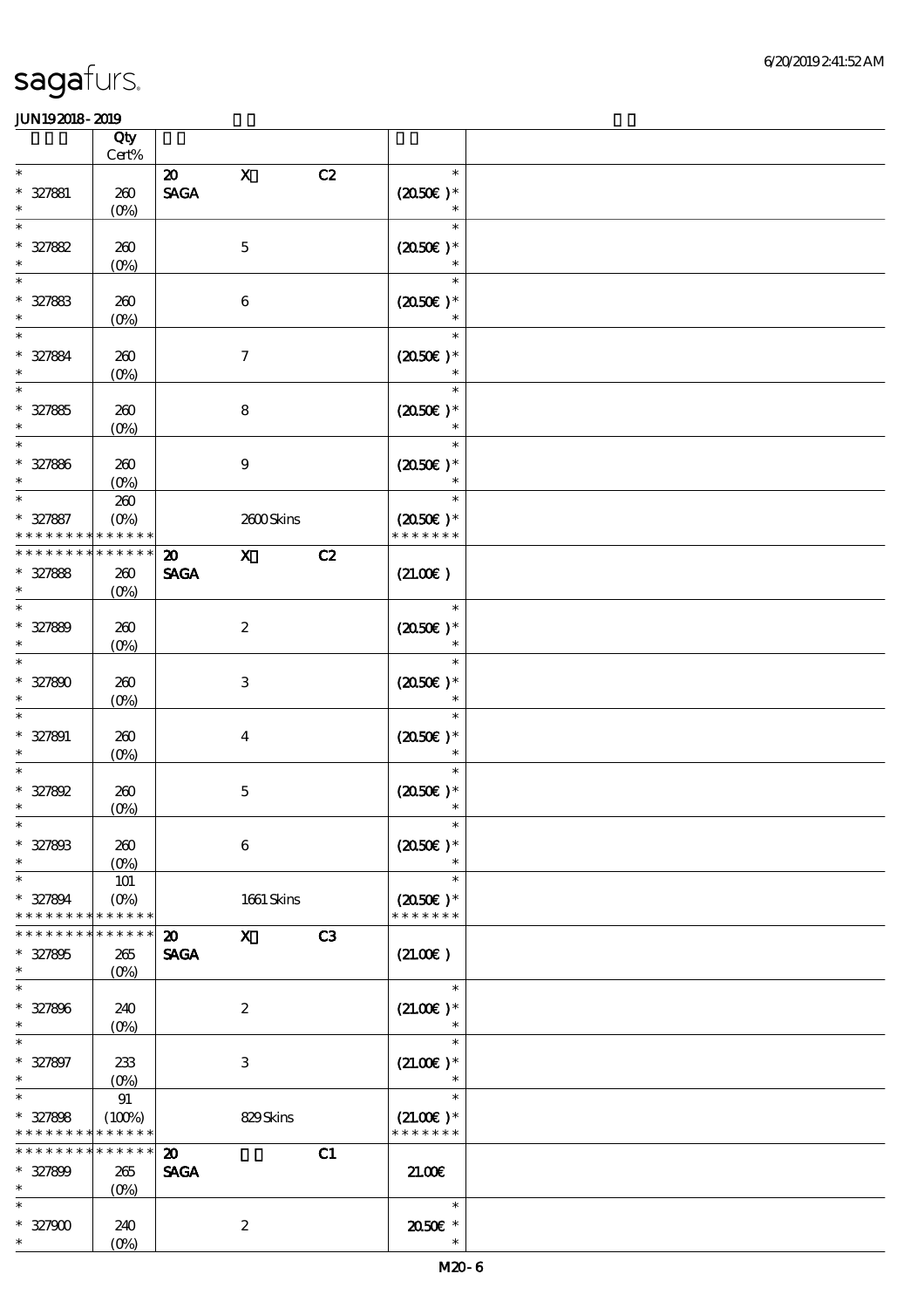|                                                                                      | Qty<br>$\mbox{Cert}\%$     |                                   |                                                                                            |  |
|--------------------------------------------------------------------------------------|----------------------------|-----------------------------------|--------------------------------------------------------------------------------------------|--|
| $\ast$                                                                               |                            | C1<br>$\boldsymbol{\mathfrak{D}}$ | $\ast$                                                                                     |  |
| $* 327901$<br>$\ast$                                                                 | 240<br>$(O\!/\!\delta)$    | <b>SAGA</b>                       | 2050E *<br>$\overline{\phantom{a}}$                                                        |  |
| $\ast$<br>$* 327902$<br>$\ast$                                                       | 240<br>$(0\%)$             | $\boldsymbol{4}$                  | $\ast$<br>2050E *<br>$\ast$                                                                |  |
| $\ast$<br>$* 32790B$<br>$\ast$                                                       | 240<br>(31%)               | $\mathbf 5$                       | $\ast$<br>2050E *<br>$\ast$                                                                |  |
| $\ast$<br>$* 327904$<br>$\ast$                                                       | 240<br>(0%)                | $\boldsymbol{6}$                  | $\ast$<br>2050E *<br>$\ast$                                                                |  |
| $\overline{\ast}$<br>$* 327905$<br>$\ast$                                            | 240<br>$(0\%)$             | $\tau$                            | $\ast$<br>2050E *<br>$\ast$                                                                |  |
| $\overline{\phantom{0}}$<br>$* 327906$<br>* * * * * * * * <mark>* * * * * * *</mark> | $5\!\mathrm{O}$<br>$(O\%)$ | 1755Skins                         | $\ast$<br>2050E *<br>* * * * * * *                                                         |  |
| * * * * * * * *                                                                      | * * * * * *                | C2<br>$\boldsymbol{\mathfrak{D}}$ |                                                                                            |  |
| $* 327907$<br>$\ast$                                                                 | 265<br>(O <sub>0</sub> )   | <b>SAGA</b>                       | 21.00                                                                                      |  |
| $\ast$<br>$* 327908$<br>$\ast$                                                       | 240<br>$(O\%)$             | $\boldsymbol{2}$                  | $\ast$<br>2050E *<br>$\ast$                                                                |  |
| $\frac{1}{\ast}$<br>$* 327909$<br>$\ast$                                             | 240<br>(0%)                | 3                                 | $\ast$<br>2050E *<br>$\ast$                                                                |  |
| $\overline{\phantom{0}}$<br>$* 327910$<br>$\ast$                                     | 240<br>$(0\%)$             | $\overline{\mathbf{4}}$           | $\ast$<br>2050E *<br>$\ast$                                                                |  |
| $\ast$<br>$* 327911$<br>$\ast$                                                       | 240<br>$(O\%)$             | $\mathbf 5$                       | $\ast$<br>2050E *<br>$\ast$                                                                |  |
| $\ast$<br>$* 327912$<br>$\ast$                                                       | 240<br>$(0\%)$             | $\,6$                             | $\ast$<br>2050E *<br>$\ast$                                                                |  |
| $*$<br>$* 327913$<br>$\ast$                                                          | 240<br>$(0\%)$             | $\boldsymbol{\tau}$               | $\ast$<br>2050E *<br>$\ast$                                                                |  |
| $\overline{\ast}$<br>$* 327914$<br>$\ast$                                            | 240<br>$(0\%)$             | 8                                 | $\ast$<br>2050E *<br>$\ast$                                                                |  |
| $\overline{\ast}$<br>$* 327915$<br>$\ast$                                            | 240<br>$(0\%)$             | $\boldsymbol{9}$                  | $\frac{1}{\sqrt{2}}$<br>$\ast$<br>2050E *<br>$\ast$                                        |  |
| $\overline{\phantom{0}}$<br>$* 327916$<br>$\ast$                                     | 240<br>$(0\%)$             | 10                                | $\ast$<br>2050E *<br>$\ast$                                                                |  |
| $\ast$<br>$* 327917$<br>$\ast$                                                       | 240<br>$(O\!/\!\!\delta)$  | 11                                | $\ast$<br>$2050$ $\epsilon$ *<br>$\ast$                                                    |  |
| $\ast$<br>$* 327918$<br>$\ast$                                                       | 240<br>(0%)                | $12\,$                            | $\overline{\phantom{a}}$<br>$\sim$ $\sim$ $\sim$<br>$21.00E$ *<br>$\overline{\phantom{a}}$ |  |
| $\ast$<br>$* 327919$<br>$\ast$                                                       | 240<br>$(0\%)$             | 13                                | $\overline{\ast}$<br>2050E *<br>$\overline{\phantom{a}}$                                   |  |
| $\ast$<br>$* 327920$<br>$*$ $*$                                                      | 240<br>$(0\%)$             | 14                                | $\ast$<br>$2050$ $\epsilon$ *<br>$\ast$                                                    |  |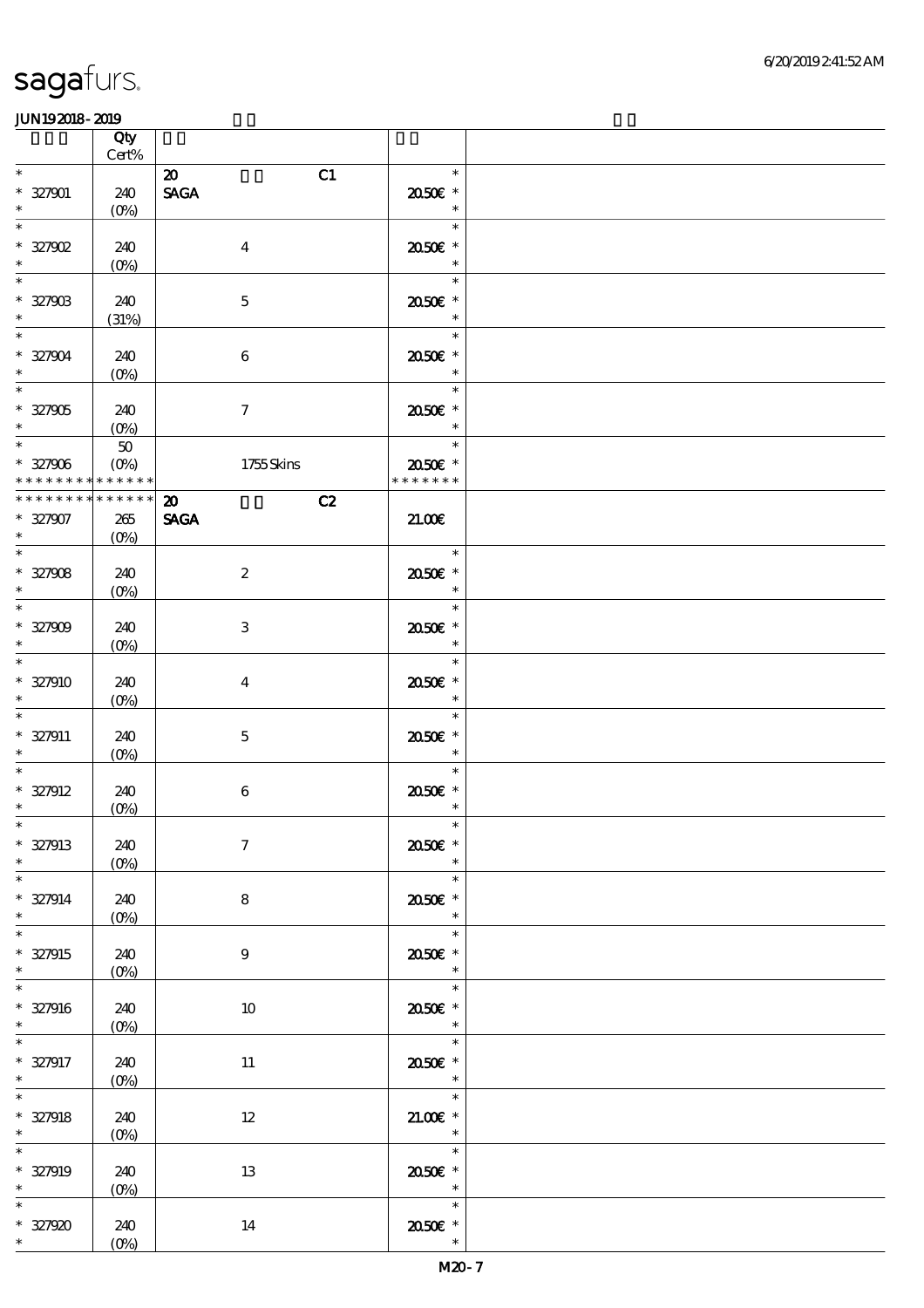| .                             | Qty<br>Cert%          |                                               |                             |  |
|-------------------------------|-----------------------|-----------------------------------------------|-----------------------------|--|
| $\ast$                        |                       | $\boldsymbol{\mathfrak{D}}$<br>C2             | $\ast$                      |  |
|                               |                       |                                               |                             |  |
| $* 327921$<br>$\ast$          | 240                   | <b>SAGA</b>                                   | 2050E *<br>$\ast$           |  |
|                               | $(0\%)$               |                                               |                             |  |
| $\ast$                        |                       |                                               | $\ast$                      |  |
| $* 327922$                    | 240                   | 16                                            | 2050E *                     |  |
| $\ast$                        | $(0\%)$               |                                               | $\ast$                      |  |
| $\ast$                        |                       |                                               | $\ast$                      |  |
| * 327923                      | 240                   | $17$                                          | 2050E *                     |  |
|                               | $(O\!/\!o)$           |                                               | $\ast$                      |  |
| $\ast$                        |                       |                                               | $\ast$                      |  |
| $* 327924$                    | 151                   | 18                                            | $2050$ $*$                  |  |
| $\ast$                        | $(O\%)$               |                                               | $\ast$                      |  |
| $\ast$                        | 202                   |                                               | $\ast$                      |  |
| $* 327925$                    | (100%)                | 4458Skins                                     | 2050E *                     |  |
| * * * * * * * *               | * * * * * *           |                                               | * * * * * * *               |  |
| * * * * * * *                 | * * * * * *           | C2<br>$\boldsymbol{\mathfrak{D}}$             |                             |  |
| $* 327926$                    | 280                   | <b>SAGA</b>                                   | (21.00)                     |  |
| $\ast$                        |                       |                                               |                             |  |
| $\ast$                        | (O <sub>0</sub> )     |                                               | $\ast$                      |  |
|                               |                       |                                               |                             |  |
| $* 327927$<br>$\ast$          | 280                   | $\boldsymbol{2}$                              | $(2050)$ *                  |  |
|                               | $(0\%)$               |                                               |                             |  |
| $\ast$                        |                       |                                               | $\ast$                      |  |
| $* 327928$                    | 260                   | $\ensuremath{\mathbf{3}}$                     | $(2050)$ *                  |  |
| $\ast$                        | (O <sub>0</sub> )     |                                               |                             |  |
| $\ast$                        | 260                   |                                               | $\ast$                      |  |
| $* 327929$                    | $(O\%)$               | 1080Skins                                     | $(2050)$ *                  |  |
| * * * * * * * *               | * * * * * *           |                                               | * * * * * * *               |  |
| * * * * * * * *               | * * * * * *           | C <sub>3</sub><br>$\boldsymbol{\mathfrak{D}}$ |                             |  |
| $* 327900$                    | $265\,$               | <b>SAGA</b>                                   | (2300)                      |  |
| $\ast$                        | $(O\%)$               |                                               |                             |  |
| $\ast$                        |                       |                                               | $\ast$                      |  |
| $* 327931$                    | 240                   | $\boldsymbol{2}$                              | $(2300)$ *                  |  |
| $\ast$                        | $(0\%)$               |                                               | $\ast$                      |  |
| $\ast$                        |                       |                                               | $\ast$                      |  |
| $* 327932$                    | 240                   | $\,3$                                         | $(2300)$ *                  |  |
| $\ast$                        | $(0\%)$               |                                               | $\ast$                      |  |
| $\ast$                        |                       |                                               | $\ast$                      |  |
| $* 327933$                    | 240                   | $\boldsymbol{4}$                              | $(2300)$ *                  |  |
| $\ast$                        | $(0\%)$               |                                               |                             |  |
| $\ast$                        |                       |                                               | $\ast$                      |  |
|                               |                       |                                               | $(2300E)*$                  |  |
| $* 327934$<br>$\ast$          | 188                   | $\mathbf 5$                                   |                             |  |
| $\ast$                        | $(0\%)$               |                                               | $\ast$                      |  |
|                               | 138                   |                                               |                             |  |
| $* 327935$<br>* * * * * * * * | (100%)<br>* * * * * * | $1311$ Skins                                  | $(2300)$ *<br>* * * * * * * |  |
| * * * * * * * *               | * * * * * *           |                                               |                             |  |
|                               |                       | C3<br>$\boldsymbol{\mathfrak{D}}$             |                             |  |
| $* 327936$                    | 240                   | <b>SAGA</b>                                   | 21.00E                      |  |
| $\ast$                        | $(O\%)$               |                                               |                             |  |
| $\ast$                        |                       |                                               | $\ast$                      |  |
| $* 327937$                    | 240                   | $\boldsymbol{2}$                              | 2050E *                     |  |
| $\ast$                        | $(O\!/\!o)$           |                                               | $\ast$                      |  |
| $\ast$                        |                       |                                               | $\ast$                      |  |
| $* 327938$                    | 240                   | $\,3$                                         | 2050E *                     |  |
| $\ast$                        | (97%)                 |                                               | $\ast$                      |  |
| $\ast$                        |                       |                                               | $\ast$                      |  |
| $* 327939$                    | 59                    | $\boldsymbol{4}$                              | 2050E *                     |  |
| $\ast$                        | (80%)                 |                                               | $\ast$                      |  |
| $\ast$                        | 85                    |                                               | $\ast$                      |  |
| $* 327940$                    | $(O\!/\!\delta)$      | 864Skins                                      | 2050E *                     |  |
| * * * * * * * *               | * * * * * *           |                                               | * * * * * * *               |  |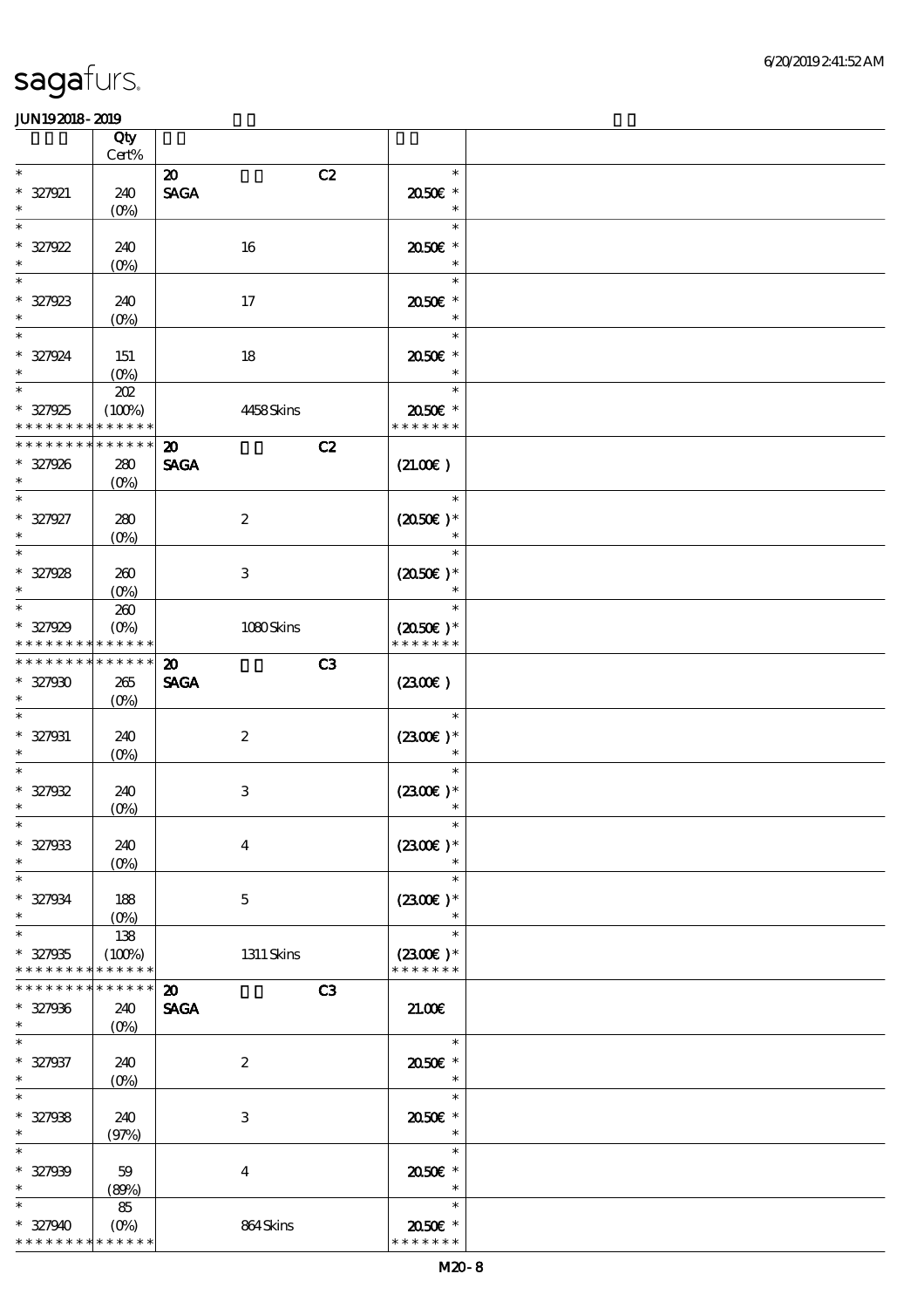|                               | Qty                                      |                                   |                              |  |
|-------------------------------|------------------------------------------|-----------------------------------|------------------------------|--|
|                               | $\mbox{Cert}\%$                          |                                   |                              |  |
| * * * * * * * *               | * * * * * *                              | C1<br>$\boldsymbol{\mathfrak{D}}$ |                              |  |
| $* 327941$                    | $265\,$                                  | <b>SAGA</b>                       | (21.00)                      |  |
| $\ast$                        | $(O\!/\!o)$                              |                                   |                              |  |
| $\ast$                        |                                          |                                   | $\ast$                       |  |
| $* 327942$                    | 240                                      | $\boldsymbol{2}$                  | $(21.00)$ *                  |  |
| $\ast$                        | $(0\%)$                                  |                                   | $\ast$                       |  |
| $\ast$                        |                                          |                                   | $\ast$                       |  |
| $* 327943$                    | 240                                      | $\,3$                             | $(21.00)$ *                  |  |
| $\ast$                        | $(0\%)$                                  |                                   | $\ast$                       |  |
| $\ast$                        |                                          |                                   | $\ast$                       |  |
| $* 327944$                    | 240                                      | $\boldsymbol{4}$                  | $(21.00)$ *                  |  |
| $\ast$                        | $(O\!/\!o)$                              |                                   |                              |  |
| $\ast$                        |                                          |                                   | $\ast$                       |  |
| $* 327945$                    | 240                                      | $\mathbf 5$                       | $(21.00)$ *                  |  |
| $\ast$                        |                                          |                                   |                              |  |
| $\overline{\phantom{0}}$      | (13%)                                    |                                   |                              |  |
|                               |                                          |                                   |                              |  |
| $* 327946$<br>$\ast$          | 260                                      | $\boldsymbol{6}$                  | $(21.00)$ *<br>$\ast$        |  |
| $\overline{\ast}$             | (10%)                                    |                                   | $\ast$                       |  |
|                               | 109                                      |                                   |                              |  |
| $* 327947$<br>* * * * * * * * | $(O\!\!\!\!\!\!\!/\,\!o)$<br>* * * * * * | 1594Skins                         | $(21.00)$ *<br>* * * * * * * |  |
|                               |                                          |                                   |                              |  |
| * * * * * * * *               | * * * * * *                              | C1<br>$\boldsymbol{\mathfrak{D}}$ |                              |  |
| $* 327948$                    | 220                                      | <b>SAGA</b>                       | (21.00)                      |  |
| $\ast$                        | $(O\%)$                                  |                                   |                              |  |
| $\ast$                        | 58                                       |                                   | $\ast$                       |  |
| $* 327949$                    | $(O\!/\!o)$                              | 278Skins                          | $(21.00)$ *                  |  |
| * * * * * * * *               | * * * * * *                              |                                   | * * * * * * *                |  |
| * * * * * * * *               | * * * * * *                              | C2<br>$\boldsymbol{\mathfrak{D}}$ |                              |  |
| $* 327950$                    | 265                                      | <b>SAGA</b>                       | 21.00                        |  |
| $\ast$                        | $(O\%)$                                  |                                   |                              |  |
| $\ast$                        |                                          |                                   | $\ast$                       |  |
|                               |                                          |                                   |                              |  |
| $* 327951$                    | 240                                      | $\boldsymbol{2}$                  | 2050E *                      |  |
| $\ast$                        | $(O\%)$                                  |                                   | $\ast$                       |  |
| $\ast$                        |                                          |                                   | $\ast$                       |  |
| $* 327952$                    | 240                                      | $\,3$                             | 2050E *                      |  |
| $\ast$                        | $(0\%)$                                  |                                   | $\ast$                       |  |
| $*$                           |                                          |                                   | $\ast$                       |  |
| $* 327953$                    | 240                                      | $\boldsymbol{4}$                  | 2050E *                      |  |
| $\ast$                        | $(0\%)$                                  |                                   | $\ast$                       |  |
| $\overline{\ast}$             |                                          |                                   | $\ast$                       |  |
|                               | 240                                      |                                   | 2050E *                      |  |
| $* 327954$<br>$\ast$          |                                          | $\mathbf 5$                       | $\ast$                       |  |
| $\overline{\ast}$             | $(0\%)$                                  |                                   | $\ast$                       |  |
|                               |                                          |                                   |                              |  |
| $* 327955$<br>$\ast$          | 240                                      | $\,6$                             | $21.00E$ *<br>$\ast$         |  |
| $\overline{\ast}$             | $(0\%)$                                  |                                   | $\ast$                       |  |
|                               |                                          |                                   |                              |  |
| $* 327956$<br>$\ast$          | 240                                      | $\mathcal{I}$                     | 2050E *<br>$\ast$            |  |
| $\ast$                        | $(0\%)$                                  |                                   |                              |  |
|                               |                                          |                                   | $\ast$                       |  |
| $* 327957$                    | 240                                      | $\bf 8$                           | $2050$ $^{\circ}$            |  |
| $\ast$                        | $(0\%)$                                  |                                   | $\ast$                       |  |
| $\ast$                        |                                          |                                   | $\ast$                       |  |
| $* 327958$                    | 240                                      | $\boldsymbol{9}$                  | 2050E *                      |  |
| $\ast$                        | $(0\%)$                                  |                                   | $\ast$                       |  |
| $\ast$                        |                                          |                                   | $\ast$                       |  |
| $* 327959$                    | 240                                      | $10\,$                            | 2050E *                      |  |
| $\ast$                        | $(0\%)$                                  |                                   | $\overline{\phantom{a}}$     |  |
| $\ast$                        |                                          |                                   | $\ast$                       |  |
| $* 327900$<br>$*$             | 240<br>$(0\%)$                           | $11\,$                            | 2050E *<br>$\ast$            |  |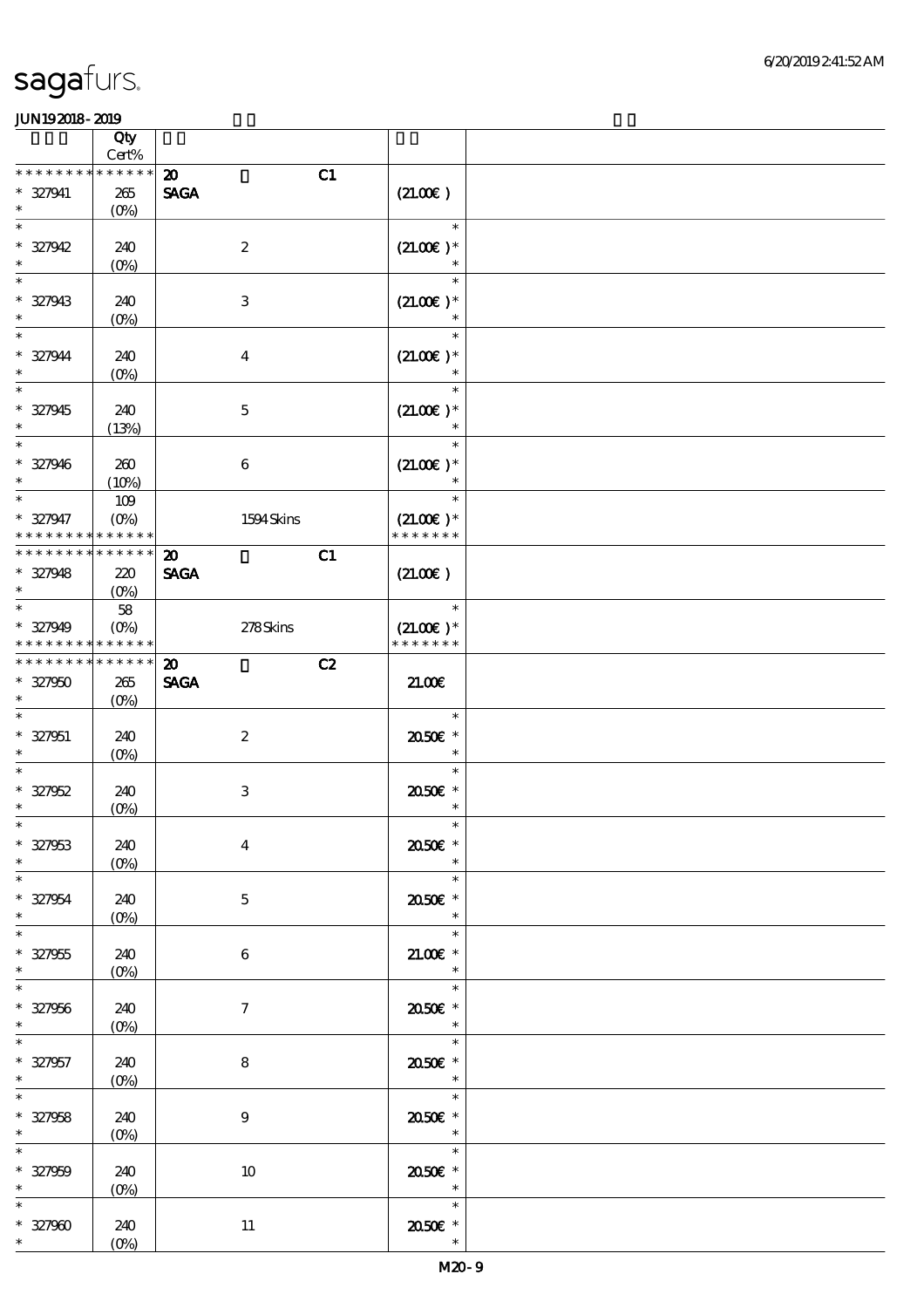|                                           | Qty<br>$Cert\%$                          |                                                  |                                              |  |
|-------------------------------------------|------------------------------------------|--------------------------------------------------|----------------------------------------------|--|
| $\ast$                                    |                                          | C2<br>$\boldsymbol{\omega}$                      | $\ast$                                       |  |
| $* 327961$<br>$\ast$                      | 240<br>$(O\!/\!\!\delta)$                | <b>SAGA</b>                                      | 2050E *<br>$\ast$                            |  |
| $\ast$<br>$* 327962$<br>$\ast$            | 240<br>$(0\%)$                           | 13                                               | $\ast$<br>2050E *<br>$\ast$                  |  |
| $\ast$<br>$* 327963$<br>$\ast$            | 240<br>$(0\%)$                           | 14                                               | $\ast$<br>2050E *<br>$\ast$                  |  |
| $\ast$<br>$* 327964$<br>$\ast$            | 240<br>(0%)                              | 15                                               | $\ast$<br>2050E *<br>$\ast$                  |  |
| $\ast$<br>$* 327965$<br>$\ast$            | 240<br>(3%)                              | 16                                               | $\ast$<br>2050E *<br>$\ast$                  |  |
| $\overline{\ast}$<br>$* 327966$<br>$\ast$ | 250<br>(1%)                              | 17                                               | $\ast$<br>2050E *<br>$\ast$                  |  |
| $\overline{\ast}$<br>$* 327967$<br>$\ast$ | 54<br>$(O\%)$                            | $18\,$                                           | $\ast$<br>2050E *<br>$\ast$                  |  |
| $\ast$<br>$* 327968$<br>* * * * * * * *   | 185<br>(100%)<br>* * * * * *             | 4354 Skins                                       | $\ast$<br>2050E *<br>* * * * * * *           |  |
| * * * * * * * *                           | * * * * * *                              | C2<br>$\boldsymbol{\mathfrak{D}}$                |                                              |  |
| $* 327909$<br>$\ast$                      | 260<br>$(O\%)$                           | <b>SAGA</b>                                      | (21.00)                                      |  |
| $\ast$<br>$* 327970$<br>$\ast$            | 260<br>$(0\%)$                           | $\boldsymbol{2}$                                 | $\ast$<br>$(2050\text{E})*$<br>$\ast$        |  |
| $\ast$<br>$* 327971$<br>$\ast$            | 260<br>$(0\%)$                           | 3                                                | $\ast$<br>$(2050\epsilon)*$                  |  |
| $* 327972$<br>$\ast$                      | 260<br>$(0\%)$                           | $\bf{4}$                                         | $\ast$<br>$(2050)$ *<br>$\ast$               |  |
| $*$<br>$* 327973$<br>$\ast$               | 260<br>$(0\%)$                           | $\mathbf 5$                                      | $\ast$<br>$(2050)$ *                         |  |
| $\ast$<br>* 327974<br>$\ast$              | 260<br>$(0\%)$                           | 6                                                | $\ast$<br>$(2050)$ *<br>$\ast$               |  |
| $\ast$<br>$* 327975$<br>$\ast$            | 260<br>$(O\%)$                           | 7                                                | $\ast$<br>$(2050)$ *<br>$\ast$               |  |
| $\ast$<br>$* 327976$<br>$\ast$            | 260<br>$(O\%)$                           | 8                                                | $\ast$<br>$(2050)$ *                         |  |
| $\ast$<br>$* 327977$<br>* * * * * * * *   | 48<br>$(O\%)$<br>* * * * * *             | 2128Skins                                        | $\ast$<br>$(2050\epsilon)*$<br>* * * * * * * |  |
| * * * * * * *<br>$* 327978$<br>$\ast$     | * * * * * *<br>265<br>$(O\!/\!\!\delta)$ | C3<br>$\boldsymbol{\mathfrak{D}}$<br><b>SAGA</b> | (21.00)                                      |  |
| $\ast$<br>$* 327979$<br>$\ast$            | 240<br>$(O\%)$                           | $\boldsymbol{2}$                                 | $\ast$<br>$(21.00)$ *<br>$\ast$              |  |
| $\ast$<br>$* 327980$<br>$\ast$            | 240<br>$(0\%)$                           | $\,3$                                            | $\ast$<br>$(21.00)$ *<br>$\ast$              |  |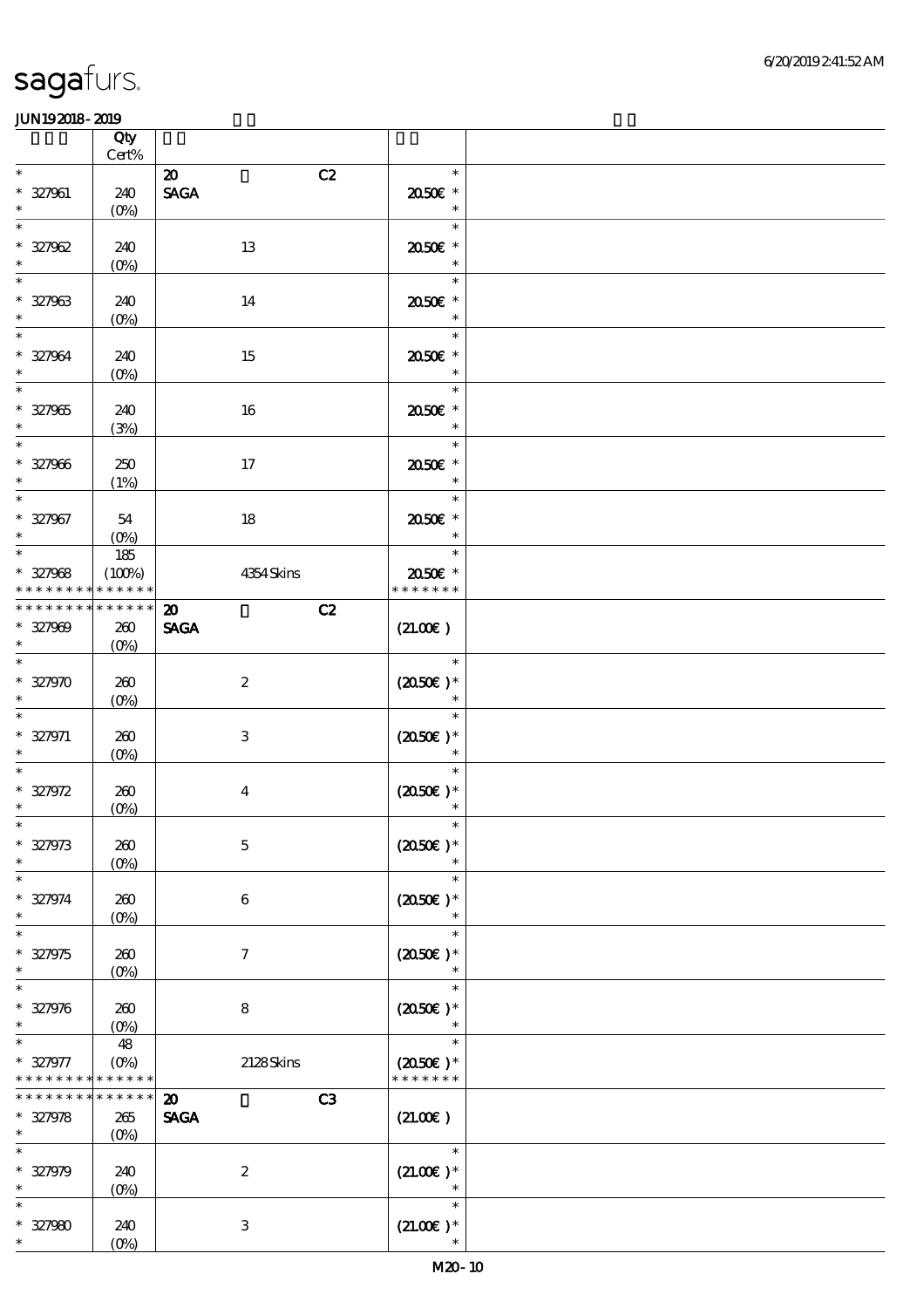|                                | Qty                               |                                            |                           |                |                              |  |
|--------------------------------|-----------------------------------|--------------------------------------------|---------------------------|----------------|------------------------------|--|
| $\ast$                         | Cert%                             |                                            |                           |                | $\ast$                       |  |
| $* 327981$<br>$\ast$           | 188<br>(O <sub>0</sub> )          | $\boldsymbol{\mathfrak{D}}$<br><b>SAGA</b> |                           | C3             | $(21.00)$ *<br>$\ast$        |  |
| $\ast$                         | 138                               |                                            |                           |                | $\ast$                       |  |
| $* 327982$<br>* * * * * * * *  | (100%)<br>* * * * * *             |                                            | 1071 Skins                |                | $(21.00)$ *<br>* * * * * * * |  |
| * * * * * * *                  | * * * * * *                       | $\boldsymbol{\mathfrak{D}}$                |                           | C3             |                              |  |
| $* 327983$<br>$\ast$           | 240<br>$(0\%)$                    | <b>SAGA</b>                                |                           |                | 21.00E                       |  |
| $\ast$<br>$* 327984$<br>$\ast$ | 161<br>$(O\!/\!\!\delta)$         |                                            | $\boldsymbol{2}$          |                | $\ast$<br>2050E *<br>$\ast$  |  |
| $\overline{\ast}$              | 199                               |                                            |                           |                | $\ast$                       |  |
| $* 327985$<br>* * * * * * * *  | (90%)<br>* * * * * *              |                                            | 600Skins                  |                | 2050E *<br>* * * * * * *     |  |
|                                |                                   | $\boldsymbol{\mathfrak{D}}$                |                           | C <sub>3</sub> |                              |  |
| 327986                         | 260<br>$(O\%)$                    | <b>SAGA</b>                                |                           |                | (21.00)                      |  |
| * * * * * * * *                | * * * * * *                       | $\boldsymbol{\mathfrak{D}}$                |                           | C1             |                              |  |
| $* 327987$<br>$\ast$           | 265<br>(9%)                       | <b>SAGA</b>                                |                           |                | ææ                           |  |
| $\ast$                         |                                   |                                            |                           |                | $\ast$                       |  |
| $* 327988$<br>$\ast$           | 240<br>$(O\%)$                    |                                            | $\boldsymbol{2}$          |                | 2050E *<br>$\ast$            |  |
| $\ast$                         | 195                               |                                            |                           |                | $\ast$                       |  |
| $* 327989$<br>* * * * * * * *  | $(O\%)$<br>* * * * * *            |                                            | <b>700Skins</b>           |                | $(2050)$ *<br>* * * * * * *  |  |
| * * * * * * * *                | * * * * * *                       |                                            |                           |                |                              |  |
| $* 327990$<br>$\ast$           | 265<br>$(O\%)$                    | $\boldsymbol{\mathfrak{D}}$<br><b>SAGA</b> |                           | C2             | (2050)                       |  |
| $\ast$                         |                                   |                                            |                           |                | $\ast$                       |  |
| $* 327991$<br>$\ast$           | 240<br>$(O\%)$                    |                                            | $\boldsymbol{2}$          |                | $(2050)$ *<br>$\ast$         |  |
| $\ast$<br>$* 327992$           | 240                               |                                            | $\,3$                     |                | $\ast$<br>$(2050)$ *         |  |
| $\ast$                         | $(O\!/\!o)$                       |                                            |                           |                | $\ast$                       |  |
| $\ast$<br>$* 327908$<br>$\ast$ | 240<br>$(O\%)$                    |                                            | $\bf{4}$                  |                | $\ast$<br>$(2050\text{E})*$  |  |
| $\ast$                         |                                   |                                            |                           |                | $\ast$                       |  |
| $* 327994$<br>$\ast$           | 240<br>(17%)                      |                                            | 5                         |                | $(2050\epsilon)*$<br>$\ast$  |  |
| $\ast$                         |                                   |                                            |                           |                | $\ast$                       |  |
| $* 327905$<br>$\ast$           | 240<br>(13%)                      |                                            | 6                         |                | $(2050)$ *<br>$\ast$         |  |
| $\ast$                         | 100                               |                                            |                           |                | $\ast$                       |  |
| $* 327996$<br>* * * * * * * *  | $(O\%)$<br>* * * * * *            |                                            | 1565Skins                 |                | $(2050)$ *<br>* * * * * * *  |  |
| * * * * * * *                  | * * * * * *                       | $\boldsymbol{\mathfrak{D}}$                |                           | C3             |                              |  |
| $* 327997$<br>$\ast$           | 265<br>(32%)                      | <b>SAGA</b>                                |                           |                | 2050                         |  |
| $\ast$                         | 165                               |                                            |                           |                | $\ast$                       |  |
| $* 327998$<br>* * * * * * * *  | $(O\!/\!\!\delta)$<br>* * * * * * |                                            | 430Skins                  |                | 2000E*<br>* * * * * * *      |  |
|                                |                                   | $\boldsymbol{\mathfrak{D}}$                | $\mathbf{x}$              | C1             |                              |  |
| 327999                         | 153<br>(5%)                       | <b>SAGA</b>                                |                           |                | 2050E                        |  |
| * * * * * * * *                | * * * * * *                       | $\boldsymbol{\mathfrak{D}}$                | $\boldsymbol{\mathrm{X}}$ | C2             |                              |  |
| $*32800$                       | 265                               | <b>SAGA</b>                                |                           |                | (2050)                       |  |
| $\ast$                         | (8%)                              |                                            |                           |                |                              |  |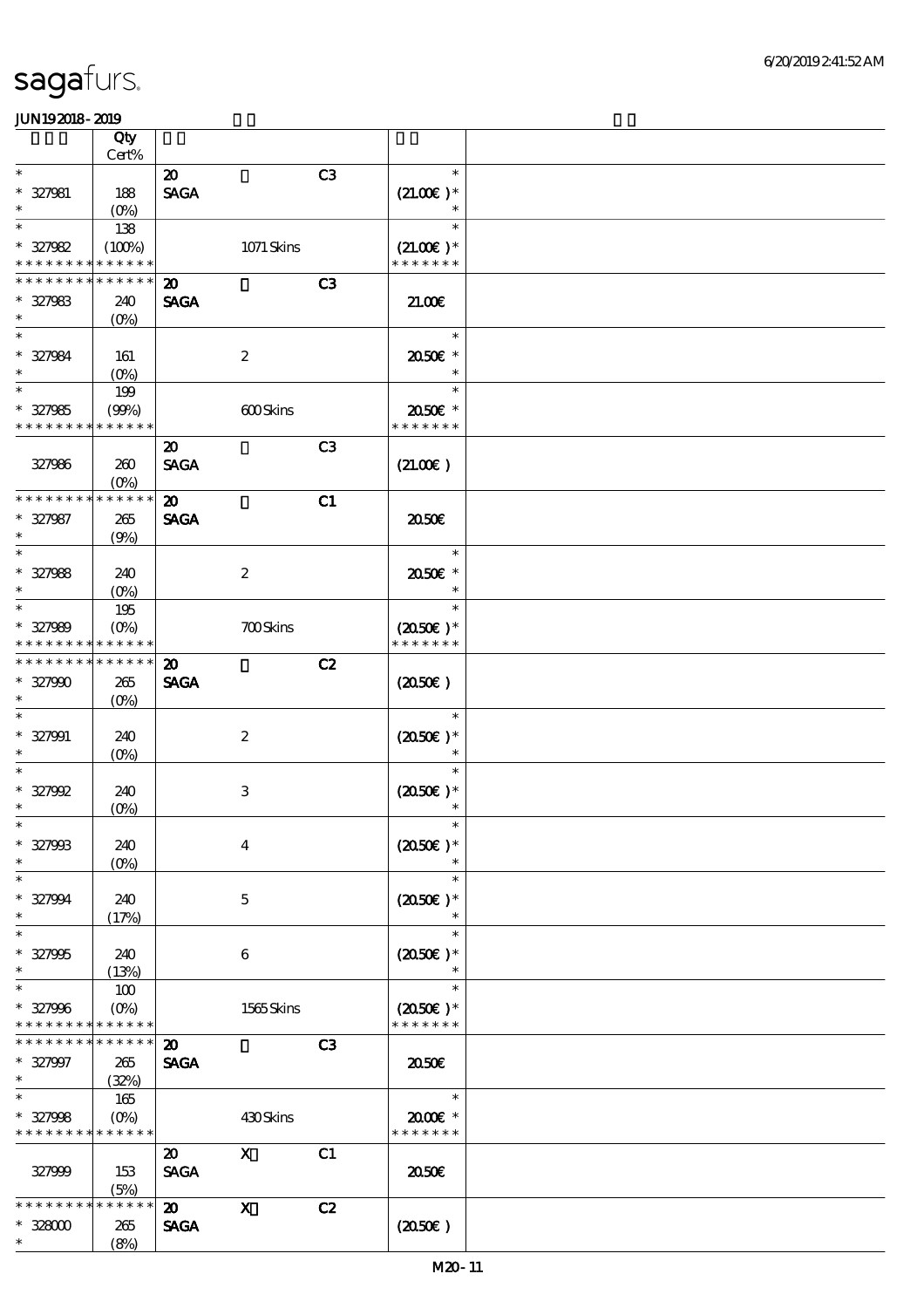|                               | Qty                               |                             |                           |                |                             |  |
|-------------------------------|-----------------------------------|-----------------------------|---------------------------|----------------|-----------------------------|--|
|                               | Cert%                             |                             |                           |                |                             |  |
| $\ast$                        | 139                               | $\boldsymbol{\mathfrak{D}}$ | $\mathbf{X}$              | C2             | $\ast$                      |  |
| $* 328001$<br>* * * * * * * * | $(O\% )$<br>* * * * * *           | <b>SAGA</b>                 |                           |                | $(2050)$ *<br>* * * * * * * |  |
|                               |                                   |                             |                           |                |                             |  |
| 328002                        | 115                               | 20<br><b>SAGA</b>           | $\mathbf{x}$              | C <sub>3</sub> |                             |  |
|                               | (22%)                             |                             |                           |                | (200E)                      |  |
| * * * * * * *                 | * * * * * *                       | $\boldsymbol{\mathfrak{D}}$ | $\boldsymbol{\mathsf{X}}$ | C2             |                             |  |
| $* 328003$                    | 265                               | <b>SAGA</b>                 | <b>INAP</b>               |                | 2050E                       |  |
| $\ast$                        | $(O\%)$                           |                             |                           |                |                             |  |
| $\ast$                        |                                   |                             |                           |                | $\ast$                      |  |
| $* 328004$                    | 240                               |                             | $\boldsymbol{2}$          |                | 2000E*                      |  |
| $\ast$                        | $(O\%)$                           |                             |                           |                | $\ast$                      |  |
| $\overline{\phantom{1}}$      |                                   |                             |                           |                | $\ast$                      |  |
| $* 328005$                    | 109                               |                             | 3                         |                | 2000E *                     |  |
| $\ast$                        | $(O\%)$                           |                             |                           |                | $\ast$                      |  |
| $\ast$                        | 125                               |                             |                           |                | <u>a sa Ba</u><br>$\ast$    |  |
| $* 328006$                    | (91%)                             |                             | 739Skins                  |                | 2000E *                     |  |
| * * * * * * * *               | * * * * * *                       |                             |                           |                | * * * * * * *               |  |
| * * * * * * * *               | * * * * * *                       | $\boldsymbol{\mathfrak{D}}$ | $\overline{\mathbf{x}}$   | C2             |                             |  |
| $* 328007$                    | 265                               | <b>SAGA</b>                 | <b>LNAP</b>               |                | 1950€                       |  |
| $\ast$                        | (30%)                             |                             |                           |                |                             |  |
| $\overline{\ast}$             |                                   |                             |                           |                | $\ast$                      |  |
| $* 328008$                    | 240                               |                             | $\boldsymbol{z}$          |                | 1950E *                     |  |
| $\ast$<br>$\ast$              | $(O\!\!\!\!\!\!\!\backslash\rho)$ |                             |                           |                | $\ast$<br>$\ast$            |  |
|                               |                                   |                             |                           |                |                             |  |
| $* 328009$<br>$\ast$          | 240                               |                             | 3                         |                | 1950E *<br>$\ast$           |  |
| $\ast$                        | $(O\%)$<br>244                    |                             |                           |                | $\ast$                      |  |
| $* 328010$                    | $(O\%)$                           |                             | 989Skins                  |                | 1950E *                     |  |
| * * * * * * * *               | * * * * * *                       |                             |                           |                | * * * * * * *               |  |
| * * * * * * * *               | * * * * * *                       | $\boldsymbol{\mathfrak{D}}$ |                           | C2             |                             |  |
| $* 328011$                    | 265                               | <b>SAGA</b>                 | <b>INAP</b>               |                | 2000                        |  |
| $\ast$                        | (20%)                             |                             |                           |                |                             |  |
| $\ast$                        |                                   |                             |                           |                | $\ast$                      |  |
| $* 328012$                    | 240                               |                             | $\boldsymbol{2}$          |                | 2000E *                     |  |
| $\ast$                        | $(0\%)$                           |                             |                           |                | $\ast$                      |  |
| $*$                           |                                   |                             |                           |                | $\ast$                      |  |
| $* 328013$                    | 240                               |                             | $\,3$                     |                | 1950€ *                     |  |
| $\ast$                        | $(O\%)$                           |                             |                           |                | $\ast$                      |  |
| $\ast$                        |                                   |                             |                           |                | $\ast$                      |  |
| $* 328014$                    | 240                               |                             | $\overline{\mathbf{4}}$   |                | 2000E *                     |  |
| $\ast$<br>$\ast$              | $(O\!\!\!\!\!\!\backslash\rho)$   |                             |                           |                | $\ast$<br>$\ast$            |  |
| * 328015                      | 240                               |                             | $\mathbf{5}$              |                | 2000E*                      |  |
| $\ast$                        | $(O\%)$                           |                             |                           |                | $\ast$                      |  |
| $\ast$                        | 83                                |                             |                           |                | $\ast$                      |  |
| * 328016                      | $(O\%)$                           |                             | 1308Skins                 |                | 1950€ *                     |  |
| * * * * * * * *               | * * * * * *                       |                             |                           |                | * * * * * * *               |  |
| * * * * * * *                 | * * * * * *                       | $\boldsymbol{\mathfrak{D}}$ |                           | C2             |                             |  |
| * 328017                      | 265                               | <b>SAGA</b>                 | <b>INAP</b>               |                | 1950E                       |  |
| $*$                           | $(O\%)$                           |                             |                           |                |                             |  |
| $\ast$                        |                                   |                             |                           |                | $\ast$                      |  |
| $* 328018$                    | 240                               |                             | $\boldsymbol{2}$          |                | 1950E *                     |  |
| $*$ $*$                       | $(O\%)$                           |                             |                           |                | $\ast$                      |  |
| $\ast$                        |                                   |                             |                           |                | $\ast$                      |  |
| * 328019                      | 240                               |                             | $\,3$                     |                | 1950E *                     |  |
| $\ast$<br>$\ast$              | $(O\%)$                           |                             |                           |                | $\ast$<br>$\ast$            |  |
|                               |                                   |                             |                           |                |                             |  |
| $*328020$<br>$*$ $*$          | 240                               |                             | $\bf{4}$                  |                | 1950E *<br>$\ast$           |  |
|                               | $(O\%)$                           |                             |                           |                |                             |  |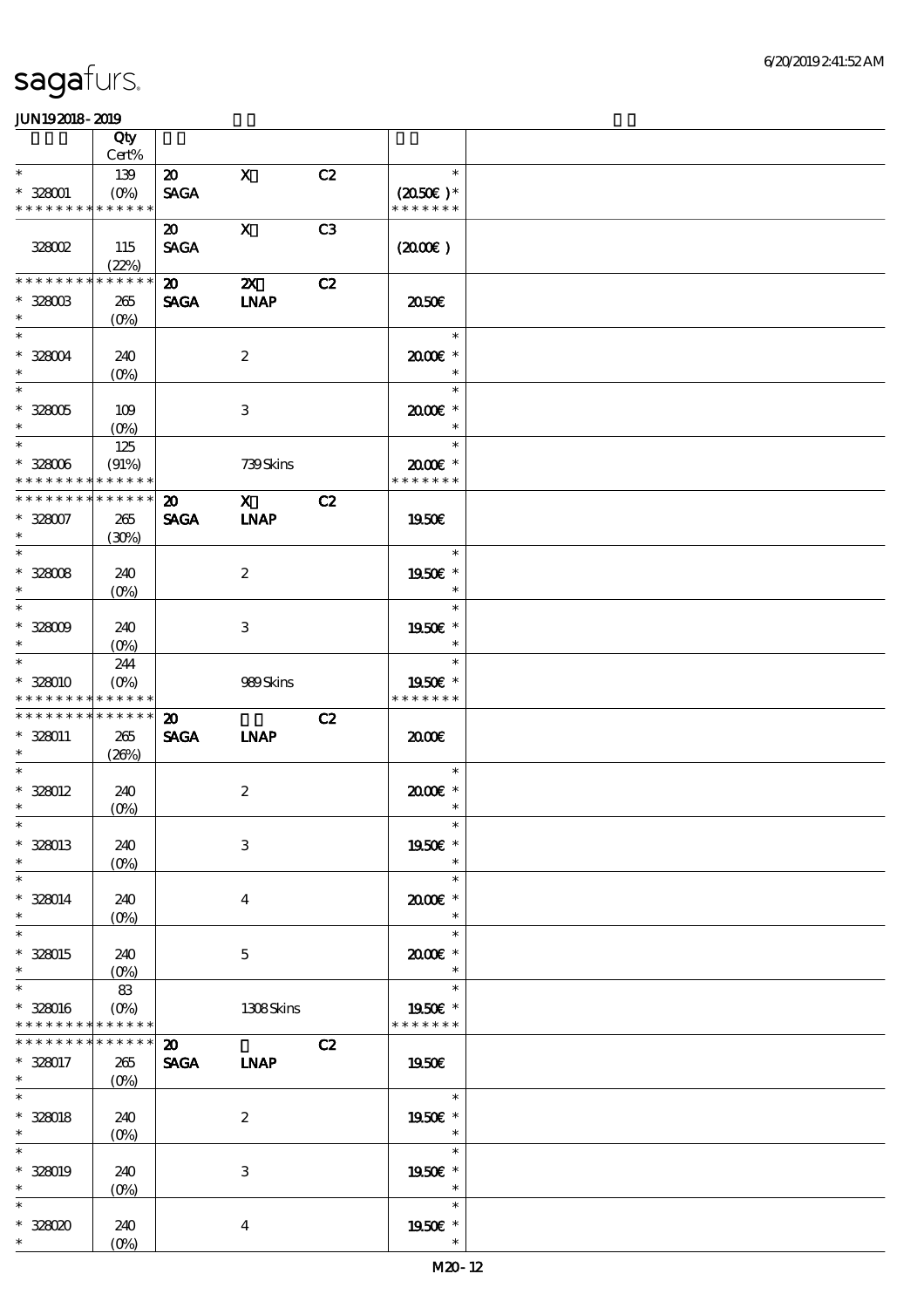|                                                          | Qty<br>$Cert\%$                |                                            |                  |    |                          |  |
|----------------------------------------------------------|--------------------------------|--------------------------------------------|------------------|----|--------------------------|--|
| $\ast$                                                   |                                |                                            |                  |    | $\ast$                   |  |
| $*$ 328021<br>$\ast$                                     | 240<br>(15%)                   | $\boldsymbol{\mathfrak{D}}$<br><b>SAGA</b> | <b>INAP</b>      | C2 | 1900E *<br>$\ast$        |  |
| $\ast$                                                   |                                |                                            |                  |    | $\ast$                   |  |
| $* 328022$<br>$\ast$                                     | 240<br>(9%)                    |                                            | 6                |    | 1900E *<br>$\ast$        |  |
| $\ast$                                                   | 54                             |                                            |                  |    | $\ast$                   |  |
| $* 328023$<br>* * * * * * * * <mark>* * * * * *</mark> * | $(O\% )$                       |                                            | 1519Skins        |    | 1900E *<br>* * * * * * * |  |
| * * * * * * * * <mark>* * * * * *</mark>                 |                                | $\boldsymbol{\mathfrak{D}}$                |                  | C2 |                          |  |
| * 328024<br>$\ast$                                       | 265<br>(13%)                   | <b>SAGA</b>                                | <b>LNAP</b>      |    | 1900E                    |  |
| $\ast$                                                   |                                |                                            |                  |    | $\ast$                   |  |
| $* 328025$<br>$\ast$                                     | 240<br>$(0\%)$                 |                                            | $\boldsymbol{z}$ |    | 1900E *                  |  |
| $\overline{\phantom{0}}$                                 | 207                            |                                            |                  |    | $\ast$                   |  |
| * 328026<br>* * * * * * * *                              | $(O\%)$<br>* * * * * *         |                                            | 712Skins         |    | 1900E *<br>* * * * * * * |  |
|                                                          |                                | $\boldsymbol{\mathsf{20}}$                 | $\mathbf X$      | C2 |                          |  |
| 328027                                                   | 186<br>$(\Theta)$              | <b>SAGA</b>                                | <b>LNAP</b>      |    | 1850E                    |  |
| * * * * * * * *                                          | * * * * * *                    | $\boldsymbol{\mathfrak{D}}$                |                  | C2 |                          |  |
| $* 328028$                                               | 225                            | IA                                         |                  |    | (200E)                   |  |
| $\ast$                                                   | (16%)                          |                                            |                  |    |                          |  |
| $\ast$                                                   |                                |                                            |                  |    | $\ast$                   |  |
| $* 328029$<br>$\ast$                                     | 200<br>(4%)                    |                                            | $\boldsymbol{z}$ |    | 2000E *<br>$\ast$        |  |
| $\ast$                                                   | 209                            |                                            |                  |    | $\ast$                   |  |
| $* 32800$                                                | (4%)                           |                                            | 634Skins         |    | 1950€ *                  |  |
| * * * * * * * *                                          | * * * * * *                    |                                            |                  |    | * * * * * * *            |  |
| * * * * * * * * * * * * * *                              |                                | $\boldsymbol{\mathbf{z}}$                  | X /              | C2 |                          |  |
| * 328031                                                 | 265                            |                                            | MET <sub>1</sub> |    | 1850E                    |  |
| $\ast$                                                   |                                | IA                                         |                  |    |                          |  |
| $\ast$                                                   | (10%)                          |                                            |                  |    | $\ast$                   |  |
| $* 328032$<br>$\ast$                                     | 240                            |                                            | $\boldsymbol{2}$ |    | 1850E *<br>$\ast$        |  |
| $*$                                                      | (7%)                           |                                            |                  |    | $\ast$                   |  |
| $* 328033$<br>* * * * * * * *                            | $106\,$<br>(4%)<br>* * * * * * |                                            | $611$ Skins      |    | 1850€ *<br>* * * * * * * |  |
| * * * * * * * * * * * * * *                              |                                | $\boldsymbol{\mathbf{z}}$                  | $\mathbf{X}$ /   | C2 |                          |  |
| $* 328034$<br>$\ast$                                     | 265<br>(3%)                    | IA                                         |                  |    | 1950E                    |  |
| $\ast$                                                   |                                |                                            |                  |    | $\ast$                   |  |
| $* 328035$<br>$\ast$                                     | 240<br>(2%)                    |                                            | $\boldsymbol{z}$ |    | 1900E *<br>$\ast$        |  |
| $\ast$                                                   |                                |                                            |                  |    | $\ast$                   |  |
| $* 328036$<br>$\ast$                                     | 240<br>(5%)                    |                                            | $\,3$            |    | 1900€ *<br>$\ast$        |  |
| $\ast$                                                   |                                |                                            |                  |    | $\ast$                   |  |
| $* 328037$<br>$\ast$                                     | 240<br>(9%)                    |                                            | $\boldsymbol{4}$ |    | 1900 €*<br>$\ast$        |  |
| $\ast$                                                   |                                |                                            |                  |    | $\ast$                   |  |
| $* 32808$<br>$\ast$                                      | 240<br>(10%)                   |                                            | $\mathbf 5$      |    | 1900€ *<br>$\ast$        |  |
| $\ast$                                                   |                                |                                            |                  |    | $\ast$                   |  |
| $* 32809$                                                | 240                            |                                            | $\,6\,$          |    | 1900E *                  |  |
| $\ast$                                                   | (4%)                           |                                            |                  |    | $\ast$                   |  |
| $\ast$<br>$* 328040$                                     | 240                            |                                            | $\boldsymbol{7}$ |    | $\ast$<br>1900 *         |  |
| $\ast$                                                   | (5%)                           |                                            |                  |    | $\ast$                   |  |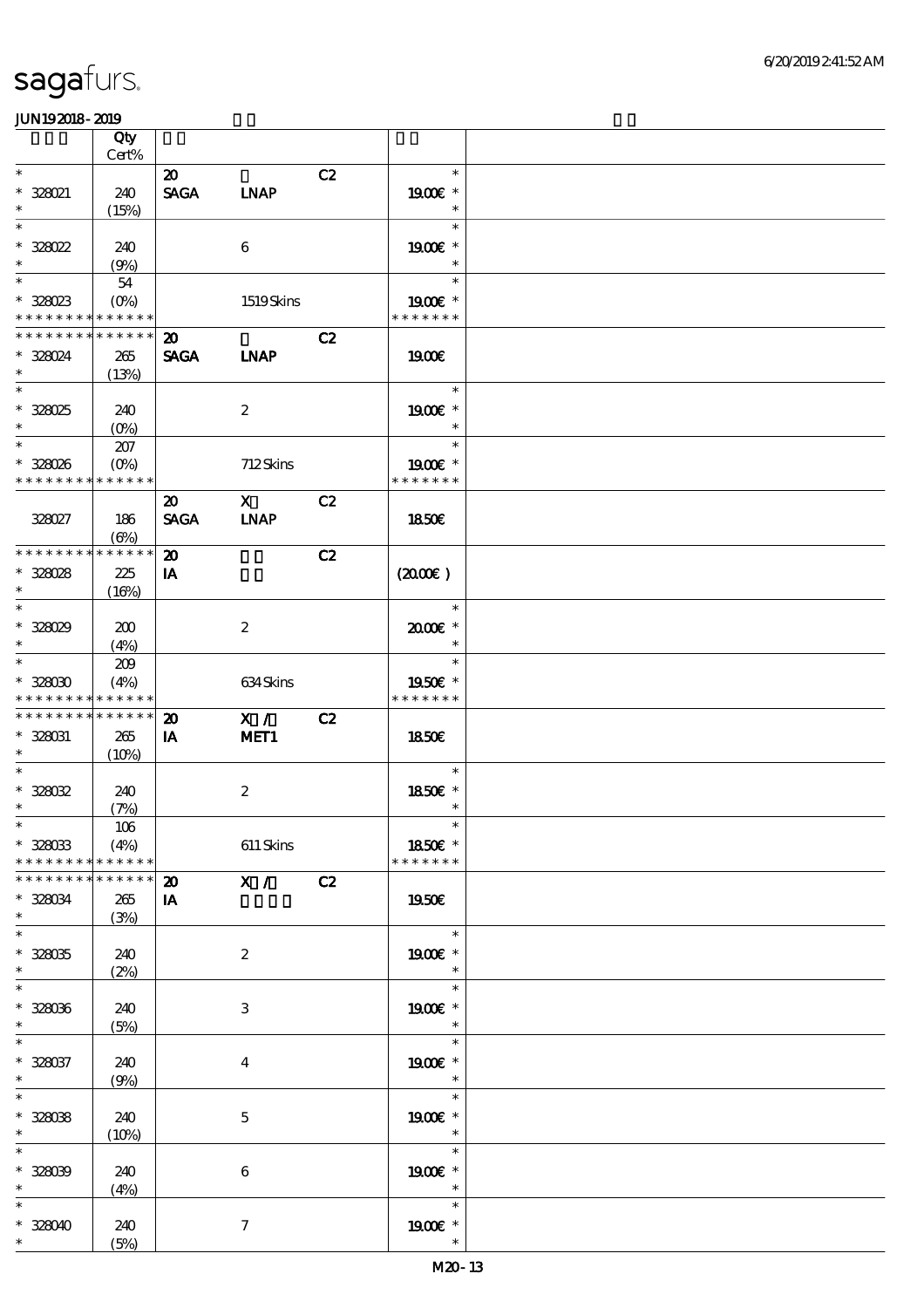|                                           | Qty<br>Cert%       |                             |                                 |                |                          |  |
|-------------------------------------------|--------------------|-----------------------------|---------------------------------|----------------|--------------------------|--|
| $\ast$                                    |                    | $\boldsymbol{\mathbf{z}}$   | $\mathbf{X}$ /                  | C2             | $\ast$                   |  |
| * 328041<br>$\ast$                        | 240<br>(7%)        | IA                          |                                 |                | 1900E *<br>$\ast$        |  |
| $\ast$                                    |                    |                             |                                 |                | $\ast$                   |  |
| $* 328042$<br>$\ast$                      | 240<br>$(0\%)$     |                             | $\boldsymbol{9}$                |                | 1900€ *<br>$\ast$        |  |
| $\ast$                                    |                    |                             |                                 |                | $\ast$                   |  |
| * 328043<br>$\ast$                        | 240<br>(1%)        |                             | $10\,$                          |                | 1900E *<br>$\ast$        |  |
| $\overline{\ast}$                         |                    |                             |                                 |                | $\ast$                   |  |
| * 328044<br>$\ast$                        | 240<br>(2%)        |                             | $11\,$                          |                | 1900E *<br>$\ast$        |  |
| $\overline{\phantom{0}}$                  | $\boldsymbol{\pi}$ |                             |                                 |                | $\ast$                   |  |
| $* 328045$<br>* * * * * * * * * * * * * * | (2%)               |                             | 2735Skins                       |                | 1900E *<br>* * * * * * * |  |
| * * * * * * * *                           | $******$           | $\boldsymbol{\mathbf{z}}$   | $\mathcal{L}$ and $\mathcal{L}$ | C2             |                          |  |
| $* 328046$<br>$\ast$                      | 265<br>(4%)        | IA                          |                                 |                | 1900E                    |  |
| $\overline{\ast}$                         |                    |                             |                                 |                | $\ast$                   |  |
| $* 328047$<br>$\ast$                      | 240<br>(4%)        |                             | $\boldsymbol{z}$                |                | 1900€ *<br>$\ast$        |  |
| $\overline{\phantom{0}}$                  |                    |                             |                                 |                | $\ast$                   |  |
| $* 328048$                                | 240                |                             | $\,3$                           |                | 1900€ *                  |  |
| $\ast$                                    | (1%)               |                             |                                 |                | $\ast$                   |  |
| $\ast$<br>$* 328049$                      | 240                |                             |                                 |                | $\ast$                   |  |
| $\ast$                                    | (2%)               |                             | $\overline{\mathbf{4}}$         |                | 1900E *<br>$\ast$        |  |
| $\ast$                                    |                    |                             |                                 |                | $\ast$                   |  |
| $* 32800$                                 | 240                |                             | $\mathbf 5$                     |                | 1850€ *                  |  |
| $\ast$<br>$\ast$                          | (3%)               |                             |                                 |                | $\ast$                   |  |
| $* 328051$                                | 240                |                             | $\boldsymbol{6}$                |                | $\ast$<br>1850E *        |  |
| $\ast$                                    | (3%)               |                             |                                 |                | $\ast$                   |  |
| $\ast$                                    |                    |                             |                                 |                | $\ast$                   |  |
| $* 328052$<br>$\ast$                      | 240                |                             | $\boldsymbol{\tau}$             |                | 1850E *<br>$\ast$        |  |
| $*$                                       | (3%)<br>$165\,$    |                             |                                 |                | $\ast$                   |  |
| $* 328053$                                | (4%)               |                             | 1870Skins                       |                | 1850€ *                  |  |
| * * * * * * * *                           | ******             |                             |                                 |                | * * * * * * *            |  |
| * * * * * * * * * * * * * *               |                    | $\boldsymbol{\mathbf{z}}$   | X /                             | C2             |                          |  |
| $* 328054$<br>$\ast$                      | 285<br>(3%)        | IA                          |                                 | <b>INAP</b>    | 1850E                    |  |
| $\ast$                                    | 68                 |                             |                                 |                | $\ast$                   |  |
| $* 328055$                                | (4%)               |                             | 353Skins                        |                | 1800E *                  |  |
| * * * * * * * * * * * * * *               |                    | $\boldsymbol{\mathfrak{D}}$ | $\mathcal{L}$                   | C2             | * * * * * * *            |  |
| 328056                                    | 128                | IA                          |                                 | <b>LNAP</b>    | 17.50€                   |  |
|                                           | (4%)               |                             |                                 |                |                          |  |
|                                           |                    | $\boldsymbol{\mathfrak{D}}$ | $\boldsymbol{\mathsf{X}}$       | C1             |                          |  |
| 328057                                    | 94<br>(9%)         | <b>SROY</b>                 |                                 |                | <b>2200E</b>             |  |
| * * * * * * * *                           | ******             | $\boldsymbol{\mathfrak{D}}$ | $\boldsymbol{\mathsf{z}}$       | C2             |                          |  |
| $* 328058$                                | 245                | <b>SROY</b>                 |                                 |                | (220E)                   |  |
| $\ast$<br>$\ast$                          | (16%)              |                             |                                 |                | $\ast$                   |  |
| $* 328059$                                | 235<br>$(O\%)$     |                             | 480Skins                        |                | $(2200\varepsilon)*$     |  |
| * * * * * * * * * * * * * *               |                    |                             |                                 |                | * * * * * * *            |  |
|                                           |                    | $\boldsymbol{\mathfrak{D}}$ | $\boldsymbol{\mathsf{X}}$       | C <sub>3</sub> |                          |  |
| 328000                                    | 205                | <b>SROY</b>                 |                                 |                | (220E)                   |  |
|                                           | (11%)              |                             |                                 |                |                          |  |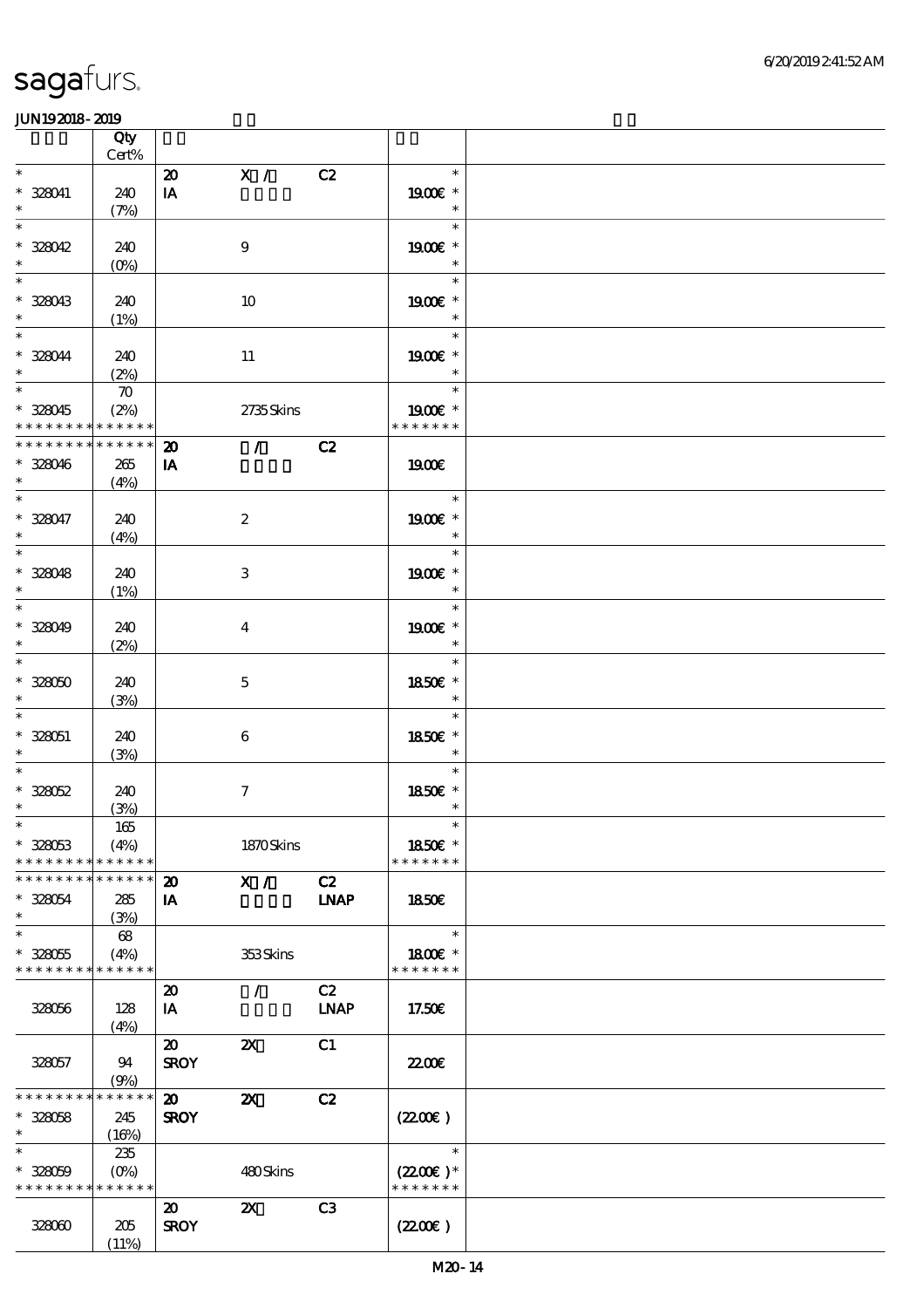|                                            | Qty<br>Cert% |                                            |                  |                |                      |  |
|--------------------------------------------|--------------|--------------------------------------------|------------------|----------------|----------------------|--|
|                                            |              |                                            |                  |                |                      |  |
| 328061                                     | 156          | $\boldsymbol{\mathfrak{D}}$<br><b>SROY</b> | $\mathbf x$      | C1             | (220E)               |  |
|                                            | (4%)         |                                            |                  |                |                      |  |
| * * * * * * * * * * * * * *                |              | $\boldsymbol{\mathfrak{D}}$                | $\mathbf x$      | C2             |                      |  |
| $* 328062$                                 | 245          | <b>SROY</b>                                |                  |                | 22.00 <del>€</del>   |  |
| $\ast$                                     | (11%)        |                                            |                  |                |                      |  |
| $\ast$                                     |              |                                            |                  |                | $\ast$               |  |
|                                            |              |                                            |                  |                |                      |  |
| $* 328063$                                 | 220          |                                            | $\boldsymbol{2}$ |                | $21.50E$ *           |  |
| $\ast$                                     | $(0\%)$      |                                            |                  |                | $\ast$               |  |
| $\ast$                                     | 117          |                                            |                  |                | $\ast$               |  |
| * 328064                                   | $(O\%)$      |                                            | 582Skins         |                | $21.50E$ *           |  |
| * * * * * * * * * * * * * *                |              |                                            |                  |                | * * * * * * *        |  |
| * * * * * * * * * * * * * *                |              | $\boldsymbol{\mathfrak{D}}$                | $\mathbf{x}$     | C <sub>3</sub> |                      |  |
|                                            |              |                                            |                  |                |                      |  |
| $* 328065$                                 | 245          | <b>SROY</b>                                |                  |                | (220E)               |  |
| $\ast$                                     | (14%)        |                                            |                  |                |                      |  |
| $\ast$                                     | 40           |                                            |                  |                | $\ast$               |  |
| $* 328066$                                 | $(O\%)$      |                                            | 285Skins         |                | $(2200\varepsilon)*$ |  |
| * * * * * * * *                            | * * * * * *  |                                            |                  |                | * * * * * * *        |  |
|                                            |              | $\boldsymbol{\mathfrak{D}}$                |                  | C1             |                      |  |
| 328067                                     | 251          | <b>SROY</b>                                |                  |                | (220E)               |  |
|                                            |              |                                            |                  |                |                      |  |
|                                            | (2%)         |                                            |                  |                |                      |  |
| * * * * * * * * * * * * * *                |              | $\boldsymbol{\mathfrak{D}}$                |                  | C2             |                      |  |
| $* 32808$                                  | 245          | <b>SROY</b>                                |                  |                | <b>2200E</b>         |  |
| $\ast$                                     | (13%)        |                                            |                  |                |                      |  |
| $\ast$                                     |              |                                            |                  |                | $\ast$               |  |
| $* 328009$                                 | 220          |                                            | $\boldsymbol{2}$ |                | $21.50E$ *           |  |
| $\ast$                                     |              |                                            |                  |                | $\ast$               |  |
| $\ast$                                     | (0%)         |                                            |                  |                |                      |  |
|                                            |              |                                            |                  |                | $\ast$               |  |
| $* 328070$                                 | 220          |                                            | 3                |                | $21.50E$ *           |  |
| $\ast$                                     | $(0\%)$      |                                            |                  |                |                      |  |
| $\ast$                                     | 83           |                                            |                  |                | $\ast$               |  |
| $* 328071$                                 | $(0\%)$      |                                            | 768Skins         |                | $21.50E$ *           |  |
| * * * * * * * * <mark>* * * * * *</mark> * |              |                                            |                  |                | * * * * * * *        |  |
| * * * * * * * * * * * * * *                |              | $\boldsymbol{\mathfrak{D}}$                |                  | C3             |                      |  |
|                                            |              |                                            |                  |                |                      |  |
| $* 328072$                                 | 245          | <b>SROY</b>                                |                  |                | (220E)               |  |
| $\ast$                                     | (15%)        |                                            |                  |                |                      |  |
| $*$                                        | $51\,$       |                                            |                  |                | $\ast$               |  |
| $* 328073$                                 | $(O\%)$      |                                            | 296Skins         |                | $(220E)^*$           |  |
| * * * * * * * *                            | * * * * * *  |                                            |                  |                | * * * * * * *        |  |
| * * * * * * *                              | * * * * * *  | $\boldsymbol{\mathbf{z}}$                  |                  | C1             |                      |  |
| $* 328074$                                 | 245          | <b>SROY</b>                                |                  |                | 2200                 |  |
| $\ast$                                     |              |                                            |                  |                |                      |  |
| $\ast$                                     | (3%)         |                                            |                  |                | $\ast$               |  |
|                                            |              |                                            |                  |                |                      |  |
| $* 328075$                                 | 220          |                                            | $\boldsymbol{2}$ |                | $21.50E$ *           |  |
| $\ast$                                     | $(0\%)$      |                                            |                  |                | $\ast$               |  |
| $\ast$                                     | 46           |                                            |                  |                | $\ast$               |  |
| $* 328076$                                 | $(O\%)$      |                                            | $511$ Skins      |                | 21.50€ *             |  |
| * * * * * * * * * * * * * *                |              |                                            |                  |                | * * * * * * *        |  |
| * * * * * * *                              | * * * * * *  | $\boldsymbol{\mathbf{z}}$                  |                  | C2             |                      |  |
|                                            |              |                                            |                  |                |                      |  |
| $* 328077$                                 | 245          | <b>SROY</b>                                |                  |                | (220E)               |  |
| $\ast$                                     | $(O\%)$      |                                            |                  |                |                      |  |
| $\ast$                                     |              |                                            |                  |                | $\ast$               |  |
| $* 328078$                                 | 220          |                                            | $\boldsymbol{2}$ |                | $(2200)$ *           |  |
| $\ast$                                     | $(O\!/\!o)$  |                                            |                  |                | $\ast$               |  |
| $\ast$                                     |              |                                            |                  |                | $\ast$               |  |
| $* 328079$                                 | 220          |                                            | $\,3$            |                | $(2200\varepsilon)*$ |  |
| $\ast$                                     |              |                                            |                  |                | $\ast$               |  |
|                                            | $(0\%)$      |                                            |                  |                |                      |  |
| $\ast$                                     |              |                                            |                  |                | $\ast$               |  |
| $* 32800$                                  | 220          |                                            | $\boldsymbol{4}$ |                | $(2200)$ *           |  |
| $\ast$                                     | $(O\%)$      |                                            |                  |                |                      |  |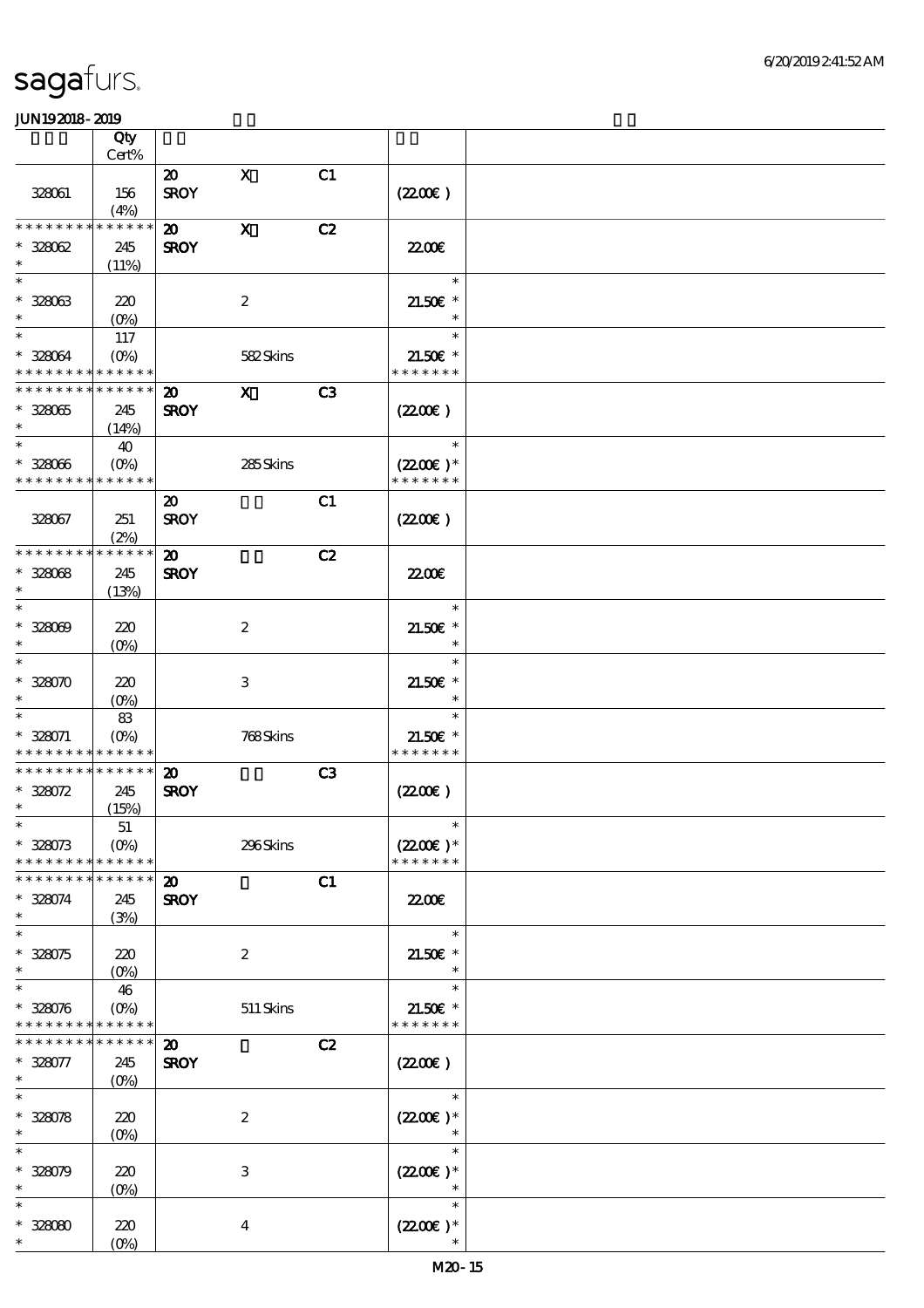|                               | Qty<br>Cert% |                             |                  |                |                      |  |
|-------------------------------|--------------|-----------------------------|------------------|----------------|----------------------|--|
| $\ast$                        |              | $\boldsymbol{\mathbf{z}}$   |                  | C2             | $\ast$               |  |
| * 328081                      | 220          | <b>SROY</b>                 |                  |                | $(2200)$ *           |  |
| $\ast$                        | $(O\%)$      |                             |                  |                |                      |  |
| $\ast$                        |              |                             |                  |                | $\ast$               |  |
| $* 328082$                    | 220          |                             | 6                |                | $(2200)$ *           |  |
| $\ast$                        | (23%)        |                             |                  |                | $\ast$               |  |
| $\ast$                        | 133          |                             |                  |                | $\ast$               |  |
| $* 328083$                    | $(O\%)$      |                             | 1478Skins        |                | $(2200\varepsilon)*$ |  |
| * * * * * * * * * * * * * *   |              |                             |                  |                | * * * * * * *        |  |
| * * * * * * * * * * * * * * * |              | $\boldsymbol{\mathfrak{D}}$ |                  | C3             |                      |  |
| $* 328084$                    | 245          | <b>SROY</b>                 |                  |                | (220E)               |  |
| $\ast$                        | (18%)        |                             |                  |                |                      |  |
| $\ast$                        | 139          |                             |                  |                | $\ast$               |  |
| $^\ast$ 328085                | $(O\%)$      |                             | 384Skins         |                | $(2200)$ *           |  |
| * * * * * * * *               | * * * * * *  |                             |                  |                | * * * * * * *        |  |
|                               |              | $\boldsymbol{\mathbf{z}}$   |                  | C1             |                      |  |
| 328086                        | 189          | <b>SROY</b>                 |                  |                | 21.50E               |  |
|                               | (3%)         |                             |                  |                |                      |  |
| * * * * * * * * * * * * * *   |              | $\boldsymbol{\mathfrak{D}}$ |                  | C2             |                      |  |
| $* 328087$                    | 245          | <b>SROY</b>                 |                  |                | 21.50E               |  |
| $\ast$                        | $(\Theta)$   |                             |                  |                |                      |  |
| $\ast$                        |              |                             |                  |                | $\ast$               |  |
| $* 328088$                    | 220          |                             | $\boldsymbol{2}$ |                | $21.50E$ *           |  |
| $\ast$                        | $(O\%)$      |                             |                  |                | $\ast$               |  |
| $\ast$                        | 45           |                             |                  |                | $\ast$               |  |
| $* 328089$                    | $(O\% )$     |                             | 510Skins         |                | $21.50E$ *           |  |
| * * * * * * * * * * * * * *   |              |                             |                  |                | * * * * * * *        |  |
|                               |              | $\boldsymbol{\mathfrak{D}}$ | $\mathbf{x}$     | C1/C2          |                      |  |
| 328090                        | 157          | <b>SROY</b>                 |                  |                | 21.50E               |  |
|                               | (5%)         |                             |                  |                |                      |  |
|                               |              | $\boldsymbol{\mathfrak{D}}$ | $\boldsymbol{X}$ | C <sub>3</sub> |                      |  |
| 328091                        | 209          | <b>SROY</b>                 |                  |                | 21.50E               |  |
|                               | (21%)        |                             |                  |                |                      |  |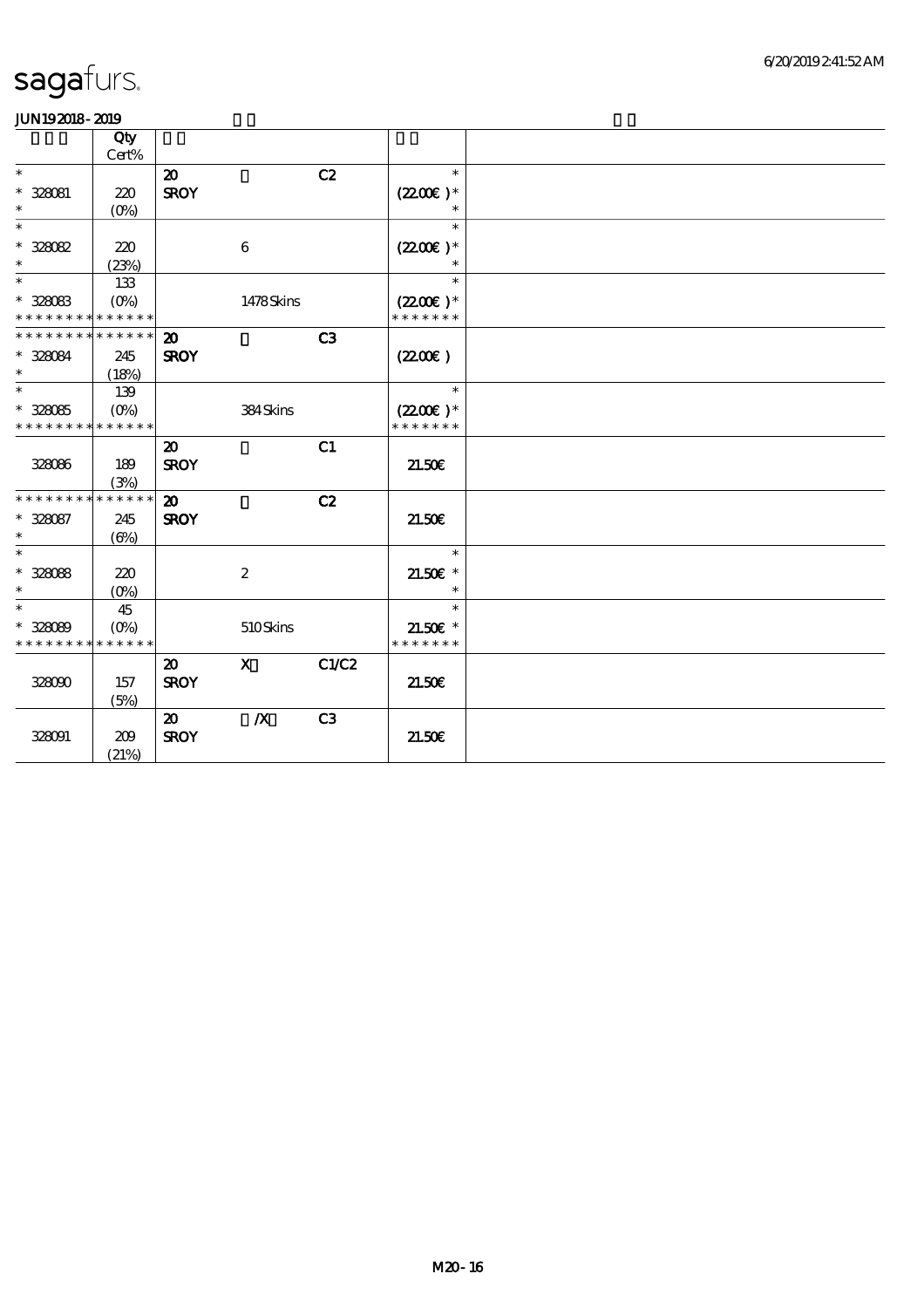|                                           | Qty            |                              |                           |                |                              |  |
|-------------------------------------------|----------------|------------------------------|---------------------------|----------------|------------------------------|--|
|                                           | Cert%          |                              |                           |                |                              |  |
| 328141                                    | 273            | $\mathbf{o}$<br>${\bf s}$    | $\boldsymbol{\mathsf{z}}$ | C2             | 1550€                        |  |
|                                           | (20%)          |                              |                           |                |                              |  |
| * * * * * * * *                           | * * * * * *    | $\mathbf 0$                  | $\mathbf X$               | C2             |                              |  |
| $* 328142$                                | 305            | ${\bf s}$                    |                           |                | (1550E)                      |  |
| $\ast$                                    | (18%)          |                              |                           |                |                              |  |
| $\ast$                                    | 45             |                              |                           |                | $\ast$                       |  |
| $* 328143$<br>* * * * * * * * * * * * * * |                |                              | 350Skins                  |                | $(1550E)*$<br>* * * * * * *  |  |
| * * * * * * * * * * * * * * *             |                | $\mathbf 0$                  |                           | C2             |                              |  |
| $* 328144$                                | 305            | ${\bf s}$                    |                           |                | <b>1500€</b>                 |  |
| $\ast$                                    | (16%)          |                              |                           |                |                              |  |
| $\ast$                                    | 141            |                              |                           |                | $\ast$                       |  |
| $* 328145$                                | $(O\%)$        |                              | 446Skins                  |                | 1500€ *                      |  |
| * * * * * * * * * * * * * *               |                |                              |                           |                | * * * * * * *                |  |
| * * * * * * * * * * * * * *               |                | $\mathbf 0$                  |                           | C2             |                              |  |
| $* 328146$                                | 305            | ${\bf s}$                    |                           |                | 1500€                        |  |
| $\ast$<br>$\ast$                          | (17%)          |                              |                           |                | $\ast$                       |  |
| $* 328147$                                | 240<br>$(O\%)$ |                              | 545Skins                  |                | 1500€ *                      |  |
| * * * * * * * *                           | * * * * * *    |                              |                           |                | * * * * * * *                |  |
|                                           |                | $\mathbf 0$                  |                           | C2             |                              |  |
| 328148                                    | 324            | ${\bf s}$                    |                           |                | <b>1500€</b>                 |  |
|                                           | (13%)          |                              |                           |                |                              |  |
|                                           |                | $\mathbf 0$                  | $\mathbf x$               | C2             |                              |  |
| 328149                                    | 95             | $\mathbf{S}$                 |                           |                | 1450E                        |  |
|                                           | (9%)           |                              |                           |                |                              |  |
|                                           |                | $\mathbf 0$                  | ZX                        | C2             |                              |  |
| 328150                                    | 290            | ${\bf s}$                    | <b>INAP</b>               |                | <b>1350€</b>                 |  |
|                                           | (36%)          | $\mathbf 0$                  | X /                       | C2             |                              |  |
| 328151                                    | 152            | ${\bf s}$                    | <b>INAP</b>               |                | 1300E                        |  |
|                                           | (20%)          |                              |                           |                |                              |  |
|                                           |                | $\mathbf 0$                  |                           | C2             |                              |  |
| 328152                                    | 257            | ${\bf S}$                    | <b>INAP</b>               |                | 1350€                        |  |
|                                           | (18%)          |                              |                           |                |                              |  |
|                                           |                | $\mathbf O$                  | X / C2                    |                |                              |  |
| 328153                                    | 242            | $\mathbf{B}$                 |                           |                | 1450€                        |  |
|                                           | (14%)          | $\mathbf{O}$                 | $\mathcal{L}$             | C2             |                              |  |
| 328154                                    | 118            | $\mathbf{B}$                 |                           |                | 1400E                        |  |
|                                           | (13%)          |                              |                           |                |                              |  |
|                                           |                | $\mathbf{O}$                 | X /                       | C2             |                              |  |
| 328155                                    | 151            | $\mathbf{B}$                 |                           | <b>LNAP</b>    | 1350E                        |  |
|                                           | (36%)          |                              |                           |                |                              |  |
|                                           |                | $\mathbf{O}$                 | $\boldsymbol{\mathsf{X}}$ | C1             |                              |  |
| 328156                                    | $90^{\circ}$   | <b>SAGA</b>                  |                           |                | 17.00E                       |  |
|                                           | (15%)          | $\mathbf{O}$                 | $\boldsymbol{\mathsf{X}}$ | C1             |                              |  |
| 328157                                    | 114            | <b>SAGA</b>                  |                           |                | 1650E                        |  |
|                                           | (23%)          |                              |                           |                |                              |  |
| * * * * * * * *                           | * * * * * *    | $\mathbf{O}$                 | $\boldsymbol{\mathsf{Z}}$ | C2             |                              |  |
| $* 328158$                                | 285            | $\ensuremath{\mathsf{SAGA}}$ |                           |                | (17.00)                      |  |
| $\ast$                                    | (20%)          |                              |                           |                |                              |  |
| $\overline{\ast}$                         | 157            |                              |                           |                | $\ast$                       |  |
| $* 328159$<br>* * * * * * * * * * * * * * |                |                              | 442Skins                  |                | $(17.00)$ *<br>* * * * * * * |  |
|                                           |                | $\mathbf{O}$                 | $\boldsymbol{\mathsf{Z}}$ | C <sub>3</sub> |                              |  |
| 328160                                    | 260            | <b>SAGA</b>                  |                           |                | (1650)                       |  |
|                                           | (22%)          |                              |                           |                |                              |  |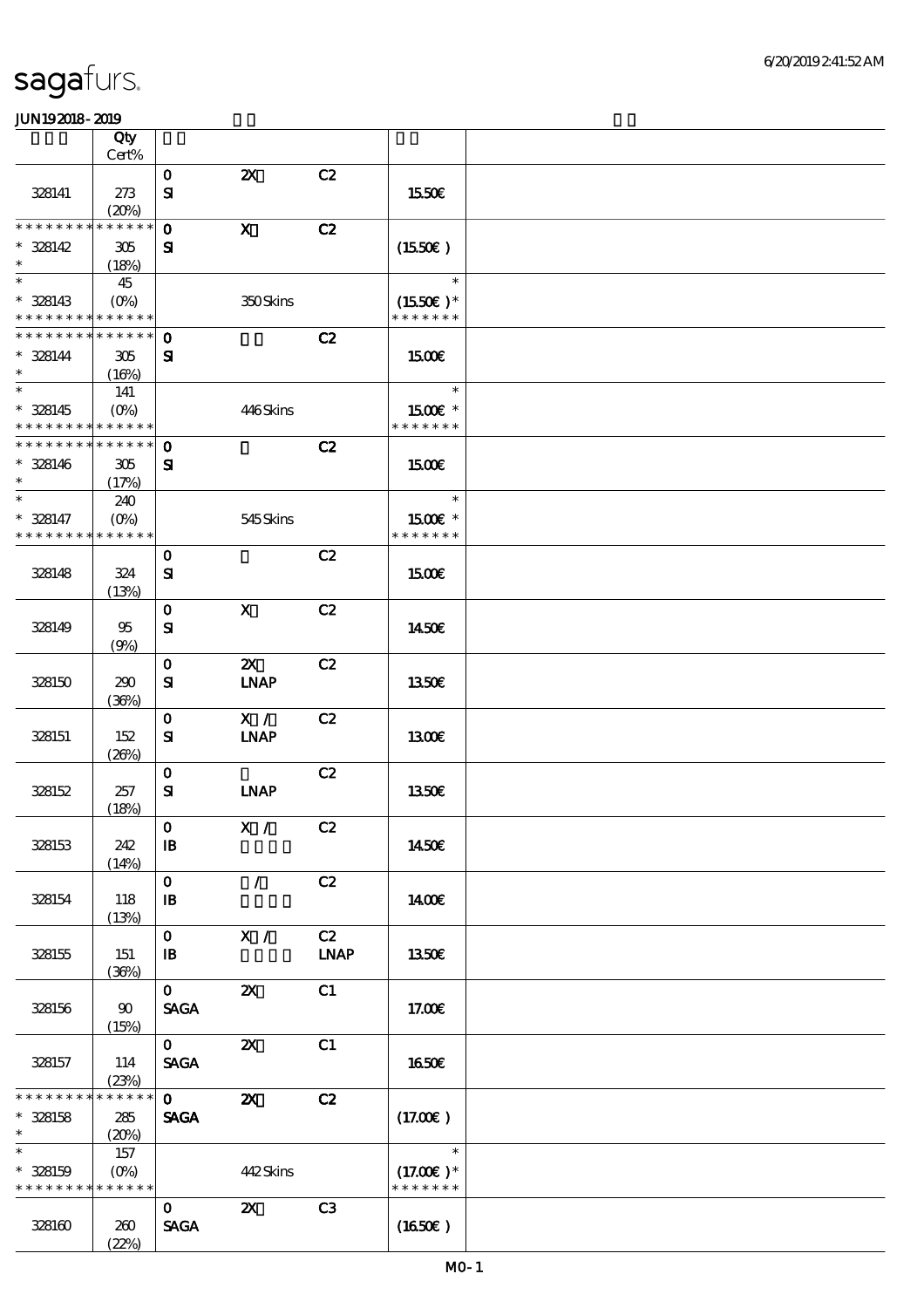|                                                     | Qty                                    |                             |                           |                |                                        |  |
|-----------------------------------------------------|----------------------------------------|-----------------------------|---------------------------|----------------|----------------------------------------|--|
|                                                     | Cert%                                  |                             |                           |                |                                        |  |
| 328161                                              | 214<br>(17%)                           | $\mathbf{O}$<br><b>SAGA</b> | $\boldsymbol{\mathsf{Z}}$ | C <sub>3</sub> | (1650)                                 |  |
| 328162                                              | 242                                    | $\mathbf{0}$<br><b>SAGA</b> | $\mathbf X$               | C1             | (17.00)                                |  |
|                                                     | (11%)                                  |                             |                           |                |                                        |  |
| * * * * * * *<br>$* 328163$                         | * * * * * *<br>285                     | $\mathbf{O}$<br><b>SAGA</b> | $\mathbf{x}$              | C1/C2          | (17.00)                                |  |
| $\ast$                                              | (16%)                                  |                             |                           |                |                                        |  |
| $\ast$<br>$* 328164$<br>* * * * * * * * * * * * * * | 278<br>$(O\%)$                         |                             | 563Skins                  |                | $\ast$<br>$(17.00)$ *<br>* * * * * * * |  |
| * * * * * * * * * * * * * *                         |                                        |                             |                           |                |                                        |  |
| $* 328165$<br>$\ast$                                | 285<br>(30%)                           | $\mathbf{O}$<br><b>SAGA</b> | $\mathbf{X}$              | C2             | 17.00E                                 |  |
| $\ast$<br>$^\ast$ 328166<br>$\ast$                  | 260<br>$(O\%)$                         |                             | $\boldsymbol{2}$          |                | $\ast$<br>1650E *<br>$\ast$            |  |
| $\ast$                                              | 236                                    |                             |                           |                | $\ast$                                 |  |
| $* 328167$<br>* * * * * * * *                       | $(O\%)$<br>* * * * * *                 |                             | 781 Skins                 |                | 1650E *<br>* * * * * * *               |  |
|                                                     |                                        | $\mathbf{O}$                | $\mathbf{X}$              | C3             |                                        |  |
| 328168                                              | 291<br>(13%)                           | <b>SAGA</b>                 |                           |                | 1650E                                  |  |
| 328169                                              | 298<br>(17%)                           | $\mathbf{O}$<br><b>SAGA</b> | $\mathbf x$               | C3             | $(1650\epsilon)$                       |  |
| * * * * * * * *<br>$* 328170$<br>$\ast$             | * * * * * *<br>285<br>(16%)            | $\mathbf{0}$<br><b>SAGA</b> | $\mathbf{X}$              | C3             | $(1650\epsilon)$                       |  |
| $\ast$<br>$* 328171$<br>* * * * * * * * * * * * * * | 10B<br>$(O\!/\!o)$                     |                             | 388Skins                  |                | $\ast$<br>$(1650)$ *<br>* * * * * * *  |  |
| 328172                                              | 142<br>(4%)                            | $\mathbf{O}$<br><b>SAGA</b> |                           | C1             | <b>1650€</b>                           |  |
| ******** <mark>******</mark>                        |                                        | $\mathbf 0$                 |                           | C2             |                                        |  |
| $* 328173$<br>$\ast$                                | 285<br>(12%)                           | <b>SAGA</b>                 |                           |                | 1650€                                  |  |
| $\ast$<br>$* 328174$<br>$\ast$                      | 260<br>$(O\%)$                         |                             | $\boldsymbol{2}$          |                | $\ast$<br>1650E *<br>$\ast$            |  |
| $\ast$<br>$* 328175$<br>* * * * * * * * * * * * * * | 62<br>$(O\%)$                          |                             | 607Skins                  |                | $\ast$<br>1650E *<br>* * * * * * *     |  |
| * * * * * * * * * * * * * *                         |                                        | $\mathbf{o}$                |                           | C2             |                                        |  |
| $* 328176$<br>$\ast$                                | 48<br>$(O\%)$                          | <b>SAGA</b>                 |                           |                | 1650€                                  |  |
| $\ast$                                              | 106                                    |                             |                           |                | $\ast$                                 |  |
| $* 328177$<br>* * * * * * * * * * * * * *           | (100%)                                 |                             | 154Skins                  |                | 1650€ *<br>* * * * * * *               |  |
| 328178                                              | 276<br>(17%)                           | $\mathbf 0$<br><b>SAGA</b>  |                           | C <sub>3</sub> | $(1650\epsilon)$                       |  |
| * * * * * * * *<br>$* 328179$<br>$\ast$             | * * * * * *<br>285<br>(18%)            | $\mathbf 0$<br><b>SAGA</b>  |                           | C <sub>3</sub> | 1650€                                  |  |
| $\ast$<br>$* 328180$<br>* * * * * * * * * * * * * * | 139<br>$(O\!\!\!\!\!\!\backslash\rho)$ |                             | 424 Skins                 |                | $\ast$<br>1600€ *<br>* * * * * * *     |  |
|                                                     |                                        |                             |                           |                |                                        |  |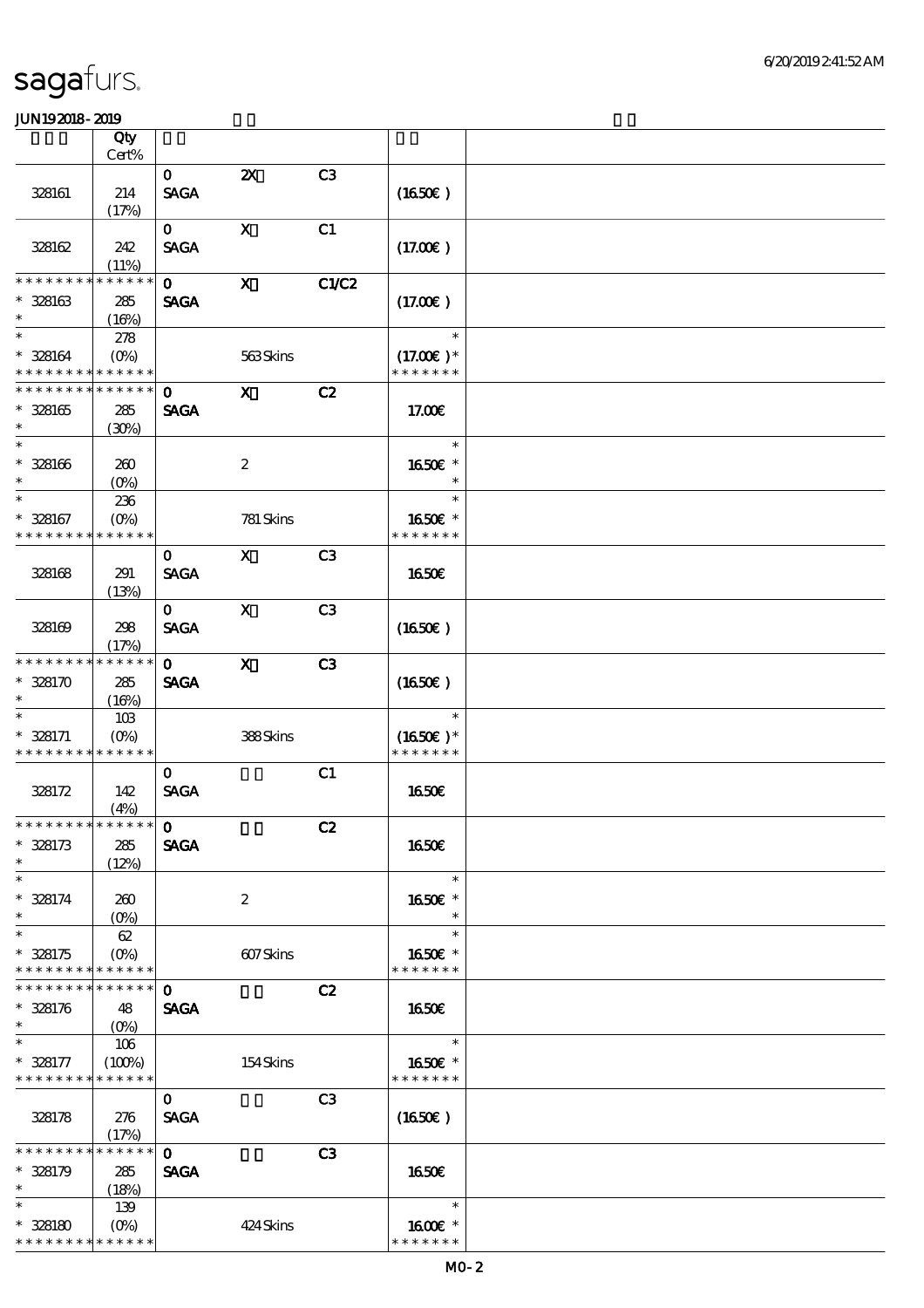|                                           | Qty                       |                             |                           |                |                          |  |
|-------------------------------------------|---------------------------|-----------------------------|---------------------------|----------------|--------------------------|--|
|                                           | $\mbox{Cert}\%$           |                             |                           |                |                          |  |
| 328181                                    | 265                       | $\mathbf{O}$<br><b>SAGA</b> |                           | C1             | 1650E                    |  |
|                                           | (5%)                      |                             |                           |                |                          |  |
|                                           |                           | $\mathbf{o}$                |                           | C1             |                          |  |
| 328182                                    | 256                       | <b>SAGA</b>                 |                           |                | 1650€                    |  |
| * * * * * * * *                           | $(\Theta)$<br>* * * * * * |                             |                           |                |                          |  |
| $* 328183$                                |                           | $\mathbf 0$<br><b>SAGA</b>  |                           | C2             | 1650€                    |  |
| $\ast$                                    | 285<br>(23%)              |                             |                           |                |                          |  |
| $\ast$                                    |                           |                             |                           |                | $\ast$                   |  |
| $* 328184$                                | 260                       |                             | $\boldsymbol{2}$          |                | 1650E *                  |  |
| $\ast$                                    | (O <sub>0</sub> )         |                             |                           |                | $\ast$                   |  |
| $\ast$                                    | 198                       |                             |                           |                | $\ast$                   |  |
| $* 328185$                                | $(O\%)$                   |                             | 743Skins                  |                | 1650€ *                  |  |
| * * * * * * * * * * * * * *               |                           |                             |                           |                | * * * * * * *            |  |
| * * * * * * * * * * * * * *               |                           | $\mathbf 0$                 |                           | C2             |                          |  |
| $* 328186$<br>$\ast$                      | 285                       | <b>SAGA</b>                 |                           |                | <b>1650€</b>             |  |
| $\ast$                                    | (31%)                     |                             |                           |                | $\ast$                   |  |
| $* 328187$                                | 260                       |                             | $\boldsymbol{2}$          |                | 1600€ *                  |  |
| $\ast$                                    | $(O\!/\!o)$               |                             |                           |                | $\ast$                   |  |
| $\ast$                                    |                           |                             |                           |                | $\ast$                   |  |
| $* 328188$                                | 260                       |                             | 3                         |                | 1650€ *                  |  |
| $\ast$                                    | $(0\%)$                   |                             |                           |                | $\ast$                   |  |
| $\ast$                                    |                           |                             |                           |                | $\ast$                   |  |
| $* 328189$                                | 260                       |                             | $\overline{4}$            |                | 1650€ *                  |  |
| $\ast$                                    | $(O\%)$                   |                             |                           |                | $\ast$                   |  |
| $\ast$                                    | $59\,$                    |                             |                           |                | $\ast$                   |  |
| $* 328190$<br>* * * * * * * * * * * * * * | $(O\%)$                   |                             | 1124Skins                 |                | 1650€ *<br>* * * * * * * |  |
| * * * * * * * * * * * * * *               |                           | $\mathbf 0$                 |                           | C3             |                          |  |
| $* 328191$                                | 285                       | <b>SAGA</b>                 |                           |                | 1650E                    |  |
| $*$ and $*$                               | (20%)                     |                             |                           |                |                          |  |
| $\overline{\ast}$                         | 114                       |                             |                           |                | $\ast$                   |  |
| $* 328192$                                | $(O\!\!\!\!\!\!\!/\,\!o)$ |                             | 399Skins                  |                | 1650€ *                  |  |
| * * * * * * * * * * * * * *               |                           |                             |                           |                | * * * * * * *            |  |
| ************** 0                          |                           |                             |                           | C <sub>3</sub> |                          |  |
| $* 328193$                                | 285                       | <b>SAGA</b>                 |                           |                | <b>1650€</b>             |  |
| $\ast$<br>$\ast$                          | (20%)                     |                             |                           |                | $\ast$                   |  |
| $* 328194$                                | 100<br>$(O\%)$            |                             |                           |                | 1600E *                  |  |
| * * * * * * * *                           | * * * * * *               |                             | 385Skins                  |                | * * * * * * *            |  |
|                                           |                           | $\mathbf{o}$                |                           | C1             |                          |  |
| 328195                                    | 129                       | <b>SAGA</b>                 |                           |                | <b>1600€</b>             |  |
|                                           | (5%)                      |                             |                           |                |                          |  |
| * * * * * * * * * * * * * *               |                           | $\mathbf{O}$                |                           | C2             |                          |  |
| $* 328196$                                | 285                       | <b>SAGA</b>                 |                           |                | 1650E                    |  |
| $\ast$                                    | (7%)                      |                             |                           |                |                          |  |
| $\ast$                                    | 96                        |                             |                           |                | $\ast$                   |  |
| $* 328197$<br>* * * * * * * * * * * * * * | $(0\%)$                   |                             | 381 Skins                 |                | 1600€ *<br>* * * * * * * |  |
|                                           |                           | $\mathbf{O}$                |                           | C <sub>3</sub> |                          |  |
| 328198                                    | 201                       | <b>SAGA</b>                 |                           |                | <b>1600€</b>             |  |
|                                           | (17%)                     |                             |                           |                |                          |  |
|                                           |                           | $\mathbf{O}$                | $\boldsymbol{\mathsf{X}}$ | C2             |                          |  |
| 328199                                    | 182                       | <b>SAGA</b>                 |                           |                | $(1600\varepsilon)$      |  |
|                                           | (7%)                      |                             |                           |                |                          |  |
|                                           |                           | 200                         |                           | C2             |                          |  |
| 328200                                    | $93$                      | <b>SAGA</b>                 | GRSY1                     |                | 1800E                    |  |
|                                           | $(O\%)$                   |                             |                           |                |                          |  |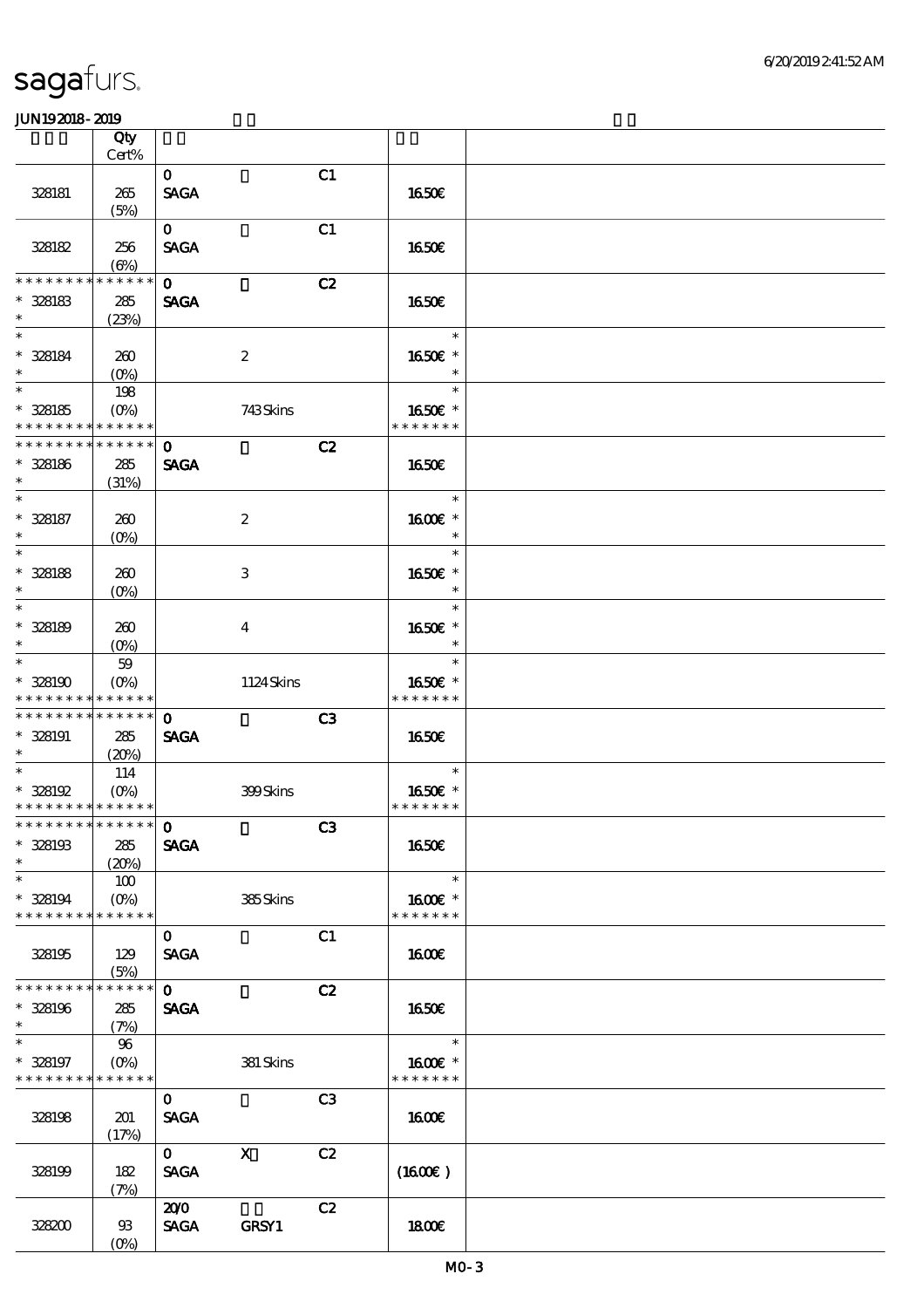|                                            | Qty         |              |                                 |             |               |  |
|--------------------------------------------|-------------|--------------|---------------------------------|-------------|---------------|--|
|                                            | Cert%       |              |                                 |             |               |  |
|                                            |             | $\mathbf{o}$ | $\boldsymbol{\mathsf{Z}}$       | C2          |               |  |
| 328201                                     | 138         | <b>SAGA</b>  | <b>INAP</b>                     |             | 1600E         |  |
|                                            | (30%)       |              |                                 |             |               |  |
|                                            |             | $\mathbf{O}$ | $\mathbf{X}$                    | C2          |               |  |
| 328202                                     | 147         | <b>SAGA</b>  | <b>INAP</b>                     |             | <b>1600€</b>  |  |
|                                            | (21%)       |              |                                 |             |               |  |
|                                            |             | $\mathbf{O}$ |                                 | C2          |               |  |
| 328203                                     | 147         | <b>SAGA</b>  | <b>LNAP</b>                     |             | <b>1500€</b>  |  |
|                                            | (12%)       |              |                                 |             |               |  |
|                                            |             | $\mathbf{O}$ |                                 | C2          |               |  |
| 328204                                     | 182         | <b>SAGA</b>  | <b>INAP</b>                     |             | <b>1500€</b>  |  |
|                                            | (12%)       |              |                                 |             |               |  |
|                                            |             | $\mathbf{O}$ | $\mathbf{X}$                    | C2          |               |  |
| 328205                                     | 153         | <b>SAGA</b>  | <b>INAP</b>                     |             | 1550€         |  |
|                                            | (7%)        |              |                                 |             |               |  |
|                                            |             | $\mathbf{O}$ |                                 | C2          |               |  |
| 328206                                     | 166         | IA           |                                 |             | 1650E         |  |
|                                            | (11%)       |              |                                 |             |               |  |
| * * * * * * * *                            | * * * * * * | $\mathbf{O}$ | $\mathbf{X}$ /                  | C2          |               |  |
| $* 328207$                                 | 285         | IA           |                                 |             | 1500E         |  |
| $\ast$                                     | (9%)        |              |                                 |             |               |  |
| $\overline{\phantom{0}}$                   |             |              |                                 |             | $\ast$        |  |
| $* 328208$                                 | 260         |              | $\boldsymbol{2}$                |             | 1550E *       |  |
| $\ast$                                     | (7%)        |              |                                 |             | $\ast$        |  |
| $\overline{\phantom{a}}$                   | 90          |              |                                 |             | $\ast$        |  |
| $* 328209$                                 | (6%)        |              | 635Skins                        |             | 1500E *       |  |
| * * * * * * * * * * * * * *                |             |              |                                 |             | * * * * * * * |  |
| * * * * * * * * * * * * * * *              |             | $\mathbf 0$  | $\mathcal{L}$                   | C2          |               |  |
| $* 328210$                                 | 285         | IA           |                                 |             | 1550€         |  |
| $\ast$                                     | (8%)        |              |                                 |             |               |  |
| $\overline{\phantom{0}}$                   | 74          |              |                                 |             | $\ast$        |  |
| $* 328211$                                 | (9%)        |              | 359Skins                        |             | 1500E *       |  |
| * * * * * * * * <mark>* * * * * * *</mark> |             |              |                                 |             | * * * * * * * |  |
| * * * * * * * * * * * * * *                |             | $\mathbf{O}$ | $\mathcal{L}$ and $\mathcal{L}$ | C2          |               |  |
| $* 328212$                                 | 285         | IA           |                                 |             | 1550€         |  |
| $\ast$                                     | (7%)        |              |                                 |             |               |  |
| $*$                                        |             |              |                                 |             | $\ast$        |  |
| $* 328213$                                 | 260         |              | $\boldsymbol{2}$                |             | 1550€ *       |  |
| $\ast$                                     | (8%)        |              |                                 |             |               |  |
| $\overline{\phantom{0}}$                   | 152         |              |                                 |             | $\ast$        |  |
| $* 328214$                                 | (13%)       |              | 697Skins                        |             | 1500€ *       |  |
| * * * * * * * * * * * * * *                |             |              |                                 |             | * * * * * * * |  |
|                                            |             | $\mathbf{O}$ | X /                             | C2          |               |  |
| 328215                                     | 207         | IA           |                                 | <b>LNAP</b> | 1500€         |  |
|                                            | (23%)       |              |                                 |             |               |  |
|                                            |             | $\mathbf{O}$ | $\mathcal{L}$                   | C2          |               |  |
| 328216                                     | 206         | IA           |                                 | <b>LNAP</b> | 1500€         |  |
|                                            | (14%)       |              |                                 |             |               |  |
|                                            |             | $\mathbf{O}$ | $\boldsymbol{\mathsf{z}}$       | C3          |               |  |
| 328217                                     | 120         | <b>SROY</b>  |                                 |             | 1800E         |  |
|                                            | (11%)       |              |                                 |             |               |  |
|                                            |             | $\mathbf{O}$ | $\mathbf X$                     | C3          |               |  |
| 328218                                     | 130         | <b>SROY</b>  |                                 |             | 1800E         |  |
|                                            | (14%)       |              |                                 |             |               |  |
|                                            |             | $\mathbf{0}$ |                                 | C3          |               |  |
| 328219                                     | 138         | <b>SROY</b>  |                                 |             | 1800E         |  |
|                                            | (8%)        |              |                                 |             |               |  |
|                                            |             | $\mathbf{0}$ |                                 | C3          |               |  |
| 328220                                     | 123         | <b>SROY</b>  |                                 |             | 1800E         |  |
|                                            | (8%)        |              |                                 |             |               |  |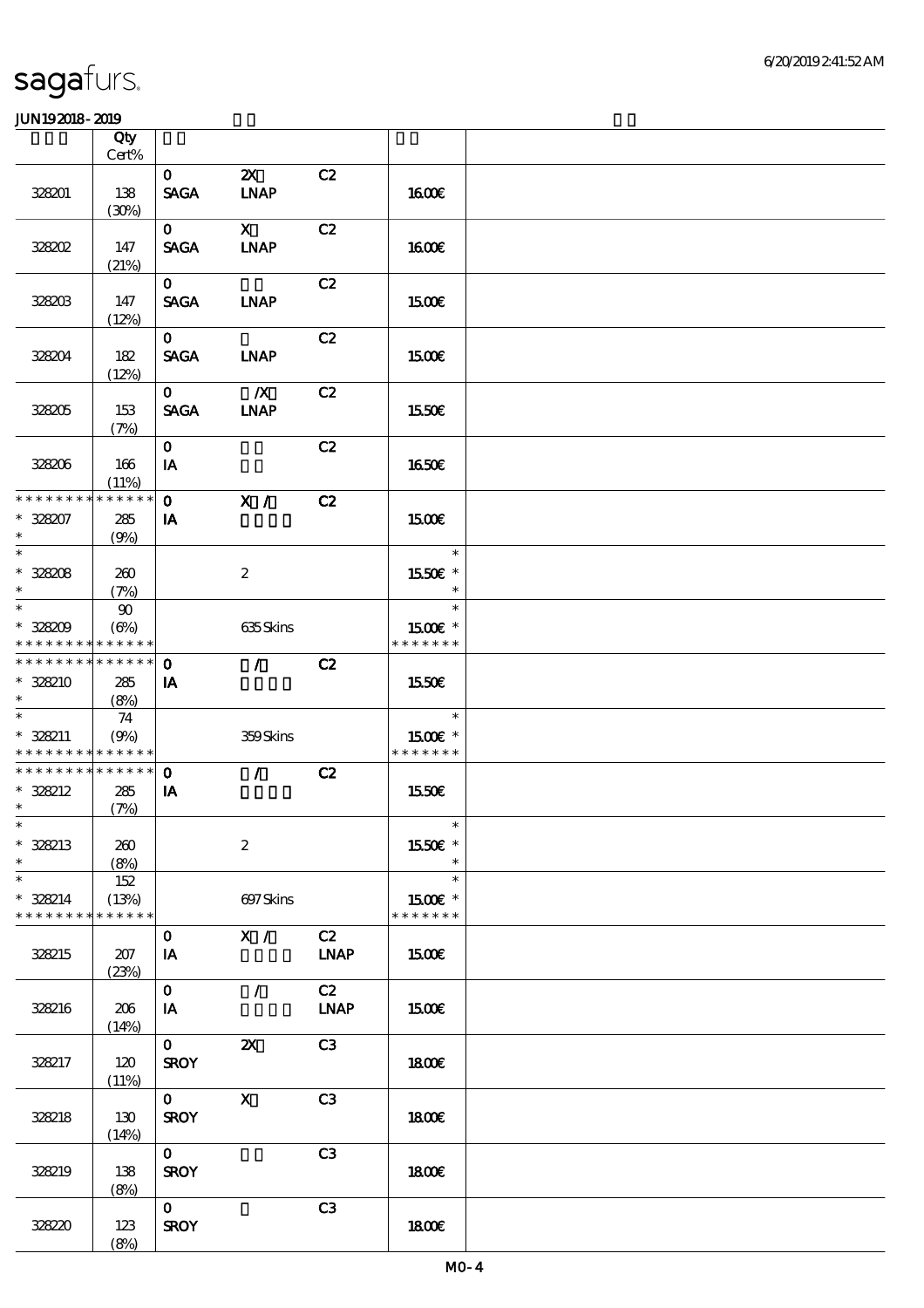|        | Qty<br>Cert% |             |    |        |  |
|--------|--------------|-------------|----|--------|--|
|        |              | u           | C2 |        |  |
| 328221 | 156          | <b>SROY</b> |    | 17.00€ |  |
|        | $(0\%)$      |             |    |        |  |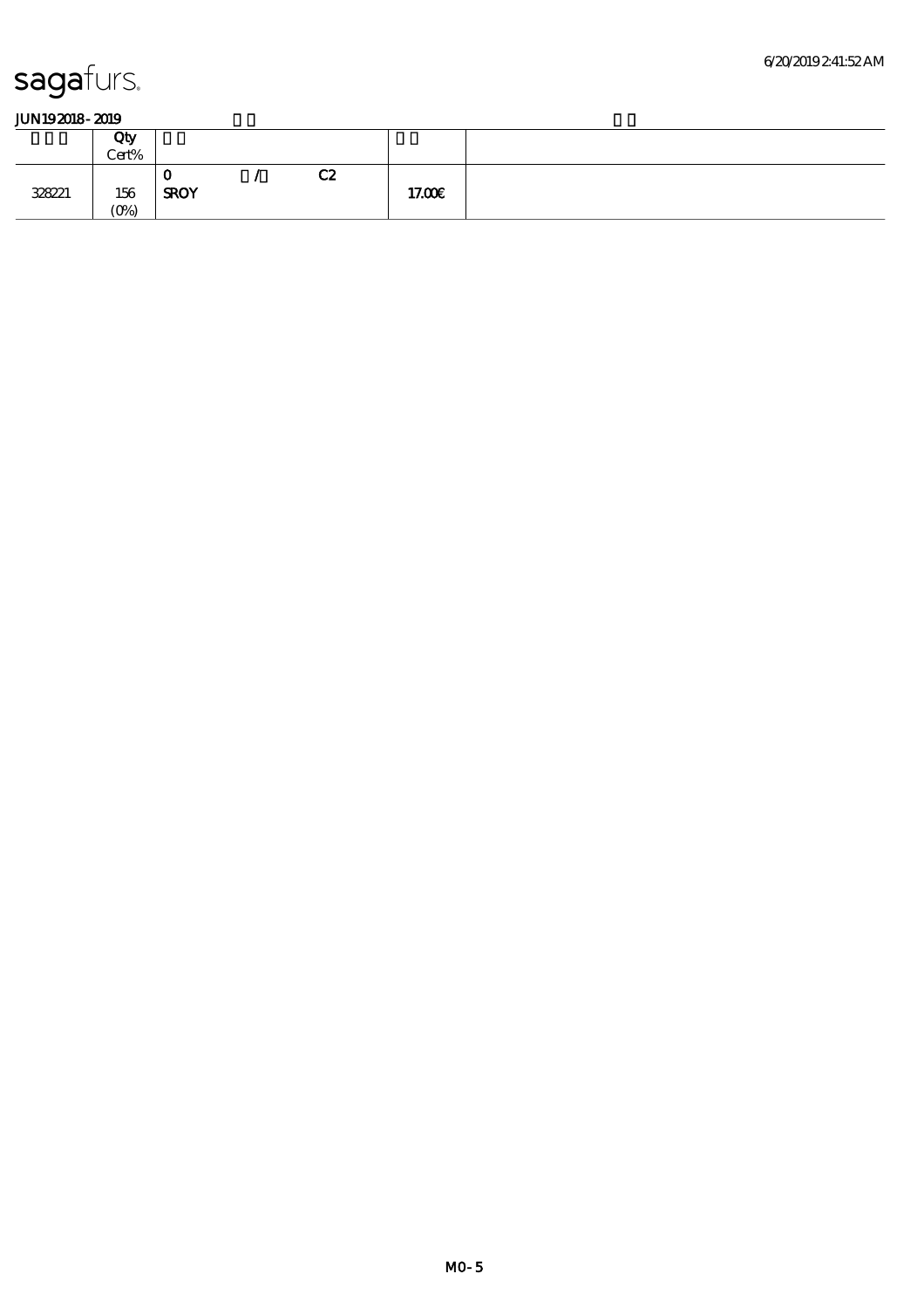|                                                     | Qty<br>$Cert\%$             |                                                |                                      |              |                                    |  |
|-----------------------------------------------------|-----------------------------|------------------------------------------------|--------------------------------------|--------------|------------------------------------|--|
|                                                     |                             | $\mathbf{1}$                                   | $\boldsymbol{\mathsf{Z}}$            | C1/C2        |                                    |  |
| 328281                                              | 222<br>(22%)                | ${\bf S\!I}$                                   |                                      |              | 1250€                              |  |
| 328282                                              | 186                         | $\mathbf{1}$<br>${\bf s}$                      | $\mathbf X$                          | C1/C2        | 1250E                              |  |
|                                                     | (17%)                       |                                                |                                      |              |                                    |  |
| 328283                                              | 258<br>(14%)                | $\mathbf{1}$<br>${\bf S}$                      |                                      | C1/C2        | 1200E                              |  |
| 328284                                              | 225<br>(19%)                | $\mathbf{1}$<br>$\mathbf{S}$                   | X /                                  | C3           | 1200E                              |  |
| 328285                                              | 264<br>(12%)                | $\mathbf{1}$<br>${\bf S}$                      |                                      | C1/C2        | 1250E                              |  |
| 328286                                              | 152<br>(24%)                | $\mathbf{1}$<br>${\bf s}$                      | $\mathcal{L}$                        | C3           | 1250E                              |  |
| 328287                                              | 160<br>(13%)                | $\mathbf{1}$<br>$\mathbf{S}$                   | $\boldsymbol{X}$                     | C1/C2        | 1200E                              |  |
| 328288                                              | 86<br>(20%)                 | $\mathbf{1}$<br>${\bf S}$                      | $\boldsymbol{\alpha}$<br><b>INAP</b> | C2           | 11.00E                             |  |
| 328289                                              | 160<br>(21%)                | $\mathbf{1}$<br>${\bf s}$                      | X /<br><b>LNAP</b>                   | C2           | 11.00E                             |  |
| 328290                                              | 169<br>(14%)                | $\mathbf{1}$<br>${\bf s}$                      | $\mathcal{L}$<br><b>INAP</b>         | C2           | 11.00E                             |  |
| 328291                                              | 291<br>(18%)                | $\mathbf{1}$<br>$\operatorname{\mathsf{SAGA}}$ | $\boldsymbol{\alpha}$                | C1/C2        | 1300E                              |  |
| 328292                                              | 152<br>(30%)                | $\mathbf{1}$<br>$\operatorname{\mathsf{SAGA}}$ | $\boldsymbol{\mathsf{Z}}$            | C3           | 1250E                              |  |
| 328233                                              | $338\,$<br>(14%)            | $\mathbf{u}$<br><b>SAGA</b>                    | $\mathbf{X}$                         | C1/C2        | 1250€                              |  |
| 328294                                              | 180<br>(20%)                | $1 \quad \blacksquare$<br><b>SAGA</b>          | $\mathbf{X}$                         | C3           | 1250E                              |  |
| * * * * * * * *<br>$* 32825$<br>$\ast$              | * * * * * *<br>345<br>(11%) | $\mathbf{1}$<br><b>SAGA</b>                    |                                      | <b>C1/C2</b> | 1250                               |  |
| $\ast$<br>* 328296<br>* * * * * * * * * * * * * *   | $52\,$<br>$(0\%)$           |                                                | 397Skins                             |              | $\ast$<br>1250E *<br>* * * * * * * |  |
| 328297                                              | 191<br>(16%)                | $\mathbf{1}$<br><b>SAGA</b>                    |                                      | C3           | 1250E                              |  |
| 328298                                              | 182<br>$(\Theta)$           | $\mathbf{1}$<br><b>SAGA</b>                    |                                      | C1           | <b>1300€</b>                       |  |
| * * * * * * * *<br>$* 328299$<br>$\ast$             | * * * * * *<br>345<br>(13%) | $\mathbf{1}$<br><b>SAGA</b>                    |                                      | C2           | 1300E                              |  |
| $\ast$<br>$* 328300$<br>* * * * * * * * * * * * * * | 96                          |                                                | 441 Skins                            |              | $\ast$<br>1300E *<br>* * * * * * * |  |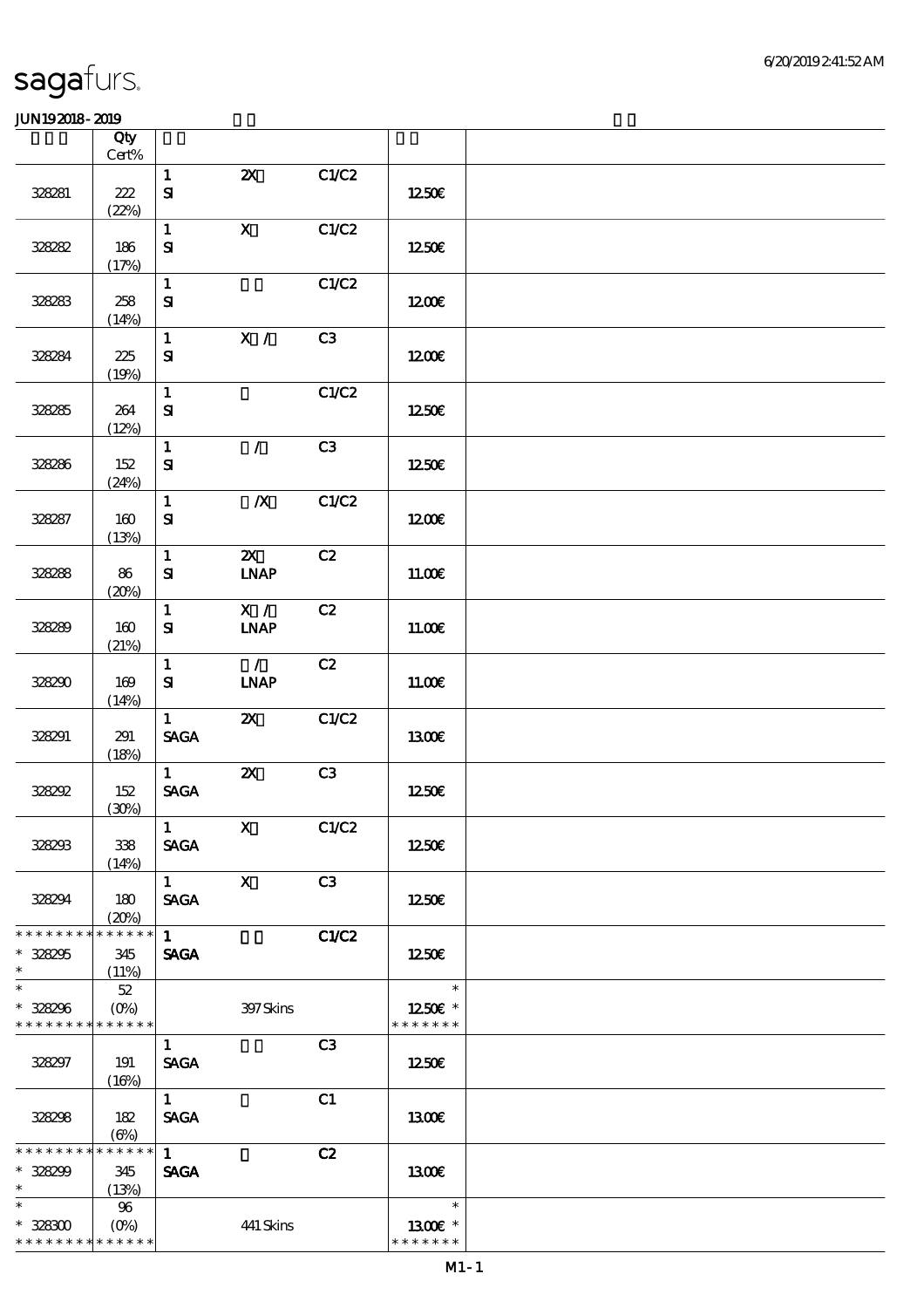|        | Qty<br>Cert% |                   |                              |       |              |  |
|--------|--------------|-------------------|------------------------------|-------|--------------|--|
|        |              | $\mathbf{1}$      |                              | C3    |              |  |
| 328301 | 298          | <b>SAGA</b>       |                              |       | 1250€        |  |
|        | (15%)        |                   |                              |       |              |  |
|        |              | $1 -$             |                              | C1    |              |  |
| 328302 | 85           | <b>SAGA</b>       |                              |       | 1250€        |  |
|        | (5%)         |                   |                              |       |              |  |
|        |              | $\mathbf{1}$      |                              | C2    |              |  |
| 328303 | 264          | <b>SAGA</b>       |                              |       | 1300E        |  |
|        | (7%)         |                   |                              |       |              |  |
|        |              | $\mathbf{1}$      |                              | C3    |              |  |
| 328304 | 155          | <b>SAGA</b>       |                              |       | 1250         |  |
|        | (12%)        |                   |                              |       |              |  |
|        |              | $1 \qquad \qquad$ | $\mathbf{X}$                 | C2    |              |  |
| 328305 | 145          | <b>SAGA</b>       |                              |       | 1250E        |  |
|        | (13%)        |                   |                              |       |              |  |
|        |              | $\mathbf{1}$      | $\boldsymbol{\alpha}$        | C2    |              |  |
| 328306 | 125          | <b>SAGA</b>       | $\ensuremath{\mathbf{INAP}}$ |       | 1200         |  |
|        | (36%)        |                   |                              |       |              |  |
|        |              | $\mathbf{1}$      | $\overline{\mathbf{X}}$      | C2    |              |  |
| 328307 | 109          | <b>SAGA</b>       | <b>INAP</b>                  |       | 1200E        |  |
|        | (24%)        |                   |                              |       |              |  |
|        |              | $\mathbf{1}$      |                              | C2    |              |  |
| 328308 | 89           | <b>SAGA</b>       | <b>INAP</b>                  |       | 1200E        |  |
|        | (29%)        | $\mathbf{1}$      | $\mathcal{L}$                |       |              |  |
|        |              |                   |                              | C2    |              |  |
| 328309 | 238          | <b>SAGA</b>       | <b>LNAP</b>                  |       | 1200E        |  |
|        | (11%)        | $\mathbf{1}$      | X /                          | C2    |              |  |
| 328310 | 344          | IA                |                              |       | 1200         |  |
|        | (12%)        |                   |                              |       |              |  |
|        |              | $\mathbf{1}$      | $\mathcal{L}$                | C2    |              |  |
| 328311 | 268          | $I$ A             |                              |       | 1250€        |  |
|        | (10%)        |                   |                              |       |              |  |
|        |              | $\mathbf{1}$      | X /                          | C2    |              |  |
| 328312 | 105          | <b>SROY</b>       |                              |       | 1350€        |  |
|        | (18%)        |                   |                              |       |              |  |
|        |              | $\mathbf{1}$      |                              | C1/C2 |              |  |
| 328313 | 177          | <b>SROY</b>       |                              |       | <b>1350€</b> |  |
|        | $(O\% )$     |                   |                              |       |              |  |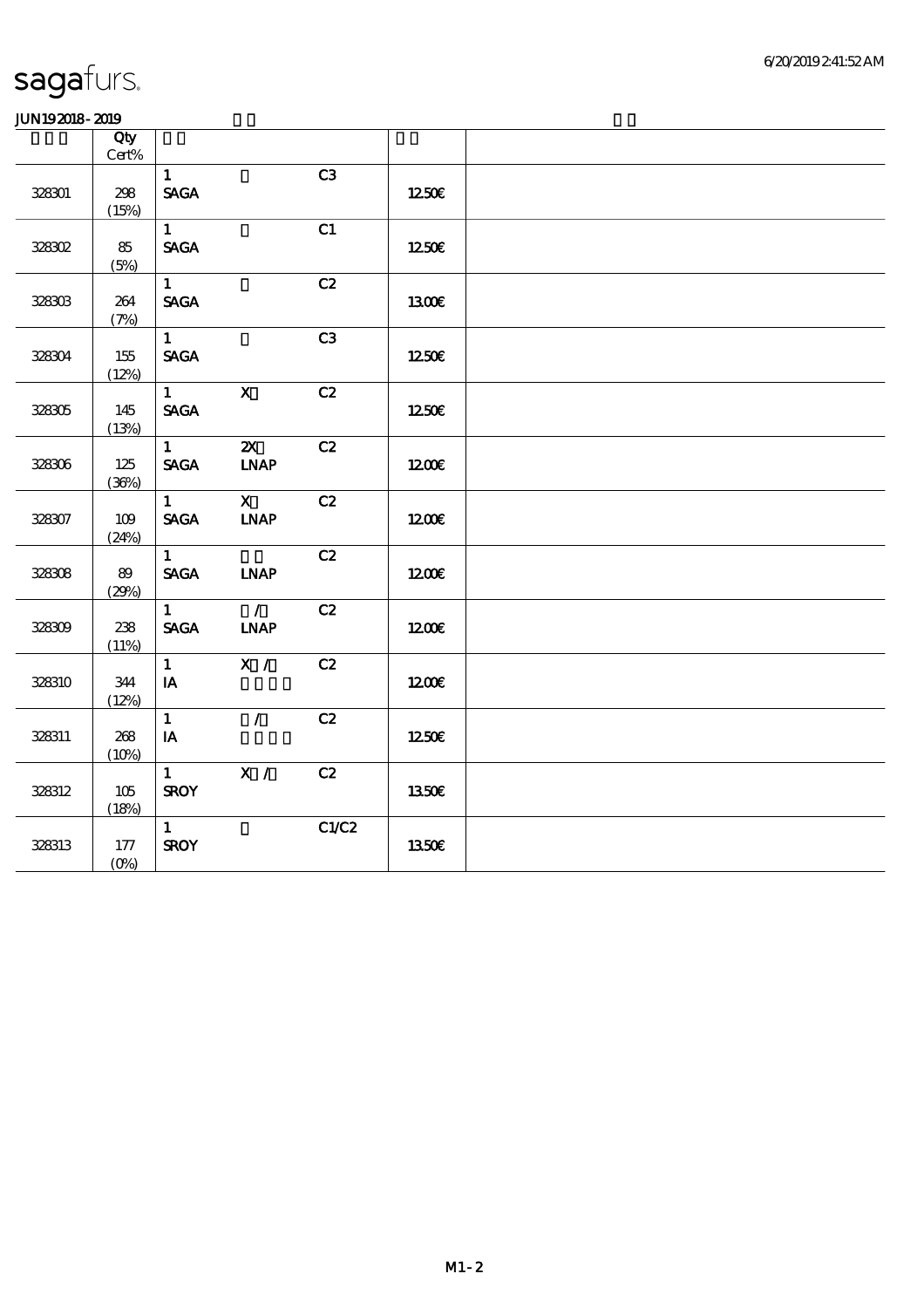|                                           | Qty                    |                             |                                     |                |                                      |  |
|-------------------------------------------|------------------------|-----------------------------|-------------------------------------|----------------|--------------------------------------|--|
|                                           | Cert%                  |                             |                                     |                |                                      |  |
| 328361                                    | 136                    | 50<br>${\bf s}$             | $2X$ $\overline{X}$<br>$\mathbf{1}$ | C1/C2          | 3300E                                |  |
|                                           | (10%)                  |                             |                                     |                |                                      |  |
|                                           |                        | 50                          |                                     | C1/C2          |                                      |  |
| 328362                                    | 172<br>(8%)            | ${\bf s}$                   | $\mathbf{1}$                        |                | 3300                                 |  |
|                                           |                        | 50                          | X /                                 | C <sub>3</sub> |                                      |  |
| 328363                                    | 90<br>(11%)            | ${\bf s}$                   | $\mathbf{1}$                        |                | 3300E                                |  |
| * * * * * * * *                           | * * * * * *            | 50                          |                                     | C1/C2          |                                      |  |
| $* 328364$<br>$\ast$                      | 205<br>(8%)            | ${\bf s}$                   | $\mathbf{1}$                        |                | 3300€                                |  |
| $\overline{\ast}$                         | 31                     |                             |                                     |                | $\ast$                               |  |
| $* 328365$<br>* * * * * * * * * * * * * * | $(0\%)$                |                             | 236Skins                            |                | 3300€ *                              |  |
|                                           |                        |                             |                                     |                | * * * * * * *                        |  |
| * * * * * * * *                           | * * * * * *            | 50                          |                                     | C1/C2          |                                      |  |
| $* 328366$<br>$\ast$                      | 205<br>(9%)            | ${\bf s}$                   | $\mathbf{1}$                        |                | 3200                                 |  |
| $\ast$                                    | 62                     |                             |                                     |                | $\mathcal{L}(\mathcal{L})$<br>$\ast$ |  |
| $* 328367$<br>* * * * * * * *             | $(O\%)$<br>* * * * * * |                             | 267Skins                            |                | 3200E *<br>* * * * * * *             |  |
|                                           |                        | 50                          | $\mathcal{L}$                       | C <sub>3</sub> |                                      |  |
| 328368                                    | 160                    | ${\bf s}$                   | $\mathbf{1}$                        |                | 3200E                                |  |
|                                           | (10%)                  |                             |                                     |                |                                      |  |
|                                           |                        | 50                          | $\mathbf{X}$                        | C1/C2          |                                      |  |
| 328369                                    | 196                    | ${\bf s}$                   | $\mathbf{1}$                        |                | 3200                                 |  |
|                                           | (4%)                   |                             |                                     |                |                                      |  |
|                                           |                        | 50                          | $X \, X$                            | C1/C2          |                                      |  |
| 328370                                    | 133                    | ${\bf s}$                   | $\boldsymbol{z}$                    |                | (3500)                               |  |
|                                           | (8%)                   |                             |                                     |                |                                      |  |
| * * * * * * * *                           | * * * * * *            | $\boldsymbol{\mathfrak{D}}$ |                                     | C1/C2          |                                      |  |
| $* 328371$                                |                        |                             | $\boldsymbol{z}$                    |                |                                      |  |
| $\ast$                                    | 205                    | ${\bf s}$                   |                                     |                | (350)                                |  |
| $\ast$                                    | (14%)<br>$39\,$        |                             |                                     |                | $\ast$                               |  |
| $* 328372$                                | $(O\% )$               |                             | 244Skins                            |                | $(3500)$ *                           |  |
| * * * * * * * * * * * * * *               |                        |                             |                                     |                | * * * * * * *                        |  |
|                                           |                        | $\boldsymbol{\mathfrak{D}}$ |                                     |                |                                      |  |
| 328373                                    | 84                     |                             | X / C3                              |                |                                      |  |
|                                           | (5%)                   | ${\bf s}$                   | $\boldsymbol{z}$                    |                | (340)                                |  |
| * * * * * * * *                           | * * * * * *            | $\boldsymbol{\mathfrak{D}}$ |                                     | C1/C2          |                                      |  |
| $* 328374$                                | 205                    | ${\bf s}$                   | $\boldsymbol{z}$                    |                | (3500)                               |  |
| $\ast$                                    | (13%)                  |                             |                                     |                |                                      |  |
| $\ast$                                    | 48                     |                             |                                     |                | $\ast$                               |  |
| $* 328375$                                | $(O\%)$                |                             | 253Skins                            |                | $(3500)$ *                           |  |
| * * * * * * * * * * * * * *               |                        |                             |                                     |                | * * * * * * *                        |  |
|                                           |                        | 50                          |                                     | C1             |                                      |  |
|                                           |                        |                             | $\boldsymbol{z}$                    |                | 3300€                                |  |
| 328376                                    | 81                     | ${\bf s}$                   |                                     |                |                                      |  |
|                                           | (8%)                   | 50                          |                                     | C2             |                                      |  |
|                                           |                        |                             |                                     |                |                                      |  |
| 328377                                    | 163                    | ${\bf s}$                   | $\boldsymbol{z}$                    |                | 3300€                                |  |
|                                           | (15%)                  |                             | $\mathcal{L}$                       | C3             |                                      |  |
|                                           |                        | 50                          |                                     |                |                                      |  |
| 328378                                    | 126                    | ${\bf s}$                   | $\boldsymbol{z}$                    |                | 3300                                 |  |
|                                           | (19%)                  |                             |                                     |                |                                      |  |
|                                           |                        | 50                          | $\boldsymbol{\mathsf{X}}$           | C1/C2          |                                      |  |
| 328379                                    | 150                    | ${\bf s}$                   | $\boldsymbol{z}$                    |                | 3300E                                |  |
|                                           | (12%)                  |                             |                                     |                |                                      |  |
|                                           |                        | 50                          | $\boldsymbol{\mathrm{X}}$           | C2             |                                      |  |
| 328390                                    | 176                    | ${\bf s}$                   | $\boldsymbol{z}$                    |                | 3300€                                |  |
|                                           | (23%)                  |                             |                                     |                |                                      |  |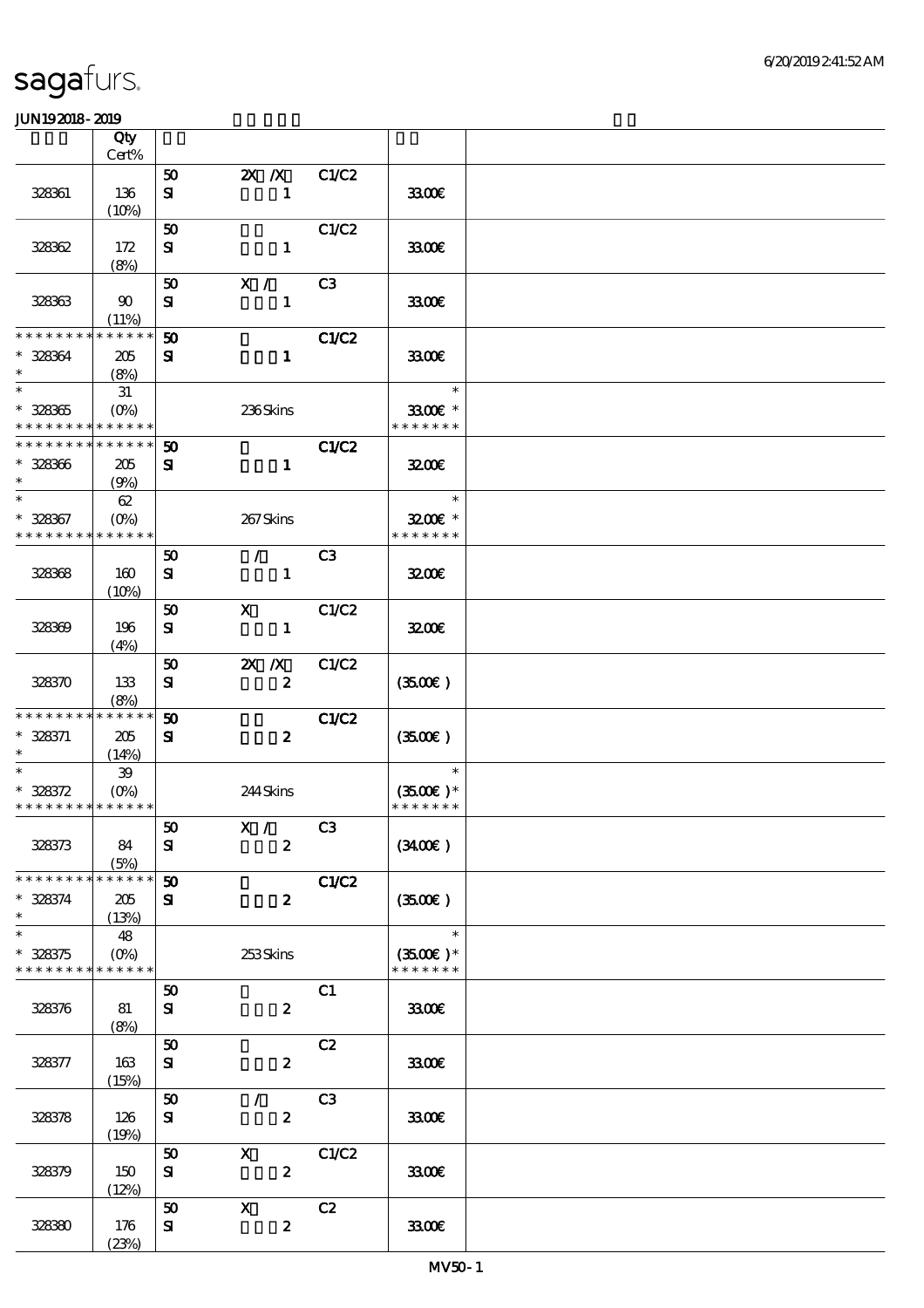|                                          | Qty                |                                            |                                           |                |                             |  |
|------------------------------------------|--------------------|--------------------------------------------|-------------------------------------------|----------------|-----------------------------|--|
|                                          | Cert%              |                                            |                                           |                |                             |  |
| 328381                                   | 120                | 50 <sub>1</sub><br><b>SAGA</b>             | $\boldsymbol{\mathsf{Z}}$<br>$\mathbf{1}$ | C1/C2          | (350)                       |  |
| * * * * * * * * * * * * * *              | (2%)               | 50 <sub>1</sub>                            | $\mathbf x$                               | <b>C1/C2</b>   |                             |  |
| $* 328382$                               | 185                | <b>SAGA</b>                                | $\mathbf{1}$                              |                | (350)                       |  |
| $\ast$                                   | (6%)               |                                            |                                           |                |                             |  |
| $\ast$                                   | ${\bf 33}$         |                                            |                                           |                | $\ast$                      |  |
| $* 328383$                               | (15%)              |                                            | 218Skins                                  |                | $(3500)$ *                  |  |
| * * * * * * * * <mark>* * * * * *</mark> |                    |                                            |                                           |                | * * * * * * *               |  |
|                                          |                    | 50                                         | $X \, X$                                  | C3             |                             |  |
| 328384                                   | 80<br>(15%)        | <b>SAGA</b>                                | $\mathbf{1}$                              |                | (3500)                      |  |
|                                          |                    | 50 <sub>o</sub>                            |                                           | C1             |                             |  |
| 32835                                    | 195                | <b>SAGA</b>                                | $\mathbf{1}$                              |                | (350)                       |  |
|                                          | (8%)               |                                            |                                           |                |                             |  |
| * * * * * * * *                          | * * * * * *        | $\boldsymbol{\mathfrak{w}}$                |                                           | C2             |                             |  |
| $* 32836$                                | 185                | <b>SAGA</b>                                | $\mathbf{1}$                              |                | (350)                       |  |
| $\ast$                                   | (17%)              |                                            |                                           |                |                             |  |
| $\ast$                                   |                    |                                            |                                           |                | $\ast$                      |  |
| $* 328387$<br>$\ast$                     | 160                |                                            | $\boldsymbol{2}$                          |                | $(3500\text{E})*$<br>$\ast$ |  |
| $\ast$                                   | $(O\%)$<br>27      |                                            |                                           |                | $\ast$                      |  |
| $* 328388$                               | $(O\%)$            |                                            | 372Skins                                  |                | $(3500\text{E})*$           |  |
| * * * * * * * *                          | * * * * * *        |                                            |                                           |                | * * * * * * *               |  |
|                                          |                    | $50^{\circ}$                               |                                           | C <sub>3</sub> |                             |  |
| 328399                                   | 133                | <b>SAGA</b>                                | $\mathbf{1}$                              |                | $(3400\varepsilon)$         |  |
|                                          | (15%)              |                                            |                                           |                |                             |  |
|                                          |                    | 50 <sub>o</sub>                            |                                           | C1             |                             |  |
| 328300                                   | 127                | <b>SAGA</b>                                | $\mathbf{1}$                              |                | (350)                       |  |
|                                          | (8%)               |                                            |                                           |                |                             |  |
| * * * * * * * *                          | * * * * * *        | 50 <sub>o</sub>                            |                                           | C2             |                             |  |
| $* 328391$                               | 185                | <b>SAGA</b>                                | $\mathbf{1}$                              |                | 3500€                       |  |
| $\ast$<br>$\ast$                         | (27%)              |                                            |                                           |                |                             |  |
|                                          |                    |                                            |                                           |                | $\ast$                      |  |
| $* 328392$<br>$\ast$                     | 160                |                                            | $\boldsymbol{2}$                          |                | $3400$ $*$<br>$\ast$        |  |
| $\ast$                                   | $(O\%)$<br>140     |                                            |                                           |                | $\ast$                      |  |
| $* 328303$                               | $(O\%)$            |                                            | 485Skins                                  |                | $(37.00)$ *                 |  |
| * * * * * * * * * * * * * *              |                    |                                            |                                           |                | * * * * * * *               |  |
| * * * * * * * * * * * * * *              |                    | 50                                         |                                           | C3             |                             |  |
| $* 328394$                               | 175                | <b>SAGA</b>                                | $\mathbf{1}$                              |                | 3400                        |  |
| $\ast$                                   | $(10\%)$           |                                            |                                           |                |                             |  |
| $\ast$                                   | 42                 |                                            |                                           |                | $\ast$                      |  |
| $* 328305$                               | $(O\%)$            |                                            | 217Skins                                  |                | 3300€ *                     |  |
| * * * * * * * * * * * * * *              |                    |                                            |                                           |                | * * * * * * *               |  |
|                                          |                    | $50^{\circ}$                               |                                           | C1             |                             |  |
| 328396                                   | 159                | <b>SAGA</b>                                | $\mathbf{1}$                              |                | (340)                       |  |
| * * * * * * * * * * * * * *              | (6%)               |                                            |                                           |                |                             |  |
| $* 328397$                               | 185                | $\boldsymbol{\mathfrak{D}}$<br><b>SAGA</b> | $\mathbf{1}$                              | C2             | 3400                        |  |
| $\ast$                                   | (19%)              |                                            |                                           |                |                             |  |
| $\ast$                                   |                    |                                            |                                           |                | $\ast$                      |  |
| $* 328398$                               | 160                |                                            | $\boldsymbol{2}$                          |                | 3300€ *                     |  |
| $\ast$                                   | (1%)               |                                            |                                           |                | $\ast$                      |  |
| $\ast$                                   |                    |                                            |                                           |                | $\ast$                      |  |
| $* 328399$                               | 140                |                                            | $\ensuremath{\mathbf{3}}$                 |                | 3300€ *                     |  |
| $\ast$                                   | $(O\%)$            |                                            |                                           |                | $\ast$                      |  |
| $\ast$                                   | 40                 |                                            |                                           |                | $\ast$                      |  |
| $*328400$                                | $(O\!/\!\!\delta)$ |                                            | 525Skins                                  |                | 3300€ *                     |  |
| * * * * * * * * <mark>* * * * * *</mark> |                    |                                            |                                           |                | * * * * * * *               |  |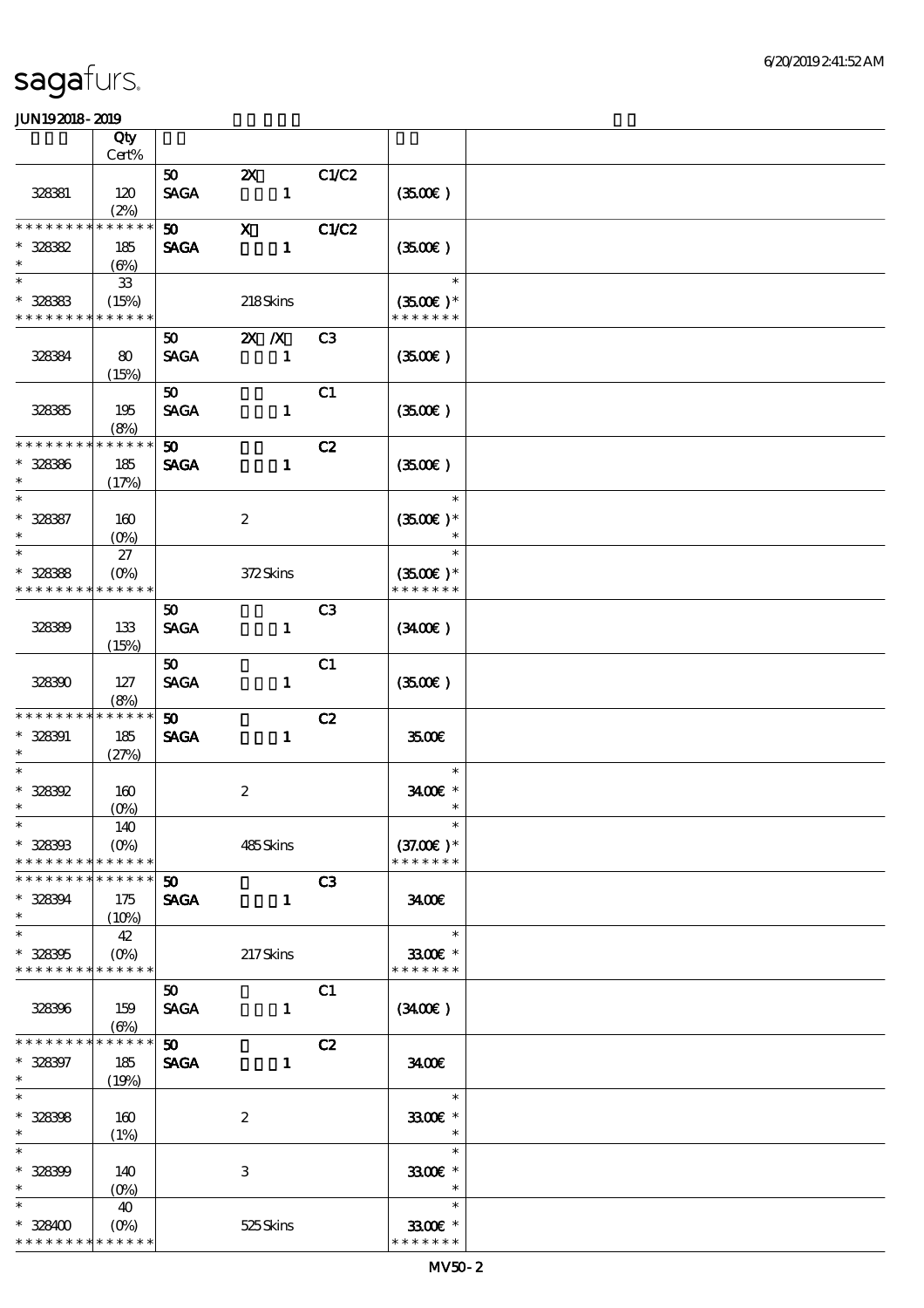|                               | Qty                    |                             |                           |                |                          |  |
|-------------------------------|------------------------|-----------------------------|---------------------------|----------------|--------------------------|--|
|                               | Cert%                  |                             |                           |                |                          |  |
| * * * * * * * *               | * * * * * *            | 50 <sub>o</sub>             |                           | C3             |                          |  |
| $* 328401$                    | 195                    | <b>SAGA</b>                 | $\mathbf{1}$              |                | 3300E                    |  |
| $\ast$                        | (13%)                  |                             |                           |                |                          |  |
| $\ast$                        | 36                     |                             |                           |                | $\ast$                   |  |
| $*328402$                     | $(O\%)$                |                             | 231 Skins                 |                | $3200$ $\epsilon$ *      |  |
| * * * * * * * *               | * * * * * *            |                             |                           |                | * * * * * * *            |  |
|                               |                        | 50                          | $\mathbf{x}$              | C1             |                          |  |
| 328403                        | 88                     | <b>SAGA</b>                 | $\mathbf{1}$              |                | (3400)                   |  |
|                               | $(\Theta)$             |                             |                           |                |                          |  |
| * * * * * * * *               | * * * * * *            | 50                          | $\mathbf{x}$              | C2             |                          |  |
| $* 328404$                    | 185                    | <b>SAGA</b>                 | $\mathbf{1}$              |                | 3400                     |  |
| $\ast$                        | (9%)                   |                             |                           |                |                          |  |
| $\ast$                        | 99                     |                             |                           |                | $\ast$                   |  |
|                               |                        |                             |                           |                |                          |  |
| $* 328405$<br>* * * * * * * * | $(O\%)$<br>* * * * * * |                             | 284Skins                  |                | 3300€ *<br>* * * * * * * |  |
|                               |                        |                             |                           |                |                          |  |
|                               |                        | 50                          | $\mathbf{x}$              | C <sub>3</sub> |                          |  |
| 328406                        | 84                     | <b>SAGA</b>                 | $\mathbf{1}$              |                | (330)                    |  |
|                               | (8%)                   |                             |                           |                |                          |  |
|                               |                        | 50                          | $\boldsymbol{\mathsf{z}}$ | C1/C2          |                          |  |
| 328407                        | 118                    | <b>SAGA</b>                 | $\boldsymbol{z}$          |                | (37.00)                  |  |
|                               | (7%)                   |                             |                           |                |                          |  |
| * * * * * * * *               | * * * * * *            | 50                          | $\mathbf{x}$              | <b>C1/C2</b>   |                          |  |
| $* 328408$                    | 185                    | <b>SAGA</b>                 | $\boldsymbol{z}$          |                | (37.00)                  |  |
| $\ast$                        | (18%)                  |                             |                           |                |                          |  |
| $\ast$                        | 114                    |                             |                           |                | $\ast$                   |  |
| $* 328409$                    | (16%)                  |                             | 299Skins                  |                | $(37.00)$ *              |  |
| * * * * * * * * * * * * * *   |                        |                             |                           |                | * * * * * * *            |  |
|                               |                        | $50^{\circ}$                | $X \, X$                  | C <sub>3</sub> |                          |  |
| 328410                        | 99                     | <b>SAGA</b>                 | $\boldsymbol{z}$          |                | (360)                    |  |
|                               | (11%)                  |                             |                           |                |                          |  |
| * * * * * * * *               | * * * * * *            |                             |                           |                |                          |  |
|                               |                        | $\boldsymbol{\mathfrak{D}}$ |                           | C1             |                          |  |
| * 328411<br>$\ast$            | 185                    | <b>SAGA</b>                 | $\boldsymbol{z}$          |                | (37.00)                  |  |
| $\ast$                        | (25%)                  |                             |                           |                | $\ast$                   |  |
|                               | 118                    |                             |                           |                |                          |  |
| * 328412                      | $(O\% )$               |                             | 308Skins                  |                | $(37.00)$ *              |  |
| * * * * * * * * * * * * * *   |                        |                             |                           |                | * * * * * * *            |  |
| ******** <mark>******</mark>  |                        | $\boldsymbol{\mathfrak{D}}$ |                           | C2             |                          |  |
| * 328413                      | 185                    | <b>SAGA</b>                 | $\boldsymbol{z}$          |                | (360)                    |  |
| $\ast$                        | (2%)                   |                             |                           |                |                          |  |
| $\ast$                        |                        |                             |                           |                | $\ast$                   |  |
| $* 328414$                    | 160                    |                             | $\boldsymbol{2}$          |                | $(3600)$ *               |  |
| $\ast$                        | (0%)                   |                             |                           |                | $\ast$                   |  |
| $\ast$                        |                        |                             |                           |                | $\ast$                   |  |
| * 328415                      | 160                    |                             | 3                         |                | $(3600)$ *               |  |
| $\ast$                        | (0%)                   |                             |                           |                |                          |  |
| $\ast$                        |                        |                             |                           |                | $\ast$                   |  |
| $* 328416$                    | 95                     |                             | $\overline{\mathbf{4}}$   |                | $(3600)$ *               |  |
| $\ast$                        | $(0\%)$                |                             |                           |                |                          |  |
| $\ast$                        | 108                    |                             |                           |                | $\ast$                   |  |
| * 328417                      | (100%)                 |                             | 708Skins                  |                | $(3600)$ *               |  |
| * * * * * * * *               | * * * * * *            |                             |                           |                | * * * * * * *            |  |
|                               |                        | 50                          |                           | C <sub>3</sub> |                          |  |
|                               |                        |                             |                           |                |                          |  |
| 328418                        | 195                    | <b>SAGA</b>                 | $\boldsymbol{z}$          |                | (360)                    |  |
| * * * * * * *                 | (18%)<br>* * * * * *   |                             |                           |                |                          |  |
|                               |                        | 50                          |                           | C1             |                          |  |
| * 328419                      | 185                    | <b>SAGA</b>                 | $\boldsymbol{z}$          |                | (37.00)                  |  |
| $\ast$                        | (41%)                  |                             |                           |                |                          |  |
| $\ast$                        |                        |                             |                           |                | $\ast$                   |  |
| $* 328420$                    | 160                    |                             | $\boldsymbol{2}$          |                | $(37.00)$ *              |  |
| $\ast$                        | $(O\%)$                |                             |                           |                |                          |  |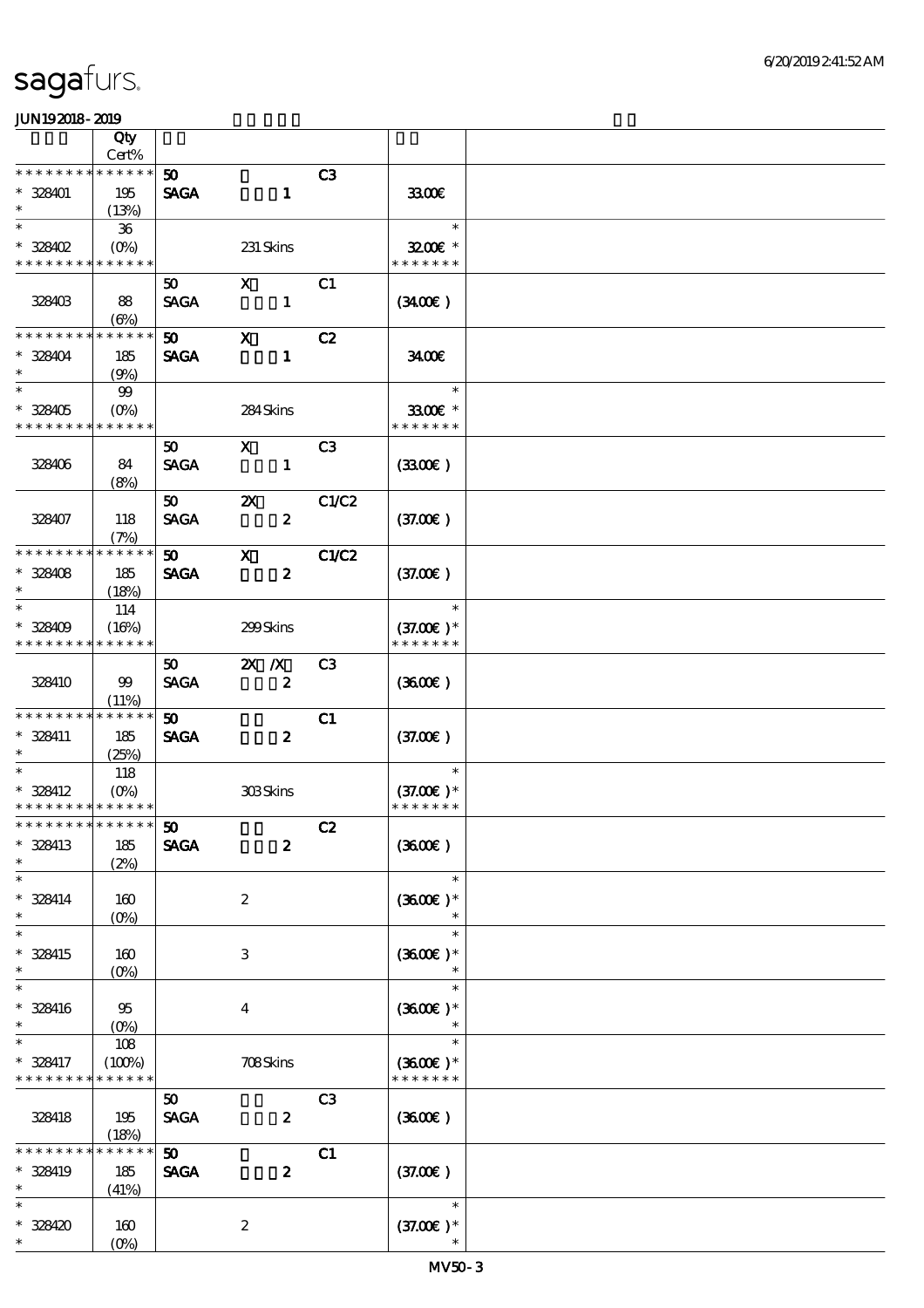|                                           | Qty               |                             |                  |    |                             |  |
|-------------------------------------------|-------------------|-----------------------------|------------------|----|-----------------------------|--|
| $\ast$                                    | Cert%             |                             |                  |    | $\ast$                      |  |
| $* 328421$                                | $65\,$<br>$(O\%)$ | 50<br><b>SAGA</b>           | $\boldsymbol{z}$ | C1 | $(37.00)$ *                 |  |
| * * * * * * * * <mark>* * * * * *</mark>  |                   |                             |                  |    | * * * * * * *               |  |
| * * * * * * *                             | * * * * * *       | 50                          |                  | C2 |                             |  |
| $* 328422$                                | 185               | <b>SAGA</b>                 | $\boldsymbol{z}$ |    | (360)                       |  |
| $\ast$                                    | $(0\%)$           |                             |                  |    |                             |  |
| $\ast$                                    |                   |                             |                  |    | $\ast$                      |  |
| $* 328423$<br>$\ast$                      | 160<br>$(0\%)$    |                             | $\boldsymbol{2}$ |    | $(3600)$ *                  |  |
| $\overline{\ast}$                         |                   |                             |                  |    | $\ast$                      |  |
| * 328424                                  | 160               |                             | $\,3$            |    | $(3600)$ *                  |  |
| $\ast$                                    | $(O\!/\!o)$       |                             |                  |    |                             |  |
| $\ast$                                    |                   |                             |                  |    | $\ast$                      |  |
| $* 328425$<br>$\ast$                      | 160               |                             | $\boldsymbol{4}$ |    | $(3600)$ *                  |  |
| $\overline{\ast}$                         | $(0\%)$           |                             |                  |    |                             |  |
| * 328426                                  | 160               |                             | $\mathbf 5$      |    | $(3600)$ *                  |  |
| $\ast$                                    | $(O\!/\!o)$       |                             |                  |    | $\ast$                      |  |
| $\overline{\ast}$                         |                   |                             |                  |    | $\ast$                      |  |
| $* 328427$                                | 61                |                             | $\,6\,$          |    | $(3600)$ *                  |  |
| $\ast$<br>$\ast$                          | $(O\%)$           |                             |                  |    | $\ast$<br>$\ast$            |  |
| $* 328428$                                | 129<br>(100%)     |                             | 1015Skins        |    | $(3600)$ *                  |  |
| * * * * * * * *                           | * * * * * *       |                             |                  |    | * * * * * * *               |  |
| * * * * * * * * * * * * * *               |                   | 50                          |                  | C3 |                             |  |
| * 328429                                  | 185               | <b>SAGA</b>                 | $\boldsymbol{z}$ |    | (360)                       |  |
| $\ast$                                    | (20%)             |                             |                  |    |                             |  |
| $\ast$                                    | $66\,$            |                             |                  |    | $\ast$                      |  |
| $* 328430$<br>* * * * * * * * * * * * * * | $(O\%)$           |                             | $251$ Skins      |    | $(3600)$ *<br>* * * * * * * |  |
| * * * * * * * *                           | * * * * * *       | $\boldsymbol{\mathfrak{D}}$ |                  | C1 |                             |  |
| * 328431                                  | 185               | <b>SAGA</b>                 | $\boldsymbol{z}$ |    | (360)                       |  |
| $\ast$                                    | (44%)             |                             |                  |    |                             |  |
| $\ast$                                    |                   |                             |                  |    | $\ast$                      |  |
| $* 328432$<br>$\ast$                      | 160<br>$(0\%)$    |                             | $\boldsymbol{2}$ |    | $(3600)$ *                  |  |
| $*$                                       | $174$             |                             |                  |    | $\ast$                      |  |
| $* 328433$                                | $(O\%)$           |                             | $519S$ kins      |    | $(3600)$ *                  |  |
| * * * * * * * *                           | * * * * * *       |                             |                  |    | * * * * * * *               |  |
| * * * * * * * *                           | * * * * * *       | 50 <sub>2</sub>             |                  | C2 |                             |  |
| $* 328434$<br>$\ast$                      | 185               | <b>SAGA</b>                 | $\boldsymbol{z}$ |    | 3500                        |  |
| $\overline{\phantom{0}}$                  | $(0\%)$           |                             |                  |    | $\ast$                      |  |
| $* 328435$                                | 160               |                             | $\boldsymbol{2}$ |    | 3500€ *                     |  |
| $\ast$                                    | $(0\%)$           |                             |                  |    | $\ast$                      |  |
| $\overline{\ast}$                         |                   |                             |                  |    | $\ast$                      |  |
| $* 328436$<br>$\ast$                      | 160               |                             | $\,3$            |    | 3400€ *<br>$\ast$           |  |
| $\ast$                                    | $(0\%)$           |                             |                  |    | $\ast$                      |  |
| * 328437                                  | 160               |                             | $\bf{4}$         |    | 3400€ *                     |  |
| $\ast$                                    | $(O\%)$           |                             |                  |    | $\ast$                      |  |
| $\overline{\phantom{0}}$                  |                   |                             |                  |    | $\ast$                      |  |
| $* 328438$                                | 160               |                             | $\mathbf 5$      |    | 3500€ *                     |  |
| $\ast$<br>$\overline{\ast}$               | $(O_0)$           |                             |                  |    | $\ast$<br>$\ast$            |  |
| $* 328439$                                | 160               |                             | $\,6\,$          |    | 3400€ *                     |  |
| $\ast$                                    | (100%)            |                             |                  |    | $\ast$                      |  |
| $\ast$                                    |                   |                             |                  |    | $\ast$                      |  |
| $* 32840$                                 | 51                |                             | $\boldsymbol{7}$ |    | 3400€ *                     |  |
| $\ast$                                    | (100%)            |                             |                  |    | $\ast$                      |  |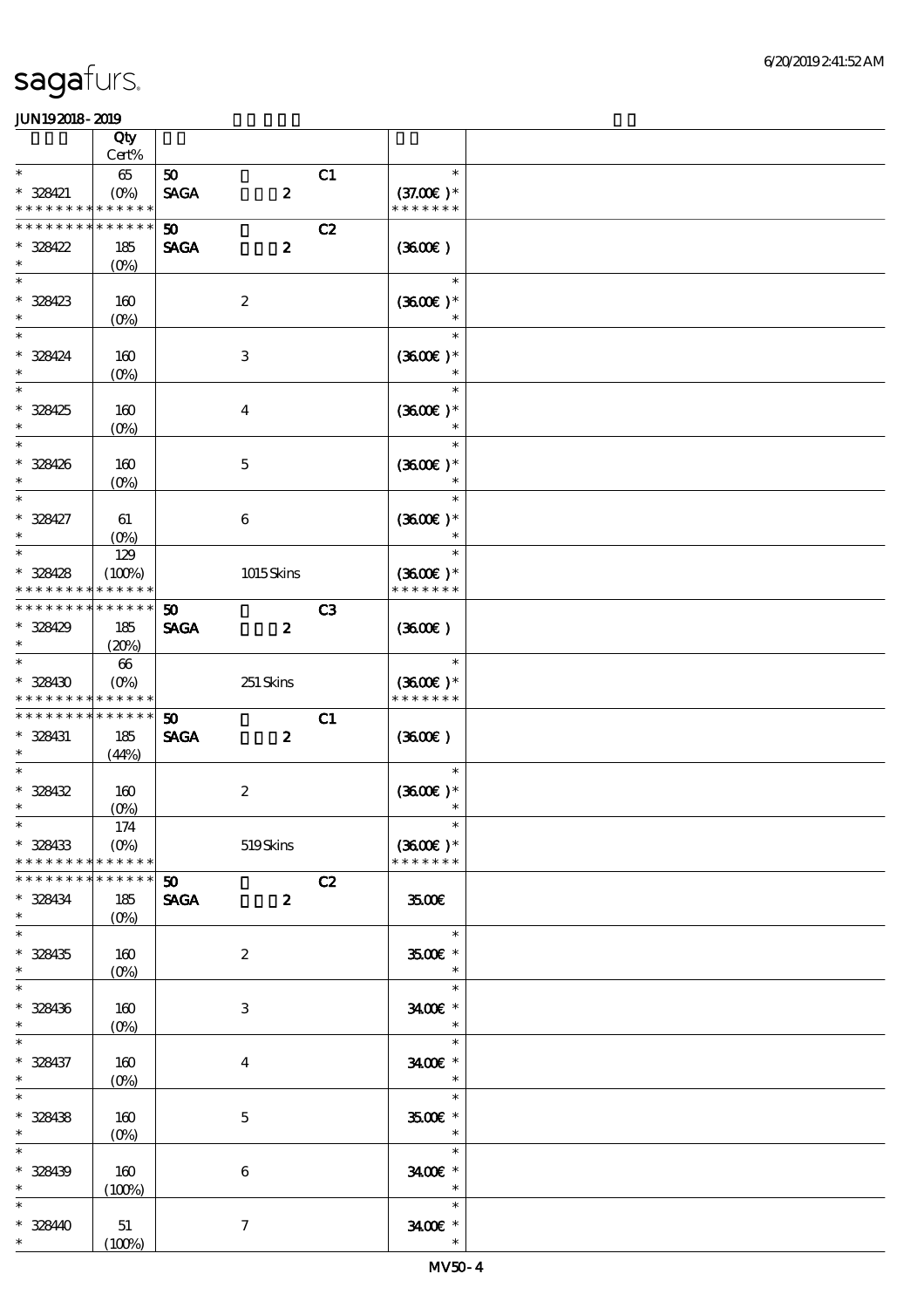|                             | Qty                |              |                                                                                                                                                                                                                                                                                                                                 |                |                          |  |
|-----------------------------|--------------------|--------------|---------------------------------------------------------------------------------------------------------------------------------------------------------------------------------------------------------------------------------------------------------------------------------------------------------------------------------|----------------|--------------------------|--|
|                             | Cert%              |              |                                                                                                                                                                                                                                                                                                                                 |                |                          |  |
| $\ast$                      | - 88               | $50-$        |                                                                                                                                                                                                                                                                                                                                 | C2             | $\ast$                   |  |
| $* 328411$                  | $(O\% )$           | <b>SAGA</b>  | $\boldsymbol{z}$                                                                                                                                                                                                                                                                                                                |                | 3400€ *                  |  |
| * * * * * * * *             | * * * * * *        |              |                                                                                                                                                                                                                                                                                                                                 |                | * * * * * * *            |  |
| * * * * * * * *             | * * * * * *        | $50-$        |                                                                                                                                                                                                                                                                                                                                 | C3             |                          |  |
| $* 328442$                  | 185                | <b>SAGA</b>  | $\boldsymbol{z}$                                                                                                                                                                                                                                                                                                                |                | 3400€                    |  |
| $\ast$                      | (28%)              |              |                                                                                                                                                                                                                                                                                                                                 |                |                          |  |
| $\overline{\phantom{1}}$    | 102                |              |                                                                                                                                                                                                                                                                                                                                 |                | $\ast$                   |  |
| $* 328443$                  |                    |              | 287Skins                                                                                                                                                                                                                                                                                                                        |                | 3400€ *                  |  |
| * * * * * * * * * * * * * * |                    |              |                                                                                                                                                                                                                                                                                                                                 |                | * * * * * * *            |  |
| * * * * * * * *             | * * * * * *        |              | $\mathbf x$ and $\mathbf x$ and $\mathbf x$ and $\mathbf x$ and $\mathbf x$ and $\mathbf x$ and $\mathbf x$ and $\mathbf x$ and $\mathbf x$ and $\mathbf x$ and $\mathbf x$ and $\mathbf x$ and $\mathbf x$ and $\mathbf x$ and $\mathbf x$ and $\mathbf x$ and $\mathbf x$ and $\mathbf x$ and $\mathbf x$ and $\mathbf x$ and |                |                          |  |
|                             |                    | 50           |                                                                                                                                                                                                                                                                                                                                 | C1             |                          |  |
| $* 328444$<br>$\ast$        | 185                | <b>SAGA</b>  | $\overline{\mathbf{z}}$                                                                                                                                                                                                                                                                                                         |                | (3500)                   |  |
| $\ast$                      | (28%)              |              |                                                                                                                                                                                                                                                                                                                                 |                |                          |  |
|                             | 95                 |              |                                                                                                                                                                                                                                                                                                                                 |                | $\ast$                   |  |
| * 328445                    | $(O\%)$            |              | 280Skins                                                                                                                                                                                                                                                                                                                        |                | $(3500\text{E})*$        |  |
| * * * * * * * * * * * * * * |                    |              |                                                                                                                                                                                                                                                                                                                                 |                | * * * * * * *            |  |
| * * * * * * * *             | * * * * * *        | 50           | $\mathbf{x}$                                                                                                                                                                                                                                                                                                                    | C2             |                          |  |
| * 328446                    | 185                | <b>SAGA</b>  | $\boldsymbol{z}$                                                                                                                                                                                                                                                                                                                |                | 3500E                    |  |
| $\ast$                      | $(O\%)$            |              |                                                                                                                                                                                                                                                                                                                                 |                |                          |  |
| $\overline{\ast}$           |                    |              |                                                                                                                                                                                                                                                                                                                                 |                | $\ast$                   |  |
| $* 328447$                  | 160                |              | $\boldsymbol{2}$                                                                                                                                                                                                                                                                                                                |                | 3500€ *                  |  |
| $\ast$                      | $(O\%)$            |              |                                                                                                                                                                                                                                                                                                                                 |                | $\ast$                   |  |
| $\ast$                      |                    |              |                                                                                                                                                                                                                                                                                                                                 |                | $\ast$                   |  |
| $* 328448$                  | 111                |              | 3                                                                                                                                                                                                                                                                                                                               |                | $3400$ $\varepsilon$ *   |  |
| $\ast$                      | $(O\!/\!\!\delta)$ |              |                                                                                                                                                                                                                                                                                                                                 |                | $\ast$                   |  |
| $\ast$                      | 126                |              |                                                                                                                                                                                                                                                                                                                                 |                | $\ast$                   |  |
| * 328449                    | (100%)             |              | 582Skins                                                                                                                                                                                                                                                                                                                        |                | 3400€ *                  |  |
| * * * * * * * *             | * * * * * *        |              |                                                                                                                                                                                                                                                                                                                                 |                | * * * * * * *            |  |
|                             |                    | $50^{\circ}$ | $\mathbf{X}$                                                                                                                                                                                                                                                                                                                    | C <sub>3</sub> |                          |  |
| 328450                      | 148                | <b>SAGA</b>  | $\overline{\mathbf{z}}$                                                                                                                                                                                                                                                                                                         |                | 3400                     |  |
|                             | (37%)              |              |                                                                                                                                                                                                                                                                                                                                 |                |                          |  |
| * * * * * * * *             | * * * * * *        | 50           | X /                                                                                                                                                                                                                                                                                                                             | C2             |                          |  |
| $* 328451$                  | 185                | IA           | $\blacksquare$                                                                                                                                                                                                                                                                                                                  |                | 3200E                    |  |
| $\ast$                      | (3%)               |              |                                                                                                                                                                                                                                                                                                                                 |                |                          |  |
| $\ast$                      | $\infty$           |              |                                                                                                                                                                                                                                                                                                                                 |                | $\ast$                   |  |
| $* 328452$                  | (1%)               |              | 255Skins                                                                                                                                                                                                                                                                                                                        |                | $3200$ $*$               |  |
| * * * * * * * * * * * * * * |                    |              |                                                                                                                                                                                                                                                                                                                                 |                | * * * * * * *            |  |
| *************** 50          |                    |              | $\sqrt{C^2}$                                                                                                                                                                                                                                                                                                                    |                |                          |  |
|                             |                    |              |                                                                                                                                                                                                                                                                                                                                 |                |                          |  |
| $* 328453$                  | 185                | <b>IA</b>    | $\mathbf{1}$                                                                                                                                                                                                                                                                                                                    |                | 3200E                    |  |
| $\ast$<br>$\ast$            | (5%)               |              |                                                                                                                                                                                                                                                                                                                                 |                | $\ast$                   |  |
|                             |                    |              |                                                                                                                                                                                                                                                                                                                                 |                |                          |  |
| $* 328454$                  | 160                |              | $\boldsymbol{2}$                                                                                                                                                                                                                                                                                                                |                | 3300E *                  |  |
| $\ast$<br>$\ast$            | (8%)               |              |                                                                                                                                                                                                                                                                                                                                 |                | $\ast$                   |  |
|                             | 176                |              |                                                                                                                                                                                                                                                                                                                                 |                | $\ast$                   |  |
| $* 328455$                  | (7%)               |              | 521 Skins                                                                                                                                                                                                                                                                                                                       |                | 3300€ *                  |  |
| * * * * * * * *             | * * * * * *        |              |                                                                                                                                                                                                                                                                                                                                 |                | * * * * * * *            |  |
| * * * * * * * *             | $* * * * * * *$    | 50           | X / C2                                                                                                                                                                                                                                                                                                                          |                |                          |  |
| $* 328456$                  | 195                | IA           | $\mathbf{2}$                                                                                                                                                                                                                                                                                                                    |                | 3400                     |  |
| $\ast$                      | (10%)              |              |                                                                                                                                                                                                                                                                                                                                 |                |                          |  |
| $\ast$                      | 37                 |              |                                                                                                                                                                                                                                                                                                                                 |                | $\overline{\phantom{a}}$ |  |
| $* 328457$                  | (5%)               |              | 232Skins                                                                                                                                                                                                                                                                                                                        |                | 3300€ *                  |  |
| * * * * * * * * * * * * * * |                    |              |                                                                                                                                                                                                                                                                                                                                 |                | * * * * * * *            |  |
| ********                    | $* * * * * * *$    | 50           | $\mathcal{L}$                                                                                                                                                                                                                                                                                                                   | C2             |                          |  |
| $* 328458$                  | 185                | IA           | $\boldsymbol{z}$                                                                                                                                                                                                                                                                                                                |                | 3400                     |  |
| $\ast$                      | (8%)               |              |                                                                                                                                                                                                                                                                                                                                 |                |                          |  |
| $\ast$                      |                    |              |                                                                                                                                                                                                                                                                                                                                 |                | $\ast$                   |  |
| $* 328459$                  | 160                |              | $\boldsymbol{z}$                                                                                                                                                                                                                                                                                                                |                | 3400€ *                  |  |
| $\ast$                      | $(\Theta)$         |              |                                                                                                                                                                                                                                                                                                                                 |                | $\overline{\phantom{a}}$ |  |
| $\ast$                      |                    |              |                                                                                                                                                                                                                                                                                                                                 |                | $\ast$                   |  |
| $* 328400$                  | 160                |              | $\ensuremath{\mathbf{3}}$                                                                                                                                                                                                                                                                                                       |                | 3400 £*                  |  |
| $*$ $*$                     | (8%)               |              |                                                                                                                                                                                                                                                                                                                                 |                | $\ast$                   |  |
|                             |                    |              |                                                                                                                                                                                                                                                                                                                                 |                |                          |  |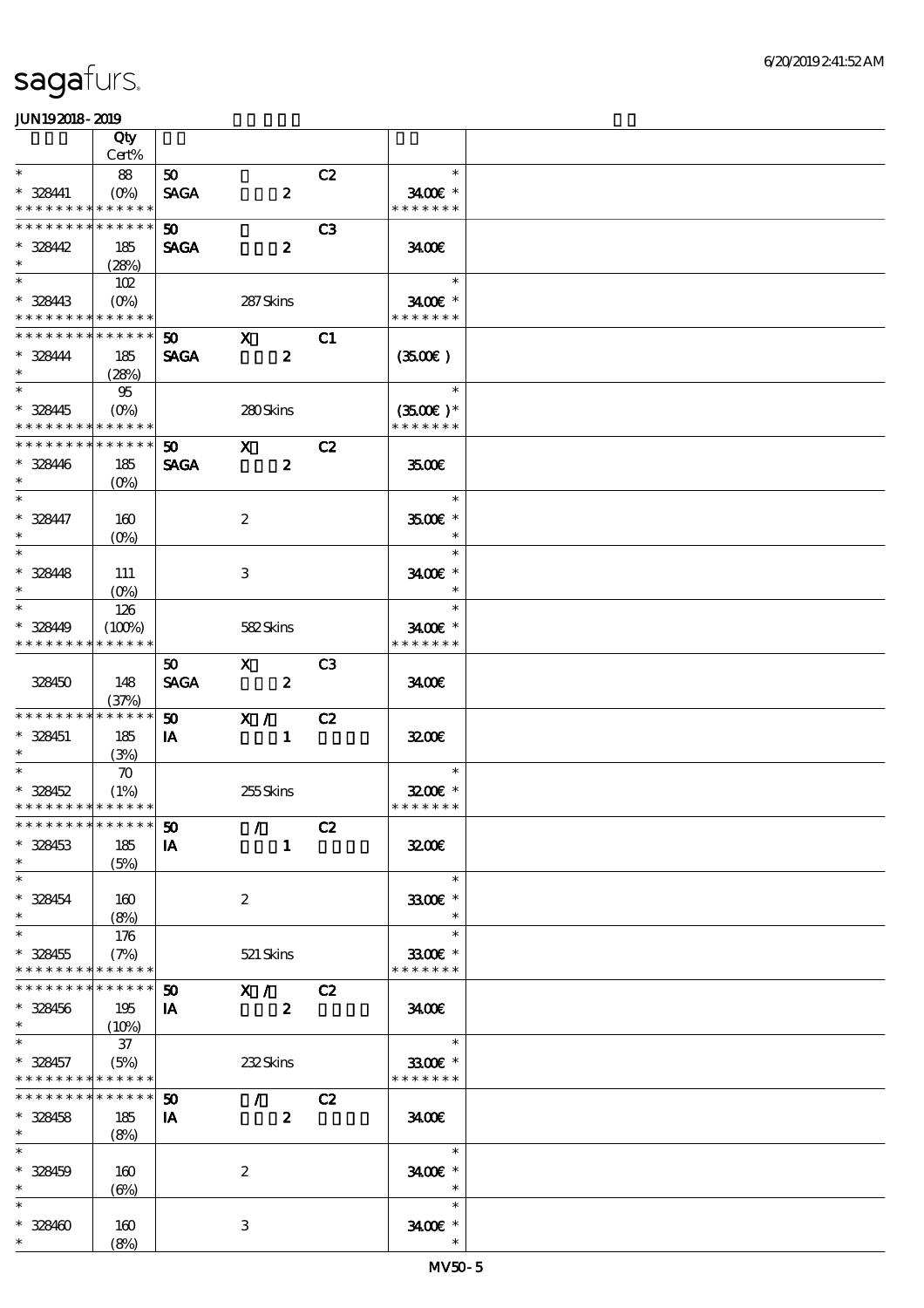|                                         | Qty<br>Cert%                         |                                |                                               |                |                                       |  |
|-----------------------------------------|--------------------------------------|--------------------------------|-----------------------------------------------|----------------|---------------------------------------|--|
| $\ast$                                  |                                      |                                |                                               |                | $\ast$                                |  |
| $* 328461$<br>$\ast$                    | 160<br>(23%)                         | 50<br>IA                       | $\mathcal{T}$<br>$\boldsymbol{z}$             | C2             | 3400€ *<br>$\ast$                     |  |
| $\ast$<br>$* 328462$                    | 160                                  |                                | $\mathbf 5$                                   |                | $\ast$<br>3400€ *                     |  |
| $\ast$<br>$\ast$<br>$* 328463$          | (20%)<br>46<br>(15%)                 |                                | 871 Skins                                     |                | $\ast$<br>$\ast$<br>3300€ *           |  |
| * * * * * * * *                         | * * * * * *                          |                                |                                               |                | * * * * * * *                         |  |
| 328464                                  | 87<br>(12%)                          | 50<br><b>SROY</b>              | $\mathbf{X}$<br>$\blacksquare$                | C2             | 3600                                  |  |
| 328465                                  | 191<br>(12%)                         | <b>SROY</b>                    | $50$ $2X$ $X$<br>$\blacksquare$               | C1/C2          | 3600E                                 |  |
| 328466                                  | 104<br>(8%)                          | 50<br><b>SROY</b>              | $\mathbf{1}$                                  | C1             | 3600E                                 |  |
| * * * * * * * *<br>$* 328467$<br>$\ast$ | * * * * * *<br>185<br>(8%)           | 50<br><b>SROY</b>              | $\mathbf{1}$                                  | C2             | 3500E                                 |  |
| $\ast$<br>$* 328468$<br>* * * * * * * * | ${\bf 33}$<br>$(O\%)$<br>* * * * * * |                                | 218Skins                                      |                | $\ast$<br>3500€ *<br>* * * * * * *    |  |
| 328469                                  | 125<br>(4%)                          | 50 <sub>o</sub><br><b>SROY</b> | $\mathbf{1}$                                  | C1/C2          | (360E)                                |  |
| 328470                                  | 94<br>(20%)                          | 50<br><b>SROY</b>              | $\mathbf{1}$                                  | C3             | 3500E                                 |  |
| 328471                                  | 156<br>(3%)                          | 50<br><b>SROY</b>              | $\mathbf{1}$                                  | C1/C2          | 3500€                                 |  |
| 328472                                  | 80<br>(8%)                           | 50<br><b>SROY</b>              | $\mathbf{X}$<br>$\mathbf{1}$                  | C1/C2          | 3500E                                 |  |
| $* 328473$<br>$\ast$                    | 185<br>(13%)                         | <b>SROY</b>                    | $\mathbf{X}$ $\mathbf{X}$<br>$\boldsymbol{z}$ | C1/C2          | (3800)                                |  |
| $\ast$<br>$* 328474$<br>* * * * * * * * | 46<br>$(O\%)$<br>* * * * * *         |                                | 231 Skins                                     |                | $\ast$<br>$(3800)$ *<br>* * * * * * * |  |
| 328475                                  | 75<br>(13%)                          | $50-$<br><b>SROY</b>           | $X \, X$<br>$\boldsymbol{z}$                  | C <sub>3</sub> | (37.00)                               |  |
| 328476                                  | 150<br>(14%)                         | 50<br><b>SROY</b>              | $\boldsymbol{z}$                              | C1             | (380)                                 |  |
| * * * * * * *<br>* 328477<br>$\ast$     | * * * * * *<br>185<br>(22%)          | 50 <sub>2</sub><br><b>SROY</b> | $\boldsymbol{z}$                              | C2             | (3800)                                |  |
| $\ast$<br>$* 328478$<br>$\ast$          | 160<br>$(O\!/\!\!\delta)$            |                                | $\boldsymbol{2}$                              |                | $\ast$<br>$(3800)$ *                  |  |
| $\ast$<br>$* 328479$<br>* * * * * * * * | 67<br>$(0\%)$<br>* * * * * *         |                                | 412Skins                                      |                | $\ast$<br>$(3800)$ *<br>* * * * * * * |  |
| 328480                                  | 138<br>(16%)                         | 50<br><b>SROY</b>              | $\boldsymbol{z}$                              | C <sub>3</sub> | (37.00)                               |  |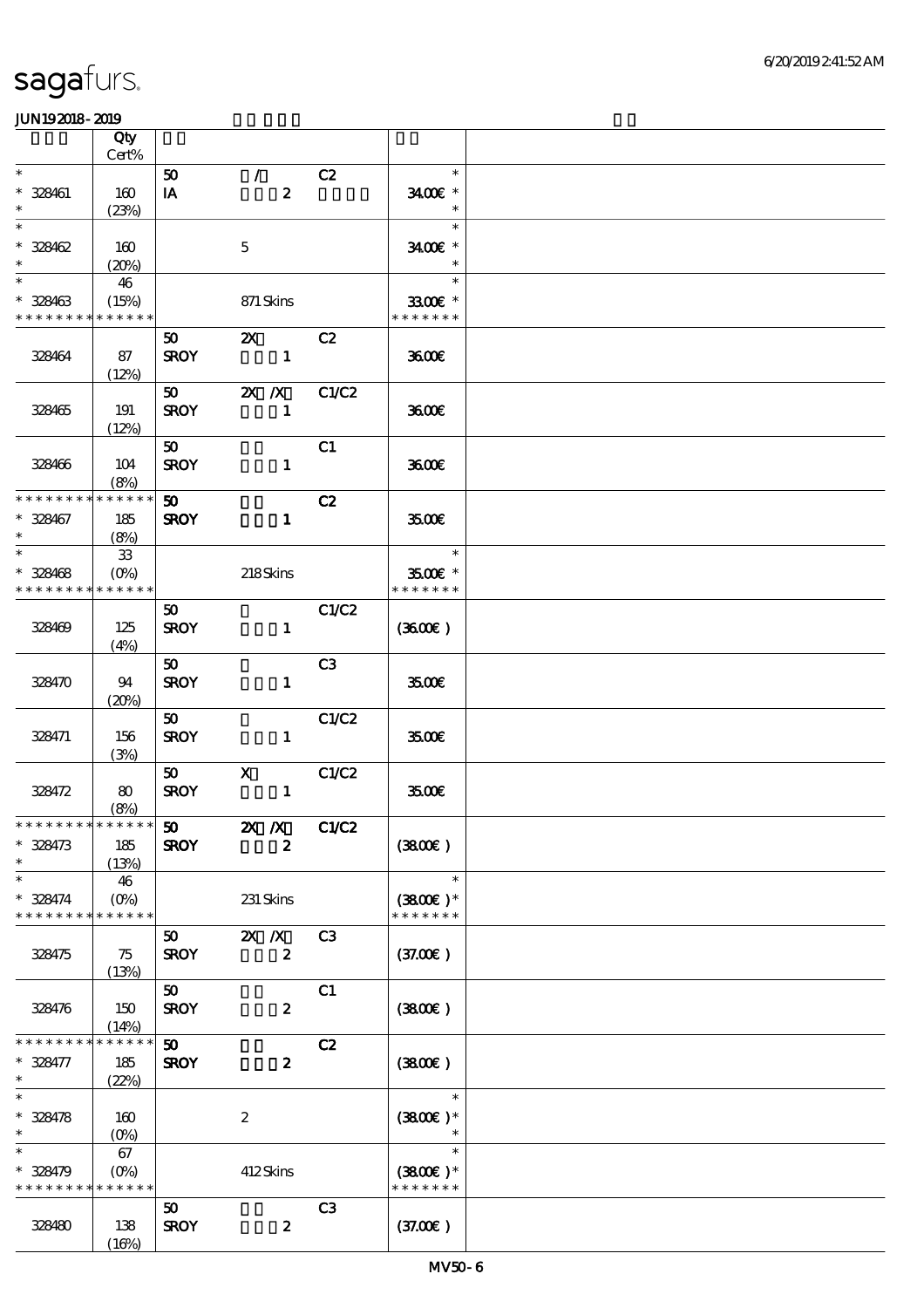|                                          | $\overline{Q}$ ty<br>Cert% |             |                           |                |               |  |
|------------------------------------------|----------------------------|-------------|---------------------------|----------------|---------------|--|
|                                          |                            |             |                           |                |               |  |
|                                          |                            | 50          |                           | C1             |               |  |
| 328481                                   | 136                        | <b>SROY</b> | $\boldsymbol{z}$          |                | (380)         |  |
| * * * * * * * *                          | (14%)<br>* * * * * *       |             |                           |                |               |  |
|                                          |                            | 50          |                           | C2             |               |  |
| $* 328482$                               | 185                        | <b>SROY</b> | $\boldsymbol{z}$          |                | (3800)        |  |
| $\ast$<br>$\ast$                         | (33%)                      |             |                           |                |               |  |
|                                          |                            |             |                           |                | $\ast$        |  |
| $* 328483$                               | 160                        |             | $\boldsymbol{2}$          |                | $(3800)$ *    |  |
| $\ast$<br>$\overline{\phantom{1}}$       | $(O\%)$                    |             |                           |                |               |  |
|                                          | 122                        |             |                           |                | $\ast$        |  |
| $* 328484$                               | $(O\%)$                    |             | 467Skins                  |                | $(3800)$ *    |  |
| * * * * * * * *                          | * * * * * *                |             |                           |                | * * * * * * * |  |
|                                          |                            | 50          |                           | C <sub>3</sub> |               |  |
| 328485                                   | 136                        | <b>SROY</b> | $\pmb{2}$                 |                | (37.00)       |  |
|                                          | (19%)                      |             |                           |                |               |  |
|                                          |                            | 50          |                           | C1             |               |  |
| 328486                                   | 178                        | <b>SROY</b> | $\boldsymbol{z}$          |                | (37.00)       |  |
|                                          | (20%)                      |             |                           |                |               |  |
| * * * * * * * *                          | * * * * * *                | 50          |                           | C2             |               |  |
| $* 328487$                               | 185                        | <b>SROY</b> | $\boldsymbol{z}$          |                | (37.00)       |  |
| $\ast$                                   | (45%)                      |             |                           |                |               |  |
| $\ast$                                   |                            |             |                           |                | $\ast$        |  |
| $* 328488$                               | 160                        |             | $\boldsymbol{2}$          |                | $(37.00)$ *   |  |
| $\ast$                                   | (2%)                       |             |                           |                |               |  |
| $\ast$                                   | 149                        |             |                           |                | $\ast$        |  |
| * 328489                                 | $(O\%)$                    |             | 494 Skins                 |                | $(37.00)$ *   |  |
| * * * * * * * *                          | * * * * * *                |             |                           |                | * * * * * * * |  |
|                                          |                            | 50          |                           | C <sub>3</sub> |               |  |
| 328490                                   | 125                        | <b>SROY</b> | $\boldsymbol{z}$          |                | 3600          |  |
|                                          | (16%)                      |             |                           |                |               |  |
|                                          |                            | 50          | $\boldsymbol{\mathrm{X}}$ | C1             |               |  |
| 328491                                   | 112                        | <b>SROY</b> | $\boldsymbol{z}$          |                | 3600          |  |
|                                          | (17%)                      |             |                           |                |               |  |
|                                          |                            | 50          | $\mathbf x$               | C1             |               |  |
| 328492                                   | 142                        | <b>SROY</b> | $\boldsymbol{z}$          |                | 3600          |  |
|                                          | (47%)                      |             |                           |                |               |  |
| * * * * * * * * <mark>* * * * * *</mark> |                            | 50          | $\mathbf X$               | C2             |               |  |
| * 328493                                 | 185                        | <b>SROY</b> | $\boldsymbol{z}$          |                | 3600          |  |
| $\ast$                                   | (30%)                      |             |                           |                |               |  |
| $\ast$                                   | $37\,$                     |             |                           |                | $\ast$        |  |
| $* 328494$                               | $(O\%)$                    |             | 222Skins                  |                | 3600E *       |  |
| * * * * * * * * * * * * * *              |                            |             |                           |                | * * * * * * * |  |
|                                          |                            | 50          | $\mathbf X$               | C <sub>3</sub> |               |  |
| 328495                                   | 89                         | <b>SROY</b> | $\boldsymbol{z}$          |                | 3500E         |  |
|                                          | (29%)                      |             |                           |                |               |  |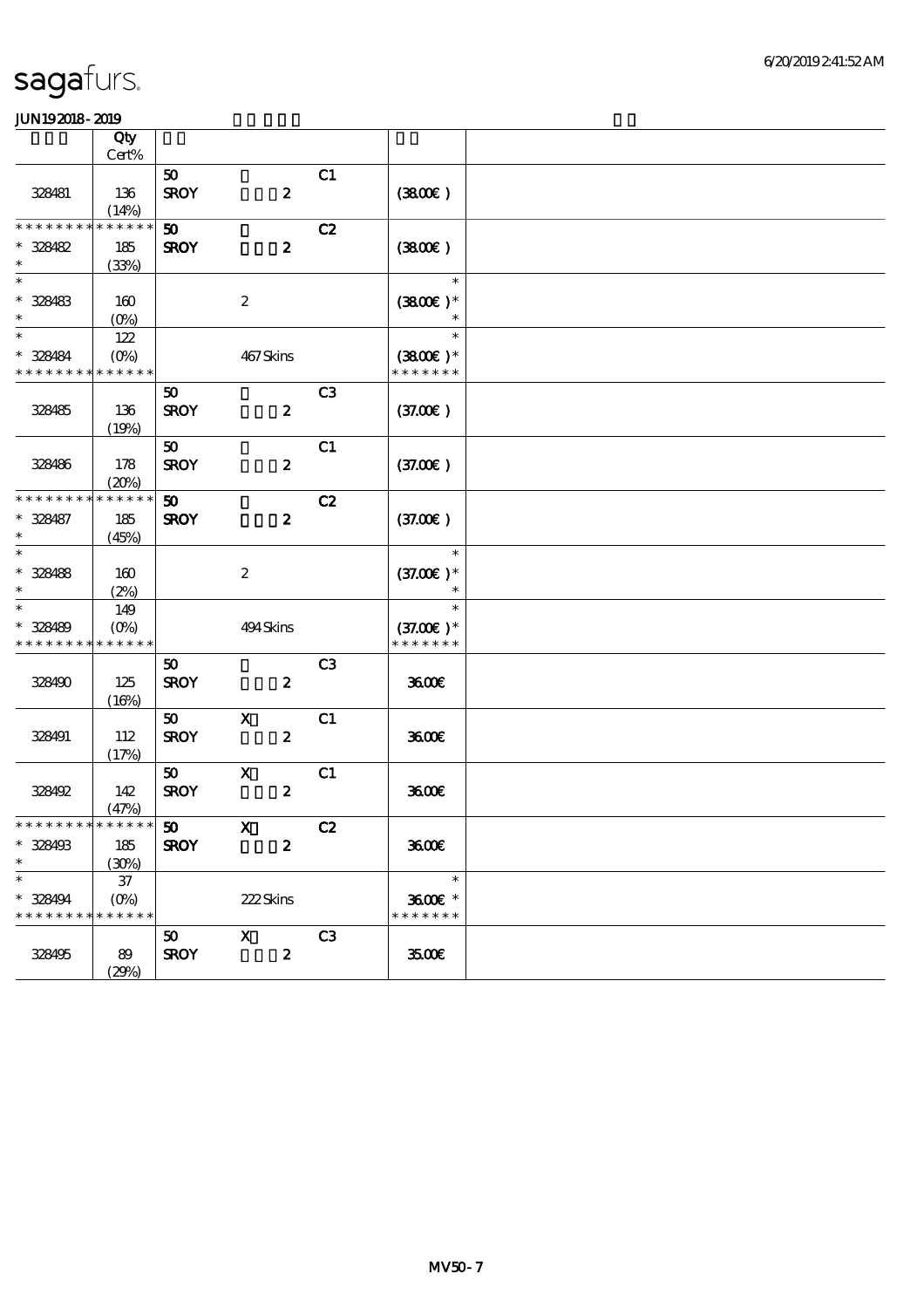|                                          | Qty                  |                       |                       |                |                           |  |
|------------------------------------------|----------------------|-----------------------|-----------------------|----------------|---------------------------|--|
|                                          | Cert%                |                       |                       |                |                           |  |
|                                          |                      | $\boldsymbol{\omega}$ | $\boldsymbol{\alpha}$ | C1/C2          |                           |  |
| 328541                                   | 114<br>(7%)          | ${\bf s}$             | $\mathbf{1}$          |                | (280)                     |  |
|                                          |                      | $\boldsymbol{\omega}$ | $X$ $X$               | C2             |                           |  |
| 328542                                   | 176                  | ${\bf s}$             | $\mathbf{1}$          |                | (2800)                    |  |
|                                          | (11%)                |                       |                       |                |                           |  |
|                                          |                      | 40                    | $\mathbf{X}$          | C1/C2          |                           |  |
| 328543                                   | 197                  | ${\bf s}$             | $\mathbf{1}$          |                | (2800)                    |  |
| * * * * * * * *                          | (13%)<br>* * * * * * | $\boldsymbol{\omega}$ |                       | <b>C1/C2</b>   |                           |  |
| $* 328544$                               | 225                  | ${\bf s}$             | $\mathbf{1}$          |                | (280)                     |  |
| $\ast$                                   | (20%)                |                       |                       |                |                           |  |
| $\ast$                                   |                      |                       |                       |                | $\ast$                    |  |
| $* 328545$                               | 200                  |                       | $\boldsymbol{2}$      |                | $(2800)$ *                |  |
| $\ast$                                   | $(0\%)$              |                       |                       |                |                           |  |
| $\ast$                                   | $37\,$               |                       |                       |                | $\ast$                    |  |
| $* 328546$                               | $(O\%)$              |                       | 462Skins              |                | $(2800)$ *                |  |
| * * * * * * * *                          | * * * * * *          |                       |                       |                | * * * * * * *             |  |
| 328547                                   | 194                  | $\boldsymbol{\omega}$ | X /                   | C <sub>3</sub> | 27.50E                    |  |
|                                          | (12%)                | ${\bf s}$             | $\mathbf{1}$          |                |                           |  |
|                                          |                      | $\boldsymbol{\omega}$ |                       | C1             |                           |  |
| 328548                                   | 126                  | ${\bf s}$             | $\mathbf{1}$          |                | 2800E                     |  |
|                                          | (4%)                 |                       |                       |                |                           |  |
| * * * * * * * *                          | * * * * * *          | $\boldsymbol{\omega}$ |                       | C2             |                           |  |
| $* 328549$                               | 225                  | $\mathbf{S}$          | $\mathbf{1}$          |                | 2800E                     |  |
| $\ast$                                   | (25%)                |                       |                       |                |                           |  |
| $\ast$                                   | 222                  |                       |                       |                | $\ast$                    |  |
| $* 32850$<br>* * * * * * * * * * * * * * | $(O\%)$              |                       | 447Skins              |                | 27.50€ *<br>* * * * * * * |  |
|                                          |                      | $\boldsymbol{\omega}$ |                       | C <sub>3</sub> |                           |  |
| 328551                                   | 220                  | ${\bf s}$             | $\mathbf{1}$          |                | 27.50E                    |  |
|                                          | (10%)                |                       |                       |                |                           |  |
|                                          |                      | $\boldsymbol{\omega}$ |                       | C1             |                           |  |
| 328552                                   | 127                  | $\mathbf{S}$          | $\mathbf{1}$          |                | 27.50E                    |  |
|                                          | (7%)                 |                       |                       |                |                           |  |
| ************** 10                        |                      |                       |                       | C2             |                           |  |
| $* 328553$<br>$\ast$                     | 225                  | ${\bf s}$             | $\mathbf{1}$          |                | 27.50E                    |  |
| $\ast$                                   | (17%)                |                       |                       |                | $\ast$                    |  |
| $* 328554$                               | 200                  |                       | $\boldsymbol{2}$      |                | 27.50€ *                  |  |
| $\ast$                                   | $(O\!/\!\!\delta)$   |                       |                       |                | $\ast$                    |  |
| $\ast$                                   | 134                  |                       |                       |                | $\ast$                    |  |
| $* 328555$                               | $(O\%)$              |                       | 559Skins              |                | 27.50€ *                  |  |
| * * * * * * * *                          | * * * * * *          |                       |                       |                | * * * * * * *             |  |
| * * * * * * * * * * * * * *              |                      | $\boldsymbol{\omega}$ |                       | C <sub>3</sub> |                           |  |
| $* 328556$<br>$\ast$                     | 225                  | ${\bf s}$             | $\mathbf{1}$          |                | 27.50E                    |  |
| $\ast$                                   | (11%)<br>59          |                       |                       |                | $\ast$                    |  |
| $* 328557$                               | $(O\%)$              |                       | 284Skins              |                | 27.50€ *                  |  |
| * * * * * * * * * * * * * *              |                      |                       |                       |                | * * * * * * *             |  |
|                                          |                      | 40                    | $\mathbf{X}$          | C1             |                           |  |
| 32858                                    | 89                   | ${\bf s}$             | $\mathbf{1}$          |                | 27.50E                    |  |
|                                          | (8%)                 |                       |                       |                |                           |  |
| * * * * * * * *                          | * * * * * *          | $\boldsymbol{\omega}$ | $\mathbf{x}$          | C2             |                           |  |
| $* 32850$                                | 225                  | ${\bf s}$             | $\blacksquare$        |                | 27.50E                    |  |
| $\ast$<br>$\ast$                         | (8%)                 |                       |                       |                | $\ast$                    |  |
| $* 328500$                               | 149                  |                       | 374Skins              |                | 27.50€ *                  |  |
| * * * * * * * * * * * * * *              |                      |                       |                       |                | * * * * * * *             |  |
|                                          |                      |                       |                       |                |                           |  |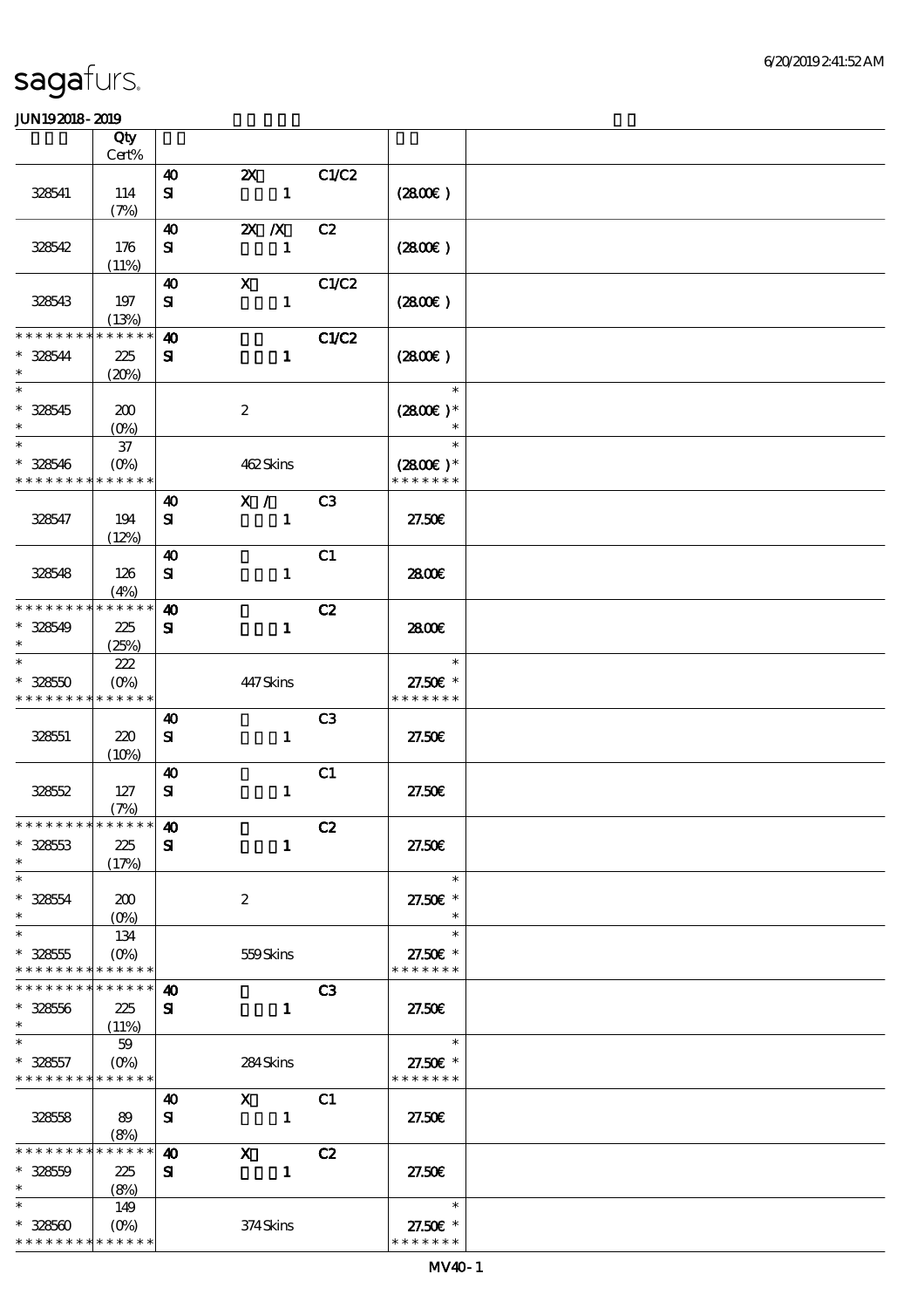|                                                     | Qty<br>Cert%                      |                                    |                                                            |                |                                                       |  |
|-----------------------------------------------------|-----------------------------------|------------------------------------|------------------------------------------------------------|----------------|-------------------------------------------------------|--|
|                                                     |                                   |                                    | $\mathbf{x}$                                               | C3             |                                                       |  |
| 328561                                              | 205<br>(9%)                       | 40<br>${\bf s}$                    | $\mathbf{1}$                                               |                | 27.50E                                                |  |
| 328562                                              | 148                               | 40<br>${\bf s}$                    | $X$ $X$<br>$\boldsymbol{z}$                                | C1/C2          | 3000                                                  |  |
| * * * * * * *<br>$* 328563$                         | (12%)<br>* * * * * *<br>205       | $\boldsymbol{\omega}$<br>${\bf s}$ | $\boldsymbol{z}$                                           | <b>C1/C2</b>   | 3000                                                  |  |
| $\ast$<br>$\ast$                                    | (16%)<br>41                       |                                    |                                                            |                | $\ast$                                                |  |
| $* 328564$<br>* * * * * * * * * * * * * *           | $(O\%)$                           |                                    | 246Skins                                                   |                | 2950€ *<br>* * * * * * *                              |  |
| 328565                                              | 86<br>(11%)                       | 40<br>${\bf s}$                    | X /<br>$\boldsymbol{z}$                                    | C3             | 3000                                                  |  |
| 328566                                              | 111<br>(9%)                       | $\boldsymbol{\omega}$<br>${\bf s}$ | $\boldsymbol{z}$                                           | C1             | 3000                                                  |  |
| * * * * * * * *                                     | * * * * * *                       | $\boldsymbol{\omega}$              |                                                            | C2             |                                                       |  |
| $* 328567$<br>$\ast$                                | 225<br>(16%)                      | ${\bf s}$                          | $\boldsymbol{z}$                                           |                | 3000                                                  |  |
| $\ast$<br>$* 328568$                                | 66<br>$(O\%)$                     |                                    | 291 Skins                                                  |                | $\ast$<br>2950E *                                     |  |
| * * * * * * * * * * * * * *                         |                                   |                                    |                                                            |                | * * * * * * *                                         |  |
| 328569                                              | 110<br>(12%)                      | 40<br>${\bf s}$                    | $\boldsymbol{z}$                                           | C <sub>3</sub> | 3000                                                  |  |
| 328570                                              | 120<br>(7%)                       | 40<br>${\bf s}$                    | $\boldsymbol{z}$                                           | C1             | 3000                                                  |  |
| * * * * * * * *                                     | * * * * * *                       | $\boldsymbol{\omega}$              |                                                            | C2             |                                                       |  |
| $* 328571$<br>$\ast$                                | 225<br>(16%)                      | ${\bf s}$                          | $\boldsymbol{z}$                                           |                | 3000                                                  |  |
| $\ast$                                              | 49                                |                                    |                                                            |                | $\ast$                                                |  |
| $* 328572$<br>* * * * * * * * * * * * * *           | $(O\% )$                          |                                    | 274Skins                                                   |                | 2950€ *<br>* * * * * * *                              |  |
| 328573                                              | 97<br>(12%)                       | $\boldsymbol{\omega}$<br>${\bf s}$ | $X$ C1<br>$\boldsymbol{z}$                                 |                | 2950€                                                 |  |
| 328574                                              | 228<br>(13%)                      | 40 X<br>${\bf s}$                  | $\mathbf{2}$                                               | C2             | 3000                                                  |  |
| 328575                                              | 207<br>(19%)                      | ${\bf s}$                          | 40 		 X 	 C3<br>$\mathbf{2}$                               |                | 3000                                                  |  |
| 328576                                              | 218<br>$(\Theta_0)$               | $\mathbf{B}$                       | 40 X / C2<br>$\blacksquare$                                |                | 27.50E                                                |  |
| * * * * * * * *                                     | $******$                          | $\boldsymbol{\omega}$              | $\sqrt{C^2}$                                               |                |                                                       |  |
| $* 328577$<br>$\ast$                                | 205<br>$\left(\bigoplus_{\alpha}$ | $\mathbf{B}$                       | $\mathbf{1}$                                               |                | 27.50E                                                |  |
| $\ast$<br>$* 328578$<br>* * * * * * * * * * * * * * | 41<br>(9%)                        |                                    | 246Skins                                                   |                | $\overline{\phantom{0}}$<br>27.00€ *<br>* * * * * * * |  |
| 328579                                              | 169<br>(10%)                      | 40<br>$\mathbf{B}$                 | $\mathcal{L}$ and $\mathcal{L}$<br>$\overline{\mathbf{2}}$ | C2             | 2900                                                  |  |
| 328580                                              | 161<br>(8%)                       | $\boldsymbol{40}$<br><b>SAGA</b>   | $\mathbf{z}$<br>$\overline{1}$                             | C1             | 3000                                                  |  |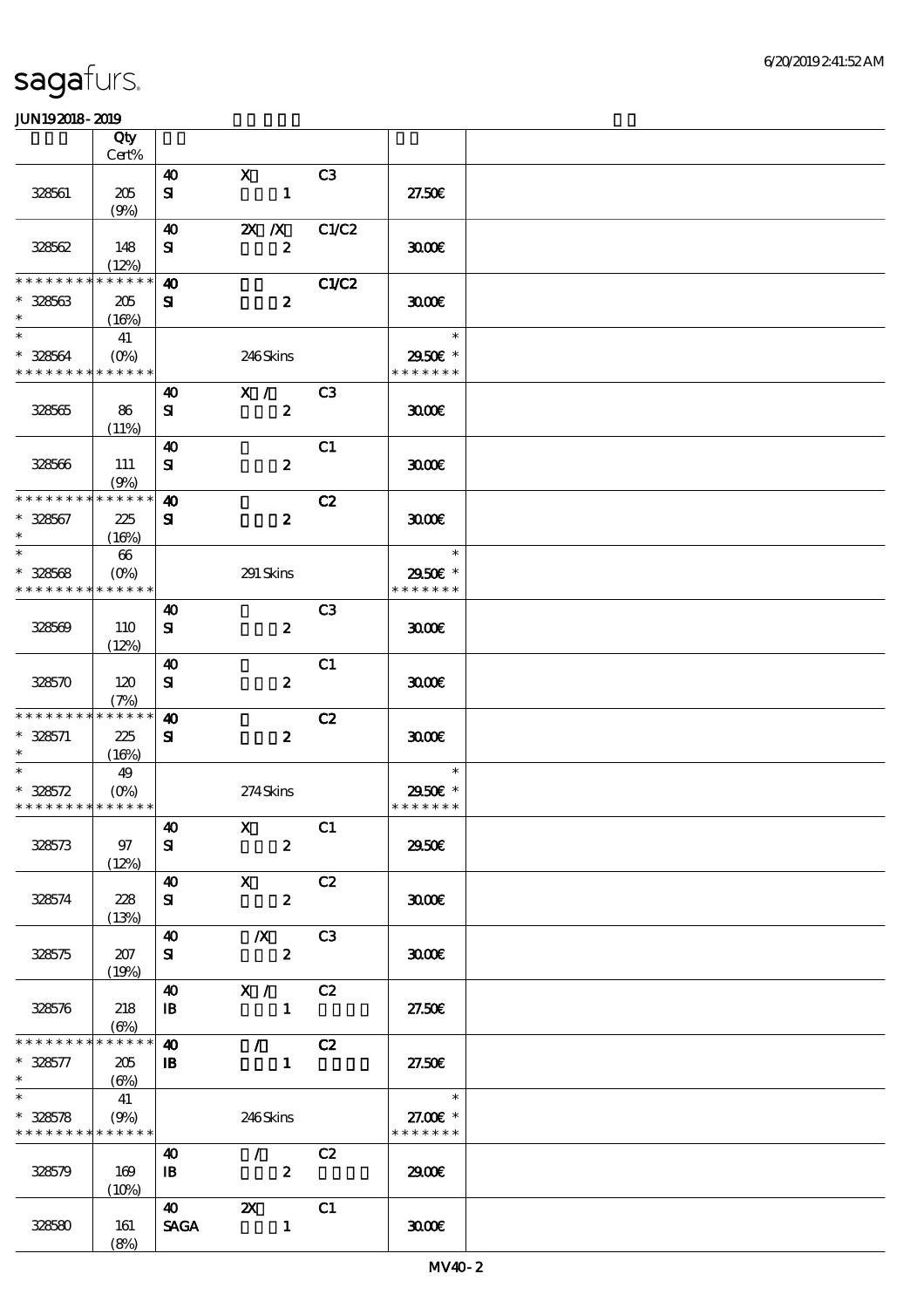|                               | Qty                                |                       |                                        |              |    |                             |  |
|-------------------------------|------------------------------------|-----------------------|----------------------------------------|--------------|----|-----------------------------|--|
|                               | Cert%                              |                       |                                        |              |    |                             |  |
| * * * * * * * *               | * * * * * *                        | $\boldsymbol{\omega}$ | $\boldsymbol{\alpha}$                  |              | C2 |                             |  |
| $* 328581$                    | 205                                | <b>SAGA</b>           |                                        |              |    | 3000                        |  |
| $\ast$                        | (30%)                              |                       |                                        |              |    |                             |  |
| $\ast$                        |                                    |                       |                                        |              |    | $\ast$                      |  |
| $* 328582$                    | 180                                |                       | $\boldsymbol{z}$                       |              |    | $3000$ $*$                  |  |
| $\ast$                        | $(O\%)$                            |                       |                                        |              |    | $\ast$                      |  |
| $\ast$                        | 130                                |                       |                                        |              |    | $\ast$                      |  |
| $* 328583$                    | $(O\%)$                            |                       | 515 Skins                              |              |    | $3000$ $*$                  |  |
| * * * * * * * *               | * * * * * *                        |                       |                                        |              |    | * * * * * * *               |  |
|                               |                                    | 40                    | <b>2X</b> C3                           |              |    |                             |  |
| 328584                        | 172                                | <b>SAGA</b>           |                                        |              |    | 3000                        |  |
| * * * * * * * *               | (11%)<br>* * * * * *               |                       |                                        |              |    |                             |  |
|                               |                                    | $\boldsymbol{\omega}$ | $\mathbf{x}$                           |              | C1 |                             |  |
| $* 328585$<br>$\ast$          | 205                                | <b>SAGA</b>           |                                        | $\mathbf{1}$ |    | 3000                        |  |
| $\overline{\ast}$             | (15%)                              |                       |                                        |              |    | $\ast$                      |  |
|                               | 73                                 |                       |                                        |              |    |                             |  |
| $* 328586$<br>* * * * * * * * | $(O\%)$<br>* * * * * *             |                       | 278Skins                               |              |    | $3000$ $*$<br>* * * * * * * |  |
| * * * * * * * *               | * * * * * *                        | $\bullet$ $\bullet$   |                                        |              |    |                             |  |
|                               |                                    |                       | $\overline{\mathbf{X}}$ C <sub>2</sub> |              |    |                             |  |
| $* 328587$<br>$\ast$          | 205                                | <b>SAGA</b>           |                                        |              |    | 3000                        |  |
| $\ast$                        | (45%)                              |                       |                                        |              |    | $\ast$                      |  |
| $* 328588$                    |                                    |                       | $\boldsymbol{2}$                       |              |    | $3000$ $*$                  |  |
| $\ast$                        | 180<br>$(O\%)$                     |                       |                                        |              |    | $\overline{\phantom{a}}$    |  |
| $\overline{\ast}$             |                                    |                       |                                        |              |    | $\ast$                      |  |
| $* 328589$                    | 180                                |                       | 3                                      |              |    | $3000$ $*$                  |  |
| $\ast$                        | $(O\%)$                            |                       |                                        |              |    | $\ast$                      |  |
| $\ast$                        | 191                                |                       |                                        |              |    | $\ast$                      |  |
| $* 328500$                    | $(O\%)$                            |                       | 756Skins                               |              |    | $3000$ $\epsilon$ *         |  |
| * * * * * * * *               | * * * * * *                        |                       |                                        |              |    | * * * * * * *               |  |
| * * * * * * * *               | * * * * * *                        | $\boldsymbol{\omega}$ | $\boldsymbol{\mathrm{X}}$              |              | C3 |                             |  |
| $* 328591$                    | 205                                | <b>SAGA</b>           | $\sim$ $\sim$ $\sim$ 1                 |              |    | 3000                        |  |
| $\ast$                        | (22%)                              |                       |                                        |              |    |                             |  |
| $\overline{\ast}$             | 109                                |                       |                                        |              |    | $\ast$                      |  |
| $* 328592$                    | $(O\!\!\!\!\!\!/\,\!\!\!\!\!/\,0)$ |                       | 314Skins                               |              |    | 2950€ *                     |  |
| * * * * * * * * * * * * * *   |                                    |                       |                                        |              |    | * * * * * * *               |  |
| *************** <b>140</b>    |                                    |                       |                                        |              | C1 |                             |  |
| $* 328503$                    | 205                                | <b>SAGA</b>           |                                        | $\mathbf{1}$ |    | 3000                        |  |
| $\ast$                        | (21%)                              |                       |                                        |              |    |                             |  |
| $\ast$                        |                                    |                       |                                        |              |    | $\ast$                      |  |
| $* 328594$                    | 180                                |                       | $\boldsymbol{2}$                       |              |    | $3000$ $*$                  |  |
| $\ast$                        | $(O\%)$                            |                       |                                        |              |    | $\ast$                      |  |
| $\ast$                        | $93$                               |                       |                                        |              |    | $\ast$                      |  |
| $* 328505$                    | $(O\%)$                            |                       | 478Skins                               |              |    | 2950€ *                     |  |
| * * * * * * * *               | * * * * * *                        |                       |                                        |              |    | * * * * * * *               |  |
| * * * * * * *                 | * * * * * *                        | $\boldsymbol{\omega}$ |                                        |              | C2 |                             |  |
| $* 328596$                    | 205                                | <b>SAGA</b>           |                                        | $\mathbf{1}$ |    | (300)                       |  |
| $\ast$                        | $(0\%)$                            |                       |                                        |              |    |                             |  |
| $\ast$                        |                                    |                       |                                        |              |    | $\ast$                      |  |
| $* 328597$                    | 180                                |                       | $\boldsymbol{z}$                       |              |    | $(300E)*$                   |  |
| $\ast$                        | $(0\%)$                            |                       |                                        |              |    |                             |  |
| $\overline{\ast}$             |                                    |                       |                                        |              |    | $\ast$                      |  |
| $* 328508$                    | 180                                |                       | 3                                      |              |    | $(300E)*$                   |  |
| $\ast$                        | $(0\%)$                            |                       |                                        |              |    | $\ast$                      |  |
| $\ast$                        |                                    |                       |                                        |              |    | $\ast$                      |  |
| $* 328509$                    | 180                                |                       | $\bf{4}$                               |              |    | $(3000\varepsilon)*$        |  |
| $\ast$                        | $(0\%)$                            |                       |                                        |              |    | $\ast$                      |  |
| $\ast$                        |                                    |                       |                                        |              |    | $\ast$                      |  |
| $* 32800$                     | 180                                |                       | $\mathbf 5$                            |              |    | $(300E)*$                   |  |
| $\ast$                        | $(O\!/\!o)$                        |                       |                                        |              |    | $\ast$                      |  |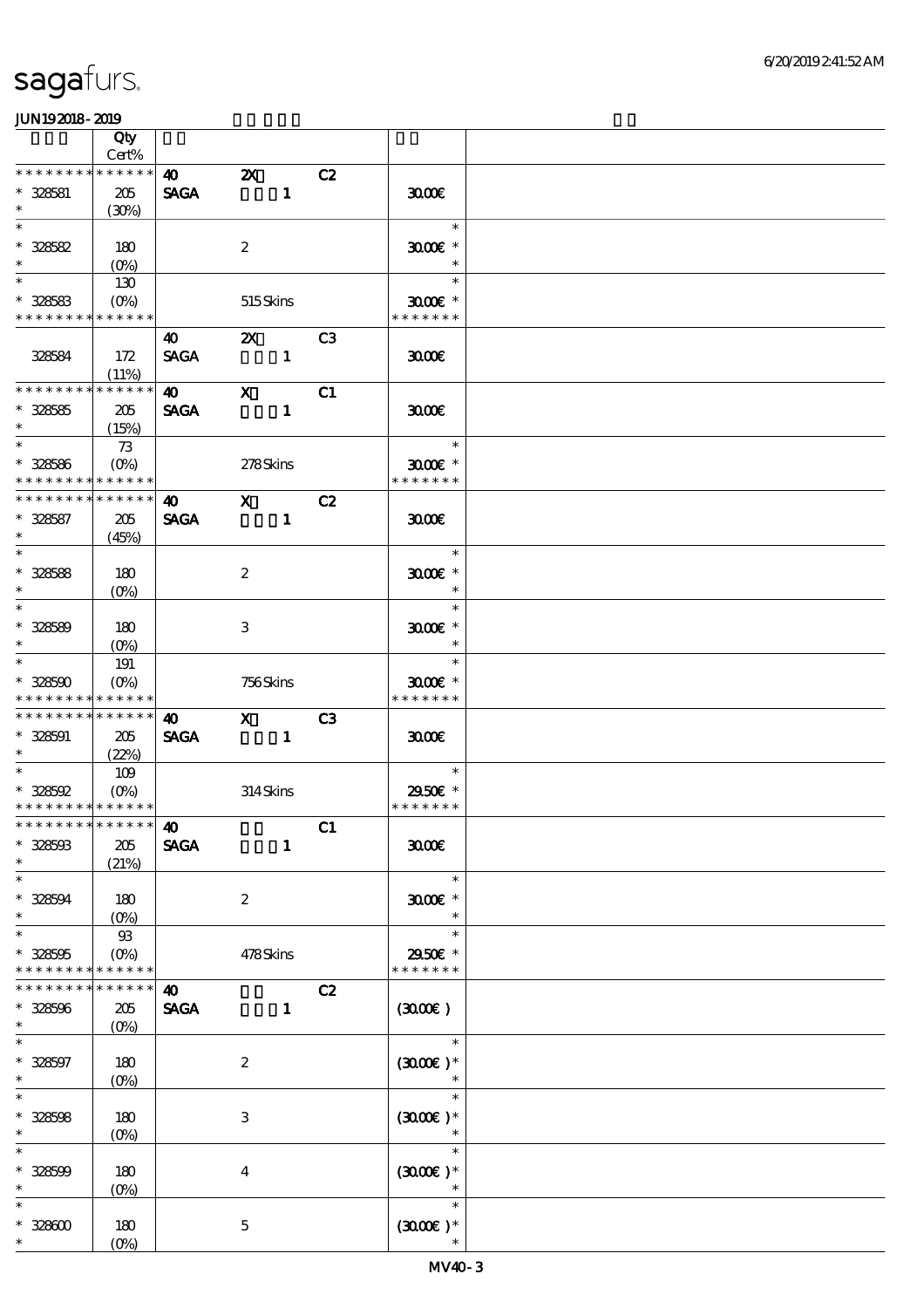|                                                    | Qty<br>Cert%                            |                                      |                           |    |                                               |  |
|----------------------------------------------------|-----------------------------------------|--------------------------------------|---------------------------|----|-----------------------------------------------|--|
| $\ast$                                             |                                         | $\boldsymbol{\omega}$                |                           | C2 | $\ast$                                        |  |
| $* 328001$<br>$\ast$                               | 180<br>$(O\!/\!\!\delta)$               | $\operatorname{\mathsf{SAGA}}$       | $\mathbf{1}$              |    | $(300E)*$<br>$\ast$                           |  |
| $\ast$<br>$* 328602$<br>$\ast$                     | 180<br>$(0\%)$                          |                                      | $\boldsymbol{\tau}$       |    | $\ast$<br>$(300E)*$<br>$\ast$                 |  |
| $\ast$<br>$* 328003$<br>$\ast$                     | $37\,$<br>$(O\%)$                       |                                      | ${\bf 8}$                 |    | $\ast$<br>$(300E)*$                           |  |
| $\overline{\ast}$<br>$* 328004$<br>* * * * * * * * | 135<br>(100%)<br>* * * * * *            |                                      | 1457Skins                 |    | $\ast$<br>$(3000\text{E})$ *<br>* * * * * * * |  |
| * * * * * * * *<br>$* 328005$<br>$\ast$            | * * * * * *<br>$205\,$<br>(30%)         | $\boldsymbol{\omega}$<br><b>SAGA</b> | $\mathbf{1}$              | C3 | 2900€                                         |  |
| $\ast$<br>$* 328006$<br>$\ast$                     | 180<br>$(O\%)$                          |                                      | $\boldsymbol{2}$          |    | $\ast$<br>$(2900)$ *<br>$\ast$                |  |
| $\overline{\ast}$<br>$* 328007$<br>$\ast$          | 180<br>$(O_0)$                          |                                      | $\ensuremath{\mathsf{3}}$ |    | $\ast$<br>$(2900)$ *<br>$\ast$                |  |
| $\ast$<br>$* 32808$<br>* * * * * * * *             | 43<br>$(O\%)$<br>* * * * * *            |                                      | 608Skins                  |    | $\ast$<br>$(2900E)*$<br>* * * * * * *         |  |
| * * * * * * * *<br>$* 32800$<br>$\ast$             | * * * * * *<br>205<br>(31%)             | $\boldsymbol{\omega}$<br><b>SAGA</b> | $\mathbf{1}$              | C1 | 3000                                          |  |
| $\ast$<br>$* 328610$<br>$\ast$                     | 180<br>$(O\%)$                          |                                      | $\boldsymbol{2}$          |    | $\ast$<br>$3000$ $*$<br>$\ast$                |  |
| $\ast$<br>* 328611<br>$\ast$                       | 180<br>$(O\%)$                          |                                      | $\ensuremath{\mathsf{3}}$ |    | $\ast$<br>2950E *<br>$\ast$                   |  |
| $\ast$<br>$* 328612$<br>$\ast$                     | 180<br>$(O\!/\!o)$                      |                                      | $\boldsymbol{4}$          |    | $\ast$<br>29506 *<br>$\ast$                   |  |
| $*$<br>* 328613<br>* * * * * * * *                 | ${\bf 77}$<br>$(O\%)$<br>* * * * * *    |                                      | 822Skins                  |    | $\ast$<br>2950€ *<br>* * * * * * *            |  |
| * * * * * * *<br>* 328614<br>$\ast$                | * * * * * *<br>205<br>(O <sub>0</sub> ) | $\boldsymbol{\omega}$<br><b>SAGA</b> | $\mathbf{1}$              | C2 | (300)                                         |  |
| $\ast$<br>* 328615<br>$\ast$                       | 180<br>$(0\%)$                          |                                      | $\boldsymbol{2}$          |    | $\ast$<br>$(3000)$ *                          |  |
| $\ast$<br>* 328616<br>$\ast$                       | 180<br>$(0\%)$                          |                                      | 3                         |    | $\ast$<br>$(3000\varepsilon)*$<br>$\ast$      |  |
| $\ast$<br>* 328617<br>$\ast$                       | 180<br>$(0\%)$                          |                                      | $\boldsymbol{4}$          |    | $\ast$<br>$(300E)*$<br>$\ast$                 |  |
| $\ast$<br>$* 328618$<br>$\ast$                     | 180<br>$(0\%)$                          |                                      | $\mathbf 5$               |    | $\ast$<br>$(3000)$ *<br>$\ast$                |  |
| $\ast$<br>$* 328619$<br>$\ast$                     | 180<br>$(0\%)$                          |                                      | 6                         |    | $\ast$<br>$(3000\varepsilon)*$<br>$\ast$      |  |
| $\ast$<br>$* 328620$<br>$\ast$                     | 180<br>$(O\!/\!o)$                      |                                      | $\boldsymbol{7}$          |    | $\ast$<br>$(300E)*$<br>$\ast$                 |  |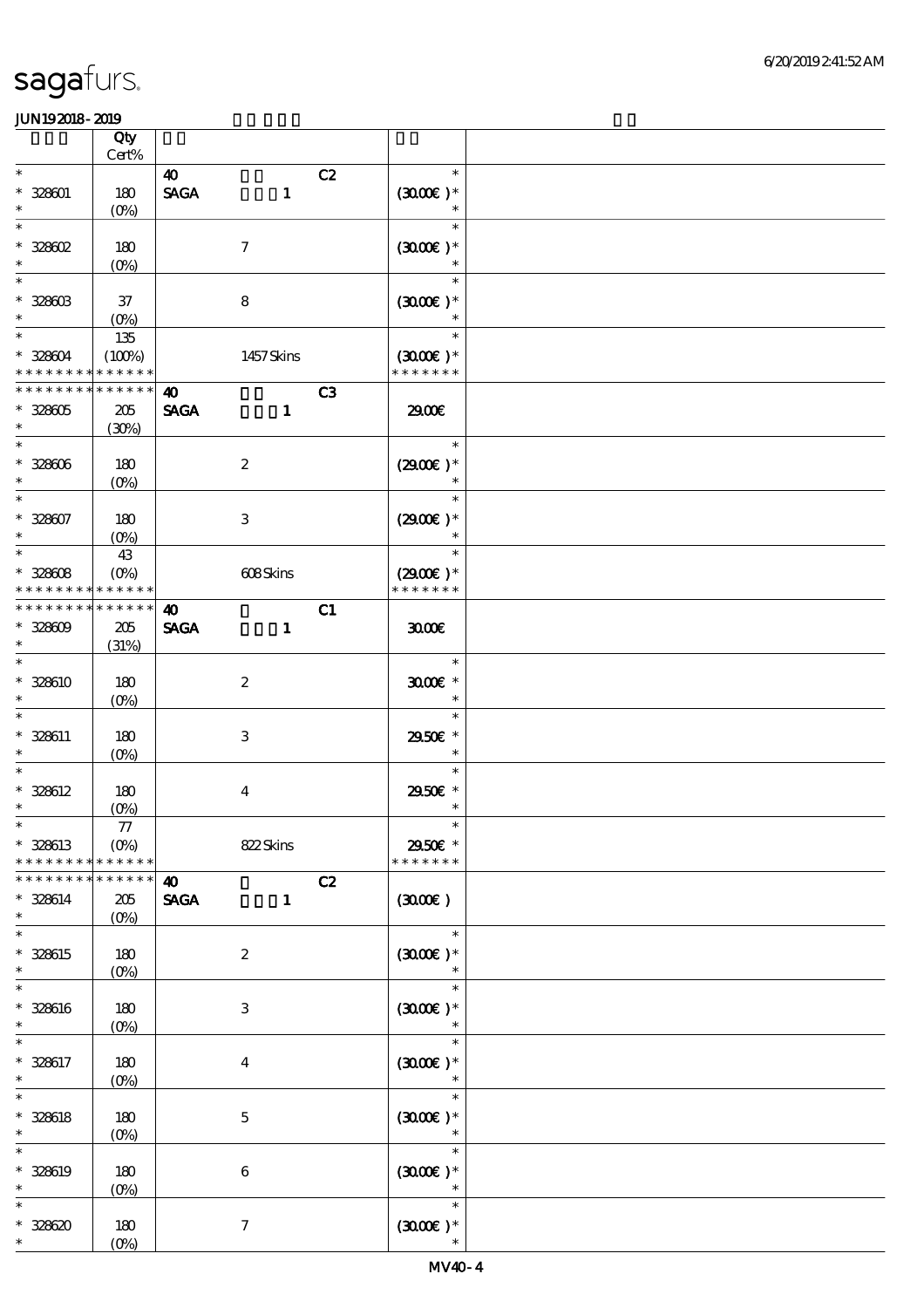|                                                                  | Qty                                   |                                                      |              |                                       |  |
|------------------------------------------------------------------|---------------------------------------|------------------------------------------------------|--------------|---------------------------------------|--|
| $\ast$                                                           | $\mbox{Cert}\%$                       | $\boldsymbol{\omega}$                                | C2           | $\ast$                                |  |
| $* 328621$<br>$\ast$                                             | 180<br>$(O\!/\!o)$                    | $\ensuremath{\mathsf{SAGA}}$<br>$\mathbf{1}$         |              | 2900€ *<br>$\ast$                     |  |
| $\ast$<br>$* 328622$<br>$\ast$                                   | 180<br>$(0\%)$                        | $9$                                                  |              | $\ast$<br>2900€ *<br>$\ast$           |  |
| $\ast$<br>$* 328623$<br>$\ast$                                   | 180<br>$(0\%)$                        | $10\,$                                               |              | $\ast$<br>$(300E)*$<br>$\ast$         |  |
| $\ast$<br>* 328624<br>$\ast$                                     | 180<br>$(0\%)$                        | $11\,$                                               |              | $\ast$<br>$(3000)$ *                  |  |
| $\ast$<br>$* 328625$<br>$\ast$                                   | 180<br>$(0\%)$                        | $12\,$                                               |              | $\ast$<br>$(300E)*$                   |  |
| $\ast$<br>$* 328626$<br>$\ast$                                   | 119<br>$(O\%)$                        | 13                                                   |              | $\ast$<br>$(300E)*$<br>$\ast$         |  |
| $\ast$<br>$* 328627$                                             | $171\,$<br>(100%)<br>* * * * * *      | 2475Skins                                            |              | $\ast$<br>$(3000)$ *<br>* * * * * * * |  |
| * * * * * * * *                                                  | $******$                              | $\boldsymbol{\omega}$                                | C3           |                                       |  |
| $* 328628$<br>$\ast$                                             | 205<br>$(O\%)$                        | <b>SAGA</b><br>$\mathbf{1}$                          | (320)        |                                       |  |
| $\ast$<br>$* 328629$<br>$\ast$                                   | 180<br>$(O\!/\!o)$                    | $\boldsymbol{2}$                                     |              | $\ast$<br>$(3200)$ *<br>$\ast$        |  |
| $\ast$<br>$* 328630$<br>$\ast$                                   | 180<br>$(0\%)$                        | $\ensuremath{\mathbf{3}}$                            |              | $\ast$<br>$(2900)$ *<br>$\ast$        |  |
| $\ast$<br>$* 328631$<br>$\ast$                                   | 180<br>$(0\%)$                        | $\boldsymbol{4}$                                     |              | $\ast$<br>$(2900)$ *<br>$\ast$        |  |
| $* 328632$<br>$\ast$                                             | 180<br>$(0\%)$                        | $\mathbf 5$                                          |              | $\ast$<br>$(2900)$ *<br>$\ast$        |  |
| $* 328633$<br>$\ast$                                             | 160<br>$(0\%)$                        | $\,6\,$                                              |              | $(2900)$ *                            |  |
| $\ast$<br>$* 328634$<br>$\ast$                                   | 44<br>$(O_0)$                         | $\tau$                                               |              | $\ast$<br>$(2900)$ *<br>$\ast$        |  |
| $\ast$<br>$^\ast$ 328635<br>* * * * * * * *                      | 126<br>(100%)<br>* * * * * *          | 1255Skins                                            |              | $\ast$<br>$(2900)$ *<br>* * * * * * * |  |
| * * * * * * * *<br>$* 328636$<br>$\ast$                          | * * * * * *<br>205<br>(18%)           | $\boldsymbol{\omega}$<br><b>SAGA</b><br>$\mathbf{1}$ | C1<br>(2900) |                                       |  |
| $\ast$<br>$* 328637$<br>$\ast$                                   | 180<br>(3%)                           | $\boldsymbol{2}$                                     |              | $\ast$<br>$(2900)$ *                  |  |
| $\ast$<br>$* 328638$<br>$\ast$                                   | 180<br>$(O\%)$                        | $\ensuremath{\mathbf{3}}$                            |              | $\ast$<br>$(2900)$ *<br>$\ast$        |  |
| $\ast$<br>$* 328639$<br>* * * * * * * * <mark>* * * * * *</mark> | 83<br>$(O\%)$                         | 648Skins                                             |              | $\ast$<br>$(2900)$ *<br>* * * * * * * |  |
| * * * * * * * *<br>$* 328640$<br>$\ast$                          | $******$<br>205<br>$(O\!/\!\!\delta)$ | $\boldsymbol{\omega}$<br><b>SAGA</b><br>$\mathbf{1}$ | C2           | 2850E                                 |  |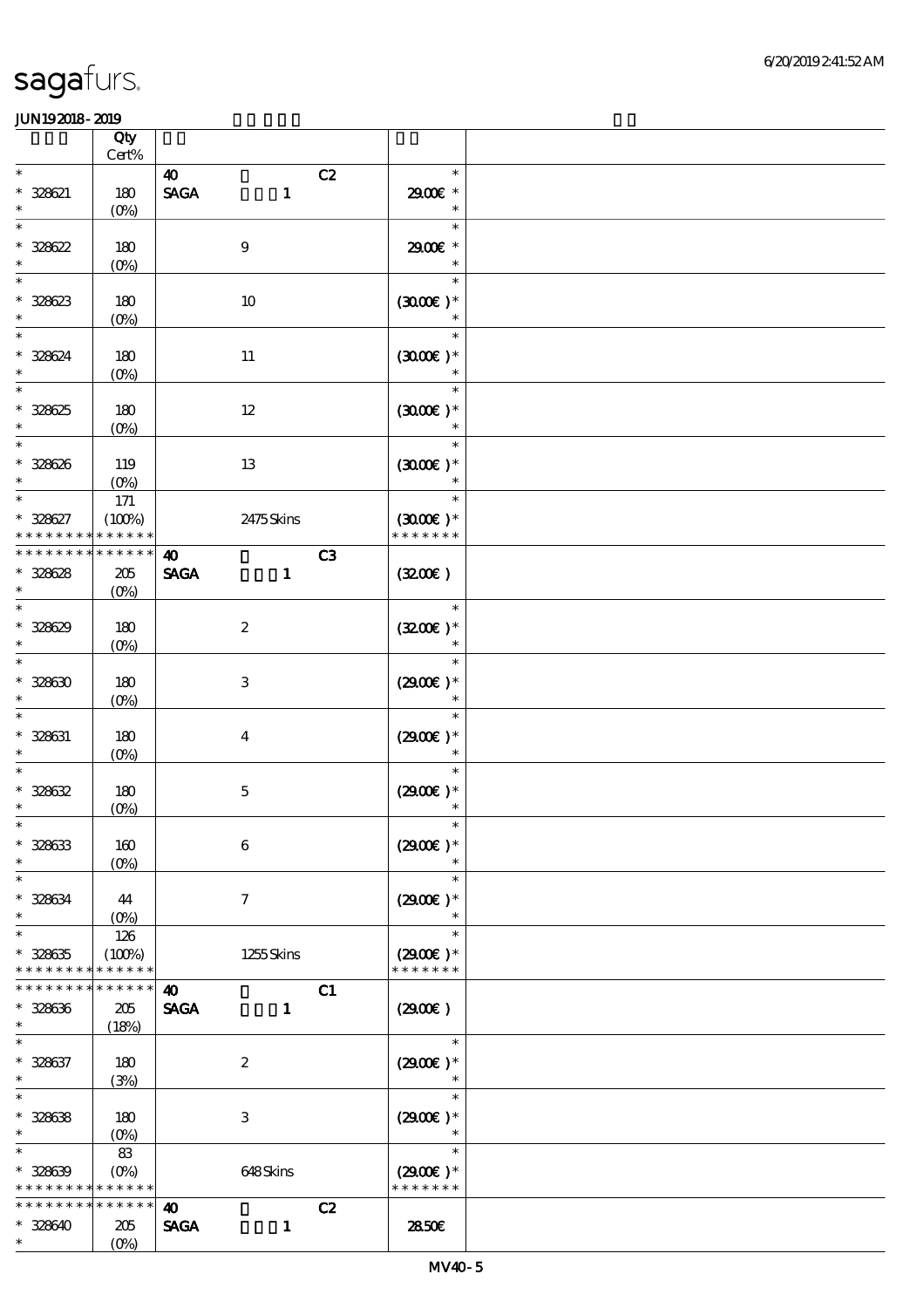|                                                                | Qty<br>$\mbox{Cert}\%$                 |                                                            |                                                 |  |
|----------------------------------------------------------------|----------------------------------------|------------------------------------------------------------|-------------------------------------------------|--|
| $\ast$                                                         |                                        | 40<br>C2                                                   | $\ast$                                          |  |
| $* 328641$<br>$\ast$                                           | 180<br>$(0\%)$                         | <b>SAGA</b><br>$\mathbf{1}$                                | 2850€ *<br>$\ast$                               |  |
| $\overline{\ast}$<br>$* 328642$<br>$\ast$                      | 180<br>$(0\%)$                         | $\,3$                                                      | <u>e de la p</u><br>$\ast$<br>2850€ *<br>$\ast$ |  |
| $\ast$<br>$* 328643$<br>$\ast$                                 | 180<br>$(0\%)$                         | $\boldsymbol{4}$                                           | $\ast$<br>2850€ *<br>$\ast$                     |  |
| $\ast$<br>$* 328644$<br>$\ast$                                 | 180<br>$(0\%)$                         | $\mathbf 5$                                                | $\ast$<br>2850€ *<br>$\ast$                     |  |
| $\overline{\phantom{0}}$<br>$* 328645$<br>$\ast$               | 180<br>$(0\%)$                         | $\boldsymbol{6}$                                           | $\ast$<br>2850€ *<br>$\ast$                     |  |
| $\overline{\phantom{0}}$<br>$* 328646$<br>$\ast$               | 180<br>$(0\%)$                         | $\boldsymbol{7}$                                           | $\ast$<br>2850 £*<br>$\ast$                     |  |
| $\overline{\ast}$<br>$* 328647$<br>$\ast$                      | 180<br>(0%)                            | 8                                                          | $\ast$<br>2850E *<br>$\ast$                     |  |
| $\overline{\phantom{a}^*}$<br>$* 328648$<br>$*$                | 180<br>$(0\%)$                         | $\boldsymbol{9}$                                           | $\ast$<br>2850€ *<br>$\ast$                     |  |
| $\overline{\phantom{0}}$<br>$* 328649$<br>$\ddot{\phantom{0}}$ | 180<br>$(0\%)$                         | 10                                                         | $\ast$<br>2850E *<br>$\ast$                     |  |
| $\overline{\phantom{a}^*}$<br>$* 32860$<br>$\ast$              | 180<br>$(0\%)$                         | $11\,$                                                     | $\ast$<br>2850€ *<br>$\ast$                     |  |
| $\overline{\phantom{0}}$<br>$* 328651$<br>$\ast$               | 190<br>$(0\%)$                         | $12\,$                                                     | $\ast$<br>2850E *<br>$\ast$                     |  |
| $\ast$<br>$* 328652$<br>$\ast$                                 | 45<br>(0%)                             | 13                                                         | $\ast$<br>2850 £*<br>$\ast$                     |  |
| $*$<br>$* 328653$<br>* * * * * * * *                           | 137<br>(100%)<br>* * * * * *           | 2377 Skins                                                 | 2850€ *<br>* * * * * * *                        |  |
| * * * * * * * *<br>$* 328654$                                  | --<br>* * * * * *<br>205               | C3<br>$\boldsymbol{\omega}$<br><b>SAGA</b><br>$\mathbf{1}$ | 2800€                                           |  |
| $\ast$                                                         | $(O\%)$                                |                                                            |                                                 |  |
| $\ast$<br>$* 328655$<br>$\ast$                                 | 180<br>$(O\!\!\!\!\!\!\backslash\rho)$ | $\boldsymbol{2}$                                           | $\ast$<br>2800€ *<br>$\ast$                     |  |
| $\ast$<br>$* 328656$<br>$\ast$                                 | 180<br>$(O\% )$                        | 3                                                          | $\ast$<br>2800€ *<br>$\ast$                     |  |
| $\ast$<br>$* 328657$<br>$\ast$                                 | 180<br>$(0\%)$                         | $\overline{\mathbf{4}}$                                    | $\ast$<br>2800 £*<br>$\ast$                     |  |
| $\ast$<br>$* 328658$<br>$\ast$                                 | 180<br>(0%)                            | $\mathbf 5$                                                | $\ast$<br>2800 £*<br>$\ast$                     |  |
| $\ast$<br>$* 32860$<br>$\ast$                                  | 180<br>$(0\%)$                         | $\bf 6$                                                    | $\ast$<br>2800 £*<br>$\ast$                     |  |
| $\ast$<br>$* 32860$<br>$\ast$                                  | 136<br>$(100\%)$                       | $\boldsymbol{\tau}$                                        | $\ast$<br>2800 £*<br>$\ast$                     |  |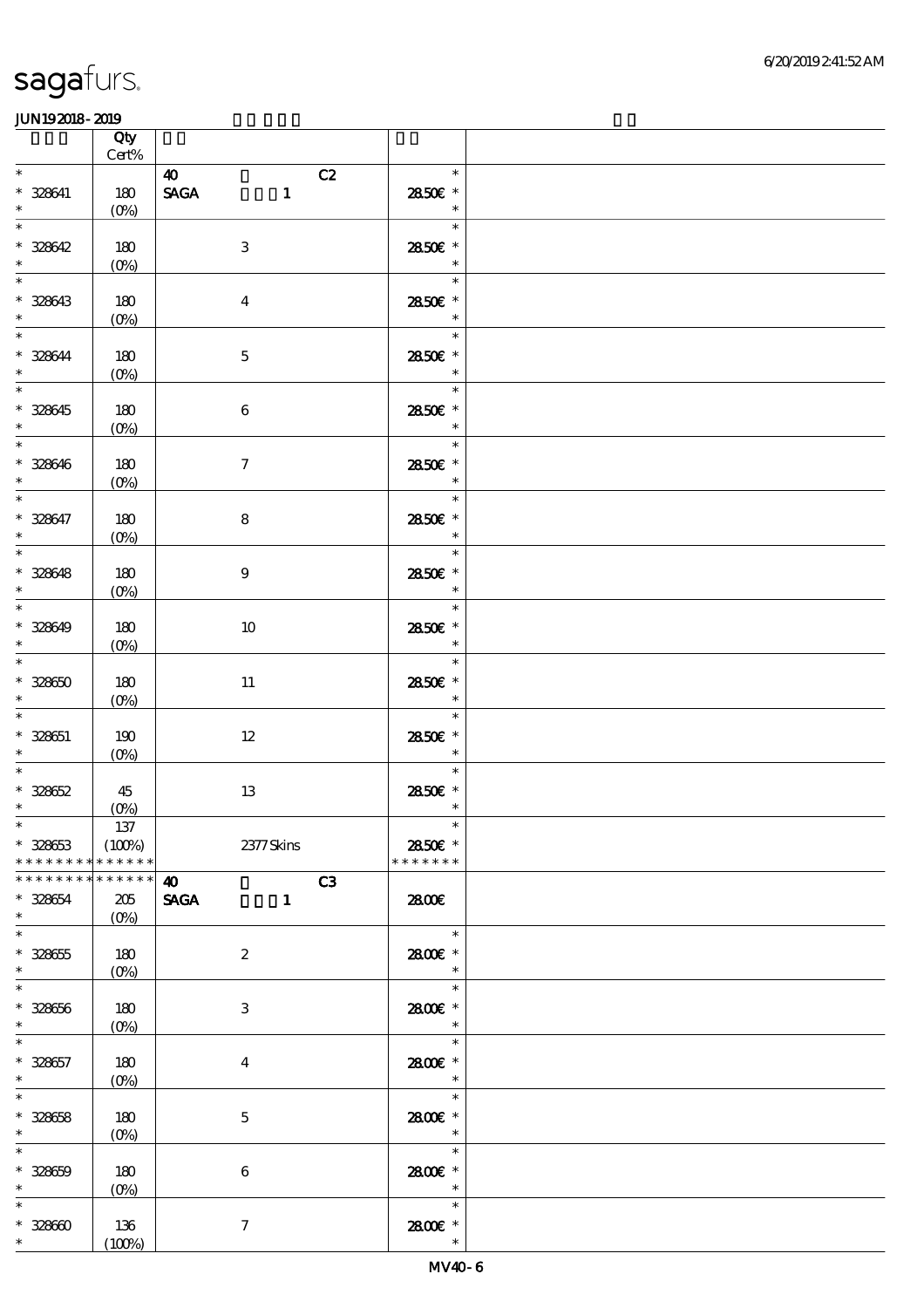|                                            | Qty                        |                                    |                         |                  |                 |                          |  |
|--------------------------------------------|----------------------------|------------------------------------|-------------------------|------------------|-----------------|--------------------------|--|
|                                            | Cert%                      |                                    |                         |                  |                 |                          |  |
| $\ast$                                     | 65                         | $\boldsymbol{\omega}$              |                         |                  | C <sub>3</sub>  | $\ast$                   |  |
| $* 328661$<br>* * * * * * * * * * * * * *  | $(O\%)$                    | <b>SAGA</b>                        |                         | $\mathbf{1}$     |                 | 2800€ *<br>* * * * * * * |  |
| * * * * * * * *                            | * * * * * *                | $\boldsymbol{\omega}$              | $\mathbf x$             |                  | C1              |                          |  |
| $* 32862$                                  | 205                        | <b>SAGA</b>                        |                         | $\mathbf{1}$     |                 | (2900)                   |  |
| $\ast$                                     | (15%)                      |                                    |                         |                  |                 |                          |  |
| $\ast$                                     | 140                        |                                    |                         |                  |                 | $\ast$                   |  |
| $* 32863$                                  | $(O\% )$                   |                                    | 345Skins                |                  |                 | $(2900)$ *               |  |
| * * * * * * * * * * * * * *                |                            |                                    |                         |                  |                 | * * * * * * *            |  |
| * * * * * * * *                            | * * * * * *                | $\bullet$ $\bullet$                | $\mathbf{X}$            |                  | C2              |                          |  |
| * 328664                                   | 205                        | <b>SAGA</b>                        |                         | $\mathbf{1}$     |                 | 2850E                    |  |
| $\ast$<br>$\ast$                           | (17%)                      |                                    |                         |                  |                 | $\ast$                   |  |
|                                            |                            |                                    |                         |                  |                 | 2850E *                  |  |
| $* 32865$<br>$\ast$                        | 180<br>$(0\%)$             |                                    | $\boldsymbol{2}$        |                  |                 | $\ast$                   |  |
| $\overline{\phantom{0}}$                   |                            |                                    |                         |                  |                 | $\ast$                   |  |
| $* 328666$                                 | 180                        |                                    | 3                       |                  |                 | 2850 €*                  |  |
| $\ast$                                     | $(O\%)$                    |                                    |                         |                  |                 | $\ast$                   |  |
| $\overline{\ast}$                          |                            |                                    |                         |                  |                 | $\ast$                   |  |
| $* 328667$                                 | 180                        |                                    | $\overline{4}$          |                  |                 | 2850€ *                  |  |
| $\ast$                                     | $(O\%)$                    |                                    |                         |                  |                 | $\ast$                   |  |
| $\ast$                                     |                            |                                    |                         |                  |                 | $\ast$                   |  |
| $* 32868$                                  | 180                        |                                    | $\mathbf 5$             |                  |                 | 2850E *                  |  |
| $\ast$<br>$\ast$                           | $(O\%)$                    |                                    |                         |                  |                 | $\ast$<br>$\ast$         |  |
| $* 328609$                                 |                            |                                    |                         |                  |                 |                          |  |
| $\ast$                                     | 180<br>$(\Theta)$          |                                    | 6                       |                  |                 | 2850E *<br>$\ast$        |  |
| $\ast$                                     |                            |                                    |                         |                  |                 | $\ast$                   |  |
| $* 328670$                                 | 180                        |                                    | $\tau$                  |                  |                 | 2850€ *                  |  |
| $\ast$                                     | (10%)                      |                                    |                         |                  |                 | $\ast$                   |  |
| $\ast$                                     | 145                        |                                    |                         |                  |                 | $\ast$                   |  |
| * 328671                                   | $(\Theta)$                 |                                    | 1430Skins               |                  |                 | 2850E *                  |  |
| * * * * * * * * <mark>* * * * * *</mark> * |                            |                                    |                         |                  |                 | * * * * * * *            |  |
| * * * * * * * *                            | $* * * * * * *$            | $\boldsymbol{\omega}$              | X                       |                  | C3              |                          |  |
| $* 328672$<br>$\ast$                       | 205                        | <b>SAGA</b>                        |                         | $\mathbf{1}$     |                 | 2800E                    |  |
| $*$                                        | (20%)                      |                                    |                         |                  |                 | $\overline{\phantom{a}}$ |  |
| $* 328673$                                 | 180                        |                                    | $\boldsymbol{2}$        |                  |                 | 2800€ *                  |  |
| $\ast$                                     | (20%)                      |                                    |                         |                  |                 | $\ast$                   |  |
| $\ast$                                     |                            |                                    |                         |                  |                 | $\ast$                   |  |
| * 328674                                   | 200                        |                                    | 3                       |                  |                 | 2800E *                  |  |
| $\ast$                                     | $(O\%)$                    |                                    |                         |                  |                 | $\ast$                   |  |
| $\ast$                                     | 81                         |                                    |                         |                  |                 | $\ast$                   |  |
| $* 328675$                                 | $(O\%)$                    |                                    | 666Skins                |                  |                 | 2800€ *                  |  |
| * * * * * * * *<br>* * * * * * * *         | * * * * * *<br>* * * * * * |                                    |                         |                  |                 | * * * * * * *            |  |
| $* 328676$                                 | 205                        | $\bullet$ $\bullet$<br><b>SAGA</b> |                         | $\boldsymbol{2}$ | <b>2X</b> C1/C2 | 3200                     |  |
| $\ast$                                     | (14%)                      |                                    |                         |                  |                 |                          |  |
| $\ast$                                     | 108                        |                                    |                         |                  |                 | $\overline{\phantom{a}}$ |  |
| $* 328677$                                 | $(O\!/\!o)$                |                                    | 313Skins                |                  |                 | $31.00E$ *               |  |
| * * * * * * * * * * * * * *                |                            |                                    |                         |                  |                 | * * * * * * *            |  |
|                                            |                            | $\boldsymbol{\omega}$              | $\mathbf X$             |                  | C1              |                          |  |
| 328678                                     | 174                        | <b>SACA</b>                        | $\overline{\mathbf{2}}$ |                  |                 | (320)                    |  |
|                                            | (9%)                       |                                    |                         |                  |                 |                          |  |
| * * * * * * * *                            | * * * * * *                | $\boldsymbol{\omega}$              | $\mathbf{X}$            |                  | C2              |                          |  |
| $* 328679$<br>$\ast$                       | 205                        | <b>SAGA</b>                        |                         | $\boldsymbol{z}$ |                 | 3200                     |  |
| $\ast$                                     | (25%)                      |                                    |                         |                  |                 | $\ast$                   |  |
| $* 328680$                                 | 180                        |                                    | $\boldsymbol{2}$        |                  |                 | $31.005*$                |  |
| $*$                                        | $(O\%)$                    |                                    |                         |                  |                 | $\ast$                   |  |
|                                            |                            |                                    |                         |                  |                 |                          |  |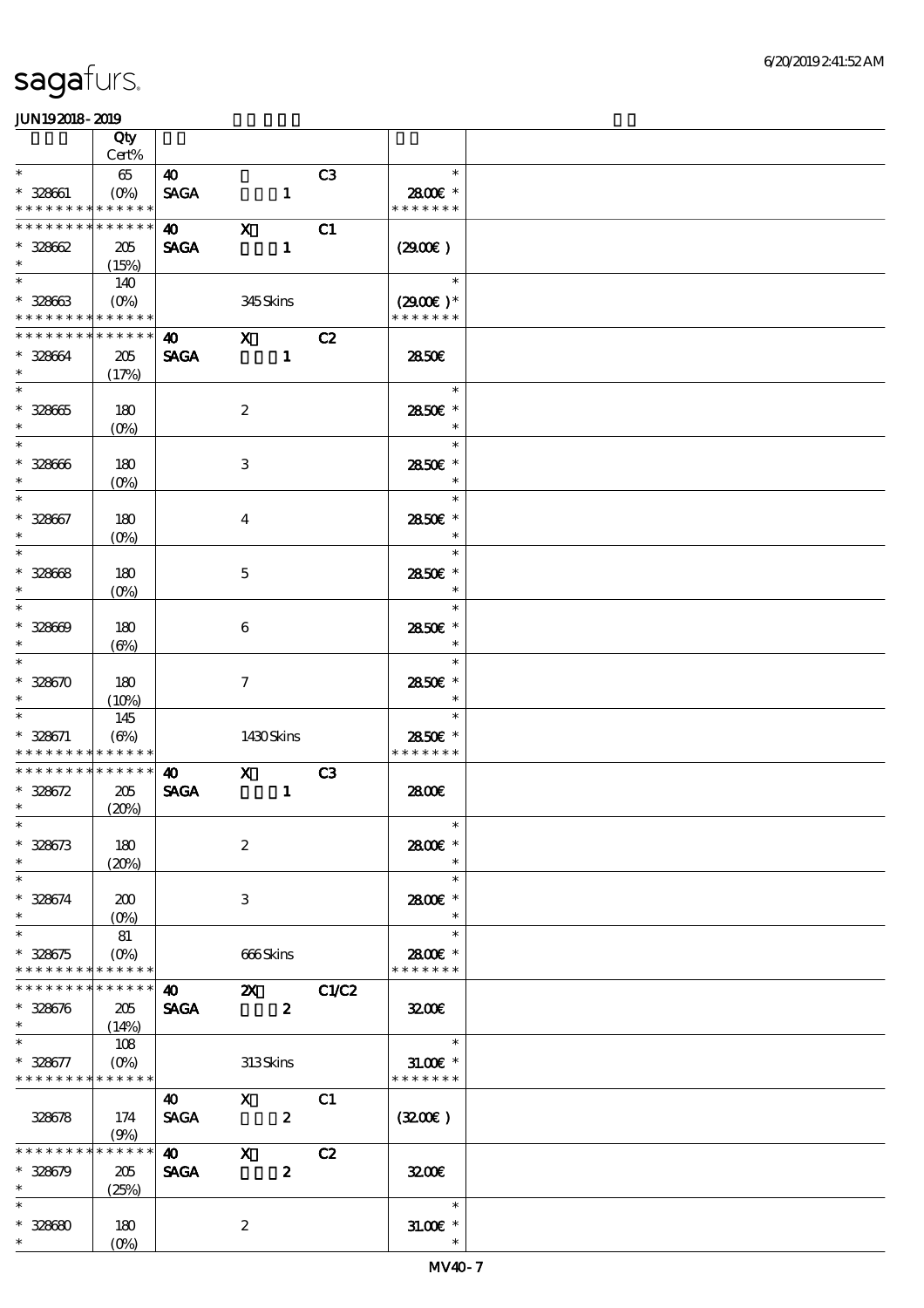|                                           | Qty            |                       |                         |                |                             |  |
|-------------------------------------------|----------------|-----------------------|-------------------------|----------------|-----------------------------|--|
|                                           | Cert%          |                       |                         |                |                             |  |
| $\ast$                                    | 153            | $\boldsymbol{40}$     | $\mathbf{X}$            | C2             | $\ast$                      |  |
| $* 328681$<br>* * * * * * * * * * * * * * | $(O\%)$        | <b>SAGA</b>           | $\overline{\mathbf{c}}$ |                | $31.00E$ *<br>* * * * * * * |  |
| * * * * * * * * * * * * * *               |                | $\boldsymbol{\omega}$ | $2X$ /X                 | C <sub>3</sub> |                             |  |
| $* 328682$                                | 205            | <b>SAGA</b>           | $\boldsymbol{z}$        |                | 31.00E                      |  |
| $\ast$                                    | (3%)           |                       |                         |                |                             |  |
| $\ast$                                    | $-36$          |                       |                         |                | $\ast$                      |  |
| $* 328683$                                | (72%)          |                       | 241 Skins               |                | $31.005*$                   |  |
| * * * * * * * * * * * * * *               |                |                       |                         |                | * * * * * * *               |  |
| * * * * * * * * * * * * * *               |                | 40                    |                         | C1             |                             |  |
| * 328684                                  | 205            | <b>SAGA</b>           | $\boldsymbol{z}$        |                | 3200                        |  |
| $\ast$                                    | (47%)          |                       |                         |                |                             |  |
| $\overline{\phantom{0}}$                  |                |                       |                         |                | $\ast$                      |  |
| $* 328685$                                | 180            |                       | $\boldsymbol{2}$        |                | $3L00E$ *                   |  |
| $\ast$                                    | $(O\%)$        |                       |                         |                | $\ast$                      |  |
| $\overline{\ast}$                         |                |                       |                         |                | $\ast$                      |  |
| $* 328686$<br>$\ast$                      | 170            |                       | 3                       |                | $31.005$ *<br>$\ast$        |  |
|                                           | $(O\% )$<br>42 |                       |                         |                | $\ast$                      |  |
| $* 328687$                                | $(O\%)$        |                       | 597Skins                |                | $31.00E$ *                  |  |
| * * * * * * * * * * * * * *               |                |                       |                         |                | * * * * * * *               |  |
| * * * * * * * *                           | * * * * * *    | $\boldsymbol{\omega}$ |                         | C2             |                             |  |
| $* 328688$                                | 205            | <b>SAGA</b>           | $\mathbf{z}$            |                | 3200                        |  |
| $\ast$                                    | $(O\%)$        |                       |                         |                |                             |  |
| $\ast$                                    |                |                       |                         |                | $\ast$                      |  |
| $* 328689$                                | 180            |                       | $\boldsymbol{2}$        |                | $31.005$ *                  |  |
| $\ast$                                    | $(O\%)$        |                       |                         |                | $\ast$                      |  |
| $\ast$                                    |                |                       |                         |                | $\ast$                      |  |
| $* 32800$                                 | 180            |                       | 3                       |                | $31.005$ *                  |  |
| $\ast$<br>$\ast$                          | $(O\%)$        |                       |                         |                | $\ast$                      |  |
| $* 328001$                                |                |                       |                         |                | $\ast$                      |  |
| $\ast$                                    | 180<br>$(O\%)$ |                       | $\overline{4}$          |                | $31.005*$<br>$\ast$         |  |
| $\ast$                                    |                |                       |                         |                | $\ast$                      |  |
| $* 328692$                                | 180            |                       | $\mathbf{5}$            |                | 3200E *                     |  |
| $\ast$                                    | $(O\%)$        |                       |                         |                | $\ast$                      |  |
| $*$                                       |                |                       |                         |                | $\ast$                      |  |
| $* 328003$                                | 180            |                       | $\boldsymbol{6}$        |                | $31.00E$ *                  |  |
| $\ast$                                    | $(O\%)$        |                       |                         |                | $\ast$                      |  |
| $\ast$                                    |                |                       |                         |                | $\ast$                      |  |
| $* 328094$                                | 180            |                       | $\tau$                  |                | $31.005*$                   |  |
| $\ast$                                    | $(0\%)$        |                       |                         |                | $\ast$                      |  |
| $\ast$                                    |                |                       |                         |                | $\ast$                      |  |
| $* 328005$<br>$\ast$                      | 180<br>(90%)   |                       | 8                       |                | $31.005*$<br>$\ast$         |  |
| $\ast$                                    |                |                       |                         |                | $\ast$                      |  |
| $* 328006$                                | 44             |                       | 9                       |                | $31.00$ $*$                 |  |
| $\ast$                                    | $(100\%)$      |                       |                         |                | $\ast$                      |  |
| $\ast$                                    | 135            |                       |                         |                | $\ast$                      |  |
| $* 328007$                                | $(O\%)$        |                       | 1644 Skins              |                | $31.005*$                   |  |
| * * * * * * * *                           | * * * * * *    |                       |                         |                | * * * * * * *               |  |
| * * * * * * * *                           | * * * * * *    | $\boldsymbol{\omega}$ |                         | C <sub>3</sub> |                             |  |
| $* 328008$                                | $205\,$        | <b>SAGA</b>           | $\boldsymbol{z}$        |                | 31.00                       |  |
| $*$ and $*$                               | (39%)          |                       |                         |                |                             |  |
| $\ast$                                    |                |                       |                         |                | $\ast$                      |  |
| $* 328009$<br>$\ast$                      | 180            |                       | $\boldsymbol{2}$        |                | $31.00E$ *<br>$\ast$        |  |
| $\ast$                                    | $(O\%)$        |                       |                         |                | $\ast$                      |  |
| $* 328700$                                | 137<br>$(O\%)$ |                       | 522Skins                |                | $31.005*$                   |  |
| * * * * * * * *                           | * * * * * *    |                       |                         |                | * * * * * * *               |  |
|                                           |                |                       |                         |                |                             |  |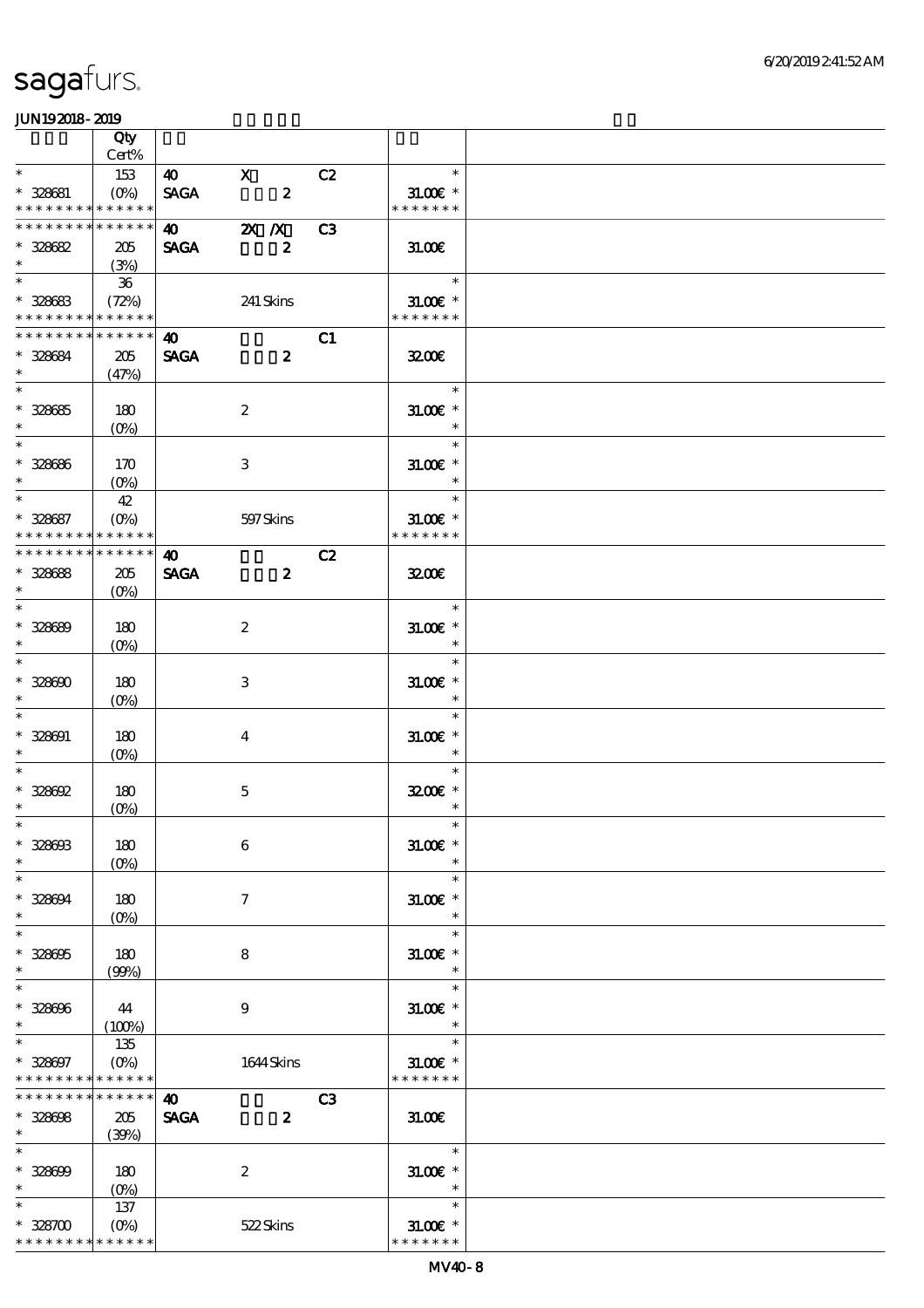|                                                           | Qty<br>$\mbox{Cert}\%$            |                                                                |                                       |  |
|-----------------------------------------------------------|-----------------------------------|----------------------------------------------------------------|---------------------------------------|--|
| * * * * *                                                 | * * * * * *                       |                                                                |                                       |  |
| $* 328701$<br>$\ast$                                      | 205<br>$(0\%)$                    | $\boldsymbol{\omega}$<br>C1<br>$\boldsymbol{z}$<br><b>SAGA</b> | (320)                                 |  |
| $\ast$<br>$* 328702$<br>$\ast$                            | 180<br>$(0\%)$                    | $\boldsymbol{2}$                                               | $\ast$<br>$(3200)$ *<br>$\ast$        |  |
| $\ast$<br>$^\ast$ 328703 $^\ast$                          | 180<br>$(0\%)$                    | $\,3$                                                          | $\ast$<br>$(3200)$ *<br>$\ast$        |  |
| $\ast$<br>$* 328704$<br>$\ast$                            | 180<br>$(0\%)$                    | $\boldsymbol{4}$                                               | $\ast$<br>$(3200)$ *<br>$\ast$        |  |
| $\ast$<br>$* 328705$<br>$\ast$                            | 147<br>$(0\%)$                    | $\mathbf 5$                                                    | $\ast$<br>$(3200)$ *                  |  |
| $\overline{\phantom{0}}$<br>$* 328706$<br>* * * * * * * * | $173\,$<br>(100%)<br>* * * * * *  | 1065Skins                                                      | $\ast$<br>$(3200)$ *<br>* * * * * * * |  |
|                                                           |                                   |                                                                |                                       |  |
| ********<br>* 328707<br>$\ast$                            | * * * * * *<br>$205\,$<br>$(O\%)$ | C2<br>$\boldsymbol{\omega}$<br><b>SAGA</b><br>$\boldsymbol{z}$ | (320)                                 |  |
| $\ast$<br>$* 328708$<br>$\ast$                            | 180<br>$(0\%)$                    | $\boldsymbol{2}$                                               | $\ast$<br>$(3200)$ *<br>$\ast$        |  |
| $\ast$<br>$* 328709$<br>$\ast$                            | 180<br>$(0\%)$                    | $\,3$                                                          | $\ast$<br>$(3200)$ *<br>$\ast$        |  |
| $\ast$<br>$* 328710$<br>$\ast$                            | 180<br>$(0\%)$                    | $\boldsymbol{4}$                                               | $\ast$<br>$(3200)$ *<br>$\ast$        |  |
| $\ast$<br>$* 328711$<br>$\ast$                            | 180<br>$(O\%)$                    | $\mathbf 5$                                                    | $\ast$<br>$(3200)$ *                  |  |
| $\ast$<br>$* 328712$<br>$\ast$                            | 180<br>(0%)                       | $\,6\,$                                                        | $(3200)$ *<br>$\ast$                  |  |
| $*$<br>$* 328713$<br>$\ast$                               | 180<br>$(0\%)$                    | $\boldsymbol{7}$                                               | $\ast$<br>$(3200)$ *<br>$\ast$        |  |
| $\ast$<br>$* 328714$<br>$\ast$                            | 180<br>$(0\%)$                    | $\bf 8$                                                        | $\ast$<br>$(3200)$ *<br>$\ast$        |  |
| $\ast$<br>$* 328715$<br>$\ast$                            | 180<br>$(0\%)$                    | $\boldsymbol{9}$                                               | $\ast$<br>$(3200)$ *<br>$\ast$        |  |
| $\ast$<br>$* 328716$<br>$\ast$                            | 180<br>$(0\%)$                    | 10                                                             | $\ast$<br>$(3200)$ *<br>$\ast$        |  |
| $\ast$<br>$* 328717$<br>$\ast$                            | $180\,$<br>(0%)                   | $11\,$                                                         | $\ast$<br>$(3200)$ *                  |  |
| $\ast$<br>$* 328718$<br>$\ast$                            | $180\,$<br>$(0\%)$                | $12\,$                                                         | $\ast$<br>$(320)$ *<br>$\ast$         |  |
| $\ast$<br>$* 328719$<br>$\ast$                            | 189<br>$(0\%)$                    | $13\,$                                                         | $\ast$<br>$(320)$ *<br>$\ast$         |  |
| $\ast$<br>$* 328720$<br>$\ast$                            | 180<br>(90%)                      | 14                                                             | $\ast$<br>$(3200)$ *<br>$\ast$        |  |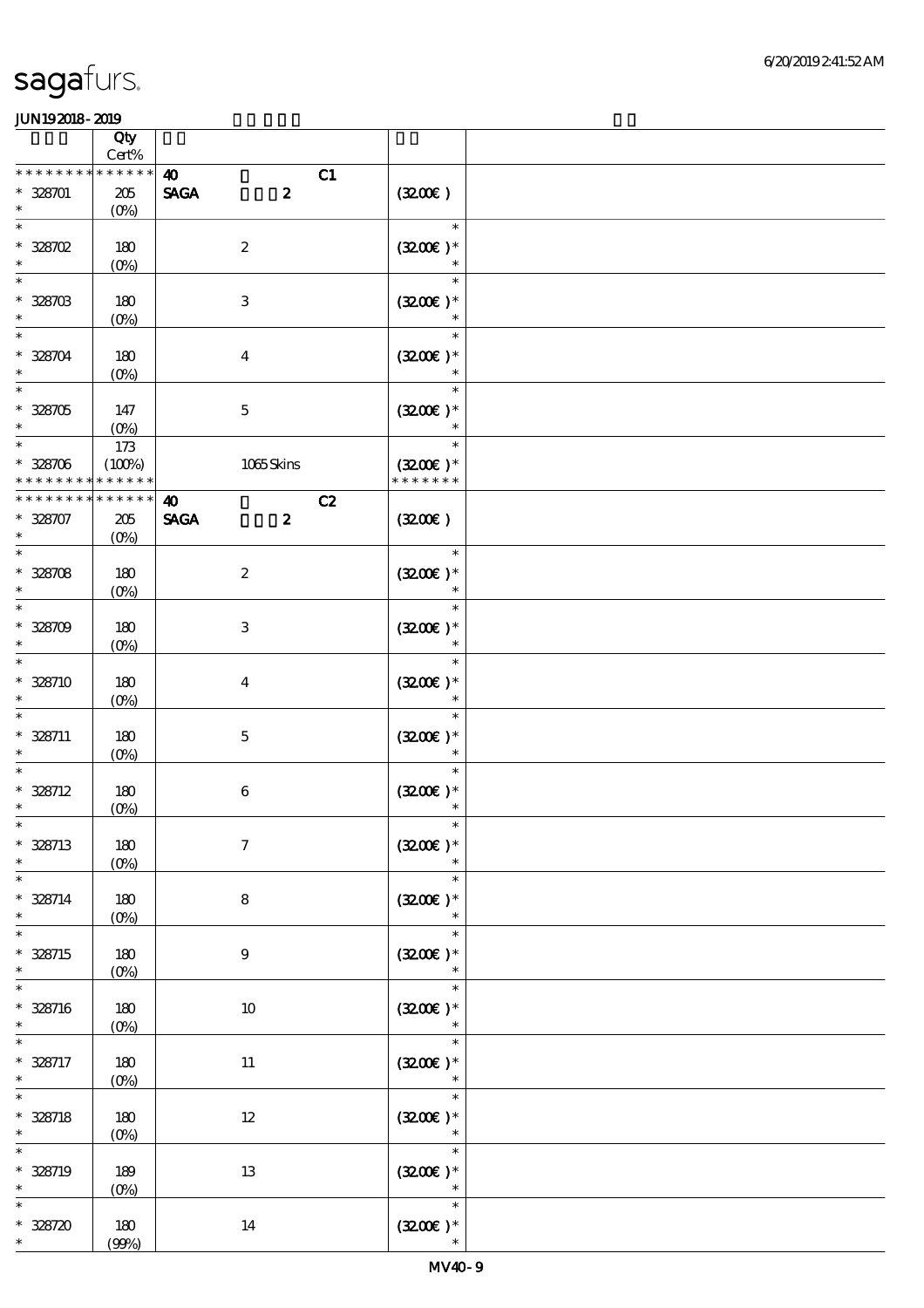|                                                    | Qty<br>$\mbox{Cert}\%$ |                                      |                  |    |                                 |  |
|----------------------------------------------------|------------------------|--------------------------------------|------------------|----|---------------------------------|--|
| $\ast$                                             |                        |                                      |                  |    | $\ast$                          |  |
| $* 328721$<br>$\ast$                               | 180<br>(100%)          | $\boldsymbol{\omega}$<br><b>SAGA</b> | $\boldsymbol{z}$ | C2 | $(3200)$ *<br>$\ast$            |  |
| $\ast$                                             | $55\,$                 |                                      |                  |    | $\ast$                          |  |
| $* 328722$<br>* * * * * * * * * * * * * *          | (100%)                 |                                      | 2789Skins        |    | $(3200)$ *<br>* * * * * * *     |  |
| * * * * * * * * * * * * * *                        |                        |                                      |                  | C3 |                                 |  |
| $* 328723$<br>$\ast$                               | 205<br>$(O\%)$         | 40<br><b>SAGA</b>                    | $\boldsymbol{z}$ |    | 31.00                           |  |
| $\overline{\phantom{0}}$<br>$^\ast$ 328724 $^\ast$ | 180<br>$(O\%)$         |                                      | $\boldsymbol{2}$ |    | $\ast$<br>$31.00$ $*$<br>$\ast$ |  |
| $\overline{\ast}$<br>$* 328725$<br>$\ast$          | 180<br>$(0\%)$         |                                      | $\,3$            |    | $\ast$<br>$31.00E$ *<br>$\ast$  |  |
| $\overline{\phantom{0}}$<br>$* 328726$<br>$\ast$   | 158<br>$(O\%)$         |                                      | $\boldsymbol{4}$ |    | $\ast$<br>$31.00E$ *<br>$\ast$  |  |
| $\overline{\phantom{0}}$                           | 151                    |                                      |                  |    | $\ast$                          |  |
| $* 328727$<br>* * * * * * * *                      | (100%)<br>* * * * * *  |                                      | 874Skins         |    | $31.00$ $*$<br>* * * * * * *    |  |
| * * * * * * * *                                    | * * * * * *            | $\boldsymbol{\omega}$                |                  | C1 |                                 |  |
| $* 328728$<br>$\ast$                               | 205<br>$(O\%)$         | <b>SAGA</b>                          | $\boldsymbol{z}$ |    | 31.00E                          |  |
| $\overline{\ast}$<br>$* 328729$                    | 180                    |                                      | $\boldsymbol{2}$ |    | $\ast$<br>$3000$ $*$            |  |
| $\ast$                                             | $(0\%)$                |                                      |                  |    | $\ast$                          |  |
| $\overline{\phantom{0}}$                           |                        |                                      |                  |    | $\ast$                          |  |
| $* 328730$<br>$\ast$                               | 180<br>$(0\%)$         |                                      | $\,3\,$          |    | $3000$ $*$<br>$\ast$            |  |
| $\ast$                                             |                        |                                      |                  |    | $\ast$                          |  |
| $* 328731$<br>$\ast$                               | 180<br>$(0\%)$         |                                      | $\boldsymbol{4}$ |    | $3000$ $*$<br>$\ast$            |  |
| $\ast$                                             |                        |                                      |                  |    | $\ast$                          |  |
| $* 328732$<br>$\ast$                               | $53\,$<br>$(0\%)$      |                                      | $\mathbf 5$      |    | $3000$ $*$<br>$\ast$            |  |
| $*$                                                | $185\,$                |                                      |                  |    | $\ast$                          |  |
| $* 328733$<br>* * * * * * * *                      | (100%)<br>* * * * * *  |                                      | 983Skins         |    | $3000$ $*$<br>* * * * * * *     |  |
| * * * * * * * *                                    | * * * * * *            | $\boldsymbol{\omega}$                |                  | C2 |                                 |  |
| $* 328734$<br>$\ast$                               | 205<br>$(0\%)$         | <b>SAGA</b>                          | $\boldsymbol{z}$ |    | 31.00E                          |  |
| $\overline{\phantom{0}}$                           |                        |                                      |                  |    | $\ast$                          |  |
| $* 328735$<br>$\ast$                               | 180<br>$(0\%)$         |                                      | $\boldsymbol{2}$ |    | $3000$ $*$<br>$\ast$            |  |
| $\overline{\ast}$                                  |                        |                                      |                  |    | $\ast$                          |  |
| $* 328736$<br>$\ast$                               | 180<br>$(O\!/\!o)$     |                                      | $\,3$            |    | $3000$ $*$<br>$\ast$            |  |
| $\ast$                                             |                        |                                      |                  |    | $\ast$                          |  |
| $* 328737$<br>$\ast$<br>$\overline{\ast}$          | 180<br>$(O_0)$         |                                      | $\boldsymbol{4}$ |    | $3000$ $*$<br>$\ast$<br>$\ast$  |  |
| $* 328738$<br>$\ast$                               | 180<br>$(0\%)$         |                                      | $\mathbf 5$      |    | $3000$ $*$<br>$\ast$            |  |
| $\overline{\ast}$                                  |                        |                                      |                  |    | $\ast$                          |  |
| $* 328739$<br>$\ast$                               | 180<br>$(0\%)$         |                                      | $\,6\,$          |    | $3000$ $*$<br>$\ast$            |  |
| $\ast$                                             |                        |                                      |                  |    | $\ast$                          |  |
| $* 328740$<br>$*$                                  | 180<br>$(O_0)$         |                                      | $\boldsymbol{7}$ |    | $3000$ $*$<br>$\ast$            |  |
|                                                    |                        |                                      |                  |    |                                 |  |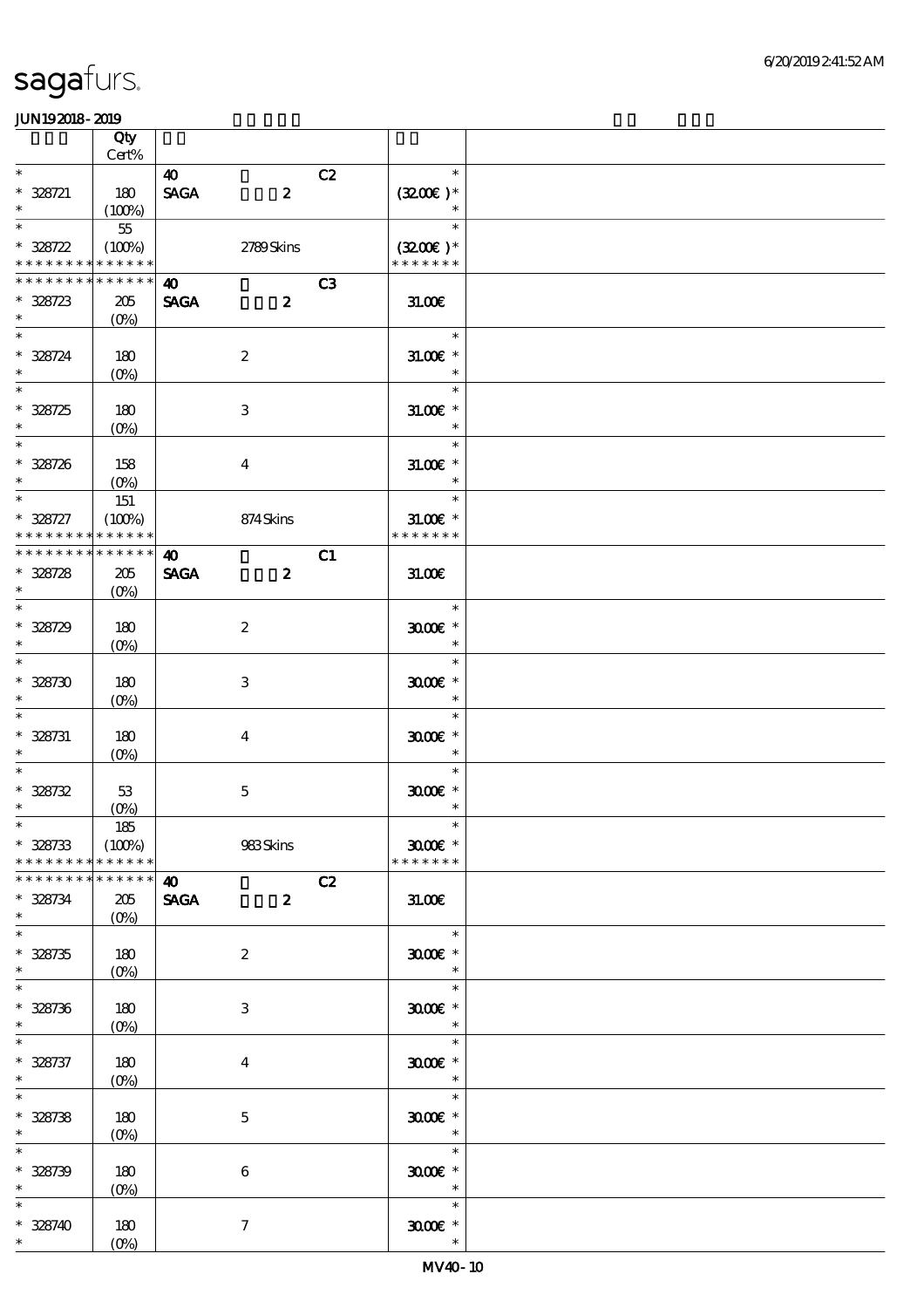|                                                     | Qty<br>$\mbox{Cert}\%$                                   |                                      |                           |                  |    |                                       |  |
|-----------------------------------------------------|----------------------------------------------------------|--------------------------------------|---------------------------|------------------|----|---------------------------------------|--|
| $\ast$                                              |                                                          | $\boldsymbol{\omega}$                |                           |                  | C2 | $\ast$                                |  |
| $* 328741$<br>$\ast$                                | 180<br>(O <sub>0</sub> )                                 | <b>SAGA</b>                          |                           | $\boldsymbol{z}$ |    | $31.005$ *<br>$\ast$                  |  |
| $\ast$<br>$* 328742$<br>$\ast$                      | 180<br>$(0\%)$                                           |                                      | $9$                       |                  |    | $\ast$<br>$3000$ $*$<br>$\ast$        |  |
| $\ast$<br>$* 328743$<br>$\ast$                      | 180<br>$(0\%)$                                           |                                      | 10                        |                  |    | $\ast$<br>$3000$ $*$<br>$\ast$        |  |
| $\ast$<br>$* 328744$<br>$\ast$                      | 180<br>$(O\%)$                                           |                                      | 11                        |                  |    | $\ast$<br>$3000$ $*$<br>$\ast$        |  |
| $\ast$<br>$* 328745$<br>$\ast$                      | 180<br>(100%)                                            |                                      | $12\,$                    |                  |    | $\ast$<br>$3000$ $*$<br>$\ast$        |  |
| $\overline{\phantom{0}}$<br>$* 328746$<br>$\ast$    | 180<br>(100%)                                            |                                      | 13                        |                  |    | $\ast$<br>$3000$ $^{\circ}$<br>$\ast$ |  |
| $\overline{\phantom{0}}$<br>$* 328747$<br>$\ast$    | 158<br>(100%)                                            |                                      | 14                        |                  |    | $\ast$<br>$3000$ $*$<br>$\ast$        |  |
| $\ast$<br>$* 328748$<br>* * * * * * * * * * * * * * | 150<br>$(O\%)$                                           |                                      | 2673Skins                 |                  |    | $\ast$<br>$3000$ $*$<br>* * * * * * * |  |
| * * * * * * * *<br>$* 328749$<br>$\ast$             | * * * * * *<br>205<br>$(O\%)$                            | $\boldsymbol{\omega}$<br><b>SAGA</b> |                           | $\boldsymbol{z}$ | C3 | 31.00E                                |  |
| $\overline{\ast}$<br>$* 328750$<br>$\ast$           | 180<br>$(0\%)$                                           |                                      | $\boldsymbol{2}$          |                  |    | $\ast$<br>$3000$ $^{\circ}$<br>$\ast$ |  |
| $\ast$<br>$* 328751$<br>$\ast$                      | 180<br>$(O\%)$                                           |                                      | $\ensuremath{\mathbf{3}}$ |                  |    | $\ast$<br>$31.005$ *<br>$\ast$        |  |
| $\ast$<br>$* 328752$<br>$\ast$                      | 180<br>(100%)                                            |                                      | $\boldsymbol{4}$          |                  |    | $\ast$<br>$3000$ $^{\circ}$<br>$\ast$ |  |
| $*$<br>$* 328753$<br>$\ast$                         | 39<br>(100%)                                             |                                      | $\mathbf 5$               |                  |    | $\ast$<br>$3000$ $*$<br>$\ast$        |  |
| $\ast$<br>$* 328754$<br>* * * * * * * *             | 144<br>$(O\%)$<br>* * * * * *                            |                                      | 928Skins                  |                  |    | $\ast$<br>$3000$ $*$<br>* * * * * * * |  |
| * * * * * * * *<br>$* 328755$<br>$\ast$             | * * * * * *<br>205<br>$(O\%)$                            | 40 X C1<br><b>SAGA</b>               |                           | $\boldsymbol{z}$ |    | 3000                                  |  |
| $\ast$<br>$* 328756$<br>$\ast$                      | 176<br>$(O\!\!\!\!\!\!\!\backslash \!\!\!\!\!\backslash$ |                                      | $\boldsymbol{2}$          |                  |    | $\ast$<br>$3000$ $*$                  |  |
| $\ast$<br>$* 328757$<br>* * * * * * * * * * * * * * | 96<br>(100%)                                             |                                      | 477Skins                  |                  |    | $\ast$<br>$3000$ $*$<br>* * * * * * * |  |
| * * * * * * * *<br>$* 328758$<br>$\ast$             | * * * * * *<br>205<br>$(0\%)$                            | $\boldsymbol{\omega}$<br><b>SAGA</b> | $X$ C <sub>2</sub>        | $\boldsymbol{z}$ |    | 31.00                                 |  |
| $\ast$<br>$* 328759$<br>$\ast$                      | 180<br>$(0\%)$                                           |                                      | $\boldsymbol{2}$          |                  |    | $\ast$<br>$3000$ $*$<br>$\ast$        |  |
| $\ast$<br>$* 328700$<br>$\ast$                      | 180<br>$(O\!/\!o)$                                       |                                      | $\ensuremath{\mathbf{3}}$ |                  |    | $\ast$<br>$3000$ $*$<br>$\ast$        |  |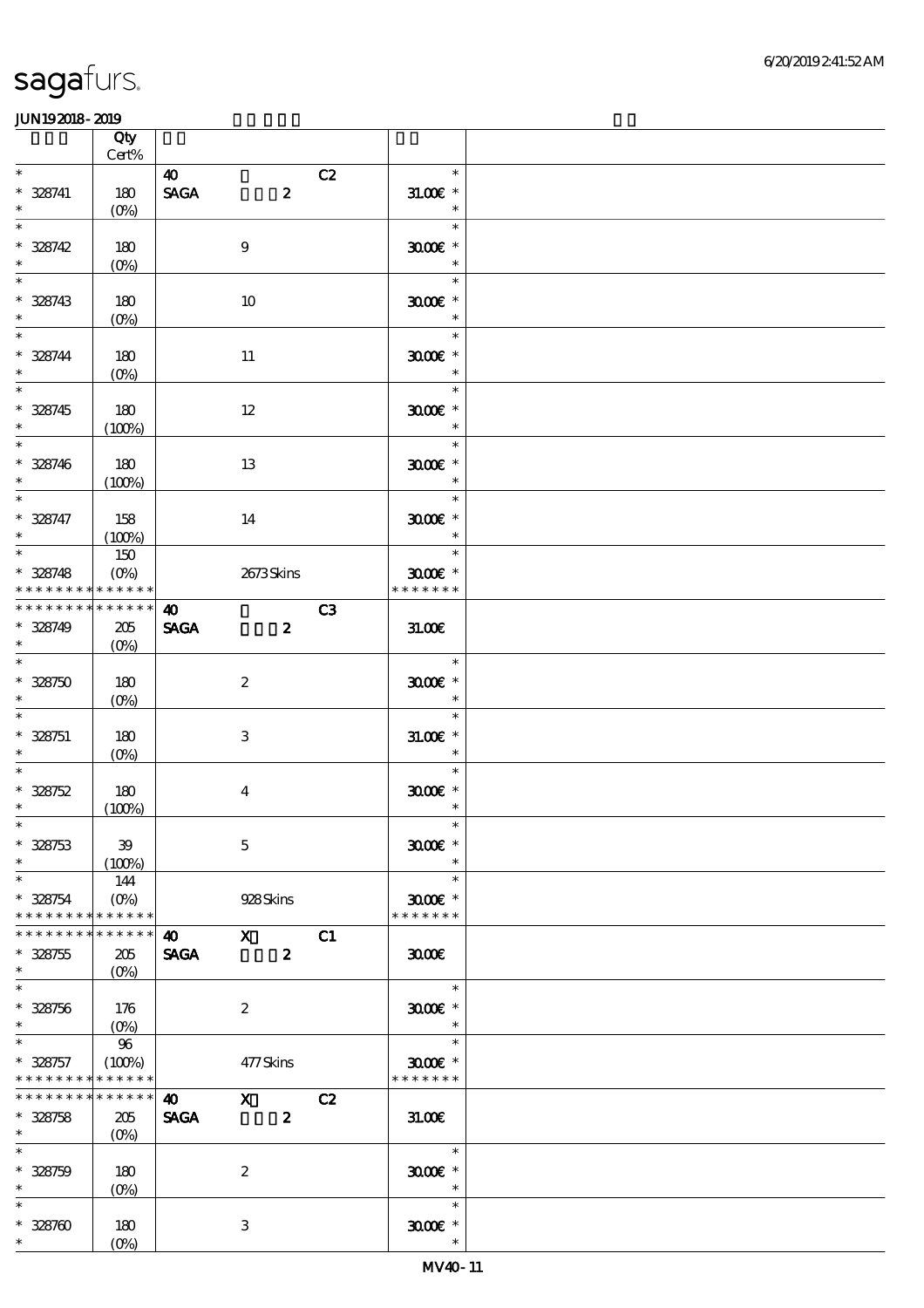|                                                    | Qty<br>Cert%                    |                                      |                                  |      |                                              |  |
|----------------------------------------------------|---------------------------------|--------------------------------------|----------------------------------|------|----------------------------------------------|--|
| $\ast$                                             |                                 |                                      |                                  |      | $\ast$                                       |  |
| $* 328761$<br>$\ast$                               | 180<br>$(O\%)$                  | $\boldsymbol{\omega}$<br><b>SAGA</b> | $\mathbf{X}$<br>$\boldsymbol{z}$ | C2   | $3000$ $*$<br>$\ast$                         |  |
| $\ast$<br>$* 328762$<br>$\ast$                     | 180<br>$(O\%)$                  |                                      | $\mathbf 5$                      |      | $\ast$<br>$3000$ $*$<br>$\ast$               |  |
| $\ast$<br>$* 328763$<br>$\ast$                     | 180<br>(100%)                   |                                      | $\boldsymbol{6}$                 |      | $\ast$<br>$3000$ $*$<br>$\ast$               |  |
| $\ast$<br>$* 328764$<br>$\ast$                     | 125<br>(100%)                   |                                      | $\tau$                           |      | $\ast$<br>$3000$ $*$<br>$\ast$               |  |
| $\overline{\ast}$<br>$* 328765$<br>* * * * * * * * | 128<br>$(O\%)$<br>* * * * * *   |                                      | 1358Skins                        |      | $\ast$<br>$3000$ $*$<br>* * * * * * *        |  |
| * * * * * * * *<br>$* 328706$<br>$\ast$            | * * * * * *<br>205<br>$(O\%)$   | 40<br><b>SAGA</b>                    | $\mathbf X$<br>$\boldsymbol{z}$  | C3   | 3000                                         |  |
| $\overline{\ast}$<br>$* 328767$<br>$\ast$          | 142<br>$(O\%)$                  |                                      | $\boldsymbol{2}$                 |      | $\ast$<br>$3000$ $*$<br>$\ast$               |  |
| $\ast$<br>$* 328768$<br>* * * * * * * *            | 130<br>(100%)<br>* * * * * *    |                                      | 477Skins                         |      | $\ast$<br>$3000$ $*$<br>* * * * * * *        |  |
| 328709                                             | 130<br>(16%)                    | 5040<br><b>SAGA</b>                  | X /<br>$\overline{\mathbf{3}}$   | C2   | 3300€                                        |  |
| * * * * * * * *<br>$* 32870$<br>$\ast$             | * * * * * *<br>205<br>(20%)     | 5040<br><b>SAGA</b>                  | $\mathcal{L}$<br>$\mathbf{3}$    | C2   | 31.00E                                       |  |
| $\ast$<br>$* 328771$<br>* * * * * * * *            | $39\,$<br>(35%)<br>* * * * * *  |                                      | 244Skins                         |      | $\ast$<br>$31.005*$<br>* * * * * * *         |  |
| * * * * * * * *<br>$* 328772$<br>$\ast$            | $* * * * * * *$<br>205<br>(17%) | $\boldsymbol{\omega}$<br>IA          | X / C2<br>$\mathbf{1}$           | COR1 | 2900€                                        |  |
| $*$<br>$* 328773$                                  | 190<br>(10%)                    |                                      | $\boldsymbol{2}$                 |      | $\overline{\mathbf{r}}$<br>2850€ *<br>$\ast$ |  |
| $\ast$<br>$* 328774$<br>* * * * * * * *            | 40<br>(17%)<br>* * * * * *      |                                      | 435Skins                         |      | $\ast$<br>2800E *<br>* * * * * * *           |  |
| * * * * * * *<br>$* 328775$<br>$\ast$              | * * * * * *<br>205<br>(3%)      | $\boldsymbol{\omega}$<br>IA          | X / C2<br>$\mathbf{1}$           |      | 2850E                                        |  |
| $\ast$<br>$* 328776$<br>$\ast$                     | 180<br>$(\Theta)$               |                                      | $\boldsymbol{2}$                 |      | $\ast$<br>2800€ *                            |  |
| $\ast$<br>$* 328777$<br>$\ast$                     | 180<br>(3%)                     |                                      | 3                                |      | $\ast$<br>2800 £*<br>$\ast$                  |  |
| $* 328778$<br>$\ast$                               | 180<br>(5%)                     |                                      | $\bf{4}$                         |      | $\ast$<br>2850E *<br>$\ast$                  |  |
| $* 328779$<br>$\ast$                               | 180<br>(11%)                    |                                      | $\mathbf 5$                      |      | $\ast$<br>2800€ *<br>$\ast$                  |  |
| $\ast$<br>$* 328780$<br>$\ast$                     | 180<br>(10%)                    |                                      | $\bf 6$                          |      | $\ast$<br>2800€ *<br>$\ast$                  |  |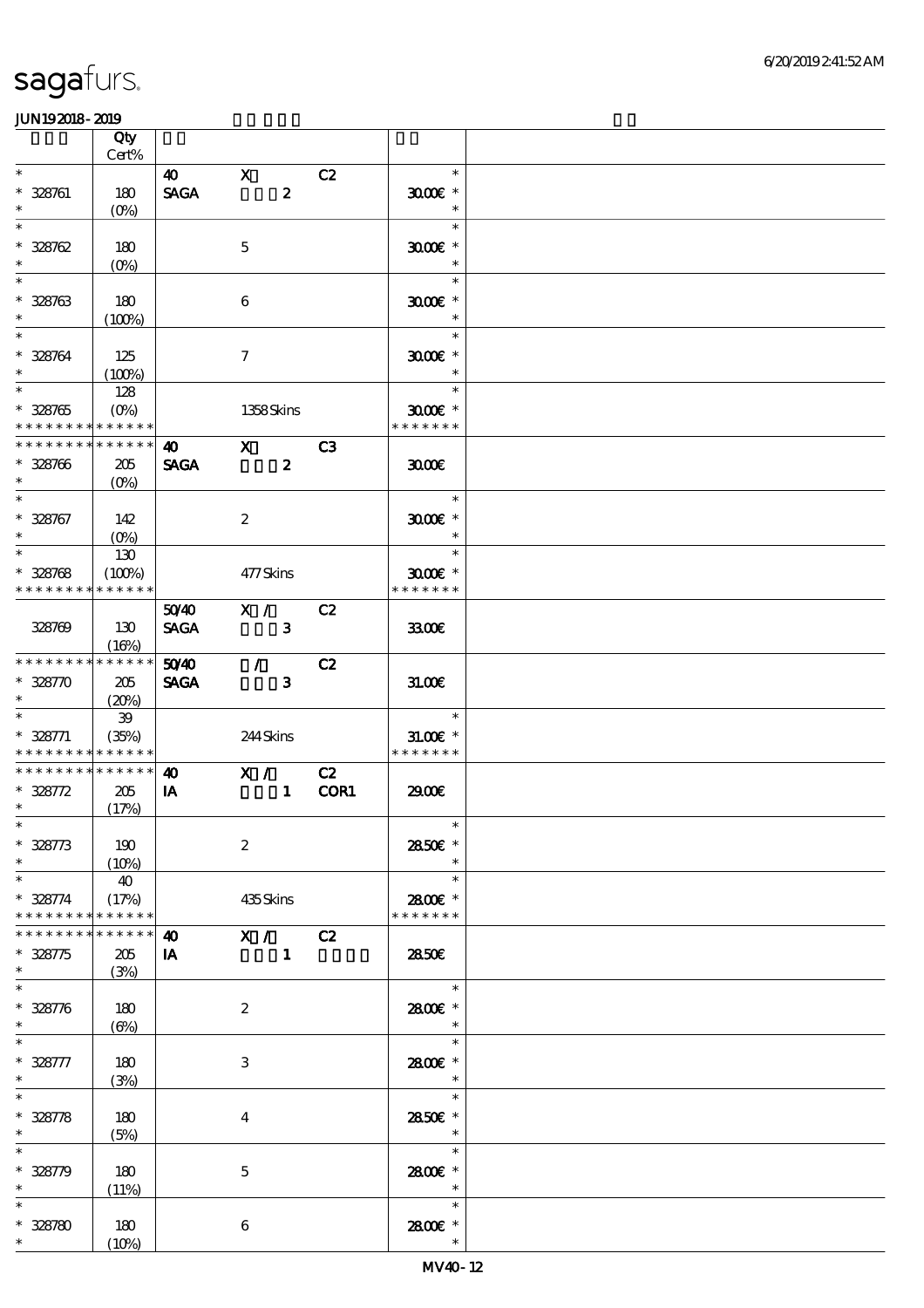|                                                       | Qty                        |                                                             |                                    |  |
|-------------------------------------------------------|----------------------------|-------------------------------------------------------------|------------------------------------|--|
| $\ast$                                                | $Cert\%$                   |                                                             | $\ast$                             |  |
| $* 328781$<br>$\ast$                                  | 180<br>$(\Theta)$          | X / C2<br>$\boldsymbol{\omega}$<br>$\mathbf{1}$<br>IA       | 2800€ *<br>$\ast$                  |  |
| $\ast$<br>$* 328782$                                  | 195<br>(9%)                | 1480Skins                                                   | $\ast$<br>2800 £*                  |  |
| * * * * * * * * * * * * * *                           |                            |                                                             | * * * * * * *                      |  |
| * * * * * * * * * * * * * * *<br>$* 328783$<br>$\ast$ | 205<br>$(\Theta)$          | $\sqrt{C^2}$<br>$\boldsymbol{\omega}$<br>IA<br>$\mathbf{1}$ | 2850E                              |  |
| $\ast$<br>$* 328784$<br>$\ast$                        | 180<br>(5%)                | $\boldsymbol{2}$                                            | $\ast$<br>2800€ *<br>$\ast$        |  |
| $\overline{\phantom{0}}$<br>$* 328785$<br>$\ast$      | 180<br>(7%)                | 3                                                           | $\ast$<br>2800€ *<br>$\ast$        |  |
| $\ast$<br>$* 328786$<br>$\ast$                        | 180<br>$(\Theta\%)$        | $\boldsymbol{4}$                                            | $\ast$<br>2800€ *<br>$\ast$        |  |
| $\overline{\ast}$<br>$* 328787$<br>$\ast$             | 180<br>(8%)                | $\mathbf 5$                                                 | $\ast$<br>2850€ *<br>$\ast$        |  |
| $\overline{\ast}$<br>$* 328788$<br>$\ast$             | 180<br>$(\Theta)$          | $\boldsymbol{6}$                                            | $\ast$<br>2800E *<br>$\ast$        |  |
| $\ast$<br>$* 328789$<br>$\ast$                        | 180<br>(2%)                | $\tau$                                                      | $\ast$<br>2800E *<br>$\ast$        |  |
| $\ast$<br>$* 328790$<br>$\ast$                        | 180<br>(3%)                | 8                                                           | $\ast$<br>2800€ *<br>$\ast$        |  |
| $\ast$<br>$* 328791$<br>$\ast$                        | 180<br>$(\Theta_0)$        | $\boldsymbol{9}$                                            | $\ast$<br>2800€ *<br>$\ast$        |  |
| $\ast$<br>$* 328792$<br>$\ast$                        | 180<br>(2%)                | $10\,$                                                      | $\ast$<br>2850€ *<br>$\ast$        |  |
| $*$<br>$* 328793$<br>$\ast$                           | 180<br>(4%)                | 11                                                          | $\ast$<br>2800€ *<br>$\ast$        |  |
| $\ast$<br>$* 328794$<br>$\ast$                        | 180<br>$(\Theta)$          | $12\,$                                                      | $\ast$<br>2850E *<br>$\ast$        |  |
| $\ast$<br>$* 328795$<br>$\ast$                        | 180<br>(3%)                | 13                                                          | $\ast$<br>2850E *<br>$\ast$        |  |
| $\ast$<br>$* 328796$<br>$\ast$                        | 180<br>(2%)                | 14                                                          | $\ast$<br>2800€ *<br>$\ast$        |  |
| $\ast$<br>$* 328797$<br>$\ast$                        | 180<br>$(\Theta\% )$       | 15                                                          | $\ast$<br>2850E *<br>$\ast$        |  |
| $\ast$<br>$* 328798$<br>$\ast$                        | 180<br>(4%)                | 16                                                          | $\ast$<br>2800€ *<br>$\ast$        |  |
| $\ast$<br>$* 328799$<br>$\ast$                        | 180<br>$(\Theta)$          | 17                                                          | $\ast$<br>2850E *<br>$\ast$        |  |
| $\ast$<br>$* 32800$<br>* * * * * * * *                | 176<br>(9%)<br>* * * * * * | 3261 Skins                                                  | $\ast$<br>2800€ *<br>* * * * * * * |  |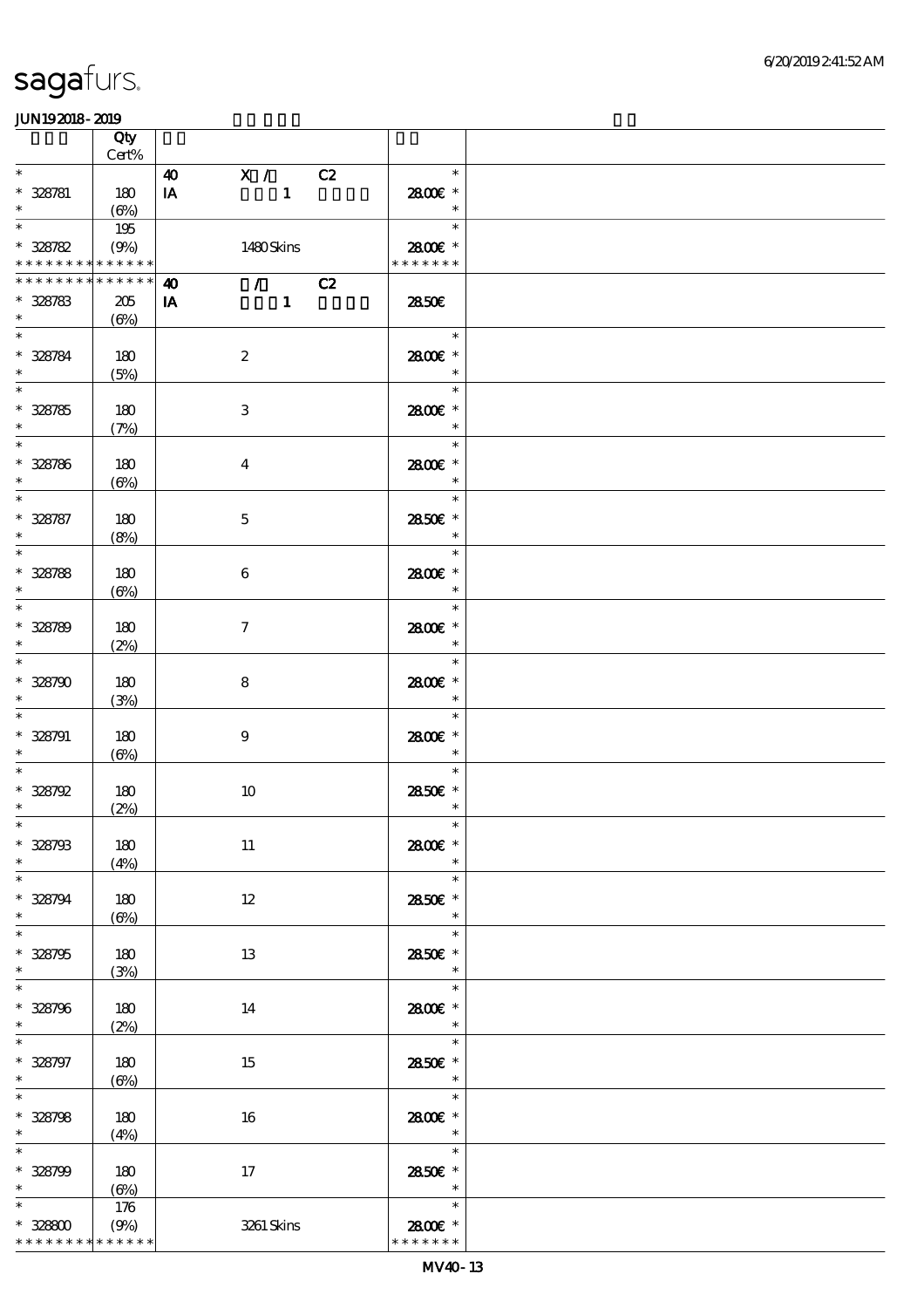|                                                   | Qty<br>$Cert\%$             |                                                                                      |                                        |  |
|---------------------------------------------------|-----------------------------|--------------------------------------------------------------------------------------|----------------------------------------|--|
| * * * * * * * * * * * * * *                       |                             |                                                                                      |                                        |  |
| $* 32801$<br>$\ast$                               | 205<br>(15%)                | X / C2<br>$\boldsymbol{\omega}$<br>$\boldsymbol{z}$<br>IA                            | 31.00E                                 |  |
| $\ast$<br>$^*$ 328802<br>$\ast$                   | 180<br>(18%)                | $\boldsymbol{2}$                                                                     | $\ast$<br>$31.005$ *<br>$\ast$         |  |
| $\ast$<br>$* 32880B$<br>$\ast$                    | 180                         | $\,3$                                                                                | $\ast$<br>$31.005$ *<br>$\ast$         |  |
| $\ast$<br>$* 32804$<br>$\ast$                     | (18%)<br>180                | $\boldsymbol{4}$                                                                     | $\ast$<br>$31.005$ *<br>$\ast$         |  |
| $\overline{\phantom{a}}$<br>$* 32805$<br>$\ast$   | (14%)<br>180                | $\mathbf 5$                                                                          | $\ast$<br>$31.00E$ *<br>$\ast$         |  |
| $\overline{\ast}$<br>$* 32800$<br>* * * * * * * * | (10%)<br>178<br>(10%)       | 1103Skins                                                                            | $\ast$<br>$31.00E$ *<br>* * * * * * *  |  |
|                                                   | $******$                    |                                                                                      |                                        |  |
| ********<br>$* 328807$<br>$\ast$                  | * * * * * *<br>205<br>(15%) | $\mathcal{L} = \mathcal{L}$<br>C2<br>$\boldsymbol{\omega}$<br>$\boldsymbol{z}$<br>IA | 31.00E                                 |  |
| $\overline{\ast}$<br>$* 32808$<br>$\ast$          | 180<br>(13%)                | $\boldsymbol{2}$                                                                     | $\ast$<br>$31.00E$ *<br>$\ast$         |  |
| $\overline{\ast}$<br>$* 32800$<br>$\ast$          | 180<br>(16%)                | 3                                                                                    | $\ast$<br>$31.005$ *<br>$\ast$         |  |
| $\ast$<br>$* 328810$<br>$\ast$                    | 180<br>(12%)                | $\overline{4}$                                                                       | $\ast$<br>$31.005*$<br>$\ast$          |  |
| $\ast$<br>$* 328811$<br>$\ast$                    | 180<br>(11%)                | $\mathbf{5}$                                                                         | $\ast$<br>$31.005$ *<br>$\ast$         |  |
| $\ast$<br>$* 328812$<br>$\ast$                    | 180<br>(13%)                | $\boldsymbol{6}$                                                                     | $\ast$<br>$31.005$ $^{\ast}$<br>$\ast$ |  |
| $*$<br>$* 328813$<br>$\ast$                       | 180<br>(17%)                | $\boldsymbol{7}$                                                                     | $\ast$<br>$31.00E$ *<br>$\ast$         |  |
| $\ast$<br>$* 328814$<br>$\ast$                    | 180<br>(25%)                | 8                                                                                    | $\ast$<br>$31.005$ *<br>$\ast$         |  |
| $\overline{\ast}$<br>* 328815<br>$\ast$           | 180<br>(17%)                | $\boldsymbol{9}$                                                                     | $\ast$<br>$31.005$ *<br>$\ast$         |  |
| $\ast$<br>* 328816<br>$\ast$                      | 180<br>(17%)                | 10                                                                                   | $\ast$<br>$31.00E$ *<br>$\ast$         |  |
| $\ast$<br>* 328817<br>$\ast$                      | 180<br>(12%)                | $11\,$                                                                               | $\ast$<br>$31.005$ *<br>$\ast$         |  |
| $\ast$<br>$* 328818$<br>$\ast$                    | 180<br>(11%)                | $12\,$                                                                               | $\ast$<br>$31.00E$ *<br>$\ast$         |  |
| $\ast$<br>$* 328819$<br>$\ast$                    | 180<br>(10%)                | 13                                                                                   | $\ast$<br>$31.005$ *<br>$\ast$         |  |
| $\ast$<br>$* 32880$<br>$*$ $*$                    | 180<br>(12%)                | 14                                                                                   | $\ast$<br>$31.00E$ *<br>$\ast$         |  |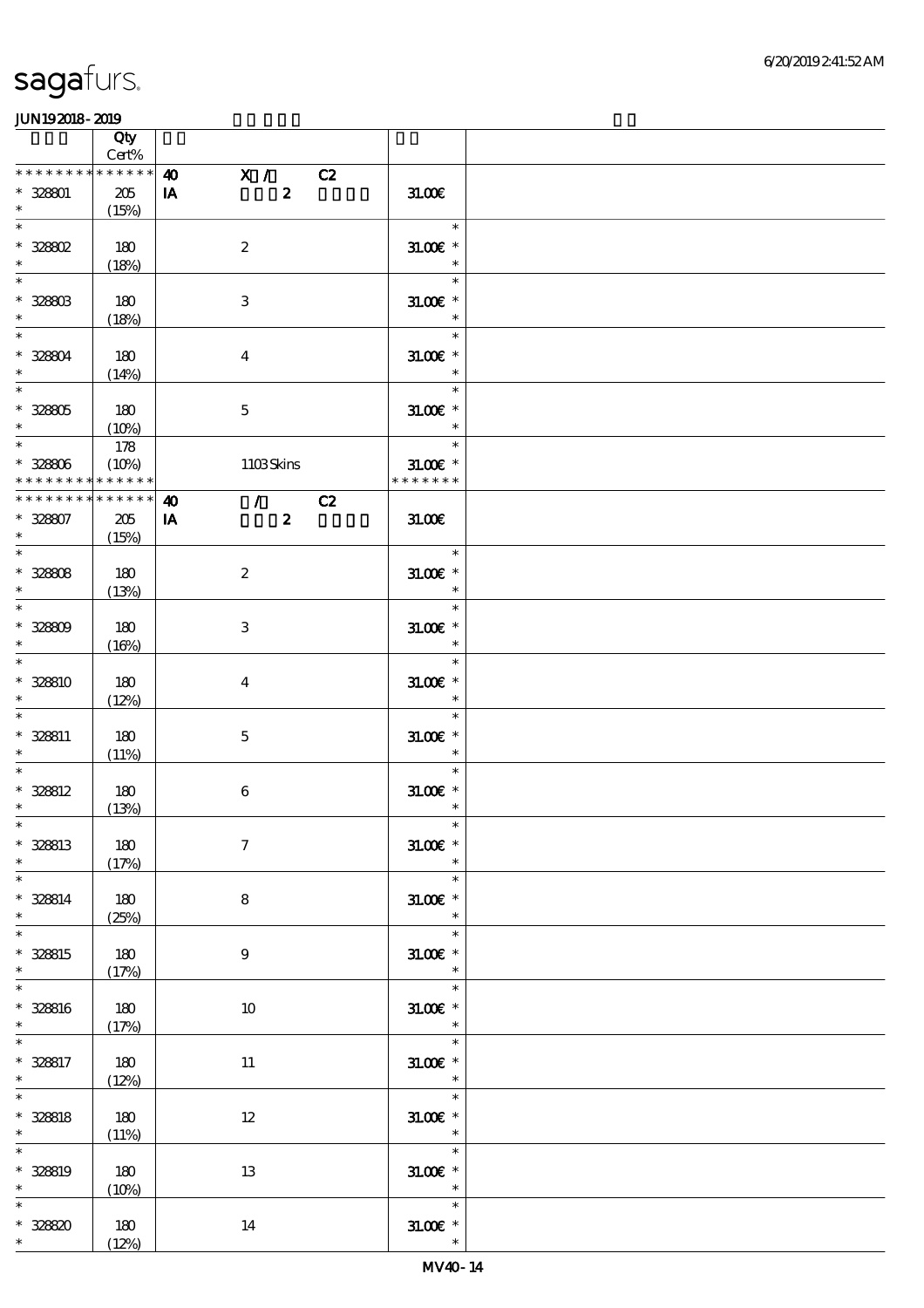|                                                                                        | Qty                                      |                                                  |                           |                  |                |                                        |  |
|----------------------------------------------------------------------------------------|------------------------------------------|--------------------------------------------------|---------------------------|------------------|----------------|----------------------------------------|--|
|                                                                                        | Cert%                                    |                                                  |                           |                  |                |                                        |  |
| $\ast$<br>* 328821<br>$\ast$                                                           | 180<br>(18%)                             | $\boldsymbol{\omega}$<br>$\mathbf{I} \mathbf{A}$ | $\mathcal{L}$             | $\boldsymbol{z}$ | C2             | $\ast$<br>$31.00E$ *<br>$\ast$         |  |
| $\ast$<br>$* 328822$                                                                   | 180                                      |                                                  | 16                        |                  |                | $\ast$<br>$31.00E$ *                   |  |
| $\ast$<br>$\ast$                                                                       | (12%)<br>208                             |                                                  |                           |                  |                | $\ast$<br>$\ast$                       |  |
| * 328823<br>* * * * * * * *                                                            | (9%)<br>* * * * * *                      |                                                  | 3113Skins                 |                  |                | $31.00E$ *<br>* * * * * * *            |  |
| 328824                                                                                 | 148<br>(8%)                              | $\boldsymbol{\omega}$<br><b>SROY</b>             | $\boldsymbol{\mathsf{Z}}$ | $\mathbf{1}$     | C1             | 31.006                                 |  |
| 32825                                                                                  | 177<br>(9%)                              | 40<br><b>SROY</b>                                | $\boldsymbol{\mathsf{z}}$ | $\mathbf{1}$     | C1             | (31.00)                                |  |
| * * * * * * *<br>* 328826<br>$\ast$                                                    | * * * * * *<br>220<br>(23%)              | $\boldsymbol{\omega}$<br><b>SROY</b>             | $\boldsymbol{\mathsf{z}}$ | $\mathbf{1}$     | C2             | (31.00)                                |  |
| $\ast$<br>$* 328827$<br>$\ast$                                                         | 195<br>$(O\%)$                           |                                                  | $\boldsymbol{2}$          |                  |                | $\ast$<br>$(31.00)$ *                  |  |
| $\ast$<br>$* 328828$<br>* * * * * * *                                                  | 80<br>$(O\!/\!\delta)$<br>* * * * * *    |                                                  | 495Skins                  |                  |                | $\ast$<br>$(31.00)$ *<br>* * * * * * * |  |
| * * * * * * *<br>* 328829<br>$\ast$                                                    | * * * * * *<br>205<br>(40%)              | $\boldsymbol{\omega}$<br><b>SROY</b>             | $\boldsymbol{\alpha}$     | $\mathbf{1}$     | C2             | (31.00)                                |  |
| $\ast$<br>$* 32830$<br>$\ast$                                                          | 180<br>$(O\%)$                           |                                                  | $\boldsymbol{2}$          |                  |                | $\ast$<br>$(31.00)$ *                  |  |
| $\ast$<br>* 328831<br>* * * * * * * *                                                  | 108<br>$(O\!/\!\!\delta)$<br>* * * * * * |                                                  | 493Skins                  |                  |                | $\ast$<br>$(31.00)$ *<br>* * * * * * * |  |
| 328832                                                                                 | 202<br>(13%)                             | 40<br><b>SROY</b>                                | $\boldsymbol{\mathsf{Z}}$ | $\mathbf{1}$     | C <sub>3</sub> | 3000                                   |  |
| 328833                                                                                 | 180<br>(17%)                             | 40<br><b>SROY</b>                                | $\mathbb{Z}$              | $\mathbf{1}$     | C3             | 3000                                   |  |
| 328834                                                                                 | 150<br>$(\Theta)$                        | 40 X<br><b>SROY</b>                              |                           | $\mathbf{1}$     | C1             | 31.00E                                 |  |
| * * * * * * *<br>$* 328835$<br>$\ast$                                                  | * * * * * *<br>205<br>(36%)              | <b>SROY</b>                                      | $\overline{40}$ X         | $\mathbf{1}$     | C2             | 31.00E                                 |  |
| $\ast$<br>$* 32836$<br>$\ast$                                                          | 180                                      |                                                  | $\boldsymbol{2}$          |                  |                | $\ast$<br>$3000$ $*$<br>$\ast$         |  |
| $\overline{\phantom{0}}$<br>$* 328837$<br>$\ast$                                       | 180                                      |                                                  | 3                         |                  |                | $\ast$<br>$3000$ $*$<br>$\ast$         |  |
| $\overline{\phantom{a}^*}$<br>$* 328838$<br>* * * * * * * * <mark>* * * * * *</mark> * | 117<br>$(O\%)$                           |                                                  | 682Skins                  |                  |                | $\ast$<br>$3000$ $*$<br>* * * * * * *  |  |
| * * * * * * * *<br>$* 328839$<br>$*$                                                   | $******$<br>205<br>$(0\%)$               | $\boldsymbol{\omega}$<br><b>SROY</b>             | $X$ C <sub>2</sub>        |                  |                | 31.00E                                 |  |
| $\ast$<br>$* 328840$<br>$*$ $*$                                                        | 180<br>$(O\!/\!\delta)$                  |                                                  | $\boldsymbol{2}$          |                  |                | $\ast$<br>$3000$ $^{\circ}$<br>$\ast$  |  |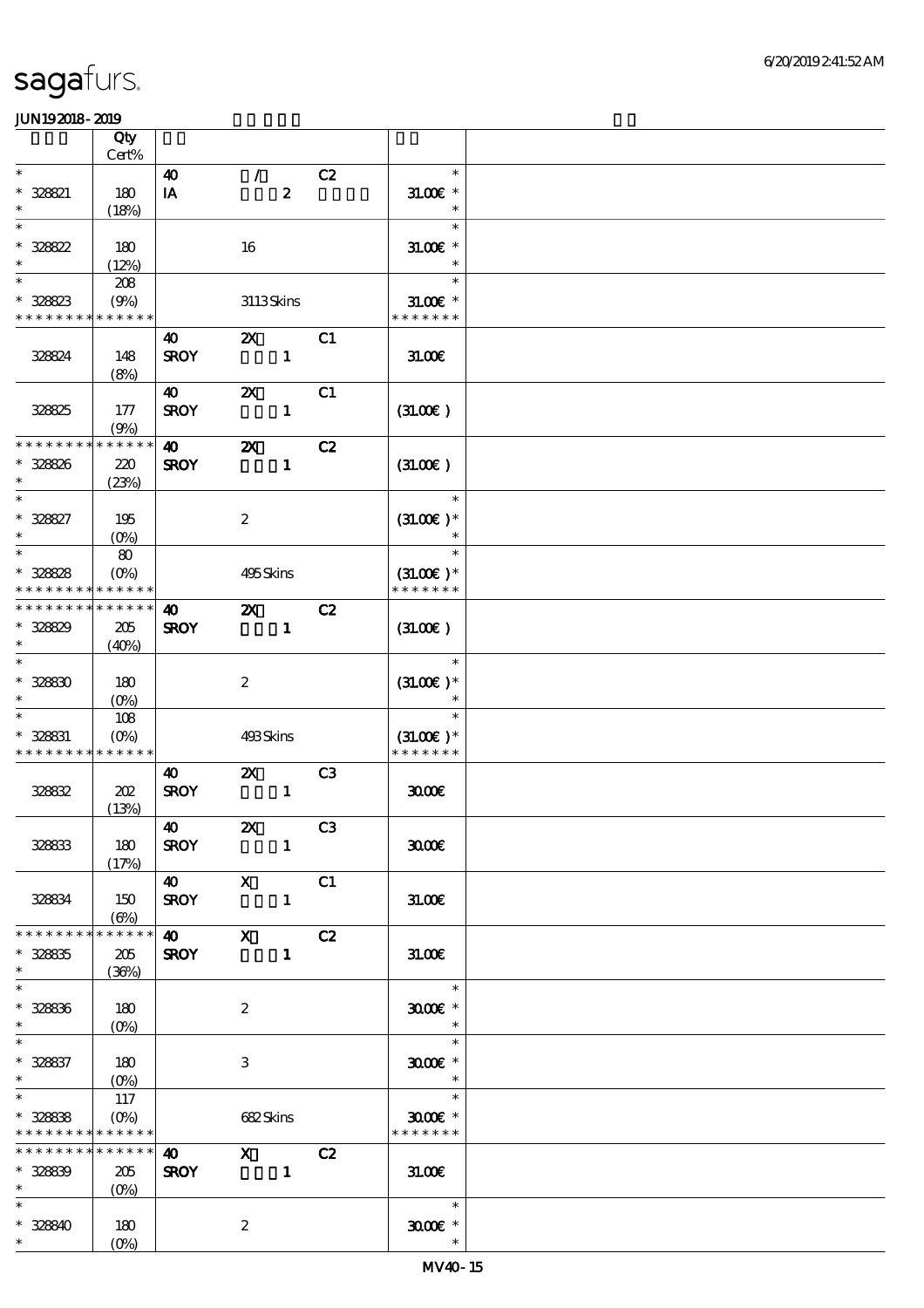|                                                                   | Qty                               |                                      |                              |                |                                                |  |
|-------------------------------------------------------------------|-----------------------------------|--------------------------------------|------------------------------|----------------|------------------------------------------------|--|
| $\ast$                                                            | $Cert\%$                          |                                      |                              |                | $\ast$                                         |  |
| $* 328841$<br>$\ast$                                              | 180<br>$(O\!/\!o)$                | $\boldsymbol{\omega}$<br><b>SROY</b> | $\mathbf{x}$<br>$\mathbf{1}$ | C2             | $3000$ $*$<br>$\ast$                           |  |
| $\ast$<br>$* 328842$<br>$\ast$                                    | 145<br>$(0\%)$                    |                                      | $\boldsymbol{4}$             |                | $\ast$<br>$3000$ $*$<br>$\ast$                 |  |
| $\ast$<br>* 328843<br>* * * * * * * * <mark>* * * * * *</mark>    | $99$<br>(100%)                    |                                      | 809Skins                     |                | $\ast$<br>$3000$ $*$<br>* * * * * * *          |  |
| * * * * * * * *                                                   | * * * * * *                       | $\boldsymbol{\omega}$                | $\mathbf{x}$                 |                |                                                |  |
| * 328844<br>$\ast$                                                | 205<br>(22%)                      | <b>SROY</b>                          | $\mathbf{1}$                 | C <sub>3</sub> | 3000                                           |  |
| $\overline{\ast}$<br>* 328845<br>* * * * * * * * * * * * * *      | 173<br>$(O\%)$                    |                                      | 378Skins                     |                | $\ast$<br>$3000$ $\epsilon$ *<br>* * * * * * * |  |
| * * * * * * * * * * * * * *<br>* 328846<br>$\ast$                 | 205<br>(20%)                      | $\boldsymbol{\omega}$<br><b>SROY</b> | $\mathbf{1}$                 | C1             | (31.00)                                        |  |
| $\ast$<br>* 328847<br>* * * * * * * *                             | 130<br>$(O\%)$<br>* * * * * *     |                                      | 335Skins                     |                | $\ast$<br>$(31.00)$ *<br>* * * * * * *         |  |
| * * * * * * * * * * * * * *                                       |                                   | $\boldsymbol{\omega}$                |                              | C1             |                                                |  |
| $* 328848$<br>$\ast$<br>$\ast$                                    | 205<br>(35%)                      | <b>SROY</b>                          | $\mathbf{1}$                 |                | (31.00)                                        |  |
| $* 328849$<br>$\ast$                                              | 180<br>(3%)                       |                                      | $\boldsymbol{2}$             |                | $\ast$<br>$(31.00)$ *<br>$\ast$                |  |
| $\ast$<br>$* 32850$<br>* * * * * * * * <mark>* * * * * *</mark> * | $\boldsymbol{\omega}$<br>$(O\%)$  |                                      | 454Skins                     |                | $\ast$<br>$(31.00)$ *<br>* * * * * * *         |  |
| * * * * * * * *                                                   | * * * * * *                       | $\boldsymbol{\omega}$                |                              | C2             |                                                |  |
| * 328851<br>$\ast$                                                | 205<br>(O <sub>0</sub> )          | <b>SROY</b>                          | $\mathbf{1}$                 |                | (31.00)                                        |  |
| $* 32862$<br>$\ast$                                               | 180<br>$(O_0)$                    |                                      | $\boldsymbol{2}$             |                | $\ast$<br>$(31.00)$ *                          |  |
| $* 32863$                                                         | 180<br>$(0\%)$                    |                                      | $\,3$                        |                | $(31.00)$ *                                    |  |
| $\ast$<br>$* 32864$<br>$\ast$                                     | 180<br>$(0\%)$                    |                                      | $\boldsymbol{4}$             |                | $\ast$<br>$(31.00)$ *<br>$\ast$                |  |
| $\ast$<br>$* 328855$<br>$\ast$                                    | 180<br>(0%)                       |                                      | $\mathbf 5$                  |                | $\ast$<br>$(31.00)$ *<br>$\ast$                |  |
| $\ast$<br>$* 32856$<br>$\ast$                                     | 196<br>$(0\%)$                    |                                      | $\boldsymbol{6}$             |                | $\ast$<br>$(31.00)$ *<br>$\ast$                |  |
| $\ast$<br>$* 328857$<br>* * * * * * * *                           | 114<br>(100%)<br>* * * * * *      |                                      | 1235Skins                    |                | $\ast$<br>$(31.00)$ *<br>* * * * * * *         |  |
| * * * * * * *<br>$* 32868$<br>$\ast$                              | * * * * * *<br>$205\,$<br>$(O\%)$ | $\boldsymbol{\omega}$<br><b>SROY</b> | $\mathbf{1}$                 | C2             | (31.00)                                        |  |
| $\ast$<br>$* 32859$<br>$\ast$                                     | 180<br>$(0\%)$                    |                                      | $\boldsymbol{2}$             |                | $\ast$<br>$(31.00)$ *<br>$\ast$                |  |
| $\ast$<br>$* 32880$<br>$\ast$                                     | 180<br>$(O\!/\!o)$                |                                      | $\ensuremath{\mathbf{3}}$    |                | $\ast$<br>$(3L0E)$ *<br>$\ast$                 |  |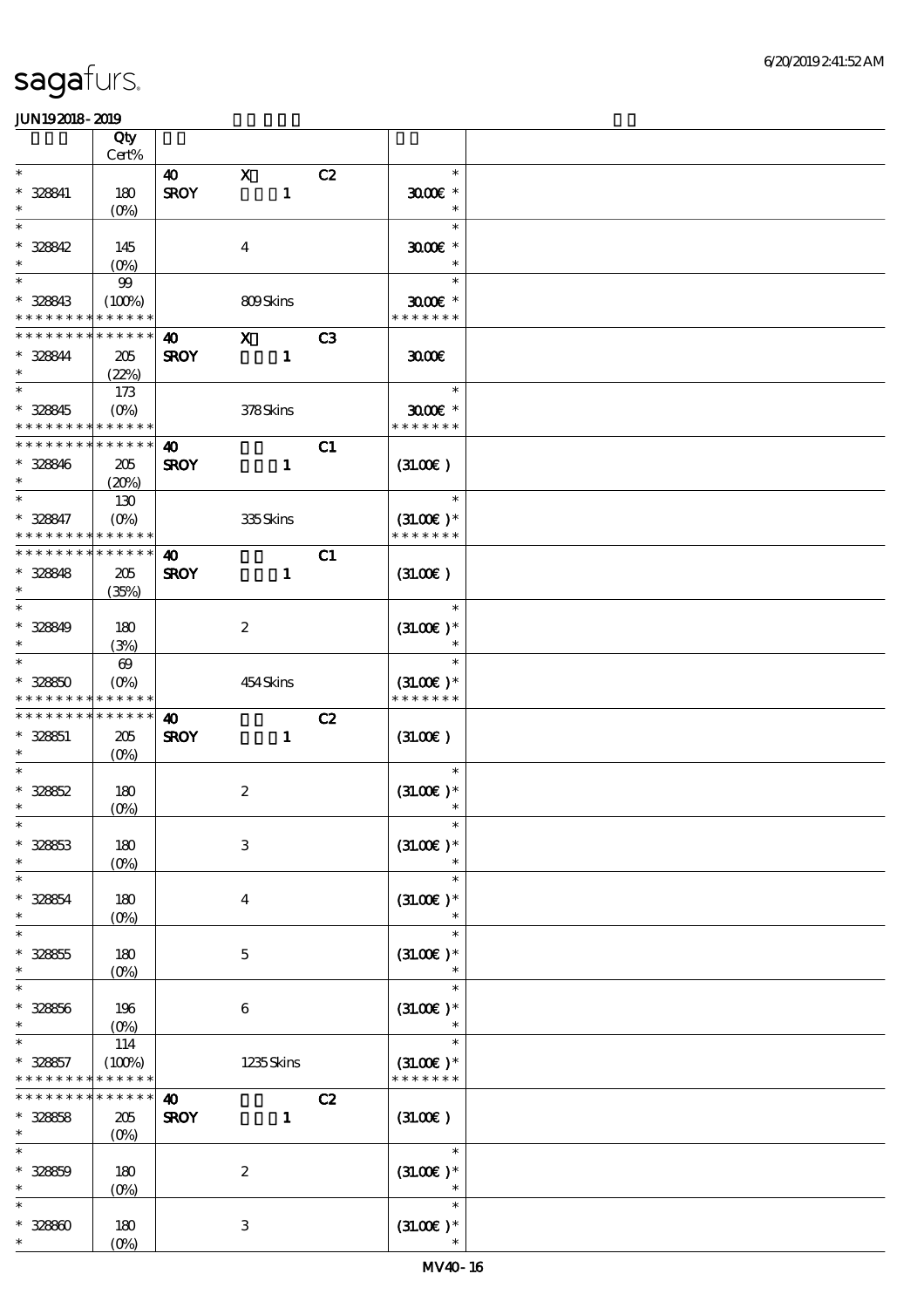|                                           | Qty<br>$\mbox{Cert}\%$            |                                                            |                                        |  |
|-------------------------------------------|-----------------------------------|------------------------------------------------------------|----------------------------------------|--|
| $\ast$                                    |                                   |                                                            | $\ast$                                 |  |
| * 328861<br>$\ast$                        | 180<br>(O <sub>0</sub> )          | C2<br>$\boldsymbol{\omega}$<br><b>SROY</b><br>$\mathbf{1}$ | $(31.00)$ *<br>$\ast$                  |  |
| $\ast$<br>$* 32862$<br>$\ast$             | 180<br>$(0\%)$                    | $\mathbf 5$                                                | $\ast$<br>$(31.00)$ *<br>$\ast$        |  |
| $\ast$<br>$* 32863$<br>$\ast$             | 180<br>$(0\%)$                    | $\boldsymbol{6}$                                           | $\ast$<br>$(31.00)$ *<br>$\ast$        |  |
| $\ast$<br>* 328864<br>$\ast$              | 180<br>$(O\!/\!o)$                | $\boldsymbol{7}$                                           | $\ast$<br>$(31.00)$ *                  |  |
| $\overline{\ast}$<br>$* 328865$<br>$\ast$ | 180<br>(100%)                     | $\bf 8$                                                    | $\ast$<br>$(3L00E)*$<br>$\ast$         |  |
| $\ast$<br>$* 328866$<br>$\ast$            | 44<br>(100%)                      | $\boldsymbol{9}$                                           | $\ast$<br>$(31.00)$ *<br>$\ast$        |  |
| $\ast$<br>$* 328867$<br>* * * * * * *     | $5\!5$<br>$(O\%)$<br>* * * * * *  | 1564Skins                                                  | $\ast$<br>$(31.00)$ *<br>* * * * * * * |  |
| * * * * * * *                             | * * * * * *                       | C3<br>$\boldsymbol{\omega}$                                |                                        |  |
| $* 328868$<br>$\ast$                      | 205<br>(39%)                      | <b>SROY</b><br>$\blacksquare$                              | 3000                                   |  |
| $\ast$<br>$* 328809$<br>$\ast$            | 180<br>$(0\%)$                    | $\boldsymbol{2}$                                           | $\ast$<br>$3000$ $*$<br>$\ast$         |  |
| $\ast$<br>$* 32850$<br>$\ast$             | 180<br>$(O\%)$                    | $\,3$                                                      | $\ast$<br>$3000$ $*$<br>$\ast$         |  |
| $\ast$<br>$* 328871$<br>* * * *           | 134<br>$(0\%)$<br>* * * * * *     | 699Skins                                                   | $\ast$<br>$3000$ $*$<br>* * * * * * *  |  |
| * * * * * * *                             | * * * * * *                       | C1<br>$\boldsymbol{\omega}$                                |                                        |  |
| $* 328872$<br>$\ast$<br>$\ast$            | 205<br>(8%)                       | <b>SROY</b><br>$\mathbf{1}$                                | (31.00)<br>$\ast$                      |  |
| $* 328873$<br>* * * * * * * *             | 46<br>$(O\%)$<br>* * * * * *      | $251$ Skins                                                | $(31.00)$ *<br>* * * * * * *           |  |
| 328874                                    | 204<br>(20%)                      | C1<br>40<br><b>SROY</b><br>$\mathbf{1}$                    | (3L00)                                 |  |
| * * * * * * *<br>$* 328875$               | * * * * * *<br>205                | C2<br>$\boldsymbol{\omega}$<br><b>SROY</b><br>$\mathbf{1}$ | (3L0E)                                 |  |
| $\ast$                                    | (40%)                             |                                                            |                                        |  |
| $\ast$<br>$* 328576$<br>$\ast$            | 180<br>$(0\%)$                    | $\boldsymbol{2}$                                           | $\ast$<br>$(3L00E)*$<br>$\ast$         |  |
| $\ast$<br>$* 328877$<br>$\ast$            | 180<br>$(0\%)$                    | $\ensuremath{\mathbf{3}}$                                  | $\ast$<br>$(31.00)$ *<br>$\ast$        |  |
| $\ast$<br>$* 328878$<br>$\ast$            | 180<br>$(O\!/\!o)$                | $\bf{4}$                                                   | $\ast$<br>$(31.00)$ *<br>$\ast$        |  |
| $\ast$<br>$* 328579$<br>$\ast$            | 180<br>$(0\%)$                    | $\mathbf 5$                                                | $\ast$<br>$(31.00)$ *<br>$\ast$        |  |
| $\ast$<br>$* 32880$<br>* * * * * * * *    | 176<br>$(O\!/\!o)$<br>* * * * * * | $1101$ Skins                                               | $\ast$<br>$(31.00)$ *<br>* * * * * * * |  |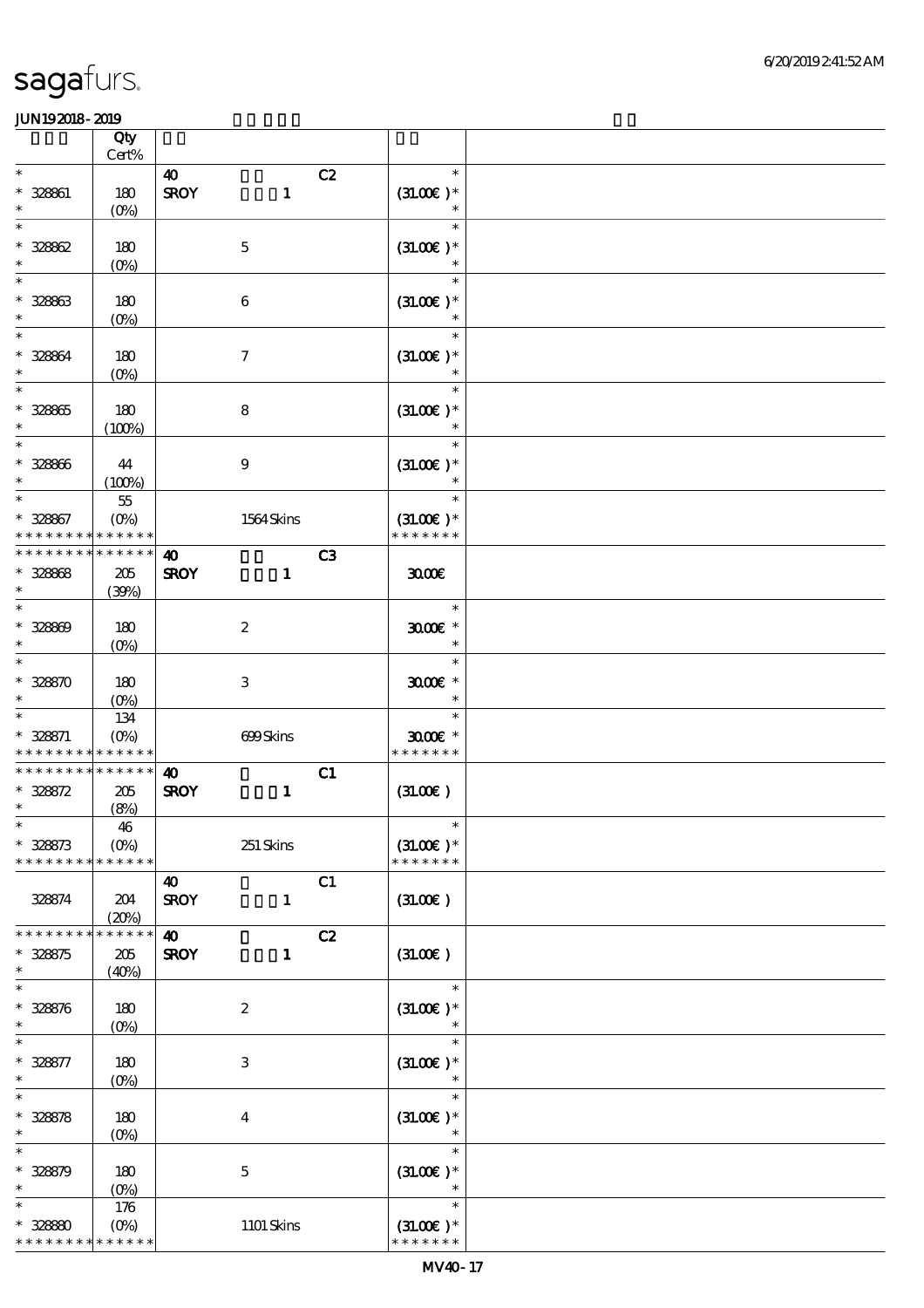|                                                      | Qty                            |                                      |                                                                                                                                                                                                                                                                                                                                 |              |                |                             |  |
|------------------------------------------------------|--------------------------------|--------------------------------------|---------------------------------------------------------------------------------------------------------------------------------------------------------------------------------------------------------------------------------------------------------------------------------------------------------------------------------|--------------|----------------|-----------------------------|--|
| * * * * * * * *                                      | Cert%<br>* * * * * *           |                                      |                                                                                                                                                                                                                                                                                                                                 |              |                |                             |  |
| * 328881                                             | $205\,$                        | $\boldsymbol{\omega}$<br><b>SROY</b> |                                                                                                                                                                                                                                                                                                                                 | $\mathbf{1}$ | C3             | 3000                        |  |
| $\ast$                                               | (37%)                          |                                      |                                                                                                                                                                                                                                                                                                                                 |              |                |                             |  |
| $\ast$                                               |                                |                                      |                                                                                                                                                                                                                                                                                                                                 |              |                | $\ast$                      |  |
| $* 32882$                                            | 180                            |                                      | $\boldsymbol{2}$                                                                                                                                                                                                                                                                                                                |              |                | $3000$ $*$                  |  |
| $\ast$                                               | (O <sub>0</sub> )              |                                      |                                                                                                                                                                                                                                                                                                                                 |              |                | $\ast$                      |  |
| $\ast$                                               |                                |                                      |                                                                                                                                                                                                                                                                                                                                 |              |                | $\ast$                      |  |
| $* 328883$                                           | 180                            |                                      | $\,3$                                                                                                                                                                                                                                                                                                                           |              |                | $3000$ $*$                  |  |
| $\ast$                                               | $(0\%)$                        |                                      |                                                                                                                                                                                                                                                                                                                                 |              |                | $\ast$<br>$\ast$            |  |
| $\ast$                                               | 141                            |                                      |                                                                                                                                                                                                                                                                                                                                 |              |                |                             |  |
| * 328884<br>* * * * * * * * <mark>* * * * * *</mark> | (O <sub>0</sub> )              |                                      | 706Skins                                                                                                                                                                                                                                                                                                                        |              |                | $3000$ $*$<br>* * * * * * * |  |
|                                                      |                                | 40                                   |                                                                                                                                                                                                                                                                                                                                 |              | C1             |                             |  |
| 32885                                                | 187                            | <b>SROY</b>                          |                                                                                                                                                                                                                                                                                                                                 | $\mathbf{1}$ |                | (300)                       |  |
|                                                      | (10%)                          |                                      |                                                                                                                                                                                                                                                                                                                                 |              |                |                             |  |
| * * * * * * * *                                      | * * * * * *                    | $\boldsymbol{\omega}$                |                                                                                                                                                                                                                                                                                                                                 |              | C2             |                             |  |
| * 328886                                             | $205\,$                        | <b>SROY</b>                          |                                                                                                                                                                                                                                                                                                                                 | $\mathbf{1}$ |                | (300)                       |  |
| $\ast$                                               | (29%)                          |                                      |                                                                                                                                                                                                                                                                                                                                 |              |                |                             |  |
| $\ast$                                               |                                |                                      |                                                                                                                                                                                                                                                                                                                                 |              |                | $\ast$                      |  |
| $* 328887$<br>$\ast$                                 | 180<br>(1%)                    |                                      | $\boldsymbol{2}$                                                                                                                                                                                                                                                                                                                |              |                | $(3000)$ *<br>$\ast$        |  |
| $\ast$                                               |                                |                                      |                                                                                                                                                                                                                                                                                                                                 |              |                | $\ast$                      |  |
| $* 32888$                                            | 180                            |                                      | $\,3$                                                                                                                                                                                                                                                                                                                           |              |                | $(300E)*$                   |  |
| $\ast$                                               | (O <sub>0</sub> )              |                                      |                                                                                                                                                                                                                                                                                                                                 |              |                | $\ast$                      |  |
| $\ast$                                               |                                |                                      |                                                                                                                                                                                                                                                                                                                                 |              |                | $\ast$                      |  |
| $* 32889$                                            | 180                            |                                      | $\bf{4}$                                                                                                                                                                                                                                                                                                                        |              |                | $(3000)$ *                  |  |
| $\ast$                                               | $(0\%)$                        |                                      |                                                                                                                                                                                                                                                                                                                                 |              |                | $\ast$                      |  |
| $\ast$                                               |                                |                                      |                                                                                                                                                                                                                                                                                                                                 |              |                | $\ast$                      |  |
| $* 328800$<br>$\ast$                                 | 180                            |                                      | $\mathbf 5$                                                                                                                                                                                                                                                                                                                     |              |                | $(3000)$ *<br>$\ast$        |  |
| $\ast$                                               | (O <sub>0</sub> )<br>$66\,$    |                                      |                                                                                                                                                                                                                                                                                                                                 |              |                | $\ast$                      |  |
| * 328891                                             | $(O\%)$                        |                                      | 991 Skins                                                                                                                                                                                                                                                                                                                       |              |                | $(3000)$ *                  |  |
| * * * * * * * *                                      | * * * * * *                    |                                      |                                                                                                                                                                                                                                                                                                                                 |              |                | * * * * * * *               |  |
| * * * * * * * *                                      | * * * * * *                    | $\boldsymbol{\omega}$                |                                                                                                                                                                                                                                                                                                                                 |              | C3             |                             |  |
| $* 328892$                                           | $205\,$                        | <b>SROY</b>                          |                                                                                                                                                                                                                                                                                                                                 | $\mathbf{1}$ |                | 2950E                       |  |
| $\ast$                                               | (32%)                          |                                      |                                                                                                                                                                                                                                                                                                                                 |              |                |                             |  |
| $*$                                                  |                                |                                      |                                                                                                                                                                                                                                                                                                                                 |              |                | $\ast$                      |  |
| $* 328803$<br>$\ast$                                 | 180                            |                                      | $\boldsymbol{2}$                                                                                                                                                                                                                                                                                                                |              |                | 2900E *<br>$\ast$           |  |
| $\ast$                                               | $(O\%)$                        |                                      |                                                                                                                                                                                                                                                                                                                                 |              |                | $\ast$                      |  |
| $* 328894$                                           | 180                            |                                      | $\ensuremath{\mathbf{3}}$                                                                                                                                                                                                                                                                                                       |              |                | $(2950)$ *                  |  |
| $\ast$                                               | $(O\%)$                        |                                      |                                                                                                                                                                                                                                                                                                                                 |              |                | $\ast$                      |  |
| $\ast$                                               | ${\bf 38}$                     |                                      |                                                                                                                                                                                                                                                                                                                                 |              |                | $\ast$                      |  |
| $* 328805$                                           | (O <sub>0</sub> )              |                                      | 603Skins                                                                                                                                                                                                                                                                                                                        |              |                | $(2950)$ *                  |  |
| * * * * * * * *                                      | * * * * * *                    |                                      |                                                                                                                                                                                                                                                                                                                                 |              |                | * * * * * * *               |  |
| * * * * * * *                                        | * * * * * *                    | $\boldsymbol{\omega}$                | $\mathbf x$ and $\mathbf x$ and $\mathbf x$ and $\mathbf x$ and $\mathbf x$ and $\mathbf x$ and $\mathbf x$ and $\mathbf x$ and $\mathbf x$ and $\mathbf x$ and $\mathbf x$ and $\mathbf x$ and $\mathbf x$ and $\mathbf x$ and $\mathbf x$ and $\mathbf x$ and $\mathbf x$ and $\mathbf x$ and $\mathbf x$ and $\mathbf x$ and |              | C1/C2          |                             |  |
| * 328896<br>$\ast$                                   | 205                            | <b>SROY</b>                          |                                                                                                                                                                                                                                                                                                                                 | $\mathbf{1}$ |                | (300)                       |  |
| $\ast$                                               | $(10\%)$                       |                                      |                                                                                                                                                                                                                                                                                                                                 |              |                | $\ast$                      |  |
| $* 328897$                                           | 180                            |                                      | $\boldsymbol{2}$                                                                                                                                                                                                                                                                                                                |              |                | $(300E)*$                   |  |
| $\ast$                                               | (3%)                           |                                      |                                                                                                                                                                                                                                                                                                                                 |              |                | $\ast$                      |  |
| $\ast$                                               | 101                            |                                      |                                                                                                                                                                                                                                                                                                                                 |              |                | $\ast$                      |  |
| $* 328808$                                           | $(O\!/\!o)$                    |                                      | 486Skins                                                                                                                                                                                                                                                                                                                        |              |                | $(3000)$ *                  |  |
| * * * *                                              | * * * * * *                    |                                      |                                                                                                                                                                                                                                                                                                                                 |              |                | * * * * * * *               |  |
| * * * * * * *                                        | * * * * * *                    | $\boldsymbol{\omega}$                | $\mathbf{x}$                                                                                                                                                                                                                                                                                                                    |              | C <sub>3</sub> |                             |  |
| * 328899                                             | 205                            | <b>SROY</b>                          |                                                                                                                                                                                                                                                                                                                                 | $\mathbf{1}$ |                | (2950)                      |  |
| $\ast$<br>$\ast$                                     | (14%)                          |                                      |                                                                                                                                                                                                                                                                                                                                 |              |                | $\ast$                      |  |
| $*32800$                                             | $\pmb{\mathcal{X}}$<br>$(O\%)$ |                                      | 235Skins                                                                                                                                                                                                                                                                                                                        |              |                | $(2950)$ *                  |  |
| * * * * * * * *                                      | * * * * * *                    |                                      |                                                                                                                                                                                                                                                                                                                                 |              |                | * * * * * * *               |  |
|                                                      |                                |                                      |                                                                                                                                                                                                                                                                                                                                 |              |                |                             |  |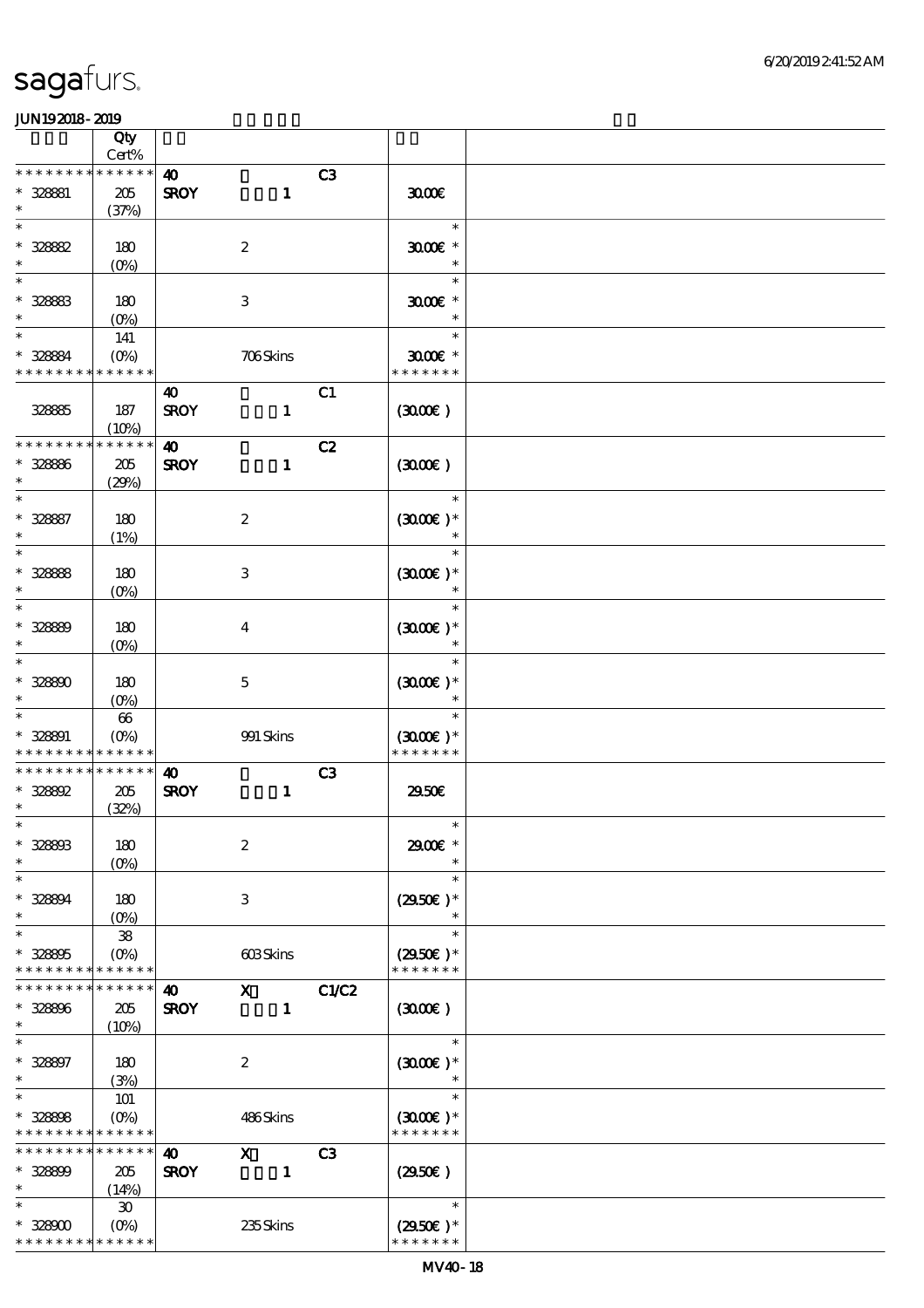|                                                            | Qty                                    |                                      |                                                      |                  |                |                                      |  |
|------------------------------------------------------------|----------------------------------------|--------------------------------------|------------------------------------------------------|------------------|----------------|--------------------------------------|--|
|                                                            | Cert%                                  |                                      |                                                      |                  |                |                                      |  |
| 328901                                                     | 98<br>(11%)                            | $\boldsymbol{40}$<br><b>SROY</b>     | $\boldsymbol{\mathsf{z}}$                            | $\boldsymbol{z}$ | C1             | 3300E                                |  |
| * * * * * * * *                                            | * * * * * *                            | $\boldsymbol{40}$                    | $\boldsymbol{\mathsf{Z}}$                            |                  | C2             |                                      |  |
| $*328002$<br>$\ast$                                        | 205<br>(19%)                           | <b>SROY</b>                          |                                                      | $\boldsymbol{z}$ |                | 3300                                 |  |
| $\overline{\phantom{0}}$                                   | 111                                    |                                      |                                                      |                  |                | $\ast$                               |  |
| $* 328003$<br>* * * * * * * * * * * * * *                  | $(O\%)$                                |                                      | 316Skins                                             |                  |                | $3200$ $\epsilon$ *<br>* * * * * * * |  |
| 328004                                                     | 158                                    | <b>40</b><br><b>SROY</b>             | $\mathbf{X}$                                         | $\boldsymbol{z}$ | C <sub>3</sub> | 3200                                 |  |
|                                                            | (10%)                                  |                                      |                                                      |                  |                |                                      |  |
| 328005                                                     | 205<br>(14%)                           | $\boldsymbol{\omega}$<br><b>SROY</b> | $\mathbf x$                                          | $\boldsymbol{2}$ | C1             | (330)                                |  |
| * * * * * * * *                                            | * * * * * *                            | $\boldsymbol{\omega}$                | $\mathbf{x}$                                         |                  | C2             |                                      |  |
| $* 328006$<br>$\ast$                                       | 205<br>$(O\%)$                         | <b>SROY</b>                          |                                                      | $\boldsymbol{z}$ |                | 3300€                                |  |
| $\overline{\ast}$                                          |                                        |                                      |                                                      |                  |                | $\ast$                               |  |
| $* 328007$<br>$\ast$<br>$\ast$                             | 180<br>$(O\%)$                         |                                      | $\boldsymbol{2}$                                     |                  |                | 3300€ *<br>$\ast$<br>$\ast$          |  |
| $* 32808$                                                  | 180                                    |                                      |                                                      |                  |                | 3200E *                              |  |
| $\ast$                                                     | $(O\%)$                                |                                      | 3                                                    |                  |                | $\ast$                               |  |
| $\ast$                                                     |                                        |                                      |                                                      |                  |                | $\ast$                               |  |
| $* 32800$<br>$\ast$                                        | 100<br>$(O\%)$                         |                                      | $\bf{4}$                                             |                  |                | 3200E *<br>$\ast$                    |  |
| $\overline{\phantom{1}}$                                   | $9\!5$                                 |                                      |                                                      |                  |                | $\ast$                               |  |
| * 328910                                                   | (100%)                                 |                                      | 760Skins                                             |                  |                | 3200E *                              |  |
| * * * * * * * * * * * * * *<br>* * * * * * * * * * * * * * |                                        | $\boldsymbol{\omega}$                |                                                      |                  | C3             | * * * * * * *                        |  |
| $* 328011$                                                 | 205                                    | <b>SROY</b>                          | $\boldsymbol{\mathrm{X}}$<br>$\overline{\mathbf{z}}$ |                  |                | 3200                                 |  |
| $\ast$<br>$\ast$                                           | (29%)                                  |                                      |                                                      |                  |                |                                      |  |
| $*328912$                                                  | 187<br>(2%)                            |                                      | 392Skins                                             |                  |                | $\ast$<br>$3200$ $*$                 |  |
| * * * * * * * * * * * * * *                                |                                        |                                      |                                                      |                  |                | * * * * * * *                        |  |
| *************** <b>40</b>                                  |                                        |                                      |                                                      |                  | C1             |                                      |  |
| $* 328013$                                                 | 205                                    | <b>SROY</b>                          |                                                      | $\boldsymbol{z}$ |                | 3300                                 |  |
| $\ast$                                                     | $(O\%)$                                |                                      |                                                      |                  |                |                                      |  |
| $\overline{\ast}$<br>$* 328014$<br>$\ast$                  | 180<br>$(O\!\!\!\!\!\!\backslash\rho)$ |                                      | $\boldsymbol{2}$                                     |                  |                | $\ast$<br>3300€ *<br>$\ast$          |  |
| $\ast$                                                     |                                        |                                      |                                                      |                  |                | $\ast$                               |  |
| * 328915<br>$\ast$                                         | 180<br>$(0\%)$                         |                                      | 3                                                    |                  |                | 3200E *<br>$\ast$                    |  |
| $\ast$                                                     |                                        |                                      |                                                      |                  |                | $\ast$                               |  |
| $* 328916$<br>$\ast$                                       | 39<br>$(O\!\!\!\!\!\!\backslash\rho)$  |                                      | $\bf{4}$                                             |                  |                | 3200E *<br>$\ast$                    |  |
| $\ast$                                                     | 115                                    |                                      |                                                      |                  |                | $\ast$                               |  |
| $* 328917$<br>* * * * * * * *                              | (100%)<br>* * * * * *                  |                                      | 719Skins                                             |                  |                | $3200$ $\epsilon$ *<br>* * * * * * * |  |
| * * * * * * * * * * * * * *                                |                                        | $\boldsymbol{\omega}$                |                                                      |                  | C2             |                                      |  |
| $* 328918$<br>$\ast$                                       | 205<br>$(O\!/\!o)$                     | <b>SROY</b>                          |                                                      | $\boldsymbol{z}$ |                | (330)                                |  |
| $\ast$                                                     |                                        |                                      |                                                      |                  |                | $\ast$                               |  |
| * 328919<br>$\ast$                                         | 180                                    |                                      | $\boldsymbol{2}$                                     |                  |                | $(330E)*$<br>$\ast$                  |  |
| $\ast$                                                     | $(0\%)$                                |                                      |                                                      |                  |                | $\ast$                               |  |
| $* 32890$                                                  | 180                                    |                                      | 3                                                    |                  |                | $(330)$ *                            |  |
| $*$                                                        | $(0\%)$                                |                                      |                                                      |                  |                | $\ast$                               |  |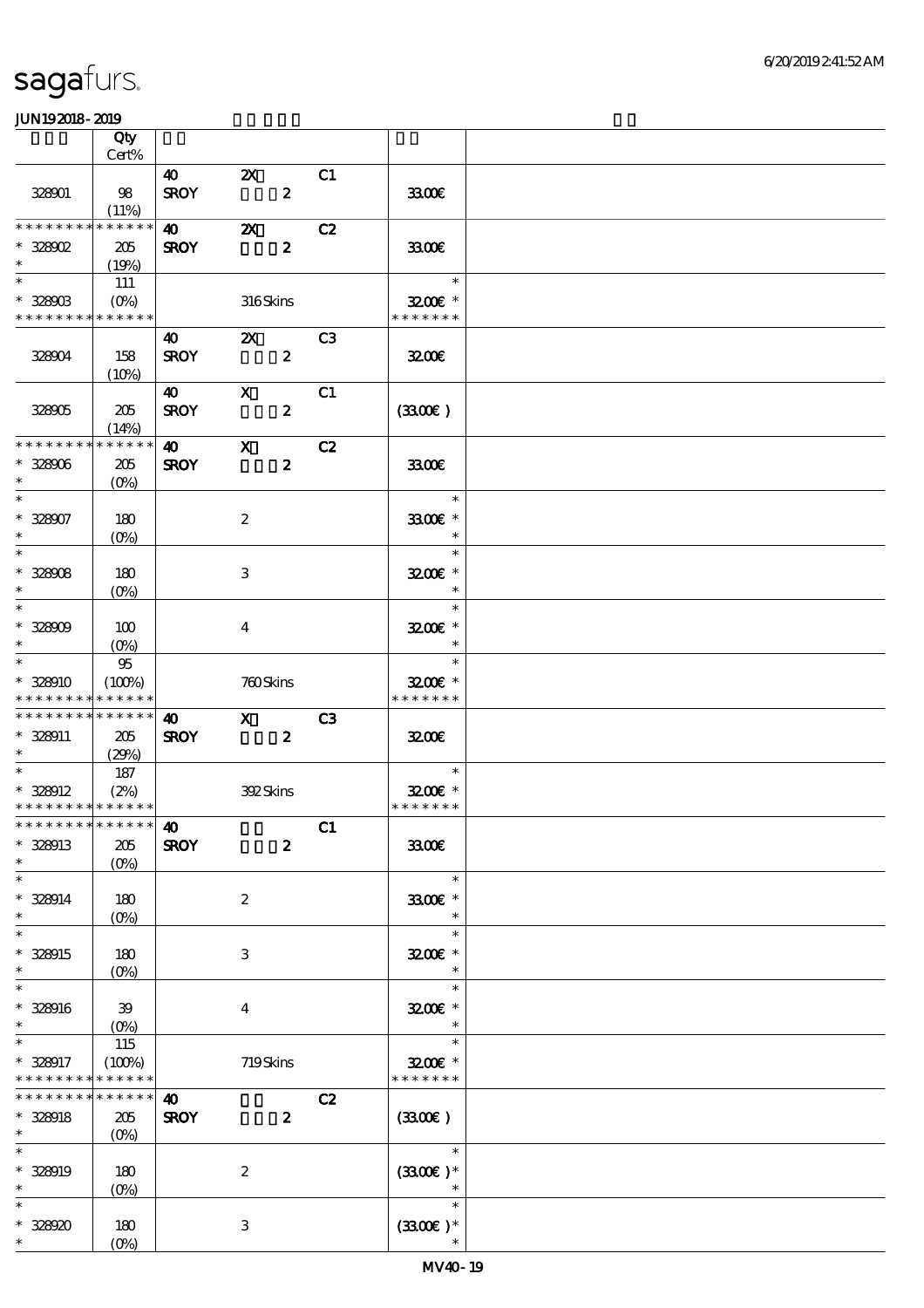|                                         | Qty<br>Cert%                 |                                 |                                          |  |
|-----------------------------------------|------------------------------|---------------------------------|------------------------------------------|--|
| $\ast$                                  |                              | $\boldsymbol{\omega}$           | $\ast$<br>C2                             |  |
| $* 328021$<br>$\ast$                    | 180<br>$(O\%)$               | $\boldsymbol{2}$<br><b>SROY</b> | $(3300)$ *<br>$\ast$                     |  |
| $\ast$<br>$* 328022$<br>$\ast$          | 180<br>$(0\%)$               | $\mathbf 5$                     | $\ast$<br>$(3300)$ *<br>$\ast$           |  |
| $\ast$<br>$* 328923$<br>$\ast$          | 180<br>$(0\%)$               | $\bf 6$                         | $\ast$<br>$(3300)$ *<br>$\ast$           |  |
| $\ast$<br>* 328924<br>$\ast$            | 180<br>$(O\!/\!o)$           | $\boldsymbol{\tau}$             | $\ast$<br>$(3300)$ *                     |  |
| $\ast$<br>* 328925<br>$\ast$            | 180<br>$(0\%)$               | ${\bf 8}$                       | $\ast$<br>$(3300)$ *                     |  |
| $\ast$<br>$* 328926$<br>$\ast$          | 180<br>$(0\%)$               | $\boldsymbol{9}$                | $\ast$<br>$(3300)$ *<br>$\ast$           |  |
| $\ast$<br>* 328927<br>$\ast$            | 180<br>$(O\%)$               | 10                              | $\ast$<br>$(3300)$ *<br>$\ast$           |  |
| $\ast$<br>$* 328928$<br>$\ast$          | 180<br>(100%)                | $11\,$                          | $\ast$<br>$(3300)$ *<br>$\ast$           |  |
| $\ast$<br>$* 328029$<br>$\ast$          | 182<br>(100%)                | $12\,$                          | $\ast$<br>$(3300)$ *<br>$\ast$           |  |
| $\ast$<br>$* 32800$<br>* * * * * * *    | 84<br>$(O_0)$<br>* * * * * * | 2271 Skins                      | $\ast$<br>$(3300)$ *<br>* * * * * * *    |  |
|                                         |                              |                                 |                                          |  |
| * * * * * * * * * * * * * *             |                              | $\boldsymbol{\omega}$           | C <sub>3</sub>                           |  |
| * 328031<br>$\ast$                      | $205\,$                      | <b>SROY</b><br>$\boldsymbol{z}$ | 3200E                                    |  |
| $\ast$<br>$* 32802$<br>$\ast$           | $(O\%)$<br>180<br>$(0\%)$    | $\boldsymbol{2}$                | $\ast$<br>3200E *<br>$\ast$              |  |
| $*$<br>$* 328033$<br>$\ast$             | 180<br>$(0\%)$               | $\,3$                           | $\ast$<br>3200E *<br>$\ast$              |  |
| $\ast$<br>$* 328034$<br>$\ast$          | 180<br>$(O\%)$               | $\bf{4}$                        | $\ast$<br>$31.005*$<br>$\ast$            |  |
| $\ast$<br>$* 32805$<br>$\ast$           | 44<br>$(O\%)$                | $\mathbf 5$                     | $\ast$<br>$31.005*$<br>$\ast$            |  |
| $\ast$<br>$* 328036$<br>* * * * * * * * | 161<br>(100%)<br>* * * * * * | 950Skins                        | $\ast$<br>$31.00E$ *<br>* * * * * * *    |  |
| * * * * * * * *                         | * * * * * *                  | $\boldsymbol{\omega}$           | C1                                       |  |
| * 328937<br>$\ast$                      | $205\,$                      | <b>SROY</b><br>$\boldsymbol{z}$ | (3300)                                   |  |
| $\ast$<br>$* 32808$<br>$\ast$           | $(O_0)$<br>180<br>$(0\%)$    | $\boldsymbol{2}$                | $\ast$<br>$(3300)$ *<br>$\ast$           |  |
| $\ast$<br>$* 32800$<br>$\ast$<br>$\ast$ | 170<br>$(0\%)$<br><b>110</b> | $\,3$                           | $\ast$<br>$(3300)$ *<br>$\ast$<br>$\ast$ |  |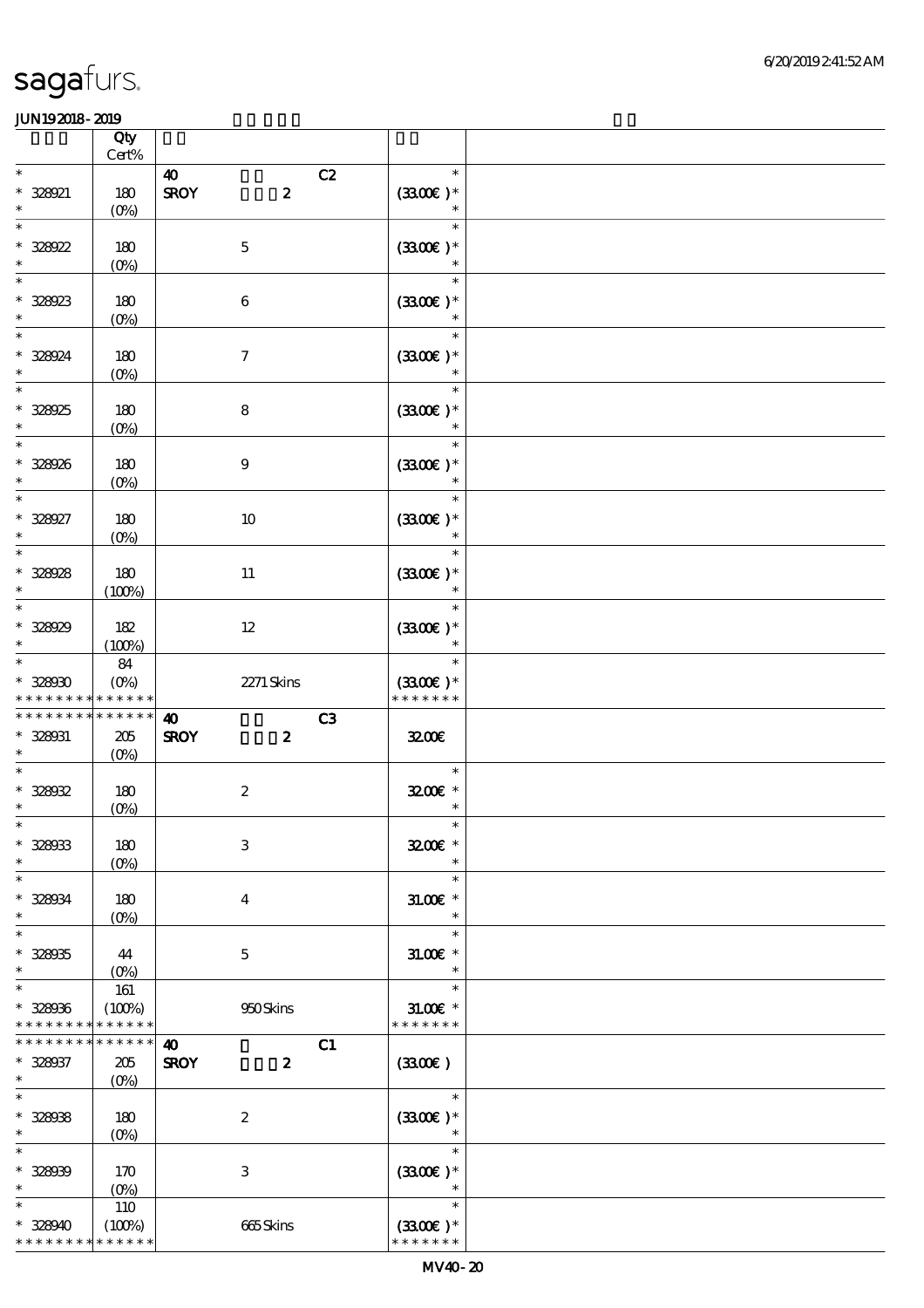|                                                                    | Qty                           |                                                          |                                               |  |
|--------------------------------------------------------------------|-------------------------------|----------------------------------------------------------|-----------------------------------------------|--|
|                                                                    | $Cert\%$                      |                                                          |                                               |  |
| * * * * * * * * * * * * * *<br>* 328941<br>$\ast$                  | $205\,$<br>$(O\!/\!o)$        | $\boldsymbol{\omega}$<br>$\boldsymbol{z}$<br><b>SROY</b> | C2<br>(330)                                   |  |
| $\ast$<br>$* 328942$<br>$\ast$                                     | 180<br>$(0\%)$                | $\boldsymbol{2}$                                         | $\ast$<br>$(330)$ *<br>$\ast$                 |  |
| $\ast$<br>$* 328943$<br>$\ast$                                     | 180<br>$(0\%)$                | $\,3$                                                    | $\ast$<br>$(3300)$ *<br>$\ast$                |  |
| $\ast$<br>* 328944<br>$\ast$                                       | 180<br>$(0\%)$                | $\boldsymbol{4}$                                         | $\ast$<br>$(3300)$ *                          |  |
| $\ast$<br>* 328945<br>$\ast$                                       | 180<br>$(0\%)$                | $\mathbf 5$                                              | $\ast$<br>$(3300)$ *                          |  |
| $\ast$<br>$* 328946$<br>$\ast$                                     | 180<br>(1%)                   | $\,6\,$                                                  | $\ast$<br>$(3300\text{E})*$<br>$\ast$         |  |
| $\ast$<br>$* 328947$<br>$\ast$                                     | 180<br>$(0\%)$                | $\boldsymbol{7}$                                         | $\ast$<br>$(3300)$ *<br>$\ast$                |  |
| $\ast$<br>$* 328948$<br>$\ast$                                     | 180<br>$(0\%)$                | $\bf 8$                                                  | $\ast$<br>$(3300\text{E})*$<br>$\ast$         |  |
| $\ast$<br>$* 328949$<br>$\ast$                                     | 180<br>(98%)                  | $\boldsymbol{9}$                                         | $\ast$<br>$(3300)$ *<br>$\ast$                |  |
| $\ast$<br>$* 328050$<br>$\ast$                                     | 136<br>(100%)                 | $10\,$                                                   | $\ast$<br>$(3300)$ *<br>$\ast$                |  |
| $\ast$<br>$* 328051$<br>* * * * * * * * <mark>* * * * * *</mark>   | 179<br>$(O\%)$                | 1980Skins                                                | $\ast$<br>$(3300)$ *<br>* * * * * * *         |  |
| * * * * * * * *<br>$* 328052$<br>$\ast$                            | * * * * * *<br>205<br>(0%)    | $\boldsymbol{\omega}$<br><b>SROY</b><br>$\boldsymbol{z}$ | C <sub>3</sub><br>3200                        |  |
| $* 328053$<br>$\ast$                                               | 180<br>$(0\%)$                | $\boldsymbol{2}$                                         | $\overline{\phantom{a}}$<br>3200E *<br>$\ast$ |  |
| $\ast$<br>$* 328054$<br>$\ast$                                     | 144<br>$(0\%)$                | 3                                                        | $\ast$<br>$31.005*$<br>$\ast$                 |  |
| $\ast$<br>$* 328055$<br>* * * * * * * *                            | 131<br>(100%)<br>* * * * * *  | 660Skins                                                 | $\ast$<br>$31.005$ *<br>* * * * * * *         |  |
| * * * * * * * *<br>$* 328056$<br>$\ast$                            | * * * * * *<br>205<br>$(O\%)$ | $\boldsymbol{\omega}$<br><b>SROY</b><br>$\boldsymbol{z}$ | C1<br>3200                                    |  |
| $\ast$<br>$* 328057$<br>$\ast$                                     | 180<br>$(O\!/\!\delta)$       | $\boldsymbol{2}$                                         | $\ast$<br>3200E *<br>$\ast$                   |  |
| $\ast$<br>$* 328058$<br>$\ast$                                     | 132                           | 3                                                        | $\ast$<br>$31.00E$ *<br>$\ast$                |  |
| $\ast$<br>$* 328059$<br>* * * * * * * * <mark>* * * * * * *</mark> | 124<br>(100%)                 | 641 Skins                                                | $\ast$<br>$31.00E$ *<br>* * * * * * *         |  |
| * * * * * * * *<br>$* 32800$<br>$*$                                | $******$<br>205<br>$(O\%)$    | $\boldsymbol{\omega}$<br>$\pmb{2}$<br><b>SROY</b>        | C2<br>3200                                    |  |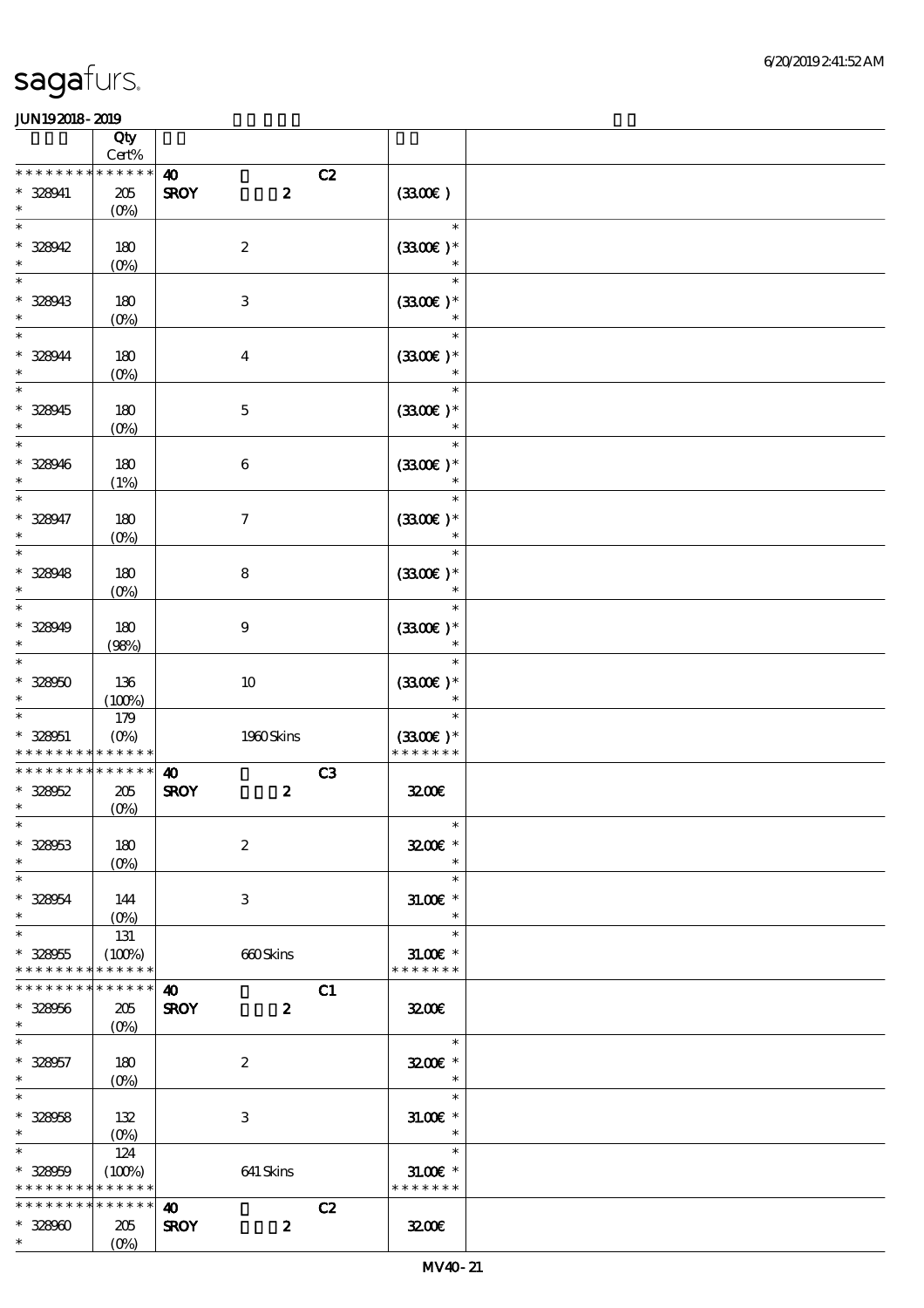|                                                                       | Qty                           |                                                                                                                                                                                      |    |                                               |  |
|-----------------------------------------------------------------------|-------------------------------|--------------------------------------------------------------------------------------------------------------------------------------------------------------------------------------|----|-----------------------------------------------|--|
| $\ast$                                                                | $Cert\%$                      | 40                                                                                                                                                                                   | C2 | $\ast$                                        |  |
| $* 328001$<br>$\ast$                                                  | 180<br>(O <sub>0</sub> )      | <b>SROY</b><br>$\boldsymbol{z}$                                                                                                                                                      |    | 3200E *<br>$\ast$                             |  |
| $\ast$<br>$* 328002$<br>$\ast$                                        | 180<br>$(0\%)$                | $\,3$                                                                                                                                                                                |    | $\ast$<br>3200E *<br>$\ast$                   |  |
| $\ast$<br>$* 32803$<br>$\ast$                                         | 180<br>(0%)                   | $\bf{4}$                                                                                                                                                                             |    | $\ast$<br>$31.005*$<br>$\ast$                 |  |
| $\ast$<br>* 328964<br>$\ast$                                          | 180<br>$(O\%)$                | $\mathbf 5$                                                                                                                                                                          |    | $\ast$<br>$31.005$ *<br>$\ast$                |  |
| $\ast$<br>$* 328065$<br>$\ast$                                        | 180<br>$(0\%)$                | $\boldsymbol{6}$                                                                                                                                                                     |    | $\ast$<br>$31.00E$ *<br>$\ast$                |  |
| $\overline{\phantom{0}}$<br>$* 328066$<br>$\ast$                      | 180<br>$(O_0)$                | $\boldsymbol{\tau}$                                                                                                                                                                  |    | $\ast$<br>3200E *<br>$\ast$                   |  |
| $\overline{\ast}$<br>$* 328067$<br>$\ast$                             | 180<br>$(O\!/\!o)$            | 8                                                                                                                                                                                    |    | $\ast$<br>3200E *<br>$\overline{\phantom{a}}$ |  |
| $\ast$<br>$* 32808$<br>$\ast$                                         | 180<br>(90%)                  | $\boldsymbol{9}$                                                                                                                                                                     |    | $\ast$<br>$31.00E$ *<br>$\ast$                |  |
| $\overline{\phantom{a}^*}$<br>$* 32800$<br>$\ast$                     | 194<br>(100%)                 | 10                                                                                                                                                                                   |    | $\ast$<br>$(31.00)$ *<br>$\ast$               |  |
| $\overline{\ast}$<br>$* 328970$<br>* * * * * * * *                    | 127<br>$(O\%)$<br>* * * * * * | 1966Skins                                                                                                                                                                            |    | $\ast$<br>$(31.00)$ *<br>* * * * * * *        |  |
| * * * * * * * *<br>* 328971<br>$\ast$                                 | * * * * * *<br>205<br>$(O\%)$ | $\boldsymbol{\omega}$<br><b>SROY</b><br>$\boldsymbol{z}$                                                                                                                             | C3 | 3200E                                         |  |
| $\ast$<br>$* 328972$<br>$\ast$                                        | 180<br>$(0\%)$                | $\boldsymbol{2}$                                                                                                                                                                     |    | $\ast$<br>$31.00E$ *<br>$\ast$                |  |
| $*$<br>$* 328973$<br>$\ast$                                           | 121<br>$(O\%)$                | $\,3$                                                                                                                                                                                |    | $\ast$<br>$31.00E$ *<br>$\ast$                |  |
| $\ast$<br>$* 328974$<br>* * * * * * * *                               | 117<br>(100%)<br>* * * * * *  | 623Skins                                                                                                                                                                             |    | $\ast$<br>$31.00E$ *<br>* * * * * * *         |  |
| * * * * * * * *<br>$* 328975$<br>$\ast$                               | * * * * * *<br>205<br>(35%)   | $\boldsymbol{\mathrm{X}}$ and $\boldsymbol{\mathrm{X}}$ and $\boldsymbol{\mathrm{X}}$ and $\boldsymbol{\mathrm{X}}$<br>$\bullet$ $\bullet$<br><b>SROY</b><br>$\overline{\mathbf{2}}$ | C1 | 3200                                          |  |
| $\overline{\phantom{0}}$<br>$* 328976$<br>* * * * * * * * * * * * * * | 172<br>$(O\% )$               | 377Skins                                                                                                                                                                             |    | $\ast$<br>$31.00E$ *<br>* * * * * * *         |  |
| * * * * * * * *<br>$* 328977$<br>$\ast$                               | * * * * * *<br>205<br>(3%)    | $\mathbf{X}$<br><b>40</b><br><b>SROY</b><br>$\boldsymbol{z}$                                                                                                                         | C2 | 3200                                          |  |
| $\ast$<br>$* 328978$<br>$\ast$                                        | 180<br>(0%)                   | $\boldsymbol{2}$                                                                                                                                                                     |    | $\ast$<br>3200E *<br>$\ast$                   |  |
| $\ast$<br>$* 328979$<br>$\ast$                                        | 180<br>$(O\%)$                | 3                                                                                                                                                                                    |    | $\ast$<br>$31.00E$ *<br>$\ast$                |  |
| $\ast$<br>$* 328080$<br>$*$                                           | 187<br>$(O\%)$                | $\boldsymbol{4}$                                                                                                                                                                     |    | $\ast$<br>$31.005$ *<br>$\ast$                |  |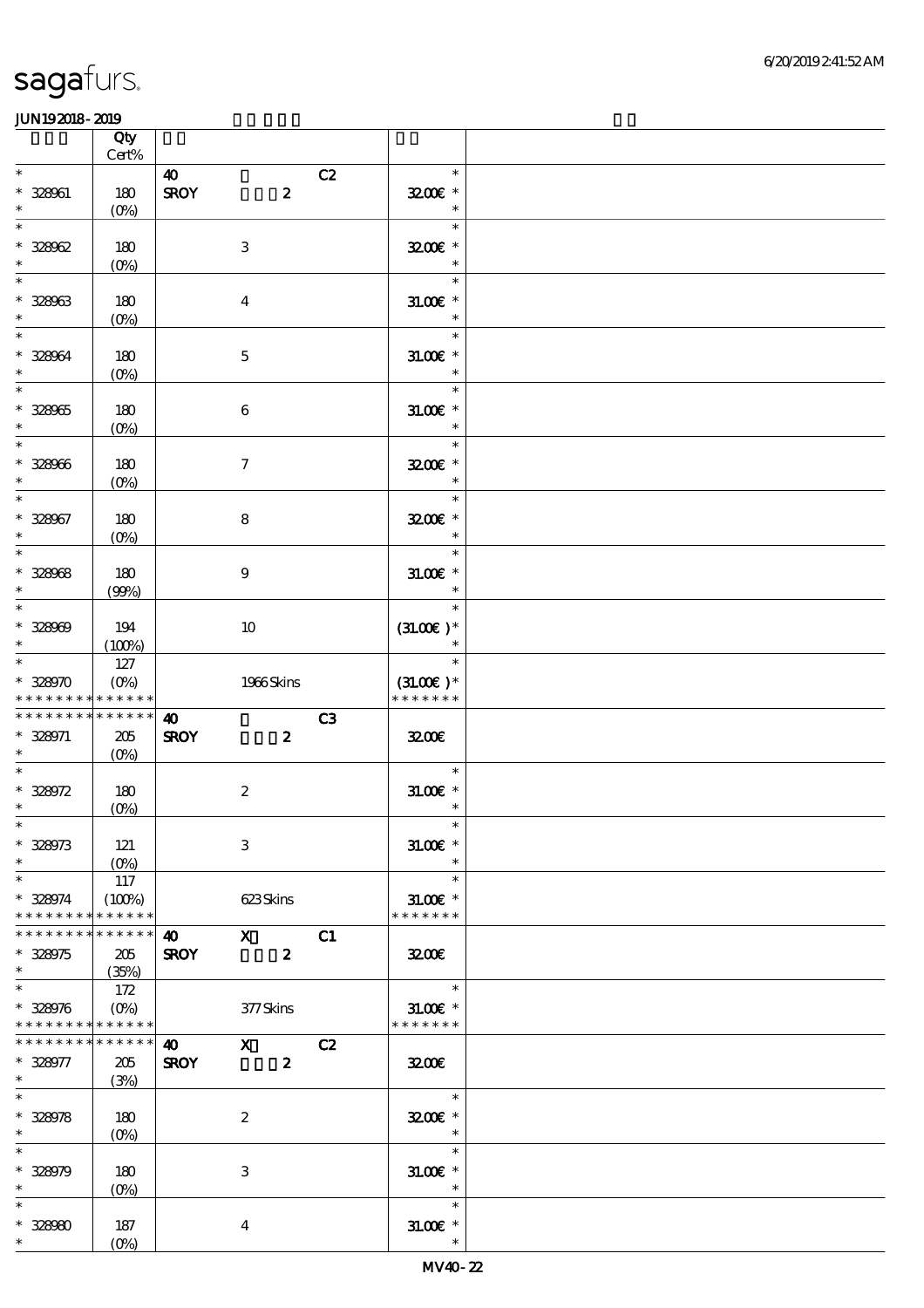|                             | Qty         |                       |                  |    |               |  |
|-----------------------------|-------------|-----------------------|------------------|----|---------------|--|
|                             | Cert%       |                       |                  |    |               |  |
| $\ast$                      |             | $\boldsymbol{\omega}$ | $\mathbf{x}$     | C2 | $\ast$        |  |
| $* 328081$                  | 180         | <b>SROY</b>           | $\boldsymbol{z}$ |    | $31.00E$ *    |  |
| $\ast$                      | (97%)       |                       |                  |    | $\ast$        |  |
| $\ast$                      | 72          |                       |                  |    | $\ast$        |  |
| * 328082                    | (98%)       |                       | 1004Skins        |    | $31.00E$ *    |  |
| * * * * * * * * * * * * * * |             |                       |                  |    | * * * * * * * |  |
| * * * * * * * * * * * * * * |             | $\boldsymbol{\omega}$ | $\mathbf{X}$     | C3 |               |  |
| $* 328083$                  | 205         | <b>SROY</b>           | $\boldsymbol{z}$ |    | 31.00         |  |
| $\ast$                      | (20%)       |                       |                  |    |               |  |
| $\ast$                      | 42          |                       |                  |    | $\ast$        |  |
| * 328984                    | $(O\!/\!o)$ |                       | 247Skins         |    | $31.00E$ *    |  |
| * * * * * * * * * * * * * * |             |                       |                  |    | * * * * * * * |  |
|                             |             | 40                    | X /              | C2 |               |  |
| 328985                      | 209         | <b>LUMI</b>           | $\boldsymbol{z}$ |    | 3400          |  |
|                             | (14%)       |                       |                  |    |               |  |
|                             |             | 40                    |                  | C2 |               |  |
| 328986                      | 136         | <b>LUMI</b>           | $\boldsymbol{z}$ |    | (340)         |  |
|                             | (14%)       |                       |                  |    |               |  |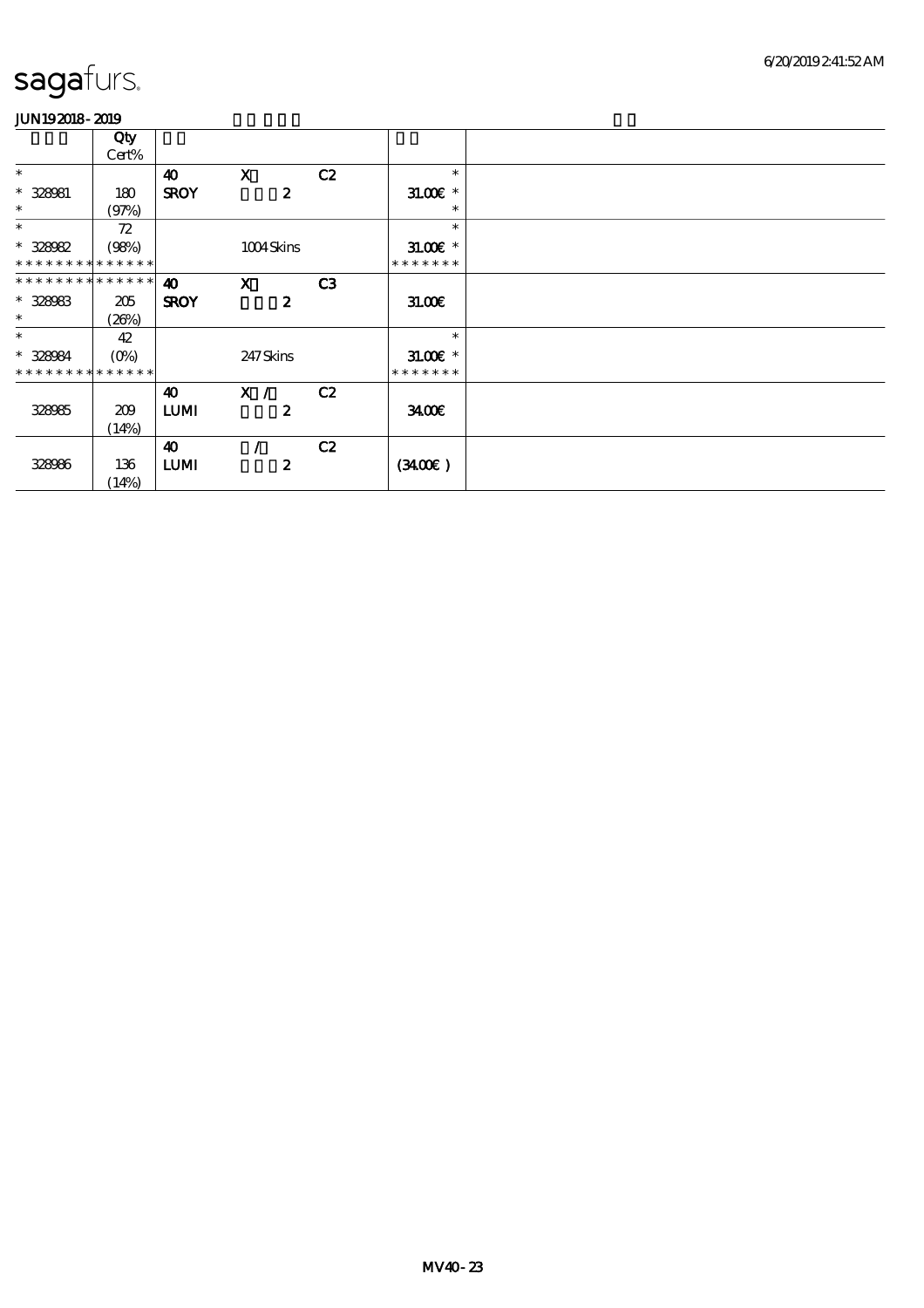|                                         | Qty                           |                                          |                           |              |                |                                    |  |
|-----------------------------------------|-------------------------------|------------------------------------------|---------------------------|--------------|----------------|------------------------------------|--|
|                                         | Cert%                         |                                          |                           |              | C1             |                                    |  |
| 329041                                  | 126<br>(9%)                   | $\boldsymbol{\mathfrak{D}}$<br>${\bf s}$ | $\boldsymbol{\mathsf{Z}}$ | $\mathbf{1}$ |                | 2400€                              |  |
| 329042                                  | 236                           | $\boldsymbol{\mathfrak{D}}$<br>${\bf s}$ | $\boldsymbol{\mathsf{Z}}$ | $\mathbf{1}$ | C1/C2          | 2400€                              |  |
|                                         | (8%)                          |                                          |                           |              |                |                                    |  |
| * * * * * * *<br>$*329043$<br>$\ast$    | * * * * * *<br>245<br>(12%)   | $\boldsymbol{\mathfrak{D}}$<br>${\bf s}$ | $\boldsymbol{\mathsf{Z}}$ | $\mathbf{1}$ | C2             | 2400€                              |  |
| $\ast$<br>* 329044<br>* * * * * * * *   | 40<br>$(O\%)$<br>* * * * * *  |                                          | 285Skins                  |              |                | $\ast$<br>2350€ *<br>* * * * * * * |  |
| 329045                                  | 216<br>(9%)                   | $\boldsymbol{\mathfrak{D}}$<br>${\bf s}$ | <b>2X</b> C <sub>2</sub>  | $\mathbf{1}$ |                | 2400€                              |  |
| 329046                                  | 86<br>(5%)                    | $\boldsymbol{\mathfrak{D}}$<br>${\bf s}$ | $\mathbf{X}$              | $\mathbf{1}$ | C1             | 2400€                              |  |
| 329047                                  | 168                           | $\boldsymbol{\mathfrak{D}}$<br>${\bf s}$ | $\mathbf{x}$              | $\mathbf{1}$ | C1             | 2400E                              |  |
|                                         | (15%)                         | $\boldsymbol{\mathfrak{D}}$              |                           |              |                |                                    |  |
| 320048                                  | 125<br>(12%)                  | ${\bf s}$                                | $\mathbf{X}$              | $\mathbf{1}$ | C1             | 2400E                              |  |
| 329049                                  | 213<br>(12%)                  | $\boldsymbol{\mathfrak{D}}$<br>${\bf s}$ | $\mathbf{X}$              | $\mathbf{1}$ | C2             | 2400E                              |  |
| 32000                                   | 83<br>(7%)                    | $\boldsymbol{\mathfrak{D}}$<br>${\bf s}$ | $X$ $N$                   | $\mathbf{1}$ | C3             | 2350E                              |  |
| 320051                                  | 196<br>$(\Theta)$             | $\boldsymbol{\mathfrak{D}}$<br>${\bf s}$ |                           | $\mathbf{1}$ | C1             | 2400€                              |  |
| * * * * * * * *                         | $******$                      | $\boldsymbol{\mathfrak{D}}$              |                           |              | C2             |                                    |  |
| $* 320052$<br>$\ast$                    | 245<br>(7%)                   | ${\bf s}$                                |                           | $\mathbf{1}$ |                | 2400€                              |  |
| $\ast$<br>$* 329053$<br>* * * * * * * * | 126<br>$(O\%)$<br>* * * * * * |                                          | $371$ Skins               |              |                | $\ast$<br>2350E *<br>* * * * * * * |  |
| 320054                                  | 121                           | $\boldsymbol{\mathfrak{D}}$<br>${\bf s}$ |                           | $\mathbf{1}$ | C3             | 2350E                              |  |
| 329055                                  | $(\Theta)$<br>247             | $\boldsymbol{\mathfrak{D}}$<br>${\bf s}$ |                           | $\mathbf{1}$ | C1             | 2400E                              |  |
| * * * * * * * *                         | (4%)<br>* * * * * *           | $\boldsymbol{\mathfrak{D}}$              |                           |              | C2             |                                    |  |
| $* 329056$<br>$\ast$                    | 245<br>(16%)                  | ${\bf s}$                                |                           | $\mathbf{1}$ |                | 2400E                              |  |
| $\ast$<br>$* 320057$<br>$\ast$          | 220<br>$(O\%)$                |                                          | $\boldsymbol{2}$          |              |                | $\ast$<br>2350€ *<br>$\ast$        |  |
| $\ast$<br>$* 329058$<br>* * * * * * * * | 89<br>$(O\%)$<br>* * * * * *  |                                          | 554Skins                  |              |                | $\ast$<br>2350€ *<br>* * * * * * * |  |
| 329059                                  | 204<br>(9%)                   | $\boldsymbol{\mathfrak{D}}$<br>${\bf s}$ |                           | $\mathbf{1}$ | C <sub>3</sub> | 2350E                              |  |
| * * * * * * * *<br>$* 32900$<br>$\ast$  | * * * * * *<br>245<br>(9%)    | $\boldsymbol{\mathfrak{D}}$<br>${\bf s}$ |                           | $\mathbf{1}$ | C1             | 2350E                              |  |
|                                         |                               |                                          |                           |              |                |                                    |  |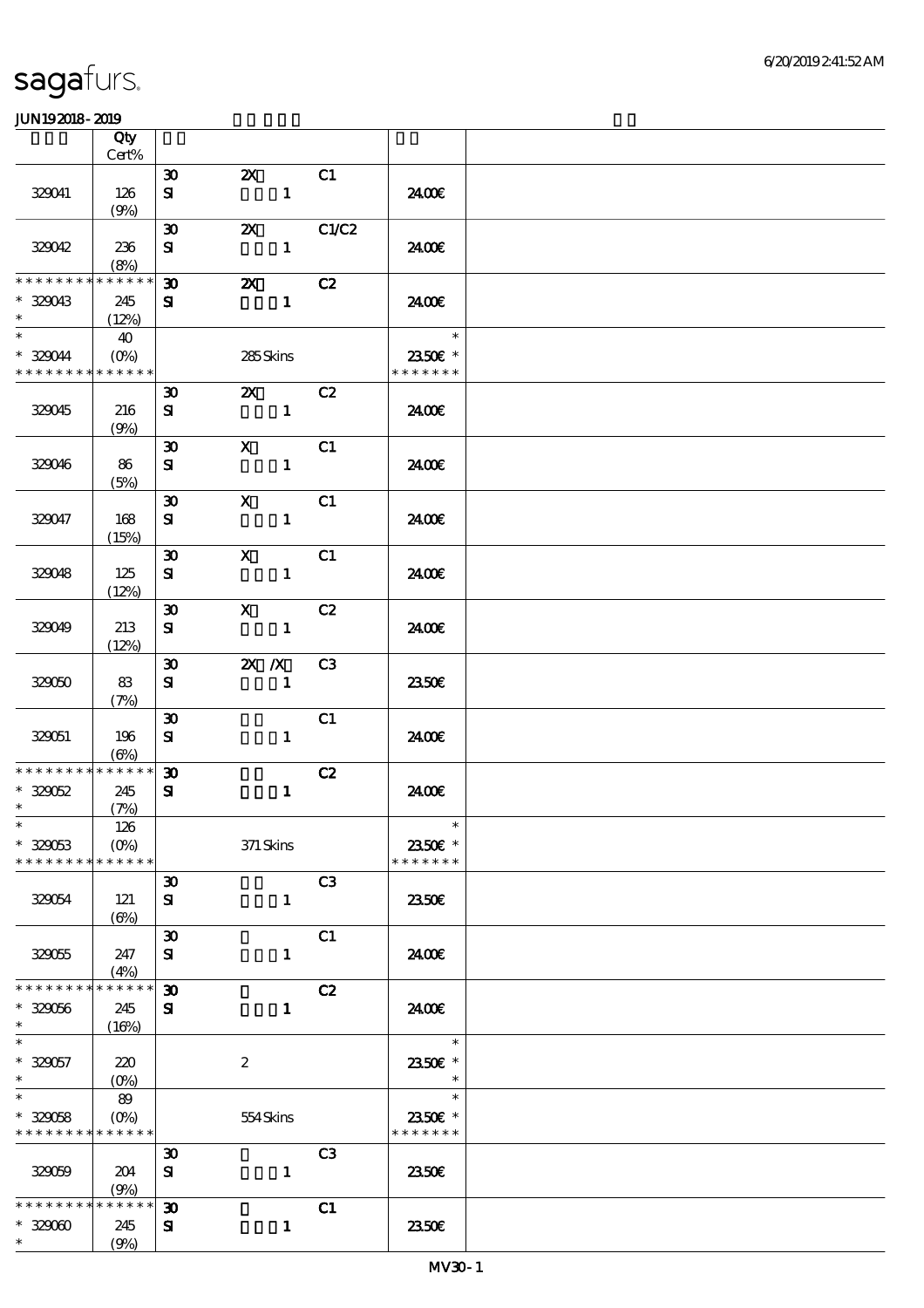|                                                        | Qty                          |                                          |                           |                  |       |                          |  |
|--------------------------------------------------------|------------------------------|------------------------------------------|---------------------------|------------------|-------|--------------------------|--|
|                                                        | Cert%                        |                                          |                           |                  |       |                          |  |
| $\ast$                                                 | 137                          | $\boldsymbol{\mathfrak{D}}$              |                           |                  | C1    | $\ast$                   |  |
| $* 320001$<br>* * * * * * * * <mark>* * * * * *</mark> | $(O\%)$                      | ${\bf s}$                                |                           | $\mathbf{1}$     |       | 2300€ *<br>* * * * * * * |  |
| * * * * * * * * * * * * * *                            |                              | $\boldsymbol{\mathfrak{D}}$              |                           |                  | C2    |                          |  |
| $* 329062$                                             | 245                          | ${\bf s}$                                |                           | $\mathbf{1}$     |       | 2350E                    |  |
| $\ast$                                                 | (17%)                        |                                          |                           |                  |       |                          |  |
| $\ast$                                                 |                              |                                          |                           |                  |       | $\ast$                   |  |
| $* 32903$                                              | 220                          |                                          | $\boldsymbol{z}$          |                  |       | 2350€ *                  |  |
| $\ast$<br>$\ast$                                       | $(0\%)$                      |                                          |                           |                  |       |                          |  |
| * 329064                                               |                              |                                          |                           |                  |       | $\ast$                   |  |
| $\ast$                                                 | 220<br>$(O\%)$               |                                          | $\,3$                     |                  |       | 2350€ *                  |  |
| $\overline{\phantom{0}}$                               | 172                          |                                          |                           |                  |       | $\ast$                   |  |
| $* 32005$                                              | $(O\%)$                      |                                          | 857Skins                  |                  |       | 2300€ *                  |  |
| * * * * * * * * <mark>* * * * * *</mark>               |                              |                                          |                           |                  |       | * * * * * * *            |  |
| * * * * * * * * * * * * * *                            |                              | $\boldsymbol{\mathfrak{D}}$              |                           |                  | C3    |                          |  |
| $* 329066$                                             | 245                          | ${\bf s}$                                |                           | $\mathbf{1}$     |       | 2350€                    |  |
| $\ast$<br>$\ast$                                       | (7%)                         |                                          |                           |                  |       | $\ast$                   |  |
| $* 329067$                                             | 79<br>(34%)                  |                                          | 324Skins                  |                  |       | 2300€ *                  |  |
| * * * * * * * * * * * * * *                            |                              |                                          |                           |                  |       | * * * * * * *            |  |
| * * * * * * * * * * * * * *                            |                              | $\boldsymbol{\mathfrak{D}}$              | $\mathbf{x}$              |                  | C1    |                          |  |
| $* 32008$                                              | 245                          | ${\bf s}$                                |                           | $\mathbf{1}$     |       | 2350E                    |  |
| $\ast$                                                 | (5%)                         |                                          |                           |                  |       |                          |  |
| $\overline{\ast}$                                      | ${\bf 36}$                   |                                          |                           |                  |       | $\ast$                   |  |
| $* 329009$<br>* * * * * * * * * * * * * *              | $(O\%)$                      |                                          | 281 Skins                 |                  |       | 2300€ *<br>* * * * * * * |  |
| * * * * * * * * * * * * * *                            |                              | $\boldsymbol{\mathfrak{D}}$              | $\mathbf{x}$              |                  | C2    |                          |  |
| $* 329070$                                             | 245                          | ${\bf s}$                                |                           | $\mathbf{1}$     |       | 2350E                    |  |
| $\ast$                                                 | (9%)                         |                                          |                           |                  |       |                          |  |
| $\ast$                                                 |                              |                                          |                           |                  |       | $\ast$                   |  |
| $* 329071$                                             | 220                          |                                          | $\boldsymbol{2}$          |                  |       | 2350€ *                  |  |
| $\ast$<br>$\ast$                                       | $(O\%)$                      |                                          |                           |                  |       | $\ast$                   |  |
| $* 329072$                                             |                              |                                          |                           |                  |       | $\ast$                   |  |
| $\ast$                                                 | 220<br>$(O\!/\!o)$           |                                          | $\,3$                     |                  |       | 2350E *<br>$\ast$        |  |
| $*$                                                    | $162\,$                      |                                          |                           |                  |       | $\ast$                   |  |
| $* 329073$                                             |                              |                                          | 847Skins                  |                  |       | 2350€ *                  |  |
| * * * * * * * * <mark>* * * * * * *</mark>             |                              |                                          |                           |                  |       | * * * * * * *            |  |
| * * * * * * * * * * * * * *                            |                              | $\boldsymbol{\mathfrak{D}}$              | $\mathbf X$               |                  | C3    |                          |  |
| $* 329074$<br>$\ast$                                   | 225                          | ${\bf s}$                                |                           | $\mathbf{1}$     |       | 2350E                    |  |
| $\ast$                                                 | $(O\!/\!\!\delta)$<br>$36\,$ |                                          |                           |                  |       | $\ast$                   |  |
| $* 320075$                                             | (63%)                        |                                          | 261 Skins                 |                  |       | 2300€ *                  |  |
| * * * * * * * * * * * * * *                            |                              |                                          |                           |                  |       | * * * * * * *            |  |
|                                                        |                              | $\boldsymbol{\mathfrak{D}}$              | $\mathbf{x}$              |                  | C1/C2 |                          |  |
| 329076                                                 | 112                          | ${\bf s}$                                |                           | $\boldsymbol{2}$ |       | (2600)                   |  |
|                                                        | (12%)                        |                                          |                           |                  |       |                          |  |
|                                                        |                              | $\boldsymbol{\mathfrak{D}}$              | $\boldsymbol{\mathsf{Z}}$ |                  | C2    |                          |  |
| 329077                                                 | 171<br>(15%)                 | ${\bf s}$                                |                           | $\boldsymbol{z}$ |       | 2600E                    |  |
|                                                        |                              | $\boldsymbol{\mathfrak{D}}$              | $\mathbf{x}$              |                  | C1    |                          |  |
| 329078                                                 | 139                          | ${\bf s}$                                |                           | $\boldsymbol{z}$ |       | 2600E                    |  |
|                                                        | (8%)                         |                                          |                           |                  |       |                          |  |
|                                                        |                              | $\boldsymbol{\mathfrak{D}}$              | $\mathbf{x}$              |                  | C1/C2 |                          |  |
| 329079                                                 | 206                          | ${\bf s}$                                |                           | $\boldsymbol{z}$ |       | $(2600\varepsilon)$      |  |
|                                                        | (11%)                        |                                          |                           |                  |       |                          |  |
| 32080                                                  | 256                          | $\boldsymbol{\mathfrak{D}}$<br>${\bf s}$ | $\mathbf{x}$              | $\boldsymbol{z}$ | C2    | (2600E)                  |  |
|                                                        | (14%)                        |                                          |                           |                  |       |                          |  |
|                                                        |                              |                                          |                           |                  |       |                          |  |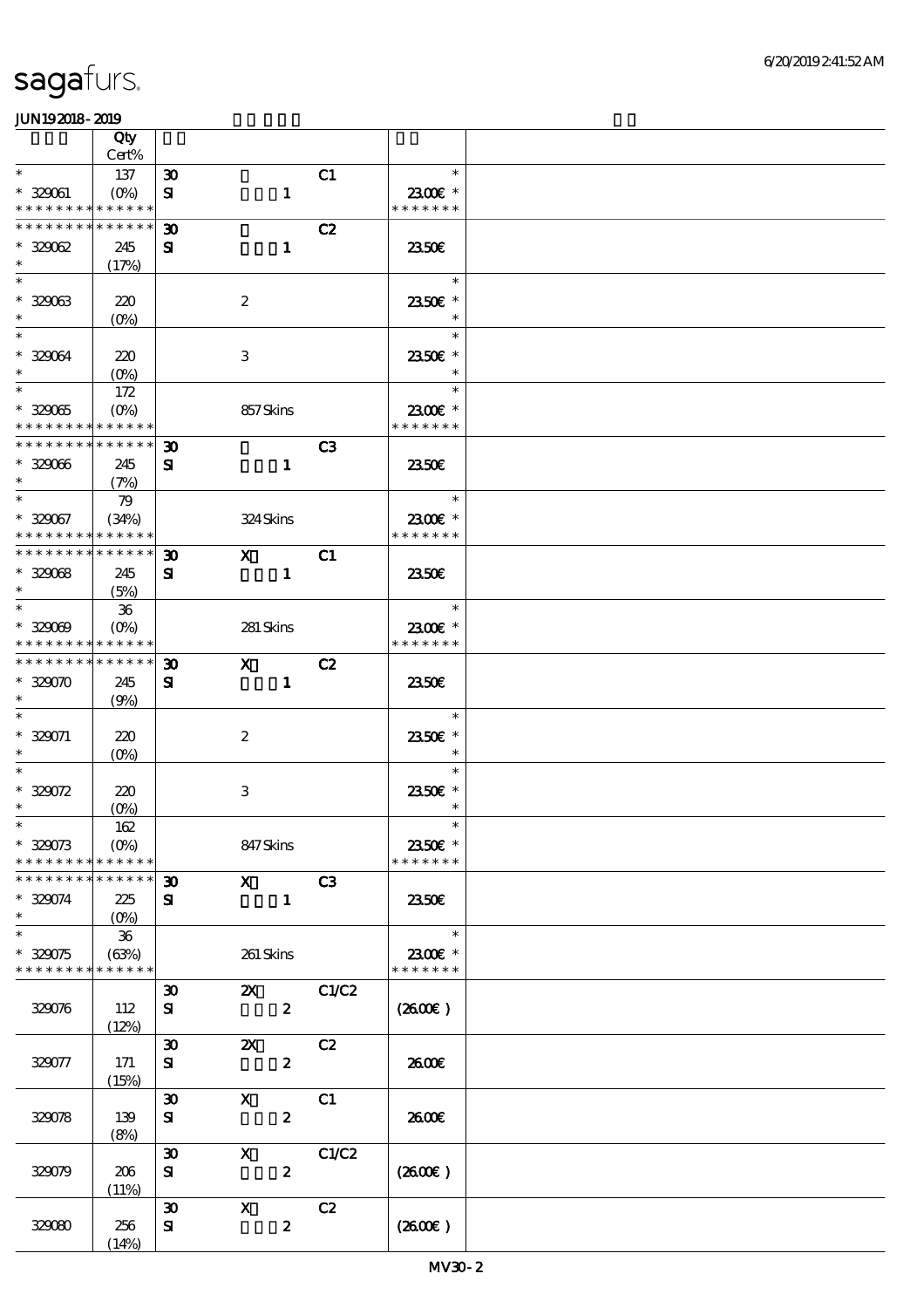|                                                                | Qty<br>Cert%                          |                                             |                                  |                |                                                 |  |
|----------------------------------------------------------------|---------------------------------------|---------------------------------------------|----------------------------------|----------------|-------------------------------------------------|--|
|                                                                |                                       |                                             | $\mathbf{x}$                     |                |                                                 |  |
| 329081                                                         | 288<br>(16%)                          | $\boldsymbol{\mathfrak{D}}$<br>${\bf s}$    | $\boldsymbol{z}$                 | C2             | (260E)                                          |  |
| 32002                                                          | 68                                    | $\boldsymbol{\mathfrak{D}}$<br>${\bf s}$    | $X$ $N$<br>$\boldsymbol{z}$      | C <sub>3</sub> | $(2550\varepsilon)$                             |  |
| 329083                                                         | (17%)<br>193                          | $\boldsymbol{\mathfrak{D}}$<br>${\bf s}$    | $\boldsymbol{z}$                 | C1             | (2550)                                          |  |
| * * * * * * * *<br>$* 329084$                                  | (11%)<br>* * * * * *<br>245           | $\boldsymbol{\mathfrak{D}}$<br>${\bf s}$    | $\boldsymbol{z}$                 | C2             | 2550€                                           |  |
| $\ast$<br>$\overline{\ast}$<br>$* 32005$                       | (16%)<br>100<br>$(O\%)$               |                                             | 345Skins                         |                | $\ast$<br>2550€ *                               |  |
| * * * * * * * * * * * * * *                                    |                                       |                                             |                                  |                | * * * * * * *                                   |  |
| * * * * * * * * * * * * * *<br>$* 329086$<br>$\ast$            | 245<br>$(O\%)$                        | $\boldsymbol{\mathfrak{D}}$<br>${\bf s}$    | $\boldsymbol{z}$                 | C2             | (2550)                                          |  |
| $\ast$<br>$* 329087$<br>$\ast$                                 | 220<br>$(O\!/\!o)$                    |                                             | $\boldsymbol{2}$                 |                | $\ast$<br>$(2550E)*$<br>$\ast$                  |  |
| $\overline{\ast}$<br>$* 32008$<br>$\ast$                       | 106<br>$(O\%)$                        |                                             | 3                                |                | $\ast$<br>2550€ *<br>$\ast$                     |  |
| $\ast$<br>$* 329089$<br>* * * * * * * *                        | 110<br>(100%)<br>* * * * * *          |                                             | 681 Skins                        |                | $\ast$<br>2550€ *<br>* * * * * * *              |  |
| 32000                                                          | 129<br>(16%)                          | $\boldsymbol{\mathfrak{D}}$<br>${\bf s}$    | $\boldsymbol{z}$                 | C <sub>3</sub> | $(2550\varepsilon)$                             |  |
| 320001                                                         | 136<br>(11%)                          | $\boldsymbol{\mathfrak{D}}$<br>${\bf s}$    | $\boldsymbol{2}$                 | C1             | $(2550\varepsilon)$                             |  |
| 32002                                                          | 251<br>(8%)                           | $\boldsymbol{\mathfrak{D}}$<br>$\mathbf{S}$ | $\boldsymbol{2}$                 | C2             | (2550)                                          |  |
| * * * * * * * * * * * * * * *<br>$* 32908$<br>$\ast$           | 245<br>(17%)                          | $\pmb{\mathfrak{D}}$<br>${\bf s}$           | $\boldsymbol{z}$                 | C2             | $(2550\varepsilon)$                             |  |
| $\ast$<br>$* 32004$<br>* * * * * * * *                         | 78<br>$(O\!/\!\delta)$<br>* * * * * * |                                             | 323Skins                         |                | $\ast$<br>$(2550\varepsilon)*$<br>* * * * * * * |  |
| 32005                                                          | 87<br>(11%)                           | $\boldsymbol{\mathfrak{D}}$<br>${\bf s}$    | $\boldsymbol{z}$                 | C <sub>3</sub> | 2500E                                           |  |
| 32006                                                          | 140<br>(5%)                           | $\boldsymbol{\mathfrak{D}}$<br>${\bf s}$    | $\boldsymbol{z}$                 | C1             | 2500€                                           |  |
| * * * * * * * *<br>$* 329097$<br>$\ast$                        | * * * * * *<br>245<br>(7%)            | $\boldsymbol{\mathfrak{D}}$<br>${\bf s}$    | $\boldsymbol{z}$                 | C2             | 2500                                            |  |
| $\overline{\ast}$<br>$* 329098$<br>* * * * * * * * * * * * * * | 40<br>$(O\!/\!\!\delta)$              |                                             | 285Skins                         |                | $\ast$<br>2500€ *<br>* * * * * * *              |  |
| 32009                                                          | 99<br>(22%)                           | $\boldsymbol{\mathfrak{D}}$<br>${\bf s}$    | $\boldsymbol{z}$                 | C <sub>3</sub> | 2500€                                           |  |
| 329100                                                         | 152<br>(3%)                           | $\boldsymbol{\mathfrak{D}}$<br>${\bf s}$    | $\mathbf{X}$<br>$\boldsymbol{z}$ | C1             | 2500€                                           |  |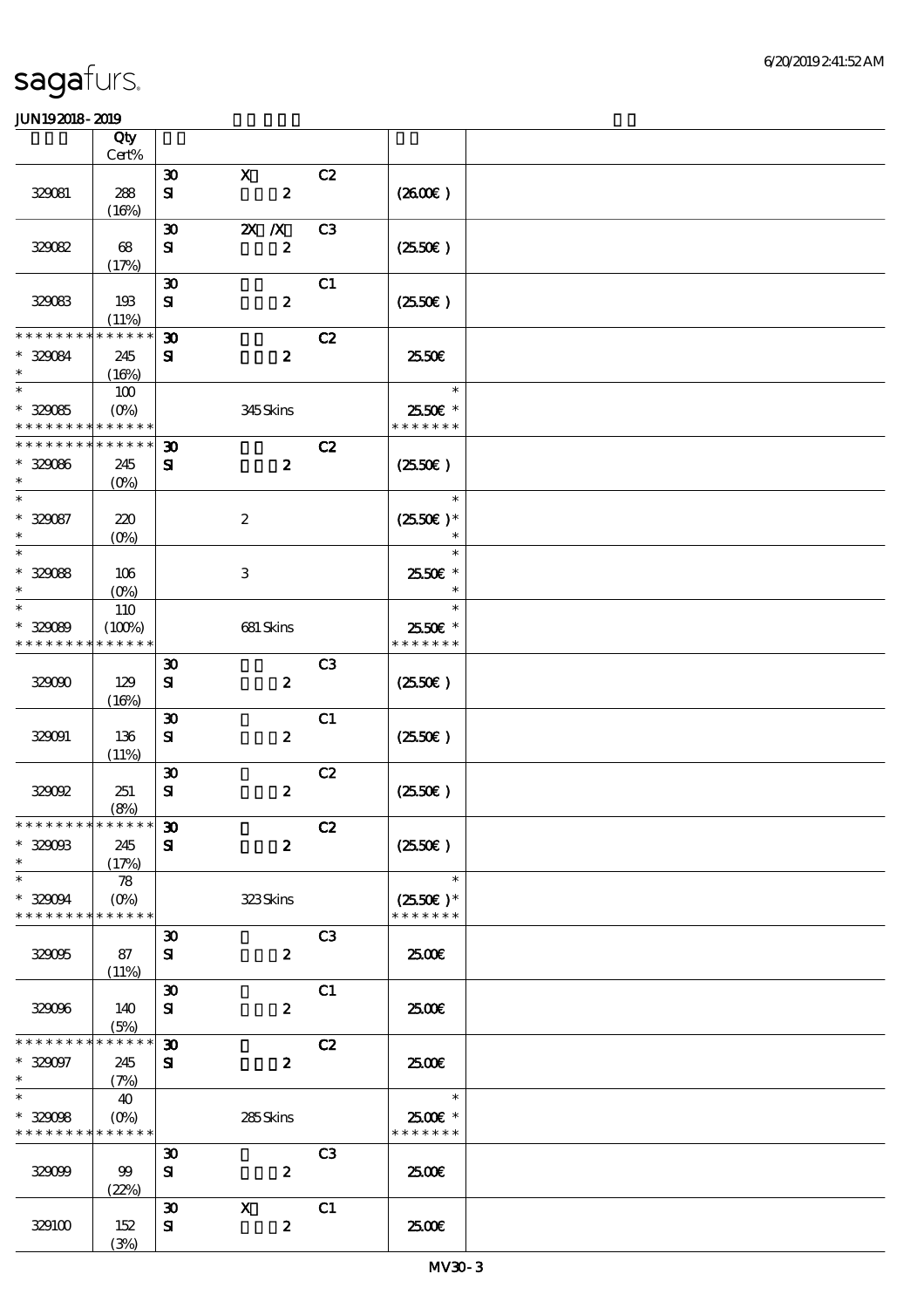|                             | Qty              |                             |                           |                  |                |                     |  |
|-----------------------------|------------------|-----------------------------|---------------------------|------------------|----------------|---------------------|--|
| * * * * * * *               | Cert%            |                             |                           |                  |                |                     |  |
|                             | * * * * * *      | $\boldsymbol{\mathfrak{D}}$ | $\mathbf{x}$              |                  | C2             |                     |  |
| $*329101$<br>$\ast$         | 265              | ${\bf s}$                   |                           | $\boldsymbol{z}$ |                | 2500E               |  |
| $\ast$                      | (8%)             |                             |                           |                  |                | $\ast$              |  |
|                             | 86               |                             |                           |                  |                |                     |  |
| $*329102$                   | $(O\%)$          |                             | 351 Skins                 |                  |                | 2450€ *             |  |
| * * * * * * * * * * * * * * |                  |                             |                           |                  |                | * * * * * * *       |  |
|                             |                  | $\boldsymbol{\mathfrak{D}}$ | $\mathbf{x}$              |                  | C <sub>3</sub> |                     |  |
| 329103                      | 94               | ${\bf s}$                   |                           | $\boldsymbol{2}$ |                | (250)               |  |
|                             | (12%)            |                             |                           |                  |                |                     |  |
|                             |                  | $\boldsymbol{\mathfrak{D}}$ | X /                       |                  | C2             |                     |  |
| 329104                      | 260              | $\, {\bf I} \! {\bf B} \,$  |                           | $\mathbf{1}$     | COR1           | 21.00               |  |
|                             | (5%)             |                             |                           |                  |                |                     |  |
|                             |                  | $\boldsymbol{\mathfrak{D}}$ | X /                       |                  | C2             |                     |  |
| 329105                      | 188              | $\mathbf{B}$                |                           | $\mathbf{1}$     |                | 2300E               |  |
|                             | (7%)             |                             |                           |                  |                |                     |  |
| * * * * * * * *             | * * * * * *      | $\boldsymbol{\mathfrak{D}}$ | $\mathcal{L}$             |                  | C2             |                     |  |
| $* 329106$                  | 245              | $\mathbf{B}$                |                           | $\mathbf{1}$     |                | 2350E               |  |
| $\ast$                      | (5%)             |                             |                           |                  |                |                     |  |
| $\ast$                      |                  |                             |                           |                  |                | $\ast$              |  |
| $* 329107$                  | 220              |                             | $\boldsymbol{2}$          |                  |                | 2300€ *             |  |
| $\ast$                      | (5%)             |                             |                           |                  |                | $\ast$              |  |
| $\ast$                      | 177              |                             |                           |                  |                | $\ast$              |  |
| $* 329108$                  | (3%)             |                             | 642Skins                  |                  |                | 2300€ *             |  |
| * * * * * * * *             | * * * * * *      |                             |                           |                  |                | * * * * * * *       |  |
| * * * * * * * *             | * * * * * *      | 30 <sub>o</sub>             | $\boldsymbol{\mathsf{X}}$ |                  | C1             |                     |  |
| $*329109$                   | 225              | <b>SAGA</b>                 |                           | $\mathbf{1}$     |                | $(2600\varepsilon)$ |  |
| $\ast$                      | (16%)            |                             |                           |                  |                |                     |  |
| $\ast$                      |                  |                             |                           |                  |                | $\ast$              |  |
| $* 329110$                  | 200              |                             | $\boldsymbol{2}$          |                  |                | $(2600)$ *          |  |
|                             | $(O\%)$          |                             |                           |                  |                |                     |  |
| $\ast$                      | 91               |                             |                           |                  |                | $\ast$              |  |
| $* 329111$                  | $(O\%)$          |                             | 516Skins                  |                  |                | $(2600E)*$          |  |
| * * * * * * * *             | * * * * * *      |                             |                           |                  |                | * * * * * * *       |  |
| * * * * * * * *             | * * * * * *      | $\boldsymbol{\mathfrak{D}}$ | $\boldsymbol{\mathsf{z}}$ |                  | C2             |                     |  |
| $* 329112$                  | 225              | <b>SAGA</b>                 |                           | $\mathbf{1}$     |                | $(2600\varepsilon)$ |  |
| $\ast$                      | $(O\%)$          |                             |                           |                  |                |                     |  |
| $*$                         |                  |                             |                           |                  |                | $\ast$              |  |
| $* 329113$                  | 200              |                             | $\boldsymbol{2}$          |                  |                | $(2600)$ *          |  |
| $\ast$                      | $(0\%)$          |                             |                           |                  |                |                     |  |
| $\ast$                      |                  |                             |                           |                  |                | $\ast$              |  |
| $* 329114$                  | 200              |                             | 3                         |                  |                | $(2600E)*$          |  |
| $\ast$                      | $(0\%)$          |                             |                           |                  |                | $\ast$              |  |
| $\ast$                      |                  |                             |                           |                  |                | $\ast$              |  |
| $* 329115$                  | 200              |                             | $\overline{4}$            |                  |                | $(2600)$ *          |  |
| $\ast$                      | (0%)             |                             |                           |                  |                | $\ast$              |  |
| $\ast$                      |                  |                             |                           |                  |                | $\ast$              |  |
| $* 329116$                  | 200              |                             | $\mathbf 5$               |                  |                | $(2600E)*$          |  |
| $\ast$                      | $(0\%)$          |                             |                           |                  |                |                     |  |
|                             |                  |                             |                           |                  |                | $\ast$              |  |
| $* 329117$                  | 187              |                             | $\boldsymbol{6}$          |                  |                | $(2600E)*$          |  |
| $\ast$                      | $(O\!/\!\delta)$ |                             |                           |                  |                | $\ast$              |  |
| $\ast$                      | 155              |                             |                           |                  |                | $\ast$              |  |
| $* 329118$                  | (100%)           |                             | 1367Skins                 |                  |                | $(2600)$ *          |  |
| * * * * * * * *             | * * * * * *      |                             |                           |                  |                | * * * * * * *       |  |
| * * * * * * *               | * * * * * *      | $\boldsymbol{\mathfrak{D}}$ | $\boldsymbol{\mathsf{z}}$ |                  | C <sub>3</sub> |                     |  |
| $* 329119$                  | 225              | <b>SAGA</b>                 |                           | $\mathbf{1}$     |                | $(2550\varepsilon)$ |  |
| $\ast$                      | (20%)            |                             |                           |                  |                |                     |  |
| $\ast$                      | 161              |                             |                           |                  |                | $\ast$              |  |
| $*329120$                   | $(O\%)$          |                             | 386Skins                  |                  |                | $(2550E)*$          |  |
| * * * * * * * *             | * * * * * *      |                             |                           |                  |                | * * * * * * *       |  |
|                             |                  |                             |                           |                  |                |                     |  |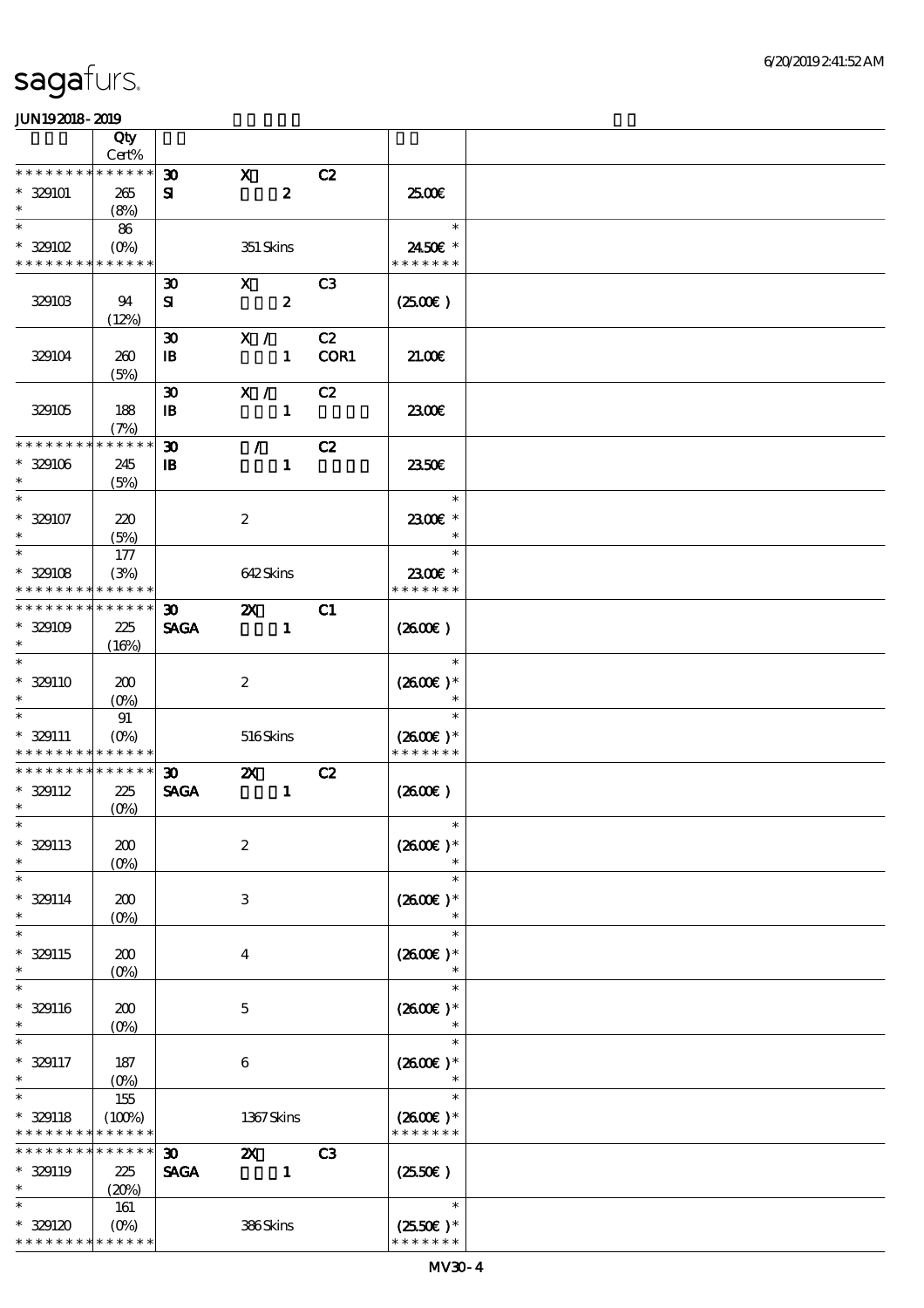|                                          | Qty<br>Cert%          |                             |                                                                                                                                                                                                                                                                                                                                 |              |    |                          |  |
|------------------------------------------|-----------------------|-----------------------------|---------------------------------------------------------------------------------------------------------------------------------------------------------------------------------------------------------------------------------------------------------------------------------------------------------------------------------|--------------|----|--------------------------|--|
| * * * * * * * *                          | * * * * * *           | 30 <sub>o</sub>             | $\mathbf{x}$                                                                                                                                                                                                                                                                                                                    |              | C1 |                          |  |
| $* 329121$<br>$\ast$                     | 225<br>(25%)          | <b>SAGA</b>                 | $\sim$ $\sim$ 1                                                                                                                                                                                                                                                                                                                 |              |    | 2600E                    |  |
| $\overline{\phantom{a}^*}$               |                       |                             |                                                                                                                                                                                                                                                                                                                                 |              |    | $\ast$                   |  |
| $* 329122$                               | 200                   |                             | $\boldsymbol{2}$                                                                                                                                                                                                                                                                                                                |              |    | 2600€ *                  |  |
| $\ast$                                   | $(0\%)$               |                             |                                                                                                                                                                                                                                                                                                                                 |              |    | $\ast$                   |  |
| $\ast$                                   |                       |                             |                                                                                                                                                                                                                                                                                                                                 |              |    | $\ast$                   |  |
|                                          |                       |                             |                                                                                                                                                                                                                                                                                                                                 |              |    |                          |  |
| $* 329123$                               | 200                   |                             | $\,3$                                                                                                                                                                                                                                                                                                                           |              |    | 2550€ *                  |  |
| $\ast$                                   | $(0\%)$               |                             |                                                                                                                                                                                                                                                                                                                                 |              |    |                          |  |
|                                          | 84                    |                             |                                                                                                                                                                                                                                                                                                                                 |              |    | $\ast$                   |  |
| $* 329124$                               | $(0\%)$               |                             | <b>709Skins</b>                                                                                                                                                                                                                                                                                                                 |              |    | 25.50€ *                 |  |
| * * * * * * * * * * * * * *              |                       |                             |                                                                                                                                                                                                                                                                                                                                 |              |    | * * * * * * *            |  |
| * * * * * * * *                          | $* * * * * * *$       | $\boldsymbol{\mathfrak{D}}$ | $X$ $C2$                                                                                                                                                                                                                                                                                                                        |              |    |                          |  |
| $* 329125$                               | 225                   | <b>SAGA</b>                 |                                                                                                                                                                                                                                                                                                                                 |              |    | 2600€                    |  |
| $\ast$                                   | $(O\%)$               |                             |                                                                                                                                                                                                                                                                                                                                 |              |    |                          |  |
| $\overline{\ast}$                        |                       |                             |                                                                                                                                                                                                                                                                                                                                 |              |    | $\ast$                   |  |
|                                          |                       |                             |                                                                                                                                                                                                                                                                                                                                 |              |    |                          |  |
| $* 329126$                               | 200                   |                             | $\boldsymbol{2}$                                                                                                                                                                                                                                                                                                                |              |    | 2600€ *                  |  |
| $\ast$                                   | $(O\!/\!o)$           |                             |                                                                                                                                                                                                                                                                                                                                 |              |    | $\ast$                   |  |
| $\overline{\ast}$                        |                       |                             |                                                                                                                                                                                                                                                                                                                                 |              |    | $\ast$                   |  |
| $* 329127$                               | 200                   |                             | $\,3\,$                                                                                                                                                                                                                                                                                                                         |              |    | 2600E *                  |  |
| $\ast$                                   | $(O\!/\!o)$           |                             |                                                                                                                                                                                                                                                                                                                                 |              |    | $\ast$                   |  |
| $\overline{\phantom{0}}$                 |                       |                             |                                                                                                                                                                                                                                                                                                                                 |              |    | $\ast$                   |  |
| $* 329128$                               | 200                   |                             | $\overline{\mathbf{4}}$                                                                                                                                                                                                                                                                                                         |              |    | 2600€ *                  |  |
| $\ast$                                   | $(0\%)$               |                             |                                                                                                                                                                                                                                                                                                                                 |              |    | $\ast$                   |  |
| $\ast$                                   |                       |                             |                                                                                                                                                                                                                                                                                                                                 |              |    | $\ast$                   |  |
| $* 329129$                               | 200                   |                             | $\mathbf{5}$                                                                                                                                                                                                                                                                                                                    |              |    | 2600€ *                  |  |
| $\ast$                                   |                       |                             |                                                                                                                                                                                                                                                                                                                                 |              |    | $\ast$                   |  |
| $\ast$                                   | $(O\!/\!\delta)$      |                             |                                                                                                                                                                                                                                                                                                                                 |              |    | $\ast$                   |  |
|                                          |                       |                             |                                                                                                                                                                                                                                                                                                                                 |              |    |                          |  |
| $* 329130$                               | 200                   |                             | $\boldsymbol{6}$                                                                                                                                                                                                                                                                                                                |              |    | 2600E *                  |  |
| $\ast$                                   | $(0\%)$               |                             |                                                                                                                                                                                                                                                                                                                                 |              |    | $\ast$                   |  |
| $\ast$                                   |                       |                             |                                                                                                                                                                                                                                                                                                                                 |              |    | $\ast$                   |  |
| $*$ 329131                               | 200                   |                             | $\tau$                                                                                                                                                                                                                                                                                                                          |              |    | 2600€ *                  |  |
| $\ast$                                   | $(O\%)$               |                             |                                                                                                                                                                                                                                                                                                                                 |              |    | $\ast$                   |  |
| $\ast$                                   |                       |                             |                                                                                                                                                                                                                                                                                                                                 |              |    | $\ast$                   |  |
| $* 329132$                               | 200                   |                             | $\bf8$                                                                                                                                                                                                                                                                                                                          |              |    | 2600€ *                  |  |
| $\ast$                                   | $(\underline{O\%})$   |                             |                                                                                                                                                                                                                                                                                                                                 |              |    | $\ast$                   |  |
| $*$                                      |                       |                             |                                                                                                                                                                                                                                                                                                                                 |              |    | $\ast$                   |  |
| $* 329133$                               | 180                   |                             | $\boldsymbol{9}$                                                                                                                                                                                                                                                                                                                |              |    | 2600€ *                  |  |
| $\ast$                                   | $(O\%)$               |                             |                                                                                                                                                                                                                                                                                                                                 |              |    | $\ast$                   |  |
| $\ast$                                   |                       |                             |                                                                                                                                                                                                                                                                                                                                 |              |    | $\ast$                   |  |
| $* 329134$                               | 49                    |                             | 10                                                                                                                                                                                                                                                                                                                              |              |    | 2600€ *                  |  |
| $\ast$                                   | $(O\% )$              |                             |                                                                                                                                                                                                                                                                                                                                 |              |    | $\ast$                   |  |
| $\ast$                                   | 155                   |                             |                                                                                                                                                                                                                                                                                                                                 |              |    | $\ast$                   |  |
|                                          |                       |                             |                                                                                                                                                                                                                                                                                                                                 |              |    |                          |  |
| $* 329135$<br>* * * * * * * *            | (100%)<br>* * * * * * |                             | 2009Skins                                                                                                                                                                                                                                                                                                                       |              |    | 2600E *<br>* * * * * * * |  |
| * * * * * * * *                          | * * * * * *           |                             |                                                                                                                                                                                                                                                                                                                                 |              |    |                          |  |
|                                          |                       | $\boldsymbol{\mathfrak{D}}$ | $\mathbf x$ and $\mathbf x$ and $\mathbf x$ and $\mathbf x$ and $\mathbf x$ and $\mathbf x$ and $\mathbf x$ and $\mathbf x$ and $\mathbf x$ and $\mathbf x$ and $\mathbf x$ and $\mathbf x$ and $\mathbf x$ and $\mathbf x$ and $\mathbf x$ and $\mathbf x$ and $\mathbf x$ and $\mathbf x$ and $\mathbf x$ and $\mathbf x$ and |              | C3 |                          |  |
| $* 329136$                               | 225                   | <b>SAGA</b>                 |                                                                                                                                                                                                                                                                                                                                 | $\mathbf{1}$ |    | $(2550\varepsilon)$      |  |
| $\ast$                                   | (36%)                 |                             |                                                                                                                                                                                                                                                                                                                                 |              |    |                          |  |
| $\ast$                                   |                       |                             |                                                                                                                                                                                                                                                                                                                                 |              |    | $\ast$                   |  |
| $* 329137$                               | 200                   |                             | $\boldsymbol{2}$                                                                                                                                                                                                                                                                                                                |              |    | $(2550\varepsilon)*$     |  |
| $\ast$                                   | $(O\%)$               |                             |                                                                                                                                                                                                                                                                                                                                 |              |    |                          |  |
| $\ast$                                   |                       |                             |                                                                                                                                                                                                                                                                                                                                 |              |    | $\ast$                   |  |
| $* 329138$                               | 200                   |                             | $\,3\,$                                                                                                                                                                                                                                                                                                                         |              |    | $(2550E)*$               |  |
| $\ast$                                   | $(O\% )$              |                             |                                                                                                                                                                                                                                                                                                                                 |              |    |                          |  |
| $\ast$                                   | $\boldsymbol{\omega}$ |                             |                                                                                                                                                                                                                                                                                                                                 |              |    | $\ast$                   |  |
| $* 329139$                               |                       |                             | 694Skins                                                                                                                                                                                                                                                                                                                        |              |    | $(2550E)*$               |  |
| * * * * * * * * <mark>* * * * * *</mark> |                       |                             |                                                                                                                                                                                                                                                                                                                                 |              |    | * * * * * * *            |  |
| * * * * * * * *                          | * * * * * *           | 30 <sub>o</sub>             |                                                                                                                                                                                                                                                                                                                                 |              | C1 |                          |  |
|                                          |                       |                             |                                                                                                                                                                                                                                                                                                                                 |              |    |                          |  |
| $* 329140$<br>$*$                        | 225                   | <b>SAGA</b>                 |                                                                                                                                                                                                                                                                                                                                 | $\mathbf{1}$ |    | (260E)                   |  |
|                                          | $(O\%)$               |                             |                                                                                                                                                                                                                                                                                                                                 |              |    |                          |  |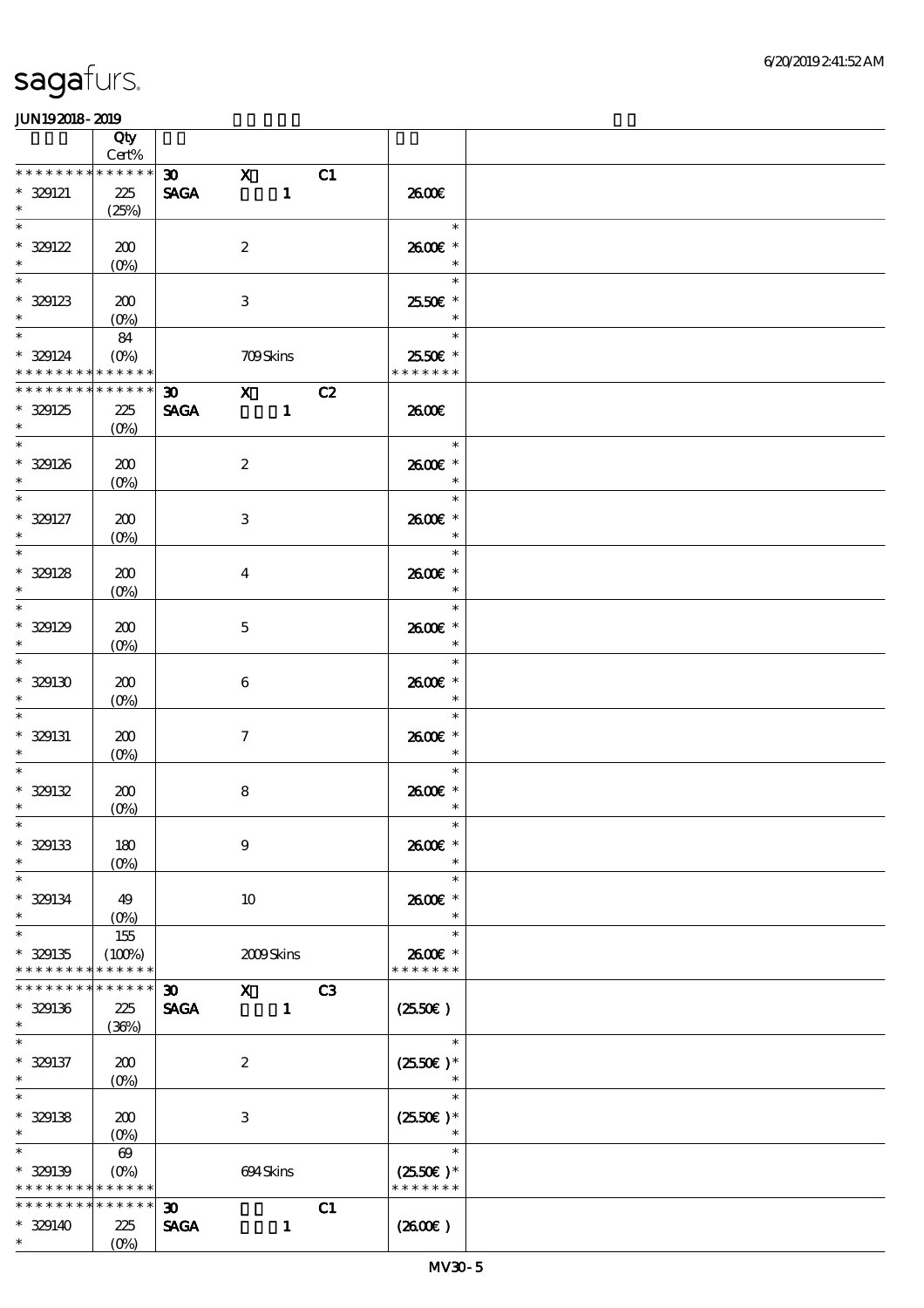|                                                                       | Qty<br>$\mbox{Cert}\%$ |                                                            |    |                                       |  |
|-----------------------------------------------------------------------|------------------------|------------------------------------------------------------|----|---------------------------------------|--|
| $\ast$                                                                |                        | $\boldsymbol{\mathfrak{D}}$                                | C1 | $\ast$                                |  |
| $* 329141$<br>$\ast$                                                  | 200<br>$(O\!/\!o)$     | $\ensuremath{\mathsf{SAGA}}$<br>$\mathbf{1}$               |    | $(2600)$ *<br>$\ast$                  |  |
| $\overline{\ast}$<br>$* 329142$<br>$\ast$                             | 200<br>$(0\%)$         | $\ensuremath{\mathbf{3}}$                                  |    | $\ast$<br>$(2600E)*$<br>$\ast$        |  |
| $\ast$<br>$*$ 329143                                                  | 200<br>$(0\%)$         | $\boldsymbol{4}$                                           |    | $\ast$<br>$(2600E)*$<br>$\ast$        |  |
| $\ast$<br>$* 329144$<br>$\ast$                                        | 200<br>$(0\%)$         | $\mathbf 5$                                                |    | $\ast$<br>$(2600E)*$                  |  |
| $\overline{\ast}$<br>$* 329145$<br>$\ast$                             | 183<br>$(O\%)$         | $\boldsymbol{6}$                                           |    | $\ast$<br>$(2600E)*$                  |  |
| $\overline{\phantom{0}}$<br>$* 329146$<br>* * * * * * * * * * * * * * | $105$<br>(100%)        | 1313Skins                                                  |    | $\ast$<br>$(2600E)*$<br>* * * * * * * |  |
| * * * * * * * * * * * * * *                                           |                        |                                                            | C2 |                                       |  |
| $* 329147$<br>$\ast$                                                  | 225<br>$(0\%)$         | $\boldsymbol{\mathfrak{D}}$<br><b>SAGA</b><br>$\mathbf{1}$ |    | 2600€                                 |  |
| $\overline{\ast}$<br>$* 329148$<br>$\ast$                             | 200<br>$(0\%)$         | $\boldsymbol{2}$                                           |    | $\ast$<br>2600€ *<br>$\ast$           |  |
| $\overline{\phantom{0}}$<br>$* 329149$<br>$\ast$                      | 200<br>$(O\!/\!o)$     | $\,3$                                                      |    | $\ast$<br>2600E *<br>$\ast$           |  |
| $\ast$<br>$* 329150$<br>$\ast$                                        | 200<br>$(0\%)$         | $\bf{4}$                                                   |    | $\ast$<br>2550€ *<br>$\ast$           |  |
| $\ast$<br>$*$ 329151<br>$\ast$                                        | 200<br>$(0\%)$         | $\mathbf 5$                                                |    | $\ast$<br>2550€ *<br>$\ast$           |  |
| $* 329152$<br>$\ast$                                                  | 200<br>$(0\%)$         | $\,6\,$                                                    |    | $\ast$<br>2550€ *<br>$\ast$           |  |
| $*$<br>$*$ 329153<br>$\ast$                                           | 200<br>$(0\%)$         | $\boldsymbol{7}$                                           |    | $(2600E)*$<br>$\ast$                  |  |
| $\ast$<br>$* 329154$<br>$\ast$                                        | 200<br>$(0\%)$         | ${\bf 8}$                                                  |    | $\ast$<br>$(2600)$ *<br>$\ast$        |  |
| $\ast$<br>$* 329155$<br>$\ast$                                        | 200<br>$(0\%)$         | $\boldsymbol{9}$                                           |    | $\ast$<br>$(2600)$ *<br>$\ast$        |  |
| $\ast$<br>$* 329156$<br>$\ast$                                        | 200<br>$(0\%)$         | $10\,$                                                     |    | $\ast$<br>$(2600E)*$<br>$\ast$        |  |
| $\ast$<br>$* 329157$<br>$\ast$                                        | 200<br>$(0\%)$         | $11\,$                                                     |    | $\ast$<br>$(2600)$ *<br>$\ast$        |  |
| $* 329158$<br>$\ast$                                                  | 200<br>$(0\%)$         | $12\,$                                                     |    | $\ast$<br>$(260E)^*$<br>$\ast$        |  |
| $\ast$<br>$* 329159$<br>$\ast$                                        | 200<br>$(0\%)$         | $13\,$                                                     |    | $\ast$<br>$(260E)*$<br>$\ast$         |  |
| $\ast$<br>$* 329160$<br>$\ast$                                        | 200<br>$(0\%)$         | $14\,$                                                     |    | $\ast$<br>$(2600\text{E})*$<br>$\ast$ |  |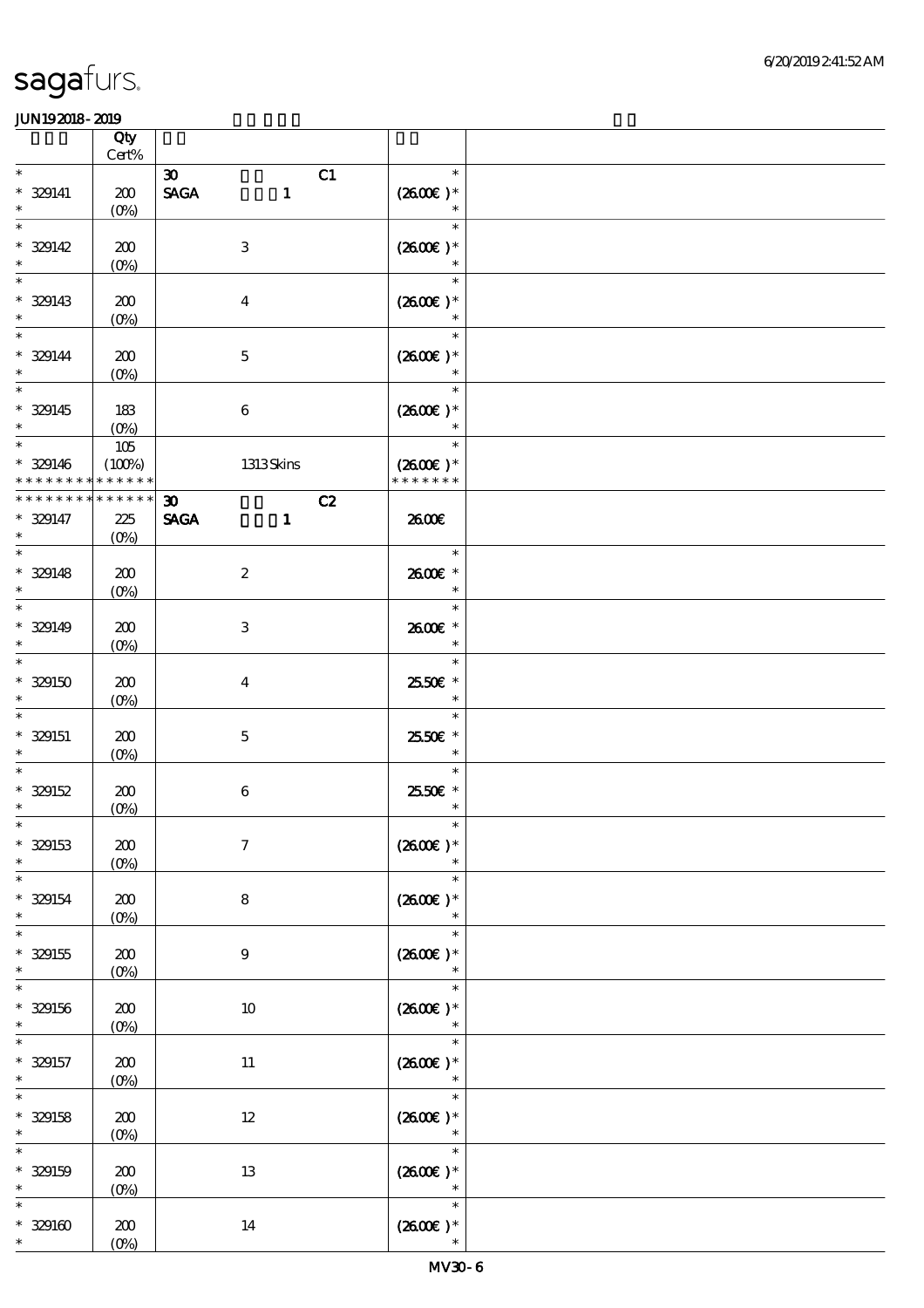|                 | Qty<br>Cert%          |                                |              |                |                      |  |
|-----------------|-----------------------|--------------------------------|--------------|----------------|----------------------|--|
| $\ast$          |                       |                                |              |                | $\ast$               |  |
|                 |                       | $\boldsymbol{\mathfrak{D}}$    |              | C2             |                      |  |
| $* 329161$      | 200                   | $\operatorname{\mathsf{SAGA}}$ | $\mathbf{1}$ |                | $(2600)$ *           |  |
| $\ast$          | $(0\%)$               |                                |              |                | $\ast$               |  |
| $\ast$          |                       |                                |              |                | $\ast$               |  |
| $* 329162$      | 200                   | 16                             |              |                | $(2600E)*$           |  |
| $\ast$          | $(0\%)$               |                                |              |                | $\ast$               |  |
| $\ast$          |                       |                                |              |                | $\ast$               |  |
|                 |                       |                                |              |                |                      |  |
| $* 329163$      | 200                   | 17                             |              |                | $(2600E)*$           |  |
| $\ast$          | $(0\%)$               |                                |              |                | $\ast$               |  |
| $\ast$          |                       |                                |              |                | $\ast$               |  |
| $* 329164$      | 200                   | $18\,$                         |              |                | $(2600E)*$           |  |
| $\ast$          | (100%)                |                                |              |                |                      |  |
| $\ast$          |                       |                                |              |                | $\ast$               |  |
| $* 329165$      |                       |                                |              |                | $(260E)*$            |  |
|                 | 78                    | $19\,$                         |              |                |                      |  |
| $\ast$          | (100%)                |                                |              |                | $\ast$               |  |
| $\ast$          | $\boldsymbol{\omega}$ |                                |              |                | $\ast$               |  |
| $* 329166$      | $(O\%)$               |                                | 3772Skins    |                | $(2600E)*$           |  |
| * * * * * * * * | * * * * * *           |                                |              |                | * * * * * * *        |  |
| * * * * * * *   | * * * * * *           | $\boldsymbol{\mathfrak{D}}$    |              | C <sub>3</sub> |                      |  |
| $* 329167$      | 225                   | <b>SAGA</b>                    | $\mathbf{1}$ |                | (260E)               |  |
| $\ast$          | $(O\!/\!\!\delta)$    |                                |              |                |                      |  |
| $\ast$          |                       |                                |              |                | $\ast$               |  |
|                 |                       |                                |              |                |                      |  |
| $* 329168$      | 200                   | $\boldsymbol{2}$               |              |                | $(2600)$ *           |  |
| $\ast$          | $(0\%)$               |                                |              |                | $\ast$               |  |
| $\ast$          |                       |                                |              |                | $\ast$               |  |
| $* 329169$      | 200                   | $\ensuremath{\mathbf{3}}$      |              |                | $(2600E)*$           |  |
| $\ast$          | $(O\!/\!o)$           |                                |              |                | $\ast$               |  |
| $\ast$          |                       |                                |              |                | $\ast$               |  |
| $* 329170$      | 200                   | $\boldsymbol{4}$               |              |                | $(2600E)*$           |  |
|                 |                       |                                |              |                |                      |  |
|                 | $(0\%)$               |                                |              |                |                      |  |
|                 |                       |                                |              |                | $\ast$               |  |
| $* 329171$      | 200                   | $\mathbf 5$                    |              |                | $(2600)$ *           |  |
| $\ast$          | $(0\%)$               |                                |              |                | $\ast$               |  |
| $\ast$          |                       |                                |              |                | $\ast$               |  |
| $* 329172$      | 200                   | $\,6\,$                        |              |                | $(2600)$ *           |  |
| $\ast$          | $(0\%)$               |                                |              |                | $\ast$               |  |
| $\ast$          |                       |                                |              |                | $\ast$               |  |
|                 |                       |                                |              |                |                      |  |
| $* 329173$      | 124                   | $\boldsymbol{7}$               |              |                | $(2600E)*$           |  |
| $\ast$          | (O <sub>0</sub> )     |                                |              |                |                      |  |
| $\ast$          | 131                   |                                |              |                | $\ast$               |  |
| $* 329174$      | (100%)                |                                | 1480Skins    |                | $(2600)$ *           |  |
| * * * * * * * * | * * * * * *           |                                |              |                | * * * * * * *        |  |
| * * * * * * *   | * * * * * *           | $\boldsymbol{\mathfrak{D}}$    |              | C1             |                      |  |
| $* 329175$      | 225                   | <b>SAGA</b>                    | $\mathbf{1}$ |                | (2600E)              |  |
| $\ast$          | $(0\%)$               |                                |              |                |                      |  |
| $\ast$          |                       |                                |              |                | $\ast$               |  |
|                 |                       |                                |              |                |                      |  |
| $* 329176$      | 200                   | $\boldsymbol{2}$               |              |                | $(2600E)*$           |  |
| $\ast$          | $(0\%)$               |                                |              |                |                      |  |
|                 |                       |                                |              |                | $\ast$               |  |
| $* 329177$      | 200                   | $\ensuremath{\mathbf{3}}$      |              |                | $(2600E)*$           |  |
| $\ast$          | $(0\%)$               |                                |              |                | $\ast$               |  |
| $\ast$          |                       |                                |              |                | $\ast$               |  |
| $* 329178$      | 200                   | $\overline{\mathbf{4}}$        |              |                | $(2600)$ *           |  |
| $\ast$          | (0%)                  |                                |              |                | $\ast$               |  |
| $\ast$          |                       |                                |              |                | $\ast$               |  |
|                 |                       |                                |              |                |                      |  |
| $* 329179$      | 200                   | $\mathbf 5$                    |              |                | $(2600E)*$           |  |
| $\ast$          | $(0\%)$               |                                |              |                | $\ast$               |  |
| $\ast$          |                       |                                |              |                | $\ast$               |  |
| $* 329180$      | 200                   | $\boldsymbol{6}$               |              |                | $(2600\varepsilon)*$ |  |
| $\ast$          | $(O\!/\!\!\delta)$    |                                |              |                | $\ast$               |  |
|                 |                       |                                |              |                |                      |  |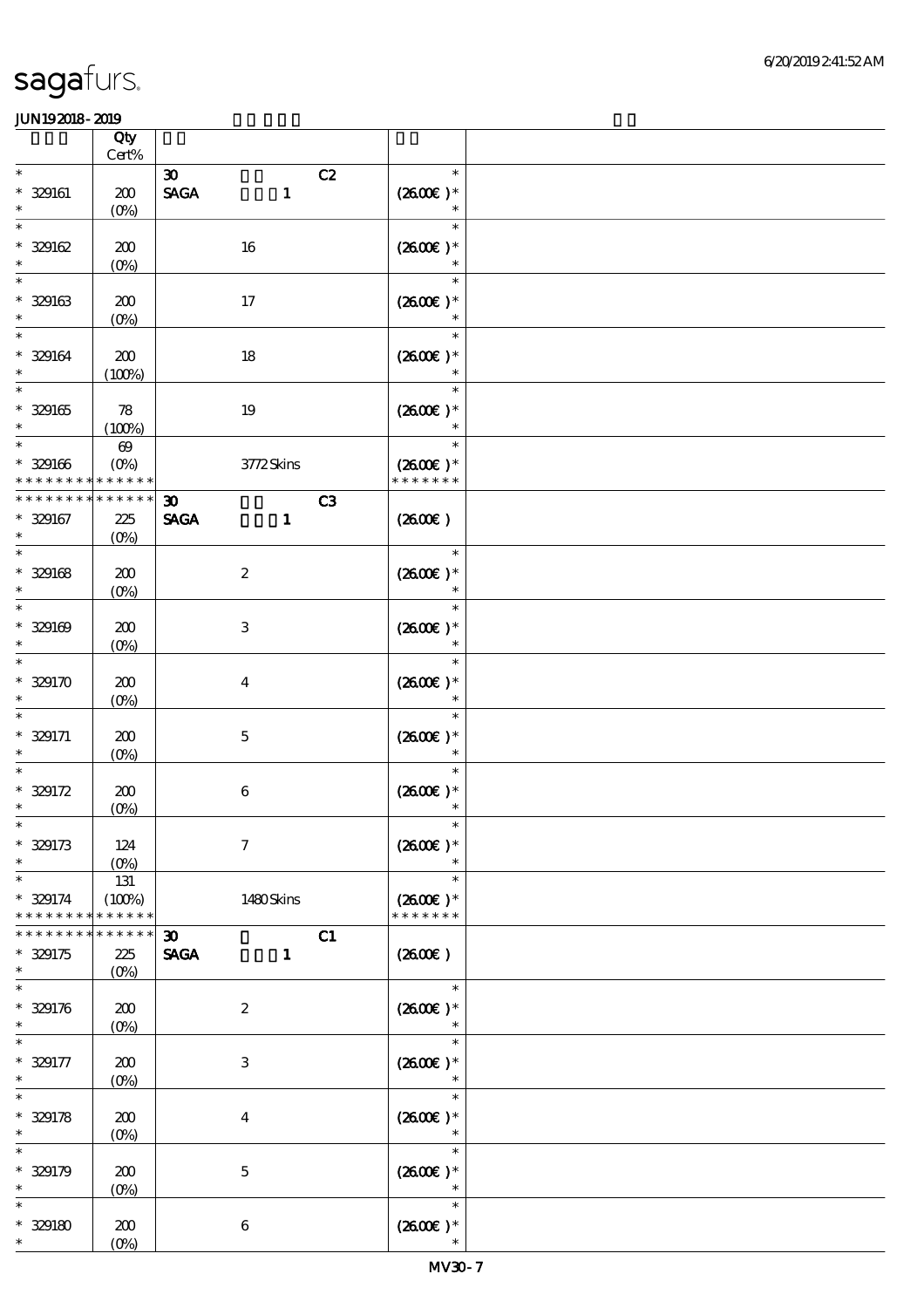|                                           | Qty<br>Cert%                  |                                                                               |                                       |  |
|-------------------------------------------|-------------------------------|-------------------------------------------------------------------------------|---------------------------------------|--|
| $\ast$<br>$* 329181$<br>$\ast$            | 200<br>$(O\%)$                | C1<br>$\boldsymbol{\infty}$<br>$\operatorname{\mathsf{SAGA}}$<br>$\mathbf{1}$ | $\ast$<br>$(2600E)*$<br>$\ast$        |  |
| $\ast$<br>$* 329182$<br>$\ast$            | 200<br>$(0\%)$                | $\bf 8$                                                                       | $\ast$<br>$(2600E)*$<br>$\ast$        |  |
| $\ast$<br>$*$ 329183<br>$\ast$            | 124<br>$(0\%)$                | $\boldsymbol{9}$                                                              | $\ast$<br>$(2600E)*$                  |  |
| $\ast$<br>$* 329184$<br>* * * * * * * *   | 144<br>(90%)<br>* * * * * *   | 1893Skins                                                                     | $\ast$<br>$(2600E)*$<br>* * * * * * * |  |
| * * * * * * *<br>$* 329185$<br>$\ast$     | * * * * * *<br>225<br>$(0\%)$ | C2<br>$\boldsymbol{\mathfrak{D}}$<br><b>SAGA</b><br>$\mathbf{1}$              | (260E)                                |  |
| $\ast$<br>$*$ 329186<br>$\ast$            | 200<br>$(O\!/\!o)$            | $\boldsymbol{2}$                                                              | $\ast$<br>$(2600)$ *<br>$\ast$        |  |
| $\ast$<br>$* 329187$<br>$\ast$            | 200<br>$(0\%)$                | $\,3$                                                                         | $\ast$<br>$(2600E)*$<br>$\ast$        |  |
| $\ast$<br>$* 329188$<br>$\ast$            | 200<br>$(0\%)$                | $\boldsymbol{4}$                                                              | $\ast$<br>$(2600E)*$<br>$\ast$        |  |
| $\ast$<br>$* 329189$<br>$\ast$            | 200<br>$(0\%)$                | $\mathbf 5$                                                                   | $\ast$<br>$(2600\text{E})*$<br>$\ast$ |  |
| $\ast$<br>$* 329190$<br>$\ast$            | 200<br>$(0\%)$                | $\boldsymbol{6}$                                                              | $\ast$<br>$(2600E)*$<br>$\ast$        |  |
| $\ast$<br>$* 329191$<br>$\ast$            | 200<br>$(O\%)$                | $\boldsymbol{7}$                                                              | $\ast$<br>$(260E)*$<br>$\ast$         |  |
| $\ast$<br>$* 329192$<br>$\ast$            | 200<br>$(0\%)$                | $\bf 8$                                                                       | $\ast$<br>$(2600)$ *<br>$\ast$        |  |
| $*$<br>$* 329193$<br>$\ast$               | 200<br>$(O\%)$                | $\boldsymbol{9}$                                                              | $\ast$<br>$(2600\text{E})*$<br>$\ast$ |  |
| $\overline{\ast}$<br>$* 329194$<br>$\ast$ | 200<br>$(0\%)$                | $10\,$                                                                        | $\ast$<br>$(2600)$ *<br>$\ast$        |  |
| $\ast$<br>$* 329195$<br>$\ast$            | 200<br>$(0\%)$                | $11\,$                                                                        | $\ast$<br>$(2600E)*$<br>$\ast$        |  |
| $\overline{\ast}$<br>$* 329196$<br>$\ast$ | 200<br>$(0\%)$                | 12                                                                            | $\ast$<br>$(2600\text{E})*$<br>$\ast$ |  |
| $\ast$<br>$* 329197$<br>$\ast$            | 200<br>$(0\%)$                | 13                                                                            | $\ast$<br>$(260E)*$<br>$\ast$         |  |
| $\ast$<br>$* 329198$<br>$\ast$            | 200<br>(0%)                   | $14\,$                                                                        | $\ast$<br>$(260E)*$<br>$\ast$         |  |
| $\ast$<br>$* 329199$<br>$\ast$            | 200<br>$(0\%)$                | 15                                                                            | $\ast$<br>$(2600E)*$<br>$\ast$        |  |
| $\ast$<br>$^*$ 329200 $\,$<br>$\ast$      | 200<br>$(O\!/\!o)$            | $16\,$                                                                        | $\ast$<br>$(260E)*$<br>$\ast$         |  |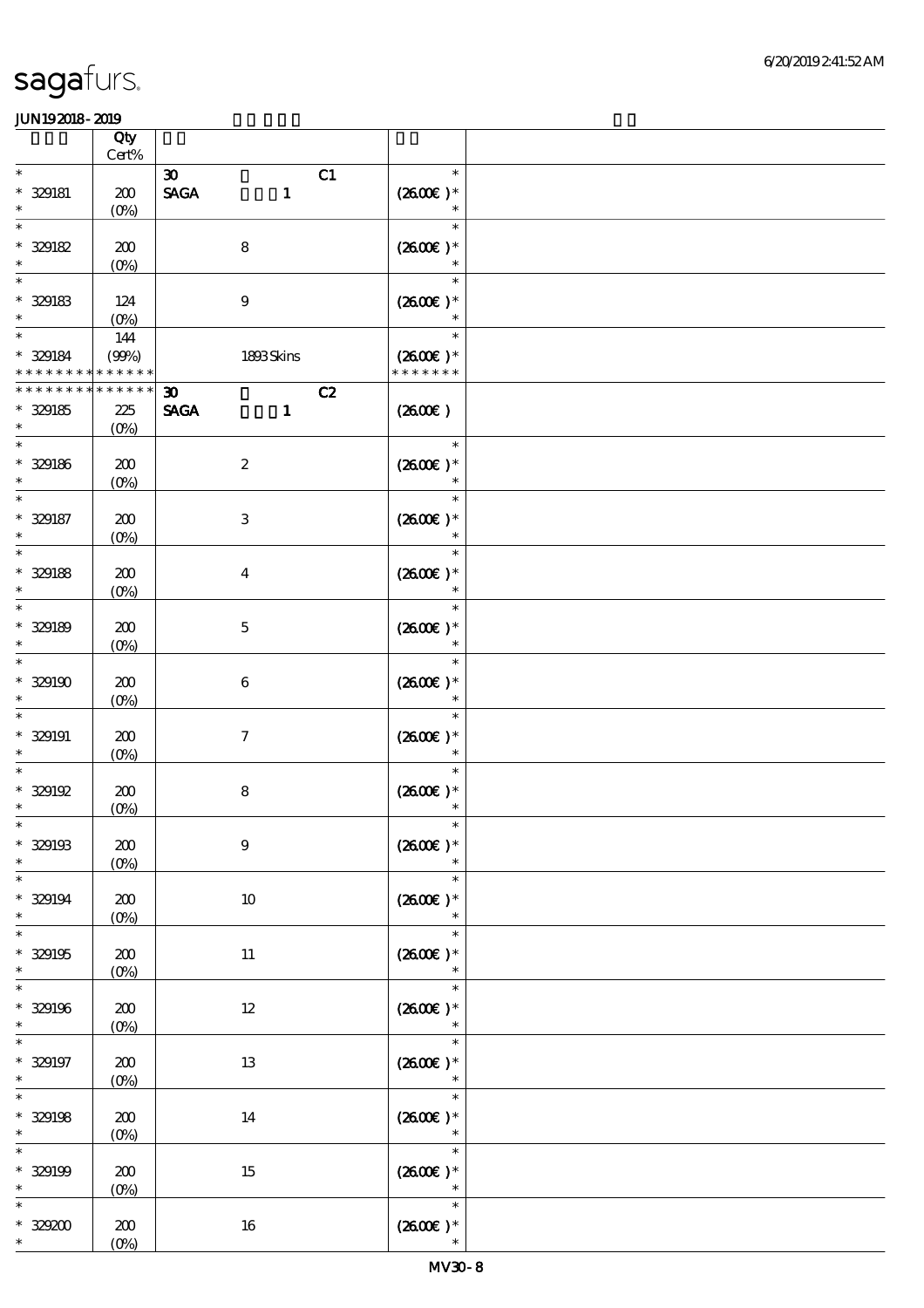|                                          | Qty<br>$Cert\%$               |                                                                               |                                                 |  |
|------------------------------------------|-------------------------------|-------------------------------------------------------------------------------|-------------------------------------------------|--|
| $\ast$<br>$* 329001$<br>$\ast$           | 200<br>$(O_0)$                | $\boldsymbol{\mathfrak{D}}$<br>$\operatorname{\mathsf{SAGA}}$<br>$\mathbf{1}$ | C2<br>$\ast$<br>$(2600E)*$<br>$\ast$            |  |
| $\ast$<br>$*32902$<br>* * * * * * * *    | 47<br>$(0\%)$<br>* * * * * *  | 3472Skins                                                                     | $\ast$<br>$(2600\varepsilon)*$<br>* * * * * * * |  |
| * * * * * * * *<br>$*$ 329203<br>$\ast$  | * * * * * *<br>225<br>$(0\%)$ |                                                                               | (260E)                                          |  |
| $\ast$<br>$*329204$<br>$\ast$            | 200<br>$(0\%)$                | $\boldsymbol{2}$                                                              | $\ast$<br>$(2600E)*$                            |  |
| $\ast$<br>$^*$ 329205 $\,$<br>$\ast$     | 200<br>$(0\%)$                | $\ensuremath{\mathbf{3}}$                                                     | $\ast$<br>$(260E)*$<br>$\ast$                   |  |
| $\ast$<br>$* 329206$<br>$\ast$           | 200<br>$(0\%)$                | $\boldsymbol{4}$                                                              | $\ast$<br>$(2600)$ *<br>$\ast$                  |  |
| $\ast$<br>$* 329207$<br>$\ast$           | 200<br>$(0\%)$                | $\mathbf 5$                                                                   | $\ast$<br>$(2600)$ *<br>$\ast$                  |  |
| $\ast$<br>$* 329208$<br>$\ast$           | 200<br>$(0\%)$                | $\boldsymbol{6}$                                                              | $\ast$<br>$(2600E)*$<br>$\ast$                  |  |
| $\ast$<br>$* 329209$<br>$\ast$<br>$\ast$ | 211<br>$(O\!/\!o)$            | $\boldsymbol{7}$                                                              | $\ast$<br>$(2600)$ *                            |  |
| * 329210<br>$\ast$<br>$\ast$             | 200<br>(100%)                 | ${\bf 8}$                                                                     | $\ast$<br>2600E *<br>$\ast$                     |  |
| * 329211<br>* * * * * * * *              | 147<br>(100%)<br>* * * * * *  | 1783Skins                                                                     | $\ast$<br>2600€ *<br>* * * * * * *              |  |
| * * * * * * * *<br>$*329212$<br>$\ast$   | * * * * * *<br>225<br>$(0\%)$ | $\boldsymbol{\mathfrak{D}}$<br><b>SAGA</b><br>$\mathbf{1}$                    | C3<br>$(2550\varepsilon)$                       |  |
| $\ast$<br>* 329213<br>$\ast$<br>$\ast$   | 200<br>$(0\%)$                | $\boldsymbol{2}$                                                              | $\ast$<br>$(2550)$ *<br>$\ast$                  |  |
| $* 329214$<br>$\ast$                     | 200<br>$(0\%)$                | 3                                                                             | $\ast$<br>$(2550E)*$<br>$\ast$                  |  |
| $\ast$<br>* 329215<br>$\ast$<br>$\ast$   | 200<br>$(O\%)$                | $\overline{\mathbf{4}}$                                                       | $\ast$<br>$(2550E)*$                            |  |
| * 329216<br>$\ast$                       | 200<br>$(0\%)$                | $\mathbf{5}$                                                                  | $\ast$<br>$(2550)$ *<br>$\ast$                  |  |
| * 329217<br>$\ast$                       | 200<br>$(O\!/\!\delta)$       | $\,6\,$                                                                       | $\ast$<br>$(2550E)*$<br>$\ast$                  |  |
| $\ast$<br>$* 329218$<br>$\ast$           | 200<br>$(0\%)$                | $\boldsymbol{\tau}$                                                           | $\ast$<br>$(2550)$ *<br>$\ast$                  |  |
| $\ast$<br>* 329219<br>$\ast$             | 200<br>$(0\%)$                | $\bf 8$                                                                       | $\ast$<br>$(2550\varepsilon)*$<br>$\ast$        |  |
| $\ast$<br>$* 32920$<br>$\ast$            | 42<br>(O <sub>0</sub> )       | $9$                                                                           | $\ast$<br>$(2550\varepsilon)*$<br>$\ast$        |  |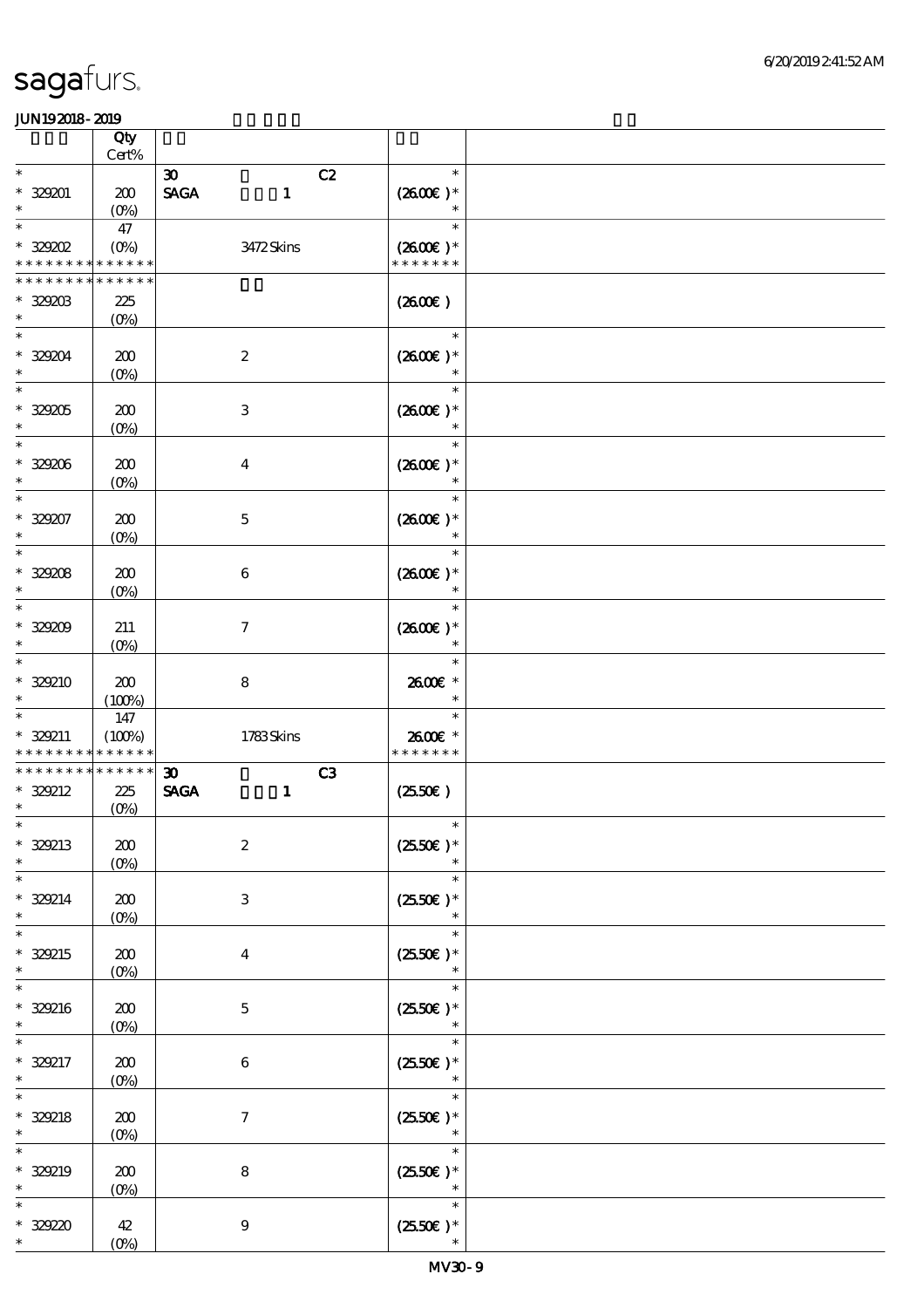|                                                                              | Qty                          |                                            |              |    |                                                   |  |
|------------------------------------------------------------------------------|------------------------------|--------------------------------------------|--------------|----|---------------------------------------------------|--|
| $\ast$                                                                       | $\mbox{Cert\%}$              |                                            |              |    | $\ast$                                            |  |
| $* 329221$<br>* * * * * * * * * * * * * *                                    | 203<br>(100%)                | $\boldsymbol{\mathfrak{D}}$<br><b>SAGA</b> | $\mathbf{1}$ | C3 | $(2550\varepsilon)^*$<br>* * * * * * *            |  |
| ********<br>$*329222$                                                        | ******<br>225                | $\infty$<br><b>SAGA</b>                    | $\mathbf{1}$ | C1 | 2500€                                             |  |
| $\ast$<br>$\ast$<br>* 32923                                                  | $(0\%)$<br>200               | $\boldsymbol{2}$                           |              |    | $\ast$<br>$2500$ $\epsilon$ *                     |  |
| $\overline{\ast}$<br>$* 32924$                                               | $(0\%)$<br>200               | $\,3$                                      |              |    | $\ast$<br>$\ast$<br>2500€ *<br>$\ast$             |  |
| $* 32925$<br>$*$                                                             | $(0\%)$<br>200<br>$(0\%)$    | $\boldsymbol{4}$                           |              |    | $\ast$<br>2500€ *<br>$\ast$                       |  |
| $\overline{\phantom{0}}$<br>$* 32928$                                        | 200<br>$(0\%)$               | $\mathbf 5$                                |              |    | $\ast$<br>$2500$ $\epsilon$ *<br>$\ast$           |  |
| $\overline{\ast}$<br>$* 329227$<br>$\ast$                                    | 200<br>(0%)                  | $\,6\,$                                    |              |    | $\ast$<br>2500€ *<br>$\ast$                       |  |
| $\overline{\phantom{0}}$<br>$* 32928$<br>$*$                                 | 200<br>$(0\%)$               | $\boldsymbol{7}$                           |              |    | $\ast$<br>2500€ *<br>$\ast$                       |  |
| $\overline{\phantom{0}}$<br>$* 32929$<br>$*$                                 | 200<br>$(0\%)$               | $\bf 8$                                    |              |    | $\ast$<br>$2500$ $\epsilon$ *<br>$\ast$           |  |
| $\overline{\ast}$<br>$* 329230$<br>$\ast$                                    | 200<br>$(0\%)$               | $\boldsymbol{9}$                           |              |    | $\ast$<br>2500€ *<br>$\ast$                       |  |
| $\ast$<br>$* 329231$<br>$\ast$                                               | 180<br>$(0\%)$               | 10                                         |              |    | $\ast$<br>2500€ *<br>$\ast$                       |  |
| $* 329232$<br>$\ast$                                                         | ${\bf 38}$<br>(0%)           | $11\,$                                     |              |    | $\ast$<br>$2500$ $\epsilon$ *<br>$\ast$           |  |
| $*$<br>$* 329233$<br>* * * * * * * *                                         | 144<br>(100%)<br>* * * * * * |                                            | 2187Skins    |    | 2450€ *<br>* * * * * * *                          |  |
| * * * * * * * * * * * * * *<br>$* 329234$<br>$\ast$                          | 225<br>$(O\%)$               | $\infty$<br><b>SAGA</b>                    | $\mathbf{1}$ | C2 | 2500€                                             |  |
| $\overline{\phantom{a}^*}$<br>$* 329235$<br>$\ast$                           | 200<br>$(0\%)$               | $\boldsymbol{2}$                           |              |    | $\ast$<br>2500€ *<br>$\ast$                       |  |
| $\overline{\phantom{0}}$<br>$* 329236$<br>$\ast$<br>$\overline{\phantom{0}}$ | ${\bf Z0}$<br>$(O\!/\!o)$    | 3                                          |              |    | $\ast$<br>2500€ *<br>$\ast$                       |  |
| $* 329237$<br>$\ast$<br>$\overline{\ast}$                                    | 200<br>$(0\%)$               | $\bf{4}$                                   |              |    | $\ast$<br>$2500$ $\epsilon$ *<br>$\ast$           |  |
| $* 329238$<br>$\ast$<br>$\overline{\ast}$                                    | 200<br>$(0\%)$               | $\mathbf 5$                                |              |    | $\ast$<br>2500 £*<br>$\ast$                       |  |
| $* 329239$<br>$\ast$<br>$\ast$                                               | 200<br>$(0\%)$               | $\,6\,$                                    |              |    | $\ast$<br>$2500$ $\epsilon$ *<br>$\ast$<br>$\ast$ |  |
| $* 329240$<br>$\ast$                                                         | 200<br>$(0\%)$               | $\boldsymbol{7}$                           |              |    | $2500$ $\epsilon$ *<br>$\ast$                     |  |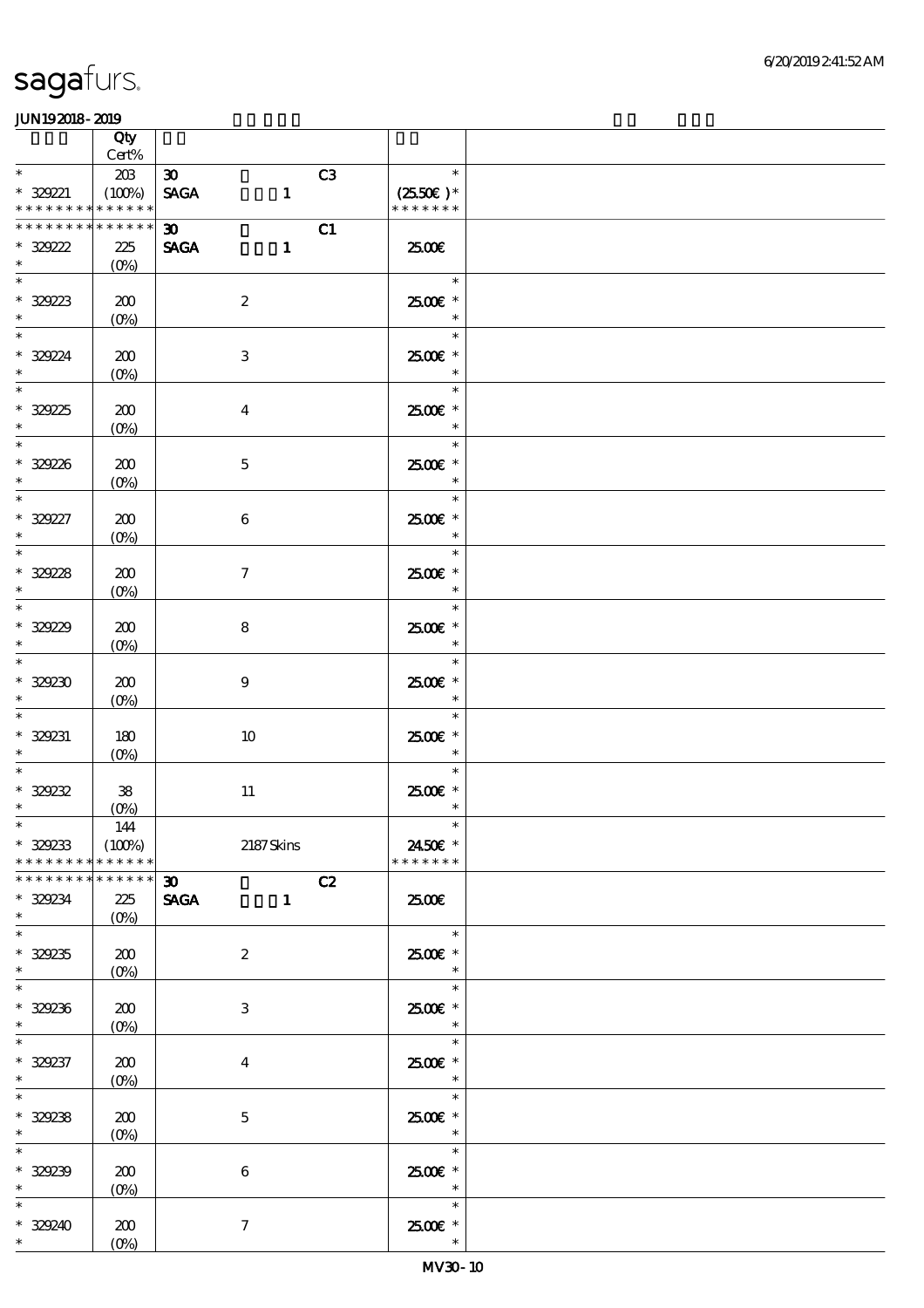|                                                                       | Qty<br>Cert%                  |                                                                                   |                                          |  |
|-----------------------------------------------------------------------|-------------------------------|-----------------------------------------------------------------------------------|------------------------------------------|--|
| $\ast$<br>* 329241<br>$\ast$                                          | 200<br>$(O\%)$                | C2<br>$\boldsymbol{\mathfrak{D}}$<br>$\ensuremath{\mathsf{SAGA}}$<br>$\mathbf{1}$ | $\ast$<br>2500€ *<br>$\ast$              |  |
| $\ast$<br>$* 329242$<br>$\ast$                                        | 200<br>$(0\%)$                | $\boldsymbol{9}$                                                                  | an T<br>$\ast$<br>2500€ *<br>$\ast$      |  |
| $\overline{\phantom{a}^*}$<br>* 329243<br>$\ast$                      | 200<br>$(0\%)$                | $10\,$                                                                            | $\ast$<br>2500€ *<br>$\ast$              |  |
| $\overline{\phantom{0}}$<br>$*329244$<br>$\ast$                       | 200<br>$(0\%)$                | $11\,$                                                                            | $\ast$<br>2500€ *<br>$\ast$              |  |
| $\overline{\phantom{0}}$<br>$* 329245$<br>$\ast$                      | 200<br>$(0\%)$                | $12\,$                                                                            | $\ast$<br>$2500$ $*$<br>$\ast$           |  |
| $\overline{\phantom{0}}$<br>$* 329246$<br>$\ast$                      | 200<br>$(0\%)$                | $13\,$                                                                            | $\ast$<br>2500€ *<br>$\ast$              |  |
| $\overline{\ast}$<br>$* 329247$<br>$\ast$<br>$\overline{\phantom{0}}$ | 200<br>$(0\%)$                | 14                                                                                | $\ast$<br>2500€ *<br>$\ast$              |  |
| $* 329248$<br>$\ast$<br>$\overline{\phantom{0}}$                      | 200<br>$(0\%)$                | 15                                                                                | $\ast$<br>2500€ *<br>$\ast$              |  |
| $* 329249$<br>$\ast$<br>$\overline{\phantom{a}^*}$                    | 200<br>$(0\%)$                | 16                                                                                | $\ast$<br>2500€ *<br>$\ast$              |  |
| $* 329250$<br>$\ast$                                                  | 200<br>(O <sub>0</sub> )      | $17\,$                                                                            | $\ast$<br>2500€ *<br>$\ast$              |  |
| $\ast$<br>* 329251<br>* * * * * * * *                                 | 183<br>$(O\%)$<br>* * * * * * | 3608Skins                                                                         | $\ast$<br>2450€ *<br>* * * * * * *       |  |
| * * * * * * * *<br>$* 329252$<br>$\ast$                               | * * * * * *<br>225<br>$(0\%)$ |                                                                                   | $(2500\varepsilon)$                      |  |
| $*$<br>$* 329253$<br>$\ast$                                           | 200<br>$(O\%)$                | $\boldsymbol{2}$                                                                  | $*$<br>$(2500E)*$<br>$\ast$              |  |
| $\ast$<br>$*329254$<br>$\ast$                                         | 200<br>$(0\%)$                | 3                                                                                 | $\ast$<br>$(2500)$ *<br>$\ast$           |  |
| $\ast$<br>$* 329255$<br>$\ast$                                        | 200<br>$(0\%)$                | $\overline{\mathbf{4}}$                                                           | $\ast$<br>$(2500)$ *<br>$\ast$           |  |
| $\ast$<br>$* 329256$<br>$\ast$                                        | 200<br>$(0\%)$                | $\mathbf{5}$                                                                      | $\ast$<br>$(2500\varepsilon)*$<br>$\ast$ |  |
| $\ast$<br>$* 329257$<br>$\ast$                                        | 200<br>$(0\%)$                | $\boldsymbol{6}$                                                                  | $\ast$<br>$(2500)$ *<br>$\ast$           |  |
| $\ast$<br>$* 329258$<br>$\ast$                                        | 200<br>(0%)                   | $\boldsymbol{\tau}$                                                               | $\ast$<br>$(2500\varepsilon)*$<br>$\ast$ |  |
| $\ast$<br>$* 329259$<br>$\ast$                                        | 200<br>$(0\%)$                | $\bf 8$                                                                           | $\ast$<br>$(2500)$ *<br>$\ast$           |  |
| $\ast$<br>$* 329200$<br>$*$                                           | 200<br>$(O\!/\!\!\delta)$     | $\boldsymbol{9}$                                                                  | $\ast$<br>$(2500\varepsilon)*$<br>$\ast$ |  |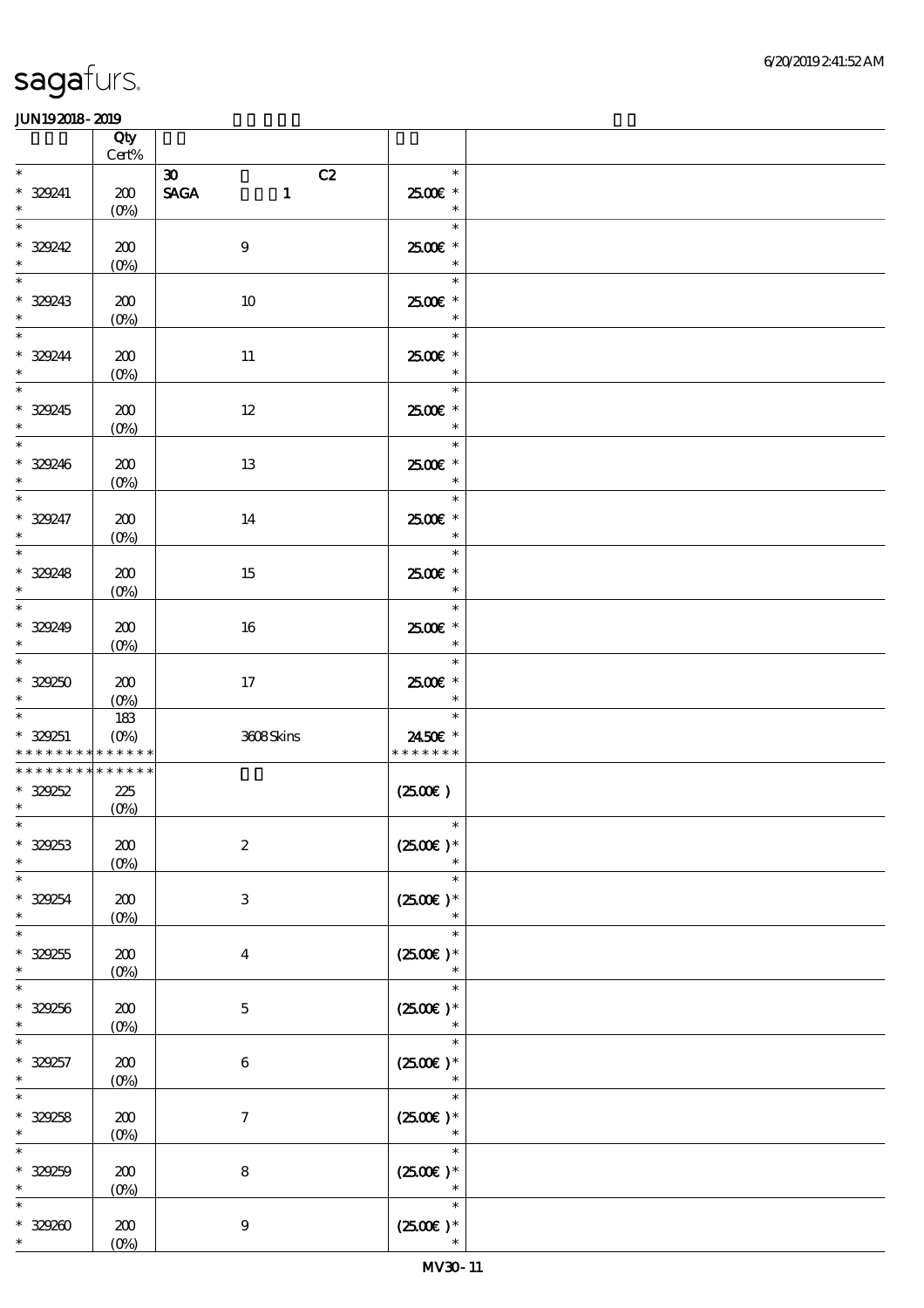|                                                                 | Qty                       |                                |                                                     |    |                                       |  |
|-----------------------------------------------------------------|---------------------------|--------------------------------|-----------------------------------------------------|----|---------------------------------------|--|
| $\ast$                                                          | $Cert\%$                  | $\boldsymbol{\mathfrak{D}}$    |                                                     | C2 | $\ast$                                |  |
| * 329261<br>$\ast$                                              | 200                       | $\operatorname{\mathsf{SAGA}}$ | $\mathbf{1}$                                        |    | $(2500)$ *<br>$\ast$                  |  |
| $\ast$                                                          | $(O\%)$                   |                                |                                                     |    | $\ast$                                |  |
| $* 32982$<br>$\ast$                                             | 200<br>$(0\%)$            |                                | 11                                                  |    | $(2500E)*$<br>$\ast$                  |  |
| $\ast$                                                          |                           |                                |                                                     |    | $\ast$                                |  |
| $* 329263$<br>$\ast$                                            | 200<br>(100%)             |                                | 12                                                  |    | $(2500)$ *                            |  |
| $\overline{\ast}$<br>* 329264                                   | 131                       |                                | 13                                                  |    | $\ast$<br>$(2500)$ *                  |  |
| $\ast$<br>$\overline{\ast}$                                     | (100%)                    |                                |                                                     |    |                                       |  |
| $* 329265$                                                      | $\pmb{90}$<br>$(O\%)$     |                                | 2646Skins                                           |    | $\ast$<br>$(2500E)*$<br>* * * * * * * |  |
| * * * * * * * * <mark>* * * * * * *</mark><br>* * * * * * * * * | $******$                  | $\boldsymbol{\mathfrak{D}}$    |                                                     | C3 |                                       |  |
| $* 329266$<br>$\ast$                                            | 225<br>$(O\%)$            | <b>SAGA</b>                    | $\mathbf{1}$                                        |    | 2450E                                 |  |
| $\overline{\ast}$                                               |                           |                                |                                                     |    | $\ast$                                |  |
| $* 329267$<br>$\ast$                                            | 200<br>$(O\%)$            |                                | $\boldsymbol{2}$                                    |    | 2450€ *<br>$\ast$                     |  |
| $_{*}^{-}$                                                      |                           |                                |                                                     |    | $\ast$                                |  |
| $* 329268$<br>$\ast$                                            | 200<br>$(0\%)$            |                                | 3                                                   |    | 2450E *<br>$\ast$                     |  |
| $\ast$                                                          |                           |                                |                                                     |    | $\ast$                                |  |
| $* 329200$<br>$\ast$                                            | 200<br>$(0\%)$            |                                | $\bf{4}$                                            |    | 2450€ *<br>$\ast$                     |  |
| $\overline{\ast}$                                               |                           |                                |                                                     |    | $\ast$                                |  |
| $* 329270$                                                      | 200                       |                                | $\mathbf 5$                                         |    | 2450€ *                               |  |
| $\ast$<br>$\ast$                                                | $(O\%)$                   |                                |                                                     |    | $\ast$<br>$\ast$                      |  |
| $* 329271$                                                      | 200                       |                                | $\boldsymbol{6}$                                    |    | 2450E *                               |  |
| $\ast$                                                          | $(0\%)$                   |                                |                                                     |    | $\ast$                                |  |
| $\ast$                                                          |                           |                                |                                                     |    | $\ast$                                |  |
| $* 329272$<br>$\ast$                                            | 200                       |                                | $\tau$                                              |    | 2450€ *<br>$\ast$                     |  |
| $*$                                                             | $(0\%)$                   |                                |                                                     |    | $\ast$                                |  |
| $* 329273$                                                      | 200                       |                                | 8                                                   |    | 2450€ *                               |  |
| $\ast$<br>$\overline{\phantom{0}}$                              | $(0\%)$                   |                                |                                                     |    | $\ast$                                |  |
| $* 329274$                                                      | 200                       |                                | 9                                                   |    | $\ast$<br>2450E *                     |  |
| $\ast$                                                          | $(O\%)$                   |                                |                                                     |    | $\ast$                                |  |
| $\ast$                                                          |                           |                                |                                                     |    | $\ast$                                |  |
| $* 329275$<br>$\ast$                                            | 200                       |                                | 10                                                  |    | 2450E *<br>$\ast$                     |  |
| $\overline{\phantom{0}}$                                        | $(O\%)$                   |                                |                                                     |    | $\ast$                                |  |
| $* 329276$                                                      | 200                       |                                | 11                                                  |    | 2450E *                               |  |
| $\ast$                                                          | (100%)                    |                                |                                                     |    | $\overline{\phantom{a}}$              |  |
| $\overline{\phantom{a}^*}$<br>$* 329277$                        |                           |                                |                                                     |    | $\ast$<br>2450€ *                     |  |
| $\ast$                                                          | 98<br>(100%)              |                                | $12 \,$                                             |    | $\ast$                                |  |
| $\ast$                                                          | $36\,$                    |                                |                                                     |    | $\ast$                                |  |
| $* 329278$                                                      | $(O\!\!\!\!\!\!\!/\,\!o)$ |                                | 2359Skins                                           |    | 2450€ *                               |  |
| * * * * * * * * * * * * * *<br>* * * * * * * * * * * * * *      |                           | 30                             |                                                     |    | * * * * * * *                         |  |
| $* 329279$                                                      | 225                       | <b>SAGA</b>                    | $\begin{array}{c c}\n\hline\nX & 1\n\end{array}$ C1 |    | 2450E                                 |  |
| $\ddot{\bullet}$                                                | $(O\%)$                   |                                |                                                     |    |                                       |  |
| $\ast$                                                          |                           |                                |                                                     |    | $\ast$                                |  |
| $* 32920$<br>$\ast$                                             | 200<br>$(O\%)$            |                                | $\boldsymbol{2}$                                    |    | 2450€ *<br>$\ast$                     |  |
|                                                                 |                           |                                |                                                     |    |                                       |  |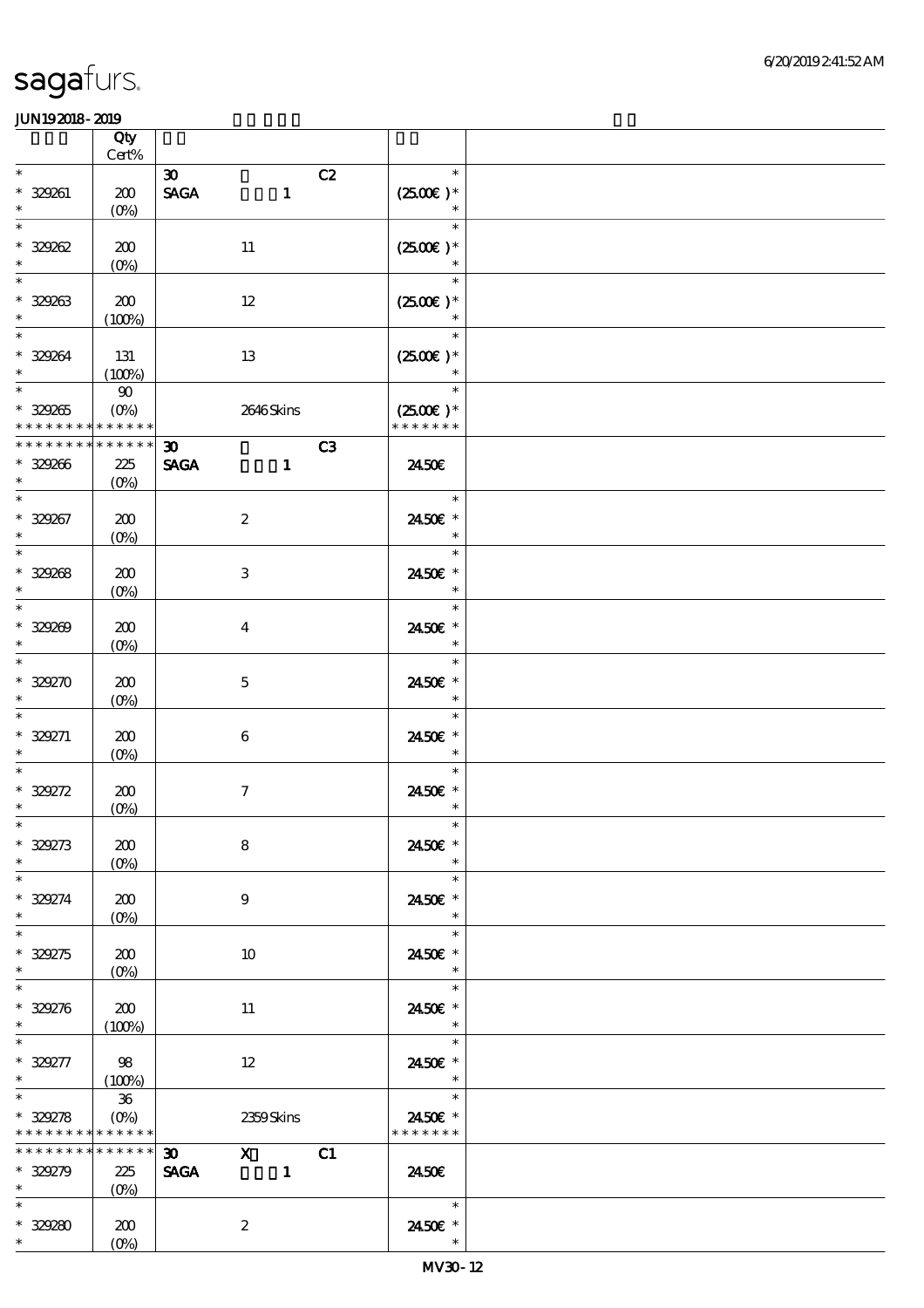|                                      |                                    | Qty<br>Cert%            |             |                  |    |                                          |  |
|--------------------------------------|------------------------------------|-------------------------|-------------|------------------|----|------------------------------------------|--|
| $\ast$                               |                                    |                         | $\infty$ X  |                  | C1 | $\ast$                                   |  |
| $\ast$                               | * 329281                           | 200<br>$(O\%)$          | <b>SAGA</b> |                  |    | 2450€ *<br>$\ast$                        |  |
| $\ast$<br>$\ast$                     | $* 329282$                         | 200                     |             | $\boldsymbol{4}$ |    | $\ast$<br>2450€ *<br>$\ast$              |  |
| $\overline{\phantom{0}}$             | * 329283                           | $(0\%)$<br>200          |             | $\mathbf 5$      |    | $\ast$<br>2450€ *                        |  |
| $\ast$<br>$\overline{\phantom{a}^*}$ |                                    | $(0\%)$                 |             |                  |    | $\ast$<br>$\ast$                         |  |
|                                      | $* 329284$<br>$\ddot{\phantom{0}}$ | 200<br>(17%)            |             | $\bf 6$          |    | 2450€ *<br>$\ast$                        |  |
| $\ast$                               | $* 329285$                         | 200<br>(20%)            |             | $\tau$           |    | $\ast$<br>2450€ *<br>$\ast$              |  |
| $\overline{\ast}$                    |                                    | $73\,$                  |             |                  |    | $\ast$                                   |  |
|                                      | $* 329286$<br>* * * * * * * *      | $(0\%)$<br>* * * * * *  |             | 1498Skins        |    | 2450€ *<br>* * * * * * *                 |  |
|                                      | * * * * * * * *                    | * * * * * *             | 30 X C2     |                  |    |                                          |  |
| $\ast$<br>$\overline{\phantom{0}}$   | $* 329287$                         | 225<br>$(O\%)$          |             |                  |    | 2450E<br>$\ast$                          |  |
|                                      | $* 329288$                         | 200                     |             | $\boldsymbol{2}$ |    | 2450E *                                  |  |
| $\overline{\phantom{0}}$             | $\ast$                             | $(0\%)$                 |             |                  |    | $\ast$<br>$\ast$                         |  |
| $\ast$<br>$\overline{\phantom{0}}$   | $* 329289$                         | 200<br>(0%)             |             | 3                |    | 2450€ *<br>$\ast$                        |  |
| $\ast$                               | $* 329290$                         | 200<br>$(0\%)$          |             | $\overline{4}$   |    | $\ast$<br>2450€ *<br>$\ast$              |  |
| $\ast$<br>$\ast$                     | $* 329291$                         | 200<br>$(0\%)$          |             | $\mathbf{5}$     |    | $\ast$<br>2450€ *<br>$\ast$              |  |
| $\ast$<br>$\ast$                     | $*$ 329292                         | 200<br>$(0\%)$          |             | $\bf 6$          |    | $\ast$<br>$(2450\text{E})*$<br>$\ast$    |  |
| $\ast$                               | $*$ $*$<br>$* 329293$              | 200<br>$(O\%)$          |             | $\boldsymbol{7}$ |    | $\ast$<br>$(2450)$ *<br>$\ast$           |  |
| $\ast$<br>$\ast$                     | $* 329294$                         | 200<br>$(0\%)$          |             | 8                |    | $\ast$<br>$(2450\varepsilon)*$<br>$\ast$ |  |
| $\ast$<br>$\ast$                     | $* 329295$                         | 200<br>(0%)             |             | $\boldsymbol{9}$ |    | $\ast$<br>$(2450\epsilon)^*$<br>$\ast$   |  |
| $\ast$<br>$\ast$                     | $* 329296$                         | 200<br>$(0\%)$          |             | 10               |    | $\ast$<br>$(2450\epsilon)$ *<br>$\ast$   |  |
| $\ast$<br>$\ast$                     | $* 329297$                         | 200<br>$(0\%)$          |             | 11               |    | $\ast$<br>$(2450\varepsilon)*$<br>$\ast$ |  |
| $\ast$<br>$\ast$                     | $* 329298$                         | 200<br>(0%)             |             | $12\,$           |    | $\ast$<br>$(2450)$ *<br>$\ast$           |  |
| $\ast$<br>$\ast$                     | $* 329299$                         | 200<br>$(0\%)$          |             | 13               |    | $\ast$<br>$(2450\varepsilon)*$<br>$\ast$ |  |
| $\ast$                               | $^\ast$ 329300<br>$\ast$           | 200<br>$(O\!/\!\delta)$ |             | 14               |    | $\ast$<br>$(2450\epsilon)$ *<br>$\ast$   |  |
|                                      |                                    |                         |             |                  |    |                                          |  |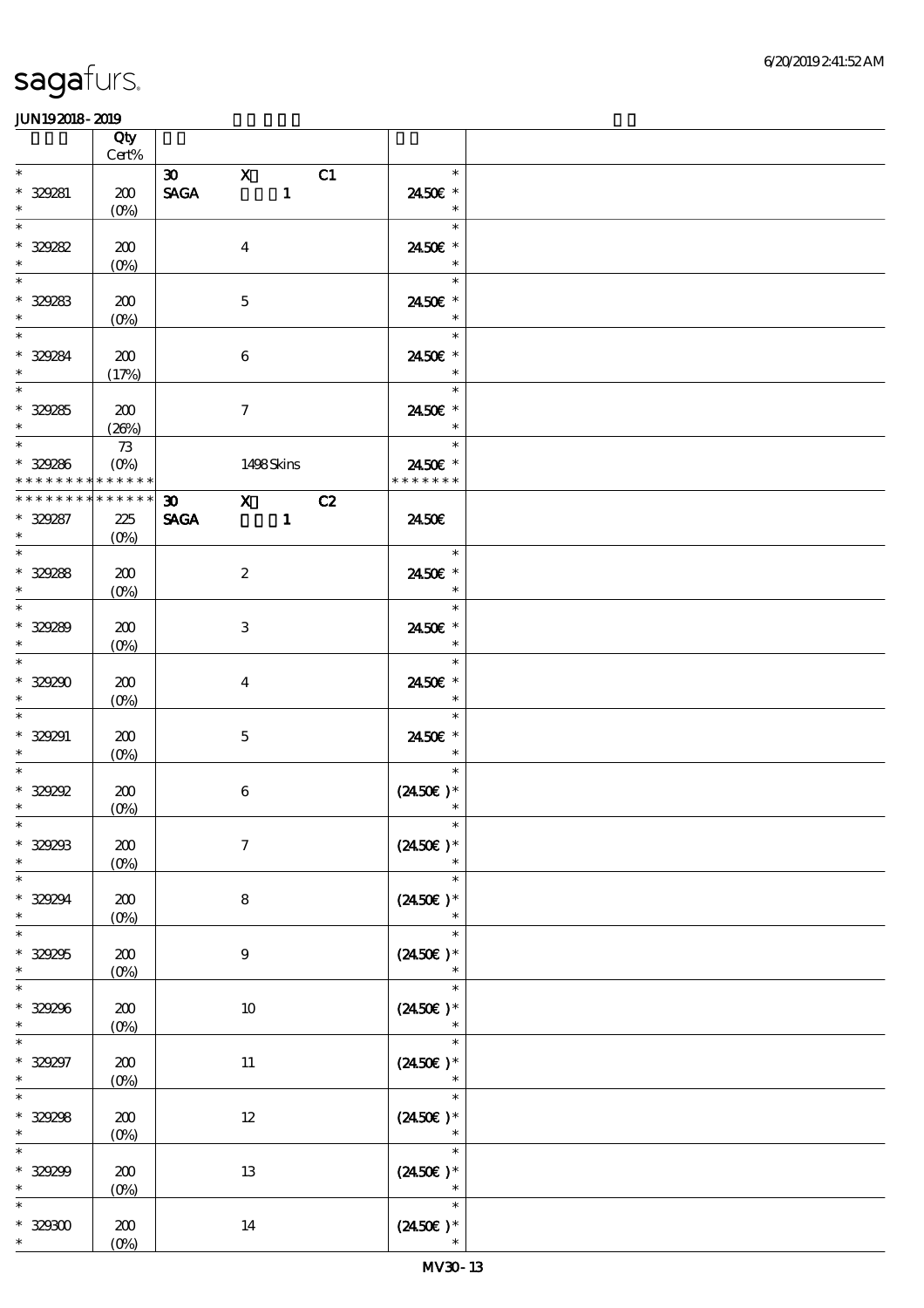|                                                      | Qty<br>Cert%                  |                                                             |                           |                                                                                                                                                                                                                                                                                                                                 |    |                                                                          |  |
|------------------------------------------------------|-------------------------------|-------------------------------------------------------------|---------------------------|---------------------------------------------------------------------------------------------------------------------------------------------------------------------------------------------------------------------------------------------------------------------------------------------------------------------------------|----|--------------------------------------------------------------------------|--|
| $\ast$                                               |                               | $\boldsymbol{\mathfrak{D}}$                                 | $\mathbf{X}$              |                                                                                                                                                                                                                                                                                                                                 | C2 | $\ast$                                                                   |  |
| $* 329001$<br>$\ast$                                 | 200<br>$(O\!/\!\!\delta)$     | $\operatorname{\mathsf{SAGA}}$                              |                           | $\mathbf{1}$                                                                                                                                                                                                                                                                                                                    |    | $(2450\epsilon)^*$<br>$\ast$                                             |  |
| $\ast$<br>$*$ 329302<br>$\ast$                       | 200<br>$(0\%)$                |                                                             | 16                        |                                                                                                                                                                                                                                                                                                                                 |    | $\ast$<br>$(2450\text{E})*$<br>$\ast$                                    |  |
| $\ast$<br>$* 329003$<br>$\ast$                       | 200<br>$(0\%)$                |                                                             | 17                        |                                                                                                                                                                                                                                                                                                                                 |    | $\ast$<br>$(2450\text{E})*$<br>$\ast$                                    |  |
| $\overline{\ast}$<br>* 32904<br>$\ast$               | 200<br>(0%)                   |                                                             | 18                        |                                                                                                                                                                                                                                                                                                                                 |    | $\ast$<br>$(2450\text{E})*$                                              |  |
| $\overline{\phantom{0}}$<br>$^\ast$ 329305<br>$\ast$ | 96<br>$(O\%)$                 |                                                             | 19                        |                                                                                                                                                                                                                                                                                                                                 |    | $\ast$<br>$(2450\text{E})*$<br>$\ast$                                    |  |
| $\overline{\ast}$<br>$* 329006$<br>* * * * * * * *   | $169$<br>(90%)<br>* * * * * * |                                                             | 3800Skins                 |                                                                                                                                                                                                                                                                                                                                 |    | $\overline{\phantom{a}}$<br>$\ast$<br>$(2450\text{E})*$<br>* * * * * * * |  |
| * * * * * * * *                                      | * * * * * *                   | $\infty$ and $\infty$                                       |                           | $\mathbf x$ and $\mathbf x$ and $\mathbf x$ and $\mathbf x$ and $\mathbf x$ and $\mathbf x$ and $\mathbf x$ and $\mathbf x$ and $\mathbf x$ and $\mathbf x$ and $\mathbf x$ and $\mathbf x$ and $\mathbf x$ and $\mathbf x$ and $\mathbf x$ and $\mathbf x$ and $\mathbf x$ and $\mathbf x$ and $\mathbf x$ and $\mathbf x$ and | C3 |                                                                          |  |
| $* 32907$<br>$\ast$<br>$\overline{\phantom{0}}$      | 225<br>(O <sub>0</sub> )      | <b>SAGA</b>                                                 |                           | $\blacksquare$                                                                                                                                                                                                                                                                                                                  |    | 2400€                                                                    |  |
| $* 32908$<br>$\ast$                                  | 200<br>$(0\%)$                |                                                             | $\boldsymbol{2}$          |                                                                                                                                                                                                                                                                                                                                 |    | $\ast$<br>2450€ *<br>$\ast$                                              |  |
| $\overline{\phantom{0}}$<br>$* 329009$<br>$\ast$     | 200<br>(0%)                   |                                                             | $\,3\,$                   |                                                                                                                                                                                                                                                                                                                                 |    | $\ast$<br>2400€ *<br>$\ast$                                              |  |
| $\ast$<br>* 329310<br>$\ast$                         | 200<br>$(O\%)$                |                                                             | $\boldsymbol{4}$          |                                                                                                                                                                                                                                                                                                                                 |    | $\ast$<br>2450€ *<br>$\ast$                                              |  |
| $\ast$<br>$* 329311$<br>$\ast$                       | 200<br>$(O\%)$                |                                                             | $\mathbf 5$               |                                                                                                                                                                                                                                                                                                                                 |    | $\ast$<br>2400€ *<br>$\ast$                                              |  |
| $\ast$<br>$* 329312$<br>$\ast$                       | 165<br>$(O\!/\!\!\delta)$     |                                                             | $\bf 6$                   |                                                                                                                                                                                                                                                                                                                                 |    | $\ast$<br>2400€ *<br>$\ast$                                              |  |
| $\ast$<br>* 329313<br>* * * * * * * *                | 156<br>(100%)<br>* * * * * *  |                                                             | 1346Skins                 |                                                                                                                                                                                                                                                                                                                                 |    | $\ast$<br>2400€ *<br>* * * * * * *                                       |  |
| 329314                                               | 117<br>(9%)                   | $\boldsymbol{\mathfrak{D}}$<br><b>SAGA</b>                  | $\boldsymbol{\alpha}$     | $\boldsymbol{z}$                                                                                                                                                                                                                                                                                                                | C1 | (27.00)                                                                  |  |
| 329315                                               | 258<br>(17%)                  | $\infty$<br><b>SAGA</b>                                     | $\boldsymbol{\mathsf{Z}}$ | $\boldsymbol{z}$                                                                                                                                                                                                                                                                                                                | C2 | (27.50)                                                                  |  |
| 329316                                               | 73<br>(20%)                   | $\boldsymbol{\mathfrak{D}}$<br>$\ensuremath{\mathsf{SAGA}}$ | $\boldsymbol{\mathsf{z}}$ | $\boldsymbol{z}$                                                                                                                                                                                                                                                                                                                | C3 | (27.50)                                                                  |  |
| 329317                                               | 245<br>(11%)                  | $\infty$<br><b>SAGA</b>                                     | $\boldsymbol{\mathrm{X}}$ | $\boldsymbol{z}$                                                                                                                                                                                                                                                                                                                | C1 | (2800)                                                                   |  |
| * * * * * * *<br>* 329318<br>$\ast$                  | * * * * * *<br>225<br>$(O\%)$ | $\boldsymbol{\mathfrak{D}}$<br><b>SAGA</b>                  | $\mathbf x$               | $\boldsymbol{z}$                                                                                                                                                                                                                                                                                                                | C2 | (280)                                                                    |  |
| $\ast$<br>* 329319<br>$\ast$                         | 191<br>$(0\%)$                |                                                             | $\boldsymbol{z}$          |                                                                                                                                                                                                                                                                                                                                 |    | $\ast$<br>$(2800)$ *<br>$\ast$                                           |  |
| $\ast$<br>$* 32930$<br>* * * * * * * *               | 94<br>(100%)<br>* * * * * *   |                                                             | 510Skins                  |                                                                                                                                                                                                                                                                                                                                 |    | $\ast$<br>$(2800)$ *<br>* * * * * * *                                    |  |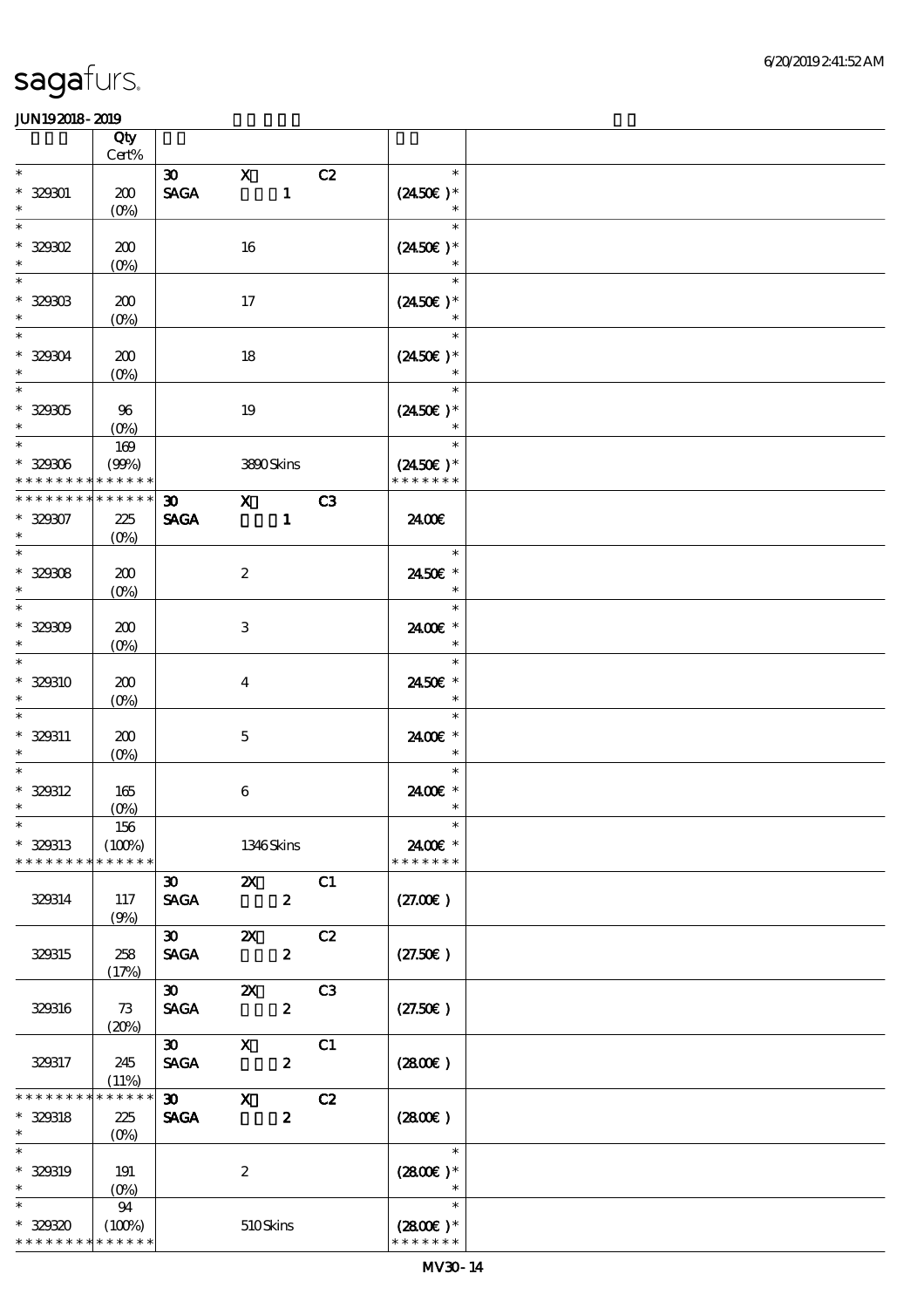|                                                   | Qty<br>Cert%                              |                                            |                  |                |                                        |  |
|---------------------------------------------------|-------------------------------------------|--------------------------------------------|------------------|----------------|----------------------------------------|--|
|                                                   |                                           | $\boldsymbol{\mathfrak{D}}$                | $\mathbf X$      | C <sub>3</sub> |                                        |  |
| 329321                                            | 174<br>(19%)                              | <b>SAGA</b>                                | $\boldsymbol{z}$ |                | (27.50)                                |  |
| * * * * * * *<br>$* 329322$<br>$\ast$             | * * * * * *<br>225                        | $\boldsymbol{\mathfrak{D}}$<br><b>SAGA</b> | $\boldsymbol{z}$ | C1             | (27.50)                                |  |
| $\ast$<br>$* 329323$<br>$\ast$                    | $(0\%)$<br>200                            |                                            | $\boldsymbol{2}$ |                | $\ast$<br>$(27.50)$ *                  |  |
| $\ast$<br>* 329324<br>$\ast$                      | $(0\%)$<br>10B                            |                                            | 3                |                | $\ast$<br>$(27.50)$ *                  |  |
| $\ast$<br>* 329325<br>* * * * * * * * * * * * * * | (O <sub>0</sub> )<br>${\bf 90}$<br>(100%) |                                            | 618Skins         |                | $\ast$<br>$(27.50)$ *<br>* * * * * * * |  |
| * * * * * * * *<br>$* 329336$<br>$\ast$           | * * * * * *<br>225<br>$(O\%)$             | 30 <sub>o</sub><br><b>SAGA</b>             | $\boldsymbol{z}$ | C2             | (27.50)                                |  |
| $\ast$<br>$* 329327$<br>$\ast$                    | 200<br>$(O\!/\!o)$                        |                                            | $\boldsymbol{2}$ |                | $\ast$<br>$(27.50)$ *<br>$\ast$        |  |
| $\ast$<br>$* 329328$<br>$\ast$                    | 200<br>$(0\%)$                            |                                            | 3                |                | $\ast$<br>$(27.50)$ *<br>$\ast$        |  |
| $\ast$<br>$* 329329$<br>$\ast$                    | 200<br>$(O\!/\!o)$                        |                                            | $\boldsymbol{4}$ |                | $\ast$<br>$(27.50)$ *                  |  |
| $\ast$<br>$* 32930$<br>$\ast$                     | 200<br>$(0\%)$                            |                                            | $\mathbf 5$      |                | $\ast$<br>$(27.50)$ *<br>$\ast$        |  |
| $\ast$<br>$* 329331$<br>$\ast$                    | 200<br>(1%)                               |                                            | $\boldsymbol{6}$ |                | $\ast$<br>$(27.50)$ *<br>$\ast$        |  |
| $\ast$<br>$* 32932$<br>$\ast$                     | 180<br>(100%)                             |                                            | $\boldsymbol{7}$ |                | $\ast$<br>$(27.50)$ *<br>$\ast$        |  |
| $*$<br>$* 329333$<br>$\ast$                       | 55<br>(100%)                              |                                            | 8                |                | $\ast$<br>$(27.50)$ *<br>$\ast$        |  |
| $\ast$<br>$* 329334$<br>* * * * * * * *           | $99\,$<br>$(O\%)$<br>* * * * * *          |                                            | 1559Skins        |                | $\ast$<br>$(27.50)$ *<br>* * * * * * * |  |
| * * * * * * *<br>$* 329335$<br>$\ast$             | * * * * * *<br>225<br>$(O\%)$             | $\boldsymbol{\mathfrak{D}}$<br><b>SAGA</b> | $\boldsymbol{z}$ | C <sub>3</sub> | (27.00)                                |  |
| $\ast$<br>$* 329336$<br>$\ast$                    | 213<br>$(0\%)$                            |                                            | $\boldsymbol{2}$ |                | $\ast$<br>$(27.00)$ *                  |  |
| $\ast$<br>$* 329337$<br>* * * * * * * *           | 100<br>(100%)<br>* * * * * *              |                                            | 538Skins         |                | $\ast$<br>$(27.00)$ *<br>* * * * * * * |  |
| * * * * * * * *<br>$* 329338$<br>$\ast$           | * * * * * *<br>225<br>$(O\%)$             | $\boldsymbol{\mathfrak{D}}$<br><b>SAGA</b> | $\boldsymbol{z}$ | C1             | (27.50)                                |  |
| $\ast$<br>* 329339<br>$\ast$                      | 200<br>$(0\%)$                            |                                            | $\boldsymbol{2}$ |                | $\ast$<br>$(27.50)$ *<br>$\ast$        |  |
| $\ast$<br>$* 329340$<br>$\ast$                    | 200<br>$(O\%)$                            |                                            | 3                |                | $\ast$<br>$(27.50)$ *<br>$\ast$        |  |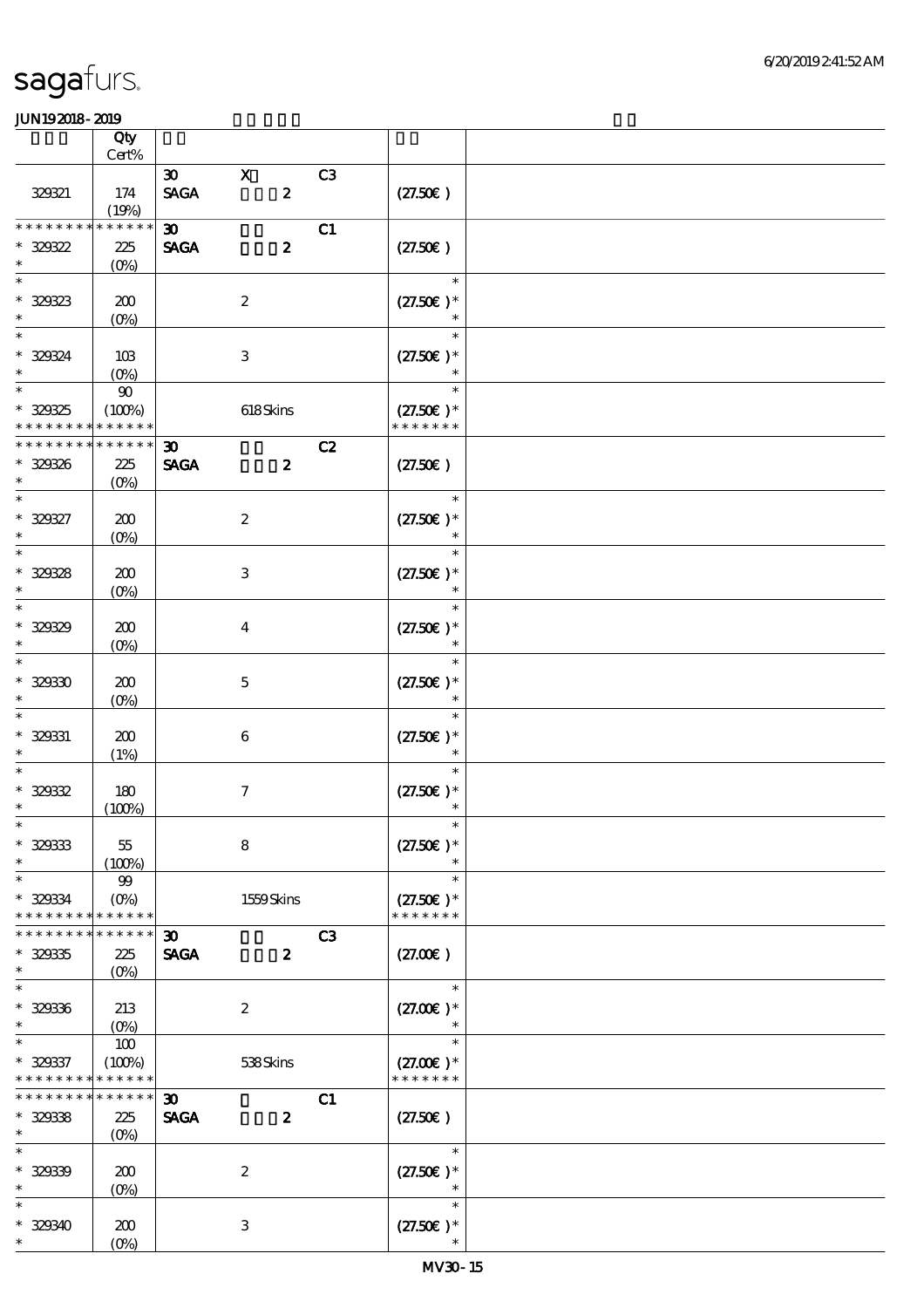|                                         | Qty                           |                                                                                   |                                        |  |
|-----------------------------------------|-------------------------------|-----------------------------------------------------------------------------------|----------------------------------------|--|
| $\ast$                                  | Cert%                         | C1                                                                                | $\ast$                                 |  |
| $* 329341$<br>$\ast$                    | 115<br>$(O_0)$                | $\boldsymbol{\mathfrak{D}}$<br>$\operatorname{\mathsf{SAGA}}$<br>$\boldsymbol{z}$ | $(27.50)$ *<br>$\ast$                  |  |
| $\ast$<br>$* 329342$<br>* * * * * * * * | 111<br>(100%)<br>* * * * * *  | 851 Skins                                                                         | $\ast$<br>$(27.50)$ *<br>* * * * * * * |  |
| * * * * * * * *                         | * * * * * *                   | C2<br>$\boldsymbol{\mathfrak{D}}$                                                 |                                        |  |
| $* 329343$<br>$\ast$                    | 225<br>$(O\!/\!o)$            | <b>SAGA</b><br>$\boldsymbol{z}$                                                   | (27.50)                                |  |
| $\ast$<br>$* 329344$<br>$\ast$          | 200<br>$(0\%)$                | $\boldsymbol{2}$                                                                  | $\ast$<br>$(27.50)$ *                  |  |
| $\ast$<br>$* 329345$<br>$\ast$          | 200<br>$(0\%)$                | $\ensuremath{\mathbf{3}}$                                                         | $\ast$<br>$(27.50)$ *<br>$\ast$        |  |
| $\ast$<br>$* 329346$<br>$\ast$          | 200<br>$(O\!/\!o)$            | $\boldsymbol{4}$                                                                  | $\ast$<br>$(27.50)$ *<br>$\ast$        |  |
| $\ast$<br>$* 329347$<br>$\ast$          | 200<br>$(0\%)$                | $\mathbf 5$                                                                       | $\ast$<br>$(27.50)$ *<br>$\ast$        |  |
| $\ast$<br>$* 329348$<br>$\ast$          | 200<br>$(0\%)$                | $\boldsymbol{6}$                                                                  | $\ast$<br>$(27.50)$ *<br>$\ast$        |  |
| $\ast$<br>$* 320349$<br>$\ast$          | 200<br>$(O\!/\!o)$            | $\boldsymbol{\tau}$                                                               | $\ast$<br>$(27.50)$ *                  |  |
| $\ast$<br>$* 32930$<br>$\ast$           | 200<br>$(0\%)$                | ${\bf 8}$                                                                         | $\ast$<br>$(27.50)$ *<br>$\ast$        |  |
| $* 329351$<br>$\ast$                    | 200<br>$(0\%)$                | $\boldsymbol{9}$                                                                  | $\ast$<br>$(27.50)$ *<br>$\ast$        |  |
| $\ast$<br>$* 32952$<br>$\ast$           | 200<br>$(0\%)$                | $10\,$                                                                            | $\ast$<br>$(27.50)$ *<br>$\ast$        |  |
| $\ast$<br>$* 329333$<br>$\ast$          | 200<br>(100%)                 | $11\,$                                                                            | $\ast$<br>$(27.50)$ *<br>$\ast$        |  |
| $\ast$<br>$* 329354$<br>$\ast$          | 174<br>(100%)                 | $12 \,$                                                                           | $\ast$<br>$(27.50)$ *<br>$\ast$        |  |
| $\ast$<br>$* 329355$<br>* * * * * * * * | 68<br>$(O\%)$<br>* * * * * *  | 2467Skins                                                                         | $\ast$<br>$(27.50)$ *<br>* * * * * * * |  |
| * * * * * * * *<br>$* 329356$<br>$\ast$ | * * * * * *<br>225<br>$(O\%)$ | C <sub>3</sub><br>$\boldsymbol{\mathfrak{D}}$<br><b>SAGA</b><br>$\boldsymbol{z}$  | 27.00E                                 |  |
| $\ast$<br>$* 329357$<br>$\ast$          | 200<br>$(O\%)$                | $\boldsymbol{2}$                                                                  | $\ast$<br>27.00 £*<br>$\ast$           |  |
| $\ast$<br>$* 329358$<br>$\ast$          | 200<br>$(O\%)$                | $\,3$                                                                             | $\ast$<br>27.00 £*<br>$\ast$           |  |
| $\ast$<br>$* 329359$<br>$\ast$          | 96<br>$(0\%)$                 | $\boldsymbol{4}$                                                                  | $\ast$<br>27.00€ *<br>$\ast$           |  |
| $\ast$<br>$* 32930$<br>* * * * * * * *  | 165<br>(100%)<br>* * * * * *  | 886Skins                                                                          | $\ast$<br>27.00 £*<br>* * * * * * *    |  |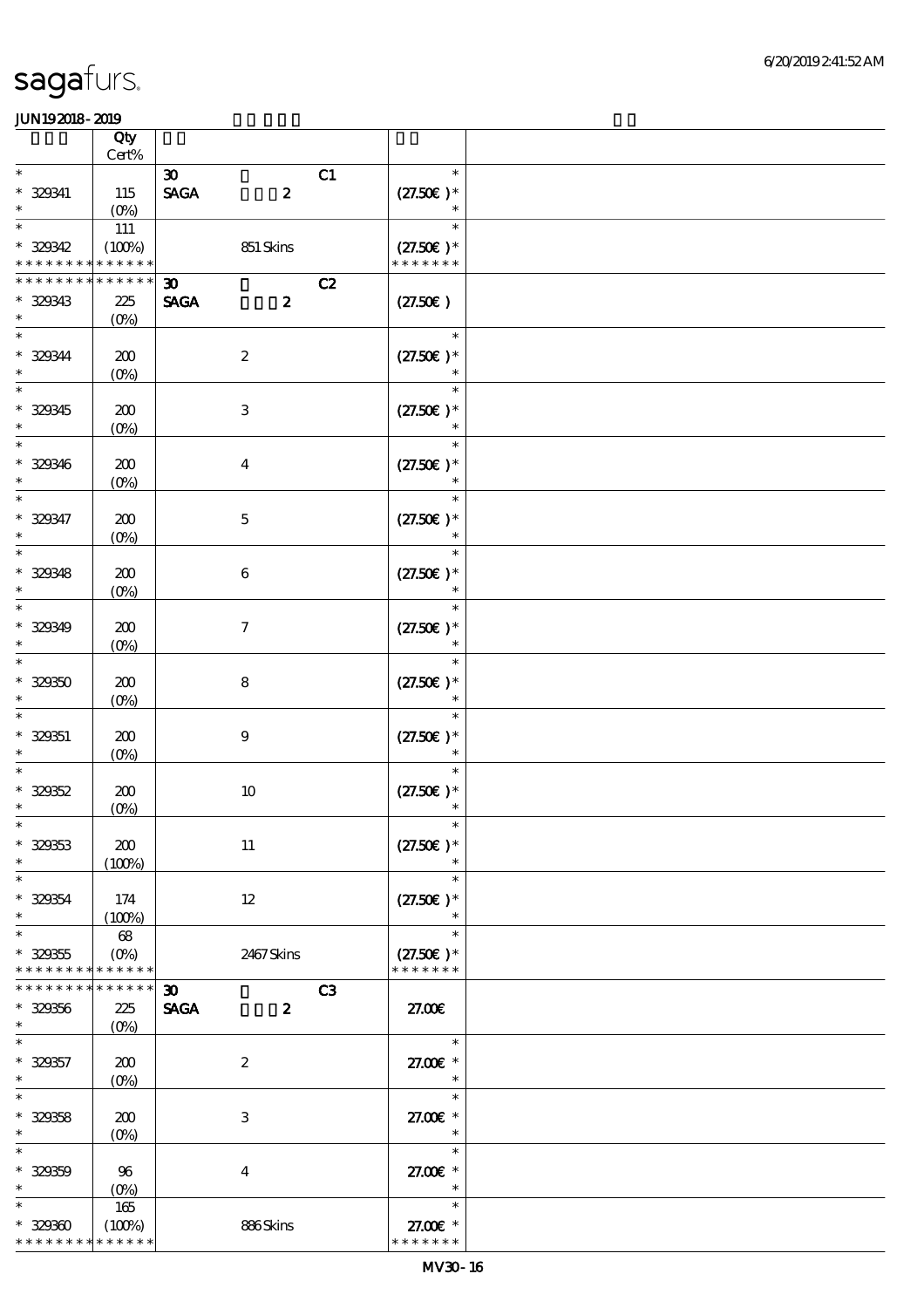|                                           | Qty<br>$Cert\%$                          |                                                                |                                               |  |
|-------------------------------------------|------------------------------------------|----------------------------------------------------------------|-----------------------------------------------|--|
| * * * * * * *                             | * * * * * *                              |                                                                |                                               |  |
| $* 32961$<br>$\ast$                       | 225<br>$(O\%)$                           | $\boldsymbol{\mathfrak{D}}$<br><b>SAGA</b><br>$\boldsymbol{z}$ | C1<br>$(2650\epsilon)$                        |  |
| $\ast$<br>$* 32962$<br>$\ast$             | 200<br>$(0\%)$                           | $\boldsymbol{2}$                                               | $\ast$<br>$(2650E)*$<br>$\ast$                |  |
| $\ast$<br>$* 32963$<br>$\ast$             | 200<br>$(0\%)$                           | $\,3$                                                          | $\ast$<br>$(2650\epsilon)*$<br>$\ast$         |  |
| $\ast$<br>* 329364<br>$\ast$              | 200<br>$(0\%)$                           | $\boldsymbol{4}$                                               | $\ast$<br>$(2650E)*$                          |  |
| $\overline{\ast}$<br>$* 329365$<br>$\ast$ | $\boldsymbol{\mathfrak{D}}$<br>$(O\%)$   | $\mathbf 5$                                                    | $\ast$<br>$(2650)$ *<br>$\ast$                |  |
| $\ast$<br>$* 329366$<br>* * * * * * * *   | $176$<br>(100%)<br>* * * * * *           | 1031 Skins                                                     | $\ast$<br>$(2900)$ *<br>* * * * * * *         |  |
|                                           |                                          |                                                                |                                               |  |
| * * * * * * * *<br>$* 329367$<br>$\ast$   | * * * * * *<br>225<br>$(O\!/\!\!\delta)$ | $\boldsymbol{\mathfrak{D}}$<br><b>SAGA</b><br>$\boldsymbol{2}$ | C2<br>2650E                                   |  |
| $\ast$<br>$* 329368$<br>$\ast$            | 200<br>$(0\%)$                           | $\boldsymbol{2}$                                               | $\ast$<br>2650€ *<br>$\ast$                   |  |
| $\ast$<br>$* 329309$<br>$\ast$            | 200<br>$(O\!/\!o)$                       | $\ensuremath{\mathbf{3}}$                                      | $\ast$<br>$(2650E)*$<br>$\ast$                |  |
| $\ast$<br>$* 329370$<br>$\ast$            | 200<br>$(0\%)$                           | $\boldsymbol{4}$                                               | $\ast$<br>$(2650E)*$                          |  |
| $\ast$<br>$* 329371$<br>$\ast$            | 200<br>$(0\%)$                           | $\mathbf{5}$                                                   | $\ast$<br>$(2650)$ *<br>$\ast$                |  |
| $\ast$<br>$* 329372$<br>$\ast$            | 200<br>$(0\%)$                           | $\,6\,$                                                        | $\ast$<br>$(2650E)*$<br>$\ast$                |  |
| $\ast$<br>$* 329373$<br>$\ast$            | 200<br>$(0\%)$                           | $\boldsymbol{7}$                                               | $\ast$<br>$(2650E)*$<br>$\ast$                |  |
| $\ast$<br>$* 329374$<br>$\ast$            | 200<br>$(0\%)$                           | 8                                                              | $\ast$<br>$(2650E)*$<br>$\ast$                |  |
| $\ast$<br>$* 329375$<br>$\ast$            | 200<br>(0%)                              | $\boldsymbol{9}$                                               | $\ast$<br>$(2650E)*$<br>$\ast$                |  |
| $\ast$<br>$* 329376$<br>$\ast$            | 200<br>$(0\%)$                           | 10                                                             | $\ast$<br>$(2650E)*$<br>$\ast$                |  |
| $* 329377$<br>$\ast$                      | 200<br>$(0\%)$                           | $11\,$                                                         | $\ast$<br>$(2650)$ *<br>$\ast$                |  |
| $\ast$<br>$* 329378$<br>$\ast$            | 200<br>(100%)                            | $12\,$                                                         | $\ast$<br>$(2650E)*$<br>$\ast$                |  |
| $\ast$<br>$* 329379$<br>$\ast$            | 215<br>(100%)                            | 13                                                             | $\ast$<br>$(2650E)*$<br>$\ast$                |  |
| $\ast$<br>$* 32930$<br>* * * * * * * *    | $173$<br>$(O\!/\!\delta)$<br>* * * * * * | 2813Skins                                                      | $\ast$<br>$(2650\epsilon)^*$<br>* * * * * * * |  |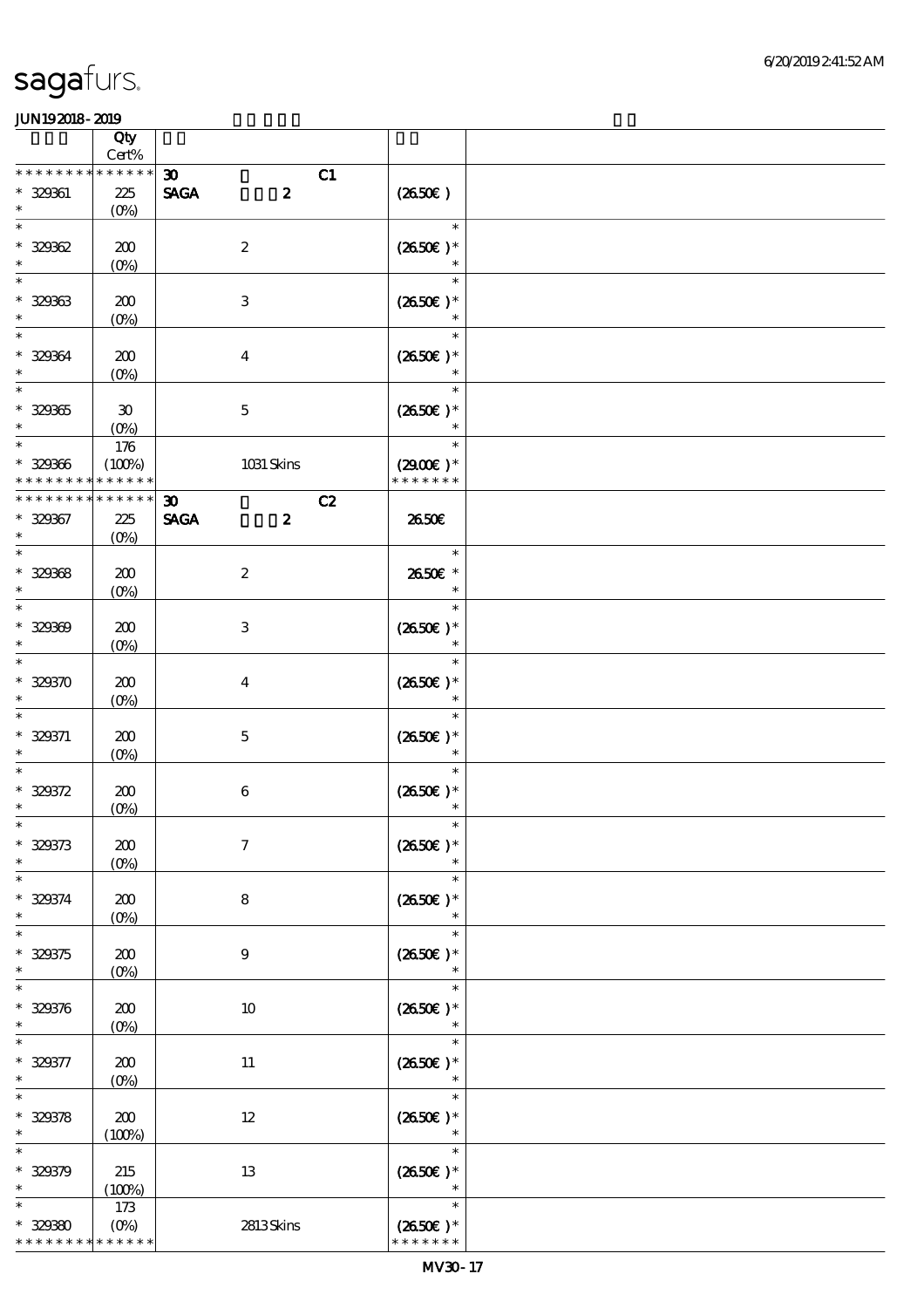|                                                 | Qty<br>Cert%                    |                                            |                                             |    |                                |  |
|-------------------------------------------------|---------------------------------|--------------------------------------------|---------------------------------------------|----|--------------------------------|--|
| * * * * * * * *<br>$* 329331$                   | * * * * * *<br>225              | $\boldsymbol{\mathfrak{D}}$<br><b>SAGA</b> | $\boldsymbol{z}$                            | C3 | 2600E                          |  |
| $\ast$<br>$\ast$                                | $(O\!/\!\!\delta)$              |                                            |                                             |    | $\ast$                         |  |
| $* 32982$                                       | 200                             |                                            | $\boldsymbol{2}$                            |    | 2600E *                        |  |
| $\ast$<br>$\ast$                                | $(0\%)$                         |                                            |                                             |    | $\ast$<br>$\ast$               |  |
| $* 329333$<br>$\ast$                            | 200<br>$(0\%)$                  |                                            | 3                                           |    | 2600E *<br>$\ast$              |  |
| $\ast$<br>$* 329384$<br>$\ast$                  | 200                             |                                            | $\boldsymbol{4}$                            |    | $\ast$<br>2600€ *<br>$\ast$    |  |
| $\overline{\phantom{1}}$                        | $(O\!/\!o)$                     |                                            |                                             |    | $\ast$                         |  |
| $* 32935$<br>$\ast$                             | 200<br>(100%)                   |                                            | $\mathbf 5$                                 |    | 2600€ *<br>$\ast$              |  |
| $\overline{\phantom{0}}$<br>$* 32936$<br>$\ast$ | $\boldsymbol{\omega}$<br>(100%) |                                            | $\boldsymbol{6}$                            |    | $\ast$<br>2600E *<br>$\ast$    |  |
| $\ast$<br>$* 329387$                            | 61<br>$(O\%)$                   |                                            | 1146Skins                                   |    | $\ast$<br>2600€ *              |  |
| * * * * * * * *<br>* * * * * * * *              | * * * * * *<br>* * * * * *      | $\boldsymbol{\mathfrak{D}}$                | $\mathbf{X}$                                | C1 | * * * * * * *                  |  |
| $* 329388$<br>$\ast$                            | 225<br>$(O\%)$                  | <b>SAGA</b>                                | $\boldsymbol{z}$                            |    | (2900)                         |  |
| $\ast$<br>$* 32989$<br>$\ast$                   | 220<br>$(O\!/\!o)$              |                                            | $\boldsymbol{2}$                            |    | $\ast$<br>$(2900)$ *<br>$\ast$ |  |
| $\ast$<br>$* 329300$                            | 10B                             |                                            | 3                                           |    | $\ast$<br>$(2900)$ *           |  |
| $\ast$<br>$\ast$                                | $(0\%)$<br>${\bf 98}$           |                                            |                                             |    | $\ast$                         |  |
| $* 320001$<br>* * * * * * * *                   | (100%)<br>* * * * * *           |                                            | 646Skins                                    |    | $(2900)$ *<br>* * * * * * *    |  |
| * * * * * * * * * * * * * *<br>$* 329392$       | 225                             | $\boldsymbol{\mathfrak{D}}$<br><b>SAGA</b> | $\overline{\mathbf{x}}$<br>$\boldsymbol{z}$ | C2 | $(2650\epsilon)$               |  |
| $\ast$<br>$\ast$                                | $(0\%)$                         |                                            |                                             |    | $\ast$                         |  |
| $* 329393$<br>$\ast$                            | 200<br>$(0\%)$                  |                                            | $\boldsymbol{2}$                            |    | $(2650E)*$                     |  |
| $\ast$<br>$* 329394$<br>$\ast$                  | 200<br>$(0\%)$                  |                                            | 3                                           |    | $\ast$<br>$(2650E)*$<br>$\ast$ |  |
| $\ast$<br>$* 329305$<br>$\ast$                  | 200                             |                                            | $\boldsymbol{4}$                            |    | $\ast$<br>$(2650E)*$<br>$\ast$ |  |
| $\ast$<br>$* 329306$                            | (0%)<br>200                     |                                            | $\mathbf{5}$                                |    | $\ast$<br>$(2650E)*$           |  |
| $\ast$                                          | $(0\%)$                         |                                            |                                             |    | $\ast$                         |  |
| $* 329997$<br>$\ast$                            | 200<br>$(0\%)$                  |                                            | $\,6\,$                                     |    | $(2650)$ *<br>$\ast$           |  |
| $\ast$<br>$* 329398$<br>$\ast$                  | 200<br>$(0\%)$                  |                                            | $\boldsymbol{\tau}$                         |    | $\ast$<br>$(2650)$ *<br>$\ast$ |  |
| $\ast$<br>$* 329399$<br>$\ast$                  | 200<br>$(0\%)$                  |                                            | $\bf 8$                                     |    | $\ast$<br>$(2650E)*$<br>$\ast$ |  |
| $* 329400$<br>$*$                               | 200<br>(100%)                   |                                            | $\boldsymbol{9}$                            |    | $\ast$<br>$(2650\epsilon)^*$   |  |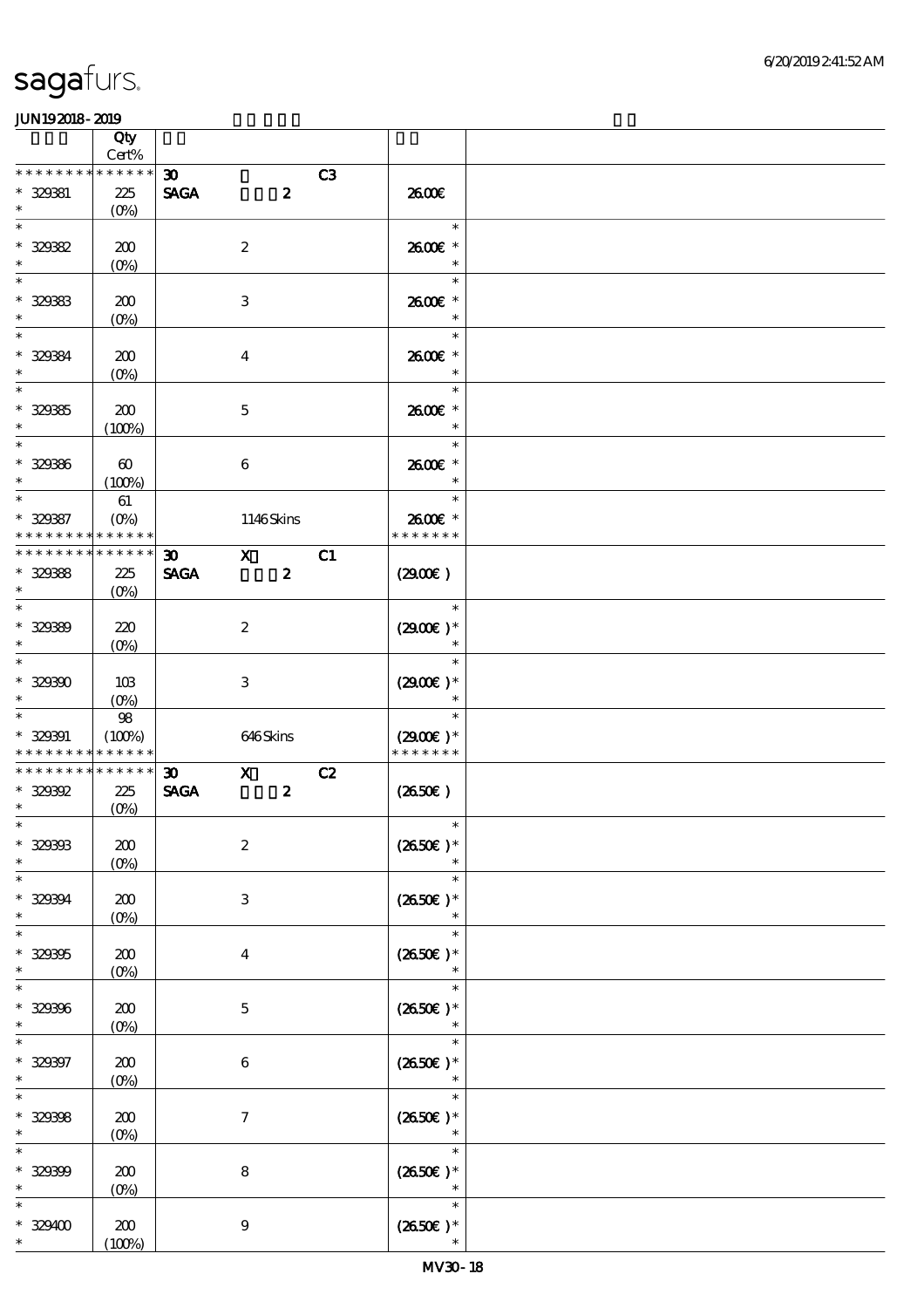|                                                        | Qty          |                             |                           |                  |      |                           |  |
|--------------------------------------------------------|--------------|-----------------------------|---------------------------|------------------|------|---------------------------|--|
|                                                        | Cert%        |                             |                           |                  |      |                           |  |
| $\ast$                                                 |              | $\boldsymbol{\mathfrak{D}}$ | $\mathbf{x}$              |                  | C2   | $\ast$                    |  |
| $* 329401$<br>$\ast$                                   | 74           | <b>SAGA</b>                 |                           | $\boldsymbol{z}$ |      | $(2650E)*$<br>$\ast$      |  |
| $\ast$                                                 | (100%)<br>50 |                             |                           |                  |      | $\ast$                    |  |
| $*329402$                                              | $(O\%)$      |                             | 1949Skins                 |                  |      | $(2650\epsilon)^*$        |  |
| * * * * * * * *                                        | * * * * * *  |                             |                           |                  |      | * * * * * * *             |  |
| * * * * * * * *                                        | * * * * * *  | 30                          | $\mathbf{x}$              |                  | C3   |                           |  |
| $*329403$                                              | 225          | <b>SAGA</b>                 |                           | $\boldsymbol{z}$ |      | $(2600\varepsilon)$       |  |
| $\ast$                                                 | $(0\%)$      |                             |                           |                  |      |                           |  |
| $\overline{\ast}$                                      |              |                             |                           |                  |      | $\ast$                    |  |
| * 329404                                               | 200          |                             | $\boldsymbol{2}$          |                  |      | $(2600)$ *                |  |
| $\ast$                                                 | $(0\%)$      |                             |                           |                  |      |                           |  |
| $\overline{\ast}$                                      |              |                             |                           |                  |      | $\ast$                    |  |
| $* 329405$                                             | 126          |                             | $\,3$                     |                  |      | $(2600E)*$                |  |
| $\ast$                                                 | $(0\%)$      |                             |                           |                  |      |                           |  |
| $\overline{\phantom{0}}$                               | $171$        |                             |                           |                  |      | $\ast$                    |  |
| $* 329406$                                             | (100%)       |                             | 722Skins                  |                  |      | $(2600)$ *                |  |
| * * * * * * * *                                        | * * * * * *  |                             |                           |                  |      | * * * * * * *             |  |
|                                                        |              | $\boldsymbol{\mathfrak{D}}$ | X /                       |                  | C2   |                           |  |
| 329407                                                 | 100          | <b>SAGA</b>                 |                           | 3                |      | 2650E                     |  |
|                                                        | (34%)        |                             |                           |                  |      |                           |  |
| * * * * * * * *                                        | * * * * * *  | 30 <sub>o</sub>             | $\mathcal{T}$             |                  | C2   |                           |  |
| $* 329408$                                             | 225          | <b>SAGA</b>                 |                           | $\mathbf{3}$     |      | 2450E                     |  |
| $\ast$                                                 | (22%)        |                             |                           |                  |      |                           |  |
| $\ast$                                                 | ${\bf 3\!2}$ |                             |                           |                  |      | $\ast$                    |  |
| $*329409$                                              | (21%)        |                             | 257Skins                  |                  |      | 2400E *                   |  |
| * * * * * * * *                                        | * * * * * *  |                             |                           |                  |      | * * * * * * *             |  |
| * * * * * * * * * * * * * *                            |              | $\boldsymbol{\mathfrak{D}}$ | $\boldsymbol{\mathsf{Z}}$ |                  | C2   |                           |  |
| * 329410                                               | 225          | IA                          |                           | $\mathbf{1}$     | COR1 | 2250E                     |  |
| $\ast$<br>$\ast$                                       | (1%)         |                             |                           |                  |      |                           |  |
|                                                        | $5\!$        |                             |                           |                  |      | $\ast$                    |  |
| * 329411<br>* * * * * * * * <mark>* * * * * *</mark> * | (43%)        |                             | 280Skins                  |                  |      | 22.00€ *<br>* * * * * * * |  |
| * * * * * * * *                                        | * * * * * *  | $\boldsymbol{\mathfrak{D}}$ | $\mathbf{x}$              |                  | C2   |                           |  |
| $* 329412$                                             | 225          | IA                          |                           | $\mathbf{1}$     | COR1 | 2300                      |  |
| $\ast$                                                 | (13%)        |                             |                           |                  |      |                           |  |
| $*$                                                    | 46           |                             |                           |                  |      | $\ast$                    |  |
| * 329413                                               | $(O\%)$      |                             | 271 Skins                 |                  |      | 2250€ *                   |  |
| * * * * * * * *                                        | * * * * * *  |                             |                           |                  |      | * * * * * * *             |  |
| * * * * * * * *                                        | * * * * * *  | $\boldsymbol{\mathfrak{D}}$ |                           |                  | C2   |                           |  |
| $* 329414$                                             | 225          | IA                          |                           | $\mathbf{1}$     | COR1 | 2300E                     |  |
| $\ast$                                                 | (14%)        |                             |                           |                  |      |                           |  |
| $\ast$                                                 |              |                             |                           |                  |      | $\ast$                    |  |
| * 329415                                               | 160          |                             | $\boldsymbol{2}$          |                  |      | 2300E *                   |  |
| $\ast$                                                 | $(O\%)$      |                             |                           |                  |      | $\ast$                    |  |
| $\ast$                                                 | 64           |                             |                           |                  |      | $\ast$                    |  |
| * 329416                                               | $(O\%)$      |                             | 449Skins                  |                  |      | 22.50€ *                  |  |
| * * * * * * * *                                        | * * * * * *  |                             |                           |                  |      | * * * * * * *             |  |
| * * * * * * * *                                        | * * * * * *  | $\boldsymbol{\mathfrak{D}}$ | X /                       |                  | C2   |                           |  |
| * 329417                                               | 225          | IA                          |                           | $\mathbf{1}$     |      | 24.00E                    |  |
| $\ast$                                                 | (8%)         |                             |                           |                  |      |                           |  |
| $\ast$                                                 |              |                             |                           |                  |      | $\ast$                    |  |
| $* 329418$                                             | 200          |                             | $\boldsymbol{2}$          |                  |      | 2400 £*                   |  |
| $\ast$                                                 | (4%)         |                             |                           |                  |      | $\ast$                    |  |
| $\overline{\ast}$                                      |              |                             |                           |                  |      | $\ast$                    |  |
| $* 329419$                                             | 200          |                             | $\ensuremath{\mathbf{3}}$ |                  |      | 2400E *                   |  |
| $\ast$                                                 | (7%)         |                             |                           |                  |      | $\ast$                    |  |
| $\ast$                                                 |              |                             |                           |                  |      | $\ast$                    |  |
| * 329420                                               | 200          |                             | $\boldsymbol{4}$          |                  |      | 2400 £*                   |  |
| $\ast$                                                 | (7%)         |                             |                           |                  |      | $\ast$                    |  |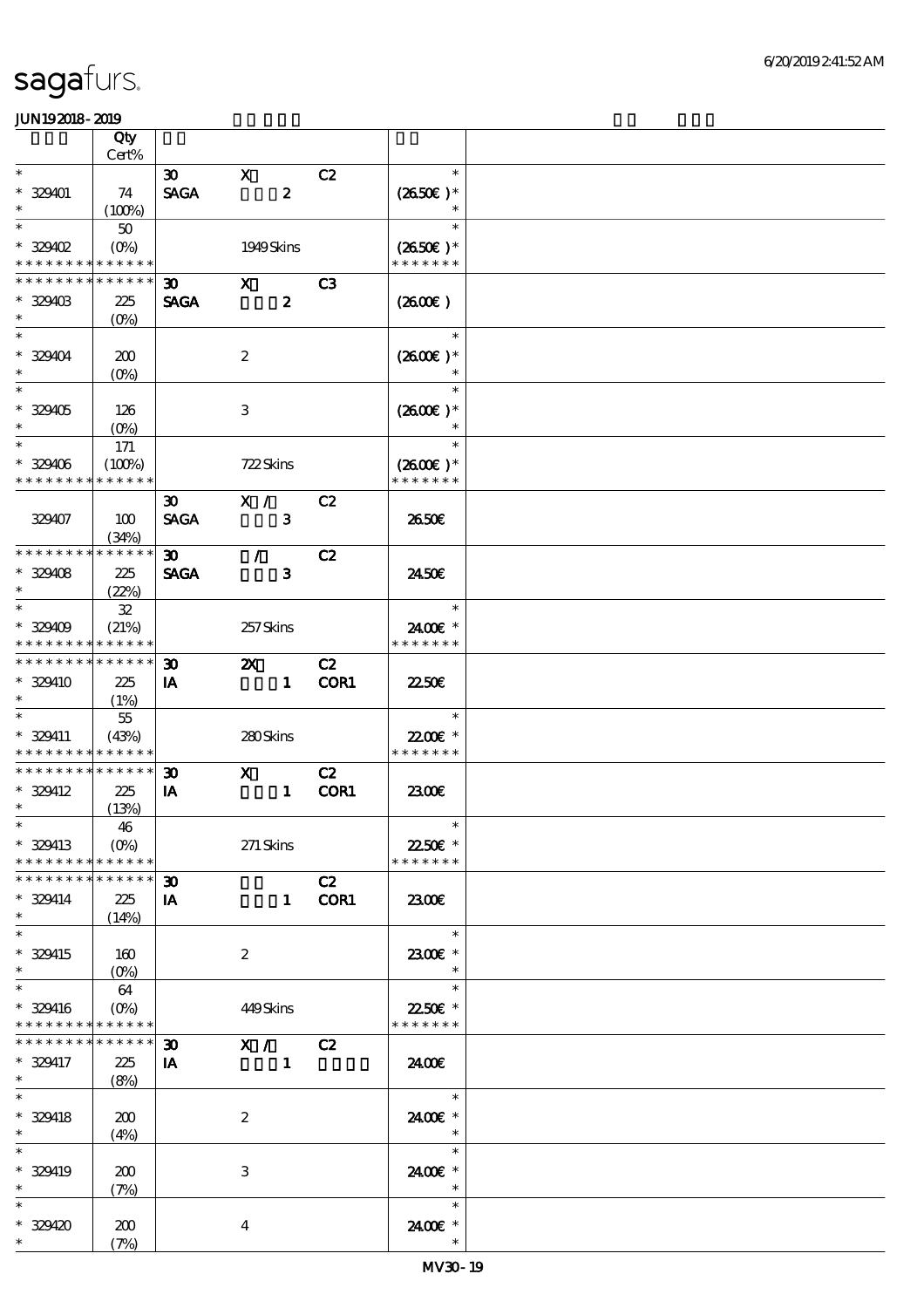|                                                      | Qty<br>$\mbox{Cert}\%$     |                                                                     |                                                                 |  |
|------------------------------------------------------|----------------------------|---------------------------------------------------------------------|-----------------------------------------------------------------|--|
| $\ast$                                               |                            | X / C2<br>$\boldsymbol{\mathfrak{D}}$                               | $\ast$                                                          |  |
| $* 329421$<br>$\ast$                                 | 200<br>(9%)                | $\mathbf{1}$<br>IA                                                  | 2400€ *<br>$\ast$                                               |  |
| $\ast$<br>$* 329422$<br>$\ast$                       | 200<br>(1%)                | $\,6\,$                                                             | $\frac{1}{\sqrt{1-\frac{1}{2}}}$<br>$\ast$<br>2400€ *<br>$\ast$ |  |
| $\overline{\phantom{0}}$<br>$* 329423$<br>$*$        | 200<br>(4%)                | $\boldsymbol{7}$                                                    | $\ast$<br>2400€ *<br>$\ast$                                     |  |
| $* 329424$<br>$\overline{\phantom{a}}$               | 200<br>(15%)               | ${\bf 8}$                                                           | $\overline{\phantom{a}}$<br>$\ast$<br>2400€ *<br>$\ast$         |  |
| $* 329425$<br>$\ast$                                 | 200<br>(13%)               | $\boldsymbol{9}$                                                    | $\ast$<br>2400€ *<br>$\ast$                                     |  |
| $\overline{\phantom{0}}$<br>$* 329426$<br>$*$        | 200<br>(11%)               | $10\,$                                                              | $\overline{\ast}$<br>2400€ *<br>$\ast$                          |  |
| $\overline{\phantom{0}}$<br>$* 329427$<br>$*$        | 200<br>(11%)               | $11\,$                                                              | $\ast$<br>2400€ *<br>$\ast$                                     |  |
| $\overline{\phantom{0}}$<br>$* 329428$<br>$\ddot{x}$ | 200<br>(7%)                | 12                                                                  | $\ast$<br>2400€ *<br>$\ast$                                     |  |
| $* 329429$<br>$\ast$                                 | 200<br>(1%)                | 13                                                                  | $\ast$<br>2400€ *<br>$\ast$                                     |  |
| $\overline{\ast}$<br>$* 329430$<br>$\ast$            | 200<br>(1%)                | 14                                                                  | $\ast$<br>2400€ *<br>$\ast$                                     |  |
| $\ast$<br>$* 329431$<br>$\ast$                       | 200<br>(3%)                | 15                                                                  | $\ast$<br>2400€ *<br>$\ast$                                     |  |
| $\ast$<br>$* 329432$<br>$\ast$                       | 200<br>(7%)                | 16                                                                  | $\ast$<br>2400€ *<br>$\ast$                                     |  |
| $*$ $*$<br>$* 329433$<br>$\ast$                      | 200<br>(5%)                | 17                                                                  | $\ast$<br>2400€ *<br>$\ast$                                     |  |
| $\ast$<br>$* 329434$<br>$\ast$                       | 200<br>(4%)                | 18                                                                  | $\ast$<br>2400 £*<br>$\ast$                                     |  |
| $\ast$<br>$* 329435$<br>$\ast$                       | 200<br>(3%)                | 19                                                                  | $\ast$<br>2400€ *                                               |  |
| $\ast$<br>$* 329436$<br>* * * * * * * * * * * * * *  | 174<br>$(O\%)$             | 3999Skins                                                           | $\ast$<br>2400€ *<br>* * * * * * *                              |  |
| * * * * * * * *<br>$* 329437$<br>$\ast$              | * * * * * *<br>225<br>(2%) | $\sqrt{C^2}$<br>$\boldsymbol{\mathfrak{D}}$<br>IA<br>$\blacksquare$ | 24.00€                                                          |  |
| $\ast$<br>$* 329438$<br>$*$                          | 200<br>(3%)                | $\boldsymbol{2}$                                                    | $\ast$<br>2400€ *<br>$\ast$                                     |  |
| $\ast$<br>$* 329439$<br>$\ast$                       | 200<br>(17%)               | 3                                                                   | $\ast$<br>2400€ *<br>$\ast$                                     |  |
| $\ast$<br>$* 32940$<br>$*$                           | 200<br>(7%)                | $\boldsymbol{4}$                                                    | $\ast$<br>2400 £*<br>$\ast$                                     |  |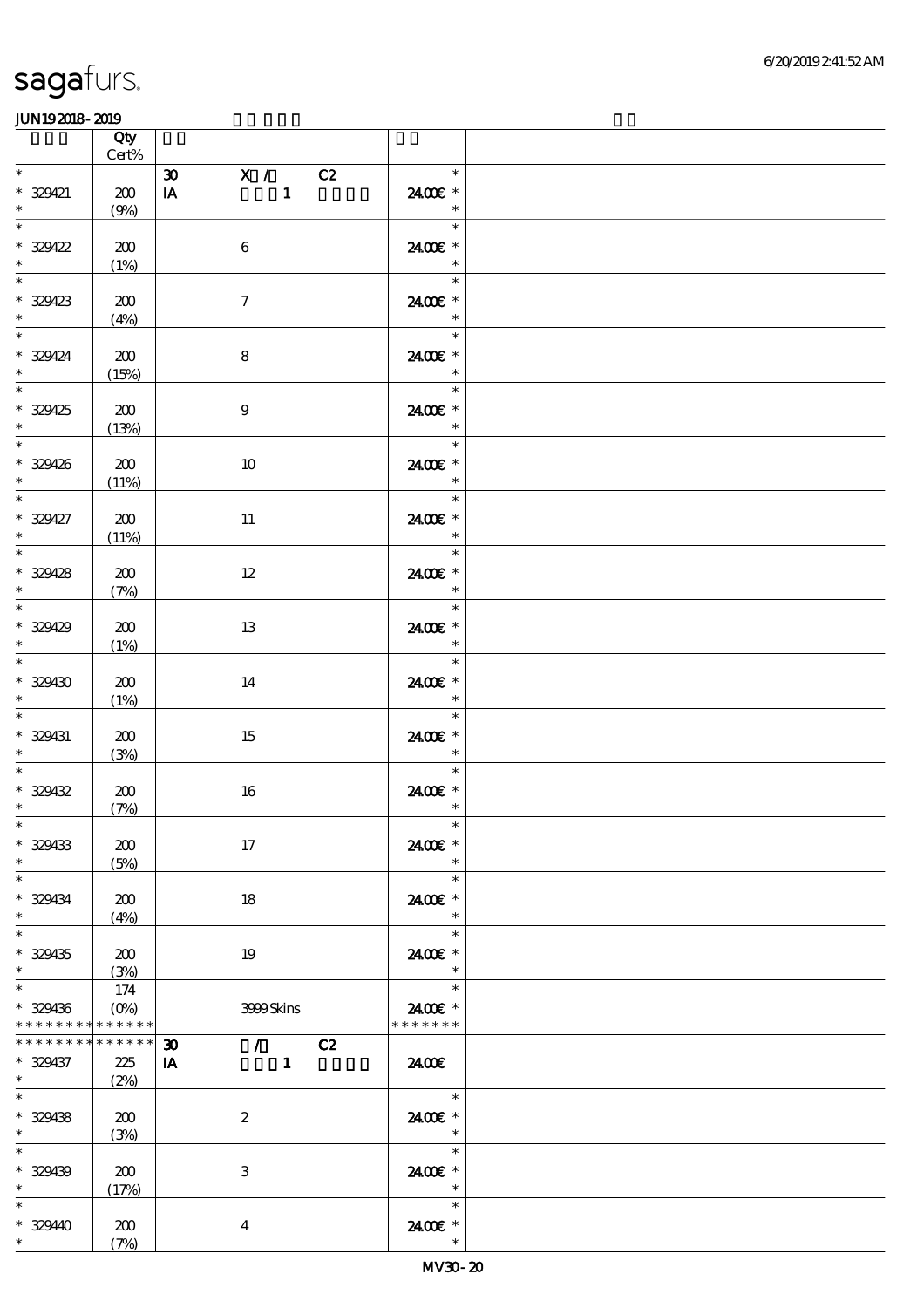|                                                               | Qty<br>$\mbox{Cert}\%$      |                                                                                      |                                       |  |
|---------------------------------------------------------------|-----------------------------|--------------------------------------------------------------------------------------|---------------------------------------|--|
| $\ast$                                                        |                             | $\mathcal{T}$<br>$\pmb{\mathfrak{D}}$<br>C2                                          | $\ast$                                |  |
| $* 32941$<br>$\ast$                                           | $200\,$<br>$(0\%)$          | $\mathbf{1}$<br>IA                                                                   | 2400€ *<br>$\ast$                     |  |
| $\overline{\ast}$<br>$* 32942$<br>$\ast$                      | 200<br>(2%)                 | $\,6\,$                                                                              | $\ast$<br>2400€ *<br>$\ast$           |  |
| $\overline{\phantom{0}}$<br>$* 32943$                         | 200<br>(7%)                 | $\boldsymbol{\tau}$                                                                  | an T<br>$\ast$<br>2400€ *<br>$\ast$   |  |
| $\overline{\phantom{0}}$<br>$* 329444$<br>$\ast$              | 200<br>$(\Theta)$           | $\bf 8$                                                                              | $\ast$<br>2400€ *<br>$\ast$           |  |
| $\overline{\phantom{0}}$<br>$* 32945$<br>$\ast$               | 200<br>(8%)                 | $\boldsymbol{9}$                                                                     | $\ast$<br>2400€ *<br>$\ast$           |  |
| $\overline{\phantom{0}}$<br>$* 329446$<br>$\ast$              | 200<br>(8%)                 | 10                                                                                   | $\ast$<br>$2450E$ $^{\ast}$<br>$\ast$ |  |
| $\overline{\ast}$<br>$* 329447$<br>$\ast$                     | 200<br>(8%)                 | $11\,$                                                                               | $\ast$<br>2400 £*<br>$\ast$           |  |
| $\overline{\ast}$<br>$* 32948$<br>$\ast$                      | 200<br>(5%)                 | $12\,$                                                                               | $\ast$<br>2400€ *<br>$\ast$           |  |
| $\overline{\phantom{0}}$<br>$* 32949$<br>$\ddot{\phantom{0}}$ | 200<br>(8%)                 | 13                                                                                   | $\ast$<br>2400 £*<br>$\ast$           |  |
| $\overline{\ast}$<br>$* 329450$<br>$\ast$                     | 200<br>(11%)                | 14                                                                                   | $\ast$<br>2400€ *<br>$\ast$           |  |
| $\overline{\phantom{0}}$<br>$* 329451$<br>$\ast$              | 200<br>(9%)                 | 15                                                                                   | $\ast$<br>2400€ *<br>$\ast$           |  |
| $\ast$<br>$* 329452$<br>$\ast$                                | 200<br>(9%)                 | $16\,$                                                                               | $\ast$<br>2400€ *<br>$\ast$           |  |
| $\ast$<br>$* 329453$<br>$\ast$                                | 200<br>(9%)                 | $17$                                                                                 | 2400€ *                               |  |
| $\ast$<br>$* 329454$<br>* * * * * * * *                       | 141<br>(8%)<br>******       | 3566Skins                                                                            | $\ast$<br>2400€ *<br>* * * * * * *    |  |
| * * * * * * * *<br>$* 329455$<br>$\ast$                       | * * * * * *<br>225<br>(14%) | X / C2<br>$\boldsymbol{\mathfrak{D}}$<br>$\mathbf{I} \mathbf{A}$<br>$\boldsymbol{z}$ | 2650E                                 |  |
| $\overline{\phantom{0}}$<br>$* 329456$<br>$\ast$              | 200<br>(18%)                | $\boldsymbol{2}$                                                                     | $\ast$<br>2650€ *<br>$\ast$           |  |
| $\ast$<br>$* 329457$<br>$\ast$                                | 200<br>(20%)                | 3                                                                                    | $\ast$<br>2650E *<br>$\ast$           |  |
| $\ast$<br>$* 329458$<br>$\ast$                                | 200<br>(11%)                | $\boldsymbol{4}$                                                                     | $\ast$<br>2650E *<br>$\ast$           |  |
| $\overline{\ast}$<br>$* 329459$<br>$\ast$                     | 200<br>(14%)                | $\mathbf 5$                                                                          | $\ast$<br>2650E *<br>$\ast$           |  |
| $\ast$<br>$* 329400$<br>$*$                                   | 200<br>(14%)                | $\,6$                                                                                | $\ast$<br>2600€ *<br>$\ast$           |  |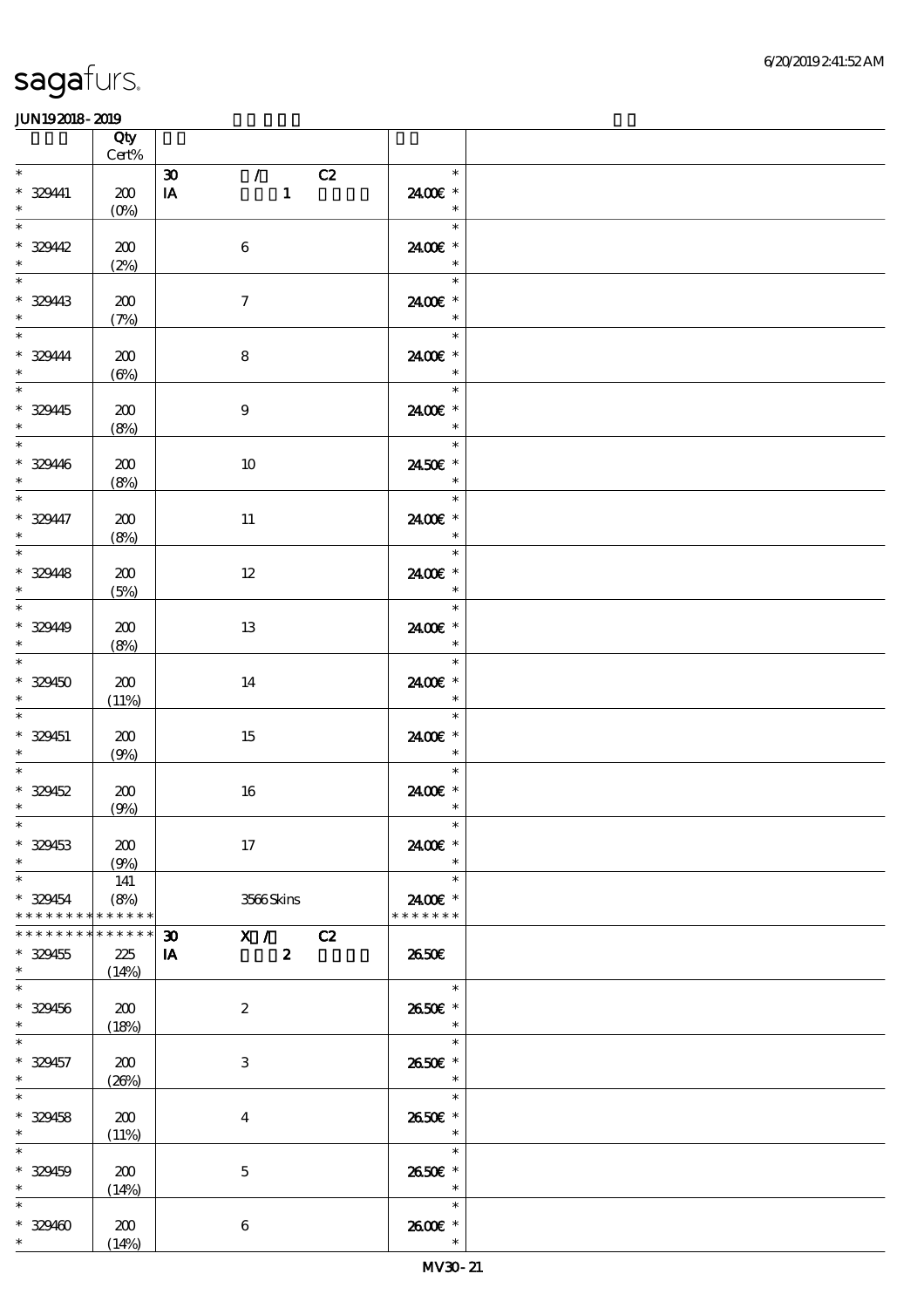|                               | Qty<br>Cert%              |                                       |                  |    |                                    |  |
|-------------------------------|---------------------------|---------------------------------------|------------------|----|------------------------------------|--|
| $\ast$                        |                           |                                       |                  |    | $\ast$                             |  |
|                               |                           | X / C2<br>$\boldsymbol{\mathfrak{D}}$ |                  |    |                                    |  |
| $* 329461$                    | 200                       | IA                                    | $\boldsymbol{z}$ |    | 2600€ *                            |  |
| $\ast$                        | (9%)                      |                                       |                  |    | $\ast$                             |  |
| $\ast$                        |                           |                                       |                  |    | $\ast$                             |  |
| $* 329462$                    | 200                       | $\bf8$                                |                  |    | 2600€ *                            |  |
| $\ast$                        | (16%)                     |                                       |                  |    | $\ast$                             |  |
| $\ast$                        |                           |                                       |                  |    | $\ast$                             |  |
| $* 329463$                    | 200                       | $\boldsymbol{9}$                      |                  |    | 2600E *                            |  |
| $\ast$                        | (8%)                      |                                       |                  |    | $\ast$                             |  |
| $\ast$                        |                           |                                       |                  |    | $\ast$                             |  |
| $* 329464$                    | 200                       | 10                                    |                  |    | 2600€ *                            |  |
| $\ast$                        |                           |                                       |                  |    | $\ast$                             |  |
| $\overline{\phantom{0}}$      | $(\Theta)$                |                                       |                  |    | $\ast$                             |  |
|                               | 80                        |                                       |                  |    |                                    |  |
| $* 329465$                    | $(\Theta)$                |                                       | 2105Skins        |    | 2600€ *                            |  |
| * * * * * * * * * * * * * *   |                           |                                       |                  |    | * * * * * * *                      |  |
| * * * * * * * * * * * * * * * |                           | $\boldsymbol{\mathfrak{D}}$           | $\sqrt{C^2}$     |    |                                    |  |
| $* 329466$                    | 225                       | IA                                    | $\boldsymbol{z}$ |    | 2600E                              |  |
| $\ast$                        | (8%)                      |                                       |                  |    |                                    |  |
| $\ast$                        |                           |                                       |                  |    | $\ast$                             |  |
| $* 329467$                    | 200                       | $\boldsymbol{2}$                      |                  |    | 2600€ *                            |  |
| $\ast$                        | (25%)                     |                                       |                  |    | $\ast$                             |  |
| $\overline{\phantom{0}}$      |                           |                                       |                  |    | $\ast$                             |  |
| $* 329468$                    | 200                       | 3                                     |                  |    | 2600€ *                            |  |
| $\ast$                        | (25%)                     |                                       |                  |    | $\ast$                             |  |
| $\overline{\ast}$             |                           |                                       |                  |    | $\ast$                             |  |
|                               |                           |                                       |                  |    |                                    |  |
| $* 329409$<br>$\ast$          | 200                       | $\overline{4}$                        |                  |    | 2600E *                            |  |
|                               | (11%)                     |                                       |                  |    | $\ast$                             |  |
| $\ast$                        |                           |                                       |                  |    | $\ast$                             |  |
| $* 329470$                    | 200                       | $\mathbf{5}$                          |                  |    | 2600€ *                            |  |
|                               | (13%)                     |                                       |                  |    | $\ast$                             |  |
|                               |                           |                                       |                  |    | $\ast$                             |  |
| $* 329471$                    | 200                       | $\boldsymbol{6}$                      |                  |    | 2600€ *                            |  |
| $\ast$                        | (8%)                      |                                       |                  |    | $\ast$                             |  |
| $\ast$                        |                           |                                       |                  |    | $\ast$                             |  |
| $* 329472$                    | 200                       | $\boldsymbol{7}$                      |                  |    | 2550€ *                            |  |
| $\ast$                        | (15%)                     |                                       |                  |    | $\ast$                             |  |
| $*$                           |                           |                                       |                  |    | $\ast$                             |  |
| $* 329473$                    | 200                       | 8                                     |                  |    | 25.50€ *                           |  |
| $\ast$                        |                           |                                       |                  |    | $\ast$                             |  |
| $\ast$                        | (20%)                     |                                       |                  |    | $\ast$                             |  |
|                               |                           |                                       |                  |    |                                    |  |
| $* 329474$                    | 200                       | 9                                     |                  |    | 2550€*                             |  |
| $\ast$<br>$\ast$              | (14%)                     |                                       |                  |    | $\ast$                             |  |
|                               |                           |                                       |                  |    | $\ast$                             |  |
| $*329475$                     | 200                       | 10                                    |                  |    | 25.50€ *                           |  |
| $\ast$                        | (8%)                      |                                       |                  |    | $\ast$                             |  |
| $\ast$                        | 179                       |                                       |                  |    | $\ast$                             |  |
| $* 329476$                    | (12%)                     |                                       | 2204Skins        |    | 2550€ *                            |  |
| * * * * * * * * * * * * * *   |                           |                                       |                  |    | * * * * * * *                      |  |
| * * * * * * * *               | ******                    | $\infty$                              | <b>2X</b> C1     |    |                                    |  |
| $* 329477$                    | 205                       | <b>SROY</b>                           | $\sim$ 1         |    | 27.00                              |  |
| $*$ and $*$                   | (13%)                     |                                       |                  |    |                                    |  |
| $\ast$                        | 102                       |                                       |                  |    | $\overline{\phantom{a}}$<br>$\ast$ |  |
| $* 329478$                    | $(O\!\!\!\!\!\!\!/\,\!o)$ |                                       | 307Skins         |    | 27.00 £*                           |  |
| * * * * * * * * * * * * * *   |                           |                                       |                  |    | * * * * * * *                      |  |
| * * * * * * * * * * * * * *   |                           | $\boldsymbol{\mathfrak{D}}$           | $\mathbf{x}$     | C2 |                                    |  |
| $* 329479$                    | 205                       | <b>SROY</b>                           | $\mathbf{1}$     |    | 27.00E                             |  |
| $\ast$                        |                           |                                       |                  |    |                                    |  |
|                               | $(0\%)$                   |                                       |                  |    |                                    |  |
| $\ast$                        |                           |                                       |                  |    | $\ast$                             |  |
| $* 329480$                    | 180                       | $\boldsymbol{2}$                      |                  |    | 27.00 £*                           |  |
| $\ast$                        | $(O\%)$                   |                                       |                  |    | $\ast$                             |  |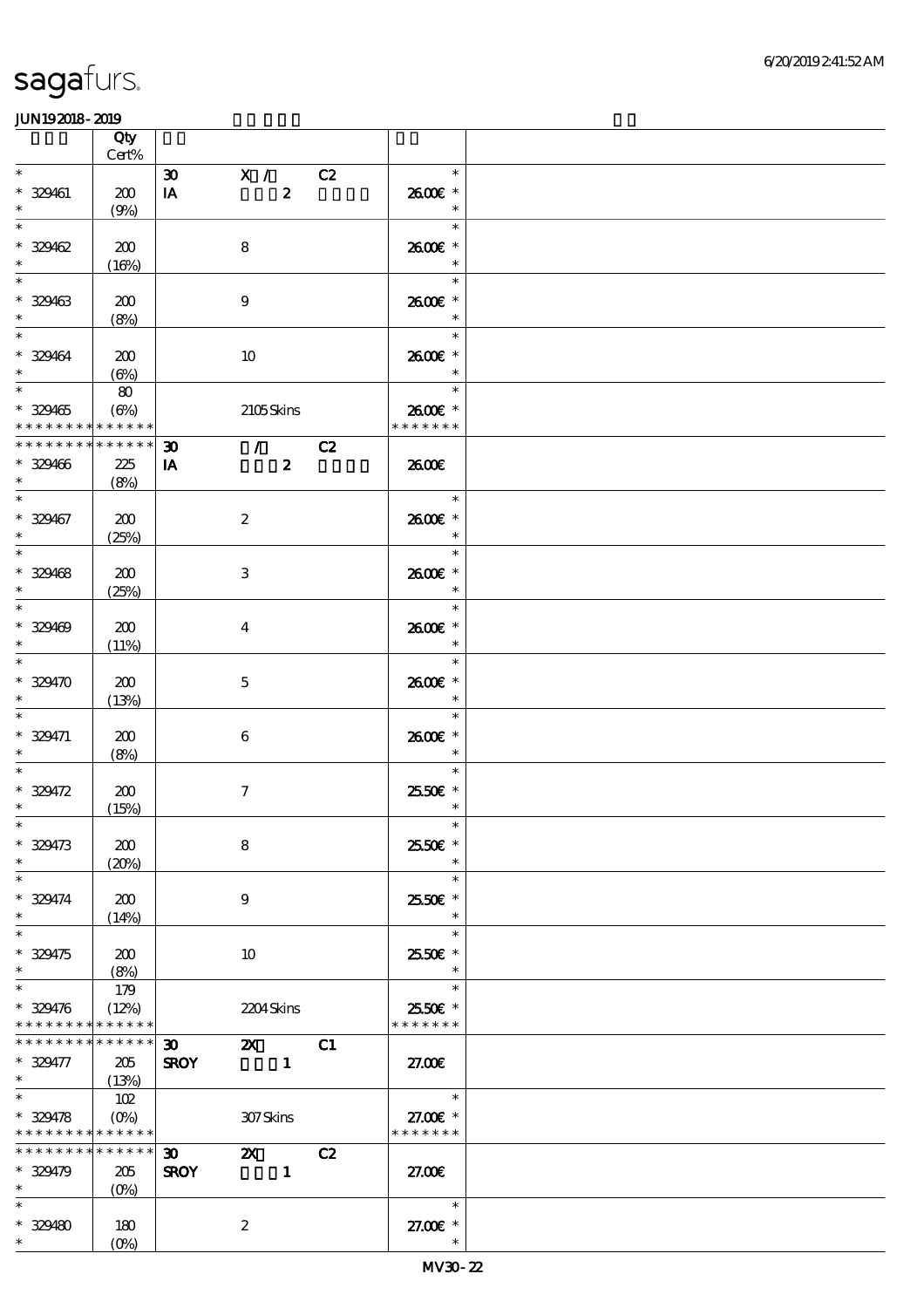|                     | Qty                                        |                             |                               |              |    |                          |  |
|---------------------|--------------------------------------------|-----------------------------|-------------------------------|--------------|----|--------------------------|--|
| $\ast$              | Cert%                                      |                             |                               |              |    | $\ast$                   |  |
|                     |                                            | $\boldsymbol{\mathfrak{D}}$ | $\boldsymbol{\mathsf{Z}}$     |              | C2 |                          |  |
| * 329481<br>$\ast$  | 180                                        | <b>SROY</b>                 |                               | $\mathbf{1}$ |    | 27.00€ *<br>$\ast$       |  |
| $\ast$              | $(O\!/\!\!\delta)$                         |                             |                               |              |    | $\ast$                   |  |
|                     |                                            |                             |                               |              |    |                          |  |
| * 329482            | 157                                        |                             | $\boldsymbol{4}$              |              |    | 27.50€ *                 |  |
| $\ast$              | $(0\%)$                                    |                             |                               |              |    | $\ast$                   |  |
| $\ast$              | 117                                        |                             |                               |              |    | $\ast$                   |  |
| $* 329483$          | (100%)                                     |                             | 839Skins                      |              |    | 27.00€ *                 |  |
| * * * * * * * *     | * * * * * *                                |                             |                               |              |    | * * * * * * *            |  |
|                     | * * * * * * * * <mark>* * * * * * *</mark> | 30 <sub>o</sub>             | $\boldsymbol{\mathsf{Z}}$     |              | C3 |                          |  |
| * 329484            | 205                                        | <b>SROY</b>                 |                               | $\mathbf{1}$ |    | 2650E                    |  |
| $\ast$              | (9%)                                       |                             |                               |              |    |                          |  |
| $\ast$              | $35\,$                                     |                             |                               |              |    | $\ast$                   |  |
| $* 329485$          | (100%)                                     |                             | 240Skins                      |              |    | 2600E *                  |  |
|                     | * * * * * * * * * * * * * *                |                             |                               |              |    | * * * * * * *            |  |
| * * * * * * * *     | * * * * * *                                | $\boldsymbol{\mathfrak{D}}$ | $\mathbf{x}$                  |              | C1 |                          |  |
| * 329486            | 225                                        | <b>SROY</b>                 |                               | $\mathbf{1}$ |    | 27.00E                   |  |
| $\ast$              | (17%)                                      |                             |                               |              |    |                          |  |
| $\overline{\ast}$   | $92\,$                                     |                             |                               |              |    | $\overline{a}$<br>$\ast$ |  |
| * 329487            | $(O\%)$                                    |                             | 317Skins                      |              |    | 2650€ *                  |  |
|                     | * * * * * * * * * * * * * *                |                             |                               |              |    | * * * * * * *            |  |
| * * * * * * * *     | * * * * * *                                | $\boldsymbol{\mathfrak{D}}$ | $\mathbf{x}$                  |              | C2 |                          |  |
| * 329488            | 215                                        | <b>SROY</b>                 |                               | $\mathbf{1}$ |    | (27.00)                  |  |
| $\ast$              | $(O\%)$                                    |                             |                               |              |    |                          |  |
| $\ast$              |                                            |                             |                               |              |    | $\ast$                   |  |
| $* 329489$          | 180                                        |                             | $\boldsymbol{2}$              |              |    | $(27.00)$ *              |  |
| $\ast$              | $(0\%)$                                    |                             |                               |              |    | $\ast$                   |  |
| $\ast$              |                                            |                             |                               |              |    | $\ast$                   |  |
| * 329490            | 180                                        |                             | 3                             |              |    | $(27.00)$ *              |  |
| $\ast$              |                                            |                             |                               |              |    |                          |  |
| $\ast$              | $(O\%)$                                    |                             |                               |              |    | $\ast$                   |  |
|                     |                                            |                             |                               |              |    | $(27.00)$ *              |  |
| * 329491<br>$\ast$  | 180                                        |                             | $\overline{4}$                |              |    |                          |  |
|                     | $(O\%)$                                    |                             |                               |              |    |                          |  |
|                     |                                            |                             |                               |              |    |                          |  |
| $*329492$<br>$\ast$ | 161                                        |                             | $\mathbf 5$                   |              |    | $(27.00)$ *              |  |
|                     | $(0\%)$                                    |                             |                               |              |    | $\ast$                   |  |
|                     | 94                                         |                             |                               |              |    |                          |  |
| $* 329493$          | (100%)                                     |                             | 1010Skins                     |              |    | $(27.00)$ *              |  |
| * * * * * * * *     | * * * * * *                                |                             |                               |              |    | * * * * * * *            |  |
|                     | * * * * * * * * * * * * * *                | 30 <sub>o</sub>             | $\mathbf{X}$                  |              | C3 |                          |  |
| $* 329494$          | 225                                        | <b>SROY</b>                 |                               | $\mathbf{1}$ |    | $(2650\epsilon)$         |  |
| $\ast$              | (27%)                                      |                             |                               |              |    |                          |  |
| $\ast$              | 199                                        |                             |                               |              |    | $\ast$                   |  |
| $* 329495$          | $(O\%)$                                    |                             | 424 Skins                     |              |    | $(2650E)*$               |  |
|                     | * * * * * * * * * * * * * *                |                             |                               |              |    | * * * * * * *            |  |
|                     | * * * * * * * * * * * * * *                | $\boldsymbol{\mathfrak{D}}$ | $\mathbf{x}$ and $\mathbf{x}$ |              | C3 |                          |  |
| * 329496            | 205                                        | <b>SROY</b>                 |                               | $\mathbf{1}$ |    | $(2650\epsilon)$         |  |
| $\ast$              | $(O\%)$                                    |                             |                               |              |    |                          |  |
| $\ast$              |                                            |                             |                               |              |    | $\ast$                   |  |
| * 329497            | 162                                        |                             | $\boldsymbol{2}$              |              |    | $(2650\epsilon)*$        |  |
| $\ast$              | $(0\%)$                                    |                             |                               |              |    |                          |  |
| $\ast$              | 118                                        |                             |                               |              |    | $\ast$                   |  |
| $* 329498$          | (100%)                                     |                             | 485Skins                      |              |    | $(2650E)*$               |  |
|                     | * * * * * * * * <mark>* * * * * *</mark>   |                             |                               |              |    | * * * * * * *            |  |
|                     | * * * * * * * * * * * * * *                | $\boldsymbol{\mathfrak{D}}$ |                               |              | C1 |                          |  |
| * 329499            | 205                                        | <b>SROY</b>                 |                               | $\mathbf{1}$ |    | 2650E                    |  |
| $\ast$              | (29%)                                      |                             |                               |              |    |                          |  |
| $\ast$              |                                            |                             |                               |              |    | $\ast$                   |  |
| $* 329500$          | 180                                        |                             | $\boldsymbol{2}$              |              |    | 2650E *                  |  |
| $\ast$              | $(O\!/\!o)$                                |                             |                               |              |    | $\ast$                   |  |
|                     |                                            |                             |                               |              |    |                          |  |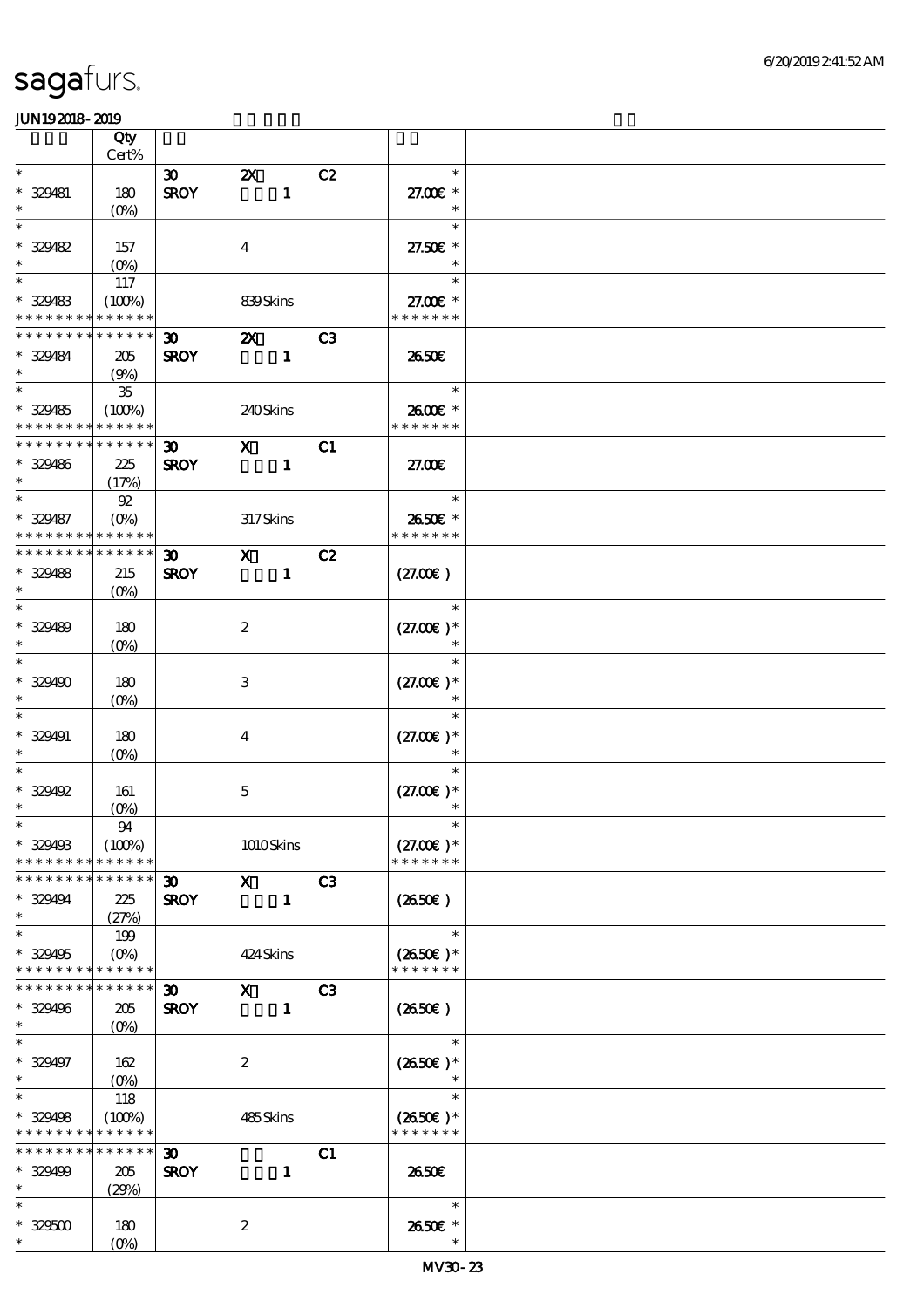|                                                     | Qty                                    |                                                                  |                                    |  |
|-----------------------------------------------------|----------------------------------------|------------------------------------------------------------------|------------------------------------|--|
| $\ast$                                              | $Cert\%$                               |                                                                  | $\ast$                             |  |
| $* 329501$<br>$\ast$                                | 180<br>(0%)                            | $\boldsymbol{\mathfrak{D}}$<br>C1<br><b>SROY</b><br>$\mathbf{1}$ | 2650€ *<br>$\ast$                  |  |
| $\ast$<br>$^*$ 329502 $\,$                          | 173<br>$(O\!\!\!\!\!\!/\,\!o)$         | 738Skins                                                         | $\ast$<br>2650€ *                  |  |
| * * * * * * * * <mark>* * * * * * *</mark>          |                                        |                                                                  | * * * * * * *                      |  |
| * * * * * * * * * * * * * *<br>$* 329503$<br>$\ast$ | 206<br>$(0\%)$                         | C2<br>$\boldsymbol{\mathfrak{D}}$<br><b>SROY</b><br>$\mathbf{1}$ | 2650€                              |  |
| $\ast$<br>$* 329504$<br>$\ast$                      | 180<br>$(0\%)$                         | $\boldsymbol{2}$                                                 | $\ast$<br>2650€ *<br>$\ast$        |  |
| $\ast$<br>$* 329505$<br>$\ast$                      | 180<br>$(0\%)$                         | $\,3$                                                            | $\ast$<br>2650€ *<br>$\ast$        |  |
| $\ast$<br>$* 32506$<br>$\ast$                       | 180<br>$(0\%)$                         | $\boldsymbol{4}$                                                 | $\ast$<br>2650€ *<br>$\ast$        |  |
| $\overline{\ast}$<br>$* 329507$<br>$\ast$           | 180<br>$(O_0)$                         | $\mathbf 5$                                                      | $\ast$<br>2650€ *<br>$\ast$        |  |
| $\ast$<br>$* 32508$<br>$\ast$                       | 180<br>$(0\%)$                         | $\,6\,$                                                          | $\ast$<br>2650€ *<br>$\ast$        |  |
| $\ast$<br>$* 32509$<br>$\ast$                       | 180<br>$(O\%)$                         | $\boldsymbol{7}$                                                 | $\ast$<br>$(2650E)*$<br>$\ast$     |  |
| $\ast$<br>$* 32510$<br>$\ast$                       | 180<br>$(0\%)$                         | $\bf 8$                                                          | $\ast$<br>$(2650E)*$<br>$\ast$     |  |
| $\ast$<br>$* 329511$<br>$\ast$                      | 180<br>$(0\%)$                         | $\boldsymbol{9}$                                                 | $\ast$<br>$(2650E)*$<br>$\ast$     |  |
| $\ast$<br>$* 320512$<br>$\ast$                      | 82<br>(0%)                             | $10$                                                             | $\ast$<br>$(2650E)*$               |  |
| $\ast$<br>$* 320513$<br>* * * * * * * * * * * * * * | 176<br>(100%)                          | 1904 Skins                                                       | $(2650E)*$<br>* * * * * * *        |  |
| * * * * * * * * * * * * * *                         |                                        | C3<br>$\boldsymbol{\mathfrak{D}}$                                |                                    |  |
| $* 329514$<br>$\ast$                                | 205<br>$(O\%)$                         | <b>SROY</b><br>$\mathbf{1}$                                      | 2600E                              |  |
| $\ast$<br>$* 320515$<br>$\ast$                      | 180<br>$(O\!/\!o)$                     | $\boldsymbol{2}$                                                 | $\ast$<br>2600E *<br>$\ast$        |  |
| $\overline{\ast}$<br>$* 329516$<br>$\ast$           | 180<br>$(O\!\!\!\!\!\!\backslash\rho)$ | $\,3$                                                            | $\ast$<br>2600€ *<br>$\ast$        |  |
| $\overline{\phantom{0}}$<br>* 329517<br>$\ast$      | 115<br>$(O\%)$                         | $\boldsymbol{4}$                                                 | $\ast$<br>2600E *<br>$\ast$        |  |
| $\ast$<br>$* 320518$<br>* * * * * * * * * * * * * * | 116<br>(100%)                          | 796Skins                                                         | $\ast$<br>2600€ *<br>* * * * * * * |  |
| * * * * * * * * * * * * * *<br>$* 320519$<br>$*$    | 205<br>$(0\%)$                         | C3<br>$\boldsymbol{\mathfrak{D}}$<br><b>SROY</b><br>$\mathbf{1}$ | 2600E                              |  |
| $*$<br>$* 32520$<br>$\ast$                          | 180<br>$(0\%)$                         | $\boldsymbol{2}$                                                 | $\ast$<br>2600E *<br>$\ast$        |  |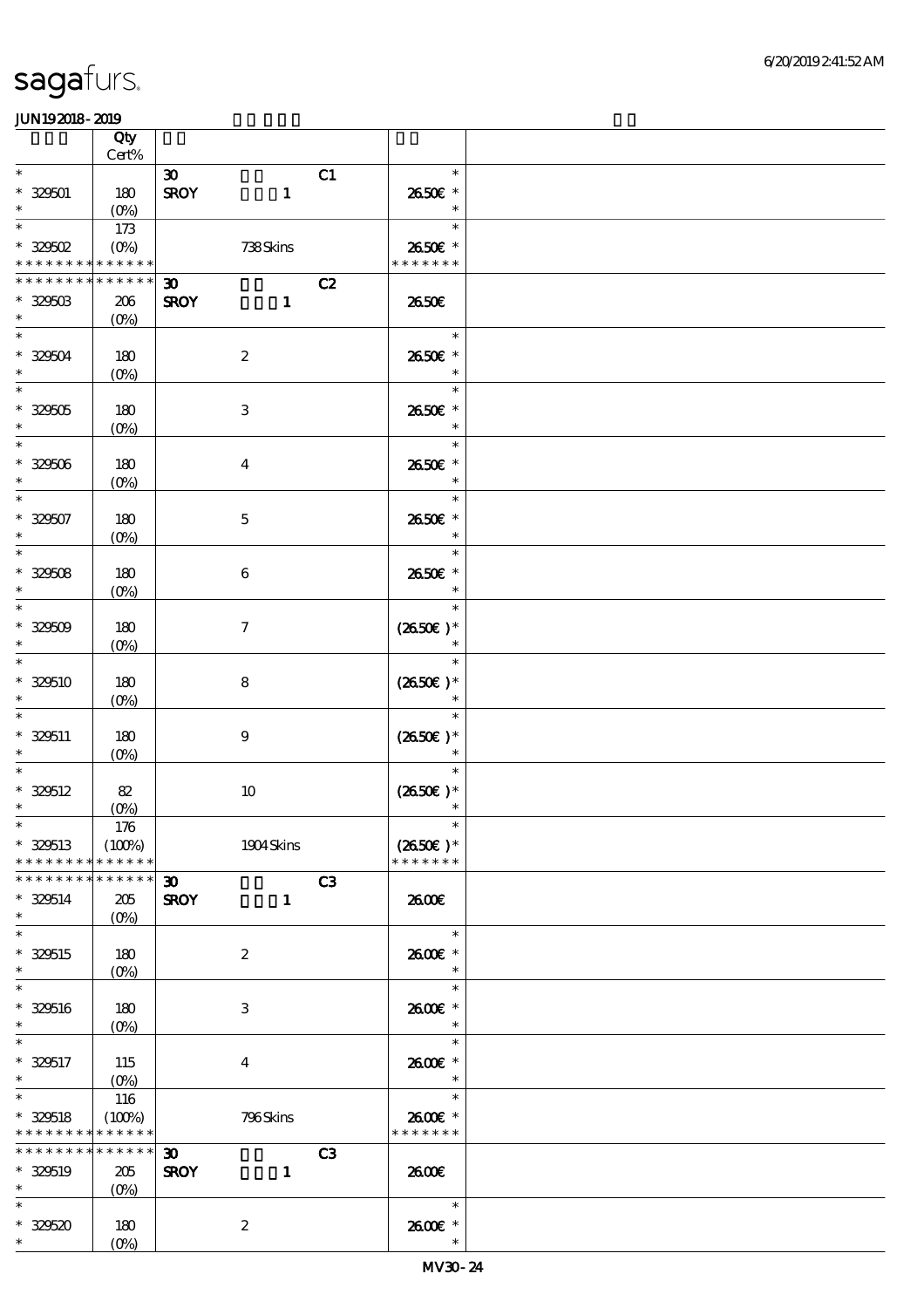|                                            | Qty                             |                             |                         |                |                  |  |
|--------------------------------------------|---------------------------------|-----------------------------|-------------------------|----------------|------------------|--|
| $\ast$                                     | Cert%                           |                             |                         |                |                  |  |
|                                            |                                 | $\boldsymbol{\mathfrak{D}}$ |                         | C <sub>3</sub> | $\ast$           |  |
| $* 32521$                                  | 160                             | <b>SROY</b>                 | $\mathbf{1}$            |                | 2600€ *          |  |
| $\ast$                                     | (100%)                          |                             |                         |                | $\ast$           |  |
| $\ast$                                     |                                 |                             |                         |                | $\ast$           |  |
| $* 325622$                                 | 48                              |                             | $\boldsymbol{4}$        |                | 2600€ *          |  |
| $\ast$                                     | (100%)                          |                             |                         |                | $\ast$           |  |
| $\ast$                                     | 156                             |                             |                         |                | $\ast$           |  |
| $* 329523$                                 | $(O\!\!\!\!\!\!\backslash\rho)$ |                             | 749Skins                |                | 2600€ *          |  |
| * * * * * * * * * * * * * *                |                                 |                             |                         |                | * * * * * * *    |  |
| * * * * * * * * * * * * * *                |                                 | $\boldsymbol{\mathfrak{D}}$ |                         | C1             |                  |  |
| $* 329524$                                 | 205                             | <b>SROY</b>                 | $\mathbf{1}$            |                | $(2650\epsilon)$ |  |
| $\ast$                                     | (24%)                           |                             |                         |                |                  |  |
| $\ast$                                     |                                 |                             |                         |                | $\ast$           |  |
| $* 329525$                                 | 180                             |                             | $\boldsymbol{2}$        |                | $(2650E)*$       |  |
| $\ast$                                     | $(O\%)$                         |                             |                         |                |                  |  |
| $\ast$                                     |                                 |                             |                         |                | $\ast$           |  |
| $* 329526$                                 | 180                             |                             | $\,3$                   |                | $(2650E)*$       |  |
| $\ast$                                     |                                 |                             |                         |                |                  |  |
| $\overline{\ast}$                          | $(O\%)$                         |                             |                         |                | $\ast$           |  |
|                                            | ${\bf 39}$                      |                             |                         |                |                  |  |
| $* 329527$                                 | $(O\!/\!o)$                     |                             | 604Skins                |                | $(2650E)*$       |  |
| * * * * * * * * <mark>* * * * * *</mark> * |                                 |                             |                         |                | * * * * * * *    |  |
| * * * * * * * * * * * * * *                |                                 | $\boldsymbol{\mathfrak{D}}$ |                         | C1             |                  |  |
| $* 329528$                                 | 205                             | <b>SROY</b>                 | $\mathbf{1}$            |                | 2650E            |  |
| $\ast$                                     | $(O\%)$                         |                             |                         |                |                  |  |
| $\ast$                                     |                                 |                             |                         |                | $\ast$           |  |
| $* 329529$                                 | 180                             |                             | $\boldsymbol{2}$        |                | 2600€ *          |  |
| $\ast$                                     | $(O\!/\!o)$                     |                             |                         |                | $\ast$           |  |
| $\ast$                                     |                                 |                             |                         |                | $\ast$           |  |
| $* 32530$                                  | 160                             |                             | 3                       |                | 2600€ *          |  |
| $\ast$                                     | $(O\%)$                         |                             |                         |                | $\ast$           |  |
| $\ast$                                     |                                 |                             |                         |                | $\ast$           |  |
| $* 329531$                                 | 195                             |                             | $\overline{\mathbf{4}}$ |                | 2600€ *          |  |
| $\ast$                                     | (100%)                          |                             |                         |                | $\ast$           |  |
| $\ast$                                     | 46                              |                             |                         |                | $\ast$           |  |
| $* 325532$                                 | $(O\%)$                         |                             |                         |                | 2600€ *          |  |
| * * * * * * * * * * * * * * *              |                                 |                             | 786Skins                |                | * * * * * * *    |  |
|                                            |                                 |                             |                         |                |                  |  |
|                                            |                                 | $\vert x$                   | $\overline{\text{c}}$ 1 |                |                  |  |
| 329533                                     | 225                             | <b>SROY</b>                 | $\mathbf{1}$            |                | (2650E)          |  |
|                                            | (16%)                           |                             |                         |                |                  |  |
| * * * * * * * *                            | $******$                        | $\overline{\mathbf{w}}$     |                         | C2             |                  |  |
| $* 329534$                                 | 205                             | <b>SROY</b>                 | $\mathbf{1}$            |                | 2650E            |  |
| $\ast$                                     | $(0\%)$                         |                             |                         |                |                  |  |
| $\ast$                                     |                                 |                             |                         |                | $\ast$           |  |
| $* 329535$                                 | 180                             |                             | $\boldsymbol{z}$        |                | 2650E *          |  |
| $\ast$                                     | $(0\%)$                         |                             |                         |                | $\ast$           |  |
| $\overline{\phantom{a}^*}$                 |                                 |                             |                         |                | $\ast$           |  |
| $* 32536$                                  | 180                             |                             | 3                       |                | 2650€ *          |  |
| $\ast$                                     | $(0\%)$                         |                             |                         |                | $\ast$           |  |
| $\overline{\phantom{0}}$                   |                                 |                             |                         |                | $\ast$           |  |
| $* 329537$                                 | 180                             |                             | $\overline{\mathbf{4}}$ |                | 2600E *          |  |
| $\ast$                                     |                                 |                             |                         |                | $\ast$           |  |
| $\ast$                                     | $(O\!\!\!\!\!\!\backslash\rho)$ |                             |                         |                | $\ast$           |  |
|                                            |                                 |                             |                         |                |                  |  |
| $* 329538$                                 | 180                             |                             | $\mathbf{5}$            |                | 2600E *          |  |
| $\ast$                                     | $(O\%)$                         |                             |                         |                | $\ast$           |  |
| $\ast$                                     |                                 |                             |                         |                | $\ast$           |  |
| $* 32539$                                  | 180                             |                             | $\boldsymbol{6}$        |                | 2600€ *          |  |
| $\ast$                                     | $(0\%)$                         |                             |                         |                | $\ast$           |  |
| $\ast$                                     |                                 |                             |                         |                | $\ast$           |  |
| $* 329540$                                 | 180                             |                             | $\boldsymbol{7}$        |                | 2600€ *          |  |
| $*$                                        | $(0\%)$                         |                             |                         |                | $\ast$           |  |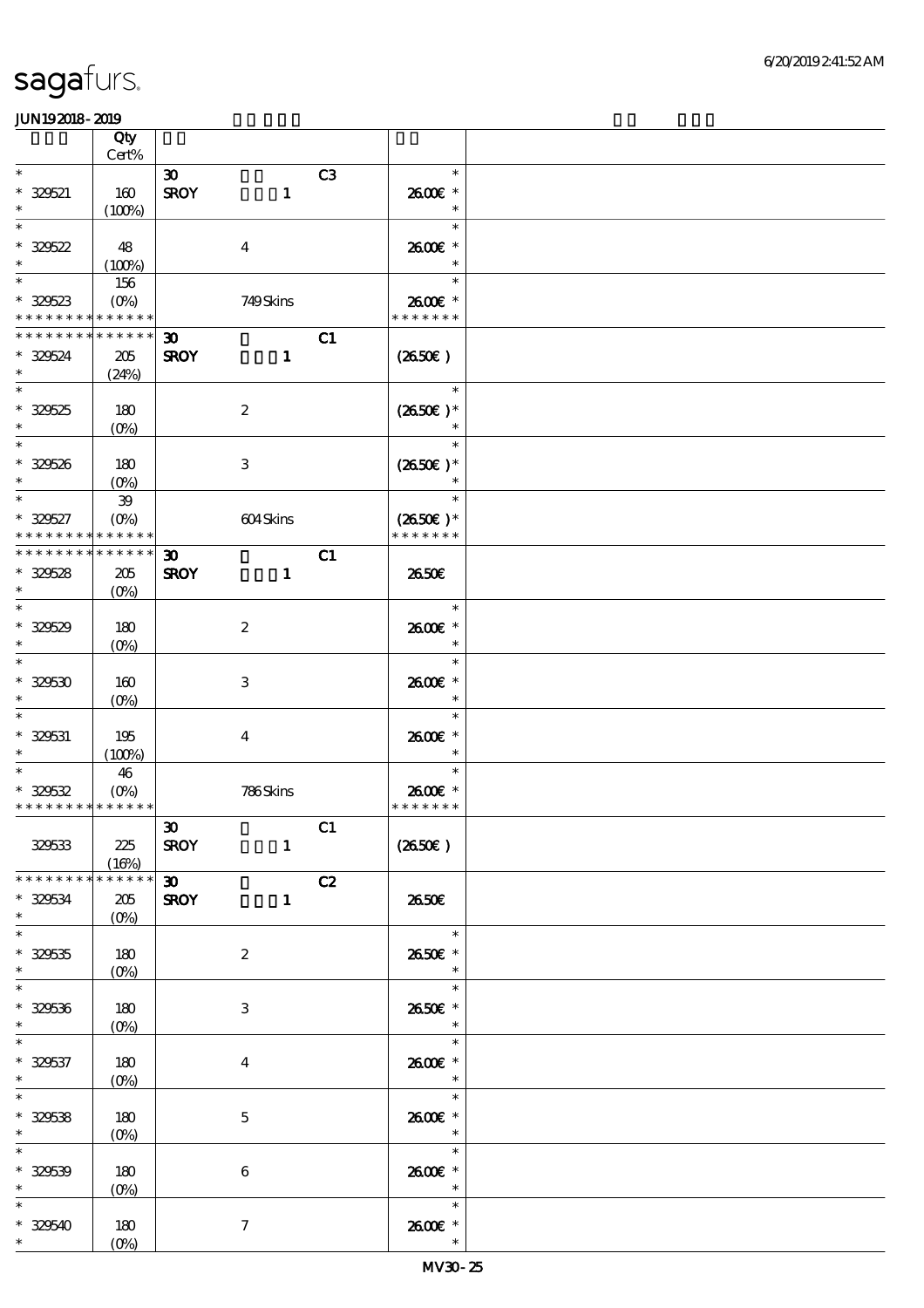|                                                          | Qty<br>Cert%                                          |                                                                  |                                            |  |
|----------------------------------------------------------|-------------------------------------------------------|------------------------------------------------------------------|--------------------------------------------|--|
| $\ast$<br>$* 329541$                                     | 180                                                   | $\boldsymbol{\mathfrak{D}}$<br>C2<br><b>SROY</b><br>$\mathbf{1}$ | $\ast$<br>2600€ *                          |  |
| $\ast$<br>$\ast$                                         | $(O\!/\!\delta)$                                      |                                                                  | $\ast$<br>$\ast$                           |  |
| $* 329542$<br>$\ast$<br>$\overline{\phantom{0}}$         | 180<br>$(0\%)$                                        | $\boldsymbol{9}$                                                 | 2600€ *<br>$\ast$                          |  |
| $* 329543$<br>$\ast$<br>$\overline{\phantom{a}^*}$       | 180<br>$(O\%)$                                        | 10                                                               | $\ast$<br>2600E *<br>$\ast$                |  |
| $* 32544$<br>$\ast$                                      | 71<br>$(O_0)$                                         | $11\,$                                                           | $\ast$<br>2600€ *<br>$\ast$                |  |
| $\overline{\phantom{0}}$<br>$*329545$<br>* * * * * * * * | 156<br>(100%)<br>* * * * * *                          | 2052 Skins                                                       | $\ast$<br>an T<br>2600€ *<br>* * * * * * * |  |
| * * * * * * * *<br>$* 329546$<br>$\ast$                  | * * * * * *<br>205<br>$(O\!/\!\!\delta)$              | C2<br>$\boldsymbol{\mathfrak{D}}$<br><b>SROY</b><br>$\mathbf{1}$ | 2650E                                      |  |
| $\overline{\ast}$<br>$* 329547$<br>$\ast$                | 180<br>$(O\!/\!\delta)$                               | $\boldsymbol{2}$                                                 | $\ast$<br>2600E *<br>$\ast$                |  |
| $\overline{\phantom{a}}$<br>$* 329548$<br>$\ast$         | 180<br>$(0\%)$                                        | 3                                                                | $\ast$<br>2600E *<br>$\ast$                |  |
| $\overline{\phantom{0}}$<br>$* 329549$<br>$\ast$         | 180<br>$(O\%)$                                        | $\boldsymbol{4}$                                                 | $\ast$<br>2600E *<br>$\ast$                |  |
| $\ast$<br>$* 32950$<br>$\ast$                            | 180<br>$(O\%)$                                        | $\mathbf 5$                                                      | $\ast$<br>2600€ *<br>$\ast$                |  |
| $\ast$<br>$* 329551$<br>$\ast$                           | 180<br>(1%)                                           | $\bf 6$                                                          | $\ast$<br>2600E *<br>$\ast$                |  |
| $\ast$<br>$* 32952$<br>$\ast$                            | 180<br>(1%)                                           | $\boldsymbol{\tau}$                                              | $\ast$<br>2600€ *<br>$\ast$                |  |
| $\ast$<br>$* 329553$<br>$\ast$                           | 180<br>(O <sub>0</sub> )                              | 8                                                                | $\ast$<br>2600€ *<br>$\ast$                |  |
| $\ast$<br>$* 329554$<br>$\ast$                           | 180<br>$(O\%)$                                        | $\boldsymbol{9}$                                                 | $\ast$<br>2600€ *<br>$\ast$                |  |
| $\ast$<br>$* 329555$<br>$\ast$                           | 180<br>$(O\%)$                                        | 10                                                               | $\ast$<br>2600€ *<br>$\ast$                |  |
| $\ast$<br>$* 329556$<br>$\ast$                           | 180<br>(100%)                                         | 11                                                               | $\ast$<br>2600E *<br>$\ast$                |  |
| $\ast$<br>$* 329557$<br>$\ast$                           | 180<br>(100%)                                         | $12\,$                                                           | $\ast$<br>2600E *<br>$\ast$                |  |
| $\ast$<br>$* 32958$<br>$\ast$                            | 184<br>(90%)                                          | 13                                                               | $\ast$<br>2600E *<br>$\ast$                |  |
| $\ast$<br>$* 329559$<br>* * * * * * * *                  | 134<br>$(O\!\!\!\!\!\!\backslash\rho)$<br>* * * * * * | 2503Skins                                                        | $\ast$<br>2600E *<br>* * * * * * *         |  |
| __<br>* * * * * * * *<br>$* 329500$                      | * * * * * *                                           | C3<br>$\boldsymbol{\mathfrak{D}}$                                |                                            |  |
| $*$ $*$                                                  | 205<br>$(O\%)$                                        | <b>SROY</b><br>$\mathbf{1}$                                      | 2600E                                      |  |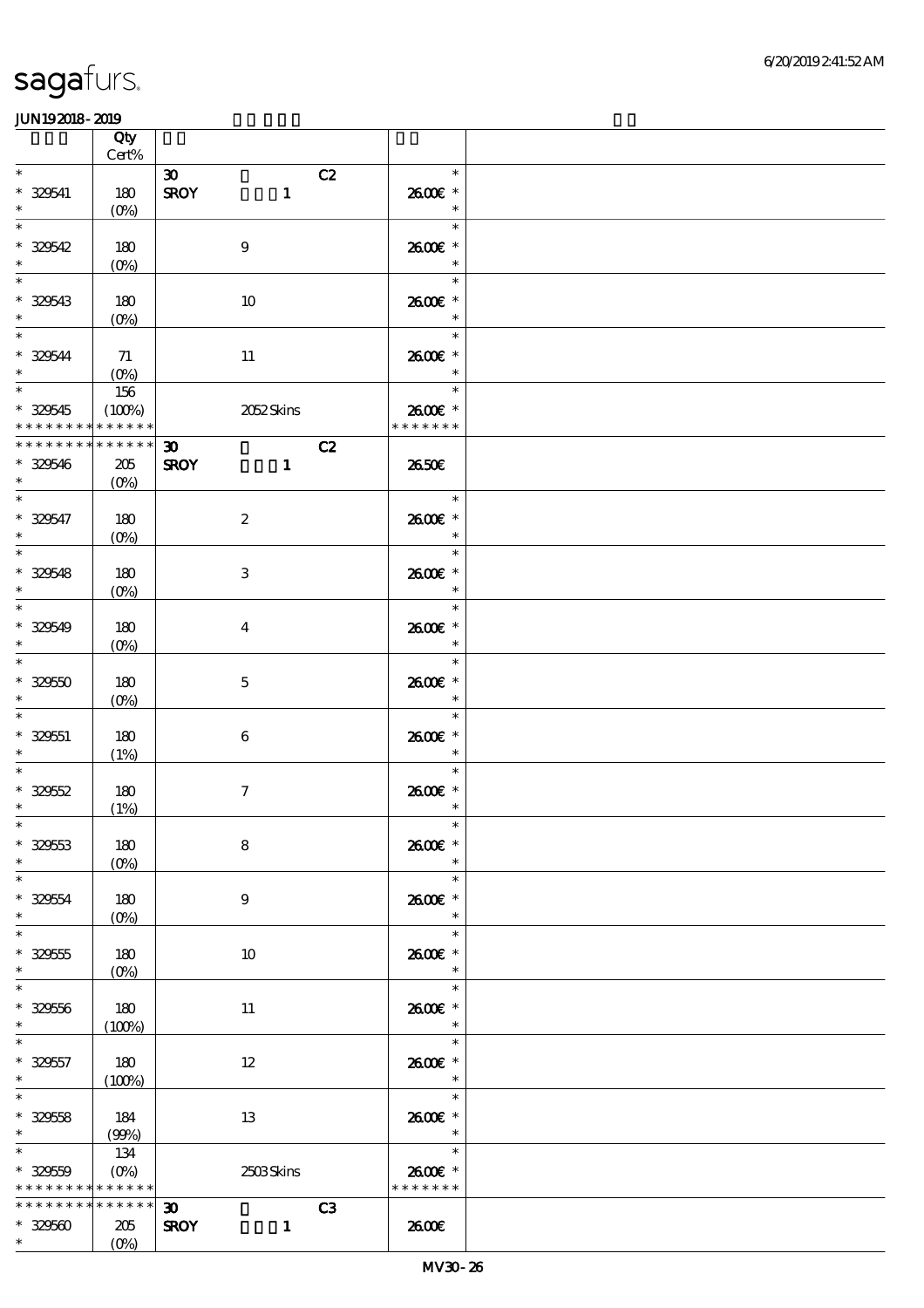|                                                  | Qty<br>Cert%                          |                                            |                  |    |                                    |  |
|--------------------------------------------------|---------------------------------------|--------------------------------------------|------------------|----|------------------------------------|--|
| $\ast$                                           |                                       | $\boldsymbol{\mathfrak{D}}$                |                  | C3 | $\ast$                             |  |
| $* 329561$<br>$\ast$                             | 180<br>$(O\!/\!\!\delta)$             | <b>SROY</b>                                | $\mathbf{1}$     |    | 25.50€ *<br>$\ast$                 |  |
| $\ast$<br>$* 329562$<br>$\ast$                   | 180<br>$(0\%)$                        |                                            | $\,3$            |    | $\ast$<br>2550€ *<br>$\ast$        |  |
| $\ast$<br>$* 329563$<br>$\ast$                   | 43<br>$(O\%)$                         |                                            | $\boldsymbol{4}$ |    | $\ast$<br>2550€ *<br>$\ast$        |  |
| $\overline{\ast}$<br>* 329564<br>* * * * * * * * | 128<br>(100%)<br>* * * * * *          |                                            | 736Skins         |    | $\ast$<br>2550€ *<br>* * * * * * * |  |
| * * * * * * * *<br>$* 329565$<br>$\ast$          | * * * * * *<br>205<br>(29%)           | $\boldsymbol{\mathfrak{D}}$<br><b>SROY</b> | $\mathbf{1}$     | C1 | 2600E                              |  |
| $\overline{\ast}$<br>$* 329566$<br>$\ast$        | 180<br>$(O\%)$                        |                                            | $\boldsymbol{2}$ |    | $\ast$<br>2550€ *<br>$\ast$        |  |
| $\overline{\ast}$<br>$* 329567$<br>$\ast$        | 180<br>$(O_0)$                        |                                            | $\,3\,$          |    | $\ast$<br>2550€ *<br>$\ast$        |  |
| $\ast$<br>$* 329568$<br>* * * * * * * *          | 171<br>$(O\%)$<br>* * * * * *         |                                            | 736Skins         |    | $\ast$<br>2550€ *<br>* * * * * * * |  |
| * * * * * * * *<br>$* 329569$<br>$\ast$          | * * * * * *<br>205<br>$(O\%)$         | $\boldsymbol{\mathfrak{D}}$<br><b>SROY</b> | $\mathbf{1}$     | C1 | 2600E                              |  |
| $\ast$<br>$* 329570$<br>$\ast$                   | 147<br>$(0\%)$                        |                                            | $\boldsymbol{2}$ |    | $\ast$<br>2600€ *<br>$\ast$        |  |
| $\ast$<br>$* 329571$<br>* * * * * * * *          | 126<br>(100%)<br>* * * * * *          |                                            | 478Skins         |    | $\ast$<br>2550€ *<br>* * * * * * * |  |
| * * * * * * * *<br>$* 329572$<br>$\ast$          | $******$<br>205<br>$(O\!/\!\!\delta)$ | $\boldsymbol{\mathfrak{D}}$<br><b>SROY</b> | $\mathbf{1}$     | C2 | 2600E                              |  |
| $*$<br>$* 329573$<br>$\ast$                      | 180<br>$(0\%)$                        |                                            | $\boldsymbol{2}$ |    | $\ast$<br>2550€ *<br>$\ast$        |  |
| $\overline{\phantom{0}}$<br>$* 329574$<br>$\ast$ | 180<br>(O <sub>0</sub> )              |                                            | 3                |    | $\ast$<br>2550€ *<br>$\ast$        |  |
| $\ast$<br>$* 329575$<br>$\ast$                   | 180<br>$(O\%)$                        |                                            | $\boldsymbol{4}$ |    | $\ast$<br>2550€ *<br>$\ast$        |  |
| $\ast$<br>$* 329576$<br>$\ast$                   | 180<br>$(O\%)$                        |                                            | $\mathbf{5}$     |    | $\ast$<br>2550€ *<br>$\ast$        |  |
| $* 329577$<br>$\ast$                             | 180<br>$(0\%)$                        |                                            | $\,6$            |    | $\ast$<br>25.50€ *<br>$\ast$       |  |
| $\ast$<br>$* 329578$<br>$\ast$                   | 180<br>(0%)                           |                                            | $\tau$           |    | $\ast$<br>2550E *<br>$\ast$        |  |
| $\ast$<br>$* 329579$<br>$\ast$                   | 180<br>$(0\%)$                        |                                            | $\bf 8$          |    | $\ast$<br>2550€ *<br>$\ast$        |  |
| $\ast$<br>$* 32550$<br>$\ast$                    | 180<br>$(O\!/\!o)$                    |                                            | $\boldsymbol{9}$ |    | $\ast$<br>25.50€ *<br>$\ast$       |  |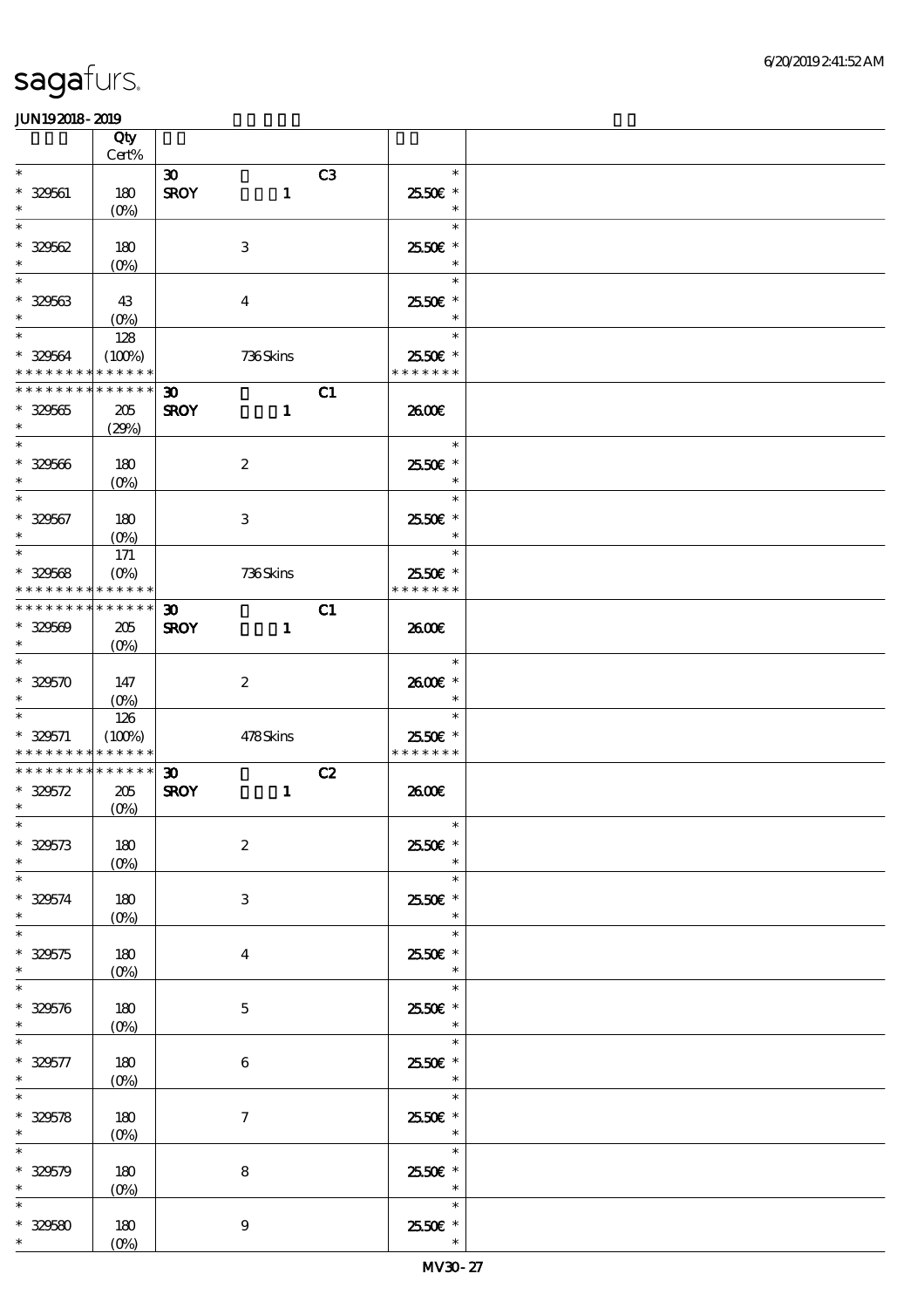|                                    | Qty<br>$Cert\%$            |                             |              |    |                          |  |
|------------------------------------|----------------------------|-----------------------------|--------------|----|--------------------------|--|
| $\ast$                             |                            | $\boldsymbol{\mathfrak{D}}$ |              | C2 | $\ast$                   |  |
| $* 329581$<br>$\ast$               | 180                        | <b>SROY</b>                 | $\mathbf{1}$ |    | 2550€ *<br>$\ast$        |  |
| $\ast$                             | $(O\!/\!\!\delta)$         |                             |              |    | $\ast$                   |  |
| $* 32562$                          | 180                        | 11                          |              |    | 25.50€ *                 |  |
| $\ast$                             | $(0\%)$                    |                             |              |    | $\ast$                   |  |
| $\ast$                             |                            |                             |              |    | $\ast$                   |  |
| $* 325683$                         | 108                        | $12\,$                      |              |    | 2550€ *                  |  |
| $\ast$                             | $(O\!/\!\!\delta)$         |                             |              |    | $\ast$                   |  |
| $\overline{\ast}$                  | 130                        |                             |              |    | $\ast$                   |  |
| $* 329584$                         | (100%)                     |                             | 2243Skins    |    | 2550€ *                  |  |
| * * * * * * * *                    | * * * * * *                |                             |              |    | * * * * * * *            |  |
| * * * * * * * *                    | * * * * * *                | $\boldsymbol{\mathfrak{D}}$ |              | C2 |                          |  |
| $* 329585$                         | $205\,$                    | <b>SROY</b>                 | $\mathbf{1}$ |    | 2600E                    |  |
| $\ast$                             | $(O\%)$                    |                             |              |    |                          |  |
| $\overline{\phantom{0}}$           |                            |                             |              |    | $\ast$                   |  |
| $* 329586$                         | 180                        | $\boldsymbol{2}$            |              |    | 2550€ *                  |  |
| $\ast$                             | $(0\%)$                    |                             |              |    | $\ast$                   |  |
| $\overline{\ast}$                  |                            |                             |              |    | $\ast$                   |  |
| $* 329587$                         | 180                        | $\,3\,$                     |              |    | 2550€ *                  |  |
| $\ast$                             | $(O\!/\!o)$                |                             |              |    | $\ast$                   |  |
| $\overline{\phantom{0}}$           |                            |                             |              |    | $\ast$                   |  |
| $* 329588$                         | 180                        | $\boldsymbol{4}$            |              |    | 2550€ *                  |  |
| $\ast$                             | $(0\%)$                    |                             |              |    | $\ast$                   |  |
| $\overline{\phantom{0}}$           |                            |                             |              |    | $\ast$                   |  |
| $* 329589$                         | 180                        | $\mathbf 5$                 |              |    | 2550€ *                  |  |
| $\ast$                             | $(0\%)$                    |                             |              |    | $\ast$                   |  |
| $\ast$                             |                            |                             |              |    | $\ast$                   |  |
| $* 320500$                         | 180                        | $\boldsymbol{6}$            |              |    | 2550€ *                  |  |
| $\ast$                             | $(O\%)$                    |                             |              |    | $\ast$                   |  |
| $\ast$                             |                            |                             |              |    | $\ast$                   |  |
| $* 329591$                         | 180                        | $\boldsymbol{\tau}$         |              |    | 2550€ *                  |  |
| $\ast$                             | (100%)                     |                             |              |    | $\ast$                   |  |
| $\ast$                             |                            |                             |              |    | $\ast$                   |  |
| $*329592$                          | 193                        | $\bf 8$                     |              |    | 25.50€ *                 |  |
| $\ast$                             | (100%)                     |                             |              |    | $\ast$                   |  |
| $*$                                | 125                        |                             |              |    | $\ast$                   |  |
| $* 32950B$                         | $(O\%)$                    |                             | 1603Skins    |    | 2550€ *<br>* * * * * * * |  |
| * * * * * * * *<br>* * * * * * * * | * * * * * *<br>* * * * * * |                             |              |    |                          |  |
|                                    |                            | $30-1$                      |              | C3 | 2550€                    |  |
| $* 329594$<br>$\ast$               | 205<br>(O <sub>0</sub> )   | <b>SROY</b>                 | $\mathbf{1}$ |    |                          |  |
| $\ast$                             |                            |                             |              |    | $\ast$                   |  |
| $* 329595$                         | 180                        | $\boldsymbol{2}$            |              |    | 2550€ *                  |  |
| $\ast$                             | $(O\%)$                    |                             |              |    | $\ast$                   |  |
| $\ast$                             |                            |                             |              |    | $\ast$                   |  |
| $* 329596$                         | 180                        | 3                           |              |    | 2500€*                   |  |
| $\ast$                             | $(O\%)$                    |                             |              |    | $\ast$                   |  |
| $\ast$                             |                            |                             |              |    | $\ast$                   |  |
| $* 329597$                         | 169                        | $\bf{4}$                    |              |    | 2500€*                   |  |
| $\ast$                             | $(O\!/\!\!\delta)$         |                             |              |    | $\ast$                   |  |
| $\overline{\ast}$                  | 115                        |                             |              |    | $\ast$                   |  |
| $* 329508$                         | (100%)                     |                             | 849Skins     |    | 2500€ *                  |  |
| * * * * * * * *                    | * * * * * *                |                             |              |    | * * * * * * *            |  |
| * * * * * * * *                    | * * * * * *                | $\boldsymbol{\mathfrak{D}}$ |              | C3 |                          |  |
| $* 329509$                         | 205                        | <b>SROY</b>                 | $\mathbf{1}$ |    | 25.50€                   |  |
| $\ast$                             | $(O\!/\!\delta)$           |                             |              |    |                          |  |
| $\ast$                             |                            |                             |              |    | $\ast$                   |  |
| $* 329600$                         | 160                        | $\boldsymbol{2}$            |              |    | 2500€*                   |  |
| $\ast$                             | $(O\!/\!\!\delta)$         |                             |              |    | $\ast$                   |  |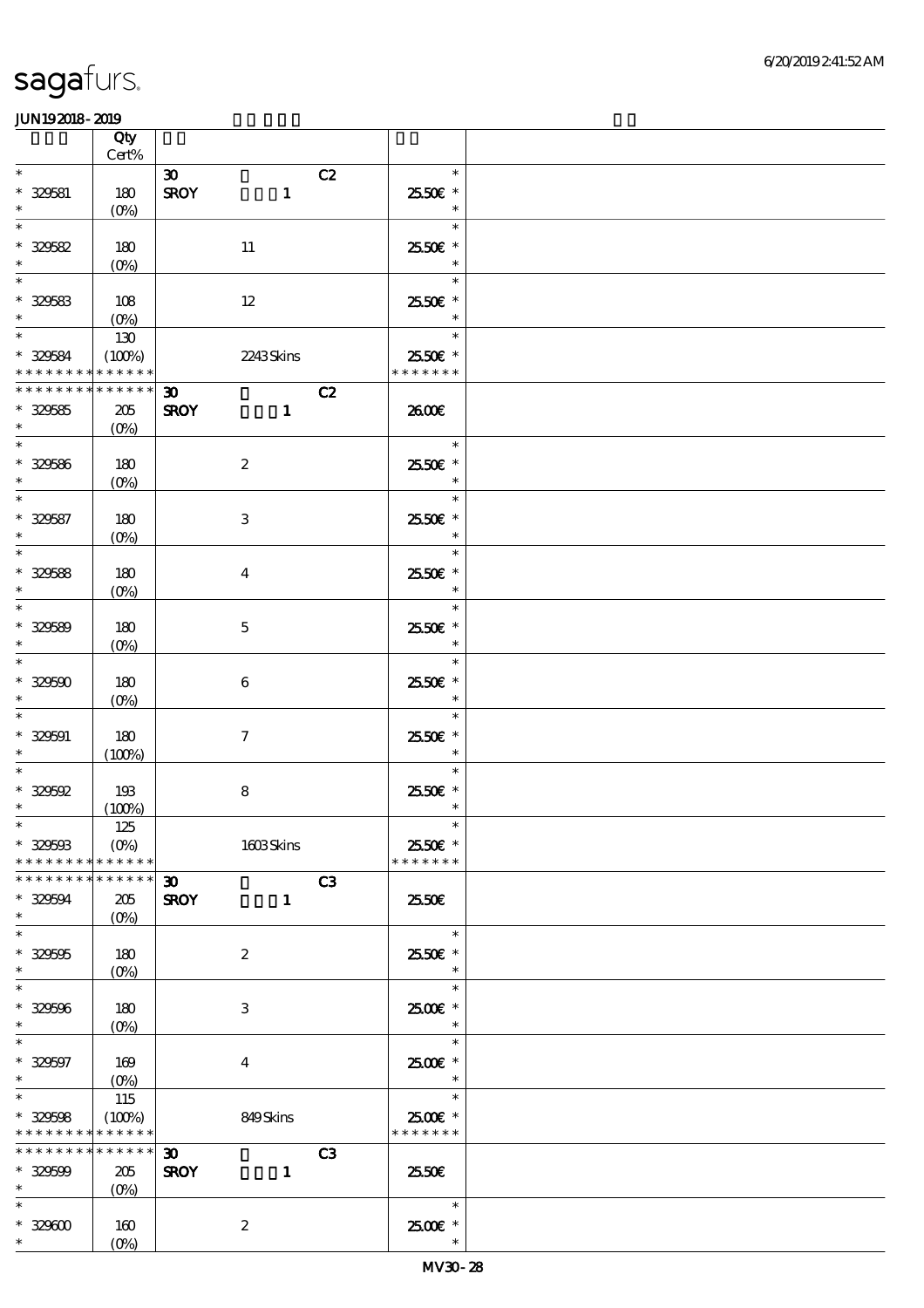|                             | Qty                |                             |                           |                  |                |                     |  |
|-----------------------------|--------------------|-----------------------------|---------------------------|------------------|----------------|---------------------|--|
| $\ast$                      | Cert%              |                             |                           |                  |                |                     |  |
|                             |                    | $\boldsymbol{\mathfrak{D}}$ |                           |                  | C <sub>3</sub> | $\ast$              |  |
| $* 329001$                  | 180                | <b>SROY</b>                 |                           | $\mathbf{1}$     |                | $2500$ $*$          |  |
| $\ast$                      | (100%)             |                             |                           |                  |                | $\ast$              |  |
| $\ast$                      |                    |                             |                           |                  |                | $\ast$              |  |
| $*329602$                   | 50                 |                             | $\boldsymbol{4}$          |                  |                | 2500€*              |  |
| $\ast$                      | (100%)             |                             |                           |                  |                | $\ast$              |  |
| $\ast$                      | 44                 |                             |                           |                  |                | $\ast$              |  |
| $* 32900B$                  | $(O\%)$            |                             | 639Skins                  |                  |                | 2500€ *             |  |
| * * * * * * * *             | * * * * * *        |                             |                           |                  |                | * * * * * * *       |  |
| * * * * * * * *             | * * * * * *        | 30 <sub>o</sub>             | $\mathbf x$               |                  | C1             |                     |  |
| * 329604                    | 205                | <b>SROY</b>                 |                           | $\mathbf{1}$     |                | (2600)              |  |
| $\ast$                      | (15%)              |                             |                           |                  |                |                     |  |
| $\ast$                      | 144                |                             |                           |                  |                | $\ast$              |  |
| $* 329005$                  | $(O\%)$            |                             | 349Skins                  |                  |                | $(2600E)*$          |  |
| * * * * * * * * * * * * * * |                    |                             |                           |                  |                | * * * * * * *       |  |
| * * * * * * * *             | * * * * * *        | $\boldsymbol{\mathfrak{D}}$ | $\mathbf{x}$              |                  | C2             |                     |  |
| $* 329006$                  | 205                | <b>SROY</b>                 |                           | $\mathbf{1}$     |                | (260E)              |  |
| $\ast$                      |                    |                             |                           |                  |                |                     |  |
| $\ast$                      | (29%)              |                             |                           |                  |                | $\ast$              |  |
|                             |                    |                             |                           |                  |                |                     |  |
| $* 329007$                  | 180                |                             | $\boldsymbol{2}$          |                  |                | $(2600)$ *          |  |
| $\ast$                      | (2%)               |                             |                           |                  |                | $\ast$              |  |
| $\ast$                      |                    |                             |                           |                  |                | $\ast$              |  |
| $* 32908$                   | 180                |                             | $\ensuremath{\mathbf{3}}$ |                  |                | $(2600E)*$          |  |
| $\ast$                      | $(O\!/\!o)$        |                             |                           |                  |                | $\ast$              |  |
| $\ast$                      |                    |                             |                           |                  |                | $\ast$              |  |
| $* 329009$                  | 180                |                             | $\boldsymbol{4}$          |                  |                | $(2600)$ *          |  |
| $\ast$                      | $(0\%)$            |                             |                           |                  |                | $\ast$              |  |
| $\ast$                      |                    |                             |                           |                  |                | $\ast$              |  |
| * 329610                    | 200                |                             | $\mathbf 5$               |                  |                | $(2600)$ *          |  |
| $\ast$                      | $(O\%)$            |                             |                           |                  |                |                     |  |
| $\ast$                      | 100                |                             |                           |                  |                | $\ast$              |  |
| * 329611                    | $(O\!/\!\!\delta)$ |                             | 1045Skins                 |                  |                | $(2600E)*$          |  |
| * * * * * * * * * * * * * * |                    |                             |                           |                  |                | * * * * * * *       |  |
| * * * * * * * *             | * * * * * *        | $\boldsymbol{\mathfrak{D}}$ | $\mathbf x$               |                  | C3             |                     |  |
| * 329612                    | 205                | <b>SROY</b>                 |                           | $\mathbf{1}$     |                | $(2550\varepsilon)$ |  |
| $\ast$                      | (32%)              |                             |                           |                  |                |                     |  |
|                             | 159                |                             |                           |                  |                | $*$                 |  |
| * 329613                    | $(O\%)$            |                             | 364Skins                  |                  |                | $(2550E)^*$         |  |
| * * * * * * * *             | * * * * * *        |                             |                           |                  |                | * * * * * * *       |  |
|                             |                    | $\boldsymbol{\mathfrak{D}}$ | $\mathbf{x}$              |                  | C <sub>3</sub> |                     |  |
| 329614                      | 212                | <b>SROY</b>                 |                           | $\mathbf{1}$     |                | $(2550\varepsilon)$ |  |
|                             | (38%)              |                             |                           |                  |                |                     |  |
|                             |                    | $\infty$                    | $\boldsymbol{\mathsf{Z}}$ |                  | C1             |                     |  |
| 329615                      | 149                | <b>SROY</b>                 |                           | $\boldsymbol{z}$ |                | (2900)              |  |
|                             | (9%)               |                             |                           |                  |                |                     |  |
| * * * * * * * *             | * * * * * *        | $\boldsymbol{\mathfrak{D}}$ | $\boldsymbol{\mathsf{z}}$ |                  | C2             |                     |  |
| * 329616                    | 225                | <b>SROY</b>                 |                           | $\boldsymbol{2}$ |                | (2900)              |  |
| $\ast$                      |                    |                             |                           |                  |                |                     |  |
| $\ast$                      | (29%)              |                             |                           |                  |                | $\ast$              |  |
|                             | 189                |                             |                           |                  |                |                     |  |
| * 329617                    | $(O\%)$            |                             | 414Skins                  |                  |                | $(2900)$ *          |  |
| * * * * * * * * * * * * * * |                    |                             |                           |                  |                | * * * * * * *       |  |
|                             |                    | $\boldsymbol{\mathfrak{D}}$ | $\mathbf{X}$              |                  | C <sub>3</sub> |                     |  |
| 329618                      | 189                | <b>SROY</b>                 |                           | $\boldsymbol{z}$ |                | (2850)              |  |
|                             | (20%)              |                             |                           |                  |                |                     |  |
|                             |                    | $\boldsymbol{\mathfrak{D}}$ | $\mathbf{x}$              |                  | C1             |                     |  |
| 329619                      | 208                | <b>SROY</b>                 |                           | $\boldsymbol{z}$ |                | (2900)              |  |
|                             | (12%)              |                             |                           |                  |                |                     |  |
| * * * * * *                 | * * * * * *        | $\boldsymbol{\mathfrak{D}}$ | $\boldsymbol{\mathrm{X}}$ |                  | C1             |                     |  |
| $* 329620$                  | $205\,$            | <b>SROY</b>                 |                           | $\pmb{2}$        |                | 2900€               |  |
| $\ast$                      | (38%)              |                             |                           |                  |                |                     |  |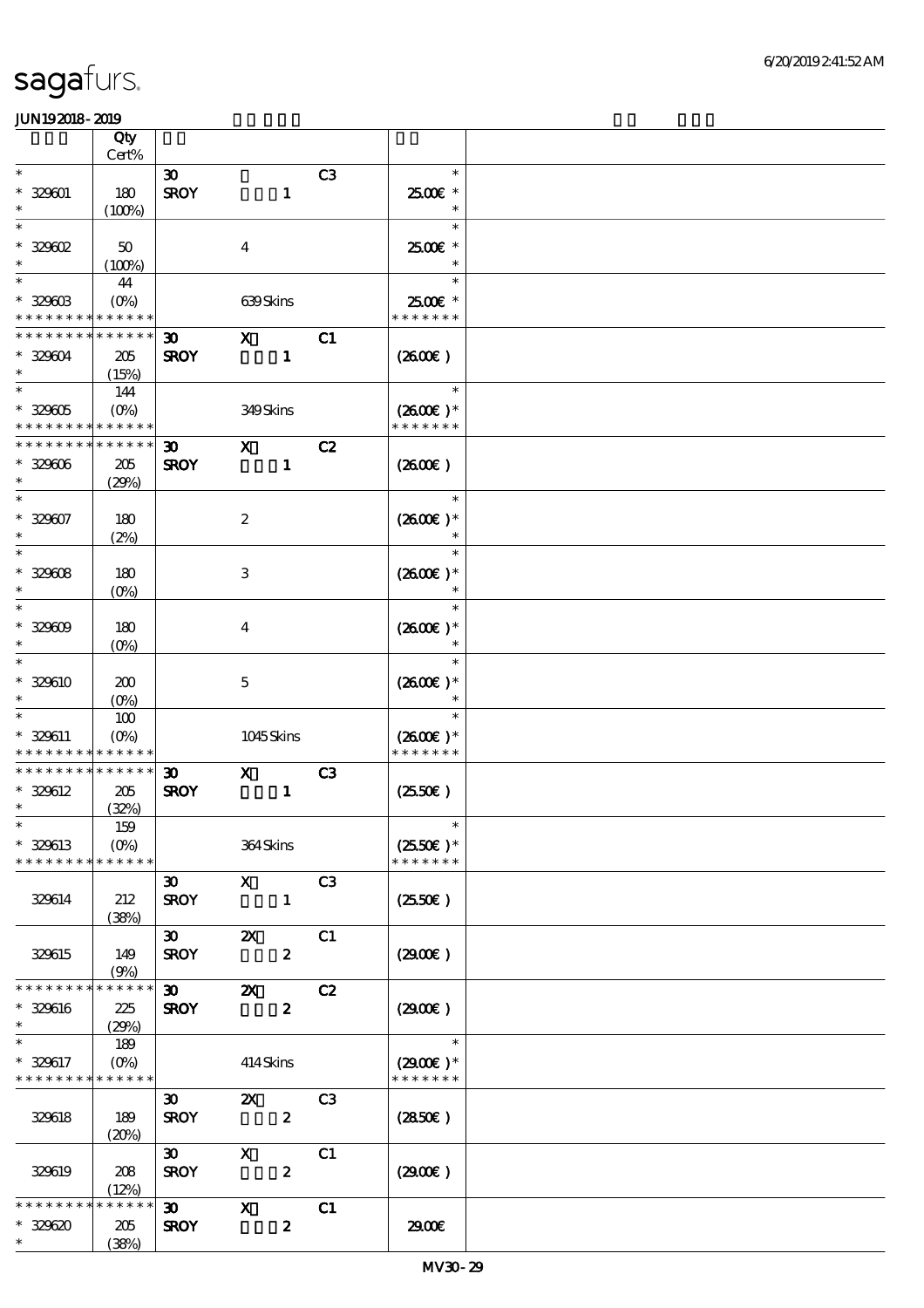|                                          | Qty                   |                             |                                 |                |                             |  |
|------------------------------------------|-----------------------|-----------------------------|---------------------------------|----------------|-----------------------------|--|
| $\ast$                                   | $Cert\%$              |                             |                                 |                | $\ast$                      |  |
| $* 329621$                               |                       | $\boldsymbol{\mathfrak{D}}$ | $\mathbf X$<br>$\boldsymbol{z}$ | C1             | $(2900)$ *                  |  |
| $\ast$                                   | 180<br>$(O\%)$        | <b>SROY</b>                 |                                 |                | $\ast$                      |  |
| $\ast$                                   | 108                   |                             |                                 |                | $\ast$                      |  |
| * 329622                                 | $(O\%)$               |                             | 493Skins                        |                | $(2900)$ *                  |  |
| * * * * * * * *                          | * * * * * *           |                             |                                 |                | * * * * * * *               |  |
| * * * * * * * *                          | * * * * * *           | $\boldsymbol{\mathfrak{D}}$ | $\mathbf{x}$                    | C2             |                             |  |
| $* 329623$                               | 205                   | <b>SROY</b>                 | $\boldsymbol{z}$                |                | (2900)                      |  |
| $\ast$                                   | $(O\%)$               |                             |                                 |                |                             |  |
| $\ast$                                   |                       |                             |                                 |                | $\ast$                      |  |
| $* 329624$<br>$\ast$                     | 180                   |                             | $\boldsymbol{2}$                |                | $(2900)$ *                  |  |
| $\ast$                                   | $(O\%)$               |                             |                                 |                | $\ast$                      |  |
| $* 329625$                               | 180                   |                             | $\,3\,$                         |                | $(2900)$ *                  |  |
| $\ast$                                   | $(0\%)$               |                             |                                 |                |                             |  |
| $\ast$                                   |                       |                             |                                 |                | $\ast$                      |  |
| $* 329626$                               | 130                   |                             | $\boldsymbol{4}$                |                | $(2900)$ *                  |  |
| $\ast$                                   | $(O\%)$               |                             |                                 |                | $\ast$                      |  |
| $\ast$                                   | 111                   |                             |                                 |                | $\ast$                      |  |
| * 329627<br>* * * * * * * *              | (100%)<br>* * * * * * |                             | 806Skins                        |                | $(2900)$ *<br>* * * * * * * |  |
| * * * * * * * *                          | * * * * * *           | $\boldsymbol{\mathfrak{D}}$ | $\mathbf{x}$                    | C <sub>3</sub> |                             |  |
| $* 329628$                               | 225                   | <b>SROY</b>                 | $\boldsymbol{z}$                |                | (2850)                      |  |
| $\ast$                                   | (31%)                 |                             |                                 |                |                             |  |
| $\ast$                                   | 104                   |                             |                                 |                | $\ast$                      |  |
| $* 329629$                               | $(O\%)$               |                             | 329Skins                        |                | $(2850)$ *                  |  |
| * * * * * * * *                          | * * * * * *           |                             |                                 |                | * * * * * * *               |  |
| * * * * * * * *                          | * * * * * *           | $\boldsymbol{\mathfrak{D}}$ |                                 | C1             |                             |  |
| $* 329630$                               | 225                   | <b>SROY</b>                 | $\boldsymbol{z}$                |                | (2900)                      |  |
| $\ast$<br>$\ast$                         | (37%)                 |                             |                                 |                |                             |  |
| $* 329631$                               |                       |                             |                                 |                | $\ast$                      |  |
| $\ast$                                   | 200<br>$(O\%)$        |                             | $\boldsymbol{2}$                |                | $(2900)$ *                  |  |
| $\ast$                                   | $\pmb{8}$             |                             |                                 |                | $\ast$                      |  |
| $* 329632$                               | $(0\%)$               |                             | 505Skins                        |                | $(2900)$ *                  |  |
| * * * * * * * * <mark>* * * * * *</mark> |                       |                             |                                 |                | * * * * * * *               |  |
| ************** 30                        |                       |                             |                                 | C1             |                             |  |
| $* 329633$                               | 205                   | <b>SROY</b>                 | $\boldsymbol{z}$                |                | (2900)                      |  |
| $\ast$<br>$\ast$                         | (O <sub>0</sub> )     |                             |                                 |                | $\ast$                      |  |
| $* 329634$                               |                       |                             |                                 |                | $(2900)$ *                  |  |
| $\ast$                                   | 180<br>$(O\%)$        |                             | $\boldsymbol{2}$                |                | $\ast$                      |  |
| $\ast$                                   |                       |                             |                                 |                | $\ast$                      |  |
| $* 329635$                               | 180                   |                             | 3                               |                | $(2900)$ *                  |  |
| $\ast$                                   | $(O\%)$               |                             |                                 |                | $\ast$                      |  |
| $\ast$                                   |                       |                             |                                 |                | $\ast$                      |  |
| $* 329636$                               | 180                   |                             | $\boldsymbol{4}$                |                | $(2900)$ *                  |  |
| $\ast$<br>$\ast$                         | $(0\%)$               |                             |                                 |                | $\ast$                      |  |
| $* 329637$                               | $160$                 |                             | $\mathbf 5$                     |                | $(2900)$ *                  |  |
| $\ast$                                   | (100%)                |                             |                                 |                |                             |  |
| $\ast$                                   |                       |                             |                                 |                | $\ast$                      |  |
| $* 329638$                               | 53                    |                             | $\,6\,$                         |                | $(2900)$ *                  |  |
| $\ast$                                   | (100%)                |                             |                                 |                | $\ast$                      |  |
| $\ast$                                   | 126                   |                             |                                 |                | $\ast$                      |  |
| $* 329639$                               | $(O\%)$               |                             | $1084$ Skins                    |                | $(2900)$ *                  |  |
| * * * *                                  | * * * * * *           |                             |                                 |                | * * * * * * *               |  |
| * * * * * *                              | * * * * * *           | 30 <sub>o</sub>             |                                 | C2             |                             |  |
| * 329640<br>$\ast$                       | 205<br>$(O\%)$        | <b>SROY</b>                 | $\pmb{2}$                       |                | (2900)                      |  |
|                                          |                       |                             |                                 |                |                             |  |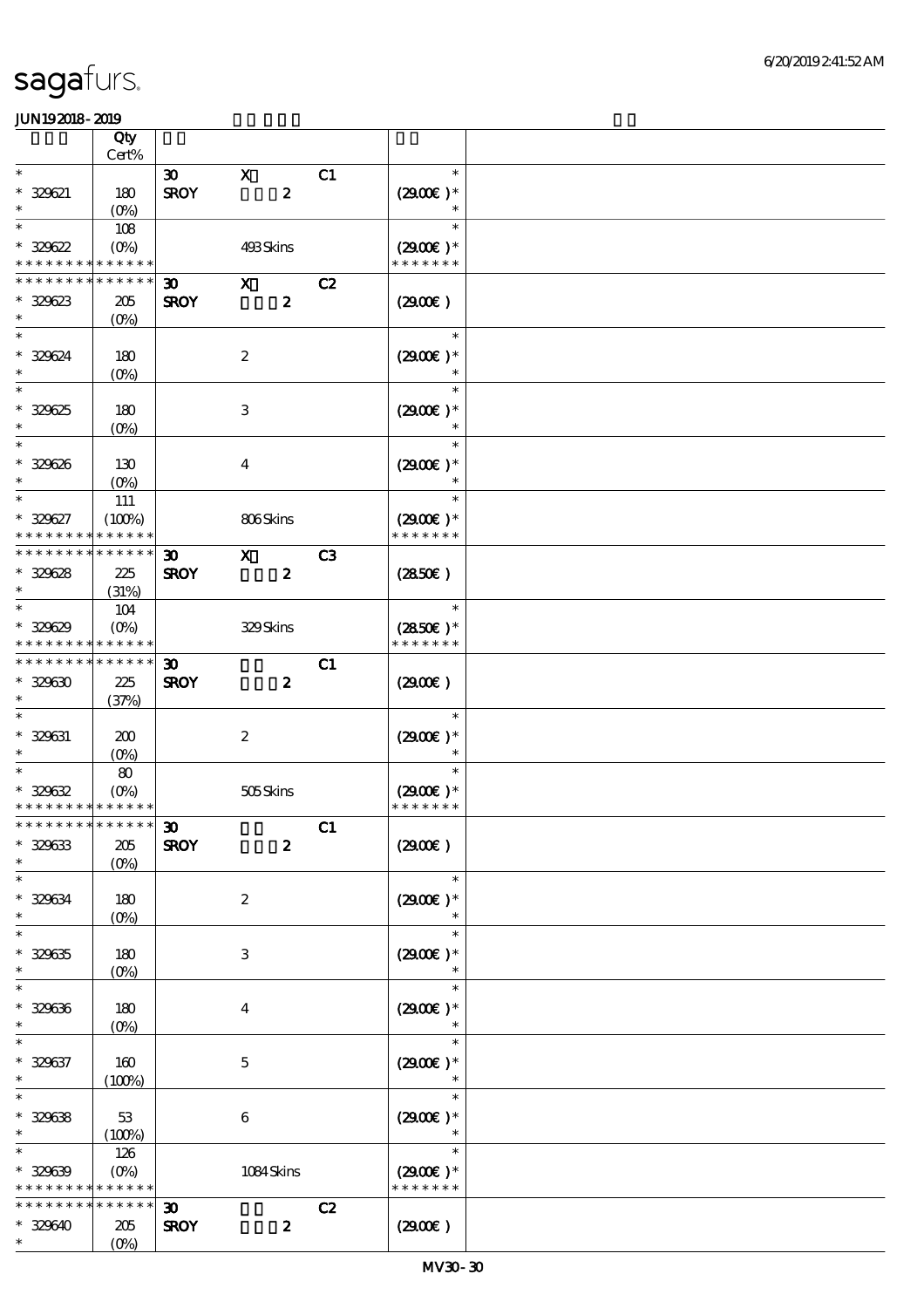|                                           | Qty<br>Cert%                      |                                                                      |                                       |  |
|-------------------------------------------|-----------------------------------|----------------------------------------------------------------------|---------------------------------------|--|
| $\ast$                                    |                                   | C2                                                                   | $\ast$                                |  |
| $* 329641$<br>$\ast$                      | 180<br>$(0\%)$                    | $\boldsymbol{\infty}$<br><b>SROY</b><br>$\boldsymbol{z}$             | $(2900)$ *<br>$\ast$                  |  |
| $\ast$<br>* 329642<br>$\ast$              | 180<br>$(0\%)$                    | $\,3$                                                                | $\ast$<br>$(2900)$ *<br>$\ast$        |  |
| $\ast$<br>* 329643<br>$\ast$              | 180<br>$(0\%)$                    | $\boldsymbol{4}$                                                     | $\ast$<br>$(2900)$ *<br>$\ast$        |  |
| $\ast$<br>* 329644<br>$\ast$              | 180<br>$(0\%)$                    | $\mathbf 5$                                                          | $\ast$<br>$(2900)$ *<br>$\ast$        |  |
| $\overline{\ast}$<br>$* 329645$<br>$\ast$ | 180<br>$(0\%)$                    | $\,6$                                                                | $\ast$<br>$(2900)$ *<br>$\ast$        |  |
| $\ast$<br>$* 329646$<br>$\ast$            | 180<br>$(0\%)$                    | $\boldsymbol{\tau}$                                                  | $\ast$<br>$(2900)$ *<br>$\ast$        |  |
| $\ast$<br>* 329647<br>$\ast$              | 180<br>$(0\%)$                    | $\bf 8$                                                              | $\ast$<br>$(2900)$ *<br>$\ast$        |  |
| $\overline{\ast}$<br>$* 329648$<br>$\ast$ | 180<br>$(0\%)$                    | $\boldsymbol{9}$                                                     | $\ast$<br>$(2900)$ *<br>$\ast$        |  |
| $\ast$<br>* 329649<br>$\ast$              | 180<br>(90%)                      | $10\,$                                                               | $\ast$<br>$(2900)$ *<br>$\ast$        |  |
| $\ast$<br>$* 32960$<br>$\ast$             | 142<br>(100%)                     | $11\,$                                                               | $\ast$<br>$(2900)$ *<br>$\ast$        |  |
| $\ast$<br>$* 329651$<br>* * * * *         | $109$<br>$(O\%)$<br>* * * * * *   | 2076Skins                                                            | $\ast$<br>$(2900)$ *<br>* * * * * * * |  |
| * * * * * * * *<br>$* 329652$<br>$\ast$   | * * * * * *<br>$205\,$<br>$(0\%)$ | $\boldsymbol{\mathfrak{D}}$<br>C3<br>$\boldsymbol{z}$<br><b>SROY</b> | (2850)                                |  |
| $\ast$<br>$* 329653$<br>$\ast$            | 180<br>(O <sub>0</sub> )          | $\boldsymbol{2}$                                                     | $\ast$<br>$(2850)$ *                  |  |
| $\ast$<br>$* 329654$<br>$\ast$            | 180<br>$(O\%)$                    | $\ensuremath{\mathbf{3}}$                                            | $\ast$<br>$(2850)$ *<br>$\ast$        |  |
| $\ast$<br>$* 329655$<br>$\ast$            | 193<br>(100%)                     | $\overline{\mathbf{4}}$                                              | $\ast$<br>$(2850)$ *<br>$\ast$        |  |
| $\ast$<br>$* 329656$<br>* * * * * * * *   | 151<br>$(O\%)$<br>* * * * * *     | 909Skins                                                             | $\ast$<br>$(2850)$ *<br>* * * * * * * |  |
| * * * * * * *<br>$* 329657$<br>$\ast$     | * * * * * *<br>205<br>$(O\%)$     | C3<br>$\boldsymbol{\mathfrak{D}}$<br><b>SROY</b><br>$\boldsymbol{z}$ | (2850)                                |  |
| $\ast$<br>$* 329658$<br>$\ast$            | 180<br>$(O\!/\!o)$                | $\boldsymbol{2}$                                                     | $\ast$<br>$(2850)$ *<br>$\ast$        |  |
| $\ast$<br>$* 32969$<br>$\ast$             | 180<br>$(0\%)$                    | $\,3$                                                                | $\ast$<br>$(2850)$ *<br>$\ast$        |  |
| $\ast$<br>$* 32960$<br>$\ast$             | 180<br>$(O\%)$                    | $\boldsymbol{4}$                                                     | $\ast$<br>$(2850\epsilon)*$<br>$\ast$ |  |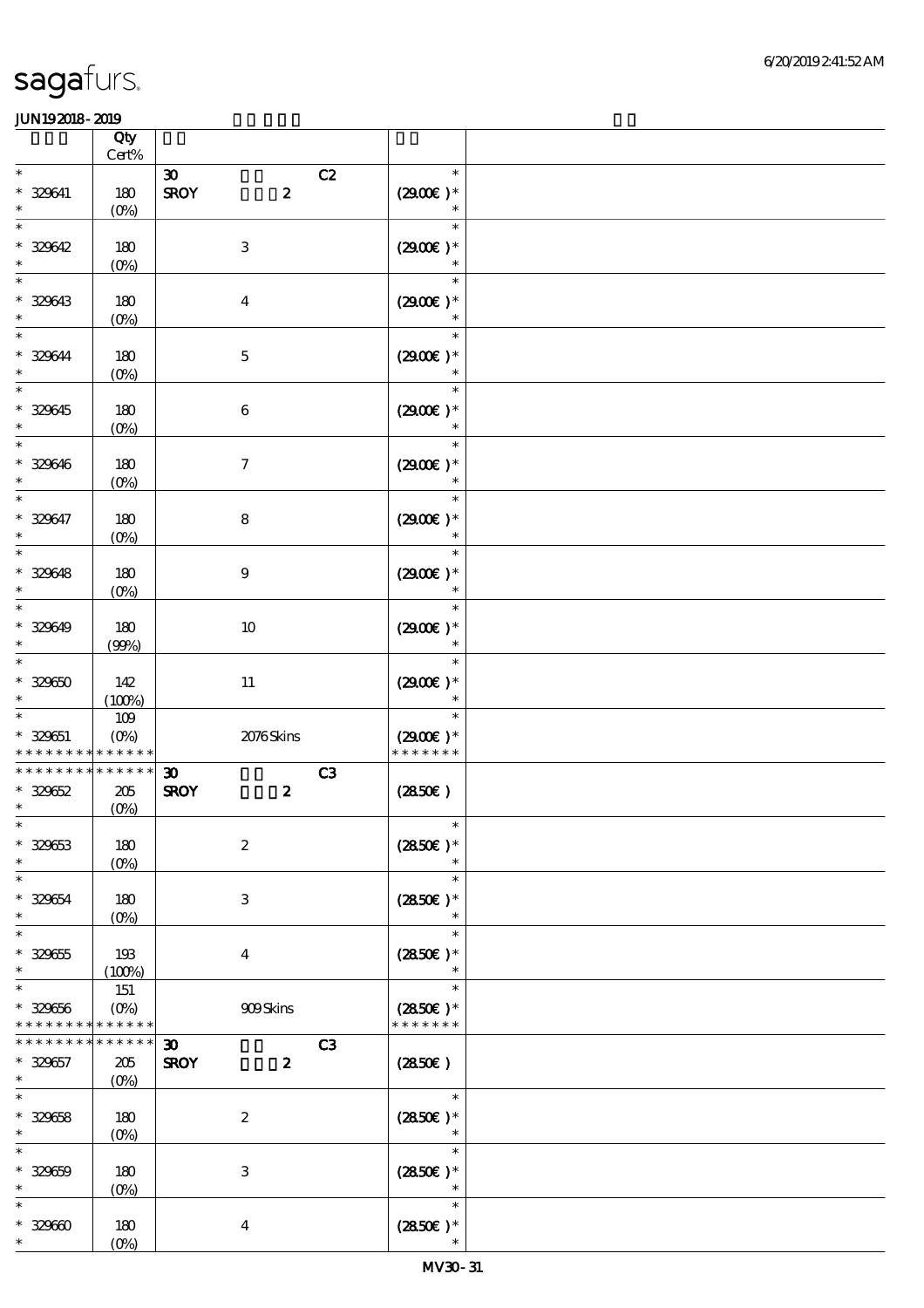|                                         | Qty<br>Cert%                         |                                            |                  |                |                                       |  |
|-----------------------------------------|--------------------------------------|--------------------------------------------|------------------|----------------|---------------------------------------|--|
| $\ast$                                  |                                      | $\boldsymbol{\mathfrak{D}}$                |                  | C <sub>3</sub> | $\ast$                                |  |
| $* 329661$<br>$\ast$                    | 202<br>$(O\%)$                       | <b>SROY</b>                                | $\boldsymbol{z}$ |                | $(2850)$ *<br>$\ast$                  |  |
| $\ast$<br>$* 32962$                     | 180                                  | $\,6\,$                                    |                  |                | $\ast$<br>$(2850)$ *                  |  |
| $\ast$<br>$\ast$<br>$* 32963$           | (100%)<br>180<br>(100%)              |                                            | 1307Skins        |                | $\ast$<br>$(2850)$ *                  |  |
| * * * * * * * *<br>* * * * * * * *      | * * * * * *<br>* * * * * *           | $\boldsymbol{\mathfrak{D}}$                |                  | C1             | * * * * * * *                         |  |
| $* 329664$<br>$\ast$<br>$\ast$          | $205\,$<br>(41%)                     | <b>SROY</b>                                | $\boldsymbol{z}$ |                | (2900)<br>$\ast$                      |  |
| $* 329665$<br>$\ast$                    | 180<br>$(O\%)$                       | $\boldsymbol{2}$                           |                  |                | $(2900)$ *                            |  |
| $\ast$<br>$* 329666$<br>$\ast$          | 180<br>$(O\%)$                       | $\,3$                                      |                  |                | $(2900)$ *<br>$\ast$                  |  |
| $\ast$<br>$* 329667$<br>* * * * * * * * | $35\,$<br>$(O\%)$<br>* * * * * *     |                                            | 600Skins         |                | $\ast$<br>$(2900)$ *<br>* * * * * * * |  |
| * * * * * * * *                         | * * * * * *                          | $\boldsymbol{\mathfrak{D}}$                |                  | C1             |                                       |  |
| $* 32968$<br>$\ast$<br>$\ast$           | $205\,$<br>$(O\%)$                   | <b>SROY</b>                                | $\boldsymbol{z}$ |                | (2900)<br>$\ast$                      |  |
| $* 329609$<br>$\ast$                    | 180<br>$(O\!/\!o)$                   | $\boldsymbol{2}$                           |                  |                | $(2900)$ *<br>$\ast$                  |  |
| $\ast$<br>$* 329670$<br>$\ast$          | 180<br>$(0\%)$                       | $\,3$                                      |                  |                | $\ast$<br>$(2900)$ *                  |  |
| $\ast$<br>$* 329671$<br>$\ast$          | 160<br>$(O\%)$                       | $\boldsymbol{4}$                           |                  |                | $\ast$<br>$(2900)$ *                  |  |
| $\ast$<br>$* 329672$<br>$\ast$          | 180<br>(100%)                        | $\mathbf 5$                                |                  |                | $(2900)$ *<br>$\ast$                  |  |
| $*$<br>$* 329673$<br>$\ast$             | 186<br>(100%)                        | $\,6\,$                                    |                  |                | $\ast$<br>$(2900)$ *                  |  |
| $\ast$<br>$* 329674$<br>$\ast$          | 44<br>$(0\%)$                        | $\boldsymbol{7}$                           |                  |                | $\ast$<br>$(2900)$ *<br>$\ast$        |  |
| $\ast$<br>$* 329675$<br>* * * * * * * * | $96\,$<br>$(O\!/\!o)$<br>* * * * * * |                                            | 1231 Skins       |                | $\ast$<br>$(2900)$ *<br>* * * * * * * |  |
| * * * * * * *<br>$* 329676$<br>$\ast$   | * * * * * *<br>205<br>$(0\%)$        | $\boldsymbol{\mathfrak{D}}$<br><b>SROY</b> | $\boldsymbol{z}$ | C2             | (2900)                                |  |
| $\ast$<br>* 329677<br>$\ast$            | 180<br>$(O\!/\!o)$                   | $\boldsymbol{2}$                           |                  |                | $\ast$<br>$(2900)$ *                  |  |
| $\ast$<br>$* 329678$<br>$\ast$          | 180<br>$(0\%)$                       | $\,3$                                      |                  |                | $\ast$<br>$(2900)$ *<br>$\ast$        |  |
| $\ast$<br>$* 329679$<br>$\ast$          | 180<br>$(0\%)$                       | $\boldsymbol{4}$                           |                  |                | $\ast$<br>$(2900)$ *<br>$\ast$        |  |
| $\ast$<br>$* 32960$<br>$\ast$           | 180<br>$(0\%)$                       | $\mathbf 5$                                |                  |                | $\ast$<br>$(2900)$ *<br>$\ast$        |  |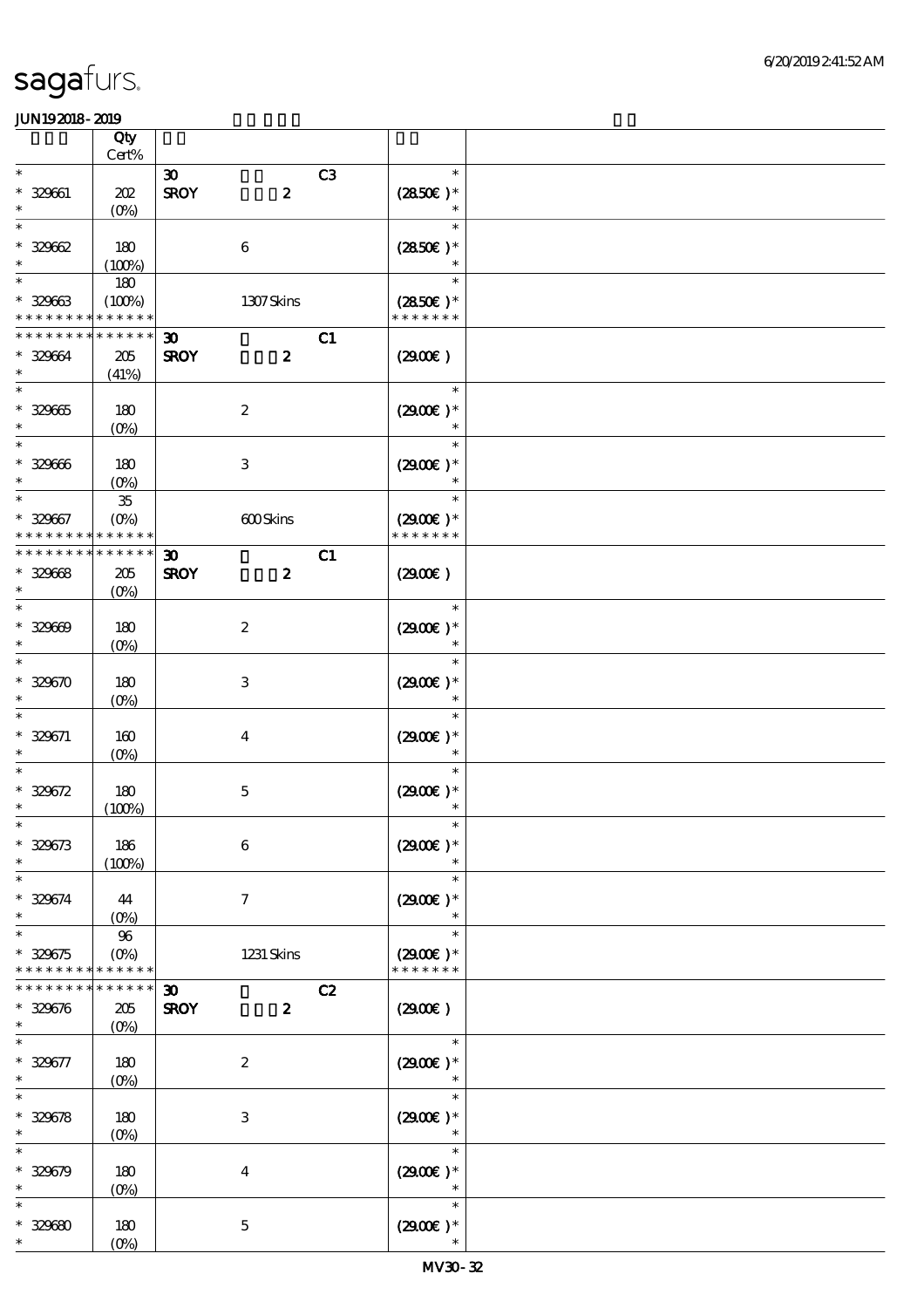|                             |                             | Qty<br>Cert%                            |                                                                |                  |                  |  |
|-----------------------------|-----------------------------|-----------------------------------------|----------------------------------------------------------------|------------------|------------------|--|
| $\ast$                      |                             |                                         |                                                                |                  | $\ast$           |  |
| $\ast$                      | $* 329681$                  | 180<br>$(0\%)$                          | $\boldsymbol{\infty}$<br><b>SROY</b><br>$\boldsymbol{z}$       | C2<br>$(2900)$ * | $\ast$           |  |
| $\ast$<br>$\ast$            | $* 329682$                  | 180<br>$(0\%)$                          | $\boldsymbol{7}$                                               | $(2900)$ *       | $\ast$<br>$\ast$ |  |
| $\ast$<br>$\ast$            | $* 329683$                  | 180                                     | $\bf 8$                                                        | $(2900)$ *       | $\ast$<br>$\ast$ |  |
| $\ast$<br>$\ast$            | * 329684                    | $(0\%)$<br>180                          | $\boldsymbol{9}$                                               | $(2900)$ *       | $\ast$           |  |
| $\overline{\ast}$           | $* 329685$                  | (100%)<br>151                           | $10\,$                                                         | $(2900)$ *       | $\ast$           |  |
| $\ast$<br>$\ast$            | $* 329686$                  | (100%)<br>153<br>$(O\%)$                | 1949Skins                                                      | $(2900)$ *       | $\ast$<br>$\ast$ |  |
|                             | * * * * * * *               | * * * * * *                             |                                                                | * * * * * * *    |                  |  |
| $\ast$                      | * * * * * * *<br>$* 329687$ | * * * * * *<br>205<br>(O <sub>0</sub> ) | $\boldsymbol{\mathfrak{D}}$<br><b>SROY</b><br>$\boldsymbol{z}$ | C2<br>(290E)     |                  |  |
| $\overline{\ast}$<br>$\ast$ | $* 329688$                  | 180<br>$(0\%)$                          | $\boldsymbol{2}$                                               | $(2900)$ *       | $\ast$<br>$\ast$ |  |
| $\ast$<br>$\ast$            | $* 329689$                  | 180<br>$(0\%)$                          | $\,3$                                                          | $(2900)$ *       | $\ast$<br>$\ast$ |  |
| $\ast$<br>$\ast$            | $* 329600$                  | 180<br>$(0\%)$                          | $\boldsymbol{4}$                                               | $(2900)$ *       | $\ast$<br>$\ast$ |  |
| $\ast$<br>$\ast$            | $* 329091$                  | 180<br>$(O\%)$                          | $\mathbf 5$                                                    | $(2900)$ *       | $\ast$<br>$\ast$ |  |
| $\ast$<br>$\ast$            | $*329692$                   | 180<br>$(0\%)$                          | $\,6\,$                                                        | $(2900)$ *       | $\ast$<br>$\ast$ |  |
| $\ast$<br>$\ast$            | $* 329003$                  | 180<br>$(0\%)$                          | $\boldsymbol{\tau}$                                            | $(2900)$ *       | $\ast$<br>$\ast$ |  |
| $\ast$<br>$\ast$            | $* 329094$                  | 180<br>$(0\%)$                          | 8                                                              | $(2900)$ *       | $\ast$<br>$\ast$ |  |
| $\ast$<br>$\ast$            | $* 329005$                  | 180<br>$(0\%)$                          | $\boldsymbol{9}$                                               | $(2900)$ *       | $\ast$<br>$\ast$ |  |
| $\ast$<br>$\ast$            | $* 329006$                  | 180<br>$(0\%)$                          | 10                                                             | $(2900)$ *       | $\ast$<br>$\ast$ |  |
| $\ast$<br>$\ast$            | $* 329097$                  | 180<br>$(0\%)$                          | 11                                                             | $(2900)$ *       | $\ast$<br>$\ast$ |  |
| $\ast$<br>$\ast$            | $* 329008$                  | 180<br>(0%)                             | $12\,$                                                         | $(2900)$ *       | $\ast$<br>$\ast$ |  |
| $\ast$<br>$\ast$            | $* 329009$                  | 180<br>(100%)                           | $13\,$                                                         | $(2900)$ *       | $\ast$<br>$\ast$ |  |
| $\ast$<br>$*$               | $* 329700$                  | 180<br>(100%)                           | 14                                                             | $(2900)$ *       | $\ast$<br>$\ast$ |  |
|                             |                             |                                         |                                                                |                  |                  |  |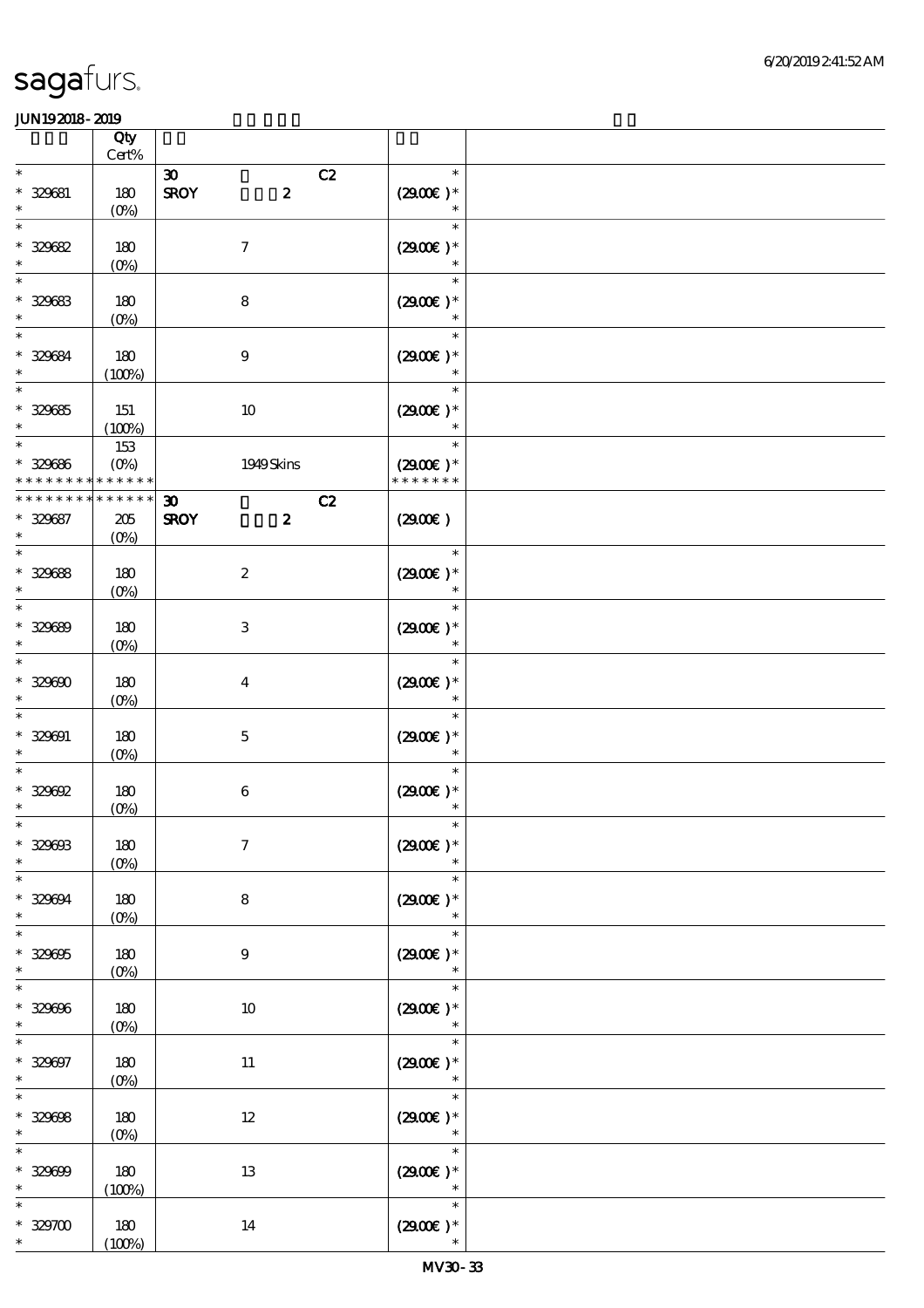|                          |                               | Qty                                                          |                                            |                                    |                                       |  |
|--------------------------|-------------------------------|--------------------------------------------------------------|--------------------------------------------|------------------------------------|---------------------------------------|--|
|                          |                               | $\mbox{Cert}\%$                                              |                                            |                                    |                                       |  |
| $\ast$<br>$\ast$         | $* 329701$                    | 180<br>(100%)                                                | $\boldsymbol{\mathfrak{D}}$<br><b>SROY</b> | C2<br>$\boldsymbol{z}$             | $\ast$<br>$(2900)$ *<br>$\ast$        |  |
| $\ast$<br>$\ast$         | $*$ 329702                    | 180<br>(100%)                                                | $16\,$                                     |                                    | $\ast$<br>$(2900)$ *<br>$\ast$        |  |
| $\ast$<br>$\ast$         | $* 329703$                    | 187<br>(100%)                                                | 17                                         |                                    | $\ast$<br>$(2900)$ *<br>$\ast$        |  |
| $\ast$<br>$\ast$         | * 329704                      | 180<br>$(O\%)$                                               | $18\,$                                     |                                    | $\ast$<br>$(2900)$ *                  |  |
| $\ast$<br>$\ast$         | $* 329705$                    | 180<br>$(0\%)$                                               | 19                                         |                                    | $\ast$<br>$(2900)$ *                  |  |
| $\overline{\phantom{0}}$ | $* 329706$                    | 100<br>$(O\%)$<br>* * * * * * * * <mark>* * * * * * *</mark> | 3552Skins                                  |                                    | $(2900)$ *<br>* * * * * * *           |  |
| $\ast$                   | $* 329707$                    | * * * * * * * * * * * * * *<br>205                           | $\boldsymbol{\mathfrak{D}}$<br><b>SROY</b> | C <sub>3</sub><br>$\boldsymbol{z}$ | (2850)                                |  |
| $\ast$                   | $* 329708$                    | $(O\%)$<br>180                                               | $\boldsymbol{2}$                           |                                    | $\ast$<br>$(2850)$ *                  |  |
| $\ast$<br>$\ast$         | $* 329709$                    | (O <sub>0</sub> )<br>168                                     | $\,3\,$                                    |                                    | $\ast$<br>$\ast$<br>$(2850\epsilon)*$ |  |
| $\ast$<br>$\ast$         | * 329710                      | $(O_0)$<br>183<br>(100%)                                     | 736Skins                                   |                                    | $\ast$<br>$\ast$<br>$(2850)$ *        |  |
|                          | * * * * * * * *               | * * * * * *                                                  |                                            |                                    | * * * * * * *                         |  |
| $\ast$                   | * * * * * * * *<br>$* 329711$ | * * * * * *<br>205<br>$(O\%)$                                | $\boldsymbol{\mathfrak{D}}$<br><b>SROY</b> | C1<br>$\boldsymbol{z}$             | 2800€                                 |  |
| $\ast$                   | $* 329712$                    | 180<br>(0%)                                                  | $\boldsymbol{2}$                           |                                    | $\ast$<br>$(2800)$ *<br>$\ast$        |  |
| $* 329713$               |                               |                                                              |                                            |                                    |                                       |  |
| $\ast$                   |                               | 180                                                          | $\,3$                                      |                                    | $(2800)$ *                            |  |
| $\ast$<br>$\ast$         | $* 329714$                    | $(0\%)$<br>131                                               | $\bf{4}$                                   |                                    | $\ast$<br>$(2800)$ *<br>$\ast$        |  |
| $\ast$                   | $* 329715$<br>* * * * * * * * | $(O\%)$<br>123<br>(100%)<br>* * * * * *                      | 819Skins                                   |                                    | $\ast$<br>$(2800)$ *<br>* * * * * * * |  |
| $\ast$                   | * * * * * * *<br>$* 329716$   | * * * * * *<br>205                                           | $\boldsymbol{\mathfrak{D}}$<br><b>SROY</b> | C2<br>$\boldsymbol{z}$             | (2800)                                |  |
| $\ast$<br>$\ast$         | $* 329717$                    | $(0\%)$<br>180                                               | $\boldsymbol{2}$                           |                                    | $\ast$<br>$(2800)$ *                  |  |
| $\ast$                   | $* 329718$                    | $(O\!/\!o)$<br>180                                           | $\,3\,$                                    |                                    | $(2800)$ *<br>$\ast$                  |  |
| $\ast$                   | $* 329719$                    | $(O\!/\!o)$<br>180                                           | $\boldsymbol{4}$                           |                                    | $\ast$<br>$(2800)$ *                  |  |
| $\ast$<br>$\ast$         | $* 329720$                    | $(0\%)$<br>180<br>$(0\%)$                                    | $\mathbf 5$                                |                                    | $\ast$<br>$(2800)$ *<br>$\ast$        |  |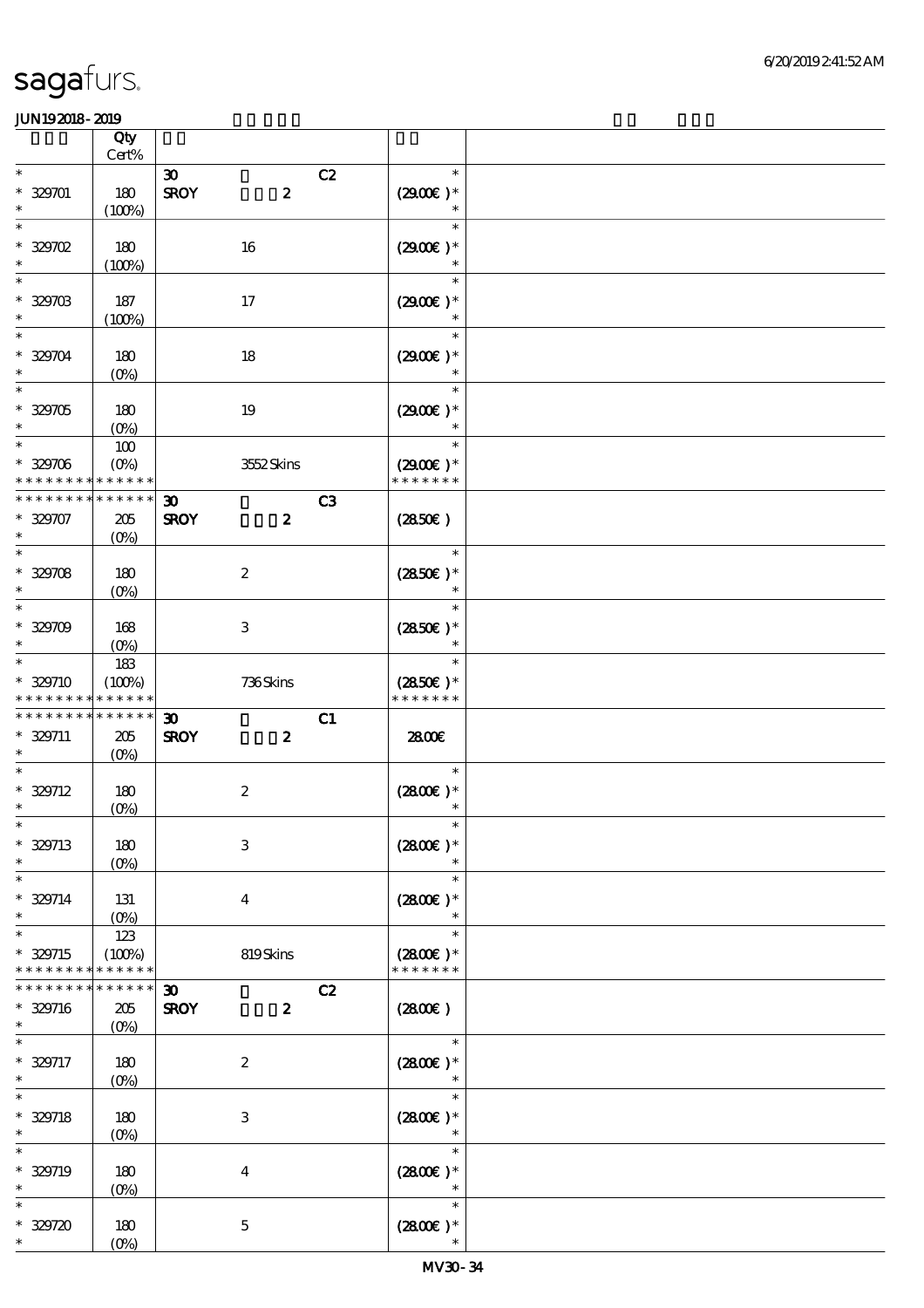|                                         | Qty<br>Cert%                  |                                 |    |                                       |  |
|-----------------------------------------|-------------------------------|---------------------------------|----|---------------------------------------|--|
| $\ast$                                  |                               | $\boldsymbol{\mathfrak{D}}$     | C2 | $\ast$                                |  |
| $* 329721$<br>$\ast$                    | 180<br>$(O\%)$                | <b>SROY</b><br>$\boldsymbol{z}$ |    | $(2800)$ *<br>$\ast$                  |  |
| $\ast$<br>$* 329722$<br>$\ast$          | 180<br>$(0\%)$                | $\boldsymbol{7}$                |    | $\ast$<br>$(2800)$ *<br>$\ast$        |  |
| $\ast$<br>$* 329723$<br>$\ast$          | 180<br>(0%)                   | $\bf 8$                         |    | $\ast$<br>$(2800)$ *                  |  |
| $\ast$<br>$* 329724$<br>$\ast$          | 180<br>(0%)                   | $\boldsymbol{9}$                |    | $\ast$<br>$(2800)$ *                  |  |
| $\ast$<br>$* 329725$<br>$\ast$          | 180<br>(100%)                 | $10\,$                          |    | $\ast$<br>$(2800)$ *<br>$\ast$        |  |
| $\ast$<br>$* 329726$<br>$\ast$          | 209<br>(100%)                 | $11\,$                          |    | $\ast$<br>$(2800)$ *<br>$\ast$        |  |
| $\ast$<br>$* 329727$<br>* * * * * * * * | 126<br>$(O\%)$<br>* * * * * * | 2160Skins                       |    | $\ast$<br>$(2800)$ *<br>* * * * * * * |  |
| * * * * * * *                           | * * * * * *                   | $\boldsymbol{\mathfrak{D}}$     | C2 |                                       |  |
| $* 329728$<br>$\ast$                    | 205<br>(O <sub>0</sub> )      | <b>SROY</b><br>$\boldsymbol{z}$ |    | (2800)                                |  |
| $\ast$<br>$* 329729$<br>$\ast$          | 180<br>$(0\%)$                | $\boldsymbol{2}$                |    | $\ast$<br>$(2800)$ *<br>$\ast$        |  |
| $\ast$<br>$* 329730$<br>$\ast$          | 180<br>$(0\%)$                | $\,3\,$                         |    | $\ast$<br>$(2800)$ *<br>$\ast$        |  |
| $\ast$<br>$* 329731$<br>$\ast$          | 180<br>$(0\%)$                | $\boldsymbol{4}$                |    | $\ast$<br>$(2800)$ *<br>$\ast$        |  |
| $\ast$<br>$* 329732$<br>$\ast$          | 180<br>$(0\%)$                | $\mathbf 5$                     |    | $\ast$<br>$(2800)$ *<br>$\ast$        |  |
| $\ast$<br>$* 329733$<br>$\ast$          | 180<br>$(0\%)$                | $\,6\,$                         |    | $\ast$<br>$(2800)$ *<br>$\ast$        |  |
| $\ast$<br>$* 329734$<br>$\ast$          | 180<br>$(0\%)$                | $\tau$                          |    | $\ast$<br>$(2800)$ *<br>$\ast$        |  |
| $\ast$<br>$* 329735$<br>$\ast$          | 180<br>$(0\%)$                | 8                               |    | $\ast$<br>$(2800)$ *<br>$\ast$        |  |
| $\ast$<br>$* 329736$<br>$\ast$          | 180<br>$(0\%)$                | $\boldsymbol{9}$                |    | $\ast$<br>$(2800)$ *<br>$\ast$        |  |
| $* 329737$<br>$\ast$                    | 180<br>$(0\%)$                | 10                              |    | $\ast$<br>$(2800)$ *<br>$\ast$        |  |
| $\ast$<br>$* 329738$<br>$\ast$          | 180<br>(0%)                   | $11\,$                          |    | $\ast$<br>$(2800)$ *<br>$\ast$        |  |
| $\ast$<br>$* 329739$<br>$\ast$          | 180<br>$(0\%)$                | $12\,$                          |    | $\ast$<br>$(2800)$ *<br>$\ast$        |  |
| $\ast$<br>$* 329740$<br>$\ast$          | 180<br>$(O\!/\!o)$            | 13                              |    | $\ast$<br>$(2800\epsilon)*$<br>$\ast$ |  |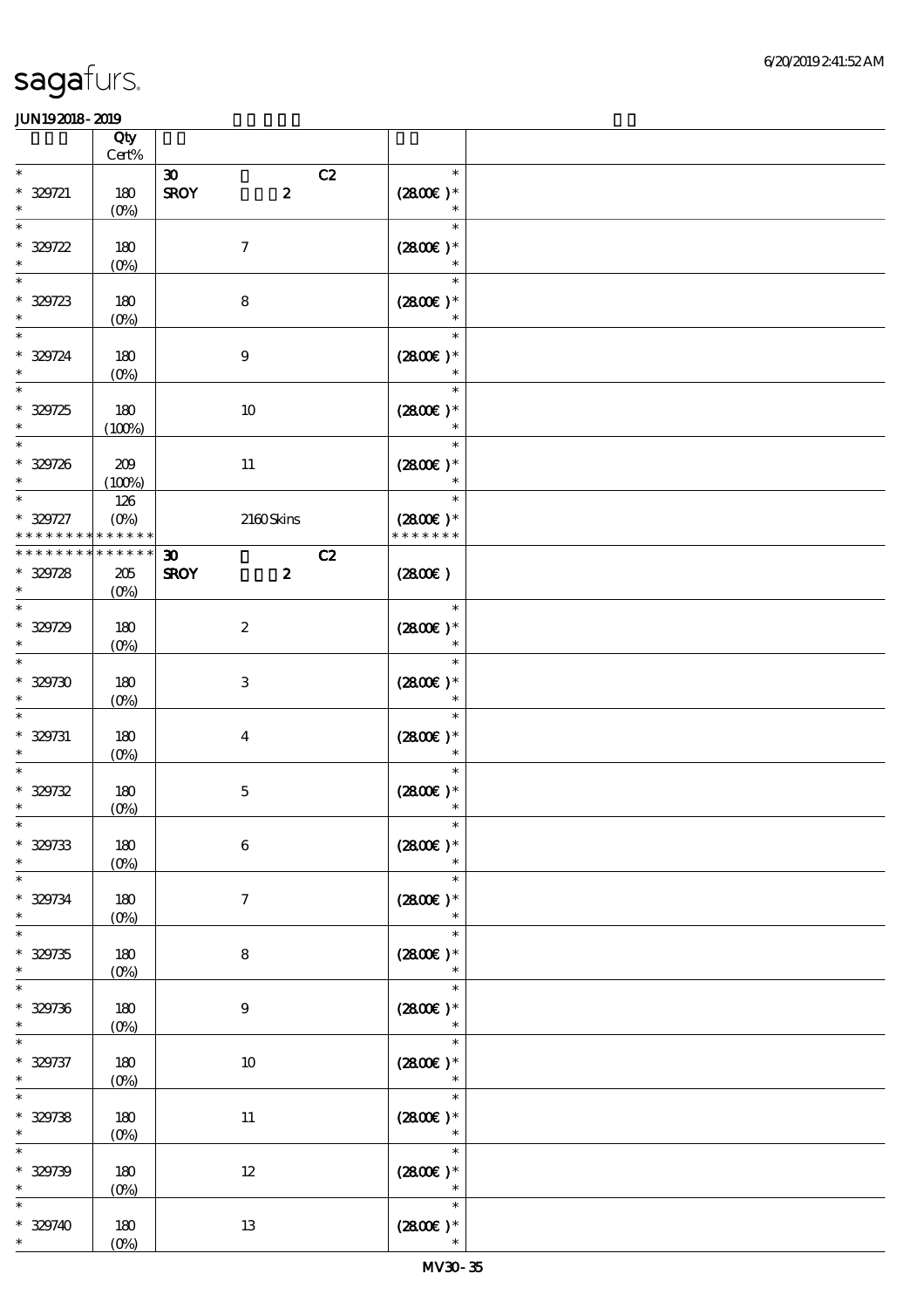|                                                     | Qty<br>$Cert\%$                     |                                                            |                  |                |                                       |  |
|-----------------------------------------------------|-------------------------------------|------------------------------------------------------------|------------------|----------------|---------------------------------------|--|
| $\ast$                                              |                                     | $\boldsymbol{\mathfrak{D}}$                                |                  | C2             | $\ast$                                |  |
| $* 329741$<br>$\ast$                                | 180<br>(100%)                       | <b>SROY</b>                                                | $\pmb{2}$        |                | $(2800)$ *<br>$\ast$                  |  |
| $\ast$<br>$* 329742$<br>$\ast$                      | 180<br>(100%)                       | 15                                                         |                  |                | $\ast$<br>$(2800)$ *<br>$\ast$        |  |
| $\ast$<br>$* 329743$<br>$\ast$                      | 180<br>(100%)                       | 16                                                         |                  |                | $\ast$<br>$(2800)$ *                  |  |
| $\ast$<br>$* 329744$<br>$\ast$                      | 180<br>(100%)                       | 17                                                         |                  |                | $\ast$<br>$(2800)$ *                  |  |
| $\ast$<br>$* 329745$<br>$\ast$                      | 180<br>(100%)                       | $18\,$                                                     |                  |                | $\ast$<br>$(2800)$ *                  |  |
| $* 329746$<br>$\ast$                                | 180<br>(100%)                       | $19\,$                                                     |                  |                | $(2800)$ *<br>$\ast$                  |  |
| $\ast$<br>$* 329747$<br>$\ast$                      | 182<br>(100%)                       | $\boldsymbol{\boldsymbol{\lambda}}$                        |                  |                | $\ast$<br>$(2800)$ *<br>$\ast$        |  |
| $\ast$<br>$* 329748$<br>$\ast$                      | 180<br>$(O\%)$                      | $2\!1$                                                     |                  |                | $\ast$<br>$(2800)$ *                  |  |
| $\ast$<br>$* 329749$<br>* * * * * * * *             | $\pmb{8}$<br>$(O\%)$<br>* * * * * * |                                                            | 3887Skins        |                | $\ast$<br>$(2800)$ *<br>* * * * * * * |  |
| * * * * * * * *<br>$* 329750$<br>$\ast$             | $******$<br>225<br>$(0\%)$          | $\boldsymbol{\mathfrak{D}}$<br><b>SROY</b>                 | $\boldsymbol{z}$ | C <sub>3</sub> | (27.50)                               |  |
| $\ast$<br>$* 329751$<br>$\ast$                      | 180<br>$(O\%)$                      | $\boldsymbol{2}$                                           |                  |                | $\ast$<br>$(27.50)$ *                 |  |
| $* 329752$<br>$\ast$                                | 176<br>$(0\%)$                      | $\,3$                                                      |                  |                | $(27.50)$ *<br>$\ast$                 |  |
| $* 329753$<br>* * * * * * * *                       | 198<br>(100%)<br>* * * * * *        |                                                            | 779Skins         |                | $(27.50)$ *<br>* * * * * * *          |  |
| 329754                                              | 146<br>$(O\%)$                      | $\boldsymbol{\mathfrak{D}}$<br><b>SROY</b>                 | $\boldsymbol{z}$ | C <sub>3</sub> | (27.50)                               |  |
| * * * * * * * *<br>$* 329755$<br>$\ast$             | * * * * * *<br>205<br>(36%)         | $\boldsymbol{\mathfrak{D}}$<br>$\mathbf x$<br><b>SROY</b>  | $\boldsymbol{z}$ | C1             | (2800)                                |  |
| $\ast$<br>$* 329756$<br>$\ast$                      | 180<br>$(O\%)$                      | $\boldsymbol{2}$                                           |                  |                | $\ast$<br>$(2800)$ *                  |  |
| $\ast$<br>$* 329757$<br>* * * * * * * * * * * * * * | 117<br>$(O\%)$                      |                                                            | 502Skins         |                | $\ast$<br>$(2800)$ *<br>* * * * * * * |  |
| * * * * * * *<br>$* 329758$<br>$\ast$               | ******<br>205<br>$(O\%)$            | $\boldsymbol{\mathfrak{D}}$<br>$\mathbf{x}$<br><b>SROY</b> | $\boldsymbol{z}$ | C1             | (280)                                 |  |
| $\ast$<br>$* 329759$<br>$\ast$                      | 180<br>$(O\%)$                      | $\boldsymbol{2}$                                           |                  |                | $\ast$<br>$(2800)$ *<br>$\ast$        |  |
| $\ast$<br>$* 329760$<br>* * * * * * * * * * * * * * | $5\!1$<br>$(O\%)$                   |                                                            | 436Skins         |                | $\ast$<br>$(2800)$ *<br>* * * * * * * |  |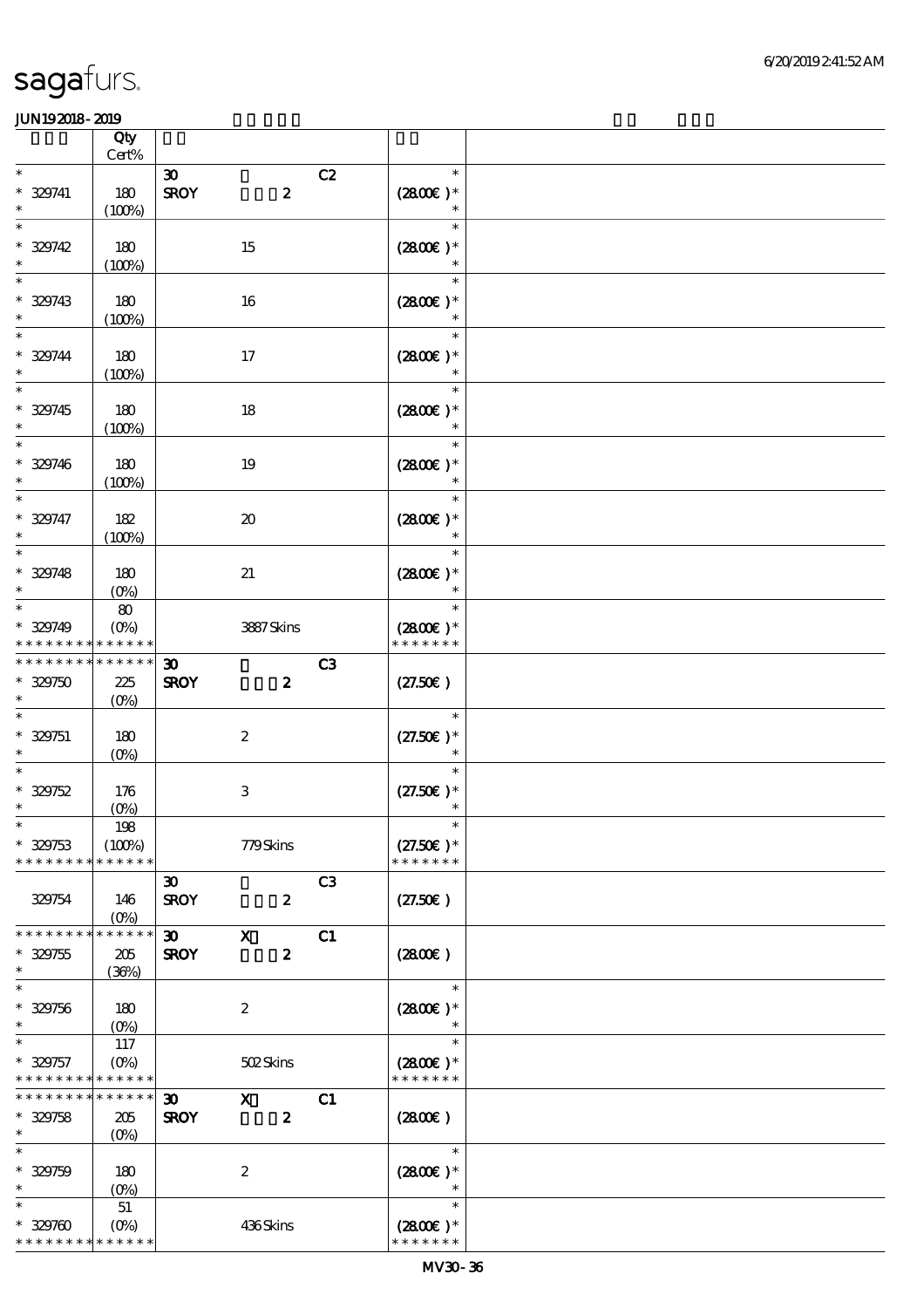|                                                     | Qty<br>Cert%                                    |                                                                                |                                       |  |
|-----------------------------------------------------|-------------------------------------------------|--------------------------------------------------------------------------------|---------------------------------------|--|
| * * * * * * * *                                     | * * * * * *                                     |                                                                                |                                       |  |
| $* 329761$<br>$\ast$                                | 205<br>$(0\%)$                                  | $\mathbf x$<br>$\boldsymbol{\mathfrak{D}}$<br>$\boldsymbol{2}$<br><b>SROY</b>  | C2<br>(280)                           |  |
| $\ast$<br>$* 329762$<br>$\ast$                      | 180<br>$(0\%)$                                  | $\boldsymbol{2}$                                                               | $\ast$<br>$(2800)$ *<br>$\ast$        |  |
| $\ast$<br>$* 329763$<br>$\ast$                      | 180<br>$(0\%)$                                  | $\,3$                                                                          | $\ast$<br>$(2800)$ *<br>$\ast$        |  |
| $\ast$<br>* 329764<br>$\ast$                        | 180<br>$(0\%)$                                  | $\boldsymbol{4}$                                                               | $\ast$<br>$(2800)$ *                  |  |
| $* 329765$                                          | 180<br>$(0\%)$                                  | $\mathbf 5$                                                                    | $\ast$<br>$(2800)$ *                  |  |
| $\ast$<br>$* 329766$<br>$\ast$                      | 180<br>(100%)                                   | $\,6\,$                                                                        | $\ast$<br>$(2800)$ *<br>$\ast$        |  |
| $\ast$<br>$* 329767$<br>$\ast$                      | 47<br>(100%)                                    | $\boldsymbol{\tau}$                                                            | $\ast$<br>$(2800)$ *<br>$\ast$        |  |
| $\ast$<br>$* 329768$<br>* * * * * * * *             | $\boldsymbol{\omega}$<br>$(O\%)$<br>* * * * * * | 1212Skins                                                                      | $\ast$<br>$(2800)$ *<br>* * * * * * * |  |
| * * * * * * * * * * * * * *<br>$* 329709$<br>$\ast$ | 205<br>$(O\%)$                                  | $\boldsymbol{\mathfrak{D}}$<br>$\mathbf{x}$<br><b>SROY</b><br>$\boldsymbol{z}$ | C2<br>(2800)                          |  |
| $\ast$<br>$* 32970$<br>$\ast$                       | 180<br>$(0\%)$                                  | $\boldsymbol{2}$                                                               | $\ast$<br>$(2800)$ *<br>$\ast$        |  |
| $\ast$<br>$* 329771$                                | 180<br>$(0\%)$                                  | $\ensuremath{\mathbf{3}}$                                                      | $\ast$<br>$(2800)$ *                  |  |
| $* 329772$<br>$\ast$                                | 180<br>$(0\%)$                                  | $\boldsymbol{4}$                                                               | $\ast$<br>$(2800)$ *                  |  |
| $\ast$<br>$* 329773$<br>$\ast$                      | 180<br>$(0\%)$                                  | $\mathbf 5$                                                                    | $\ast$<br>$(2800)$ *<br>$\ast$        |  |
| $\ast$<br>$* 329774$<br>$\ast$                      | 180<br>(100%)                                   | $\boldsymbol{6}$                                                               | $\ast$<br>$(2800)$ *<br>$\ast$        |  |
| $\ast$<br>$* 329775$<br>$\ast$                      | 180<br>(100%)                                   | $\boldsymbol{\tau}$                                                            | $\ast$<br>$(2800)$ *<br>$\ast$        |  |
| $\ast$<br>$* 329776$<br>$\ast$                      | 180<br>(100%)                                   | $\bf 8$                                                                        | $\ast$<br>$(2800)$ *<br>$\ast$        |  |
| $\ast$<br>$* 329777$<br>$\ast$                      | 180<br>(100%)                                   | $9$                                                                            | $\ast$<br>$(2800)$ *                  |  |
| $\ast$<br>$* 329778$<br>$\ast$                      | 174<br>(100%)                                   | $10\,$                                                                         | $\ast$<br>$(2800)$ *<br>$\ast$        |  |
| $\ast$<br>$* 329779$<br>$\ast$                      | 180<br>$(0\%)$                                  | $11\,$                                                                         | $\ast$<br>$(2800)$ *<br>$\ast$        |  |
| $\ast$<br>$* 329780$<br>* * * * * * * *             | $4\!$<br>$(0\%)$<br>* * * * * *                 | 2041 Skins                                                                     | $\ast$<br>$(2800)$ *<br>* * * * * * * |  |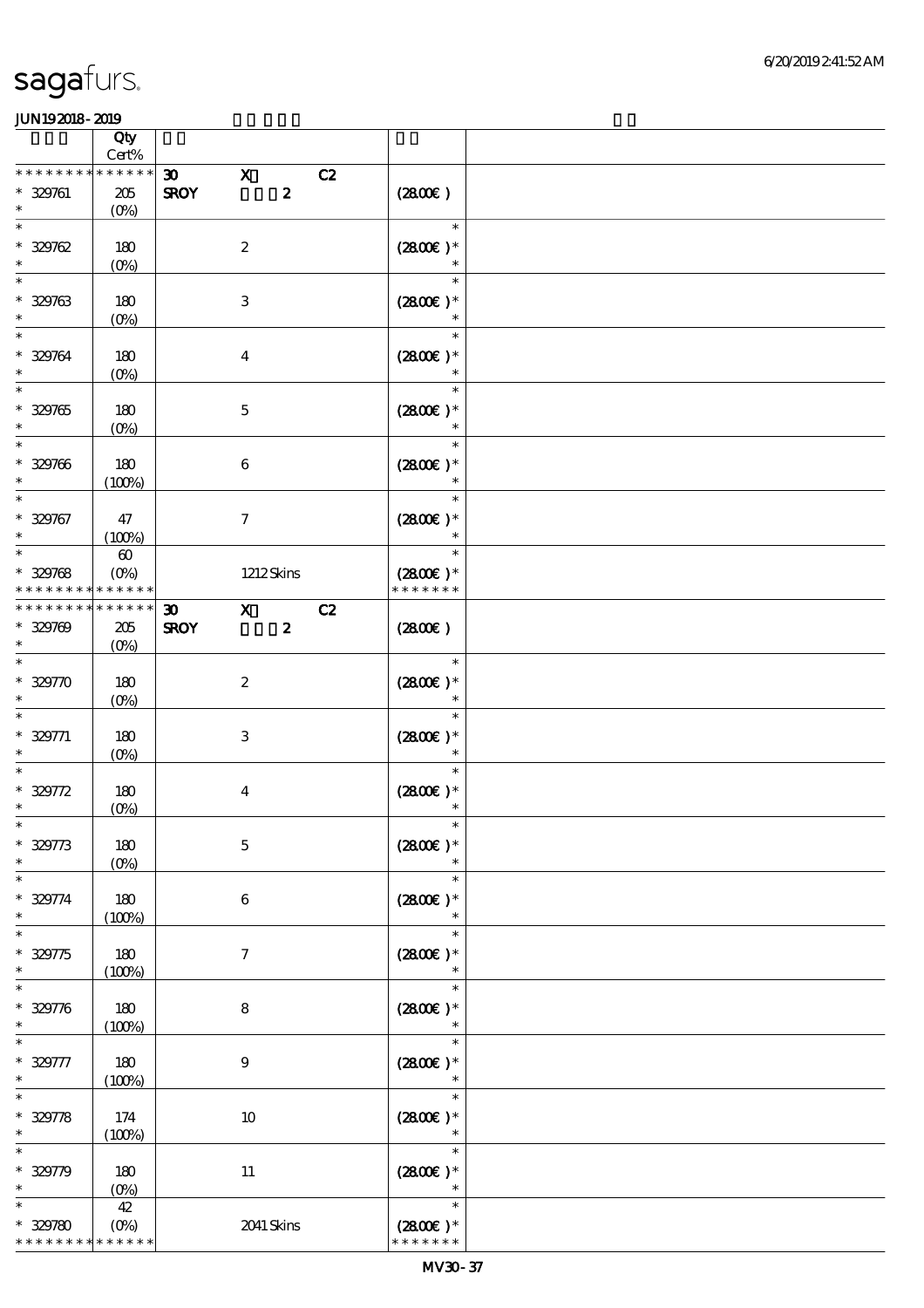|                   | Qty<br>Cert%         |                             |                           |                |               |  |
|-------------------|----------------------|-----------------------------|---------------------------|----------------|---------------|--|
| * * * * * * * *   | * * * * * *          | 30 <sub>o</sub>             | $\mathbf{x}$              | C <sub>3</sub> |               |  |
| * 329781          | 205                  | <b>SROY</b>                 | $\boldsymbol{z}$          |                | 27.50E        |  |
| $\ast$            | $(O\%)$              |                             |                           |                |               |  |
| $\overline{\ast}$ |                      |                             |                           |                | $\ast$        |  |
| $* 329782$        | 119                  |                             | $\boldsymbol{2}$          |                | 27.00€ *      |  |
| $\ast$            | $(O\%)$              |                             |                           |                | $\ast$        |  |
| $\overline{\ast}$ | 149                  |                             |                           |                | $\ast$        |  |
| $* 329783$        | (100%)               |                             | 473Skins                  |                | 27.00 £*      |  |
| * * * * * * * *   | * * * * * *          |                             |                           |                | * * * * * * * |  |
|                   |                      | $\boldsymbol{\mathfrak{D}}$ | $\boldsymbol{\mathsf{Z}}$ | C1/C2          |               |  |
| 329784            | 115                  | <b>LUMI</b>                 | $\boldsymbol{z}$          |                | (31.00)       |  |
|                   | (22%)                |                             |                           |                |               |  |
|                   |                      | $\boldsymbol{\mathfrak{D}}$ | $\mathbf x$               | C1/C2          |               |  |
| 329785            | 186                  | LUM                         | $\boldsymbol{2}$          |                | (3L0E)        |  |
|                   | (10%)                |                             |                           |                |               |  |
|                   |                      | $\infty$                    | $X$ $X$                   | C <sub>3</sub> |               |  |
| 329786            | 121                  | $LUM$                       | $\boldsymbol{2}$          |                | (3L00)        |  |
| * * * * * * * *   | (28%)<br>* * * * * * | $\boldsymbol{\mathfrak{D}}$ |                           | C1/C2          |               |  |
| $* 329787$        | 205                  | <b>LUMI</b>                 | $\boldsymbol{z}$          |                | (3L0E)        |  |
| $\ast$            | (28%)                |                             |                           |                |               |  |
| $\ast$            | 163                  |                             |                           |                | $\ast$        |  |
| $* 329788$        | $(O\%)$              |                             | 368Skins                  |                | $(31.00)$ *   |  |
| * * * * * * * *   | * * * * * *          |                             |                           |                | * * * * * * * |  |
|                   |                      | $\boldsymbol{\mathfrak{D}}$ |                           | C <sub>3</sub> |               |  |
| 329789            | 163                  | ${\bf LUM}$                 | $\boldsymbol{z}$          |                | (31.00)       |  |
|                   | (17%)                |                             |                           |                |               |  |
|                   |                      | $\boldsymbol{\mathfrak{D}}$ | $\mathcal{L}$             | C1/C2          |               |  |
| 329790            | 208                  | <b>LUMI</b>                 | $\boldsymbol{z}$          |                | (3L0E)        |  |
|                   | (20%)                |                             |                           |                |               |  |
|                   |                      | $\boldsymbol{\mathfrak{D}}$ | $\mathcal{L}$             | C2             |               |  |
| 329791            | 111                  | <b>LUMI</b>                 | $\pmb{2}$                 |                | (3L0E)        |  |
|                   | (42%)                |                             |                           |                |               |  |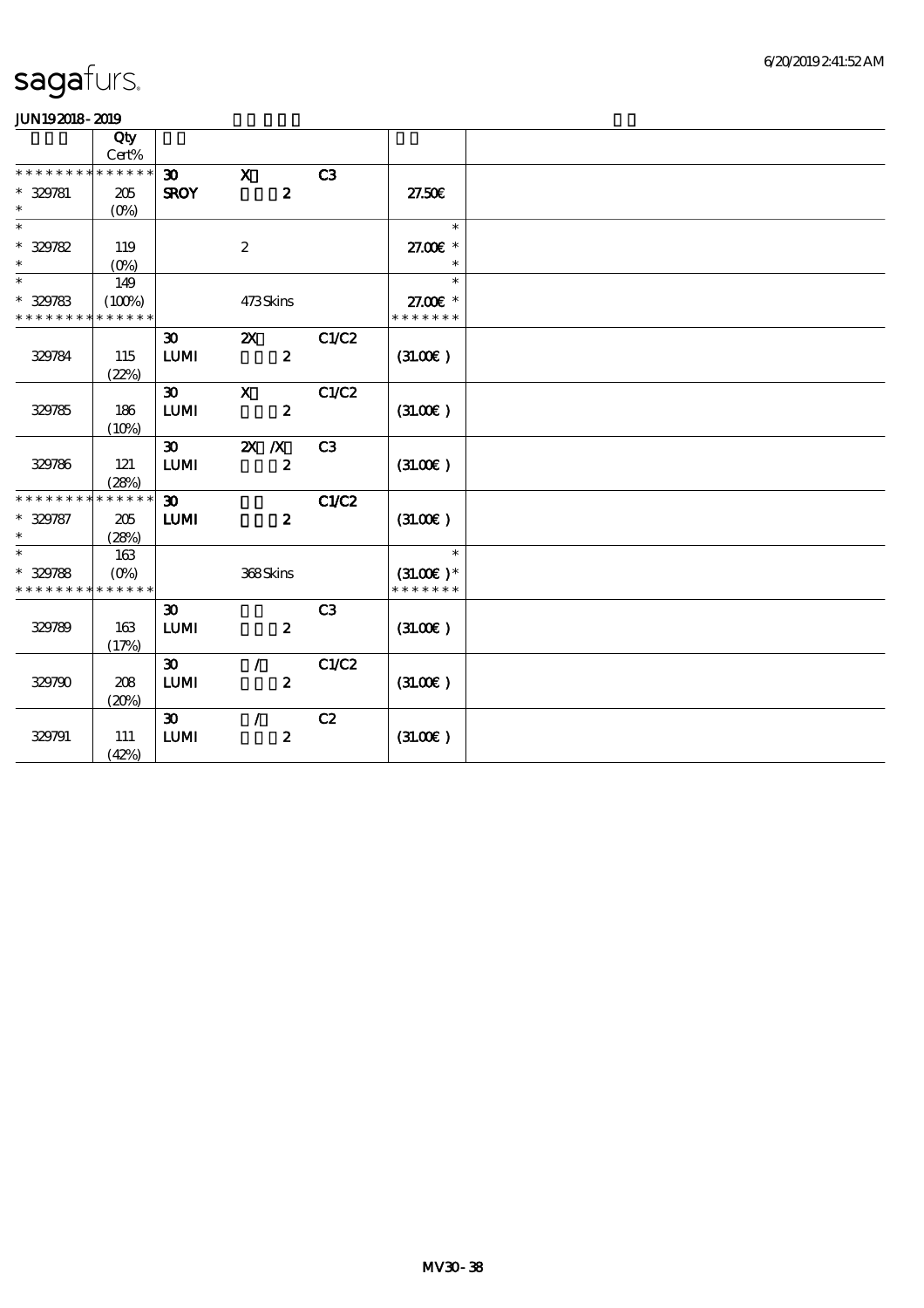|                                                                  | Qty<br>Cert%                     |                                           |                                           |                |                                                 |  |
|------------------------------------------------------------------|----------------------------------|-------------------------------------------|-------------------------------------------|----------------|-------------------------------------------------|--|
|                                                                  |                                  | $\boldsymbol{\mathfrak{D}}$               | $\boldsymbol{\mathsf{z}}$                 | C1             |                                                 |  |
| 329841                                                           | 218<br>(14%)                     | ${\bf s}$                                 | $\mathbf{1}$                              |                | (200E)                                          |  |
| 329842                                                           | 178                              | $\boldsymbol{\mathfrak{D}}$<br>${\bf s}$  | $\boldsymbol{\mathsf{Z}}$<br>$\mathbf{1}$ | C1/C2          | (200E)                                          |  |
|                                                                  | (10%)                            |                                           |                                           |                |                                                 |  |
| 329843                                                           | 281<br>(8%)                      | $\boldsymbol{\mathbf{z}}$<br>${\bf s}$    | $\boldsymbol{\mathsf{X}}$<br>$\mathbf{1}$ | C2             | (200E)                                          |  |
| 329844                                                           | 200<br>(16%)                     | $\boldsymbol{\mathsf{20}}$<br>${\bf s}$   | $\boldsymbol{\mathsf{Z}}$<br>$\mathbf{1}$ | C2             | (200E)                                          |  |
| 329845                                                           | 242<br>(7%)                      | $\boldsymbol{\mathfrak{D}}$<br>${\bf s}$  | $\mathbf{x}$<br>$\mathbf{1}$              | C1/C2          | (200)                                           |  |
| 329846                                                           | 266<br>(18%)                     | $\boldsymbol{\mathbf{z}}$<br>${\bf s}$    | $\boldsymbol{\mathrm{X}}$<br>$\mathbf{1}$ | C1/C2          | (200E)                                          |  |
| 329847                                                           | 81<br>$(\Theta)$                 | $\boldsymbol{\mathsf{20}}$<br>${\bf s}$   | $X$ $N$<br>$\mathbf{1}$                   | C3             | (1950)                                          |  |
| 329848                                                           | 119<br>(15%)                     | $\boldsymbol{\mathfrak{D}}$<br>${\bf S}$  | $\boldsymbol{\mathsf{X}}$<br>$\mathbf{1}$ | C <sub>3</sub> | (1950)                                          |  |
| 329849                                                           | 158<br>(8%)                      | $\boldsymbol{\mathbf{z}}$<br>${\bf s}$    | $\mathbf{1}$                              | C1             | $(2000\varepsilon)$                             |  |
| * * * * * * * * * * * * * *<br>$* 329850$<br>$\ast$              | 285                              | $\boldsymbol{\mathfrak{D}}$<br>${\bf s}$  | $\mathbf{1}$                              | C2             | $(2000\varepsilon)$                             |  |
| $\ast$<br>$* 329851$<br>* * * * * * * * <mark>* * * * * *</mark> | (9%)<br>${\bf 33}$<br>$(O\%)$    |                                           | 318Skins                                  |                | $\ast$<br>$(2000\varepsilon)*$<br>* * * * * * * |  |
| 329852                                                           | 98<br>(17%)                      | $\boldsymbol{\mathbf{z}}$<br>$\mathbf{S}$ | $\mathbf{1}$                              | C3             | (1950)                                          |  |
| 329853                                                           | 169<br>(21%)                     | $\pmb{\mathcal{Z}}$<br>${\bf s}$          | $\mathbf{1}$                              | C3             | (1950E)                                         |  |
| * * * * * * * *<br>* 329854<br>$\ast$                            | * * * * * *<br>285<br>$(\Theta)$ | $\boldsymbol{\mathsf{20}}$<br>${\bf s}$   | $\mathbf{1}$                              | C1             | (200E)                                          |  |
| $\ast$<br>$* 329855$<br>* * * * * * * * * * * * * *              | 75<br>$(O\%)$                    |                                           | 360Skins                                  |                | $\ast$<br>$(2000\varepsilon)*$<br>* * * * * * * |  |
| 329856                                                           | 200<br>(12%)                     | $\boldsymbol{\mathfrak{D}}$<br>${\bf s}$  | $\mathbf{1}$                              | C1             | (200)                                           |  |
| 329857                                                           | 97<br>(14%)                      | $\boldsymbol{\mathbf{z}}$<br>${\bf s}$    | $\mathbf{1}$                              | C1             | $(2000\varepsilon)$                             |  |
| * * * * * *<br>$* 329858$<br>$\ast$                              | * * * * * *<br>285<br>(21%)      | $\boldsymbol{\mathfrak{D}}$<br>${\bf S}$  | $\mathbf{1}$                              | C2             | $(2000\varepsilon)$                             |  |
| $\ast$<br>$* 329859$<br>$\ast$                                   | 260<br>$(0\%)$                   |                                           | $\boldsymbol{2}$                          |                | $\ast$<br>$(2000\varepsilon)*$<br>$\ast$        |  |
| $\ast$<br>$* 32980$<br>$\ast$                                    | 260<br>(0%)                      |                                           | $\,3$                                     |                | $\ast$<br>$(200E)*$<br>$\ast$                   |  |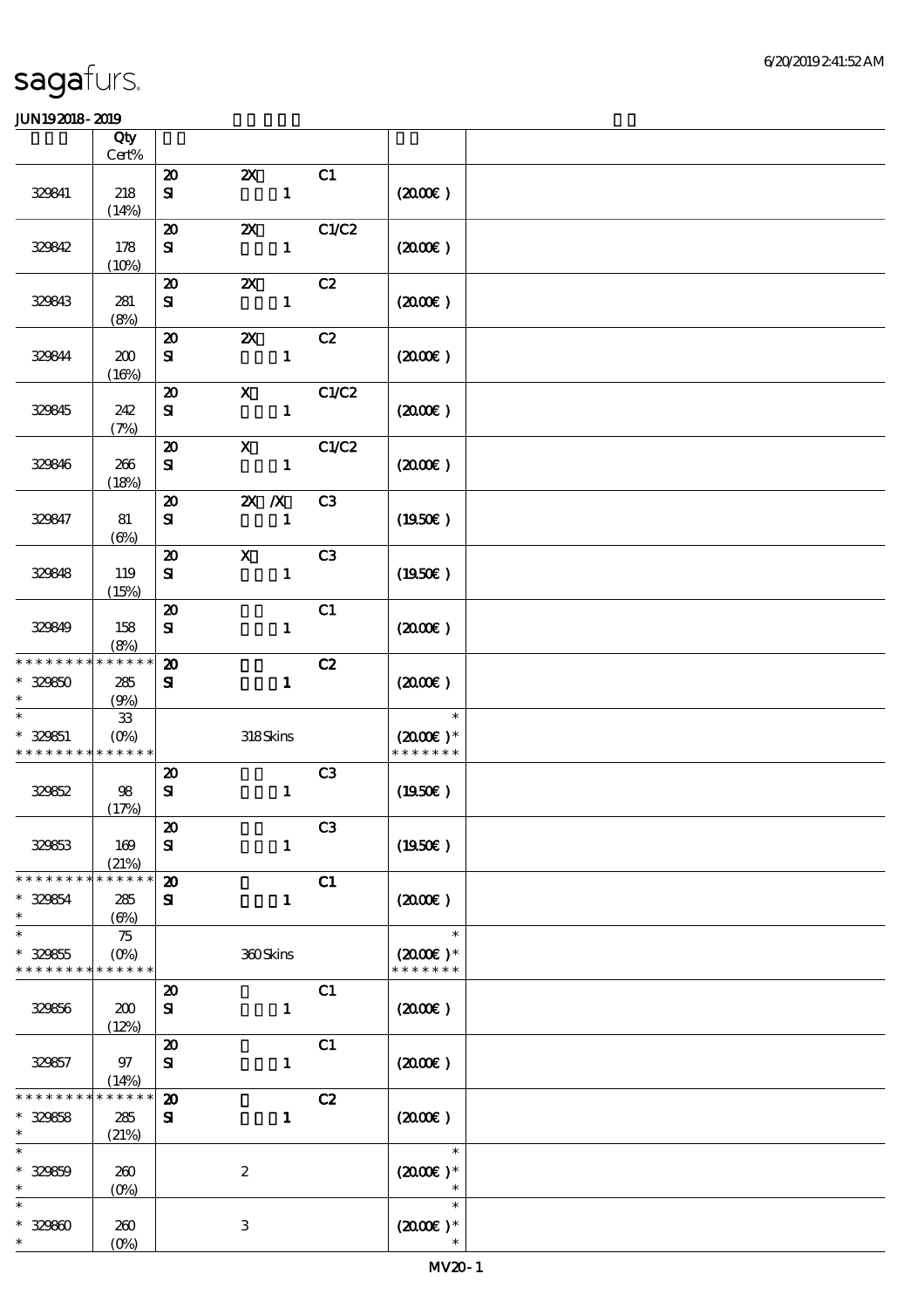|                                                        | Qty          |                                  |                              |                |                                       |  |
|--------------------------------------------------------|--------------|----------------------------------|------------------------------|----------------|---------------------------------------|--|
|                                                        | Cert%        |                                  |                              |                |                                       |  |
| $\ast$                                                 | 49           | $\boldsymbol{\mathbf{z}}$        |                              | C2             | $\ast$                                |  |
| $* 329861$<br>* * * * * * * * <mark>* * * * * *</mark> | $(0\%)$      | ${\bf s}$                        | $\mathbf{1}$                 |                | $(2000\varepsilon)*$<br>* * * * * * * |  |
|                                                        |              | $\boldsymbol{\mathfrak{D}}$      |                              | C3             |                                       |  |
| 32962                                                  | 198          | ${\bf s}$                        | $\mathbf{1}$                 |                | 1900E                                 |  |
|                                                        | (17%)        |                                  |                              |                |                                       |  |
|                                                        |              | $\boldsymbol{\mathbf{z}}$        |                              | C <sub>3</sub> |                                       |  |
| 32963                                                  | 191<br>(36%) | ${\bf s}$                        | $\mathbf{1}$                 |                | 1900E                                 |  |
|                                                        |              | $\boldsymbol{\mathbf{z}}$        |                              | C <sub>3</sub> |                                       |  |
| 329864                                                 | 176<br>(13%) | ${\bf s}$                        | $\mathbf{1}$                 |                | 1900E                                 |  |
| * * * * * * * *                                        | * * * * * *  | $\boldsymbol{\mathfrak{D}}$      |                              | C1             |                                       |  |
| $* 329865$                                             | 265          | ${\bf s}$                        | $\mathbf{1}$                 |                | 1950€                                 |  |
| $\ast$                                                 | $(\Theta)$   |                                  |                              |                |                                       |  |
| $\overline{\phantom{0}}$                               | 43           |                                  |                              |                | $\ast$                                |  |
| $* 329866$                                             | $(0\%)$      |                                  | 308Skins                     |                | 1900E *                               |  |
| * * * * * * * * * * * * * *                            |              |                                  |                              |                | * * * * * * *                         |  |
|                                                        |              | $\boldsymbol{\mathsf{20}}$       |                              | C1             |                                       |  |
| 329867                                                 | 120<br>(16%) | ${\bf s}$                        | $\mathbf{1}$                 |                | <b>1950€</b>                          |  |
| * * * * * * * *                                        | * * * * * *  | $\boldsymbol{\mathbf{z}}$        |                              | C2             |                                       |  |
| $* 32968$                                              | 285          | ${\bf s}$                        | $\mathbf{1}$                 |                | 1950€                                 |  |
| $\ast$                                                 | (12%)        |                                  |                              |                |                                       |  |
| $\ast$                                                 | 225          |                                  |                              |                | $\ast$                                |  |
| $* 329809$                                             | $(O\!/\!o)$  |                                  | 510Skins                     |                | 1900E *                               |  |
| * * * * * * * *                                        | * * * * * *  |                                  |                              |                | * * * * * * *                         |  |
|                                                        |              | $\boldsymbol{\mathfrak{D}}$      |                              | C <sub>3</sub> |                                       |  |
| 329870                                                 | 162<br>(15%) | ${\bf s}$                        | $\mathbf{1}$                 |                | <b>1900€</b>                          |  |
|                                                        |              | $\boldsymbol{\mathfrak{D}}$      | $\mathbf{X}$                 | C1             |                                       |  |
| 329871                                                 | 148          | ${\bf s}$                        | $\mathbf{1}$                 |                | 1900E                                 |  |
|                                                        | (6%)         |                                  |                              |                |                                       |  |
|                                                        |              | $\boldsymbol{\mathbf{z}}$        | $\mathbf x$                  | C2             |                                       |  |
| 329872                                                 | 291          | ${\bf s}$                        | $\mathbf{1}$                 |                | <b>1900€</b>                          |  |
|                                                        | (12%)        |                                  |                              |                |                                       |  |
| 329873                                                 | 83           | $\pmb{\mathcal{Z}}$<br>${\bf s}$ | $\mathbf{X}$<br>$\mathbf{1}$ | C3             | 1900E                                 |  |
|                                                        | (24%)        |                                  |                              |                |                                       |  |
|                                                        |              | $\boldsymbol{\mathfrak{D}}$      | $X$ $X$                      | C2             |                                       |  |
| 329874                                                 | 223          | ${\bf s}$                        | $\boldsymbol{z}$             |                | (220E)                                |  |
|                                                        | (9%)         |                                  |                              |                |                                       |  |
|                                                        |              | $\boldsymbol{\mathfrak{D}}$      | $2X$ /X                      | C2             |                                       |  |
| 329875                                                 | 160          | ${\bf s}$                        | $\boldsymbol{z}$             |                | (220E)                                |  |
|                                                        | (24%)        | $\boldsymbol{\mathfrak{D}}$      | $\mathbf{X}$ /               | C2             |                                       |  |
| 329876                                                 | 225          | ${\bf s}$                        | $\mathbf{2}$                 |                | $(2200\varepsilon)$                   |  |
|                                                        | (17%)        |                                  |                              |                |                                       |  |
|                                                        |              | $\boldsymbol{\mathfrak{D}}$      |                              | C2             |                                       |  |
| 329877                                                 | 281          | ${\bf s}$                        | $\boldsymbol{z}$             |                | (21.50)                               |  |
|                                                        | (12%)        |                                  |                              |                |                                       |  |
|                                                        |              | $\boldsymbol{\mathsf{20}}$       |                              | C2             |                                       |  |
| 329878                                                 | 237          | ${\bf s}$                        | $\boldsymbol{z}$             |                | (21.50)                               |  |
|                                                        | (20%)        | $\boldsymbol{\mathfrak{D}}$      |                              | CLC2           |                                       |  |
| 329879                                                 | 160          | ${\bf s}$                        | $\boldsymbol{z}$             |                | (21.50)                               |  |
|                                                        | $(\Theta)$   |                                  |                              |                |                                       |  |
|                                                        |              | $\boldsymbol{\mathbf{z}}$        |                              | C2             |                                       |  |
| 329890                                                 | 285          | ${\bf S\hspace{-.07cm}I}$        | $\boldsymbol{z}$             |                | (21.50)                               |  |
|                                                        | (31%)        |                                  |                              |                |                                       |  |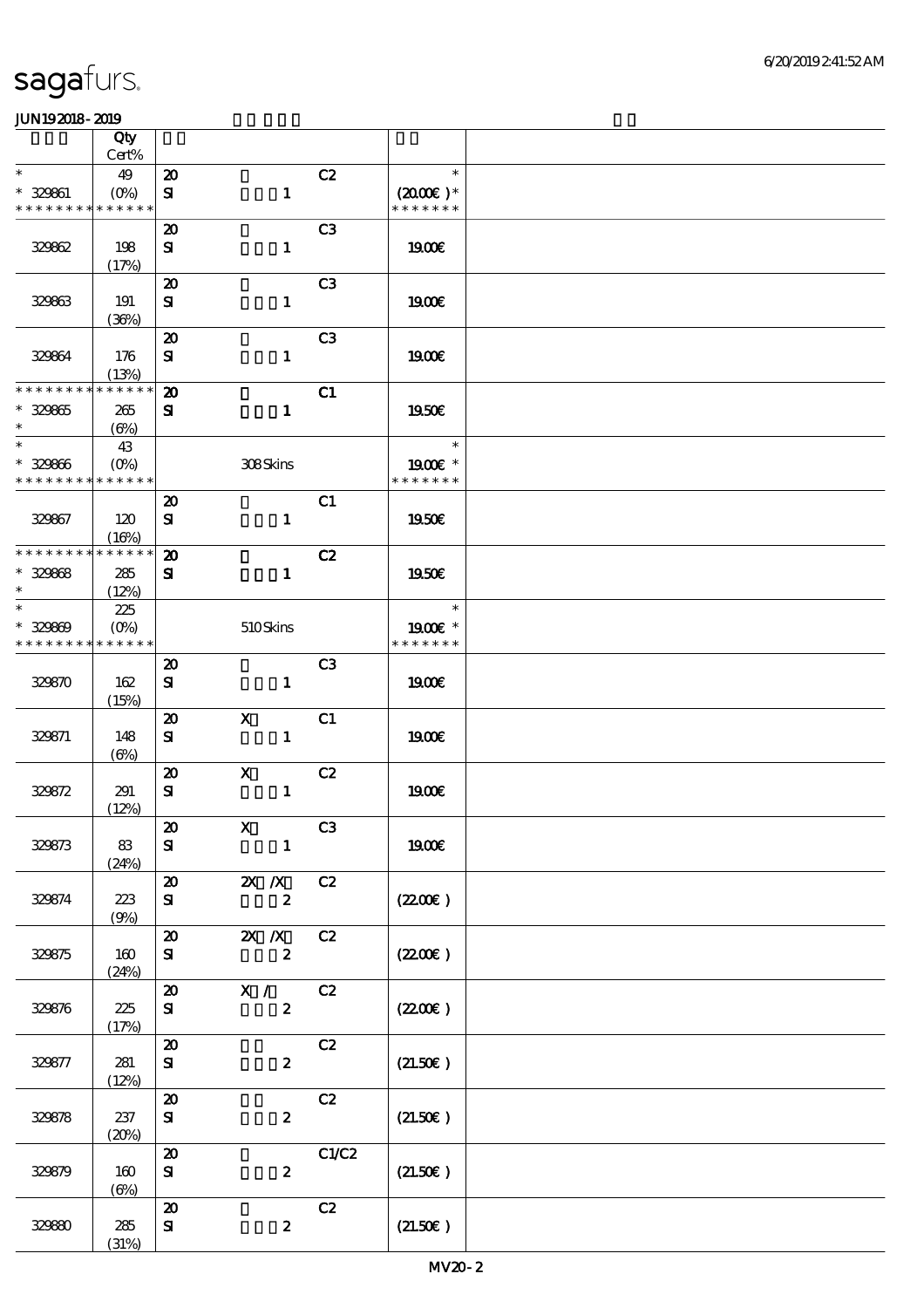|                                            | Qty<br>Cert%         |                             |                           |                  |        |                                    |  |
|--------------------------------------------|----------------------|-----------------------------|---------------------------|------------------|--------|------------------------------------|--|
|                                            |                      | $\boldsymbol{\mathbf{z}}$   |                           |                  | C2     |                                    |  |
| 329881                                     | 156<br>(15%)         | ${\bf s}$                   |                           | $\boldsymbol{z}$ |        | (21.50)                            |  |
|                                            |                      | $\boldsymbol{\mathfrak{D}}$ |                           |                  | C1/C2  |                                    |  |
| 32982                                      | 161<br>(9%)          | ${\bf s}$                   |                           | $\boldsymbol{z}$ |        | 21.00E                             |  |
| * * * * * * * *                            | * * * * * *          | $\boldsymbol{\mathbf{z}}$   |                           |                  | C2     |                                    |  |
| $* 329883$<br>$\ast$                       | 285<br>(25%)         | ${\bf s}$                   |                           | $\boldsymbol{z}$ |        | 21.00                              |  |
| $\ast$                                     | 136                  |                             |                           |                  |        | $\ast$                             |  |
| * 329884<br>* * * * * * * * * * * * * *    | (9%)                 |                             | 421 Skins                 |                  |        | 2050E *<br>* * * * * * *           |  |
|                                            |                      | $\boldsymbol{\mathfrak{D}}$ |                           |                  | C2     |                                    |  |
| 32985                                      | 282<br>(18%)         | ${\bf s}$                   |                           | $\boldsymbol{z}$ |        | 21.00E                             |  |
|                                            |                      | $\boldsymbol{\mathfrak{D}}$ | $\mathbf{X}$              |                  | C1/C2  |                                    |  |
| 329886                                     | 168<br>(10%)         | ${\bf s}$                   |                           | $\boldsymbol{z}$ |        | 21.006                             |  |
|                                            |                      | $\boldsymbol{\mathbf{z}}$   | $\mathbf X$               |                  | C2     |                                    |  |
| 329887                                     | 280<br>(20%)         | ${\bf s}$                   |                           | $\boldsymbol{z}$ |        | 21.00                              |  |
|                                            |                      | $\boldsymbol{\mathfrak{D}}$ | $\mathbf{X}$              |                  | C2     |                                    |  |
| 329888                                     | 234<br>(13%)         | ${\bf s}$                   |                           | $\boldsymbol{2}$ |        | 21.006                             |  |
|                                            |                      | $\boldsymbol{\mathfrak{D}}$ | $\mathbb{X}$              |                  | C3     |                                    |  |
| 329899                                     | 127                  | ${\bf s}$                   |                           | $\boldsymbol{z}$ |        | 21.00                              |  |
|                                            | (18%)                |                             |                           |                  |        |                                    |  |
|                                            |                      | $\boldsymbol{\mathsf{20}}$  | X / C2                    |                  |        |                                    |  |
| 329800                                     | 112<br>(10%)         | $\mathbf{B}$                |                           |                  | 1 COR1 | 17.50€                             |  |
|                                            |                      | $\boldsymbol{\mathfrak{D}}$ | X / C2                    |                  |        |                                    |  |
| 329891                                     | 224<br>(8%)          | $\mathbf{B}$                |                           | $\mathbf{1}$     |        | 1850E                              |  |
| * * * * * * * *                            | * * * * * *          | $\boldsymbol{\mathfrak{D}}$ | $\mathcal{L}$             |                  | C2     |                                    |  |
| $* 329892$                                 | 285                  | $\mathbf{B}$                |                           | $\mathbf{1}$     |        | 1900E                              |  |
| $\ast$                                     | (7%)                 |                             |                           |                  |        |                                    |  |
| $\ast$                                     | 43                   |                             |                           |                  |        | $\ast$                             |  |
| $* 329808$<br>* * * * * * * *              | (11%)<br>* * * * * * |                             | 328Skins                  |                  |        | 1850€ *<br>* * * * * * *           |  |
|                                            |                      | $\boldsymbol{\mathfrak{D}}$ | X / C2                    |                  |        |                                    |  |
| 329894                                     | 219<br>$(\Theta)$    | $\mathbf{B}$                |                           | $\boldsymbol{2}$ |        | 2050E                              |  |
| * * * * * * * *                            | * * * * * *          | $\boldsymbol{\mathfrak{D}}$ | $\boldsymbol{\mathsf{z}}$ |                  | C1     |                                    |  |
| $* 329805$                                 | 265                  | <b>SAGA</b>                 |                           | $\mathbf{I}$     |        | (2300)                             |  |
| $\ast$                                     | (12%)                |                             |                           |                  |        |                                    |  |
| $\ast$                                     |                      |                             |                           |                  |        | $\ast$                             |  |
| $* 329806$<br>$\ast$                       | 240                  |                             | $\boldsymbol{2}$          |                  |        | $(2300E)*$                         |  |
| $\ast$                                     | $(O\%)$<br>118       |                             |                           |                  |        | $\ast$                             |  |
| $* 329897$                                 | $(O\%)$              |                             | 623Skins                  |                  |        | $(2300)$ *                         |  |
| * * * * * * * * * * * * * *                |                      |                             |                           |                  |        | * * * * * * *                      |  |
| * * * * * * * *                            | * * * * * *          | $\boldsymbol{\mathfrak{D}}$ | $\mathbf{z}$              |                  | C1     |                                    |  |
| $* 329808$                                 | 265                  | <b>SAGA</b>                 | $\blacksquare$            |                  |        | $(2250\varepsilon)$                |  |
| $\ast$                                     | (16%)                |                             |                           |                  |        |                                    |  |
| $\ast$                                     | 91                   |                             |                           |                  |        | $\ast$                             |  |
| $* 329809$<br>* * * * * * * * * * * * * *  | $(O\%)$              |                             | 356Skins                  |                  |        | $(2250\epsilon)*$<br>* * * * * * * |  |
| * * * * * * * * <mark>* * * * * * *</mark> |                      | 20                          | $\mathbf{X}$              |                  | C2     |                                    |  |
| $*32900$                                   | 265                  | <b>SAGA</b>                 |                           | $\mathbf{1}$     |        | $(2250\varepsilon)$                |  |
| $*$ $*$                                    | $(O\%)$              |                             |                           |                  |        |                                    |  |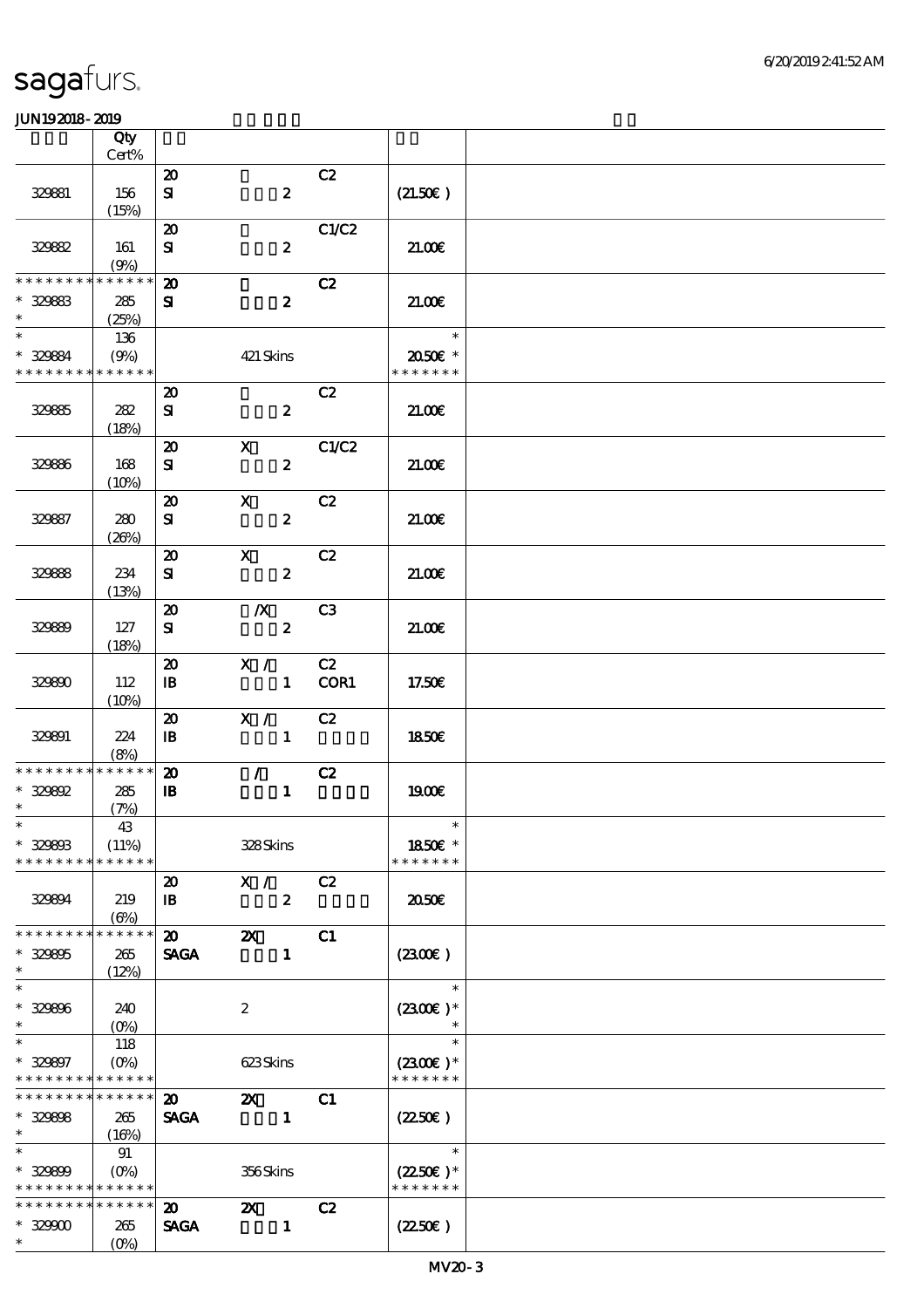|                             |                                         | Qty<br>Cert%                            |                                            |                                |              |    |                                              |  |
|-----------------------------|-----------------------------------------|-----------------------------------------|--------------------------------------------|--------------------------------|--------------|----|----------------------------------------------|--|
|                             |                                         |                                         |                                            |                                |              |    | $\ast$                                       |  |
| $\ast$<br>$\ast$            | $* 32901$                               | 240<br>$(O\!/\!\!\delta)$               | $\boldsymbol{\mathfrak{D}}$<br><b>SAGA</b> | $\boldsymbol{\mathsf{z}}$      | $\mathbf{1}$ | C2 | $(2250)$ *<br>$\ast$                         |  |
| $\ast$<br>$\ast$            | $*32902$                                | 240<br>$(0\%)$                          |                                            | $\,3$                          |              |    | $\ast$<br>$(2250\epsilon)^*$<br>$\ast$       |  |
| $\ast$<br>$\ast$            | $* 329003$                              | 240                                     |                                            | $\overline{4}$                 |              |    | $\ast$<br>$(2250\varepsilon)*$               |  |
| $\ast$<br>$\ast$            | $* 32904$                               | $(0\%)$<br>250                          |                                            | $\mathbf 5$                    |              |    | $\ast$<br>$(2250)$ *                         |  |
| $\overline{\phantom{1}}$    | $* 32905$                               | $(O\!/\!o)$<br>46                       |                                            | $\boldsymbol{6}$               |              |    | $\ast$<br>$(2250)$ *                         |  |
| $\ast$<br>$\ast$            | $* 329006$                              | $(O\%)$<br>138<br>(100%)                |                                            | 1419Skins                      |              |    | $\ast$<br>$\ast$<br>$(2250\varepsilon)*$     |  |
|                             | * * * * * * * *                         | * * * * * *                             |                                            |                                |              |    | * * * * * * *                                |  |
| $\ast$                      | * * * * * * *<br>$* 32907$              | * * * * * *<br>265<br>(O <sub>0</sub> ) | $\boldsymbol{\mathfrak{D}}$<br><b>SAGA</b> | $\boldsymbol{\mathsf{Z}}$      | $\mathbf{1}$ | C2 | (2250)                                       |  |
| $\overline{\ast}$<br>$\ast$ | $* 32908$                               | 240<br>$(0\%)$                          |                                            | $\boldsymbol{2}$               |              |    | $\ast$<br>$(2250)$ *<br>$\ast$               |  |
| $\ast$<br>$\ast$            | $* 32909$                               | 240<br>$(O\%)$                          |                                            | $\,3$                          |              |    | $\ast$<br>$(2250\varepsilon)*$<br>$\ast$     |  |
| $\ast$<br>$\ast$            | $* 329910$                              | 240<br>$(O\%)$                          |                                            | $\boldsymbol{4}$               |              |    | $\ast$<br>$(2250)$ *                         |  |
| $\ast$<br>$\ast$            | * 329911                                | 176<br>$(O\%)$                          |                                            | $\mathbf 5$                    |              |    | $\ast$<br>$(2250\varepsilon)*$<br>$\ast$     |  |
| $\ast$                      | * 329912<br>* * * * * * * * * * * * * * | 196<br>(100%)                           |                                            | 1357Skins                      |              |    | $\ast$<br>$(2250)$ *<br>* * * * * * *        |  |
| $\ast$                      | * 329913                                | *************** 20<br>240<br>$(O\%)$    | <b>SAGA</b>                                | $\mathbf{Z}$                   | $\mathbf{1}$ | C2 | (2250)                                       |  |
| $\ast$<br>$\ast$            | $* 329914$                              | 240<br>$(O\%)$                          |                                            | $\boldsymbol{2}$               |              |    | $\ast$<br>$(2250\text{E})*$<br>$\ast$        |  |
| $\ast$<br>$\ast$            | * 329915                                | 220<br>$(O\%)$                          |                                            | 3                              |              |    | $\ast$<br>$(2250\varepsilon)^*$<br>$\ast$    |  |
| $\ast$<br>$\ast$            | * 329916                                | 45<br>$(O\!\!\!\!\!\!\backslash\rho)$   |                                            | $\overline{\mathbf{4}}$        |              |    | $\ast$<br>$(2250\varepsilon)*$<br>$\ast$     |  |
| $\ast$                      | * 329917<br>* * * * * * * *             | 193<br>(93%)<br>* * * * * *             |                                            | 938Skins                       |              |    | $\ast$<br>$(2250\text{E})*$<br>* * * * * * * |  |
| $\ast$                      | * * * * * * * *<br>$* 329918$           | * * * * * *<br>265<br>(25%)             | $\boldsymbol{\mathfrak{D}}$<br><b>SAGA</b> | $\mathbf{X}$<br>$\blacksquare$ |              | C3 | (21.50)                                      |  |
| $\ast$                      | $* 329919$<br>* * * * * * * *           | 156<br>$(O\% )$<br>* * * * * *          |                                            | 421 Skins                      |              |    | $\ast$<br>$(21.50)$ *<br>* * * * * * *       |  |
| $\ast$                      | __<br>* * * * * * * *<br>$* 329900$     | * * * * * *<br>265<br>$(O\%)$           | $\boldsymbol{\mathsf{20}}$<br><b>SAGA</b>  | $\mathbf{X}$                   | $\mathbf{1}$ | C3 | (21.50)                                      |  |
|                             |                                         |                                         |                                            |                                |              |    |                                              |  |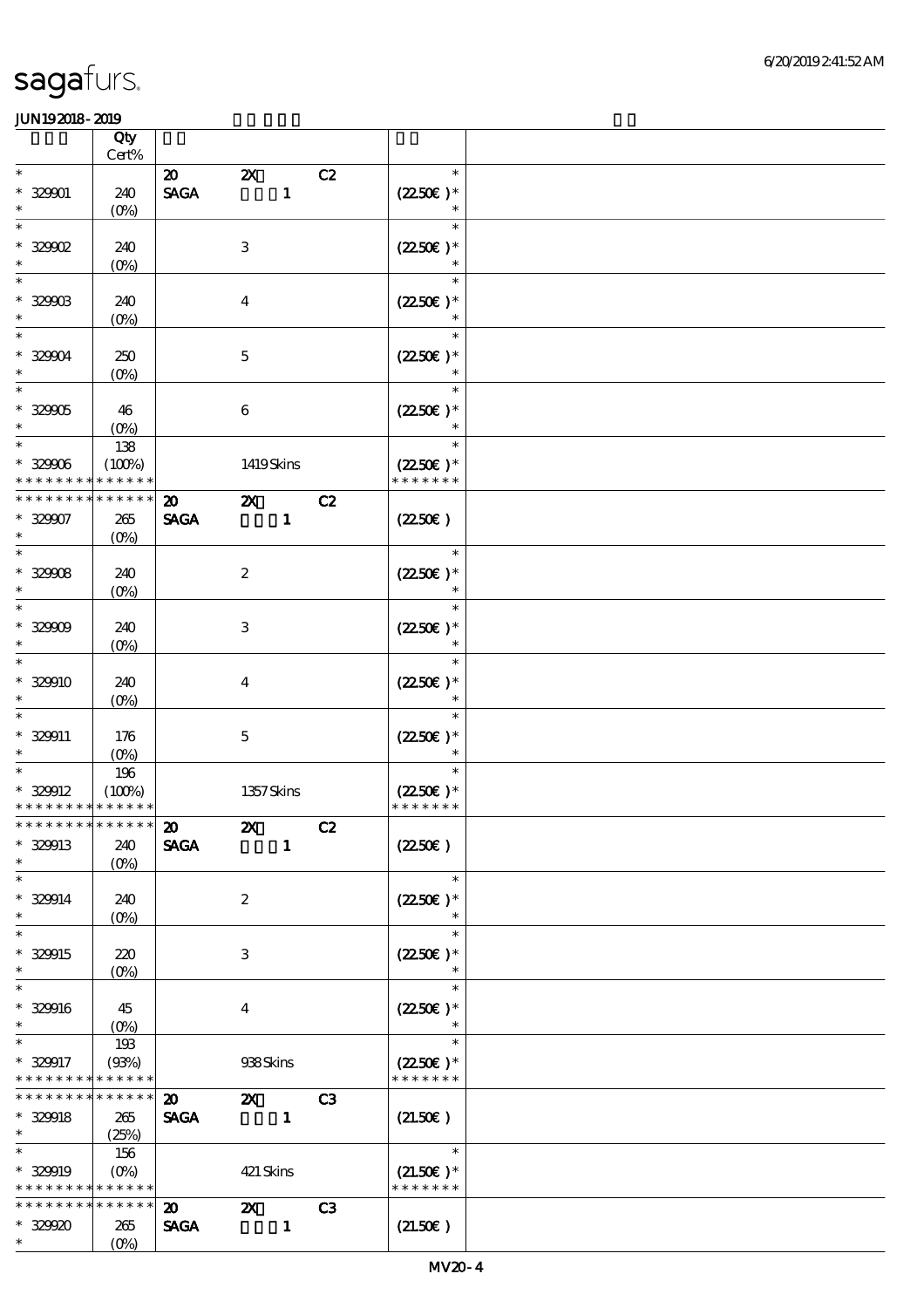|                                | Qty                                                 |                                            |                           |              |                |                                    |  |
|--------------------------------|-----------------------------------------------------|--------------------------------------------|---------------------------|--------------|----------------|------------------------------------|--|
|                                | Cert%                                               |                                            |                           |              |                |                                    |  |
| $\ast$<br>$* 329921$<br>$\ast$ | 105<br>$(O\%)$                                      | $\boldsymbol{\mathfrak{D}}$<br><b>SAGA</b> | $\boldsymbol{\mathsf{Z}}$ | $\mathbf{1}$ | C <sub>3</sub> | $\ast$<br>$(21.50)$ *<br>$\ast$    |  |
| $\ast$                         | 108                                                 |                                            |                           |              |                | $\ast$                             |  |
| $* 329922$<br>* * * * * * * *  | (100%)<br>* * * * * *                               |                                            | 478Skins                  |              |                | $(21.50)$ *<br>* * * * * * *       |  |
| * * * * * * * *                | * * * * * *                                         | $\boldsymbol{\mathfrak{D}}$                | $\boldsymbol{\mathsf{X}}$ |              | C <sub>3</sub> |                                    |  |
| $* 329923$<br>$\ast$           | 265<br>(30%)                                        | <b>SAGA</b>                                |                           | $\mathbf{1}$ |                | (21.50)                            |  |
| $\ast$                         | 188                                                 |                                            |                           |              |                | $\ast$                             |  |
| * 329924                       | $(O\%)$<br>* * * * * * * * <mark>* * * * * *</mark> |                                            | 453Skins                  |              |                | $(21.50)$ *<br>* * * * * * *       |  |
| * * * * * * * *                | * * * * * *                                         | $\boldsymbol{\mathbf{z}}$                  | $\mathbf{x}$              |              | C1             |                                    |  |
| $* 329925$<br>$\ast$           | 265<br>(20%)                                        | <b>SAGA</b>                                |                           | $\mathbf{1}$ |                | $(2250\varepsilon)$                |  |
| $\overline{\ast}$              |                                                     |                                            |                           |              |                | $\ast$                             |  |
| $* 329926$<br>$\ast$           | 240<br>$(0\%)$                                      |                                            | $\boldsymbol{2}$          |              |                | $(2250\varepsilon)*$<br>$\ast$     |  |
| $\overline{\ast}$              |                                                     |                                            |                           |              |                | $\ast$                             |  |
| $* 329927$<br>$\ast$           | 240<br>(O <sub>0</sub> )                            |                                            | $\,3\,$                   |              |                | $(2250)$ *<br>$\ast$               |  |
| $\ast$                         | 163                                                 |                                            |                           |              |                | $\ast$                             |  |
| $* 329928$<br>* * * * * * * *  | $(O\%)$<br>* * * * * *                              |                                            | 908Skins                  |              |                | $(2250\epsilon)*$<br>* * * * * * * |  |
|                                | * * * * * * * * <mark>* * * * * *</mark>            | $\boldsymbol{\mathfrak{D}}$                | $\mathbf{x}$              |              | C1             |                                    |  |
| $* 329929$<br>$\ast$           | 265<br>(29%)                                        | <b>SAGA</b>                                |                           | $\mathbf{1}$ |                | $(2250\varepsilon)$                |  |
| $\ast$                         |                                                     |                                            |                           |              |                | $\ast$                             |  |
| $* 32990$<br>$\ast$            | 240<br>(3%)                                         |                                            | $\boldsymbol{2}$          |              |                | $(2250\epsilon)^*$<br>$\ast$       |  |
| $\ast$                         | ${\bf 39}$                                          |                                            |                           |              |                | $\ast$                             |  |
| * 329931                       | $(O\%)$<br>* * * * * * * * <mark>* * * * * *</mark> |                                            | 544Skins                  |              |                | $(2250\epsilon)*$<br>* * * * * * * |  |
|                                | * * * * * * * * * * * * * *                         | $\boldsymbol{\mathfrak{D}}$                | $\mathbf{X}$              |              | C2             |                                    |  |
| $* 329932$                     | 265                                                 | <b>SAGA</b>                                |                           | $\mathbf{1}$ |                | (225C)                             |  |
| $\ast$                         | $(O\!/\!o)$                                         |                                            |                           |              |                |                                    |  |
| $*$                            |                                                     |                                            |                           |              |                | $\ast$                             |  |
| $* 329033$<br>$\ast$           | 240<br>$(0\%)$                                      |                                            | $\boldsymbol{2}$          |              |                | $(2250)$ *<br>$\ast$               |  |
| $\ast$                         |                                                     |                                            |                           |              |                | $\ast$                             |  |
| * 329034<br>$\ast$             | 240<br>(O <sub>0</sub> )                            |                                            | $\ensuremath{\mathbf{3}}$ |              |                | $(2250\varepsilon)*$<br>$\ast$     |  |
| $\ast$                         |                                                     |                                            |                           |              |                | $\ast$                             |  |
| $* 329035$<br>$\ast$           | 240<br>$(O\!/\!o)$                                  |                                            | $\boldsymbol{4}$          |              |                | $(2250\varepsilon)^*$<br>$\ast$    |  |
| $\ast$                         |                                                     |                                            |                           |              |                | $\ast$                             |  |
| $* 32906$<br>$\ast$            | 240<br>$(0\%)$                                      |                                            | $\mathbf{5}$              |              |                | $(2250\varepsilon)*$               |  |
| $\ast$                         |                                                     |                                            |                           |              |                | $\ast$                             |  |
| * 329937<br>$\ast$             | 240<br>$(O\!/\!o)$                                  |                                            | $\boldsymbol{6}$          |              |                | $(2250)$ *                         |  |
| $\ast$                         |                                                     |                                            |                           |              |                | $\ast$                             |  |
| $* 32903$<br>$\ast$            | 240<br>$(0\%)$                                      |                                            | $\boldsymbol{7}$          |              |                | $(225E)^*$<br>$\ast$               |  |
| $\ast$                         |                                                     |                                            |                           |              |                | $\ast$                             |  |
| $* 32999$<br>$\ast$            | 240<br>$(0\%)$                                      |                                            | 8                         |              |                | $(2250\varepsilon)*$<br>$\ast$     |  |
| $\ast$                         |                                                     |                                            |                           |              |                | $\ast$                             |  |
| $* 32940$<br>$\ast$            | $\boldsymbol{\pi}$<br>(O <sub>0</sub> )             |                                            | $\boldsymbol{9}$          |              |                | $(2250)$ *                         |  |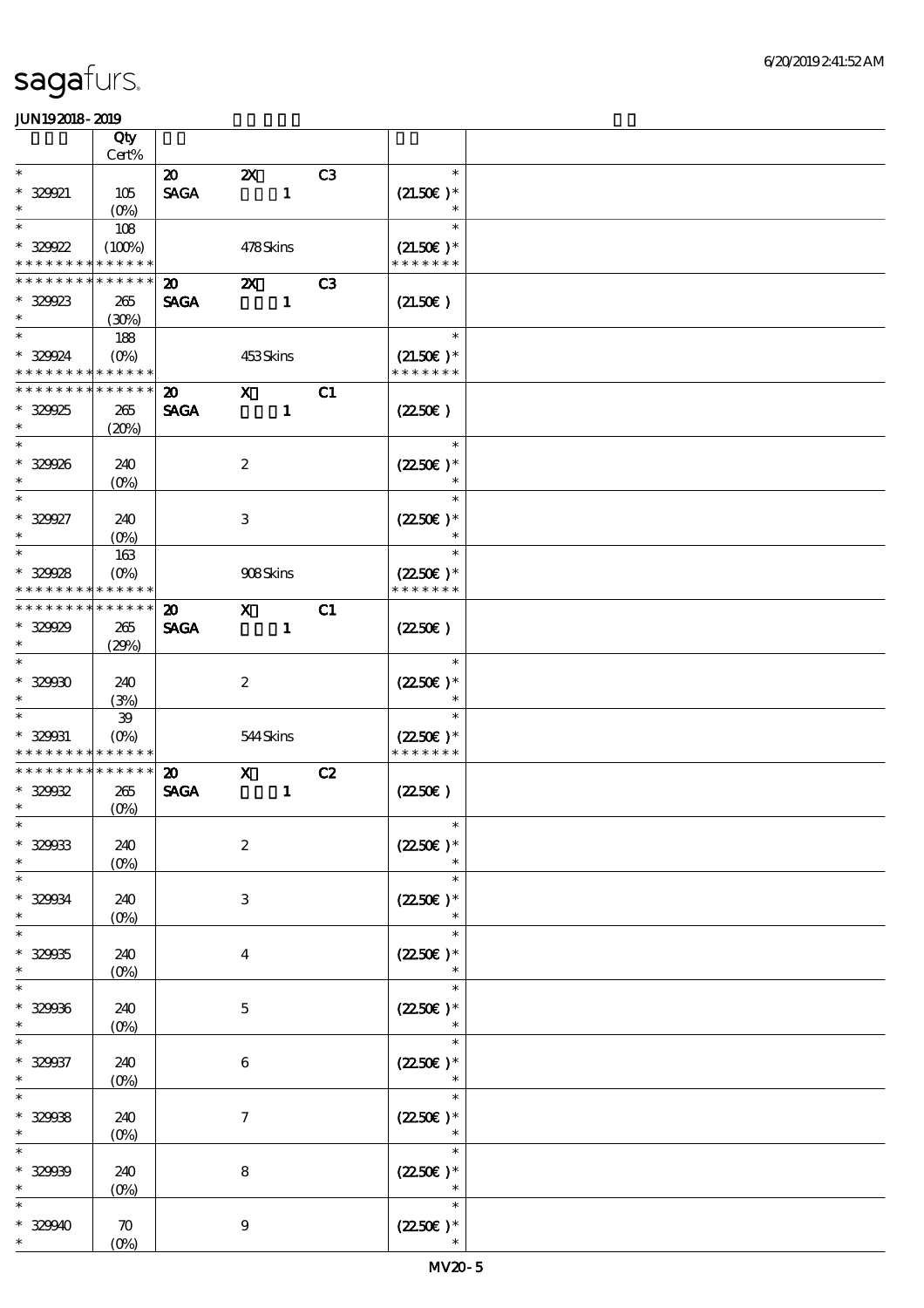|                                                                    | Qty                               |                                            |                     |              |    |                                                  |  |
|--------------------------------------------------------------------|-----------------------------------|--------------------------------------------|---------------------|--------------|----|--------------------------------------------------|--|
| $\ast$                                                             | Cert%<br>196                      | $\boldsymbol{\mathfrak{D}}$                | $\mathbf{x}$        |              | C2 | $\ast$                                           |  |
| $* 329941$<br>* * * * * * * *                                      | (100%)<br>* * * * * *             | <b>SAGA</b>                                |                     | $\mathbf{1}$ |    | $(2250\varepsilon)^*$<br>* * * * * * *           |  |
| * * * * * * * *<br>$* 329942$<br>$\ast$                            | * * * * * *<br>265<br>$(0\%)$     | $\boldsymbol{\mathfrak{D}}$<br><b>SAGA</b> | $\mathbf X$         | $\mathbf{1}$ | C2 | $(2250\varepsilon)$                              |  |
| $\ast$<br>$* 32943$<br>$\ast$                                      | 240<br>$(0\%)$                    |                                            | $\boldsymbol{2}$    |              |    | $\ast$<br>$(2250\epsilon)*$                      |  |
| $\ast$<br>* 329944<br>$\ast$                                       | 240<br>$(O\%)$                    |                                            | $\,3$               |              |    | $\ast$<br>$(2250\varepsilon)^*$                  |  |
| $\ast$<br>$* 329945$<br>$\ast$                                     | 240<br>$(0\%)$                    |                                            | $\boldsymbol{4}$    |              |    | $(2250\varepsilon)*$<br>$\ast$                   |  |
| $\ast$<br>$* 329946$<br>$\ast$                                     | 240<br>$(0\%)$                    |                                            | $\mathbf 5$         |              |    | $\ast$<br>$(2250\varepsilon)*$<br>$\ast$         |  |
| $\ast$<br>$* 329947$<br>$\ast$                                     | 240<br>$(O\!/\!\delta)$           |                                            | $\boldsymbol{6}$    |              |    | $\ast$<br>$(2250\varepsilon)^*$<br>$\ast$        |  |
| $\ast$<br>$* 329948$<br>$\ast$                                     | 240<br>(100%)                     |                                            | $\boldsymbol{\tau}$ |              |    | $\ast$<br>$(2250\varepsilon)*$<br>$\ast$         |  |
| $\ast$<br>$* 329949$<br>$\ast$                                     | $35\,$<br>(100%)                  |                                            | $\bf8$              |              |    | $\ast$<br>$(2250\varepsilon)^*$                  |  |
| $\ast$<br>$* 32900$<br>* * * * * * * * <mark>* * * * * *</mark>    | 162<br>$(O\%)$                    |                                            | 1902Skins           |              |    | $\ast$<br>$(2250\varepsilon)^*$<br>* * * * * * * |  |
| * * * * * * * *                                                    | * * * * * *                       |                                            |                     |              | C2 |                                                  |  |
| $* 329051$<br>$\ast$                                               | 265<br>$(O\!/\!o)$                | $\boldsymbol{\mathsf{20}}$<br><b>SAGA</b>  | $\mathbf{x}$        | $\mathbf{1}$ |    | (2250)                                           |  |
| $\ast$<br>$* 32962$<br>$\ast$                                      | 240<br>(0%)                       |                                            | $\boldsymbol{2}$    |              |    | $\ast$<br>$(2250\varepsilon)^*$                  |  |
| $*$<br>$* 32963$<br>$\ast$                                         | 240<br>$(0\%)$                    |                                            | $\,3$               |              |    | $\ast$<br>$(2250)$ *<br>$\ast$                   |  |
| $\ast$<br>$* 329054$<br>$\ast$                                     | 240<br>$(0\%)$                    |                                            | $\boldsymbol{4}$    |              |    | $\ast$<br>$(2250\varepsilon)*$<br>$\ast$         |  |
| $\ast$<br>$* 329055$<br>$\ast$                                     | 228<br>$(0\%)$                    |                                            | $\mathbf 5$         |              |    | $\ast$<br>$(2250)$ *                             |  |
| $\ast$<br>$* 329056$<br>* * * * * * * * <mark>* * * * * *</mark> * | 174<br>(97%)                      |                                            | 1387Skins           |              |    | $\ast$<br>$(2250\varepsilon)*$<br>* * * * * * *  |  |
| * * * * * * * *<br>$* 329057$<br>$\ast$                            | * * * * * *<br>265<br>$(O\!/\!o)$ | $\boldsymbol{\mathsf{20}}$<br><b>SAGA</b>  | $\mathbf{x}$        | $\mathbf{1}$ | C3 | 21.00                                            |  |
| $\overline{\ast}$<br>$* 32958$<br>$\ast$                           | 240<br>$(O\!/\!\delta)$           |                                            | $\boldsymbol{2}$    |              |    | $\ast$<br>$21.005*$<br>$\ast$                    |  |
| $\ast$<br>$* 32900$<br>$\ast$<br>$\ast$                            | 84<br>$(0\%)$<br>117              |                                            | $\,3$               |              |    | $\ast$<br>$21.00E$ *<br>$\ast$<br>$\ast$         |  |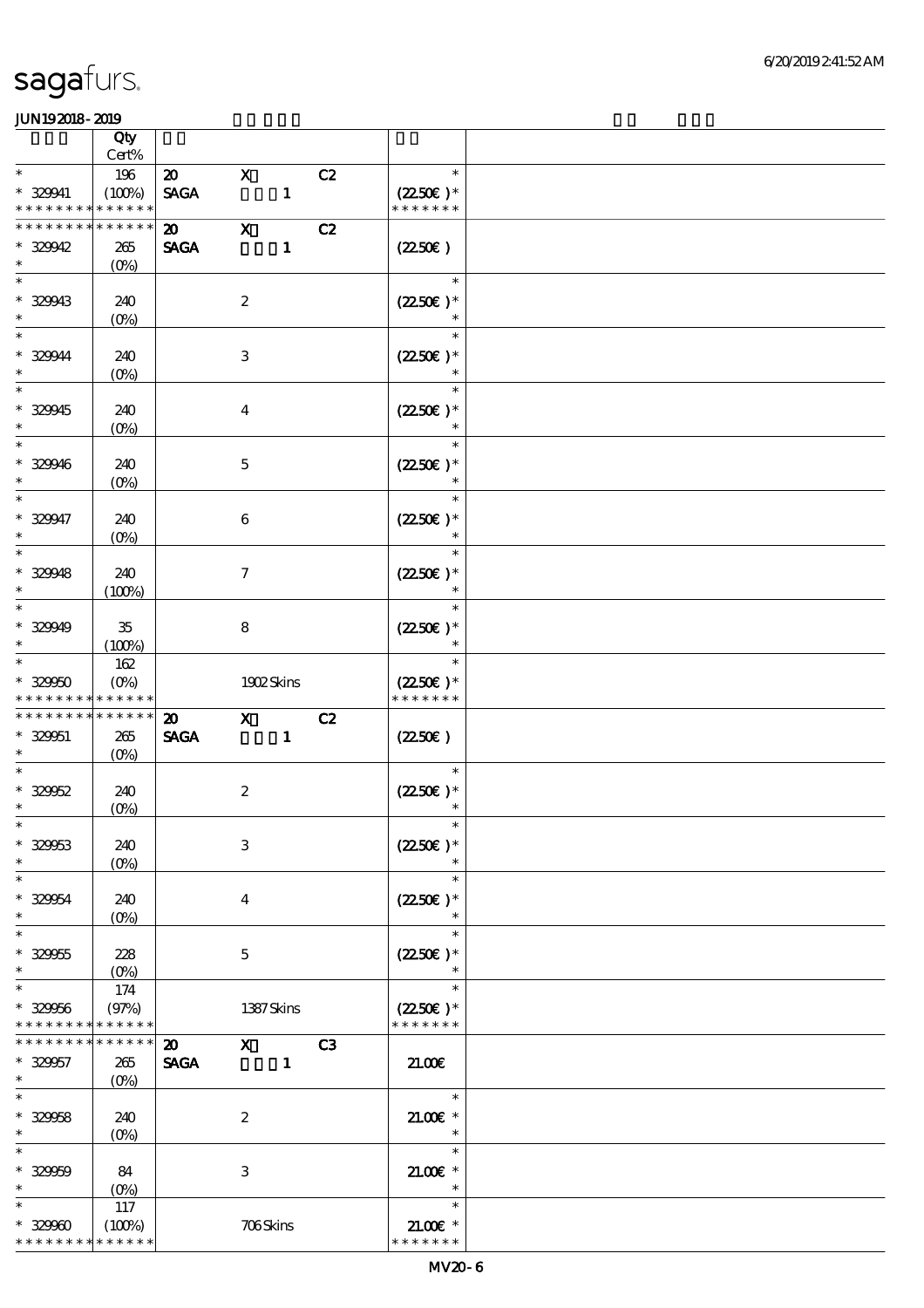|                                                     | Qty                                      |                                            |                  |              |    |                                               |  |
|-----------------------------------------------------|------------------------------------------|--------------------------------------------|------------------|--------------|----|-----------------------------------------------|--|
|                                                     | Cert%                                    |                                            |                  |              |    |                                               |  |
| * * * * * * *<br>$* 329961$<br>$\ast$               | * * * * * *<br>265<br>$(O\!/\!\!\delta)$ | $\boldsymbol{\mathfrak{D}}$<br><b>SAGA</b> | $\mathbf{x}$     | $\mathbf{1}$ | C3 | (21.00)                                       |  |
| $\ast$<br>$* 32962$                                 | 238                                      |                                            | $\boldsymbol{2}$ |              |    | $\ast$<br>$(21.00)$ *                         |  |
| $\ast$                                              | $(0\%)$                                  |                                            |                  |              |    | $\ast$                                        |  |
| $\ast$<br>$* 32963$                                 | 176<br>(100%)                            |                                            | 679Skins         |              |    | $\ast$<br>$(21.00)$ *                         |  |
| * * * * * * * * <mark>* * * * * *</mark> *          |                                          |                                            |                  |              |    | * * * * * * *                                 |  |
| * * * * * * * *<br>* 329064<br>$\ast$               | * * * * * *<br>265<br>(O <sub>0</sub> )  | $\boldsymbol{\mathfrak{D}}$<br><b>SAGA</b> | $\mathbf{x}$     | $\mathbf{1}$ | C3 | (21.50)                                       |  |
| $\ast$<br>$* 32905$<br>* * * * * * * *              | 240<br>$(O\%)$<br>* * * * * *            |                                            | 505Skins         |              |    | $\ast$<br>$(21.50)$ *<br>* * * * * * *        |  |
| * * * * * * * *                                     | * * * * * *                              | $\boldsymbol{\mathfrak{D}}$                |                  |              | C1 |                                               |  |
| $* 329066$<br>$\ast$                                | 265<br>$(O\%)$                           | <b>SAGA</b>                                |                  | $\mathbf{1}$ |    | (220E)                                        |  |
| $\ast$<br>$* 329967$<br>$\ast$                      | 240<br>$(O\!/\!o)$                       |                                            | $\boldsymbol{2}$ |              |    | $\ast$<br>$(2200\varepsilon)*$<br>$\ast$      |  |
| $\ast$<br>$* 32908$<br>$\ast$                       | 240<br>$(0\%)$                           |                                            | 3                |              |    | $\ast$<br>$(2200\varepsilon)*$<br>$\ast$      |  |
| $\ast$<br>$* 32900$<br>$\ast$                       | 240<br>$(O\!/\!o)$                       |                                            | $\overline{4}$   |              |    | $\ast$<br>$(2200\varepsilon)*$<br>$\ast$      |  |
| $\ast$<br>$* 32900$                                 | 240<br>$(O\%)$                           |                                            | $\mathbf{5}$     |              |    | $\ast$<br>$(2200)$ *                          |  |
| $* 329971$<br>$\ast$                                | 240<br>$(O\%)$                           |                                            | $\boldsymbol{6}$ |              |    | $\ast$<br>$(2200\varepsilon)*$<br>$\ast$      |  |
| $\ast$<br>$* 329972$<br>$\ast$                      | 96<br>$(O\!/\!\!\delta)$                 |                                            | $\boldsymbol{7}$ |              |    | $\ast$<br>$(2200\varepsilon)*$<br>$\ast$      |  |
| $\ast$<br>$* 329973$<br>* * * * * * * *             | 116<br>(100%)<br>* * * * * *             |                                            | $1677$ Skins     |              |    | $\ast$<br>$(2200)$ *<br>* * * * * * *         |  |
| * * * * * * *                                       | * * * * * *                              | $\boldsymbol{\mathfrak{D}}$                |                  |              | C1 |                                               |  |
| $* 329974$<br>$\ast$                                | 265<br>$(O\!/\!o)$                       | <b>SAGA</b>                                |                  | $\mathbf{1}$ |    | (2250)                                        |  |
| $\ast$<br>$* 329975$<br>$\ast$                      | 240<br>(0%)                              |                                            | $\boldsymbol{2}$ |              |    | $\ast$<br>$(2250\varepsilon)^*$               |  |
| $\ast$<br>$* 329976$<br>$\ast$                      | 240<br>$(0\%)$                           |                                            | 3                |              |    | $\ast$<br>$(2250\epsilon)*$                   |  |
| $\ast$<br>$* 329977$<br>$\ast$                      | 187<br>$(O\%)$                           |                                            | $\boldsymbol{4}$ |              |    | $\ast$<br>$(2250\varepsilon)*$<br>$\ast$      |  |
| $\ast$<br>$* 329978$<br>* * * * * * * * * * * * * * | 140<br>(100%)                            |                                            | 1072Skins        |              |    | $\ast$<br>$(2250\epsilon)^*$<br>* * * * * * * |  |
| * * * * * * * *<br>$* 329979$<br>$\ast$             | * * * * * *<br>265<br>(20%)              | $\boldsymbol{\mathfrak{D}}$<br><b>SAGA</b> |                  | $\mathbf{1}$ | C1 | (220E)                                        |  |
| $\ast$<br>$* 32980$<br>* * * * * * * *              | 240<br>$(O\%)$<br>* * * * * *            |                                            | 505Skins         |              |    | $\ast$<br>$(2200)$ *<br>* * * * * * *         |  |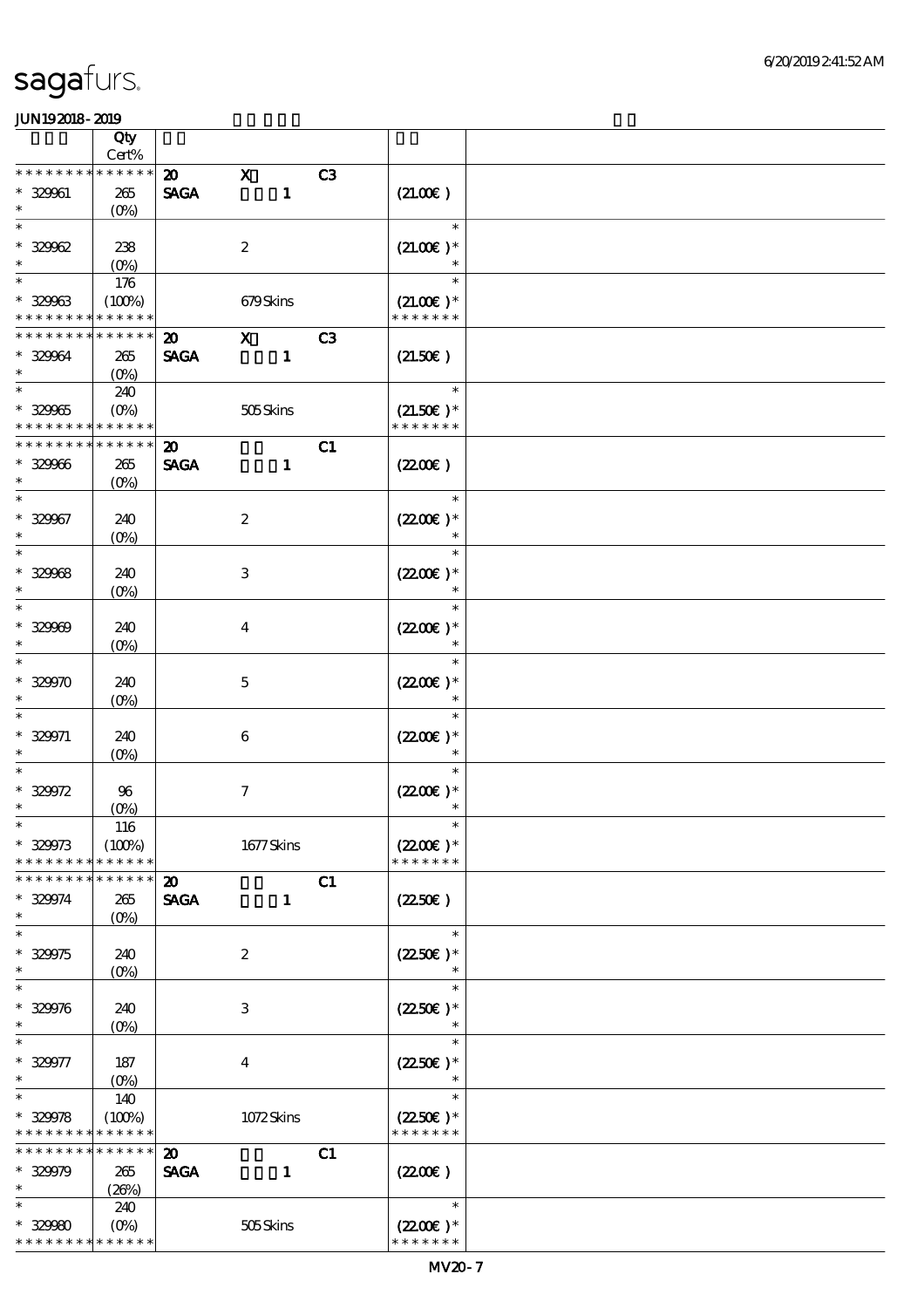|                                                                  | Qty<br>Cert%                           |                                                                  |                                                 |  |
|------------------------------------------------------------------|----------------------------------------|------------------------------------------------------------------|-------------------------------------------------|--|
| * * * * * * * *<br>$* 32981$<br>$\ast$                           | * * * * * *<br>265<br>$(0\%)$          | $\boldsymbol{\mathfrak{D}}$<br>C2<br><b>SAGA</b><br>$\mathbf{1}$ | (220E)                                          |  |
| $* 329982$<br>$\ast$                                             | 240<br>$(0\%)$                         | $\boldsymbol{2}$                                                 | $\ast$<br>$(2200\varepsilon)^*$<br>$\ast$       |  |
| $\ast$<br>$* 32983$<br>$\ast$                                    | 240<br>$(0\%)$                         | $\,3$                                                            | $\ast$<br>$(2200)$ *                            |  |
| $\ast$<br>$* 32984$<br>$\ast$                                    | 240<br>$(0\%)$                         | $\boldsymbol{4}$                                                 | $\ast$<br>$(220E)^*$                            |  |
| $* 329965$<br>$\ast$                                             | 240<br>$(0\%)$                         | $\mathbf 5$                                                      | $\ast$<br>$(220E)^*$<br>$\ast$                  |  |
| $\ast$<br>$* 329966$<br>$\ast$                                   | 240<br>(0%)                            | $\,6\,$                                                          | $\ast$<br>$(2200)$ *<br>$\ast$                  |  |
| $\ast$<br>$* 329987$<br>$\ast$                                   | 240<br>$(0\%)$                         | $\boldsymbol{7}$                                                 | $\ast$<br>$(2200)$ *<br>$\ast$                  |  |
| $\ast$<br>$* 329988$<br>$\ast$                                   | 240<br>$(0\%)$                         | $\bf 8$                                                          | $\ast$<br>$(2200)$ *<br>$\ast$                  |  |
| $\ast$<br>$* 329999$<br>$\ast$                                   | 240<br>$(O\!/\!o)$                     | $9$                                                              | $\ast$<br>$(220E)^*$<br>$\ast$                  |  |
| $\ast$<br>$* 32990$<br>$\ast$                                    | 240<br>$(0\%)$                         | $10\,$                                                           | $\ast$<br>$(220E)^*$<br>$\ast$                  |  |
| $* 329901$<br>$\ast$                                             | 240<br>$(0\%)$                         | $11\,$                                                           | $\ast$<br>$(220E)$ *<br>$\ast$                  |  |
| $\hspace{0.1cm}^*$ 329992<br>$\ast$                              | 240<br>(0%)                            | $12\,$                                                           | $\ast$<br>$(220E)^*$<br>$\ast$                  |  |
| $*$<br>$* 32998$<br>$\ast$                                       | 240<br>$(O\%)$                         | 13                                                               | $\ast$<br>$(220E)^*$<br>$\ast$                  |  |
| $\ast$<br>$* 329994$<br>$\ast$                                   | 240<br>$(O\!\!\!\!\!\!\backslash\rho)$ | 14                                                               | $\ast$<br>$(2200\varepsilon)*$<br>$\ast$        |  |
| $\ast$<br>$* 329905$<br>$\ast$                                   | 240<br>(100%)                          | 15                                                               | $\ast$<br>$(2200\varepsilon)*$                  |  |
| $\ast$<br>$* 329996$<br>$\ast$                                   | 89<br>(100%)                           | 16                                                               | $\ast$<br>$(2200\varepsilon)*$<br>$\ast$        |  |
| $\ast$<br>$* 329997$<br>* * * * * * * * <mark>* * * * * *</mark> | 147<br>$(O\%)$                         | 3861 Skins                                                       | $\ast$<br>$(2200\varepsilon)*$<br>* * * * * * * |  |
| * * * * * * * *<br>$* 329988$<br>$\ast$                          | * * * * * *<br>265<br>$(O\%)$          | $\boldsymbol{\mathfrak{D}}$<br>C2<br><b>SAGA</b><br>$\mathbf{1}$ | (220E)                                          |  |
| $\ast$<br>$* 329999$<br>$\ast$                                   | 240<br>$(O\!/\!o)$                     | $\boldsymbol{2}$                                                 | $\ast$<br>$(2200\varepsilon)*$<br>$\ast$        |  |
| $\ast$<br>$^\ast$ 33000<br>$\ast$                                | 240<br>$(O\%)$                         | $\mathbf{3}$                                                     | $\ast$<br>$(2200\varepsilon)*$<br>$\ast$        |  |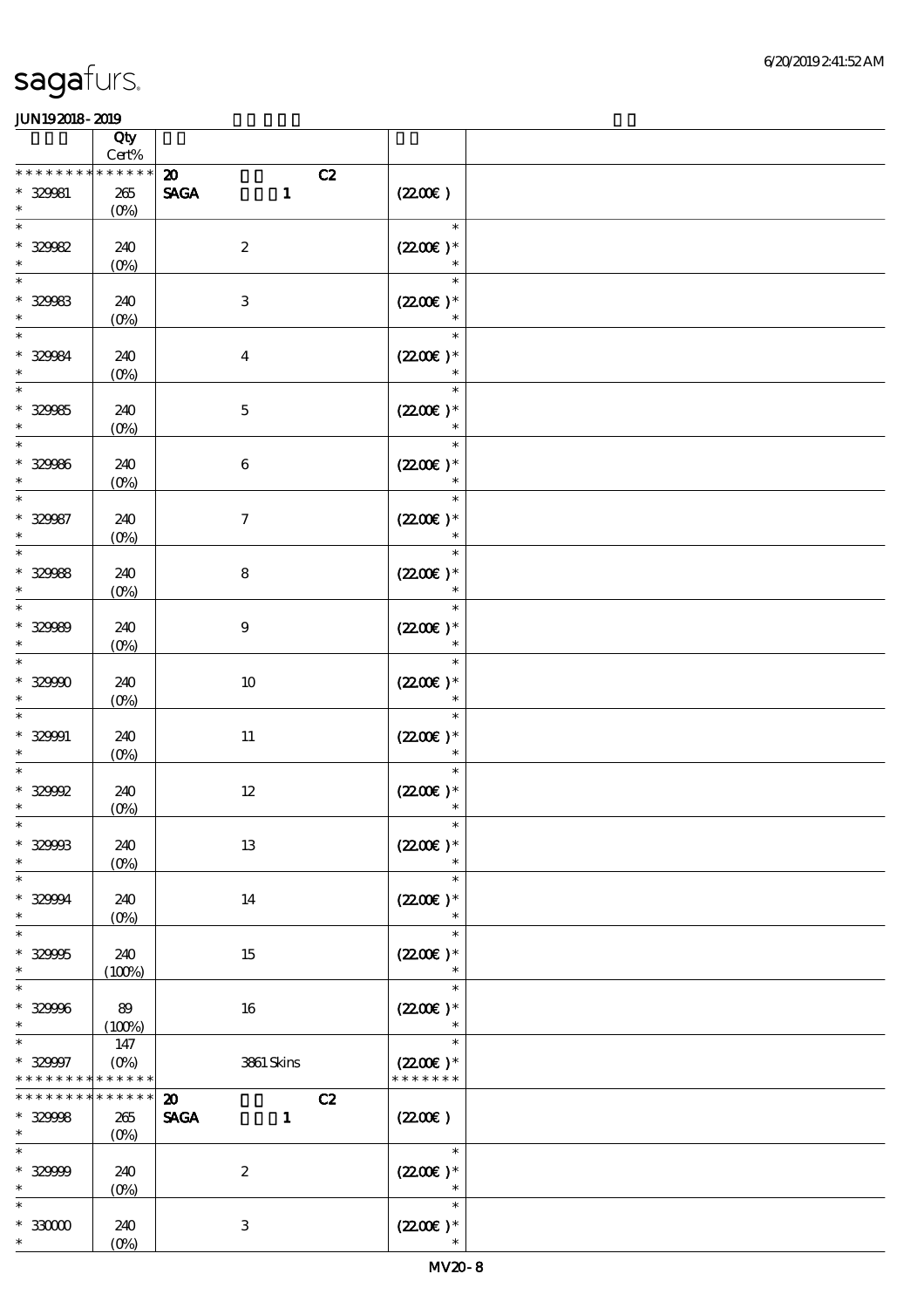|                                                     | Qty<br>$\mbox{Cert}\%$        |                                                                                     |                                       |  |
|-----------------------------------------------------|-------------------------------|-------------------------------------------------------------------------------------|---------------------------------------|--|
| $\ast$<br>$^*$ 330001 $\,$<br>$\ast$                | 240<br>$(0\%)$                | C2<br>$\boldsymbol{\mathbf{z}}$<br>$\operatorname{\mathsf{SAGA}}$<br>$\mathbf{1}$   | $\ast$<br>$(220E)^*$<br>$\ast$        |  |
| $\overline{\ast}$<br>$*30002$<br>$\ast$             | 240<br>$(0\%)$                | $\mathbf 5$                                                                         | $\ast$<br>$(2200)$ *<br>$\ast$        |  |
| $\ast$<br>$*30003$<br>$\ast$                        | 240<br>$(0\%)$                | $\,6\,$                                                                             | $\ast$<br>$(220E)^*$<br>$\ast$        |  |
| $\ast$<br>$*33004$<br>$\ast$                        | 240<br>$(0\%)$                | $\boldsymbol{\tau}$                                                                 | $\ast$<br>$(2200)$ *                  |  |
| $\overline{\phantom{0}}$<br>$*30005$<br>$\ast$      | 240<br>$(0\%)$                | $\bf 8$                                                                             | $\ast$<br>$(220E)$ *                  |  |
| $\overline{\phantom{0}}$<br>$^\ast$ 33006<br>$\ast$ | 240<br>$(0\%)$                | $\boldsymbol{9}$                                                                    | $\ast$<br>$(220E)^*$<br>$\ast$        |  |
| $\ast$<br>$^\ast$ 33007<br>$\ast$                   | 240<br>$(0\%)$                | $10\,$                                                                              | $\ast$<br>$(220E)^*$<br>$\ast$        |  |
| $\ast$<br>$^\ast$ 33008<br>$\ast$                   | 240<br>$(0\%)$                | $11\,$                                                                              | $\ast$<br>$(2200)$ *<br>$\ast$        |  |
| $\ast$<br>$*30009$<br>$\ast$                        | 240<br>(100%)                 | $12\,$                                                                              | $\ast$<br>$(220E)^*$<br>$\ast$        |  |
| $\ast$<br>$*330010$<br>$\ast$                       | 182<br>(100%)                 | 13                                                                                  | $\ast$<br>$(220E)^*$<br>$\ast$        |  |
| $\ast$<br>$*330011$<br>* * * * * * * *              | 195<br>$(O\%)$<br>* * * * * * | 3282Skins                                                                           | $\ast$<br>$(2200)$ *<br>* * * * * * * |  |
| * * * * * * * *<br>$*30012$<br>$*$                  | $******$<br>$265\,$<br>(0%)   | $\boldsymbol{\mathfrak{D}}$<br>C2<br>$\operatorname{\mathbf{SAGA}}$<br>$\mathbf{1}$ | (220E)                                |  |
| $*$<br>$*330013$<br>$\ast$                          | 240<br>$(0\%)$                | $\boldsymbol{2}$                                                                    | $\ast$<br>$(220E)^*$<br>$\ast$        |  |
| $\ast$<br>$* 330014$<br>$\ast$                      | 240<br>(0%)                   | 3                                                                                   | $\ast$<br>$(2200)$ *<br>$\ast$        |  |
| $\ast$<br>$*30015$<br>$\ast$                        | 240<br>(0%)                   | $\boldsymbol{4}$                                                                    | $\ast$<br>$(2200)$ *<br>$\ast$        |  |
| $\ast$<br>$*30016$<br>$\ast$                        | 240<br>$(O\%)$                | $\mathbf 5$                                                                         | $\ast$<br>$(2200)$ *<br>$\ast$        |  |
| $\ast$<br>$*30017$<br>$\ast$                        | 240<br>$(O\!/\!o)$            | 6                                                                                   | $\ast$<br>$(220)$ *<br>$\ast$         |  |
| $*$ 330018<br>$\ast$                                | 240<br>(0%)                   | $\boldsymbol{\tau}$                                                                 | $\ast$<br>$(220E)^*$<br>$\ast$        |  |
| $\ast$<br>$* 330019$<br>$\ast$                      | 240<br>(95%)                  | $\bf 8$                                                                             | $\ast$<br>$(220E)$ *<br>$\ast$        |  |
| $\ast$<br>$*30000$<br>$\ast$                        | 34<br>(97%)                   | $\boldsymbol{9}$                                                                    | $\ast$<br>$(220E)^*$<br>$\ast$        |  |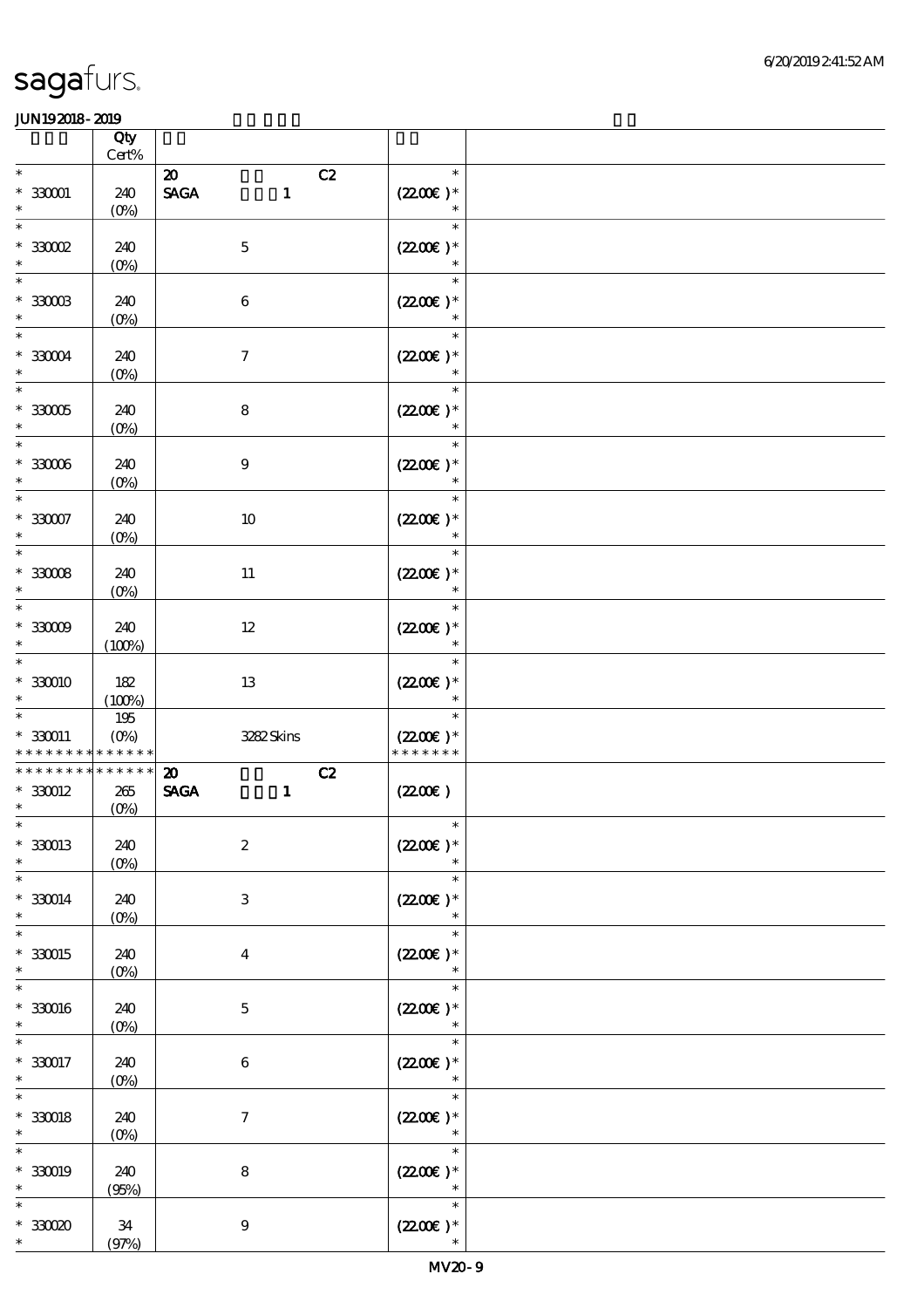|                                                                   | Qty                    |                                           |                  |                |                                        |  |
|-------------------------------------------------------------------|------------------------|-------------------------------------------|------------------|----------------|----------------------------------------|--|
| $\ast$                                                            | $Cert\%$<br>33         | $\boldsymbol{\mathfrak{D}}$               |                  | C2             | $\ast$                                 |  |
| $^\ast$ 330021<br>* * * * * * * * <mark>* * * * * * *</mark>      | $(0\%)$                | <b>SAGA</b>                               | $\mathbf{1}$     |                | $(2200)$ *<br>* * * * * * *            |  |
| * * * * * * * *<br>$^\ast$ 330022                                 | * * * * * *<br>265     | $\boldsymbol{\mathsf{20}}$<br><b>SAGA</b> | $\mathbf{1}$     | C3             | 21.00                                  |  |
| $\ast$                                                            | $(O\%)$                |                                           |                  |                |                                        |  |
| $\ast$<br>$^\ast$ 33023 $^\ast$                                   | 240<br>$(0\%)$         |                                           | $\boldsymbol{2}$ |                | $\ast$<br>2050E *<br>$\ast$            |  |
| $\overline{\phantom{0}}$<br>$*33024$<br>$\ast$                    | 240<br>(0%)            |                                           | $\,3$            |                | $\ast$<br>2050E *<br>$\ast$            |  |
| $\overline{\ast}$<br>$^\ast$ 330025<br>$\ast$                     | 240<br>$(0\%)$         |                                           | $\boldsymbol{4}$ |                | $\ast$<br>2050E *<br>$\ast$            |  |
| $\overline{\phantom{0}}$<br>$^\ast$ 330026<br>$\ast$              | 42<br>$(O\%)$          |                                           | $\mathbf 5$      |                | $\ast$<br>2050E *<br>$\ast$            |  |
| $*$<br>$^\ast$ 330027                                             | 217<br>(100%)          |                                           | 1244 Skins       |                | $\ast$<br>2050E *                      |  |
| * * * * * * * *                                                   | * * * * * *            |                                           |                  |                | * * * * * * *                          |  |
| * * * * * * * *                                                   | * * * * * *            | $\boldsymbol{\mathfrak{D}}$               |                  | C <sub>3</sub> |                                        |  |
| $^\ast$ 330028<br>$\ast$                                          | 265<br>$(O\%)$         | <b>SAGA</b>                               | $\mathbf{1}$     |                | 21.00E                                 |  |
| $\overline{\phantom{0}}$<br>$*30029$<br>$\ast$                    | 240<br>$(0\%)$         |                                           | $\boldsymbol{2}$ |                | $\ast$<br>2050E *<br>$\ast$            |  |
| $\overline{\ast}$<br>$^\ast$ 33000                                | 240                    |                                           | $\,3$            |                | $\ast$<br>2050E *                      |  |
| $\ast$<br>$\ast$                                                  | $(O\%)$                |                                           |                  |                | $\ast$<br>$\ast$                       |  |
| $^\ast$ 330031<br>$\ast$                                          | 240<br>(100%)          |                                           | $\overline{4}$   |                | 2050E *<br>$\ast$                      |  |
| $\ast$<br>$^\ast$ 330032<br>$\ast$                                | ${\bf 33}$<br>(100%)   |                                           | $\mathbf 5$      |                | $\ast$<br>2050E *<br>$\ast$            |  |
| $*$                                                               | 51                     |                                           |                  |                |                                        |  |
| $*30033$<br>* * * * * * * *                                       | $(0\%)$<br>* * * * * * |                                           | 1039Skins        |                | 2050E *<br>* * * * * * *               |  |
| * * * * * * * * * * * * * *                                       |                        | $\boldsymbol{\mathfrak{D}}$               |                  | C3             |                                        |  |
| $^\ast$ 330034<br>$\ast$<br>$\ast$                                | 265<br>$(O\%)$         | <b>SAGA</b>                               | $\mathbf{1}$     |                | (21.00)<br>$\ast$                      |  |
| $^\ast$ 330035<br>$\ast$                                          | 240<br>$(O\%)$         |                                           | $\boldsymbol{2}$ |                | $(21.00)$ *<br>$\ast$                  |  |
| $\ast$<br>$^\ast$ 330066<br>$\ast$                                | 252<br>$(0\%)$         |                                           | 3                |                | $\ast$<br>$(21.00)$ *                  |  |
| $\ast$<br>$*330037$<br>* * * * * * * * <mark>* * * * * *</mark> * | 181<br>(98%)           |                                           | 938Skins         |                | $\ast$<br>$(21.00)$ *<br>* * * * * * * |  |
| * * * * * * * *                                                   | * * * * * *            | $\boldsymbol{\mathfrak{D}}$               |                  | C3             |                                        |  |
| $^\ast$ 330038<br>$\ast$                                          | 265<br>$(O\%)$         | <b>SAGA</b>                               | $\mathbf{1}$     |                | 21.00                                  |  |
| $\overline{\phantom{0}}$<br>$*30009$<br>$\ast$                    | 240<br>$(0\%)$         |                                           | $\boldsymbol{2}$ |                | $\ast$<br>2050E *                      |  |
| $\ast$<br>$*30040$<br>$\ast$                                      | 240<br>(0%)            |                                           | $\,3$            |                | $\ast$<br>2050E *<br>$\ast$            |  |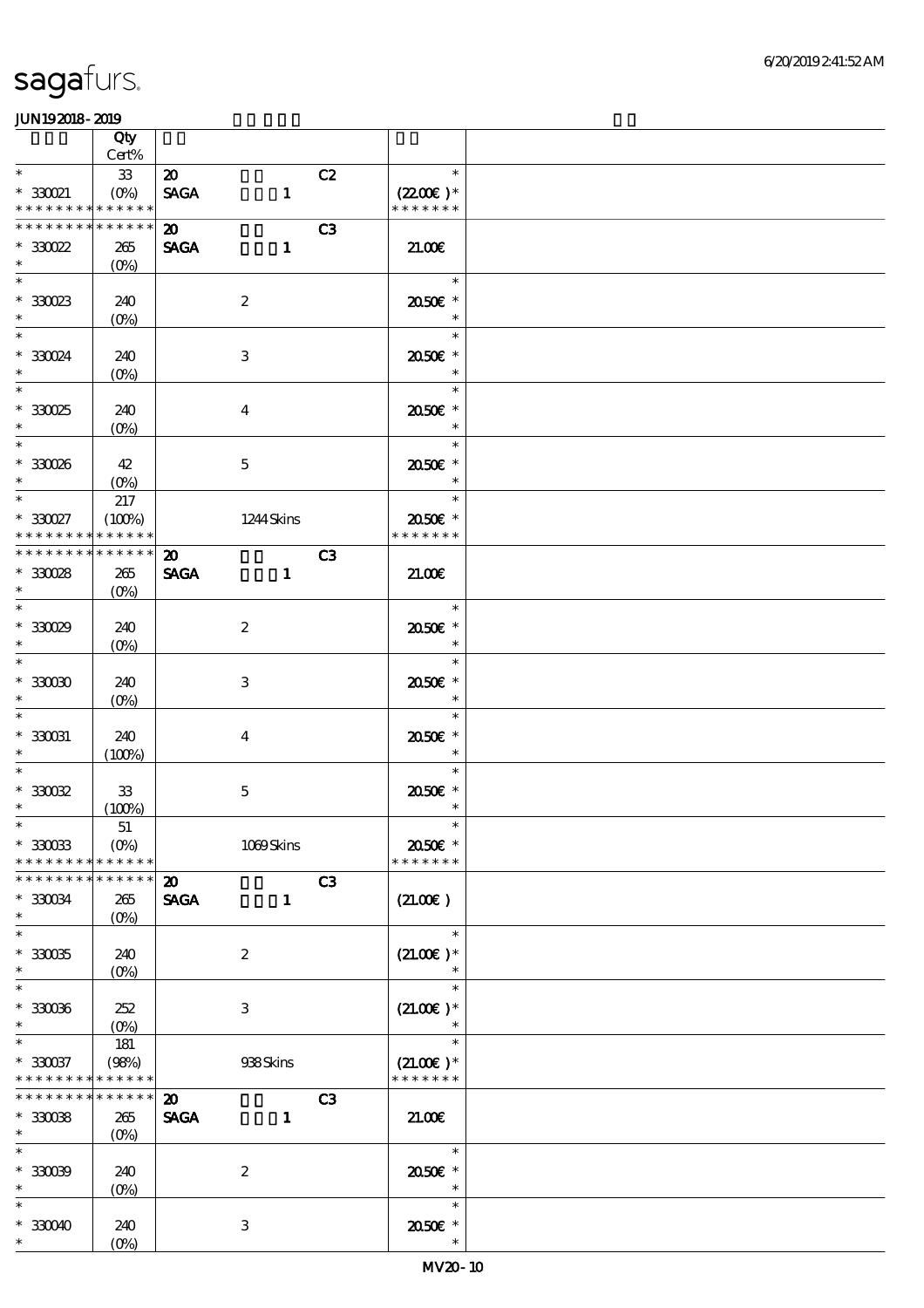|                                                                  | Qty                          |                                            |              |                |                                        |  |
|------------------------------------------------------------------|------------------------------|--------------------------------------------|--------------|----------------|----------------------------------------|--|
| $\ast$                                                           | Cert%<br>240                 | $\boldsymbol{\mathfrak{D}}$                |              | C <sub>3</sub> | $\ast$                                 |  |
| $^\ast$ 330041<br>* * * * * * * *                                | $(O\%)$<br>* * * * * *       | <b>SAGA</b>                                | $\mathbf{1}$ |                | 2050E *<br>* * * * * * *               |  |
| * * * * * * * *<br>$*30042$                                      | * * * * * *<br>265           | $\boldsymbol{\mathfrak{D}}$<br><b>SAGA</b> | $\mathbf{1}$ | C1             | (21.50)                                |  |
| $\ast$                                                           | $(0\%)$                      |                                            |              |                |                                        |  |
| $\ast$<br>$*30043$<br>$\ast$                                     | 240<br>$(0\%)$               | $\boldsymbol{2}$                           |              |                | $\ast$<br>$(21.50)$ *<br>$\ast$        |  |
| $\ast$<br>$*330044$<br>$\ast$                                    | 240<br>$(0\%)$               | $\,3$                                      |              |                | $\ast$<br>$(21.50)$ *                  |  |
| $\ast$<br>$*30045$<br>$\ast$                                     | 240<br>$(0\%)$               | $\boldsymbol{4}$                           |              |                | $\ast$<br>$(21.50)$ *                  |  |
| $\ast$<br>$*330046$<br>$\ast$                                    | 240<br>$(0\%)$               | $\mathbf 5$                                |              |                | $(21.50)$ *<br>$\ast$                  |  |
| $\overline{\ast}$<br>$^\ast$ 330047<br>$\ast$                    | 240<br>(0%)                  | $\,6\,$                                    |              |                | $\ast$<br>$(21.50)$ *<br>$\ast$        |  |
| $\overline{\ast}$<br>$*30048$<br>$\ast$                          | 240<br>$(0\%)$               | $\boldsymbol{7}$                           |              |                | $\ast$<br>$(21.50)$ *<br>$\ast$        |  |
| $\ast$<br>$*30049$<br>$\ast$                                     | 240<br>$(O\!/\!o)$           | $\bf 8$                                    |              |                | $\ast$<br>$(21.50)$ *<br>$\ast$        |  |
| $\ast$<br>$^\ast$ 330050<br>$\ast$                               | 220<br>$(O\%)$               | $\boldsymbol{9}$                           |              |                | $\ast$<br>$(21.50)$ *                  |  |
| $\ast$<br>$* 330051$<br>* * * * * * * * <mark>* * * * * *</mark> | 134<br>(100%)                | 2299Skins                                  |              |                | $\ast$<br>$(21.50)$ *<br>* * * * * * * |  |
| * * * * * * * *                                                  | * * * * * *                  | $\boldsymbol{\mathfrak{D}}$                |              | C1             |                                        |  |
| $*30052$<br>$\ast$                                               | 265<br>$(0\%)$               | <b>SAGA</b>                                | $\mathbf{1}$ |                | (21.50)                                |  |
| $\ast$<br>$^\ast$ 330053<br>$\ast$                               | 240<br>$(0\%)$               | $\boldsymbol{2}$                           |              |                | $\star$<br>$(21.50)$ *                 |  |
| $\ast$<br>$^\ast$ 330054<br>$\ast$                               | 240<br>$(0\%)$               | $\,3\,$                                    |              |                | $\ast$<br>$(21.50)$ *<br>$\ast$        |  |
| $\ast$<br>$^\ast$ 330055<br>$\ast$                               | 186<br>$(O\%)$               | $\boldsymbol{4}$                           |              |                | $\ast$<br>$(21.50)$ *<br>$\ast$        |  |
| $\ast$<br>$^\ast$ 330056<br>* * * * * * * *                      | 165<br>(100%)<br>* * * * * * | 1096Skins                                  |              |                | $\ast$<br>$(21.50)$ *<br>* * * * * * * |  |
| * * * * * * *                                                    | * * * * * *                  | $\boldsymbol{\mathbf{z}}$                  |              | C2             |                                        |  |
| $*330057$<br>$\ast$                                              | 265<br>$(O\!/\!o)$           | <b>SAGA</b>                                | $\mathbf{1}$ |                | 21.50E                                 |  |
| $\overline{\ast}$<br>$*30058$<br>$\ast$                          | 240<br>$(O\!/\!\delta)$      | $\boldsymbol{2}$                           |              |                | $\ast$<br>$21.005*$<br>$\ast$          |  |
| $\ast$<br>$* 330059$<br>$\ast$                                   | 240<br>$(0\%)$               | $\,3\,$                                    |              |                | $\ast$<br>$21.00E$ *<br>$\ast$         |  |
| $\ast$<br>$^\ast$ 33000<br>$\ast$                                | 240<br>$(O\!/\!\delta)$      | $\boldsymbol{4}$                           |              |                | $\ast$<br>$21.005*$<br>$\ast$          |  |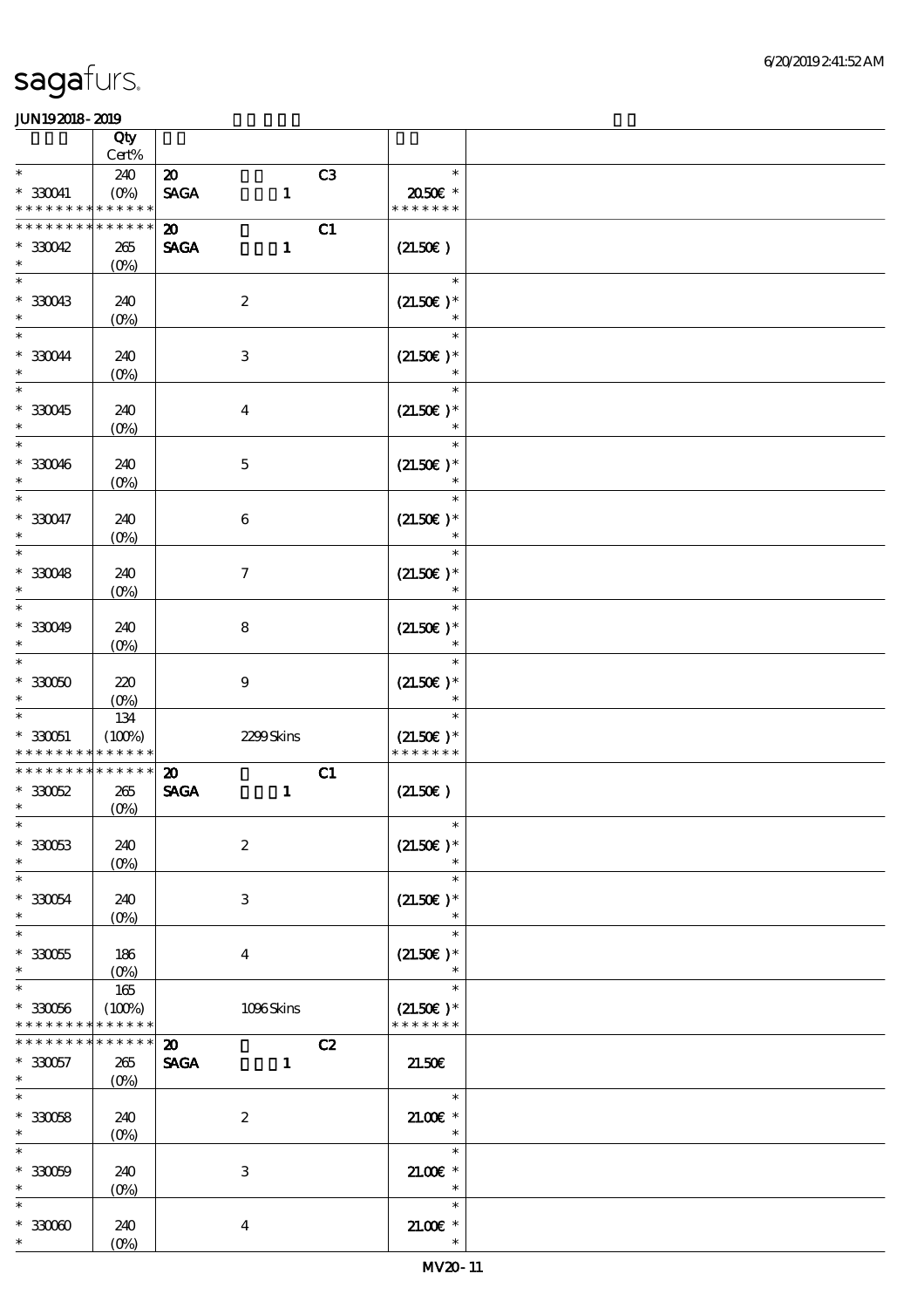|                                                      | Qty<br>$\mbox{Cert}\%$        |                                                                             |                                       |  |
|------------------------------------------------------|-------------------------------|-----------------------------------------------------------------------------|---------------------------------------|--|
| $\ast$<br>$^\ast$ 330061<br>$\ast$                   | 240<br>$(0\%)$                | $\boldsymbol{\omega}$<br>C2<br>$\ensuremath{\mathsf{SAGA}}$<br>$\mathbf{1}$ | $\ast$<br>$(21.50)$ *<br>$\ast$       |  |
| $\overline{\phantom{0}}$<br>$^\ast$ 330062<br>$\ast$ | 240<br>$(0\%)$                | $\,6\,$                                                                     | $\ast$<br>$(21.50)$ *<br>$\ast$       |  |
| $\ast$<br>$^\ast$ 330063<br>$\ast$                   | 240<br>$(0\%)$                | $\boldsymbol{7}$                                                            | $\ast$<br>$(21.50)$ *<br>$\ast$       |  |
| $\ast$<br>$^\ast$ 330064<br>$\ast$                   | 240<br>$(0\%)$                | 8                                                                           | $\ast$<br>$(21.50)$ *                 |  |
| $\overline{\phantom{0}}$<br>$^\ast$ 33005<br>$\ast$  | 240<br>$(0\%)$                | $\boldsymbol{9}$                                                            | $\ast$<br>$(21.50)$ *                 |  |
| $\overline{\ast}$<br>$^\ast$ 330066<br>$\ast$        | 240<br>$(0\%)$                | $10\,$                                                                      | $\ast$<br>$(21.50)$ *<br>$\ast$       |  |
| $\ast$<br>$^\ast$ 330067<br>$\ast$                   | 240<br>$(0\%)$                | $11\,$                                                                      | $\ast$<br>$(21.50)$ *<br>$\ast$       |  |
| $\overline{\ast}$<br>$*3008$<br>$\ast$               | 240<br>$(0\%)$                | $12\,$                                                                      | $\ast$<br>$(21.50)$ *<br>$\ast$       |  |
| $\overline{\ast}$<br>$*30009$<br>$\ast$              | 240<br>(0%)                   | 13                                                                          | $\ast$<br>$(21.50)$ *<br>$\ast$       |  |
| $\ast$<br>$*30000$<br>$\ast$                         | 240<br>$(0\%)$                | 14                                                                          | $\ast$<br>$(21.50)$ *<br>$\ast$       |  |
| $\ast$<br>$* 330071$<br>$\ast$                       | 240<br>$(O\%)$                | $15\,$                                                                      | $\ast$<br>$(21.50)$ *                 |  |
| $\ast$<br>$*30072$<br>$\ast$                         | 240<br>(0%)                   | $16\,$                                                                      | $\ast$<br>$(21.50)$ *<br>$\ast$       |  |
| $*$<br>$*30073$<br>$\ast$                            | 240<br>(100%)                 | 17                                                                          | $\ast$<br>$(21.50)$ *<br>$\ast$       |  |
| $\ast$<br>$* 330074$<br>$\ast$                       | 92<br>(100%)                  | 18                                                                          | $\ast$<br>$(21.50)$ *<br>$\ast$       |  |
| $\ast$<br>$*330075$<br>* * * * * * * *               | 82<br>$(0\%)$<br>* * * * * *  | 4279Skins                                                                   | $\ast$<br>$21.005$ *<br>* * * * * * * |  |
| * * * * * * *<br>$*30076$<br>$\ast$                  | * * * * * *<br>265<br>$(O\%)$ | $\boldsymbol{\mathfrak{D}}$<br>C2<br><b>SAGA</b><br>$\mathbf{1}$            | (21.50)                               |  |
| $\ast$<br>$*330077$<br>$\ast$                        | 240<br>$(O\%)$                | $\boldsymbol{2}$                                                            | $\ast$<br>$(21.50)$ *                 |  |
| $*30078$<br>$\ast$                                   | 240<br>$(O\%)$                | 3                                                                           | $\ast$<br>$(21.50)$ *<br>$\ast$       |  |
| $\ast$<br>$*30079$<br>$\ast$                         | 240<br>$(O\%)$                | $\bf{4}$                                                                    | $\ast$<br>$(21.50)$ *<br>$\ast$       |  |
| $\ast$<br>$*30080$<br>$\ast$                         | 240<br>$(O\!/\!\delta)$       | $\mathbf 5$                                                                 | $\ast$<br>$(21.50)$ *<br>$\ast$       |  |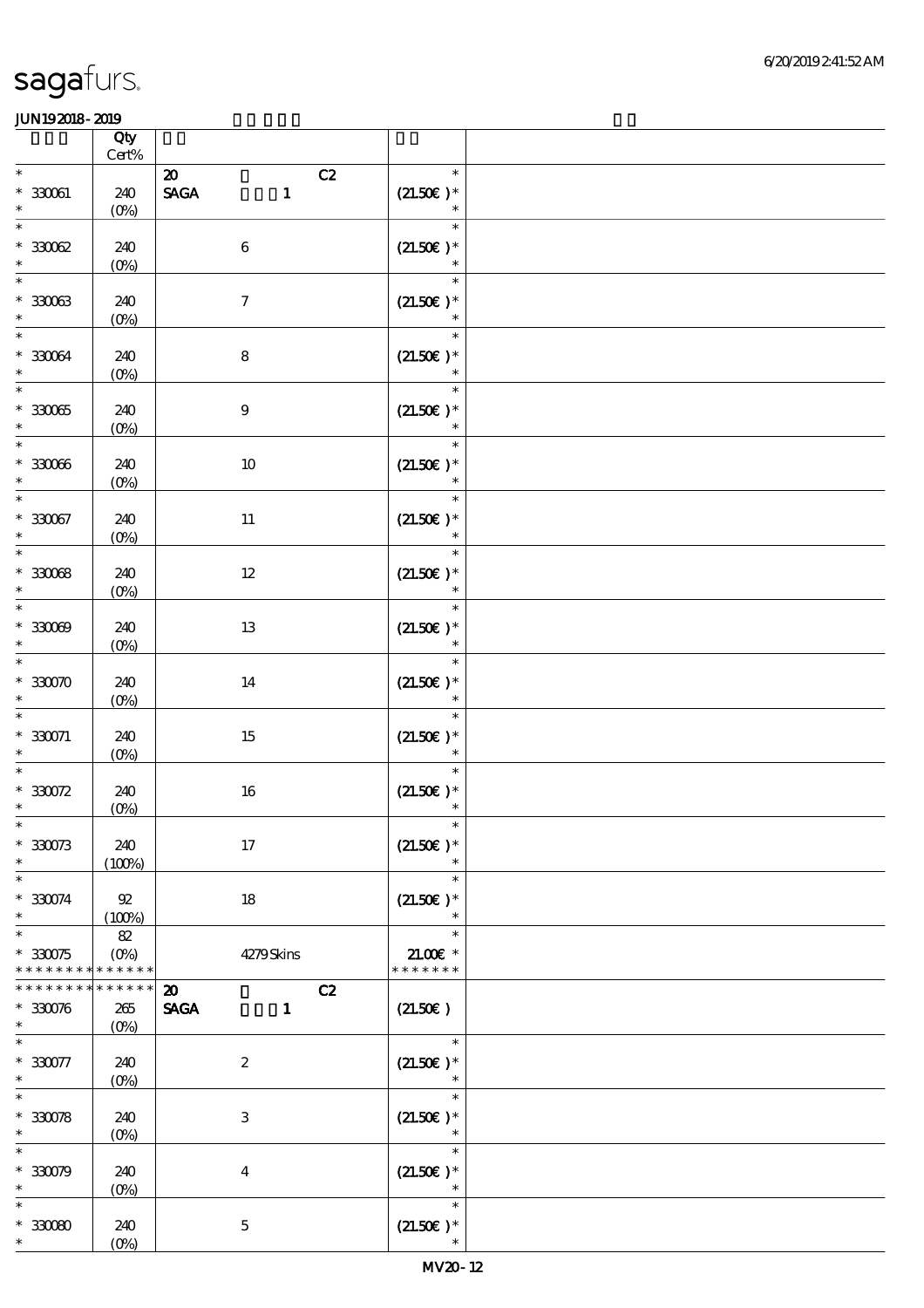|                                                      | Qty<br>Cert%                      |                                                                  |                                                             |  |
|------------------------------------------------------|-----------------------------------|------------------------------------------------------------------|-------------------------------------------------------------|--|
| $\ast$<br>$*30081$<br>$\ast$                         | 240<br>$(O\!/\!\delta)$           | C2<br>$\boldsymbol{\mathfrak{D}}$<br><b>SAGA</b><br>$\mathbf{1}$ | $\ast$<br>$(21.50)$ *<br>$\ast$                             |  |
| $\ast$<br>$*30082$<br>$\ast$                         | 240<br>$(0\%)$                    | $\boldsymbol{7}$                                                 | $\ast$<br>$(21.50)$ *<br>$\ast$                             |  |
| $\ast$<br>$*30083$<br>$\ast$                         | 240<br>$(O\%)$                    | 8                                                                | $\ast$<br>$(21.50)$ *<br>$\ast$                             |  |
| $\ast$<br>$*330084$<br>$\ast$                        | 240<br>(0%)                       | $\boldsymbol{9}$                                                 | $\ast$<br>$(21.50)$ *                                       |  |
| $\overline{\phantom{1}}$<br>$^\ast$ 330085<br>$\ast$ | 240<br>$(O\%)$                    | 10                                                               | $\ast$<br>$(21.50)$ *<br>$\ast$                             |  |
| $\ast$<br>$^\ast$ 330086<br>$\ast$                   | 240<br>(100%)                     | $11\,$                                                           | $\ast$<br>$(21.50)$ *<br>$\ast$                             |  |
| $\ast$<br>$^\ast$ 330087<br>$\ast$                   | 240<br>(100%)                     | 12                                                               | $\ast$<br>$(21.50)$ *<br>$\ast$                             |  |
| $\overline{\ast}$<br>$*30088$<br>$\ast$              | 31<br>(100%)                      | 13                                                               | $\ast$<br>$(21.50)$ *<br>$\ast$                             |  |
| $\ast$<br>$*30089$<br>* * * * * * * *                | $167\,$<br>$(O\%)$<br>* * * * * * | 3103Skins                                                        | $\ast$<br>$(21.50)$ *<br>* * * * * * *                      |  |
| * * * * * * * *<br>$*33000$<br>$\ast$                | * * * * * *<br>$265\,$<br>$(O\%)$ | C2<br>$\boldsymbol{\mathfrak{D}}$<br><b>SAGA</b><br>$\mathbf{1}$ | 21.50E                                                      |  |
|                                                      |                                   |                                                                  |                                                             |  |
| $\ast$<br>$^\ast$ 330091<br>$\ast$                   | 240<br>$(O\%)$                    | $\boldsymbol{2}$                                                 | $\ast$<br>$21.005*$<br>$\ast$                               |  |
| $\ast$<br>$^\ast$ 330092<br>$\ast$                   | 240<br>$(0\%)$                    | $\,3\,$                                                          | $\ast$<br>$21.005*$<br>$\ast$                               |  |
| $\ast$<br>$^\ast$ 330083<br>$\ast$                   | 240<br>$(0\%)$                    | $\boldsymbol{4}$                                                 | $\ast$<br>$21.00E$ *<br>$\ast$                              |  |
| $\overline{\ast}$<br>$^\ast$ 330094<br>$\ast$        | 240<br>$(0\%)$                    | $\mathbf{5}$                                                     | $\ast$<br>$21.005$ *<br>$\ast$                              |  |
| $\ast$<br>$*33005$<br>$\ast$                         | 240<br>$(O\%)$                    | 6                                                                | $\ast$<br>$21.50E$ $^{\ast}$<br>$\ast$                      |  |
| $\ast$<br>$*30006$<br>$\ast$                         | 240<br>$(0\%)$                    | $\tau$                                                           | $\ast$<br>$21.00E$ *<br>$\ast$                              |  |
| $^\ast$ 330097<br>$\ast$                             | 240<br>$(0\%)$                    | $\bf 8$                                                          | $\ast$<br>$(21.00\epsilon)*$<br>$\ast$                      |  |
| $\ast$<br>$*30098$<br>$\ast$                         | 240<br>(0%)                       | $\boldsymbol{9}$                                                 | $\ast$<br>$(21.00)$ *                                       |  |
| $\ast$<br>$*30099$<br>$\ast$                         | 240<br>(90%)                      | 10                                                               | $\ast$<br>$(21.00)$ *<br>$\overline{\phantom{a}}$<br>$\ast$ |  |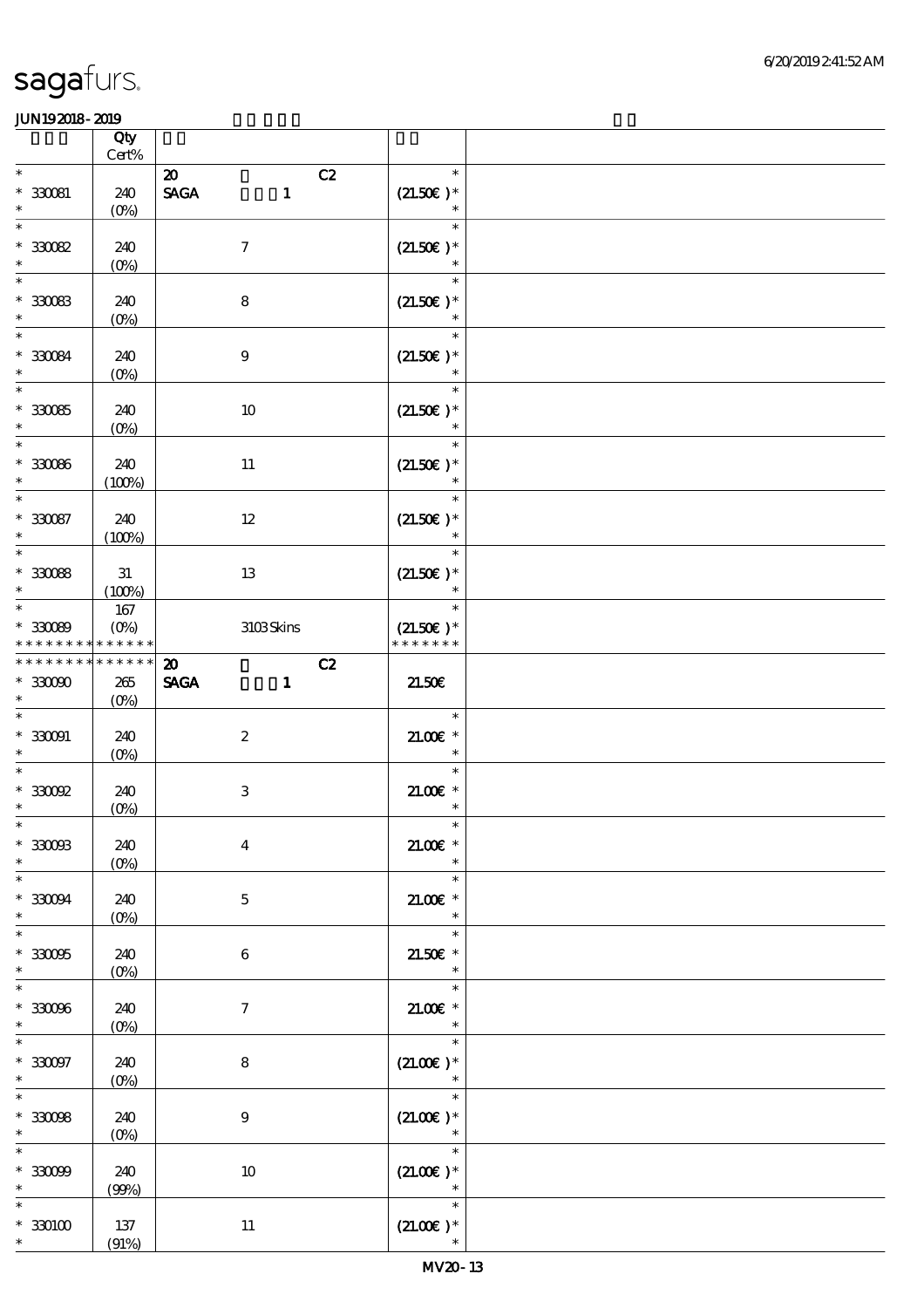|                                                          | Qty                |                                          |                  |                |                              |  |
|----------------------------------------------------------|--------------------|------------------------------------------|------------------|----------------|------------------------------|--|
| $\ast$                                                   | Cert%              |                                          |                  |                | $\ast$                       |  |
| $* 330101$<br>* * * * * * * * <mark>* * * * * *</mark> * | 230<br>$(O\%)$     | $\boldsymbol{\mathbf{z}}$<br><b>SAGA</b> | $\mathbf{1}$     | C2             | $(21.00)$ *<br>* * * * * * * |  |
| * * * * * * * *                                          | * * * * * *        | $\boldsymbol{\mathfrak{D}}$              |                  | C3             |                              |  |
| $*30002$                                                 | 265                | <b>SAGA</b>                              | $\mathbf{1}$     |                | (21.00)                      |  |
| $\ast$                                                   | $(0\%)$            |                                          |                  |                |                              |  |
| $\ast$                                                   |                    |                                          |                  |                | $\ast$                       |  |
| $^\ast$ 330103                                           | 240                |                                          | $\boldsymbol{2}$ |                | $(21.00)$ *                  |  |
| $\ast$                                                   | $(0\%)$            |                                          |                  |                |                              |  |
| $\ast$                                                   |                    |                                          |                  |                | $\ast$                       |  |
| $*330104$                                                | 250                |                                          | $\,3$            |                | $(21.00)$ *                  |  |
| $\ast$                                                   | $(0\%)$            |                                          |                  |                |                              |  |
| $\ast$                                                   |                    |                                          |                  |                | $\ast$                       |  |
| $^\ast$ 330105                                           | 249                |                                          | $\boldsymbol{4}$ |                | $(21.00)$ *                  |  |
| $\ast$                                                   | $(0\%)$            |                                          |                  |                |                              |  |
| $\overline{\ast}$                                        | $207\,$            |                                          |                  |                | $\ast$                       |  |
| $* 30006$                                                | (100%)             |                                          | $1211$ Skins     |                | $(21.00)$ *                  |  |
| * * * * * * * *                                          | * * * * * *        |                                          |                  |                | * * * * * * *                |  |
| $*********$                                              | ******             | $\boldsymbol{\mathfrak{D}}$              |                  | C <sub>3</sub> |                              |  |
| $* 330107$<br>$\ast$                                     | 265                | <b>SAGA</b>                              | $\mathbf{1}$     |                | 21.00                        |  |
| $\ast$                                                   | $(O\%)$            |                                          |                  |                | $\ast$                       |  |
| $*3008$                                                  | 240                |                                          | $\boldsymbol{2}$ |                | 2050E *                      |  |
| $\ast$                                                   | $(0\%)$            |                                          |                  |                | $\ast$                       |  |
| $\ast$                                                   |                    |                                          |                  |                | $\ast$                       |  |
| $*30009$                                                 | 240                |                                          | $\,3\,$          |                | 2050E *                      |  |
| $\ast$                                                   | $(0\%)$            |                                          |                  |                | $\ast$                       |  |
| $\ast$                                                   |                    |                                          |                  |                | $\ast$                       |  |
| $* 330110$                                               | 240                |                                          | $\boldsymbol{4}$ |                | 2050E *                      |  |
| $\ast$                                                   | (100%)             |                                          |                  |                | $\ast$                       |  |
| $\ast$                                                   |                    |                                          |                  |                | $\ast$                       |  |
| $* 330111$                                               | 46                 |                                          | $\mathbf 5$      |                | 2050E *                      |  |
| $\ast$<br>$\overline{\phantom{0}}$                       | (100%)             |                                          |                  |                | $\ast$                       |  |
|                                                          | $77\,$             |                                          |                  |                | $\ast$                       |  |
| $* 330112$<br>* * * * * * * * * * * * * *                | $(0\%)$            |                                          | 1108Skins        |                | 2050E *<br>* * * * * * *     |  |
| ************** 20                                        |                    |                                          |                  | C3             |                              |  |
| $* 330113$                                               | 265                | <b>SAGA</b>                              | $\mathbf{1}$     |                | 21.00E                       |  |
| $\ast$                                                   | $(0\%)$            |                                          |                  |                |                              |  |
| $\ast$                                                   |                    |                                          |                  |                | $\ast$                       |  |
| $* 330114$                                               | 240                |                                          | $\boldsymbol{z}$ |                | 2050E *                      |  |
| $\ast$                                                   | $(0\%)$            |                                          |                  |                | $\ast$                       |  |
| $\overline{\phantom{0}}$                                 |                    |                                          |                  |                | $\ast$                       |  |
| $* 330115$                                               | 240                |                                          | 3                |                | 2050E *                      |  |
| $\ast$                                                   | $(O\%)$            |                                          |                  |                | $\ast$                       |  |
| $\overline{\phantom{0}}$                                 |                    |                                          |                  |                | $\ast$                       |  |
| $*30116$<br>$\ast$                                       | 240                |                                          | $\bf{4}$         |                | 2050E *<br>$\ast$            |  |
| $\ast$                                                   | $(0\%)$            |                                          |                  |                | $\ast$                       |  |
| $* 330117$                                               | 68                 |                                          | $\mathbf{5}$     |                | 2050E *                      |  |
| $*$                                                      | $(O\!/\!\!\delta)$ |                                          |                  |                | $\ast$                       |  |
| $\overline{\ast}$                                        | 236                |                                          |                  |                | $\ast$                       |  |
| $* 330118$                                               | (98%)              |                                          | 1289Skins        |                | 2050E *                      |  |
| * * * * * * * * * * * * * *                              |                    |                                          |                  |                | * * * * * * *                |  |
| * * * * * * * * * * * * * *                              |                    | $\boldsymbol{\mathfrak{D}}$              |                  | C1             |                              |  |
| $* 330119$                                               | 265                | <b>SAGA</b>                              | $\mathbf{1}$     |                | 21.50E                       |  |
| $\ast$                                                   | $(0\%)$            |                                          |                  |                |                              |  |
| $\ast$                                                   |                    |                                          |                  |                | $\ast$                       |  |
| $^\ast$ 330120                                           | 240                |                                          | $\boldsymbol{2}$ |                | $21.50E$ *                   |  |
| $\ast$                                                   | $(0\%)$            |                                          |                  |                | $\ast$                       |  |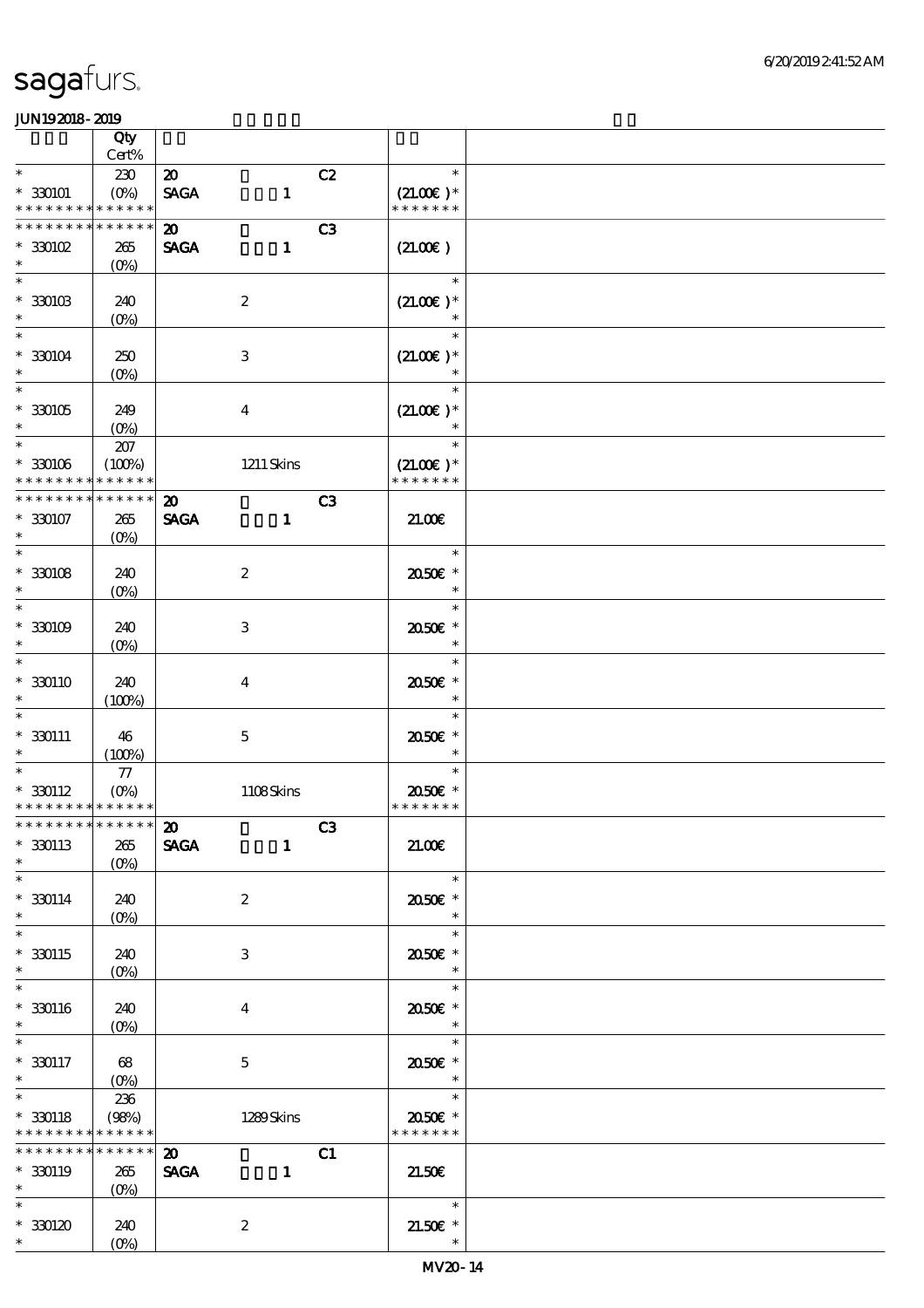|                      | Qty<br>Cert%                |                             |                           |    |                       |  |
|----------------------|-----------------------------|-----------------------------|---------------------------|----|-----------------------|--|
| $\ast$               |                             | $\boldsymbol{\mathfrak{D}}$ |                           | C1 | $\ast$                |  |
| $* 330121$<br>$\ast$ | 240<br>$(O\!/\!\!\delta)$   | <b>SAGA</b>                 | $\mathbf{1}$              |    | $(21.50)$ *<br>$\ast$ |  |
| $\ast$               |                             |                             |                           |    | $\ast$                |  |
| $* 30122$            | 240                         |                             | $\boldsymbol{4}$          |    | $(21.50)$ *           |  |
| $\ast$<br>$\ast$     | $(0\%)$                     |                             |                           |    | $\ast$<br>$\ast$      |  |
| $*30123$             | 240                         |                             |                           |    | $(21.50)$ *           |  |
| $\ast$               | $(0\%)$                     |                             | $\mathbf 5$               |    |                       |  |
| $\ast$               |                             |                             |                           |    | $\ast$                |  |
| $*30124$             | 240                         |                             | $\bf 6$                   |    | $(21.50)$ *           |  |
| $\ast$               | $(O\!/\!o)$                 |                             |                           |    |                       |  |
| $\overline{\ast}$    |                             |                             |                           |    | $\ast$                |  |
| $*30125$             | 220                         |                             | $\boldsymbol{7}$          |    | $(21.50)$ *           |  |
| $\ast$<br>$\ast$     | $(0\%)$                     |                             |                           |    | $\ast$<br>$\ast$      |  |
| $^\ast$ 330126       | 29                          |                             | $\bf8$                    |    | $(21.50)$ *           |  |
| $\ast$               | $(O\%)$                     |                             |                           |    | $\ast$                |  |
| $\ast$               | 120                         |                             |                           |    | $\ast$                |  |
| $* 330127$           | (100%)                      |                             | 1834 Skins                |    | $(21.50)$ *           |  |
| * * * * * * * *      | * * * * * *                 |                             |                           |    | * * * * * * *         |  |
|                      | * * * * * * * * * * * * * * | $\boldsymbol{\mathfrak{D}}$ |                           | C1 |                       |  |
| $*30128$<br>$\ast$   | 54<br>$(O\%)$               | <b>SAGA</b>                 | $\blacksquare$            |    | (21.50)               |  |
| $\ast$               | 128                         |                             |                           |    | $\ast$                |  |
| $*30129$             | (100%)                      |                             | 182Skins                  |    | $(21.50)$ *           |  |
|                      | * * * * * * * * * * * * * * |                             |                           |    | * * * * * * *         |  |
| * * * * * * * *      | $* * * * * * *$             | $\boldsymbol{\mathfrak{D}}$ |                           | C2 |                       |  |
| $*30030$             | 265                         | <b>SAGA</b>                 | $\mathbf{1}$              |    | (21.00)               |  |
| $\ast$<br>$\ast$     | $(O\%)$                     |                             |                           |    | $\ast$                |  |
| $*$ 330131           | 240                         |                             | $\boldsymbol{2}$          |    | $(21.00)$ *           |  |
| $\ast$               | $(O\%)$                     |                             |                           |    | $\ast$                |  |
| $\ast$               |                             |                             |                           |    | $\ast$                |  |
| $*30132$             | 240                         |                             | $\ensuremath{\mathbf{3}}$ |    | $(21.00)$ *           |  |
| $\ast$               | (0%)                        |                             |                           |    | $\ast$                |  |
| $\ast$               |                             |                             |                           |    | $\ast$                |  |
| $*30133$<br>$\ast$   | 240<br>$(0\%)$              |                             | $\boldsymbol{4}$          |    | $(21.00)$ *           |  |
| $\ast$               |                             |                             |                           |    | $\ast$                |  |
| $*30034$             | 240                         |                             | $\mathbf 5$               |    | $(21.00)$ *           |  |
| $\ast$               | $(0\%)$                     |                             |                           |    | $\ast$                |  |
| $\ast$               |                             |                             |                           |    | $\ast$                |  |
| $*30135$<br>$\ast$   | 240                         |                             | $\boldsymbol{6}$          |    | $(21.00)$ *<br>$\ast$ |  |
| $\ast$               | (0%)                        |                             |                           |    | $\ast$                |  |
| $*30136$             |                             |                             | $\boldsymbol{7}$          |    | $(21.00)$ *           |  |
| $\ast$               |                             |                             |                           |    |                       |  |
|                      | 240<br>$(0\%)$              |                             |                           |    |                       |  |
|                      |                             |                             |                           |    | $\ast$                |  |
| $* 330137$           | 240                         |                             | $\bf8$                    |    | $(21.00\epsilon)*$    |  |
| $\ast$               | $(0\%)$                     |                             |                           |    | $\ast$                |  |
| $\ast$               |                             |                             |                           |    | $\ast$                |  |
| $* 30138$<br>$\ast$  | 240                         |                             | $9$                       |    | $(21.00)$ *<br>$\ast$ |  |
| $\ast$               | $(0\%)$                     |                             |                           |    | $\ast$                |  |
| $*30139$             | 240                         |                             | $10\,$                    |    | $(21.00)$ *           |  |
| $\ast$               | $(0\%)$                     |                             |                           |    | $\ast$                |  |
|                      |                             |                             |                           |    | $\ast$                |  |
| $* 330140$<br>$\ast$ | 45<br>$(O\!/\!\!\delta)$    |                             | $11\,$                    |    | $(21.00)$ *           |  |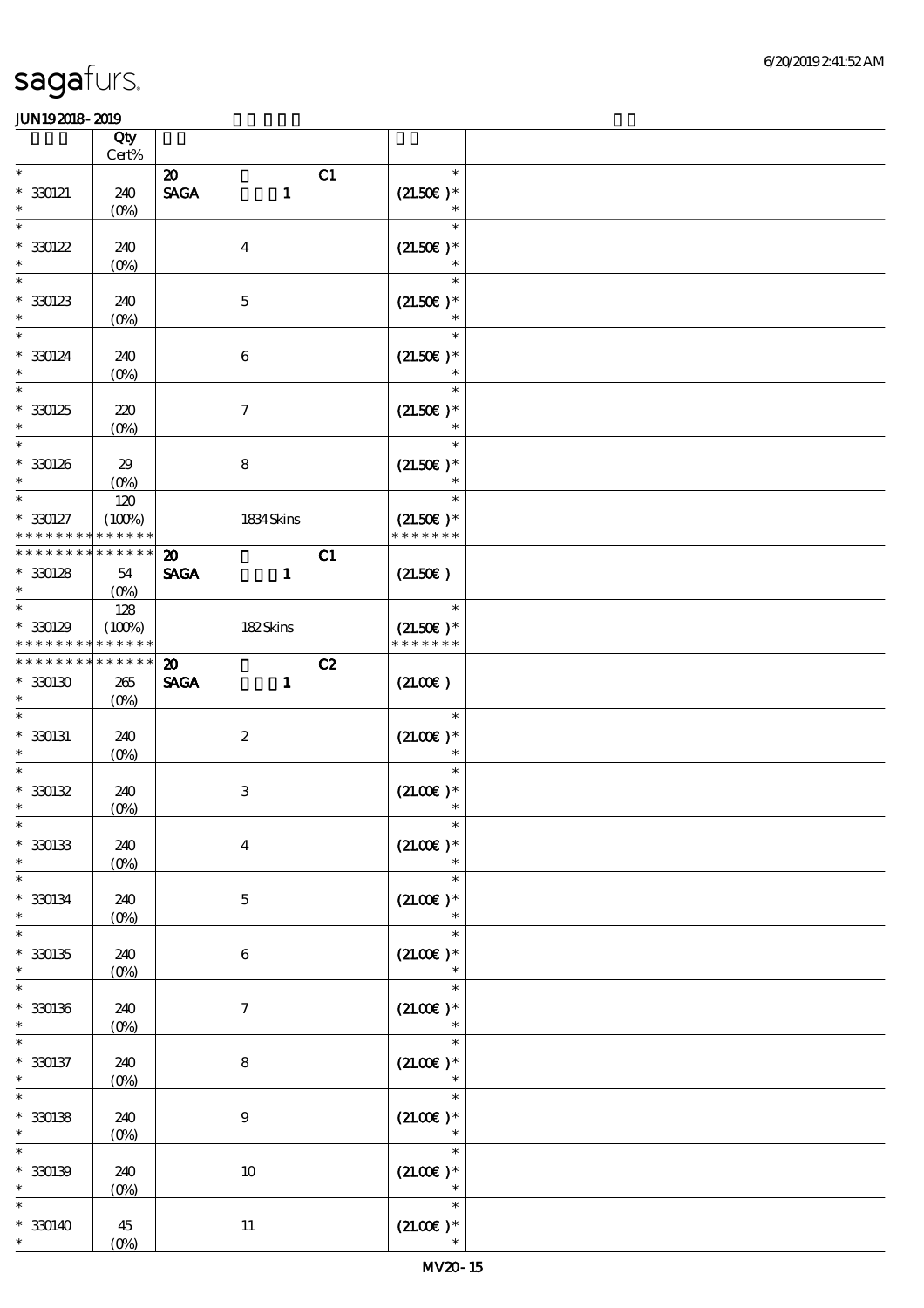|                                                      | Qty            |                                            |                  |                                                                                                                                                                                                                                                                                                                                 |                |                         |  |
|------------------------------------------------------|----------------|--------------------------------------------|------------------|---------------------------------------------------------------------------------------------------------------------------------------------------------------------------------------------------------------------------------------------------------------------------------------------------------------------------------|----------------|-------------------------|--|
| $\ast$                                               | Cert%          |                                            |                  |                                                                                                                                                                                                                                                                                                                                 |                | $\ast$                  |  |
| $* 330141$                                           | 241<br>(100%)  | $\boldsymbol{\mathfrak{D}}$<br><b>SAGA</b> |                  | $\mathbf{1}$                                                                                                                                                                                                                                                                                                                    | C2             | $(21.00)$ *             |  |
| * * * * * * * * <mark>* * * * * *</mark>             |                |                                            |                  |                                                                                                                                                                                                                                                                                                                                 |                | * * * * * * *           |  |
| _<br>* * * * * * * *                                 | * * * * * *    | $\boldsymbol{\mathfrak{D}}$                |                  |                                                                                                                                                                                                                                                                                                                                 | C <sub>3</sub> |                         |  |
| $* 30142$                                            | 265            | <b>SAGA</b>                                |                  | $\mathbf{1}$                                                                                                                                                                                                                                                                                                                    |                | 2050E                   |  |
| $\ast$                                               | $(O\%)$        |                                            |                  |                                                                                                                                                                                                                                                                                                                                 |                |                         |  |
| $\ast$                                               |                |                                            |                  |                                                                                                                                                                                                                                                                                                                                 |                | $\ast$                  |  |
| $* 330143$<br>$\ast$                                 | 240<br>$(0\%)$ |                                            | $\boldsymbol{2}$ |                                                                                                                                                                                                                                                                                                                                 |                | 2000E*<br>$\ast$        |  |
| $\overline{\ast}$                                    |                |                                            |                  |                                                                                                                                                                                                                                                                                                                                 |                | $\ast$                  |  |
| $* 330144$                                           | 67             |                                            | 3                |                                                                                                                                                                                                                                                                                                                                 |                | 2000E*                  |  |
| $\ast$                                               | $(O\%)$        |                                            |                  |                                                                                                                                                                                                                                                                                                                                 |                | $\ast$                  |  |
| $\ast$                                               | 161            |                                            |                  |                                                                                                                                                                                                                                                                                                                                 |                | $\ast$                  |  |
| $*30145$<br>* * * * * * * * <mark>* * * * * *</mark> | (100%)         |                                            | 733Skins         |                                                                                                                                                                                                                                                                                                                                 |                | 2000E*<br>* * * * * * * |  |
| * * * * * * * *                                      | * * * * * *    | $\boldsymbol{\mathfrak{D}}$                | $\mathbf X$      |                                                                                                                                                                                                                                                                                                                                 | C1             |                         |  |
| $* 30146$                                            | 265            | <b>SAGA</b>                                |                  | $\mathbf{1}$                                                                                                                                                                                                                                                                                                                    |                | (21.00)                 |  |
| $\ast$                                               | (19%)          |                                            |                  |                                                                                                                                                                                                                                                                                                                                 |                |                         |  |
| $\overline{\ast}$                                    |                |                                            |                  |                                                                                                                                                                                                                                                                                                                                 |                | $\ast$                  |  |
| $* 330147$<br>$\ast$                                 | 240            |                                            | $\boldsymbol{z}$ |                                                                                                                                                                                                                                                                                                                                 |                | $(21.00)$ *<br>$\ast$   |  |
| $\ast$                                               | $(O\%)$<br>237 |                                            |                  |                                                                                                                                                                                                                                                                                                                                 |                | $\ast$                  |  |
| $* 330148$                                           | $(O\%)$        |                                            | 742Skins         |                                                                                                                                                                                                                                                                                                                                 |                | $(21.00)$ *             |  |
| * * * * * * * *                                      | * * * * * *    |                                            |                  |                                                                                                                                                                                                                                                                                                                                 |                | * * * * * * *           |  |
|                                                      |                | $\boldsymbol{\mathfrak{D}}$                |                  | $\mathbf X$ and $\mathbf X$ and $\mathbf X$ and $\mathbf X$ and $\mathbf X$ and $\mathbf X$ and $\mathbf X$ and $\mathbf X$ and $\mathbf X$ and $\mathbf X$ and $\mathbf X$ and $\mathbf X$ and $\mathbf X$ and $\mathbf X$ and $\mathbf X$ and $\mathbf X$ and $\mathbf X$ and $\mathbf X$ and $\mathbf X$ and $\mathbf X$ and | C1             |                         |  |
| 330149                                               | 258            | <b>SAGA</b>                                |                  | $\mathbf{1}$                                                                                                                                                                                                                                                                                                                    |                | (2050)                  |  |
| * * * * * * * * * * * * * *                          | (27%)          | $\boldsymbol{\mathsf{20}}$                 | $\mathbf{X}$     |                                                                                                                                                                                                                                                                                                                                 | C2             |                         |  |
| $*30050$                                             | 265            | <b>SAGA</b>                                |                  | $\mathbf{1}$                                                                                                                                                                                                                                                                                                                    |                | ææ                      |  |
| $\ast$                                               | $(O\%)$        |                                            |                  |                                                                                                                                                                                                                                                                                                                                 |                |                         |  |
| $\ast$                                               |                |                                            |                  |                                                                                                                                                                                                                                                                                                                                 |                | $\ast$                  |  |
| $*30051$                                             | 240            |                                            | $\boldsymbol{2}$ |                                                                                                                                                                                                                                                                                                                                 |                | 2050E *                 |  |
|                                                      | $(O\%)$        |                                            |                  |                                                                                                                                                                                                                                                                                                                                 |                | $\ast$<br>$\ast$        |  |
| $* 30152$                                            | 240            |                                            | 3                |                                                                                                                                                                                                                                                                                                                                 |                | 2050E *                 |  |
| $\ast$                                               | $(O\%)$        |                                            |                  |                                                                                                                                                                                                                                                                                                                                 |                | $\ast$                  |  |
| $*$                                                  |                |                                            |                  |                                                                                                                                                                                                                                                                                                                                 |                | $\ast$                  |  |
| $* 330153$                                           | 188            |                                            | $\overline{4}$   |                                                                                                                                                                                                                                                                                                                                 |                | 2050E *<br>$\ast$       |  |
| $\ast$<br>$\ast$                                     | 112            |                                            |                  |                                                                                                                                                                                                                                                                                                                                 |                | $\ast$                  |  |
| $*30054$                                             | (100%)         |                                            |                  | 1045Skins                                                                                                                                                                                                                                                                                                                       |                | 2050E *                 |  |
| * * * * * * * *                                      | * * * * * *    |                                            |                  |                                                                                                                                                                                                                                                                                                                                 |                | * * * * * * *           |  |
| * * * * * * * *                                      | * * * * * *    | $\boldsymbol{\mathsf{20}}$                 |                  | $X$ $C2$                                                                                                                                                                                                                                                                                                                        |                |                         |  |
| $*30155$                                             | 265            | <b>SAGA</b>                                |                  | $\mathbf{1}$                                                                                                                                                                                                                                                                                                                    |                | ææ                      |  |
| $\ast$<br>$\ast$                                     | $(O\%)$        |                                            |                  |                                                                                                                                                                                                                                                                                                                                 |                | $\ast$                  |  |
| $*30156$                                             | 240            |                                            | $\boldsymbol{2}$ |                                                                                                                                                                                                                                                                                                                                 |                | 2050E *                 |  |
| $\ast$                                               | $(O\%)$        |                                            |                  |                                                                                                                                                                                                                                                                                                                                 |                |                         |  |
| $\ast$                                               |                |                                            |                  |                                                                                                                                                                                                                                                                                                                                 |                | $\ast$                  |  |
| $*330157$                                            | 97             |                                            | 3                |                                                                                                                                                                                                                                                                                                                                 |                | 2050E *                 |  |
| $\ast$<br>$\ast$                                     | $(O\%)$<br>181 |                                            |                  |                                                                                                                                                                                                                                                                                                                                 |                | $\ast$<br>$\ast$        |  |
| $*30158$                                             | (100%)         |                                            | 783Skins         |                                                                                                                                                                                                                                                                                                                                 |                | 2050E *                 |  |
| * * * * * * * * <mark>* * * * * *</mark>             |                |                                            |                  |                                                                                                                                                                                                                                                                                                                                 |                | * * * * * * *           |  |
| * * * * * * * *                                      | * * * * * *    | $\boldsymbol{\mathfrak{D}}$                |                  | $\boldsymbol{X}$                                                                                                                                                                                                                                                                                                                | C2             |                         |  |
| $*30159$                                             | 265            | <b>SAGA</b>                                |                  | $\blacksquare$                                                                                                                                                                                                                                                                                                                  |                | 2050                    |  |
| $\ast$<br>$\ast$                                     | $(O\%)$        |                                            |                  |                                                                                                                                                                                                                                                                                                                                 |                | $\ast$                  |  |
| $*3000$                                              | 240            |                                            | $\boldsymbol{2}$ |                                                                                                                                                                                                                                                                                                                                 |                | 2050E *                 |  |
| $\ast$                                               | $(O\%)$        |                                            |                  |                                                                                                                                                                                                                                                                                                                                 |                | $\ast$                  |  |
|                                                      |                |                                            |                  |                                                                                                                                                                                                                                                                                                                                 |                |                         |  |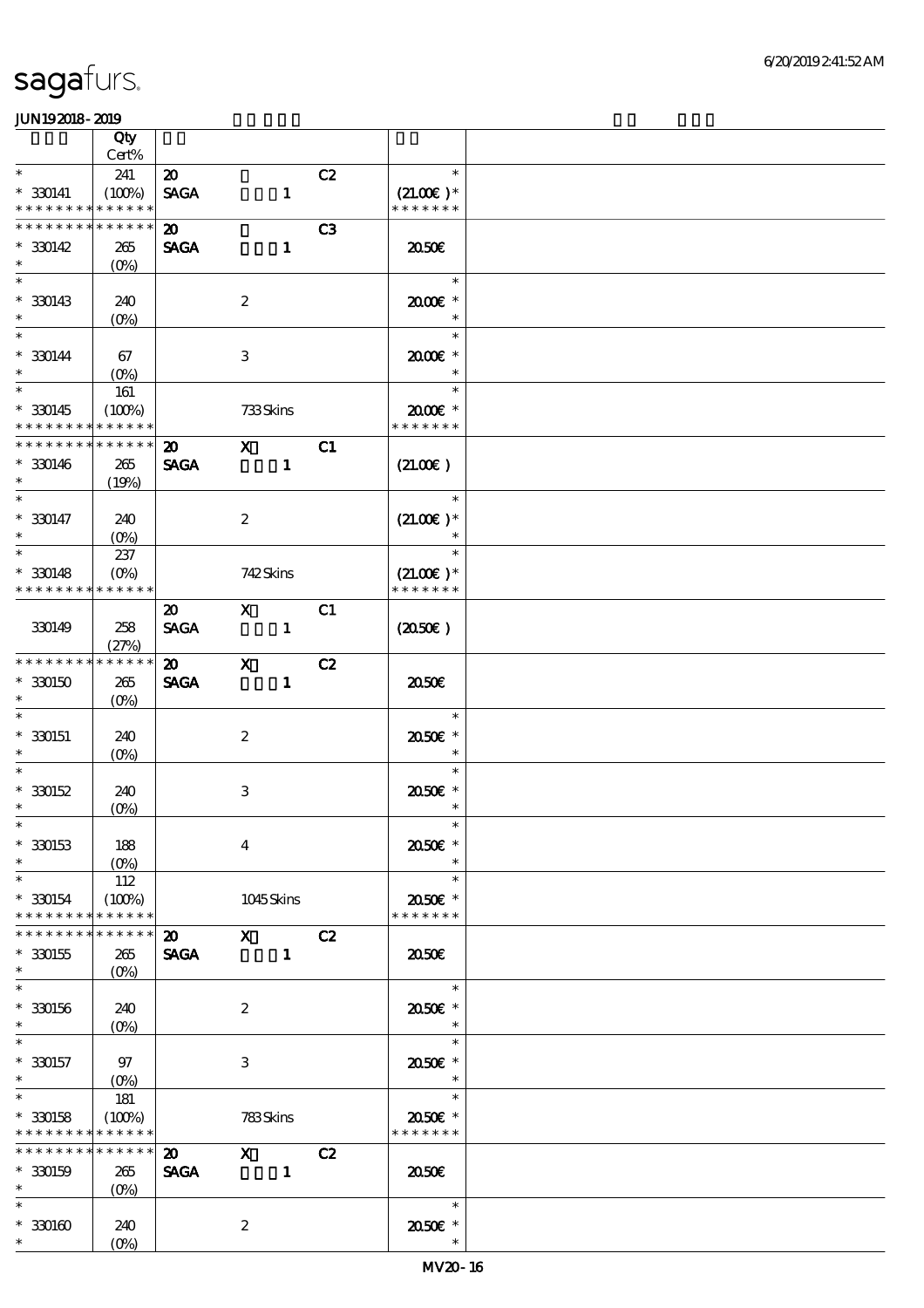|                             | Qty                    |                                            |                                                                                                                                                                                                                                                                                                                                 |                  |                |               |  |
|-----------------------------|------------------------|--------------------------------------------|---------------------------------------------------------------------------------------------------------------------------------------------------------------------------------------------------------------------------------------------------------------------------------------------------------------------------------|------------------|----------------|---------------|--|
| $\ast$                      | Cert%                  |                                            |                                                                                                                                                                                                                                                                                                                                 |                  |                | $\ast$        |  |
| $* 330161$                  | 240<br>$(O\% )$        | $\boldsymbol{\mathfrak{D}}$<br><b>SAGA</b> | $\mathbf{x}$                                                                                                                                                                                                                                                                                                                    | $\mathbf{1}$     | C2             | 2050€ *       |  |
| * * * * * * * *             | * * * * * *            |                                            |                                                                                                                                                                                                                                                                                                                                 |                  |                | * * * * * * * |  |
| * * * * * * * *             | * * * * * *            | $\boldsymbol{\mathfrak{D}}$                | $\mathbf x$                                                                                                                                                                                                                                                                                                                     |                  | C <sub>3</sub> |               |  |
| $*3002$                     | 175                    | <b>SAGA</b>                                |                                                                                                                                                                                                                                                                                                                                 | $\mathbf{1}$     |                | æœ            |  |
| $\ast$                      |                        |                                            |                                                                                                                                                                                                                                                                                                                                 |                  |                |               |  |
| $\ast$                      | 98                     |                                            |                                                                                                                                                                                                                                                                                                                                 |                  |                | $\ast$        |  |
| $*30063$                    | (100%)                 |                                            | 273Skins                                                                                                                                                                                                                                                                                                                        |                  |                | 1950E *       |  |
| * * * * * * * *             | * * * * * *            |                                            |                                                                                                                                                                                                                                                                                                                                 |                  |                | * * * * * * * |  |
|                             |                        | $\boldsymbol{\mathfrak{D}}$                | $\mathbf X$ and $\mathbf X$ and $\mathbf X$ and $\mathbf X$ and $\mathbf X$ and $\mathbf X$ and $\mathbf X$ and $\mathbf X$ and $\mathbf X$ and $\mathbf X$ and $\mathbf X$ and $\mathbf X$ and $\mathbf X$ and $\mathbf X$ and $\mathbf X$ and $\mathbf X$ and $\mathbf X$ and $\mathbf X$ and $\mathbf X$ and $\mathbf X$ and |                  | C3             |               |  |
| 330164                      | 242                    | <b>SACA</b>                                |                                                                                                                                                                                                                                                                                                                                 | $\mathbf{1}$     |                | æœ            |  |
|                             | (35%)                  |                                            |                                                                                                                                                                                                                                                                                                                                 |                  |                |               |  |
| 330165                      | 286                    | $\boldsymbol{\mathfrak{D}}$<br><b>SAGA</b> | $\boldsymbol{\mathrm{X}}$                                                                                                                                                                                                                                                                                                       | $\mathbf{1}$     | C <sub>3</sub> | 2000          |  |
|                             | (19%)                  |                                            |                                                                                                                                                                                                                                                                                                                                 |                  |                |               |  |
|                             |                        | $\boldsymbol{\mathfrak{D}}$                | $\boldsymbol{\mathsf{Z}}$                                                                                                                                                                                                                                                                                                       |                  | C1             |               |  |
| 330166                      | 148                    | <b>SAGA</b>                                |                                                                                                                                                                                                                                                                                                                                 | $\boldsymbol{z}$ |                | (2400)        |  |
|                             | (8%)                   |                                            |                                                                                                                                                                                                                                                                                                                                 |                  |                |               |  |
|                             |                        | $\boldsymbol{\mathsf{20}}$                 | $\boldsymbol{\mathsf{Z}}$                                                                                                                                                                                                                                                                                                       |                  | C1             |               |  |
| 330167                      | 158                    | <b>SACA</b>                                |                                                                                                                                                                                                                                                                                                                                 | $\boldsymbol{z}$ |                | (240E)        |  |
|                             | (13%)                  |                                            |                                                                                                                                                                                                                                                                                                                                 |                  |                |               |  |
|                             |                        | $\boldsymbol{\mathfrak{D}}$                | $\boldsymbol{\mathsf{Z}}$                                                                                                                                                                                                                                                                                                       |                  | C1             |               |  |
| 330168                      | 156                    | <b>SAGA</b>                                |                                                                                                                                                                                                                                                                                                                                 | $\boldsymbol{z}$ |                | (2400)        |  |
|                             | (16%)                  |                                            |                                                                                                                                                                                                                                                                                                                                 |                  |                |               |  |
|                             |                        | $\boldsymbol{\omega}$                      | $\boldsymbol{\alpha}$                                                                                                                                                                                                                                                                                                           |                  | C1             |               |  |
| 330169                      | 285<br>(12%)           | <b>SAGA</b>                                |                                                                                                                                                                                                                                                                                                                                 | $\boldsymbol{z}$ |                | (2350)        |  |
| * * * * * * * *             | * * * * * *            | $\boldsymbol{\mathfrak{D}}$                | $\boldsymbol{\mathsf{Z}}$                                                                                                                                                                                                                                                                                                       |                  | C2             |               |  |
| $*330170$                   | 285                    | <b>SAGA</b>                                |                                                                                                                                                                                                                                                                                                                                 | $\boldsymbol{z}$ |                | 2300€         |  |
| $\ast$                      | (17%)                  |                                            |                                                                                                                                                                                                                                                                                                                                 |                  |                |               |  |
|                             | $\mathfrak{B}$         |                                            |                                                                                                                                                                                                                                                                                                                                 |                  |                | $\ast$        |  |
| $* 30071$                   | $(O\!/\!\!\delta)$     |                                            | 378Skins                                                                                                                                                                                                                                                                                                                        |                  |                | 2300€ *       |  |
| * * * * * * * * * * * * * * |                        |                                            |                                                                                                                                                                                                                                                                                                                                 |                  |                | * * * * * * * |  |
| * * * * * * * *             | * * * * * *            | $\boldsymbol{\mathfrak{D}}$                | $\boldsymbol{\mathsf{Z}}$                                                                                                                                                                                                                                                                                                       |                  | C2             |               |  |
| $* 330172$                  | 265                    | <b>SAGA</b>                                |                                                                                                                                                                                                                                                                                                                                 | $\boldsymbol{z}$ |                | 2300E         |  |
| $*$<br>$*$                  | (29%)                  |                                            |                                                                                                                                                                                                                                                                                                                                 |                  |                | $\ast$        |  |
|                             | 123                    |                                            |                                                                                                                                                                                                                                                                                                                                 |                  |                | 2300E *       |  |
| $*30173$<br>* * * * * * * * | $(O\%)$<br>* * * * * * |                                            | 388Skins                                                                                                                                                                                                                                                                                                                        |                  |                | * * * * * * * |  |
| * * * * * * *               | * * * * * *            | $\boldsymbol{\mathfrak{D}}$                | $\boldsymbol{\alpha}$                                                                                                                                                                                                                                                                                                           |                  | C2C3           |               |  |
| $* 330174$                  | 245                    | <b>SAGA</b>                                |                                                                                                                                                                                                                                                                                                                                 | $\boldsymbol{z}$ |                | (2350)        |  |
| $\ast$                      | (29%)                  |                                            |                                                                                                                                                                                                                                                                                                                                 |                  |                |               |  |
| $\ast$                      | 149                    |                                            |                                                                                                                                                                                                                                                                                                                                 |                  |                | $\ast$        |  |
| $*30175$                    | $(O\%)$                |                                            | 394Skins                                                                                                                                                                                                                                                                                                                        |                  |                | $(2350)$ *    |  |
| * * * * * * * *             | * * * * * *            |                                            |                                                                                                                                                                                                                                                                                                                                 |                  |                | * * * * * * * |  |
|                             |                        | $\boldsymbol{\mathfrak{D}}$                | $\mathbf{X}$                                                                                                                                                                                                                                                                                                                    |                  | C3             |               |  |
| 330176                      | 125                    | <b>SAGA</b>                                |                                                                                                                                                                                                                                                                                                                                 | $\boldsymbol{z}$ |                | 2250E         |  |
|                             | (20%)                  |                                            |                                                                                                                                                                                                                                                                                                                                 |                  |                |               |  |
|                             |                        | $\boldsymbol{\mathfrak{D}}$                | $\boldsymbol{\mathsf{X}}$                                                                                                                                                                                                                                                                                                       |                  | C3             |               |  |
| 330177                      | 128                    | <b>SAGA</b>                                |                                                                                                                                                                                                                                                                                                                                 | $\boldsymbol{z}$ |                | 2250E         |  |
|                             | (28%)                  | $\boldsymbol{\mathfrak{D}}$                | $\mathbf x$                                                                                                                                                                                                                                                                                                                     |                  | C1             |               |  |
| 330178                      | 184                    | <b>SAGA</b>                                |                                                                                                                                                                                                                                                                                                                                 | $\boldsymbol{z}$ |                | (2300)        |  |
|                             | (7%)                   |                                            |                                                                                                                                                                                                                                                                                                                                 |                  |                |               |  |
|                             |                        | $\boldsymbol{\mathfrak{D}}$                | $\mathbf{X}$                                                                                                                                                                                                                                                                                                                    |                  | C1             |               |  |
| 330179                      | 262                    | <b>SAGA</b>                                |                                                                                                                                                                                                                                                                                                                                 | $\boldsymbol{z}$ |                | (230E)        |  |
|                             | (14%)                  |                                            |                                                                                                                                                                                                                                                                                                                                 |                  |                |               |  |
|                             |                        | $\boldsymbol{\mathfrak{D}}$                | $\boldsymbol{\mathrm{X}}$                                                                                                                                                                                                                                                                                                       |                  | C1             |               |  |
| 330180                      | 185                    | <b>SAGA</b>                                |                                                                                                                                                                                                                                                                                                                                 | $\boldsymbol{z}$ |                | (2300)        |  |
|                             | (20%)                  |                                            |                                                                                                                                                                                                                                                                                                                                 |                  |                |               |  |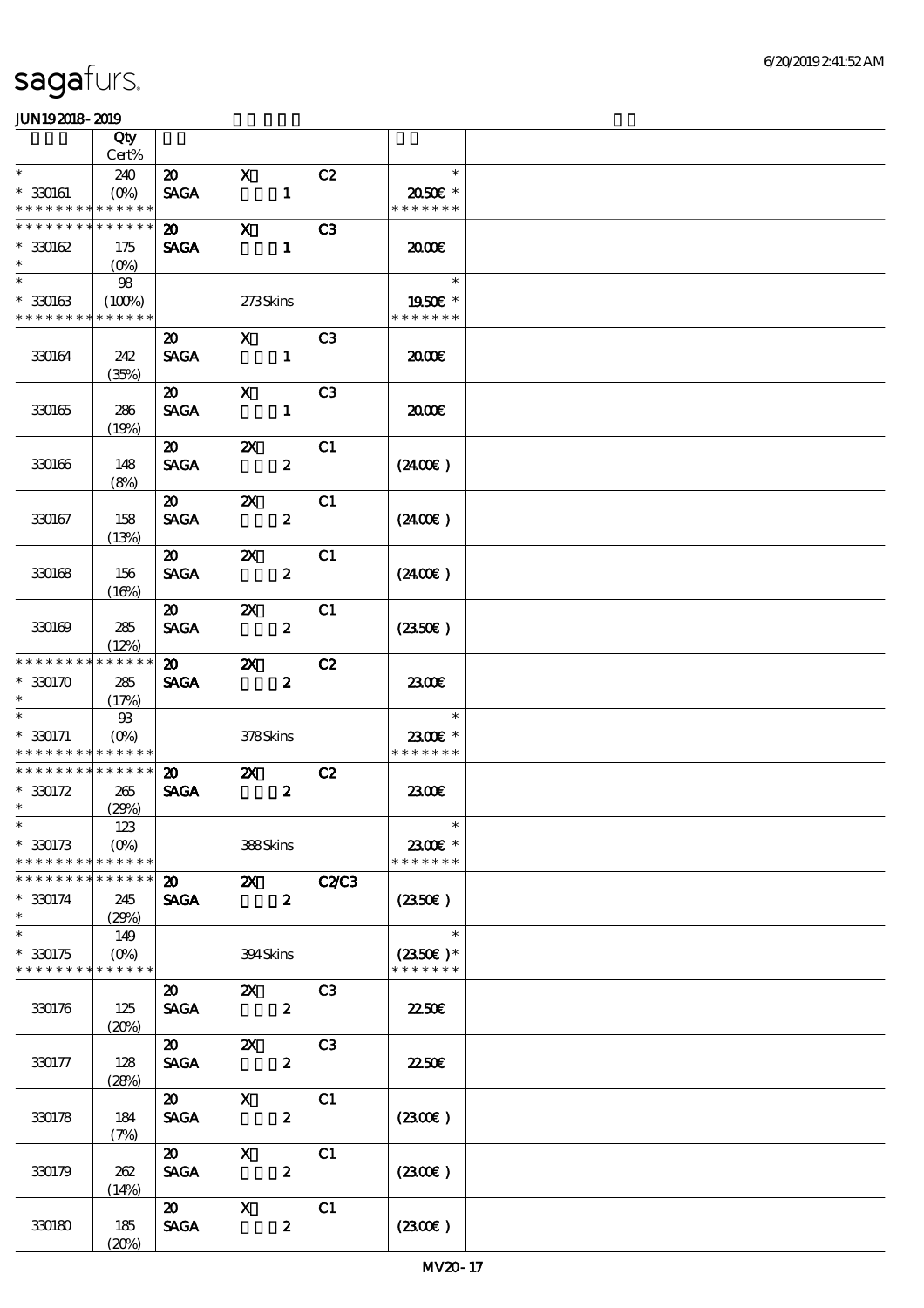|                                            | Qty<br>Cert%         |                             |                                                                                                                                                                                                                                                                                                                               |                  |                |                           |  |
|--------------------------------------------|----------------------|-----------------------------|-------------------------------------------------------------------------------------------------------------------------------------------------------------------------------------------------------------------------------------------------------------------------------------------------------------------------------|------------------|----------------|---------------------------|--|
| * * * * * * * * * * * * * *                |                      | $\boldsymbol{\mathfrak{D}}$ | $\mathbf{x}$                                                                                                                                                                                                                                                                                                                  |                  | C1             |                           |  |
| $* 30081$<br>$\ast$                        | 265<br>(23%)         | <b>SAGA</b>                 |                                                                                                                                                                                                                                                                                                                               | $\boldsymbol{z}$ |                | 2300E                     |  |
| $\ast$                                     | 82                   |                             |                                                                                                                                                                                                                                                                                                                               |                  |                | $\ast$                    |  |
| $*30082$                                   | $(O\% )$             |                             | 347Skins                                                                                                                                                                                                                                                                                                                      |                  |                | 22.50€ *                  |  |
| * * * * * * * * * * * * * *                |                      |                             |                                                                                                                                                                                                                                                                                                                               |                  |                | * * * * * * *             |  |
| * * * * * * * * <mark>* * * * * *</mark> * |                      | $\boldsymbol{\mathsf{20}}$  | $\mathbf{X}$                                                                                                                                                                                                                                                                                                                  |                  | C2             |                           |  |
| $*30083$                                   | 285                  | <b>SAGA</b>                 |                                                                                                                                                                                                                                                                                                                               | $\boldsymbol{z}$ |                | $(2300\varepsilon)$       |  |
| $\ast$                                     | (21%)                |                             |                                                                                                                                                                                                                                                                                                                               |                  |                |                           |  |
| $\ast$                                     | 197                  |                             |                                                                                                                                                                                                                                                                                                                               |                  |                | $\ast$                    |  |
| $*30084$                                   | $(O\%)$              |                             | 482Skins                                                                                                                                                                                                                                                                                                                      |                  |                | $(2300)$ *                |  |
| * * * * * * * * * * * * * *                |                      |                             |                                                                                                                                                                                                                                                                                                                               |                  |                | * * * * * * *             |  |
| * * * * * * * *                            | * * * * * *          | $\boldsymbol{\mathfrak{D}}$ | $\mathbf{x}$                                                                                                                                                                                                                                                                                                                  |                  | C2             |                           |  |
| $*30085$                                   | 265                  | <b>SAGA</b>                 |                                                                                                                                                                                                                                                                                                                               | $\boldsymbol{z}$ |                | (2300)                    |  |
| $\ast$<br>$\ast$                           | $(O\%)$              |                             |                                                                                                                                                                                                                                                                                                                               |                  |                | $\ast$                    |  |
|                                            |                      |                             |                                                                                                                                                                                                                                                                                                                               |                  |                |                           |  |
| $*$ 330186<br>$\ast$                       | 247                  |                             | $\boldsymbol{2}$                                                                                                                                                                                                                                                                                                              |                  |                | $(2300)$ *<br>$\ast$      |  |
| $\ast$                                     | $(O\%)$              |                             |                                                                                                                                                                                                                                                                                                                               |                  |                | $\ast$                    |  |
| $*30187$                                   | 121<br>(100%)        |                             | 633Skins                                                                                                                                                                                                                                                                                                                      |                  |                | $(2300)$ *                |  |
| * * * * * * * *                            | * * * * * *          |                             |                                                                                                                                                                                                                                                                                                                               |                  |                | * * * * * * *             |  |
| * * * * * * * *                            | * * * * * *          | $\boldsymbol{\mathfrak{D}}$ | $\mathbf{X}$                                                                                                                                                                                                                                                                                                                  |                  | C2             |                           |  |
| $*30088$                                   | 265                  | <b>SAGA</b>                 |                                                                                                                                                                                                                                                                                                                               | $\boldsymbol{z}$ |                | (230)                     |  |
| $\ast$                                     | (27%)                |                             |                                                                                                                                                                                                                                                                                                                               |                  |                |                           |  |
| $\ast$                                     | 188                  |                             |                                                                                                                                                                                                                                                                                                                               |                  |                | $\ast$                    |  |
| $*30189$                                   | $(O\%)$              |                             | 453Skins                                                                                                                                                                                                                                                                                                                      |                  |                | $(2300)$ *                |  |
| * * * * * * * * * * * * * *                |                      |                             |                                                                                                                                                                                                                                                                                                                               |                  |                | * * * * * * *             |  |
| * * * * * * * * * * * * * *                |                      | $\boldsymbol{\mathfrak{D}}$ | $\mathbf{X}$                                                                                                                                                                                                                                                                                                                  |                  | C2             |                           |  |
| $*3000$                                    | 265                  | <b>SAGA</b>                 |                                                                                                                                                                                                                                                                                                                               | $\boldsymbol{z}$ |                | 2300                      |  |
| $\ast$                                     | $(O\%)$              |                             |                                                                                                                                                                                                                                                                                                                               |                  |                |                           |  |
| $\ast$                                     |                      |                             |                                                                                                                                                                                                                                                                                                                               |                  |                | $\ast$                    |  |
| $* 330191$                                 | 240                  |                             | $\boldsymbol{2}$                                                                                                                                                                                                                                                                                                              |                  |                | 2250E *                   |  |
| $\ast$                                     | $(O\%)$              |                             |                                                                                                                                                                                                                                                                                                                               |                  |                | $\ast$                    |  |
| $\ast$                                     |                      |                             |                                                                                                                                                                                                                                                                                                                               |                  |                | $\ast$                    |  |
| $^*$ 330192 $\,$                           | 240                  |                             | $\,3$                                                                                                                                                                                                                                                                                                                         |                  |                | 2300E *                   |  |
| $\ast$                                     | (0%)                 |                             |                                                                                                                                                                                                                                                                                                                               |                  |                | $\ast$                    |  |
| $*$                                        |                      |                             |                                                                                                                                                                                                                                                                                                                               |                  |                | $\ast$                    |  |
| $*30093$                                   | 39                   |                             | $\boldsymbol{4}$                                                                                                                                                                                                                                                                                                              |                  |                | 22.50€ *                  |  |
| $\ast$<br>$\ast$                           | $(O\%)$              |                             |                                                                                                                                                                                                                                                                                                                               |                  |                | $\ast$<br>$\ast$          |  |
|                                            | 197                  |                             |                                                                                                                                                                                                                                                                                                                               |                  |                |                           |  |
| $*30094$<br>* * * * * * * *                | (85%)<br>* * * * * * |                             | 981 Skins                                                                                                                                                                                                                                                                                                                     |                  |                | 22.50€ *<br>* * * * * * * |  |
|                                            |                      | $\boldsymbol{\mathsf{20}}$  | $\mathbf{x}$ and $\mathbf{x}$ and $\mathbf{x}$ and $\mathbf{x}$ and $\mathbf{x}$ and $\mathbf{x}$ and $\mathbf{x}$ and $\mathbf{x}$ and $\mathbf{x}$ and $\mathbf{x}$ and $\mathbf{x}$ and $\mathbf{x}$ and $\mathbf{x}$ and $\mathbf{x}$ and $\mathbf{x}$ and $\mathbf{x}$ and $\mathbf{x}$ and $\mathbf{x}$ and $\mathbf{x$ |                  | C <sub>3</sub> |                           |  |
| 330195                                     | 217                  | <b>SAGA</b>                 |                                                                                                                                                                                                                                                                                                                               | $\boldsymbol{z}$ |                | 2200                      |  |
|                                            | (14%)                |                             |                                                                                                                                                                                                                                                                                                                               |                  |                |                           |  |
|                                            |                      | $\boldsymbol{\mathsf{20}}$  | $\mathbf{x}$                                                                                                                                                                                                                                                                                                                  |                  | C <sub>3</sub> |                           |  |
| 330196                                     | 205                  | <b>SAGA</b>                 |                                                                                                                                                                                                                                                                                                                               | $\boldsymbol{2}$ |                | <b>2200E</b>              |  |
|                                            | (29%)                |                             |                                                                                                                                                                                                                                                                                                                               |                  |                |                           |  |
|                                            |                      | $\boldsymbol{\omega}$       | $\mathbf{X}$                                                                                                                                                                                                                                                                                                                  |                  | C <sub>3</sub> |                           |  |
| 330197                                     | 180                  | <b>SAGA</b>                 |                                                                                                                                                                                                                                                                                                                               | $\boldsymbol{z}$ |                | 22.00 <del>€</del>        |  |
|                                            | (20%)                |                             |                                                                                                                                                                                                                                                                                                                               |                  |                |                           |  |
|                                            |                      | $\boldsymbol{\mathsf{20}}$  |                                                                                                                                                                                                                                                                                                                               |                  | C1             |                           |  |
| 330198                                     | 301                  | <b>SAGA</b>                 |                                                                                                                                                                                                                                                                                                                               | $\boldsymbol{z}$ |                | (230)                     |  |
|                                            | (10%)                |                             |                                                                                                                                                                                                                                                                                                                               |                  |                |                           |  |
| * * * * * * * *                            | * * * * * *          | $\boldsymbol{\mathfrak{D}}$ |                                                                                                                                                                                                                                                                                                                               |                  | C1             |                           |  |
| $* 330199$                                 | 265                  | <b>SAGA</b>                 |                                                                                                                                                                                                                                                                                                                               | $\boldsymbol{z}$ |                | (2300)                    |  |
| $\ast$                                     | $(O\%)$              |                             |                                                                                                                                                                                                                                                                                                                               |                  |                |                           |  |
| $\ast$                                     |                      |                             |                                                                                                                                                                                                                                                                                                                               |                  |                | $\ast$                    |  |
| $^\ast$ 330200<br>$\ast$                   | 152                  |                             | $\boldsymbol{2}$                                                                                                                                                                                                                                                                                                              |                  |                | $(2300)$ *                |  |
|                                            | $(O\!/\!\!\delta)$   |                             |                                                                                                                                                                                                                                                                                                                               |                  |                |                           |  |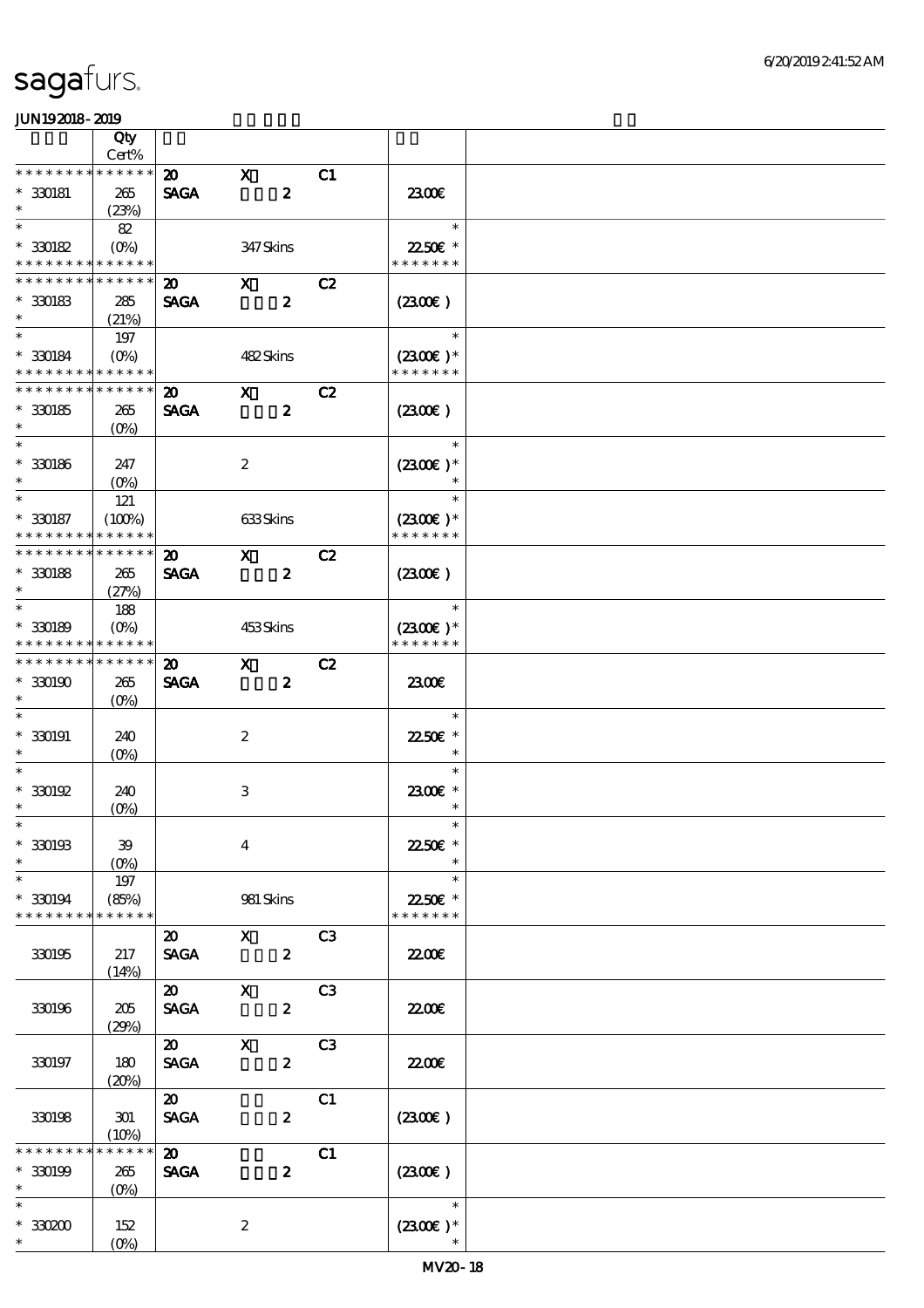|                                    | Qty                             |                             |                  |    |                          |  |
|------------------------------------|---------------------------------|-----------------------------|------------------|----|--------------------------|--|
|                                    | Cert%                           |                             |                  |    |                          |  |
| $\ast$                             | 101                             | $\boldsymbol{\mathfrak{D}}$ |                  | C1 | $\ast$                   |  |
| $*30001$                           | (100%)                          | <b>SAGA</b>                 | $\boldsymbol{z}$ |    | $(2300)$ *               |  |
| * * * * * * * *                    | * * * * * *                     |                             |                  |    | * * * * * * *            |  |
| * * * * * * * *                    | * * * * * *                     | $\boldsymbol{\mathfrak{D}}$ |                  | C1 |                          |  |
| $*30002$                           | 265                             | <b>SAGA</b>                 | $\boldsymbol{z}$ |    | 2250E                    |  |
| $\ast$                             | (13%)                           |                             |                  |    |                          |  |
| $\ast$                             | 106                             |                             |                  |    | $\ast$                   |  |
| $*33000B$                          |                                 |                             | 371 Skins        |    | 22.50€ *                 |  |
| * * * * * * * * * * * * * *        |                                 |                             |                  |    | * * * * * * *            |  |
| $*********$                        | * * * * * *                     | $\boldsymbol{\mathfrak{D}}$ |                  | C1 |                          |  |
| $*30004$                           | 245                             | <b>SAGA</b>                 | $\boldsymbol{z}$ |    | <b>22.50E</b>            |  |
| $\ast$<br>$\overline{\phantom{0}}$ | $(O\%)$                         |                             |                  |    |                          |  |
|                                    |                                 |                             |                  |    | $\ast$                   |  |
| $*330205$                          | 154                             |                             | $\boldsymbol{2}$ |    | 22.00 £*                 |  |
| $\ast$                             | $(O\% )$                        |                             |                  |    | $\ast$                   |  |
| $\overline{\ast}$                  | $99$                            |                             |                  |    | $\sim$<br>$\ast$         |  |
| $*30006$                           | (Q2%)                           |                             | 498Skins         |    | 22.00 £*                 |  |
| * * * * * * * *                    | * * * * * *                     |                             |                  |    | * * * * * * *            |  |
| * * * * * * * *                    | * * * * * *                     | $\boldsymbol{\mathfrak{D}}$ |                  | C2 |                          |  |
| $*30007$                           | 285                             | <b>SAGA</b>                 | $\boldsymbol{z}$ |    | 2250E                    |  |
| $\ast$<br>$\overline{\phantom{0}}$ | $(O\%)$                         |                             |                  |    |                          |  |
|                                    |                                 |                             |                  |    | $\ast$                   |  |
| $^\ast$ 330208                     | 260                             |                             | $\boldsymbol{2}$ |    | 22.00E *                 |  |
| $\ast$<br>$\overline{\ast}$        | $(O\!\!\!\!\!\!\backslash\rho)$ |                             |                  |    | $\ast$                   |  |
|                                    |                                 |                             |                  |    | $\ast$                   |  |
| $*30009$                           | 239                             |                             | 3                |    | 2200E *                  |  |
| $\ast$                             | $(O\!/\!\!\delta)$              |                             |                  |    | $\ast$                   |  |
| $\ast$                             | 119                             |                             |                  |    | $\ast$                   |  |
| * 330210                           | (100%)                          |                             | 908Skins         |    | 22.00€ *                 |  |
| * * * * * * * *                    | * * * * * *                     |                             |                  |    | * * * * * * *            |  |
| * * * * * * * *                    | * * * * * *                     | $\boldsymbol{\mathfrak{D}}$ |                  | C2 |                          |  |
| $*330211$                          | 265                             | <b>SAGA</b>                 | $\boldsymbol{z}$ |    | 2250E                    |  |
| $*$<br>$\ast$                      | $(O\%)$                         |                             |                  |    | $\ast$                   |  |
| $*330212$                          |                                 |                             |                  |    | 22.00E *                 |  |
| $\ast$                             | 240                             |                             | $\boldsymbol{2}$ |    | $\ast$                   |  |
| $*$                                | $(O\%)$                         |                             |                  |    | $\ast$                   |  |
| $*30213$                           | 240                             |                             | $\,3$            |    | 22.00€ *                 |  |
| $\ast$                             |                                 |                             |                  |    | $\ast$                   |  |
| $\ast$                             | $(O\%)$                         |                             |                  |    | $\ast$                   |  |
| $*330214$                          | 240                             |                             |                  |    | 22.00 *                  |  |
| $\ast$                             |                                 |                             | $\bf{4}$         |    | $\ast$                   |  |
| $\ast$                             | $(O\!\!\!\!\!\!\backslash\rho)$ |                             |                  |    | $\ast$                   |  |
| * 330215                           | 220                             |                             | $\mathbf{5}$     |    | 2200E *                  |  |
| $\ast$                             | (100%)                          |                             |                  |    | $\ast$                   |  |
| $\ast$                             |                                 |                             |                  |    | $\ast$                   |  |
| $*330216$                          | 46                              |                             | 6                |    | 22.00E *                 |  |
| $\ast$                             | (100%)                          |                             |                  |    | $\ast$                   |  |
| $\ast$                             | 43                              |                             |                  |    | $\ast$                   |  |
| $*330217$                          | $(O\!\!\!\!\!\!\backslash\rho)$ |                             | 1294 Skins       |    | 22.00€ *                 |  |
| * * * * * * * *                    | * * * * * *                     |                             |                  |    | * * * * * * *            |  |
| * * * * * * * *                    | * * * * * *                     | $\boldsymbol{\mathfrak{D}}$ |                  | C2 |                          |  |
| $*330218$                          | 265                             | <b>SAGA</b>                 | $\boldsymbol{z}$ |    | <b>2250E</b>             |  |
| $*$                                | $(O\!\!\!\!\!\!\backslash\rho)$ |                             |                  |    |                          |  |
| $\ast$                             |                                 |                             |                  |    | $\ast$                   |  |
| $*330219$                          | 240                             |                             | $\boldsymbol{2}$ |    | 22.00E *                 |  |
| $\ast$                             | $(O\%)$                         |                             |                  |    | $\overline{\phantom{a}}$ |  |
| $\ast$                             |                                 |                             |                  |    | $\ast$                   |  |
| $*3020$                            | 240                             |                             | 3                |    | 22.00 £*                 |  |
|                                    |                                 |                             |                  |    |                          |  |
| $*$ $*$                            | $(O\%)$                         |                             |                  |    | $\ast$                   |  |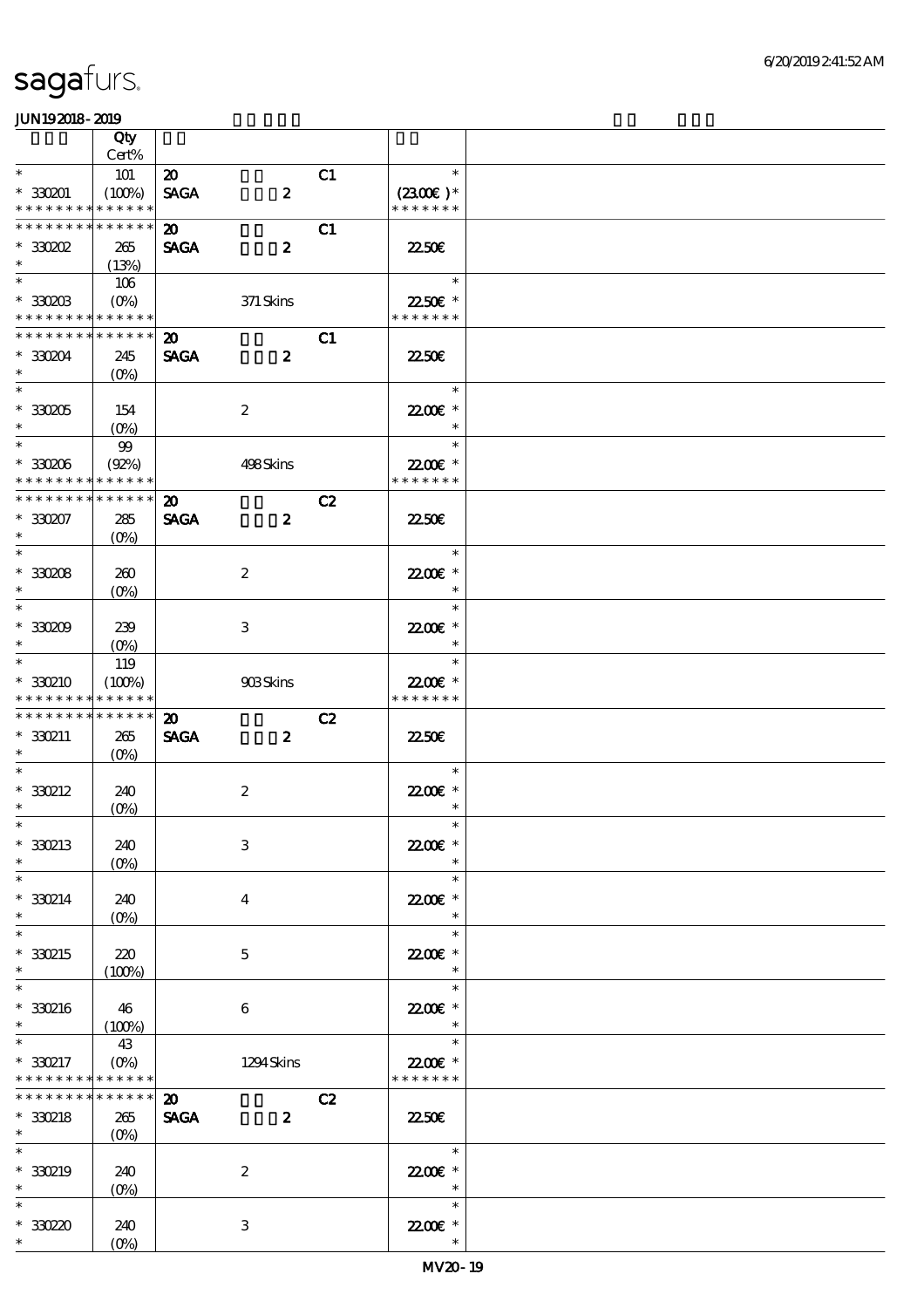|                                                                 | Qty                          |                                            |                  |                |                                       |  |
|-----------------------------------------------------------------|------------------------------|--------------------------------------------|------------------|----------------|---------------------------------------|--|
| $\ast$                                                          | Cert%                        |                                            |                  |                |                                       |  |
| $*330221$                                                       | 86                           | $\boldsymbol{\mathfrak{D}}$<br><b>SAGA</b> | $\boldsymbol{z}$ | C2             | $\ast$<br>22.00 *                     |  |
| $\ast$                                                          | $(0\%)$                      |                                            |                  |                | $\ast$                                |  |
| $\ast$<br>$*30222$<br>* * * * * * * * * * * * * *               | 154<br>(95%)                 |                                            | 985Skins         |                | $\ast$<br>22.00 £*<br>* * * * * * *   |  |
| * * * * * * * * * * * * * *                                     |                              |                                            |                  |                |                                       |  |
| $*30223$<br>$\ast$                                              | 240<br>$(O\%)$               | $\boldsymbol{\mathfrak{D}}$<br><b>SAGA</b> | $\boldsymbol{z}$ | C2             | 2250E                                 |  |
| $\overline{\ast}$<br>$*330224$<br>$\ast$                        | 240<br>$(0\%)$               |                                            | $\boldsymbol{2}$ |                | $\ast$<br>22.00 *<br>$\ast$           |  |
| $\overline{\phantom{0}}$<br>$*3025$<br>$\ast$                   | 240<br>$(O\%)$               |                                            | $\,3$            |                | $\ast$<br>22.00€ *<br>$\ast$          |  |
| $\overline{\ast}$<br>$*30236$<br>$\ast$                         | 240<br>$(O\%)$               |                                            | $\boldsymbol{4}$ |                | $\ast$<br>22.00 £*<br>$\ast$          |  |
| $\ast$                                                          |                              |                                            |                  |                | $\ast$                                |  |
| $^*$ 330227 $\,$<br>$\ast$                                      | 240<br>(88%)                 |                                            | $\mathbf 5$      |                | 22.00 £*<br>$\ast$                    |  |
| $\ast$                                                          |                              |                                            |                  |                | $\ast$                                |  |
| $*3028$<br>$\ast$                                               | 130<br>(79%)                 |                                            | $\boldsymbol{6}$ |                | 22.00€ *<br>$\ast$                    |  |
| $\ast$<br>$*3029$                                               | 100<br>$(O\!/\!o)$           |                                            | 1430Skins        |                | $\ast$<br>22.00 £*                    |  |
| * * * * * * * * <mark>* * * * * * *</mark>                      |                              |                                            |                  |                | * * * * * * *                         |  |
| * * * * * * * * * * * * * *<br>$*30230$<br>$\ast$               | 285<br>(18%)                 | $\boldsymbol{\mathfrak{D}}$<br><b>SAGA</b> | $\boldsymbol{z}$ | C <sub>3</sub> | 2200                                  |  |
| $\ast$<br>$*330231$<br>* * * * * * * * <mark>* * * * * *</mark> | 74<br>$(O\%)$                |                                            | 359Skins         |                | $\ast$<br>$21.50E$ *<br>* * * * * * * |  |
| ******** <mark>*******</mark>                                   |                              | $\boldsymbol{\mathfrak{D}}$                |                  | C3             |                                       |  |
| $*30232$<br>$*$                                                 | 265<br>$(O\%)$               | <b>SAGA</b>                                | $\boldsymbol{z}$ |                | 2200                                  |  |
| $*$<br>$*30233$<br>$\ast$                                       | 55<br>$(O\%)$                |                                            | $\boldsymbol{2}$ |                | $\ast$<br>22.00E *<br>$\ast$          |  |
| $\ast$<br>$*330234$<br>* * * * * * * *                          | 154<br>(100%)<br>* * * * * * |                                            | 474Skins         |                | $\ast$<br>22.00€ *<br>* * * * * * *   |  |
| * * * * * * * *                                                 | * * * * * *                  | $\boldsymbol{\mathfrak{D}}$                |                  | C <sub>3</sub> |                                       |  |
| $*30235$<br>$\ast$                                              | 265<br>$(O\!/\!\!\delta)$    | <b>SAGA</b>                                | $\boldsymbol{z}$ |                | 2200                                  |  |
| $\ast$<br>$*30236$<br>$\ast$                                    | 39                           |                                            | $\boldsymbol{2}$ |                | $\ast$<br>22.00E *<br>$\ast$          |  |
| $\ast$<br>$*330237$                                             | $(O\%)$<br>10B<br>(100%)     |                                            | 407Skins         |                | $\ast$<br>22.00€ *                    |  |
| * * * * * * * *                                                 | * * * * * *                  |                                            |                  |                | * * * * * * *                         |  |
| * * * * * * * * * * * * * *<br>$*30238$<br>$*$                  | 265<br>$(O\%)$               | $\boldsymbol{\mathfrak{D}}$<br><b>SAGA</b> | $\boldsymbol{z}$ | C <sub>3</sub> | 2200                                  |  |
| $\ast$                                                          |                              |                                            |                  |                | $\ast$                                |  |
| $*30239$<br>$\ast$                                              | 240<br>$(O\%)$               |                                            | $\boldsymbol{2}$ |                | 22.00E *<br>$\ast$                    |  |
| $\ast$                                                          | 183                          |                                            |                  |                | $\ast$                                |  |
| $*330240$                                                       | (84%)                        |                                            | 688Skins         |                | 22.00€ *                              |  |
| * * * * * * * *                                                 | * * * * * *                  |                                            |                  |                | * * * * * * *                         |  |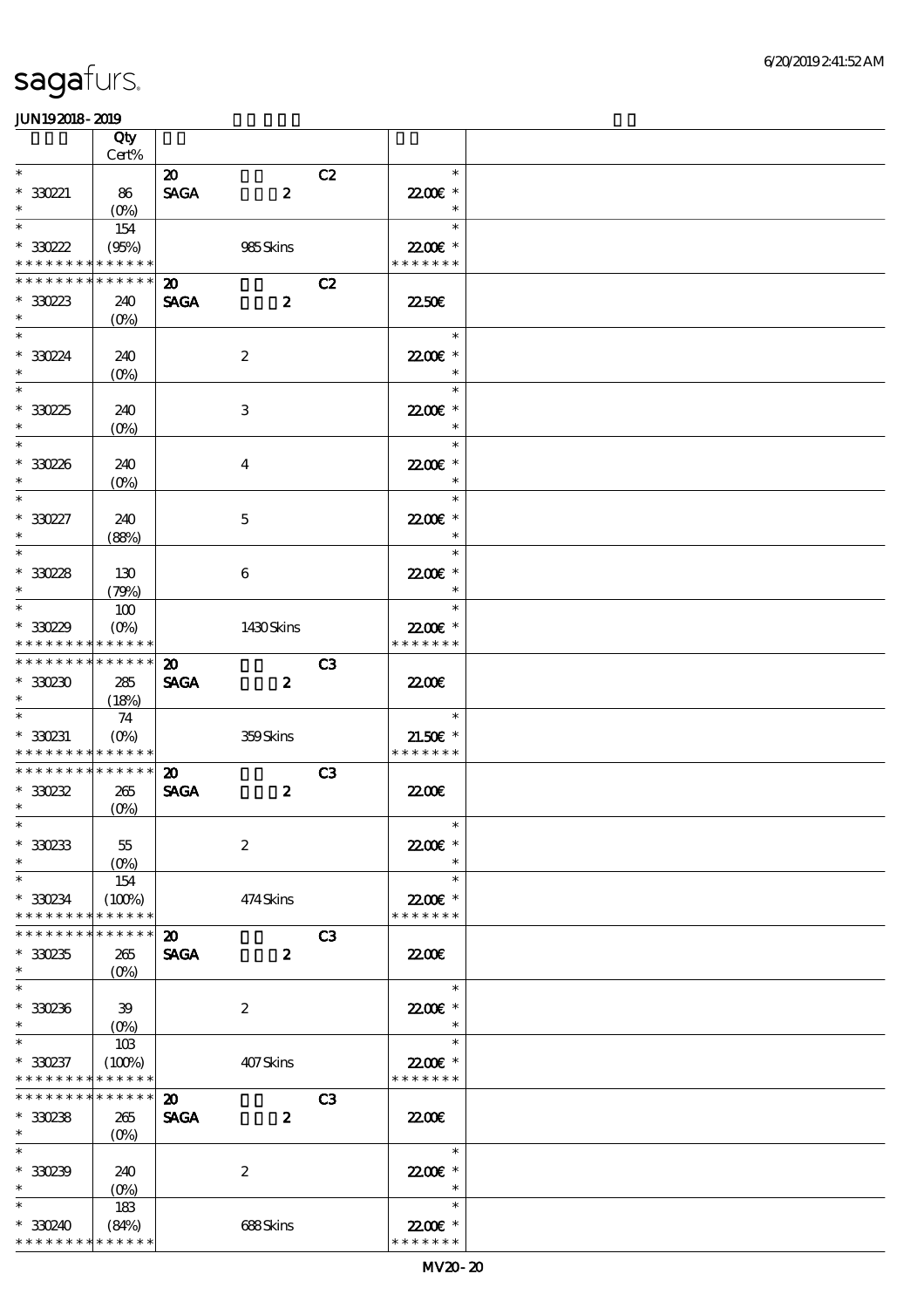|                                                               | Qty             |                             |                  |    |                           |  |
|---------------------------------------------------------------|-----------------|-----------------------------|------------------|----|---------------------------|--|
| * * * * * * * *                                               | $Cert\%$        |                             |                  |    |                           |  |
|                                                               | * * * * * *     | $\boldsymbol{\mathfrak{D}}$ |                  | C1 |                           |  |
| $*330241$<br>$\ast$                                           | 265             | <b>SAGA</b>                 | $\boldsymbol{z}$ |    | 2250E                     |  |
| $\overline{\ast}$                                             | (17%)           |                             |                  |    | $\ast$                    |  |
|                                                               |                 |                             |                  |    |                           |  |
| $*30242$<br>$\ast$                                            | 220             |                             | $\boldsymbol{2}$ |    | 22.00E *<br>$\ast$        |  |
| $\overline{\phantom{0}}$                                      | $(0\%)$         |                             |                  |    | $\ast$                    |  |
|                                                               | 42              |                             |                  |    |                           |  |
| $*330243$                                                     |                 |                             | 527Skins         |    | 22.00€ *<br>* * * * * * * |  |
| * * * * * * * * <mark>* * * * * * *</mark><br>* * * * * * * * | * * * * * *     |                             |                  |    |                           |  |
|                                                               |                 | $\boldsymbol{\mathfrak{D}}$ |                  | C1 |                           |  |
| * 330244<br>$\ast$                                            | 265             | <b>SAGA</b>                 | $\boldsymbol{z}$ |    | <b>2250E</b>              |  |
| $\overline{\ast}$                                             | $(O\%)$         |                             |                  |    | $\ast$                    |  |
| $*330245$                                                     |                 |                             | $\boldsymbol{2}$ |    | 22.00E *                  |  |
| $\ast$                                                        | 48<br>$(0\%)$   |                             |                  |    | $\ast$                    |  |
| $\overline{\phantom{0}}$                                      | $93$            |                             |                  |    | $\ast$                    |  |
| $*330246$                                                     | (100%)          |                             | 406Skins         |    | 22.00€ *                  |  |
| * * * * * * * *                                               | * * * * * *     |                             |                  |    | * * * * * * *             |  |
|                                                               |                 | $\boldsymbol{\mathfrak{D}}$ |                  | C1 |                           |  |
| 330247                                                        | 217             | <b>SAGA</b>                 | $\boldsymbol{z}$ |    | <b>22006</b>              |  |
|                                                               | (15%)           |                             |                  |    |                           |  |
| * * * * * * * *                                               | * * * * * *     | $\boldsymbol{\mathsf{20}}$  |                  | C1 |                           |  |
| $*30248$                                                      | 265             | <b>SAGA</b>                 | $\boldsymbol{z}$ |    | 2250E                     |  |
| $\ast$                                                        | $(O\%)$         |                             |                  |    |                           |  |
| $\ast$                                                        |                 |                             |                  |    | $\ast$                    |  |
| $*30249$                                                      | 113             |                             | $\boldsymbol{2}$ |    | 22.00 £*                  |  |
| $\ast$                                                        | $(0\%)$         |                             |                  |    | $\ast$                    |  |
| $\overline{\phantom{0}}$                                      | 116             |                             |                  |    | $\ast$                    |  |
| $*330250$                                                     | (80%)           |                             | 494Skins         |    | 22.00 £*                  |  |
| * * * * * * * *                                               | * * * * * *     |                             |                  |    | * * * * * * *             |  |
| * * * * * * * * * * * * * *                                   |                 | $\boldsymbol{\mathsf{20}}$  |                  | C2 |                           |  |
| $*330251$                                                     | 265             | <b>SAGA</b>                 | $\boldsymbol{2}$ |    | 2250E                     |  |
| $\ast$                                                        | $(O\%)$         |                             |                  |    |                           |  |
| $\ast$                                                        |                 |                             |                  |    | $\ast$                    |  |
| $*30252$                                                      | 240             |                             | $\boldsymbol{2}$ |    | 22.00 £*                  |  |
| $\ast$                                                        | $(0\%)$         |                             |                  |    | $\ast$                    |  |
| $*$                                                           |                 |                             |                  |    | $\ast$                    |  |
| $*30253$                                                      | 240             |                             | $\,3$            |    | 22.00€ *                  |  |
| $\ast$<br>$\ast$                                              | $(0\%)$         |                             |                  |    | $\ast$<br>$\ast$          |  |
|                                                               |                 |                             |                  |    |                           |  |
| $*330254$<br>$\ast$                                           | 240             |                             | $\boldsymbol{4}$ |    | 22.00 £*<br>$\ast$        |  |
| $\ast$                                                        | $(O\%)$         |                             |                  |    | $\ast$                    |  |
| $*30255$                                                      | ${\bf 38}$      |                             | $\mathbf{5}$     |    | 22.00E *                  |  |
| $\ast$                                                        |                 |                             |                  |    | $\ast$                    |  |
| $\ast$                                                        | 114             |                             |                  |    | $\ast$                    |  |
| $*330256$                                                     | (100%)          |                             | 1137Skins        |    | 22.00€ *                  |  |
| * * * * * * * *                                               | * * * * * *     |                             |                  |    | * * * * * * *             |  |
| * * * * * * * *                                               | $* * * * * * *$ | $\boldsymbol{\mathfrak{D}}$ |                  | C2 |                           |  |
| $*330257$                                                     | 265             | <b>SAGA</b>                 | $\boldsymbol{z}$ |    | <b>22.50€</b>             |  |
| $\ast$                                                        | $(0\%)$         |                             |                  |    |                           |  |
| $\ast$                                                        |                 |                             |                  |    | $\ast$                    |  |
| $*30258$                                                      | 240             |                             | $\boldsymbol{2}$ |    | 22.00 £*                  |  |
| $\ast$                                                        | $(0\%)$         |                             |                  |    | $\ast$                    |  |
| $\ast$                                                        |                 |                             |                  |    | $\ast$                    |  |
| $*330259$                                                     | 240             |                             | $\,3$            |    | 22.00€ *                  |  |
| $\ast$                                                        | $(0\%)$         |                             |                  |    | $\ast$                    |  |
| $\ast$                                                        |                 |                             |                  |    | $\ast$                    |  |
| $*30200$                                                      | 240             |                             | $\boldsymbol{4}$ |    | 22.00 £*                  |  |
| $*$                                                           | (100%)          |                             |                  |    | $\ast$                    |  |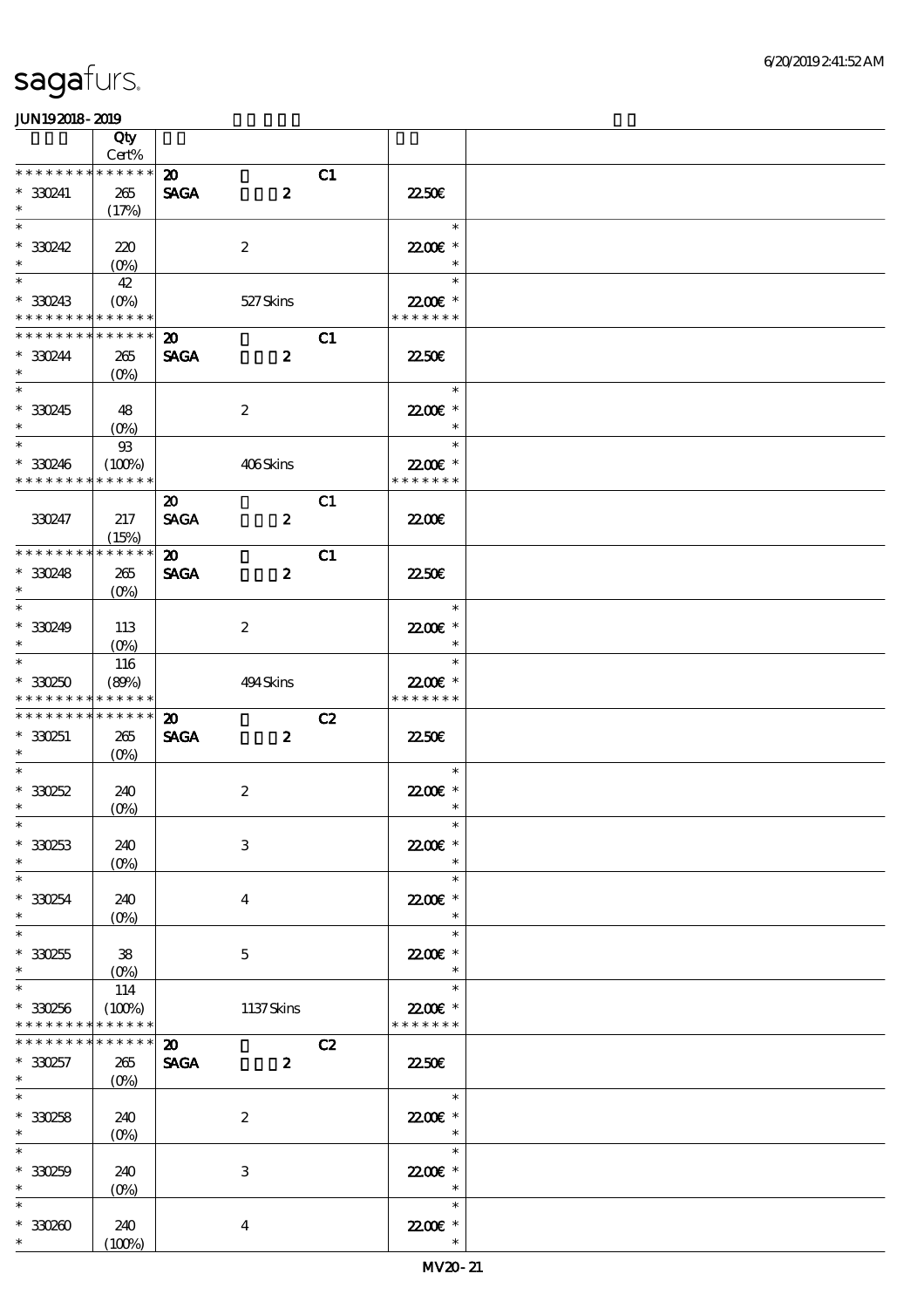|                                            | Qty                       |                             |                  |                |                    |  |
|--------------------------------------------|---------------------------|-----------------------------|------------------|----------------|--------------------|--|
| $\ast$                                     | $Cert\%$                  |                             |                  |                |                    |  |
|                                            |                           | $\boldsymbol{\mathfrak{D}}$ |                  | C2             | $\ast$             |  |
| $* 330261$<br>$\ast$                       | 46                        | <b>SAGA</b>                 | $\boldsymbol{z}$ |                | 22.00€ *<br>$\ast$ |  |
| $\ast$                                     | (100%)<br>105             |                             |                  |                | $\ast$             |  |
| $*30002$                                   |                           |                             | 1136Skins        |                | 22.00€ *           |  |
| * * * * * * * * <mark>* * * * * * *</mark> |                           |                             |                  |                | * * * * * * *      |  |
| * * * * * * * * <mark>* * * * * * *</mark> |                           | $\boldsymbol{\mathfrak{D}}$ |                  | C2             |                    |  |
| $*30263$                                   | 265                       | <b>SAGA</b>                 | $\boldsymbol{z}$ |                | 2250E              |  |
| $\ast$                                     | $(0\%)$                   |                             |                  |                |                    |  |
| $\ast$                                     |                           |                             |                  |                | $\ast$             |  |
| $*30064$                                   | 240                       |                             | $\boldsymbol{2}$ |                | 22.00€ *           |  |
| $\ast$                                     | $(O\%)$                   |                             |                  |                |                    |  |
| $\overline{\phantom{0}}$                   |                           |                             |                  |                | $\ast$             |  |
| $^\ast$ 330265                             | 81                        |                             | 3                |                | 22.00€ *           |  |
| $\ast$                                     | $(0\%)$                   |                             |                  |                | $\ast$             |  |
| $*$                                        | $7\!3$                    |                             |                  |                | $\ast$             |  |
| $*30266$                                   | (100%)                    |                             | 659Skins         |                | 22.00€ *           |  |
| * * * * * * * *                            | * * * * * *               |                             |                  |                | * * * * * * *      |  |
| * * * * * * * *                            | * * * * * *               | $\boldsymbol{\mathfrak{D}}$ |                  | C2             |                    |  |
| $*30267$                                   | 265                       | <b>SAGA</b>                 | $\boldsymbol{z}$ |                | <b>2250E</b>       |  |
| $\ast$                                     | $(O\%)$                   |                             |                  |                |                    |  |
| $\ast$                                     |                           |                             |                  |                | $\ast$             |  |
| $* 330088$                                 | 240                       |                             | $\boldsymbol{2}$ |                | 22.00€ *           |  |
| $\ast$                                     | $(O\%)$                   |                             |                  |                | $\ast$             |  |
| $\overline{\ast}$                          |                           |                             |                  |                | $\ast$             |  |
| $*30000$                                   | 240                       |                             | 3                |                | 22.00€ *           |  |
| $\ast$                                     | $(0\%)$                   |                             |                  |                | $\ast$             |  |
| $\ast$                                     |                           |                             |                  |                | $\ast$             |  |
| $*30270$                                   | 240                       |                             | $\bf{4}$         |                | 22.00€ *           |  |
| $\ast$<br>$\ast$                           | $(0\%)$                   |                             |                  |                | $\ast$<br>$\ast$   |  |
|                                            |                           |                             |                  |                |                    |  |
| $*330271$<br>$\ast$                        | 240                       |                             | $\mathbf 5$      |                | 22.00€ *<br>$\ast$ |  |
| $\ast$                                     | $(0\%)$                   |                             |                  |                | $\ast$             |  |
| $*330272$                                  | 240                       |                             | $\bf 6$          |                | 22.00 £*           |  |
| $\ast$                                     | (73%)                     |                             |                  |                | $\ast$             |  |
| $*$                                        |                           |                             |                  |                | $\ast$             |  |
| $^*$ 330273 $\,$                           | 194                       |                             | $\boldsymbol{7}$ |                | 22.00E *           |  |
| $\ast$                                     | (88%)                     |                             |                  |                | $\ast$             |  |
| $\ast$                                     | 211                       |                             |                  |                | $\ast$             |  |
| $*330274$                                  | $(O\%)$                   |                             | 1870Skins        |                | 22.00€ *           |  |
| * * * * * * * *                            | * * * * * *               |                             |                  |                | * * * * * * *      |  |
| * * * * * * * * <mark>* * * * * * *</mark> |                           | $\boldsymbol{\mathfrak{D}}$ |                  | C <sub>3</sub> |                    |  |
| $*330275$                                  | 265                       | <b>SAGA</b>                 | $\boldsymbol{z}$ |                | 2200               |  |
| $\ast$                                     | (32%)                     |                             |                  |                |                    |  |
| $\ast$                                     | 193                       |                             |                  |                | $\ast$             |  |
| $*30276$                                   | $(O\!\!\!\!\!\!\!/\,\!o)$ |                             | 458Skins         |                | 22.00€ *           |  |
| * * * * * * * * * * * * * *                |                           |                             |                  |                | * * * * * * *      |  |
| * * * * * * * *                            | * * * * * *               | $\boldsymbol{\mathsf{20}}$  |                  | C <sub>3</sub> |                    |  |
| $*330277$                                  | 265                       | <b>SAGA</b>                 | $\boldsymbol{z}$ |                | 2200               |  |
| $*$                                        | $(O\%)$                   |                             |                  |                |                    |  |
| $\overline{\ast}$                          |                           |                             |                  |                | $\ast$             |  |
| $*30278$                                   | 64                        |                             | $\boldsymbol{2}$ |                | 22.00 *            |  |
| $\ast$                                     | $(0\%)$                   |                             |                  |                | $\ast$             |  |
| $\ast$                                     | 184                       |                             |                  |                | $\ast$             |  |
| $*30279$                                   | (100%)                    |                             | 513Skins         |                | 22.00E *           |  |
| * * * * * * * * <mark>* * * * * *</mark> * |                           |                             |                  |                | * * * * * * *      |  |
| * * * * * * * *                            | * * * * * *               | $\boldsymbol{\mathfrak{D}}$ |                  | C1             |                    |  |
| $*30280$<br>$*$                            | 265                       | <b>SAGA</b>                 | $\boldsymbol{z}$ |                | 2200               |  |
|                                            | (20%)                     |                             |                  |                |                    |  |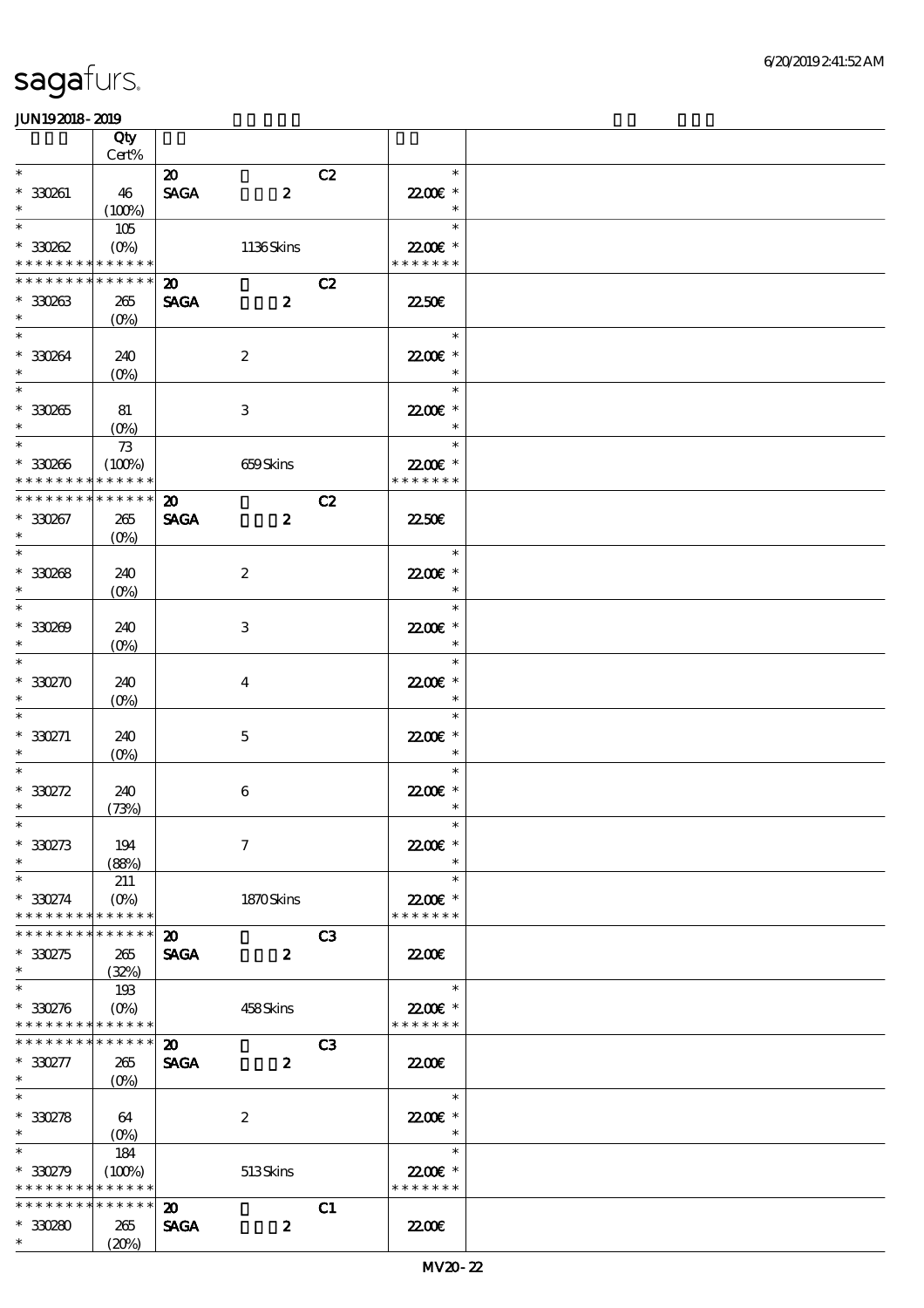|                                                     | Qty                           |                                                               |                                           |                |                                                 |  |
|-----------------------------------------------------|-------------------------------|---------------------------------------------------------------|-------------------------------------------|----------------|-------------------------------------------------|--|
| $\overline{\phantom{0}}$                            | Cert%                         |                                                               |                                           |                | $\ast$                                          |  |
| $* 330281$<br>$\ast$                                | 240<br>$(O\%)$                | $\boldsymbol{\mathfrak{D}}$<br>$\operatorname{\mathsf{SAGA}}$ | $\boldsymbol{z}$                          | C1             | $21.50E$ *                                      |  |
| $*$<br>$^\ast$ 330282                               | 94<br>(1%)                    |                                                               | 599Skins                                  |                | $\ast$<br>$21.00E$ *                            |  |
| * * * * * * * *                                     | * * * * * *                   |                                                               |                                           |                | * * * * * * *                                   |  |
| * * * * * * * *<br>$*30283$<br>$\ast$               | * * * * * *<br>245<br>$(O\%)$ | $\boldsymbol{\mathfrak{D}}$<br><b>SAGA</b>                    | $\boldsymbol{z}$                          | C2             | <b>2200</b> €                                   |  |
| $*$<br>* 330284<br>$\ast$                           | 220<br>$(O\!/\!\!\delta)$     |                                                               | $\boldsymbol{2}$                          |                | $\ast$<br>$21.50E$ *                            |  |
| $\overline{\ast}$<br>$*30285$<br>$\ast$             | 220<br>$(0\%)$                |                                                               | $\ensuremath{\mathbf{3}}$                 |                | $\ast$<br>$21.50E$ *<br>$\ast$                  |  |
| $\ast$<br>$*30286$<br>$\ast$                        | 220<br>$(O\%)$                |                                                               | $\overline{4}$                            |                | $\ast$<br>$21.50E$ *<br>$\ast$                  |  |
| $\overline{\ast}$                                   |                               |                                                               |                                           |                | $\ast$                                          |  |
| $* 330287$<br>$\ast$                                | 122<br>$(O\%)$                |                                                               | $\mathbf{5}$                              |                | $21.50E$ *<br>$\ast$                            |  |
| $*$<br>$*30288$<br>* * * * * * * *                  | 161<br>(100%)<br>* * * * * *  |                                                               | 1188Skins                                 |                | $\ast$<br>$21.50E$ *<br>* * * * * * *           |  |
| * * * * * * * *                                     | * * * * * *                   | $\boldsymbol{\mathfrak{D}}$                                   |                                           | C <sub>3</sub> |                                                 |  |
| $*30289$<br>$\ast$                                  | 265<br>(30%)                  | <b>SAGA</b>                                                   | $\boldsymbol{z}$                          |                | 21.50E                                          |  |
| $\ast$<br>$*30290$<br>* * * * * * * *               | 187<br>$(O\%)$<br>* * * * * * |                                                               | 452Skins                                  |                | $\ast$<br>$21.50E$ *<br>* * * * * * *           |  |
| * * * * * * * *<br>* 330291<br>$\ast$               | * * * * * *<br>265<br>(17%)   | $\boldsymbol{\mathfrak{D}}$<br><b>SAGA</b>                    | $\mathbf{x}$<br>$\boldsymbol{z}$          | C1             | 22.00 <del>€</del>                              |  |
| $\ast$<br>$*30292$<br>* * * * * * * * * * * * * * * | 159<br>$(O\%)$                |                                                               | 424 Skins                                 |                | $\ast$<br>22.00€ *<br>* * * * * * *             |  |
| ****************** 20                               |                               |                                                               | $X$ $C2$                                  |                |                                                 |  |
| $^\ast$ 330293<br>$\ast$                            | 265<br>$(O\%)$                | <b>SAGA</b>                                                   | $\boldsymbol{z}$                          |                | 2200                                            |  |
| $*330294$<br>$\ast$                                 | 240<br>$(O\!/\!\!\delta)$     |                                                               | $\boldsymbol{2}$                          |                | $\ast$<br>$21.50E$ *<br>$\ast$                  |  |
| $\ast$<br>$*30255$<br>$\ast$                        | 239<br>$(O\% )$               |                                                               | 3                                         |                | $\ast$<br>$21.50E$ *<br>$\ast$                  |  |
| $\ast$<br>$*30296$<br>* * * * * * * *               | $93$<br>(100%)<br>* * * * * * |                                                               | 837Skins                                  |                | $\ast$<br>$21.50E$ *<br>* * * * * * *           |  |
| * * * * * * * *<br>$*30297$<br>$\ast$               | * * * * * *<br>245<br>(22%)   | $\boldsymbol{\mathsf{20}}$<br><b>SAGA</b>                     | $\mathbf{x}$<br>$\overline{\mathbf{z}}$   | C3             | 21.50E                                          |  |
| $\overline{\ast}$<br>$*30298$<br>* * * * * * * *    | 57<br>$(O\%)$<br>* * * * * *  |                                                               | <b>302Skins</b>                           |                | $\ast$<br>$21.00$ $\epsilon$ *<br>* * * * * * * |  |
| 330299                                              | 185<br>(16%)                  | $\boldsymbol{\omega}$<br><b>SAGA</b>                          | $\mathbf{X}$ /<br>$\overline{\mathbf{3}}$ | C2             | 2200                                            |  |
| 330300                                              | 161<br>(10%)                  | $\boldsymbol{\mathfrak{D}}$<br><b>SAGA</b>                    | $\mathcal{T}$<br>$\mathbf{3}$             | C2             | 21.00E                                          |  |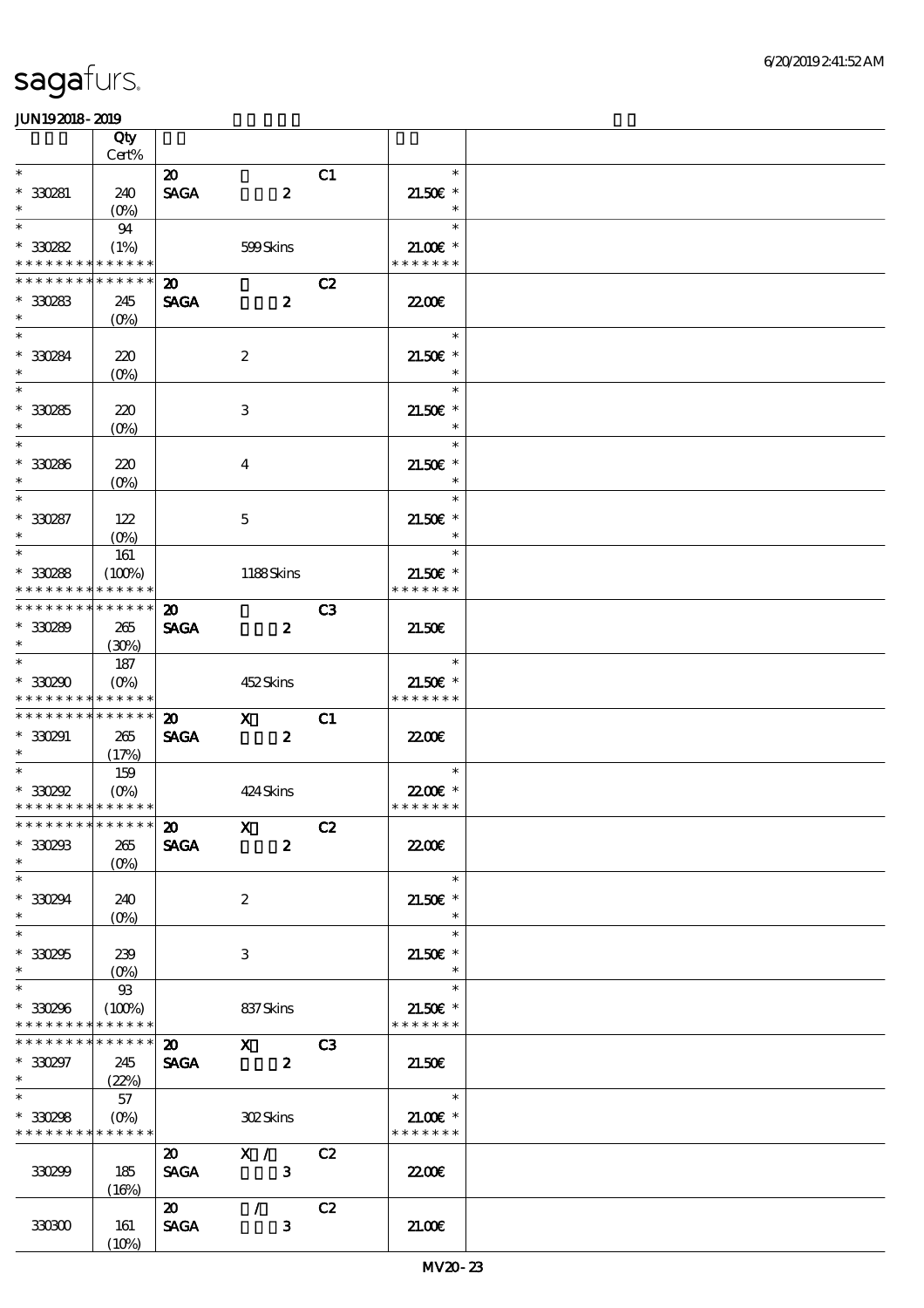|                   | Qty<br>Cert% |                             |                         |                |        |                          |  |
|-------------------|--------------|-----------------------------|-------------------------|----------------|--------|--------------------------|--|
|                   |              |                             |                         |                |        |                          |  |
| * * * * * * * *   | * * * * * *  | $\boldsymbol{\mathfrak{D}}$ | $\overline{X}$          |                | C2     |                          |  |
| $*330301$         | 265          | IA                          |                         |                | 1 COR1 | 1950E                    |  |
| $\ast$            |              |                             |                         |                |        |                          |  |
|                   | (4%)         |                             |                         |                |        |                          |  |
| $\ast$            |              |                             |                         |                |        | $\ast$                   |  |
| $*30002$          | 240          |                             | $\boldsymbol{2}$        |                |        | 1950€ *                  |  |
| $\ast$            |              |                             |                         |                |        | $\ast$                   |  |
|                   | (4%)         |                             |                         |                |        |                          |  |
| $\ast$            | 221          |                             |                         |                |        | $\ast$                   |  |
| $*330303$         | (11%)        |                             | 726Skins                |                |        | 1950E *                  |  |
|                   | * * * * * *  |                             |                         |                |        | * * * * * * *            |  |
| * * * * * * * *   |              |                             |                         |                |        |                          |  |
|                   |              | $\boldsymbol{\mathfrak{D}}$ | X / C2                  |                |        |                          |  |
| 330304            | 90           | IA                          | $\overline{\mathbf{z}}$ |                | COR1   | 2000                     |  |
|                   |              |                             |                         |                |        |                          |  |
|                   | (6%)         |                             |                         |                |        |                          |  |
| * * * * * * * *   | * * * * * *  | $\boldsymbol{\mathfrak{D}}$ | X /                     |                | C2     |                          |  |
| $*330305$         | 265          | IA                          |                         | $\mathbf{2}$   | COR1   | 21.00                    |  |
|                   |              |                             |                         |                |        |                          |  |
| $\ast$            | (22%)        |                             |                         |                |        |                          |  |
| $\overline{\ast}$ |              |                             |                         |                |        | $\ast$                   |  |
| $^\ast$ 330306    | 200          |                             | $\boldsymbol{2}$        |                |        | 2050E *                  |  |
|                   |              |                             |                         |                |        |                          |  |
| $\ast$            | (35%)        |                             |                         |                |        | $\ast$                   |  |
| $\overline{\ast}$ | 58           |                             |                         |                |        | $\ast$                   |  |
| $*30007$          | (31%)        |                             | 523Skins                |                |        | 2000E*                   |  |
|                   |              |                             |                         |                |        |                          |  |
| * * * * * * * *   | * * * * * *  |                             |                         |                |        | * * * * * * *            |  |
| * * * * * * * *   | * * * * * *  | $\boldsymbol{\mathbf{z}}$   | X / C2                  |                |        |                          |  |
|                   |              |                             |                         |                |        |                          |  |
| $*30008$          | 265          | IA                          |                         | $\blacksquare$ |        | 2050                     |  |
| $\ast$            | (11%)        |                             |                         |                |        |                          |  |
| $\ast$            |              |                             |                         |                |        | $\ast$                   |  |
|                   |              |                             |                         |                |        |                          |  |
| $*30009$          | 240          |                             | $\boldsymbol{2}$        |                |        | 2050E *                  |  |
| $\ast$            | (12%)        |                             |                         |                |        | $\ast$                   |  |
| $\ast$            |              |                             |                         |                |        | $\ast$                   |  |
|                   |              |                             |                         |                |        |                          |  |
| $*330310$         | 240          |                             | 3                       |                |        | 2050E *                  |  |
| $\ast$            | (2%)         |                             |                         |                |        | $\ast$                   |  |
|                   |              |                             |                         |                |        | $\ast$                   |  |
|                   |              |                             |                         |                |        |                          |  |
| * 330311          | 240          |                             | $\overline{\mathbf{4}}$ |                |        | 2050E *                  |  |
| $\ast$            | (4%)         |                             |                         |                |        | $\ast$                   |  |
| $\ast$            |              |                             |                         |                |        | $\ast$                   |  |
|                   |              |                             |                         |                |        |                          |  |
| $*330312$         | 240          |                             | $\mathbf 5$             |                |        | 2050E *                  |  |
| $\ast$            | (7%)         |                             |                         |                |        | $\ast$                   |  |
| $*$               |              |                             |                         |                |        | $\ast$                   |  |
|                   |              |                             |                         |                |        |                          |  |
| * 330313          | 240          |                             | $\boldsymbol{6}$        |                |        | 2050E *                  |  |
| $\ast$            | (9%)         |                             |                         |                |        | $\ast$                   |  |
| $\ast$            |              |                             |                         |                |        | $\ast$                   |  |
|                   |              |                             |                         |                |        |                          |  |
| $*330314$         | 240          |                             | $\tau$                  |                |        | 2050E *                  |  |
| $\ast$            | (4%)         |                             |                         |                |        | $\ast$                   |  |
| $\ast$            |              |                             |                         |                |        |                          |  |
|                   |              |                             |                         |                |        | $\ast$                   |  |
| * 330315          | 240          |                             | 8                       |                |        | 2050E *                  |  |
| $\ast$            | (7%)         |                             |                         |                |        | $\ast$                   |  |
|                   |              |                             |                         |                |        |                          |  |
| $\ast$            |              |                             |                         |                |        | $\ast$                   |  |
| $*30016$          | 240          |                             | 9                       |                |        | 2050E *                  |  |
| $\ast$            | $(10\%)$     |                             |                         |                |        | $\ast$                   |  |
|                   |              |                             |                         |                |        |                          |  |
|                   |              |                             |                         |                |        | $\ast$                   |  |
| $* 330317$        | 240          |                             | 10                      |                |        | 2050E *                  |  |
| $\ast$            | (4%)         |                             |                         |                |        | $\overline{\phantom{a}}$ |  |
|                   |              |                             |                         |                |        |                          |  |
| $\ast$            |              |                             |                         |                |        | $\ast$                   |  |
| $^\ast$ 330318    | 240          |                             | 11                      |                |        | 2050E *                  |  |
| $\ast$            | (17%)        |                             |                         |                |        | $\overline{\phantom{a}}$ |  |
|                   |              |                             |                         |                |        |                          |  |
| $\ast$            | 189          |                             |                         |                |        | $\ast$                   |  |
| * 330319          | (10%)        |                             | 2854 Skins              |                |        | 2050E *                  |  |
| * * * * * * * *   | * * * * * *  |                             |                         |                |        | * * * * * * *            |  |
|                   |              |                             |                         |                |        |                          |  |
| * * * * * * * *   | * * * * * *  | $\boldsymbol{\mathsf{20}}$  | X / C2                  |                |        |                          |  |
| $*3030$           | 265          | IA                          |                         | $\mathbf{1}$   |        | 2050                     |  |
| $*$ $*$           | (13%)        |                             |                         |                |        |                          |  |
|                   |              |                             |                         |                |        |                          |  |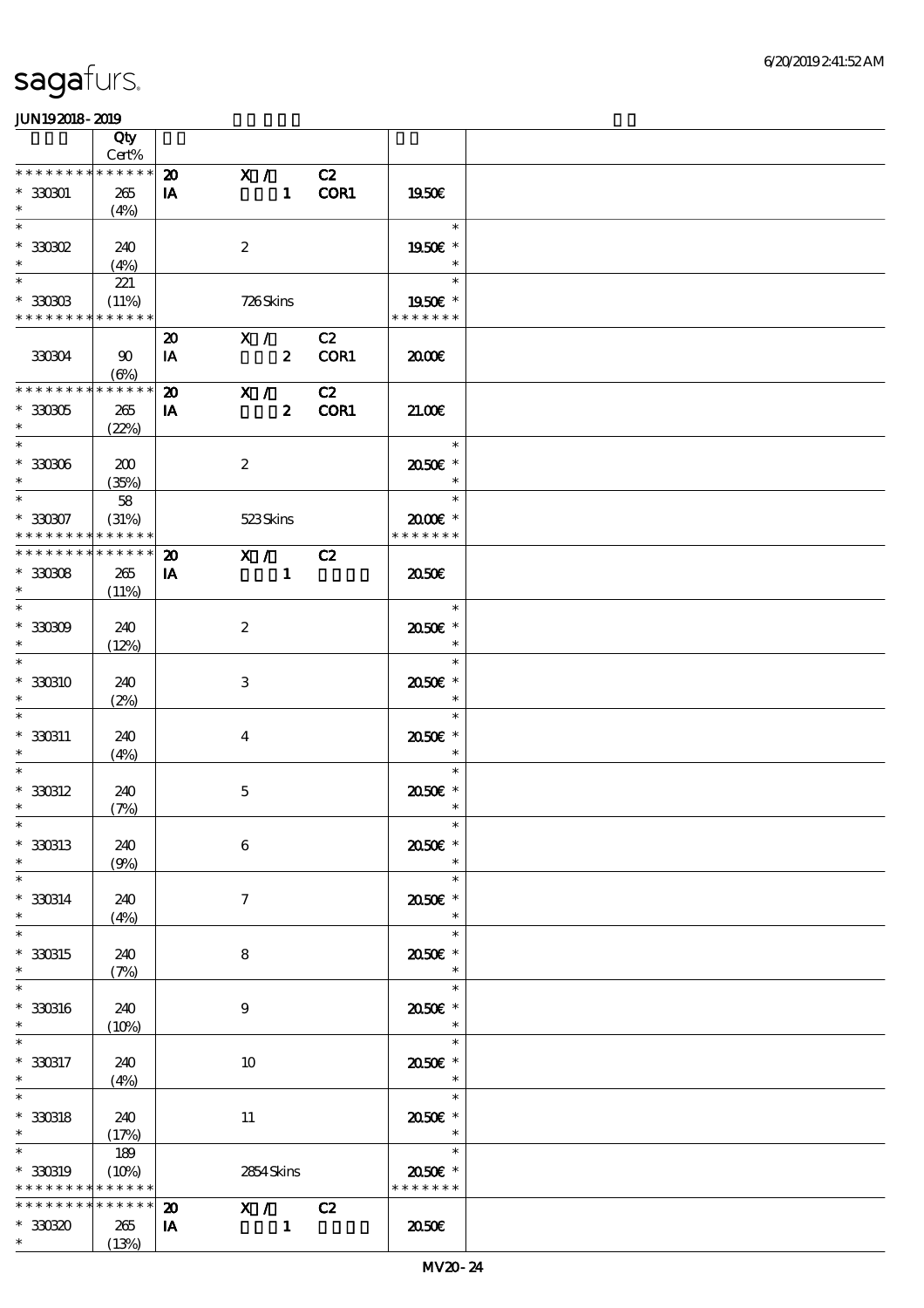|                                                                                            | Qty<br>$\mbox{Cert}\%$ |                                                                                        |                                               |  |
|--------------------------------------------------------------------------------------------|------------------------|----------------------------------------------------------------------------------------|-----------------------------------------------|--|
| $\ast$<br>$* 33021$<br>$\ast$                                                              | 240<br>(17%)           | 20 X / C2<br>$\mathbf{1}$<br>$\mathbf{I} \mathbf{A}$                                   | $\ast$<br>$2050$ $\epsilon$ *<br>$\ast$       |  |
| $\overline{\ast}$<br>$^\ast$ 330322<br>$\ast$                                              | 240<br>(23%)           | $\ensuremath{\mathbf{3}}$                                                              | $\ast$<br>2050E *<br>$\ast$                   |  |
| $\overline{\phantom{0}}$<br>$^\ast$ 330323                                                 | 240<br>(48%)           | $\boldsymbol{4}$                                                                       | $\ast$<br>2050E *<br>$\ast$                   |  |
| $\overline{\ast}$<br>$* 33034$<br>$\ast$                                                   | 240<br>(37%)           | $\mathbf 5$                                                                            | $\ast$<br>2050E *<br>$\ast$                   |  |
| $\overline{\phantom{0}}$<br>$^\ast$ 330325<br>$\ast$                                       | 240<br>(3%)            | $\,6\,$                                                                                | 71<br>$\ast$<br>2050E *<br>$\ast$             |  |
| $\overline{\phantom{0}}$<br>$* 33030$                                                      | 240<br>(5%)            | $\boldsymbol{7}$                                                                       | $\ast$<br>$2050$ $\epsilon$ *<br>$\ast$       |  |
| $\overline{\phantom{0}}$<br>$^\ast$ 330327<br>$\ast$                                       | 240<br>(4%)            | $\bf 8$                                                                                | $\ast$<br>2050E *<br>$\ast$                   |  |
| $\overline{\ast}$<br>$^\ast$ 330328<br>$\ddot{\phantom{0}}$                                | 240<br>(10%)           | $\boldsymbol{9}$                                                                       | $\ast$<br>2050E *<br>$\overline{\phantom{a}}$ |  |
| $\overline{\phantom{0}}$<br>$* 33039$<br>$\ast$                                            | 240<br>(5%)            | $10\,$                                                                                 | $\ast$<br>2050E *<br>$\ast$                   |  |
| $\overline{\ast}$<br>$^\ast$ 33030<br>$\ast$                                               | 240<br>(16%)           | $11\,$                                                                                 | $\ast$<br>2050E *<br>$\ast$                   |  |
| $\ast$<br>$^\ast$ 330331<br>$\ast$                                                         | 240<br>(17%)           | $12\,$                                                                                 | $\ast$<br>2050E *<br>$\ast$                   |  |
| $\ast$<br>$^\ast$ 330322<br>$\ast$                                                         | 240<br>(15%)           | 13                                                                                     | $\ast$<br>$2050$ $\epsilon$ *<br>$\ast$       |  |
| $*$<br>$^\ast$ 330333<br>$\ast$                                                            | 240<br>(17%)           | 14                                                                                     | 2050E *<br>$\ast$                             |  |
| $\ast$<br>$* 330334$<br>$\ast$                                                             | 240<br>(14%)           | 15                                                                                     | $\ast$<br>2050E *<br>$\ast$                   |  |
| $\ast$<br>$^\ast$ 33035<br>$\ast$                                                          | 240<br>(19%)           | 16                                                                                     | $\ast$<br>2050E *<br>$\ast$                   |  |
| $\ast$<br>$^\ast$ 330336<br>$\ast$                                                         | 240<br>(5%)            | 17                                                                                     | $\ast$<br>2050E *<br>$\ast$                   |  |
| $\ast$<br>$* 330337$<br>$\ast$                                                             | 240<br>(11%)           | 18                                                                                     | $\ast$<br>2050E *<br>$\ast$                   |  |
| $\overline{\phantom{a}^*}$<br>$^\ast$ 330338<br>* * * * * * * * <mark>* * * * * * *</mark> | 242<br>(9%)            | 4587Skins                                                                              | 2050€ *<br>* * * * * * *                      |  |
| ***************<br>$* 30039$<br>$\star$                                                    | 265<br>(9%)            | $\mathcal{F}^{\mathcal{F}}$<br>C2<br>$\boldsymbol{\mathfrak{D}}$<br>$\mathbf{1}$<br>IA | 2050                                          |  |
| $\ast$<br>$*30340$<br>$\ast$                                                               | 240<br>(5%)            | $\boldsymbol{2}$                                                                       | $\ast$<br>$2000$ $*$<br>$\ast$                |  |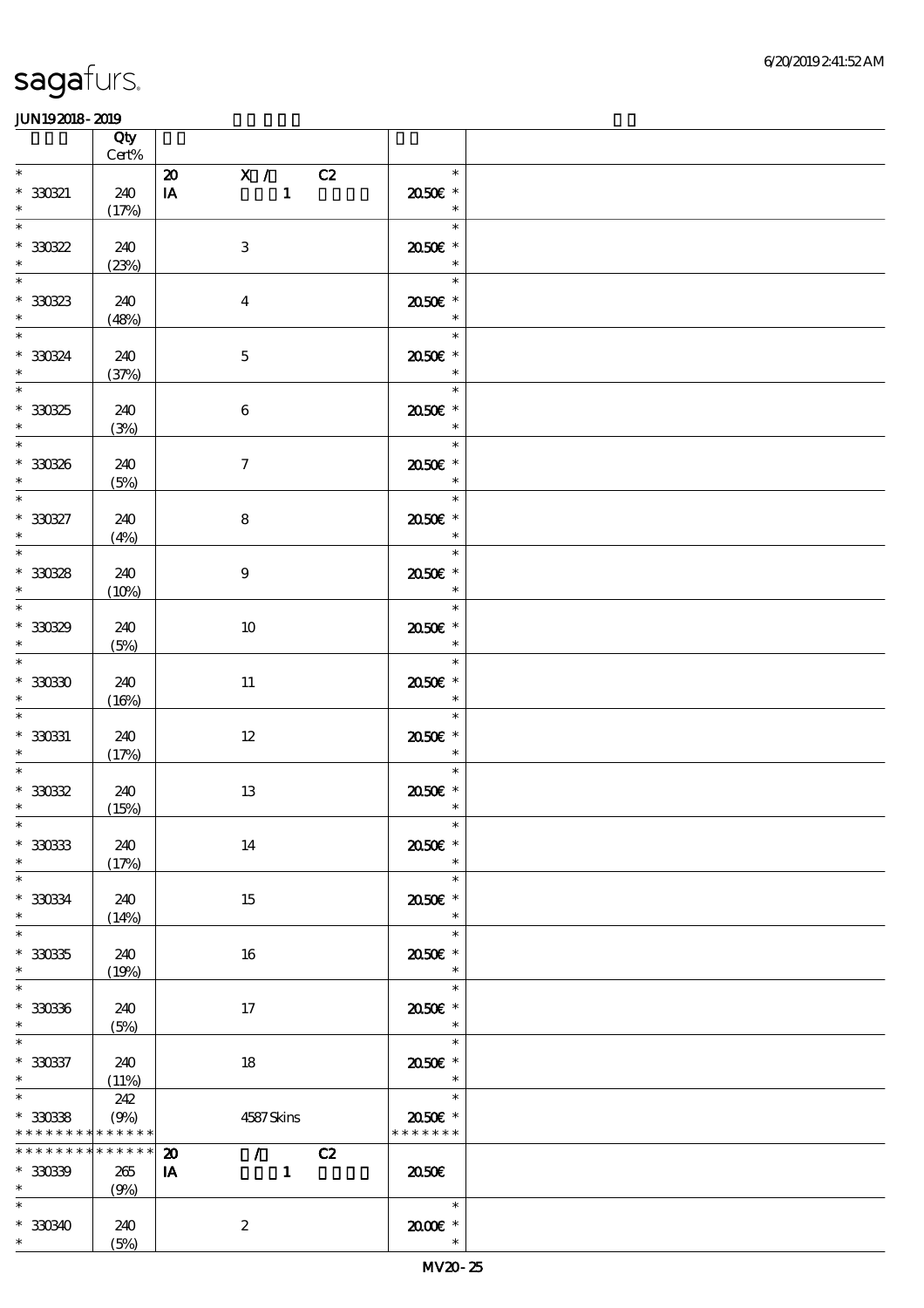|                                            | Qty<br>$Cert\%$ |                                 |                               |    |                             |  |
|--------------------------------------------|-----------------|---------------------------------|-------------------------------|----|-----------------------------|--|
| $\ast$                                     |                 |                                 |                               |    |                             |  |
| $^\ast$ 330341                             | 240             | $\boldsymbol{\mathbf{z}}$<br>IA | $\mathcal{T}$<br>$\mathbf{1}$ | C2 | $\ast$<br>2050E *           |  |
| $\ast$                                     | (5%)            |                                 |                               |    | $\ast$                      |  |
| $\overline{\ast}$                          |                 |                                 |                               |    | $\ast$                      |  |
| $*30342$                                   | 220             |                                 | $\boldsymbol{4}$              |    | $2000$ $\epsilon$ *         |  |
| $\ast$                                     | (11%)           |                                 |                               |    | $\ast$                      |  |
| $\ast$                                     | $5\!5$          |                                 |                               |    | $\ast$                      |  |
| $^\ast$ 330343                             | (10%)           |                                 | 1020Skins                     |    | $2000$ $*$                  |  |
| * * * * * * * * <mark>* * * * * * *</mark> |                 |                                 |                               |    | * * * * * * *               |  |
| * * * * * * * * * * * * * *                |                 | $\boldsymbol{\mathfrak{D}}$     | X / C2                        |    |                             |  |
| $*330344$                                  | 265             | IA                              | $\boldsymbol{z}$              |    | 2200                        |  |
| $\ast$                                     | (11%)           |                                 |                               |    |                             |  |
| $\overline{\ast}$                          |                 |                                 |                               |    | $\ast$                      |  |
| $* 330345$                                 | 240             |                                 | $\boldsymbol{2}$              |    | 22.00€ *                    |  |
| $\ast$                                     | (5%)            |                                 |                               |    | $\ast$                      |  |
| $\overline{\phantom{0}}$                   |                 |                                 |                               |    | $\ast$                      |  |
| $* 330346$                                 | 240             |                                 | $\,3$                         |    | 22.00€ *                    |  |
| $\ast$                                     | (7%)            |                                 |                               |    | $\ast$                      |  |
|                                            | 213             |                                 |                               |    | $\ast$                      |  |
| $* 330347$                                 | (9%)            |                                 | 958Skins                      |    | 22.00€ *                    |  |
| * * * * * * * *                            | * * * * * *     |                                 |                               |    | * * * * * * *               |  |
| * * * * * * * * * * * * * *                |                 | $\boldsymbol{\mathbf{z}}$       | $\overline{\mathbf{x}}$ /     | C2 |                             |  |
| $* 330348$                                 | 265             | IA                              | $\boldsymbol{z}$              |    | 21.50E                      |  |
| $\ast$                                     | (13%)           |                                 |                               |    |                             |  |
| $\ast$                                     |                 |                                 |                               |    | $\ast$                      |  |
| $* 330349$                                 | 240             |                                 | $\boldsymbol{2}$              |    | $21.50E$ *                  |  |
| $\ast$                                     | (20%)           |                                 |                               |    | $\ast$                      |  |
| $\ast$                                     |                 |                                 |                               |    | $\ast$                      |  |
| $^\ast$ 330350                             | 240             |                                 | $\,3$                         |    | $21.50E$ *                  |  |
| $\ast$                                     | $(\Theta_0)$    |                                 |                               |    | $\ast$                      |  |
| $\ast$                                     |                 |                                 |                               |    | $\ast$                      |  |
| $* 330351$                                 | 240             |                                 | $\bf{4}$                      |    | $21.50E$ *                  |  |
| $\ast$                                     | (5%)            |                                 |                               |    | $\ast$                      |  |
|                                            |                 |                                 |                               |    | $\ast$                      |  |
| $* 330352$                                 | 240             |                                 | $\mathbf 5$                   |    | $21.50E$ *                  |  |
| $\ast$                                     | (21%)           |                                 |                               |    | $\ast$                      |  |
| $\ast$                                     |                 |                                 |                               |    |                             |  |
| $* 330353$                                 | 240             |                                 | $\bf 6$                       |    | 21.50€ *                    |  |
| $\ast$                                     | (11%)           |                                 |                               |    |                             |  |
| $\ast$                                     | 250             |                                 |                               |    | $\ast$                      |  |
| $* 330354$                                 | (15%)           |                                 | $1715$ Skins                  |    | $21.50E$ *                  |  |
| * * * * * * * *                            | * * * * * *     |                                 |                               |    | * * * * * * *               |  |
| * * * * * * * *                            | * * * * * *     | $\boldsymbol{\mathfrak{D}}$     | $\mathcal{L}$                 | C2 |                             |  |
| $* 330355$                                 | 265             | IA                              | $\boldsymbol{z}$              |    | 21.50E                      |  |
| $\ast$                                     | (11%)           |                                 |                               |    |                             |  |
| $\overline{\ast}$                          |                 |                                 |                               |    | $\ast$                      |  |
| $^\ast$ 330356                             | 240             |                                 | $\boldsymbol{2}$              |    | $21.50E$ *                  |  |
| $\ast$                                     | (14%)           |                                 |                               |    | $\ast$                      |  |
| $\ast$                                     |                 |                                 |                               |    | $\ast$                      |  |
| $* 330357$                                 | 220             |                                 | 3                             |    | $21.50E$ *                  |  |
| $\ast$<br>$\ast$                           | (21%)           |                                 |                               |    | $\ast$                      |  |
|                                            | 43              |                                 |                               |    | $\ast$                      |  |
| $^\ast$ 330358                             | (16%)           |                                 | 768Skins                      |    | $21.50E$ *<br>* * * * * * * |  |
| * * * * * * * * <mark>* * * * * *</mark>   |                 |                                 |                               |    |                             |  |
| * * * * * * * * <mark>* * * * * * *</mark> |                 | $\boldsymbol{\mathbf{z}}$       | $\mathcal{L}$                 | C2 |                             |  |
| $* 330359$                                 | 240             | IA                              | $\boldsymbol{z}$              |    | 2200                        |  |
| $*$<br>$\ast$                              | (20%)           |                                 |                               |    |                             |  |
|                                            |                 |                                 |                               |    | $\ast$                      |  |
| $*30000$<br>$\ast$                         | 240             |                                 | $\boldsymbol{2}$              |    | $21.50E$ *<br>$\ast$        |  |
|                                            | (14%)           |                                 |                               |    |                             |  |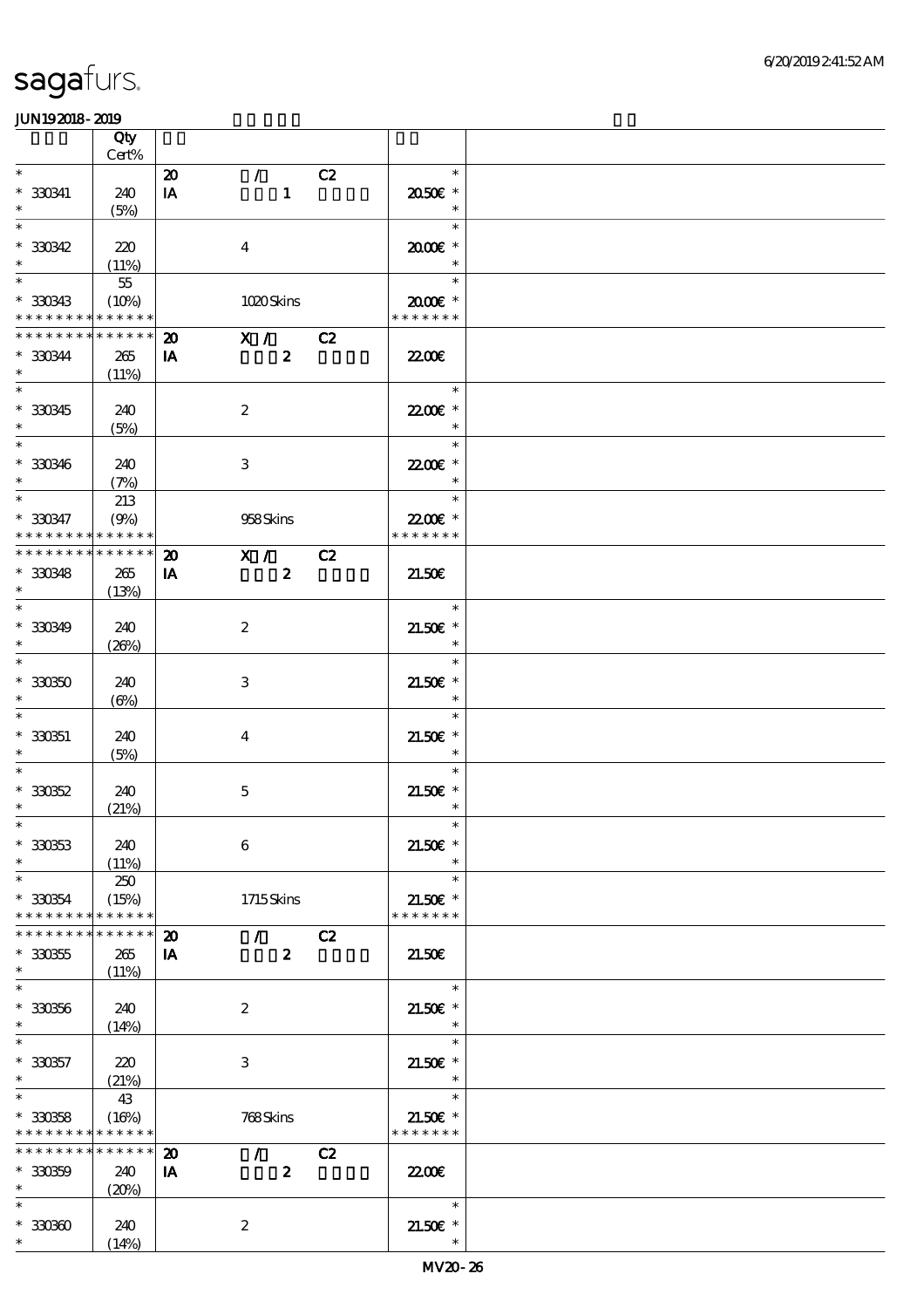|                                            | Qty                             |                             |                           |                  |                |                                     |  |
|--------------------------------------------|---------------------------------|-----------------------------|---------------------------|------------------|----------------|-------------------------------------|--|
|                                            | Cert%                           |                             |                           |                  |                |                                     |  |
| $\ast$                                     | $52\,$                          | $\boldsymbol{\mathfrak{D}}$ | $\mathcal{T}$             |                  | C2             | $\ast$                              |  |
| $* 33061$                                  | (19%)                           | IA                          |                           | $\boldsymbol{z}$ |                | $21.50E$ *                          |  |
| * * * * * * * * * * * * * *                |                                 |                             |                           |                  |                | * * * * * * *                       |  |
|                                            |                                 | $\boldsymbol{\mathfrak{D}}$ | $\boldsymbol{\mathsf{Z}}$ |                  | C1             |                                     |  |
| 330362                                     | 217                             | <b>SROY</b>                 |                           | $\mathbf{1}$     |                | $(2250\varepsilon)$                 |  |
| ********                                   | (7%)<br>* * * * * *             |                             |                           |                  |                |                                     |  |
| $*30063$                                   |                                 | $\boldsymbol{\mathsf{20}}$  | $\boldsymbol{\mathsf{Z}}$ |                  | C2             |                                     |  |
| $\ast$                                     | 245<br>(23%)                    | <b>SROY</b>                 |                           | $\mathbf{1}$     |                | $(2250\varepsilon)$                 |  |
| $\ast$                                     | 204                             |                             |                           |                  |                | $\overline{\phantom{a}}$            |  |
| $*30064$                                   | $(O\%)$                         |                             | 449Skins                  |                  |                | $(2250\varepsilon)^*$               |  |
| * * * * * * * * * * * * * *                |                                 |                             |                           |                  |                | * * * * * * *                       |  |
| * * * * * * * * * * * * * *                |                                 | $\boldsymbol{\mathfrak{D}}$ | $\mathbf{X}$              |                  | C2             |                                     |  |
| $* 330365$                                 | 245                             | <b>SROY</b>                 |                           | $\blacksquare$   |                | $(2250\varepsilon)$                 |  |
| $\ast$                                     | (29%)                           |                             |                           |                  |                |                                     |  |
| $\ast$                                     | 87                              |                             |                           |                  |                | $\ast$                              |  |
| $*30006$                                   | $(0\%)$                         |                             | 332Skins                  |                  |                | $(2250\epsilon)*$                   |  |
| * * * * * * * *                            | * * * * * *                     |                             |                           |                  |                | * * * * * * *                       |  |
|                                            |                                 | $\boldsymbol{\mathfrak{D}}$ | $\boldsymbol{\mathsf{Z}}$ |                  | C <sub>3</sub> |                                     |  |
| 330367                                     | 183                             | <b>SROY</b>                 |                           | $\mathbf{1}$     |                | <b>2200</b> €                       |  |
|                                            | (21%)                           |                             |                           |                  |                |                                     |  |
|                                            |                                 | $\boldsymbol{\mathfrak{D}}$ | $\boldsymbol{\mathsf{X}}$ |                  | C <sub>3</sub> |                                     |  |
| 330368                                     | 240                             | <b>SROY</b>                 |                           | $\mathbf{1}$     |                | <b>2200E</b>                        |  |
|                                            | (31%)                           | $\boldsymbol{\mathfrak{D}}$ | $\boldsymbol{\mathsf{Z}}$ |                  | C <sub>3</sub> |                                     |  |
| 330369                                     | 206                             | <b>SROY</b>                 |                           | $\mathbf{1}$     |                | 22.00 <del>€</del>                  |  |
|                                            | (20%)                           |                             |                           |                  |                |                                     |  |
|                                            |                                 | $\boldsymbol{\mathfrak{D}}$ | $\mathbf x$               |                  | C1             |                                     |  |
| 330370                                     | 230                             | <b>SROY</b>                 |                           | $\mathbf{1}$     |                | $(2250\varepsilon)$                 |  |
|                                            | $(\Theta)$                      |                             |                           |                  |                |                                     |  |
| * * * * * * * *                            | * * * * * *                     | $\boldsymbol{\omega}$       | $\mathbf{X}$              |                  | C2             |                                     |  |
| $* 330371$                                 | 245                             | <b>SROY</b>                 |                           | $\mathbf{1}$     |                | $(2250\varepsilon)$                 |  |
| $\ast$                                     | (20%)                           |                             |                           |                  |                |                                     |  |
| $\ast$                                     |                                 |                             |                           |                  |                | $\ast$                              |  |
| $*30372$                                   | 220                             |                             | $\boldsymbol{2}$          |                  |                | $(2250)$ *                          |  |
| $\ast$                                     | $(O\%)$                         |                             |                           |                  |                |                                     |  |
| $*$                                        | 118                             |                             |                           |                  |                | $\ast$                              |  |
| $* 330373$<br>* * * * * * * * * * * * * *  | $(O\%)$                         |                             | 583Skins                  |                  |                | $(2250\epsilon)^*$<br>* * * * * * * |  |
|                                            |                                 | $\boldsymbol{\mathfrak{D}}$ | $\mathbf{X}$              |                  | C <sub>3</sub> |                                     |  |
| 330374                                     | 253                             | <b>SROY</b>                 |                           | $\mathbf{1}$     |                | 21.50E                              |  |
|                                            | (20%)                           |                             |                           |                  |                |                                     |  |
| * * * * * * * *                            | * * * * * *                     | $\boldsymbol{\mathsf{20}}$  | $\mathbf{x}$              |                  | C <sub>3</sub> |                                     |  |
| $*30375$                                   | 205                             | <b>SROY</b>                 |                           | $\mathbf{1}$     |                | 21.50E                              |  |
| $\ast$                                     | $(10\%)$                        |                             |                           |                  |                |                                     |  |
| $\ast$                                     | 59                              |                             |                           |                  |                | $\ast$                              |  |
| $* 330376$                                 | (100%)                          |                             | 264Skins                  |                  |                | 21.50€ *                            |  |
| * * * * * * * * * * * * * *                |                                 |                             |                           |                  |                | * * * * * * *                       |  |
| * * * * * * * * <mark>* * * * * * *</mark> |                                 | $\boldsymbol{\mathfrak{D}}$ | $\mathbf{X}$              |                  | C3             |                                     |  |
| $* 330377$<br>$*$                          | 245                             | <b>SROY</b>                 |                           | $\blacksquare$   |                | 21.50E                              |  |
| $\ast$                                     | (29%)                           |                             |                           |                  |                | $\ast$                              |  |
| $*30378$                                   | 32                              |                             |                           |                  |                | $21.50E$ *                          |  |
| * * * * * * * * * * * * * *                |                                 |                             | 277Skins                  |                  |                | * * * * * * *                       |  |
| * * * * * * * * * * * * * *                |                                 | $\boldsymbol{\mathfrak{D}}$ |                           |                  | C1             |                                     |  |
| $* 330379$                                 | 245                             | <b>SROY</b>                 |                           | $\mathbf{1}$     |                | 2200                                |  |
| $\ast$                                     | (10%)                           |                             |                           |                  |                |                                     |  |
| $\ast$                                     | 75                              |                             |                           |                  |                | $\ast$                              |  |
| $*30080$                                   | $(O\!\!\!\!\!\!\backslash\rho)$ |                             | 320Skins                  |                  |                | $21.50E$ *                          |  |
| * * * * * * * * * * * * * *                |                                 |                             |                           |                  |                | * * * * * * *                       |  |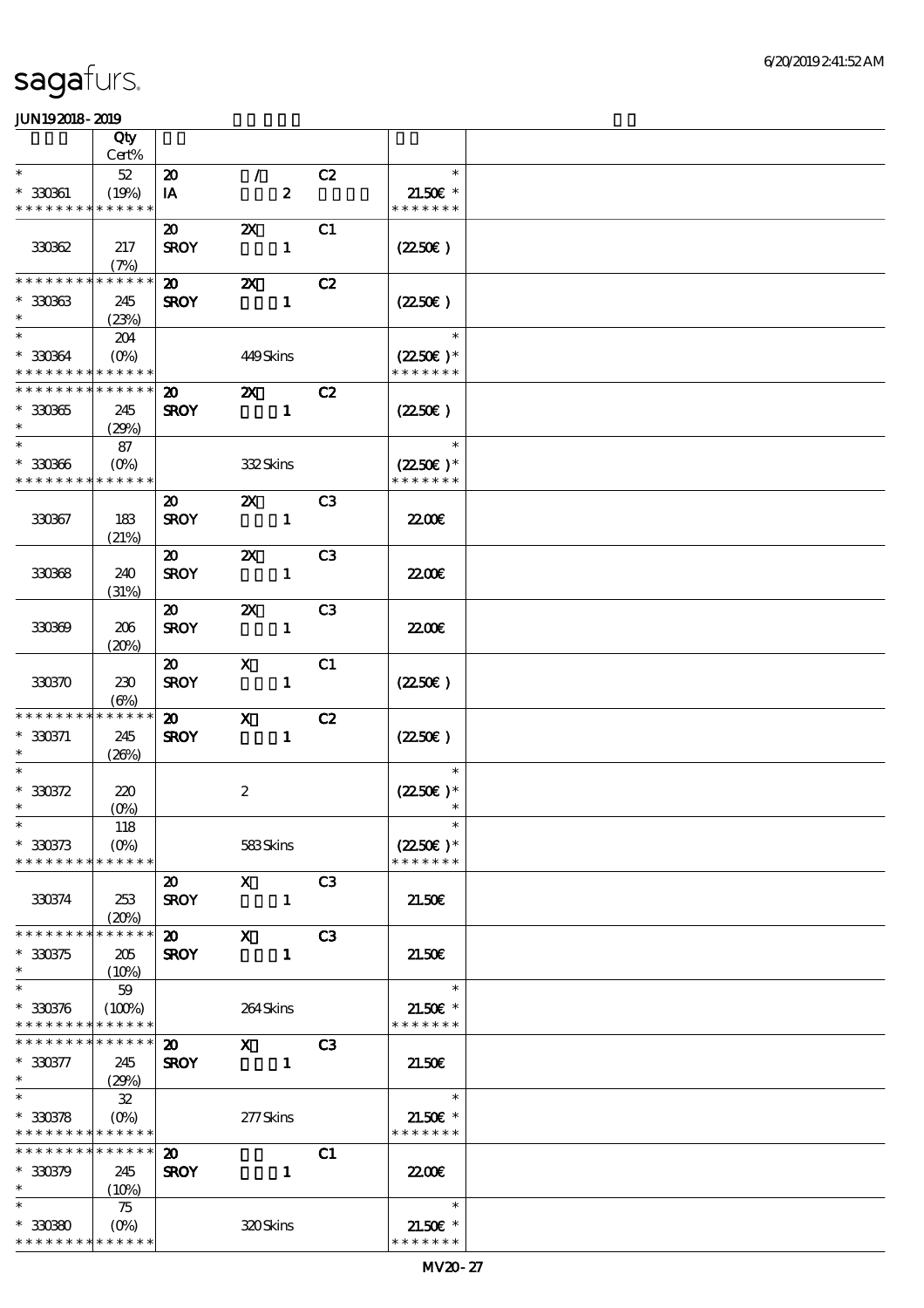|                             | Qty                        |                             |                           |    |                                    |  |
|-----------------------------|----------------------------|-----------------------------|---------------------------|----|------------------------------------|--|
|                             | Cert%                      |                             |                           |    |                                    |  |
|                             |                            | $\boldsymbol{\mathfrak{D}}$ |                           | C1 |                                    |  |
| 330381                      | 249                        | <b>SROY</b>                 | $\mathbf{1}$              |    | 21.50E                             |  |
|                             | $(\Theta)$                 | $\boldsymbol{\mathfrak{D}}$ |                           | C1 |                                    |  |
| 33082                       | 42                         | <b>SROY</b>                 | $\mathbf{1}$              |    | 21.50E                             |  |
|                             | $(0\%)$                    |                             |                           |    |                                    |  |
| * * * * * *                 | * * * * * *                | $\boldsymbol{\mathbf{z}}$   |                           | C2 |                                    |  |
| $* 30083$                   | 245                        | <b>SROY</b>                 | $\mathbf{1}$              |    | (2250)                             |  |
| $\ast$                      | (1%)                       |                             |                           |    |                                    |  |
| $\ast$                      |                            |                             |                           |    | $\ast$                             |  |
| * 330384                    | 220                        |                             | $\boldsymbol{2}$          |    | $(2250)$ *                         |  |
| $\ast$                      | $(O\!/\!o)$                |                             |                           |    |                                    |  |
| $\ast$                      |                            |                             |                           |    | $\ast$                             |  |
| $^\ast$ 330385              | 220                        |                             | $\,3$                     |    | $(2250\epsilon)*$                  |  |
| $\ast$                      | $(0\%)$                    |                             |                           |    | $\ast$                             |  |
| $\ast$                      |                            |                             |                           |    | $\ast$                             |  |
| $^\ast$ 330386              | 220                        |                             | $\boldsymbol{4}$          |    | $(2250\varepsilon)*$               |  |
| $\ast$                      | $(O\!/\!o)$                |                             |                           |    | $\ast$                             |  |
| $\ast$                      |                            |                             |                           |    | $\ast$                             |  |
| $* 30087$                   | $37\,$                     |                             | $\mathbf 5$               |    | $(2250\varepsilon)^*$              |  |
| $\ast$                      | $(O\%)$                    |                             |                           |    | $\ast$                             |  |
| $\ast$                      | $100$                      |                             |                           |    | $\ast$                             |  |
| $*3088$                     | (100%)                     |                             | 1042Skins                 |    | $(2250\epsilon)*$<br>* * * * * * * |  |
| * * * * * * * *             | * * * * * *<br>* * * * * * |                             |                           |    |                                    |  |
| * * * * * * * *             |                            | $\boldsymbol{\mathsf{20}}$  |                           | C2 |                                    |  |
| $*30080$<br>$\ast$          | 245                        | <b>SROY</b>                 | $\mathbf{1}$              |    | $(2250\varepsilon)$                |  |
| $\ast$                      | $(O\%)$                    |                             |                           |    | $\ast$                             |  |
| $*30000$                    | 220                        |                             | $\boldsymbol{2}$          |    | $(2250)$ *                         |  |
| $\ast$                      | $(O\%)$                    |                             |                           |    |                                    |  |
| $\ast$                      |                            |                             |                           |    | $\ast$                             |  |
| $* 33091$                   | 173                        |                             | $\,3$                     |    | $(2250\varepsilon)*$               |  |
| $\ast$                      | $(O\%)$                    |                             |                           |    | $\ast$                             |  |
| $\ast$                      | 150                        |                             |                           |    | $\ast$                             |  |
| $^\ast$ 330392              | (100%)                     |                             | 788Skins                  |    | $(2250\epsilon)*$                  |  |
| * * * * * * * * * * * * * * |                            |                             |                           |    | * * * * * * *                      |  |
| ************** 20           |                            |                             |                           | C3 |                                    |  |
| $* 300003$                  | 245                        | <b>SROY</b>                 | $\mathbf{1}$              |    | 21.50E                             |  |
| $\ast$                      | (23%)                      |                             |                           |    |                                    |  |
| $\ast$                      | 122                        |                             |                           |    | $\ast$                             |  |
| $* 330394$                  | $(0\%)$                    |                             | 367Skins                  |    | $21.50E$ *                         |  |
| * * * * * * * *             | * * * * * *                |                             |                           |    | * * * * * * *                      |  |
| * * * * * * *               | * * * * * *                | $\boldsymbol{\mathfrak{D}}$ |                           | C3 |                                    |  |
| $* 30005$<br>$\ast$         | 240                        | <b>SROY</b>                 | $\mathbf{1}$              |    | 21.50E                             |  |
| $\ast$                      |                            |                             |                           |    | $\ast$                             |  |
| $^\ast$ 330396              | 105<br>(100%)              |                             | 345Skins                  |    | 21.50€ *                           |  |
| * * * * * * * *             | * * * * * *                |                             |                           |    | * * * * * * *                      |  |
| * * * * * * * *             | * * * * * *                | $\boldsymbol{\mathfrak{D}}$ |                           | C1 |                                    |  |
| $* 330397$                  | 245                        | <b>SROY</b>                 | $\mathbf{1}$              |    | <b>2200</b> €                      |  |
| $*$                         | (20%)                      |                             |                           |    |                                    |  |
| $\overline{\ast}$           |                            |                             |                           |    | $\ast$                             |  |
| $* 30008$                   | 220                        |                             | $\boldsymbol{z}$          |    | 22.00 *                            |  |
| $\ast$                      | $(0\%)$                    |                             |                           |    | $\ast$                             |  |
| $\ast$                      |                            |                             |                           |    | $\ast$                             |  |
| $* 30000$                   | 220                        |                             | $\ensuremath{\mathbf{3}}$ |    | $21.50E$ *                         |  |
| $\ast$                      | $(O\%)$                    |                             |                           |    | $\ast$                             |  |
| $\ast$                      | 29                         |                             |                           |    | $\ast$                             |  |
| $*330400$                   |                            |                             | 714Skins                  |    | $21.50E$ *                         |  |
| * * * * * * * *             | * * * * * *                |                             |                           |    | * * * * * * *                      |  |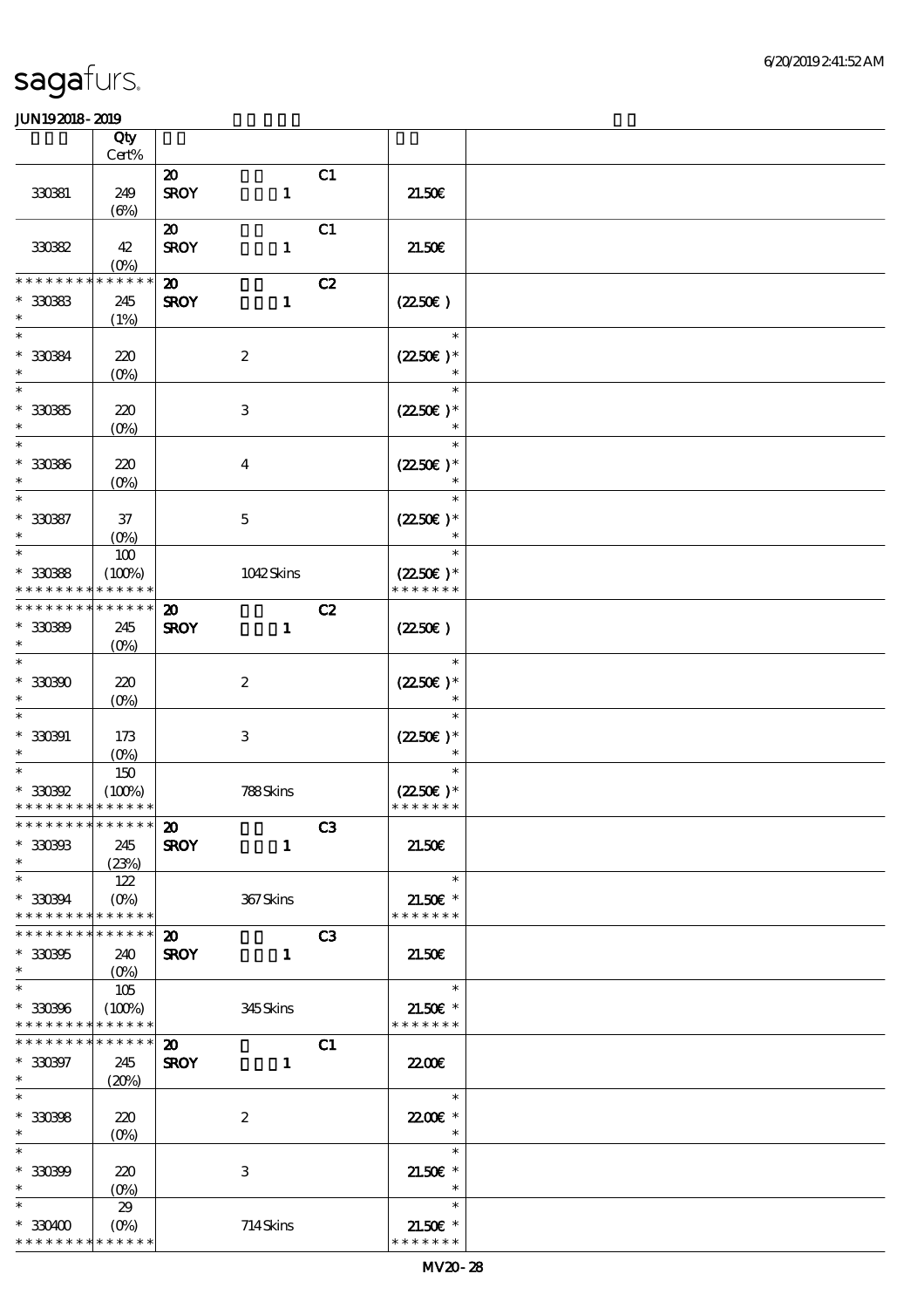|                                                  | Qty                       |                                            |                           |                |                      |  |
|--------------------------------------------------|---------------------------|--------------------------------------------|---------------------------|----------------|----------------------|--|
|                                                  | $Cert\%$                  |                                            |                           |                |                      |  |
| 330401                                           | 197<br>(18%)              | $\boldsymbol{\mathfrak{D}}$<br><b>SROY</b> | $\mathbf{1}$              | C1             | <b>22006</b>         |  |
| * * * * * * * *                                  | * * * * * *               | $\boldsymbol{\mathfrak{D}}$                |                           | C2             |                      |  |
| $*330402$                                        | 245                       | <b>SROY</b>                                | $\mathbf{1}$              |                | 22.00 <del>€</del>   |  |
| $\ast$                                           | $(0\%)$                   |                                            |                           |                |                      |  |
| $\ast$                                           |                           |                                            |                           |                | $\ast$               |  |
| $*$ 330403<br>$\ast$                             | 220                       |                                            | $\boldsymbol{2}$          |                | 22.00€ *<br>$\ast$   |  |
| $\ast$                                           | $(O\%)$                   |                                            |                           |                | $\ast$               |  |
| $*330404$                                        | 220                       |                                            | $\ensuremath{\mathbf{3}}$ |                | 22.00E *             |  |
| $\ast$                                           | (0%)                      |                                            |                           |                | $\ast$               |  |
| $\ast$                                           |                           |                                            |                           |                | $\ast$               |  |
| $*330405$                                        | 220                       |                                            | $\bf{4}$                  |                | 21.50€ *             |  |
| $\ast$<br>$\overline{\phantom{0}}$               | $(0\%)$                   |                                            |                           |                | $\ast$               |  |
| $*330406$                                        | 199                       |                                            | $\mathbf 5$               |                | $21.50E$ *           |  |
| $\ast$                                           | $(O\%)$                   |                                            |                           |                | $\ast$               |  |
| $\overline{\ast}$                                | 116                       |                                            |                           |                | $\ast$               |  |
| $* 330407$                                       | (100%)                    |                                            | 1220Skins                 |                | $21.50$ £ *          |  |
| * * * * * * * * * * * * * *                      |                           |                                            |                           |                | * * * * * * *        |  |
| * * * * * * * *                                  | * * * * * *               | $\boldsymbol{\mathbf{z}}$                  |                           | C2             |                      |  |
| $*30408$<br>$\ast$                               | 245<br>$(O\%)$            | <b>SROY</b>                                | $\mathbf{1}$              |                | <b>2200</b> €        |  |
| $\ast$                                           |                           |                                            |                           |                | $\ast$               |  |
| $*330409$                                        | 180                       |                                            | $\boldsymbol{z}$          |                | $21.50E$ *           |  |
| $\ast$                                           | $(O\%)$                   |                                            |                           |                | $\ast$               |  |
| $\overline{\ast}$                                | 112                       |                                            |                           |                | $\ast$               |  |
| * 330410                                         | (100%)                    |                                            | 537 Skins                 |                | $21.50E$ *           |  |
| * * * * * * * *<br>* * * * * * * * * * * * * * * | * * * * * *               | $\boldsymbol{\mathsf{20}}$                 |                           | C <sub>3</sub> | * * * * * * *        |  |
| * 330411                                         | 245                       | <b>SROY</b>                                | $\mathbf{1}$              |                | 21.50E               |  |
| $\ast$                                           | (33%)                     |                                            |                           |                |                      |  |
| $\ast$                                           | 130                       |                                            |                           |                | $\ast$               |  |
| $*330412$                                        | $(O\%)$                   |                                            | 375Skins                  |                | $21.00$ $\epsilon$ * |  |
| * * * * * * * * * * * * * *                      |                           |                                            |                           |                | * * * * * * *        |  |
| 330413                                           | 240                       | $\boldsymbol{\mathfrak{D}}$<br><b>SROY</b> | $\mathbf{1}$              | C3             | 21.50E               |  |
|                                                  | (30%)                     |                                            |                           |                |                      |  |
| * * * * * * * *                                  | * * * * * *               | $\boldsymbol{\omega}$                      |                           | C3             |                      |  |
| $* 330414$                                       | 245                       | <b>SROY</b>                                | $\mathbf{1}$              |                | 21.50E               |  |
| $\ast$                                           | $(O\%)$                   |                                            |                           |                |                      |  |
| $\ast$                                           |                           |                                            |                           |                | $\ast$               |  |
| $*330415$<br>$\ast$                              | 65                        |                                            | $\boldsymbol{z}$          |                | $21.005*$<br>$\ast$  |  |
| $\ast$                                           | 109                       |                                            |                           |                | $\ast$               |  |
| $*330416$                                        | (90%)                     |                                            | 419Skins                  |                | 21.00€ *             |  |
| * * * * * * * *                                  | * * * * * *               |                                            |                           |                | * * * * * * *        |  |
| * * * * * * * * * * * * * * *                    |                           | $\boldsymbol{\mathfrak{D}}$                |                           | C1             |                      |  |
| * 330417<br>$\ast$                               | 245                       | <b>SROY</b>                                | $\mathbf{1}$              |                | 21.00                |  |
| $\overline{\phantom{0}}$                         | (8%)<br>88                |                                            |                           |                | $\ast$               |  |
| $* 330418$                                       | $(O\!\!\!\!\!\!\!/\,\!o)$ |                                            | 333Skins                  |                | $21.005*$            |  |
| * * * * * * * * * * * * * *                      |                           |                                            |                           |                | * * * * * * *        |  |
| * * * * * * * * * * * * * *                      |                           | $\boldsymbol{\mathfrak{D}}$                |                           | C2             |                      |  |
| * 330419                                         | 245                       | <b>SROY</b>                                | $\mathbf{1}$              |                | 2100                 |  |
| $\ast$<br>$\ast$                                 | (33%)                     |                                            |                           |                |                      |  |
| $*330420$                                        |                           |                                            |                           |                | $\ast$               |  |
| $*$                                              | 220<br>$(O\!/\!o)$        |                                            | $\boldsymbol{2}$          |                | $21.005*$            |  |
|                                                  |                           |                                            |                           |                |                      |  |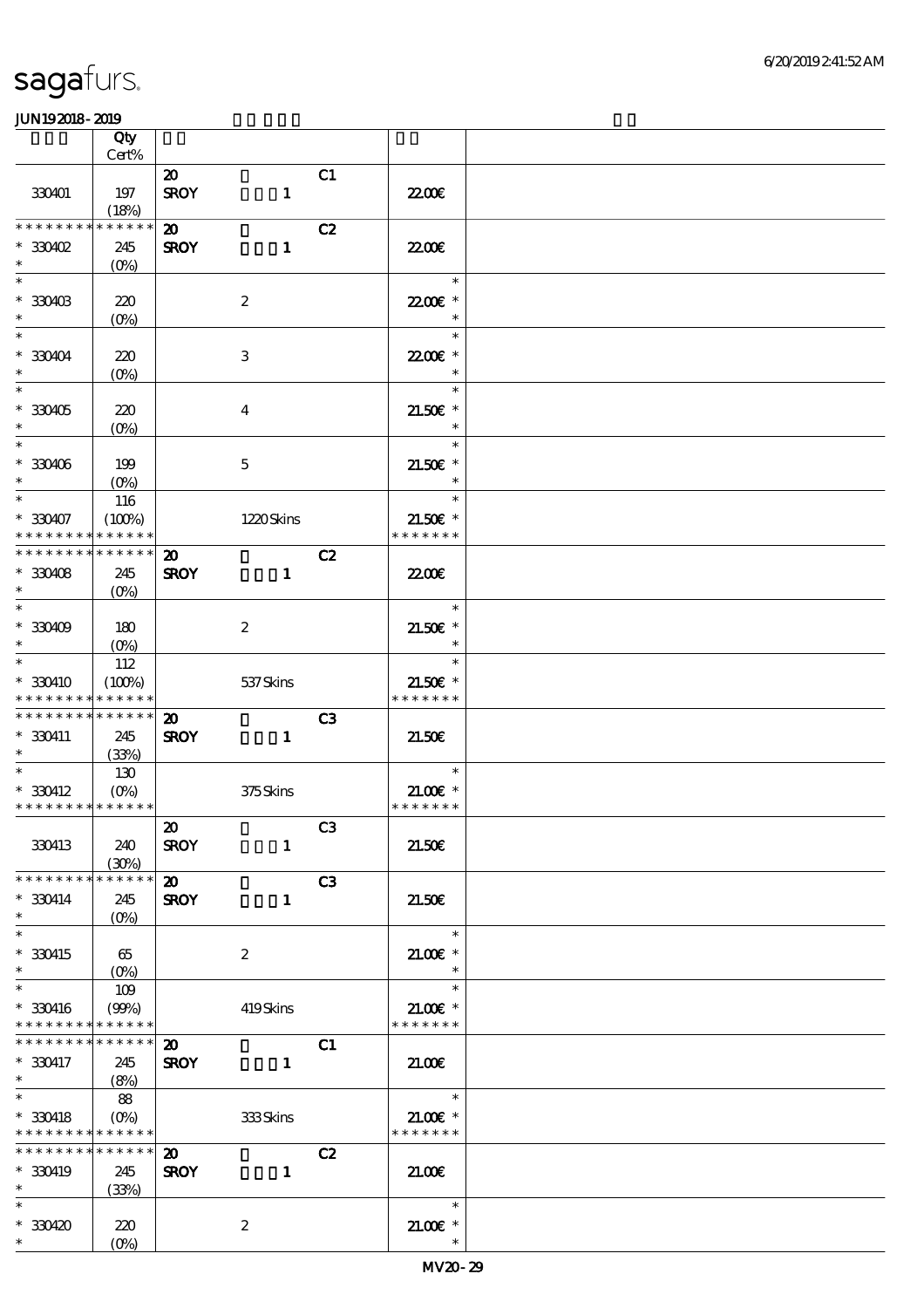|                             | Qty                  |                                            |                           |                  |                |                     |  |
|-----------------------------|----------------------|--------------------------------------------|---------------------------|------------------|----------------|---------------------|--|
| $\ast$                      | Cert%                |                                            |                           |                  |                | $\ast$              |  |
| $* 330421$                  | 157<br>$(0\%)$       | $\boldsymbol{\mathfrak{D}}$<br><b>SROY</b> |                           | $\mathbf{1}$     | C2             | $21.00E*$           |  |
| * * * * * * * *             | * * * * * *          |                                            |                           |                  |                | * * * * * * *       |  |
|                             |                      | $\boldsymbol{\mathfrak{D}}$                |                           |                  | C2             |                     |  |
| 330422                      | 242                  | <b>SROY</b>                                |                           | $\mathbf{1}$     |                | 21.00E              |  |
|                             | (16%)                |                                            |                           |                  |                |                     |  |
|                             |                      | $\boldsymbol{\mathfrak{D}}$                |                           |                  | C <sub>3</sub> |                     |  |
| 330423                      | 102<br>(35%)         | <b>SROY</b>                                |                           | $\mathbf{1}$     |                | 21.00               |  |
|                             |                      | $\boldsymbol{\mathfrak{D}}$                | $\mathbf x$               |                  | C1             |                     |  |
| 330424                      | 108                  | <b>SROY</b>                                |                           | $\mathbf{1}$     |                | (21.50)             |  |
|                             | (5%)                 |                                            |                           |                  |                |                     |  |
|                             |                      | $\boldsymbol{\mathfrak{D}}$                | $\mathbf x$               |                  | C2             |                     |  |
| 330425                      | 150<br>(16%)         | <b>SROY</b>                                |                           | $\mathbf{1}$     |                | (21.50)             |  |
|                             |                      | $\boldsymbol{\mathfrak{D}}$                | $\mathbf x$               |                  | C2             |                     |  |
| 330426                      | 120                  | <b>SROY</b>                                |                           | $\mathbf{1}$     |                | (21.50)             |  |
|                             | (28%)                |                                            |                           |                  |                |                     |  |
|                             |                      | $\boldsymbol{\mathfrak{D}}$                | $\boldsymbol{X}$          |                  | C <sub>3</sub> |                     |  |
| 330427                      | 234<br>(31%)         | <b>SROY</b>                                |                           | $\mathbf{1}$     |                | 21.00               |  |
|                             |                      | $\boldsymbol{\omega}$                      | $\boldsymbol{\mathsf{z}}$ |                  | C1             |                     |  |
| 330428                      | 154                  | <b>SROY</b>                                |                           | $\boldsymbol{z}$ |                | $(2450\epsilon)$    |  |
|                             | (20%)                |                                            |                           |                  |                |                     |  |
|                             |                      | $\boldsymbol{\mathfrak{D}}$                | $\boldsymbol{\alpha}$     |                  | C1/C2          |                     |  |
| 330429                      | 217                  | <b>SROY</b>                                |                           | $\boldsymbol{z}$ |                | $(2450\epsilon)$    |  |
| * * * * * * * *             | (18%)<br>* * * * * * | $\boldsymbol{\mathfrak{D}}$                | $\boldsymbol{\mathsf{z}}$ |                  | C2             |                     |  |
| $*30430$                    | 245                  | <b>SROY</b>                                |                           | $\boldsymbol{z}$ |                | $(2450\epsilon)$    |  |
| $\ast$                      | $(O\%)$              |                                            |                           |                  |                |                     |  |
| $\ast$                      |                      |                                            |                           |                  |                | $\ast$              |  |
| $* 330431$<br>$\ast$        | 42<br>$(O\% )$       |                                            | $\boldsymbol{2}$          |                  |                | $(2450\epsilon)^*$  |  |
| $\overline{\ast}$           | 98                   |                                            |                           |                  |                | $\ast$              |  |
| $*30432$                    | (100%)               |                                            | 385Skins                  |                  |                | $(2450\text{E})*$   |  |
| * * * * * * * * * * * * * * |                      |                                            |                           |                  |                | * * * * * * *       |  |
| *************** 20          |                      |                                            | $\boldsymbol{\mathsf{Z}}$ |                  | C2             |                     |  |
| $* 330433$<br>$\ast$        | 245<br>(20%)         | <b>SROY</b>                                |                           | $\boldsymbol{z}$ |                | $(2450\epsilon)$    |  |
| $\ast$                      | 74                   |                                            |                           |                  |                | $\ast$              |  |
| $*330434$                   | (1%)                 |                                            | 319Skins                  |                  |                | $(2450\text{E})*$   |  |
| * * * * * * * *             | * * * * * *          |                                            |                           |                  |                | * * * * * * *       |  |
|                             |                      | $\boldsymbol{\mathsf{20}}$                 | $\boldsymbol{\mathsf{Z}}$ |                  | C <sub>3</sub> |                     |  |
| 330435                      | 81                   | <b>SROY</b>                                |                           | $\boldsymbol{z}$ |                | $(2400\varepsilon)$ |  |
|                             | (18%)                | $\boldsymbol{\mathsf{20}}$                 | $\boldsymbol{\mathsf{Z}}$ |                  | C <sub>3</sub> |                     |  |
| 330436                      | 144                  | <b>SROY</b>                                |                           | $\boldsymbol{z}$ |                | $(2400\varepsilon)$ |  |
|                             | (36%)                |                                            |                           |                  |                |                     |  |
|                             |                      | $\boldsymbol{\mathsf{20}}$                 | $\mathbf{X}$              |                  | C1             |                     |  |
| 330437                      | 198                  | <b>SROY</b>                                |                           | $\boldsymbol{z}$ |                | (2400)              |  |
|                             | (21%)                | $\boldsymbol{\mathfrak{D}}$                | $\mathbf{x}$              |                  | C1             |                     |  |
| 330438                      | 100                  | <b>SROY</b>                                |                           | $\boldsymbol{z}$ |                | $(2400\varepsilon)$ |  |
|                             | (14%)                |                                            |                           |                  |                |                     |  |
| * * * * * * *               | * * * * * *          | $\boldsymbol{\mathfrak{D}}$                | $\mathbf{x}$              |                  | C1/C2          |                     |  |
| $*330439$<br>$\ast$         | 245                  | <b>SROY</b>                                |                           | $\boldsymbol{2}$ |                | (2400E)             |  |
| $\ast$                      | (15%)<br>$5\!5$      |                                            |                           |                  |                | $\ast$              |  |
| $*33040$                    | $(O\% )$             |                                            | 300Skins                  |                  |                | $(2400)$ *          |  |
| * * * * * * * *             | * * * * * *          |                                            |                           |                  |                | * * * * * * *       |  |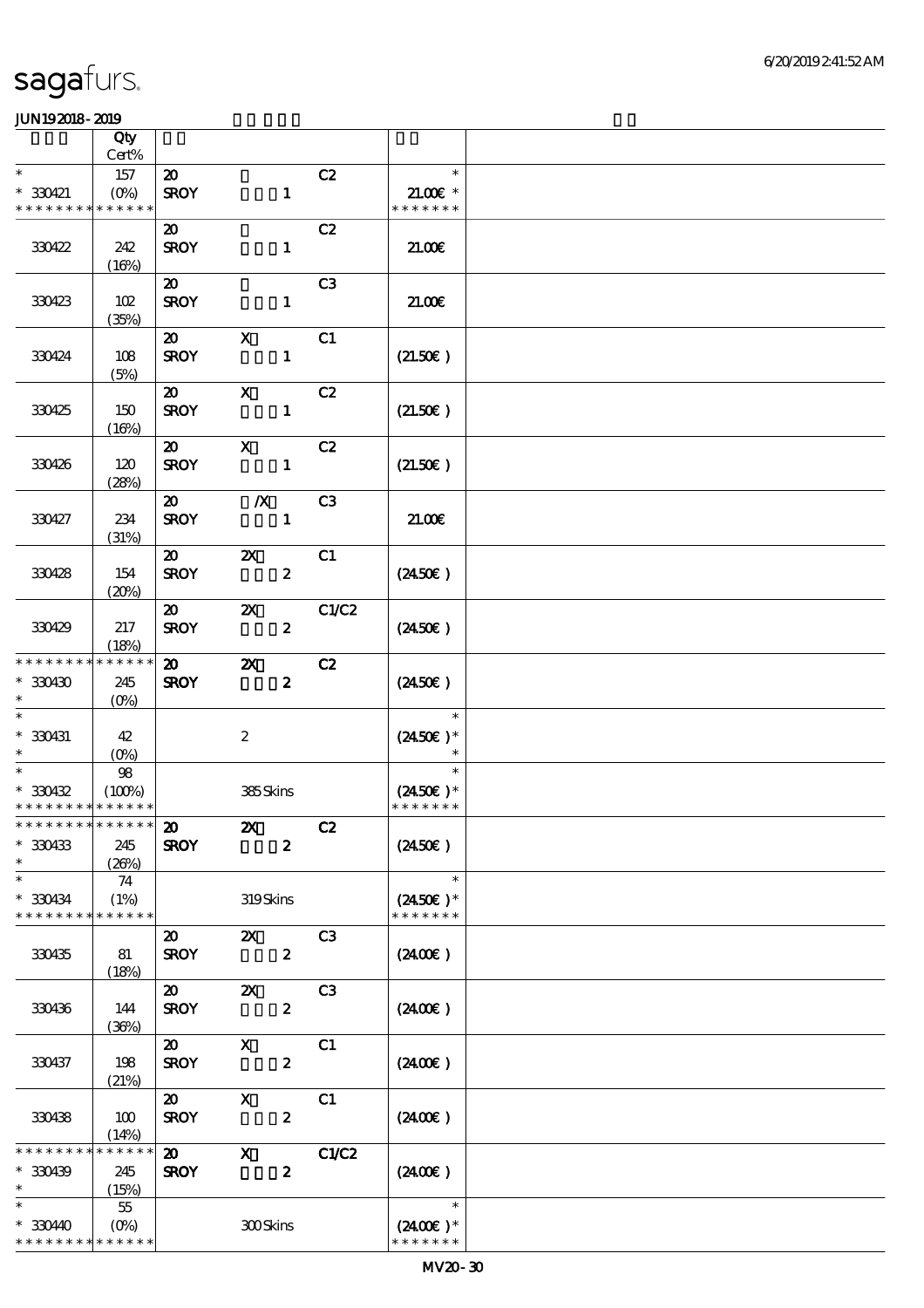|                                          | Qty                                                   |                                            |                                  |                |                                               |  |
|------------------------------------------|-------------------------------------------------------|--------------------------------------------|----------------------------------|----------------|-----------------------------------------------|--|
| * * * * * * * *                          | Cert%<br>* * * * * *                                  |                                            |                                  |                |                                               |  |
| * 330441<br>$\ast$                       | 134<br>$(O\%)$                                        | $\boldsymbol{\mathfrak{D}}$<br><b>SROY</b> | $\mathbf{x}$<br>$\boldsymbol{z}$ | C2             | (240E)                                        |  |
| $\ast$                                   | 140                                                   |                                            |                                  |                | $\ast$                                        |  |
| $*3042$<br>* * * * * * * *               | (100%)<br>* * * * * *                                 |                                            | 274Skins                         |                | $(2400)$ *<br>* * * * * * *                   |  |
| * * * * * * *                            | * * * * * *                                           | $\boldsymbol{\mathfrak{D}}$                | $\mathbf{x}$                     | C2             |                                               |  |
| * 330443<br>$\ast$                       | 245<br>(18%)                                          | <b>SROY</b>                                | $\boldsymbol{z}$                 |                | (240E)                                        |  |
| $\ast$<br>* 330444<br>* * * * * * * *    | $52\,$<br>$(O\%)$<br>* * * * * *                      |                                            | 297 Skins                        |                | $\ast$<br>$(2400)$ *<br>* * * * * * *         |  |
|                                          |                                                       | $\boldsymbol{\mathfrak{D}}$                | $\mathbf{X}$                     | C <sub>3</sub> |                                               |  |
| 330445                                   | 140<br>(27%)                                          | <b>SROY</b>                                | $\boldsymbol{z}$                 |                | 2350E                                         |  |
| * * * * * * * *                          | * * * * * *                                           | $\boldsymbol{\mathfrak{D}}$                | $\mathbf x$                      | C <sub>3</sub> |                                               |  |
| $*330446$<br>$\ast$                      | 139<br>$(O\%)$                                        | <b>SROY</b>                                | $\boldsymbol{z}$                 |                | 2350E                                         |  |
| $\ast$                                   | 147                                                   |                                            |                                  |                | $\ast$                                        |  |
| $*330447$<br>* * * * * * * *             | (100%)<br>* * * * * *                                 |                                            | 286Skins                         |                | 2350€ *<br>* * * * * * *                      |  |
|                                          |                                                       | $\boldsymbol{\mathfrak{D}}$                | $\mathbf{x}$                     | C <sub>3</sub> |                                               |  |
| 330448                                   | 132<br>(32%)                                          | <b>SROY</b>                                | $\boldsymbol{z}$                 |                | 2350E                                         |  |
| 330449                                   | 149                                                   | $\boldsymbol{\mathfrak{D}}$<br><b>SROY</b> | $\boldsymbol{z}$                 | C1             | (2400)                                        |  |
| * * * * * * * *                          | (14%)<br>* * * * * *                                  |                                            |                                  |                |                                               |  |
| $*330450$<br>$\ast$                      | 245<br>(26%)                                          | $\boldsymbol{\mathfrak{D}}$<br><b>SROY</b> | $\boldsymbol{z}$                 | C1             | $(2400\varepsilon)$                           |  |
|                                          | 31                                                    |                                            |                                  |                | $\ast$                                        |  |
| $*330451$<br>* * * * * * * * * * * * * * | $(0\%)$                                               |                                            | 276Skins                         |                | $(2400E)*$<br>* * * * * * *                   |  |
| 330452                                   | 172<br>(9%)                                           | $\boldsymbol{\mathsf{20}}$<br><b>SROY</b>  | $\boldsymbol{z}$                 | C1             | $(2400\varepsilon)$                           |  |
| ******** <mark>******</mark>             |                                                       | $\boldsymbol{\mathfrak{D}}$                |                                  | C2             |                                               |  |
| $*330453$<br>$\ast$                      | 245<br>(32%)                                          | <b>SROY</b>                                | $\boldsymbol{z}$                 |                | <b>2350€</b>                                  |  |
| $\ast$<br>$*330454$                      | 198<br>$(0\%)$                                        |                                            | 443Skins                         |                | $\ast$<br>2350€ *                             |  |
| * * * * * * * *                          | * * * * * *                                           |                                            |                                  |                | * * * * * * *                                 |  |
| * * * * * * *<br>$*330455$<br>$\ast$     | * * * * * *<br>245<br>$(O\!\!\!\!\!\!\backslash\rho)$ | $\boldsymbol{\mathfrak{D}}$<br><b>SROY</b> | $\boldsymbol{z}$                 | C2             | 2350E                                         |  |
| $\ast$<br>$*330456$<br>$\ast$            | 220                                                   |                                            | $\boldsymbol{z}$                 |                | $\ast$<br>2350€ *<br>$\ast$                   |  |
| $\ast$                                   | $(O\%)$                                               |                                            |                                  |                | $\ast$                                        |  |
| $* 330457$<br>$\ast$                     | 220<br>(100%)                                         |                                            | 3                                |                | 2350E *<br>$\ast$                             |  |
| $\ast$<br>$*330458$<br>$*$ $*$           | 44<br>(100%)                                          |                                            | $\boldsymbol{4}$                 |                | $\ast$<br>2300€ *<br>$\overline{\phantom{a}}$ |  |
| $\ast$<br>$*330459$<br>* * * * * * * *   | 135<br>$(O\%)$<br>* * * * * *                         |                                            | 864Skins                         |                | $\ast$<br>2350E *<br>* * * * * * *            |  |
| * * * * * * * *                          | * * * * * *                                           | $\boldsymbol{\mathfrak{D}}$                |                                  | C2             |                                               |  |
| $*330460$<br>$*$ and $*$                 | 245<br>(24%)                                          | <b>SROY</b>                                | $\boldsymbol{z}$                 |                | 2300€                                         |  |
|                                          |                                                       |                                            |                                  |                |                                               |  |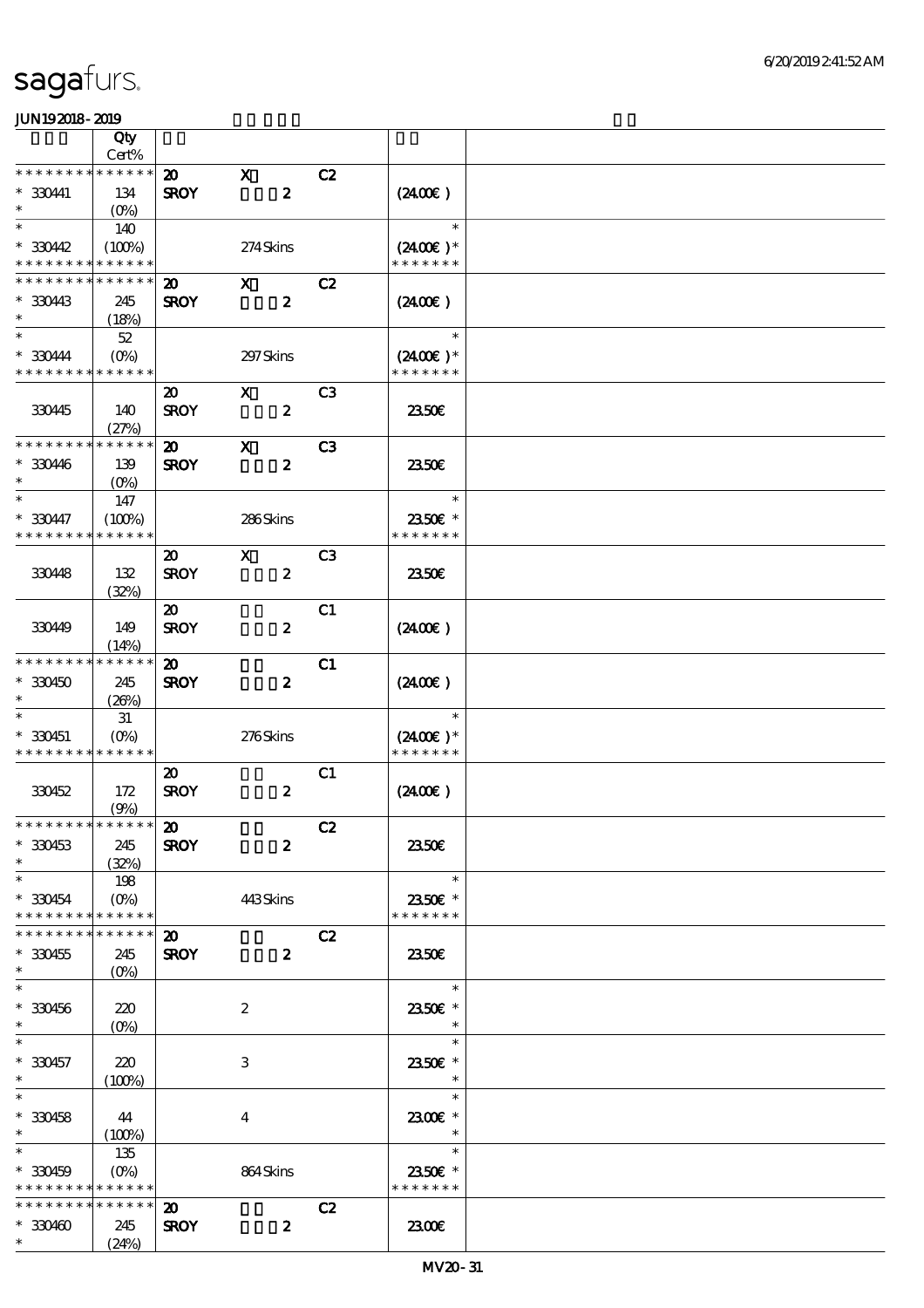|                                            | Qty                             |                             |                  |                |                          |  |
|--------------------------------------------|---------------------------------|-----------------------------|------------------|----------------|--------------------------|--|
|                                            | Cert%                           |                             |                  |                |                          |  |
| $\ast$                                     |                                 | $\boldsymbol{\mathsf{20}}$  |                  | C2             | $\ast$                   |  |
| $* 330461$<br>$\ast$                       | 220                             | <b>SROY</b>                 | $\boldsymbol{z}$ |                | 2300€ *<br>$\ast$        |  |
| $\ast$                                     | $(O\%)$<br>95                   |                             |                  |                | $\ast$                   |  |
| $*330462$                                  | $(0\%)$                         |                             | 560Skins         |                | 2300€ *                  |  |
| * * * * * * * * <mark>* * * * * *</mark> * |                                 |                             |                  |                | * * * * * * *            |  |
| * * * * * * * * <mark>* * * * * *</mark>   |                                 | $\boldsymbol{\mathfrak{D}}$ |                  | C <sub>3</sub> |                          |  |
| $*30463$                                   | 245                             | <b>SROY</b>                 | $\boldsymbol{z}$ |                | 2300€                    |  |
| $\ast$                                     | (33%)                           |                             |                  |                |                          |  |
| $\ast$                                     | 34                              |                             |                  |                | $\ast$                   |  |
| $*330464$                                  | $(O\%)$                         |                             | 279Skins         |                | 2300€ *                  |  |
| * * * * * * * * <mark>* * * * * *</mark>   |                                 |                             |                  |                | * * * * * * *            |  |
| * * * * * * * * * * * * * *                |                                 | $\boldsymbol{\mathfrak{D}}$ |                  | C <sub>3</sub> |                          |  |
| $*330465$                                  | 209                             | <b>SROY</b>                 | $\boldsymbol{z}$ |                | 2300                     |  |
| $\ast$                                     | (O <sub>0</sub> )               |                             |                  |                |                          |  |
| $\ast$                                     | 232                             |                             |                  |                | $\ast$                   |  |
| $*330466$                                  | (100%)                          |                             | 441 Skins        |                | 2300€ *                  |  |
| * * * * * * * *                            | * * * * * *                     |                             |                  |                | * * * * * * *            |  |
| * * * * * * * * * * * * * *                |                                 | $\boldsymbol{\mathfrak{D}}$ |                  | C3             |                          |  |
| $*30467$<br>$\ast$                         | 245                             | <b>SROY</b>                 | $\boldsymbol{z}$ |                | 2300E                    |  |
| $\ast$                                     | (27%)                           |                             |                  |                | $\ast$                   |  |
|                                            | 21                              |                             |                  |                |                          |  |
| $*330468$<br>* * * * * * * *               | (9%)<br>* * * * * *             |                             | 266Skins         |                | 2300€ *<br>* * * * * * * |  |
|                                            |                                 | $\boldsymbol{\mathfrak{D}}$ |                  | C1             |                          |  |
| 330469                                     | 222                             | <b>SROY</b>                 | $\boldsymbol{z}$ |                | $(2350\epsilon)$         |  |
|                                            | (14%)                           |                             |                  |                |                          |  |
| * * * * * * * * * * * * * *                |                                 | $\boldsymbol{\mathfrak{D}}$ |                  | C1             |                          |  |
| $*330470$                                  | 245                             | <b>SROY</b>                 | $\boldsymbol{z}$ |                | (2350)                   |  |
| $\ast$                                     | $(O\%)$                         |                             |                  |                |                          |  |
| $\ast$                                     | 129                             |                             |                  |                | $\ast$                   |  |
| $* 330471$                                 | (100%)                          |                             | 374Skins         |                | 2350€ *                  |  |
| * * * * * * * * * * * * * *                |                                 |                             |                  |                | * * * * * * *            |  |
| * * * * * * * * * * * * * *                |                                 | $\boldsymbol{\mathfrak{D}}$ |                  | C2             |                          |  |
| $*330472$                                  | 245                             | <b>SROY</b>                 | $\boldsymbol{z}$ |                | $(2350\epsilon)$         |  |
| $\ast$                                     | $(O\!/\!\!\delta)$              |                             |                  |                |                          |  |
| $*$                                        |                                 |                             |                  |                | $\ast$                   |  |
| $*330473$<br>$\ast$                        | 239                             |                             | $\boldsymbol{2}$ |                | $(2350\epsilon)^*$       |  |
| $\ast$                                     | $(O\%)$<br>98                   |                             |                  |                | $\ast$                   |  |
| $*330474$                                  | (100%)                          |                             | 582Skins         |                | $(2350\epsilon)*$        |  |
| * * * * * * * *                            | * * * * * *                     |                             |                  |                | * * * * * * *            |  |
| * * * * * * * *                            | * * * * * *                     | $\boldsymbol{\mathfrak{D}}$ |                  | C2             |                          |  |
| $*330475$                                  | 245                             | <b>SROY</b>                 | $\boldsymbol{z}$ |                | 2350E                    |  |
| $\ast$                                     | $(O\%)$                         |                             |                  |                |                          |  |
| $\ast$                                     |                                 |                             |                  |                | $\ast$                   |  |
| $*330476$                                  | 220                             |                             | $\boldsymbol{2}$ |                | 2300€ *                  |  |
| $\ast$                                     | $(O\!\!\!\!\!\!\backslash\rho)$ |                             |                  |                | $\ast$                   |  |
|                                            |                                 |                             |                  |                | $\ast$                   |  |
| $* 330477$                                 | 220                             |                             | 3                |                | 2300€ *                  |  |
| $\ast$                                     | $(O\%)$                         |                             |                  |                | $\ast$                   |  |
| $\ast$                                     |                                 |                             |                  |                | $\ast$                   |  |
| $*330478$<br>$\ast$                        | 220                             |                             | $\bf{4}$         |                | 2300€ *<br>$\ast$        |  |
| $\ast$                                     | $(O\%)$                         |                             |                  |                | $\ast$                   |  |
| $*330479$                                  |                                 |                             |                  |                |                          |  |
| $\ast$                                     | 220<br>(100%)                   |                             | $\mathbf 5$      |                | 2300€ *<br>$\ast$        |  |
| $\ast$                                     |                                 |                             |                  |                | $\ast$                   |  |
| $*30480$                                   | 127                             |                             | $\boldsymbol{6}$ |                | 2300E *                  |  |
| $\ast$                                     | (100%)                          |                             |                  |                | $\ast$                   |  |
|                                            |                                 |                             |                  |                |                          |  |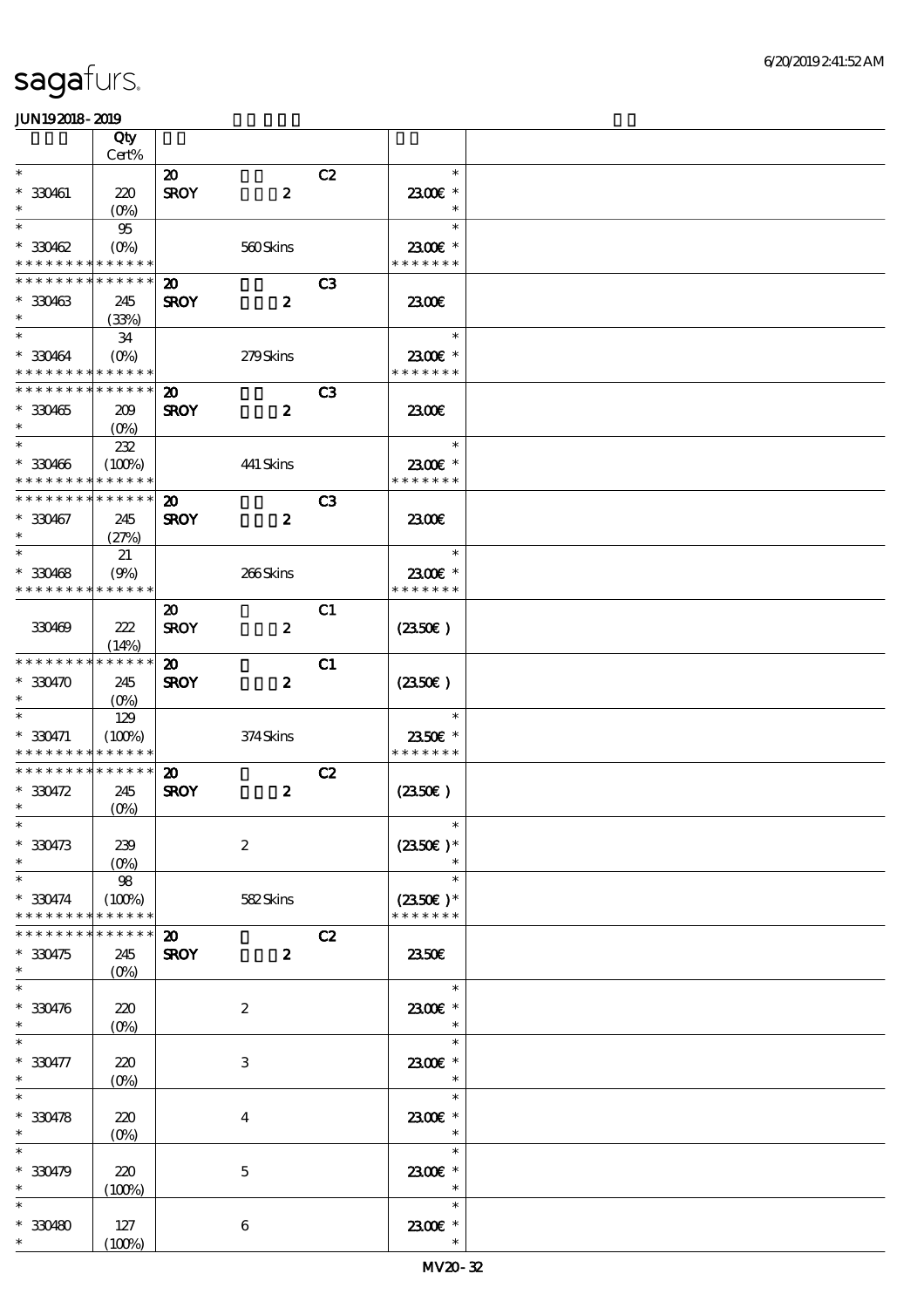|                                          | Qty                  |                             |                  |                |                          |  |
|------------------------------------------|----------------------|-----------------------------|------------------|----------------|--------------------------|--|
|                                          | Cert%                |                             |                  |                |                          |  |
| $\ast$                                   | 135                  | $\boldsymbol{\mathfrak{D}}$ |                  | C2             | $\ast$                   |  |
| $* 330481$                               | $(O\%)$              | <b>SROY</b>                 | $\boldsymbol{z}$ |                | 2300€ *                  |  |
| * * * * * * * *                          | * * * * * *          |                             |                  |                | * * * * * * *            |  |
|                                          |                      | $\boldsymbol{\mathfrak{D}}$ |                  | C <sub>3</sub> |                          |  |
| 330482                                   | 247                  | <b>SROY</b>                 | $\boldsymbol{z}$ |                | 2300€                    |  |
|                                          | (31%)                |                             |                  |                |                          |  |
| * * * * * * * *                          | * * * * * *          | $\boldsymbol{\mathsf{20}}$  |                  | C <sub>3</sub> |                          |  |
| $*30483$                                 | 245                  | <b>SROY</b>                 | $\boldsymbol{z}$ |                | 2300E                    |  |
| $\ast$                                   | $(O\%)$              |                             |                  |                |                          |  |
| $\ast$                                   |                      |                             |                  |                | $\ast$                   |  |
| $*30084$                                 | 220                  |                             | $\boldsymbol{2}$ |                | 2300€ *                  |  |
| $\ast$<br>$\overline{\ast}$              | (100%)               |                             |                  |                | $\ast$                   |  |
|                                          |                      |                             |                  |                | $\ast$                   |  |
| $* 330485$                               | 106                  |                             | 3                |                | 2300€ *                  |  |
| $\ast$                                   | (100%)               |                             |                  |                | $\ast$                   |  |
| $\ast$                                   | 137                  |                             |                  |                | $\ast$                   |  |
| $* 330486$                               | $(O\%)$              |                             | 708Skins         |                | 2300€ *                  |  |
| * * * * * * * *                          | * * * * * *          |                             |                  |                | * * * * * * *            |  |
|                                          |                      | $\boldsymbol{\mathfrak{D}}$ |                  | C1             |                          |  |
| 330487                                   | 237                  | <b>SROY</b>                 | $\boldsymbol{z}$ |                | (230E)                   |  |
| * * * * * * * *                          | (15%)<br>* * * * * * |                             |                  |                |                          |  |
|                                          |                      | $\boldsymbol{\mathfrak{D}}$ |                  | C1             |                          |  |
| $*30488$<br>$\ast$                       | 237                  | <b>SROY</b>                 | $\boldsymbol{z}$ |                | 2300E                    |  |
| $\ast$                                   | $(O\%)$              |                             |                  |                | $\ast$                   |  |
|                                          | 108                  |                             |                  |                |                          |  |
| $*30489$<br>* * * * * * * * * * * * * *  | (100%)               |                             | 345Skins         |                | 2300€ *<br>* * * * * * * |  |
| * * * * * * * * * * * * * *              |                      |                             |                  |                |                          |  |
|                                          |                      | $\boldsymbol{\mathfrak{D}}$ |                  | C2             |                          |  |
| $*330490$                                | 245                  | <b>SROY</b>                 | $\boldsymbol{z}$ |                | (2300)                   |  |
| $\ast$                                   | $(O\%)$              |                             |                  |                | $\ast$                   |  |
|                                          |                      |                             |                  |                |                          |  |
| $*30491$<br>$\ast$                       | 222                  |                             | $\boldsymbol{2}$ |                | $(2300E)*$<br>$\ast$     |  |
| $\ast$                                   | $(0\%)$<br>96        |                             |                  |                | $\ast$                   |  |
| $*30492$                                 | (100%)               |                             | $563$ Skins      |                | $(2300)$ *               |  |
| * * * * * * * * * * * * * *              |                      |                             |                  |                | * * * * * * *            |  |
| *************** 20                       |                      |                             |                  | C2             |                          |  |
| $*30493$                                 | 245                  | <b>SROY</b>                 | $\boldsymbol{z}$ |                | 2300E                    |  |
| $\ast$                                   | $(0\%)$              |                             |                  |                |                          |  |
| $\ast$                                   |                      |                             |                  |                | $\ast$                   |  |
| $* 330494$                               | 220                  |                             | $\boldsymbol{2}$ |                | 2300€ *                  |  |
| $\ast$                                   | (0%)                 |                             |                  |                | $\ast$                   |  |
| $\ast$                                   |                      |                             |                  |                | $\ast$                   |  |
| $*330495$                                | 220                  |                             | 3                |                | 2300€ *                  |  |
| $\ast$                                   | (0%)                 |                             |                  |                | $\ast$                   |  |
| $\ast$                                   |                      |                             |                  |                | $\ast$                   |  |
| $*30496$                                 | 220                  |                             | 4                |                | 2300€*                   |  |
| $\ast$                                   | (100%)               |                             |                  |                | $\ast$                   |  |
| $\ast$                                   |                      |                             |                  |                | $\ast$                   |  |
| $* 330497$                               | 158                  |                             | $\mathbf 5$      |                | 2300€ *                  |  |
| $\ast$                                   | (100%)               |                             |                  |                | $\ast$                   |  |
| $\ast$                                   | 168                  |                             |                  |                | $\ast$                   |  |
| $*30498$                                 | $(O\%)$              |                             | 1231 Skins       |                | 2300€ *                  |  |
| * * * * * * * * <mark>* * * * * *</mark> |                      |                             |                  |                | * * * * * * *            |  |
| * * * * * * * *                          | $* * * * * * *$      | $\boldsymbol{\mathbf{z}}$   |                  | C <sub>3</sub> |                          |  |
| $*330499$                                | 198                  | <b>SROY</b>                 | $\boldsymbol{z}$ |                | 2250E                    |  |
| $\ast$                                   | (O <sub>0</sub> )    |                             |                  |                |                          |  |
| $\ast$                                   | 102                  |                             |                  |                | $\ast$                   |  |
| $^\ast$ 330500                           | (100%)               |                             | 300Skins         |                | 22.50€ *                 |  |
| * * * * * * * *                          | * * * * * *          |                             |                  |                | * * * * * * *            |  |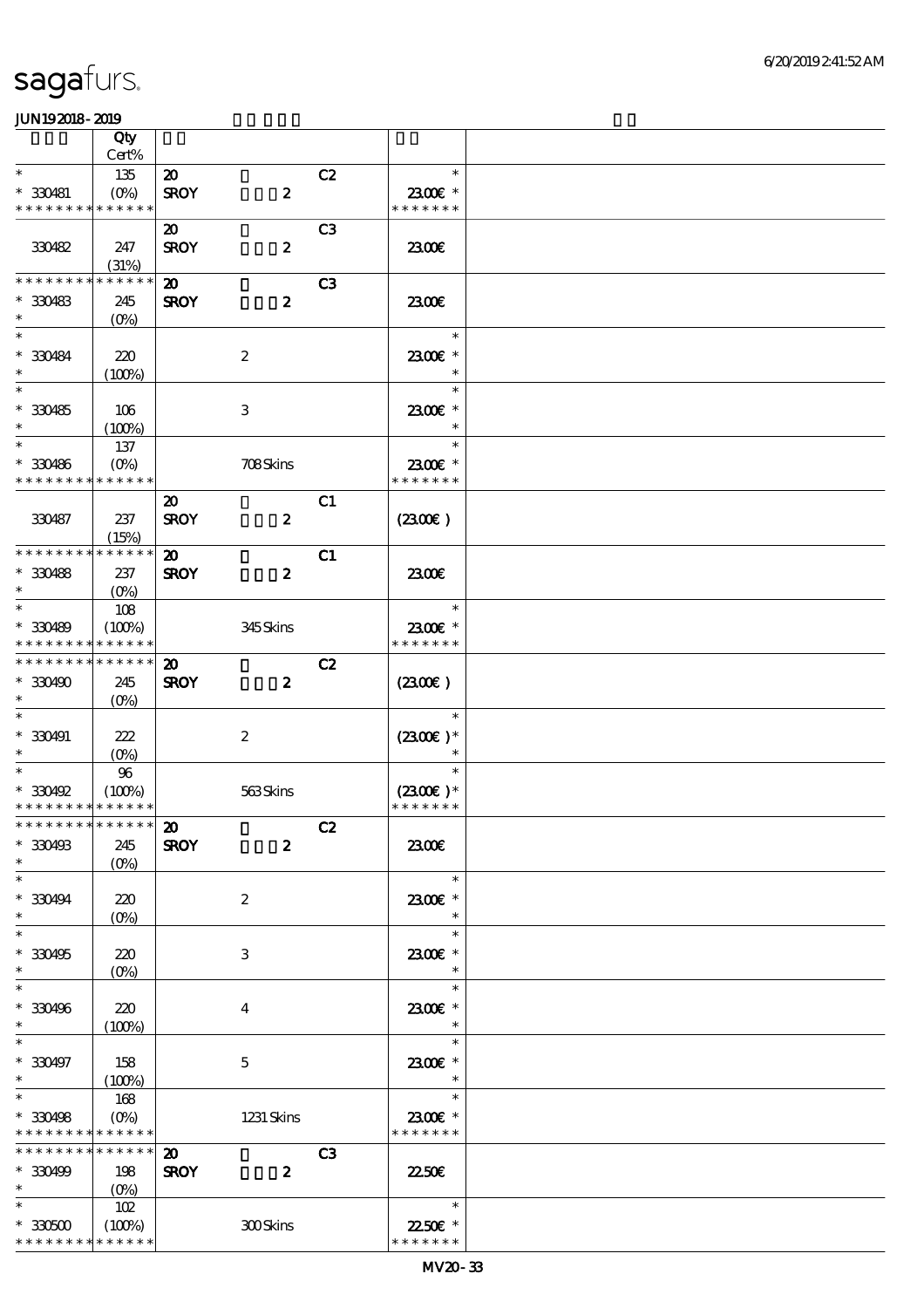|                              | Qty<br>Cert%      |                             |                           |                |                     |  |
|------------------------------|-------------------|-----------------------------|---------------------------|----------------|---------------------|--|
| * * * * * * * *              | * * * * * *       |                             |                           |                |                     |  |
|                              |                   | $\boldsymbol{\mathfrak{D}}$ |                           | C3             |                     |  |
| $*330501$                    | 245               | <b>SROY</b>                 | $\boldsymbol{z}$          |                | <b>2250€</b>        |  |
| $\ast$                       | $(O\%)$           |                             |                           |                |                     |  |
| $\ast$                       |                   |                             |                           |                | $\ast$              |  |
| $*30502$                     | 220               |                             | $\boldsymbol{z}$          |                | 22.50€ *            |  |
| $\ast$                       | (100%)            |                             |                           |                | $\ast$              |  |
| $\ast$                       |                   |                             |                           |                | $\ast$              |  |
|                              |                   |                             |                           |                |                     |  |
| $*30503$                     | 75                |                             | 3                         |                | 2250€ *             |  |
| $\ast$                       | $(100\%)$         |                             |                           |                | $\ast$              |  |
| $\ast$                       | 44                |                             |                           |                | $\ast$              |  |
| $*30504$                     | $(O\%)$           |                             | 584Skins                  |                | 22.50€ *            |  |
| * * * * * * * *              | * * * * * *       |                             |                           |                | * * * * * * *       |  |
|                              |                   | $\boldsymbol{\mathfrak{D}}$ | $\mathbf{x}$              | C1             |                     |  |
|                              |                   |                             |                           |                |                     |  |
| 330505                       | 153               | <b>SROY</b>                 | $\boldsymbol{z}$          |                | 2250E               |  |
|                              | (9%)              |                             |                           |                |                     |  |
|                              |                   | $\boldsymbol{\mathsf{20}}$  | $\mathbf{x}$              | C1             |                     |  |
| 330506                       | 179               | <b>SROY</b>                 | $\boldsymbol{z}$          |                | 2250E               |  |
|                              | (32%)             |                             |                           |                |                     |  |
| * * * * * * * *              | * * * * * *       | $\boldsymbol{\mathfrak{D}}$ | $\mathbf{x}$              | C2             |                     |  |
| $*30507$                     | 245               |                             | $\boldsymbol{z}$          |                | <b>2250E</b>        |  |
| $\ast$                       |                   | <b>SROY</b>                 |                           |                |                     |  |
|                              | (27%)             |                             |                           |                |                     |  |
| $\ast$                       | 87                |                             |                           |                | $\ast$              |  |
| $*30508$                     | $(O\%)$           |                             | 332Skins                  |                | 22.50€ *            |  |
| * * * * * * * *              | * * * * * *       |                             |                           |                | * * * * * * *       |  |
| * * * * * * * *              | * * * * * *       | $\boldsymbol{\mathfrak{D}}$ | $\mathbf{X}$              | C2             |                     |  |
| $*30509$                     | 245               | <b>SROY</b>                 | $\boldsymbol{z}$          |                | 2250E               |  |
| $\ast$                       |                   |                             |                           |                |                     |  |
|                              | $(O\% )$          |                             |                           |                |                     |  |
| $\ast$                       |                   |                             |                           |                | $\ast$              |  |
| $*330510$                    | 126               |                             | $\boldsymbol{2}$          |                | 22.50€ *            |  |
|                              | $(O\%)$           |                             |                           |                | $\ast$              |  |
| $\ast$                       | 215               |                             |                           |                | $\ast$              |  |
| $*330511$                    | (100%)            |                             | 586Skins                  |                | 22.50€ *            |  |
| * * * * * * * * * * * * * *  |                   |                             |                           |                | * * * * * * *       |  |
|                              |                   |                             |                           |                |                     |  |
|                              |                   | $\boldsymbol{\mathfrak{D}}$ | $\boldsymbol{X}$          | C <sub>3</sub> |                     |  |
| 330512                       | 155               | <b>SROY</b>                 | $\boldsymbol{z}$          |                | 2250E               |  |
|                              | (43%)             |                             |                           |                |                     |  |
| ******** <mark>******</mark> |                   | $\boldsymbol{\omega}$       | $\mathbf{X}$              | C3             |                     |  |
| $*330513$                    | $135\,$           | <b>SROY</b>                 | $\boldsymbol{z}$          |                | <b>2250€</b>        |  |
| $\ast$                       | (O <sub>0</sub> ) |                             |                           |                |                     |  |
| $\ast$                       | 173               |                             |                           |                | $\ast$              |  |
|                              |                   |                             |                           |                |                     |  |
| $*330514$                    | (100%)            |                             | 308Skins                  |                | 22.50€ *            |  |
| * * * * * * * *              | * * * * * *       |                             |                           |                | * * * * * * *       |  |
|                              |                   | $\boldsymbol{\mathsf{20}}$  | $\mathbf{X}$ $\mathbf{X}$ | C1/C2          |                     |  |
| 330515                       | 194               | <b>LUMI</b>                 | $\boldsymbol{z}$          |                | (2600)              |  |
|                              | (12%)             |                             |                           |                |                     |  |
|                              |                   | $\boldsymbol{\mathfrak{D}}$ |                           | C1/C2          |                     |  |
|                              | 129               | ${\bf LUM}$                 | $\boldsymbol{z}$          |                | (2600)              |  |
| 330516                       |                   |                             |                           |                |                     |  |
|                              | (16%)             |                             |                           |                |                     |  |
|                              |                   | $\boldsymbol{\mathfrak{D}}$ |                           | C2             |                     |  |
| 330517                       | 194               | ${\bf LUM}$                 | $\boldsymbol{z}$          |                | $(2600\varepsilon)$ |  |
|                              | $(O_0)$           |                             |                           |                |                     |  |
|                              |                   | $\boldsymbol{\mathfrak{D}}$ | $\mathcal{L}$             | C2             |                     |  |
| 330518                       | 133               | ${\bf LUM}$                 | $\boldsymbol{z}$          |                | $(2600\varepsilon)$ |  |
|                              | (33%)             |                             |                           |                |                     |  |
|                              |                   |                             |                           |                |                     |  |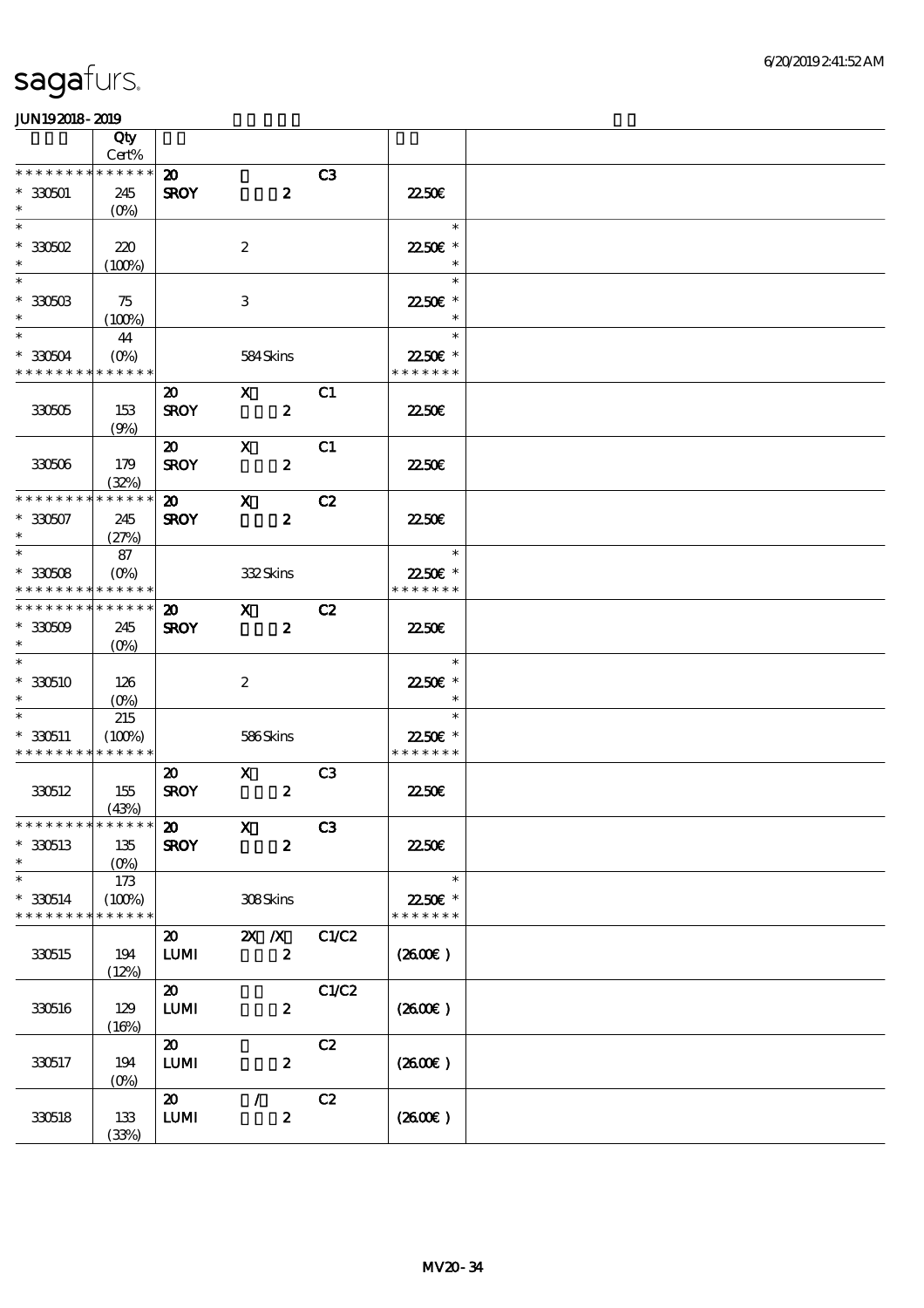|                                     | Qty<br>Cert%                              |                                              |                                               |       |              |  |
|-------------------------------------|-------------------------------------------|----------------------------------------------|-----------------------------------------------|-------|--------------|--|
|                                     |                                           | $\mathbf{O}$                                 | $\boldsymbol{\mathsf{Z}}$                     | C2    |              |  |
| 330561                              | 98<br>(23%)                               | $\mathbf{S}$                                 | $\mathbf{1}$                                  |       | <b>1600€</b> |  |
| 330562                              | 266<br>(20%)                              | $\mathbf{O}$<br>${\bf S}$                    | $\boldsymbol{\mathsf{z}}$<br>$\mathbf{1}$     | C2    | <b>160€</b>  |  |
| 330563                              | 107<br>(25%)                              | $\mathbf{O}$<br>${\bf s}$                    | $\mathbf{x}$<br>$\mathbf{1}$                  | C1    | 1600E        |  |
| 330564                              | 133<br>(13%)                              | $\mathbf{O}$<br>${\bf s}$                    | $\mathbf X$<br>$\mathbf{1}$                   | C2    | 1600€        |  |
| 330565                              | 149<br>(22%)                              | $\mathbf{o}$<br>${\bf S}$                    | $\mathbf{1}$                                  | C1    | <b>160€</b>  |  |
| 330566                              | 168<br>(8%)                               | $\mathbf{o}$<br>${\bf s}$                    | $\mathbf{1}$                                  | C2    | 1600E        |  |
| 330567                              | $\mathbf{3}\mathbf{0}\mathbf{3}$<br>(16%) | $\mathbf O$<br>$\mathbf{S}$                  | $\mathbf{1}$                                  | C2    | <b>1600€</b> |  |
| 330568                              | 191<br>(12%)                              | $\mathbf{o}$<br>${\bf S}$                    | $\mathbf{1}$                                  | C1/C2 | 1600E        |  |
| 330569                              | 202<br>(15%)                              | $\mathbf 0$<br>${\bf s}$                     | $\mathbf{1}$                                  | C2    | <b>1600€</b> |  |
| 330570                              | 157<br>(24%)                              | $\mathbf O$<br>${\bf s}$                     | $\mathcal{L}$<br>$\mathbf{1}$                 | C3    | <b>1600€</b> |  |
| 330571                              | 206<br>(11%)                              | $\mathbf{o}$<br>${\bf s}$                    | $\boldsymbol{X}$<br>$\mathbf{1}$              | C1/C2 | 1600E        |  |
| 330572                              | 124<br>(29%)                              | $\mathbf{O}$<br>${\bf s}$                    | $\mathbf{X}$ $\mathbf{X}$<br>$\boldsymbol{z}$ | C2    | 17.50€       |  |
| 330573                              | 130<br>(23%)                              | $\mathbf{O}$<br>${\bf s}$                    | $X / \sqrt{2}$<br>$\boldsymbol{z}$            | C2    | 17.50€       |  |
| 330574                              | 155<br>(23%)                              | $\mathbf{o}$<br>${\bf s}$                    | $\boldsymbol{z}$                              | C2    | 17.50€       |  |
| 330575                              | 83<br>(20%)                               | $\mathbf O$<br>${\bf s}$                     | $\boldsymbol{z}$                              | C2    | 17.50€       |  |
| 330576                              | 125<br>(7%)                               | $\mathbf{O}$<br>$\mathbf{B}$                 | X / C2<br>$\mathbf{1}$                        |       | <b>1600€</b> |  |
| 330577                              | 10B<br>(14%)                              | $\mathbf{O}$<br>$\mathbf{B}$                 | $\mathcal{T} = \mathcal{I}$<br>$\mathbf{1}$   | C2    | <b>1600€</b> |  |
| 330578                              | 124<br>(15%)                              | $\mathbf{O}$<br>$\ensuremath{\mathsf{SAGA}}$ | $\boldsymbol{\mathsf{Z}}$<br>$\mathbf{1}$     | C1    | (17.50)      |  |
| 330579                              | 227<br>(20%)                              | $\mathbf{O}$<br><b>SAGA</b>                  | $\boldsymbol{\mathsf{Z}}$<br>$\mathbf{1}$     | C1    | (17.50)      |  |
| * * * * * * *<br>$*30580$<br>$\ast$ | * * * * * *<br>285<br>$(0\%)$             | $\mathbf{0}$<br><b>SAGA</b>                  | $\boldsymbol{\mathsf{X}}$<br>$\mathbf{1}$     | C2    | (17.50)      |  |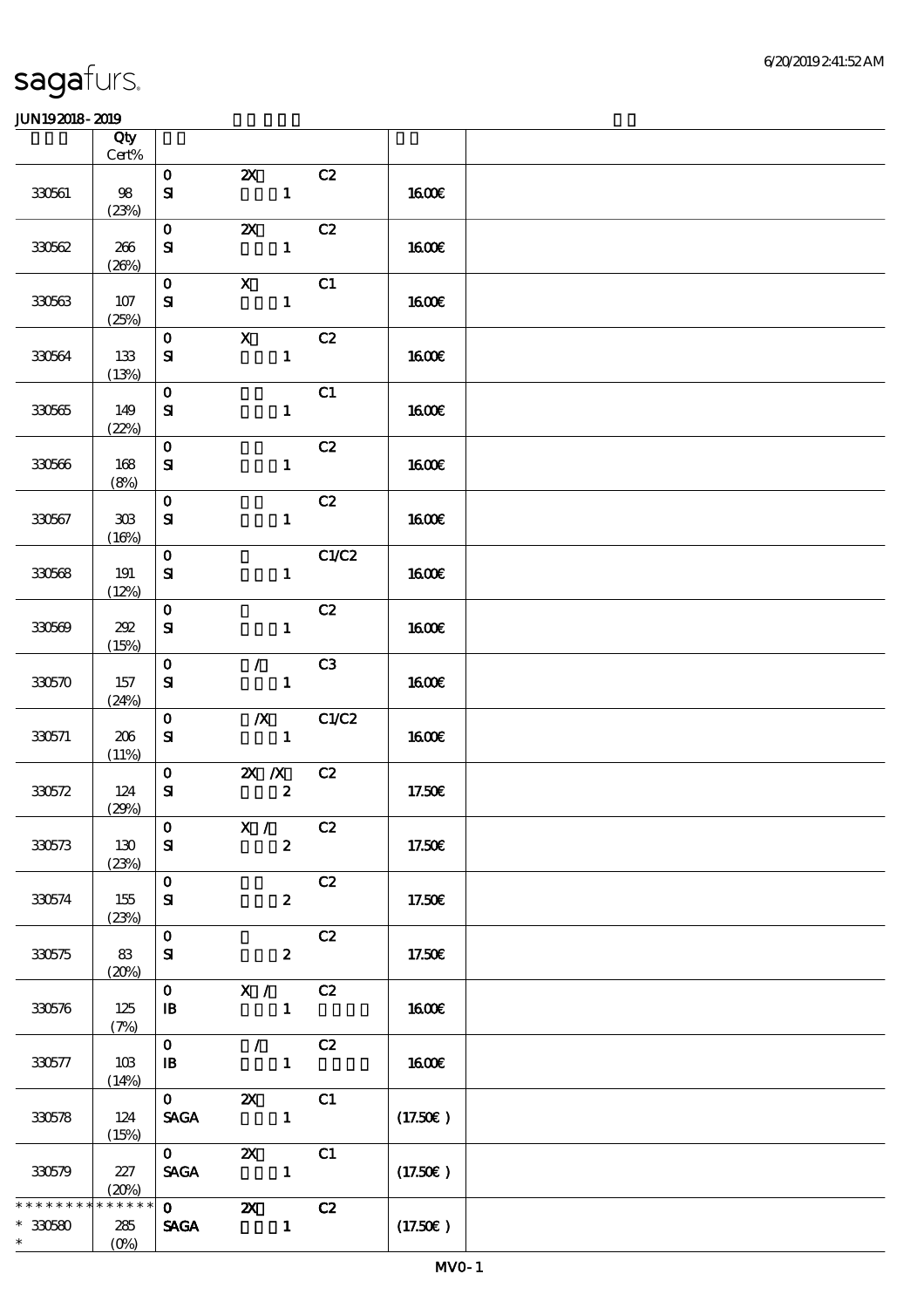|                                                              | Qty                                          |                                        |                                             |              |                |                                                  |  |
|--------------------------------------------------------------|----------------------------------------------|----------------------------------------|---------------------------------------------|--------------|----------------|--------------------------------------------------|--|
|                                                              | Cert%                                        |                                        |                                             |              |                |                                                  |  |
| $\ast$<br>$* 330581$<br>$\ast$                               | 148<br>$(O\%)$                               | $\mathbf{O}$<br><b>SAGA</b>            | $\boldsymbol{\mathsf{Z}}$<br>$\blacksquare$ |              | C2             | $\ast$<br>$(17.50)$ *                            |  |
| $\ast$<br>$*30582$<br>* * * * * * * *                        | 100<br>(100%)<br>* * * * * *                 |                                        | 533Skins                                    |              |                | $\ast$<br>$(17.50)$ *<br>* * * * * * *           |  |
| * * * * * * * *                                              | * * * * * *                                  | $\mathbf 0$                            | $\mathbf{X}$                                |              | C2             |                                                  |  |
| $*30583$<br>$\ast$                                           | 285<br>(29%)                                 | <b>SAGA</b>                            |                                             | $\mathbf{1}$ |                | (17.50)                                          |  |
| $\overline{\ast}$<br>$*30584$<br>$\ast$                      | 240<br>$(0\%)$                               |                                        | $\boldsymbol{2}$                            |              |                | $\ast$<br>$(17.50)$ *                            |  |
| $\overline{\ast}$<br>$*30585$<br>* * * * * * * *             | 45<br>$(O\%)$<br>* * * * * *                 |                                        | 570Skins                                    |              |                | $\ast$<br>$(17.50)$ *<br>* * * * * * *           |  |
| 330586                                                       | 287<br>(25%)                                 | $\mathbf{O}$<br><b>SAGA</b>            | $\mathbf{X}$<br>$\overline{\phantom{a}}$    |              | C3             | (17.50)                                          |  |
| 330587                                                       | 212<br>(25%)                                 | $\mathbf{O}$<br><b>SAGA</b>            | $\boldsymbol{\mathsf{Z}}$                   | $\mathbf{I}$ | C <sub>3</sub> | (17.50)                                          |  |
| 330588                                                       | 143<br>(13%)                                 | $\mathbf{O}$<br><b>SAGA</b>            | $\mathbf{x}$                                | $\mathbf{1}$ | C1             | $(17.50\epsilon)$                                |  |
| 330589                                                       | 296<br>(16%)                                 | $\mathbf{0}$<br><b>SAGA</b>            | $\mathbf{x}$                                | $\mathbf{1}$ | C1             | 17.00E                                           |  |
| * * * * * * * *<br>$*30500$<br>$\ast$                        | * * * * * *<br>285<br>$(O\%)$                | $\mathbf{O}$<br><b>SAGA</b>            | $\mathbf{x}$                                | $\mathbf{1}$ | C2             | 17.00€                                           |  |
| $\ast$<br>$* 330591$<br>$\ast$                               | 164<br>$(0\%)$                               |                                        | $\boldsymbol{2}$                            |              |                | $\ast$<br>17.00 £*<br>$\ast$                     |  |
| $\ast$<br>$*30592$<br>* * * * * * * * * * * * * *            | 92<br>(100%)                                 |                                        | 541 Skins                                   |              |                | $\ast$<br>17.00 £*<br>* * * * * * *              |  |
| *************** 0<br>$*30593$<br>$\ast$                      | 285<br>$(O\%)$                               | <b>SAGA</b>                            | $\overline{\mathbf{X}}$ $\mathbf{C2}$       | $\mathbf{1}$ |                | 17.00E                                           |  |
| $\ast$<br>$*330594$<br>$\ast$                                | 260<br>$(O\%)$                               |                                        | $\boldsymbol{z}$                            |              |                | $\ast$<br>17.00 £*<br>$\ast$                     |  |
| $\ast$<br>$*330595$<br>$\ast$                                | 71<br>$(O\!\!\!\!\!\!\backslash \textrm{\O}$ |                                        | 3                                           |              |                | $\ast$<br>17.00 $\varepsilon$ *                  |  |
| $\ast$<br>$* 330596$<br>* * * * * * * *                      | 112<br>(100%)<br>******                      |                                        | 728Skins                                    |              |                | $\ast$<br>17.00 £*<br>* * * * * * *              |  |
| * * * * * * * *<br>$*30597$<br>$*$ and $*$                   | ******<br>305<br>(22%)                       | $\mathbf{O}$<br><b>SAGA</b>            | $X$ C3                                      |              |                | 17.00E                                           |  |
| $\overline{\ast}$<br>$*30598$<br>* * * * * * * * * * * * * * | 63                                           |                                        | 368Skins                                    |              |                | $\ast$<br>17.00 $\varepsilon$ *<br>* * * * * * * |  |
| 330599                                                       | 237<br>(23%)                                 | $\mathbf{0}$<br><b>SAGA</b>            | $\overline{X}$                              |              | C3             | 17.00E                                           |  |
| * * * * * * * *<br>$*33000$<br>$*$ $*$                       | * * * * * *<br>285<br>(11%)                  | $\overline{\mathbf{o}}$<br><b>SAGA</b> | $\mathbf{X}$                                | $\mathbf{1}$ | C3             | 17.00E                                           |  |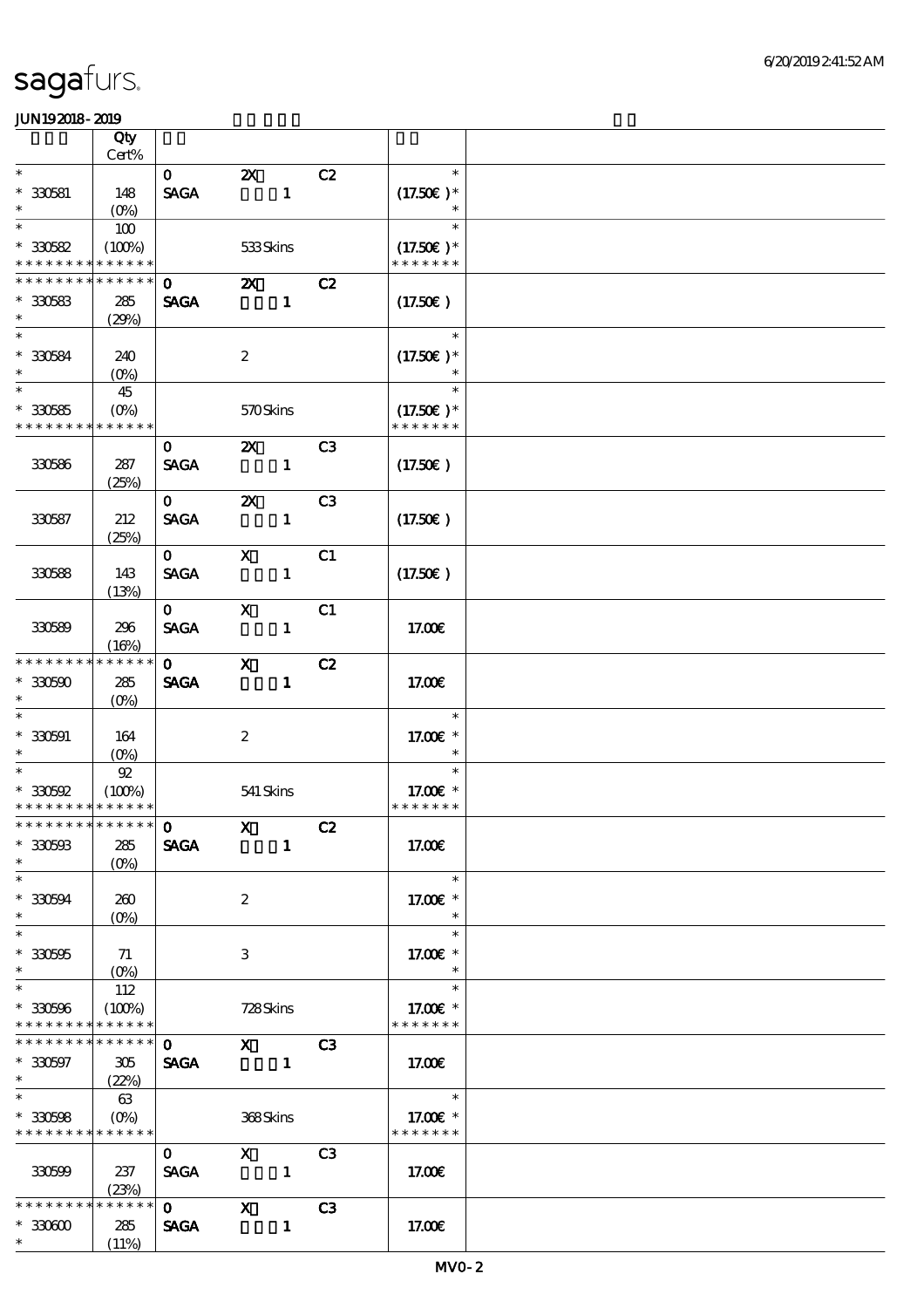|                                          | Qty                        |              |                           |              |                |                           |  |
|------------------------------------------|----------------------------|--------------|---------------------------|--------------|----------------|---------------------------|--|
|                                          | Cert%                      |              |                           |              |                |                           |  |
| $\ast$                                   | $39\,$                     | $\mathbf{O}$ | $\mathbf{x}$              |              | C <sub>3</sub> | $\ast$                    |  |
| $* 330001$<br>* * * * * * * *            | $(0\%)$<br>* * * * * *     | <b>SAGA</b>  | $\mathbf{1}$              |              |                | 17.00€ *<br>* * * * * * * |  |
|                                          |                            | $\mathbf{O}$ |                           |              | C1             |                           |  |
| 30002                                    | 253                        | <b>SAGA</b>  | $\mathbf{1}$              |              |                | 17.00E                    |  |
|                                          | (13%)                      |              |                           |              |                |                           |  |
| * * * * * * * *                          | * * * * * *                | $\mathbf{o}$ |                           |              | C1             |                           |  |
| $*3000B$                                 | 285                        | <b>SAGA</b>  |                           | $\mathbf{1}$ |                | 17.00E                    |  |
| $\ast$                                   | (25%)                      |              |                           |              |                |                           |  |
| $\overline{\ast}$                        | 160                        |              |                           |              |                | $\ast$                    |  |
| $*30004$                                 | $(O\%)$                    |              | 445Skins                  |              |                | 17.00 £*                  |  |
| * * * * * * * * * * * * * *              |                            |              |                           |              |                | * * * * * * *             |  |
| * * * * * * * *                          | * * * * * *                | $\mathbf 0$  |                           |              | C2             |                           |  |
| $*30005$<br>$\ast$                       | 285                        | <b>SAGA</b>  | $\mathbf{1}$              |              |                | 17.00E                    |  |
| $\ast$                                   | $(O\%)$                    |              |                           |              |                | $\ast$                    |  |
| $^\ast$ 330606                           | 260                        |              | $\boldsymbol{2}$          |              |                | 17.00 £*                  |  |
| $\ast$                                   | $(0\%)$                    |              |                           |              |                | $\ast$                    |  |
| $\ast$                                   |                            |              |                           |              |                | $\ast$                    |  |
| $* 330007$                               | 126                        |              | $\ensuremath{\mathbf{3}}$ |              |                | 17.00 £*                  |  |
| $\ast$                                   | $(O\%)$                    |              |                           |              |                | $\ast$                    |  |
| $\ast$                                   | 139                        |              |                           |              |                | $\ast$                    |  |
| $*30008$                                 | (100%)                     |              | 810Skins                  |              |                | 17.00 £*                  |  |
| * * * * * * * *                          | * * * * * *                |              |                           |              |                | * * * * * * *             |  |
| * * * * * * * *                          | $* * * * * * *$            | $\mathbf 0$  |                           |              | C2             |                           |  |
| $*30009$                                 | 285                        | <b>SAGA</b>  |                           | $\mathbf{1}$ |                | 17.00E                    |  |
| $\ast$<br>$\ast$                         | $(O\%)$                    |              |                           |              |                | $\ast$                    |  |
| * 330610                                 | 260                        |              | $\boldsymbol{2}$          |              |                | 17.00€ *                  |  |
| $\ast$                                   | $(O\%)$                    |              |                           |              |                | $\ast$                    |  |
| $\ast$                                   |                            |              |                           |              |                | $\ast$                    |  |
| $*330611$                                | 260                        |              | 3                         |              |                | 17.00 £*                  |  |
| $\ast$                                   | $(O\%)$                    |              |                           |              |                | $\ast$                    |  |
| $\ast$                                   |                            |              |                           |              |                | $\ast$                    |  |
| $* 330612$                               | 180                        |              | $\boldsymbol{4}$          |              |                | 17.00 £*                  |  |
| $\ast$                                   | $(O\!/\!o)$                |              |                           |              |                | $\ast$                    |  |
| $*$                                      | $152\,$                    |              |                           |              |                | $\ast$                    |  |
| $*330613$                                | (100%)                     |              | 1137Skins                 |              |                | 17.00€ *                  |  |
| * * * * * * * *<br>* * * * * * * *       | * * * * * *<br>* * * * * * | $\mathbf{o}$ |                           |              |                | * * * * * * *             |  |
| $* 330614$                               | 285                        | <b>SAGA</b>  |                           | $\mathbf{1}$ | C2             | 17.00E                    |  |
| $\ast$                                   | $(O\%)$                    |              |                           |              |                |                           |  |
| $\ast$                                   |                            |              |                           |              |                | $\ast$                    |  |
| $*330615$                                | 260                        |              | $\boldsymbol{2}$          |              |                | 17.00 £*                  |  |
| $\ast$                                   | $(0\%)$                    |              |                           |              |                |                           |  |
| $\ast$                                   |                            |              |                           |              |                | $\ast$                    |  |
| $* 330616$                               | 260                        |              | 3                         |              |                | 17.00€ *                  |  |
| $\ast$                                   | $(0\%)$                    |              |                           |              |                | $\ast$                    |  |
| $\ast$                                   |                            |              |                           |              |                | $\ast$                    |  |
| $* 330617$<br>$\ast$                     | 260                        |              | $\boldsymbol{4}$          |              |                | 17.00 £*                  |  |
| $\ast$                                   | $(0\%)$                    |              |                           |              |                | $\ast$<br>$\ast$          |  |
| $* 330618$                               | 206                        |              | $\mathbf 5$               |              |                | 17.00 £*                  |  |
| $\ast$                                   | $(O\!/\!\!\delta)$         |              |                           |              |                | $\ast$                    |  |
| $\ast$                                   | 129                        |              |                           |              |                | $\ast$                    |  |
| $* 330619$                               | (96%)                      |              | 1400Skins                 |              |                | 17.00€ *                  |  |
| * * * * * * * * <mark>* * * * * *</mark> |                            |              |                           |              |                | * * * * * * *             |  |
| * * * * * * * *                          | * * * * * *                | $\mathbf 0$  |                           |              | C3             |                           |  |
| $*30620$                                 | 285                        | <b>SAGA</b>  | $\mathbf{1}$              |              |                | 17.00E                    |  |
| $\ast$                                   | $(O\%)$                    |              |                           |              |                |                           |  |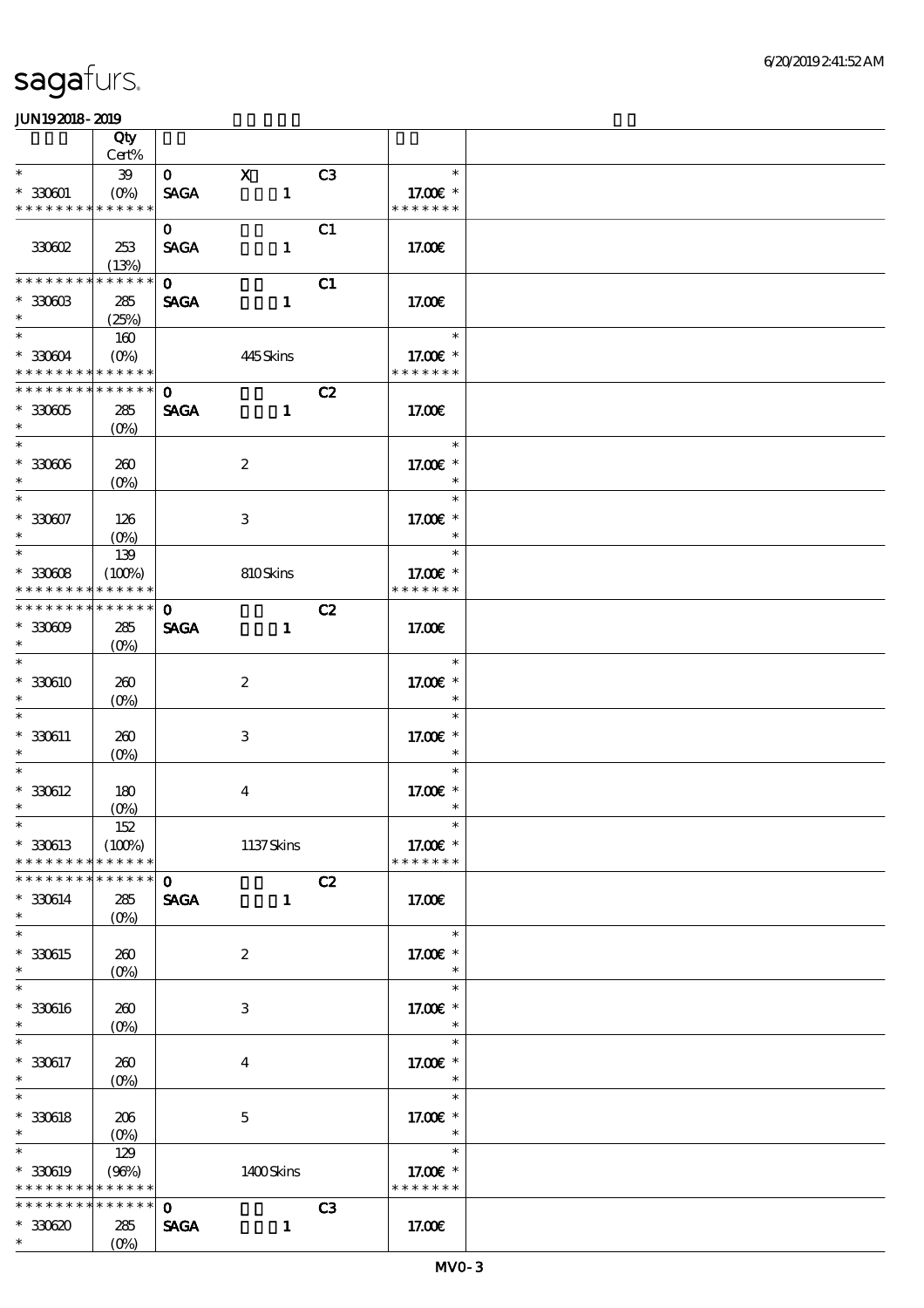|                                                           | Qty                           |                             |                           |                |                                                  |  |
|-----------------------------------------------------------|-------------------------------|-----------------------------|---------------------------|----------------|--------------------------------------------------|--|
| $\ast$                                                    | Cert%                         |                             |                           |                | $\ast$                                           |  |
| $*30021$<br>$\ast$                                        | 72<br>$(O_0)$                 | $\mathbf{O}$<br><b>SAGA</b> | $\mathbf{1}$              | C <sub>3</sub> | 17.00 £*<br>$\ast$                               |  |
| $\ast$<br>$*30622$<br>* * * * * * * *                     | 108<br>(100%)<br>* * * * * *  |                             | 465Skins                  |                | $\ast$<br>17.00€ *<br>* * * * * * *              |  |
| * * * * * * * * * * * * * * *<br>$*30623$<br>$\ast$       | 309                           | $\mathbf{o}$<br><b>SAGA</b> | $\mathbf{1}$              | C <sub>3</sub> | 17.00E                                           |  |
| $\ast$<br>$*30624$<br>* * * * * * * * * * * * * *         | $(O\%)$<br>100<br>(100%)      |                             | 409Skins                  |                | $\ast$<br>17.00 $\varepsilon$ *<br>* * * * * * * |  |
|                                                           |                               |                             |                           |                |                                                  |  |
| * * * * * * * * * * * * * *<br>$*30625$<br>$\ast$         | 285<br>$(O\%)$                | $\mathbf 0$<br><b>SAGA</b>  | $\mathbf{1}$              | C <sub>3</sub> | 17.00E                                           |  |
| $\ast$<br>$* 30626$<br>$\ast$                             | 260<br>$(O\%)$                |                             | $\boldsymbol{2}$          |                | $\ast$<br>17.00 £*<br>$\ast$                     |  |
| $\ast$<br>$* 30027$<br>$\ast$                             | 146<br>$(O\%)$                |                             | $\ensuremath{\mathbf{3}}$ |                | $\ast$<br>17.00 £*<br>$\ast$                     |  |
| $\ast$<br>$*30628$<br>* * * * * * * *                     | 119<br>(96%)<br>* * * * * *   |                             | 810Skins                  |                | $\ast$<br>17.00€ *<br>* * * * * * *              |  |
| 330629                                                    | 261<br>(7%)                   | $\mathbf{O}$<br><b>SAGA</b> | $\mathbf{1}$              | C1             | 17.00E                                           |  |
| ******** <mark>*******</mark><br>$^\ast$ 330630<br>$\ast$ | 285<br>(17%)                  | $\mathbf{O}$<br><b>SAGA</b> | $\mathbf{1}$              | C1             | 17.00E                                           |  |
| $\ast$<br>$* 330631$<br>* * * * * * * *                   | 153<br>$(O\%)$<br>* * * * * * |                             | 438Skins                  |                | $\ast$<br>17.00€ *<br>* * * * * * *              |  |
| * * * * * * * * * * * * * * *<br>$*30632$<br>$\ast$       | 285<br>(28%)                  | $\mathbf{o}$<br><b>SAGA</b> | $\mathbf{1}$              | C2             | 17.00E                                           |  |
| $*$<br>$^\ast$ 330633<br>$\ast$                           | 260<br>$(O\%)$                |                             | $\boldsymbol{2}$          |                | $*$<br>17.00€ *<br>$\ast$                        |  |
| $\ast$<br>$* 330634$<br>$\ast$                            | 260<br>$(O\% )$               |                             | 3                         |                | $\ast$<br>17.00 £*<br>$\ast$                     |  |
| $\ast$<br>$*30635$<br>* * * * * * * *                     | 45<br>$(O\%)$<br>* * * * * *  |                             | 850Skins                  |                | $\ast$<br>17.00 £*<br>* * * * * * *              |  |
| * * * * * * * *<br>$* 330336$<br>$\ast$                   | $******$<br>285<br>$(O\%)$    | $\mathbf 0$<br><b>SAGA</b>  | $\mathbf{1}$              | C2             | 17.00€                                           |  |
| $\ast$<br>$* 330637$<br>$\ast$                            | 260<br>$(O\%)$                |                             | $\boldsymbol{2}$          |                | $\ast$<br>17.00 £*<br>$\ast$                     |  |
| $\ast$<br>$*30638$<br>$\ast$                              | 260<br>$(O\%)$                |                             | 3                         |                | $\ast$<br>17.00€ *<br>$\ast$                     |  |
| $\ast$<br>$* 30639$<br>$\ast$                             | 260<br>$(0\%)$                |                             | $\overline{4}$            |                | $\ast$<br>17.00 £*<br>$\ast$                     |  |
| $\ast$<br>$*30640$<br>$\ast$                              | 112<br>$(O\!/\!o)$            |                             | $\mathbf 5$               |                | $\ast$<br>17.00 £*<br>$\ast$                     |  |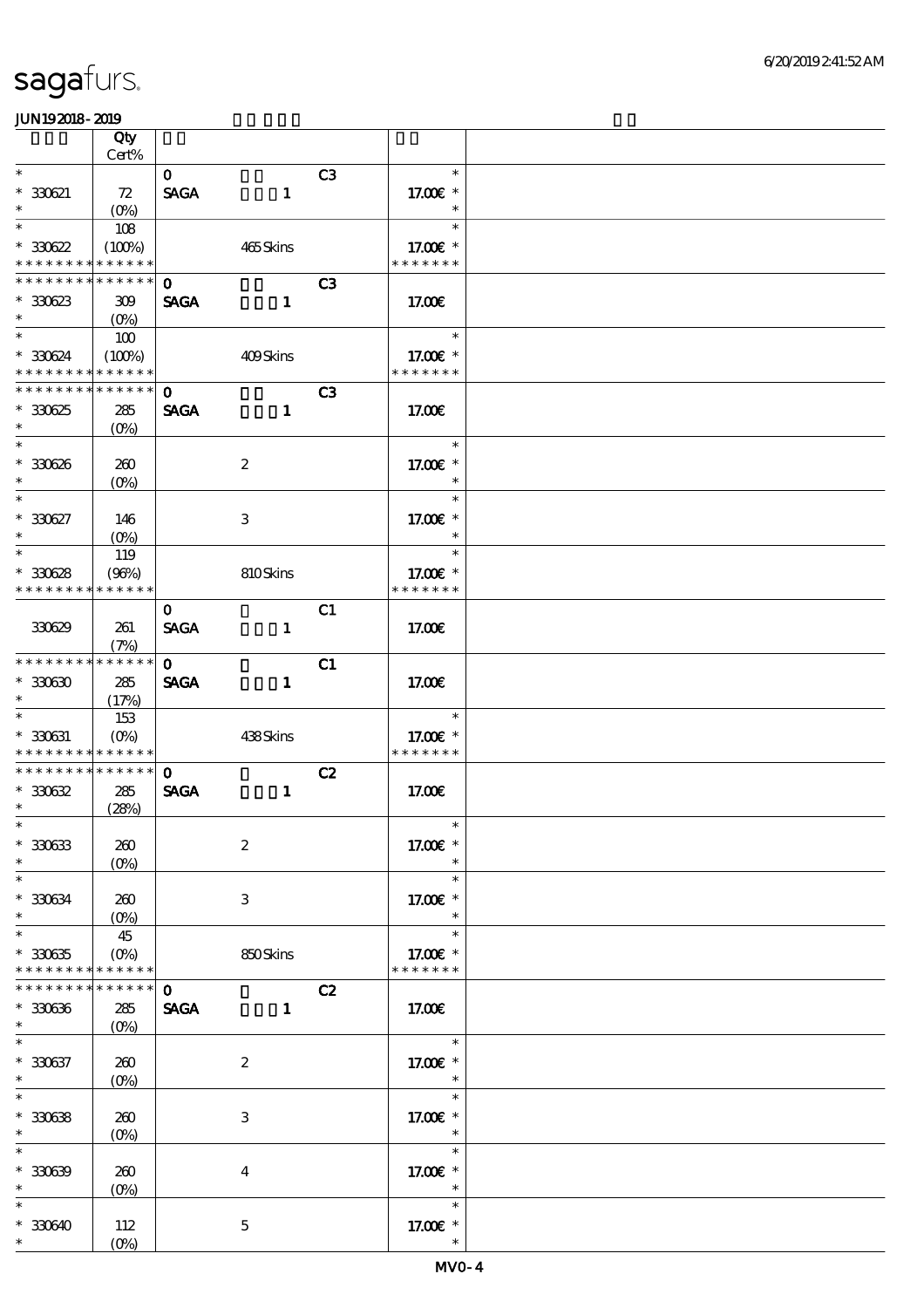|                                                            | Qty                 |                             |                           |                   |                          |  |
|------------------------------------------------------------|---------------------|-----------------------------|---------------------------|-------------------|--------------------------|--|
| $\ast$                                                     | Cert%               |                             |                           |                   | $\ast$                   |  |
| $* 330641$                                                 | 173<br>(100%)       | $\mathbf{O}$<br><b>SAGA</b> | $\mathbf{1}$              | C2                | 17.00 $\varepsilon$ *    |  |
| * * * * * * * * * * * * * *                                |                     |                             |                           |                   | * * * * * * *            |  |
| * * * * * * * *                                            | * * * * * *         | $\mathbf{O}$                |                           | C <sub>3</sub>    |                          |  |
| $*30642$                                                   | 285                 | <b>SAGA</b>                 | $\mathbf{1}$              |                   | 17.00E                   |  |
| $\ast$                                                     | (28%)               |                             |                           |                   |                          |  |
| $\ast$                                                     | 95                  |                             |                           |                   | $\ast$                   |  |
| $*330643$<br>* * * * * * * * * * * * * *                   |                     |                             | 380Skins                  |                   | 1650€ *<br>* * * * * * * |  |
|                                                            |                     | $\mathbf{O}$                |                           | C <sub>3</sub>    |                          |  |
| 330644                                                     | 233                 | <b>SAGA</b>                 | $\mathbf{1}$              |                   | 17.00€                   |  |
|                                                            | (12%)               |                             |                           |                   |                          |  |
|                                                            |                     | $\mathbf{O}$                |                           | C1                |                          |  |
| 330645                                                     | 20B                 | <b>SAGA</b>                 | $\mathbf{1}$              |                   | (17.00)                  |  |
| * * * * * * * *                                            | (9%)<br>* * * * * * | $\mathbf{O}$                |                           | C1                |                          |  |
| $* 330646$                                                 | 285                 | <b>SAGA</b>                 | $\mathbf{1}$              |                   | 17.00E                   |  |
| $\ast$                                                     | (18%)               |                             |                           |                   |                          |  |
| $\overline{\ast}$                                          | 120                 |                             |                           |                   | an an<br>$\ast$          |  |
| $* 330647$                                                 | $(O\%)$             |                             | 405Skins                  |                   | 1650E *                  |  |
| * * * * * * * * * * * * * *<br>* * * * * * * * * * * * * * |                     |                             |                           |                   | * * * * * * *            |  |
| $*30648$                                                   | 285                 | $\mathbf{O}$<br><b>SAGA</b> | $\mathbf{1}$              | C2                | 17.00E                   |  |
| $\ast$                                                     | (16%)               |                             |                           |                   |                          |  |
| $\ast$                                                     | 208                 |                             |                           |                   | $\ast$                   |  |
| $* 30649$                                                  | $(O\%)$             |                             | 493Skins                  |                   | 1650E *                  |  |
| * * * * * * * *                                            | * * * * * *         |                             |                           |                   | * * * * * * *            |  |
| * * * * * * * * * * * * * * *                              |                     | $\mathbf 0$                 |                           | C2                |                          |  |
| $*3060$<br>$\ast$                                          | 285<br>$(O\%)$      | <b>SAGA</b>                 | $\mathbf{1}$              |                   | 17.00E                   |  |
| $\ast$                                                     |                     |                             |                           |                   | $\ast$                   |  |
| $* 330651$                                                 | 260                 |                             | $\boldsymbol{2}$          |                   | 1650€ *                  |  |
| $\ast$                                                     | $(O\%)$             |                             |                           |                   | $\ast$                   |  |
| $\ast$                                                     |                     |                             |                           |                   | $\ast$                   |  |
| $* 30052$<br>$\ast$                                        | 260                 |                             | 3                         |                   | 17.00 £*<br>$\ast$       |  |
| $*$                                                        | $(O\!/\!o)$         |                             |                           |                   | $\ast$                   |  |
| $* 330633$                                                 | 260                 |                             | $\overline{4}$            |                   | 1650€ *                  |  |
| $\ast$                                                     | $(O\%)$             |                             |                           |                   | $\ast$                   |  |
| $\ast$                                                     |                     |                             |                           |                   | $\ast$                   |  |
| $^*$ 330654 $\,$<br>$\ast$                                 | 198                 |                             | $\mathbf{5}$              |                   | 1650E *<br>$\ast$        |  |
| $\ast$                                                     | (100%)<br>51        |                             |                           |                   | $\ast$                   |  |
| $* 330655$                                                 | $(O\!/\!\!\delta)$  |                             | 1314 Skins                |                   | 1650€ *                  |  |
| * * * * * * * *                                            | * * * * * *         |                             |                           |                   | * * * * * * *            |  |
|                                                            |                     | $\mathbf{O}$                |                           | C2                |                          |  |
| 330656                                                     | 122                 | <b>SAGA</b>                 | $\mathbf{1}$              |                   | (200E)                   |  |
|                                                            | $(O\%)$             |                             |                           |                   |                          |  |
| 330657                                                     | 285                 | $\mathbf{O}$<br><b>SAGA</b> | $\mathbf{1}$              | C3                | (17.00)                  |  |
|                                                            | (20%)               |                             |                           |                   |                          |  |
|                                                            |                     | $\mathbf{O}$                | $\mathbf{X}$              | C1                |                          |  |
| 330658                                                     | 184                 | <b>SAGA</b>                 | $\mathbf{1}$              |                   | (17.00)                  |  |
|                                                            | (14%)               |                             |                           |                   |                          |  |
|                                                            |                     | $\mathbf{O}$                | $\mathbf{X}$              | $C1\overline{C2}$ |                          |  |
| 330659                                                     | 280<br>(12%)        | <b>SAGA</b>                 | $\sim$ $\sim$ 1           |                   | (17.00)                  |  |
|                                                            |                     | $\mathbf{O}$                | $\boldsymbol{\mathrm{X}}$ | C3                |                          |  |
| 330600                                                     | 116                 | <b>SAGA</b>                 | $\mathbf{1}$              |                   | 1650€                    |  |
|                                                            | (23%)               |                             |                           |                   |                          |  |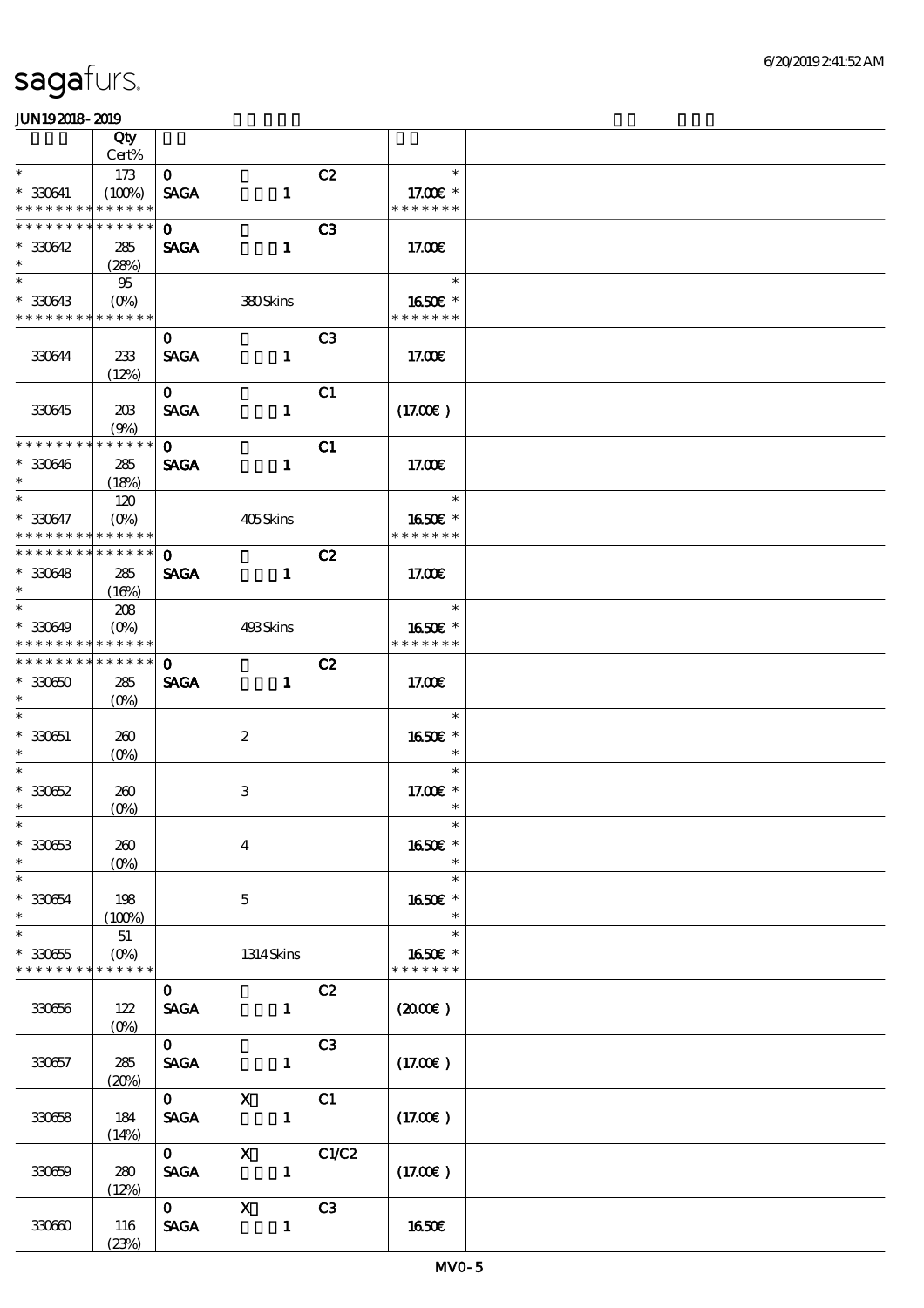|                               | Qty<br>$Cert\%$        |                                |                           |                  |                |                             |  |
|-------------------------------|------------------------|--------------------------------|---------------------------|------------------|----------------|-----------------------------|--|
|                               |                        | $\mathbf{O}$                   | $\mathbf X$               |                  | C3             |                             |  |
| 330661                        | 229<br>(24%)           | <b>SAGA</b>                    |                           | $\mathbf{1}$     |                | <b>1650€</b>                |  |
|                               |                        | $\mathbf{O}$                   | $\boldsymbol{\mathsf{z}}$ |                  | C1/C2          |                             |  |
| 330662                        | 210<br>(21%)           | <b>SAGA</b>                    |                           | $\boldsymbol{z}$ |                | (200E)                      |  |
|                               |                        | $\mathbf{O}$                   | $\boldsymbol{\alpha}$     |                  | C1/C2          |                             |  |
| 330663                        | $171$<br>(22%)         | <b>SAGA</b>                    |                           | $\boldsymbol{2}$ |                | (200E)                      |  |
|                               |                        | $\mathbf{O}$                   | $\boldsymbol{\mathsf{Z}}$ |                  | C2             |                             |  |
| 330664                        | 153<br>(13%)           | <b>SAGA</b>                    |                           | $\boldsymbol{z}$ |                | (200E)                      |  |
|                               |                        | $\mathbf{O}$                   | $\boldsymbol{\mathsf{X}}$ |                  | C3             |                             |  |
| 330665                        | 89<br>(31%)            | <b>SAGA</b>                    |                           | $\boldsymbol{z}$ |                | (200E)                      |  |
|                               |                        | $\mathbf{O}$                   | $\mathbf{X}$              |                  | C1/C2          |                             |  |
| 330666                        | 249<br>(16%)           | <b>SAGA</b>                    |                           | $\boldsymbol{z}$ |                | $(2000\varepsilon)$         |  |
|                               |                        | $\mathbf{O}$                   | $\mathbf x$               |                  | C2             |                             |  |
| 330667                        | 174<br>(13%)           | <b>SAGA</b>                    |                           | $\boldsymbol{z}$ |                | (200E)                      |  |
|                               |                        | $\mathbf{O}$                   | $\mathbf{X}$              |                  | C3             |                             |  |
| 330668                        | 121<br>(29%)           | <b>SAGA</b>                    |                           | $\boldsymbol{z}$ |                | (1950E)                     |  |
|                               |                        | $\mathbf{O}$                   | $X$ $X$                   |                  | C <sub>3</sub> |                             |  |
| 330669                        | 130<br>(36%)           | <b>SAGA</b>                    |                           | $\boldsymbol{z}$ |                | (1950)                      |  |
|                               |                        | $\mathbf{O}$                   |                           |                  | C1             |                             |  |
| 330670                        | $104$<br>(17%)         | <b>SAGA</b>                    |                           | $\boldsymbol{z}$ |                | (1950)                      |  |
|                               |                        | $\mathbf{O}$                   |                           |                  | C1             |                             |  |
| 330671                        | $117\,$<br>(29%)       | $\operatorname{\mathsf{SAGA}}$ |                           | $\boldsymbol{z}$ |                | (1950E)                     |  |
|                               |                        | $\mathbf{O}$                   |                           |                  | C1/C2          |                             |  |
| 330672                        | $277\,$                | $\operatorname{\mathsf{SAGA}}$ |                           | $\boldsymbol{z}$ |                | (1950)                      |  |
|                               | (14%)                  |                                |                           |                  |                |                             |  |
| * * * * * * * * * * * * * * * |                        | $\mathbf 0$                    |                           |                  | C2             |                             |  |
| $*30673$<br>$\ast$            | 285<br>(22%)           | <b>SAGA</b>                    |                           | $\boldsymbol{z}$ |                | (1950E)                     |  |
| $\ast$                        | 59                     |                                |                           |                  |                | $\ast$                      |  |
| $* 330674$<br>* * * * * * * * | $(O\%)$<br>* * * * * * |                                | 344Skins                  |                  |                | $(1950)$ *<br>* * * * * * * |  |
| * * * * * * * *               | * * * * * *            | $\mathbf 0$                    |                           |                  | C2             |                             |  |
| $*30675$<br>$\ast$            | 285<br>(34%)           | <b>SAGA</b>                    |                           | $\boldsymbol{z}$ |                | $(1950\epsilon)$            |  |
| $\ast$                        | 63                     |                                |                           |                  |                | $\ast$                      |  |
| $* 330676$                    | $(O\%)$                |                                | 348Skins                  |                  |                | $(1950E)*$                  |  |
| * * * * * * * *               | * * * * * *            |                                |                           |                  |                | * * * * * * *               |  |
|                               |                        | $\mathbf{o}$                   |                           |                  | C <sub>3</sub> |                             |  |
| 330677                        | 257<br>(29%)           | <b>SAGA</b>                    |                           | $\boldsymbol{z}$ |                | (1900E)                     |  |
|                               |                        | $\mathbf{O}$                   |                           |                  | C <sub>3</sub> |                             |  |
| 330678                        | 149<br>(37%)           | <b>SAGA</b>                    |                           | $\boldsymbol{z}$ |                | (1900)                      |  |
|                               |                        | $\mathbf{O}$                   |                           |                  | C <sub>3</sub> |                             |  |
| 330679                        | 157<br>(25%)           | <b>SAGA</b>                    |                           | $\boldsymbol{z}$ |                | (1900E)                     |  |
|                               |                        | $\mathbf{o}$                   |                           |                  | C1             |                             |  |
| 330680                        | 101                    | <b>SAGA</b>                    |                           | $\pmb{2}$        |                | (1900)                      |  |
|                               | (29%)                  |                                |                           |                  |                |                             |  |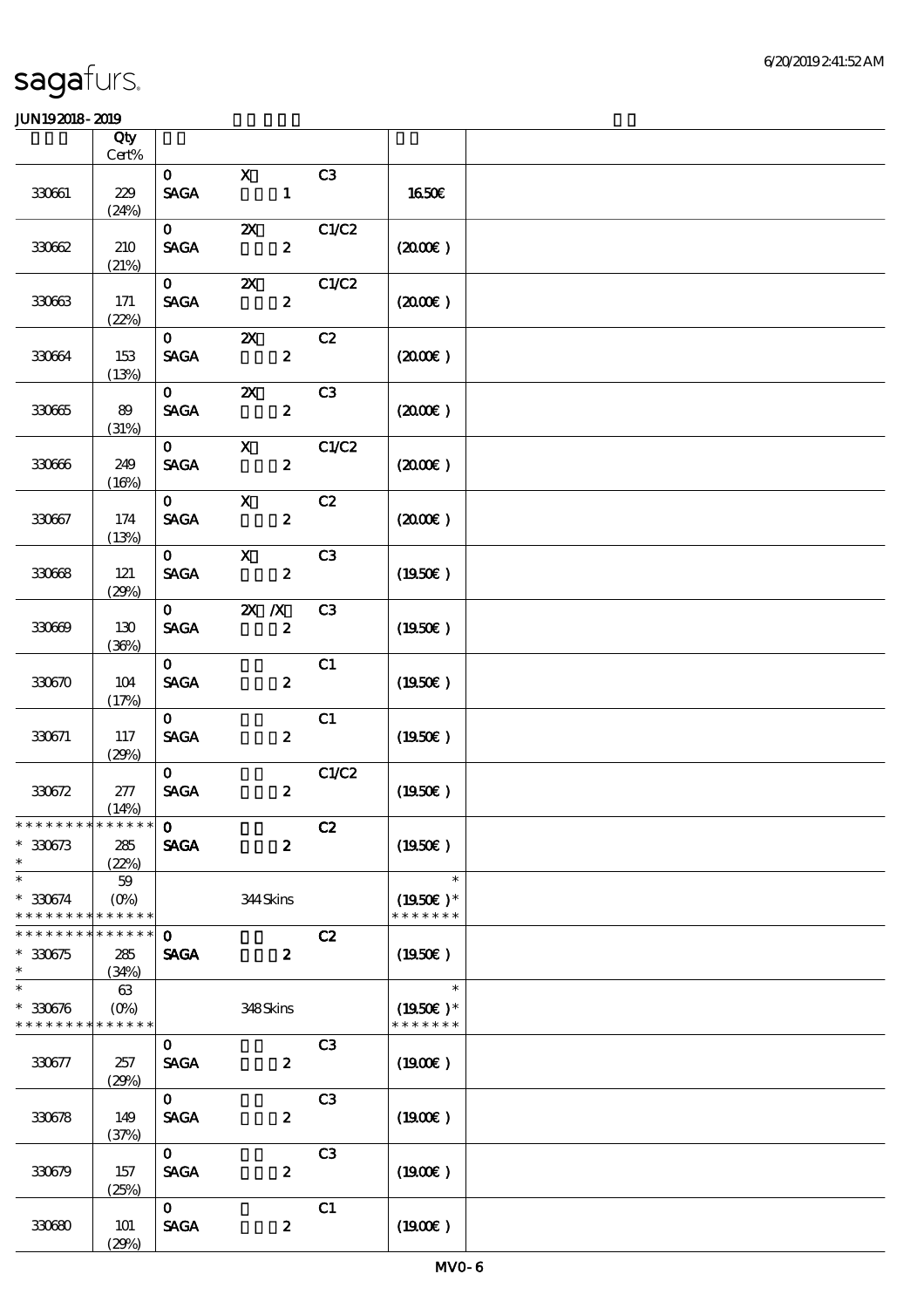|                                                                 | Qty<br>Cert%                                      |                                        |                                                      |                |                                                      |  |
|-----------------------------------------------------------------|---------------------------------------------------|----------------------------------------|------------------------------------------------------|----------------|------------------------------------------------------|--|
| * * * * * * * *                                                 | * * * * * *                                       | $\mathbf{o}$                           |                                                      | C1/C2          |                                                      |  |
| $* 330681$<br>$\ast$                                            | 285<br>(28%)                                      | <b>SAGA</b>                            | $\boldsymbol{z}$                                     |                | (1900)                                               |  |
| $\ast$<br>$*30082$<br>* * * * * * * * * * * * * *               | $\mathfrak{B}$<br>$(O\!\!\!\!\!\!\backslash\rho)$ |                                        | 378Skins                                             |                | $\ast$<br>$(1900E)^*$<br>* * * * * * *               |  |
| 330683                                                          | 263<br>(11%)                                      | $\mathbf{o}$<br><b>SAGA</b>            | $\boldsymbol{z}$                                     | C1/C2          | $(1900\epsilon)$                                     |  |
| 330684                                                          | 278<br>(16%)                                      | $\mathbf{O}$<br><b>SAGA</b>            | $\boldsymbol{z}$                                     | C2             | (1900E)                                              |  |
| 330685                                                          | 184<br>(32%)                                      | $\mathbf{O}$<br><b>SAGA</b>            | $\boldsymbol{z}$                                     | C <sub>3</sub> | 1850E                                                |  |
| 330686                                                          | 86<br>(19%)                                       | $\mathbf{O}$<br><b>SAGA</b>            | $\boldsymbol{z}$                                     | C <sub>3</sub> | $(1850\epsilon)$                                     |  |
| 330687                                                          | 137<br>(16%)                                      | $\mathbf{O}$<br><b>SAGA</b>            | $\boldsymbol{z}$                                     | C1             | <b>1850€</b>                                         |  |
| * * * * * * * *<br>$* 30688$<br>$\ast$                          | * * * * * *<br>285<br>(20%)                       | $\mathbf{o}$<br><b>SAGA</b>            | $\boldsymbol{z}$                                     | C1/C2          | 1850 <sub>E</sub>                                    |  |
| $\ast$<br>$* 30089$<br>* * * * * * * * * * * * * *              | 91<br>(1%)                                        |                                        | 376Skins                                             |                | $\ast$<br>1800E *<br>* * * * * * *                   |  |
| 330600                                                          | 280<br>(14%)                                      | $\mathbf{O}$<br><b>SAGA</b>            | $\boldsymbol{z}$                                     | C1/C2          | $(1850\epsilon)$                                     |  |
| * * * * * * * *<br>$* 330001$<br>$*$                            | * * * * * *<br>285<br>(22%)                       | $\mathbf{o}$<br><b>SAGA</b>            | $\boldsymbol{z}$                                     | C2             | 1850E                                                |  |
| $\ast$<br>$*30002$<br>* * * * * * * * <mark>* * * * * *</mark>  | 65                                                |                                        | 350Skins                                             |                | $\ast$<br>1850E *<br>* * * * * * *                   |  |
| 330603                                                          | 232<br>(21%)                                      | $\mathbf{O}$<br><b>SAGA</b>            | $\mathbf{2}$                                         | C3             | <b>1800€</b>                                         |  |
| 330694                                                          | 317<br>(15%)                                      | <b>SAGA</b>                            | $\overline{\textbf{0}}$ x<br>$\mathbf{2}$            | C1/C2          | 1800E                                                |  |
| * * * * * * * * * * * * * *<br>$* 330005$                       | 285<br>(19%)                                      |                                        | $\overline{0}$ X C1C2<br>$\mathbf{2}$<br><b>SAGA</b> |                | 1800                                                 |  |
| $*$<br>$* 330006$<br>* * * * * * * * <mark>* * * * * * *</mark> | 44<br>$(O\!\!\!\!\!\!\!/\,\!o)$                   |                                        | 329Skins                                             |                | $\overline{\phantom{a}}$<br>1800E *<br>* * * * * * * |  |
| 330697                                                          | 159<br>(24%)                                      | $\mathbf{O}$<br><b>SAGA</b>            | $X$ C3<br>$\overline{\mathbf{z}}$                    |                | 1800E                                                |  |
| 330698                                                          | 195<br>(29%)                                      | $\mathbf{0}$<br><b>SAGA</b>            | $\frac{1}{\sqrt{1-\frac{1}{2}}}$                     | C3             | 1800                                                 |  |
| 330699                                                          | 42<br>(14%)                                       | <b>SAGA</b>                            | $\overline{0}$ X /<br>$\overline{\mathbf{3}}$        | C2             | 17.00E                                               |  |
| 330700                                                          | 146<br>(10%)                                      | $\overline{\mathbf{0}}$<br><b>SAGA</b> | $\mathcal{L}(\mathcal{L})$<br>$\mathbf{3}$           | C2             | 17.50E                                               |  |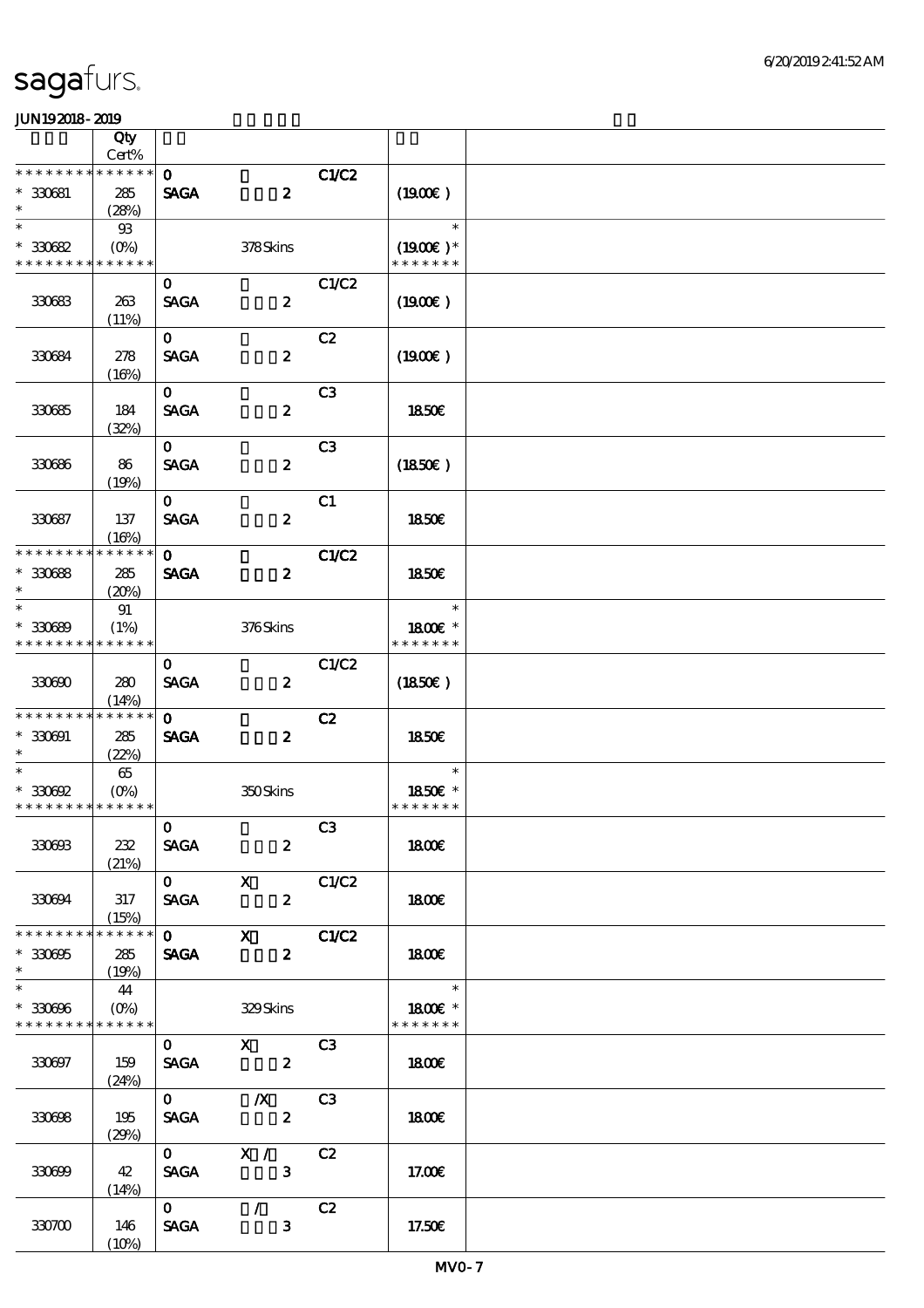|                                                                                  | Qty                                  |                          |                                                 |            |                                    |  |
|----------------------------------------------------------------------------------|--------------------------------------|--------------------------|-------------------------------------------------|------------|------------------------------------|--|
|                                                                                  | Cert%                                |                          |                                                 |            |                                    |  |
| 330701                                                                           | 167<br>(19%)                         | $\mathbf{O}$<br>IA       | $\boldsymbol{\mathsf{Z}}$<br>$\mathbf{1}$       | C2<br>COR1 | 17.00E                             |  |
| 330702                                                                           | 153                                  | $\mathbf{O}$<br>IA       | $\mathbf X$<br>$\mathbf{1}$                     | C2<br>COR1 | 17.00€                             |  |
| 330703                                                                           | (18%)<br>152                         | $\mathbf{O}$<br>IA       | $\mathbf{1}$                                    | C2<br>COR1 | 17.00E                             |  |
| * * * * * * * *<br>$*330704$<br>$\ast$                                           | (19%)<br>* * * * * *<br>285<br>(14%) | $\mathbf 0$<br>IA        | $\mathbf{1}$                                    | C2<br>COR1 | 17.00E                             |  |
| $\overline{\phantom{1}}$<br>$*30705$<br>* * * * * * * * <mark>* * * * * *</mark> | 180<br>(13%)                         |                          | 465Skins                                        |            | $\ast$<br>1650E *<br>* * * * * * * |  |
| * * * * * * * *<br>$*30706$<br>$\ast$                                            | * * * * * *<br>285<br>(17%)          | $\mathbf 0$<br>IA        | X / C2<br>$\mathbf{1}$                          |            | 1650E                              |  |
| $\ast$<br>$* 330707$<br>$\ast$                                                   | 260<br>(8%)                          |                          | $\boldsymbol{z}$                                |            | $\ast$<br>1650E *<br>$\ast$        |  |
| $\overline{\phantom{0}}$<br>$*330708$<br>$\ast$                                  | 260<br>(10%)                         |                          | 3                                               |            | $\ast$<br>1650E *<br>$\ast$        |  |
| $\ast$<br>$*30709$<br>* * * * * * * *                                            | 119<br>(18%)<br>* * * * * *          |                          | 924 Skins                                       |            | $\ast$<br>1650E *<br>* * * * * * * |  |
| * * * * * * * *<br>* 330710<br>$\ast$                                            | * * * * * *<br>285<br>(20%)          | $\mathbf 0$<br><b>IA</b> | X / C2<br>$\mathbf{1}$                          |            | 1650E                              |  |
| $*330711$<br>$\ast$                                                              | 260<br>(14%)                         |                          | $\boldsymbol{z}$                                |            | $\ast$<br>1650E *<br>$\ast$        |  |
| $\ast$<br>$* 330712$<br>$\ast$                                                   | 260<br>(12%)                         |                          | $\,3\,$                                         |            | $\ast$<br>1650E *<br>$\ast$        |  |
| $*$<br>$*330713$<br>* * * * * * * *                                              | $8\!3$<br>(15%)<br>* * * * * *       |                          | 888Skins                                        |            | $\ast$<br>1650€ *<br>* * * * * * * |  |
| * * * * * * *<br>$* 330714$<br>$\ast$                                            | * * * * * *<br>285<br>(12%)          | $\mathbf{o}$<br>IA       | $\mathcal{F}$ and $\mathcal{F}$<br>$\mathbf{1}$ | C2         | 1650E                              |  |
| $\ast$<br>$*30715$<br>$\ast$                                                     | 260<br>$(\Theta)$                    |                          | $\boldsymbol{2}$                                |            | $\ast$<br>1650E *<br>$\ast$        |  |
| $\ast$<br>$* 330716$<br>* * * * * * * *                                          | 279<br>(7%)<br>* * * * * *           |                          | 824 Skins                                       |            | $\ast$<br>1650E *<br>* * * * * * * |  |
| * * * * * * *<br>$*330717$<br>$*$<br>$\ast$                                      | * * * * * *<br>285<br>(14%)          | $\mathbf 0$<br>IA        | $\mathcal{F}$<br>$\mathbf{1}$                   | C2         | 1650E                              |  |
| $* 330718$<br>$\ast$                                                             | 260<br>(7%)                          |                          | $\boldsymbol{2}$                                |            | $\ast$<br>1650E *<br>$\ast$        |  |
| $\ast$<br>$*330719$<br>* * * * * * * *                                           | 258<br>(25%)<br>* * * * * *          |                          | 803Skins                                        |            | $\ast$<br>1650E *<br>* * * * * * * |  |
| * * * * * * * *<br>$*30720$<br>$\ast$                                            | * * * * * *<br>285<br>(15%)          | $\mathbf 0$<br>IA        | X /<br>$\boldsymbol{z}$                         | C2         | 1650€                              |  |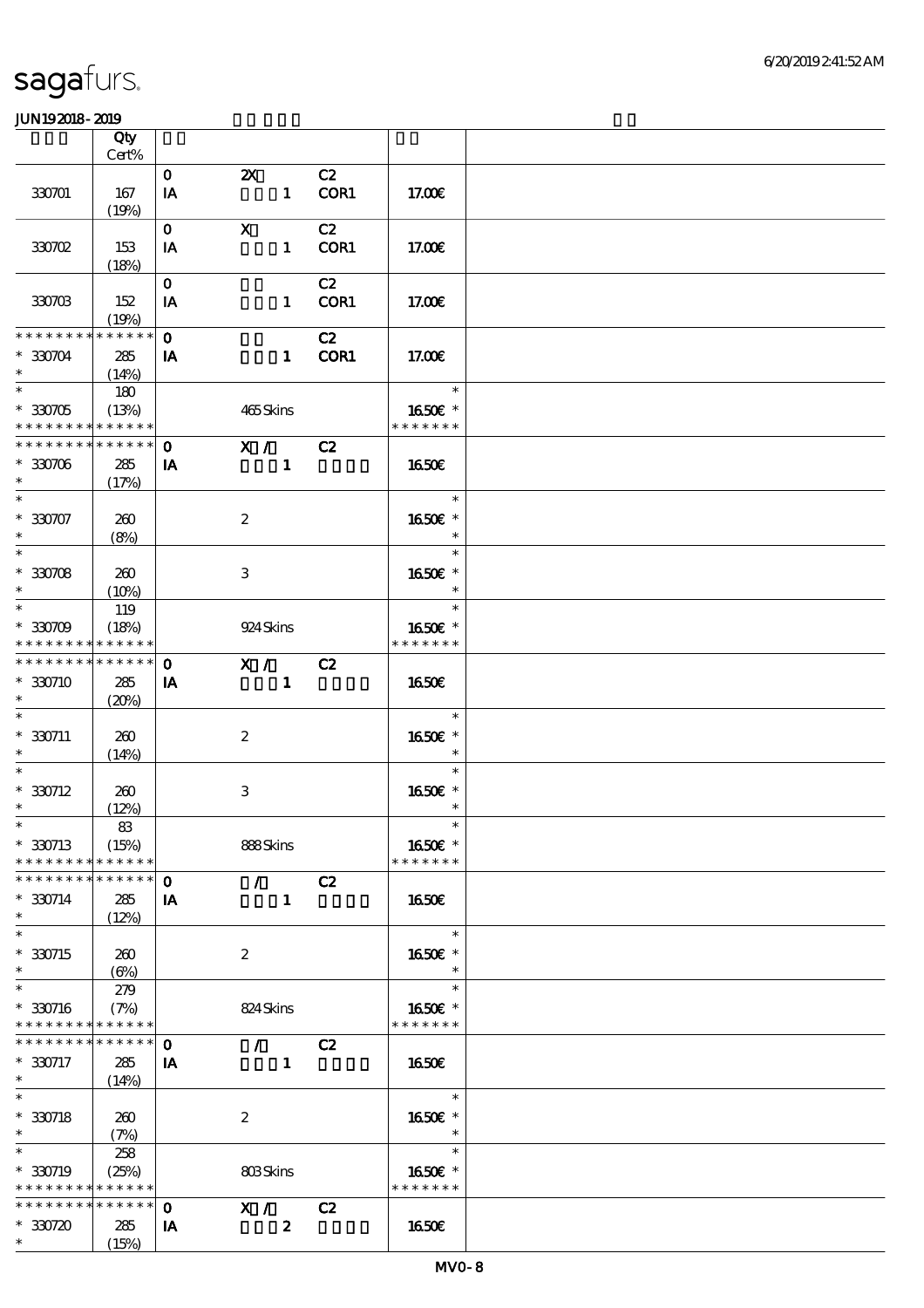|                                            | Qty                             |              |                                                                                                                                                                                                                                                                                                                                                                                                                                                                                 |                          |                 |  |
|--------------------------------------------|---------------------------------|--------------|---------------------------------------------------------------------------------------------------------------------------------------------------------------------------------------------------------------------------------------------------------------------------------------------------------------------------------------------------------------------------------------------------------------------------------------------------------------------------------|--------------------------|-----------------|--|
|                                            | Cert%                           |              |                                                                                                                                                                                                                                                                                                                                                                                                                                                                                 |                          |                 |  |
| $\ast$                                     | 44                              | $\mathbf{O}$ | X /                                                                                                                                                                                                                                                                                                                                                                                                                                                                             | C2                       | $\ast$          |  |
| $* 330721$                                 | (13%)                           | IA           | $\boldsymbol{z}$                                                                                                                                                                                                                                                                                                                                                                                                                                                                |                          | 1650E *         |  |
| * * * * * * * * * * * * * *                |                                 |              |                                                                                                                                                                                                                                                                                                                                                                                                                                                                                 |                          | * * * * * * *   |  |
| * * * * * * * * * * * * * * *              |                                 | $\mathbf{O}$ | X /                                                                                                                                                                                                                                                                                                                                                                                                                                                                             | C2                       |                 |  |
| $*30722$                                   | 285                             | IA           | $\boldsymbol{z}$                                                                                                                                                                                                                                                                                                                                                                                                                                                                |                          | 1850E           |  |
| $\ast$                                     | (27%)                           |              |                                                                                                                                                                                                                                                                                                                                                                                                                                                                                 |                          |                 |  |
| $\ast$                                     | 104                             |              |                                                                                                                                                                                                                                                                                                                                                                                                                                                                                 |                          | $\ast$          |  |
| $*30723$                                   | (19%)                           |              | 389Skins                                                                                                                                                                                                                                                                                                                                                                                                                                                                        |                          | $1800E$ *       |  |
| * * * * * * * * * * * * * *                |                                 |              |                                                                                                                                                                                                                                                                                                                                                                                                                                                                                 |                          | * * * * * * *   |  |
| ******** <mark>******</mark>               |                                 | $\mathbf{O}$ | $\mathcal{T}=\mathcal{F}$                                                                                                                                                                                                                                                                                                                                                                                                                                                       | C2                       |                 |  |
| $*30724$                                   | 285                             | IA           | $\boldsymbol{z}$                                                                                                                                                                                                                                                                                                                                                                                                                                                                |                          | 1850E           |  |
| $\ast$                                     | (14%)                           |              |                                                                                                                                                                                                                                                                                                                                                                                                                                                                                 |                          |                 |  |
| $*$                                        | 137                             |              |                                                                                                                                                                                                                                                                                                                                                                                                                                                                                 |                          | e e T<br>$\ast$ |  |
| $*30725$                                   | (13%)                           |              | 422Skins                                                                                                                                                                                                                                                                                                                                                                                                                                                                        |                          | 1800E *         |  |
| * * * * * * * * <mark>* * * * * *</mark> * |                                 |              |                                                                                                                                                                                                                                                                                                                                                                                                                                                                                 |                          | * * * * * * *   |  |
| ******** <mark>******</mark>               |                                 | $\mathbf 0$  | $\mathcal{T} \subset \mathcal{I}$                                                                                                                                                                                                                                                                                                                                                                                                                                               | C2                       |                 |  |
| $* 330726$                                 | 285                             | IA           | $\boldsymbol{z}$                                                                                                                                                                                                                                                                                                                                                                                                                                                                |                          | 1850E           |  |
| $\ast$                                     | (34%)                           |              |                                                                                                                                                                                                                                                                                                                                                                                                                                                                                 |                          |                 |  |
| $\ast$                                     |                                 |              |                                                                                                                                                                                                                                                                                                                                                                                                                                                                                 |                          | $\ast$          |  |
| $*30727$                                   | 260                             |              | $\boldsymbol{2}$                                                                                                                                                                                                                                                                                                                                                                                                                                                                |                          | 1800€ *         |  |
| $\ast$                                     | (25%)                           |              |                                                                                                                                                                                                                                                                                                                                                                                                                                                                                 |                          | $\ast$          |  |
| $\ast$                                     | 57                              |              |                                                                                                                                                                                                                                                                                                                                                                                                                                                                                 |                          | $\ast$          |  |
| $*30728$                                   | (19%)                           |              | 602Skins                                                                                                                                                                                                                                                                                                                                                                                                                                                                        |                          | 1800E *         |  |
| * * * * * * * *                            | * * * * * *                     |              |                                                                                                                                                                                                                                                                                                                                                                                                                                                                                 |                          | * * * * * * *   |  |
|                                            |                                 | $\mathbf{O}$ | $\mathbf{z}$                                                                                                                                                                                                                                                                                                                                                                                                                                                                    | C1                       |                 |  |
| 330729                                     | 104                             | <b>SROY</b>  | $\overline{\phantom{a}}$ $\overline{\phantom{a}}$ $\overline{\phantom{a}}$ $\overline{\phantom{a}}$ $\overline{\phantom{a}}$ $\overline{\phantom{a}}$ $\overline{\phantom{a}}$ $\overline{\phantom{a}}$ $\overline{\phantom{a}}$ $\overline{\phantom{a}}$ $\overline{\phantom{a}}$ $\overline{\phantom{a}}$ $\overline{\phantom{a}}$ $\overline{\phantom{a}}$ $\overline{\phantom{a}}$ $\overline{\phantom{a}}$ $\overline{\phantom{a}}$ $\overline{\phantom{a}}$ $\overline{\$ |                          | 1800            |  |
|                                            | (12%)                           |              |                                                                                                                                                                                                                                                                                                                                                                                                                                                                                 |                          |                 |  |
| * * * * * * * * <mark>* * * * * * *</mark> |                                 | $\mathbf{0}$ | $\mathbf{Z}$ and $\mathbf{Z}$                                                                                                                                                                                                                                                                                                                                                                                                                                                   | C2                       |                 |  |
| $*30730$                                   | 265                             | <b>SROY</b>  | $\mathbf{1}$                                                                                                                                                                                                                                                                                                                                                                                                                                                                    |                          | 1850E           |  |
|                                            | (22%)                           |              |                                                                                                                                                                                                                                                                                                                                                                                                                                                                                 |                          |                 |  |
|                                            | 64                              |              |                                                                                                                                                                                                                                                                                                                                                                                                                                                                                 |                          | $\ast$          |  |
| $* 330731$                                 | $(O\!\!\!\!\!\!\backslash\rho)$ |              | 329Skins                                                                                                                                                                                                                                                                                                                                                                                                                                                                        |                          | 1800E *         |  |
| * * * * * * * * * * * * * *                |                                 |              |                                                                                                                                                                                                                                                                                                                                                                                                                                                                                 |                          | * * * * * * *   |  |
|                                            |                                 | $\mathbf{O}$ | $\mathbf{X}$                                                                                                                                                                                                                                                                                                                                                                                                                                                                    | C <sub>3</sub>           |                 |  |
| 330732                                     | 95                              | <b>SROY</b>  | $\blacksquare$                                                                                                                                                                                                                                                                                                                                                                                                                                                                  |                          | <b>1800€</b>    |  |
|                                            | (29%)                           |              |                                                                                                                                                                                                                                                                                                                                                                                                                                                                                 |                          |                 |  |
|                                            |                                 | $\mathbf{O}$ | $\mathbf{X}$                                                                                                                                                                                                                                                                                                                                                                                                                                                                    | $\overline{\textbf{C1}}$ |                 |  |
| 330733                                     | 179                             | <b>SROY</b>  | $\mathbf{1}$                                                                                                                                                                                                                                                                                                                                                                                                                                                                    |                          | <b>1800€</b>    |  |
|                                            | (13%)                           |              |                                                                                                                                                                                                                                                                                                                                                                                                                                                                                 |                          |                 |  |
|                                            |                                 | $0$ X        |                                                                                                                                                                                                                                                                                                                                                                                                                                                                                 | C2                       |                 |  |
| 330734                                     | 114                             | <b>SROY</b>  | $\mathbf{1}$                                                                                                                                                                                                                                                                                                                                                                                                                                                                    |                          | 1800E           |  |
|                                            |                                 |              |                                                                                                                                                                                                                                                                                                                                                                                                                                                                                 |                          |                 |  |
| * * * * * * * * * * * * * * *              |                                 |              | $0$ X $C2$                                                                                                                                                                                                                                                                                                                                                                                                                                                                      |                          |                 |  |
| $*30735$                                   | 265                             | <b>SROY</b>  | $\blacksquare$                                                                                                                                                                                                                                                                                                                                                                                                                                                                  |                          | 1800E           |  |
| $\ast$                                     | (22%)                           |              |                                                                                                                                                                                                                                                                                                                                                                                                                                                                                 |                          |                 |  |
| $\ast$                                     | 96                              |              |                                                                                                                                                                                                                                                                                                                                                                                                                                                                                 |                          | $\ast$          |  |
| $*30736$                                   | $(O\%)$                         |              | 361 Skins                                                                                                                                                                                                                                                                                                                                                                                                                                                                       |                          | 1800€ *         |  |
| * * * * * * * * * * * * * *                |                                 |              |                                                                                                                                                                                                                                                                                                                                                                                                                                                                                 |                          | * * * * * * *   |  |
|                                            |                                 | $\mathbf{O}$ | $X$ C3                                                                                                                                                                                                                                                                                                                                                                                                                                                                          |                          |                 |  |
| 330737                                     | 119                             | <b>SROY</b>  | $\blacksquare$                                                                                                                                                                                                                                                                                                                                                                                                                                                                  |                          | 1800E           |  |
|                                            | (20%)                           |              |                                                                                                                                                                                                                                                                                                                                                                                                                                                                                 |                          |                 |  |
|                                            |                                 | $\mathbf{O}$ |                                                                                                                                                                                                                                                                                                                                                                                                                                                                                 | C1                       |                 |  |
| 330738                                     | 194                             | <b>SROY</b>  | $\mathbf{1}$                                                                                                                                                                                                                                                                                                                                                                                                                                                                    |                          | 1800            |  |
|                                            | (22%)                           |              |                                                                                                                                                                                                                                                                                                                                                                                                                                                                                 |                          |                 |  |
|                                            |                                 | $\mathbf{O}$ |                                                                                                                                                                                                                                                                                                                                                                                                                                                                                 | C2                       |                 |  |
| 330739                                     | 151                             | <b>SROY</b>  | $\mathbf{1}$                                                                                                                                                                                                                                                                                                                                                                                                                                                                    |                          | 1800            |  |
|                                            | $(0\%)$                         |              |                                                                                                                                                                                                                                                                                                                                                                                                                                                                                 |                          |                 |  |
| * * * * * * * *                            | * * * * * *                     | $\mathbf{o}$ |                                                                                                                                                                                                                                                                                                                                                                                                                                                                                 | C2                       |                 |  |
| $*30740$                                   | 265                             | <b>SROY</b>  | $\mathbf{1}$                                                                                                                                                                                                                                                                                                                                                                                                                                                                    |                          | 1800E           |  |
| $\ast$                                     | (25%)                           |              |                                                                                                                                                                                                                                                                                                                                                                                                                                                                                 |                          |                 |  |
|                                            |                                 |              |                                                                                                                                                                                                                                                                                                                                                                                                                                                                                 |                          |                 |  |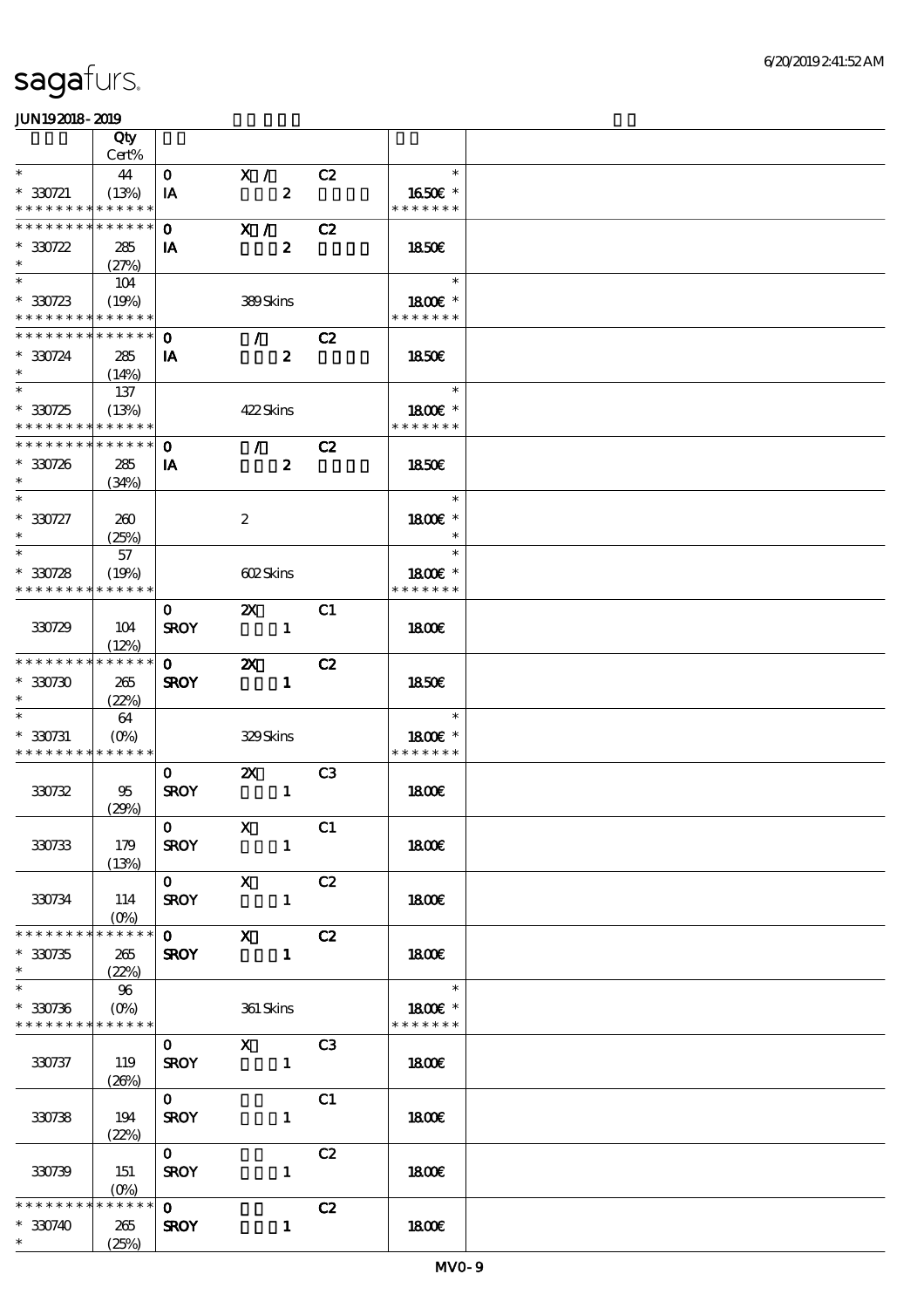|                                                                    | Qty                           |                             |                                           |                |                                               |  |
|--------------------------------------------------------------------|-------------------------------|-----------------------------|-------------------------------------------|----------------|-----------------------------------------------|--|
| $\ast$                                                             | $Cert\%$<br>215               | $\mathbf{O}$                |                                           | C2             | $\ast$                                        |  |
| $* 330741$<br>* * * * * * * *                                      | $(O\%)$<br>* * * * * *        | <b>SROY</b>                 | $\mathbf{1}$                              |                | 1800€ *<br>* * * * * * *                      |  |
| 330742                                                             | 143<br>(27%)                  | $\mathbf{O}$<br><b>SROY</b> | $\mathbf{1}$                              | C <sub>3</sub> | 1800E                                         |  |
| 330743                                                             | 127<br>(8%)                   | $\mathbf{o}$<br><b>SROY</b> | $\mathbf{1}$                              | C1             | 1800E                                         |  |
| * * * * * * * *<br>$* 330744$<br>$\ast$                            | * * * * * *<br>265<br>(10%)   | $\mathbf 0$<br><b>SROY</b>  | $\mathbf{1}$                              | <b>C1/C2</b>   | 1800E                                         |  |
| $\overline{\phantom{0}}$<br>$*330745$<br>* * * * * * * *           | 145<br>(19%)<br>* * * * * *   |                             | 410Skins                                  |                | $\ast$<br>1800€ *<br>* * * * * * *            |  |
| * * * * * * * * * * * * * * *<br>$* 330746$<br>$\ast$              | 265<br>(16%)                  | $\mathbf{o}$<br><b>SROY</b> | $\mathbf{1}$                              | C2             | 1800E                                         |  |
| $\ast$<br>$* 330747$<br>* * * * * * * *                            | 83<br>$(O\% )$<br>* * * * * * |                             | 348Skins                                  |                | $\ast$<br>17.50€ *<br>* * * * * * *           |  |
| 330748                                                             | 194<br>(24%)                  | $\mathbf{O}$<br><b>SROY</b> | $\mathbf{1}$                              | C <sub>3</sub> | 17.50€                                        |  |
| 330749                                                             | 121<br>(24%)                  | $\mathbf{O}$<br><b>SROY</b> | $\mathbf{1}$                              | C <sub>3</sub> | 17.50E                                        |  |
| 330750                                                             | 270<br>(10%)                  | $\mathbf{O}$<br><b>SROY</b> | $\mathbf{1}$                              | C1/C2          | 17.50E                                        |  |
| 330751                                                             | $92\,$<br>$(O\%)$             | $\mathbf{O}$<br><b>SROY</b> | $\mathbf{1}$                              | C2             | (21.00)                                       |  |
| 330752                                                             | 106<br>(23%)                  | $\mathbf{O}$<br><b>SROY</b> | $\mathbf{1}$                              | C <sub>3</sub> | 17.50E                                        |  |
| 330753                                                             | 127<br>(22%)                  | $ 0\rangle$<br><b>SROY</b>  | $\boldsymbol{\mathrm{X}}$<br>$\mathbf{1}$ | C2             | 17.50€                                        |  |
| 330754                                                             | 168<br>(22%)                  | $\mathbf{0}$<br><b>SROY</b> | $\boldsymbol{\mathsf{z}}$<br>$\mathbf{z}$ | C1/C2          | $(1950\epsilon)$                              |  |
| * * * * * * * *<br>$* 30755$<br>$\ast$                             | * * * * * *<br>265<br>(20%)   | $\mathbf{O}$<br><b>SROY</b> | $\boldsymbol{z}$                          | <b>C1/C2</b>   | $(2000\varepsilon)$                           |  |
| $\ast$<br>$* 330756$<br>* * * * * * * * <mark>* * * * * * *</mark> | 31<br>$(O\%)$                 |                             | 296Skins                                  |                | $\ast$<br>$(2000\text{E})$ *<br>* * * * * * * |  |
| 330757                                                             | 111<br>(41%)                  | $\mathbf{O}$<br><b>SROY</b> | $\boldsymbol{z}$                          | C3             | $(2000\varepsilon)$                           |  |
| 330758                                                             | 258<br>(34%)                  | $\mathbf{O}$<br><b>SROY</b> | $\boldsymbol{z}$                          | C1/C2          | $(2000\varepsilon)$                           |  |
| 330759                                                             | 255<br>(16%)                  | $\mathbf{O}$<br><b>SROY</b> | $\boldsymbol{2}$                          | C1/C2          | $(2000\varepsilon)$                           |  |
| 330760                                                             | 167<br>$(O\!/\!\!\delta)$     | $\mathbf{O}$<br><b>SROY</b> | $\boldsymbol{z}$                          | C2             | $(2000\varepsilon)$                           |  |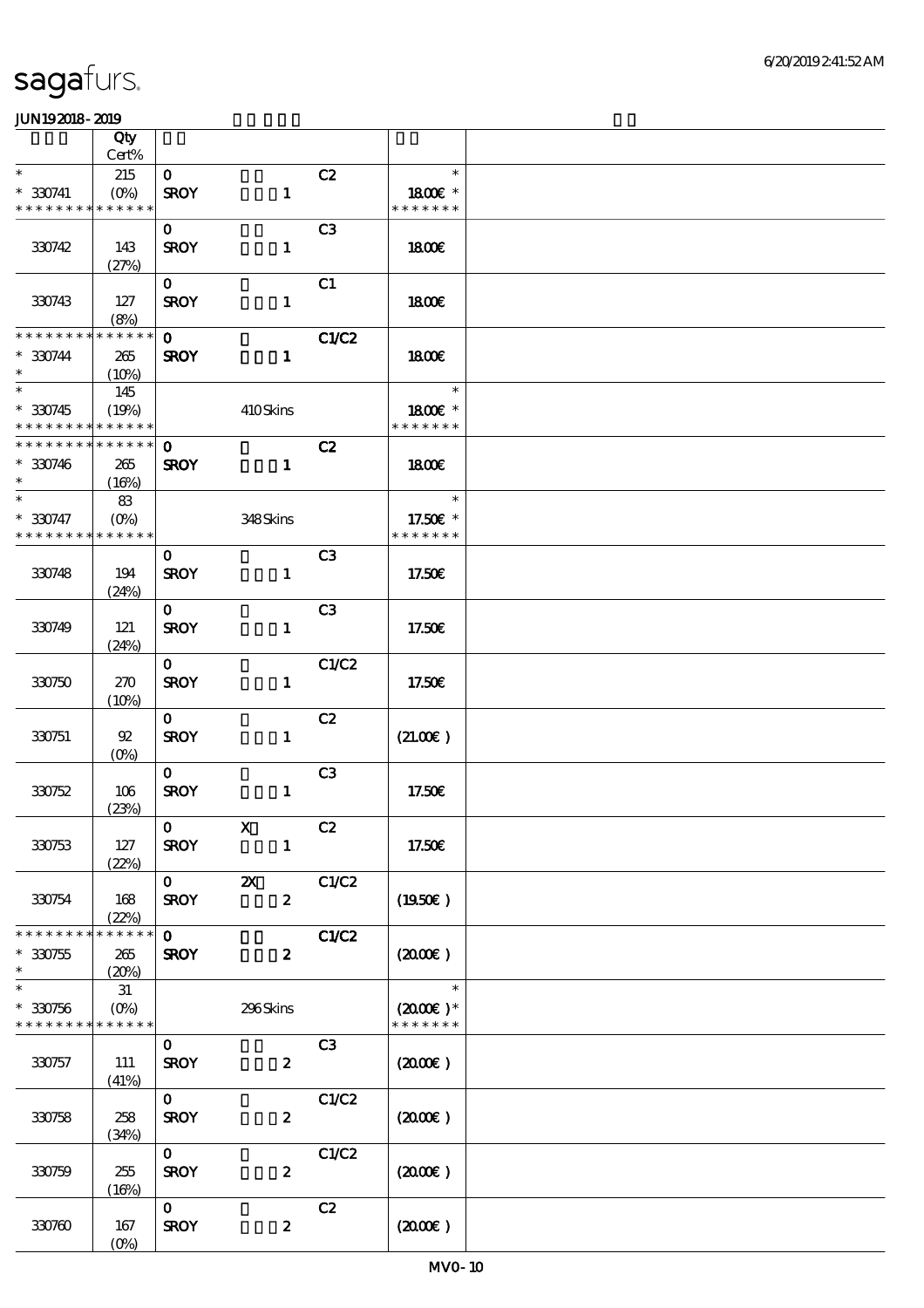|        | Qty     |              |                  |                |                     |  |
|--------|---------|--------------|------------------|----------------|---------------------|--|
|        | Cert%   |              |                  |                |                     |  |
|        |         | $\mathbf{o}$ |                  | C <sub>3</sub> |                     |  |
| 330761 | 107     | <b>SROY</b>  | $\boldsymbol{z}$ |                | $(2000\varepsilon)$ |  |
|        | (53%)   |              |                  |                |                     |  |
|        |         | $\mathbf{o}$ |                  | C <sub>3</sub> |                     |  |
| 330762 | 110     | <b>SROY</b>  | 2                |                | (200)               |  |
|        | (31%)   |              |                  |                |                     |  |
|        |         | $\mathbf 0$  |                  | C1/C2          |                     |  |
| 330763 | 142     | <b>SROY</b>  | $\boldsymbol{z}$ |                | (1950)              |  |
|        | $(0\%)$ |              |                  |                |                     |  |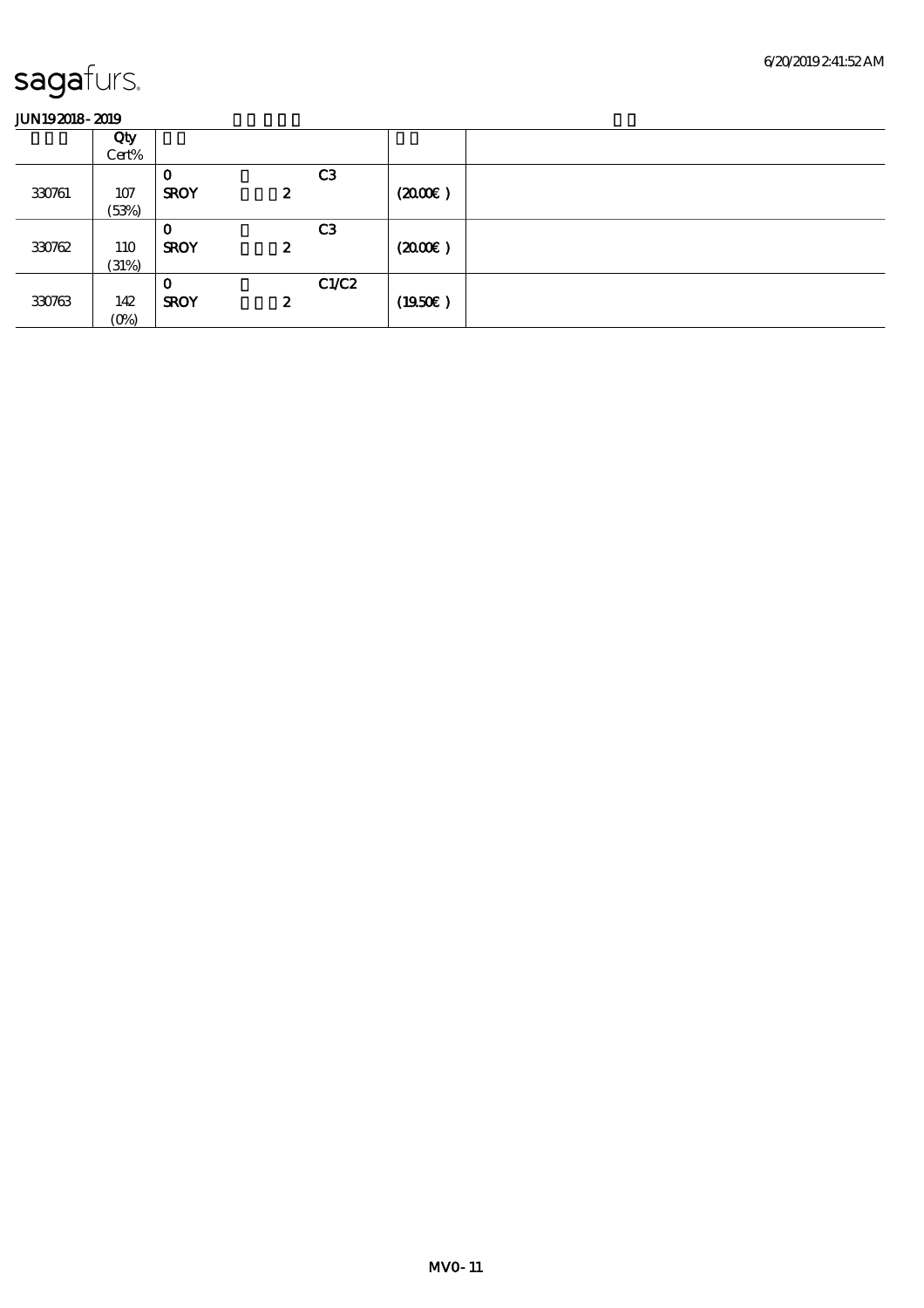|                                                                       | Qty<br>Cert%                  |                                              |                                                                                                                                                                                                                                                                                                                                                               |             |                                    |  |
|-----------------------------------------------------------------------|-------------------------------|----------------------------------------------|---------------------------------------------------------------------------------------------------------------------------------------------------------------------------------------------------------------------------------------------------------------------------------------------------------------------------------------------------------------|-------------|------------------------------------|--|
|                                                                       |                               | $\mathbf{1}$                                 | $\mathbf{Z}$                                                                                                                                                                                                                                                                                                                                                  | C1/C2       |                                    |  |
| 330841                                                                | 140<br>(27%)                  | ${\bf s}$                                    | $\mathbf{1}$                                                                                                                                                                                                                                                                                                                                                  |             | 1350€                              |  |
| 330842                                                                | 152                           | $\mathbf{1}$<br>${\bf s}$                    | $\mathbf{X}$<br>$\mathbf{1}$                                                                                                                                                                                                                                                                                                                                  | C1/C2       | 1350E                              |  |
| 330843                                                                | (32%)<br>118<br>(19%)         | $\mathbf{1}$<br>${\bf s}$                    | $\mathbf{1}$                                                                                                                                                                                                                                                                                                                                                  | C1/C2       | 1350E                              |  |
| 330844                                                                | 99<br>(38%)                   | $\mathbf{1}$<br>${\bf s}$                    | X / C3<br>$\mathbf{1}$                                                                                                                                                                                                                                                                                                                                        |             | 1350E                              |  |
| 330845                                                                | 244<br>(18%)                  | $\mathbf{1}$<br>${\bf s}$                    | $\sqrt{C^2}$                                                                                                                                                                                                                                                                                                                                                  | $1$ and $1$ | 1400€                              |  |
| 330846                                                                | 343<br>(17%)                  | $1 \qquad \qquad$<br><b>SAGA</b>             | $\mathbf{x}$<br>$\mathbf{1}$                                                                                                                                                                                                                                                                                                                                  | C1/C2       | 1400E                              |  |
| 330847                                                                | 117<br>(33%)                  | $\overline{1}$ $\overline{1}$<br><b>SACA</b> | $Z\!X$<br>$\mathbf{1}$                                                                                                                                                                                                                                                                                                                                        | C3          | <b>140€</b>                        |  |
| 330848                                                                | 324<br>(16%)                  | $\overline{1}$ $\overline{1}$<br><b>SAGA</b> | $X$ $C1/C2$<br>$1 -$                                                                                                                                                                                                                                                                                                                                          |             | 1400E                              |  |
| 330849                                                                | 166<br>(25%)                  | <b>SAGA</b>                                  | $1$ X C3<br>$\mathbf{1}$                                                                                                                                                                                                                                                                                                                                      |             | 1400€                              |  |
| * * * * * * * * * * * * * *<br>$^\ast$ 330850<br>$\ast$               | 345<br>(18%)                  | $1 \quad$<br><b>SAGA</b>                     | $\mathbf{1}$                                                                                                                                                                                                                                                                                                                                                  | C1/C2       | <b>140€</b>                        |  |
| $\overline{\phantom{0}}$<br>$* 330651$<br>* * * * * * * * * * * * * * | 49<br>$(0\%)$                 |                                              | 394Skins                                                                                                                                                                                                                                                                                                                                                      |             | $\ast$<br>1400€ *<br>* * * * * * * |  |
| 330852                                                                | 151<br>(23%)                  | $\mathbf{1}$<br><b>SAGA</b>                  | $\sim$ 1                                                                                                                                                                                                                                                                                                                                                      | C3          | 1400                               |  |
| 330853                                                                | 143<br>(14%)                  | $\vert$ 1<br><b>SAGA</b>                     | $\mathbf{1}$                                                                                                                                                                                                                                                                                                                                                  | C1          | <b>140€</b>                        |  |
| * * * * * * * *<br>$* 33064$<br>$\ast$                                | ******<br>345<br>(21%)        | $1 \quad \blacksquare$<br><b>SAGA</b>        | $\mathbf{1}$                                                                                                                                                                                                                                                                                                                                                  | C2          | 1450€                              |  |
| $*330855$<br>* * * * * * * * * * * * * *                              | $\boldsymbol{\pi}$<br>$(O\%)$ |                                              | 415Skins                                                                                                                                                                                                                                                                                                                                                      |             | $\ast$<br>1400€ *<br>* * * * * * * |  |
| 330856                                                                | 233<br>(24%)                  | 1                                            | <b>SAGA</b><br>$\mathbf{1}$                                                                                                                                                                                                                                                                                                                                   | C3          | 1400E                              |  |
| 330857                                                                | 289<br>(8%)                   | $1 \quad$<br><b>SAGA</b>                     | $\mathbf{1}$                                                                                                                                                                                                                                                                                                                                                  | C1/C2       | 1400E                              |  |
| 330858                                                                | 107<br>(13%)                  |                                              | $\begin{array}{ccccc}\n1 & & X & & C1/C2 \\ SAGA & & 1 & & \n\end{array}$                                                                                                                                                                                                                                                                                     |             | 1400                               |  |
| 330859                                                                | 188<br>(27%)                  | <b>SAGA</b>                                  | $\frac{1}{1}$ X                                                                                                                                                                                                                                                                                                                                               | C3          | 1400E                              |  |
| 330860                                                                | 129<br>(24%)                  | <b>SAGA</b>                                  | $\overline{1}$ $\overline{2}$ $\overline{1}$ $\overline{2}$ $\overline{1}$ $\overline{2}$ $\overline{1}$ $\overline{2}$ $\overline{2}$ $\overline{1}$ $\overline{2}$ $\overline{1}$ $\overline{2}$ $\overline{1}$ $\overline{2}$ $\overline{2}$ $\overline{1}$ $\overline{2}$ $\overline{1}$ $\overline{2}$ $\overline{2}$ $\overline{2}$<br>$\boldsymbol{z}$ | C1/C2       | 1600                               |  |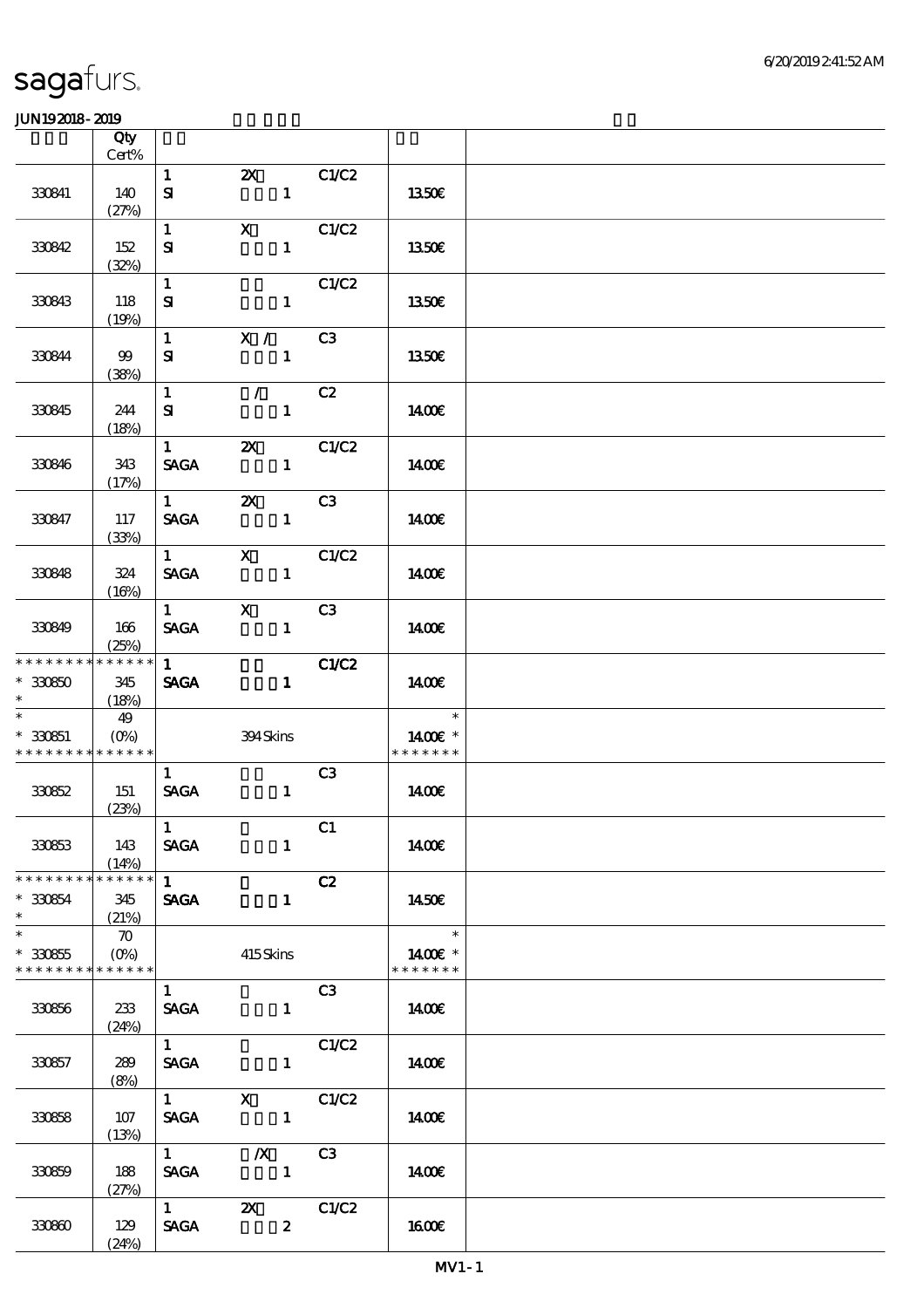|        | Qty             |                                |                          |       |              |  |
|--------|-----------------|--------------------------------|--------------------------|-------|--------------|--|
|        | $\mbox{Cert}\%$ |                                |                          |       |              |  |
|        |                 | $1 \quad \blacksquare$         | $\mathbf{X}$             | C1/C2 |              |  |
| 330861 | 162             | $\operatorname{\mathsf{SAGA}}$ | $\boldsymbol{z}$         |       | 1650€        |  |
|        | (25%)           |                                |                          |       |              |  |
|        |                 | 1                              |                          | C1/C2 |              |  |
| 330862 | 106             | <b>SAGA</b>                    | $\boldsymbol{z}$         |       | <b>1650€</b> |  |
|        | (20%)           |                                |                          |       |              |  |
|        |                 |                                | $\overline{1}$ X /       | C3    |              |  |
| 330863 | 133             | <b>SAGA</b>                    | $\mathbf{z}$             |       | <b>160€</b>  |  |
|        | (37%)           |                                |                          |       |              |  |
|        |                 | $1 \quad$                      |                          | C1/C2 |              |  |
| 330864 | 138             | <b>SACA</b>                    | $\overline{\mathbf{2}}$  |       | <b>1550€</b> |  |
|        | (22%)           |                                |                          |       |              |  |
|        |                 | $1 \quad \blacksquare$         | $\overline{\phantom{a}}$ | C3    |              |  |
| 330865 | $107$           | <b>SAGA</b>                    | $\boldsymbol{z}$         |       | 1550€        |  |
|        | (30%)           |                                |                          |       |              |  |
|        |                 | $1 \quad \blacksquare$         | $\mathbf{X}$             | C1/C2 |              |  |
| 330866 | 128             | <b>SAGA</b>                    | $\mathbf{z}$             |       | 1550€        |  |
|        | (14%)           |                                |                          |       |              |  |
|        |                 | $1 \qquad \qquad$              | $\mathbf{X}$ /           | C2    |              |  |
| 330867 | 369             | $I$ A                          | $\mathbf{1}$             |       | 1450E        |  |
|        | (15%)           |                                |                          |       |              |  |
|        |                 | $\mathbf{1}$                   | $\mathcal{L}$            | C2    |              |  |
| 330868 | 222             | IA                             | $\mathbf{1}$             |       | 1450€        |  |
|        | (18%)           |                                |                          |       |              |  |
|        |                 | $\mathbf{1}$                   | X /                      | C2    |              |  |
| 330869 | 199             | <b>SROY</b>                    | $\mathbf{1}$             |       | 1800E        |  |
|        | (18%)           |                                |                          |       |              |  |
|        |                 | $\mathbf{1}$                   |                          | C1/C2 |              |  |
| 330870 | 207             | <b>SROY</b>                    | $\mathbf{1}$             |       | 1800E        |  |
|        | (15%)           |                                |                          |       |              |  |
|        |                 | $1 \quad \blacksquare$         |                          | C1/C2 |              |  |
| 330871 | 154             | <b>SROY</b>                    | $\mathbf{1}$             |       | 17.50€       |  |
|        | (14%)           |                                |                          |       |              |  |
|        |                 | $1 \quad \blacksquare$         | $\mathcal{L}$            | C3    |              |  |
| 330872 | 142             | <b>SROY</b>                    | $\mathbf{1}$             |       | 17.50€       |  |
|        | (29%)           |                                |                          |       |              |  |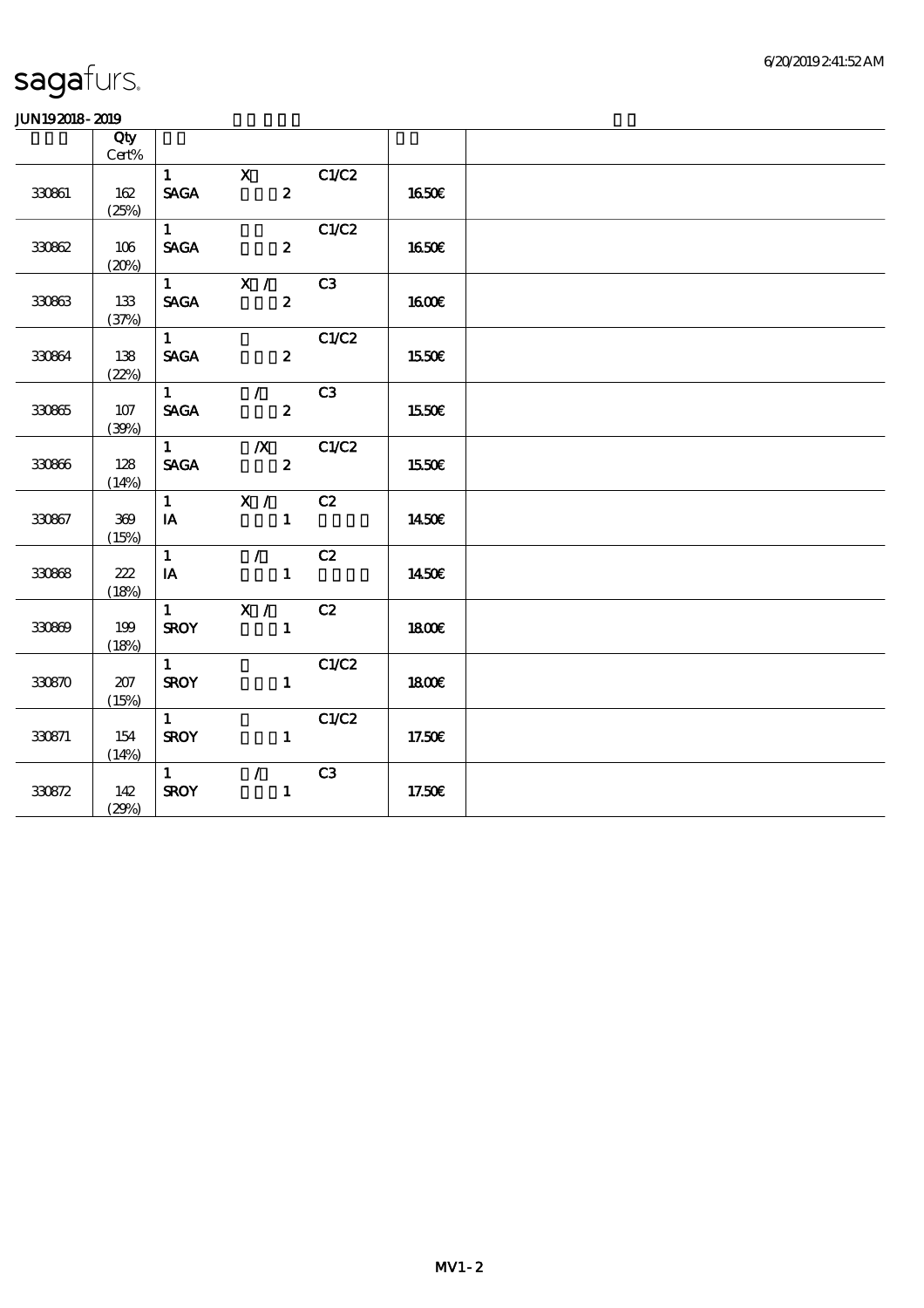|                             | Qty<br>Cert%        |                             |                         |                            |                |                          |  |
|-----------------------------|---------------------|-----------------------------|-------------------------|----------------------------|----------------|--------------------------|--|
|                             |                     |                             |                         |                            |                |                          |  |
| 330921                      | 152                 | 50<br>(SI)                  | X / C2<br>$\mathbf{1}$  | $\overline{\phantom{a}}$ 1 |                | 31.006                   |  |
| ********                    | (7%)<br>* * * * * * |                             |                         |                            |                |                          |  |
|                             |                     | 50                          | X / C2                  |                            |                |                          |  |
| $*30022$<br>$\ast$          | 165                 | $\boldsymbol{\mathrm{(S)}}$ |                         | $1 \quad 1$                |                | 31.00E                   |  |
|                             | (7%)                |                             |                         |                            |                |                          |  |
| $\ast$                      | 45                  |                             |                         |                            |                | $\ast$                   |  |
| $*30023$                    | (11%)               |                             | 210Skins                |                            |                | $31.00E$ *               |  |
| * * * * * * * * * * * * * * |                     |                             |                         |                            |                | * * * * * * *            |  |
| * * * * * * * *             | * * * * * *         | $50^{\circ}$                | $\sqrt{C^2}$            |                            |                |                          |  |
| * 330924                    | 205                 | (S)                         |                         | $1 \quad 1$                |                | 31.00E                   |  |
| $\ast$                      | (11%)               |                             |                         |                            |                |                          |  |
| $\overline{\phantom{0}}$    |                     |                             |                         |                            |                | $\ast$                   |  |
| $*30925$                    |                     |                             | $\boldsymbol{2}$        |                            |                | $31.00E$ *               |  |
| $\ast$                      | 160                 |                             |                         |                            |                | $\ast$                   |  |
| $\overline{\phantom{0}}$    | (4%)                |                             |                         |                            |                | $\ast$                   |  |
|                             |                     |                             |                         |                            |                |                          |  |
| $*30926$                    | 160                 |                             | 3                       |                            |                | $31.005*$                |  |
| $\ast$                      | (11%)               |                             |                         |                            |                | $\overline{\phantom{a}}$ |  |
| $\ast$                      |                     |                             |                         |                            |                | $\ast$                   |  |
| $^*$ 330927 $\,$            | 160                 |                             | $\overline{\mathbf{4}}$ |                            |                | $31.00E$ *               |  |
| $\ast$                      | (3%)                |                             |                         |                            |                | $\ast$                   |  |
| $\overline{\phantom{0}}$    |                     |                             |                         |                            |                | $\ast$                   |  |
| $*30928$                    | 160                 |                             | $\mathbf{5}$            |                            |                | $31.00E$ *               |  |
| $\ast$                      | (17%)               |                             |                         |                            |                | $\ast$                   |  |
| $\overline{\ast}$           | 134                 |                             |                         |                            |                | $\ast$                   |  |
| $*30029$                    | (14%)               |                             | 979Skins                |                            |                | $3000$ $*$               |  |
| * * * * * * * *             | * * * * * *         |                             |                         |                            |                | * * * * * * *            |  |
| * * * * * * * *             | * * * * * *         | 50                          | $\sqrt{C^2}$            |                            |                |                          |  |
|                             |                     |                             |                         |                            |                |                          |  |
| $*3000$                     | 185                 | $\boldsymbol{\mathrm{(S)}}$ |                         | $1 \quad 1$                |                | 31.00E                   |  |
| $\ast$<br>$\ast$            | (11%)               |                             |                         |                            |                |                          |  |
|                             |                     |                             |                         |                            |                | $\ast$                   |  |
| $* 330031$                  | 160                 |                             | $\boldsymbol{2}$        |                            |                | $31.00E$ *               |  |
| $\ast$                      | (14%)               |                             |                         |                            |                | $\ast$                   |  |
| $\ast$                      |                     |                             |                         |                            |                | $\ast$                   |  |
| $*30002$                    | 160                 |                             | $\,3\,$                 |                            |                | $31.005*$                |  |
| $\ast$                      | (5%)                |                             |                         |                            |                | $\ast$                   |  |
| $*$                         | $62\,$              |                             |                         |                            |                | $\ast$                   |  |
| $*30033$                    | (6%)                |                             | 567Skins                |                            |                | $31.005$ *               |  |
| * * * * * * * *             | * * * * * *         |                             |                         |                            |                | * * * * * * *            |  |
| * * * * * * * *             | * * * * * *         | $\boldsymbol{\mathfrak{D}}$ | X / C2                  |                            |                |                          |  |
| $*30034$                    | 185                 | $\boldsymbol{\mathrm{(S)}}$ | $\boldsymbol{z}$        |                            | $\blacksquare$ | 3300                     |  |
| $\ast$                      | (17%)               |                             |                         |                            |                |                          |  |
| $\ast$                      | 43                  |                             |                         |                            |                | $\ast$                   |  |
| $*30035$                    | (9%)                |                             | 228Skins                |                            |                | 3300€ *                  |  |
| * * * * * * * * * * * * * * |                     |                             |                         |                            |                | * * * * * * *            |  |
| * * * * * * * *             | * * * * * *         | $\boldsymbol{\mathfrak{D}}$ | $\mathcal{L}$           | C2                         |                |                          |  |
| $*30006$                    | 185                 | $\boldsymbol{\mathrm{(S)}}$ | $\mathbf{z}$            |                            | $\blacksquare$ | 3300€                    |  |
| $\ast$                      | (25%)               |                             |                         |                            |                |                          |  |
| $\ast$                      |                     |                             |                         |                            |                | $\ast$                   |  |
| $* 330937$                  |                     |                             |                         |                            |                | 3300€ *                  |  |
| $\ast$                      | 160                 |                             | $\boldsymbol{z}$        |                            |                | $\ast$                   |  |
| $\ast$                      | (27%)               |                             |                         |                            |                | $\ast$                   |  |
|                             |                     |                             |                         |                            |                |                          |  |
| $*30008$                    | 160                 |                             | 3                       |                            |                | 3300€ *                  |  |
| $\ast$                      | (21%)               |                             |                         |                            |                | $\ast$                   |  |
| $\ast$                      | 59                  |                             |                         |                            |                | $\ast$                   |  |
| $*30009$                    | (10%)               |                             | 564Skins                |                            |                | 3300€ *                  |  |
| * * * * * * * *             | * * * * * *         |                             |                         |                            |                | * * * * * * *            |  |
|                             |                     | 40                          | X / C2                  |                            |                |                          |  |
| 330940                      | ${\bf \pi}$         | (SI)                        | $\mathbf{1}$            |                            | $\blacksquare$ | 2600E                    |  |
|                             | (9%)                |                             |                         |                            |                |                          |  |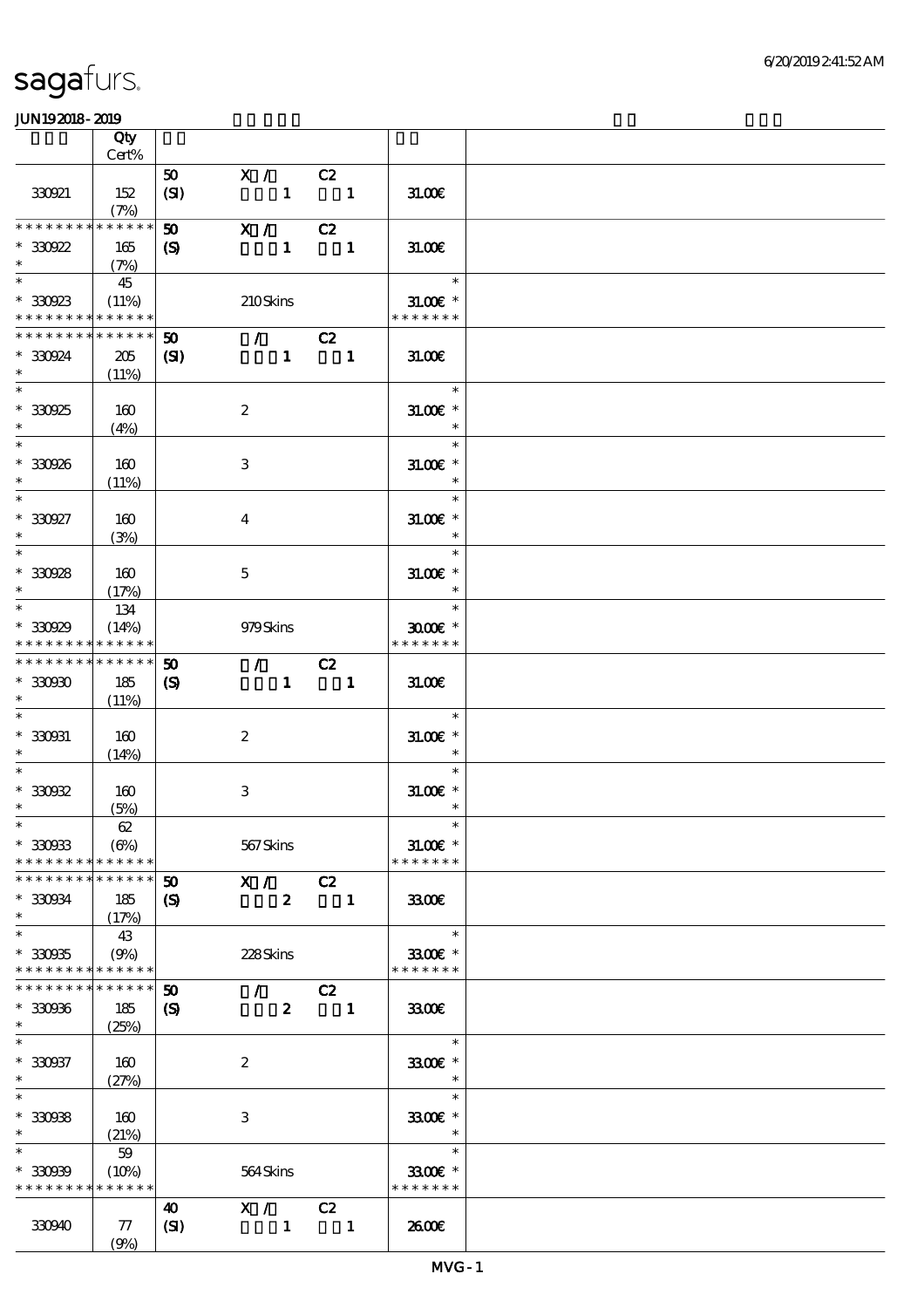|                                                  | Qty<br>$\mbox{Cert}\%$                                       |                                                      |                  |                                                 |                                                          |                                      |  |
|--------------------------------------------------|--------------------------------------------------------------|------------------------------------------------------|------------------|-------------------------------------------------|----------------------------------------------------------|--------------------------------------|--|
|                                                  | * * * * * * * * * * * * * *                                  |                                                      |                  |                                                 |                                                          |                                      |  |
| $* 330941$<br>$\ast$                             | 205<br>(11%)                                                 | $\boldsymbol{\omega}$<br>$\boldsymbol{\mathrm{(S)}}$ | X / C2           |                                                 | $\begin{array}{cccc} 1 & \hspace{1.6cm} & 1 \end{array}$ | 27.50E                               |  |
| $\overline{\ast}$<br>$*30042$<br>$\ast$          | 180<br>(11%)                                                 |                                                      | $\boldsymbol{2}$ |                                                 |                                                          | $\ast$<br>27.50€ *<br>$\ast$         |  |
| $\ast$<br>$* 30943$                              | 180                                                          |                                                      | $\,3$            |                                                 |                                                          | $\ast$<br>27.50€ *<br>$\ast$         |  |
| $\overline{\ast}$<br>$*330944$<br>$\ast$         | (7%)<br>180                                                  |                                                      | $\boldsymbol{4}$ |                                                 |                                                          | $\ast$<br>27.50€ *<br>$\ast$         |  |
| $\overline{\ast}$<br>$*330945$<br>$\ast$         | (12%)<br>180                                                 |                                                      | $\mathbf 5$      |                                                 |                                                          | $\ast$<br>27.50€ *<br>$\ast$         |  |
| $\overline{\phantom{0}}$<br>$* 330946$<br>$\ast$ | (10%)<br>180                                                 |                                                      | $\,6\,$          |                                                 |                                                          | $\ast$<br>27.50€ *                   |  |
| $\overline{\phantom{0}}$                         | (8%)                                                         |                                                      |                  |                                                 |                                                          | $\ast$                               |  |
| $* 330947$<br>* * * * * * * *                    | 81<br>(3%)<br>* * * * * *                                    |                                                      | 1186Skins        |                                                 |                                                          | $\ast$<br>27.00 £*<br>* * * * * * *  |  |
| * * * * * * * *                                  | * * * * * *                                                  | $\boldsymbol{\omega}$                                |                  | $\mathcal{T}$                                   | C2                                                       |                                      |  |
| $* 330948$<br>$\ast$                             | 225<br>(15%)                                                 | $\mathbf{C}$                                         |                  | $1 -$                                           | $\overline{\phantom{a}}$ 1                               | 2650E                                |  |
| $\ast$<br>$* 330949$<br>$\ast$                   | 200<br>(15%)                                                 |                                                      | $\boldsymbol{2}$ |                                                 |                                                          | $\ast$<br>2650€ *<br>$\ast$          |  |
| $\overline{\ast}$<br>$* 33000$<br>$\ast$         | 200<br>(11%)                                                 |                                                      | $\,3\,$          |                                                 |                                                          | $\ast$<br>2650€ *<br>$\ast$          |  |
| $\ast$<br>$* 330051$                             | $9\!6$<br>(8%)<br>* * * * * * * * <mark>* * * * * * *</mark> |                                                      | 721 Skins        |                                                 |                                                          | $\ast$<br>2600€ *<br>* * * * * * *   |  |
| $*30052$                                         | * * * * * * * * * * * * * *<br>205                           | $\boldsymbol{\omega}$<br>$\boldsymbol{\mathrm{(S)}}$ |                  | $\mathcal{T}$ and $\mathcal{T}$<br>$\mathbf{1}$ | C2<br>$\sim$ 1                                           | 2800E                                |  |
| $*$                                              | $(\Theta)$                                                   |                                                      |                  |                                                 |                                                          |                                      |  |
| $\ast$<br>$* 330953$<br>$\ast$                   | $180\,$<br>(10%)                                             |                                                      | $\boldsymbol{2}$ |                                                 |                                                          | $\overline{\phantom{a}}$<br>27.50€ * |  |
| $\ast$<br>$* 330954$<br>$\ast$                   | $180$<br>(28%)                                               |                                                      | $\,3$            |                                                 |                                                          | $\ast$<br>27.50€ *<br>$\ast$         |  |
| $\ast$<br>$^\ast$ 330955<br>$\ast$               | 180<br>(18%)                                                 |                                                      | $\boldsymbol{4}$ |                                                 |                                                          | $\ast$<br>27.50€ *<br>$\ast$         |  |
| $\overline{\ast}$<br>$* 330056$<br>$\ast$        | $180\,$<br>(11%)                                             |                                                      | $\bf 5$          |                                                 |                                                          | $\ast$<br>27.50€ *<br>$\ast$         |  |
| $\ast$<br>$* 330957$<br>$\ast$                   | 180<br>(9%)                                                  |                                                      | 6                |                                                 |                                                          | $\ast$<br>27.50€ *<br>$\ast$         |  |
| $\ast$<br>$* 330058$<br>$\ast$                   | 180<br>(10%)                                                 |                                                      | $\boldsymbol{7}$ |                                                 |                                                          | $\ast$<br>27.50€ *<br>$\ast$         |  |
| $\ast$<br>$* 330009$<br>$\ast$                   | $180\,$<br>(7%)                                              |                                                      | $\bf 8$          |                                                 |                                                          | $\ast$<br>27.50€ *<br>$\ast$         |  |
| $\ast$<br>$*3000$                                | 180<br>(3%)                                                  |                                                      | $\boldsymbol{9}$ |                                                 |                                                          | $\ast$<br>27.50€ *<br>$\ast$         |  |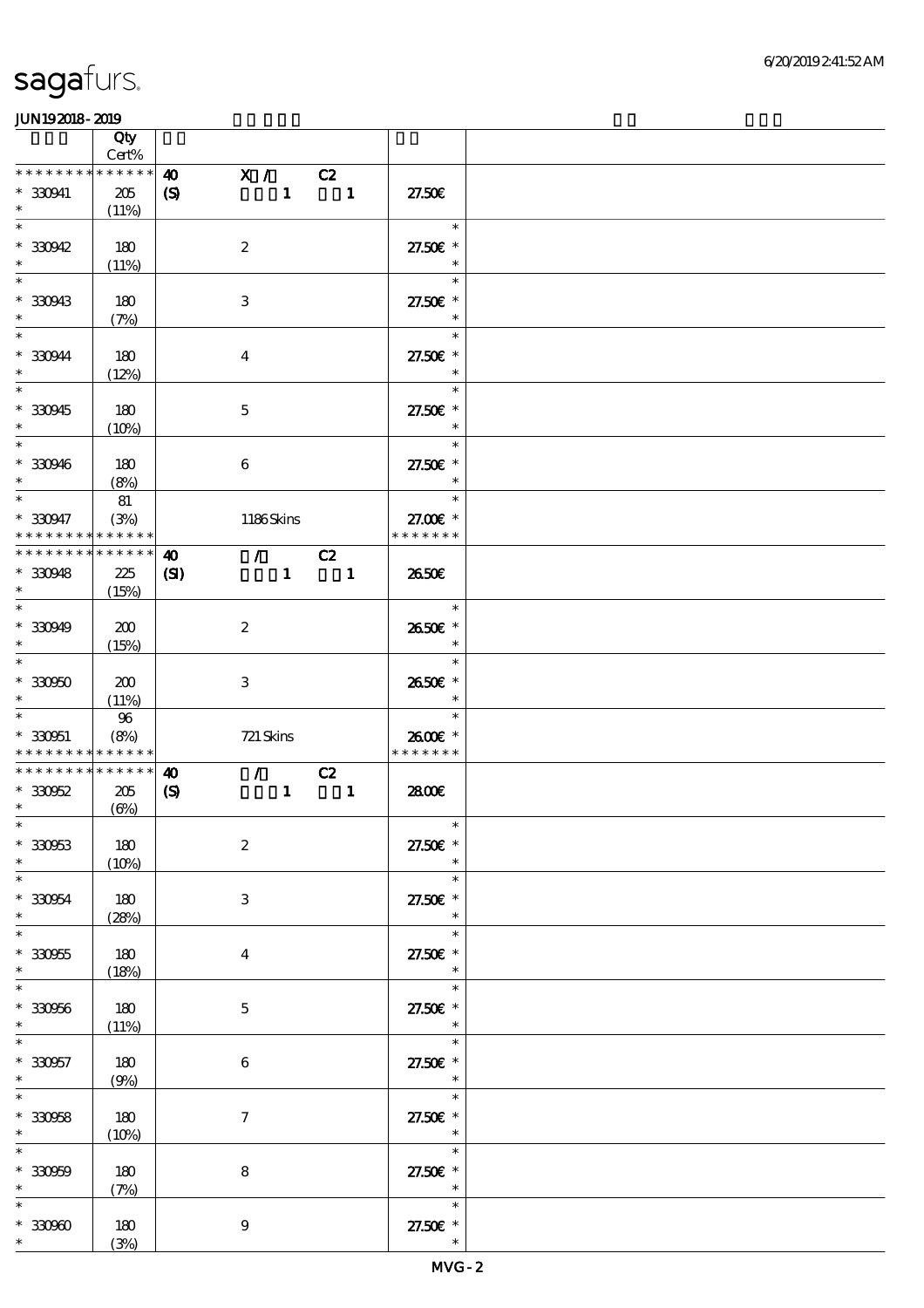|                                                                    | Qty<br>$\mbox{Cert}\%$   |                                                      |                                                                 |                           |                                               |  |
|--------------------------------------------------------------------|--------------------------|------------------------------------------------------|-----------------------------------------------------------------|---------------------------|-----------------------------------------------|--|
| $\ast$<br>$* 330961$<br>$\ast$                                     | 180<br>(10%)             | $\boldsymbol{\omega}$<br>$\boldsymbol{S}$            | $\mathcal{T} = \mathcal{I}$                                     | C2<br>$1 \qquad \qquad 1$ | $\ast$<br>27.50€ *<br>$\ast$                  |  |
| $\ast$<br>$*30002$<br>$\ast$                                       | 180<br>(8%)              | 11                                                   |                                                                 |                           | $\ast$<br>27.50€ *<br>$\ast$                  |  |
| $\ast$<br>$* 30063$<br>$\ast$                                      | 180<br>(12%)             | $12\,$                                               |                                                                 |                           | $\ast$<br>27.50€ *<br>$\ast$                  |  |
| $\ast$<br>$* 330964$<br>$\ast$                                     | 180<br>(12%)             | 13                                                   |                                                                 |                           | $\ast$<br>27.50€ *<br>$\ast$                  |  |
| $\ast$<br>$^\ast$ 330965<br>$\ast$                                 | 180<br>(8%)              | 14                                                   |                                                                 |                           | $\ast$<br>27.50€ *<br>$\ast$                  |  |
| $\overline{\phantom{0}}$<br>$* 330966$<br>$\ast$                   | 180<br>(5%)              | 15                                                   |                                                                 |                           | $\ast$<br>27.50€ *<br>$\ast$                  |  |
| $\overline{\phantom{0}}$<br>$* 330967$<br>$\ast$                   | 180<br>(1%)              | 16                                                   |                                                                 |                           | $\ast$<br>2800€ *<br>$\ast$                   |  |
| $\ast$<br>$*30068$<br>$\ast$                                       | 180<br>(3%)              | $17\,$                                               |                                                                 |                           | $\ast$<br>27.50€ *<br>$\ast$                  |  |
| $\overline{\phantom{a}^*}$<br>$* 30000$<br>$\ast$                  | 180<br>(3%)              | 18                                                   |                                                                 |                           | $\ast$<br>27.50€ *<br>$\ast$                  |  |
| $\overline{\phantom{0}}$<br>$*3000$<br>$\ast$                      | 180<br>(3%)              | 19                                                   |                                                                 |                           | $\ast$<br>27.50£ *<br>$\ast$                  |  |
| $\ast$<br>$* 330971$<br>* * * * * * * * <mark>* * * * * * *</mark> | 118<br>(3%)              |                                                      | 3563Skins                                                       |                           | $\ast$<br>27.50€ *<br>* * * * * * *           |  |
| * * * * * * * * * * * * * *<br>$*30972$<br>$\ast$                  | 205<br>(11%)             | $\boldsymbol{\omega}$<br>$\boldsymbol{\mathrm{(S)}}$ | $\begin{array}{c cc}\n\hline\nX & / & C2 \\ 2 & 1\n\end{array}$ |                           | 3000                                          |  |
| $*$<br>$* 330973$<br>$\ast$                                        | 180<br>(7%)              | $\boldsymbol{2}$                                     |                                                                 |                           | $\overline{\phantom{a}}$<br>2950E *<br>$\ast$ |  |
| $\ast$<br>$* 330974$<br>$\ast$                                     | 180<br>(13%)             | 3                                                    |                                                                 |                           | $\ast$<br>$3000$ $*$<br>$\ast$                |  |
| $\ast$<br>$*30975$<br>$\ast$                                       | 180<br>(20%)             | $\bf{4}$                                             |                                                                 |                           | $\ast$<br>$3000$ $*$<br>$\ast$                |  |
| $\ast$<br>$* 330976$<br>$\ast$                                     | 180<br>(13%)             | $\mathbf{5}$                                         |                                                                 |                           | $\ast$<br>$3000$ $*$<br>$\ast$                |  |
| $\ast$<br>$*330977$<br>$\ast$                                      | 170<br>(12%)             | 6                                                    |                                                                 |                           | $\ast$<br>$3000$ $*$<br>$\ast$                |  |
| $\ast$<br>$*30078$<br>* * * * * * * * <mark>* * * * * *</mark> *   | 44<br>(2%)               |                                                      | 1139Skins                                                       |                           | $\ast$<br>$3000$ $*$<br>* * * * * * *         |  |
| * * * * * * * *<br>$*30079$<br>$\ast$                              | $******$<br>205<br>(20%) | $\boldsymbol{\omega}$<br>$\boldsymbol{\mathrm{(S)}}$ | $\mathcal{L}$ and $\mathcal{L}$<br>$\mathbf{2}$                 | C2<br>$\blacksquare$      | 2950E                                         |  |
| $\ast$<br>$^\ast$ 330980<br>$*$                                    | 180<br>(16%)             | $\boldsymbol{2}$                                     |                                                                 |                           | $\ast$<br>2950€ *<br>$\ast$                   |  |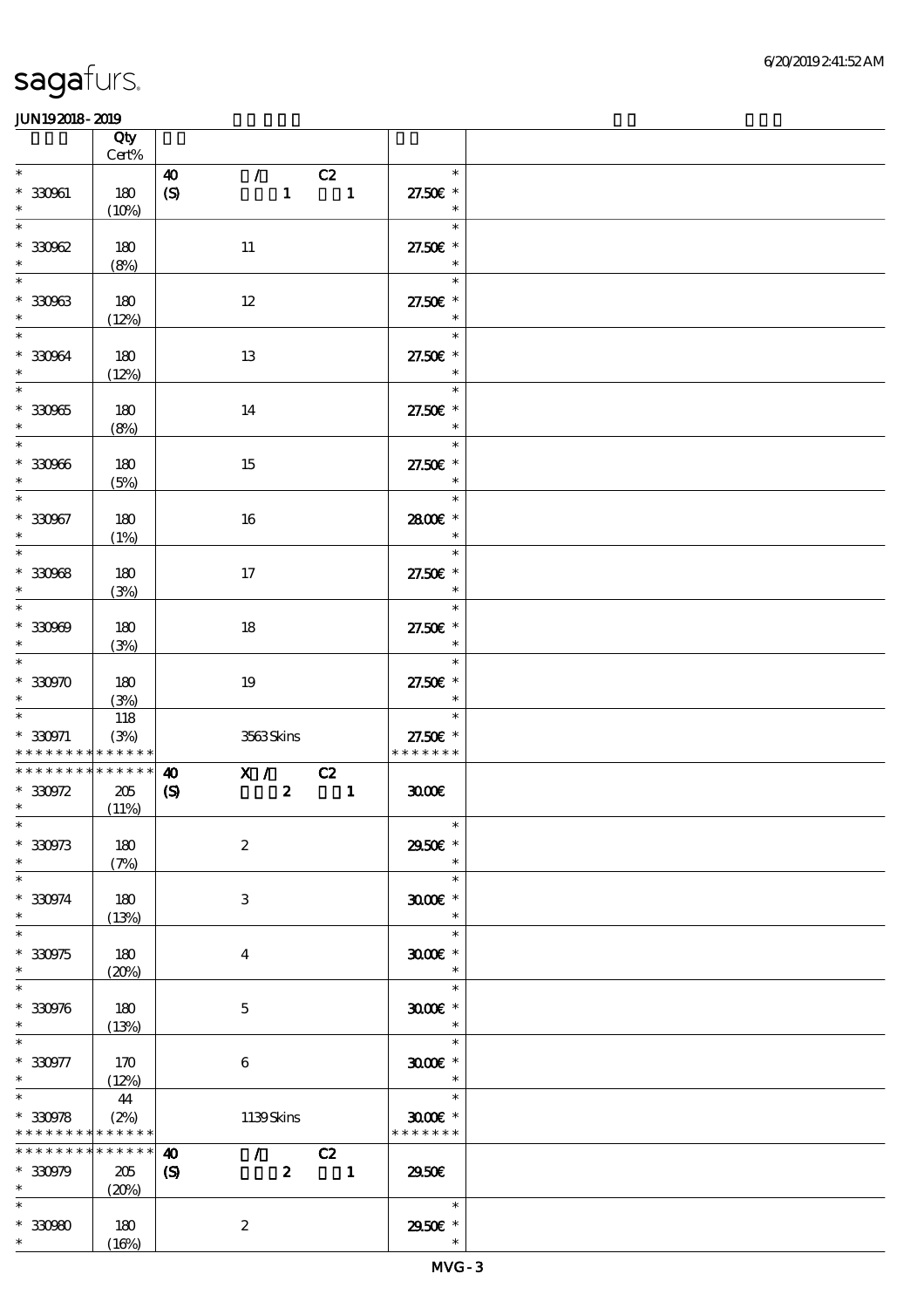|                                                               | Qty<br>$\mbox{Cert}\%$          |                                                                                                                                           |                                               |  |
|---------------------------------------------------------------|---------------------------------|-------------------------------------------------------------------------------------------------------------------------------------------|-----------------------------------------------|--|
| $\ast$<br>$* 330981$<br>$\ast$                                | 180<br>(20%)                    | $\mathcal{T}^{\mathcal{A}}$<br>C2<br>$\boldsymbol{\omega}$<br>$\overline{\phantom{a}}$<br>$\boldsymbol{z}$<br>$\boldsymbol{\mathrm{(S)}}$ | $\ast$<br>2950€ *<br>$\ast$                   |  |
| $\ast$<br>$*30082$<br>$\ast$                                  | 180<br>(19%)                    | $\boldsymbol{4}$                                                                                                                          | $\ast$<br>2950€ *<br>$\ast$                   |  |
| $\ast$<br>$^\ast$ 33083 $^\ast$                               | 180<br>(24%)                    | $\mathbf 5$                                                                                                                               | $\ast$<br>2950€ *<br>$\ast$                   |  |
| $\ast$<br>$* 330984$<br>$\ast$                                | 180<br>(20%)                    | $\bf 6$                                                                                                                                   | $\ast$<br>2950€ *<br>$\ast$                   |  |
| $\overline{\phantom{1}}$<br>$* 30085$<br>$\ddot{\phantom{0}}$ | 180<br>(22%)                    | $\boldsymbol{\tau}$                                                                                                                       | $\ast$<br>2950€ *<br>$\ast$                   |  |
| $\overline{\phantom{0}}$<br>$* 30006$<br>$\ddot{\phantom{0}}$ | 180<br>(28%)                    | $\bf 8$                                                                                                                                   | $\ast$<br>$2950\mathrm{E}$ *<br>$\ast$        |  |
| $\overline{\ast}$<br>$* 330987$<br>$\ast$                     | 180<br>(20%)                    | $\boldsymbol{9}$                                                                                                                          | $\ast$<br>2950€ *<br>$\ast$                   |  |
| $\overline{\phantom{0}}$<br>$* 30088$<br>$*$                  | 180<br>(29%)                    | $10\,$                                                                                                                                    | $\ast$<br>2950€ *<br>$\overline{\phantom{a}}$ |  |
| $\overline{\phantom{0}}$<br>$* 30000$<br>$\ddot{\phantom{0}}$ | 180<br>(31%)                    | 11                                                                                                                                        | $\ast$<br>2950 £*<br>$\ast$                   |  |
| $\overline{\ast}$<br>$* 33090$<br>$\ast$                      | 180<br>(21%)                    | $12\,$                                                                                                                                    | $\ast$<br>2950 $\varepsilon$ *<br>$\ast$      |  |
| $\ast$<br>$* 330901$<br>$\ast$                                | 180<br>(16%)                    | 13                                                                                                                                        | $\ast$<br>2950 £*<br>$\ast$                   |  |
| $\hspace{0.1cm}^*$ 330992<br>$\ast$                           | 180<br>(20%)                    | 14                                                                                                                                        | $\ast$<br>2950€ *<br>$\ast$                   |  |
| $*30003$<br>$\ast$                                            | 180<br>(18%)                    | 15                                                                                                                                        | 2950€ *                                       |  |
| $\ast$<br>$* 33094$<br>$\ast$                                 | 180<br>(27%)                    | 16                                                                                                                                        | $\ast$<br>2950E *<br>$\ast$                   |  |
| $\ast$<br>$*30005$<br>$\ast$                                  | 180<br>(27%)                    | 17                                                                                                                                        | $\ast$<br>2950E *<br>$\ast$                   |  |
| $\ast$<br>$*30006$<br>$\ast$                                  | 180<br>(24%)                    | 18                                                                                                                                        | $\ast$<br>2950E *<br>$\ast$                   |  |
| $\ast$<br>$*30007$<br>* * * * * * * *                         | 149<br>(27%)<br>******          | 3414 Skins                                                                                                                                | $\ast$<br>2950€ *<br>* * * * * * *            |  |
| * * * * * * * *<br>$*30008$<br>$*$                            | $* * * * * * *$<br>245<br>(13%) | X / C2<br>$\boldsymbol{\mathfrak{D}}$<br>$\mathbf{C}$<br>$1 \quad 1$                                                                      | <b>22.50E</b>                                 |  |
| $\ast$<br>$* 330999$<br>$\ast$                                | 220<br>(5%)                     | $\boldsymbol{2}$                                                                                                                          | $\ast$<br>2250E *<br>$\overline{\phantom{a}}$ |  |
| $\ast$<br>$*331000$<br>$\ast$                                 | 220<br>(12%)                    | $\,3\,$                                                                                                                                   | $\ast$<br>22.50€ *<br>$\ast$                  |  |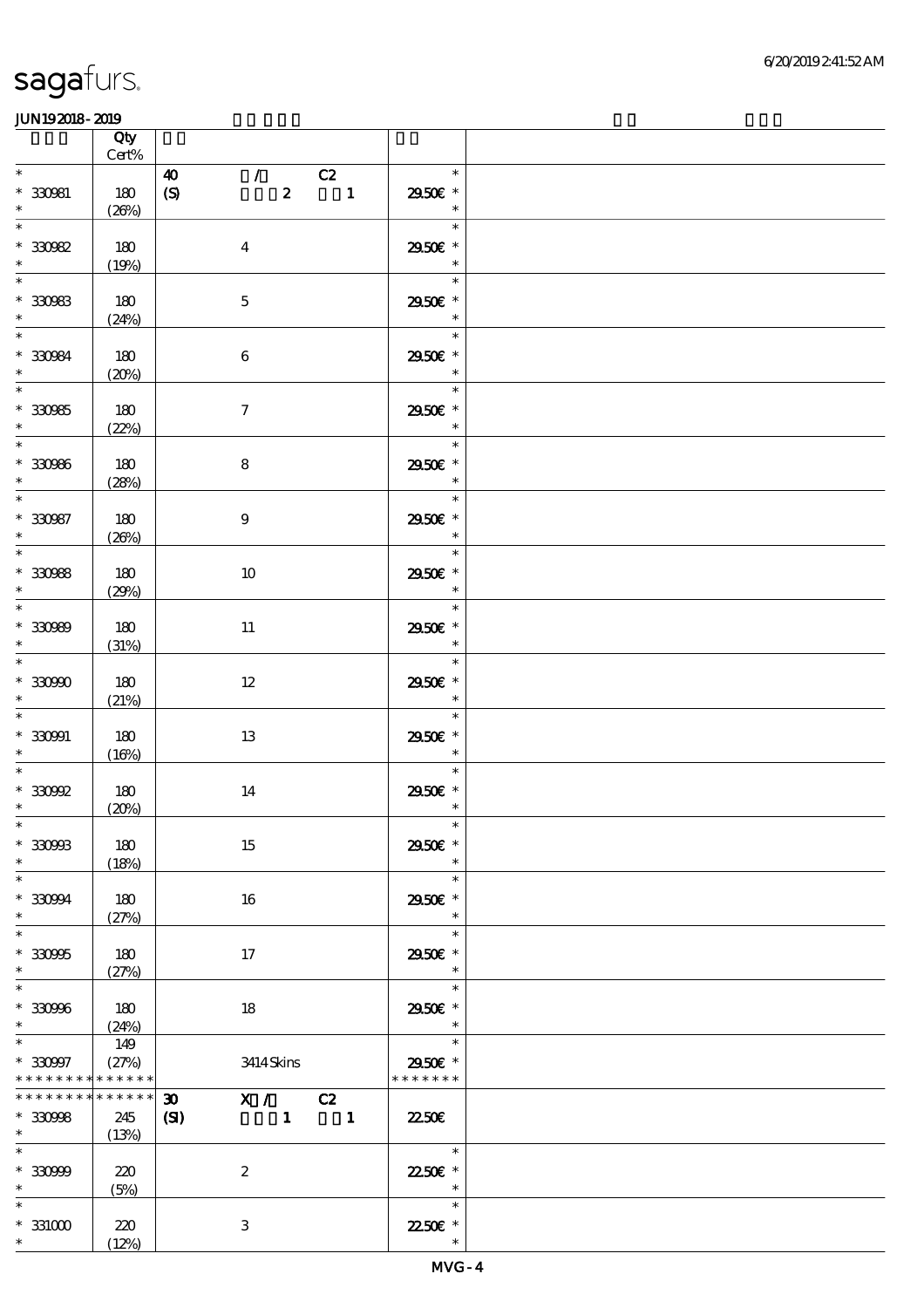|                                                                    | Qty<br>$Cert\%$             |                                                                                                                    |                                    |  |
|--------------------------------------------------------------------|-----------------------------|--------------------------------------------------------------------------------------------------------------------|------------------------------------|--|
| $\ast$                                                             |                             | X / C2<br>$\boldsymbol{\mathfrak{D}}$                                                                              | $\ast$                             |  |
| $^\ast$ 331001<br>$\ast$                                           | 220<br>(7%)                 | (SI)<br>$\mathbf{1}$<br>$\overline{\phantom{a}}$                                                                   | 22.50€ *<br>$\ast$                 |  |
| $\overline{\ast}$<br>$^\ast$ 331002                                | 142<br>(9%)                 | 1047Skins                                                                                                          | $\ast$<br>22.50€ *                 |  |
| * * * * * * * * <mark>* * * * * * *</mark>                         |                             |                                                                                                                    | * * * * * * *                      |  |
| * * * * * * * *<br>$^\ast$ 331003                                  | * * * * * *<br>225          | X / C2<br>$\boldsymbol{\mathfrak{D}}$<br>$1 \quad 1$<br>$\boldsymbol{\mathcal{S}}$                                 | 2400€                              |  |
| $\ast$<br>$\ast$                                                   | (10%)                       |                                                                                                                    | $\ast$                             |  |
| $^\ast$ 331004<br>$\ast$                                           | 200<br>(8%)                 | $\boldsymbol{2}$                                                                                                   | 2350€ *<br>$\ast$                  |  |
| $\overline{\phantom{0}}$<br>$^\ast$ 331005<br>$\ast$               | 200<br>(8%)                 | $\ensuremath{\mathbf{3}}$                                                                                          | $\ast$<br>2350€ *<br>$\ast$        |  |
| $\overline{\ast}$<br>$^\ast$ 331006<br>$\ast$                      | 200<br>(5%)                 | $\boldsymbol{4}$                                                                                                   | $\ast$<br>2350€ *<br>$\ast$        |  |
| $\ast$<br>$^\ast$ 331007<br>$\ast$                                 | 200<br>(5%)                 | $\mathbf 5$                                                                                                        | $\ast$<br>2350€ *<br>$\ast$        |  |
| $\overline{\ast}$<br>$^*$ 331008 $\,$<br>$\ast$                    | 200<br>$(\Theta)$           | $\boldsymbol{6}$                                                                                                   | $\ast$<br>2350€ *<br>$\ast$        |  |
| $\overline{\ast}$<br>$^\ast$ 331009<br>$\ast$                      | 200<br>(4%)                 | $\tau$                                                                                                             | $\ast$<br>2350E *<br>$\ast$        |  |
| $\ast$<br>$*331010$<br>$\ast$                                      | 200<br>(7%)                 | $\bf 8$                                                                                                            | $\ast$<br>2350€ *<br>$\ast$        |  |
| $\ast$<br>$* 331011$<br>$\ast$                                     | 200<br>(17%)                | $\boldsymbol{9}$                                                                                                   | $\ast$<br>2350€ *<br>$\ast$        |  |
| $\ast$<br>$*$ 331012<br>$\ast$                                     | 200<br>(17%)                | $10$                                                                                                               | $\ast$<br>2350€ *<br>$\ast$        |  |
| $*$<br>$*331013$<br>$\ast$                                         | 200<br>(10%)                | $11\,$                                                                                                             | $\ast$<br>2350€ *                  |  |
| $\ast$<br>$* 331014$<br>$\ast$                                     | 200<br>(11%)                | $12 \,$                                                                                                            | $\ast$<br>2350E *<br>$\ast$        |  |
| $\ast$<br>$*$ 331015<br>$\ast$                                     | 200<br>(11%)                | 13                                                                                                                 | $\ast$<br>2350E *<br>$\ast$        |  |
| $\ast$<br>$* 331016$<br>$\ast$                                     | 200<br>(3%)                 | 14                                                                                                                 | $\ast$<br>2350€ *<br>$\ast$        |  |
| $\ast$<br>$* 331017$<br>* * * * * * * * <mark>* * * * * *</mark> * | $92\,$<br>(2%)              | 2917Skins                                                                                                          | $\ast$<br>2350E *<br>* * * * * * * |  |
| * * * * * * * *<br>$*331018$<br>$\ast$                             | * * * * * *<br>245<br>(21%) | $\mathcal{L} = \mathcal{L}$<br>C2<br>$\boldsymbol{\mathfrak{D}}$<br>$\mathbf{1}$<br>$\overline{\mathbf{1}}$<br>(S) | 2300E                              |  |
| $\ast$<br>$*$ 331019<br>$\ast$                                     | 220<br>(10%)                | $\boldsymbol{2}$                                                                                                   | $\ast$<br>2300€ *<br>$\ast$        |  |
| $\ast$<br>$*331020$<br>* * * * * * * *                             | 124<br>(14%)<br>* * * * * * | 589Skins                                                                                                           | $\ast$<br>2300€ *<br>* * * * * * * |  |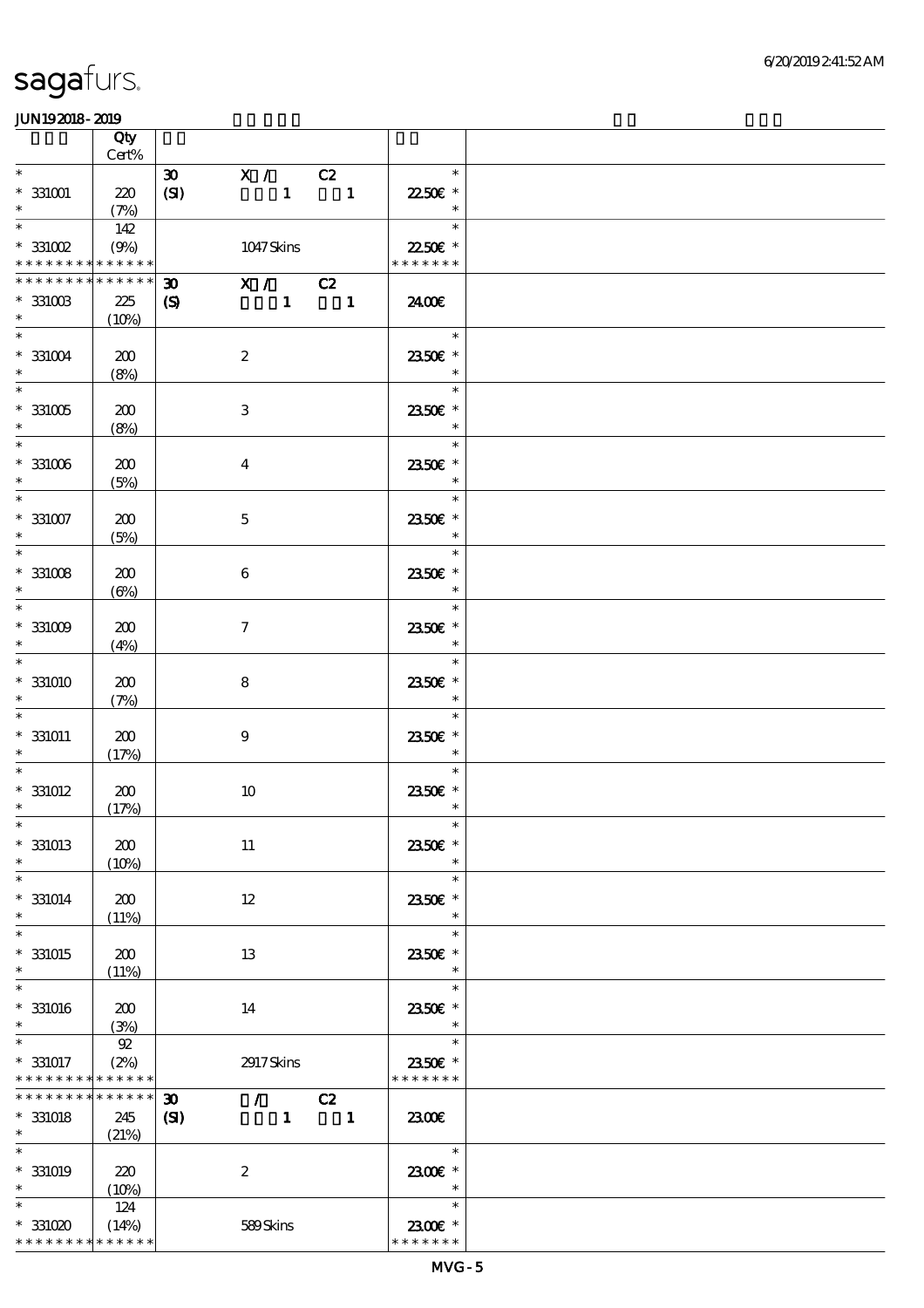|                                               | Qty<br>$Cert\%$           |                                                            |                                                          |                          |  |
|-----------------------------------------------|---------------------------|------------------------------------------------------------|----------------------------------------------------------|--------------------------|--|
| * * * * * * * *                               | * * * * * *               | $\boldsymbol{\mathfrak{D}}$<br>$\mathcal{T}^{\mathcal{A}}$ | C2                                                       |                          |  |
| $*331021$<br>$\ast$                           | 225<br>(18%)              | $\boldsymbol{\mathrm{(S)}}$                                | $\begin{array}{cccc} 1 & \hspace{1.6cm} & 1 \end{array}$ | 2350E                    |  |
| $\ast$                                        |                           |                                                            |                                                          | $\ast$                   |  |
| $^*$ 331022<br>$\ast$                         | 200<br>(22%)              | $\boldsymbol{2}$                                           |                                                          | 2400€ *<br>$\ast$        |  |
| $\ast$                                        |                           |                                                            |                                                          | $\ast$                   |  |
| $^*$ 331023<br>$\ast$                         | 200<br>(12%)              | $\,3$                                                      |                                                          | 2350E *<br>$\ast$        |  |
| $\overline{\ast}$                             |                           |                                                            |                                                          | $\ast$                   |  |
| $*331024$<br>$\ast$                           | 200<br>(11%)              | $\bf{4}$                                                   |                                                          | 2350E *<br>$\ast$        |  |
| $\ast$                                        |                           |                                                            |                                                          | $\ast$                   |  |
| $*331025$<br>$\ast$                           | 200<br>(7%)               | $\mathbf 5$                                                |                                                          | 2350€ *                  |  |
| $\overline{\phantom{0}}$                      |                           |                                                            |                                                          | $\ast$                   |  |
| $* 331026$<br>$\ast$                          | 200<br>(13%)              | $\boldsymbol{6}$                                           |                                                          | 2350€ *<br>$\ast$        |  |
| $\overline{\ast}$                             |                           |                                                            |                                                          | $\ast$                   |  |
| $^*$ 331027 $\,$<br>$\ast$                    | 200<br>(14%)              | $\boldsymbol{\tau}$                                        |                                                          | 2350€ *<br>$\ast$        |  |
| $\ast$                                        |                           |                                                            |                                                          | $\ast$                   |  |
| $*331028$                                     | 200                       | $\bf8$                                                     |                                                          | 2350€ *                  |  |
| $\ast$<br>$\ast$                              | (16%)                     |                                                            |                                                          | $\ast$<br>$\ast$         |  |
| $*331029$                                     | 200                       | $\boldsymbol{9}$                                           |                                                          | 2350E *                  |  |
| $\ast$                                        | (3%)                      |                                                            |                                                          | $\ast$                   |  |
| $\ast$                                        | 117                       |                                                            |                                                          | $\ast$                   |  |
| $*331030$<br>* * * * * * * *                  | $(\Theta)$<br>* * * * * * | 1942 Skins                                                 |                                                          | 2350€ *<br>* * * * * * * |  |
| * * * * * * * *                               | $* * * * * * *$           | $\boldsymbol{\mathfrak{D}}$                                | X / C2                                                   |                          |  |
| $^\ast$ 331031                                | 225                       | $\boldsymbol{\mathcal{S}}$                                 | $2 \qquad \qquad 1$                                      | 2600E                    |  |
| $\ast$                                        | (15%)                     |                                                            |                                                          |                          |  |
| $\ast$<br>$*331032$                           |                           |                                                            |                                                          | $\ast$                   |  |
| $*$                                           | 200<br>(14%)              | $\boldsymbol{2}$                                           |                                                          | 2550€ *<br>$\ast$        |  |
| $*$                                           |                           |                                                            |                                                          | $\ast$                   |  |
| $^\ast$ 331033                                | 200                       | $\,3$                                                      |                                                          | 25.50€ *                 |  |
| $\ast$<br>$\ast$                              | (8%)                      |                                                            |                                                          | $\ast$<br>$\ast$         |  |
| $^\ast$ 331034                                | 200                       |                                                            |                                                          |                          |  |
| $\ast$                                        |                           |                                                            |                                                          |                          |  |
| $\ast$                                        | (9%)                      | $\boldsymbol{4}$                                           |                                                          | 2550€ *<br>$\ast$        |  |
|                                               |                           |                                                            |                                                          | $\ast$                   |  |
| $^\ast$ 331035<br>$\ast$                      | 200                       | $\mathbf{5}$                                               |                                                          | 2550E *<br>$\ast$        |  |
| $\ast$                                        | (11%)                     |                                                            |                                                          | $\ast$                   |  |
| $^\ast$ 331036                                | 200                       | 6                                                          |                                                          | 25.50€ *                 |  |
| $\ast$<br>$\ast$                              | (24%)                     |                                                            |                                                          | $\ast$                   |  |
| $* 331037$                                    | 200                       | $\boldsymbol{\tau}$                                        |                                                          | $\ast$<br>2550€ *        |  |
| $\ast$                                        | (20%)                     |                                                            |                                                          | $\ast$                   |  |
| $\ast$                                        | 142                       |                                                            |                                                          | $\ast$                   |  |
| * * * * * * * * <mark>* * * * * * *</mark>    | (19%)                     | 1567Skins                                                  |                                                          | 2550€ *<br>* * * * * * * |  |
| $^\ast$ 331038<br>* * * * * * * * * * * * * * |                           | $\mathcal{T}=\mathcal{I}$<br>$\boldsymbol{\mathfrak{D}}$   | C2                                                       |                          |  |
| $*331039$                                     | 225                       | $\boldsymbol{\mathcal{S}}$<br>$\mathbf{z}$                 | $\overline{\phantom{a}}$                                 | 25.50€                   |  |
| $\ast$<br>$\ast$                              | (15%)                     |                                                            |                                                          | $\ast$                   |  |
| $* 331040$                                    | 200                       | $\boldsymbol{2}$                                           |                                                          | $2500$ $\epsilon$ *      |  |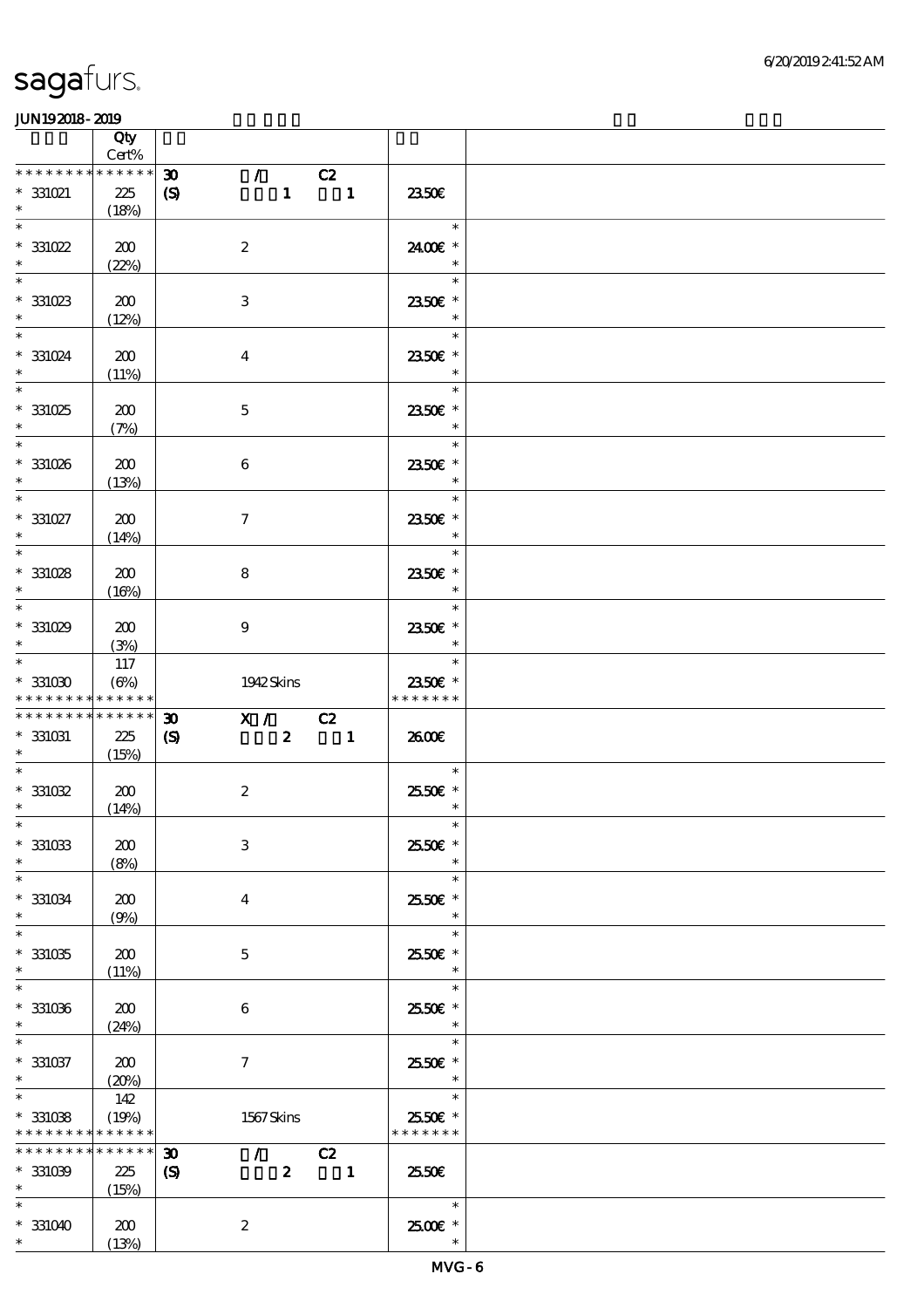|                                                                 | Qty<br>Cert%                |                                                 |                     |                                                     |                                                                      |                                             |  |
|-----------------------------------------------------------------|-----------------------------|-------------------------------------------------|---------------------|-----------------------------------------------------|----------------------------------------------------------------------|---------------------------------------------|--|
| $\ast$                                                          |                             |                                                 |                     |                                                     |                                                                      | $\ast$                                      |  |
| $* 331041$<br>$\ast$                                            | 200<br>(8%)                 | $\boldsymbol{\mathfrak{D}}$<br>$\boldsymbol{S}$ |                     | $\mathcal{L}$ and $\mathcal{L}$<br>$\boldsymbol{z}$ | C2<br>$\blacksquare$                                                 | 2550€ *<br>$\ast$                           |  |
| $\ast$<br>$*331042$<br>$\ast$                                   | 200<br>(33%)                |                                                 | $\boldsymbol{4}$    |                                                     |                                                                      | $\ast$<br>25.50€ *<br>$\ast$                |  |
| $\ast$<br>$*331043$<br>$\ast$                                   | 200<br>(44%)                |                                                 | $\mathbf 5$         |                                                     |                                                                      | $\ast$<br>2550€ *<br>$\ast$                 |  |
| $\ast$<br>$* 331044$<br>$\ast$                                  | 200<br>(35%)                |                                                 | 6                   |                                                     |                                                                      | $\ast$<br>2550€ *<br>$\ast$                 |  |
| $\overline{\phantom{0}}$<br>$* 331045$<br>$\ast$                | 200<br>(18%)                |                                                 | $\boldsymbol{\tau}$ |                                                     |                                                                      | $\ast$<br>2550 £*<br>$\ast$                 |  |
| $\ast$<br>$* 331046$<br>$\ast$                                  | 200<br>(23%)                |                                                 | 8                   |                                                     |                                                                      | $\ast$<br>2550 £*<br>$\ast$                 |  |
| $\ast$<br>$* 331047$<br>$\ast$                                  | 200<br>(19%)                |                                                 | $\boldsymbol{9}$    |                                                     |                                                                      | $\ast$<br>2550€ *<br>$\ast$                 |  |
| $\overline{\phantom{0}}$<br>$* 331048$<br>$\ast$                | 200<br>(30%)                |                                                 | 10                  |                                                     |                                                                      | $\ast$<br>2550€ *<br>$\ast$                 |  |
| $\overline{\ast}$<br>$* 331049$<br>$\ast$                       | 200<br>(27%)                |                                                 | 11                  |                                                     |                                                                      | $\ast$<br>2550€ *<br>$\ast$                 |  |
| $\ast$<br>$*331050$<br>* * * * * * * * * * * * * *              | $5\!5$<br>(29%)             |                                                 |                     | 2280Skins                                           |                                                                      | $\ast$<br>2550€ *<br>* * * * * * *          |  |
| 331051                                                          | 205<br>(13%)                | $\boldsymbol{\mathsf{20}}$<br>(SI)              |                     | X / C2                                              | $\begin{array}{ccccccccccccc}\n1 & & & 1\n\end{array}$               | 1900€                                       |  |
| * * * * * * * * * * * * * *                                     |                             | $\boldsymbol{\mathfrak{D}}$                     |                     |                                                     |                                                                      |                                             |  |
| $*331052$<br>$*$                                                | 265<br>(4%)                 | $\boldsymbol{\mathrm{(S)}}$                     |                     |                                                     | $\begin{array}{c c} \hline X & / & C2 \\ \hline & 1 & 1 \end{array}$ | 1950€                                       |  |
| $\ast$<br>$*331053$<br>$\ast$                                   | 240<br>(7%)                 |                                                 | $\boldsymbol{2}$    |                                                     |                                                                      | $\overline{\mathbf{r}}$<br>2000E*<br>$\ast$ |  |
| $\ast$<br>$* 331054$<br>$\ast$                                  | 240<br>(9%)                 |                                                 | 3                   |                                                     |                                                                      | $\ast$<br>1950E *<br>$\ast$                 |  |
| $\ast$<br>$*331055$<br>$\ast$                                   | 240<br>$(\Theta)$           |                                                 | 4                   |                                                     |                                                                      | $\ast$<br>2000E*<br>$\ast$                  |  |
| $\ast$<br>$*331056$<br>$\ast$                                   | 240<br>(10%)                |                                                 | 5                   |                                                     |                                                                      | $\ast$<br>2000E*<br>$\ast$                  |  |
| $* 331057$<br>$\ast$                                            | 240<br>(18%)                |                                                 | $\boldsymbol{6}$    |                                                     |                                                                      | $\ast$<br>2000E *<br>$\ast$                 |  |
| $\ast$<br>$*331058$<br>* * * * * * * * <mark>* * * * * *</mark> | 224<br>(12%)                |                                                 |                     | 1689Skins                                           |                                                                      | $\ast$<br>2000E*<br>* * * * * * *           |  |
| * * * * * * * *<br>$*331059$<br>$\ast$                          | * * * * * *<br>285<br>(18%) | $\boldsymbol{\mathbf{z}}$<br>(S)                |                     | $\mathcal{F}$ and $\mathcal{F}$<br>$\mathbf{1}$     | C2<br>$\overline{\phantom{a}}$                                       | 1900E                                       |  |
| $*331000$<br>$*$                                                | 260<br>(13%)                |                                                 | $\boldsymbol{2}$    |                                                     |                                                                      | $\ast$<br>1900 *<br>$\ast$                  |  |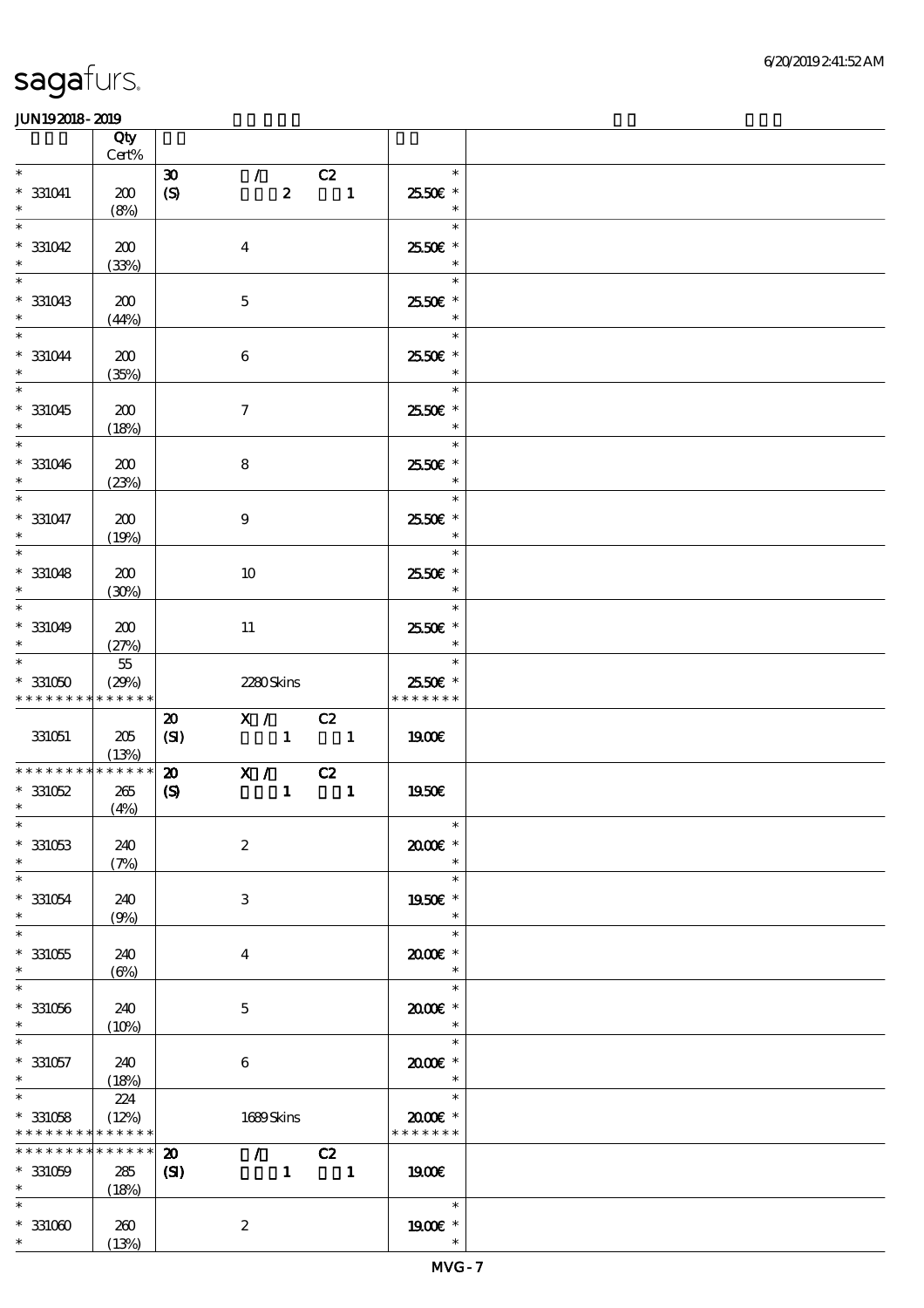|                                                                            | Qty<br>Cert%                          |                                                            |                                             |                                |                                       |  |
|----------------------------------------------------------------------------|---------------------------------------|------------------------------------------------------------|---------------------------------------------|--------------------------------|---------------------------------------|--|
| $\ast$                                                                     |                                       | $\boldsymbol{\mathbf{z}}$                                  | $\mathcal{L}$ and $\mathcal{L}$             | C2                             | $\ast$                                |  |
| $^\ast$ 331061<br>$\ast$                                                   | 260<br>(13%)                          | (SI)                                                       | $\mathbf{1}$                                | $\overline{\phantom{a}}$       | 1900E *<br>$\ast$                     |  |
| $\ast$<br>$*331062$<br>$\ast$                                              | 260<br>(25%)                          |                                                            | $\boldsymbol{4}$                            |                                | $\ast$<br>1900€ *<br>$\ast$           |  |
| $\ast$<br>$^\ast$ 331063<br>$\ast$                                         | 260<br>(25%)                          |                                                            | $\mathbf 5$                                 |                                | $\ast$<br>1900E *<br>$\ast$           |  |
| $\overline{\ast}$<br>$^\ast$ 331064<br>$\ast$                              | 260<br>(16%)                          |                                                            | $\,6\,$                                     |                                | $\ast$<br>1950E *<br>$\ast$           |  |
| $\overline{\phantom{0}}$<br>$^\ast$ 331065<br>$\ast$                       | 260                                   |                                                            | $\boldsymbol{7}$                            |                                | $\ast$<br>1900 *<br>$\ast$            |  |
| $\overline{\ast}$<br>$^\ast$ 331066<br>* * * * * * * *                     | (8%)<br>$7\!3$<br>(8%)<br>* * * * * * |                                                            | 1918Skins                                   |                                | $\ast$<br>1900E *<br>* * * * * * *    |  |
|                                                                            |                                       |                                                            |                                             |                                |                                       |  |
| * * * * * * * *<br>$* 331067$<br>$\ast$                                    | * * * * * *<br>265<br>(4%)            | $\boldsymbol{\mathfrak{D}}$<br>$\boldsymbol{\mathrm{(S)}}$ | $\mathcal{T} = \mathcal{I}$<br>$\mathbf{1}$ | C2<br>$\overline{\phantom{a}}$ | 2000                                  |  |
| $\overline{\phantom{0}}$<br>$*$ 331068<br>$\ast$                           | 240<br>$(\Theta)$                     |                                                            | $\boldsymbol{2}$                            |                                | $\ast$<br>2000E *<br>$\ast$           |  |
| $\overline{\ast}$<br>$* 331009$<br>$\ast$                                  | 240<br>(8%)                           |                                                            | $\,3\,$                                     |                                | $\ast$<br>$2000$ $*$<br>$\ast$        |  |
| $\ast$<br>$*331070$<br>$\ast$                                              | 240<br>(12%)                          |                                                            | $\boldsymbol{4}$                            |                                | $\ast$<br>2000€*<br>$\ast$            |  |
| $\ast$<br>$* 331071$<br>$\ast$                                             | 240<br>(10%)                          |                                                            | $\mathbf 5$                                 |                                | $\ast$<br>$2000$ $*$<br>$\ast$        |  |
| $\ast$<br>$* 331072$<br>$\ast$                                             | 240<br>(15%)                          |                                                            | $\,6\,$                                     |                                | $\ast$<br>$2000$ $*$<br>$\ast$        |  |
| $*$<br>$*331073$<br>$\ast$                                                 | 240<br>(12%)                          |                                                            | $\boldsymbol{7}$                            |                                | $\ast$<br>2000E*                      |  |
| $\ast$<br>$* 331074$<br>$\ast$                                             | 240<br>(8%)                           |                                                            | 8                                           |                                | $\ast$<br>$2000$ $*$<br>$\ast$        |  |
| $\ast$<br>$*331075$<br>* * * * * * * *                                     | $39\,$<br>(10%)<br>* * * * * *        |                                                            | 1984 Skins                                  |                                | $\ast$<br>2000E*<br>* * * * * * *     |  |
| * * * * * * * *                                                            | * * * * * *                           | $\boldsymbol{\mathfrak{D}}$                                | X / C2                                      |                                |                                       |  |
| $* 331076$<br>$\ast$                                                       | 265<br>(19%)                          | $\boldsymbol{\mathcal{S}}$                                 | $\boldsymbol{z}$                            | $\overline{\phantom{a}}$ 1     | <b>2200</b> €                         |  |
| $\ast$<br>$* 331077$<br>$*$                                                | 240<br>(14%)                          |                                                            | $\boldsymbol{2}$                            |                                | $\ast$<br>22.00€ *<br>$\ast$          |  |
| $\overline{\ast}$<br>$*331078$<br>* * * * * * * * <mark>* * * * * *</mark> | 51<br>(15%)                           |                                                            | 556Skins                                    |                                | $\ast$<br>$21.50E$ *<br>* * * * * * * |  |
| * * * * * * * *<br>$*331079$                                               | * * * * * *<br>265                    | $\boldsymbol{\mathbf{z}}$<br>$\boldsymbol{S}$              | $\mathcal{L}$<br>$\boldsymbol{z}$           | C2<br>$\blacksquare$           | 21.50E                                |  |
| $\ast$<br>$\ast$<br>$*331080$<br>$\ast$                                    | (20%)<br>240<br>(33%)                 |                                                            | $\boldsymbol{2}$                            |                                | $\ast$<br>$21.50E$ *                  |  |
|                                                                            |                                       |                                                            |                                             |                                |                                       |  |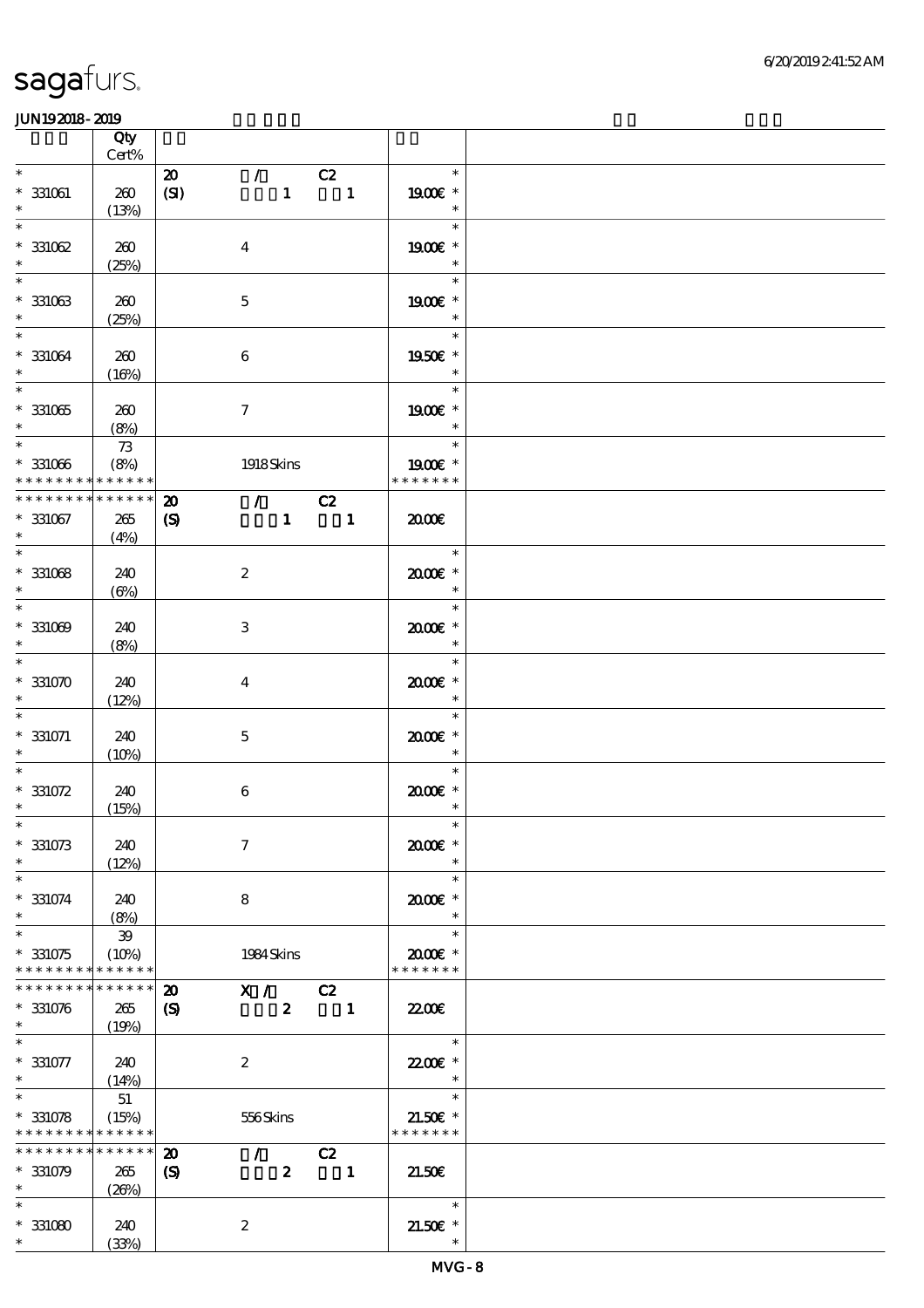|                                          | Qty             |                             |                  |                          |                |                                    |  |
|------------------------------------------|-----------------|-----------------------------|------------------|--------------------------|----------------|------------------------------------|--|
|                                          | Cert%           |                             |                  |                          |                |                                    |  |
| $\ast$                                   |                 | $\boldsymbol{\mathfrak{D}}$ | $\mathcal{T}$    | C2                       |                | $\ast$                             |  |
| $* 331081$                               | 240             | $\boldsymbol{S}$            | $\boldsymbol{z}$ |                          | $\blacksquare$ | $21.50E$ *                         |  |
| $\ast$                                   | (16%)           |                             |                  |                          |                | $\ast$                             |  |
| $\ast$                                   |                 |                             |                  |                          |                | $\ast$                             |  |
| $*331082$                                | 240             |                             | $\boldsymbol{4}$ |                          |                | $21.50E$ *                         |  |
| $\ast$                                   | $(\Theta)$      |                             |                  |                          |                | $\ast$                             |  |
| $\ast$                                   |                 |                             |                  |                          |                | $\ast$                             |  |
| $^\ast$ 331083                           | 240             |                             | $\mathbf 5$      |                          |                | $21.50E$ *                         |  |
| $\ast$                                   | (23%)           |                             |                  |                          |                | $\ast$                             |  |
| $\overline{\ast}$                        |                 |                             |                  |                          |                | $\ast$                             |  |
| $* 331084$                               | 240             |                             | $\boldsymbol{6}$ |                          |                | $21.50E$ *                         |  |
| $\ast$                                   |                 |                             |                  |                          |                | $\ast$                             |  |
| $\ast$                                   | $(10\%)$<br>112 |                             |                  |                          |                | $\ast$                             |  |
|                                          |                 |                             |                  |                          |                |                                    |  |
| $*331085$                                | (23%)           |                             | 1577Skins        |                          |                | $21.50E$ *<br>* * * * * * *        |  |
| * * * * * * * * <mark>* * * * * *</mark> |                 |                             |                  |                          |                |                                    |  |
| * * * * * * * * * * * * * *              |                 | $\mathbf 0$                 | X / C2           |                          |                |                                    |  |
| $* 331086$                               | 285             | (S)                         | $\mathbf{1}$     | $\blacksquare$           |                | <b>1650€</b>                       |  |
| $\ast$                                   | (11%)           |                             |                  |                          |                |                                    |  |
| $*$                                      | 220             |                             |                  |                          |                | $\overline{\phantom{a}}$<br>$\ast$ |  |
| $* 331087$                               | (10%)           |                             | 505Skins         |                          |                | 1650E *                            |  |
| * * * * * * * *                          | * * * * * *     |                             |                  |                          |                | * * * * * * *                      |  |
| * * * * * * * *                          | * * * * * *     | $\mathbf 0$                 | $\mathcal{L}$    | C2                       |                |                                    |  |
| $* 331088$                               | 285             | $\boldsymbol{\mathcal{S}}$  | $\mathbf{1}$     | $\blacksquare$           |                | <b>1650€</b>                       |  |
| $\ast$                                   | (12%)           |                             |                  |                          |                |                                    |  |
| $\ast$                                   |                 |                             |                  |                          |                | $\ast$                             |  |
| $* 331089$                               | 260             |                             | $\boldsymbol{2}$ |                          |                | 1650E *                            |  |
| $\ast$                                   | (14%)           |                             |                  |                          |                | $\ast$                             |  |
| $\ast$                                   | 115             |                             |                  |                          |                | $\ast$                             |  |
|                                          |                 |                             |                  |                          |                |                                    |  |
| $*331090$<br>* * * * * * * * * * * * * * | (13%)           |                             | 660Skins         |                          |                | 1650€ *<br>* * * * * * *           |  |
|                                          |                 |                             |                  |                          |                |                                    |  |
|                                          |                 | $\mathbf 0$                 | X /              | C2                       |                |                                    |  |
| 331091                                   | 162             | $\boldsymbol{S}$            |                  | $2 \qquad \qquad 1$      |                | 17.50€                             |  |
|                                          | (20%)           |                             |                  |                          |                |                                    |  |
| * * * * * * * *                          | * * * * * *     | $\mathbf 0$                 | $\mathcal{T}$    | C2                       |                |                                    |  |
| $*331092$                                | 285             | $\boldsymbol{\mathcal{S}}$  | $\boldsymbol{z}$ | $\blacksquare$           |                | 17.50€                             |  |
| $*$                                      | (17%)           |                             |                  |                          |                |                                    |  |
| $*$                                      | $73\,$          |                             |                  |                          |                | $\overline{\mathbf{r}}$            |  |
| $*331093$                                | (15%)           |                             | 358Skins         |                          |                | 17.50€ *                           |  |
| * * * * * * * *                          | * * * * * *     |                             |                  |                          |                | * * * * * * *                      |  |
|                                          |                 | $\mathbf{1}$                | X /              | C2                       |                |                                    |  |
| 331094                                   | 149             | (S)                         | $\mathbf{1}$     | $\overline{\phantom{a}}$ |                | 1300E                              |  |
|                                          | (14%)           |                             |                  |                          |                |                                    |  |
|                                          |                 | $\mathbf{1}$                | $\mathcal{F}$    | C2                       |                |                                    |  |
|                                          |                 |                             |                  |                          |                |                                    |  |
| 331095                                   | 232             | (S)                         | $\mathbf{1}$     |                          | $\blacksquare$ | 1400E                              |  |
|                                          | (11%)           |                             |                  |                          |                |                                    |  |
|                                          |                 | $\mathbf{1}$                | X /              | C2                       |                |                                    |  |
| 331096                                   | 137             | (S)                         | $\boldsymbol{z}$ | $\overline{\phantom{a}}$ |                | 1550€                              |  |
|                                          | (27%)           |                             |                  |                          |                |                                    |  |
|                                          |                 | $\mathbf{1}$                | $\mathcal{L}$    | C2                       |                |                                    |  |
| 331097                                   | 231             | $\boldsymbol{S}$            | $\boldsymbol{z}$ |                          | $\blacksquare$ | 1550€                              |  |
|                                          | (23%)           |                             |                  |                          |                |                                    |  |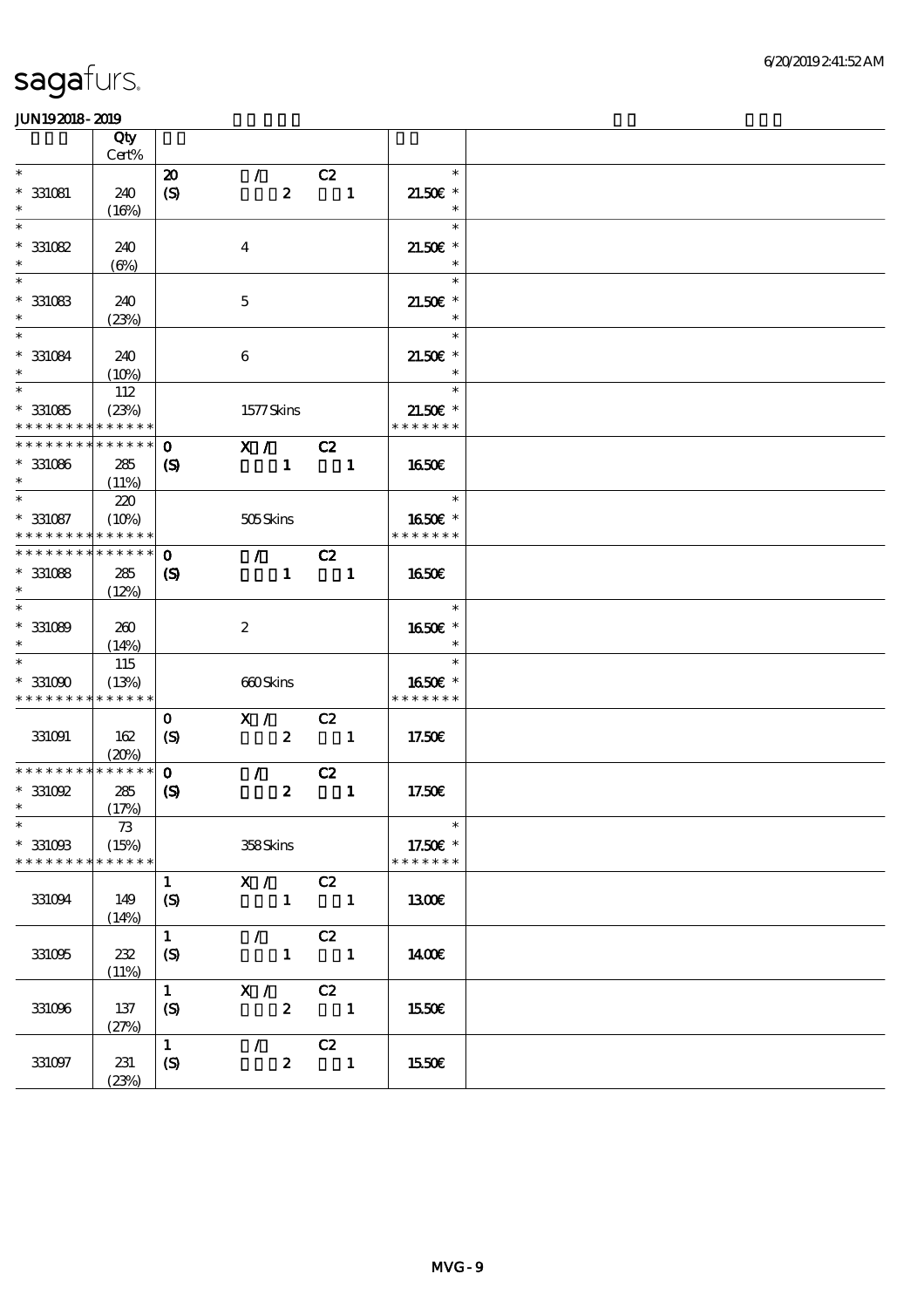|                                           | Qty<br>Cert%              |                             |                             |    |                                      |  |
|-------------------------------------------|---------------------------|-----------------------------|-----------------------------|----|--------------------------------------|--|
|                                           |                           |                             |                             | C2 |                                      |  |
| 331141                                    | 141<br>(4%)               | 50<br>(S)                   | X /<br>$\mathbf{1}$         |    | 3000                                 |  |
|                                           |                           | 50                          | $\mathcal{L}$               | C2 |                                      |  |
| 331142                                    | 188<br>(3%)               | (SI)                        | $\mathbf{1}$                |    | 27.50E                               |  |
| * * * * * * *                             | * * * * * *               | $\boldsymbol{\mathfrak{D}}$ | $\mathcal{L}$               | C2 |                                      |  |
| $*331143$<br>$\ast$                       | 195<br>(4%)               | $\mathbf{S}$                | $\mathbf{1}$                |    | 3000                                 |  |
| $\ast$<br>$* 331144$                      | 45<br>(4%)                |                             | 240Skins                    |    | $\ast$<br>$3000$ $*$                 |  |
| * * * * * * * * * * * * * *               |                           |                             |                             |    | * * * * * * *                        |  |
| 331145                                    | 239<br>(12%)              | 40<br>(SI)                  | X /<br>$\blacksquare$       | C2 | 2400€                                |  |
| * * * * * * * *                           | * * * * * *               | $\boldsymbol{\omega}$       | X /                         | C2 |                                      |  |
| $*331146$<br>$\ast$                       | 205<br>(5%)               | $\boldsymbol{\mathrm{(S)}}$ | $\mathbf{1}$                |    | 2650E                                |  |
| $\ast$                                    |                           |                             |                             |    | $\ast$                               |  |
| $* 331147$<br>$\ast$<br>$\overline{\ast}$ | 180<br>(11%)              |                             | $\boldsymbol{z}$            |    | 2650€ *<br>$\ast$                    |  |
|                                           |                           |                             |                             |    | $\ast$                               |  |
| $*$ 331148<br>$\ast$<br>$\ast$            | 180<br>(7%)               |                             | 3                           |    | 2650E *<br>$\ast$<br>$\ast$          |  |
|                                           |                           |                             |                             |    |                                      |  |
| $* 331149$<br>$\ast$<br>$\ast$            | 170<br>(5%)               |                             | $\bf{4}$                    |    | 2650€ *<br>$\ast$<br>$\ast$          |  |
|                                           | 44                        |                             |                             |    |                                      |  |
| $*331150$                                 | $(\Theta)$                |                             | 779Skins                    |    | 2650€ *                              |  |
| * * * * * * * *                           | * * * * * *               |                             |                             |    | * * * * * * *                        |  |
| * * * * * * * *                           | * * * * * *               | $\boldsymbol{\omega}$       | $\mathcal{L}$               | C2 |                                      |  |
| $*$ 331151<br>$*$                         | 225<br>(11%)              | $\mathbf{C}$                | $\mathbf{1}$                |    | 2500€                                |  |
| $\ast$                                    |                           |                             |                             |    | $\ast$                               |  |
| $* 331152$                                | 200                       |                             | $\boldsymbol{2}$            |    | 2500€ *                              |  |
| $\ast$                                    | (5%)                      |                             |                             |    | $\ast$                               |  |
| $*$<br>$*$ 331153                         | 200                       |                             | $\,3$                       |    | $\ast$<br>2500€*                     |  |
| $\ast$                                    | (9%)                      |                             |                             |    | $\ast$                               |  |
| $\ast$<br>$* 331154$<br>* * * * * * * *   | 32<br>(3%)<br>* * * * * * |                             | 657Skins                    |    | $\ast$<br>2500€ *<br>* * * * * * *   |  |
| * * * * * * *                             | * * * * * *               | $\boldsymbol{\omega}$       | $\mathcal{T} = \mathcal{I}$ | C2 |                                      |  |
| $*331155$<br>$\ast$                       | 205<br>(3%)               | $\boldsymbol{\mathrm{(S)}}$ | $\mathbf{1}$                |    | 2650E                                |  |
| $\ast$                                    |                           |                             |                             |    | $\ast$                               |  |
| $* 331156$<br>$\ast$                      | 180<br>(2%)               |                             | $\boldsymbol{z}$            |    | 2650€ *<br>$\ast$                    |  |
|                                           |                           |                             |                             |    | $\ast$                               |  |
| $* 331157$<br>$\ast$                      | 180<br>(5%)               |                             | 3                           |    | 2650E *<br>$\ast$                    |  |
| $\ast$                                    |                           |                             |                             |    | $\ast$                               |  |
| $*$ 331158<br>$\ast$                      | 180<br>(7%)               |                             | $\bf{4}$                    |    | 27.00 £*<br>$\overline{\phantom{a}}$ |  |
| $\ast$                                    |                           |                             |                             |    | $\ast$                               |  |
| $* 331159$<br>$\ast$                      | 180<br>(8%)               |                             | $\mathbf 5$                 |    | 2650€ *<br>$\ast$                    |  |
| $\ast$                                    |                           |                             |                             |    | $\ast$                               |  |
| $*331160$<br>$*$                          | 180<br>$(\Theta)$         |                             | 6                           |    | 2650E *<br>$\ast$                    |  |
|                                           |                           |                             |                             |    |                                      |  |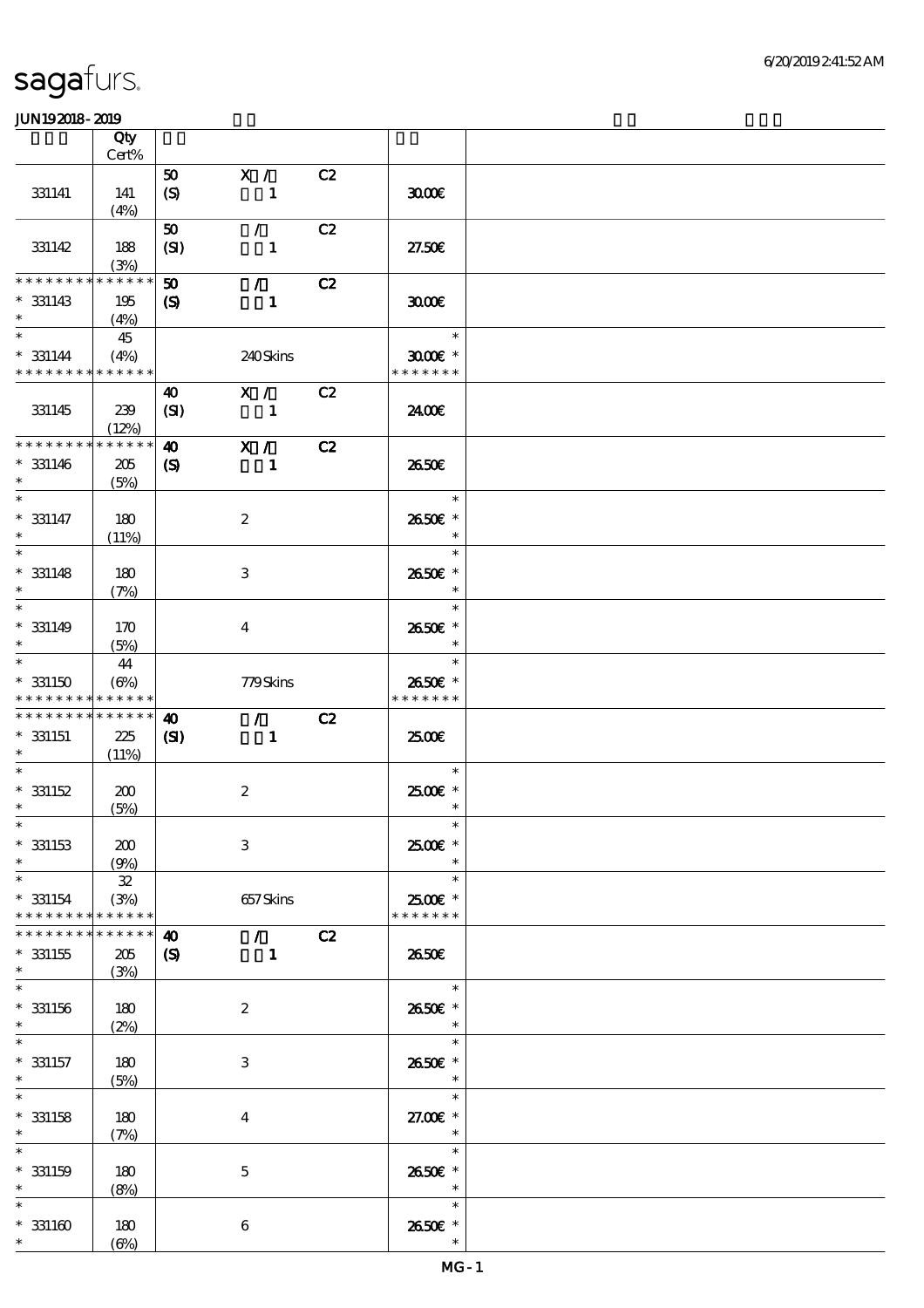|                                                        | Qty             |                                                    |        |                          |  |
|--------------------------------------------------------|-----------------|----------------------------------------------------|--------|--------------------------|--|
|                                                        | Cert%           |                                                    |        |                          |  |
| $\ast$                                                 | 145             | $\mathcal{T}$<br>40                                | C2     | $\ast$                   |  |
| $* 331161$<br>* * * * * * * * <mark>* * * * * *</mark> | (2%)            | $\boldsymbol{S}$<br>$\mathbf{1}$                   |        | 2650€ *<br>* * * * * * * |  |
| * * * * * * * *                                        | * * * * * *     | X /<br>$\boldsymbol{\mathfrak{D}}$                 | C2     |                          |  |
| $* 331162$                                             | 245             | (S)<br>1                                           |        | 21.00E                   |  |
| $\ast$                                                 | (11%)           |                                                    |        |                          |  |
| $\ast$                                                 |                 |                                                    |        | $\ast$                   |  |
| $* 331163$                                             | 220             | $\boldsymbol{2}$                                   |        | 2050€ *                  |  |
| $\ast$<br>$\overline{\ast}$                            | (14%)           |                                                    |        |                          |  |
|                                                        | 156             |                                                    |        | $\ast$                   |  |
| $* 331164$<br>* * * * * * * * * * * * * *              | $(\Theta\%)$    | 621 Skins                                          |        | 2050E *<br>* * * * * * * |  |
| * * * * * * * *                                        | * * * * * *     | $\boldsymbol{\mathfrak{D}}$                        | X / C2 |                          |  |
| $*331165$                                              | 225             | $\boldsymbol{S}$<br>$\mathbf{1}$                   |        | 2300€                    |  |
| $\ast$                                                 | (2%)            |                                                    |        |                          |  |
| $\ast$                                                 |                 |                                                    |        | $\ast$                   |  |
| $* 331166$                                             | 200             | $\boldsymbol{2}$                                   |        | 2300€ *                  |  |
| $\ast$                                                 | (2%)            |                                                    |        | $\ast$                   |  |
| $\ast$                                                 |                 |                                                    |        | $\ast$                   |  |
| $* 331167$<br>$\ast$                                   | 200<br>(5%)     | $\ensuremath{\mathbf{3}}$                          |        | 2300€ *<br>$\ast$        |  |
| $\ast$                                                 |                 |                                                    |        | $\ast$                   |  |
| $* 331168$                                             | 200             | $\overline{\mathbf{4}}$                            |        | 2300€ *                  |  |
| $\ast$                                                 | (11%)           |                                                    |        | $\ast$                   |  |
| $\ast$                                                 |                 |                                                    |        | $\ast$                   |  |
| $* 331169$                                             | 200             | $\mathbf 5$                                        |        | 2300€ *                  |  |
| $\ast$<br>$\ast$                                       | (11%)           |                                                    |        | $\ast$                   |  |
|                                                        |                 |                                                    |        | $\ast$                   |  |
| $*331170$<br>$\ast$                                    | 200<br>(10%)    | $\boldsymbol{6}$                                   |        | 2300€ *<br>$\ast$        |  |
|                                                        |                 |                                                    |        | $\ast$                   |  |
| $* 331171$                                             | 200             | $\tau$                                             |        | 2300E *                  |  |
| $\ast$                                                 | (7%)            |                                                    |        | $\ast$                   |  |
|                                                        |                 |                                                    |        | $\ast$                   |  |
| $* 331172$                                             | 200             | $\bf 8$                                            |        | 2300€ *                  |  |
| $\ast$<br>$*$                                          | (11%)           |                                                    |        | $\ast$<br>$\ast$         |  |
| $* 331173$                                             | 170             | $\boldsymbol{9}$                                   |        | 2300€ *                  |  |
| $\ast$                                                 | (6%)            |                                                    |        | $\ast$                   |  |
| $\ast$                                                 | 57              |                                                    |        | $\ast$                   |  |
| $* 331174$                                             | (3%)            | 1852Skins                                          |        | 2300€ *                  |  |
| * * * * * * * * <mark>* * * * * *</mark> *             |                 |                                                    |        | * * * * * * *            |  |
| * * * * * * * *                                        | $* * * * * * *$ | 30 <sub>o</sub><br>$\mathcal{F}$ and $\mathcal{F}$ | C2     |                          |  |
| $*331175$<br>$\ast$                                    | 245             | (S)<br>$\mathbf{1}$                                |        | 21.00                    |  |
| $\ast$                                                 | (7%)<br>213     |                                                    |        | $\ast$                   |  |
| $* 331176$                                             | (2%)            | 458Skins                                           |        | $21.00E$ *               |  |
| * * * * * * * * <mark>* * * * * *</mark> *             |                 |                                                    |        | * * * * * * *            |  |
| * * * * * * * * * * * * * *                            |                 | $\boldsymbol{\mathfrak{D}}$<br>$\mathcal{F}$       | C2     |                          |  |
| $* 331177$                                             | 225             | $\boldsymbol{\mathcal{S}}$<br>$\mathbf{1}$         |        | 2300                     |  |
| $*$                                                    | (8%)            |                                                    |        |                          |  |
| $\ast$                                                 |                 |                                                    |        | $\ast$                   |  |
| $* 331178$<br>$\ast$                                   | 200<br>(1%)     | $\boldsymbol{2}$                                   |        | 22.50€ *<br>$\ast$       |  |
| $\ast$                                                 |                 |                                                    |        | $\ast$                   |  |
| $* 331179$                                             | 200             | 3                                                  |        | 22.50E *                 |  |
| $\ast$                                                 | (8%)            |                                                    |        | $\ast$                   |  |
| $\ast$                                                 |                 |                                                    |        | $\ast$                   |  |
| $*331180$                                              | 200             | $\boldsymbol{4}$                                   |        | 22.50€ *                 |  |
| $*$                                                    | (5%)            |                                                    |        | $\ast$                   |  |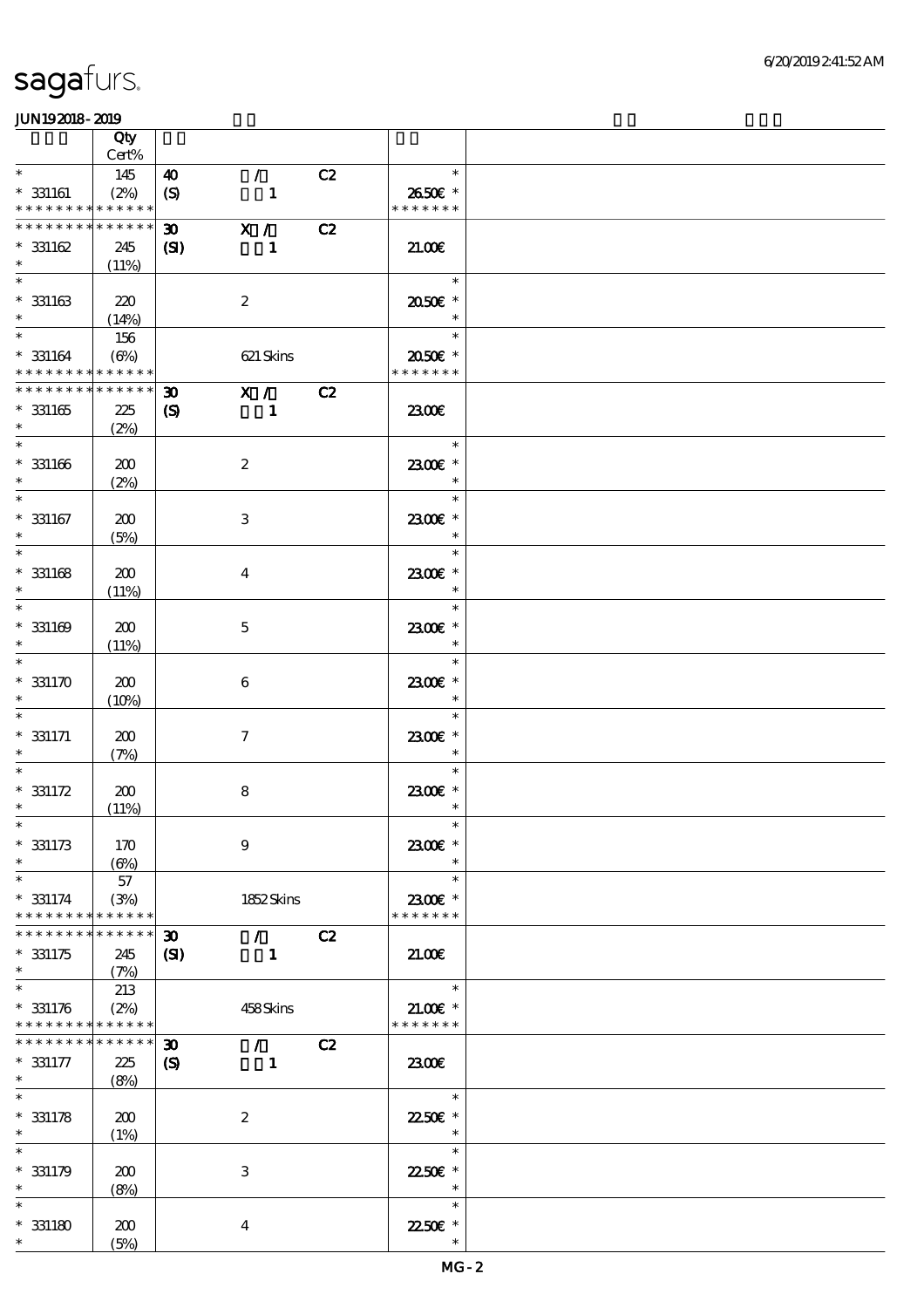|                             | Qty<br>$Cert\%$ |                             |                                 |             |               |  |
|-----------------------------|-----------------|-----------------------------|---------------------------------|-------------|---------------|--|
| $\ast$                      |                 |                             |                                 |             | $\ast$        |  |
|                             |                 | $\boldsymbol{\mathfrak{D}}$ | $\mathcal{L}$                   | C2          |               |  |
| $*$ 331181                  | 200             | $\boldsymbol{S}$            | $\mathbf{1}$                    |             | 22.50€ *      |  |
| $\ast$                      | (3%)            |                             |                                 |             | $\ast$        |  |
| $\ast$                      |                 |                             |                                 |             | $\ast$        |  |
| $* 331182$                  | 200             |                             | $\boldsymbol{6}$                |             | 22.50€ *      |  |
| $\ast$                      | (4%)            |                             |                                 |             | $\ast$        |  |
| $\ast$                      | 197             |                             |                                 |             | $\ast$        |  |
| $*331183$                   | (8%)            |                             | 1422Skins                       |             | 2300€ *       |  |
| * * * * * * * * * * * * * * |                 |                             |                                 |             | * * * * * * * |  |
|                             |                 |                             |                                 |             |               |  |
|                             |                 | $\boldsymbol{\mathfrak{D}}$ | X /                             | C2          |               |  |
| 331184                      | 228             | $\mathcal{S}$               | $\mathbf{1}$                    | <b>LNAP</b> | 2050€         |  |
|                             | (13%)           |                             |                                 |             |               |  |
|                             |                 | $\boldsymbol{\mathfrak{D}}$ | $\mathcal{L}$                   | C2          |               |  |
| 331185                      | 121             | $\boldsymbol{S}$            | $\mathbf{1}$                    | <b>LNAP</b> | 2000          |  |
|                             | (4%)            |                             |                                 |             |               |  |
|                             |                 | $\boldsymbol{\mathfrak{D}}$ | X / C                           | C2          |               |  |
| 331186                      | 299             | (SI)                        | $\mathbf{1}$                    |             | 17.00E        |  |
|                             | (7%)            |                             |                                 |             |               |  |
| * * * * * * * * * * * * * * |                 | $\boldsymbol{\mathfrak{D}}$ | $\overline{\mathbf{x}}$ /       | C2          |               |  |
|                             |                 |                             |                                 |             |               |  |
| $* 331187$                  | 265             | $\boldsymbol{\mathrm{(S)}}$ | $\blacksquare$                  |             | 1850E         |  |
| $\ast$                      | (2%)            |                             |                                 |             |               |  |
| $\ast$                      |                 |                             |                                 |             | $\ast$        |  |
| $*$ 331188                  | 240             |                             | $\boldsymbol{z}$                |             | 1850€ *       |  |
| $\ast$                      | (2%)            |                             |                                 |             | $\ast$        |  |
| $\ast$                      |                 |                             |                                 |             | $\ast$        |  |
| $* 331189$                  | 240             |                             | 3                               |             | 1850E *       |  |
| $\ast$                      | (4%)            |                             |                                 |             | $\ast$        |  |
| $\ast$                      |                 |                             |                                 |             | $\ast$        |  |
| $*331190$                   | 240             |                             | $\overline{\mathbf{4}}$         |             | 1850€ *       |  |
| $\ast$                      |                 |                             |                                 |             | $\ast$        |  |
| $\ast$                      | (5%)            |                             |                                 |             | $\ast$        |  |
|                             |                 |                             |                                 |             |               |  |
| $*$ 331191                  | 240             |                             | $\mathbf{5}$                    |             | 1850E *       |  |
| $\ast$                      | (7%)            |                             |                                 |             | $\ast$        |  |
| $\ast$                      | 210             |                             |                                 |             | $\ast$        |  |
| $*331192$                   | (7%)            |                             | 1435Skins                       |             | 1850E *       |  |
| * * * * * * * * * * * * * * |                 |                             |                                 |             | * * * * * * * |  |
| ***************** 20        |                 |                             | $\sqrt{C^2}$                    |             |               |  |
| $*331193$                   | 285             | (S)                         | $\sim$ 1                        |             | 1800E         |  |
| $\ast$                      | (10%)           |                             |                                 |             |               |  |
| $\ast$                      |                 |                             |                                 |             | $\ast$        |  |
| $* 331194$                  | 260             |                             | $\boldsymbol{z}$                |             | 1800€ *       |  |
| $\ast$                      | (10%)           |                             |                                 |             | $\ast$        |  |
| $\ast$                      |                 |                             |                                 |             | $\ast$        |  |
| $*331195$                   | 260             |                             | 3                               |             | 1800E *       |  |
| $\ast$                      | (11%)           |                             |                                 |             | $\ast$        |  |
| $\ast$                      |                 |                             |                                 |             | $\ast$        |  |
|                             |                 |                             |                                 |             |               |  |
| $*331196$                   | 260             |                             | $\overline{4}$                  |             | 1800€ *       |  |
| $\ast$                      | (6%)            |                             |                                 |             | $\ast$        |  |
| $\ast$                      | 142             |                             |                                 |             | $\ast$        |  |
| $*$ 331197                  | (3%)            |                             | 1207Skins                       |             | 1800€ *       |  |
| * * * * * * * * * * * * * * |                 |                             |                                 |             | * * * * * * * |  |
| * * * * * * * *             | $******$        | $\boldsymbol{\mathfrak{D}}$ | $\mathcal{F}$ and $\mathcal{F}$ | C2          |               |  |
| $*$ 331198                  | 265             | $\boldsymbol{\mathrm{(S)}}$ | $\blacksquare$                  |             | 1850E         |  |
| $\ast$                      | (3%)            |                             |                                 |             |               |  |
| $\overline{\ast}$           |                 |                             |                                 |             | $\ast$        |  |
| $* 331199$                  | 240             |                             | $\boldsymbol{2}$                |             | 1850E *       |  |
| $\ast$                      | (5%)            |                             |                                 |             | $\ast$        |  |
| $\ast$                      |                 |                             |                                 |             | $\ast$        |  |
| $*331200$                   | 240             |                             | $\ensuremath{\mathbf{3}}$       |             | 1850E *       |  |
| $*$ $*$                     |                 |                             |                                 |             | $\ast$        |  |
|                             | (9%)            |                             |                                 |             |               |  |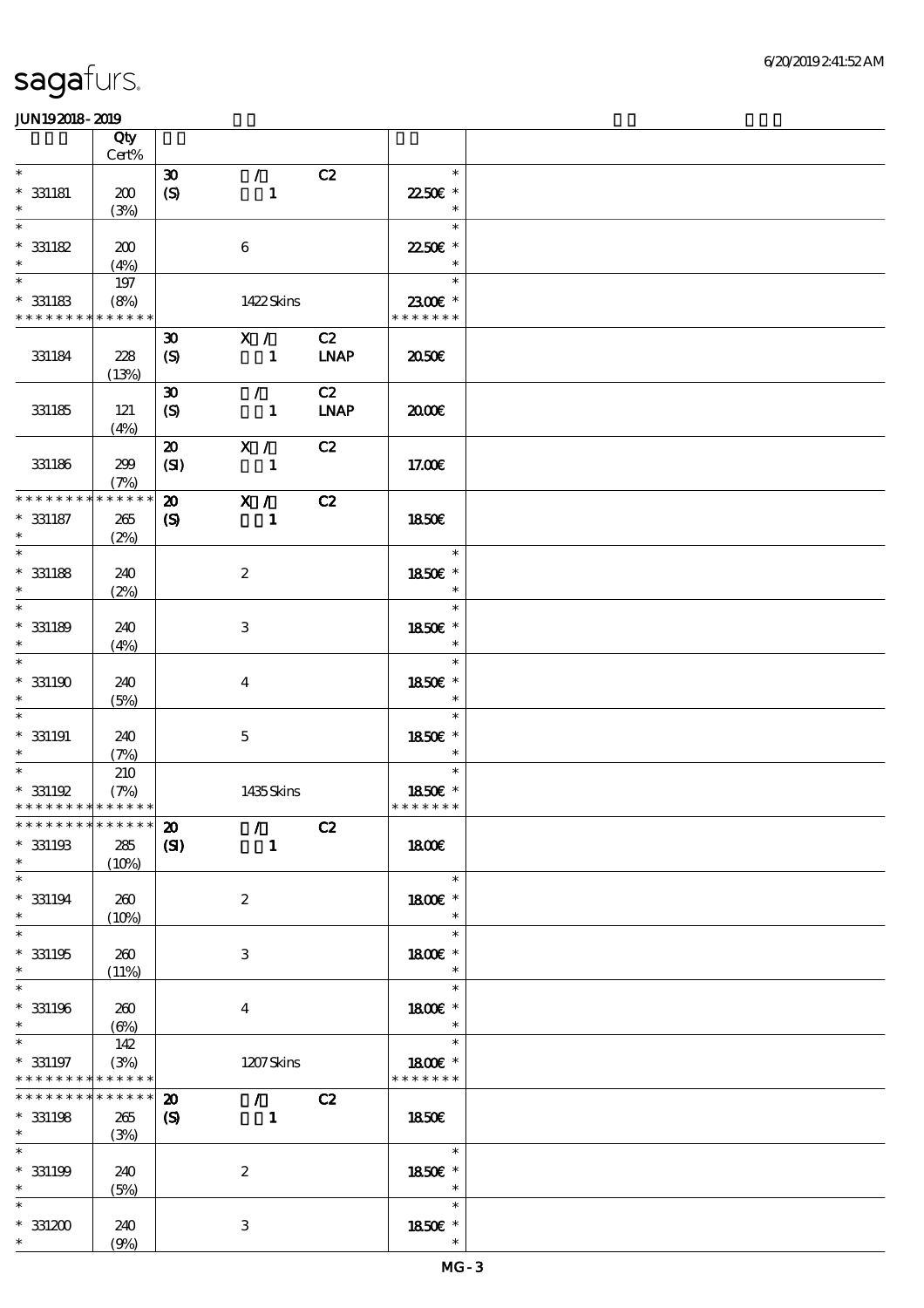|                                                                  | Qty<br>Cert%                |                                                            |                                           |                   |                                    |  |
|------------------------------------------------------------------|-----------------------------|------------------------------------------------------------|-------------------------------------------|-------------------|------------------------------------|--|
| $\ast$                                                           |                             | $\boldsymbol{\mathfrak{D}}$                                | $\mathcal{L}$                             | C2                | $\ast$                             |  |
| $*331201$<br>$\ast$                                              | 240<br>(1%)                 | $\boldsymbol{S}$                                           | $\mathbf{1}$                              |                   | 1850€ *<br>$\ast$                  |  |
| $\ast$<br>$*331202$<br>$\ast$                                    | 240                         |                                                            | $\mathbf{5}$                              |                   | $\ast$<br>1850€ *<br>$\ast$        |  |
| $\ast$<br>$*331203$                                              | (5%)<br>240                 |                                                            | 6                                         |                   | $\ast$<br>1850E *                  |  |
| $\ast$<br>$\ast$                                                 | (4%)                        |                                                            |                                           |                   | $\ast$<br>$\ast$                   |  |
| $*331204$<br>$\ast$<br>$\overline{\ast}$                         | 240<br>(3%)<br>$5\!5$       |                                                            | $\tau$                                    |                   | 1850E *<br>$\ast$<br>$\ast$        |  |
| $*331205$<br>* * * * * * * *                                     | (3%)<br>* * * * * *         |                                                            | 1760Skins                                 |                   | 1850€ *<br>* * * * * * *           |  |
| 331206                                                           | 192<br>(10%)                | $\boldsymbol{\mathfrak{D}}$<br>$\boldsymbol{\mathrm{(S)}}$ | X /<br>$\blacksquare$                     | C2<br><b>LNAP</b> | 17.50€                             |  |
| 331207                                                           | 187<br>$(\Theta\% )$        | $\boldsymbol{\mathfrak{D}}$<br>(SI)                        | $\mathcal{L}$<br>$\mathbf{1}$             | C2<br><b>LNAP</b> | 1650€                              |  |
| 331208                                                           | 20B<br>$(\Theta)$           | $\boldsymbol{\mathfrak{D}}$<br>(S)                         | $\mathcal{F}$<br>$\mathbf{1}$             | C2<br><b>LNAP</b> | 17.50€                             |  |
| 331209                                                           | 193<br>(10%)                | $\mathbf{O}$<br>(SI)                                       | X /<br>$\mathbf{1}$                       | C2                | 1400E                              |  |
| * * * * * * * *<br>* 331210                                      | * * * * * *<br>285<br>(5%)  | $\mathbf{o}$<br>$\boldsymbol{S}$                           | X /<br>$\mathbf{1}$                       | C2                | 1450€                              |  |
| $\ast$<br>$* 331211$<br>* * * * * * * * <mark>* * * * * *</mark> | 79<br>(2%)                  |                                                            | 364Skins                                  |                   | $\ast$<br>1400€ *<br>* * * * * * * |  |
| * * * * * * * * * * * * * * *<br>$*$ 331212<br>$\ast$            | 305<br>(9%)                 | $\mathbf{O}$<br>(S)                                        | $\mathcal{T}=\mathcal{I}$<br>$\mathbf{1}$ | C2                | <b>1500€</b>                       |  |
| $*$<br>$*$ 331213<br>* * * * * * * *                             | 168<br>(11%)<br>* * * * * * |                                                            | 473Skins                                  |                   | $\ast$<br>1450€ *<br>* * * * * * * |  |
| * * * * * * * *<br>$* 331214$<br>$\ast$                          | * * * * * *<br>285<br>(4%)  | $\mathbf{O}$<br>$\boldsymbol{\mathcal{S}}$                 | $\mathcal{F}^{\pm}$<br>$\mathbf{1}$       | C2                | <b>1500€</b>                       |  |
| $\ast$<br>$*$ 331215<br>* * * * * * * * * * * * * *              | 170<br>(8%)                 |                                                            | 455Skins                                  |                   | $\ast$<br>1450€ *<br>* * * * * * * |  |
| 331216                                                           | 270<br>(15%)                | $\mathbf{1}$<br>(SI)                                       | X /<br>$\mathbf{1}$                       | C2                | 11.50€                             |  |
| 331217                                                           | 154<br>(13%)                | $\mathbf{1}$<br>(S)                                        | X /<br>$\mathbf{1}$                       | C2                | 1300E                              |  |
| 331218                                                           | 166<br>(15%)                | $\mathbf{1}$<br>(SI)                                       | $\mathcal{L}$<br>$\mathbf{1}$             | C2                | 1200                               |  |
| 331219                                                           | 125<br>(9%)                 | $\mathbf{1}$<br>(S)                                        | $\mathcal{L}$<br>$\mathbf{1}$             | C2                | 1300E                              |  |
| 331220                                                           | 123<br>(18%)                | $\mathbf{1}$<br>(SI)                                       | X /<br>$\mathbf{1}$                       | C2<br><b>LNAP</b> | 11.50E                             |  |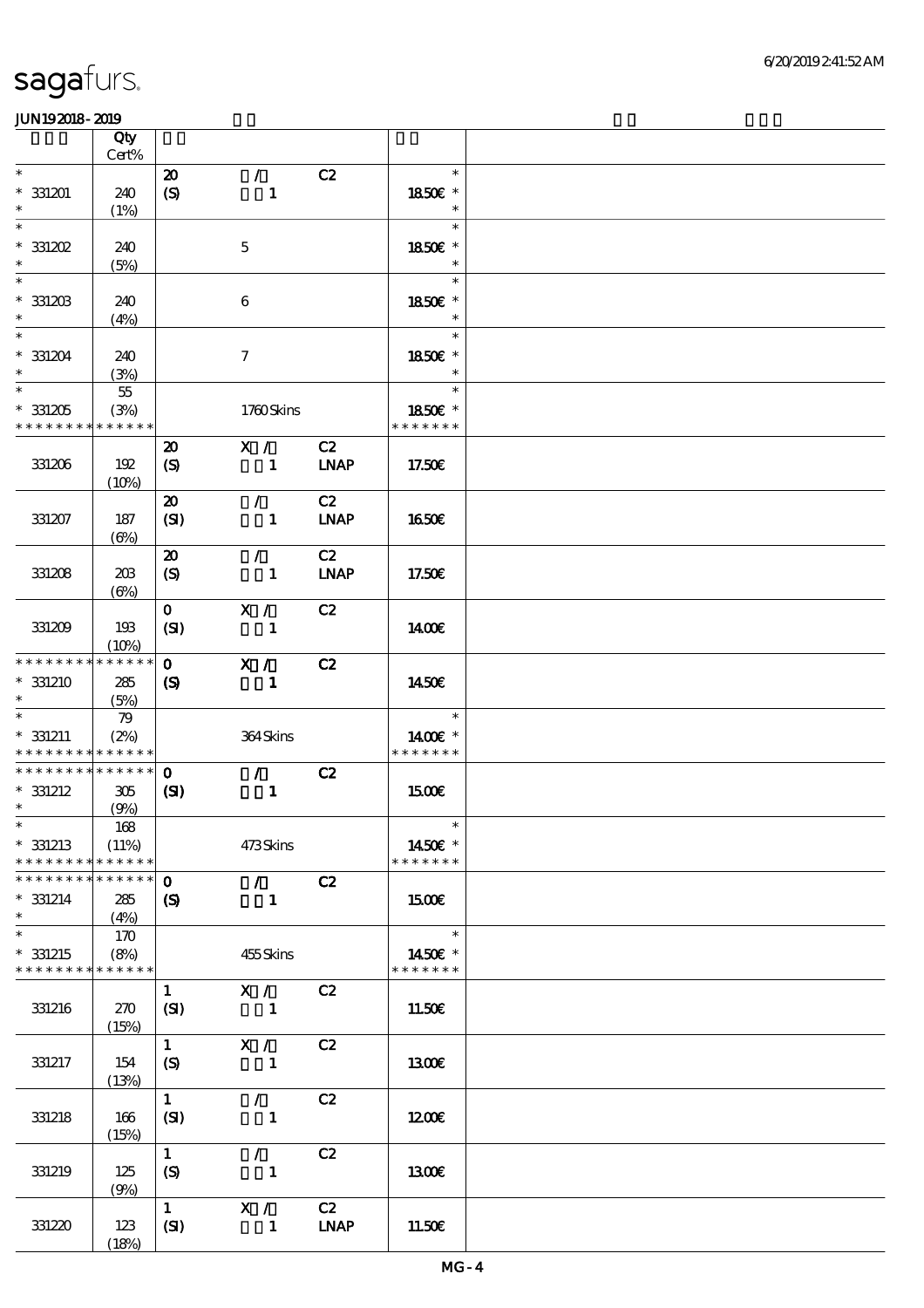| JUN192018-2019                                                     |                            |                                                          |                           |       |                                       | Female |
|--------------------------------------------------------------------|----------------------------|----------------------------------------------------------|---------------------------|-------|---------------------------------------|--------|
|                                                                    | Qty<br>$Cert\%$            |                                                          |                           |       |                                       |        |
| 427001                                                             | 198<br>$(\Theta)$          | $\boldsymbol{\mathbf{z}}$<br>${\bf s}$                   | $X$ $N$                   | C2    | 1650€                                 |        |
| 427002                                                             | 324<br>(7%)                | $\boldsymbol{\mathfrak{D}}$<br>$\mathbf{S}$              |                           | C2    | 17.00E                                |        |
| 427003                                                             | 314<br>$(\Theta)$          | $\boldsymbol{\mathsf{20}}$<br>${\bf S\!I}$               |                           | C2    | 17.00€                                |        |
| 427004                                                             | 420<br>(2%)                | $\boldsymbol{\mathbf{z}}$<br>$\mathbf{S}$                | $\boldsymbol{X}$          | C2    | 1650€                                 |        |
| 427005                                                             | 160<br>$(\Theta)$          | $\boldsymbol{\mathfrak{D}}$<br>$\mathbf{B}$              | X /<br>MET1               | C2    | 1550€                                 |        |
| 427006                                                             | 124<br>(4%)                | $\boldsymbol{\mathsf{20}}$<br>$\mathbf{B}$               | $\mathcal{L}$<br>MET1     | C2    | 1550€                                 |        |
| 427007                                                             | 195<br>(6%)                | $\boldsymbol{\mathsf{20}}$<br>$\, {\bf I} \! {\bf B} \,$ | $\mathbf{X}$ /            | C2    | <b>1600€</b>                          |        |
| 427008                                                             | 130<br>(1%)                | $\boldsymbol{\mathfrak{D}}$<br>$\mathbf{B}$              | $\mathcal{L}$             | C2    | 1600€                                 |        |
| 427009                                                             | 80<br>(7%)                 | $\boldsymbol{\mathbf{z}}$<br>$\mathbf u$                 | X /                       | C2    | 1500€                                 |        |
| 427010                                                             | 99<br>(10%)                | $\boldsymbol{\mathfrak{D}}$<br><b>SAGA</b>               | $\boldsymbol{\mathsf{z}}$ | C2    | (1800)                                |        |
| 427011                                                             | 229<br>(8%)                | $\boldsymbol{\mathfrak{D}}$<br><b>SAGA</b>               | $\boldsymbol{\mathsf{X}}$ | C1/C2 | (1800)                                |        |
| 427012                                                             | 206<br>(9%)                | $\boldsymbol{\mathfrak{D}}$<br><b>SAGA</b>               | $\mathbf X$               | C2    | (1800)                                |        |
| 427013                                                             | 406<br>(7%)                | $\boldsymbol{\mathfrak{D}}$<br><b>SAGA</b>               |                           | C2    | (1800)                                |        |
| 427014                                                             | 429<br>(7%)                | $\boldsymbol{\mathfrak{D}}$<br><b>SAGA</b>               |                           | C2    | (1800)                                |        |
| * * * * * * * *<br>$* 427015$<br>$\ast$                            | * * * * * *<br>445<br>(3%) | $\boldsymbol{\mathsf{20}}$<br><b>SAGA</b>                | $\boldsymbol{X}$          | C2    | (1800)                                |        |
| $\ast$<br>$* 427016$<br>* * * * * * * * <mark>* * * * * * *</mark> | $59\,$<br>$(O\% )$         |                                                          | 504Skins                  |       | $\ast$<br>$(1800)$ *<br>* * * * * * * |        |
| 427017                                                             | 173<br>(8%)                | $\boldsymbol{\mathfrak{D}}$<br>IA                        | X /<br>MET <sub>1</sub>   | C2    | 1600E                                 |        |
| 427018                                                             | 139<br>(5%)                | $\boldsymbol{\mathsf{20}}$<br>IA                         | $\mathcal{L}$<br>MET1     | C2    | <b>1600€</b>                          |        |
| 427019                                                             | 240<br>(5%)                | $\boldsymbol{\mathfrak{D}}$<br>IA                        | X /                       | C2    | 17.00E                                |        |
| * * * * * * *<br>$* 427020$<br>$\ast$                              | * * * * * *<br>425<br>(4%) | $\boldsymbol{\mathbf{z}}$<br>IA                          | $\mathcal{L}$             | C2    | 17.00E                                |        |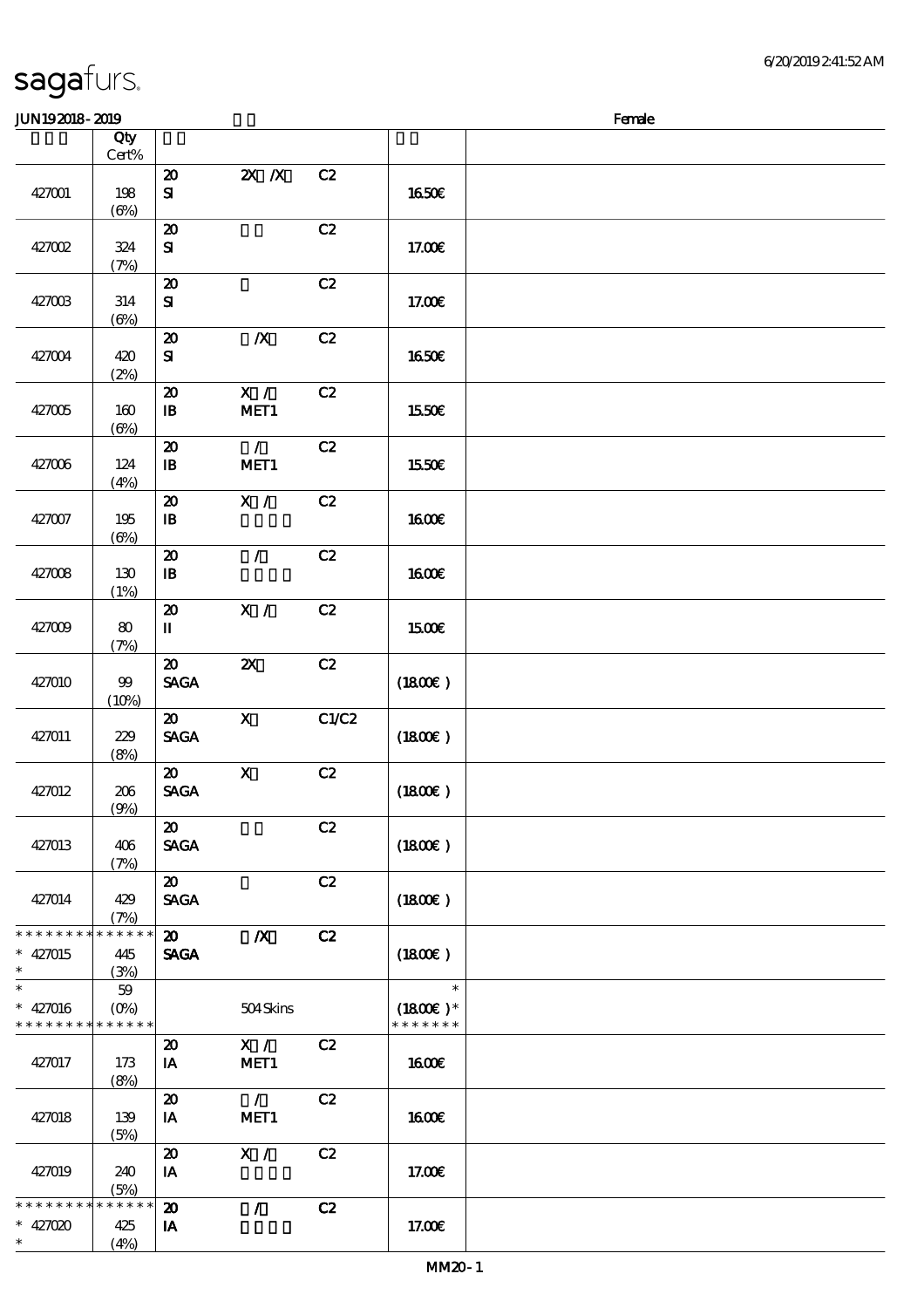| <b>JUN192018-2019</b>         |                      |                                            |         |    |                          | Female |  |  |
|-------------------------------|----------------------|--------------------------------------------|---------|----|--------------------------|--------|--|--|
|                               | Qty<br>Cert%         |                                            |         |    |                          |        |  |  |
| $\ast$                        | 150                  | $\boldsymbol{\mathfrak{D}}$                |         | C2 | $\ast$                   |        |  |  |
| * $427021$<br>* * * * * * * * | $(\Theta)$<br>****** | IA                                         |         |    | 1650E *<br>* * * * * * * |        |  |  |
| 427022                        | 146<br>(11%)         | $\boldsymbol{\mathfrak{D}}$<br><b>SROY</b> | $X$ $N$ | C2 | (1900)                   |        |  |  |
| 427023                        | 140<br>(10%)         | $\boldsymbol{\mathbf{z}}$<br><b>SROY</b>   |         | C2 | (1900E)                  |        |  |  |
| 427024                        | 147<br>(14%)         | $\boldsymbol{\mathbf{z}}$<br><b>SROY</b>   |         | C2 | (1900)                   |        |  |  |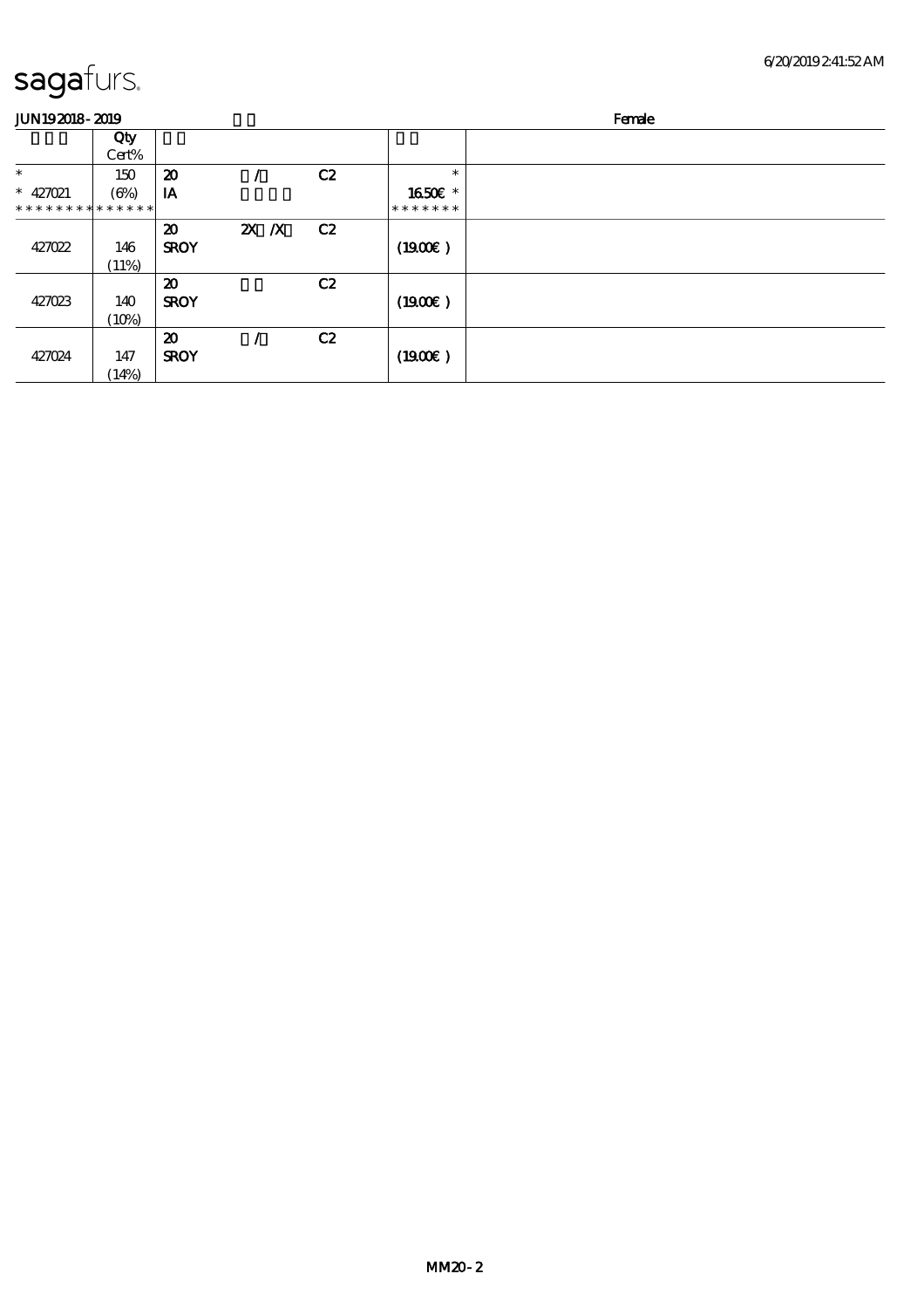| sagafurs. |  |
|-----------|--|
|           |  |

#### JUNI9 2018 - 2019 - 2019 - 2019 - 2019 - 2019 - 2019 - 2019 - 2019 - 2019 - 2019 - 2019 - 2019 - 2019 - 2019 -

| ~~ <u>~~~~~</u> ~~~                        |             |              |                           |                |                   | $\sim$ |
|--------------------------------------------|-------------|--------------|---------------------------|----------------|-------------------|--------|
|                                            | Qty         |              |                           |                |                   |        |
|                                            | Cert%       |              |                           |                |                   |        |
|                                            |             | $\mathbf{o}$ | $\boldsymbol{\mathsf{Z}}$ | C1             |                   |        |
| 427061                                     | 104         | ${\bf s}$    |                           |                | 1450€             |        |
|                                            | (29%)       |              |                           |                |                   |        |
|                                            |             | $\mathbf{O}$ | $\boldsymbol{\mathsf{Z}}$ | C2             |                   |        |
| 427062                                     | 264         | ${\bf s}$    |                           |                | 1450€             |        |
|                                            | (12%)       |              |                           |                |                   |        |
|                                            |             | $\mathbf{o}$ | $\boldsymbol{\mathsf{z}}$ | C <sub>3</sub> |                   |        |
| 427063                                     | 105         | ${\bf s}$    |                           |                | 1400E             |        |
|                                            | (11%)       |              |                           |                |                   |        |
|                                            |             | $\mathbf{o}$ | $\mathbf{x}$              | C1             |                   |        |
|                                            |             |              |                           |                |                   |        |
| 427064                                     | 132         | ${\bf s}$    |                           |                | 1450E             |        |
|                                            | (20%)       |              |                           |                |                   |        |
| * * * * * * * *                            | $******$    | $\mathbf 0$  | $\mathbf{x}$              | C2             |                   |        |
| $* 427065$                                 | 465         | ${\bf s}$    |                           |                | 1450€             |        |
| $*$                                        | (9%)        |              |                           |                |                   |        |
| $\overline{\phantom{0}}$                   | 51          |              |                           |                | $\ast$            |        |
| $* 427066$                                 |             |              | 516Skins                  |                | 1450€ *           |        |
| * * * * * * * * <mark>* * * * * *</mark> * |             |              |                           |                | * * * * * * *     |        |
|                                            |             | $\mathbf{O}$ | $\mathbf{x}$              | C <sub>3</sub> |                   |        |
| 427067                                     | 205         | ${\bf s}$    |                           |                | 1450E             |        |
|                                            | (8%)        |              |                           |                |                   |        |
|                                            |             | $\mathbf{O}$ |                           | C1             |                   |        |
| 427068                                     | 201         | ${\bf s}$    |                           |                | 1450€             |        |
|                                            | (14%)       |              |                           |                |                   |        |
| * * * * * * * *                            | * * * * * * | $\mathbf 0$  |                           | C2             |                   |        |
| $* 427009$                                 | 465         | ${\bf s}$    |                           |                | 1450E             |        |
| $\ast$                                     | (18%)       |              |                           |                |                   |        |
| $\overline{\ast}$                          |             |              |                           |                | $\ast$            |        |
| $* 42000$                                  |             |              |                           |                |                   |        |
| $\ast$                                     | 440         |              | $\boldsymbol{2}$          |                | 1450€ *<br>$\ast$ |        |
|                                            | $(0\%)$     |              |                           |                | $\ast$            |        |
|                                            | 272         |              |                           |                |                   |        |
| $* 427071$                                 | $(O\%)$     |              | 1177Skins                 |                | 1450€ *           |        |
| * * * * * * * *                            | * * * * * * |              |                           |                | * * * * * * *     |        |
| * * * * * * * * * * * * * * *              |             | $\mathbf{o}$ |                           | C3             |                   |        |
| $* 42072$                                  | 465         | ${\bf s}$    |                           |                | 1500€             |        |
| $\ast$                                     | (9%)        |              |                           |                |                   |        |
| $\ast$                                     | 173         |              |                           |                | $\ast$            |        |
| $* 427073$                                 |             |              | 638Skins                  |                | 1450€ *           |        |
| * * * * * * * *                            | * * * * * * |              |                           |                | * * * * * * *     |        |
|                                            |             | $\mathbf 0$  |                           | C1             |                   |        |
| 427074                                     | 361         | ${\bf S}$    |                           |                | 1450E             |        |
|                                            | (14%)       |              |                           |                |                   |        |
| * * * * * * * *                            | * * * * * * | $\mathbf{o}$ |                           | C2             |                   |        |
| $* 427075$                                 | 465         | ${\bf s}$    |                           |                | <b>1500€</b>      |        |
| $\ast$                                     | $(O\%)$     |              |                           |                |                   |        |
| $\ast$                                     |             |              |                           |                | $\ast$            |        |
| $* 42006$                                  | 440         |              | $\boldsymbol{2}$          |                | 1450€ *           |        |
| $\ast$                                     | $(O\%)$     |              |                           |                | $\ast$            |        |
| $\overline{\ast}$                          |             |              |                           |                | $\ast$            |        |
| $* 427077$                                 | 440         |              | 3                         |                | 1450€ *           |        |
| $\ast$                                     |             |              |                           |                | $\ast$            |        |
| $\ast$                                     | $(O\%)$     |              |                           |                | $\ast$            |        |
|                                            |             |              |                           |                |                   |        |
| $* 42008$                                  | 440         |              | $\boldsymbol{4}$          |                | 1450E *           |        |
| $\ast$                                     | (12%)       |              |                           |                | $\ast$            |        |
| $\ast$                                     | 465         |              |                           |                | $\ast$            |        |
| $* 42079$                                  | (7%)        |              | 2250Skins                 |                | 1450€ *           |        |
| * * * * * * * *                            | * * * * * * |              |                           |                | * * * * * * *     |        |
| * * * * * * * *                            | ******      | $\mathbf 0$  |                           | C <sub>3</sub> |                   |        |
| * $427080$                                 | 465         | ${\bf s}$    |                           |                | <b>1500€</b>      |        |
| $\ast$                                     | (12%)       |              |                           |                |                   |        |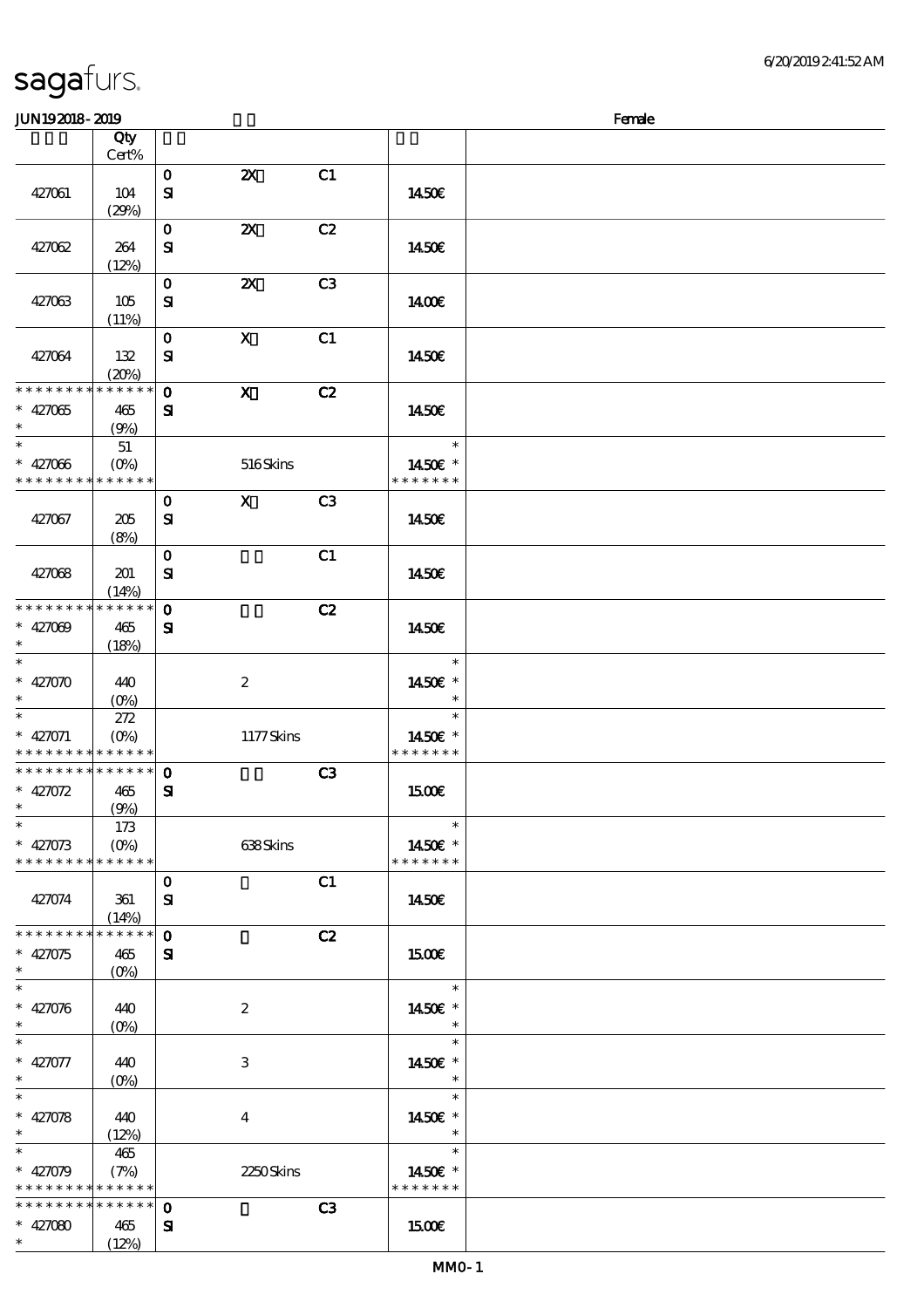$(12%)$ 

| <b>JUN192018-2019</b>       |                                 |              |                           |                |                          | Female |
|-----------------------------|---------------------------------|--------------|---------------------------|----------------|--------------------------|--------|
|                             | Qty                             |              |                           |                |                          |        |
| $\ast$                      | Cert%                           |              |                           |                |                          |        |
|                             |                                 | $\mathbf{o}$ |                           | C3             | $\ast$                   |        |
| $* 427081$<br>$\ast$        | 440                             | ${\bf s}$    |                           |                | 1450€ *<br>$\ast$        |        |
| $\ast$                      | $(O\%)$                         |              |                           |                | $\ast$                   |        |
| $* 427082$                  | 20B                             |              |                           |                |                          |        |
| * * * * * * * * * * * * * * | $(O\!\!\!\!\!\!\!/\,\!o)$       |              | 1108Skins                 |                | 1450€ *<br>* * * * * * * |        |
|                             |                                 | $\mathbf{o}$ |                           | C1             |                          |        |
| 427083                      | 245                             | ${\bf s}$    |                           |                | 1450E                    |        |
|                             | (11%)                           |              |                           |                |                          |        |
| * * * * * * * *             | * * * * * *                     | $\mathbf{o}$ |                           | C2             |                          |        |
| $* 427084$                  | 466                             | ${\bf s}$    |                           |                | 1500E                    |        |
| $\ast$                      | $(0\%)$                         |              |                           |                |                          |        |
| $\ast$                      |                                 |              |                           |                | $\ast$                   |        |
| $* 427085$                  | 440                             |              | $\boldsymbol{2}$          |                | 1450€ *                  |        |
| $\ast$                      | $(O\!\!\!\!\!\!\backslash\rho)$ |              |                           |                | $\ast$                   |        |
| $\ast$                      |                                 |              |                           |                | $\ast$                   |        |
| $* 427086$                  | 440                             |              | $\,3$                     |                | 1450€ *                  |        |
| $\ast$                      | $(0\%)$                         |              |                           |                | $\ast$                   |        |
| $\ast$                      |                                 |              |                           |                | $\ast$                   |        |
| $* 427087$                  | 440                             |              | $\bf{4}$                  |                | 1450€ *                  |        |
| $\ast$                      | (12%)                           |              |                           |                | $\ast$                   |        |
| $\overline{\ast}$           | 297                             |              |                           |                | $\ast$                   |        |
| $* 427088$                  | (O <sub>0</sub> )               |              | 2083Skins                 |                | 1450€ *                  |        |
| * * * *                     | * * * * * *                     |              |                           |                | * * * * * * *            |        |
| * * * * * * * *             | * * * * * *                     | $\mathbf{o}$ |                           | C3             |                          |        |
| $* 427089$                  | 465                             | ${\bf s}$    |                           |                | <b>1500€</b>             |        |
| $\ast$                      | (12%)                           |              |                           |                |                          |        |
| $\ast$                      |                                 |              |                           |                | $\ast$                   |        |
| * $427000$                  | 440                             |              | $\boldsymbol{2}$          |                | 1450€ *                  |        |
| $\ast$                      | $(O\%)$                         |              |                           |                | $\ast$                   |        |
| $\ast$                      | 287                             |              |                           |                | $\ast$                   |        |
| $* 427091$                  | $(O\%)$                         |              | 1192Skins                 |                | 1450 €*                  |        |
| * * * * * * * *             | * * * * * *                     |              |                           |                | * * * * * * *            |        |
| * * * * * * * *             | * * * * * *                     | $\mathbf 0$  | $\mathbf{x}$              | C1/C2          |                          |        |
| $* 427092$                  | 465                             | ${\bf s}$    |                           |                | 1450E                    |        |
| ∗                           | (9%)                            |              |                           |                |                          |        |
| $\ast$                      | 324                             |              |                           |                | $\ast$                   |        |
| $* 427008$                  | $(O\!\!\!\!\!\!\!/\,\!o)$       |              | 789Skins                  |                | 1450€ *                  |        |
| * * * * * * * * * * * * * * |                                 |              |                           |                | * * * * * * *            |        |
|                             |                                 | $\mathbf 0$  | $\mathbf{X}$              | C <sub>3</sub> |                          |        |
| 427094                      | 367                             | ${\bf s}$    |                           |                | 1650€                    |        |
|                             | (6%)                            |              |                           |                |                          |        |
|                             |                                 | $\mathbf{o}$ | $\boldsymbol{\mathsf{Z}}$ | C2             |                          |        |
| 427095                      | 198                             | ${\bf s}$    | <b>INAP</b>               |                | <b>1350€</b>             |        |
|                             | (43%)                           |              |                           |                |                          |        |
| * * * * * * * *             | * * * * * *                     | $\mathbf 0$  | $\mathbf{X}$              | C2             |                          |        |
| $* 427096$                  | 172                             | ${\bf s}$    | <b>INAP</b>               |                | 1350€                    |        |
| $\ast$                      | $(O\%)$                         |              |                           |                |                          |        |
| $\ast$                      | 105                             |              |                           |                | $\ast$                   |        |
| * $427097$                  | (100%)                          |              | 277Skins                  |                | 1350€ *                  |        |
| * * * * * * * *             | * * * * * *                     |              |                           |                | * * * * * * *            |        |
| * * * * * * * *             | * * * * * *                     | $\mathbf 0$  |                           | C2             |                          |        |
| $* 427098$                  | 426                             | ${\bf s}$    | <b>INAP</b>               |                | 1350€                    |        |
| $\ast$                      | (22%)                           |              |                           |                |                          |        |
| $\ast$                      | 80                              |              |                           |                | $\ast$                   |        |
| * $427099$                  | $(O\!\!\!\!\!\!\!/\,\!o)$       |              | 506Skins                  |                | 1300€ *                  |        |
| * * * * * * * * * * * * * * |                                 |              |                           |                | * * * * * * *            |        |
|                             |                                 | 0            |                           | C2             |                          |        |
| 427100                      | 284                             | ${\bf s}$    | <b>INAP</b>               |                | 1500€                    |        |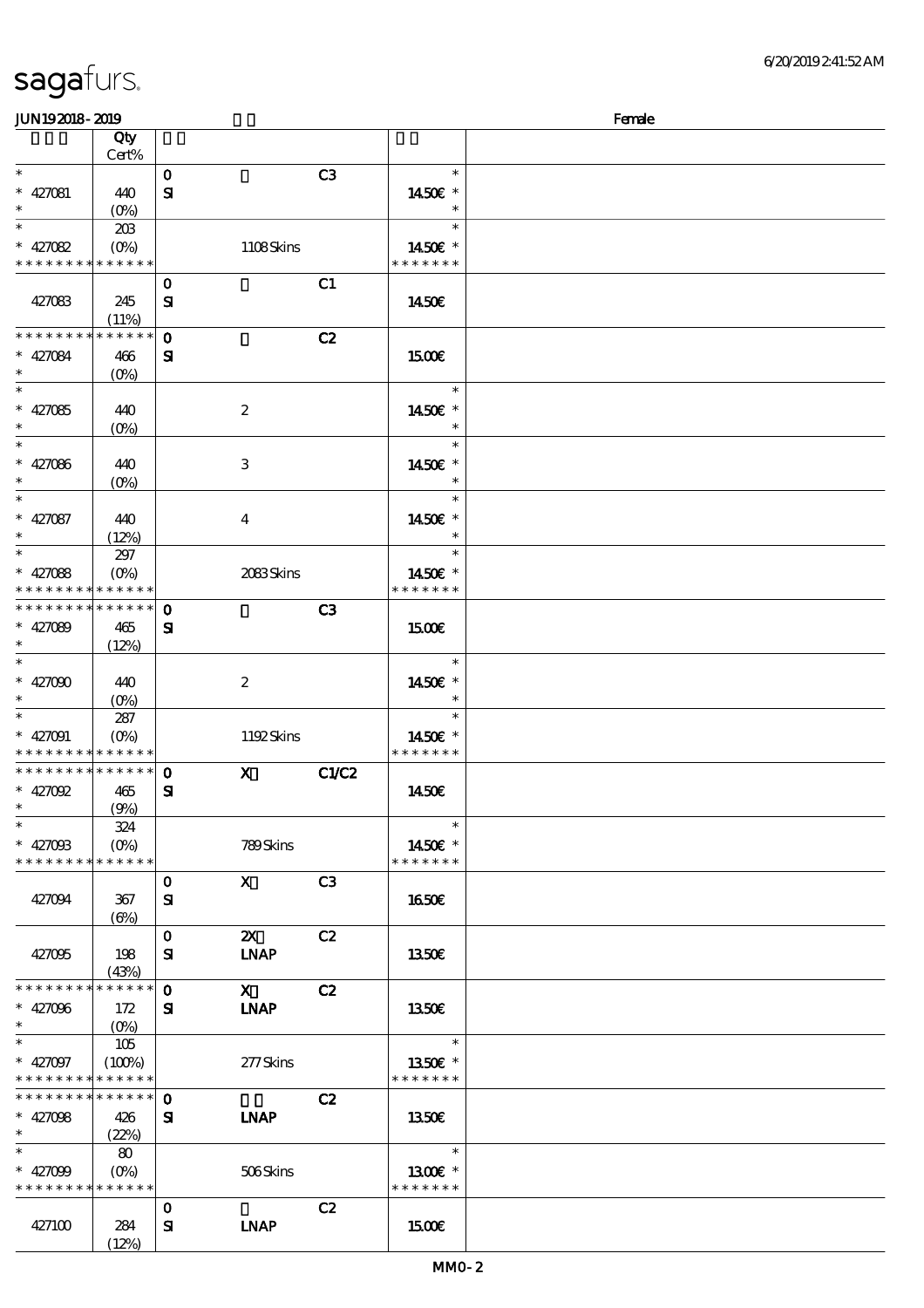| sagafurs. |  |
|-----------|--|
|           |  |

顺序号 Qty Cert%

(23%)

 $0 \t\t 2X \t\t C1$ 

 $SAGA$  1600 $\varepsilon$ 

(18%)

427120 277

#### 427101 263  $(7%)$ 0 浅/X浅 C2  $SI$  INAP 16.00€ 427102 353 (11%) 0 全部 C2  $\Box$  I5.00 $\epsilon$  $0$  X/ C2 IB MET1 **\* \* \* \* \* \* \* \* \* \* \* \* \*** \* \* 427103 465 (13%) 14.00€ \* \* 427104 \* \* \* \* \* \* \* \* \* \* \* \* 56 (14%) 521 Skins \* \* 13.50€ \* \* \* \* \* \* \* 427105 251 (17%) 0 / C2 IB MET1 13.50€ 0 X / C2  $\mathbf{B}$ **\* \* \* \* \* \* \* \* \* \* \* \* \* \*** \* \* 427106 485 (7%) 14.50€ \* \* 427107 \* \* \* \* \* \* \* \* \* \* \* \* \* 195  $(6\%)$  680 Skins \* 1400€ \* \* \* \* \* \* \* \* 0 / C2  $\mathbf{B}$ **\* \* \* \* \* \* \* \* \* \* \* \* \* \* \*** \* 427108 465 \* (2%) 14.50€ \* \* \* 427109 440 (2%) 2 \* 1400€ \* \* \* \* \* 427110 440 (3%) 3 \* \* 14.50€ \* \* \* \* 427111 420  $(4%)$ 4 \* 1400€ \* \* \* \* 427112 \* \* \* \* \* \* \* \* <mark>\* \* \* \* \*</mark> 56 (1%) 1821 Skins \* 1400€ \* \* \* \* \* \* \* \* 427113 268  $(10%)$  $0$  X / C2  $IB$  LNAP  $12.50\epsilon$ 200 / C2 IB 身体咬伤 LNAP \* \* \* \* \* \* \* \* \* \* \* \* \* \* \* \* 427114 425 (7%) 13<sub>00€</sub> \* \* 427115 \* \* \* \* \* \* \* \* \* \* \* \* \* 81  $(12%)$  506 Skins \* 1300€ \* \* \* \* \* \* \* \* 0 X / C2 II \* \* \* \* \* \* \* \* \* \* \* \* \* \* \* 427116 465 \*  $(9%)$  13.50€ \* \* 427117 \* \* \* \* \* \* \* \* \* \* \* \* \* \* 238  $(9%)$  703 Skins \* \* 13.50€ \* \* \* \* \* \* \* 427118 382  $(5%)$ 0 / C2  $II$  1350€ 427119 82  $0$  X / C2  $II$  INAP  $11.00\epsilon$

JUN192018-2019 Female

说明 价格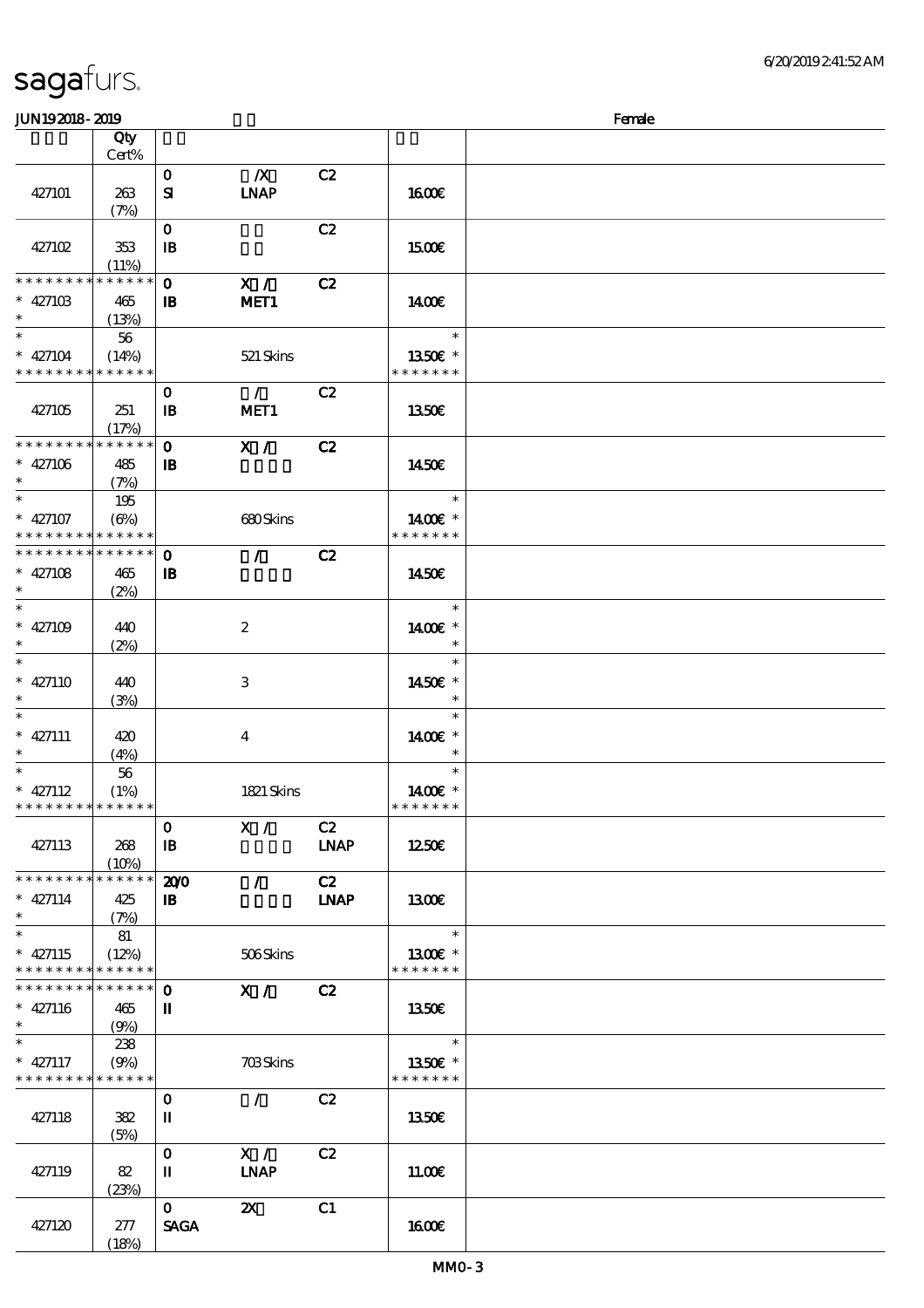| <b>saga</b> furs. |  |
|-------------------|--|
|                   |  |

\* \*

\*

\*

\* \*

\*

\*

\*

\*

\*

\*

\*

\*

\*

\*

\* 427140 420

(0%)

4

顺序号 Qty

#### Cert%  $0$   $2X$   $C2$ SAGA \* \* \* \* \* \* \* \* \* \* \* \* \* \* 427121 445  $(0%)$  16.00€ \* \* 427122 400 (0%) 2 \* 1600€ \* \* \* \* 427123 67 (0%) 3 \* 1600€ \* \* \* \* 427124 \* \* \* \* \* \* \* \* \* \* \* \* \* 113  $(100%)$  1025 Skins \* \* 15.50€ \* \* \* \* \* \* \* 427125 385  $(11%)$ 0 2X C3 SAGA 1600€ 427126 328 (19%) 0 X C1 SAGA 1600€ 427127 342  $(9%)$ 0 X C1  $SAGA$  16.00€  $\overline{0}$  x  $\overline{C}$ SAGA **\* \* \* \* \* \* \* \* \* \* \* \*** 427128 465 (0%) **160€** \* \* 427129 420 (0%) 2 \* 1600€ \* \* \* 427130 420 (0%) 3 \* \* \* 15.50€ \* \* 427131 317  $(Q_0)$ 4 \* \* 15.50€ \* \* \* 427132 \* \* \* \* \* \* \* \* \* \* \* \* \* \* 162  $(100%)$  1784 Skins \* \* 15.50€ \* \* \* \* \* \* \*  $\overline{\text{O}}$  X C3 SAGA \* \* \* \* \* \* \* \* \* \* \* \* \* \* \* 427133 445 (13%) 16.00€ \* \* 427134 \* \* \* \* \* \* \* \* \* \* \* \* \* 316 (0%) 761 Skins \* \* 15.50€ \* \* \* \* \* \* \*  $\mathbf{0}$  C1 SAGA \* \* \* \* \* \* \* \* \* \* \* \* \* \* \* 427135 425 (12%) 16.00€ \* \* 427136 \* \* \* \* \* \* \* \* <mark>\* \* \* \* \*</mark> 58  $(0%)$  483 Skins \* \* 15.50€ \* \* \* \* \* \* \*  $\overline{0}$  C<sub>2</sub> SAGA \* \* \* \* \* \* \* \* \* \* \* \* \* \* \* 427137 445 (0%) 16.00€ \* \* 427138 420 (0%) 2 \* \* 15.50€ \* \* \* 427139 420 (0%) 3 \* \* 15.50€ \* \*

JUN192018-2019 Female

说明 价格

\* \* 15.50€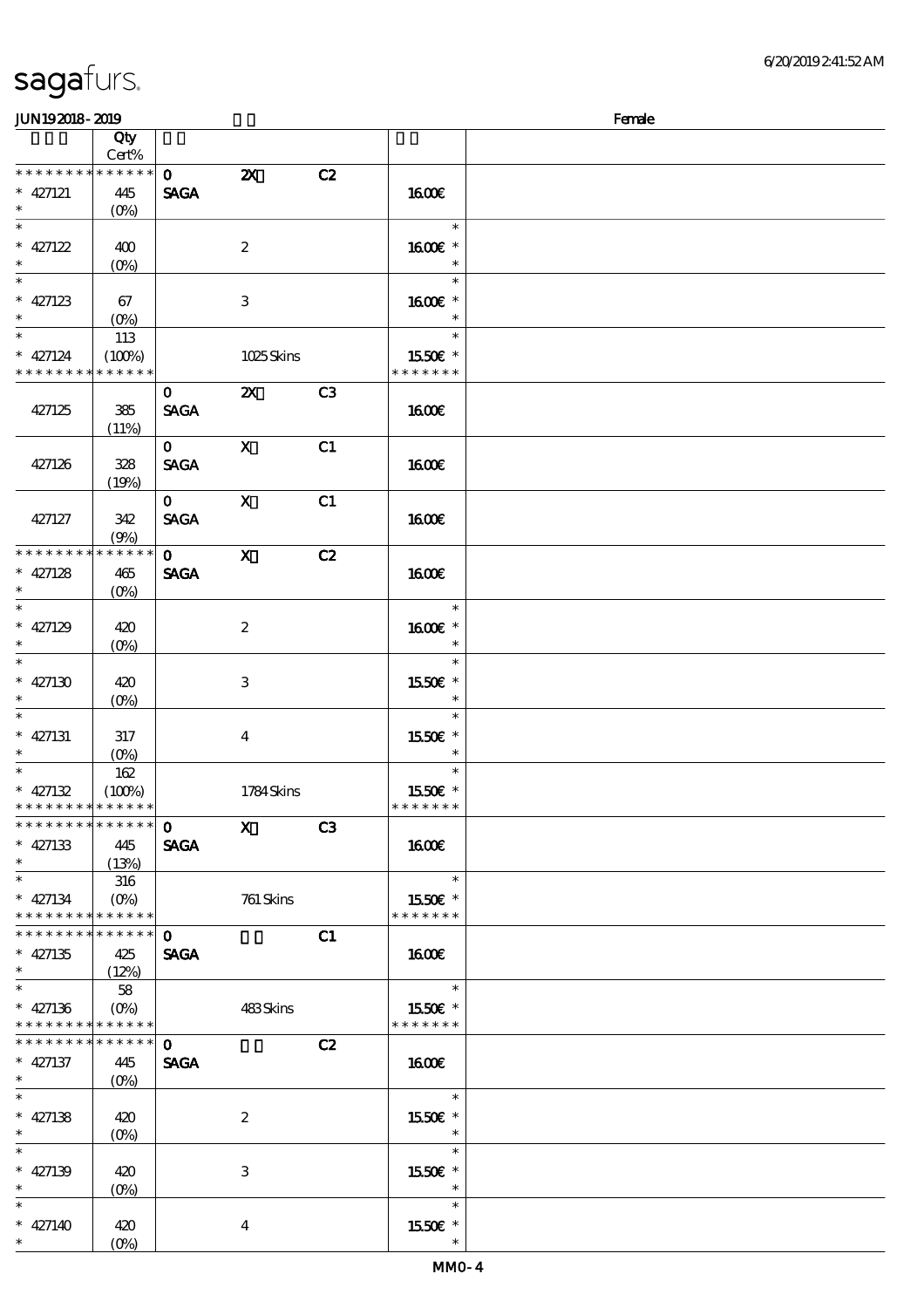| <b>JUN192018-2019</b>       |                                 |                         |                      | Female |
|-----------------------------|---------------------------------|-------------------------|----------------------|--------|
|                             | Qty                             |                         |                      |        |
|                             | Cert%                           |                         |                      |        |
| $\ast$                      |                                 | $\mathbf{o}$            | C2<br>$\ast$         |        |
| $* 427141$                  | 420                             | <b>SAGA</b>             | 1550E *              |        |
| $\ast$                      | (O <sub>0</sub> )               |                         | $\ast$               |        |
| $\overline{\ast}$           |                                 |                         | $\ast$               |        |
| $* 427142$                  | 420                             | $\bf 6$                 | 1550 £*              |        |
| $\ast$                      | $(0\%)$                         |                         | $\ast$               |        |
| $\ast$                      |                                 |                         | $\ast$               |        |
|                             |                                 |                         |                      |        |
| $* 427143$                  | 420                             | $\boldsymbol{\tau}$     | 1550E *              |        |
| $\ast$                      | $(O\%)$                         |                         | $\ast$               |        |
| $\ast$                      |                                 |                         | $\ast$               |        |
| $* 427144$                  | 183                             | $\bf8$                  | 1550€ *              |        |
| $\ast$                      | $(O\!/\!o)$                     |                         | $\ast$               |        |
| $\overline{\ast}$           | $171\,$                         |                         | $\ast$               |        |
| $* 427145$                  | (100%)                          | 3319Skins               | 1550E *              |        |
| * * * * * * * *             | * * * * * *                     |                         | * * * * * * *        |        |
| * * * * * * * *             | * * * * * *                     | $\mathbf{o}$            | C3                   |        |
| $* 427146$                  | 445                             | <b>SAGA</b>             | 1600E                |        |
| $\ast$                      | $(O\%)$                         |                         |                      |        |
| $\ast$                      |                                 |                         | $\ast$               |        |
| $* 427147$                  | 420                             | $\boldsymbol{z}$        | 1550€ *              |        |
| $\ast$                      | $(O\!/\!o)$                     |                         | $\ast$               |        |
| $\overline{\ast}$           |                                 |                         | $\ast$               |        |
|                             |                                 |                         |                      |        |
| $* 427148$                  | 420                             | 3                       | 1550E *              |        |
| $\ast$                      | $(O\%)$                         |                         | $\ast$               |        |
| $\ast$                      |                                 |                         | $\ast$               |        |
| $* 427149$                  | 420                             | $\overline{\mathbf{4}}$ | 1550E *              |        |
| $\ast$                      | (5%)                            |                         | $\ast$               |        |
| $\ast$                      | 89                              |                         | $\ast$               |        |
| $* 427150$                  | (84%)                           | 1794Skins               | 1550€ *              |        |
| * * * * * * * *             | * * * * * *                     |                         | * * * * * * *        |        |
|                             |                                 | $\mathbf 0$             | C1                   |        |
| 427151                      | 383                             | <b>SAGA</b>             | (1600E)              |        |
|                             | (8%)                            |                         |                      |        |
| * * * * * * * *             | $******$                        | $\mathbf{o}$            | C2                   |        |
| $* 427152$                  | 445                             | <b>SAGA</b>             | <b>1600€</b>         |        |
| $*$                         | (0%)                            |                         |                      |        |
| $\ast$                      |                                 |                         | $\ast$               |        |
| $* 427153$                  | 420                             | $\boldsymbol{2}$        | 1600€ *              |        |
| $\ast$                      | $(O\%)$                         |                         | $\ast$               |        |
| $\overline{\phantom{0}}$    |                                 |                         | $\ast$               |        |
|                             |                                 |                         |                      |        |
| $* 427154$                  | 420                             | 3                       | 1600 £*              |        |
| $\ast$<br>$\overline{\ast}$ | $(O\!\!\!\!\!\!\backslash\rho)$ |                         | $\ast$               |        |
|                             |                                 |                         | $\ast$               |        |
| $* 427155$                  | 420                             | $\bf{4}$                | 1600E *              |        |
| $\ast$                      | (9%)                            |                         | $\ast$               |        |
| $\ast$                      |                                 |                         | $\ast$               |        |
| $* 427156$                  | 420                             | $5\overline{)}$         | 1550E *              |        |
| $\ast$                      | (11%)                           |                         | $\ast$               |        |
| $\ast$                      | 312                             |                         | $\ast$               |        |
| $*$ 427157                  | $(O\!/\!\!\delta)$              | 2437Skins               | 1550€ *              |        |
| * * * * * * * * * * * * * * |                                 |                         | * * * * * * *        |        |
| * * * * * * * *             | * * * * * *                     | $\mathbf{o}$            | C3                   |        |
| $* 427158$                  | 445                             | <b>SAGA</b>             | $1600$ $\varepsilon$ |        |
| $\ast$                      | (11%)                           |                         |                      |        |
| $\ast$                      |                                 |                         | $\ast$               |        |
|                             |                                 |                         |                      |        |
| $* 427159$<br>$\ast$        | 420                             | $\boldsymbol{z}$        | 1600 £*<br>$\ast$    |        |
|                             | $(O\%)$                         |                         |                      |        |
| $\ast$                      |                                 |                         | $\ast$               |        |
| $* 427160$                  | 420                             | 3                       | 1550E *              |        |
| $*$                         | $(O\%)$                         |                         |                      |        |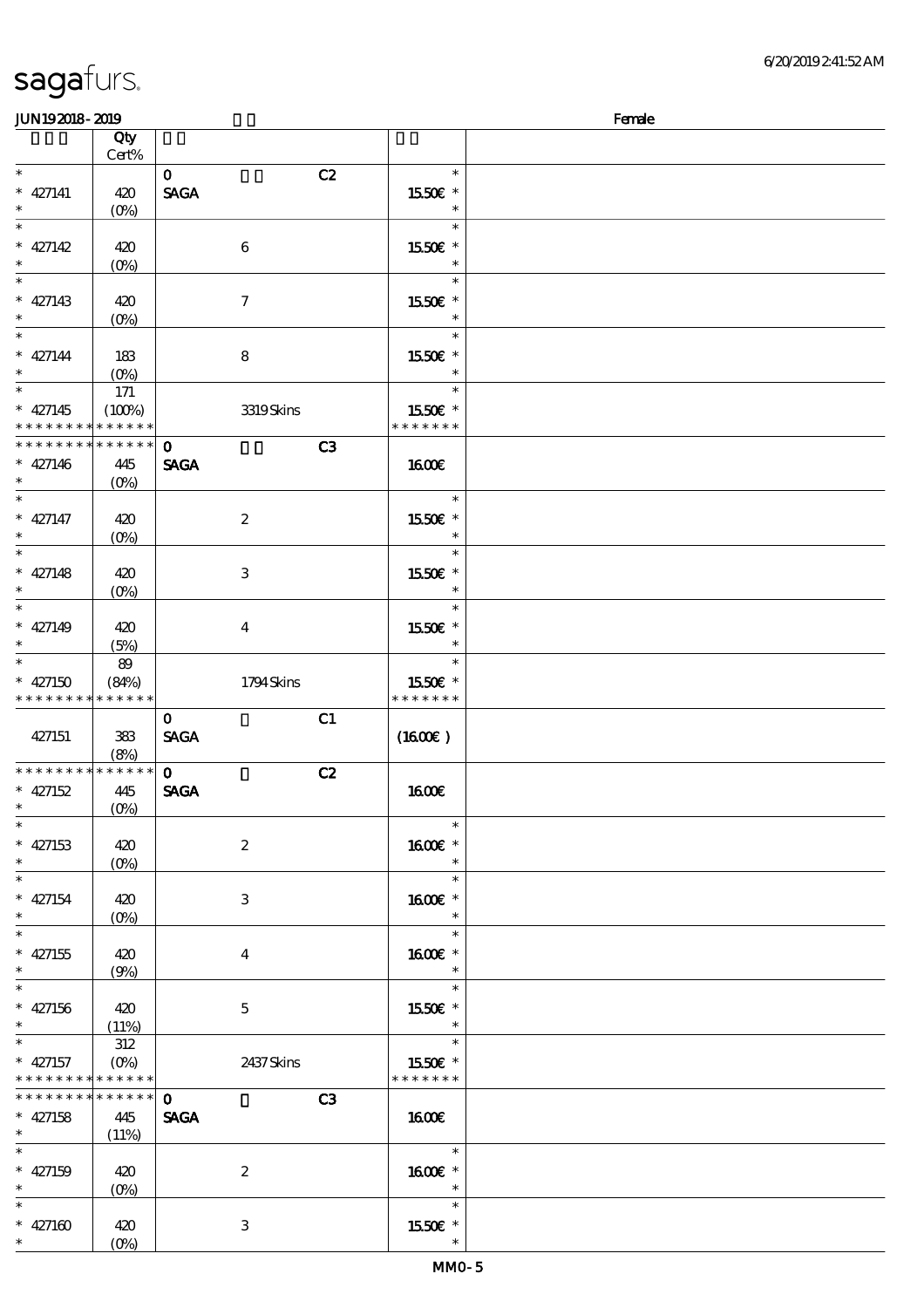| <b>JUN192018-2019</b>                                              |                               |                             |                             |                |                                      | Female |
|--------------------------------------------------------------------|-------------------------------|-----------------------------|-----------------------------|----------------|--------------------------------------|--------|
|                                                                    | Qty<br>Cert%                  |                             |                             |                |                                      |        |
| $\ast$<br>$* 427161$<br>* * * * * * * * <mark>* * * * * * *</mark> | $65\,$<br>$(O_0)$             | $\mathbf{O}$<br><b>SAGA</b> |                             | C <sub>3</sub> | $\ast$<br>1550E *<br>* * * * * * *   |        |
| 427162                                                             | 202<br>(8%)                   | $\mathbf{o}$<br><b>SAGA</b> |                             | C1             | (1600)                               |        |
| * * * * * * * *<br>$* 427163$<br>$\ast$                            | * * * * * *<br>445<br>$(O\%)$ | $\mathbf{o}$<br><b>SAGA</b> |                             | C2             | (17.00)                              |        |
| $\ast$<br>$* 427164$<br>$\ast$                                     | 420<br>$(O\!/\!o)$            |                             | $\boldsymbol{2}$            |                | $\ast$<br>$(1600E)*$<br>$\ast$       |        |
| $\ast$<br>$* 427165$<br>$\ast$<br>$\ast$                           | 420<br>$(0\%)$                |                             | $\ensuremath{\mathbf{3}}$   |                | $\ast$<br>1600 *<br>$\ast$<br>$\ast$ |        |
| $* 427166$<br>$\ast$<br>$\ast$                                     | 420<br>$(O\%)$                |                             | $\bf{4}$                    |                | 1600E *<br>$\ast$<br>$\ast$          |        |
| $* 427167$<br>* * * * * * * *                                      | 20B<br>(31%)<br>* * * * * *   |                             | 1908Skins                   |                | 1600€ *<br>* * * * * * *             |        |
| * * * * * * * *<br>$* 427168$<br>$\ast$<br>$\ast$                  | * * * * * *<br>445<br>(12%)   | $\mathbf{o}$<br><b>SAGA</b> |                             | C <sub>3</sub> | 1600E<br>$\ast$                      |        |
| $* 427169$<br>$\ast$<br>$\ast$                                     | 420<br>$(O\%)$                |                             | $\boldsymbol{2}$            |                | 1550E *<br>$\ast$<br>$\ast$          |        |
| $* 427170$<br>* * * * * * * * * * * * * *                          | 222<br>$(O\%)$                |                             | 1087Skins                   |                | 1550€ *<br>* * * * * * *             |        |
| * * * * * * * *<br>$* 427171$<br>$\ast$                            | * * * * * *<br>445<br>(5%)    | $\mathbf 0$<br><b>SAGA</b>  | $\mathbf{x}$                | C1/C2          | <b>1600€</b>                         |        |
| $\ast$<br>$* 427172$<br>* * * * * * * * <mark>* * * * * *</mark>   | 162<br>$(O\!/\!o)$            |                             | 607Skins                    |                | $\ast$<br>1550E *<br>* * * * * * *   |        |
| 427173                                                             | 353<br>(7%)                   | $\mathbf{O}$<br><b>SAGA</b> | $\mathbf X$                 | C3             | 1800E                                |        |
| 427174                                                             | 127<br>(25%)                  | $\mathbf{0}$<br><b>SAGA</b> | $\mathbf{x}$<br><b>INAP</b> | C2             | 1400E                                |        |
| 427175                                                             | 190<br>(21%)                  | $\mathbf{O}$<br><b>SAGA</b> | $\mathbf{X}$<br><b>LNAP</b> | C2             | 1400E                                |        |
| 427176                                                             | 400<br>(9%)                   | $\mathbf{0}$<br><b>SAGA</b> | <b>LNAP</b>                 | C2             | <b>140€</b>                          |        |
| 427177                                                             | 198<br>(9%)                   | $\mathbf{O}$<br><b>SAGA</b> | <b>LNAP</b>                 | C2             | 1400E                                |        |
| 427178                                                             | 159<br>(5%)                   | $\mathbf{O}$<br><b>SAGA</b> | $\mathbf{X}$<br><b>LNAP</b> | C2             | 1400E                                |        |
| 427179                                                             | 351<br>(30%)                  | 200<br>IA                   | X /                         | C2             | <b>1650€</b>                         |        |
| * * * * * * * *<br>$* 427180$<br>$\ast$                            | * * * * * *<br>445<br>(21%)   | $\mathbf{O}$<br>IA          | $\mathcal{L}$               | C2             | 1600E                                |        |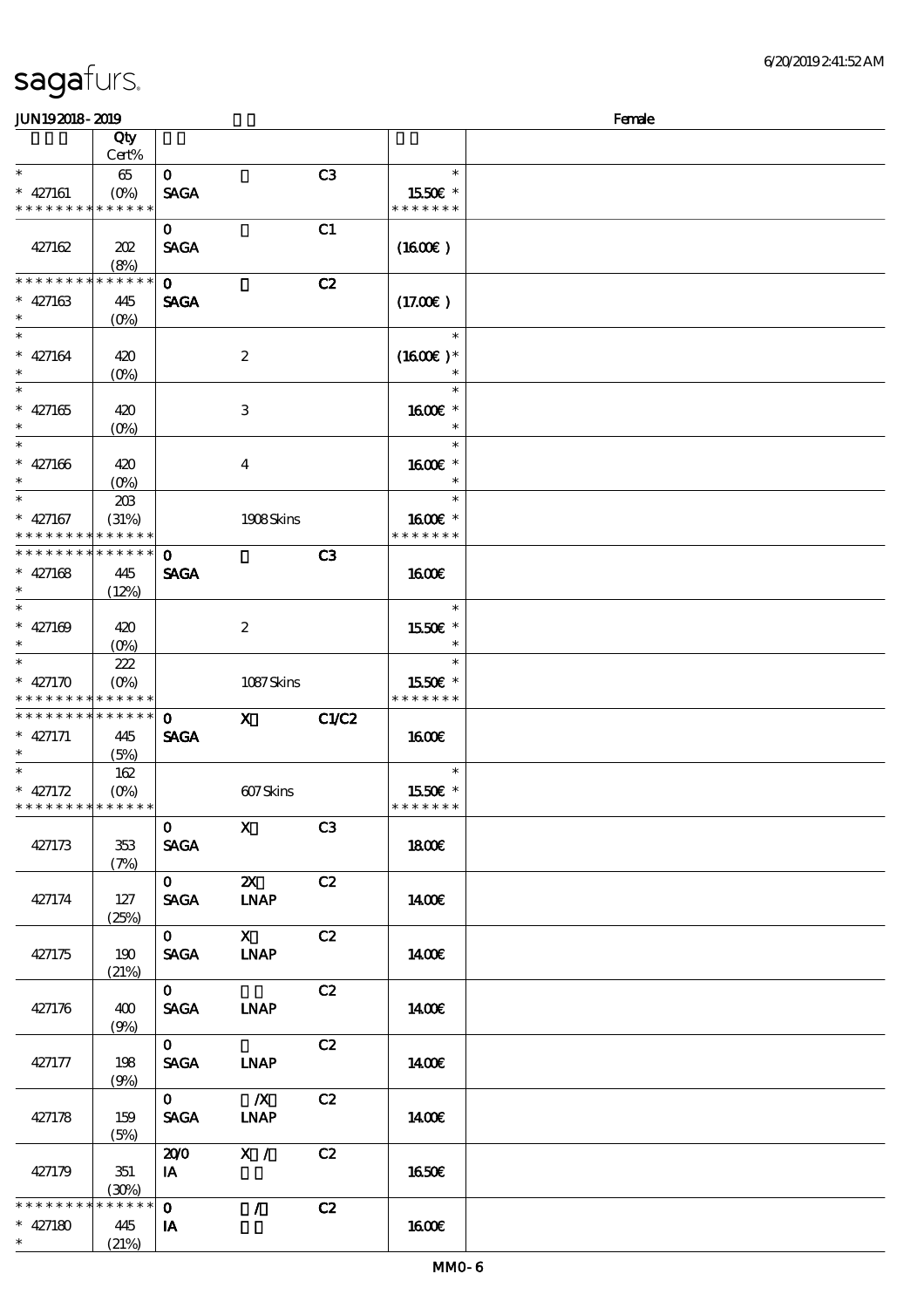\* \* \* \* \* \* \* \* <mark>\* \* \* \* \* \* \*</mark>

| JUN192018-2019                             |             |              |                                 |    |               | Female |
|--------------------------------------------|-------------|--------------|---------------------------------|----|---------------|--------|
|                                            | Qty         |              |                                 |    |               |        |
|                                            | Cert%       |              |                                 |    |               |        |
| $\ast$                                     |             | $\mathbf{o}$ | $\mathcal{L}$                   | C2 | $\ast$        |        |
| $* 427181$                                 | 420         | IA           |                                 |    | 1600 *        |        |
| $\ast$                                     | (3%)        |              |                                 |    | $\ast$        |        |
| $\ast$                                     | 447         |              |                                 |    | $\ast$        |        |
| $* 427182$                                 | (4%)        |              | 1312Skins                       |    | 1550E *       |        |
| * * * * * * * * <mark>* * * * * *</mark> * |             |              |                                 |    | * * * * * * * |        |
|                                            |             |              |                                 |    |               |        |
| * * * * * * * * * * * * * *                |             | $\mathbf 0$  | X /                             | C2 |               |        |
| $* 427183$                                 | 445         | IA           | MET <sub>1</sub>                |    | 1450€         |        |
| $\ast$                                     | (5%)        |              |                                 |    |               |        |
| $\ast$                                     | 270         |              |                                 |    | $\ast$        |        |
| $* 427184$                                 | (8%)        |              | 715Skins                        |    | 1450E *       |        |
| * * * * * * * * * * * * * *                |             |              |                                 |    | * * * * * * * |        |
| * * * * * * * * * * * * * *                |             | $\mathbf 0$  | $\mathcal{T}$                   | C2 |               |        |
| $* 427185$                                 | 465         | IA           | MET <sub>1</sub>                |    | <b>1500€</b>  |        |
| $\ast$                                     | (5%)        |              |                                 |    |               |        |
| $\ast$                                     |             |              |                                 |    | $\ast$        |        |
|                                            | 449         |              |                                 |    |               |        |
| $* 427186$                                 | (4%)        |              | 914Skins                        |    | 1450E *       |        |
| * * * * * * * * * * * * * *                |             |              |                                 |    | * * * * * * * |        |
| * * * * * * * * * * * * * *                |             | $\mathbf 0$  | $X / \sqrt{2}$                  | C2 |               |        |
| $* 427187$                                 | 425         | IA           |                                 |    | 1550€         |        |
| $\ast$                                     | (7%)        |              |                                 |    |               |        |
| $\ast$                                     |             |              |                                 |    | $\ast$        |        |
| $* 427188$                                 | 400         |              | $\boldsymbol{2}$                |    | 1500 £*       |        |
| $\ast$                                     | (13%)       |              |                                 |    | $\ast$        |        |
| $\ast$                                     |             |              |                                 |    | $\ast$        |        |
|                                            |             |              |                                 |    |               |        |
| $* 427189$                                 | 400         |              | 3                               |    | 1550E *       |        |
| $\ast$                                     | (1%)        |              |                                 |    | $\ast$        |        |
| $\ast$                                     |             |              |                                 |    | $\ast$        |        |
| $* 427190$                                 | 400         |              | $\bf{4}$                        |    | 1500€ *       |        |
| $\ast$                                     | (5%)        |              |                                 |    | $\ast$        |        |
| $\ast$                                     |             |              |                                 |    | $\ast$        |        |
| $* 427191$                                 | 400         |              | $\mathbf 5$                     |    | 1500 £*       |        |
| $\ast$                                     | (7%)        |              |                                 |    | $\ast$        |        |
| $\ast$                                     |             |              |                                 |    | $\ast$        |        |
| $* 427192$                                 | 400         |              | $\boldsymbol{6}$                |    | 1500€ *       |        |
| $*$                                        |             |              |                                 |    | $\ast$        |        |
| $\ast$                                     | (2%)        |              |                                 |    | $\ast$        |        |
|                                            | 271         |              |                                 |    |               |        |
| $* 427193$                                 | (4%)        |              | 2696Skins                       |    | 1500€ *       |        |
| * * * * * * * * * * * * * *                |             |              |                                 |    | * * * * * * * |        |
| * * * * * * * *                            | * * * * * * | $\mathbf 0$  | $\mathcal{L}$ and $\mathcal{L}$ | C2 |               |        |
| $* 427194$                                 | 425         | IA           |                                 |    | 1550€         |        |
| $\ast$                                     | (4%)        |              |                                 |    |               |        |
| $\overline{\ast}$                          |             |              |                                 |    | $\ast$        |        |
| $* 427195$                                 | 400         |              | $\boldsymbol{2}$                |    | 1500E *       |        |
| $\ast$                                     | (3%)        |              |                                 |    | $\ast$        |        |
| $\ast$                                     |             |              |                                 |    | $\ast$        |        |
|                                            |             |              |                                 |    |               |        |
| $* 427196$                                 | 400         |              | 3                               |    | $1500E$ *     |        |
| $\ast$                                     | (1%)        |              |                                 |    | $\ast$        |        |
| $\overline{\phantom{a}^*}$                 |             |              |                                 |    | $\ast$        |        |
| $* 427197$                                 | 400         |              | $\bf{4}$                        |    | 1500€ *       |        |
| $\ast$                                     | (2%)        |              |                                 |    | $\ast$        |        |
| $\overline{\ast}$                          |             |              |                                 |    | $\ast$        |        |
| $* 427198$                                 | 400         |              | $\mathbf{5}$                    |    | 1500€ *       |        |
| $\ast$                                     | (5%)        |              |                                 |    | $\ast$        |        |
| $\ast$                                     |             |              |                                 |    | $\ast$        |        |
|                                            |             |              |                                 |    |               |        |
| $* 427199$                                 | 400         |              | $6\phantom{.}6$                 |    | 1500 £*       |        |
| $\ast$                                     | (3%)        |              |                                 |    | $\ast$        |        |
| $\ast$                                     | 412         |              |                                 |    | $\ast$        |        |
| * $427200$                                 | (1%)        |              | 2837Skins                       |    | 1500E *       |        |

\* \* \* \* \* \* \*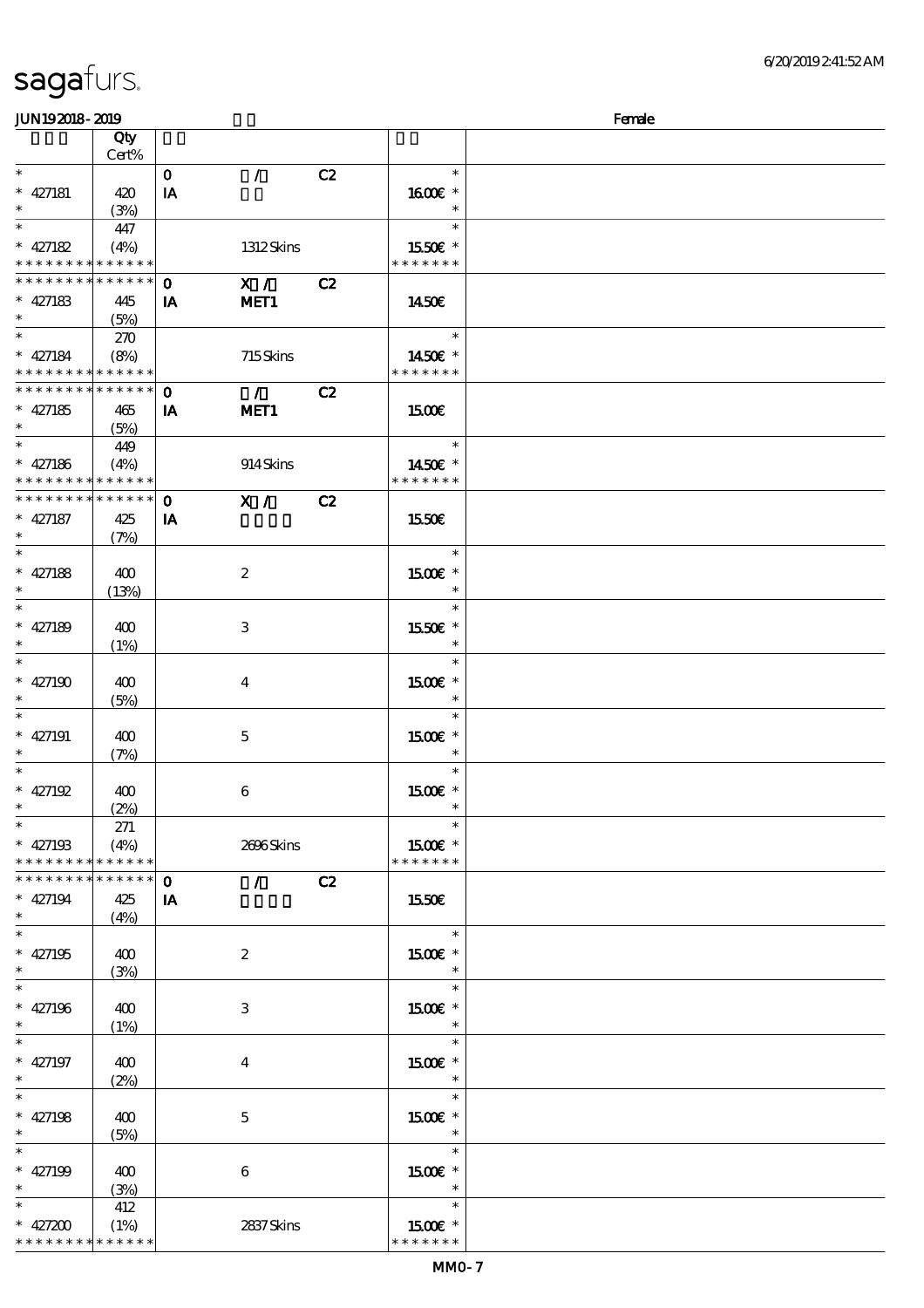| sagafurs. |  |
|-----------|--|
|           |  |

| <b>JUN192018-2019</b>       |              |              |                  |             |               | Female |
|-----------------------------|--------------|--------------|------------------|-------------|---------------|--------|
|                             | Qty<br>Cert% |              |                  |             |               |        |
|                             |              | $\mathbf 0$  | X /              | C2          |               |        |
| 427201                      | 40B<br>(6%)  | IA           |                  | <b>LNAP</b> | 1300          |        |
| * * * * * * * * * * * * * * |              | 200          |                  | C2          |               |        |
| $*$ 427202                  | 425          | IA           |                  | <b>LNAP</b> | 1300          |        |
| $\ast$                      | (4%)         |              |                  |             |               |        |
| $\ast$                      | 195          |              |                  |             | $\ast$        |        |
| $* 42720B$                  | (6%)         |              | 620Skins         |             | 1300E *       |        |
| * * * * * * * * * * * * * * |              |              |                  |             | * * * * * * * |        |
|                             |              | $\mathbf{o}$ | $X$ $N$          | C2          |               |        |
| 427204                      | 202          | <b>SROY</b>  |                  |             | 17.00E        |        |
|                             | (15%)        |              |                  |             |               |        |
|                             |              | $\mathbf 0$  |                  | C2          |               |        |
| 427205                      | 135          | <b>SROY</b>  |                  |             | 17.00E        |        |
|                             | (11%)        |              |                  |             |               |        |
|                             |              | $\mathbf 0$  |                  | C2          |               |        |
| 427206                      | 230          | <b>SROY</b>  |                  |             | <b>1650€</b>  |        |
|                             | (5%)         |              |                  |             |               |        |
|                             |              | $\mathbf{O}$ | $\boldsymbol{X}$ | C2          |               |        |
| 427207                      | 181          | <b>SROY</b>  |                  |             | 17.00E        |        |
|                             | $(O\%)$      |              |                  |             |               |        |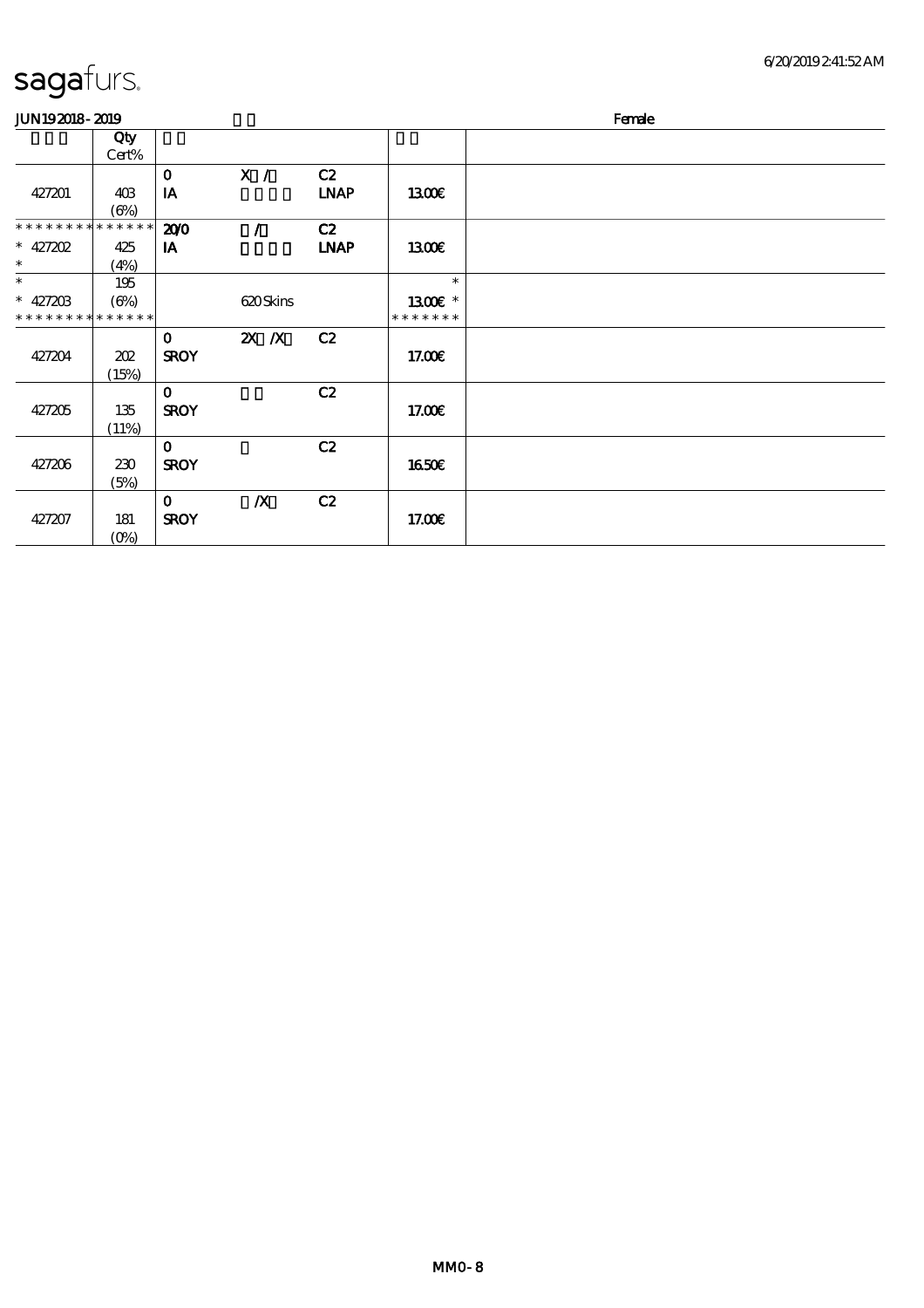#### **JUN192018-2019** Female

|                                            | Qty<br>$Cert\%$ |              |                           |                |               |  |
|--------------------------------------------|-----------------|--------------|---------------------------|----------------|---------------|--|
|                                            |                 |              |                           |                |               |  |
|                                            |                 | $\mathbf{1}$ | $\boldsymbol{\mathsf{Z}}$ | C1             |               |  |
| 427241                                     | 175             | ${\bf s}$    |                           |                | 1250E         |  |
|                                            | (30%)           |              |                           |                |               |  |
|                                            |                 |              |                           |                |               |  |
|                                            |                 | $\mathbf{1}$ | $\boldsymbol{\mathsf{z}}$ | C2             |               |  |
| 427242                                     | 331             | ${\bf s}$    |                           |                | <b>1300€</b>  |  |
|                                            | (13%)           |              |                           |                |               |  |
|                                            |                 |              |                           |                |               |  |
|                                            |                 | $\mathbf{1}$ | $\boldsymbol{\mathsf{X}}$ | C1             |               |  |
| 427243                                     | 244             | ${\bf s}$    |                           |                | 1300E         |  |
|                                            | (15%)           |              |                           |                |               |  |
| * * * * * * * *                            | $******$        | $\mathbf{1}$ | $\mathbf{X}$              | C2             |               |  |
| $* 427244$                                 |                 |              |                           |                |               |  |
|                                            | 485             | ${\bf s}$    |                           |                | 1300E         |  |
| $\ast$                                     | (14%)           |              |                           |                |               |  |
| $\ast$                                     | 57              |              |                           |                | $\ast$        |  |
| $* 427245$                                 | $(O\% )$        |              | 542Skins                  |                | 1250E *       |  |
| * * * * * * * * * * * * * *                |                 |              |                           |                | * * * * * * * |  |
|                                            |                 |              |                           |                |               |  |
|                                            |                 | 1            | $X$ $X$                   | C <sub>3</sub> |               |  |
| 427246                                     | 254             | $\mathbf{S}$ |                           |                | 1300E         |  |
|                                            | (11%)           |              |                           |                |               |  |
|                                            |                 | $\mathbf{1}$ |                           | C1             |               |  |
|                                            |                 |              |                           |                |               |  |
| 427247                                     | 374             | ${\bf s}$    |                           |                | <b>1300€</b>  |  |
|                                            | (13%)           |              |                           |                |               |  |
| * * * * * * * *                            | * * * * * *     | $\mathbf{1}$ |                           | C2             |               |  |
| $* 427248$                                 | 505             | ${\bf s}$    |                           |                | 1300E         |  |
| $\ast$                                     |                 |              |                           |                |               |  |
|                                            | (18%)           |              |                           |                |               |  |
| $\ast$                                     | 354             |              |                           |                | $\ast$        |  |
| $* 427249$                                 | $(0\%)$         |              | 859Skins                  |                | 1300E *       |  |
| * * * * * * * * * * * * * *                |                 |              |                           |                | * * * * * * * |  |
|                                            |                 |              |                           |                |               |  |
|                                            |                 | $\mathbf{1}$ |                           | C <sub>3</sub> |               |  |
| 427250                                     | 251             | ${\bf s}$    |                           |                | <b>1300€</b>  |  |
|                                            | (19%)           |              |                           |                |               |  |
|                                            |                 | $\mathbf{1}$ |                           | C1             |               |  |
|                                            |                 |              |                           |                |               |  |
| 427251                                     | 209             | ${\bf s}$    |                           |                | 1300E         |  |
|                                            | (12%)           |              |                           |                |               |  |
| ******** <mark>******</mark>               |                 | $\mathbf{1}$ |                           | C2             |               |  |
| $* 427252$                                 | 505             | $\mathbf{S}$ |                           |                | 1300E         |  |
| $\ast$                                     | (16%)           |              |                           |                |               |  |
| $*$                                        |                 |              |                           |                | $\ast$        |  |
|                                            | 285             |              |                           |                |               |  |
| $* 427253$                                 | $(O\%)$         |              | 790Skins                  |                | 1300€ *       |  |
| * * * * * * * * <mark>* * * * * * *</mark> |                 |              |                           |                | * * * * * * * |  |
|                                            |                 | $\mathbf{1}$ |                           | C3             |               |  |
| 427254                                     | 353             | ${\bf s}$    |                           |                | 1300E         |  |
|                                            |                 |              |                           |                |               |  |
|                                            | (14%)           |              |                           |                |               |  |
|                                            |                 | $\mathbf{1}$ |                           | C1             |               |  |
| 427255                                     | 99              | $\mathbf{S}$ |                           |                | 1300E         |  |
|                                            | (11%)           |              |                           |                |               |  |
|                                            |                 | $\mathbf{1}$ |                           | C2             |               |  |
|                                            |                 |              |                           |                |               |  |
| 427256                                     | 491             | ${\bf S}$    |                           |                | 1250€         |  |
|                                            | (10%)           |              |                           |                |               |  |
|                                            |                 | $\mathbf{1}$ |                           | C3             |               |  |
| 427257                                     | 254             | ${\bf s}$    |                           |                | 1300E         |  |
|                                            | (23%)           |              |                           |                |               |  |
|                                            |                 |              |                           |                |               |  |
|                                            |                 | $\mathbf{1}$ | $\mathbf x$               | C1/C2          |               |  |
| 427258                                     | 173             | $\mathbf{S}$ |                           |                | 1300€         |  |
|                                            | (21%)           |              |                           |                |               |  |
|                                            |                 | $\mathbf{1}$ | $\mathbf{X}$              | C1/C2          |               |  |
| 427259                                     | 224             | ${\bf s}$    |                           |                | <b>1350€</b>  |  |
|                                            |                 |              |                           |                |               |  |
|                                            | (13%)           |              |                           |                |               |  |
|                                            |                 | $\mathbf{1}$ | $\mathbf{X}$              | C3             |               |  |
| 427260                                     | 111             | ${\bf s}$    |                           |                | 17.00E        |  |
|                                            | (32%)           |              |                           |                |               |  |
|                                            |                 |              |                           |                |               |  |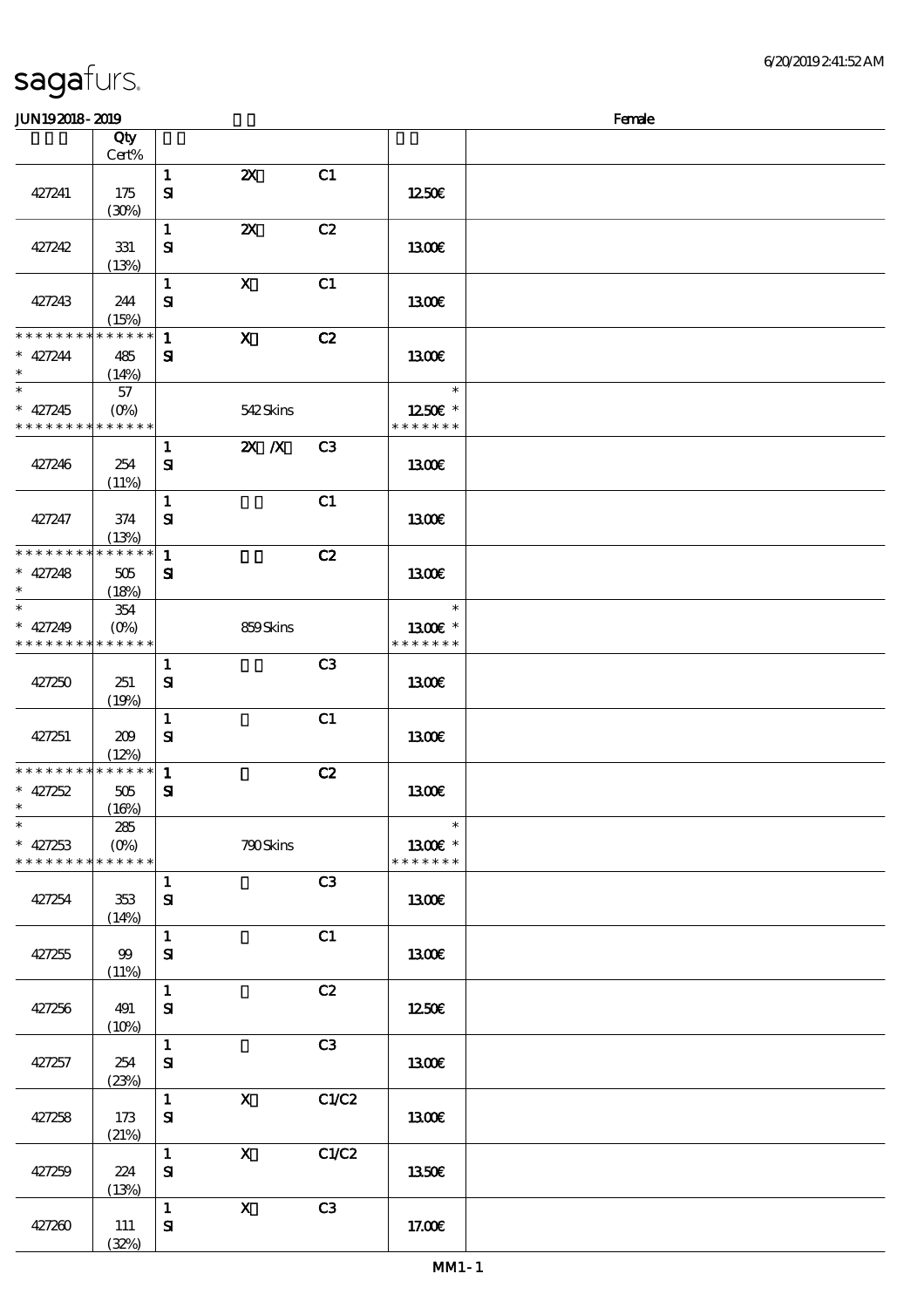(0%)

| JUN192018-2019                             |                 |              |                           |             |                          | Female |
|--------------------------------------------|-----------------|--------------|---------------------------|-------------|--------------------------|--------|
|                                            | Qty             |              |                           |             |                          |        |
|                                            | Cert%           |              |                           |             |                          |        |
|                                            |                 | $\mathbf{1}$ | $X$ $N$                   | C2          |                          |        |
| $* 427261$                                 | 141             | ${\bf s}$    | <b>INAP</b>               |             | 1350E                    |        |
| $\ast$                                     | $(0\%)$         |              |                           |             |                          |        |
|                                            | 226             |              |                           |             | $\ast$                   |        |
| $* 427262$                                 | (100%)          |              | 367Skins                  |             | 1300 $\varepsilon$ *     |        |
| * * * * * * * * <mark>* * * * * * *</mark> |                 |              |                           |             | * * * * * * *            |        |
| * * * * * * * * * * * * * * *              |                 | $\mathbf{1}$ |                           | C2          |                          |        |
| $* 427263$                                 | 147             | ${\bf s}$    | <b>INAP</b>               |             | 1350E                    |        |
| $\ast$                                     | $(O\%)$         |              |                           |             |                          |        |
| $\ast$                                     | 113             |              |                           |             | $\ast$                   |        |
| $* 427264$                                 | (100%)          |              | 260Skins                  |             | 1350€ *                  |        |
| * * * * * * * * <mark>* * * * * * *</mark> |                 |              |                           |             | * * * * * * *            |        |
|                                            |                 | $\mathbf{1}$ |                           | C2          |                          |        |
| 427265                                     | 122             | ${\bf s}$    | <b>LNAP</b>               |             | 1300                     |        |
|                                            | (25%)           |              |                           |             |                          |        |
|                                            |                 | $\mathbf{1}$ | $\boldsymbol{X}$          | C2          |                          |        |
| 427266                                     | 84              | ${\bf s}$    | <b>INAP</b>               |             | 1400E                    |        |
|                                            | (32%)           |              |                           |             |                          |        |
|                                            |                 | $\mathbf{1}$ |                           | C2          |                          |        |
| 427267                                     | 182             | $\mathbf{B}$ |                           |             | 1300€                    |        |
|                                            | (16%)           |              |                           |             |                          |        |
|                                            |                 | $\mathbf{1}$ | $\mathcal{L}$             | C2          |                          |        |
| 427268                                     | 145             | $\mathbf{B}$ | MET1                      |             | 1250E                    |        |
|                                            | (30%)           |              |                           |             |                          |        |
| * * * * * * * *                            | * * * * * *     | $\mathbf{1}$ | X /                       | C2          |                          |        |
| * $427209$                                 | 505             | $\mathbf{B}$ |                           |             | 1250E                    |        |
| $\ast$                                     | (8%)            |              |                           |             |                          |        |
| $\ast$                                     | 278             |              |                           |             | $\ast$                   |        |
| * $427270$                                 | (13%)           |              | 783Skins                  |             | $1200E$ *                |        |
| * * * * * * * * <mark>* * * * * * *</mark> |                 |              |                           |             | * * * * * * *            |        |
| * * * * * * * * <mark>* * * * * * *</mark> |                 | 1            | $\mathcal{L}$             | C2          |                          |        |
| $* 427271$                                 | 505             | $\mathbf{B}$ |                           |             | 1250                     |        |
| $\ast$                                     | (7%)            |              |                           |             |                          |        |
| $\ast$                                     |                 |              |                           |             | $\ast$                   |        |
| * 427272                                   | 480             |              | $\boldsymbol{2}$          |             | $1200E$ *                |        |
| $\ast$                                     | (13%)           |              |                           |             | $\overline{\phantom{a}}$ |        |
| $\ast$                                     | $90^{\circ}$    |              |                           |             | $\ast$                   |        |
| * $427273$                                 | (22%)           |              | 1075Skins                 |             | $1200E$ *                |        |
| * * * * * * * *                            | * * * * * *     |              |                           |             | * * * * * * *            |        |
|                                            |                 | $\mathbf{1}$ | X /                       | C2          |                          |        |
| 427274                                     | 156             | $\mathbf{B}$ |                           | <b>LNAP</b> | 950                      |        |
|                                            | (48%)           |              |                           |             |                          |        |
|                                            |                 | $\mathbf{1}$ | $\mathcal{L}$             | C2          |                          |        |
| 427275                                     | 200             | $\mathbf{B}$ |                           | <b>LNAP</b> | 9506                     |        |
|                                            | (19%)           |              |                           |             |                          |        |
|                                            |                 | $\mathbf{1}$ | X /                       | C2          |                          |        |
| 427276                                     | 513             | $\mathbf{I}$ |                           |             | 1050€                    |        |
|                                            | (15%)           |              | $\mathcal{L}$             |             |                          |        |
|                                            |                 | $\mathbf{1}$ |                           | C2          |                          |        |
| 427277                                     | 353             | П            |                           |             | 11.00E                   |        |
|                                            | (13%)           | $\mathbf{1}$ | X /                       | C2          |                          |        |
| 427278                                     | 111             |              | <b>INAP</b>               |             | 900E                     |        |
|                                            | (13%)           | $\mathbf I$  |                           |             |                          |        |
|                                            |                 | $\mathbf{1}$ | $\mathcal{L}$             | C2          |                          |        |
| 427279                                     | 108             | $\mathbf I$  | <b>LNAP</b>               |             | 900E                     |        |
|                                            | (18%)           |              |                           |             |                          |        |
| * * * * * * *                              | $* * * * * * *$ | $\mathbf{1}$ | $\boldsymbol{\mathsf{Z}}$ | C1          |                          |        |
| * $427280$                                 | 409             | <b>SAGA</b>  |                           |             | 1450E                    |        |
| $\ast$                                     | $(O\%)$         |              |                           |             |                          |        |
|                                            |                 |              |                           |             |                          |        |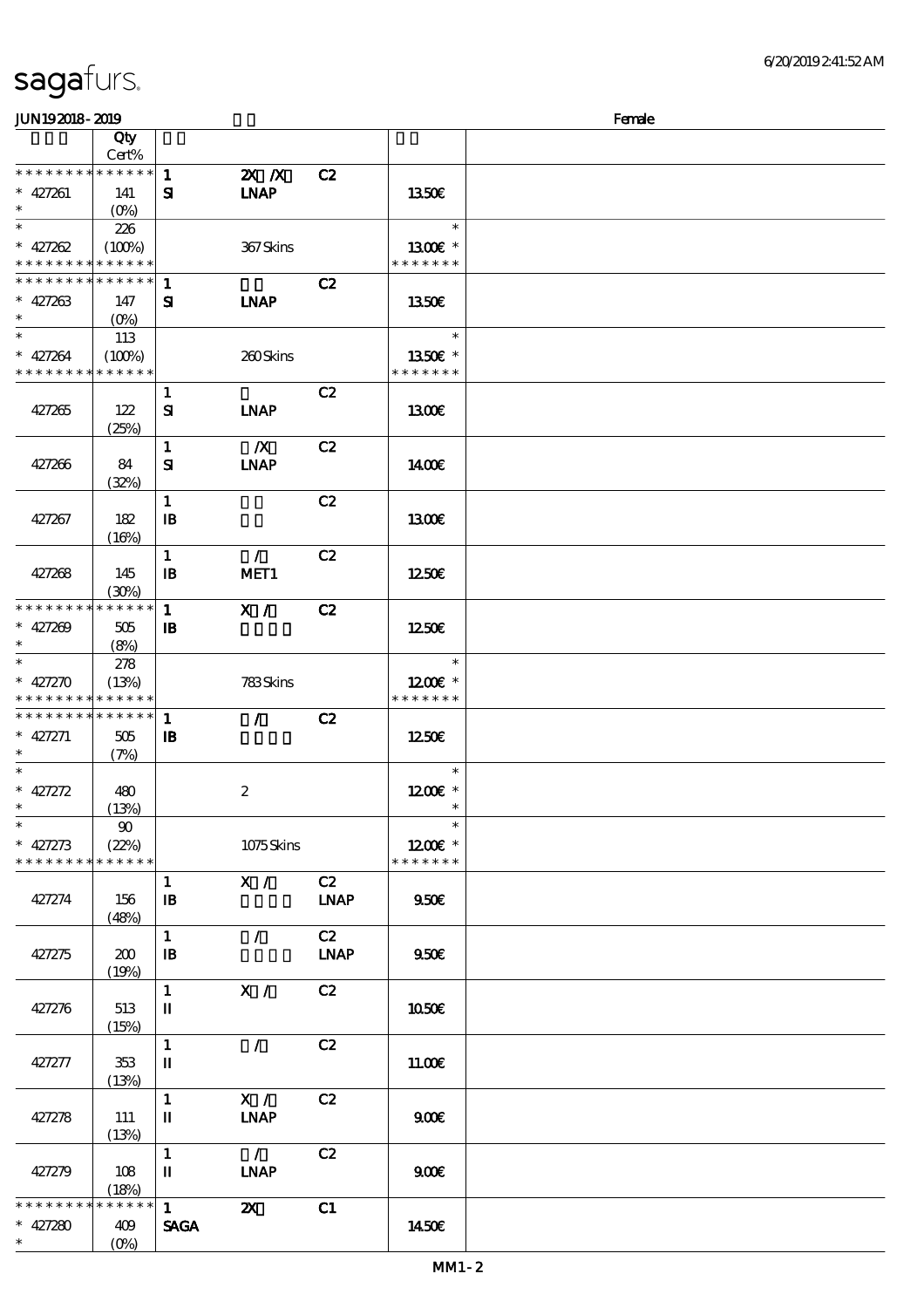| <b>JUN192018-2019</b>       |             |              |                           |    |               | Female |
|-----------------------------|-------------|--------------|---------------------------|----|---------------|--------|
|                             | Qty         |              |                           |    |               |        |
|                             | Cert%       |              |                           |    |               |        |
| $\ast$                      | 127         | 1            | $\boldsymbol{\mathsf{Z}}$ | C1 | $\ast$        |        |
| $* 427281$                  | (100%)      | <b>SAGA</b>  |                           |    | 1400€ *       |        |
| * * * * * * * *             | * * * * * * |              |                           |    | * * * * * * * |        |
| * * * * * * * *             | * * * * * * | $\mathbf{1}$ | $\boldsymbol{\mathsf{z}}$ | C2 |               |        |
| $* 427282$                  | 485         | <b>SAGA</b>  |                           |    | 1450€         |        |
| $\ast$                      | $(O\% )$    |              |                           |    |               |        |
| $\ast$                      |             |              |                           |    | $\ast$        |        |
| $* 427283$                  | 460         |              | $\boldsymbol{2}$          |    | 1450€ *       |        |
| $\ast$                      | $(O\%)$     |              |                           |    | $\ast$        |        |
| $\ast$                      |             |              |                           |    | $\ast$        |        |
| $* 427284$                  | 445         |              | 3                         |    | 1450€ *       |        |
| $\ast$                      | $(0\%)$     |              |                           |    | $\ast$        |        |
| $\overline{\phantom{1}}$    | 248         |              |                           |    | $\ast$        |        |
| $* 427285$                  | (100%)      |              | 1638Skins                 |    | 1400€ *       |        |
| * * * * * * * *             | * * * * * * |              |                           |    | * * * * * * * |        |
| * * * * * * * * * * * * * * |             | $\mathbf{1}$ | $\boldsymbol{\mathsf{X}}$ | C3 |               |        |
| $* 427286$                  | 485         | <b>SAGA</b>  |                           |    | 1450€         |        |
| $\ast$                      | (19%)       |              |                           |    |               |        |
| $\ast$                      | 145         |              |                           |    | $\ast$        |        |
| $* 427287$                  | (1%)        |              | 630Skins                  |    | 1400€ *       |        |
| * * * * * * * *             | * * * * * * |              |                           |    | * * * * * * * |        |
| * * * * * * * * * * * * * * |             | $\mathbf{1}$ | $\mathbf{x}$              | C1 |               |        |
| $* 427288$                  | 485         | <b>SAGA</b>  |                           |    | 1500€         |        |
| $\ast$                      | $(O\%)$     |              |                           |    |               |        |
| $\ast$                      |             |              |                           |    | $\ast$        |        |
| $* 427289$                  | 88          |              | $\boldsymbol{2}$          |    | 1450€ *       |        |
| $\ast$                      | $(O\%)$     |              |                           |    | $\ast$        |        |
| $\ast$                      | 139         |              |                           |    | $\ast$        |        |
| $* 427290$                  | (100%)      |              | 712Skins                  |    | 1450€ *       |        |
| * * * * * * * *             | * * * * * * |              |                           |    | * * * * * * * |        |
| * * * * * * * *             | * * * * * * | $\mathbf{1}$ | $\mathbf{X}$              | C2 |               |        |
| $* 427291$                  | 485         | <b>SAGA</b>  |                           |    | <b>1500€</b>  |        |
| $\ast$                      | $(O\%)$     |              |                           |    |               |        |
| $\ast$                      |             |              |                           |    | $\ast$        |        |
| $* 427292$                  | 460         |              | $\boldsymbol{2}$          |    | 1450€ *       |        |
| $*$                         | (0%)        |              |                           |    | $\ast$        |        |
| $\ast$                      |             |              |                           |    | $\ast$        |        |
| $* 427298$                  | 460         |              | 3                         |    | 1450€ *       |        |
| $\ast$                      | $(O\%)$     |              |                           |    | $\ast$        |        |
| $\ast$                      |             |              |                           |    | $\ast$        |        |
| $* 427294$                  | 460         |              | $\overline{4}$            |    | 1450E *       |        |
| $\ast$                      | $(O\%)$     |              |                           |    |               |        |
| $\ast$                      |             |              |                           |    | $\ast$        |        |
| $* 427295$                  | 163         |              | $\mathbf{5}$              |    | 1450€ *       |        |
| $\ast$                      | $(O\%)$     |              |                           |    |               |        |
| $\ast$                      | 253         |              |                           |    | $\ast$        |        |
| $* 427296$                  | (100%)      |              | 2281 Skins                |    | 1450€ *       |        |
| * * * * * * * * * * * * * * |             |              |                           |    | * * * * * * * |        |
| * * * * * * * *             | * * * * * * | $\mathbf{1}$ | $\mathbf X$               | C3 |               |        |
| $* 427297$                  | 485         | <b>SAGA</b>  |                           |    | 1500          |        |
| $*$                         | $(O\%)$     |              |                           |    |               |        |
| $\overline{\ast}$           |             |              |                           |    | $\ast$        |        |
| $* 427298$                  | 283         |              | $\boldsymbol{2}$          |    | 1450€ *       |        |
| $\ast$                      | $(O\%)$     |              |                           |    | $\ast$        |        |
| $\ast$                      | 112         |              |                           |    | $\ast$        |        |
| $* 427299$                  | (100%)      |              | 880Skins                  |    | 1450€ *       |        |
| * * * * * * * * * * * * * * |             |              |                           |    | * * * * * * * |        |
| * * * * * * * * * * * * * * |             | $\mathbf{1}$ |                           | C1 |               |        |
| $* 427300$                  | 485         | <b>SAGA</b>  |                           |    | 1450€         |        |
| $\ast$                      | $(O\%)$     |              |                           |    |               |        |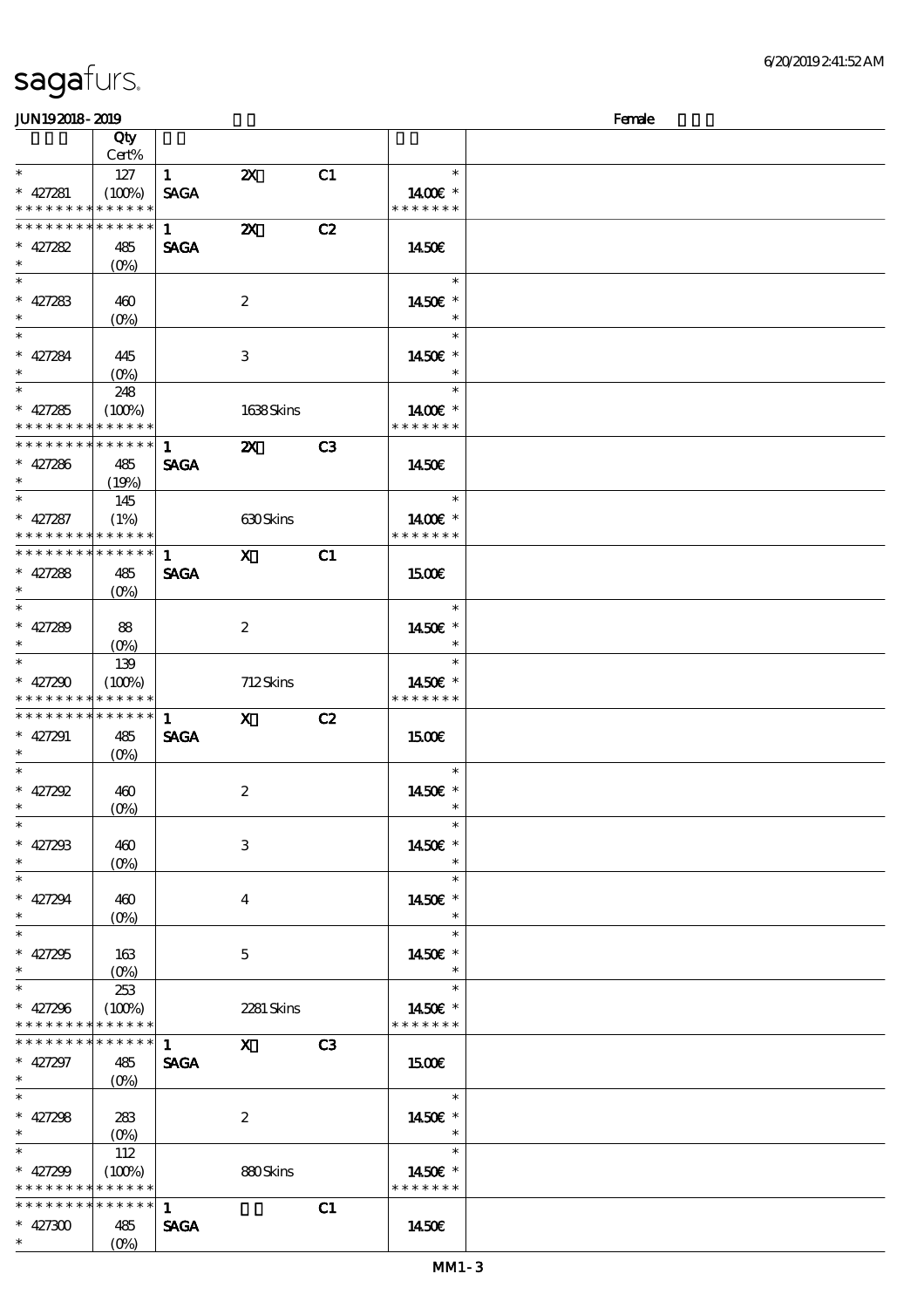| JUN192018-2019                |             |              |                           |                          | Female |
|-------------------------------|-------------|--------------|---------------------------|--------------------------|--------|
|                               | Qty         |              |                           |                          |        |
|                               | Cert%       |              |                           |                          |        |
| $\ast$                        |             | $\mathbf{1}$ | C1                        | $\ast$                   |        |
| $* 427301$                    | 431         | <b>SAGA</b>  |                           | 1450E *                  |        |
| $\ast$                        | $(O_0)$     |              |                           | $\ast$                   |        |
| $\ast$                        | 135         |              |                           | $\ast$                   |        |
| $* 427302$                    |             |              |                           |                          |        |
| * * * * * * * * * * * * * *   | (100%)      |              | 1051 Skins                | 1450€ *<br>* * * * * * * |        |
|                               |             |              |                           |                          |        |
| * * * * * * * * * * * * * * * |             | $\mathbf{1}$ | C2                        |                          |        |
| $* 42730B$                    | 485         | <b>SAGA</b>  |                           | 1450E                    |        |
| $\ast$                        | $(O\%)$     |              |                           |                          |        |
| $\ast$                        |             |              |                           | $\ast$                   |        |
| $* 427304$                    | 460         |              | $\boldsymbol{z}$          | 1450€ *                  |        |
| $\ast$                        | $(O\%)$     |              |                           | $\ast$                   |        |
| $\ast$                        |             |              |                           | $\ast$                   |        |
| $* 427305$                    | 460         |              | $\,3$                     | 1450€ *                  |        |
| $\ast$                        | $(0\%)$     |              |                           | $\ast$                   |        |
| $\ast$                        |             |              |                           | $\ast$                   |        |
|                               |             |              |                           |                          |        |
| $* 427306$                    | 460         |              | $\bf{4}$                  | 1450€ *                  |        |
| $\ast$                        | $(O\!/\!o)$ |              |                           | $\ast$                   |        |
| $\ast$                        |             |              |                           | $\ast$                   |        |
| $* 427307$                    | 460         |              | $\mathbf{5}$              | 1400€ *                  |        |
| $\ast$                        | $(O\!/\!o)$ |              |                           | $\ast$                   |        |
| $\ast$                        |             |              |                           | $\ast$                   |        |
| $* 427308$                    | 460         |              | 6                         | 1400€ *                  |        |
|                               | $(O\%)$     |              |                           | $\ast$                   |        |
| $\ast$                        |             |              |                           | $\ast$                   |        |
|                               |             |              |                           |                          |        |
| $* 427309$                    | 296         |              | $\tau$                    | 1400€ *<br>$\ast$        |        |
| $\ast$                        | $(O\%)$     |              |                           |                          |        |
| $\ast$                        | $350\,$     |              |                           | $\ast$                   |        |
| $* 427310$                    | (100%)      |              | 3431 Skins                | 1400€ *                  |        |
| * * * * * * * *               | * * * * * * |              |                           | * * * * * * *            |        |
| ******** <mark>*******</mark> |             | $\mathbf{1}$ | C3                        |                          |        |
| $* 427311$                    | 485         | <b>SAGA</b>  |                           | 1450€                    |        |
| $\ast$                        | $(O\%)$     |              |                           |                          |        |
| $\ast$                        |             |              |                           | $\ast$                   |        |
| $* 427312$                    | 460         |              | $\boldsymbol{2}$          | 1450E *                  |        |
|                               | $(0\%)$     |              |                           |                          |        |
| $\ast$                        |             |              |                           |                          |        |
|                               |             |              |                           |                          |        |
| $* 427313$                    | 135         |              | 3                         | 1450€ *                  |        |
| $\ast$                        | $(O\% )$    |              |                           | $\ast$                   |        |
| $\ast$                        | 184         |              |                           | $\ast$                   |        |
| $* 427314$                    | (100%)      |              | 1264 Skins                | 1450€ *                  |        |
| * * * * * * * *               | * * * * * * |              |                           | * * * * * * *            |        |
| ******** <mark>******</mark>  |             | $\mathbf{1}$ | C1                        |                          |        |
| $* 427315$                    | 485         | <b>SAGA</b>  |                           | <b>1500€</b>             |        |
| $\ast$                        | (16%)       |              |                           |                          |        |
| $\ast$                        | 175         |              |                           | $\ast$                   |        |
| $* 427316$                    | $(O\%)$     |              | 660Skins                  | 1450€ *                  |        |
| **************                |             |              |                           | * * * * * * *            |        |
| ******** <mark>*******</mark> |             | $\mathbf{1}$ |                           |                          |        |
|                               |             |              | C2                        |                          |        |
| $* 427317$                    | 485         | <b>SAGA</b>  |                           | 1450E                    |        |
| $\ast$                        | $(O\%)$     |              |                           |                          |        |
| $\ast$                        |             |              |                           | $\ast$                   |        |
| $* 427318$                    | 460         |              | $\boldsymbol{z}$          | 1450€ *                  |        |
| $\ast$                        | $(O\%)$     |              |                           | $\ast$                   |        |
| $\ast$                        |             |              |                           | $\ast$                   |        |
| $* 427319$                    | 460         |              | $\ensuremath{\mathbf{3}}$ | $(1400E)*$               |        |
|                               | $(O\%)$     |              |                           |                          |        |
| $\ast$                        |             |              |                           | $\ast$                   |        |
|                               |             |              |                           |                          |        |
| $* 427320$                    | 460         |              | $\boldsymbol{4}$          | 1400€ *                  |        |
| $\ast$                        | $(O\%)$     |              |                           |                          |        |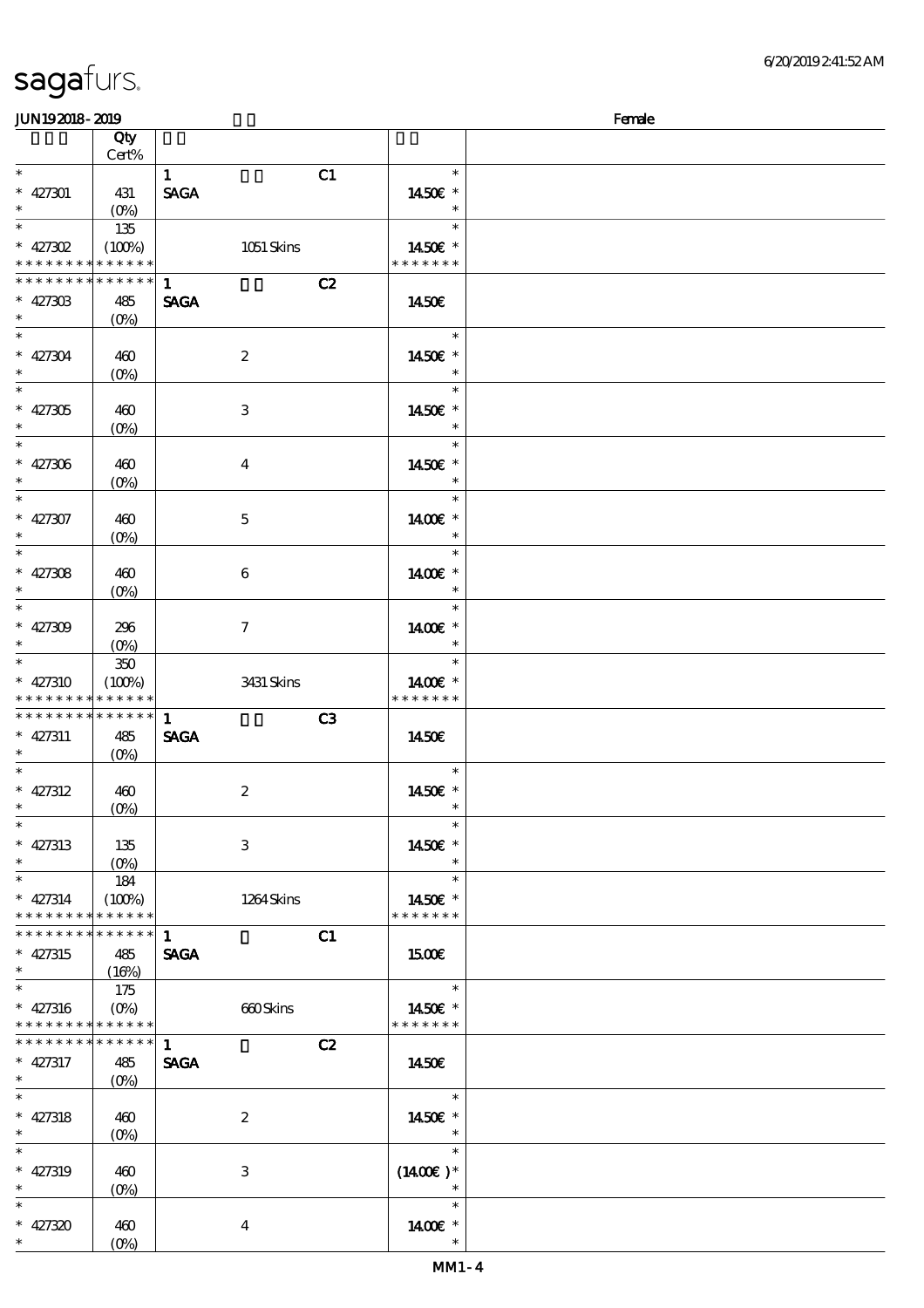| JUN192018-2019                           |              |                             |                          | Female |
|------------------------------------------|--------------|-----------------------------|--------------------------|--------|
|                                          | Qty<br>Cert% |                             |                          |        |
| $\ast$                                   |              | $\mathbf{1}$                | C2<br>$\ast$             |        |
| $* 427321$                               | 460          | <b>SAGA</b>                 | 1400€ *                  |        |
| $\ast$                                   | $(O\% )$     |                             | $\ast$                   |        |
|                                          |              |                             | $\ast$                   |        |
| $* 427322$                               | 460          | $\boldsymbol{6}$            | 14 $00E$ *               |        |
|                                          | $(O\%)$      |                             | $\ast$                   |        |
| $\ast$                                   |              |                             | $\ast$                   |        |
|                                          |              |                             |                          |        |
| $* 427323$<br>$\ast$                     | 460          | $\tau$                      | 1400€ *<br>$\ast$        |        |
| $\ast$                                   | $(O\%)$      |                             | $\ast$                   |        |
|                                          |              |                             |                          |        |
| $* 427324$                               | 239          | $\bf 8$                     | 14 $00E$ *               |        |
| $\ast$                                   | $(O\%)$      |                             | $\ast$                   |        |
| $\ast$                                   | 284          |                             | $\ast$                   |        |
| $* 427325$                               | (100%)       | 3768Skins                   | 1400€ *                  |        |
| * * * * * * * * <mark>* * * * * *</mark> |              |                             | * * * * * * *            |        |
| * * * * * * * *                          | * * * * * *  | $\mathbf{1}$                | C3                       |        |
| $* 427326$                               | 484          | <b>SAGA</b>                 | $(1400\varepsilon)$      |        |
| $\ast$                                   | $(O\%)$      |                             |                          |        |
| $\ast$                                   |              |                             | $\ast$                   |        |
| $* 427327$                               | 460          | $\boldsymbol{2}$            | $(1400)$ *               |        |
| $\ast$                                   | $(O\%)$      |                             | $\ast$                   |        |
| $\ast$                                   |              |                             | $\ast$                   |        |
| $* 427328$                               | 460          | $\ensuremath{\mathbf{3}}$   | $(1400E)*$               |        |
|                                          | $(0\%)$      |                             | $\ast$                   |        |
| $\ast$                                   |              |                             | $\ast$                   |        |
| $* 427329$                               | 280          | $\bf{4}$                    | $(1400E)*$               |        |
| $\ast$                                   | $(O\%)$      |                             | $\ast$                   |        |
| $\ast$                                   |              |                             | $\ast$                   |        |
|                                          | 275          |                             |                          |        |
| $* 427330$                               | (100%)       | 1959Skins                   | $(1400E)^*$              |        |
| * * * * * * * *                          | * * * * * *  |                             | * * * * * * *            |        |
|                                          |              | $\mathbf{1}$                | C1                       |        |
| 427331                                   | 287          | <b>SAGA</b>                 | $(1400\varepsilon)$      |        |
|                                          | (9%)         |                             |                          |        |
| * * * * * * * * * * * * * *              |              | $\mathbf{1}$                | C2                       |        |
| $* 427332$                               | 485          | <b>SAGA</b>                 | $(1400\varepsilon)$      |        |
| ∗                                        | $(0\%)$      |                             |                          |        |
| $\ast$                                   |              |                             | $\ast$                   |        |
| $* 427333$                               | 460          | $\boldsymbol{2}$            | $(1400E)^*$              |        |
| $\ast$                                   | $(O\%)$      |                             |                          |        |
| $\overline{\phantom{0}}$                 |              |                             | $\ast$                   |        |
| $* 427334$                               | 460          | 3                           | $(1400\varepsilon)*$     |        |
|                                          | $(O\%)$      |                             |                          |        |
| $\ast$                                   |              |                             | $\ast$                   |        |
| $* 427335$                               | 306          | $\overline{4}$              | $(1400E)*$               |        |
| $\ast$                                   | $(O\%)$      |                             | $\ast$                   |        |
| $\ast$                                   | 168          |                             | $\ast$                   |        |
| $* 427336$                               | (100%)       | 1879Skins                   | $(1400E)*$               |        |
| * * * * * * * * * * * * * *              |              |                             | * * * * * * *            |        |
| * * * * * * * * * * * * * *              |              | $\mathbf{1}$                | C3                       |        |
| $* 427337$                               | 485          | <b>SAGA</b>                 | 1450€                    |        |
| $\ast$                                   | $(O\% )$     |                             |                          |        |
| $\ast$                                   |              |                             | $\ast$                   |        |
| $* 427338$                               | 430          | $\boldsymbol{2}$            | 1450E *                  |        |
| $\ast$                                   | $(O\%)$      |                             | $\ast$                   |        |
| $\ast$                                   | 281          |                             | $\ast$                   |        |
| $* 427339$                               |              |                             |                          |        |
| * * * * * * * * * * * * * *              | (100%)       | 1196Skins                   | 1450€ *<br>* * * * * * * |        |
| * * * * * * * * * * * * * * *            |              |                             |                          |        |
|                                          |              | $\mathbf{1}$<br>$\mathbf X$ | <b>C1/C2</b>             |        |
| $* 427340$                               | 445          | <b>SAGA</b>                 | 1400E                    |        |
| $*$                                      | (13%)        |                             |                          |        |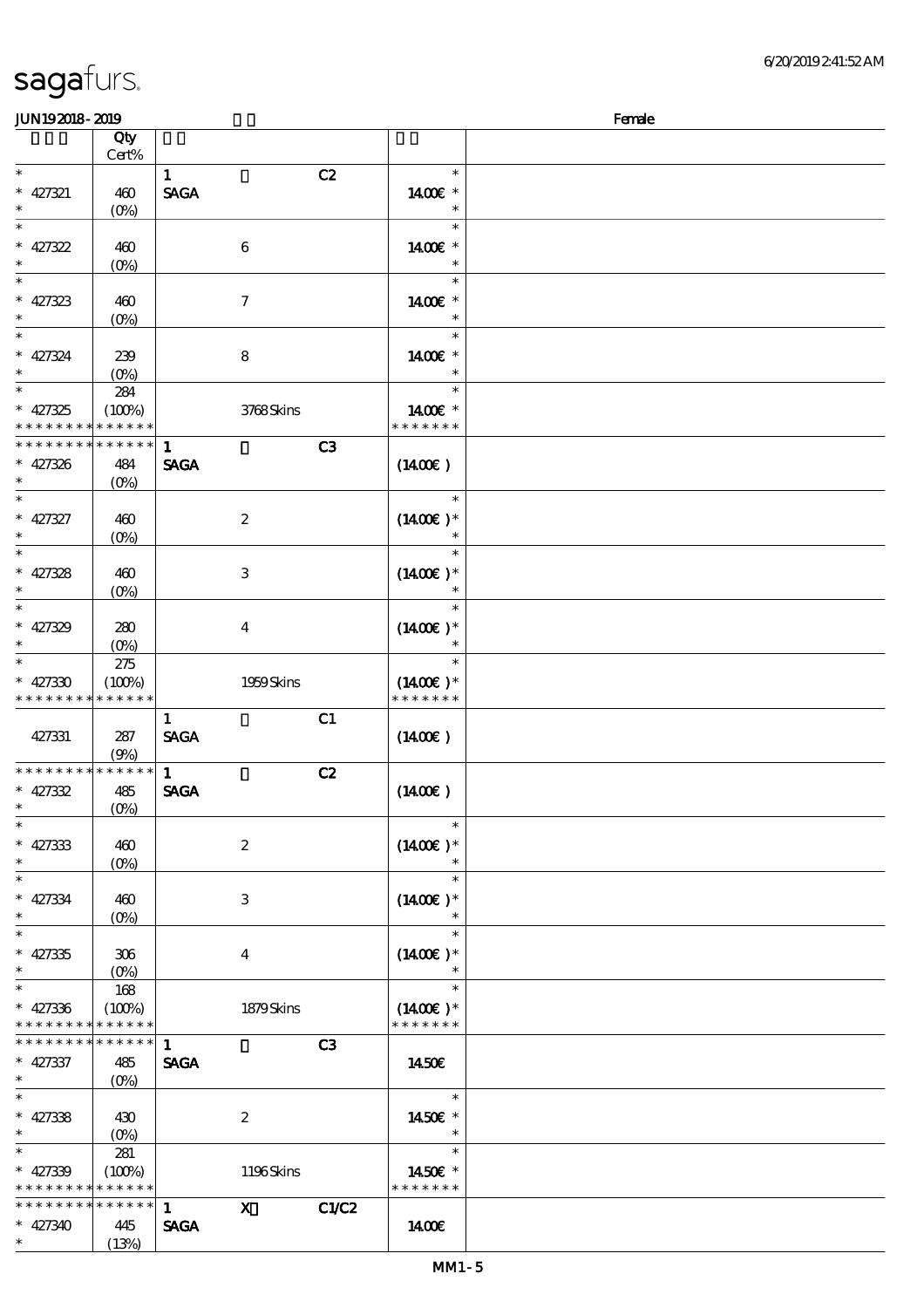|  | sagafurs. |
|--|-----------|
|  |           |

### $J<sub>W10</sub>$  2019 -  $2010$

| JUNIJAUO- AUJ                             |                 |              |                           |       |                          | rance |
|-------------------------------------------|-----------------|--------------|---------------------------|-------|--------------------------|-------|
|                                           | Qty             |              |                           |       |                          |       |
|                                           | Cert%           |              |                           |       |                          |       |
| $*$                                       | 71              | $\mathbf{1}$ | $\mathbf X$               | C1/C2 | $\ast$                   |       |
| $* 427341$                                | (25%)           | <b>SAGA</b>  |                           |       | 1400€ *                  |       |
| * * * * * * * *                           | * * * * * *     |              |                           |       | * * * * * * *            |       |
| * * * * * * * *                           | * * * * * *     | $\mathbf{1}$ | $\mathbf{x}$              | C3    |                          |       |
| $* 427342$                                | 263             | <b>SAGA</b>  |                           |       | <b>1850€</b>             |       |
| $\ast$                                    |                 |              |                           |       |                          |       |
| $\ast$                                    | $(O\% )$        |              |                           |       | $\ast$                   |       |
|                                           | 114             |              |                           |       |                          |       |
| $* 427343$                                | (100%)          |              | 377Skins                  |       | 1850€ *                  |       |
| * * * * * * * *                           | * * * * * *     |              |                           |       | * * * * * * *            |       |
| * * * * * * * *                           | ******          | 1            | $\mathbf{x}$              | C2    |                          |       |
| $* 427344$                                | 129             | <b>SAGA</b>  | <b>INAP</b>               |       | 1400E                    |       |
| $\ast$                                    |                 |              |                           |       |                          |       |
| $\overline{\phantom{0}}$                  | 111             |              |                           |       | $\ast$                   |       |
| $* 427345$                                | (100%)          |              | 240Skins                  |       | 1350E *                  |       |
| * * * * * * * *                           | * * * * * *     |              |                           |       | * * * * * * *            |       |
| * * * * * * * *                           | $***$ * * * * * |              |                           |       |                          |       |
|                                           |                 | $\mathbf{1}$ | $\mathbf{x}$              | C2    |                          |       |
| $* 427346$                                | 141             | <b>SAGA</b>  | <b>INAP</b>               |       | 1400E                    |       |
| $*$ and $*$                               | $(O\%)$         |              |                           |       |                          |       |
| $\ast$                                    | 101             |              |                           |       | $\ast$                   |       |
| $* 427347$                                | (100%)          |              | 242Skins                  |       | 1350€ *                  |       |
| * * * * * * * *                           | * * * * * *     |              |                           |       | * * * * * * *            |       |
| * * * * * * * *                           | * * * * * *     | $\mathbf{1}$ |                           | C2    |                          |       |
| $* 427348$                                | 208             | <b>SAGA</b>  | <b>INAP</b>               |       | $1400$ $E$               |       |
| $\ast$                                    |                 |              |                           |       |                          |       |
|                                           | $(O\%)$         |              |                           |       |                          |       |
| $*$                                       | 106             |              |                           |       | $\ast$                   |       |
| $* 427349$                                | (100%)          |              | $314$ Skins               |       | 1350E *                  |       |
| * * * * * * * *                           | * * * * * *     |              |                           |       | * * * * * * *            |       |
| * * * * * * * * * * * * * * *             |                 | 1            |                           | C2    |                          |       |
| $* 427350$                                | 292             | <b>SAGA</b>  | <b>INAP</b>               |       | 1400                     |       |
| $\ast$                                    | $(O\% )$        |              |                           |       |                          |       |
| $\ast$                                    | 112             |              |                           |       | $\ast$                   |       |
| $* 427351$                                | (100%)          |              | 404Skins                  |       | 1400€ *                  |       |
| * * * * * * * *                           | * * * * * *     |              |                           |       | * * * * * * *            |       |
|                                           |                 |              |                           |       |                          |       |
|                                           |                 | $\mathbf{1}$ | $\mathbf{X}$              | C2    |                          |       |
| 427352                                    | 289             | <b>SAGA</b>  | <b>INAP</b>               |       | 1400E                    |       |
|                                           | (17%)           |              |                           |       |                          |       |
|                                           |                 | $\mathbf{1}$ | $\mathcal{L}$             | C2    |                          |       |
| 427353                                    | 294             | $I\!\!A$     |                           |       | 1350€                    |       |
|                                           | (19%)           |              |                           |       |                          |       |
| * * * * * * * *                           | * * * * * *     | $\mathbf{1}$ | X /                       | C2    |                          |       |
| $* 427354$                                | 485             | IA           | MET1                      |       | 1250€                    |       |
| $\ast$                                    | (15%)           |              |                           |       |                          |       |
| $\ast$                                    | 191             |              |                           |       | $\ast$                   |       |
|                                           |                 |              |                           |       |                          |       |
| $* 427355$<br>* * * * * * * * * * * * * * | (16%)           |              | 676Skins                  |       | 1250E *<br>* * * * * * * |       |
|                                           |                 |              |                           |       |                          |       |
|                                           |                 | $\mathbf{1}$ | $\mathcal{L}$             | C2    |                          |       |
| 427356                                    | 453             | IA           | MET <sub>1</sub>          |       | 1250€                    |       |
|                                           | (19%)           |              |                           |       |                          |       |
| * * * * * * * *                           | ******          | $\mathbf{1}$ | X /                       | C2    |                          |       |
| $* 427357$                                | 485             | IA           |                           |       | 1300E                    |       |
| $\ast$                                    | (7%)            |              |                           |       |                          |       |
| $\overline{\ast}$                         |                 |              |                           |       | $\ast$                   |       |
| $* 427358$                                |                 |              |                           |       |                          |       |
| $\ast$                                    | 460             |              | $\boldsymbol{2}$          |       | 1250E *                  |       |
| $\ast$                                    | $(O\%)$         |              |                           |       | $\ast$                   |       |
|                                           |                 |              |                           |       |                          |       |
| $* 427359$                                | 460             |              | $\ensuremath{\mathbf{3}}$ |       | 1250€ *                  |       |
| $\ast$                                    | (4%)            |              |                           |       | $\ast$                   |       |
| $\ast$                                    |                 |              |                           |       | $\ast$                   |       |
| $* 427300$                                | 460             |              | $\overline{\mathbf{4}}$   |       | 1250E *                  |       |
| $\ast$                                    | (5%)            |              |                           |       |                          |       |
|                                           |                 |              |                           |       |                          |       |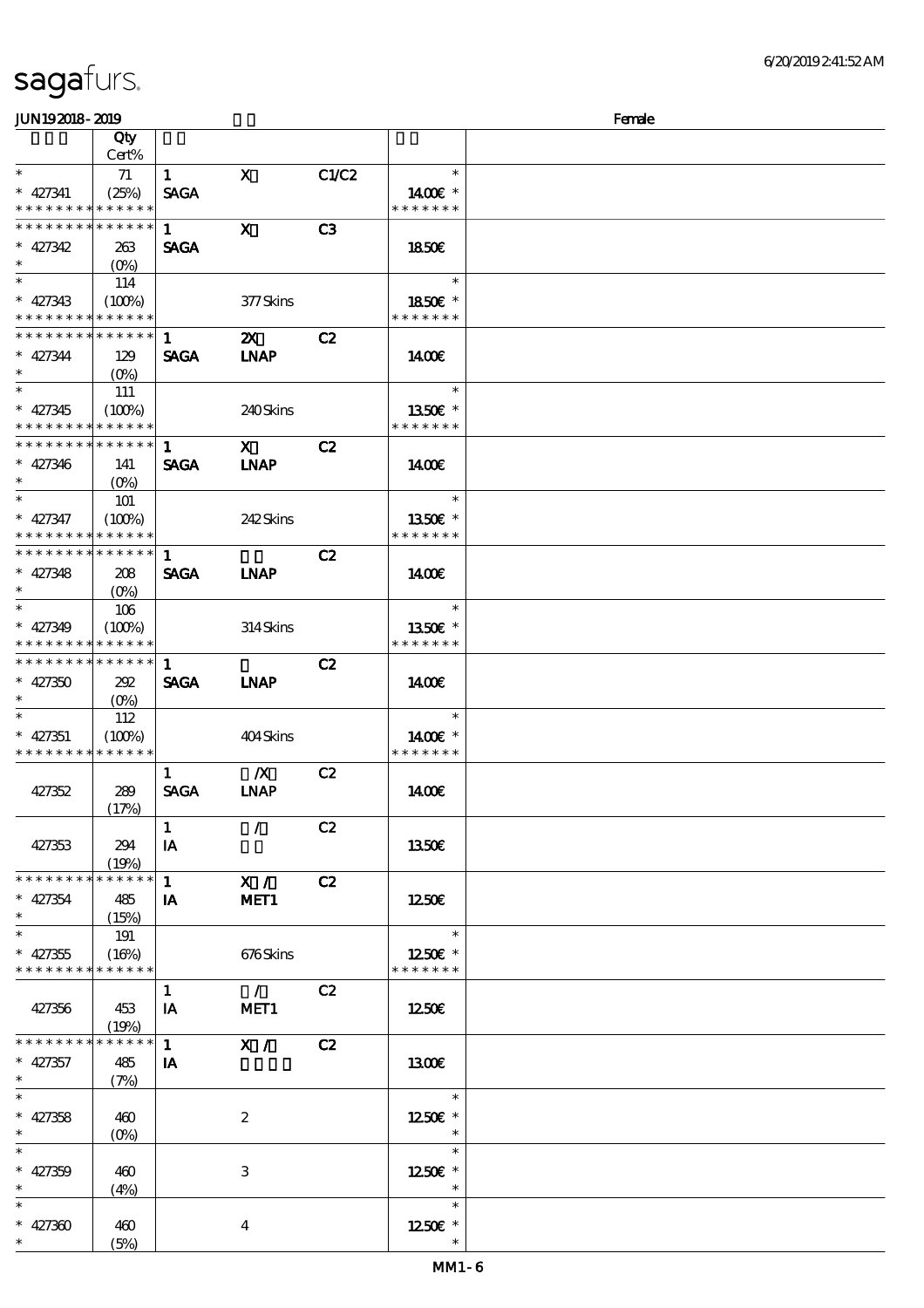#### JUN19 2018 - 2019 深啡 Female

| ----                        |                       |                                     |                   |  |
|-----------------------------|-----------------------|-------------------------------------|-------------------|--|
|                             | Qty<br>Cert%          |                                     |                   |  |
| $\ast$                      |                       | $\mathbf{X}$ /<br>$\mathbf{1}$      | $\ast$            |  |
|                             |                       | C2                                  |                   |  |
| $* 427361$                  | 460                   | IA                                  | 1250E *           |  |
| $\ast$                      | (7%)                  |                                     | $\ast$            |  |
| $\overline{\phantom{0}}$    |                       |                                     | $\ast$            |  |
|                             |                       |                                     |                   |  |
| $* 427362$                  | 460                   | $\boldsymbol{6}$                    | 1250 £*           |  |
| $\ast$                      | (12%)                 |                                     | $\ast$            |  |
|                             |                       |                                     | $\ast$            |  |
| $* 427363$                  |                       |                                     |                   |  |
|                             | 460                   | $\tau$                              | 1250E *           |  |
| $\ast$                      | (3%)                  |                                     | $\ast$            |  |
|                             |                       |                                     | $\ast$            |  |
| $* 427364$                  | 460                   | $\bf8$                              | 1250E *           |  |
| $\ast$                      |                       |                                     | $\ast$            |  |
|                             | (4%)                  |                                     |                   |  |
| $\overline{\phantom{0}}$    |                       |                                     | $\ast$            |  |
| $* 427365$                  | 460                   | $\boldsymbol{9}$                    | 1250E *           |  |
| $\ast$                      | (10%)                 |                                     | $\ast$            |  |
| $*$                         |                       |                                     | $\ast$            |  |
|                             |                       |                                     |                   |  |
|                             | 460                   | 10                                  | 1250E *           |  |
| * 427366                    | (8%)                  |                                     | $\ast$            |  |
| $\overline{\ast}$           |                       |                                     | $\ast$            |  |
|                             |                       |                                     |                   |  |
| $* 427367$                  | 460                   | $11\,$                              | 1250E *           |  |
| $\ast$                      | (17%)                 |                                     | $\ast$            |  |
|                             | $297$                 |                                     | $\ast$            |  |
| $* 427368$                  |                       |                                     |                   |  |
|                             | (3%)                  | 5382Skins                           | 1250E *           |  |
| * * * * * * * * * * * * * * |                       |                                     | * * * * * * *     |  |
| *************** 1           |                       | $\overline{1}$<br>C2                |                   |  |
| $* 427309$                  | 485                   | IA                                  | 1300              |  |
| $\star$                     | (10%)                 |                                     |                   |  |
|                             |                       |                                     |                   |  |
|                             |                       |                                     | $\ast$            |  |
| $* 427370$                  | 460                   | $\boldsymbol{2}$                    | 1300€ *           |  |
| $\ast$                      | $(\Theta)$            |                                     | $\ast$            |  |
|                             |                       |                                     | $\ast$            |  |
|                             |                       |                                     |                   |  |
| $* 427371$                  | 460                   | $\,3$                               | 1250E *           |  |
| $\ast$                      | (8%)                  |                                     | $\ast$            |  |
| $\overline{\ast}$           |                       |                                     | $\ast$            |  |
| $* 427372$                  | 460                   | $\boldsymbol{4}$                    | 1250E *           |  |
| $\ast$                      |                       |                                     | $\ast$            |  |
|                             | (7%)                  |                                     |                   |  |
| $\ast$                      |                       |                                     | $\ast$            |  |
| $* 427373$                  | 460                   | $\mathbf{5}$                        | 1250€ *           |  |
| $\ast$                      | (3%)                  |                                     | $\ast$            |  |
| $\ast$                      |                       |                                     | $\ast$            |  |
|                             |                       |                                     |                   |  |
| $* 427374$                  | 460                   | 6                                   | 1250E *           |  |
| $\ast$                      | (13%)                 |                                     | $\ast$            |  |
| $\overline{\ast}$           |                       |                                     | $\ast$            |  |
| $* 427375$                  | 460                   | $\boldsymbol{7}$                    | 1250E *           |  |
|                             |                       |                                     |                   |  |
| $\ast$                      | (7%)                  |                                     | $\ast$            |  |
| $\overline{\phantom{0}}$    |                       |                                     | $\ast$            |  |
| $* 427376$                  | 460                   | 8                                   | 1250E *           |  |
| $\ast$                      | (5%)                  |                                     | $\ast$            |  |
| $\overline{\phantom{0}}$    |                       |                                     | $\ast$            |  |
|                             |                       |                                     |                   |  |
| $* 427377$                  | 460                   | $\boldsymbol{9}$                    | $1250E$ $^{\ast}$ |  |
| $\ast$                      | (5%)                  |                                     | $\ast$            |  |
| $\ast$                      | $\boldsymbol{\omega}$ |                                     | $\ast$            |  |
|                             |                       |                                     |                   |  |
| $* 427378$                  | (1%)                  | 4225Skins                           | 1250E *           |  |
| * * * * * * * * * * * * * * |                       |                                     | * * * * * * *     |  |
|                             |                       | X /<br>C2<br>$\mathbf{1}$           |                   |  |
| 427379                      | 303                   | <b>LNAP</b><br>IA                   | 11.00E            |  |
|                             | (20%)                 |                                     |                   |  |
|                             |                       |                                     |                   |  |
|                             |                       | C2<br>$\mathbf{1}$<br>$\mathcal{L}$ |                   |  |
| 427380                      | 367                   | <b>LNAP</b><br>IA                   | 11.00E            |  |
|                             | (13%)                 |                                     |                   |  |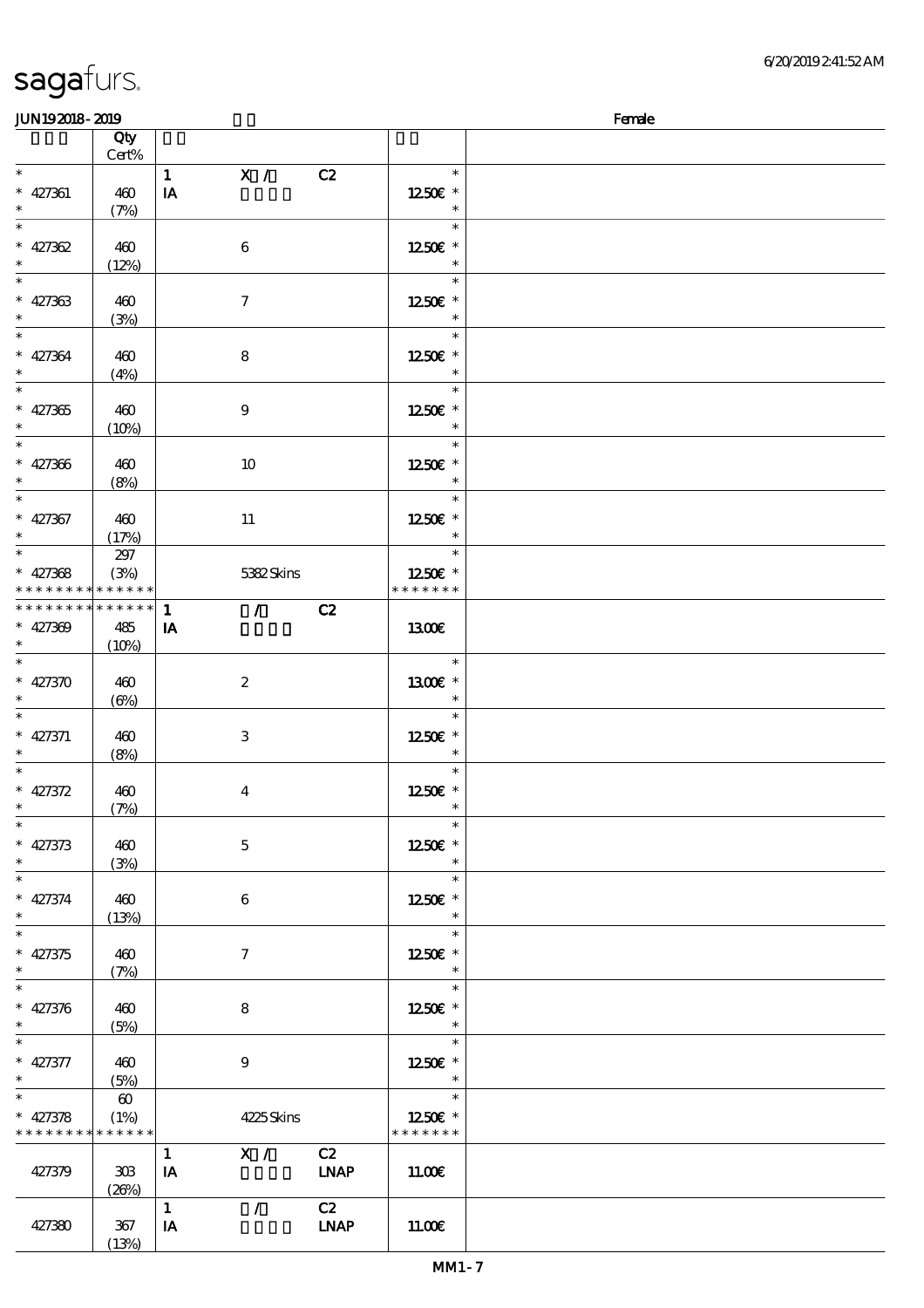| JUN192018-2019                          |                                  |                             |                           |                |                                     | Female |
|-----------------------------------------|----------------------------------|-----------------------------|---------------------------|----------------|-------------------------------------|--------|
|                                         | Qty<br>Cert%                     |                             |                           |                |                                     |        |
| 427381                                  | 422<br>(10%)                     | $\mathbf{1}$<br><b>SROY</b> | $\boldsymbol{\mathsf{z}}$ | C1/C2          | 1550E                               |        |
| 427382                                  | 122<br>(7%)                      | $\mathbf{1}$<br><b>SROY</b> | $\boldsymbol{\mathsf{z}}$ | C3             | 1550€                               |        |
| 427383                                  | $124\,$<br>(17%)                 | $1 -$<br><b>SROY</b>        | $\boldsymbol{\mathsf{X}}$ | C1             | <b>1600€</b>                        |        |
| 427384                                  | $397\,$<br>(9%)                  | $\mathbf{1}$<br><b>SROY</b> | $\mathbf X$               | C2             | 1550€                               |        |
| 427385                                  | 149<br>$(\Theta)$                | $\mathbf{1}$<br><b>SROY</b> | $\mathbf{x}$              | C <sub>3</sub> | <b>160€</b>                         |        |
| 427386                                  | 159<br>(15%)                     | $\mathbf{1}$<br><b>SROY</b> |                           | C1             | 1550€                               |        |
| * * * * * * * *<br>$* 427387$<br>$\ast$ | * * * * * *<br>464<br>(11%)      | $\mathbf{1}$<br><b>SROY</b> |                           | C2             | <b>1800€</b>                        |        |
| $\ast$<br>$* 427388$<br>* * * * * * * * | $98\,$<br>$(0\%)$<br>* * * * * * |                             | 562Skins                  |                | $\ast$<br>17.00€ *<br>* * * * * * * |        |
| 427389                                  | 185<br>(12%)                     | $\mathbf{1}$<br><b>SROY</b> |                           | C3             | 1550€                               |        |
| 427390                                  | $327\,$<br>(9%)                  | $\mathbf{1}$<br><b>SROY</b> |                           | C1/C2          | <b>1600€</b>                        |        |
| 427391                                  | 155<br>(10%)                     | $\mathbf{1}$<br><b>SROY</b> |                           | C3             | 1550€                               |        |
| 427392                                  | 143<br>(15%)                     | $\mathbf{1}$<br><b>SROY</b> | $\boldsymbol{X}$          | C1/C2          | 1550€                               |        |
| 427393                                  | 95<br>(36%)                      | $\mathbf{1}$<br><b>SROY</b> | $\boldsymbol{X}$          | C3             | 1500€                               |        |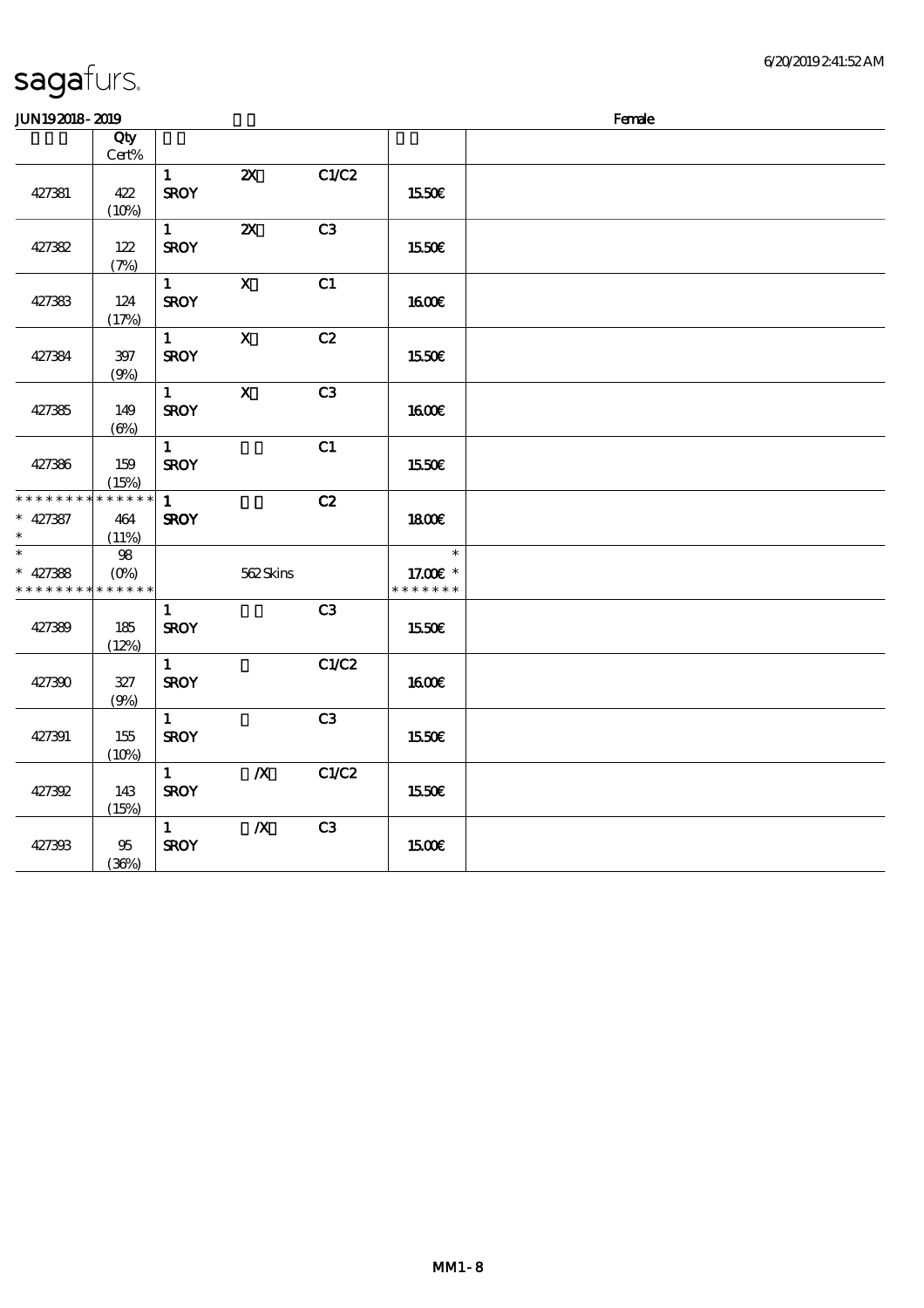| sagafurs. |
|-----------|
|-----------|

#### $JIN192018 - 2019$  Female

| .                 |                      |                            |                           |                |                          | ------ |
|-------------------|----------------------|----------------------------|---------------------------|----------------|--------------------------|--------|
|                   | Qty<br>Cert%         |                            |                           |                |                          |        |
|                   |                      | $\boldsymbol{z}$           | $\boldsymbol{\mathsf{z}}$ | C1             |                          |        |
| 427421            | 106                  | $\mathbf{S}$               |                           |                | 1050€                    |        |
|                   | (25%)                |                            |                           |                |                          |        |
|                   |                      | $\boldsymbol{z}$           | $\boldsymbol{\mathsf{z}}$ | C2             |                          |        |
| 427422            | 259                  | ${\bf s}$                  |                           |                | 11.00E                   |        |
|                   | (12%)                |                            |                           |                |                          |        |
|                   |                      | $\boldsymbol{2}$           | $\boldsymbol{\mathsf{X}}$ | C1             |                          |        |
| 427423            | 138                  | $\mathbf{S}$               |                           |                | 11.00E                   |        |
|                   | (15%)                | $\pmb{2}$                  | $\mathbf X$               | C2             |                          |        |
| 427424            | 450                  | $\mathbf{S}$               |                           |                | 1100E                    |        |
|                   | (10%)                |                            |                           |                |                          |        |
|                   |                      | $\boldsymbol{z}$           | $X$ $N$                   | C <sub>3</sub> |                          |        |
| 427425            | 268                  | ${\bf s}$                  |                           |                | 11.00E                   |        |
|                   | (13%)                |                            |                           |                |                          |        |
|                   |                      | $\boldsymbol{z}$           |                           | C1             |                          |        |
| 427426            | 269                  | ${\bf S}$                  |                           |                | 1050€                    |        |
| * * * * * * * *   | (15%)<br>* * * * * * | $\boldsymbol{2}$           |                           | C2             |                          |        |
| $* 427427$        | $505\,$              | $\mathbf{S}$               |                           |                | 11.50E                   |        |
| $\ast$            | (15%)                |                            |                           |                |                          |        |
| $\overline{\ast}$ | 226                  |                            |                           |                | $\overline{\phantom{a}}$ |        |
| $* 427428$        | $(0\%)$              |                            | 731 Skins                 |                | $11.00E$ *               |        |
| * * * * * * * *   | * * * * * *          |                            |                           |                | * * * * * * *            |        |
|                   |                      | $\boldsymbol{z}$           |                           | C3             |                          |        |
| 427429            | 346                  | $\mathbf{S}$               |                           |                | 11.00E                   |        |
|                   | (21%)                | $\pmb{2}$                  |                           | C1/C2          |                          |        |
| 427430            | 389                  | $\mathbf{S}$               |                           |                | <b>1050€</b>             |        |
|                   | (11%)                |                            |                           |                |                          |        |
|                   |                      | $\boldsymbol{2}$           |                           | C3             |                          |        |
| 427431            | 202                  | ${\bf S}$                  |                           |                | <b>1050€</b>             |        |
|                   | (24%)                |                            |                           |                |                          |        |
|                   |                      | $\boldsymbol{2}$           | $\boldsymbol{X}$          | C1/C2          |                          |        |
| 427432            | 339<br>(18%)         | $\mathbf{S}$               |                           |                | 1100E                    |        |
|                   |                      | $\boldsymbol{z}$           | $\boldsymbol{X}$          | C <sub>3</sub> |                          |        |
| 427433            | 218                  | ${\bf S}$                  |                           |                | 1200E                    |        |
|                   | (41%)                |                            |                           |                |                          |        |
|                   |                      | $\boldsymbol{z}$           | $X$ $N$                   | C2             |                          |        |
| 427434            | 179                  | ${\bf s}$                  | <b>INAP</b>               |                | 11.00E                   |        |
|                   | (40%)                | $\boldsymbol{z}$           |                           | C2             |                          |        |
| 427435            | 172                  | $\mathbf{S}$               | <b>LNAP</b>               |                | 1050€                    |        |
|                   | (36%)                |                            |                           |                |                          |        |
|                   |                      | $\boldsymbol{z}$           | $\mathcal{L}$             | C2             |                          |        |
| 427436            | 143                  | ${\bf s}$                  | <b>LNAP</b>               |                | 11.00E                   |        |
|                   | (19%)                |                            |                           |                |                          |        |
|                   |                      | $\boldsymbol{2}$           |                           | C2             |                          |        |
| 427437            | 146                  | ${\bf I\!B}$               |                           |                | 11.50€                   |        |
|                   | (17%)                | $\boldsymbol{z}$           | X /                       | C2             |                          |        |
| 427438            | 141                  | ${\bf I\!B}$               | MET1                      |                | 1000E                    |        |
|                   | (19%)                |                            |                           |                |                          |        |
| * * * * * * * *   | * * * * * *          | $\mathbf{z}$               | X /                       | C2             |                          |        |
| $* 427439$        | 505                  | $\, {\bf I} \! {\bf B} \,$ |                           |                | 1000E                    |        |
| $\ast$<br>$\ast$  | (11%)                |                            |                           |                | $\ast$                   |        |
| $* 427440$        | 480                  |                            | $\boldsymbol{2}$          |                | 1000 *                   |        |
| $\ast$            | (7%)                 |                            |                           |                | $\ast$                   |        |
|                   |                      |                            |                           |                |                          |        |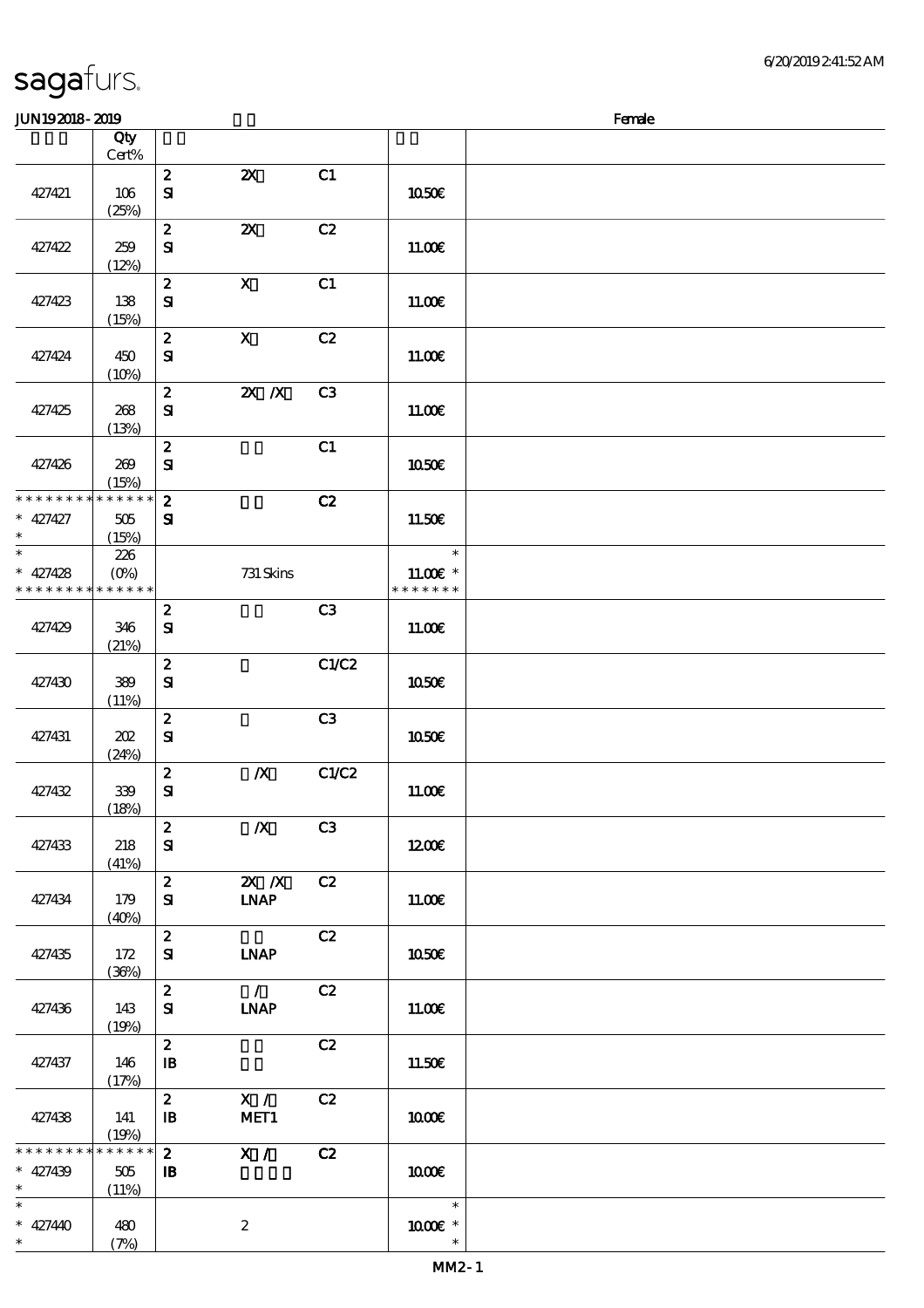### $J\sim 100$  Female

|                 |                                 |                  |                           |             |                       | ----- |
|-----------------|---------------------------------|------------------|---------------------------|-------------|-----------------------|-------|
|                 | Qty<br>Cert%                    |                  |                           |             |                       |       |
|                 |                                 |                  |                           |             |                       |       |
| $\ast$          | 81                              | $\boldsymbol{z}$ | X /                       | C2          | $\ast$                |       |
| $* 427441$      | (7%)                            | $\mathbf{B}$     |                           |             | 1000€ *               |       |
| * * * * * * * * | * * * * * *                     |                  |                           |             | * * * * * * *         |       |
| * * * * * * *   | * * * * * *                     | $\boldsymbol{z}$ | $\mathcal{L}$             | C2          |                       |       |
|                 |                                 |                  |                           |             |                       |       |
| $* 427442$      | 505                             | $\mathbf{B}$     |                           |             | 1000E                 |       |
| $\ast$          | (13%)                           |                  |                           |             |                       |       |
| $\ast$          | 210                             |                  |                           |             | $\ast$                |       |
| $* 427443$      | (20%)                           |                  | 715Skins                  |             | 1000 *                |       |
| * * * * * * * * | * * * * * *                     |                  |                           |             | * * * * * * *         |       |
|                 |                                 |                  |                           |             |                       |       |
|                 |                                 | $\boldsymbol{z}$ | X /                       | C2          |                       |       |
| 427444          | 378                             | $\mathbf{B}$     |                           | <b>LNAP</b> | 850E                  |       |
|                 | (20%)                           |                  |                           |             |                       |       |
|                 |                                 | $\boldsymbol{z}$ | $\mathcal{L}$             | C2          |                       |       |
|                 |                                 |                  |                           |             |                       |       |
| 427445          | 253                             | $\mathbf{B}$     |                           | <b>LNAP</b> | 800E                  |       |
|                 | (15%)                           |                  |                           |             |                       |       |
|                 |                                 | $\boldsymbol{z}$ | X /                       | C2          |                       |       |
| 427446          | 356                             | п                |                           |             | 850€                  |       |
|                 | (18%)                           |                  |                           |             |                       |       |
|                 |                                 |                  |                           |             |                       |       |
|                 |                                 | $\boldsymbol{z}$ | $\mathcal{L}$             | C2          |                       |       |
| 427447          | 291                             | $\mathbf I$      |                           |             | 900E                  |       |
|                 | (14%)                           |                  |                           |             |                       |       |
|                 |                                 | $\boldsymbol{z}$ | X /                       | C2          |                       |       |
| 427448          | 20B                             | П                | <b>INAP</b>               |             | 7.006                 |       |
|                 |                                 |                  |                           |             |                       |       |
|                 | (15%)                           |                  |                           |             |                       |       |
|                 |                                 | $\boldsymbol{z}$ | $\mathcal{L}$             | C2          |                       |       |
| 427449          | 92                              | П                | <b>LNAP</b>               |             | 7.00E                 |       |
|                 | (15%)                           |                  |                           |             |                       |       |
|                 |                                 | $\mathbf{z}$     | ZX                        |             |                       |       |
|                 |                                 |                  |                           | C1          |                       |       |
| 427450          | 325                             | <b>SAGA</b>      |                           |             | (1200)                |       |
|                 | (16%)                           |                  |                           |             |                       |       |
| * * * * * * * * | * * * * * *                     | 2 <sup>1</sup>   | $\boldsymbol{\mathsf{z}}$ | C2          |                       |       |
| $* 427451$      | 485                             | <b>SAGA</b>      |                           |             | 1200E                 |       |
| $\ast$          |                                 |                  |                           |             |                       |       |
|                 | $(0\%)$                         |                  |                           |             |                       |       |
| $\ast$          |                                 |                  |                           |             | $\ast$                |       |
| $* 427452$      | 460                             |                  | $\boldsymbol{2}$          |             | 1200E *               |       |
| $\ast$          | $(O\!/\!\delta)$                |                  |                           |             | $\ast$                |       |
| $\ast$          |                                 |                  |                           |             | $\ast$                |       |
|                 |                                 |                  |                           |             |                       |       |
| $* 427453$      | 221                             |                  | $\,3$                     |             | 11.50€ *              |       |
| $\ast$          | $(O\!\!\!\!\!\!\backslash\rho)$ |                  |                           |             | $\ast$                |       |
| $\ast$          | 126                             |                  |                           |             | $\ast$                |       |
| $* 427454$      | (100%)                          |                  | 1292Skins                 |             | 11.50€ *              |       |
| * * * * * * * * | * * * * * *                     |                  |                           |             | * * * * * * *         |       |
| * * * * * * * * | * * * * * *                     |                  |                           |             |                       |       |
|                 |                                 | $\boldsymbol{z}$ | $\boldsymbol{\mathsf{z}}$ | C3          |                       |       |
| $* 427455$      | 485                             | <b>SAGA</b>      |                           |             | 1200                  |       |
| $\ast$          | (13%)                           |                  |                           |             |                       |       |
| $\ast$          | 110                             |                  |                           |             | $\ast$                |       |
| $* 427456$      | $(O\%)$                         |                  | 595Skins                  |             | 11.50 $\varepsilon$ * |       |
| * * * * * * * * | * * * * * *                     |                  |                           |             | * * * * * * *         |       |
|                 |                                 |                  |                           |             |                       |       |
| * * * * * * * * | * * * * * *                     | $\mathbf{z}$     | $\mathbf{X}$              | C1          |                       |       |
| $* 427457$      | 445                             | <b>SAGA</b>      |                           |             | (1200E)               |       |
| $\ast$          | (10%)                           |                  |                           |             |                       |       |
| $\ast$          | 82                              |                  |                           |             | $\ast$                |       |
| $* 427458$      | $(O\%)$                         |                  | 527Skins                  |             | $(1200E)^*$           |       |
| * * * * * * * * | * * * * * *                     |                  |                           |             | * * * * * * *         |       |
|                 |                                 |                  |                           |             |                       |       |
| * * * * * * *   | * * * * * *                     | $\boldsymbol{z}$ | $\mathbf{x}$              | C2          |                       |       |
| $* 427459$      | 485                             | <b>SAGA</b>      |                           |             | 1200E                 |       |
| $\ast$          | $(0\%)$                         |                  |                           |             |                       |       |
| $\ast$          |                                 |                  |                           |             | $\ast$                |       |
|                 |                                 |                  |                           |             |                       |       |
| $* 427400$      | 460                             |                  | $\boldsymbol{2}$          |             | 11.50€ *              |       |
| $\ast$          | $(0\%)$                         |                  |                           |             | $\ast$                |       |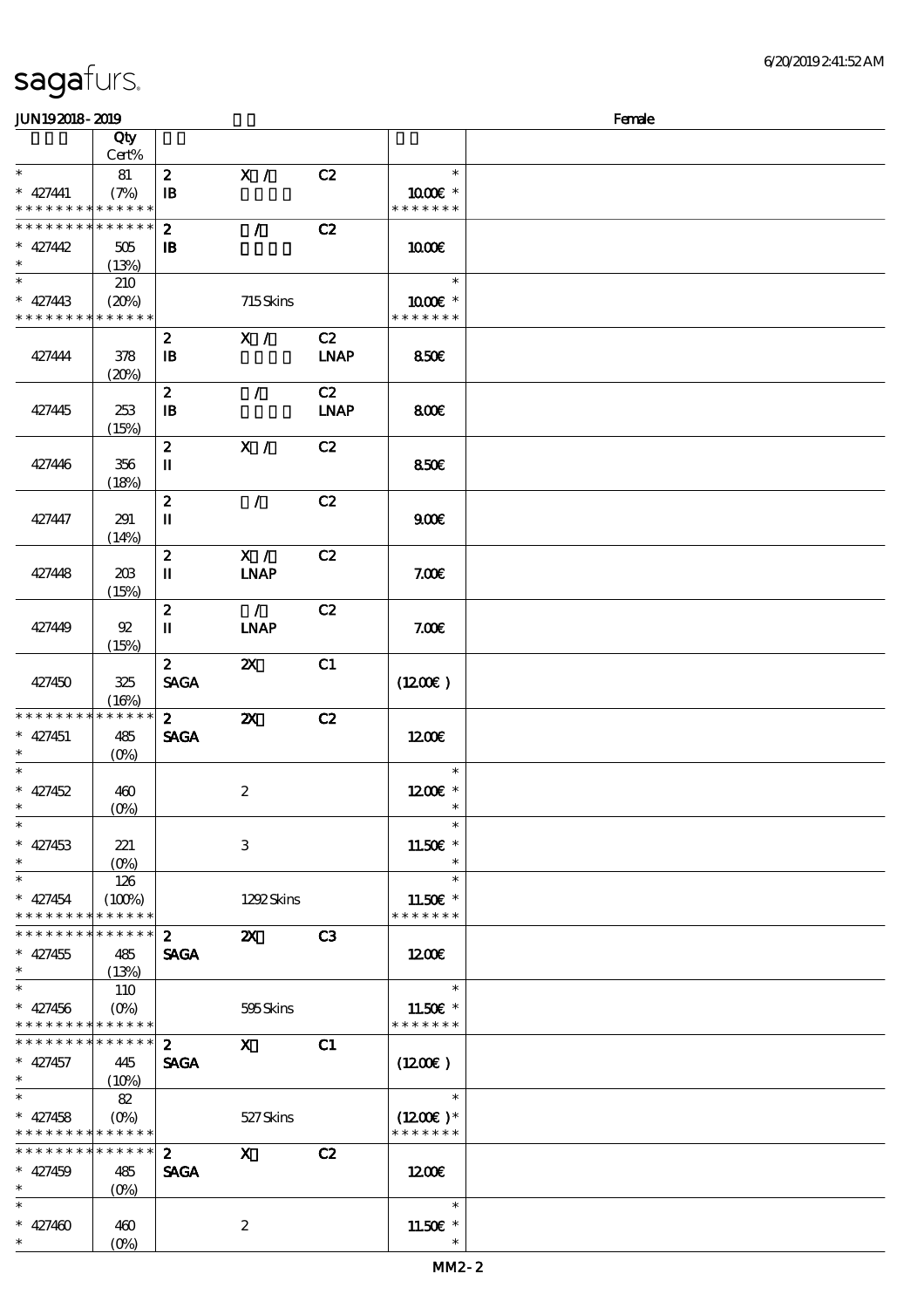| <b>saga</b> furs. |  |
|-------------------|--|
|                   |  |

### $J<sub>W10</sub>$  2019 -  $2010$

| JUNIJAJIO- AJIJ                            |                                 |                  |                  |                |                       | rance |
|--------------------------------------------|---------------------------------|------------------|------------------|----------------|-----------------------|-------|
|                                            | Qty                             |                  |                  |                |                       |       |
|                                            | Cert%                           |                  |                  |                |                       |       |
| $\ast$                                     |                                 | $\mathbf{z}$     | $\mathbf{x}$     | C2             | $\ast$                |       |
| $* 427461$                                 | 460                             | <b>SAGA</b>      |                  |                | 11.50€ *              |       |
| $*$                                        | $(O\%)$                         |                  |                  |                | $\ast$                |       |
| $\overline{\ast}$                          |                                 |                  |                  |                | $\ast$                |       |
|                                            |                                 |                  |                  |                |                       |       |
| * $427462$                                 | 418                             |                  | $\boldsymbol{4}$ |                | 11.50€ *              |       |
| $*$                                        | $(O\% )$                        |                  |                  |                | $\ast$                |       |
|                                            | 167                             |                  |                  |                | $\ast$                |       |
| $* 427463$                                 | (100%)                          |                  | 1990Skins        |                | 11.50€ *              |       |
|                                            |                                 |                  |                  |                | * * * * * * *         |       |
| * * * * * * * *                            | $\ast\ast\ast\ast\ast\ast$      |                  |                  |                |                       |       |
| * * * * * * * *                            | $*******$                       | $\boldsymbol{z}$ | $\mathbf{x}$     | C <sub>3</sub> |                       |       |
| $* 427464$                                 | 485                             | <b>SAGA</b>      |                  |                | $(1200\varepsilon)$   |       |
| $\ast$                                     | $(O\%)$                         |                  |                  |                |                       |       |
|                                            |                                 |                  |                  |                | $\ast$                |       |
|                                            |                                 |                  |                  |                |                       |       |
| $* 427465$                                 | 299                             |                  | $\boldsymbol{2}$ |                | $(1200E)*$            |       |
| $\ast$                                     | $(O\!\!\!\!\!\!\backslash\rho)$ |                  |                  |                |                       |       |
|                                            | 111                             |                  |                  |                | $\ast$                |       |
| $* 427406$                                 | (100%)                          |                  | 895Skins         |                | $(1200E)*$            |       |
|                                            |                                 |                  |                  |                | * * * * * * *         |       |
| * * * * * * * *                            | $\ast\ast\ast\ast\ast\ast$      |                  |                  |                |                       |       |
| * * * * * * * * *                          | $******$                        | $\mathbf{2}$     |                  | C1             |                       |       |
| $* 427467$                                 | 485                             | <b>SAGA</b>      |                  |                | 1200                  |       |
| $\ast$                                     | (14%)                           |                  |                  |                |                       |       |
| $\overline{\phantom{0}}$                   |                                 |                  |                  |                | $\ast$                |       |
|                                            | 423                             |                  |                  |                |                       |       |
| $* 427468$                                 | $(O\% )$                        |                  | 908Skins         |                | 11.50€ *              |       |
| * * * * * * * * <mark>* * * * * * *</mark> |                                 |                  |                  |                | * * * * * * *         |       |
| * * * * * * * * * * * * * * *              |                                 | $\mathbf{z}$     |                  | C2             |                       |       |
| $* 427469$                                 | 485                             | <b>SAGA</b>      |                  |                | 11.50E                |       |
| $\ast$                                     |                                 |                  |                  |                |                       |       |
|                                            | $(O\%)$                         |                  |                  |                |                       |       |
| $*$                                        |                                 |                  |                  |                | $\ast$                |       |
| $* 427470$                                 | 460                             |                  | $\boldsymbol{2}$ |                | 11.50€ *              |       |
| $\ast$                                     | $(0\%)$                         |                  |                  |                | $\ast$                |       |
|                                            |                                 |                  |                  |                | $\ast$                |       |
|                                            |                                 |                  |                  |                |                       |       |
| $* 427471$                                 | 460                             |                  | $\,3$            |                | 11.50€ *              |       |
| $\ast$                                     | $(0\%)$                         |                  |                  |                | $\ast$                |       |
| $\ast$                                     |                                 |                  |                  |                | $\ast$                |       |
| * $427472$                                 | 460                             |                  | $\boldsymbol{4}$ |                | 11.50 $\varepsilon$ * |       |
| $\ast$                                     |                                 |                  |                  |                | $\ast$                |       |
|                                            | $(O\%)$                         |                  |                  |                |                       |       |
| $\ast$                                     |                                 |                  |                  |                | $\ast$                |       |
| $* 427473$                                 | 460                             |                  | $\mathbf 5$      |                | 11.50€ *              |       |
| $\ast$                                     | $(0\%)$                         |                  |                  |                | $\ast$                |       |
| $\ast$                                     |                                 |                  |                  |                | $\ast$                |       |
|                                            |                                 |                  |                  |                |                       |       |
| $* 427474$                                 | 457                             |                  | 6                |                | 11.50 $\varepsilon$ * |       |
| $\ast$                                     | (O <sub>0</sub> )               |                  |                  |                | $\ast$                |       |
| $\ast$                                     | 229                             |                  |                  |                | $\ast$                |       |
| $* 427475$                                 | (100%)                          |                  | 3011 Skins       |                | 11.50€ *              |       |
| * * * * * * * *                            | * * * * * *                     |                  |                  |                | * * * * * * *         |       |
|                                            |                                 |                  |                  |                |                       |       |
| * * * * * * * *                            | * * * * * *                     | $\boldsymbol{2}$ |                  | C <sub>3</sub> |                       |       |
| $* 427476$                                 | 485                             | <b>SAGA</b>      |                  |                | 1200                  |       |
| $\ast$                                     | $(0\%)$                         |                  |                  |                |                       |       |
| $\ast$                                     |                                 |                  |                  |                | $\ast$                |       |
|                                            |                                 |                  |                  |                |                       |       |
| $* 427477$                                 | 460                             |                  | $\boldsymbol{2}$ |                | 11.50€ *              |       |
| $\ast$                                     | $(O\!/\!o)$                     |                  |                  |                | $\ast$                |       |
| $\ast$                                     |                                 |                  |                  |                | $\ast$                |       |
| * $427478$                                 | 109                             |                  | $\,3\,$          |                | 11.50€ *              |       |
| $\ast$                                     |                                 |                  |                  |                | $\ast$                |       |
|                                            | $(O\!/\!\delta)$                |                  |                  |                |                       |       |
| $\ast$                                     | 185                             |                  |                  |                | $\ast$                |       |
| * $427479$                                 | (100%)                          |                  | 1239Skins        |                | $11.00E$ *            |       |
| * * * * * * * *                            | * * * * * *                     |                  |                  |                | * * * * * * *         |       |
|                                            |                                 | $\boldsymbol{z}$ |                  | C1             |                       |       |
|                                            |                                 |                  |                  |                |                       |       |
| 427480                                     | 474                             | <b>SAGA</b>      |                  |                | 11.50€                |       |
|                                            | (8%)                            |                  |                  |                |                       |       |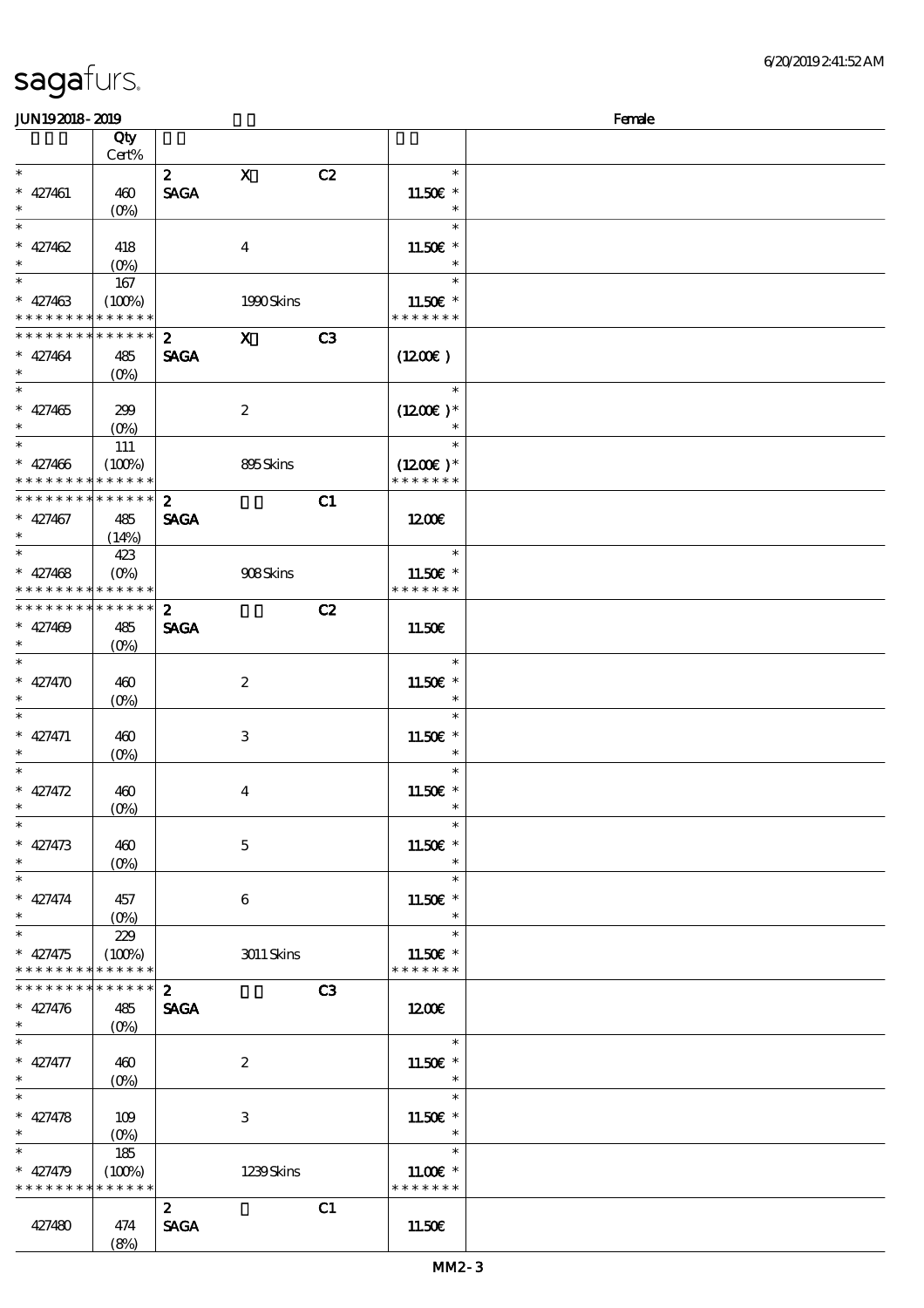(33%)

| <b>JUN192018-2019</b>       |                                 |                  |                                                                                                                                                                                                                                                                                                                                 |                |                       | Female |
|-----------------------------|---------------------------------|------------------|---------------------------------------------------------------------------------------------------------------------------------------------------------------------------------------------------------------------------------------------------------------------------------------------------------------------------------|----------------|-----------------------|--------|
|                             | Qty                             |                  |                                                                                                                                                                                                                                                                                                                                 |                |                       |        |
|                             | Cert%                           |                  |                                                                                                                                                                                                                                                                                                                                 |                |                       |        |
| * * * * * * * * * * * * * * |                                 | $\boldsymbol{z}$ |                                                                                                                                                                                                                                                                                                                                 | C2             |                       |        |
| $* 427481$                  | 485                             | <b>SAGA</b>      |                                                                                                                                                                                                                                                                                                                                 |                | 11.50E                |        |
| $\ast$                      | $(O\!/\!\!\delta)$              |                  |                                                                                                                                                                                                                                                                                                                                 |                |                       |        |
| $\ast$                      |                                 |                  |                                                                                                                                                                                                                                                                                                                                 |                | $\ast$                |        |
| $* 427482$                  | 460                             |                  | $\boldsymbol{2}$                                                                                                                                                                                                                                                                                                                |                | 11.50€ *              |        |
| $\ast$                      |                                 |                  |                                                                                                                                                                                                                                                                                                                                 |                | $\ast$                |        |
| $\ast$                      | $(O\!\!\!\!\!\!\backslash\rho)$ |                  |                                                                                                                                                                                                                                                                                                                                 |                | $\ast$                |        |
|                             |                                 |                  |                                                                                                                                                                                                                                                                                                                                 |                |                       |        |
| $* 427483$                  | 460                             |                  | $\ensuremath{\mathbf{3}}$                                                                                                                                                                                                                                                                                                       |                | 11.50€ *              |        |
| $\ast$                      | $(0\%)$                         |                  |                                                                                                                                                                                                                                                                                                                                 |                | $\ast$                |        |
| $\ast$                      |                                 |                  |                                                                                                                                                                                                                                                                                                                                 |                | $\ast$                |        |
| $* 427484$                  | 460                             |                  | $\boldsymbol{4}$                                                                                                                                                                                                                                                                                                                |                | 11.50€ *              |        |
| $\ast$                      | (0%)                            |                  |                                                                                                                                                                                                                                                                                                                                 |                | $\ast$                |        |
| $\overline{\ast}$           |                                 |                  |                                                                                                                                                                                                                                                                                                                                 |                | $\ast$                |        |
| $* 427485$                  | 123                             |                  | $\mathbf 5$                                                                                                                                                                                                                                                                                                                     |                | 11.50€ *              |        |
| $\ast$                      | $(0\%)$                         |                  |                                                                                                                                                                                                                                                                                                                                 |                | $\ast$                |        |
| $\ast$                      | 192                             |                  |                                                                                                                                                                                                                                                                                                                                 |                | $\ast$                |        |
| $* 427486$                  | (100%)                          |                  | 2180Skins                                                                                                                                                                                                                                                                                                                       |                | 11.50€ *              |        |
| * * * * * * * *             | * * * * * *                     |                  |                                                                                                                                                                                                                                                                                                                                 |                | * * * * * * *         |        |
| * * * * * * * *             | * * * * * *                     |                  |                                                                                                                                                                                                                                                                                                                                 |                |                       |        |
|                             |                                 | $\boldsymbol{2}$ |                                                                                                                                                                                                                                                                                                                                 | C <sub>3</sub> |                       |        |
| $* 427487$                  | 485                             | <b>SAGA</b>      |                                                                                                                                                                                                                                                                                                                                 |                | (11.50)               |        |
| $\ast$                      | $(O\%)$                         |                  |                                                                                                                                                                                                                                                                                                                                 |                |                       |        |
| $\ast$                      |                                 |                  |                                                                                                                                                                                                                                                                                                                                 |                | $\ast$                |        |
| $* 427488$                  | 429                             |                  | $\boldsymbol{2}$                                                                                                                                                                                                                                                                                                                |                | $(11.50)$ *           |        |
| $\ast$                      | $(0\%)$                         |                  |                                                                                                                                                                                                                                                                                                                                 |                | $\ast$                |        |
| $\ast$                      | 181                             |                  |                                                                                                                                                                                                                                                                                                                                 |                | $\ast$                |        |
| $* 427489$                  | (100%)                          |                  | 1095Skins                                                                                                                                                                                                                                                                                                                       |                | $(11.50)$ *           |        |
| * * * * * * * * * * * * * * |                                 |                  |                                                                                                                                                                                                                                                                                                                                 |                | * * * * * * *         |        |
|                             |                                 | $\boldsymbol{z}$ |                                                                                                                                                                                                                                                                                                                                 | C1             |                       |        |
| 427490                      | 188                             | <b>SAGA</b>      |                                                                                                                                                                                                                                                                                                                                 |                | (11.50)               |        |
|                             |                                 |                  |                                                                                                                                                                                                                                                                                                                                 |                |                       |        |
| * * * * * * * *             | (8%)<br>* * * * * *             |                  |                                                                                                                                                                                                                                                                                                                                 |                |                       |        |
|                             |                                 | $\mathbf{z}$     |                                                                                                                                                                                                                                                                                                                                 | C2             |                       |        |
| $* 427491$                  | 485                             | <b>SAGA</b>      |                                                                                                                                                                                                                                                                                                                                 |                | 11.50€                |        |
| $\ast$                      | $(O\%)$                         |                  |                                                                                                                                                                                                                                                                                                                                 |                |                       |        |
| $\ast$                      |                                 |                  |                                                                                                                                                                                                                                                                                                                                 |                | $\ast$                |        |
| $* 427492$                  | 417                             |                  | $\boldsymbol{2}$                                                                                                                                                                                                                                                                                                                |                | 11.50 $\varepsilon$ * |        |
| $*$                         | $(0\%)$                         |                  |                                                                                                                                                                                                                                                                                                                                 |                | $\ast$                |        |
| $\ast$                      | 114                             |                  |                                                                                                                                                                                                                                                                                                                                 |                | $\ast$                |        |
| $* 427498$                  | (100%)                          |                  | 1016Skins                                                                                                                                                                                                                                                                                                                       |                | $1200E$ *             |        |
| * * * * * * * *             | * * * * * *                     |                  |                                                                                                                                                                                                                                                                                                                                 |                | * * * * * * *         |        |
| * * * * * * * * * * * * * * |                                 | $\mathbf{2}$     |                                                                                                                                                                                                                                                                                                                                 | C3             |                       |        |
| $* 427494$                  | 466                             | <b>SAGA</b>      |                                                                                                                                                                                                                                                                                                                                 |                | 1300                  |        |
| $\ast$                      |                                 |                  |                                                                                                                                                                                                                                                                                                                                 |                |                       |        |
| $\overline{\ast}$           | 151                             |                  |                                                                                                                                                                                                                                                                                                                                 |                | $\ast$                |        |
| $* 427495$                  | (100%)                          |                  |                                                                                                                                                                                                                                                                                                                                 |                | 1250E *               |        |
| * * * * * * * * * * * * * * |                                 |                  | 617Skins                                                                                                                                                                                                                                                                                                                        |                | * * * * * * *         |        |
|                             |                                 |                  |                                                                                                                                                                                                                                                                                                                                 |                |                       |        |
|                             |                                 | $\mathbf{2}$     | $\mathbf X$ and $\mathbf X$ and $\mathbf X$ and $\mathbf X$ and $\mathbf X$ and $\mathbf X$ and $\mathbf X$ and $\mathbf X$ and $\mathbf X$ and $\mathbf X$ and $\mathbf X$ and $\mathbf X$ and $\mathbf X$ and $\mathbf X$ and $\mathbf X$ and $\mathbf X$ and $\mathbf X$ and $\mathbf X$ and $\mathbf X$ and $\mathbf X$ and | C1/C2          |                       |        |
| 427496                      | 329                             | <b>SAGA</b>      |                                                                                                                                                                                                                                                                                                                                 |                | 11.50E                |        |
|                             | (16%)                           |                  |                                                                                                                                                                                                                                                                                                                                 |                |                       |        |
|                             |                                 | $2^{\circ}$      | $\mathbf{X}$                                                                                                                                                                                                                                                                                                                    | C3             |                       |        |
| 427497                      | 170                             | <b>SAGA</b>      |                                                                                                                                                                                                                                                                                                                                 |                | 1350E                 |        |
|                             | (30%)                           |                  |                                                                                                                                                                                                                                                                                                                                 |                |                       |        |
|                             |                                 | $\mathbf{2}$     | $\boldsymbol{\mathsf{X}}$                                                                                                                                                                                                                                                                                                       | C2             |                       |        |
| 427498                      | 128                             | <b>SAGA</b>      | <b>INAP</b>                                                                                                                                                                                                                                                                                                                     |                | 1300                  |        |
|                             | (32%)                           |                  |                                                                                                                                                                                                                                                                                                                                 |                |                       |        |
|                             |                                 | $\mathbf{2}$     | $\mathbf{X}$                                                                                                                                                                                                                                                                                                                    | C2             |                       |        |
|                             |                                 |                  |                                                                                                                                                                                                                                                                                                                                 |                |                       |        |
| 427499                      | 162                             | <b>SAGA</b>      | <b>INAP</b>                                                                                                                                                                                                                                                                                                                     |                | 1300E                 |        |
|                             | (22%)                           |                  |                                                                                                                                                                                                                                                                                                                                 |                |                       |        |
|                             |                                 | $\mathbf{2}$     |                                                                                                                                                                                                                                                                                                                                 | C2             |                       |        |
| 427500                      | 225                             | <b>SAGA</b>      | <b>LNAP</b>                                                                                                                                                                                                                                                                                                                     |                | 1300E                 |        |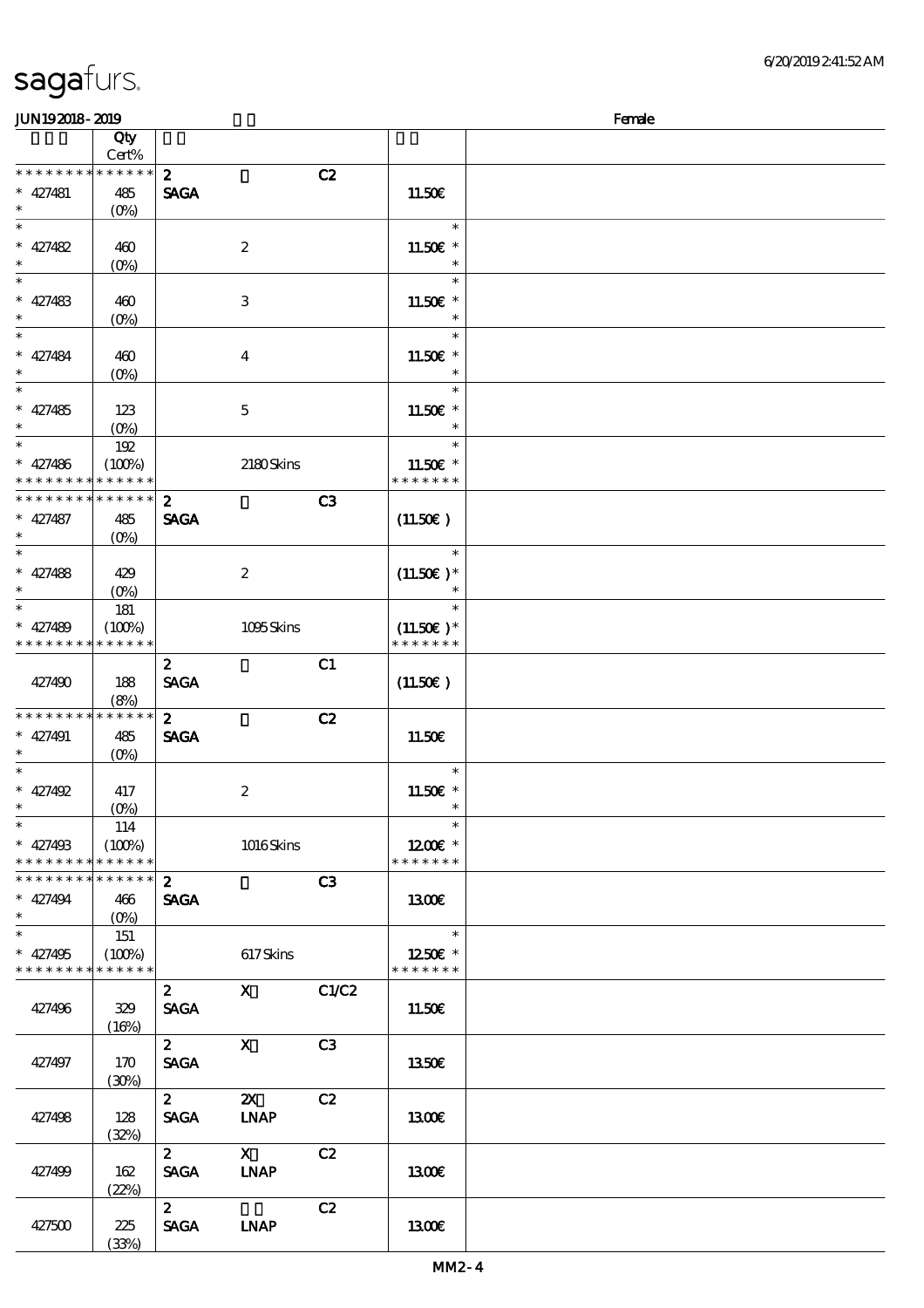### $J<sub>W102019</sub>$  2010

| JUNIORUO AUJO                                                           |                               |                             |                                        |    |                                    | rance |
|-------------------------------------------------------------------------|-------------------------------|-----------------------------|----------------------------------------|----|------------------------------------|-------|
|                                                                         | Qty<br>Cert%                  |                             |                                        |    |                                    |       |
| 427501                                                                  | 247<br>(14%)                  | $\mathbf{z}$<br><b>SAGA</b> | <b>LNAP</b>                            | C2 | 1300€                              |       |
| 427502                                                                  | 164<br>(17%)                  | $2^{-}$<br><b>SAGA</b>      | $\overline{\mathbf{X}}$<br><b>INAP</b> | C2 | 1350€                              |       |
| 427503                                                                  | 325<br>(17%)                  | 1/2<br>IA                   | X /                                    | C2 | 1300E                              |       |
| 427504                                                                  | 212<br>(17%)                  | $\mathbf{2}$<br>IA          | $\mathcal{F}$                          | C2 | 1200E                              |       |
| 427505                                                                  | 10B<br>(22%)                  | $\mathbf{z}$<br>IA          | X /<br>MET1                            | C2 | 1050€                              |       |
| 427506                                                                  | $318\,$<br>(22%)              | $\mathbf{2}$<br>$I$ A       | $\overline{1}$<br>MET1                 | C2 | 1050€                              |       |
| * * * * * * * *<br>$* 427507$<br>$\ast$                                 | * * * * * *<br>485<br>(5%)    | $\mathbf{2}$<br>IA          | $\overline{\mathbf{x}$ /               | C2 | 11.00E                             |       |
| $\ast$<br>$* 427508$                                                    | 460<br>(1%)                   |                             | $\boldsymbol{2}$                       |    | $\ast$<br>1050€ *<br>$\ast$        |       |
| $\overline{\ast}$<br>$* 427509$<br>$\ast$<br>$\overline{\phantom{a}^*}$ | 460<br>(3%)                   |                             | 3                                      |    | $\ast$<br>1050E *                  |       |
| $* 427510$<br>$\ast$<br>$\overline{\phantom{0}}$                        | 460<br>(6%)                   |                             | $\overline{\mathbf{4}}$                |    | $\ast$<br>1050€ *                  |       |
| * $427511$<br>$\ast$<br>$\overline{\ast}$                               | 460<br>$(\Theta)$             |                             | $\mathbf{5}$                           |    | $\ast$<br>1050E *<br>$\ast$        |       |
| * $427512$<br>$\ast$                                                    | 460<br>(3%)                   |                             | $\bf 6$                                |    | $\ast$<br>1050€ *<br>$\ast$        |       |
| $\ast$<br>* $427513$<br>$\ast$                                          | 460<br>(5%)                   |                             | $\boldsymbol{\tau}$                    |    | $\ast$<br>1050€ *<br>$\ast$        |       |
| $\ast$<br>$* 427514$<br>$\ast$                                          | 460<br>(5%)                   |                             | $\bf 8$                                |    | $\ast$<br>1050E *<br>$\ast$        |       |
| $\ast$<br>$* 427515$<br>$\ast$<br>$\overline{\phantom{a}}$              | 460<br>(1%)                   |                             | $\boldsymbol{9}$                       |    | $\ast$<br>1050E *                  |       |
| $* 427516$<br>$\ast$<br>$\overline{\phantom{0}}$                        | 460<br>(2%)                   |                             | 10                                     |    | $\ast$<br>1050€ *                  |       |
| $* 427517$<br>* * * * * * * *                                           | 135<br>$(O\%)$<br>* * * * * * |                             | 4760Skins                              |    | $\ast$<br>1050E *<br>* * * * * * * |       |
| * * * * * * * *<br>$* 427518$<br>$\ast$                                 | * * * * * *<br>485<br>(8%)    | $\boldsymbol{z}$<br>IA      | $\mathcal{L}^{\text{max}}$             | C2 | 1050E                              |       |
| $\overline{\ast}$<br>$* 427519$<br>$\ast$                               | 460<br>(9%)                   |                             | $\boldsymbol{2}$                       |    | $\ast$<br>1050€ *<br>$\ast$        |       |
| $\ast$<br>$* 427520$<br>$\ast$                                          | 460<br>$(\Theta)$             |                             | 3                                      |    | $\ast$<br>1050E *<br>$\ast$        |       |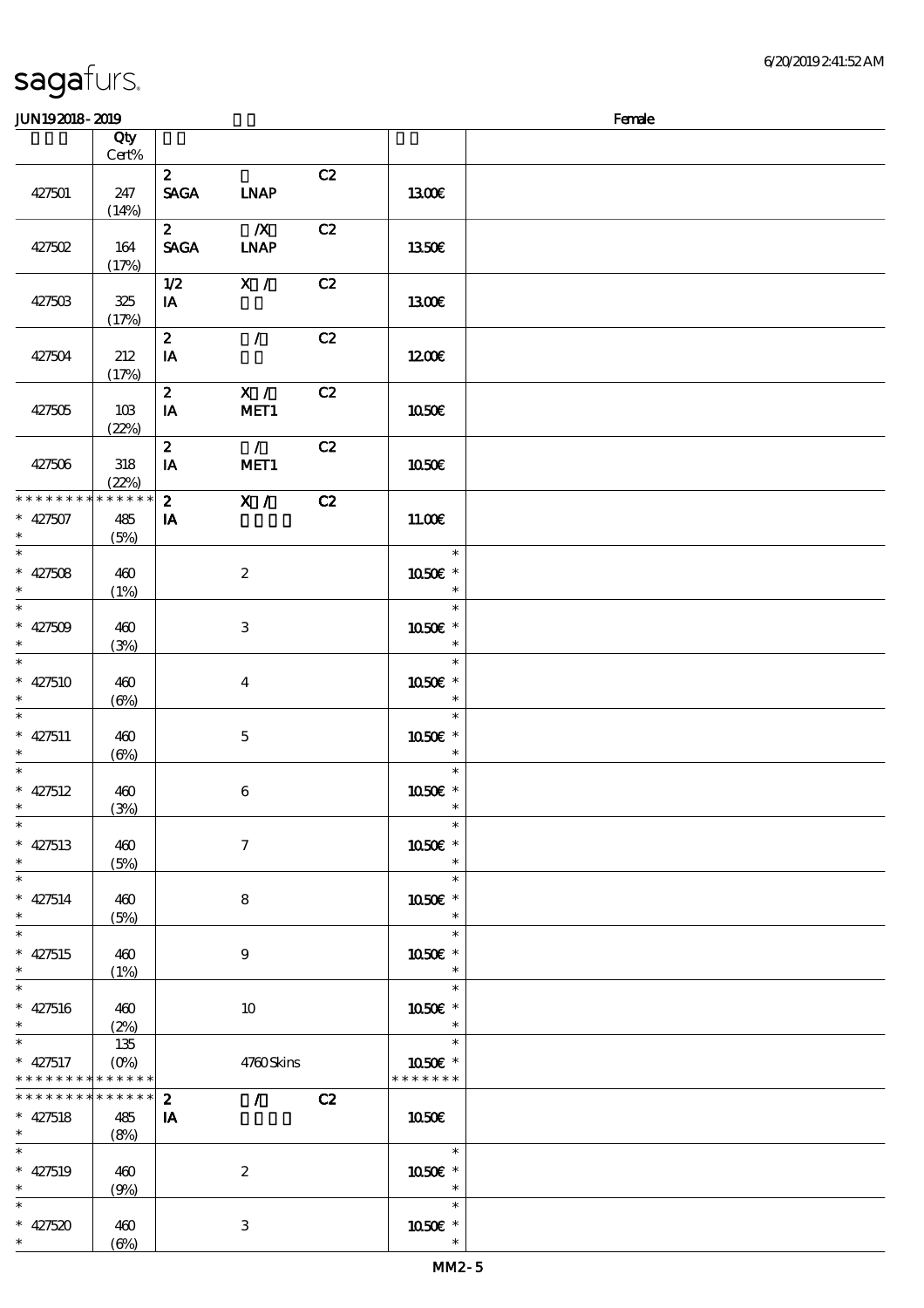| <b>JUN192018-2019</b>              |              |                  |                           |                |                  | Female |
|------------------------------------|--------------|------------------|---------------------------|----------------|------------------|--------|
|                                    | Qty<br>Cert% |                  |                           |                |                  |        |
| $\ast$                             |              | $\boldsymbol{z}$ | $\mathcal{L}$             | C2             | $\ast$           |        |
| $* 427521$                         | 460          | IA               |                           |                | 1050E *          |        |
| $\ast$                             | (5%)         |                  |                           |                | $\ast$           |        |
| $\ast$                             |              |                  |                           |                | $\ast$           |        |
|                                    | 460          |                  | $\mathbf{5}$              |                | 1050€ *          |        |
| * 427522                           | (9%)         |                  |                           |                | $\ast$           |        |
| $\overline{\phantom{0}}$           |              |                  |                           |                | $\ast$           |        |
| * 427523                           | 460          |                  | $\boldsymbol{6}$          |                | 1050E *          |        |
|                                    | (8%)         |                  |                           |                | $\ast$           |        |
| $\overline{\ast}$                  |              |                  |                           |                | $\ast$           |        |
| $* 427524$                         | 460          |                  | $\boldsymbol{7}$          |                | 1050E *          |        |
| $\ast$<br>$\overline{\phantom{0}}$ | (1%)         |                  |                           |                | $\ast$<br>$\ast$ |        |
| $* 427525$                         | 460          |                  | 8                         |                | 1050€ *          |        |
| $\ast$                             | (1%)         |                  |                           |                | $\ast$           |        |
| $\overline{\ast}$                  | 379          |                  |                           |                | $\ast$           |        |
| $* 427526$                         | (7%)         |                  | 4084Skins                 |                | 1050E *          |        |
| * * * * * * * * * * * * * *        |              |                  |                           |                | * * * * * * *    |        |
| * * * * * * * * * * * * * *        |              | $\boldsymbol{z}$ | X /                       | C2             |                  |        |
| $* 427527$                         | 465          | IA               |                           | <b>INAP</b>    | 900E             |        |
| $\ast$                             | (15%)        |                  |                           |                |                  |        |
| $\ast$                             | $90\,$       |                  |                           |                | $\ast$           |        |
| $* 427528$                         | (15%)        |                  | 555Skins                  |                | 850€ *           |        |
| * * * * * * * * * * * * * *        |              |                  |                           |                | * * * * * * *    |        |
|                                    |              | $\boldsymbol{z}$ | $\mathcal{F}$             | C2             |                  |        |
| 427529                             | 200<br>(10%) | IA               |                           | <b>LNAP</b>    | 900              |        |
|                                    |              | $\boldsymbol{z}$ | $\boldsymbol{\mathsf{z}}$ | C1/C2          |                  |        |
| 427530                             | 268          | <b>SROY</b>      |                           |                | 1250E            |        |
|                                    | (13%)        |                  |                           |                |                  |        |
|                                    |              | $\mathbf{z}$     | $\boldsymbol{\mathsf{X}}$ | C <sub>3</sub> |                  |        |
| 427531                             | 10B          | <b>SROY</b>      |                           |                | 1350€            |        |
|                                    | (8%)         |                  |                           |                |                  |        |
|                                    |              | $\mathbf{z}$     | $\mathbf X$               | C1/C2          |                  |        |
| 427532                             | 300          | <b>SROY</b>      |                           |                | 1350€            |        |
|                                    | (10%)        |                  |                           |                |                  |        |
|                                    |              | $\mathbf{z}$     |                           | C1/C2          |                  |        |
| 427533                             | $350\,$      | <b>SROY</b>      |                           |                | <b>140€</b>      |        |
|                                    | (12%)        |                  | $2 \times 1$              | C3             |                  |        |
| 427534                             | 197          | <b>SROY</b>      |                           |                | 1350€            |        |
|                                    | (15%)        |                  |                           |                |                  |        |
|                                    |              | $2^{\circ}$      |                           | C1/C2          |                  |        |
| 427535                             | 213          | <b>SROY</b>      |                           |                | 1350€            |        |
|                                    | (5%)         |                  |                           |                |                  |        |
|                                    |              | $\mathbf{2}$     | $\mathcal{L}$             | C3             |                  |        |
| 427536                             | 111          | <b>SROY</b>      |                           |                | 1450€            |        |
|                                    | (12%)        |                  |                           |                |                  |        |
|                                    |              | $\mathbf{2}$     | $\boldsymbol{X}$          | C1/C2          |                  |        |
| 427537                             | 99           | <b>SROY</b>      |                           |                | 1400E            |        |
|                                    | (5%)         |                  |                           |                |                  |        |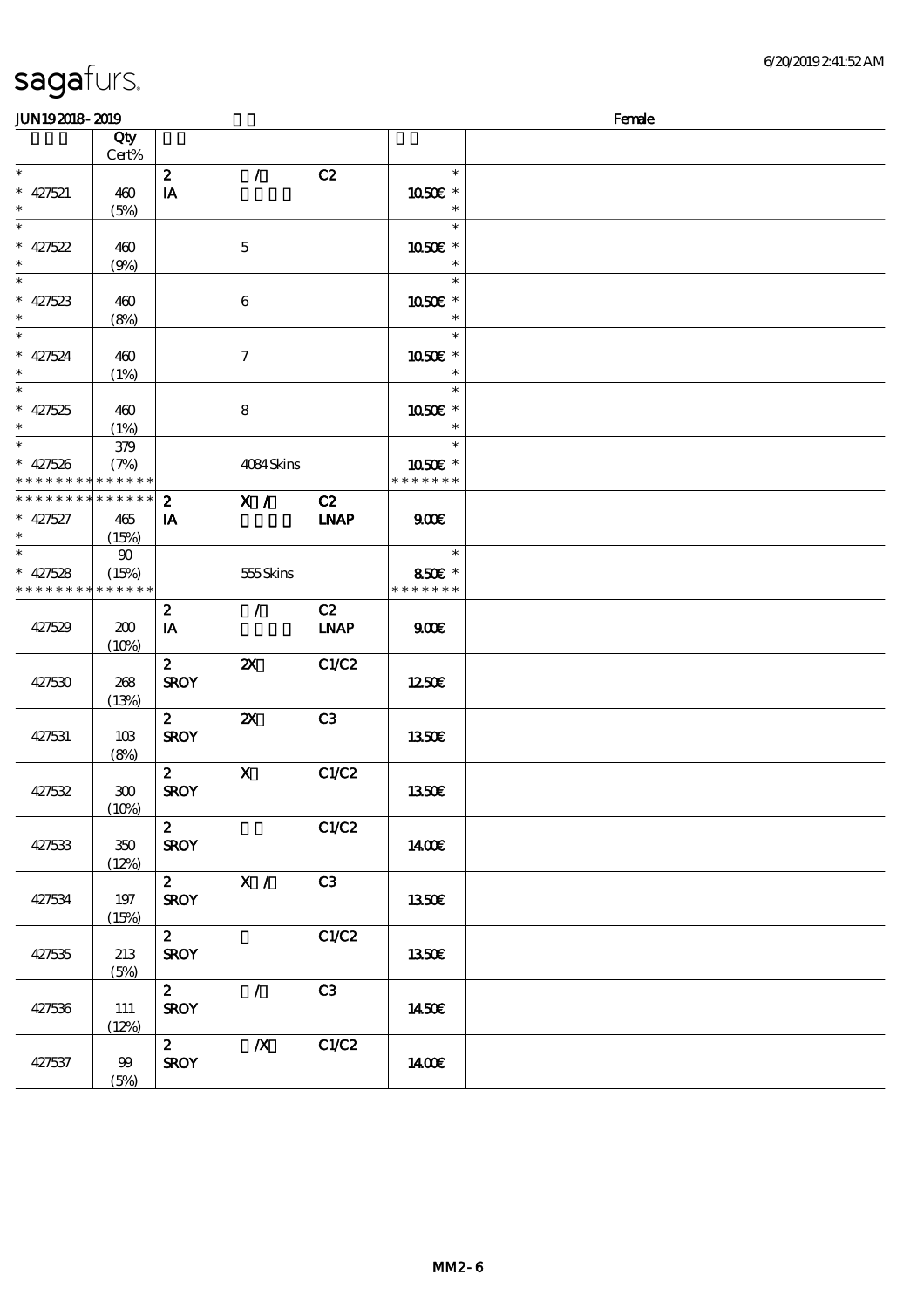#### JUN19 2018 - 2019 深啡 Female

| www.www |                  |                                                  |                              |       |       | ----- |
|---------|------------------|--------------------------------------------------|------------------------------|-------|-------|-------|
|         | Qty<br>$Cert\%$  |                                                  |                              |       |       |       |
| 427561  | 222<br>(40%)     | $\mathbf{3}$<br>${\bf S}$                        | $\boldsymbol{\mathsf{Z}}$    | C1/C2 | 800€  |       |
| 427562  | 138<br>(10%)     | $\mathbf{3}$<br>${\bf s}$                        | $\boldsymbol{\mathsf{z}}$    | C3    | 800   |       |
| 427563  | $207\,$<br>(23%) | $\mathbf{3}$<br>${\bf S\hspace{-.075ex}I}$       | $\mathbf{x}$                 | C1/C2 | 800   |       |
| 427564  | 206<br>(29%)     | $\mathbf{3}$<br>$\mathbf{S}$                     | $Z\!X$ $\,$ $X$              | C3    | 800€  |       |
| 427565  | 179<br>(20%)     | $\mathbf{3}$<br>${\bf S}$                        |                              | C2    | 800€  |       |
| 427566  | 212<br>(23%)     | $\mathbf{3}$<br>${\bf S\!I}$                     | $\mathcal{L}$                | C2    | 800   |       |
| 427567  | 200<br>(35%)     | $\mathbf{3}$<br>${\bf S}$                        | X /<br><b>LNAP</b>           | C2    | 650€  |       |
| 427568  | $135\,$<br>(25%) | $\mathbf{3}$<br>${\bf S}$                        | $\mathcal{L}$<br><b>INAP</b> | C2    | 600   |       |
| 427569  | 100<br>(14%)     | $\mathbf{3}$<br>$\mathbf{I}$                     | X /<br>MET1                  | C2    | 650€  |       |
| 427570  | 146<br>(15%)     | $\mathbf{3}$<br>$\mathbf{B}$                     | X /                          | C2    | 7.50E |       |
| 427571  | 150<br>(11%)     | $\mathbf{3}$<br>$\, {\bf I} \! {\bf B} \,$       | $\mathcal{L}$                | C2    | 7.50E |       |
| 427572  | 266<br>(25%)     | $\mathbf{3}$<br>$\mathbf I$                      | X /                          | C2    | 7.00E |       |
| 427573  | $277\,$<br>(19%) | 3<br>$\mathbf I$                                 | $\mathcal{T}$                | C2    | 7.00E |       |
| 427574  | 451<br>(15%)     | $\mathbf{3}$<br>$\operatorname{\mathsf{SAGA}}$   | $\boldsymbol{\mathsf{X}}$    | C1/C2 | 900E  |       |
| 427575  | 313<br>(18%)     | 3 <sup>1</sup><br><b>SAGA</b>                    | $\boldsymbol{\mathsf{z}}$    | C1/C2 | 900E  |       |
| 427576  | 236<br>(18%)     | 3 <sup>7</sup><br>$\ensuremath{\mathsf{SAGA}}$   | $\boldsymbol{\mathsf{Z}}$    | C3    | 850E  |       |
| 427577  | 426<br>(11%)     | 3 <sup>1</sup><br>$\operatorname{\mathsf{SAGA}}$ | $\mathbf{X}$                 | C1/C2 | 900E  |       |
| 427578  | 246<br>(15%)     | 3 <sup>1</sup><br><b>SAGA</b>                    | $\mathbf X$                  | C3    | 850€  |       |
| 427579  | 428<br>(13%)     | 3 <sup>1</sup><br>$\ensuremath{\mathsf{SAGA}}$   |                              | C1/C2 | 900E  |       |
| 427580  | 229<br>(22%)     | $\mathbf{3}$<br><b>SAGA</b>                      |                              | C3    | 850E  |       |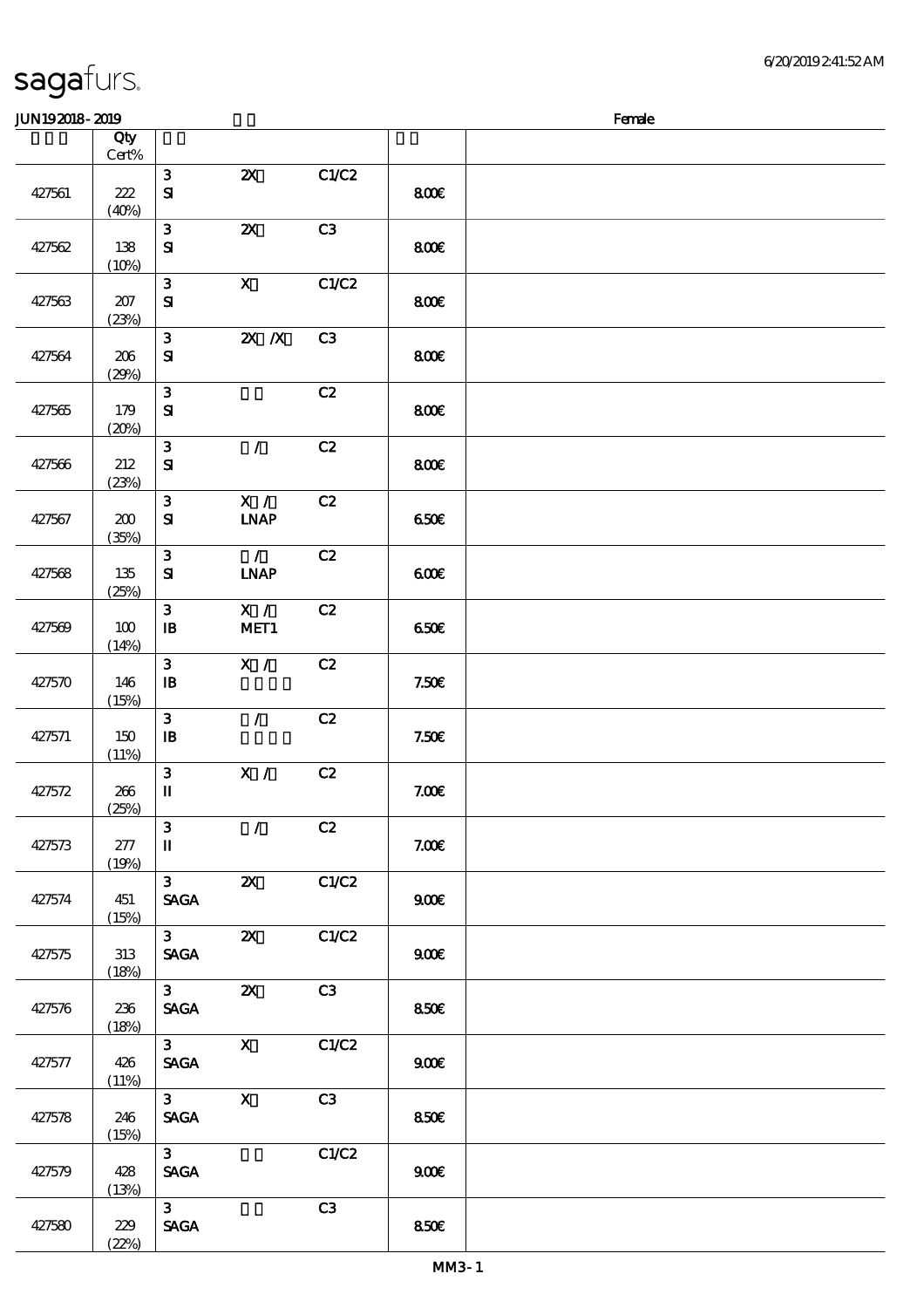|                                                       | Qty<br>Cert% |                               |                                                                                                                                                                                                                                                                                                                                                                                                                                                                                 |                   |                                   |  |
|-------------------------------------------------------|--------------|-------------------------------|---------------------------------------------------------------------------------------------------------------------------------------------------------------------------------------------------------------------------------------------------------------------------------------------------------------------------------------------------------------------------------------------------------------------------------------------------------------------------------|-------------------|-----------------------------------|--|
|                                                       |              |                               |                                                                                                                                                                                                                                                                                                                                                                                                                                                                                 |                   |                                   |  |
| 427581                                                | 119<br>(13%) | 3 <sup>7</sup><br><b>SAGA</b> |                                                                                                                                                                                                                                                                                                                                                                                                                                                                                 | C1                | 850E                              |  |
| 427582                                                | 523<br>(11%) | 3 <sup>7</sup><br><b>SAGA</b> |                                                                                                                                                                                                                                                                                                                                                                                                                                                                                 | C2                | 950E                              |  |
| 427583                                                | 231<br>(19%) | 3 <sup>7</sup><br><b>SAGA</b> |                                                                                                                                                                                                                                                                                                                                                                                                                                                                                 | C3                | 900E                              |  |
| 427584                                                | 254<br>(19%) | $3^{\circ}$<br><b>SAGA</b>    | $\boldsymbol{X}$                                                                                                                                                                                                                                                                                                                                                                                                                                                                | C1/C2             | 900                               |  |
| 427585                                                | 286<br>(19%) | $3^{\circ}$<br><b>SAGA</b>    | $\boldsymbol{X}$                                                                                                                                                                                                                                                                                                                                                                                                                                                                | C1/C2             | 900E                              |  |
| 427586                                                | 104<br>(34%) | 3 <sub>1</sub><br><b>SAGA</b> | $\boldsymbol{X}$                                                                                                                                                                                                                                                                                                                                                                                                                                                                | C3                | 900 <sub>E</sub>                  |  |
| 427587                                                | 126<br>(38%) | 3 <sub>1</sub><br><b>SAGA</b> | $\boldsymbol{\mathsf{Z}}$<br><b>INAP</b>                                                                                                                                                                                                                                                                                                                                                                                                                                        | C2                | (90E)                             |  |
| 427588                                                | 168<br>(25%) | $3^{\circ}$<br><b>SAGA</b>    | X /<br><b>INAP</b>                                                                                                                                                                                                                                                                                                                                                                                                                                                              | C2                | 550E                              |  |
| 427589                                                | 201<br>(25%) | 3 <sup>7</sup><br><b>SAGA</b> | $\mathcal{L}$<br><b>INAP</b>                                                                                                                                                                                                                                                                                                                                                                                                                                                    | C2                | 7.00E                             |  |
| 427590                                                | 99<br>(17%)  | 3 <sup>7</sup><br>IA          | X /<br>MET1                                                                                                                                                                                                                                                                                                                                                                                                                                                                     | C2                | 800                               |  |
| ******** <mark>*******</mark><br>$* 427591$<br>$\ast$ | 525<br>(8%)  | $\mathbf{3}$<br>IA            | X /                                                                                                                                                                                                                                                                                                                                                                                                                                                                             | C2                | 800                               |  |
| $\ast$<br>$* 427592$<br>* * * * * * * * * * * * * * * | 163<br>(11%) |                               | 688Skins                                                                                                                                                                                                                                                                                                                                                                                                                                                                        |                   | $\ast$<br>800€ *<br>* * * * * * * |  |
| *************** 3<br>$* 427503$<br>$\ast$             | 525<br>(12%) | IA                            | $\overline{\phantom{a}}$ $\overline{\phantom{a}}$ $\overline{\phantom{a}}$ $\overline{\phantom{a}}$ $\overline{\phantom{a}}$ $\overline{\phantom{a}}$ $\overline{\phantom{a}}$ $\overline{\phantom{a}}$ $\overline{\phantom{a}}$ $\overline{\phantom{a}}$ $\overline{\phantom{a}}$ $\overline{\phantom{a}}$ $\overline{\phantom{a}}$ $\overline{\phantom{a}}$ $\overline{\phantom{a}}$ $\overline{\phantom{a}}$ $\overline{\phantom{a}}$ $\overline{\phantom{a}}$ $\overline{\$ |                   | 800€                              |  |
| $\overline{\phantom{0}}$<br>$* 427594$<br>$\ast$      | 500<br>(5%)  |                               | $\boldsymbol{2}$                                                                                                                                                                                                                                                                                                                                                                                                                                                                |                   | $\ast$<br>850€ *<br>$\ast$        |  |
| $\ast$<br>$* 427505$<br>* * * * * * * * * * * * * *   | 490<br>(5%)  |                               | 1515Skins                                                                                                                                                                                                                                                                                                                                                                                                                                                                       |                   | $\ast$<br>800€ *<br>* * * * * * * |  |
| 427596                                                | 270<br>(15%) | 3 <sup>1</sup><br>IA          | X /                                                                                                                                                                                                                                                                                                                                                                                                                                                                             | C2<br><b>LNAP</b> | 600                               |  |
| 427597                                                | 131<br>(13%) | 3 <sup>1</sup><br>IA          | $\mathcal{T}$                                                                                                                                                                                                                                                                                                                                                                                                                                                                   | C2<br><b>LNAP</b> | 600                               |  |
| 427598                                                | 199<br>(13%) | $3^{\circ}$<br><b>SROY</b>    | $X$ $N$                                                                                                                                                                                                                                                                                                                                                                                                                                                                         | C2                | 900                               |  |
| 427599                                                | 170<br>(15%) | $3^{\circ}$<br><b>SROY</b>    | X /                                                                                                                                                                                                                                                                                                                                                                                                                                                                             | C2                | 900                               |  |
| 427600                                                | 147<br>(19%) | 3 <sup>1</sup><br><b>SROY</b> |                                                                                                                                                                                                                                                                                                                                                                                                                                                                                 | C2                | 900 <sub>E</sub>                  |  |

**JUN192018-2019** Female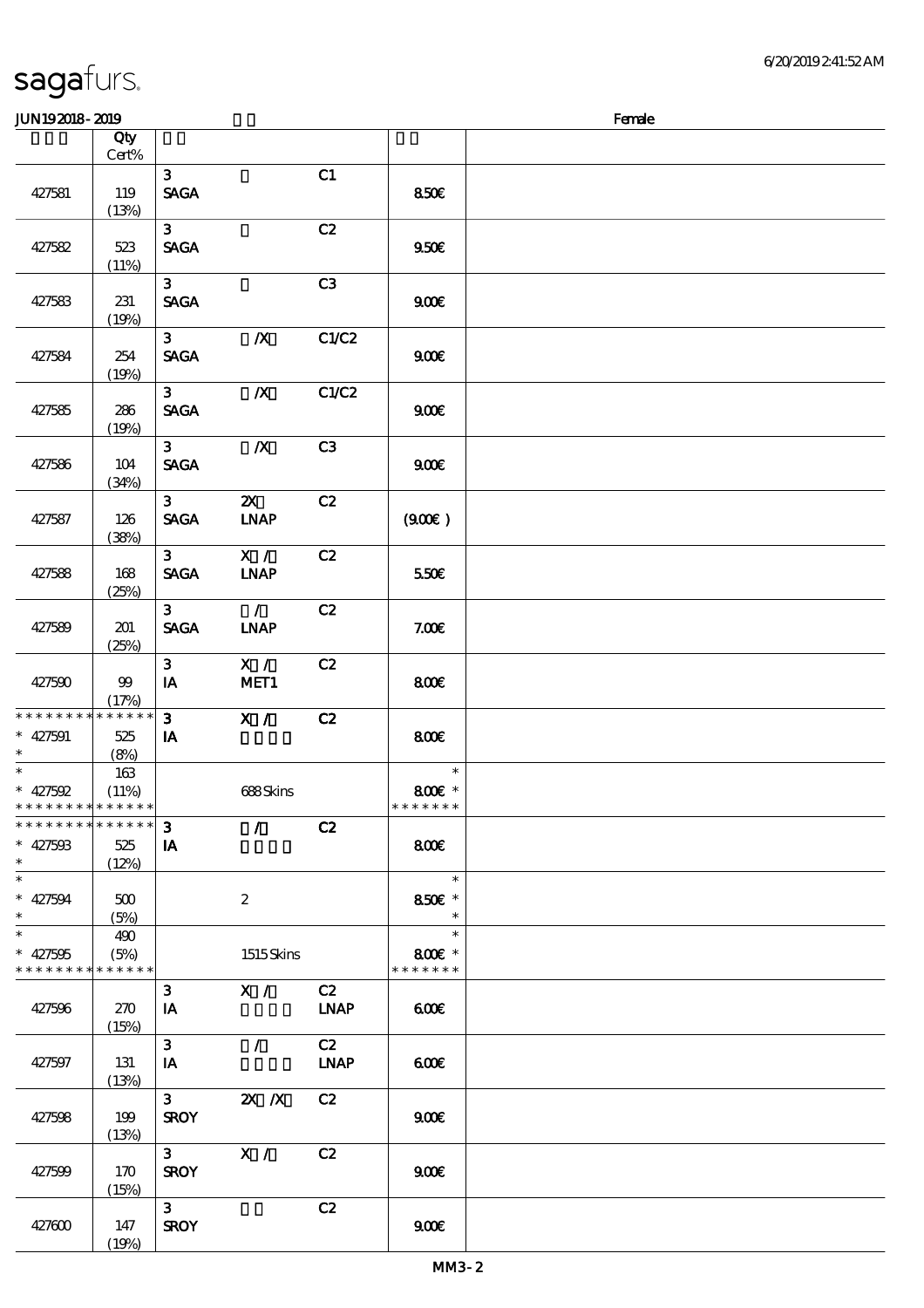427601 144

Cert%

 $\overline{3}$  / C2

SROY 900€

 $(25%)$ 

| JUN192018-2019 |  |
|----------------|--|
|                |  |

| I IN 19<br>ww<br>____ | _______ |
|-----------------------|---------|
| <u>.</u><br>ш<br>w.   |         |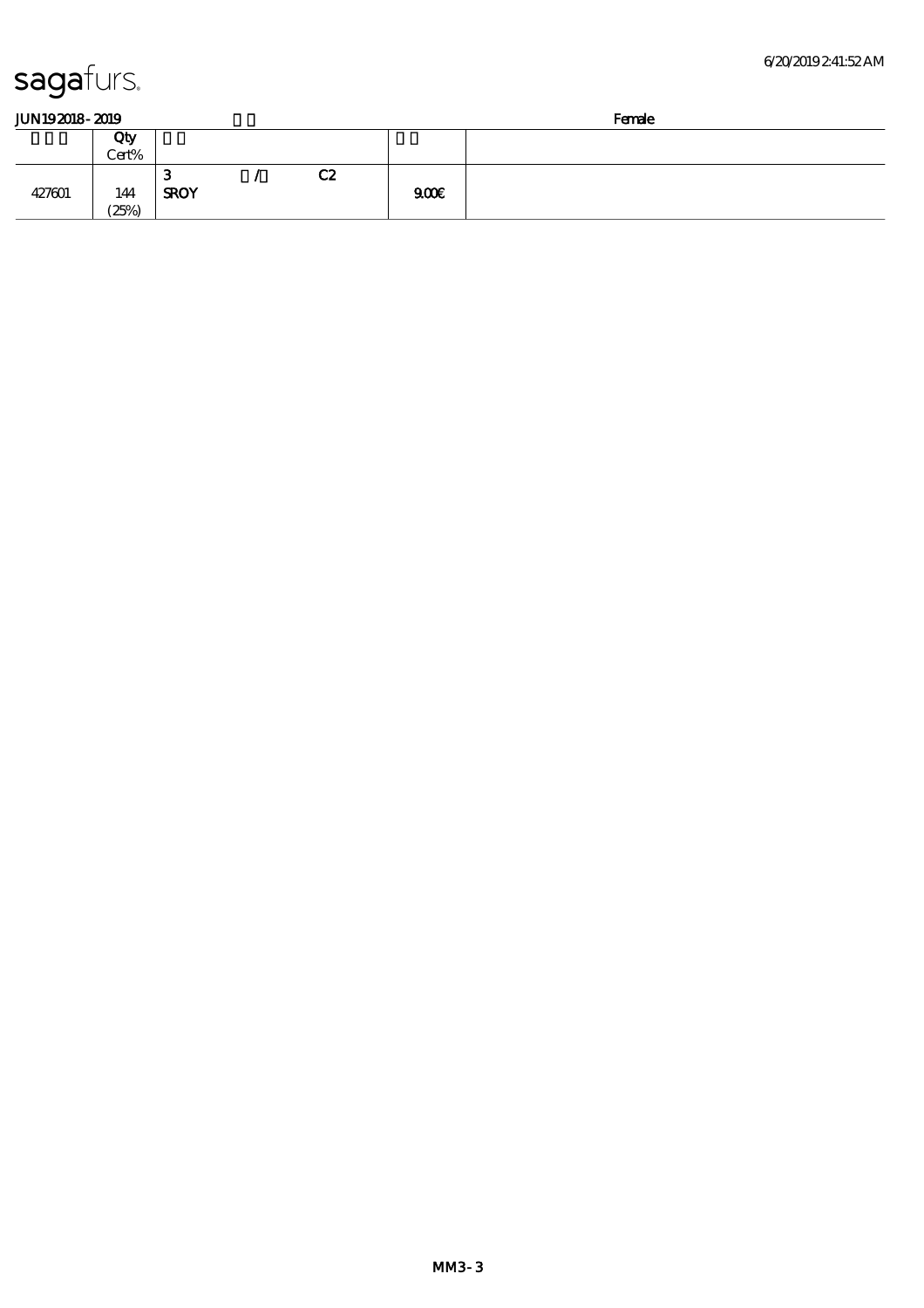| sagafurs. |  |
|-----------|--|
|           |  |

#### $J<sub>W10</sub>$  2019 - 2010  $J<sub>W10</sub>$   $J<sub>W10</sub>$   $J<sub>W10</sub>$   $J<sub>W10</sub>$   $J<sub>W10</sub>$

| JUNISATO-ATIS                           |                                                |                                                           |                                           |       |                                              | ranae |
|-----------------------------------------|------------------------------------------------|-----------------------------------------------------------|-------------------------------------------|-------|----------------------------------------------|-------|
|                                         | Qty<br>Cert%                                   |                                                           |                                           |       |                                              |       |
| 427641                                  | 194<br>(3%)                                    | $\boldsymbol{\mathfrak{D}}$<br>${\bf s}$                  | $\boldsymbol{\mathsf{Z}}$<br>$\mathbf{1}$ | C1/C2 | <b>1800€</b>                                 |       |
| 427642                                  | 226<br>(10%)                                   | $\boldsymbol{\mathfrak{D}}$<br>${\bf s}$                  | $X$ $X$<br>$\mathbf{1}$                   | C2    | 1800E                                        |       |
| 427643                                  | 107<br>(5%)                                    | $\boldsymbol{\mathfrak{D}}$<br>${\bf s}$                  | $\mathbf{1}$                              | C1    | 1800E                                        |       |
| 427644                                  | 311<br>(9%)                                    | $\boldsymbol{\mathfrak{D}}$<br>${\bf s}$                  | $\mathbf{1}$                              | C2    | <b>1800€</b>                                 |       |
| 427645                                  | $97$<br>$(\Theta)$                             | $\boldsymbol{\mathfrak{D}}$<br>${\bf s}$                  | $\mathbf{1}$                              | C2    | 1800E                                        |       |
| 427646                                  | 147<br>$(\Theta)$                              | $\boldsymbol{\mathfrak{D}}$<br>${\bf s}$                  | $\boldsymbol{X}$<br>$\mathbf{1}$          | C2    | 1800E                                        |       |
| 427647                                  | 132<br>(12%)                                   | $\boldsymbol{\mathfrak{D}}$<br>${\bf s}$                  | $X$ $N$<br>$\boldsymbol{z}$               | C2    | 1950€                                        |       |
| 427648                                  | 260<br>(25%)                                   | $\boldsymbol{\mathfrak{D}}$<br>${\bf s}$                  | $\boldsymbol{z}$                          | C2    | 2000E                                        |       |
| 427649                                  | 113<br>(24%)                                   | $\boldsymbol{\mathfrak{D}}$<br>${\bf s}$                  | $\boldsymbol{z}$                          | C2    | 1950E                                        |       |
| 427650                                  | 179<br>(22%)                                   | $\boldsymbol{\mathfrak{D}}$<br>${\bf s}$                  | $\boldsymbol{X}$<br>$\boldsymbol{2}$      | C2    | æœ                                           |       |
| 427651                                  | 233<br>(16%)                                   | $\boldsymbol{\mathfrak{D}}$<br>$\mathbf{B}$               | X / C2<br>$\mathbf{1}$                    |       | 17.50€                                       |       |
| 427652                                  | 374<br>(13%)                                   | $\boldsymbol{\mathfrak{D}}$<br>$\, {\bf I} \! {\bf B} \,$ | $\mathcal{L}$<br>$\mathbf{1}$             | C2    | 17.50€                                       |       |
| 427653                                  | 188<br>(15%)                                   | $\boldsymbol{\mathfrak{D}}$<br><b>SAGA</b>                | $\boldsymbol{\mathsf{z}}$<br>$\mathbf{1}$ | C1/C2 | (1950)                                       |       |
| 427654                                  | 139<br>(15%)                                   | $\boldsymbol{\mathfrak{D}}$<br><b>SAGA</b>                | $\mathbf{x}$<br>$\mathbf{1}$              | C1    | 1950E                                        |       |
| 427655                                  | 207<br>(11%)                                   | $\boldsymbol{\mathfrak{D}}$<br><b>SAGA</b>                | $\mathbf x$<br>$\mathbf{1}$               | C2    | 1950€                                        |       |
| * * * * * * * *<br>$* 427656$<br>$\ast$ | * * * * * *<br>425<br>(17%)                    | $\boldsymbol{\mathfrak{D}}$<br><b>SAGA</b>                | $\boldsymbol{\mathrm{X}}$<br>$\mathbf{1}$ | C2    | (1950)                                       |       |
| $\ast$<br>$* 427657$<br>* * * * * * * * | 97<br>$(O\!\!\!\!\!\!\!/\,\!o)$<br>* * * * * * |                                                           | 522Skins                                  |       | $\ast$<br>$(1950\text{E})*$<br>* * * * * * * |       |
| 427658                                  | 276<br>(12%)                                   | $\boldsymbol{\mathfrak{D}}$<br><b>SAGA</b>                | $\mathbf{1}$                              | C1    | 1950€                                        |       |
| 427659                                  | 249<br>(16%)                                   | $\boldsymbol{\mathfrak{D}}$<br><b>SAGA</b>                | $\mathbf{1}$                              | C1    | 1950€                                        |       |
| * * * * * * * *<br>$* 427600$<br>$\ast$ | * * * * * *<br>405<br>(17%)                    | $\boldsymbol{\mathfrak{D}}$<br><b>SAGA</b>                | $\mathbf{1}$                              | C2    | 1950E                                        |       |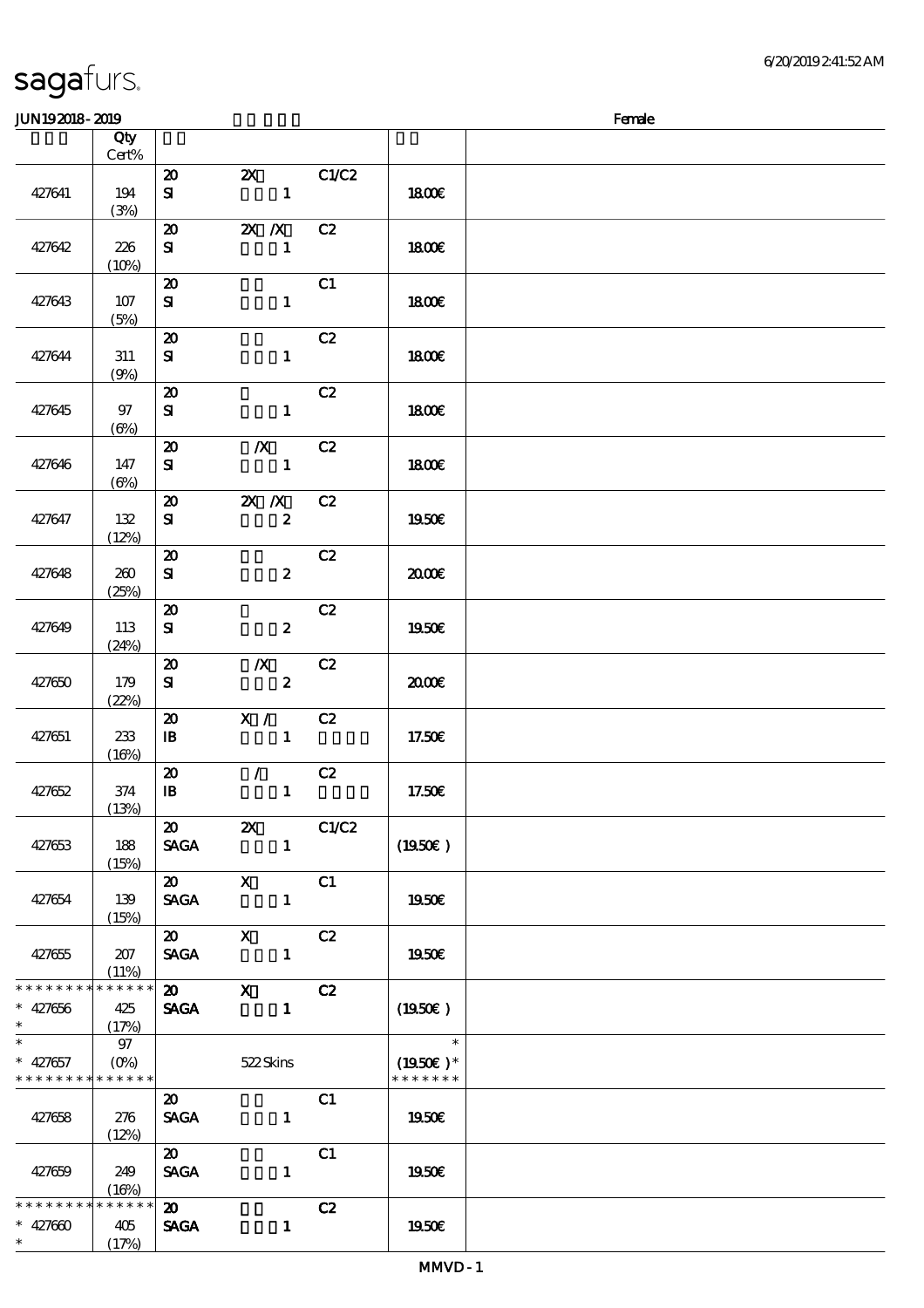| <b>JUN192018-2019</b>         |                        |                             |                                                                                                                                                                                                                                                                                                                                                                                                                                                               |                |                             | Female |
|-------------------------------|------------------------|-----------------------------|---------------------------------------------------------------------------------------------------------------------------------------------------------------------------------------------------------------------------------------------------------------------------------------------------------------------------------------------------------------------------------------------------------------------------------------------------------------|----------------|-----------------------------|--------|
|                               | Qty                    |                             |                                                                                                                                                                                                                                                                                                                                                                                                                                                               |                |                             |        |
|                               | Cert%                  |                             |                                                                                                                                                                                                                                                                                                                                                                                                                                                               |                |                             |        |
| $\ast$                        | 62                     | $\boldsymbol{\mathfrak{D}}$ |                                                                                                                                                                                                                                                                                                                                                                                                                                                               | C2             | $\ast$                      |        |
| $* 427661$                    | $(O\%)$                | <b>SAGA</b>                 | $\mathbf{1}$                                                                                                                                                                                                                                                                                                                                                                                                                                                  |                | 1900E *                     |        |
| * * * * * * * *               | * * * * * *            |                             |                                                                                                                                                                                                                                                                                                                                                                                                                                                               |                | * * * * * * *               |        |
|                               |                        | $\boldsymbol{\mathfrak{D}}$ | X /                                                                                                                                                                                                                                                                                                                                                                                                                                                           | C <sub>3</sub> |                             |        |
| 427662                        | 143                    | <b>SAGA</b>                 | $\mathbf{1}$                                                                                                                                                                                                                                                                                                                                                                                                                                                  |                | $(1950\epsilon)$            |        |
|                               | (25%)                  |                             |                                                                                                                                                                                                                                                                                                                                                                                                                                                               |                |                             |        |
|                               |                        | $\boldsymbol{\mathfrak{D}}$ |                                                                                                                                                                                                                                                                                                                                                                                                                                                               | C1             |                             |        |
| 427663                        | 210                    | <b>SAGA</b>                 | $\mathbf{1}$                                                                                                                                                                                                                                                                                                                                                                                                                                                  |                | 1950€                       |        |
|                               | (12%)                  |                             |                                                                                                                                                                                                                                                                                                                                                                                                                                                               |                |                             |        |
|                               |                        | $\boldsymbol{\mathfrak{D}}$ |                                                                                                                                                                                                                                                                                                                                                                                                                                                               | C1             |                             |        |
| 427664                        | 213                    | <b>SAGA</b>                 | $\mathbf{1}$                                                                                                                                                                                                                                                                                                                                                                                                                                                  |                | $(1950\epsilon)$            |        |
|                               | (14%)                  |                             |                                                                                                                                                                                                                                                                                                                                                                                                                                                               |                |                             |        |
|                               |                        | $\boldsymbol{\mathfrak{D}}$ |                                                                                                                                                                                                                                                                                                                                                                                                                                                               | C1             |                             |        |
| 427665                        | 245                    | <b>SAGA</b>                 | $\mathbf{1}$                                                                                                                                                                                                                                                                                                                                                                                                                                                  |                | (1950)                      |        |
|                               | (15%)                  |                             |                                                                                                                                                                                                                                                                                                                                                                                                                                                               |                |                             |        |
| * * * * * * * *               | * * * * * *            | $\boldsymbol{\mathfrak{D}}$ |                                                                                                                                                                                                                                                                                                                                                                                                                                                               | C2             |                             |        |
| $* 427006$                    | 445                    | <b>SAGA</b>                 | $\mathbf{1}$                                                                                                                                                                                                                                                                                                                                                                                                                                                  |                | (1950)                      |        |
| $\ast$                        | (13%)                  |                             |                                                                                                                                                                                                                                                                                                                                                                                                                                                               |                |                             |        |
| $\ast$                        | 142                    |                             |                                                                                                                                                                                                                                                                                                                                                                                                                                                               |                | $\ast$                      |        |
| $* 427667$                    | $(O\%)$                |                             | 587Skins                                                                                                                                                                                                                                                                                                                                                                                                                                                      |                | $(1950)$ *                  |        |
| * * * * * * * *               | * * * * * *            |                             |                                                                                                                                                                                                                                                                                                                                                                                                                                                               |                | * * * * * * *               |        |
| * * * * * * * *               | * * * * * *            | $\boldsymbol{\mathfrak{D}}$ |                                                                                                                                                                                                                                                                                                                                                                                                                                                               | C2             |                             |        |
| $* 427668$                    | 425                    | <b>SAGA</b>                 | $\mathbf{1}$                                                                                                                                                                                                                                                                                                                                                                                                                                                  |                | $(1950\epsilon)$            |        |
| $\ast$<br>$\ast$              | (22%)                  |                             |                                                                                                                                                                                                                                                                                                                                                                                                                                                               |                |                             |        |
|                               | 119                    |                             |                                                                                                                                                                                                                                                                                                                                                                                                                                                               |                | $\ast$                      |        |
| $* 427009$<br>* * * * * * * * | $(O\%)$<br>* * * * * * |                             | 544Skins                                                                                                                                                                                                                                                                                                                                                                                                                                                      |                | $(1950)$ *<br>* * * * * * * |        |
|                               |                        |                             |                                                                                                                                                                                                                                                                                                                                                                                                                                                               |                |                             |        |
|                               |                        | 20                          |                                                                                                                                                                                                                                                                                                                                                                                                                                                               | C <sub>3</sub> |                             |        |
| 427670                        | 104<br>(17%)           | <b>SAGA</b>                 | $\mathbf{1}$                                                                                                                                                                                                                                                                                                                                                                                                                                                  |                | $(1900\epsilon)$            |        |
|                               |                        | $\boldsymbol{\mathfrak{D}}$ |                                                                                                                                                                                                                                                                                                                                                                                                                                                               | C1             |                             |        |
| 427671                        | 217                    | <b>SAGA</b>                 | $\mathbf{1}$                                                                                                                                                                                                                                                                                                                                                                                                                                                  |                | $(1950\epsilon)$            |        |
|                               | (9%)                   |                             |                                                                                                                                                                                                                                                                                                                                                                                                                                                               |                |                             |        |
|                               |                        | $\boldsymbol{\mathfrak{D}}$ |                                                                                                                                                                                                                                                                                                                                                                                                                                                               | C1             |                             |        |
| 427672                        | 149                    | <b>SAGA</b>                 | $\mathbf{1}$                                                                                                                                                                                                                                                                                                                                                                                                                                                  |                | (1950)                      |        |
|                               | (20%)                  |                             |                                                                                                                                                                                                                                                                                                                                                                                                                                                               |                |                             |        |
|                               |                        | $\boldsymbol{\mathfrak{D}}$ |                                                                                                                                                                                                                                                                                                                                                                                                                                                               | C1             |                             |        |
| 427673                        | 192                    | <b>SAGA</b>                 | $\mathbf{1}$                                                                                                                                                                                                                                                                                                                                                                                                                                                  |                | (1900E)                     |        |
|                               | (18%)                  |                             |                                                                                                                                                                                                                                                                                                                                                                                                                                                               |                |                             |        |
| * * * * * * * *               | * * * * * *            | $\boldsymbol{\omega}$       |                                                                                                                                                                                                                                                                                                                                                                                                                                                               | C2             |                             |        |
| $* 427674$                    | 445                    | <b>SAGA</b>                 | $\mathbf{1}$                                                                                                                                                                                                                                                                                                                                                                                                                                                  |                | $(1950\epsilon)$            |        |
| $\ast$                        | (8%)                   |                             |                                                                                                                                                                                                                                                                                                                                                                                                                                                               |                |                             |        |
| $\overline{\ast}$             | 166                    |                             |                                                                                                                                                                                                                                                                                                                                                                                                                                                               |                | $\ast$                      |        |
| $* 427675$                    | $(O\% )$               |                             | 611 Skins                                                                                                                                                                                                                                                                                                                                                                                                                                                     |                | $(1950)$ <sup>*</sup>       |        |
| * * * * * * * * * * * * * *   |                        |                             |                                                                                                                                                                                                                                                                                                                                                                                                                                                               |                | * * * * * * *               |        |
|                               |                        | <b>20</b>                   | $\boldsymbol{\mathrm{X}}$ and $\boldsymbol{\mathrm{X}}$ and $\boldsymbol{\mathrm{X}}$ and $\boldsymbol{\mathrm{X}}$ and $\boldsymbol{\mathrm{X}}$ and $\boldsymbol{\mathrm{X}}$ and $\boldsymbol{\mathrm{X}}$ and $\boldsymbol{\mathrm{X}}$ and $\boldsymbol{\mathrm{X}}$ and $\boldsymbol{\mathrm{X}}$ and $\boldsymbol{\mathrm{X}}$ and $\boldsymbol{\mathrm{X}}$ and $\boldsymbol{\mathrm{X}}$ and $\boldsymbol{\mathrm{X}}$ and $\boldsymbol{\mathrm{X}}$ | C1             |                             |        |
| 427676                        | 10B                    | <b>SAGA</b>                 |                                                                                                                                                                                                                                                                                                                                                                                                                                                               |                | (1900E)                     |        |
|                               | (11%)                  |                             |                                                                                                                                                                                                                                                                                                                                                                                                                                                               |                |                             |        |
|                               |                        | $\boldsymbol{\mathsf{20}}$  | $X$ $C2$                                                                                                                                                                                                                                                                                                                                                                                                                                                      |                |                             |        |
| 427677                        | 342                    | <b>SAGA</b>                 | $\blacksquare$                                                                                                                                                                                                                                                                                                                                                                                                                                                |                | $(1900\epsilon)$            |        |
|                               | $(\Theta)$             |                             |                                                                                                                                                                                                                                                                                                                                                                                                                                                               |                |                             |        |
|                               |                        | $\boldsymbol{\mathfrak{D}}$ | $\boldsymbol{X}$                                                                                                                                                                                                                                                                                                                                                                                                                                              | C3             |                             |        |
| 427678                        | 145                    | <b>SAGA</b>                 | $\blacksquare$                                                                                                                                                                                                                                                                                                                                                                                                                                                |                | $(1950\epsilon)$            |        |
|                               | (10%)                  |                             |                                                                                                                                                                                                                                                                                                                                                                                                                                                               |                |                             |        |
|                               |                        | $\boldsymbol{\mathfrak{D}}$ | $\mathbf{x}$                                                                                                                                                                                                                                                                                                                                                                                                                                                  | C1             |                             |        |
| 427679                        | 203                    | <b>SAGA</b>                 | $\boldsymbol{2}$                                                                                                                                                                                                                                                                                                                                                                                                                                              |                | (220)                       |        |
|                               | (5%)                   |                             |                                                                                                                                                                                                                                                                                                                                                                                                                                                               |                |                             |        |
|                               |                        |                             | $\infty$ $\infty$                                                                                                                                                                                                                                                                                                                                                                                                                                             | C2             |                             |        |
| 427680                        | 175                    | <b>SAGA</b>                 | $\boldsymbol{z}$                                                                                                                                                                                                                                                                                                                                                                                                                                              |                | 21.00                       |        |
|                               | (10%)                  |                             |                                                                                                                                                                                                                                                                                                                                                                                                                                                               |                |                             |        |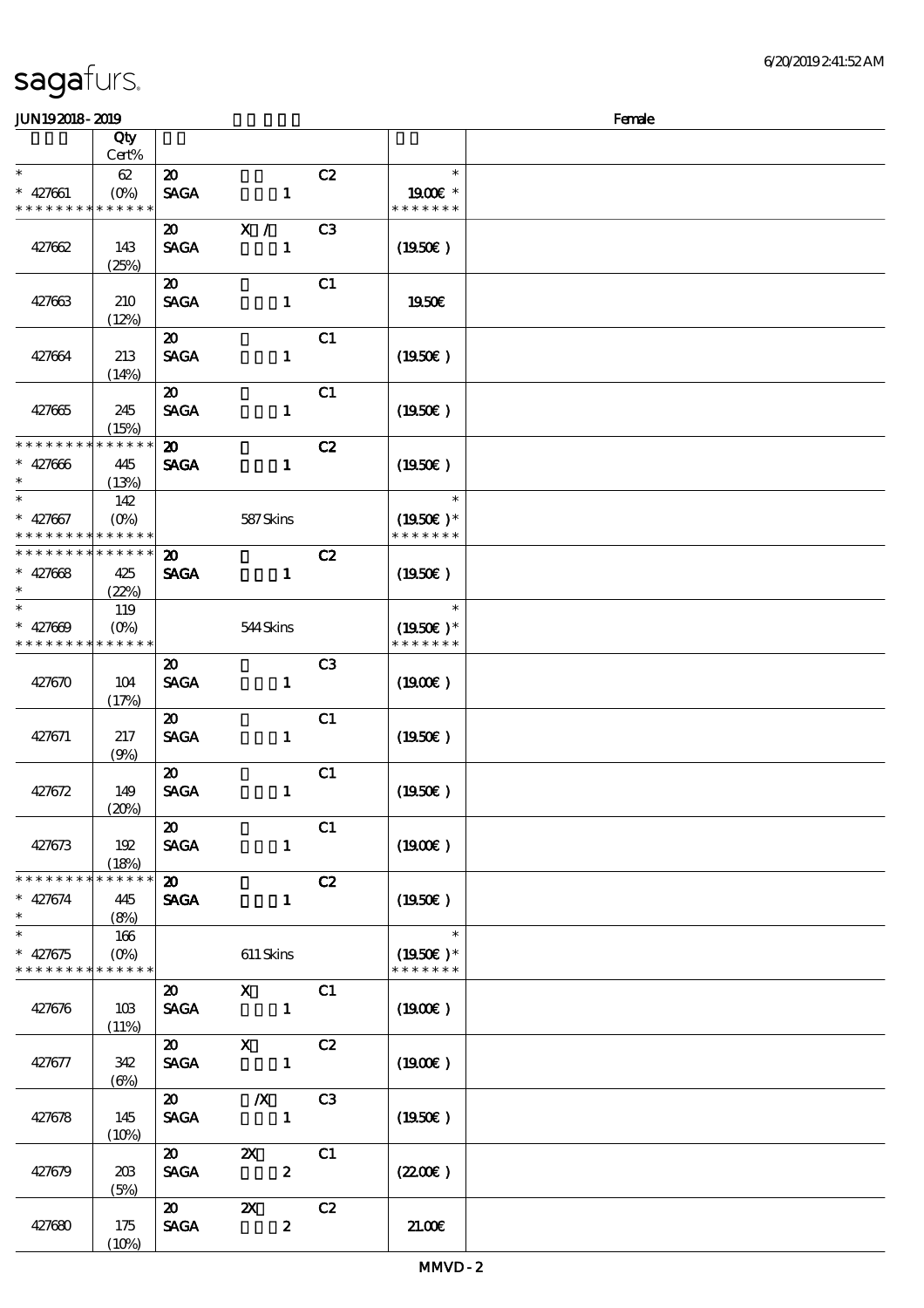| JUN192018-2019               |                                 |                             |                           |                |                              | Female |
|------------------------------|---------------------------------|-----------------------------|---------------------------|----------------|------------------------------|--------|
|                              | Qty                             |                             |                           |                |                              |        |
|                              | Cert%                           |                             |                           |                |                              |        |
| * * * * * * * *              | * * * * * *                     | $\boldsymbol{\mathsf{20}}$  | $\boldsymbol{\mathsf{Z}}$ | C2             |                              |        |
| $* 427681$                   | 406                             | <b>SAGA</b>                 | $\boldsymbol{z}$          |                | (21.00)                      |        |
| $\ast$                       | $(\Theta)$                      |                             |                           |                |                              |        |
| $\overline{\phantom{0}}$     | 80                              |                             |                           |                | $\ast$                       |        |
| $* 427682$                   | $(O\!\!\!\!\!\!\backslash\rho)$ |                             | 486Skins                  |                | $(21.00)$ *                  |        |
| * * * * * * * *              | * * * * * *                     |                             |                           |                | * * * * * * *                |        |
|                              |                                 | $\boldsymbol{\mathfrak{D}}$ | $\mathbf{x}$              | C1             |                              |        |
| 427683                       | 220                             | <b>SAGA</b>                 | $\boldsymbol{z}$          |                | 21.00                        |        |
|                              | (16%)                           |                             |                           |                |                              |        |
|                              |                                 | $\boldsymbol{\mathfrak{D}}$ | $\mathbf x$               | C2             |                              |        |
| 427684                       | 209                             | <b>SAGA</b>                 | $\boldsymbol{z}$          |                | 21.006                       |        |
|                              | (12%)                           |                             |                           |                |                              |        |
| * * * * * * * *              | * * * * * *                     | $\boldsymbol{\omega}$       | $\mathbf{x}$              | C2             |                              |        |
| $* 427685$                   | 445                             | <b>SAGA</b>                 | $\boldsymbol{z}$          |                | 21.00                        |        |
| $*$                          | (16%)                           |                             |                           |                |                              |        |
|                              |                                 |                             |                           |                | $\ast$                       |        |
| $* 427686$                   | 420                             |                             | $\boldsymbol{2}$          |                | 2050E *                      |        |
| $\ast$                       | $(O\%)$                         |                             |                           |                | $\ast$                       |        |
| $\ast$                       | 141                             |                             |                           |                | $\ast$                       |        |
| $* 427687$                   | $(O\%)$                         |                             | 1006Skins                 |                | 2050E *                      |        |
| * * * * * * * *              | * * * * * *                     |                             |                           |                | * * * * * * *                |        |
|                              |                                 | $\boldsymbol{\mathfrak{D}}$ | $\mathbf{X}$              | C <sub>3</sub> |                              |        |
| 427688                       | 137                             | <b>SAGA</b>                 | $\boldsymbol{z}$          |                | 2050                         |        |
|                              | (5%)                            |                             |                           |                |                              |        |
| * * * * * * * *              | * * * * * *                     | $\boldsymbol{\mathfrak{D}}$ |                           | C1             |                              |        |
| $* 427689$<br>$\ast$         | 446                             | <b>SAGA</b>                 | $\boldsymbol{z}$          |                | (21.00)                      |        |
|                              | $(O\%)$                         |                             |                           |                | $\ast$                       |        |
|                              |                                 |                             |                           |                |                              |        |
| $* 427000$<br>$\ast$         | 91                              |                             | $\boldsymbol{2}$          |                | $(21.00)$ *                  |        |
| $\ast$                       | $(O\%)$<br>154                  |                             |                           |                | $\ast$                       |        |
| $* 427001$                   | (100%)                          |                             | 691 Skins                 |                | $(21.00)$ *                  |        |
| * * * * * * * *              | * * * * * *                     |                             |                           |                | * * * * * * *                |        |
|                              |                                 | $\boldsymbol{\mathfrak{D}}$ |                           | C1             |                              |        |
| 427692                       | 361                             | <b>SAGA</b>                 | $\boldsymbol{z}$          |                | 21.006                       |        |
|                              | (24%)                           |                             |                           |                |                              |        |
| * * * * * * * *              | * * * * * *                     | $\boldsymbol{\mathfrak{D}}$ |                           | C2             |                              |        |
| $* 42760B$                   | 445                             | <b>SAGA</b>                 | $\boldsymbol{z}$          |                | 21.00                        |        |
| $*$                          | $(O\%)$                         |                             |                           |                |                              |        |
| $\ast$                       |                                 |                             |                           |                | $\ast$                       |        |
| $* 427004$                   | 155                             |                             | 2                         |                | 2050E *                      |        |
| $\ast$                       |                                 |                             |                           |                | $\ast$                       |        |
| $*$                          | 152                             |                             |                           |                | $\ast$                       |        |
| $* 427005$                   | (100%)                          |                             | 752Skins                  |                | 2050E *                      |        |
| * * * * * * * *              | * * * * * *                     |                             |                           |                | * * * * * * *                |        |
|                              |                                 | <b>20</b>                   | X /                       | C3             |                              |        |
| 427696                       | 122                             | <b>SAGA</b>                 | $\boldsymbol{z}$          |                | 2050E                        |        |
|                              | (22%)                           |                             |                           |                |                              |        |
|                              |                                 | $\boldsymbol{\mathfrak{D}}$ |                           | C <sub>3</sub> |                              |        |
| 427697                       | 305                             | <b>SAGA</b>                 | $\boldsymbol{z}$          |                | 2050                         |        |
|                              | (9%)                            |                             |                           |                |                              |        |
|                              |                                 | $\boldsymbol{\mathfrak{D}}$ |                           | C1             |                              |        |
| 427698                       | 289                             | <b>SACA</b>                 | $\boldsymbol{z}$          |                | (21.00)                      |        |
|                              | (24%)                           |                             |                           |                |                              |        |
| * * * * * * * *              | * * * * * *                     | $\boldsymbol{\mathsf{20}}$  |                           | C2             |                              |        |
| $* 427000$                   | 425                             | <b>SAGA</b>                 | $\boldsymbol{z}$          |                | (21.00)                      |        |
| $\ast$<br>$\ast$             | (20%)                           |                             |                           |                | $\ast$                       |        |
|                              | 61                              |                             |                           |                |                              |        |
| $* 42700$<br>* * * * * * * * | * * * * * *                     |                             | 486Skins                  |                | $(21.00)$ *<br>* * * * * * * |        |
|                              |                                 |                             |                           |                |                              |        |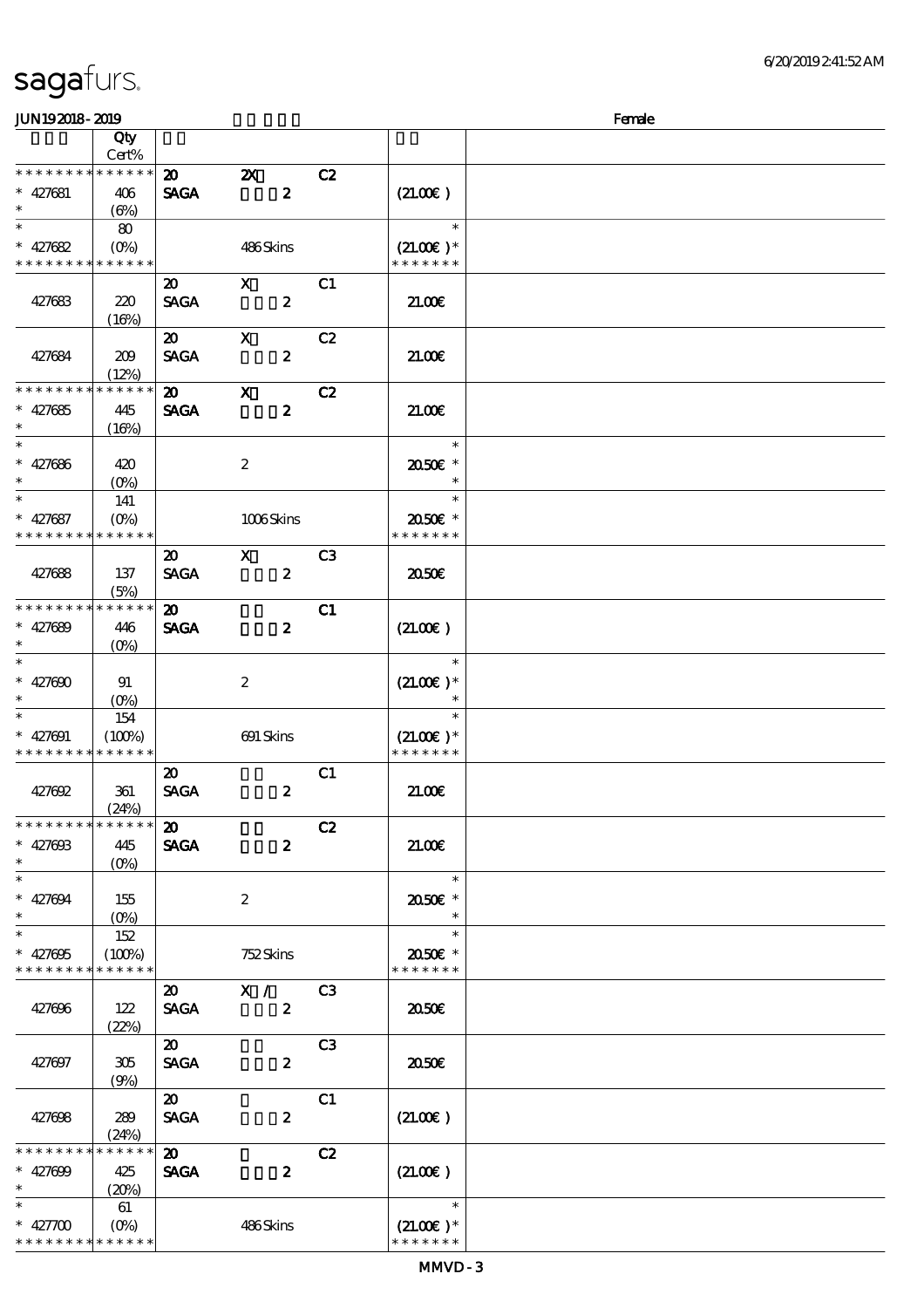\*\*

\*\*

\*\*

इ

 $\ast$ 

\*\*\*

\*\*

\*\*

\* \* \* \* \* \*

\* \* \* \* \* \* \*

(7%) 798 Skins

#### 顺序号 Qty Cert% \* \* \* \* \* \* \* \* \* \* \* \* \* 20 C3 SAGA 2 427701 385 20.50€  $(22%)$ \*  $*$  427702  $\overline{\phantom{0}}$ 62 \*\* (0%) 447 Skins 20.50€ \* \* \* \* \* \* \* \* \* \* \* \* \* \* \* \* \* \* \* 20 C3  $SAGA$  2  $2$  20.50€ 427703 183  $(9%)$  $20$  C1 427704 319  $SAGA$   $2$   $(21.00\epsilon)$ (28%) \* \* \* \* \* \* \* \* \* \* \* \* \* 20 C1 427705 243  $SAGA$  2  $(21.00\epsilon)$  $(Q_0)$ \*\* <sup>427706</sup> \*\* 111  $(100%)$  354 Skins  $(21.00\varepsilon)*$ \* \* \* \* \* \* \* \* \* \* \* \* \* \* \* \* \* \* \* \* \* \* \* \* \* \* \* \* \* \* 20 C1 427707 445  $SAGA$  2 21.00€ (0%)  $\mathbf{r}$ \*\*\* 427708 164 2 20.50€ \* (0%) \*\* <sup>427709</sup> 115  $\ast$ \*\* (95%) 724 Skins 20.50€ \* \* \* \* \* \* \* \* \* \* \* \* \* \* \* \* \* \* \*  $20$  C<sub>2</sub> \* \* \* \* \* \* \* \* \* \* \* \* \* SAGA 2 427710 352  $(21.00 $\epsilon$ )$ (0%) \*  $* 427711$ 111 \*\*  $(100\%)$  463 Skins  $(21.00)$  \* \* \* \* \* \* \* \* \* \* \* \* \* \* \* \* \* \* \*  $20$  / C3  $SAGA$  2 20.50€ 427712 158 (33%)  $20 \t X \t C1$ 427713 124  $SAGA$  2  $\qquad$  20.50 $\varepsilon$  $(26%)$ 20 X C2  $SAGA$  2 20.50 $\epsilon$ 427714 216 (25%)  $20 \times / \times C2$  $\mathbf{IA}$  1 COR1 17.50€ 427715 279  $(10%)$ 20 / C2  $427716$   $206$ IA 1 COR1 | 17.50€ (8%)  $\overline{20}$   $\overline{X}$  /  $\overline{C2}$ 427717 116 IA 2 COR1 | 1800€ (12%) 20 X / C2  $\mathbf{I}$  1850€ 427718 338  $(11%)$ \* \* \* \* \* \* \* \* \* \* \* \* \* 20 / C2 427719 445 18.50€ IA  $1$ (9%) \*  $*$  427720 353  $\ast$ \*\*

JUN192018-2019 Female

说明 价格

\* \* \* \* \* 18.00€ \*

\*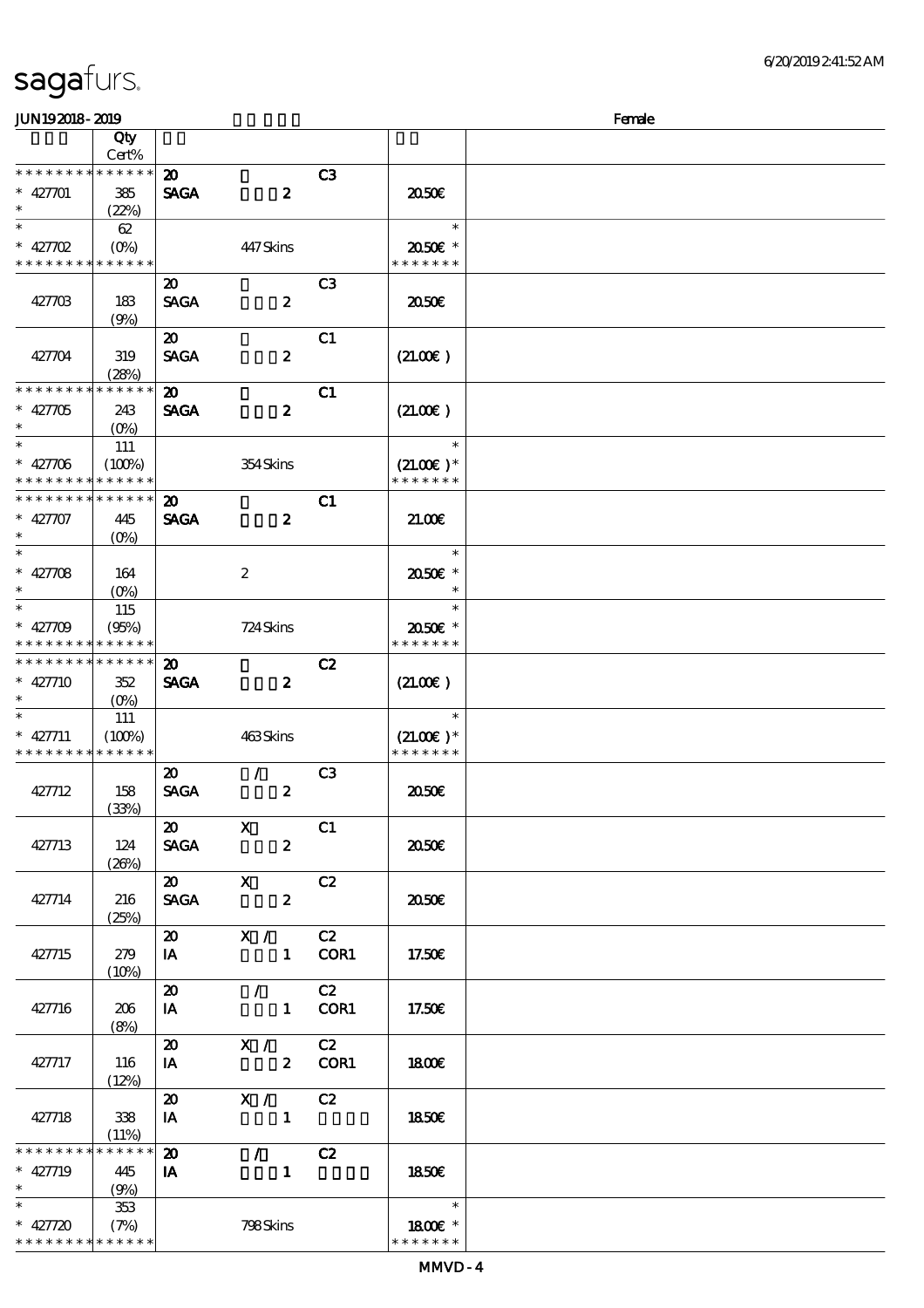|  | sagafurs. |  |
|--|-----------|--|
|  |           |  |

#### JUN192018-2019 - 2019 - 2019 - 2019 - 2019 - 2019 - 2019 - 2019 - 2019 - 2019 - 2019 - 2019 - 2019 - 2019 - 20

| ~~ <u>~~~~</u> ~~~       |              |                             |                           |       |                  | ----- |
|--------------------------|--------------|-----------------------------|---------------------------|-------|------------------|-------|
|                          | Qty<br>Cert% |                             |                           |       |                  |       |
|                          |              |                             |                           |       |                  |       |
|                          |              | $\boldsymbol{\mathfrak{D}}$ | X /                       | C2    |                  |       |
| 427721                   | 442          | IA                          | $\boldsymbol{z}$          |       | 2050€            |       |
|                          | (21%)        |                             |                           |       |                  |       |
| * * * * * * * *          | * * * * * *  | $\boldsymbol{\mathbf{z}}$   | $\mathcal{L}$             | C2    |                  |       |
| $* 427722$               | 465          | IA                          | $\boldsymbol{z}$          |       | 2050€            |       |
| $\ast$                   | (35%)        |                             |                           |       |                  |       |
| $\overline{\phantom{0}}$ |              |                             |                           |       | $\ast$           |       |
|                          |              |                             |                           |       |                  |       |
| $* 427723$               | 440          |                             | $\boldsymbol{2}$          |       | 2000E*           |       |
| $\ast$                   | (27%)        |                             |                           |       | $\ast$           |       |
| $\overline{\ast}$        |              |                             |                           |       | $\ast$           |       |
| $* 427724$               | 420          |                             | $\,3\,$                   |       | 2050E *          |       |
| $\ast$                   | (24%)        |                             |                           |       | $\ast$           |       |
| $\overline{\phantom{0}}$ | 162          |                             |                           |       | $\ast$           |       |
| $* 427725$               | (18%)        |                             | 1487Skins                 |       | 2000E *          |       |
| * * * * * * * *          | * * * * * *  |                             |                           |       | * * * * * * *    |       |
|                          |              |                             |                           |       |                  |       |
|                          |              | $\boldsymbol{\mathfrak{D}}$ | $\mathbf{X}$              | C1/C2 |                  |       |
| 427726                   | 187          | <b>SROY</b>                 | $\mathbf{1}$              |       | 2050             |       |
|                          | (7%)         |                             |                           |       |                  |       |
|                          |              | $\boldsymbol{\mathfrak{D}}$ | $\boldsymbol{\mathsf{Z}}$ | C2    |                  |       |
| 427727                   | 128          | <b>SROY</b>                 | $\mathbf{1}$              |       | (2050)           |       |
|                          | (17%)        |                             |                           |       |                  |       |
|                          |              | $\boldsymbol{\mathfrak{D}}$ | $X$ $X$                   | C2    |                  |       |
|                          |              |                             |                           |       |                  |       |
| 427728                   | $97\,$       | <b>SROY</b>                 | $\mathbf{1}$              |       | (2050)           |       |
|                          | (23%)        |                             |                           |       |                  |       |
|                          |              | $\boldsymbol{\mathfrak{D}}$ | $\mathbf{X}$              | C1/C2 |                  |       |
| 427729                   | 354          | <b>SROY</b>                 | $\mathbf{1}$              |       | ææ               |       |
|                          | (7%)         |                             |                           |       |                  |       |
|                          |              | $\boldsymbol{\mathfrak{D}}$ | $\mathbf X$               | C2    |                  |       |
| 427730                   | 199          | <b>SROY</b>                 | $\mathbf{1}$              |       | ææ               |       |
|                          |              |                             |                           |       |                  |       |
|                          | (15%)        |                             |                           |       |                  |       |
|                          |              | $\boldsymbol{\mathfrak{D}}$ |                           | C2    |                  |       |
| 427731                   | 113          | <b>SROY</b>                 | $\mathbf{1}$              |       | (2050)           |       |
|                          | (20%)        |                             |                           |       |                  |       |
|                          |              | $\boldsymbol{\mathfrak{D}}$ |                           | C2    |                  |       |
| 427732                   | $312\,$      | <b>SROY</b>                 | $\mathbf{1}$              |       | $(2050)$         |       |
|                          | (20%)        |                             |                           |       |                  |       |
|                          |              | $\boldsymbol{\mathfrak{D}}$ | $\mathcal{L}$             | C2    |                  |       |
| 427733                   | 169          | <b>SROY</b>                 | $\mathbf{1}$              |       | (2050)           |       |
|                          |              |                             |                           |       |                  |       |
|                          | (11%)        |                             |                           |       |                  |       |
|                          |              | $\boldsymbol{\mathfrak{D}}$ | $\boldsymbol{X}$          | C2    |                  |       |
| 427734                   | 235          | <b>SROY</b>                 | $\mathbf{1}$              |       | (2050)           |       |
|                          | (11%)        |                             |                           |       |                  |       |
|                          |              | $\boldsymbol{\mathfrak{D}}$ | $\boldsymbol{X}$          | C2    |                  |       |
| 427735                   | 288          | <b>SROY</b>                 | $\mathbf{1}$              |       | $(2050\epsilon)$ |       |
|                          | (12%)        |                             |                           |       |                  |       |
|                          |              | $\boldsymbol{\omega}$       | $X$ $X$                   | C2    |                  |       |
| 427736                   | 174          | <b>SROY</b>                 | $\boldsymbol{z}$          |       | <b>2200E</b>     |       |
|                          |              |                             |                           |       |                  |       |
|                          | (12%)        |                             |                           |       |                  |       |
|                          |              | $\boldsymbol{\mathsf{20}}$  | $\mathbf{x}$              | C1    |                  |       |
| 427737                   | 139          | <b>SROY</b>                 | $\boldsymbol{z}$          |       | <b>2200E</b>     |       |
|                          | (18%)        |                             |                           |       |                  |       |
|                          |              | $\boldsymbol{\mathfrak{D}}$ | $\mathbf X$               | C1    |                  |       |
| 427738                   | 125          | <b>SROY</b>                 | $\boldsymbol{z}$          |       | 2200             |       |
|                          | (4%)         |                             |                           |       |                  |       |
|                          |              | $\boldsymbol{\omega}$       | $\mathbf{x}$              | C2    |                  |       |
|                          |              |                             |                           |       |                  |       |
| 427739                   | 291          | <b>SROY</b>                 | $\boldsymbol{z}$          |       | 22.00E           |       |
|                          | (15%)        |                             |                           |       |                  |       |
|                          |              | $\boldsymbol{\mathsf{20}}$  | $\mathbf{x}$              | C2    |                  |       |
| 427740                   | 215          | <b>SROY</b>                 | $\boldsymbol{z}$          |       | <b>2200E</b>     |       |
|                          | (8%)         |                             |                           |       |                  |       |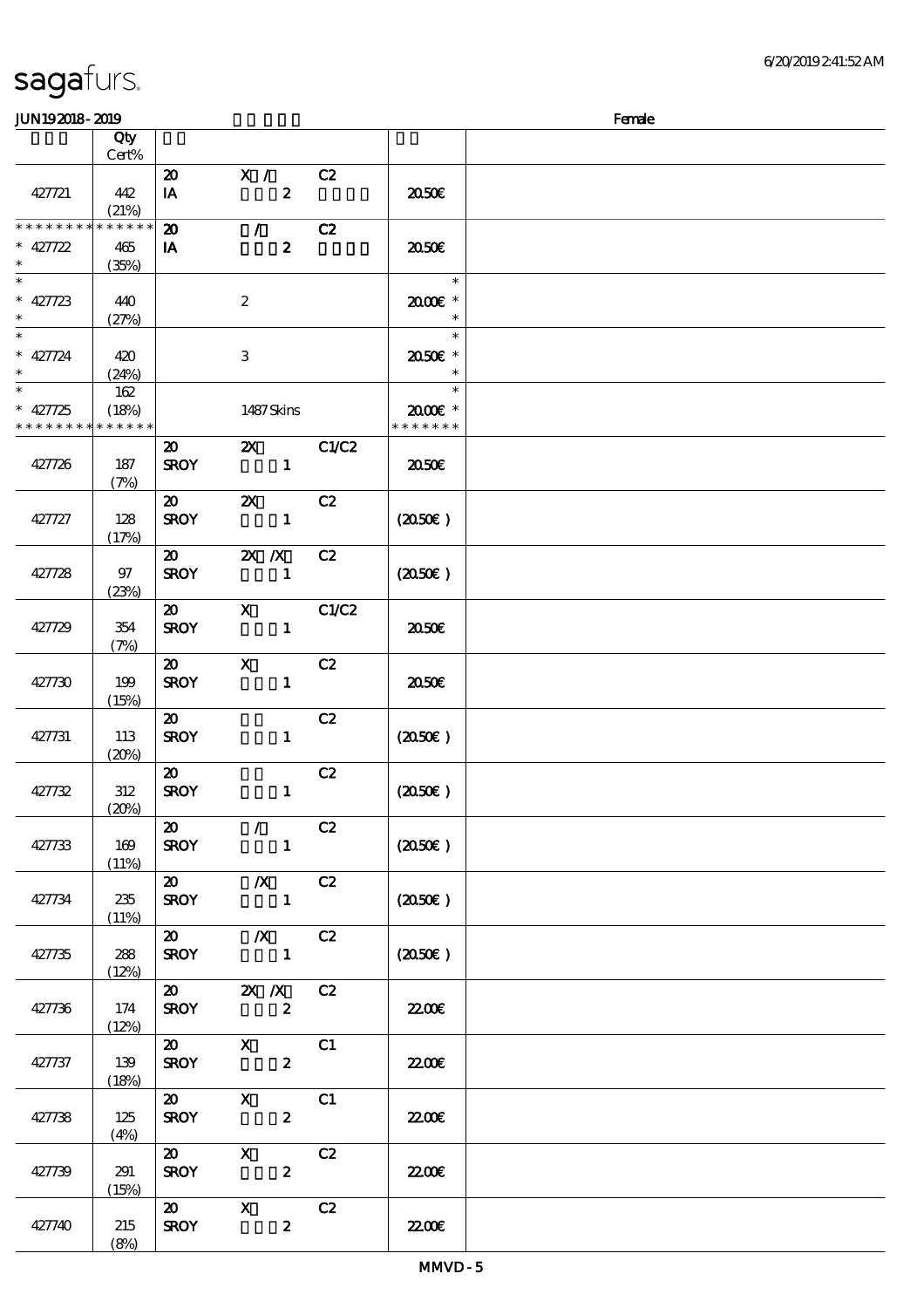| <b>JUN192018-2019</b>                    |             |                             |                  |    |                     | Female |  |  |  |  |
|------------------------------------------|-------------|-----------------------------|------------------|----|---------------------|--------|--|--|--|--|
|                                          | Qty         |                             |                  |    |                     |        |  |  |  |  |
|                                          | Cert%       |                             |                  |    |                     |        |  |  |  |  |
|                                          |             | $\boldsymbol{\mathsf{20}}$  |                  | C1 |                     |        |  |  |  |  |
| 427741                                   | 171         | <b>SROY</b>                 | $\boldsymbol{z}$ |    | <b>2200</b> €       |        |  |  |  |  |
|                                          | (17%)       |                             |                  |    |                     |        |  |  |  |  |
|                                          |             | $\boldsymbol{\mathfrak{D}}$ |                  | C2 |                     |        |  |  |  |  |
| 427742                                   | 191         | <b>SROY</b>                 | $\boldsymbol{z}$ |    | <b>22006</b>        |        |  |  |  |  |
|                                          | (19%)       |                             |                  |    |                     |        |  |  |  |  |
| * * * * * * * *                          | * * * * * * | $\boldsymbol{\mathbf{z}}$   |                  | C2 |                     |        |  |  |  |  |
| $* 427743$                               | 425         | <b>SROY</b>                 | $\boldsymbol{z}$ |    | <b>2200</b> €       |        |  |  |  |  |
| $\ast$                                   | (19%)       |                             |                  |    |                     |        |  |  |  |  |
| $\ast$                                   | 197         |                             |                  |    | $\ast$              |        |  |  |  |  |
| $* 427744$                               | $(O\% )$    |                             | 622Skins         |    | $21.50E$ *          |        |  |  |  |  |
| * * * * * * * * <mark>* * * * * *</mark> |             |                             |                  |    | * * * * * * *       |        |  |  |  |  |
|                                          |             | $\boldsymbol{\mathfrak{D}}$ |                  | C2 |                     |        |  |  |  |  |
| 427745                                   | 265         | <b>SROY</b>                 | $\boldsymbol{2}$ |    | (220E)              |        |  |  |  |  |
|                                          | (18%)       |                             |                  |    |                     |        |  |  |  |  |
|                                          |             | $\boldsymbol{\mathfrak{D}}$ |                  | C2 |                     |        |  |  |  |  |
| 427746                                   | 438         | <b>SROY</b>                 | $\boldsymbol{z}$ |    | (220E)              |        |  |  |  |  |
|                                          | (13%)       |                             |                  |    |                     |        |  |  |  |  |
|                                          |             | $\boldsymbol{\mathfrak{D}}$ |                  | C1 |                     |        |  |  |  |  |
| 427747                                   | 129         | <b>SROY</b>                 | $\boldsymbol{z}$ |    | (220E)              |        |  |  |  |  |
|                                          | (22%)       |                             |                  |    |                     |        |  |  |  |  |
|                                          |             | $\boldsymbol{\mathfrak{D}}$ |                  | C1 |                     |        |  |  |  |  |
| 427748                                   | 336         | <b>SROY</b>                 | $\boldsymbol{z}$ |    | $(2200\varepsilon)$ |        |  |  |  |  |
|                                          | (11%)       |                             |                  |    |                     |        |  |  |  |  |
| * * * * * * * * * * * * * *              |             | $\boldsymbol{\mathfrak{D}}$ |                  | C2 |                     |        |  |  |  |  |
| $* 427749$                               | 235         | <b>SROY</b>                 | $\boldsymbol{z}$ |    | $(2200\varepsilon)$ |        |  |  |  |  |
| $\ast$                                   | $(O\%)$     |                             |                  |    |                     |        |  |  |  |  |
| $\ast$                                   | 134         |                             |                  |    | $\ast$              |        |  |  |  |  |
| $* 427750$                               | (100%)      |                             | 369Skins         |    | $(2200)$ *          |        |  |  |  |  |
| * * * * * * * *                          | * * * * * * |                             |                  |    | * * * * * * *       |        |  |  |  |  |
|                                          |             | $\boldsymbol{\mathfrak{D}}$ |                  | C2 |                     |        |  |  |  |  |
| 427751                                   | 351         | <b>SROY</b>                 | $\boldsymbol{2}$ |    | (220)               |        |  |  |  |  |
|                                          | (20%)       |                             |                  |    |                     |        |  |  |  |  |
|                                          |             | $\boldsymbol{\mathfrak{D}}$ | $\boldsymbol{X}$ | C2 |                     |        |  |  |  |  |
| 427752                                   | 325         | <b>SROY</b>                 | $\boldsymbol{z}$ |    | (220E)              |        |  |  |  |  |
|                                          | (25%)       |                             |                  |    |                     |        |  |  |  |  |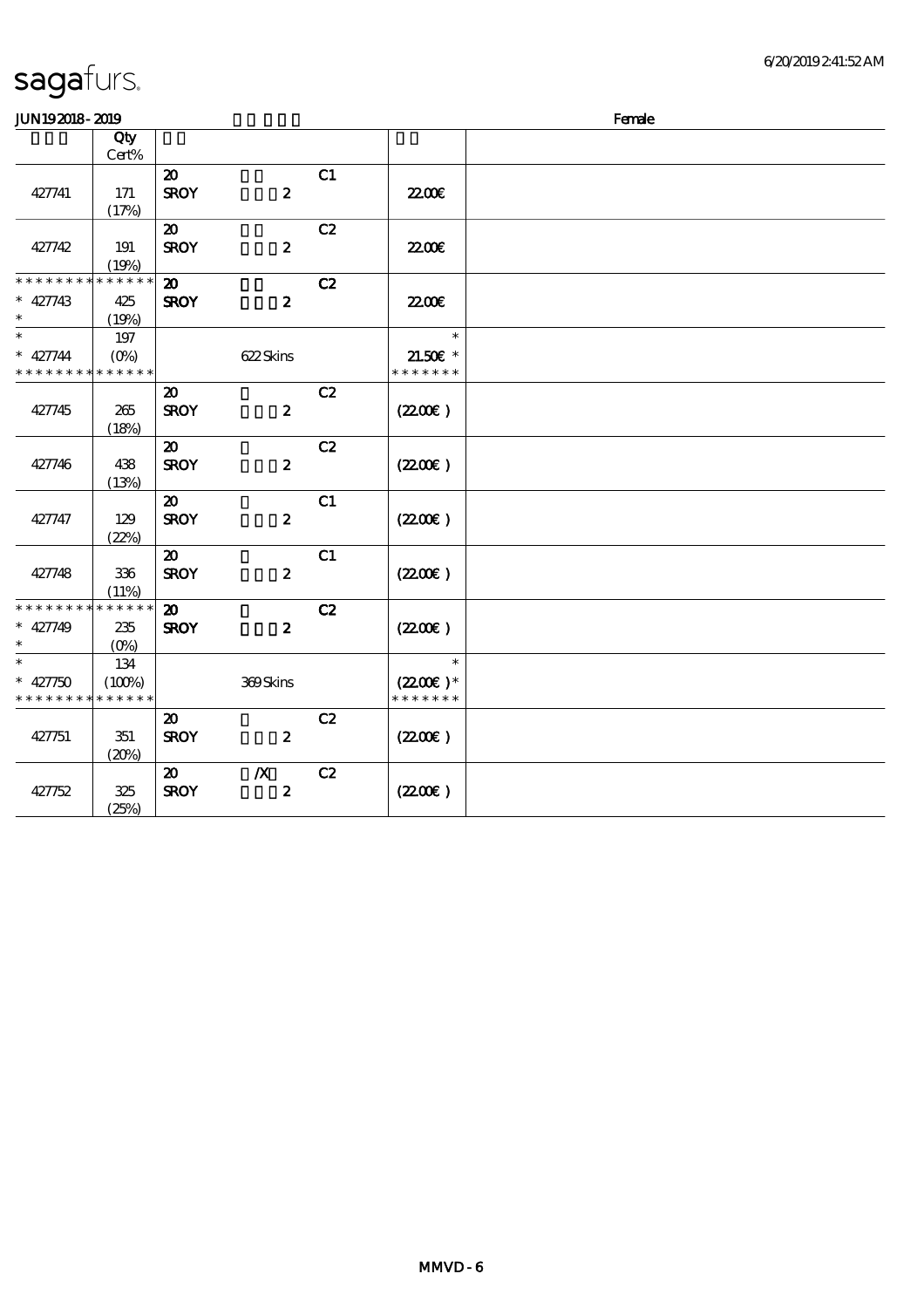6/20/2019 2:41:52 AM

#### $J/N192018$ - $2019$  Female 顺序号 Qty Cert% 说明 价格 427781 168 (15%)  $\overline{0}$  2X  $C1$ 427782 218 0 2X C2

| 427781                                                                        | 168<br>(15%)                                          | ${\bf s}$                   | $\mathbf{1}$                                    | <b>1600€</b>                       |  |
|-------------------------------------------------------------------------------|-------------------------------------------------------|-----------------------------|-------------------------------------------------|------------------------------------|--|
| 427782                                                                        | 218<br>(10%)                                          | $\mathbf{O}$<br>${\bf s}$   | $\boldsymbol{\mathsf{z}}$<br>C2<br>$\mathbf{1}$ | <b>160€</b>                        |  |
| 427783                                                                        | 285<br>(8%)                                           | $\mathbf 0$<br>${\bf s}$    | C2<br>$\boldsymbol{\mathsf{z}}$<br>$\mathbf{1}$ | 1600E                              |  |
| 427784                                                                        | 214<br>(7%)                                           | $\mathbf 0$<br>${\bf s}$    | $\boldsymbol{\mathsf{Z}}$<br>C2<br>$\mathbf{1}$ | <b>1600€</b>                       |  |
| 427785                                                                        | 334<br>(13%)                                          | $\mathbf 0$<br>${\bf s}$    | $\boldsymbol{\mathrm{X}}$<br>C1<br>$\mathbf{1}$ | <b>160€</b>                        |  |
| 427786                                                                        | 174<br>(7%)                                           | $\mathbf{o}$<br>${\bf s}$   | $\boldsymbol{\mathrm{X}}$<br>C1<br>$\mathbf{1}$ | 1600E                              |  |
| 427787                                                                        | 141<br>$(\Theta)$                                     | $\mathbf 0$<br>${\bf s}$    | $\mathbf{x}$<br>C1<br>$\mathbf{1}$              | <b>1600€</b>                       |  |
| 427788                                                                        | 412<br>(13%)                                          | $\mathbf 0$<br>${\bf s}$    | C2<br>$\mathbf{x}$<br>$\mathbf{1}$              | 1600E                              |  |
| 427789                                                                        | 441<br>(14%)                                          | $\mathbf{o}$<br>${\bf s}$   | C2<br>$\mathbf{x}$<br>$\mathbf{1}$              | <b>160€</b>                        |  |
| 427790                                                                        | 273<br>(9%)                                           | $\mathbf 0$<br>${\bf s}$    | $\mathbf{x}$<br>C2<br>$\mathbf{1}$              | 1550E                              |  |
| 427791                                                                        | 153<br>(13%)                                          | $\mathbf{O}$<br>${\bf s}$   | $X$ $N$<br>C <sub>3</sub><br>$\mathbf{1}$       | 1550€                              |  |
| * * * * * * * *<br>$* 427792$<br>$\ast$                                       | $******$<br>445<br>(18%)                              | $\mathbf 0$<br>$\mathbf{S}$ | C1<br>$\mathbf{1}$                              | 1550€                              |  |
| $\ast$<br>$* 427798$<br>* * * * * * * * <mark>* * * * * *</mark>              | 81<br>$(O\%)$                                         |                             | 526Skins                                        | $\ast$<br>1550€ *<br>* * * * * * * |  |
| 427794                                                                        | 251<br>(8%)                                           | $\mathbf{O}$<br>${\bf s}$   | C1<br>1                                         | 1550€                              |  |
| 427795                                                                        | 213<br>(9%)                                           | $\mathbf{o}$<br>${\bf s}$   | C1<br>$\mathbf{1}$                              | 1550€                              |  |
| * * * * * * * *<br>$* 427796$<br>$\ast$                                       | * * * * * *<br>465<br>$(O\!\!\!\!\!\!\backslash\rho)$ | $\mathbf 0$<br>${\bf s}$    | C2<br>$\mathbf{1}$                              | <b>160€</b>                        |  |
| $\overline{\ast}$<br>* 427797<br>$\ast$                                       | 409                                                   |                             | $\boldsymbol{2}$                                | $\ast$<br>1550E *<br>$\ast$        |  |
| $\overline{\ast}$<br>$* 427798$<br>* * * * * * * * <mark>* * * * * * *</mark> | 112<br>(100%)                                         |                             | 986Skins                                        | $\ast$<br>1550E *<br>* * * * * * * |  |
| * * * * * * * *<br>* $427799$<br>$\ast$                                       | $* * * * * *$<br>465<br>$(O\%)$                       | $\mathbf 0$<br>${\bf s}$    | C2<br>$\mathbf{1}$                              | <b>160€</b>                        |  |
| $\ast$<br>* $427800$<br>$\ast$                                                | 199<br>$(O\%)$                                        |                             | $\boldsymbol{z}$                                | $\ast$<br>1550E *<br>$\ast$        |  |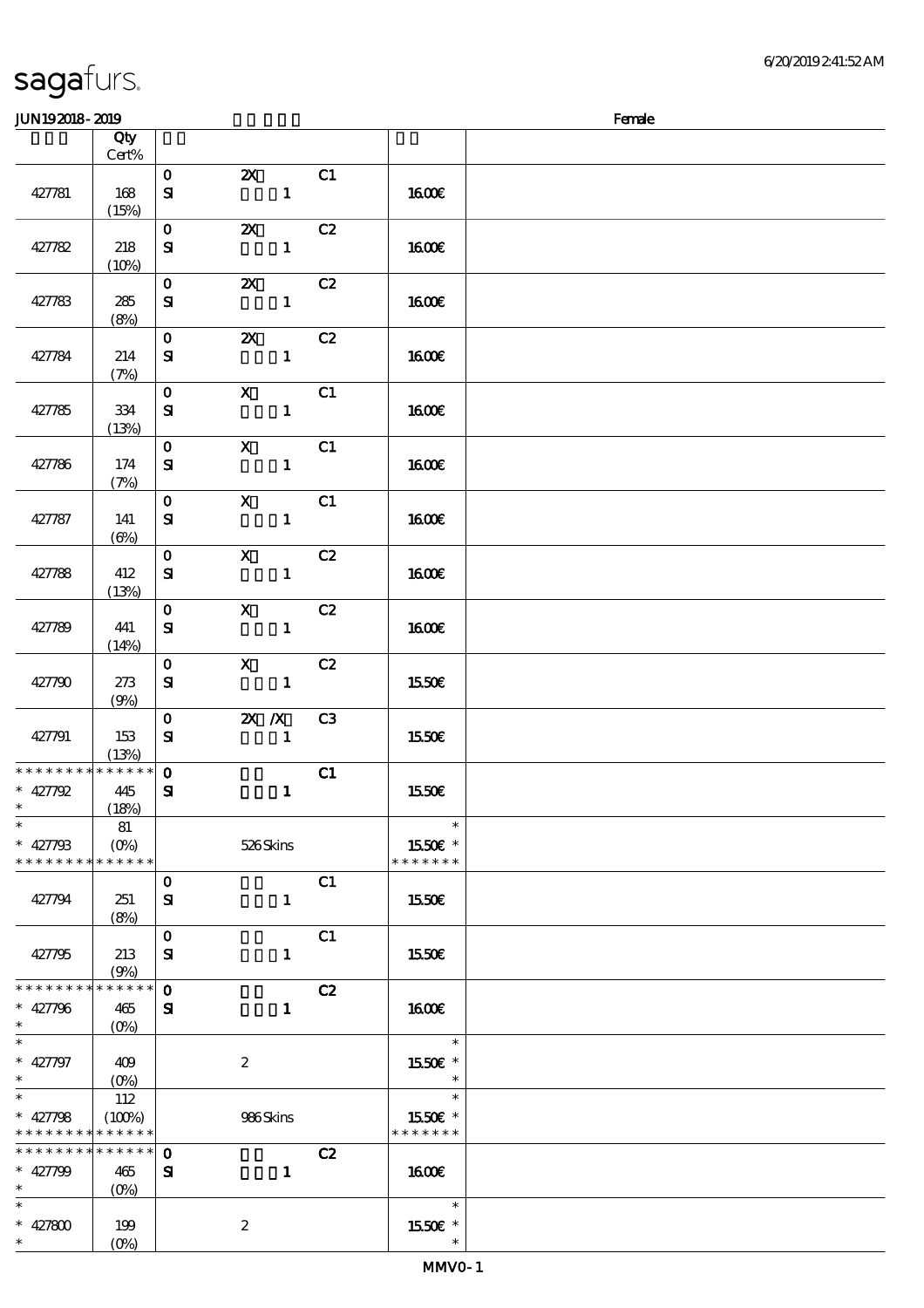| <b>saga</b> furs. |  |
|-------------------|--|
|                   |  |

#### $JUN192018 - 2019$  Female

| ---------       |              |                            |                  |                |               |  |
|-----------------|--------------|----------------------------|------------------|----------------|---------------|--|
|                 | Qty<br>Cert% |                            |                  |                |               |  |
|                 |              |                            |                  |                |               |  |
| $\ast$          | $9\!\!3$     | $\mathbf 0$                |                  | C2             | $\ast$        |  |
| $* 427801$      | (100%)       | ${\bf s}$                  | $\mathbf{1}$     |                | 1550E *       |  |
| * * * * * * * * | * * * * * *  |                            |                  |                | * * * * * * * |  |
|                 |              | $\mathbf 0$                |                  | C <sub>3</sub> |               |  |
|                 |              |                            |                  |                |               |  |
| 427802          | 253          | ${\bf s}$                  | $\mathbf{1}$     |                | <b>1600€</b>  |  |
|                 | (13%)        |                            |                  |                |               |  |
|                 |              | $\mathbf{o}$               |                  | C1             |               |  |
| 427803          | 147          | ${\bf s}$                  | $\mathbf{1}$     |                | 1550€         |  |
|                 | (12%)        |                            |                  |                |               |  |
|                 |              |                            |                  |                |               |  |
|                 |              | $\mathbf{o}$               |                  | C1             |               |  |
| 427804          | 259          | ${\bf s}$                  | $\mathbf{1}$     |                | 1550€         |  |
|                 | (10%)        |                            |                  |                |               |  |
|                 |              | $\mathbf{O}$               |                  | C1             |               |  |
| 427805          | 247          | ${\bf s}$                  | $\mathbf{1}$     |                | <b>160€</b>   |  |
|                 |              |                            |                  |                |               |  |
|                 | (15%)        |                            |                  |                |               |  |
|                 |              | $\mathbf 0$                |                  | C2             |               |  |
| 427806          | 337          | ${\bf s}$                  | $\mathbf{1}$     |                | 1600E         |  |
|                 | (8%)         |                            |                  |                |               |  |
|                 |              | $\mathbf 0$                |                  | C1             |               |  |
| 427807          | 120          | ${\bf s}$                  | $\mathbf{1}$     |                | 1550€         |  |
|                 | (8%)         |                            |                  |                |               |  |
|                 |              |                            |                  |                |               |  |
|                 |              | $\mathbf 0$                |                  | C2             |               |  |
| 427808          | 328          | ${\bf s}$                  | $\mathbf{1}$     |                | 1550€         |  |
|                 | (8%)         |                            |                  |                |               |  |
|                 |              | $\mathbf 0$                | $\mathcal{L}$    | C3             |               |  |
| 427809          | 182          | ${\bf s}$                  | $\mathbf{1}$     |                | 1550€         |  |
|                 | (14%)        |                            |                  |                |               |  |
|                 |              | $\mathbf 0$                | $\mathbf X$      | C1/C2          |               |  |
|                 |              |                            |                  |                |               |  |
| 427810          | 188          | ${\bf s}$                  | $\mathbf{1}$     |                | 1550€         |  |
|                 | $(\Theta)$   |                            |                  |                |               |  |
|                 |              | $\mathbf 0$                | $X$ $X$          | C2             |               |  |
| 427811          | 225          | ${\bf s}$                  | $\boldsymbol{z}$ |                | (17.50)       |  |
|                 | (23%)        |                            |                  |                |               |  |
| * * * * * * * * | * * * * * *  | $\mathbf{o}$               |                  | C2             |               |  |
| $* 427812$      | 326          | ${\bf s}$                  | $\boldsymbol{z}$ |                | 17.50€        |  |
| $\ast$          | $(0\%)$      |                            |                  |                |               |  |
| $\ast$          |              |                            |                  |                | $\ast$        |  |
|                 | 115          |                            |                  |                |               |  |
| $* 427813$      | (100%)       |                            | 441 Skins        |                | 17.00 £*      |  |
| * * * * * * * * | * * * * * *  |                            |                  |                | * * * * * * * |  |
|                 |              | $\mathbf 0$                |                  | C2             |               |  |
| 427814          | 128          | ${\bf S\hspace{-.075ex}I}$ | $\boldsymbol{z}$ |                | 17.00E        |  |
|                 | (21%)        |                            |                  |                |               |  |
|                 |              | $\mathbf 0$                | $\mathbf{X}$     | C2             |               |  |
| 427815          | 183          | ${\bf s}$                  | $\boldsymbol{z}$ |                | 17.50€        |  |
|                 |              |                            |                  |                |               |  |
|                 | (24%)        |                            |                  |                |               |  |
|                 |              | $\mathbf{O}$               | X /              | C2             |               |  |
| 427816          | 124          | $\mathbf{B}$               | $\mathbf{1}$     | COR1           | 1400E         |  |
|                 | (11%)        |                            |                  |                |               |  |
|                 |              | $\mathbf{O}$               | X /              | C2             |               |  |
| 427817          | 163          | $\, {\bf I} \! {\bf B} \,$ | $\mathbf{1}$     | COR1           | 1450€         |  |
|                 | (16%)        |                            |                  |                |               |  |
|                 |              | $\mathbf{O}$               | $\mathbf{X}$ /   | C2             |               |  |
|                 |              |                            |                  |                |               |  |
| 427818          | 143          | $\mathbf{B}$               | $\mathbf{1}$     | COR1           | 1450€         |  |
|                 | (13%)        |                            |                  |                |               |  |
|                 |              | $\mathbf{O}$               | $\mathcal{F}$    | C2             |               |  |
| 427819          | 135          | $\mathbf{B}$               | $1 -$            | COR1           | 1450E         |  |
|                 | (16%)        |                            |                  |                |               |  |
|                 |              | $\mathbf{o}$               | $\mathcal{L}$    | C2             |               |  |
| 427820          | 260          | $\, {\bf I} \! {\bf B} \,$ | 1                | COR1           | 1450€         |  |
|                 | (28%)        |                            |                  |                |               |  |
|                 |              |                            |                  |                |               |  |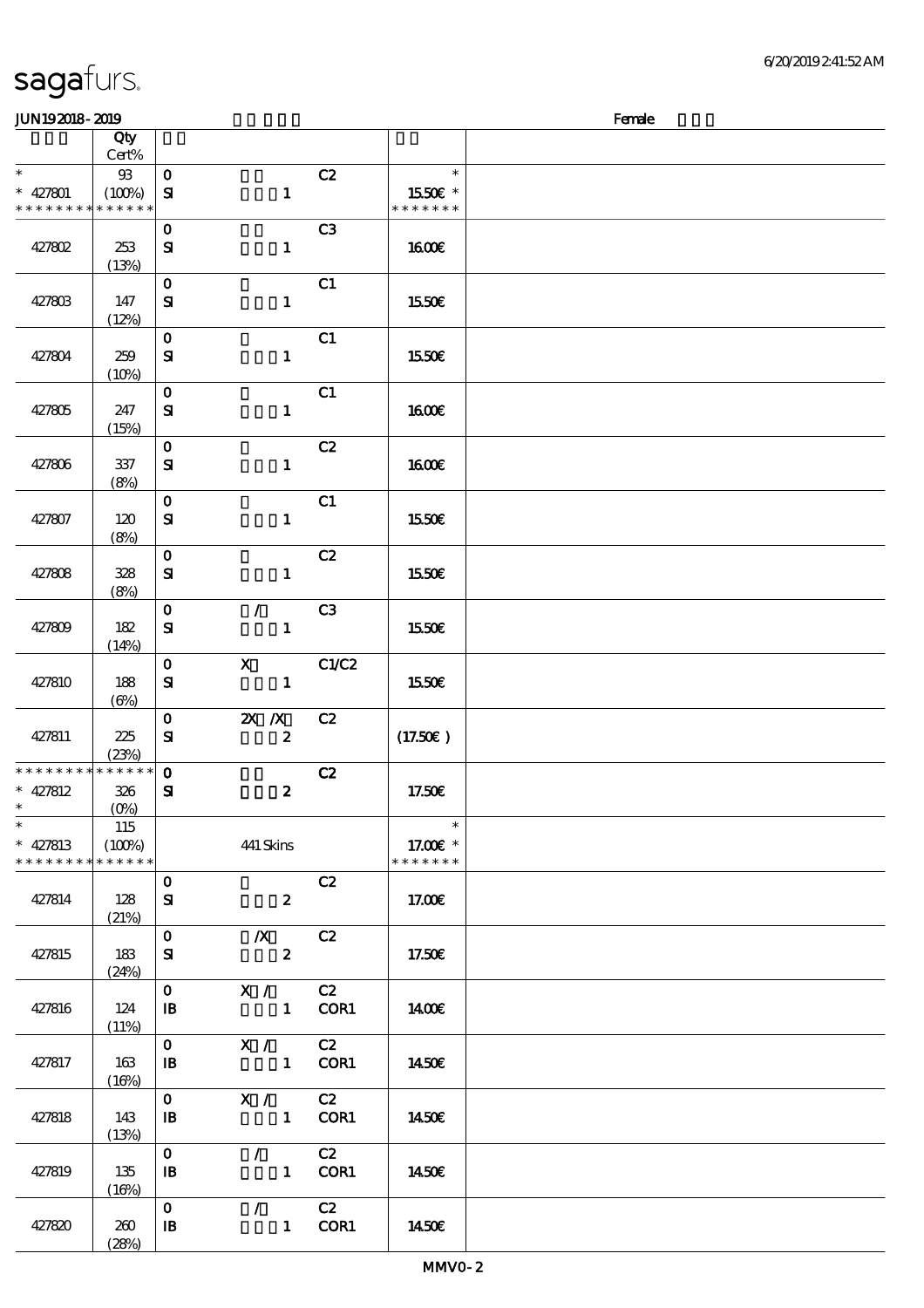$(0%)$ 

| JUN192018-2019                           |                    |              |                                                                                                                                                                                                                                                                                                                                 |                  |    |                       | Female |
|------------------------------------------|--------------------|--------------|---------------------------------------------------------------------------------------------------------------------------------------------------------------------------------------------------------------------------------------------------------------------------------------------------------------------------------|------------------|----|-----------------------|--------|
|                                          | Qty                |              |                                                                                                                                                                                                                                                                                                                                 |                  |    |                       |        |
|                                          | Cert%              |              |                                                                                                                                                                                                                                                                                                                                 |                  |    |                       |        |
| * * * * * * * *                          | $* * * * * * *$    | $\mathbf{o}$ | X /                                                                                                                                                                                                                                                                                                                             |                  | C2 |                       |        |
| $* 427821$                               | 485                | $\mathbf{B}$ |                                                                                                                                                                                                                                                                                                                                 | $\mathbf{1}$     |    | 1500E                 |        |
| $\ast$                                   | (16%)              |              |                                                                                                                                                                                                                                                                                                                                 |                  |    |                       |        |
|                                          | 151                |              |                                                                                                                                                                                                                                                                                                                                 |                  |    | $\ast$                |        |
| * $427822$                               | (9%)               |              | 636Skins                                                                                                                                                                                                                                                                                                                        |                  |    | 1500€ *               |        |
| * * * * * * * *                          | * * * * * *        |              |                                                                                                                                                                                                                                                                                                                                 |                  |    | * * * * * * *         |        |
| * * * * * * * *                          | * * * * * *        | $\mathbf 0$  | $\mathcal{T}=\mathcal{I}$                                                                                                                                                                                                                                                                                                       |                  | C2 |                       |        |
| $* 427823$                               | 425                | $\mathbf{B}$ |                                                                                                                                                                                                                                                                                                                                 | $\mathbf{1}$     |    | 1500E                 |        |
| $\ast$                                   | (7%)               |              |                                                                                                                                                                                                                                                                                                                                 |                  |    |                       |        |
| $\overline{\ast}$                        |                    |              |                                                                                                                                                                                                                                                                                                                                 |                  |    | $\ast$                |        |
| $* 427824$                               | 400                |              | $\boldsymbol{2}$                                                                                                                                                                                                                                                                                                                |                  |    | 1500€ *               |        |
| $\ast$                                   | (5%)               |              |                                                                                                                                                                                                                                                                                                                                 |                  |    | $\ast$                |        |
| $\overline{\ast}$                        | 81                 |              |                                                                                                                                                                                                                                                                                                                                 |                  |    | $\ast$                |        |
| * $427825$                               | $(\Theta)$         |              | 906Skins                                                                                                                                                                                                                                                                                                                        |                  |    | 1500€ *               |        |
| * * * * * * * *                          | * * * * * *        |              |                                                                                                                                                                                                                                                                                                                                 |                  |    | * * * * * * *         |        |
|                                          |                    | $\mathbf 0$  | X /                                                                                                                                                                                                                                                                                                                             |                  | C2 |                       |        |
| 427826                                   | 440                | $\mathbf{B}$ |                                                                                                                                                                                                                                                                                                                                 | $\boldsymbol{z}$ |    | 1650E                 |        |
|                                          | (18%)              |              |                                                                                                                                                                                                                                                                                                                                 |                  |    |                       |        |
|                                          |                    | $\mathbf{o}$ | $\mathcal{L}$                                                                                                                                                                                                                                                                                                                   |                  | C2 |                       |        |
| 427827                                   | 218                | $\mathbf{B}$ |                                                                                                                                                                                                                                                                                                                                 | $\boldsymbol{2}$ |    | 1650€                 |        |
|                                          | (19%)              |              |                                                                                                                                                                                                                                                                                                                                 |                  |    |                       |        |
| * * * * * * * *                          | * * * * * *        | $\mathbf{o}$ | $\boldsymbol{\mathsf{X}}$                                                                                                                                                                                                                                                                                                       |                  | C1 |                       |        |
| * $427828$                               | 425                | <b>SAGA</b>  |                                                                                                                                                                                                                                                                                                                                 | $\mathbf{1}$     |    | 17.50€                |        |
| $\ast$                                   | (14%)              |              |                                                                                                                                                                                                                                                                                                                                 |                  |    |                       |        |
| $\overline{\ast}$                        | $55\,$             |              |                                                                                                                                                                                                                                                                                                                                 |                  |    | $\ast$                |        |
| * $427829$                               | $(O\!/\!\!\delta)$ |              | 480Skins                                                                                                                                                                                                                                                                                                                        |                  |    | 17.00 £*              |        |
| * * * * * * * *                          | * * * * * *        |              |                                                                                                                                                                                                                                                                                                                                 |                  |    | * * * * * * *         |        |
| * * * * * * * *                          | * * * * * *        | $\mathbf{O}$ | $\boldsymbol{\mathsf{X}}$                                                                                                                                                                                                                                                                                                       |                  | C1 |                       |        |
| $* 427830$                               | 445                | <b>SAGA</b>  |                                                                                                                                                                                                                                                                                                                                 | $\mathbf{1}$     |    | (17.50)               |        |
| $\ast$                                   | (12%)              |              |                                                                                                                                                                                                                                                                                                                                 |                  |    |                       |        |
| $\ast$                                   | 196                |              |                                                                                                                                                                                                                                                                                                                                 |                  |    | $\ast$                |        |
| $* 427831$                               | $(O\!/\!o)$        |              | 641 Skins                                                                                                                                                                                                                                                                                                                       |                  |    | $(17.50)$ *           |        |
| * * * * * * * * <mark>* * * * * *</mark> |                    |              |                                                                                                                                                                                                                                                                                                                                 |                  |    | * * * * * * *         |        |
| * * * * * * * *                          | $* * * * * * *$    | $\mathbf{o}$ | $\boldsymbol{\mathsf{z}}$                                                                                                                                                                                                                                                                                                       |                  | C2 |                       |        |
| $* 427832$                               | 445                | <b>SAGA</b>  |                                                                                                                                                                                                                                                                                                                                 | $\mathbf{1}$     |    | (17.50)               |        |
| $\ast$                                   | $(O\%)$            |              |                                                                                                                                                                                                                                                                                                                                 |                  |    |                       |        |
| $\ast$                                   |                    |              |                                                                                                                                                                                                                                                                                                                                 |                  |    | $\ast$                |        |
| $* 427833$                               | 294                |              | $\boldsymbol{2}$                                                                                                                                                                                                                                                                                                                |                  |    | 17.50€ *              |        |
| $\ast$                                   |                    |              |                                                                                                                                                                                                                                                                                                                                 |                  |    |                       |        |
| $\ast$                                   | 115                |              |                                                                                                                                                                                                                                                                                                                                 |                  |    | $\ast$                |        |
| $* 427834$                               | (100%)             |              | 854 Skins                                                                                                                                                                                                                                                                                                                       |                  |    | 17.50€ *              |        |
| * * * * * * * *                          | * * * * * *        |              |                                                                                                                                                                                                                                                                                                                                 |                  |    | * * * * * * *         |        |
|                                          |                    | $\mathbf{O}$ | $\mathbf{z}$                                                                                                                                                                                                                                                                                                                    |                  | C3 |                       |        |
| 427835                                   | 168                | <b>SAGA</b>  |                                                                                                                                                                                                                                                                                                                                 | $\blacksquare$   |    | 17.00E                |        |
|                                          | (19%)              |              |                                                                                                                                                                                                                                                                                                                                 |                  |    |                       |        |
| * * * * * * *                            | ******             | $\mathbf{0}$ | $\mathbf x$ and $\mathbf x$ and $\mathbf x$ and $\mathbf x$ and $\mathbf x$ and $\mathbf x$ and $\mathbf x$ and $\mathbf x$ and $\mathbf x$ and $\mathbf x$ and $\mathbf x$ and $\mathbf x$ and $\mathbf x$ and $\mathbf x$ and $\mathbf x$ and $\mathbf x$ and $\mathbf x$ and $\mathbf x$ and $\mathbf x$ and $\mathbf x$ and |                  | C1 |                       |        |
| $* 427836$                               | 445                | <b>SAGA</b>  |                                                                                                                                                                                                                                                                                                                                 | $\mathbf{1}$     |    | 17.50€                |        |
| $\ast$                                   | $(O\%)$            |              |                                                                                                                                                                                                                                                                                                                                 |                  |    |                       |        |
| $*$                                      |                    |              |                                                                                                                                                                                                                                                                                                                                 |                  |    | $\ast$                |        |
| $* 427837$                               | 288                |              | $\boldsymbol{2}$                                                                                                                                                                                                                                                                                                                |                  |    | 17.00 £*              |        |
| $\ast$                                   |                    |              |                                                                                                                                                                                                                                                                                                                                 |                  |    | $\ast$                |        |
| $\ast$                                   | 115                |              |                                                                                                                                                                                                                                                                                                                                 |                  |    | $\ast$                |        |
| $* 427838$                               | (100%)             |              | 848Skins                                                                                                                                                                                                                                                                                                                        |                  |    | 17.00 $\varepsilon$ * |        |
| * * * * * * * *                          | * * * * * *        |              |                                                                                                                                                                                                                                                                                                                                 |                  |    | * * * * * * *         |        |
| * * * * * * * *                          | ******             | $\mathbf{O}$ | $\boldsymbol{\mathrm{X}}$ and $\boldsymbol{\mathrm{X}}$ and $\boldsymbol{\mathrm{X}}$                                                                                                                                                                                                                                           |                  | C2 |                       |        |
| * $427839$                               | 445                | <b>SAGA</b>  | $\sim$ $\sim$ 1                                                                                                                                                                                                                                                                                                                 |                  |    | $(17.50\epsilon)$     |        |
| $\ast$                                   | $(O\%)$            |              |                                                                                                                                                                                                                                                                                                                                 |                  |    |                       |        |
| $\ast$                                   |                    |              |                                                                                                                                                                                                                                                                                                                                 |                  |    | $\ast$                |        |
| $* 427840$                               | 420                |              | $\boldsymbol{2}$                                                                                                                                                                                                                                                                                                                |                  |    | $(17.50)$ *           |        |
|                                          | $(O\%)$            |              |                                                                                                                                                                                                                                                                                                                                 |                  |    |                       |        |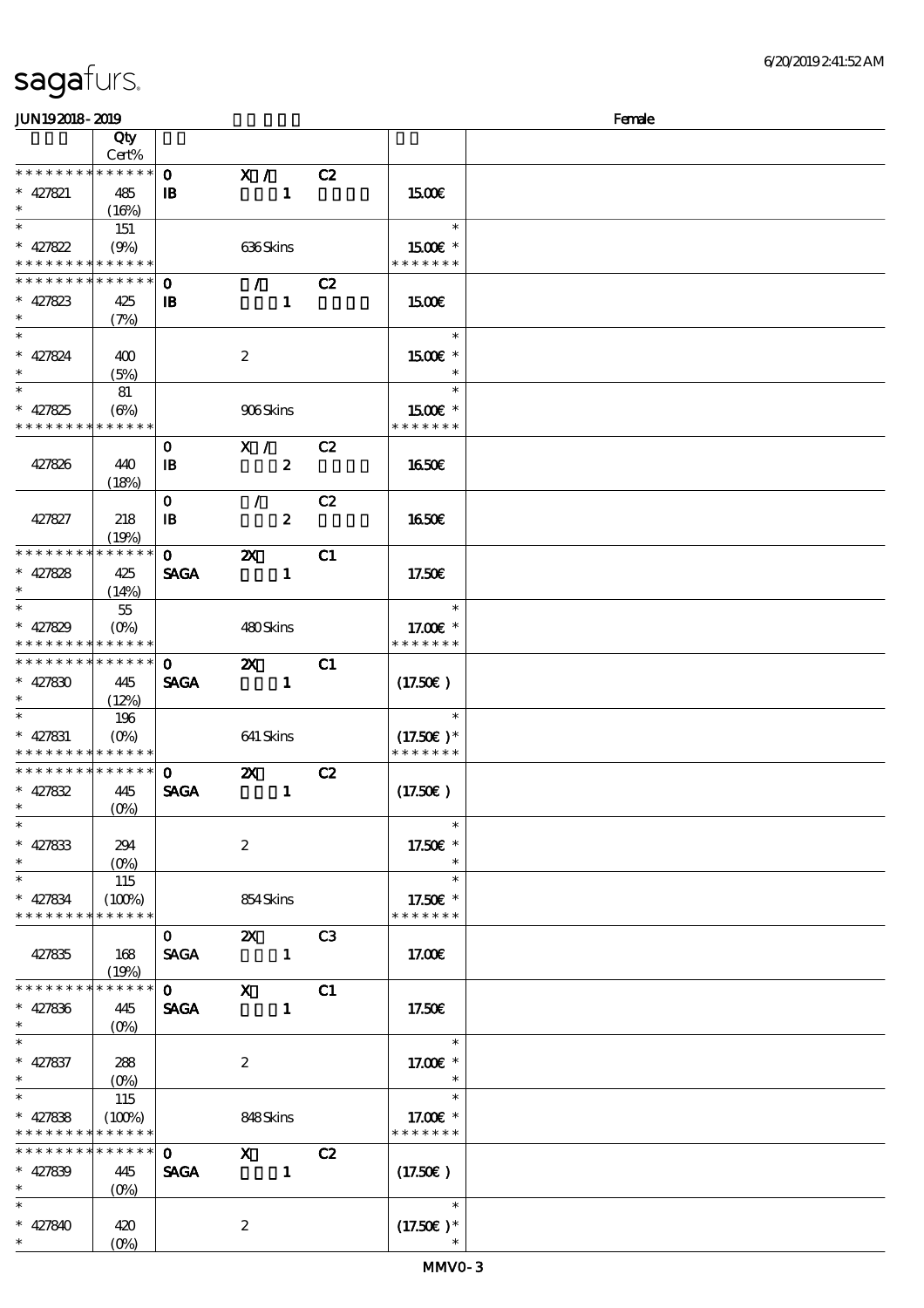顺序号 Qty

说明 价格

|                          | Cert%                           |              |                  |              |                |                       |  |
|--------------------------|---------------------------------|--------------|------------------|--------------|----------------|-----------------------|--|
| $\overline{\ast}$        |                                 | $\mathbf{0}$ | $\mathbf x$      |              | C2             | $\ast$                |  |
| $* 427841$               | 420                             | <b>SAGA</b>  |                  | $\mathbf{1}$ |                | $(17.50)$ *           |  |
|                          | $(0\%)$                         |              |                  |              |                |                       |  |
| $\overline{\ast}$        |                                 |              |                  |              |                | $\ast$                |  |
|                          |                                 |              |                  |              |                |                       |  |
| * $427842$               | 147                             |              | $\boldsymbol{4}$ |              |                | $(17.50)$ *           |  |
| $\ast$                   | $(O\!\!\!\!\!\!\backslash\rho)$ |              |                  |              |                |                       |  |
| $\overline{\ast}$        | 189                             |              |                  |              |                | $\ast$                |  |
| $* 427843$               | (100%)                          |              | 1621 Skins       |              |                | $(17.50)$ *           |  |
| * * * * * * * *          | * * * * * *                     |              |                  |              |                | * * * * * * *         |  |
|                          |                                 | $\mathbf{O}$ | $\mathbf x$      |              | C <sub>3</sub> |                       |  |
| 427844                   | 385                             | <b>SAGA</b>  |                  | $\mathbf{1}$ |                | 17.00€                |  |
|                          | (16%)                           |              |                  |              |                |                       |  |
| * * * * * * * *          | * * * * * *                     |              |                  |              |                |                       |  |
|                          |                                 | $\mathbf{O}$ |                  |              | C1             |                       |  |
| $* 427845$               | 445                             | <b>SAGA</b>  |                  | $\mathbf{1}$ |                | 17.50E                |  |
| $\ast$                   | $(0\%)$                         |              |                  |              |                |                       |  |
| $\overline{\phantom{0}}$ |                                 |              |                  |              |                | $\ast$                |  |
| $* 427846$               | 420                             |              | $\boldsymbol{2}$ |              |                | 17.00 £*              |  |
| $\ast$                   | $(0\%)$                         |              |                  |              |                | $\ast$                |  |
| $\ast$                   |                                 |              |                  |              |                | $\ast$                |  |
| $* 427847$               | 327                             |              | 3                |              |                | 17.00 £*              |  |
| $\ast$                   |                                 |              |                  |              |                | $\ast$                |  |
| $\overline{\ast}$        |                                 |              |                  |              |                | $\ast$                |  |
|                          | 226                             |              |                  |              |                |                       |  |
| $* 427848$               | (100%)                          |              | 1418Skins        |              |                | 17.00 £*              |  |
| * * * * * * * *          | * * * * * *                     |              |                  |              |                | * * * * * * *         |  |
| * * * * * * * *          | $* * * * * * *$                 | $\mathbf 0$  |                  |              | C2             |                       |  |
| $* 427849$               | 445                             | <b>SAGA</b>  |                  | $\mathbf{1}$ |                | 17.50€                |  |
| $\ast$                   | $(O\%)$                         |              |                  |              |                |                       |  |
| $\overline{\ast}$        |                                 |              |                  |              |                | $\ast$                |  |
| $* 427850$               | 420                             |              | $\boldsymbol{2}$ |              |                | 17.00€ *              |  |
| $\ast$                   |                                 |              |                  |              |                | $\ast$                |  |
|                          | $(0\%)$                         |              |                  |              |                |                       |  |
|                          |                                 |              |                  |              |                | $\ast$                |  |
| $* 427851$               | 420                             |              | 3                |              |                | 17.00 £*              |  |
| $\ast$                   | $(O\%)$                         |              |                  |              |                | $\ast$                |  |
| $\ast$                   |                                 |              |                  |              |                | $\ast$                |  |
| $* 427852$               | 420                             |              | $\boldsymbol{4}$ |              |                | 17.00 £*              |  |
| $\ast$                   | $(0\%)$                         |              |                  |              |                |                       |  |
| $\overline{\ast}$        |                                 |              |                  |              |                | $\ast$                |  |
| $* 427853$               | 420                             |              | $\mathbf{5}$     |              |                | 17.00€ *              |  |
| $\ast$                   |                                 |              |                  |              |                | $\ast$                |  |
| $\overline{\ast}$        | $(0\%)$                         |              |                  |              |                | $\ast$                |  |
|                          |                                 |              |                  |              |                |                       |  |
| $* 427854$               | 420                             |              | $\bf 6$          |              |                | 17.00 £*              |  |
| $\ast$                   | $(O\!\!\!\!\!\!\backslash\rho)$ |              |                  |              |                | $\ast$                |  |
| $\overline{\ast}$        |                                 |              |                  |              |                | $\ast$                |  |
| $* 427855$               | 447                             |              | $\tau$           |              |                | 17.00 $\varepsilon$ * |  |
| $\ast$                   | $(O\!\!\!\!\!\!\backslash\rho)$ |              |                  |              |                | $\ast$                |  |
| $\ast$                   | ${\bf 3\!}$                     |              |                  |              |                | $\ast$                |  |
| $* 427856$               | (100%)                          |              | 3374Skins        |              |                | 17.00 £*              |  |
| * * * * * * * *          | * * * * * *                     |              |                  |              |                | * * * * * * *         |  |
|                          |                                 |              |                  |              |                |                       |  |
| * * * * * * * *          | * * * * * *                     | $\mathbf{o}$ |                  |              | C <sub>3</sub> |                       |  |
| $* 427857$               | 445                             | <b>SAGA</b>  |                  | $\mathbf{1}$ |                | 17.50E                |  |
| $\ast$                   | $(O\%)$                         |              |                  |              |                |                       |  |
| $\overline{\ast}$        |                                 |              |                  |              |                | $\ast$                |  |
| $* 427858$               | 339                             |              | $\boldsymbol{2}$ |              |                | 17.00 £*              |  |
| $\ast$                   |                                 |              |                  |              |                |                       |  |
| $\overline{\ast}$        | 146                             |              |                  |              |                | $\ast$                |  |
| $* 427859$               | $(QO\%)$                        |              | 930Skins         |              |                | 17.00 £*              |  |
| * * * * * * * *          | * * * * * *                     |              |                  |              |                | * * * * * * *         |  |
|                          | $* * * * * * *$                 |              |                  |              |                |                       |  |
| * * * * * * * *          |                                 | $\mathbf 0$  |                  |              | C1             |                       |  |
| * $427800$               | 465                             | <b>SAGA</b>  |                  | $\mathbf{1}$ |                | 17.50€                |  |
| $\ast$                   | $(O\%)$                         |              |                  |              |                |                       |  |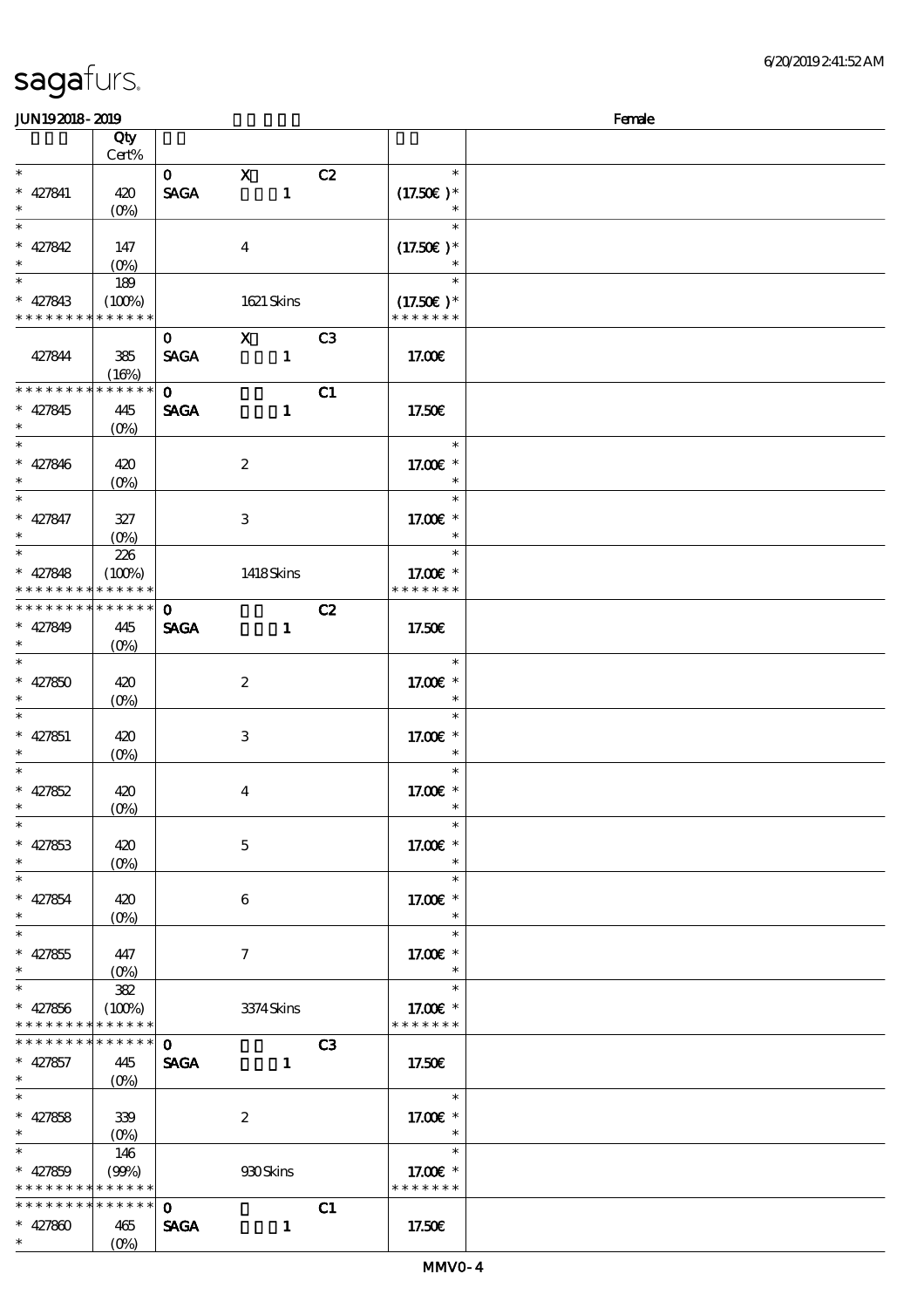| JUN192018-2019                                         |                   |                             |                              | Female |
|--------------------------------------------------------|-------------------|-----------------------------|------------------------------|--------|
|                                                        | Qty               |                             |                              |        |
|                                                        | Cert%             |                             |                              |        |
| $\ast$                                                 |                   | C1<br>$\mathbf{O}$          | $\ast$                       |        |
| $* 427861$                                             | 440               | <b>SAGA</b><br>$\mathbf{1}$ | 17.00 £*                     |        |
| $\ast$                                                 |                   |                             |                              |        |
|                                                        | $(O\%)$           |                             |                              |        |
| $\ast$                                                 |                   |                             | $\ast$                       |        |
| $* 427862$                                             | 202               | $\,3$                       | 17.00€ *                     |        |
|                                                        | (O <sub>0</sub> ) |                             | $\ast$                       |        |
| $\ast$                                                 | 181               |                             | $\ast$                       |        |
| $* 427863$                                             | (100%)            | 1288Skins                   | 17.00 £*                     |        |
| * * * *                                                | * * * * * *       |                             | * * * * * * *                |        |
| * * * * * * * *                                        | * * * * * *       | C2<br>$\mathbf 0$           |                              |        |
|                                                        |                   |                             |                              |        |
| $* 427864$                                             | 445               | <b>SAGA</b><br>$\mathbf{1}$ | (17.50)                      |        |
| $\ast$                                                 | $(O\%)$           |                             |                              |        |
| $\ast$                                                 |                   |                             | $\ast$                       |        |
| $\ast$<br>427865                                       | 420               | $\boldsymbol{2}$            | $(17.50)$ *                  |        |
| $\ast$                                                 | (O <sub>0</sub> ) |                             | $\ast$                       |        |
| $\ast$                                                 |                   |                             | $\ast$                       |        |
| $\ast$<br>427866                                       | 420               | $\,3$                       | $(17.50)$ *                  |        |
| $\ast$                                                 |                   |                             |                              |        |
| $\ast$                                                 | (O <sub>0</sub> ) |                             |                              |        |
|                                                        |                   |                             | $\ast$                       |        |
| $* 427867$                                             | 420               | $\boldsymbol{4}$            | $(17.50)$ *                  |        |
| $\ast$                                                 | (0%)              |                             |                              |        |
| $\ast$                                                 |                   |                             | $\ast$                       |        |
| $* 427868$                                             | 420               | $\mathbf 5$                 | $(17.50)$ *                  |        |
|                                                        | $(0\%)$           |                             |                              |        |
| $\ast$                                                 |                   |                             | $\ast$                       |        |
|                                                        |                   |                             |                              |        |
| $* 427809$                                             | 420               | $\boldsymbol{6}$            | $(17.50)$ *                  |        |
|                                                        | (O <sub>0</sub> ) |                             |                              |        |
| $\ast$                                                 |                   |                             | $\ast$                       |        |
| $* 427870$                                             | 420               | $\boldsymbol{7}$            | $(17.50)$ *                  |        |
| ∗                                                      | $(O\%)$           |                             | $\ast$                       |        |
| $\ast$                                                 |                   |                             | $\ast$                       |        |
| $* 427871$                                             | 420               | 8                           | $(17.50)$ *                  |        |
| $\ast$                                                 |                   |                             | $\ast$                       |        |
| $\ast$                                                 | $(0\%)$           |                             |                              |        |
|                                                        |                   |                             | $\ast$                       |        |
| $* 427872$                                             | 440               | $\boldsymbol{9}$            | $(17.50)$ *                  |        |
| $\ast$                                                 | $(0\%)$           |                             |                              |        |
| $\overline{\phantom{a}}$                               |                   |                             | $\ast$                       |        |
| $* 427873$                                             | 198               | $10\,$                      | $(17.50)$ *                  |        |
| $\ast$                                                 | (O <sub>0</sub> ) |                             |                              |        |
| $\ast$                                                 | $358\,$           |                             | $\ast$                       |        |
|                                                        |                   |                             |                              |        |
| $* 427874$<br>* * * * * * * * <mark>* * * * * *</mark> | (100%)            | 4381 Skins                  | $(17.50)$ *<br>* * * * * * * |        |
|                                                        |                   |                             |                              |        |
| * * * * * * * * * * * * * *                            |                   | C3<br>$\mathbf 0$           |                              |        |
| $* 427875$                                             | 445               | <b>SAGA</b><br>$\mathbf{1}$ | (17.50)                      |        |
| $\ast$                                                 | $(O\%)$           |                             |                              |        |
| $\ast$                                                 |                   |                             | $\ast$                       |        |
| $* 427876$                                             | 420               | $\boldsymbol{2}$            | $(17.50)$ *                  |        |
| $\ast$                                                 | $(O\%)$           |                             | $\ast$                       |        |
| $\ast$                                                 |                   |                             | $\ast$                       |        |
|                                                        |                   |                             |                              |        |
| $* 427877$                                             | $397$             | $\,3$                       | $(17.50)$ *                  |        |
| $\ast$                                                 | $(O\%)$           |                             | $\ast$                       |        |
| $\ast$                                                 | 186               |                             | $\ast$                       |        |
| $* 427878$                                             | (100%)            | 1448Skins                   | $(17.50)$ *                  |        |
| * * * * * * * *                                        | * * * * * *       |                             | * * * * * * *                |        |
| * * * * * * * *                                        | * * * * * *       | $\mathbf 0$<br>C1           |                              |        |
| $* 427879$                                             | 445               | <b>SAGA</b><br>$\mathbf{1}$ | (17.50)                      |        |
| $\ast$                                                 |                   |                             |                              |        |
|                                                        | $(O\%)$           |                             | $\ast$                       |        |
|                                                        |                   |                             |                              |        |
| $* 427880$                                             | 440               | $\boldsymbol{2}$            | $(17.50)$ *                  |        |
| $\ast$                                                 | (O <sub>0</sub> ) |                             |                              |        |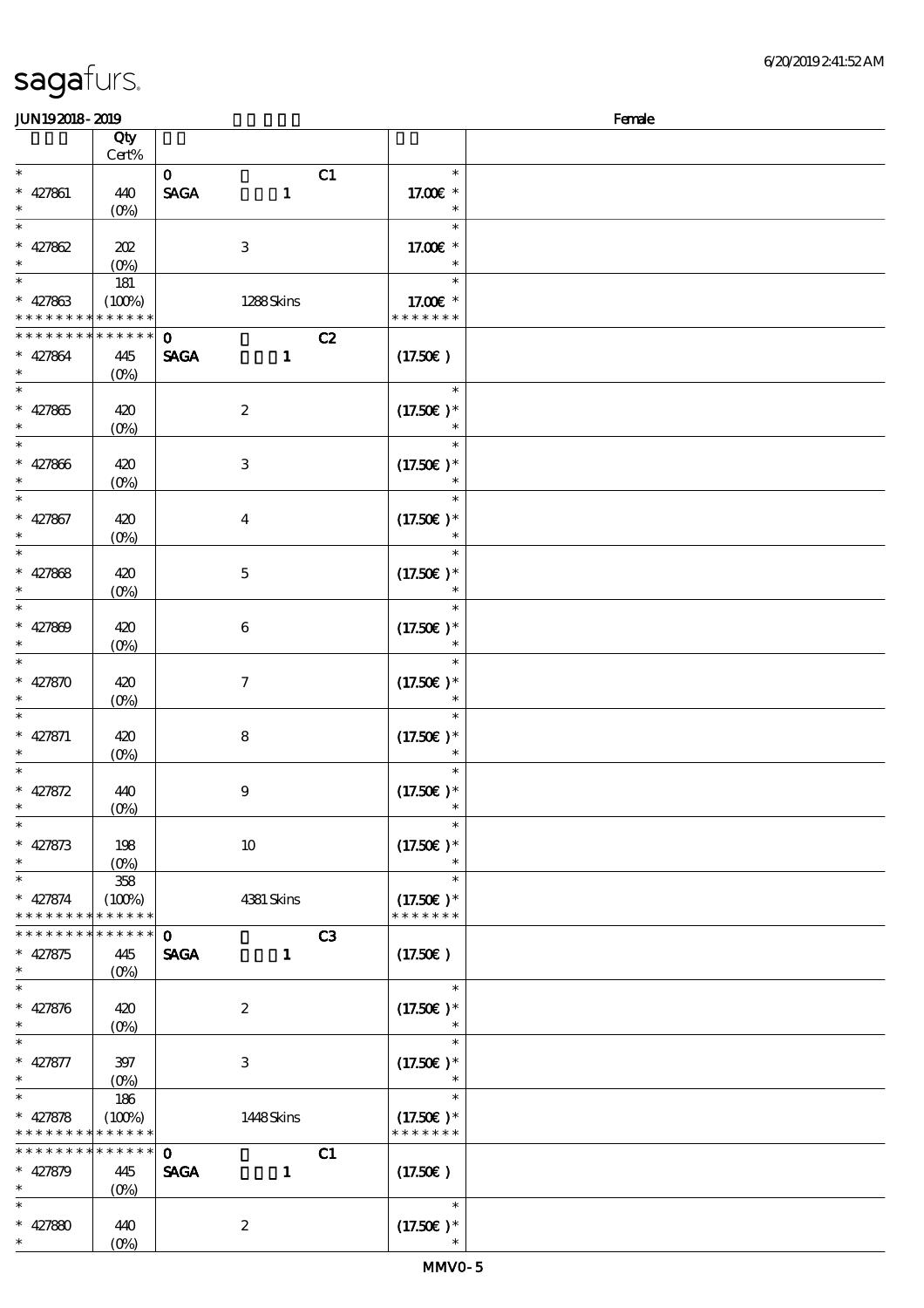| JUN192018-2019                           |                                 |              |                           |                |                      | Female |
|------------------------------------------|---------------------------------|--------------|---------------------------|----------------|----------------------|--------|
|                                          | Qty                             |              |                           |                |                      |        |
|                                          | Cert%                           |              |                           |                |                      |        |
| $\ast$                                   |                                 | $\mathbf{O}$ |                           | C1             | $\ast$               |        |
| $* 427881$                               | 72                              | <b>SAGA</b>  | $\mathbf{1}$              |                | $(17.50)$ *          |        |
| $\ast$                                   | $(O\%)$                         |              |                           |                |                      |        |
| $\ast$                                   | 125                             |              |                           |                | $\ast$               |        |
| $* 427882$                               | (100%)                          |              | 1082Skins                 |                | $(17.50)$ *          |        |
| * * * * * * * *                          | * * * * * *                     |              |                           |                | * * * * * * *        |        |
| * * * * * * *                            | * * * * * *                     | $\mathbf{o}$ |                           | C2             |                      |        |
| $* 427883$                               | 445                             | <b>SAGA</b>  | $\mathbf{1}$              |                | (17.50)              |        |
| $\ast$                                   | $(O\!/\!o)$                     |              |                           |                |                      |        |
| $\overline{\phantom{0}}$                 |                                 |              |                           |                | $\ast$               |        |
| $* 427884$                               | 420                             |              | $\boldsymbol{2}$          |                | $(17.50)$ *          |        |
| $\ast$                                   | $(O\!/\!o)$                     |              |                           |                |                      |        |
|                                          |                                 |              |                           |                | $\ast$               |        |
| * 427885                                 | 420                             |              | $\ensuremath{\mathsf{3}}$ |                | $(17.50)$ *          |        |
| $\ast$                                   | $(0\%)$                         |              |                           |                |                      |        |
| $\overline{\ast}$                        |                                 |              |                           |                | $\ast$               |        |
| * $427886$                               | 420                             |              | $\boldsymbol{4}$          |                | $(17.50)$ *          |        |
| $\ast$                                   | $(O\!/\!o)$                     |              |                           |                | $\ast$               |        |
| $\ast$                                   |                                 |              |                           |                | $\ast$               |        |
| $* 427887$                               | 420                             |              | $\mathbf 5$               |                | $(17.50)$ *          |        |
| $\ast$                                   | $(O\!/\!o)$                     |              |                           |                |                      |        |
| $\ast$                                   |                                 |              |                           |                | $\ast$               |        |
| * $427888$                               | 420                             |              | $\bf 6$                   |                | $(17.50)$ *          |        |
| $\ast$                                   | $(0\%)$                         |              |                           |                | $\ast$               |        |
| $\overline{\ast}$                        |                                 |              |                           |                | $\ast$               |        |
| * $427889$                               | 420                             |              | $\tau$                    |                | $(17.50)$ *          |        |
| $\ast$                                   | $(O\!/\!o)$                     |              |                           |                |                      |        |
| $\ast$                                   |                                 |              |                           |                |                      |        |
| * $427800$                               | 420                             |              | $\bf 8$                   |                | $(17.50)$ *          |        |
| $\ast$                                   | $(0\%)$                         |              |                           |                |                      |        |
| $\ast$                                   |                                 |              |                           |                |                      |        |
| * $427891$                               | 430                             |              | $\boldsymbol{9}$          |                | $(17.50)$ *          |        |
| $\ast$                                   | $(0\%)$                         |              |                           |                | $\ast$               |        |
|                                          | 281                             |              |                           |                |                      |        |
| * $427892$                               | (100%)                          |              | 4096Skins                 |                | $(17.50)$ *          |        |
| * * * * * * * * * * * * * *              |                                 |              |                           |                | * * * * * * *        |        |
| * * * * * * * * <mark>* * * * * *</mark> |                                 | $\mathbf{o}$ |                           | C3             |                      |        |
| $* 427808$                               | 445                             | <b>SAGA</b>  | $\mathbf{1}$              |                | 17.00E               |        |
| $\ast$                                   | $(O\%)$                         |              |                           |                |                      |        |
|                                          |                                 |              |                           |                | $\ast$               |        |
| $* 427894$                               | 420                             |              | $\boldsymbol{2}$          |                | 1650E *              |        |
| $*$                                      | $(O\!\!\!\!\!\!\backslash\rho)$ |              |                           |                | $\ast$<br>$\ast$     |        |
|                                          |                                 |              |                           |                |                      |        |
| $* 427805$<br>$\ast$                     | 340                             |              | 3                         |                | 1650E *<br>$\ast$    |        |
|                                          | $(O\%)$                         |              |                           |                | $\ast$               |        |
|                                          | 169                             |              |                           |                | 1650 $\varepsilon$ * |        |
| $* 427896$<br>* * * * * * * *            | (100%)<br>* * * * * *           |              | 1374Skins                 |                | * * * * * * *        |        |
|                                          |                                 | $\mathbf{O}$ |                           | C <sub>3</sub> |                      |        |
| 427897                                   | 304                             | <b>SAGA</b>  | $\mathbf{1}$              |                | (17.00)              |        |
|                                          | (18%)                           |              |                           |                |                      |        |
|                                          |                                 | $\mathbf{O}$ | $\mathbf{X}$              | C1             |                      |        |
| 427898                                   | 358                             | <b>SAGA</b>  |                           |                | (17.00)              |        |
|                                          | (13%)                           |              |                           |                |                      |        |
|                                          |                                 | $\mathbf{0}$ | $\mathbf{X}$              | C1             |                      |        |
| 427899                                   | 327                             | <b>SAGA</b>  |                           |                | (17.00)              |        |
|                                          | (21%)                           |              |                           |                |                      |        |
|                                          |                                 | $0$ X        |                           | C1             |                      |        |
| 427900                                   | 161                             | <b>SAGA</b>  | $\mathbf{1}$              |                | (17.00)              |        |
|                                          | (31%)                           |              |                           |                |                      |        |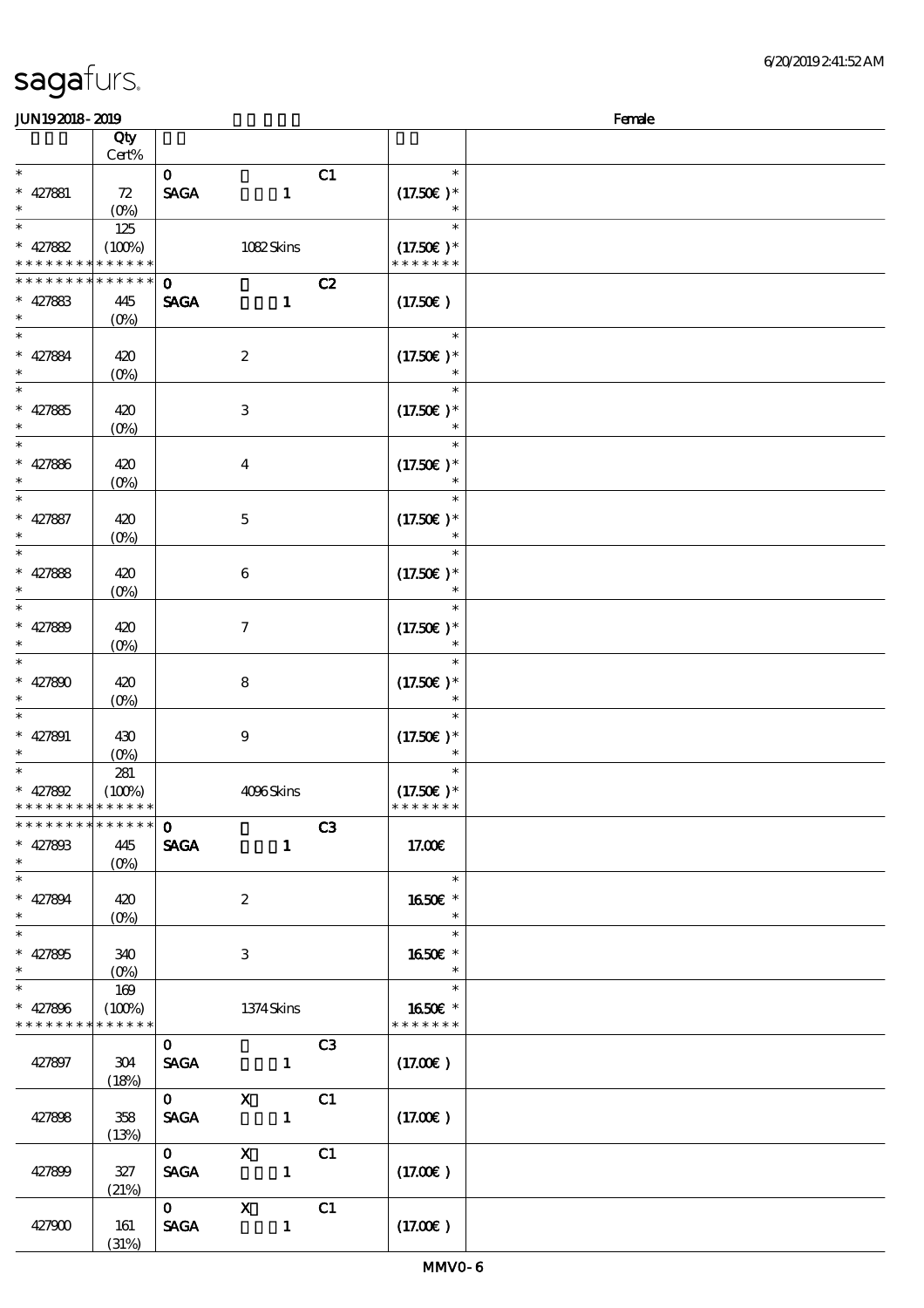### $J<sub>W102018</sub>$  2010  $J<sub>W102018</sub>$  2010

| JUNIJAJIO- AJIJ                          |                                 |                               |                           |                  |                |                  | rance |
|------------------------------------------|---------------------------------|-------------------------------|---------------------------|------------------|----------------|------------------|-------|
|                                          | Qty<br>Cert%                    |                               |                           |                  |                |                  |       |
|                                          |                                 |                               |                           |                  |                |                  |       |
| * * * * * * * *                          | * * * * * *                     | $\mathbf{O}$                  | $\mathbf{x}$              |                  | C2             |                  |       |
| $* 427901$                               | 445                             | <b>SAGA</b>                   |                           | $\mathbf{1}$     |                | 17.00E           |       |
| $\ast$                                   |                                 |                               |                           |                  |                |                  |       |
|                                          | $(O\% )$                        |                               |                           |                  |                |                  |       |
| $\overline{\ast}$                        |                                 |                               |                           |                  |                | $\ast$           |       |
| $* 427902$                               | 420                             |                               | $\boldsymbol{z}$          |                  |                | 1650€ *          |       |
| $\ast$                                   |                                 |                               |                           |                  |                | $\ast$           |       |
|                                          | $(O\%)$                         |                               |                           |                  |                |                  |       |
| $\overline{\phantom{0}}$                 |                                 |                               |                           |                  |                | $\ast$           |       |
| $* 42790B$                               | 420                             |                               | 3                         |                  |                | 1650€ *          |       |
| $\ast$                                   |                                 |                               |                           |                  |                | $\ast$           |       |
|                                          | $(O\!\!\!\!\!\!\backslash\rho)$ |                               |                           |                  |                |                  |       |
| $\overline{\ast}$                        |                                 |                               |                           |                  |                | $\ast$           |       |
| $* 427904$                               | 428                             |                               | $\overline{4}$            |                  |                | 1650E *          |       |
| $\ast$                                   |                                 |                               |                           |                  |                | $\ast$           |       |
| $\ast$                                   | $(O\%)$                         |                               |                           |                  |                |                  |       |
|                                          | 121                             |                               |                           |                  |                | $\ast$           |       |
| $* 427905$                               | (98%)                           |                               | 1834 Skins                |                  |                | 1650E *          |       |
| * * * * * * * *                          | * * * * * *                     |                               |                           |                  |                | * * * * * * *    |       |
|                                          |                                 |                               |                           |                  |                |                  |       |
| ******** <mark>******</mark>             |                                 | $\mathbf{O}$                  | $X$ C <sub>2</sub>        |                  |                |                  |       |
| $* 427906$                               | 284                             | <b>SAGA</b>                   |                           | $\blacksquare$   |                | 1650€            |       |
| $\ast$                                   |                                 |                               |                           |                  |                |                  |       |
|                                          |                                 |                               |                           |                  |                | $\ast$           |       |
|                                          | 161                             |                               |                           |                  |                |                  |       |
| $* 427907$                               | (95%)                           |                               | 445Skins                  |                  |                | 1650€ *          |       |
| * * * * * * * * <mark>* * * * * *</mark> |                                 |                               |                           |                  |                | * * * * * * *    |       |
| * * * * * * * * * * * * * *              |                                 |                               |                           |                  |                |                  |       |
|                                          |                                 | $\mathbf{O}$ and $\mathbf{O}$ | $\mathbf{x}$              |                  | C <sub>3</sub> |                  |       |
| $* 427908$                               | 445                             | <b>SAGA</b>                   | $\sim$ 1                  |                  |                | 1650€            |       |
| $\ast$                                   | (18%)                           |                               |                           |                  |                |                  |       |
|                                          |                                 |                               |                           |                  |                | $\ast$           |       |
|                                          | 123                             |                               |                           |                  |                |                  |       |
| $* 427909$                               |                                 |                               | 568Skins                  |                  |                | 1650E *          |       |
| * * * * * * * * * * * * * *              |                                 |                               |                           |                  |                | * * * * * * *    |       |
|                                          |                                 |                               | $\mathbf{x}$              |                  | C1             |                  |       |
|                                          |                                 | $\mathbf{O}$                  |                           |                  |                |                  |       |
| 427910                                   | 340                             | <b>SAGA</b>                   |                           | $\boldsymbol{z}$ |                | $(1900\epsilon)$ |       |
|                                          | (14%)                           |                               |                           |                  |                |                  |       |
| * * * * * * * *                          | * * * * * *                     | $\mathbf{O}$                  | $\mathbf{X}$              |                  | C1             |                  |       |
|                                          |                                 |                               |                           |                  |                |                  |       |
| $* 427911$                               | 405                             | <b>SAGA</b>                   |                           | $\boldsymbol{z}$ |                | $(1900\epsilon)$ |       |
| $\ast$                                   | (15%)                           |                               |                           |                  |                |                  |       |
| $*$                                      | - 85                            |                               |                           |                  |                | $\ast$           |       |
|                                          |                                 |                               |                           |                  |                |                  |       |
| $* 427912$                               |                                 |                               | 490Skins                  |                  |                | $(1900E)*$       |       |
| * * * * * * * * * * * * * *              |                                 |                               |                           |                  |                | * * * * * * *    |       |
|                                          |                                 | $\mathbf{o}$                  | $\boldsymbol{\mathsf{z}}$ |                  | C1             |                  |       |
| 427913                                   | 219                             | <b>SAGA</b>                   |                           | $\boldsymbol{2}$ |                | (1900E)          |       |
|                                          |                                 |                               |                           |                  |                |                  |       |
|                                          | (13%)                           |                               |                           |                  |                |                  |       |
| * * * * * *                              | * * * * * *                     | $\mathbf{O}$                  | $\boldsymbol{\mathsf{X}}$ |                  | C2             |                  |       |
| $* 427914$                               | 445                             | <b>SAGA</b>                   |                           | $\boldsymbol{z}$ |                | (1900E)          |       |
| $\ast$                                   |                                 |                               |                           |                  |                |                  |       |
|                                          | (15%)                           |                               |                           |                  |                |                  |       |
| $\ast$                                   | 77                              |                               |                           |                  |                | $\ast$           |       |
| $* 427915$                               | $(O\%)$                         |                               | 522Skins                  |                  |                | $(1900E)*$       |       |
| * * * * * * * *                          | * * * * * *                     |                               |                           |                  |                | * * * * * * *    |       |
|                                          |                                 |                               |                           |                  |                |                  |       |
| * * * * * * * *                          | * * * * * *                     | $\mathbf 0$                   | $\boldsymbol{\mathsf{Z}}$ |                  | C2             |                  |       |
| $* 427916$                               | 446                             | <b>SAGA</b>                   |                           | $\boldsymbol{z}$ |                | (1900E)          |       |
| $\ast$                                   |                                 |                               |                           |                  |                |                  |       |
|                                          | $(0\%)$                         |                               |                           |                  |                |                  |       |
| $\ast$                                   |                                 |                               |                           |                  |                | $\ast$           |       |
| $* 427917$                               | 420                             |                               | $\boldsymbol{2}$          |                  |                | $(1900E)*$       |       |
| $\ast$                                   | $(O\%)$                         |                               |                           |                  |                |                  |       |
| $\overline{\ast}$                        |                                 |                               |                           |                  |                | $\ast$           |       |
|                                          |                                 |                               |                           |                  |                |                  |       |
| $* 427918$                               | 126                             |                               | $\ensuremath{\mathbf{3}}$ |                  |                | $(1900E)*$       |       |
| $\ast$                                   | $(O\%)$                         |                               |                           |                  |                | $\ast$           |       |
| $\ast$                                   |                                 |                               |                           |                  |                | $\ast$           |       |
|                                          | 206                             |                               |                           |                  |                |                  |       |
| $* 427919$                               | (100%)                          |                               | 1198Skins                 |                  |                | $(1900E)*$       |       |
| * * * * * * * *                          | * * * * * *                     |                               |                           |                  |                | * * * * * * *    |       |
|                                          |                                 | $\mathbf{O}$                  | $\boldsymbol{\mathsf{X}}$ |                  | C <sub>3</sub> |                  |       |
|                                          |                                 |                               |                           |                  |                |                  |       |
| 427920                                   | 104                             | <b>SAGA</b>                   |                           | $\boldsymbol{z}$ |                | (1900)           |       |
|                                          | (20%)                           |                               |                           |                  |                |                  |       |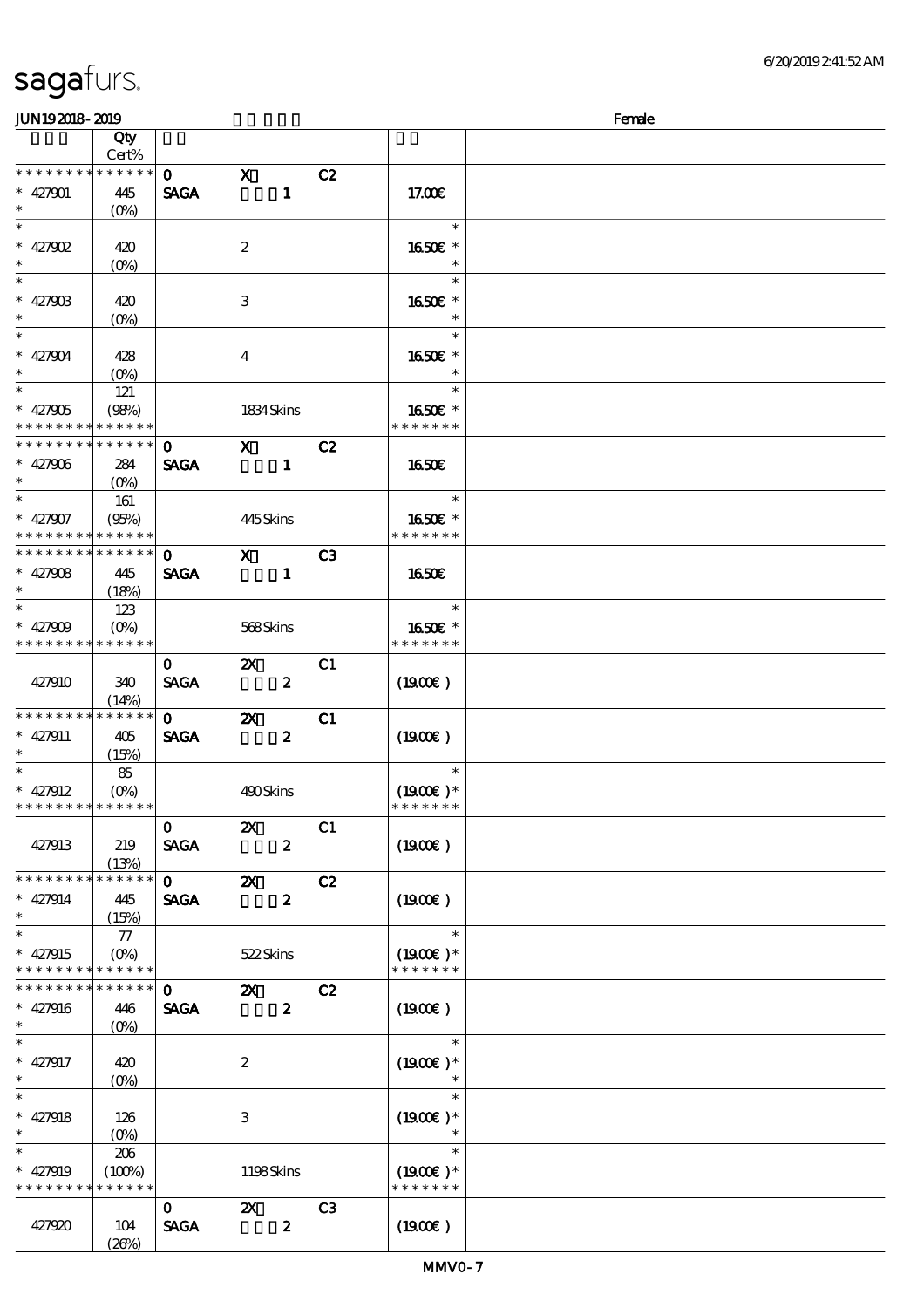(0%)

|                               | Qty                       |                             |                  |                  |                |                             |  |
|-------------------------------|---------------------------|-----------------------------|------------------|------------------|----------------|-----------------------------|--|
| * * * * * * * *               | Cert%<br>* * * * * *      |                             |                  |                  |                |                             |  |
|                               |                           | $\mathbf{O}$                | $\mathbf{x}$     | $\boldsymbol{z}$ | C1             |                             |  |
| $* 427921$<br>$\ast$          | 445<br>$(O\!/\!\!\delta)$ | <b>SAGA</b>                 |                  |                  |                | (1900)                      |  |
| $\overline{\ast}$             |                           |                             |                  |                  |                | $\ast$                      |  |
| $* 427922$                    | 305                       |                             | $\boldsymbol{2}$ |                  |                | $(1900E)*$                  |  |
| $\ast$                        | $(0\%)$                   |                             |                  |                  |                |                             |  |
| $\ast$                        | 162                       |                             |                  |                  |                | $\ast$                      |  |
| $* 427923$                    | (100%)                    |                             |                  | 912Skins         |                | $(1900E)*$                  |  |
| * * * * * * * *               | * * * * * *               |                             |                  |                  |                | * * * * * * *               |  |
| * * * * * * * *               | * * * * * *               | $\mathbf{o}$                | $\mathbf{x}$     |                  | C1             |                             |  |
| $* 427924$                    | 445                       | <b>SAGA</b>                 |                  | $\boldsymbol{z}$ |                | (1900)                      |  |
| $\ast$                        | $(O\!/\!\!\delta)$        |                             |                  |                  |                |                             |  |
| $\ast$                        |                           |                             |                  |                  |                | $\ast$                      |  |
| $* 427925$                    | 264                       |                             | $\boldsymbol{2}$ |                  |                | $(1900E)*$                  |  |
| $\ast$                        | $(0\%)$                   |                             |                  |                  |                |                             |  |
| $\overline{\ast}$             | 143                       |                             |                  |                  |                | $\ast$                      |  |
| $* 427926$                    | (100%)                    |                             |                  | 852Skins         |                | $(1900E)*$                  |  |
| * * * * * * * *               | * * * * * *               |                             |                  |                  |                | * * * * * * *               |  |
| * * * * * * * *               | * * * * * *               | $\mathbf 0$                 | $\mathbf{x}$     |                  | C2             |                             |  |
| $* 427927$                    | 445                       | <b>SAGA</b>                 |                  | $\boldsymbol{z}$ |                | (1900)                      |  |
| $\ast$                        | $(O\!/\!\!\delta)$        |                             |                  |                  |                |                             |  |
| $\overline{\ast}$             |                           |                             |                  |                  |                | $\ast$                      |  |
| $* 427928$                    | 373                       |                             | $\boldsymbol{z}$ |                  |                | $(1900E)*$                  |  |
| $\ast$                        | $(0\%)$                   |                             |                  |                  |                |                             |  |
| $\overline{\ast}$             | 163                       |                             |                  |                  |                | $\ast$                      |  |
| $* 427929$                    | (100%)                    |                             |                  | 981 Skins        |                | $(1900E)*$                  |  |
| * * * * * * * *               | * * * * * *               |                             |                  |                  |                | * * * * * * *               |  |
|                               |                           | $\mathbf{O}$                | $\mathbf X$      |                  | C <sub>3</sub> |                             |  |
| 427930                        | 224                       | <b>SAGA</b>                 |                  | $\boldsymbol{z}$ |                | (1850)                      |  |
|                               | (23%)                     |                             |                  |                  |                |                             |  |
| * * * * * * *                 | * * * * * *               | $\mathbf{o}$                |                  |                  | C1             |                             |  |
| $* 427931$                    | 445                       | <b>SAGA</b>                 |                  | $\boldsymbol{z}$ |                | (1900)                      |  |
| $\ast$                        | (O <sub>0</sub> )         |                             |                  |                  |                |                             |  |
| $\ast$                        |                           |                             |                  |                  |                | $\ast$                      |  |
| $* 427932$                    | 420                       |                             | $\boldsymbol{2}$ |                  |                | $(1900E)*$                  |  |
| $\ast$                        | (0%)                      |                             |                  |                  |                |                             |  |
| ∗                             |                           |                             |                  |                  |                |                             |  |
| $* 427933$                    | 420                       |                             | 3                |                  |                | $(1900)$ *                  |  |
| $\ast$                        | $(0\%)$                   |                             |                  |                  |                |                             |  |
| $\ast$                        |                           |                             |                  |                  |                |                             |  |
| $* 427934$                    | 420                       |                             | $\boldsymbol{4}$ |                  |                | $(1900)$ *                  |  |
| $\ast$<br>$\ast$              | (100%)                    |                             |                  |                  |                |                             |  |
|                               |                           |                             |                  |                  |                | $\ast$                      |  |
| $* 427935$<br>$\ast$          | 91                        |                             | $\bf 5$          |                  |                | $(1900)$ *                  |  |
| $\ast$                        | (100%)                    |                             |                  |                  |                | $\ast$                      |  |
|                               | 298                       |                             |                  |                  |                |                             |  |
| $* 427936$<br>* * * * * * * * | $(O\%)$<br>* * * * * *    |                             |                  | 2094Skins        |                | $(1900E)*$<br>* * * * * * * |  |
| * * * * * * *                 | * * * * * *               |                             |                  |                  |                |                             |  |
|                               | 445                       | $\mathbf{o}$<br><b>SAGA</b> |                  | $\boldsymbol{z}$ | C2             | (1900)                      |  |
| $* 427937$<br>$\ast$          |                           |                             |                  |                  |                |                             |  |
| $\ast$                        | $(O\!/\!o)$               |                             |                  |                  |                | $\ast$                      |  |
| $* 427938$                    | 420                       |                             | $\boldsymbol{2}$ |                  |                | $(1900)$ *                  |  |
| $\ast$                        | (0%)                      |                             |                  |                  |                |                             |  |
| $\ast$                        |                           |                             |                  |                  |                | $\ast$                      |  |
| $* 427939$                    | 420                       |                             | 3                |                  |                | $(1900E)*$                  |  |
| $\ast$                        | $(0\%)$                   |                             |                  |                  |                |                             |  |
|                               |                           |                             |                  |                  |                | $\ast$                      |  |
| $* 427940$                    | 420                       |                             | $\bf{4}$         |                  |                | $(1900E)*$                  |  |
| $\ast$                        | $(O\%)$                   |                             |                  |                  |                |                             |  |
|                               |                           |                             |                  |                  |                |                             |  |

 $JUN192018-2019$  Female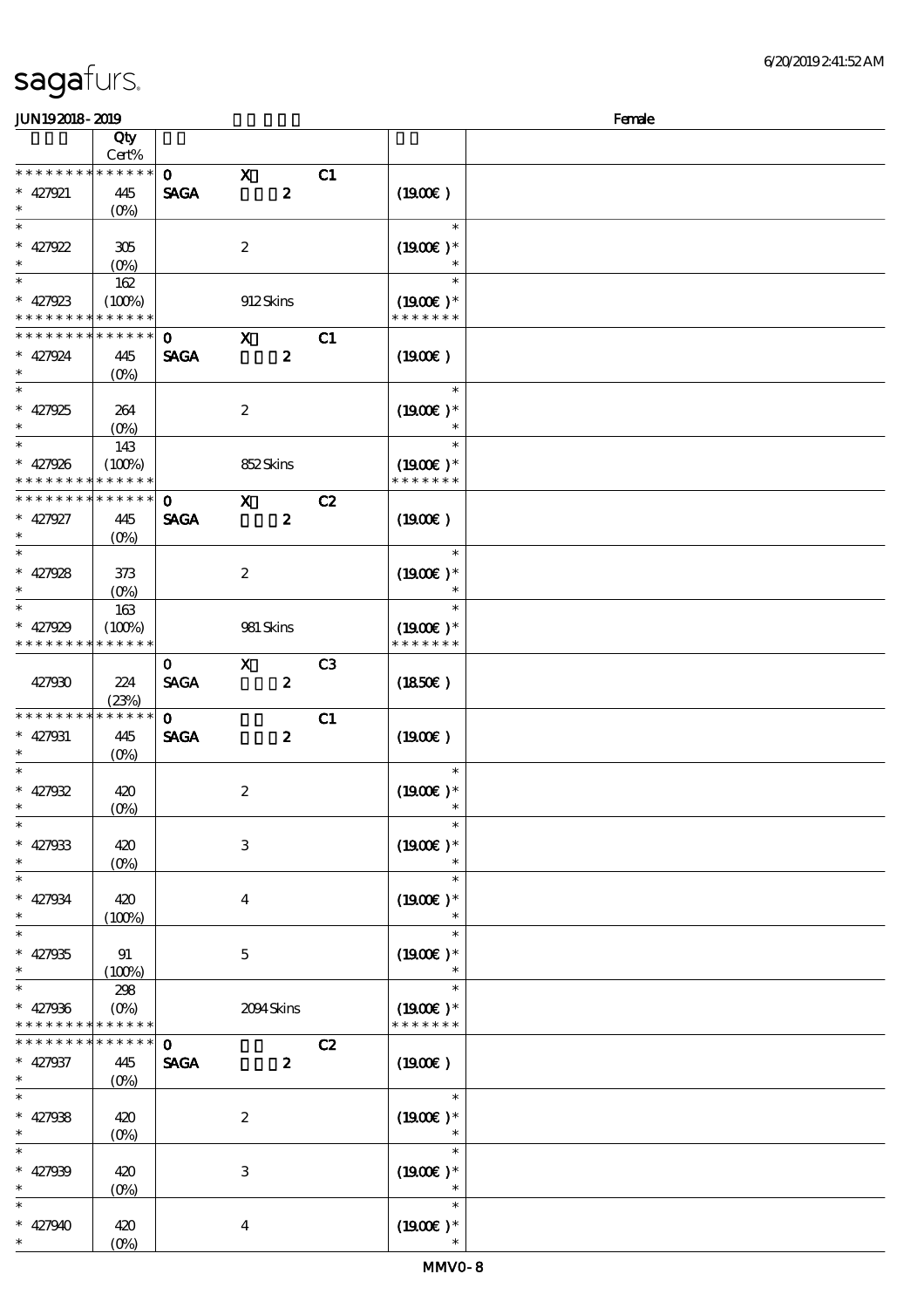| <b>JUN192018-2019</b>       |                       |                                 |                  | Female |
|-----------------------------|-----------------------|---------------------------------|------------------|--------|
|                             | Qty                   |                                 |                  |        |
|                             | Cert%                 |                                 |                  |        |
| $\ast$                      |                       | $\mathbf{O}$                    | C2<br>$\ast$     |        |
| $* 427941$                  | 420                   | <b>SAGA</b><br>$\boldsymbol{z}$ | $(1900E)*$       |        |
| $\ast$                      | $(0\%)$               |                                 |                  |        |
| $\ast$                      |                       |                                 | $\ast$           |        |
| $* 427942$                  | 420                   | $\,6\,$                         | $(1900E)*$       |        |
| $\ast$                      | (100%)                |                                 |                  |        |
| $\ast$                      |                       |                                 | $\ast$           |        |
| $* 427943$                  | 228                   | $\tau$                          | $(1900E)*$       |        |
| $\ast$                      | (100%)                |                                 | $\ast$           |        |
| $\ast$                      | 364                   |                                 | $\ast$           |        |
| $* 427944$                  | $(O\%)$               | 3137Skins                       | $(1900E)^*$      |        |
|                             | * * * * * * * * * * * |                                 | * * * * * * *    |        |
| * * * * * * * *             | * * * * * *           | $\mathbf 0$                     | C2               |        |
| $* 427945$                  | 445                   | <b>SAGA</b><br>$\boldsymbol{z}$ | (1900E)          |        |
| $\ast$                      | (O <sub>0</sub> )     |                                 |                  |        |
| $\ast$                      |                       |                                 | $\ast$           |        |
| $* 427946$                  | 420                   | $\boldsymbol{2}$                | $(1900E)*$       |        |
| $\ast$                      | $(0\%)$               |                                 | $\ast$           |        |
| $\ast$                      |                       |                                 | $\ast$           |        |
| $* 427947$                  | 420                   | $\,3$                           | $(1900E)*$       |        |
| $\ast$                      | $(0\%)$               |                                 |                  |        |
| $\ast$                      |                       |                                 | $\ast$           |        |
| $* 427948$                  | 420                   | $\boldsymbol{4}$                | $(1900E)*$       |        |
| $\ast$                      | $(O\%)$               |                                 |                  |        |
| $\overline{\phantom{0}}$    |                       |                                 | $\ast$           |        |
| $* 427949$                  | 420                   | $\mathbf 5$                     | $(1900E)*$       |        |
|                             | $(0\%)$               |                                 | $\ast$           |        |
| $\ast$                      |                       |                                 | $\ast$           |        |
| $* 427950$                  | 420                   | 6                               | $(1900)$ *       |        |
|                             | $(0\%)$               |                                 | $\ast$           |        |
| $\ast$                      |                       |                                 | $\ast$           |        |
| $* 427951$                  | 420                   | $\boldsymbol{\tau}$             | $(1900E)*$       |        |
| $\ast$                      | $(0\%)$               |                                 | $\ast$           |        |
| $\ast$                      |                       |                                 | $\ast$           |        |
| $* 427952$                  | 420                   | 8                               | $(1900E)*$       |        |
| $\ast$                      | $(0\%)$               |                                 |                  |        |
| $\overline{\phantom{a}}$    |                       |                                 | $\ast$           |        |
| $* 427953$                  | 420                   | $\boldsymbol{9}$                | $(1900)$ *       |        |
| $\ast$                      | (100%)                |                                 |                  |        |
| $\overline{\phantom{0}}$    |                       |                                 | $\ast$           |        |
| $* 427954$                  | 420                   | $10\,$                          | $(1900E)*$       |        |
| $\ast$                      | (100%)                |                                 |                  |        |
| $\overline{\phantom{a}^*}$  |                       |                                 | $\ast$           |        |
| $* 427955$                  | 306                   | $11\,$                          | $(1900)$ *       |        |
| $\ast$                      | (100%)                |                                 | $\ast$           |        |
| $\overline{\ast}$           | 319                   |                                 | $\ast$           |        |
| $* 427956$                  | $(O\%)$               | 4850Skins                       | $(1900E)*$       |        |
| * * * * * * * * * * * * * * |                       |                                 | * * * * * * *    |        |
| * * * * * * * * * * * * * * |                       | $\mathbf{o}$                    | C3               |        |
| $* 427957$                  | 428                   | <b>SAGA</b><br>$\boldsymbol{z}$ | 1850€            |        |
| $\ast$                      | $(O\%)$               |                                 |                  |        |
| $\ast$                      | 145                   |                                 | $\ast$           |        |
| $* 427958$                  | (100%)                | 573Skins                        | 1800€ *          |        |
| * * *<br>* * * * *          | * * * * * *           |                                 | * * * * * * *    |        |
| * * * * * * * *             | * * * * * *           | $\mathbf 0$                     | C1               |        |
| $* 427959$                  | 445                   | <b>SAGA</b><br>$\boldsymbol{z}$ | $(1900\epsilon)$ |        |
| $\ast$                      | $(O\%)$               |                                 |                  |        |
| $\ast$                      |                       |                                 | $\ast$           |        |
| $* 427900$                  | 420                   | $\boldsymbol{z}$                | $(1900)$ *       |        |
| $\ast$                      | $(O\%)$               |                                 |                  |        |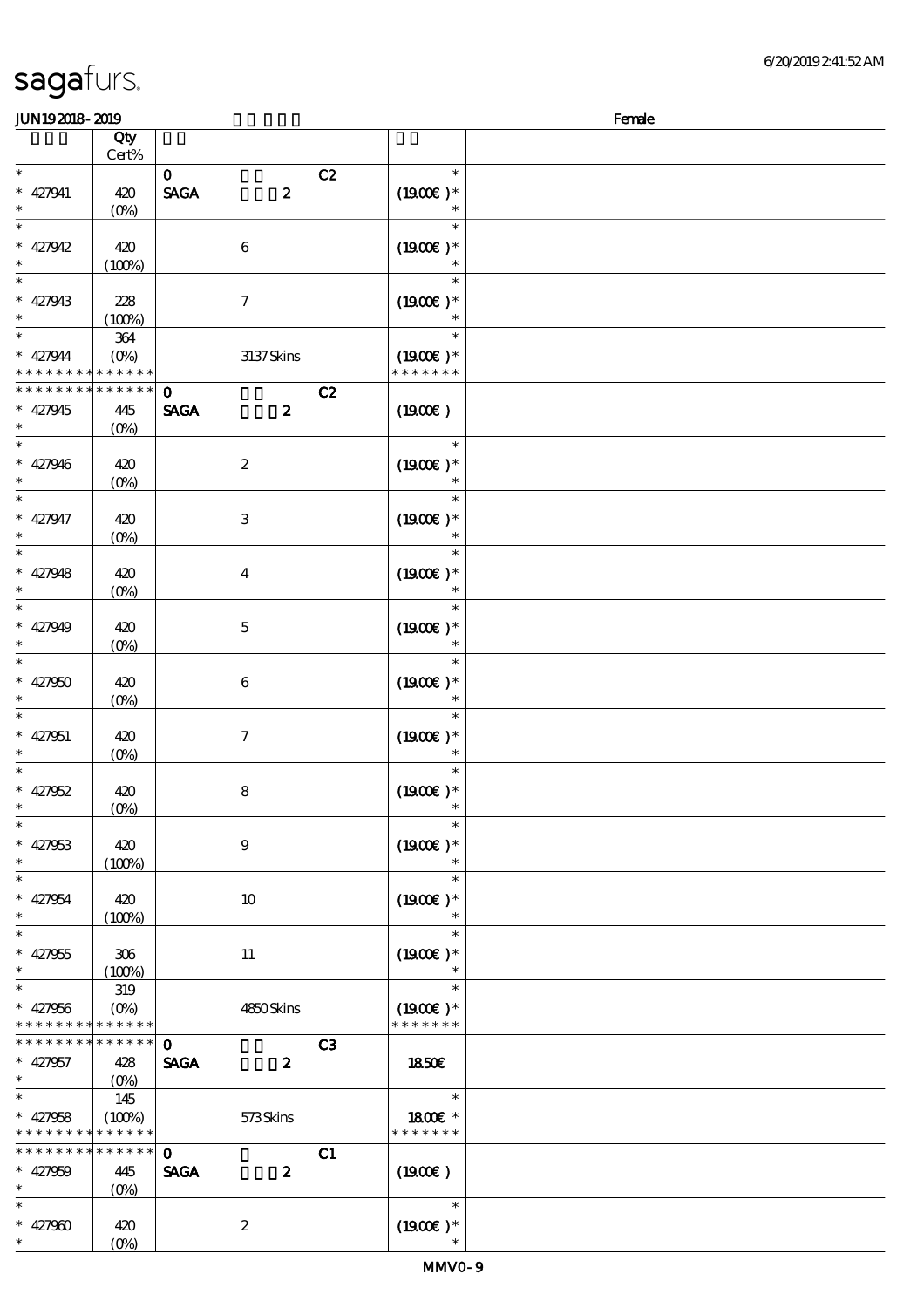| <b>JUN192018-2019</b>                                  |                   |              |                         |    |                             | Female |
|--------------------------------------------------------|-------------------|--------------|-------------------------|----|-----------------------------|--------|
|                                                        | Qty               |              |                         |    |                             |        |
|                                                        | $\mbox{Cert}\%$   |              |                         |    |                             |        |
| $\ast$                                                 |                   | $\mathbf{O}$ |                         | C1 | $\ast$                      |        |
| $* 427961$                                             | 51                | <b>SAGA</b>  | $\boldsymbol{z}$        |    | $(1900E)*$                  |        |
| $\ast$<br>$\ast$                                       | $(O_0)$           |              |                         |    | $\ast$                      |        |
|                                                        | 294               |              |                         |    |                             |        |
| $* 427962$<br>* * * * * * * * * * * * * *              | (100%)            |              | 1210Skins               |    | $(1900E)*$<br>* * * * * * * |        |
|                                                        | ***********       | $\mathbf 0$  |                         | C2 |                             |        |
| $* 427963$                                             | 445               | <b>SAGA</b>  | $\boldsymbol{z}$        |    | (1900E)                     |        |
| $\ast$                                                 | (O <sub>0</sub> ) |              |                         |    |                             |        |
| $\ast$                                                 |                   |              |                         |    | $\ast$                      |        |
| $* 427964$                                             | 420               |              | $\boldsymbol{2}$        |    | $(1900E)*$                  |        |
| $\ast$                                                 | $(O\!/\!\delta)$  |              |                         |    | $\ast$                      |        |
| $\ast$                                                 |                   |              |                         |    | $\ast$                      |        |
| $* 427965$                                             | 420               |              | $\,3$                   |    | $(1900E)*$                  |        |
| $\ast$                                                 | $(0\%)$           |              |                         |    | $\ast$                      |        |
| $\ast$                                                 |                   |              |                         |    | $\ast$                      |        |
| $* 427966$                                             | 420               |              | $\boldsymbol{4}$        |    | $(1900E)*$                  |        |
| $\ast$<br>$\overline{\phantom{0}}$                     | $(O\!/\!o)$       |              |                         |    | $\ast$                      |        |
| $* 427967$                                             |                   |              |                         |    |                             |        |
| $\ast$                                                 | 420<br>(100%)     |              | $\mathbf 5$             |    | $(1900E)*$                  |        |
| $\ast$                                                 |                   |              |                         |    | $\ast$                      |        |
| $* 427968$                                             | 176               |              | $\bf 6$                 |    | $(1900E)*$                  |        |
| $\ast$                                                 | (100%)            |              |                         |    | $\ast$                      |        |
| $\ast$                                                 | 261               |              |                         |    | $\ast$                      |        |
| $* 427909$                                             | $(O\%)$           |              | 2562Skins               |    | $(1900E)*$                  |        |
|                                                        | * * * * * * * * * |              |                         |    | * * * * * * *               |        |
| * * * * * * * * * * * * * *                            |                   | $\mathbf{o}$ |                         | C2 |                             |        |
| $* 427970$                                             | 420               | <b>SAGA</b>  | $\boldsymbol{z}$        |    | (1900)                      |        |
| $\ast$                                                 | $(0\%)$           |              |                         |    |                             |        |
| $\ast$                                                 |                   |              |                         |    | $\ast$                      |        |
| $* 427971$<br>$\ast$                                   | 420               |              | $\boldsymbol{2}$        |    | $(1900E)*$<br>$\ast$        |        |
| $\ast$                                                 | $(0\%)$           |              |                         |    | $\ast$                      |        |
| $* 427972$                                             | 420               |              | 3                       |    | $(1900E)*$                  |        |
| $\ast$                                                 | $(0\%)$           |              |                         |    |                             |        |
| $\overline{\phantom{a}}$                               |                   |              |                         |    | $\ast$                      |        |
| $* 427973$                                             | 411               |              | $\overline{\mathbf{4}}$ |    | $(1900E)*$                  |        |
| $\ast$                                                 | $(O\%)$           |              |                         |    |                             |        |
| $\overline{\phantom{0}}$                               | 166               |              |                         |    | $\ast$                      |        |
| $* 427974$                                             | (Q2%)             |              | 1837 Skins              |    | $(1900E)*$                  |        |
| * * * * * * * * * * * * * *                            |                   |              |                         |    | * * * * * * *               |        |
| * * * * * * * * * * * * * *                            |                   | $\mathbf{O}$ |                         | C3 |                             |        |
| $* 427975$                                             | 434               | <b>SAGA</b>  | $\boldsymbol{z}$        |    | (1850)                      |        |
| $\ast$<br>$\overline{\ast}$                            | $(O\%)$           |              |                         |    | $\ast$                      |        |
|                                                        | 171               |              |                         |    |                             |        |
| $* 427976$<br>* * * * * * * * <mark>* * * * * *</mark> | (100%)            |              | 605Skins                |    | $(1850)$ *<br>* * * * * * * |        |
| * * * * * * * * * * * * * *                            |                   | $\mathbf{o}$ |                         | C3 |                             |        |
| $* 427977$                                             | 445               | <b>SAGA</b>  | $\boldsymbol{z}$        |    | 1850E                       |        |
| $\ast$                                                 | $(O\% )$          |              |                         |    |                             |        |
| $\ast$                                                 |                   |              |                         |    | $\ast$                      |        |
| $* 427978$                                             | 380               |              | $\boldsymbol{2}$        |    | 1850E *                     |        |
| $\ast$                                                 | $(O\%)$           |              |                         |    | $\ast$                      |        |
| $\overline{\phantom{0}}$                               |                   |              |                         |    | $\ast$                      |        |
| $* 427979$                                             | 420               |              | 3                       |    | 1800 £*                     |        |
| $\ast$                                                 | (100%)            |              |                         |    | $\ast$                      |        |
| $\ast$                                                 | 143               |              |                         |    | $\ast$                      |        |
| $* 427980$<br>* * * * * * * * * * * * * *              | (100%)            |              | 1388Skins               |    | 1800 £*<br>* * * * * * *    |        |
|                                                        |                   |              |                         |    |                             |        |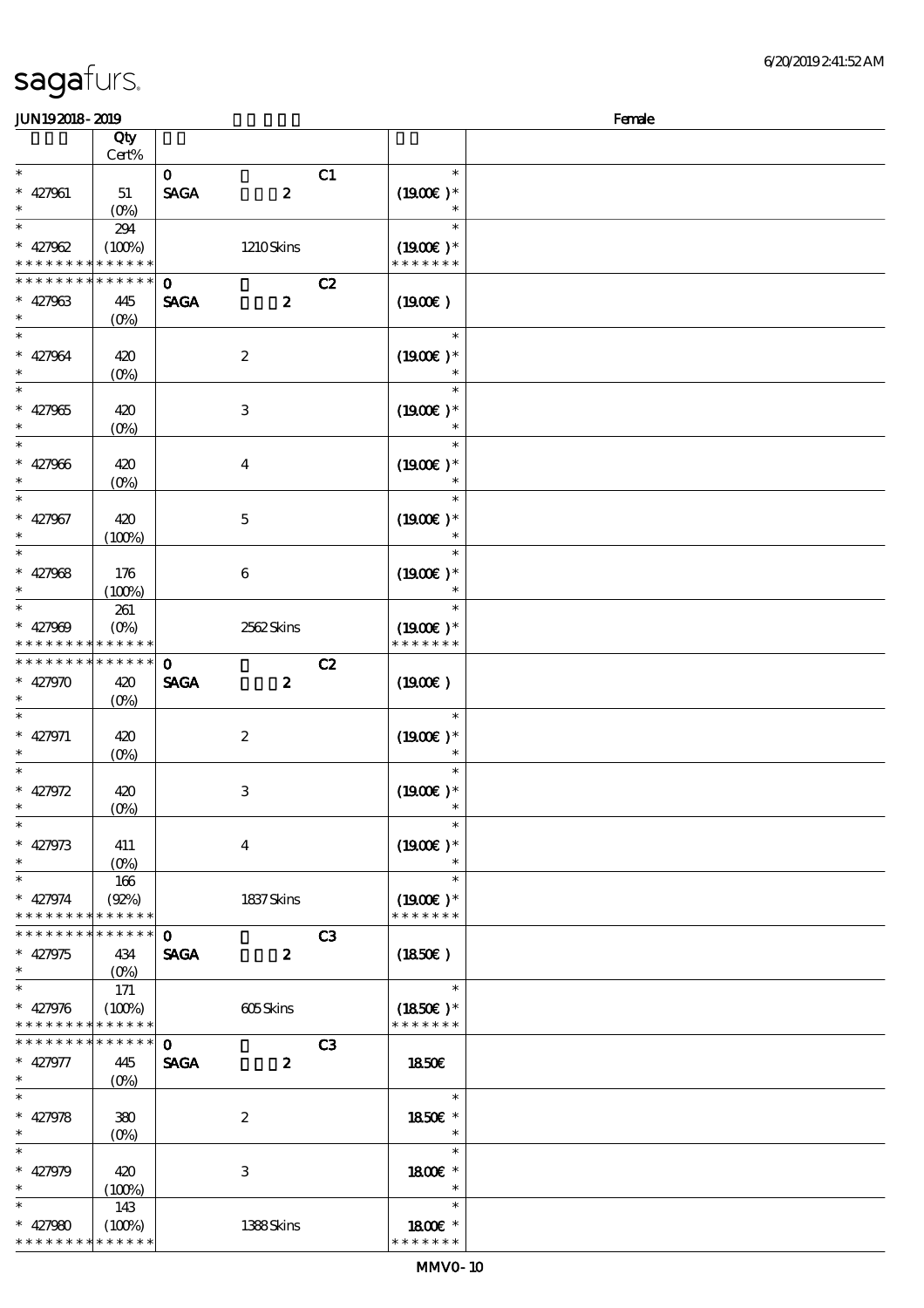$(100%)$ 

#### $J/N192018$ - 2019  $F$ emale 顺序号 Qty 说明 价格 Cert% \* \* \* \* \* \* \*  $\ddot{\phantom{0}}$ \* \* \* \* \*  $\mathbf{0}$  C1 SAGA 2 427981 445  $(1900E)$ \*\*  $(0%$  $\overline{\phantom{0}}$ \*\*\* \*\*\*  $\ast$  $(1900E)*$ 427982 327 2 (0%) \*  $*27983$ 277  $\ast$ \*\*  $(100\%)$  1049 Skins  $(1900E)*$ \* \* \* \* \* \* \* \* \* \* \* \* \* \* \* \* \* \* \*  $\overline{0}$   $\overline{c_1}$ \* \* \* \* \* \* \* \* \* \* \* \* 427984 445 SAGA 2  $(1900E)$ \*\* (0%)  $\overline{\ast}$ \*\*\* \*\*\*  $(1900E)*$ 427985 325  $\ast$ 2  $(O_0)$ \*\* <sup>427986</sup> \*\* 433  $(100%)$  1203 Skins  $(1900E)*$ \* \* \* \* \* \* \* \* \* \* \* \* \* \* \* \* \* \* \* \* \* \* \* \* \* \* \* \* \* \* \* 0 C1  $\ast$ 427987 445  $SAGA$  2  $(1900E)$ \*\*  $(14%)$ 421 \*\* \*\* <sup>427988</sup>  $(0%)$  866 Skins  $(1900E)*$ \* \* \* \* \* \* \* \* \* \* \* \* \* \* \* \* \* \* \* \* \* \* \* \* \* \* \* <mark>\* \* \* \* \*</mark> \*  $\mathbf{C2}$  $\ast$ 427989 445  $SAGA$  2  $(1900E)$ \*\* (0%) J. \*\*\* \*\*\*  $\ast$  $427990 + 420$ 2  $(1900E)^*$ (0%)  $^{-}_{*}$  $\ast$ \*\*\* \*\*\*  $\ast$ 427991 420 3  $(1900E)*$  $(O\%)$  $\overline{\phantom{a}}$  $\overline{\phantom{a}}$ \*\*\* \*\*\*  $(1900E)*$ 427992 420 4 (0%) \*\*\* \*\*\*  $\ast$ 427993 420 5  $(1900E)*$  $(100%)$ \*\*\* \*\*\* 427994 193 6  $(1900E)^*$  $(100%)$ \*\* 308 \*\* <sup>427995</sup> (0%) 2626 Skins  $(1900E)*$ \* \* \* \* \* \* \* \* \* \* \* \* \* \* \* \* \* \* \* \* \* \* \* \* \* \* \* \* \* \*  $\mathbf{C2}$  $\ast$ 427996 445 SAGA 2  $(1900E)$ \*\*  $(0%)$ इ \*\*\* \*\*\*  $\ast$ 427997 420 2  $(1900E)*$ (0%)  $\overline{\phantom{0}}$  $\ast$ \*\*\* \*\*\*  $\ast$  $(1900E)*$ 427998 420 3 (0%)  $\overline{\phantom{0}}$ \*\*\* \*\*\*  $\ast$ 427999 420  $(1900E)*$ 4 (0%) ¥ \*\*\*  $\star$ \*\*\*  $\ast$ 428000 420 5  $(1900E)*$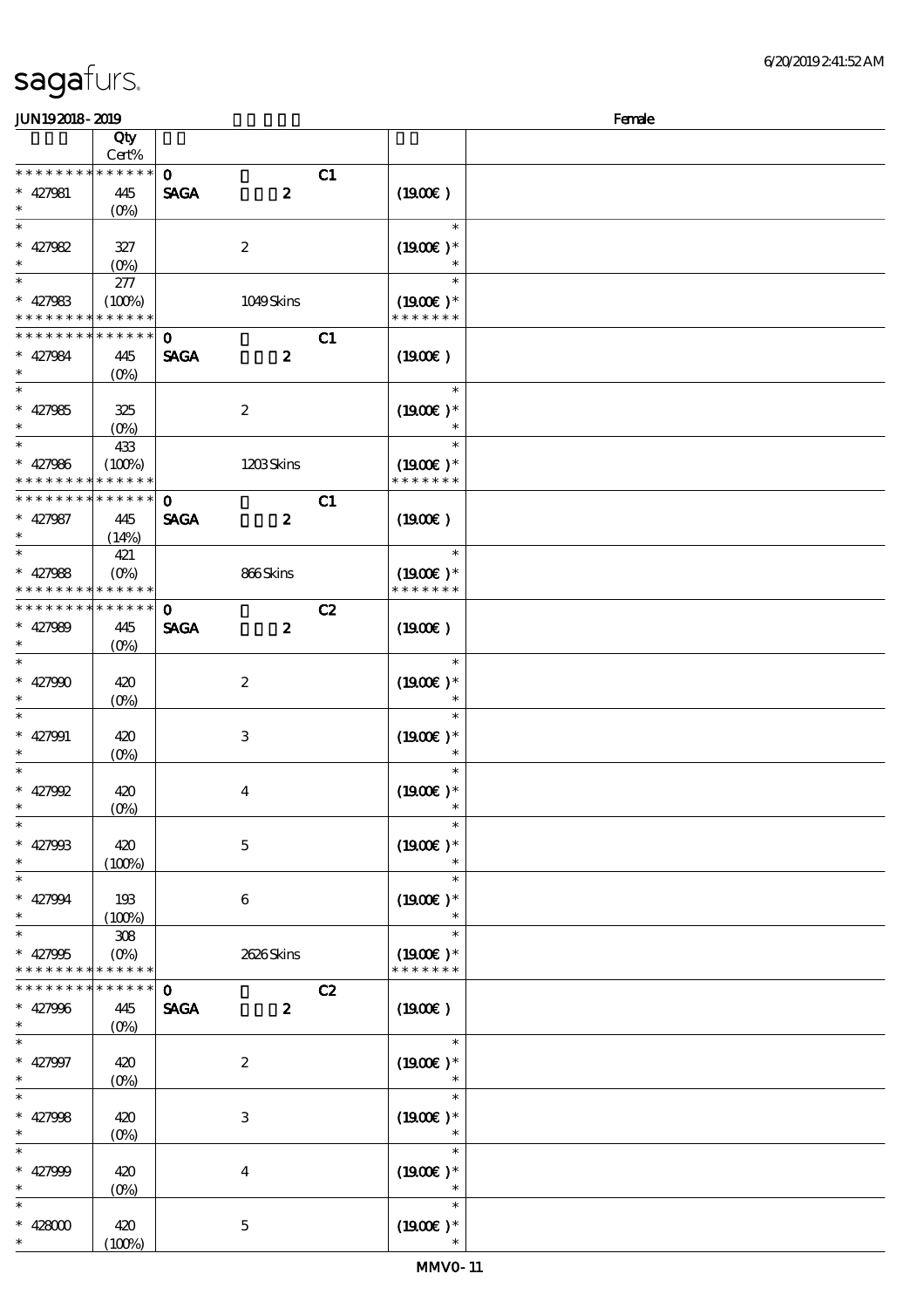| sagafurs. |
|-----------|
|-----------|

| <b>JUN192018-2019</b>                     |                           |              |                  |                |                             | Female |
|-------------------------------------------|---------------------------|--------------|------------------|----------------|-----------------------------|--------|
|                                           | Qty                       |              |                  |                |                             |        |
|                                           | Cert%                     |              |                  |                |                             |        |
| $\ast$                                    |                           | $\mathbf{o}$ |                  | C2             | $\ast$                      |        |
| $* 428001$                                | 420                       | <b>SAGA</b>  | $\boldsymbol{z}$ |                | $(1900E)*$                  |        |
| $\ast$                                    | (100%)                    |              |                  |                |                             |        |
| $\ast$                                    |                           |              |                  |                | $\ast$                      |        |
| $* 428002$                                | 378                       |              | $\boldsymbol{7}$ |                | $(1900E)*$                  |        |
|                                           | (100%)                    |              |                  |                | $\ast$                      |        |
| $\ast$                                    | 335                       |              |                  |                | $\ast$                      |        |
| $* 428003$                                | $(O\!\!\!\!\!\!\!/\,\!o)$ |              | 3258Skins        |                | $(1900E)*$                  |        |
| * * * * * * * * <mark>* * * * * *</mark>  |                           |              |                  |                | * * * * * * *               |        |
| * * * * * * * * * * * * * *               |                           | $\mathbf 0$  |                  | C2             |                             |        |
| $* 428004$                                | 445                       | <b>SAGA</b>  | $\boldsymbol{z}$ |                | (1900)                      |        |
| $\ast$                                    | $(O\%)$                   |              |                  |                |                             |        |
| $\ast$                                    |                           |              |                  |                | $\ast$                      |        |
| $* 428005$                                | 420                       |              | $\boldsymbol{2}$ |                | $(1900E)*$                  |        |
| $\ast$                                    | $(0\%)$                   |              |                  |                | $\ast$                      |        |
| $\ast$                                    |                           |              |                  |                | $\ast$                      |        |
| $* 428006$                                | 420                       |              | $\,3$            |                | $(1900E)*$                  |        |
| $\ast$                                    | $(O\!/\!\!\delta)$        |              |                  |                |                             |        |
| $\ast$                                    |                           |              |                  |                | $\ast$                      |        |
| $* 428007$                                | 420                       |              | $\bf{4}$         |                | $(1900E)^*$                 |        |
| $\ast$                                    | $(O\!/\!\!\delta)$        |              |                  |                |                             |        |
| $\ast$                                    |                           |              |                  |                | $\ast$                      |        |
| $* 428008$                                | 88                        |              | $\mathbf 5$      |                | $(1900E)*$                  |        |
| $\ast$                                    | $(O\!/\!o)$               |              |                  |                | $\ast$                      |        |
| $\ast$                                    | 213                       |              |                  |                | $\ast$                      |        |
| * $428009$                                | (Q2%)                     |              | 2006Skins        |                | $(1900E)*$                  |        |
| * * * *                                   | * * * * * *               |              |                  |                | * * * * * * *               |        |
| * * * * * * * * * * * * * *               |                           | $\mathbf{o}$ |                  | C <sub>3</sub> |                             |        |
| $* 428010$                                | 309                       | <b>SAGA</b>  | $\boldsymbol{z}$ |                | <b>1800€</b>                |        |
|                                           | $(O\%)$                   |              |                  |                |                             |        |
| $\ast$                                    | 168                       |              |                  |                | $\ast$                      |        |
| $* 428011$                                | (100%)                    |              | 477Skins         |                | 1800 £*                     |        |
| * * * * * * * * * * * * * *               |                           |              |                  |                | * * * * * * *               |        |
| * * * * * * * * * * * * * *               |                           | $\mathbf{O}$ |                  | C3             |                             |        |
| $* 428012$                                | 445                       | <b>SAGA</b>  | $\boldsymbol{z}$ |                | 1800E                       |        |
| $\ast$                                    | $(0\%)$                   |              |                  |                |                             |        |
| $\overline{\phantom{a}^*}$                |                           |              |                  |                | $\ast$                      |        |
| $* 428013$                                | 134                       |              | $\boldsymbol{2}$ |                | 1800 £*                     |        |
| $\ast$                                    |                           |              |                  |                | $\ast$                      |        |
| $\ast$                                    | ${\bf 387}$               |              |                  |                | $\ast$                      |        |
| $* 428014$                                | (100%)                    |              | 966Skins         |                | 1800 £*                     |        |
| * * * * * * * * * * * * * *               |                           |              |                  |                | * * * * * * *               |        |
| * * * * * * * * * * * * * *               |                           | $\mathbf{O}$ | $\mathbf{x}$     | C1             |                             |        |
|                                           |                           | <b>SAGA</b>  |                  |                |                             |        |
| $* 428015$<br>$\ast$                      | 291                       |              | $\boldsymbol{z}$ |                | (1850)                      |        |
| $\ast$                                    | $(O\%)$                   |              |                  |                | $\ast$                      |        |
|                                           | 130                       |              |                  |                |                             |        |
| $* 428016$<br>* * * * * * * * * * * * * * | (100%)                    |              | 421 Skins        |                | $(1850)$ *<br>* * * * * * * |        |
| * * * * * * * * * * * * * *               |                           |              |                  |                |                             |        |
|                                           |                           | $\mathbf{O}$ | $\mathbf X$      | C2             |                             |        |
| $* 428017$<br>$\ast$                      | 445                       | <b>SAGA</b>  | $\boldsymbol{z}$ |                | <b>1850€</b>                |        |
| $\ast$                                    |                           |              |                  |                | $\ast$                      |        |
|                                           |                           |              |                  |                |                             |        |
| $* 428018$                                | 404                       |              | $\boldsymbol{2}$ |                | 1800€ *                     |        |
| $\ast$<br>$\overline{\phantom{0}}$        | $(O\!/\!\!\delta)$        |              |                  |                | $\ast$<br>$\ast$            |        |
|                                           | 295                       |              |                  |                |                             |        |
| $* 428019$                                | (100%)                    |              | 1144Skins        |                | 1800 £*                     |        |
| * * * * * * * * * * * * * *               |                           |              |                  |                | * * * * * * *               |        |
|                                           |                           | $\mathbf{0}$ | $\mathbf X$      | C <sub>3</sub> |                             |        |
| 428020                                    | 170                       | <b>SAGA</b>  | $\boldsymbol{z}$ |                | 1800                        |        |
|                                           | (40%)                     |              |                  |                |                             |        |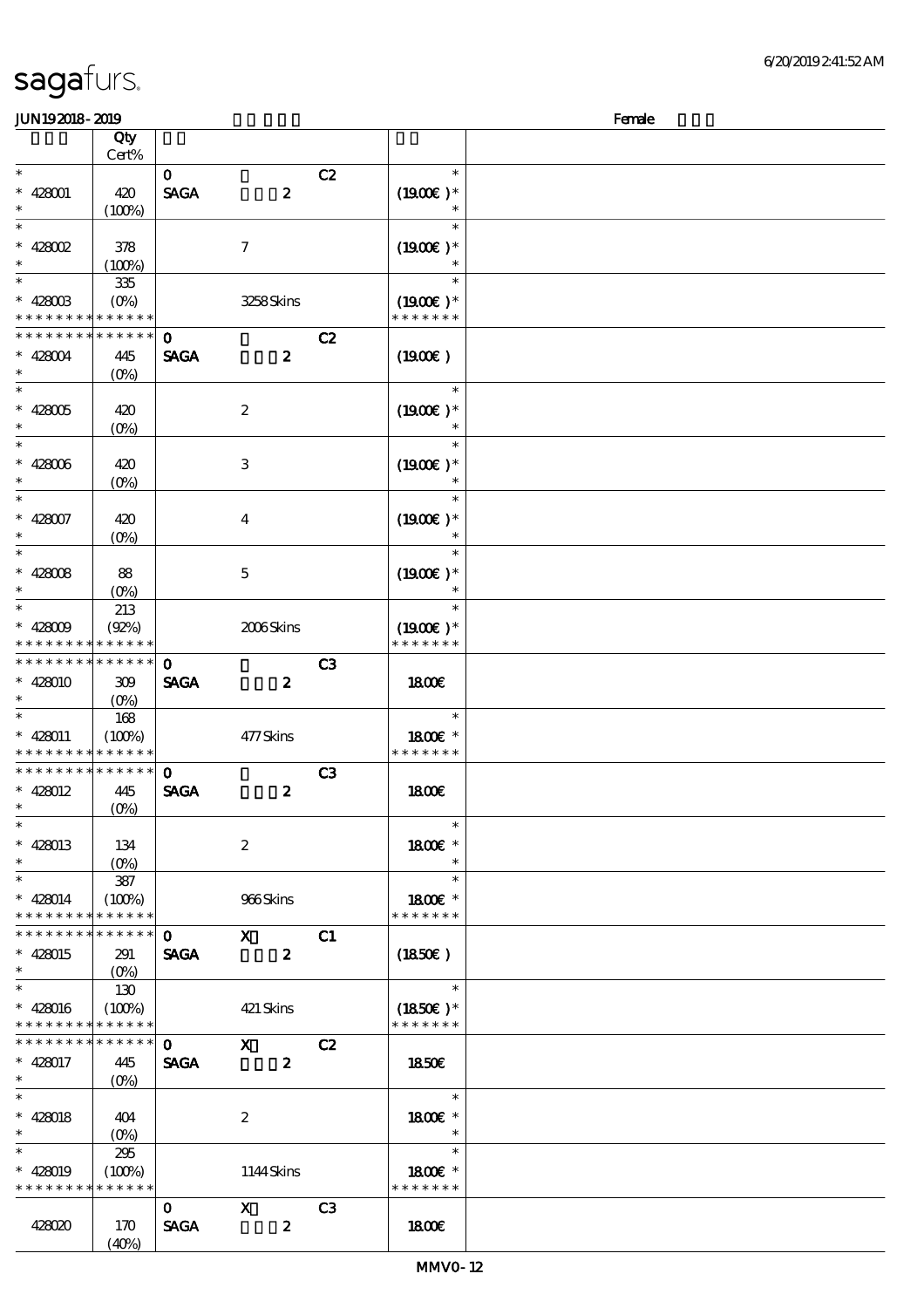| <b>JUN192018-2019</b>       |                      |              |                                 |               |                                     | Female |
|-----------------------------|----------------------|--------------|---------------------------------|---------------|-------------------------------------|--------|
|                             | Qty                  |              |                                 |               |                                     |        |
|                             | Cert%                |              |                                 |               |                                     |        |
|                             |                      |              | $200 \times 7$                  | C2            |                                     |        |
| 428021                      | 114                  | <b>SAGA</b>  | $\mathbf{3}$                    |               | 1950E                               |        |
|                             | (25%)                |              |                                 |               |                                     |        |
|                             |                      | 200          |                                 | C2            |                                     |        |
| 428022                      | 157                  | <b>SAGA</b>  | $\mathbf{3}$                    |               | 1950E                               |        |
|                             | (28%)                |              |                                 |               |                                     |        |
| * * * * * * * *             | * * * * * *          | 200          |                                 | C2            |                                     |        |
| $* 428023$                  | 168                  | <b>SAGA</b>  | $\mathbf{3}$                    |               | 1950E                               |        |
| $\ast$                      | $(O\!/\!\!\delta)$   |              |                                 |               |                                     |        |
| $\ast$                      | 99                   |              |                                 |               | $\ast$                              |        |
| $* 428024$                  | (100%)               |              | 267Skins                        |               | 1900E *                             |        |
| * * * * * * * * * * * * * * |                      |              |                                 |               | * * * * * * *                       |        |
|                             |                      | 200          | $\mathbf{X}$                    | C2            |                                     |        |
| 428025                      | 184                  | <b>SAGA</b>  | $\mathbf{3}$                    |               | 1950E                               |        |
|                             | (42%)                |              |                                 |               |                                     |        |
|                             |                      | $\mathbf{O}$ | X /                             | C2            |                                     |        |
| 428026                      | 227                  | IA           | $\sim$ 1                        | COR1          | 1550E                               |        |
|                             | (8%)                 |              |                                 |               |                                     |        |
| * * * * * * * *             | * * * * * *          | $\mathbf{O}$ | X /                             | C2            |                                     |        |
| $* 428027$                  | 505                  | IA           | $\blacksquare$                  | COR1          | <b>1550€</b>                        |        |
| $\ast$                      | $(10\%)$             |              |                                 |               |                                     |        |
| $\overline{\ast}$           | 185                  |              |                                 |               | $\ast$                              |        |
| * $428028$                  | (9%)                 |              | 690Skins                        |               | 1550E *                             |        |
| * * * * * * * * * * * * * * |                      |              |                                 |               | * * * * * * *                       |        |
|                             |                      | $\mathbf{O}$ | $\mathcal{L}$ and $\mathcal{L}$ | C2            |                                     |        |
| 428029                      | 372                  | IA           |                                 | 1 <b>COR1</b> | 1550€                               |        |
|                             | (14%)                |              |                                 |               |                                     |        |
| * * * * * * * *             | * * * * * *          | $\mathbf 0$  | X / C2                          |               |                                     |        |
| $* 428030$                  | 445                  | IA           | $\blacksquare$                  |               | <b>1600€</b>                        |        |
| $\ast$                      | (17%)                |              |                                 |               |                                     |        |
| $\ast$                      |                      |              |                                 |               | $\ast$                              |        |
| $* 428031$                  |                      |              |                                 |               | 1650E *                             |        |
| $\ast$                      | 420                  |              | $\boldsymbol{2}$                |               |                                     |        |
| $\ast$                      | (16%)                |              |                                 |               | $\ast$                              |        |
| * $428032$                  |                      |              |                                 |               |                                     |        |
| $*$ $-$                     | 420                  |              | 3                               |               | 1600E *<br>$\ast$                   |        |
| $\ast$                      | (7%)                 |              |                                 |               | $\ast$                              |        |
|                             |                      |              |                                 |               |                                     |        |
| $* 428033$<br>$\ast$        | 420                  |              | $\overline{4}$                  |               | 1650€ *<br>$\ast$                   |        |
| $\overline{\ast}$           | (11%)                |              |                                 |               | $\ast$                              |        |
|                             |                      |              |                                 |               |                                     |        |
| $* 428034$<br>$\ast$        | 420                  |              | $5\overline{)}$                 |               | 1600E *<br>$\ast$                   |        |
| $\overline{\ast}$           | $(10\%)$             |              |                                 |               | $\ast$                              |        |
|                             |                      |              |                                 |               |                                     |        |
| $* 428035$<br>$\ast$        | 420                  |              | 6                               |               | 1650E *<br>$\ast$                   |        |
| $\ast$                      | $(10\%)$             |              |                                 |               | $\ast$                              |        |
| $* 428036$                  | 263                  |              |                                 |               | 1650€ *                             |        |
| * * * * * * * *             | (15%)<br>* * * * * * |              | 2808Skins                       |               | * * * * * * *                       |        |
| * * * * * * * *             | * * * * * *          | $\mathbf{o}$ |                                 |               |                                     |        |
|                             |                      |              | $\sqrt{C^2}$                    |               |                                     |        |
| $* 428037$<br>$\ast$        | 425                  | IA           | $\blacksquare$                  |               | 1650E                               |        |
| $\ast$                      | (16%)                |              |                                 |               | $\ast$                              |        |
|                             |                      |              |                                 |               |                                     |        |
| $* 42808$<br>$\ast$         | 400                  |              | $\boldsymbol{2}$                |               | 1600E *<br>$\overline{\phantom{a}}$ |        |
| $\ast$                      | (8%)                 |              |                                 |               | $\ast$                              |        |
|                             |                      |              |                                 |               |                                     |        |
| $* 428039$                  | 400                  |              | 3                               |               | $1600E$ *                           |        |
| $\ast$                      | (10%)                |              |                                 |               | $\ast$                              |        |
| $\ast$                      |                      |              |                                 |               | $\ast$                              |        |
| $* 428040$                  | 400                  |              | 4                               |               | 1600E *                             |        |
| $\ast$                      | (12%)                |              |                                 |               |                                     |        |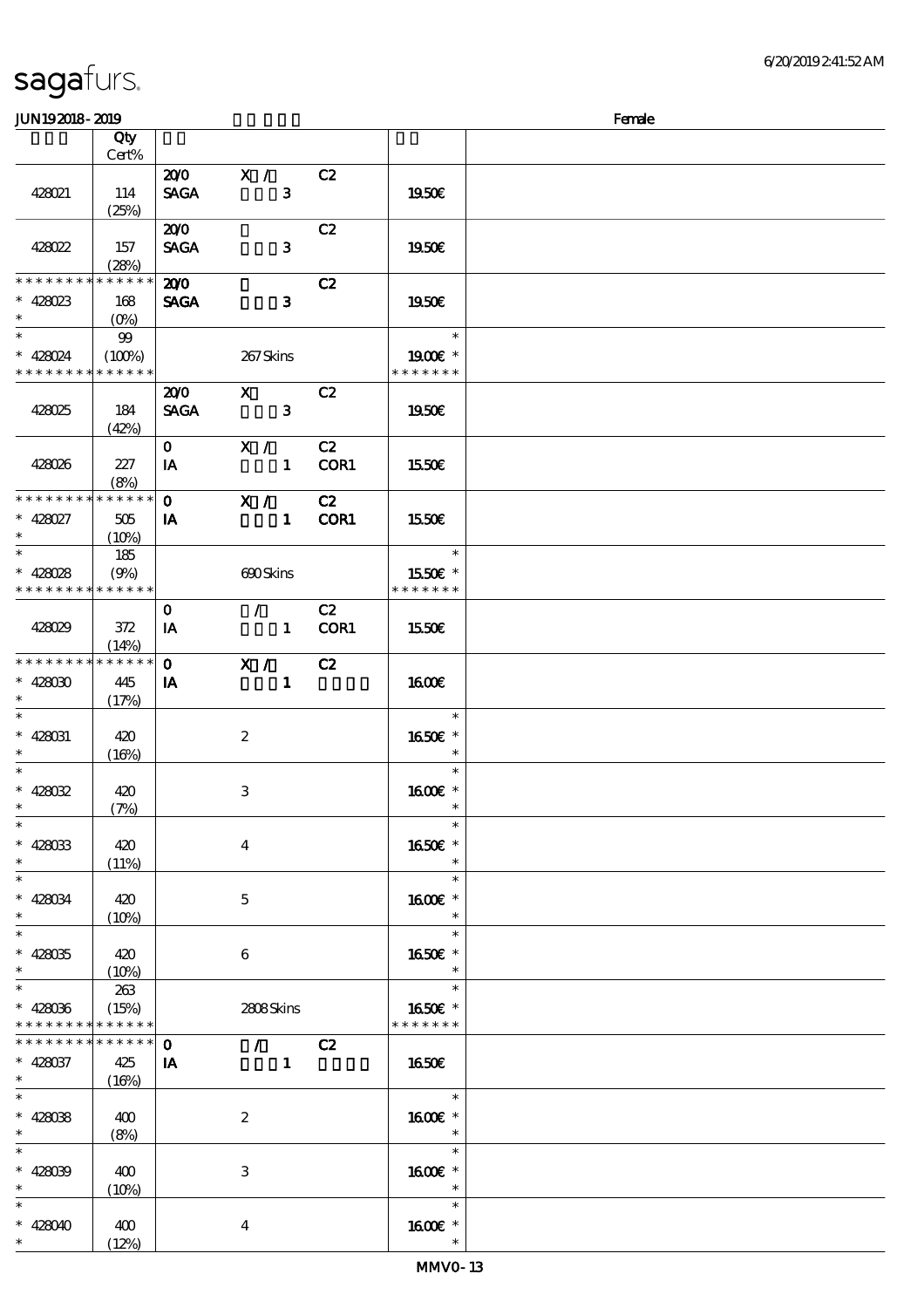| <b>JUN192018-2019</b>                      |              |                                     |               | Female |
|--------------------------------------------|--------------|-------------------------------------|---------------|--------|
|                                            | Qty          |                                     |               |        |
|                                            | Cert%        |                                     |               |        |
| $\ast$                                     |              | C2<br>$\mathbf{o}$<br>$\mathcal{L}$ | $\ast$        |        |
| $* 428041$                                 | 400          | $\mathbf{1}$<br>IA                  | 1650E *       |        |
| $\ast$                                     | (4%)         |                                     | $\ast$        |        |
| $\ast$                                     |              |                                     | $\ast$        |        |
| $* 428042$                                 | 400          | $\,6\,$                             | 1600€ *       |        |
| $\ast$                                     |              |                                     | $\ast$        |        |
| $\ast$                                     | (7%)         |                                     | $\ast$        |        |
|                                            |              |                                     |               |        |
| $* 428043$                                 | 400          | $\boldsymbol{7}$                    | 1600E *       |        |
| $\ast$                                     | (13%)        |                                     | $\ast$        |        |
| $\ast$                                     |              |                                     | $\ast$        |        |
| $* 428044$                                 | 400          | 8                                   | 1650E *       |        |
| $\ast$                                     | (11%)        |                                     | $\ast$        |        |
| $\ast$                                     |              |                                     | $\ast$        |        |
| $* 428045$                                 | 400          | $\boldsymbol{9}$                    | 1600€ *       |        |
| $\ast$                                     | $(\Theta)$   |                                     | $\ast$        |        |
| $\ast$                                     |              |                                     | $\ast$        |        |
| $* 428046$                                 | 400          | 10                                  | 1600 £*       |        |
| $\ast$                                     | (5%)         |                                     | $\ast$        |        |
| $\overline{\phantom{a}^*}$                 |              |                                     | $\ast$        |        |
|                                            | 190          |                                     |               |        |
| $* 428047$                                 | (3%)         | 4215Skins                           | 1600 *        |        |
| * * * * * * * * <mark>* * * * * *</mark>   |              |                                     | * * * * * * * |        |
| * * * * * * * * <mark>* * * * * * *</mark> |              | X / C2<br>$\mathbf 0$               |               |        |
| $* 428048$                                 | 445          | $\boldsymbol{z}$<br>IA              | 1850E         |        |
|                                            | (15%)        |                                     |               |        |
| $\ast$                                     |              |                                     | $\ast$        |        |
| $* 428049$                                 | 420          | $\boldsymbol{2}$                    | 1800 £*       |        |
| $\ast$                                     | $(20\%)$     |                                     | $\ast$        |        |
| $\ast$                                     |              |                                     | $\ast$        |        |
| $* 428050$                                 | 420          | $\,3$                               | 1800€ *       |        |
|                                            |              |                                     | $\ast$        |        |
| $\ast$                                     | (21%)        |                                     |               |        |
|                                            |              |                                     | $\ast$        |        |
| $* 428051$                                 | 420          | $\boldsymbol{4}$                    | 1800E *       |        |
| $\ast$                                     | (23%)        |                                     | $\ast$        |        |
| $\ast$                                     |              |                                     | $\ast$        |        |
| $* 428052$                                 | 420          | $\mathbf 5$                         | 1800 £*       |        |
|                                            | (33%)        |                                     |               |        |
| $\ast$                                     |              |                                     | $\ast$        |        |
| $* 428053$                                 | 420          | 6                                   | 1800€ *       |        |
| $\ast$                                     | (8%)         |                                     |               |        |
| $\overline{\phantom{a}}$                   |              |                                     | $\ast$        |        |
| $* 428054$                                 | 440          | $\tau$                              | 1800 £*       |        |
| $\ast$                                     | (12%)        |                                     | $\ast$        |        |
| $\overline{\ast}$                          |              |                                     | $\ast$        |        |
|                                            | 184          |                                     |               |        |
| $* 428055$                                 | $(\Theta_0)$ | 3169Skins                           | 1800€ *       |        |
| * * * * * * * * * * * * * *                |              |                                     | * * * * * * * |        |
| * * * * * * * * * * * * * *                |              | $\sim$ $\sim$<br>$\mathbf 0$<br>C2  |               |        |
| $* 428056$                                 | 445          | $\boldsymbol{z}$<br>IA              | 1800          |        |
| $\ast$                                     | (20%)        |                                     |               |        |
| $_{*}^{-}$                                 |              |                                     | $\ast$        |        |
| $* 428057$                                 | 420          | $\boldsymbol{2}$                    | 1800 £*       |        |
| $\ast$                                     | (33%)        |                                     | $\ast$        |        |
| $\ast$                                     |              |                                     | $\ast$        |        |
| $* 428058$                                 | 420          | 3                                   | 1800 £*       |        |
| $\ast$                                     | (20%)        |                                     | $\ast$        |        |
| $\ast$                                     |              |                                     | $\ast$        |        |
|                                            |              |                                     |               |        |
| $* 428059$                                 | 420          | $\boldsymbol{4}$                    | 1800 £*       |        |
| $\ast$                                     | (30%)        |                                     | $\ast$        |        |
| $\ast$                                     |              |                                     | $\ast$        |        |
| $* 42800$                                  | 420          | $\bf 5$                             | 1800 £*       |        |
| $\ast$                                     | (25%)        |                                     | $\ast$        |        |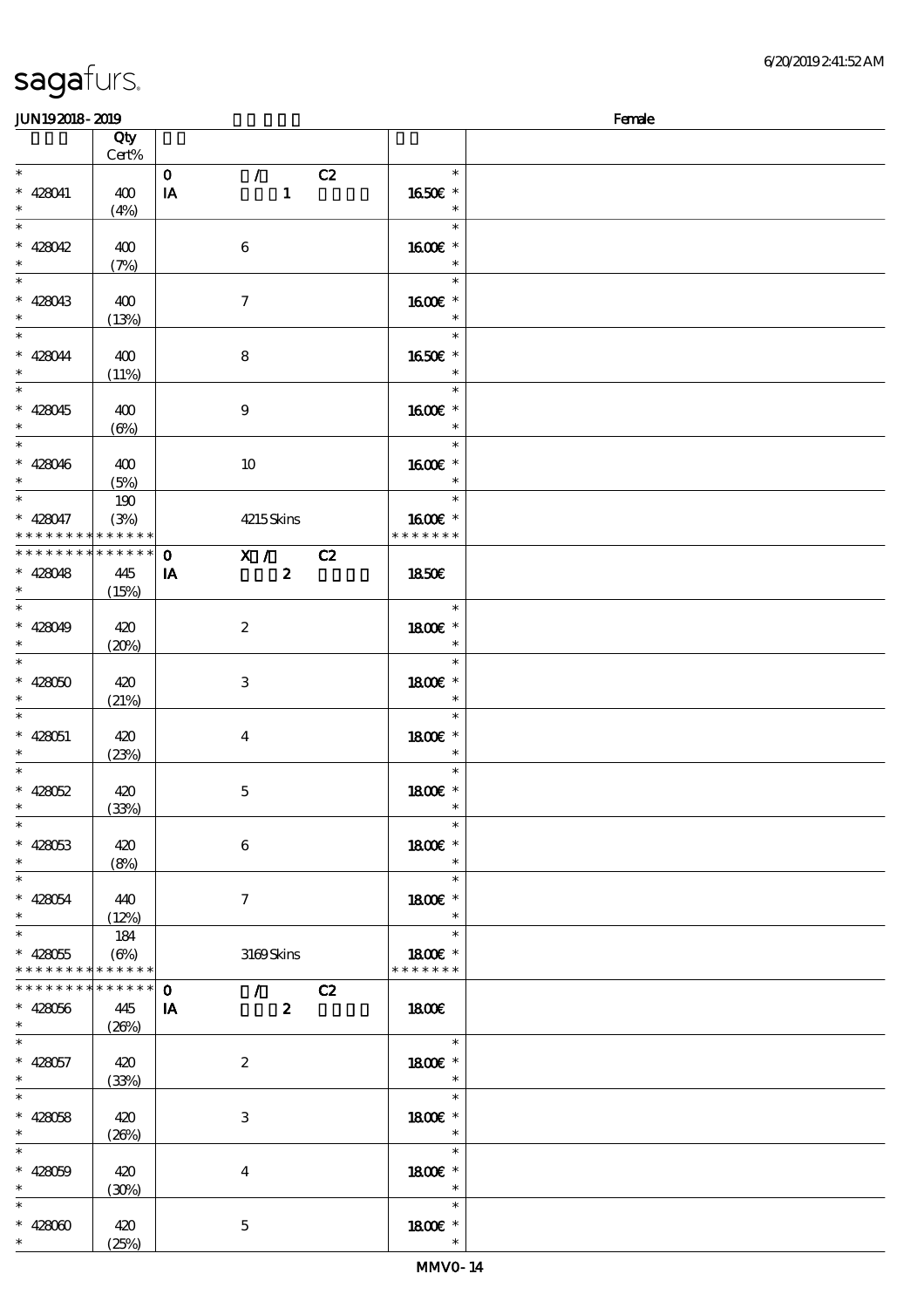| <b>JUN192018-2019</b>                      |                      |              |                           |       |                   | Female |
|--------------------------------------------|----------------------|--------------|---------------------------|-------|-------------------|--------|
|                                            | Qty                  |              |                           |       |                   |        |
|                                            | Cert%                |              |                           |       |                   |        |
| $\ast$                                     |                      | $\mathbf{o}$ | $\mathcal{L}$             | C2    | $\ast$            |        |
| $* 428061$                                 | 420                  | IA           | $\boldsymbol{z}$          |       | 1800 £*           |        |
| $\ast$                                     | (28%)                |              |                           |       | $\ast$            |        |
| $\ast$                                     |                      |              |                           |       | $\ast$            |        |
| $* 428062$                                 | 420                  |              | $\boldsymbol{7}$          |       | 1800€ *           |        |
| $\ast$<br>$\ast$                           | (44%)                |              |                           |       | $\ast$            |        |
|                                            |                      |              |                           |       | $\ast$            |        |
| $* 428033$<br>$\ast$                       | 420                  |              | $\bf 8$                   |       | 1800 £*<br>$\ast$ |        |
| $\ast$                                     | (20%)                |              |                           |       | $\ast$            |        |
| $* 428064$                                 | 420                  |              | $\boldsymbol{9}$          |       | 1800E *           |        |
| $\ast$                                     | (13%)                |              |                           |       | $\ast$            |        |
| $\ast$                                     | 113                  |              |                           |       | $\ast$            |        |
| $* 428065$                                 | (13%)                |              | 3918Skins                 |       | 1800E *           |        |
| * * * * * * * * <mark>* * * * * * *</mark> |                      |              |                           |       | * * * * * * *     |        |
|                                            |                      | $\mathbf 0$  | $\mathcal{T}$             | C2    |                   |        |
| 428066                                     | 146                  | IA           | $\mathbf{3}$              |       | 1800E             |        |
|                                            | (28%)                |              |                           |       |                   |        |
|                                            |                      | $\mathbf{O}$ | $\boldsymbol{\mathsf{z}}$ | C2    |                   |        |
| 428067                                     | 287                  | <b>SROY</b>  | $\mathbf{1}$              |       | (1850)            |        |
|                                            | (21%)                |              |                           |       |                   |        |
|                                            |                      | $\mathbf{O}$ | $\boldsymbol{\mathsf{X}}$ | C2    |                   |        |
| 428068                                     | 388                  | <b>SROY</b>  | $\mathbf{1}$              |       | (1850)            |        |
|                                            | (19%)                |              |                           |       |                   |        |
|                                            |                      | $\mathbf{O}$ |                           | C1    |                   |        |
| 428069                                     | 135                  | <b>SROY</b>  | $\mathbf{1}$              |       | 1850E             |        |
|                                            | (14%)                |              |                           |       |                   |        |
| * * * * * * * *                            | * * * * * *          | $\mathbf{o}$ |                           | C2    |                   |        |
| $* 428070$<br>$\ast$                       | 425                  | <b>SROY</b>  | $\mathbf{1}$              |       | 1850E             |        |
| $\ast$                                     | (18%)<br>131         |              |                           |       | $\ast$            |        |
| $* 428071$                                 | $(O\%)$              |              | 556Skins                  |       | 1800E *           |        |
| * * * * * * * * <mark>* * * * * *</mark>   |                      |              |                           |       | * * * * * * *     |        |
|                                            |                      | $\mathbf{o}$ |                           | C1    |                   |        |
| 428072                                     | 159                  | <b>SROY</b>  | $\mathbf{1}$              |       | (1850)            |        |
|                                            | (13%)                |              |                           |       |                   |        |
| * * * * * * * *                            | * * * * * *          | $\mathbf 0$  |                           | C2    |                   |        |
| $* 428073$                                 | 425                  | <b>SROY</b>  | $\mathbf{1}$              |       | (1850)            |        |
| $\ast$                                     | (19%)                |              |                           |       |                   |        |
| $\overline{\ast}$                          | 269                  |              |                           |       | $\ast$            |        |
| $* 428074$                                 | $(O\%)$              |              | 694Skins                  |       | $(1850)$ *        |        |
| * * * * * * * * <mark>* * * * * *</mark>   |                      |              |                           |       | * * * * * * *     |        |
|                                            |                      | $\mathbf{O}$ |                           | C3    |                   |        |
| 428075                                     | 258                  | <b>SROY</b>  | $\mathbf{1}$              |       | (1800)            |        |
| * * * * * * * *                            | (16%)<br>* * * * * * | $\mathbf{O}$ |                           | C1/C2 |                   |        |
| $* 428076$                                 | 445                  | <b>SROY</b>  | $\mathbf{1}$              |       | 1850E             |        |
| $\ast$                                     | (12%)                |              |                           |       |                   |        |
| $\ast$                                     | 10B                  |              |                           |       | $\ast$            |        |
| $* 428077$                                 | $(0\%)$              |              | 548Skins                  |       | 1800 £*           |        |
| * * * * * * * * <mark>* * * * * *</mark>   |                      |              |                           |       | * * * * * * *     |        |
|                                            |                      | $\mathbf{O}$ |                           | C3    |                   |        |
| 428078                                     | 156                  | <b>SROY</b>  | $\mathbf{1}$              |       | 17.50E            |        |
|                                            | (14%)                |              |                           |       |                   |        |
|                                            |                      | $\mathbf{O}$ | $\mathbf{x}$              | C1/C2 |                   |        |
| 428079                                     | 106                  | <b>SROY</b>  | $\mathbf{1}$              |       | (1800)            |        |
|                                            | (22%)                |              |                           |       |                   |        |
|                                            |                      | $\mathbf{O}$ | $\mathbf X$               | C2    |                   |        |
| 428080                                     | 241                  | <b>SROY</b>  | $\mathbf{1}$              |       | (1800)            |        |
|                                            | (5%)                 |              |                           |       |                   |        |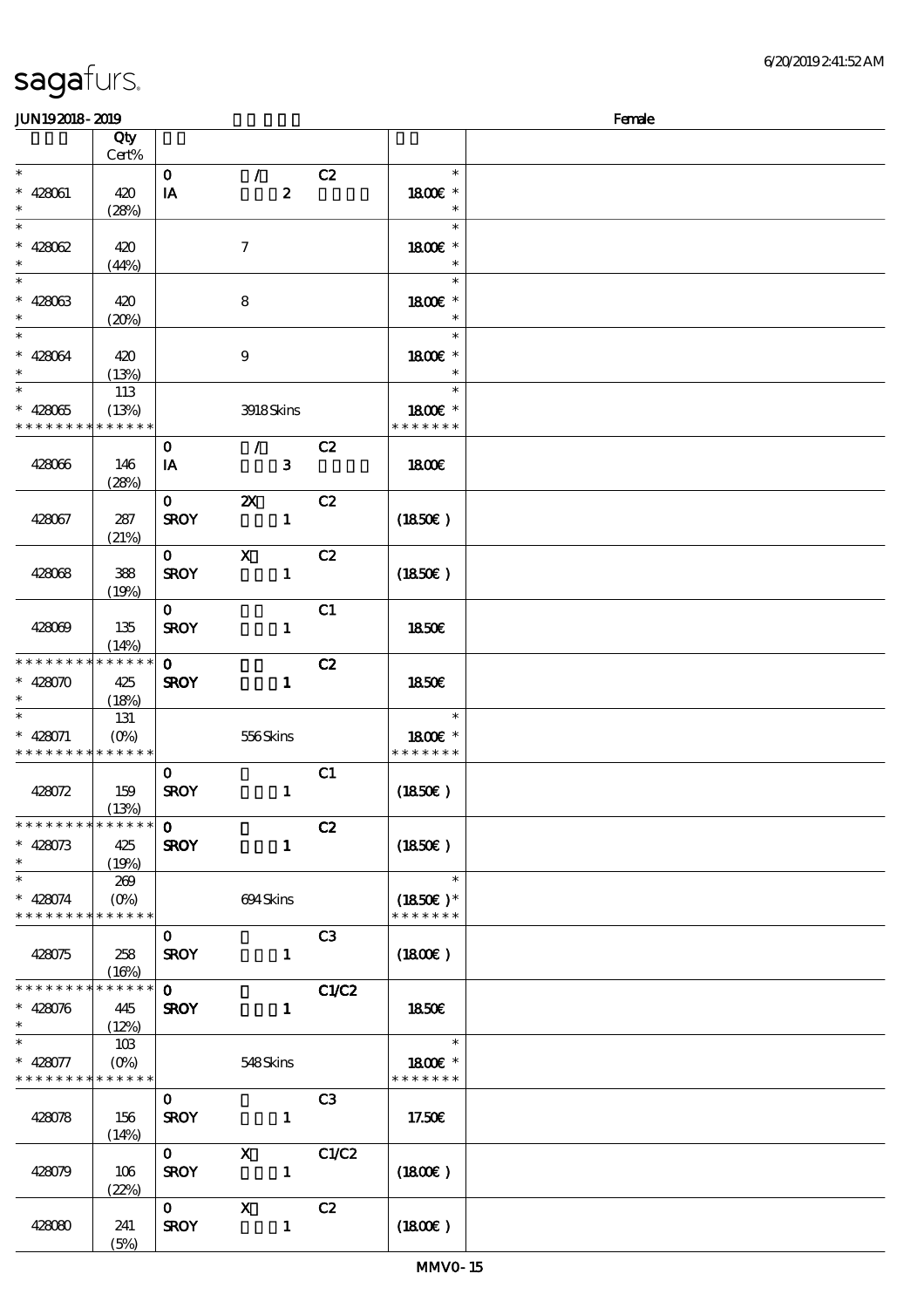### $J<sub>W102018</sub>$  2010  $J<sub>W102018</sub>$  2010

| JUIN IOAUIO- AUIO                                                     |                               |                             |                                               |                |                                          | rance |
|-----------------------------------------------------------------------|-------------------------------|-----------------------------|-----------------------------------------------|----------------|------------------------------------------|-------|
|                                                                       | Qty<br>Cert%                  |                             |                                               |                |                                          |       |
| 428081                                                                | 277<br>(16%)                  | $\mathbf{O}$<br><b>SROY</b> | $\boldsymbol{\mathsf{X}}$<br>$\boldsymbol{z}$ | C2             | $(2000\varepsilon)$                      |       |
| 428082                                                                | 172<br>(21%)                  | $\mathbf{O}$<br><b>SROY</b> | $\mathbf{x}$<br>$\boldsymbol{z}$              | C1             | 2000€                                    |       |
| 428083                                                                | 233<br>(20%)                  | $\mathbf{O}$<br><b>SROY</b> | $\mathbf{x}$<br>$\boldsymbol{2}$              | C2             | 2000E                                    |       |
| 428084                                                                | 319<br>(5%)                   | $\mathbf{O}$<br><b>SROY</b> | $\mathbf{x}$<br>$\boldsymbol{z}$              | C2             | <b>1950€</b>                             |       |
| 428085                                                                | 321<br>(23%)                  | $\mathbf{O}$<br><b>SROY</b> | $\boldsymbol{z}$                              | C1             | æœ                                       |       |
| 428086                                                                | 278<br>(20%)                  | $\mathbf{0}$<br><b>SROY</b> | $\boldsymbol{z}$                              | C1             | 2000€                                    |       |
| 428087                                                                | 361<br>(2%)                   | $\mathbf{O}$<br><b>SROY</b> | $\boldsymbol{z}$                              | C1             | æœ                                       |       |
| * * * * * * * * * * * * * *<br>$* 428088$<br>$\ast$                   | 431<br>$(0\%)$                | $\mathbf{o}$<br><b>SROY</b> | $\boldsymbol{z}$                              | C2             | 2000                                     |       |
| $\overline{\ast}$<br>$* 428089$<br>* * * * * * * * * * * * * *        | 117<br>(100%)                 |                             | 548Skins                                      |                | $\ast$<br>1950E *<br>* * * * * * *       |       |
| ******** <mark>*******</mark><br>$* 428000$<br>$\ast$                 | 380<br>(O <sub>0</sub> )      | $\mathbf 0$<br><b>SROY</b>  | $\boldsymbol{z}$                              | C2             | 2000                                     |       |
| $\overline{\phantom{0}}$<br>$* 428091$<br>* * * * * * * * * * * * * * | 80<br>$(O\%)$                 |                             | 460Skins                                      |                | $\ast$<br>1950E *<br>* * * * * * *       |       |
| 428092                                                                | 119<br>(37%)                  | $\mathbf{O}$<br><b>SROY</b> | $\overline{\mathbf{x}}$ /<br>$\boldsymbol{z}$ | C3             | (1950E)                                  |       |
| 428093                                                                | 236<br>(28%)                  | $\mathbf 0$<br><b>SROY</b>  | $\boldsymbol{2}$                              | C1             | (200E)                                   |       |
| * * * * * * * *<br>$* 428094$<br>$\ast$                               | * * * * * *<br>425<br>$(0\%)$ | $\mathbf 0$<br><b>SROY</b>  | $\boldsymbol{z}$                              | C2             | 2000€                                    |       |
| $\ast$<br>$* 428095$<br>$\ast$                                        | 126<br>$(O\%)$                |                             | $\boldsymbol{2}$                              |                | $\ast$<br>1950E *                        |       |
| $\ast$<br>$* 428096$<br>* * * * * * * *                               | 213<br>(100%)<br>* * * * * *  |                             | 764Skins                                      |                | $\ast$<br>1950E *<br>* * * * * * *       |       |
| 428097                                                                | 162<br>(33%)                  | $\mathbf{O}$<br><b>SROY</b> | $\boldsymbol{z}$                              | C <sub>3</sub> | (1950E)                                  |       |
| 428098                                                                | 226<br>(30%)                  | $\mathbf{o}$<br><b>SROY</b> | $\boldsymbol{z}$                              | C1             | $(2000\varepsilon)$                      |       |
| * * * * * * * *<br>$* 428099$<br>$\ast$                               | * * * * * *<br>405<br>$(O\%)$ | $\mathbf 0$<br><b>SROY</b>  | $\pmb{2}$                                     | C2             | (200E)                                   |       |
| $\ast$<br>$* 428100$<br>$\ast$                                        | $50\,$<br>(O <sub>0</sub> )   |                             | $\boldsymbol{2}$                              |                | $\ast$<br>$(2000\varepsilon)*$<br>$\ast$ |       |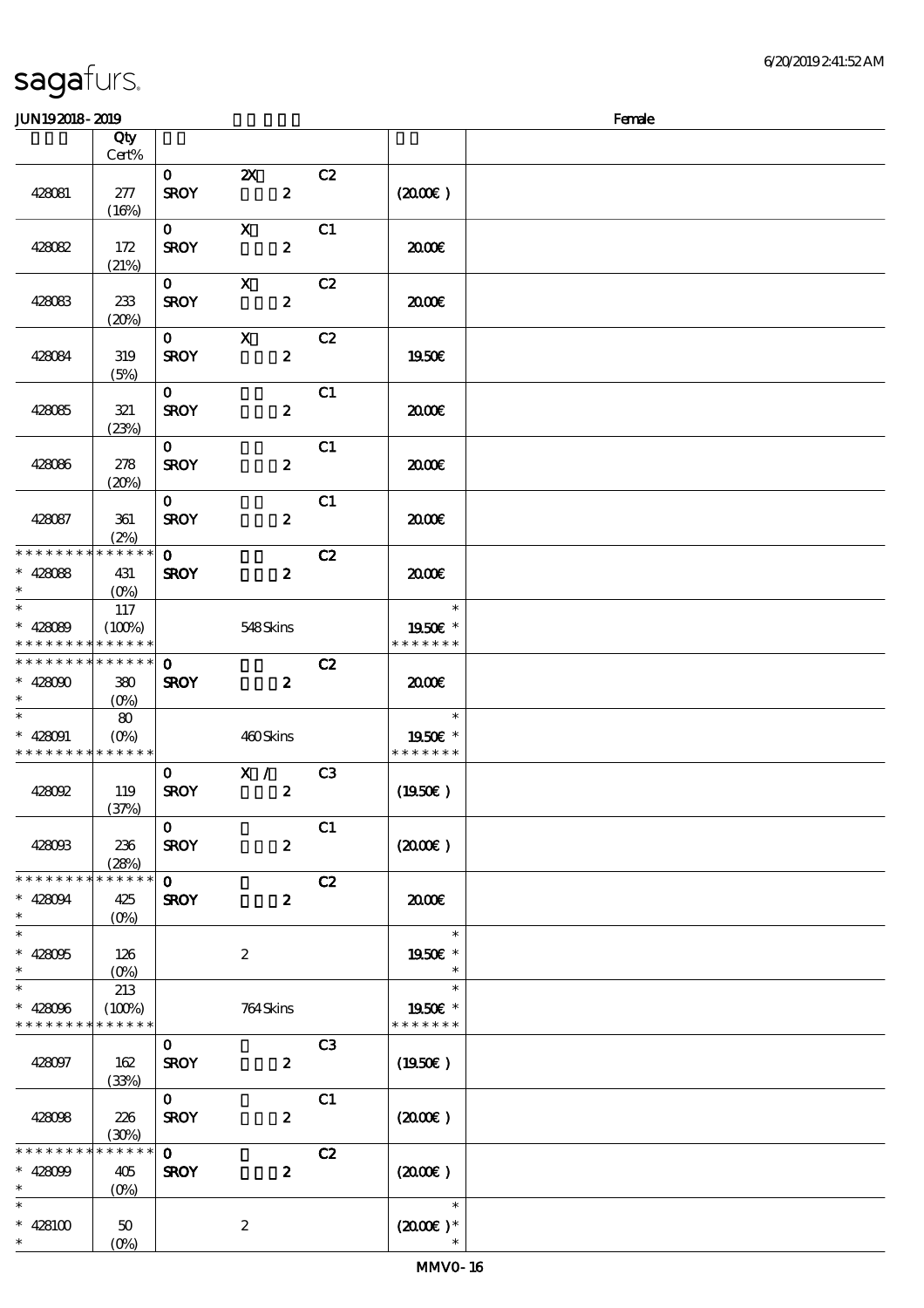| JUN192018-2019                           |                       |                             |                                   |       |                                       | Female |
|------------------------------------------|-----------------------|-----------------------------|-----------------------------------|-------|---------------------------------------|--------|
|                                          | Qty                   |                             |                                   |       |                                       |        |
|                                          | Cert%                 |                             |                                   |       |                                       |        |
| $\ast$                                   | 209                   | $\mathbf{O}$                |                                   | C2    | $\ast$                                |        |
| $* 428101$<br>* * * * * * * *            | (100%)<br>* * * * * * | <b>SROY</b>                 | $\boldsymbol{z}$                  |       | $(2000\varepsilon)*$<br>* * * * * * * |        |
|                                          |                       |                             |                                   |       |                                       |        |
|                                          |                       | $\mathbf{O}$                | $\mathbf X$                       | C1    |                                       |        |
| 428102                                   | 225                   | <b>SROY</b>                 | $\boldsymbol{2}$                  |       | $(1950\epsilon)$                      |        |
| * * * * * * * *                          | (37%)<br>* * * * * *  | $\mathbf{o}$                | $\boldsymbol{\mathsf{X}}$         | C1/C2 |                                       |        |
| $* 428103$                               | 217                   | <b>SROY</b>                 | $\boldsymbol{z}$                  |       | $(1950\epsilon)$                      |        |
| $\ast$                                   | $(O\%)$               |                             |                                   |       |                                       |        |
| $\overline{\ast}$                        | 148                   |                             |                                   |       | $\ast$                                |        |
| $* 428104$                               | (100%)                |                             | 365Skins                          |       | $(1950E)^*$                           |        |
| * * * * * * * * <mark>* * * * * *</mark> |                       |                             |                                   |       | * * * * * * *                         |        |
|                                          |                       | $\mathbf{o}$                | $\mathbf{x}$                      | C1/C2 |                                       |        |
| 428105                                   | 194                   | <b>SROY</b>                 | $\boldsymbol{z}$                  |       | (1950E)                               |        |
|                                          | (11%)                 |                             |                                   |       |                                       |        |
|                                          |                       | $\mathbf{O}$                | $\boldsymbol{X}$                  | C3    |                                       |        |
| 428106                                   | 172                   | <b>SROY</b>                 | $\boldsymbol{2}$                  |       | 1900E                                 |        |
|                                          | (45%)                 |                             |                                   |       |                                       |        |
|                                          |                       | 200                         | $\sqrt{2}$                        | C2    |                                       |        |
| 428107                                   | 273                   | <b>SROY</b>                 | 3                                 |       | 1950E                                 |        |
|                                          | (41%)                 |                             |                                   |       |                                       |        |
|                                          |                       | $\mathbf{O}$                | X /                               | C2    |                                       |        |
| 428108                                   | 116                   | <b>LUMI</b>                 | $\boldsymbol{z}$                  |       | 2050E                                 |        |
|                                          | (25%)                 |                             |                                   |       |                                       |        |
|                                          |                       | $\mathbf{o}$                |                                   | C2    |                                       |        |
| 428109                                   | 155                   | ${\bf LUM}$                 | $\boldsymbol{z}$                  |       | 2050€                                 |        |
|                                          | (32%)                 |                             |                                   |       |                                       |        |
| 428110                                   | 271                   | $\mathbf{O}$<br><b>LUMI</b> | $\mathcal{L}$<br>$\boldsymbol{2}$ | C2    | (2050)                                |        |
|                                          | (20%)                 |                             |                                   |       |                                       |        |
|                                          |                       | $\mathbf{o}$                | $\mathcal{L}$                     | C2    |                                       |        |
| 428111                                   | 126                   | ${\bf LUM}$                 | $\boldsymbol{2}$                  |       | (2050)                                |        |
|                                          | (24%)                 |                             |                                   |       |                                       |        |
|                                          |                       | $\mathbf{O}$                | $\boldsymbol{X}$                  | C2    |                                       |        |
| 428112                                   | 188                   | <b>LUMI</b>                 | $\boldsymbol{z}$                  |       | (2050)                                |        |
|                                          | (47%)                 |                             |                                   |       |                                       |        |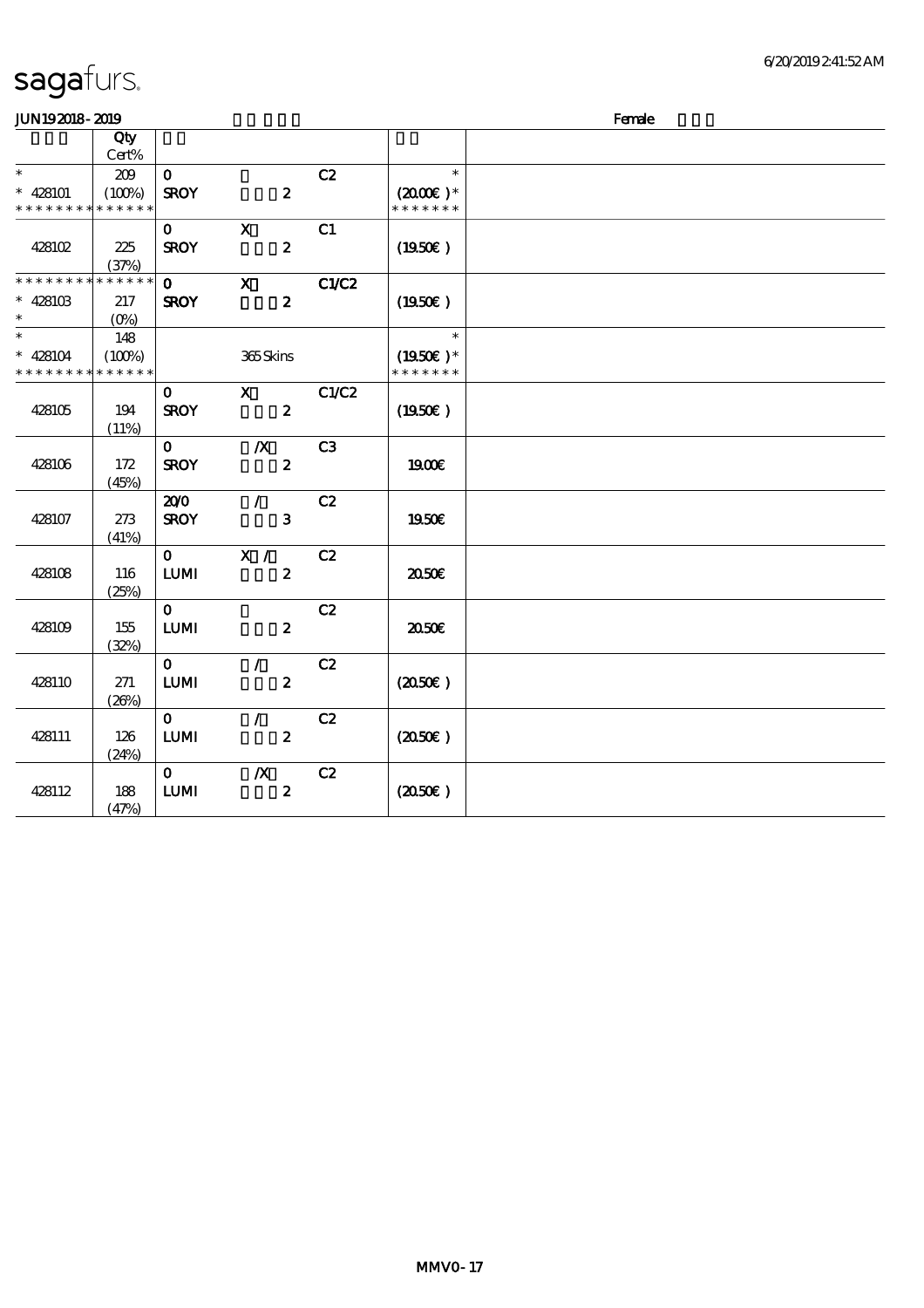| sagafurs. |  |  |  |
|-----------|--|--|--|
|-----------|--|--|--|

#### JUN192018-2019 - 2019 - 2019 - 2019 - 2019 - 2019 - 2019 - 2019 - 2019 - 2019 - 2019 - 2019 - 2019 - 2019 - 20

| www.com                     |                   |              |                           |              |                |                  | $\cdots$ |
|-----------------------------|-------------------|--------------|---------------------------|--------------|----------------|------------------|----------|
|                             | Qty<br>Cert%      |              |                           |              |                |                  |          |
|                             |                   |              |                           |              |                |                  |          |
|                             |                   | $\mathbf{1}$ | $\boldsymbol{\mathsf{Z}}$ |              | C1             |                  |          |
| 428161                      | 260               | $\mathbf{S}$ |                           | $\mathbf{1}$ |                | (1400E)          |          |
|                             | (16%)             |              |                           |              |                |                  |          |
|                             |                   | $\mathbf{1}$ | $\boldsymbol{\mathsf{X}}$ |              | C1             |                  |          |
|                             |                   |              |                           |              |                |                  |          |
| 428162                      | 287               | ${\bf s}$    |                           | $\mathbf{1}$ |                | 1350€            |          |
|                             | (11%)             |              |                           |              |                |                  |          |
| * * * * * * * *             | * * * * * *       | $\mathbf{1}$ | $\boldsymbol{\alpha}$     |              | C2             |                  |          |
| $* 428163$                  | 505               | ${\bf s}$    |                           | $\mathbf{1}$ |                | 1350E            |          |
| $\ast$                      |                   |              |                           |              |                |                  |          |
|                             | (14%)             |              |                           |              |                |                  |          |
| $\ast$                      | $95\,$            |              |                           |              |                | $\ast$           |          |
| $* 428164$                  | $(O\%)$           |              | 600Skins                  |              |                | 1300E *          |          |
| * * * * * * * * * * * * * * |                   |              |                           |              |                | * * * * * * *    |          |
|                             |                   | $\mathbf{1}$ | <b>2X</b> C <sub>2</sub>  |              |                |                  |          |
|                             |                   |              |                           |              |                |                  |          |
| 428165                      | 50B               | ${\bf s}$    |                           | $\mathbf{1}$ |                | $(1350\epsilon)$ |          |
|                             | (8%)              |              |                           |              |                |                  |          |
|                             |                   | $\mathbf{1}$ | $\boldsymbol{\mathsf{z}}$ |              | C3             |                  |          |
| 428166                      | 208               | $\mathbf{S}$ |                           | $\mathbf{1}$ |                | (1350E)          |          |
|                             | (9%)              |              |                           |              |                |                  |          |
|                             |                   |              |                           |              |                |                  |          |
|                             |                   | $\mathbf{1}$ | $\boldsymbol{\mathsf{z}}$ |              | C <sub>3</sub> |                  |          |
| 428167                      | 164               | ${\bf s}$    |                           | $\mathbf{1}$ |                | (1350)           |          |
|                             | (4%)              |              |                           |              |                |                  |          |
|                             |                   | $\mathbf{1}$ | $\boldsymbol{\mathsf{X}}$ |              | C1             |                  |          |
| 428168                      | 330               | ${\bf s}$    |                           | $\mathbf{1}$ |                | 1350€            |          |
|                             |                   |              |                           |              |                |                  |          |
|                             | (19%)             |              |                           |              |                |                  |          |
|                             |                   | $\mathbf{1}$ | $\boldsymbol{\mathrm{X}}$ |              | C1             |                  |          |
| 428169                      | 333               | ${\bf s}$    |                           | $\mathbf{1}$ |                | (1350E)          |          |
|                             | (9%)              |              |                           |              |                |                  |          |
| * * * * * * * *             | * * * * * *       | $\mathbf{1}$ | $\mathbf x$               |              |                |                  |          |
|                             |                   |              |                           |              | C2             |                  |          |
| $* 428170$                  | 505               | ${\bf s}$    |                           | $\mathbf{1}$ |                | 1350€            |          |
|                             | (O <sub>0</sub> ) |              |                           |              |                |                  |          |
| $\ast$                      |                   |              |                           |              |                | $\ast$           |          |
| $* 428171$                  | 252               |              | $\boldsymbol{2}$          |              |                | 1300E *          |          |
| $\ast$                      |                   |              |                           |              |                |                  |          |
|                             | $(O\!/\!o)$       |              |                           |              |                |                  |          |
|                             | $107$             |              |                           |              |                | $\ast$           |          |
| $* 428172$                  | (100%)            |              | 864Skins                  |              |                | 1300€ *          |          |
| * * * * * * * * * * * * * * |                   |              |                           |              |                | * * * * * * *    |          |
| * * * * * * * * * * * * * * |                   | $\mathbf{1}$ | $\boldsymbol{\mathrm{X}}$ |              | C2             |                  |          |
| $* 428173$                  |                   |              |                           |              |                |                  |          |
|                             | 505               | ${\bf s}$    |                           | $\mathbf{1}$ |                | 1350€            |          |
| $\ast$                      | (9%)              |              |                           |              |                |                  |          |
| $\ast$                      | 276               |              |                           |              |                | $\ast$           |          |
| $* 428174$                  | $(0\%)$           |              | 781 Skins                 |              |                | 1300E *          |          |
| * * * * * * * * * * * * * * |                   |              |                           |              |                | * * * * * * *    |          |
|                             |                   |              | $\mathbf x$               |              | C3             |                  |          |
|                             |                   | $\mathbf{1}$ |                           |              |                |                  |          |
| 428175                      | 285               | ${\bf s}$    |                           | $\mathbf{1}$ |                | (1350E)          |          |
|                             | (14%)             |              |                           |              |                |                  |          |
|                             |                   | $\mathbf{1}$ |                           |              | C1             |                  |          |
| 428176                      | 426               | ${\bf s}$    |                           | $\mathbf{1}$ |                | (1300E)          |          |
|                             | (14%)             |              |                           |              |                |                  |          |
|                             |                   |              |                           |              |                |                  |          |
|                             |                   | $\mathbf{1}$ |                           |              | C1             |                  |          |
| 428177                      | 488               | ${\bf s}$    |                           | $\mathbf{1}$ |                | (1350)           |          |
|                             | (12%)             |              |                           |              |                |                  |          |
| * * * * * * * *             | * * * * * *       | $\mathbf{1}$ |                           |              | C2             |                  |          |
| $* 428178$                  | 505               | ${\bf s}$    |                           | $\mathbf{1}$ |                | 1350€            |          |
| $\ast$                      |                   |              |                           |              |                |                  |          |
|                             | $(O\%)$           |              |                           |              |                |                  |          |
| $\ast$                      |                   |              |                           |              |                | $\ast$           |          |
| $* 428179$                  | 311               |              | $\boldsymbol{2}$          |              |                | 1300€ *          |          |
| $\ast$                      | $(O\%)$           |              |                           |              |                | $\ast$           |          |
| $\ast$                      | 146               |              |                           |              |                | $\ast$           |          |
|                             |                   |              |                           |              |                |                  |          |
| $* 428180$                  | (100%)            |              | 962Skins                  |              |                | 1300E *          |          |
| * * * * * * * *             | * * * * * *       |              |                           |              |                | * * * * * * *    |          |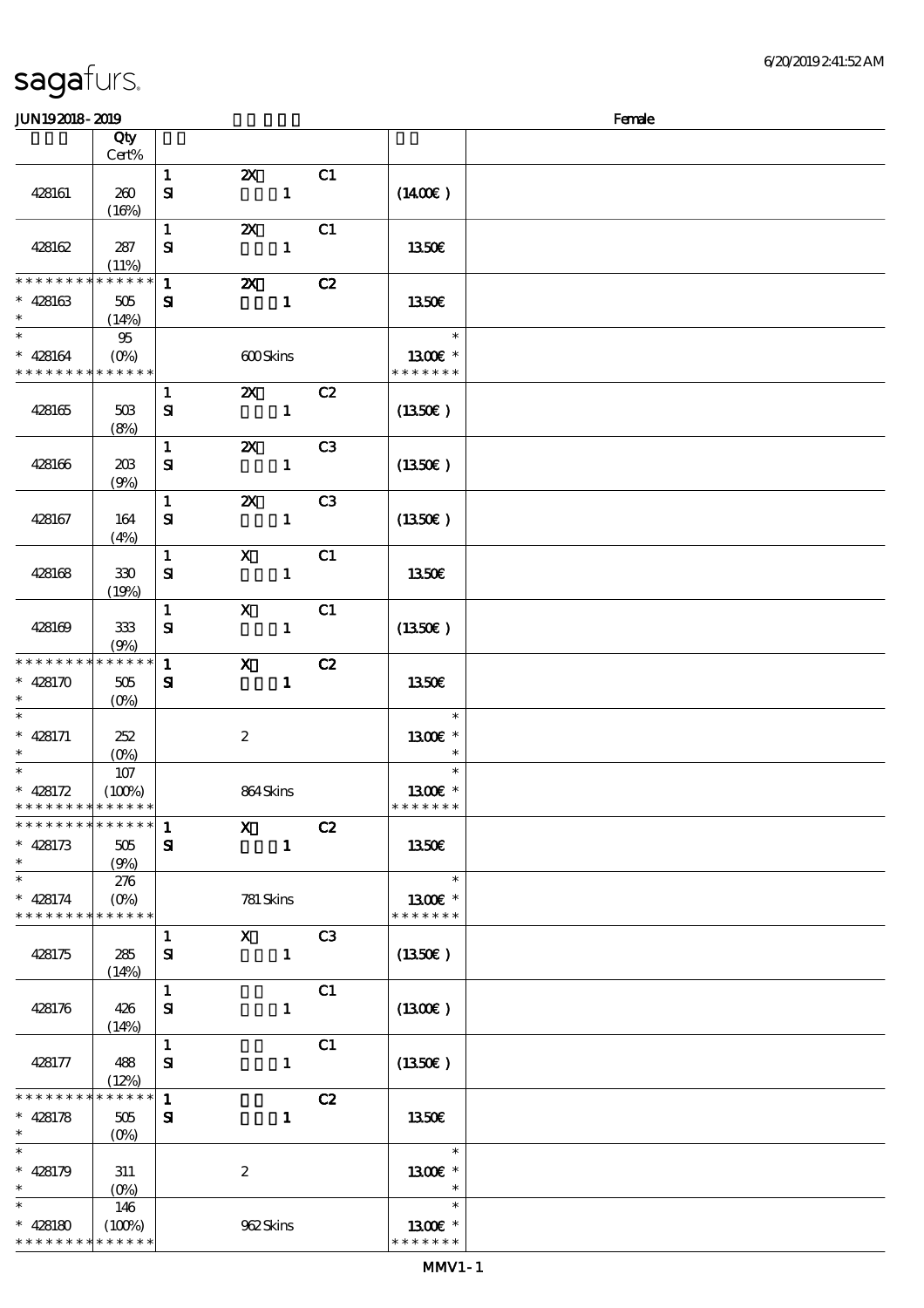| <b>JUN192018-2019</b>                   |                                         |                              |                                  |                |                                       | Female |
|-----------------------------------------|-----------------------------------------|------------------------------|----------------------------------|----------------|---------------------------------------|--------|
|                                         | Qty<br>Cert%                            |                              |                                  |                |                                       |        |
| 428181                                  | 392<br>(23%)                            | $\mathbf{1}$<br>${\bf s}$    | $\mathbf{1}$                     | C <sub>3</sub> | (1350)                                |        |
| 428182                                  | 481<br>(11%)                            | $\mathbf 1$<br>$\mathbf{S}$  | $\mathbf{1}$                     | C <sub>3</sub> | (1350)                                |        |
| 428183                                  | 195<br>(16%)                            | $\mathbf{1}$<br>$\mathbf{S}$ | $\mathbf{1}$                     | C <sub>3</sub> | 1300E                                 |        |
| 428184                                  | 274<br>(14%)                            | $\mathbf 1$<br>$\mathbf{S}$  | $\mathbf{1}$                     | C1             | (1350)                                |        |
| * * * * * * *<br>$* 428185$<br>$\ast$   | * * * * * *<br>485<br>(12%)             | $\mathbf{1}$<br>${\bf s}$    | $\mathbf{1}$                     | C1             | (1350E)                               |        |
| $\ast$<br>$* 428186$<br>* * * * * * * * | 81<br>$(O\!/\!\!\delta)$<br>* * * * * * |                              | 566Skins                         |                | $\ast$<br>$(1350E)*$<br>* * * * * * * |        |
| 428187                                  | 324<br>(25%)                            | $\mathbf{1}$<br>${\bf s}$    | $\mathbf{1}$                     | C1             | (1350)                                |        |
| * * * * * * * *<br>$* 428188$<br>$\ast$ | * * * * * *<br>505<br>(13%)             | $\mathbf 1$<br>${\bf s}$     | $\mathbf{1}$                     | C2             | (1350E)                               |        |
| $\ast$<br>$* 428189$<br>* * * * * * * * | 129<br>(1%)<br>* * * * * *              |                              | 634Skins                         |                | $\ast$<br>$(1350E)*$<br>* * * * * * * |        |
| 428190                                  | 211<br>(20%)                            | $\mathbf{1}$<br>${\bf s}$    | $\mathbf{1}$                     | C <sub>3</sub> | (1350)                                |        |
| 428191                                  | 381<br>(15%)                            | $\mathbf 1$<br>${\bf S}$     | $\mathbf{1}$                     | C <sub>3</sub> | (1350E)                               |        |
| 428192                                  | 335<br>(22%)                            | $\mathbf{1}$<br>$\mathbf{S}$ | $\mathbf{1}$                     | C3             | (1350)                                |        |
| 428193                                  | 176<br>(13%)                            | $\mathbf{1}$<br>${\bf s}$    | $\mathbf{1}$                     | C1             | (1350E)                               |        |
| 428194                                  | 367<br>(9%)                             | $\mathbf{1}$<br>$\mathbf{S}$ | $\mathbf{1}$                     | C1             | (1350)                                |        |
| 428195                                  | 227<br>(20%)                            | $\mathbf{1}$<br>${\bf s}$    | $\mathbf{1}$                     | C1             | (1350)                                |        |
| 428196                                  | 424<br>(13%)                            | $\mathbf{1}$<br>${\bf s}$    | $\mathbf{1}$                     | C2             | (1350E)                               |        |
| * * * * * * * *<br>$* 428197$<br>$\ast$ | * * * * * *<br>505<br>(16%)             | $\mathbf{1}$<br>$\mathbf{S}$ | $\mathbf{1}$                     | C2             | (1350E)                               |        |
| $\ast$<br>$* 428198$<br>* * * * * * * * | 249<br>$(0\%)$<br>* * * * * *           |                              | 754Skins                         |                | $\ast$<br>$(1350)$ *<br>* * * * * * * |        |
| 428199                                  | 294<br>(20%)                            | $\mathbf{1}$<br>${\bf s}$    | $\mathbf{1}$                     | C <sub>3</sub> | 1300E                                 |        |
| 428200                                  | 212<br>(44%)                            | $\mathbf{1}$<br>$\mathbf{S}$ | $\boldsymbol{X}$<br>$\mathbf{1}$ | C <sub>3</sub> | <b>1300€</b>                          |        |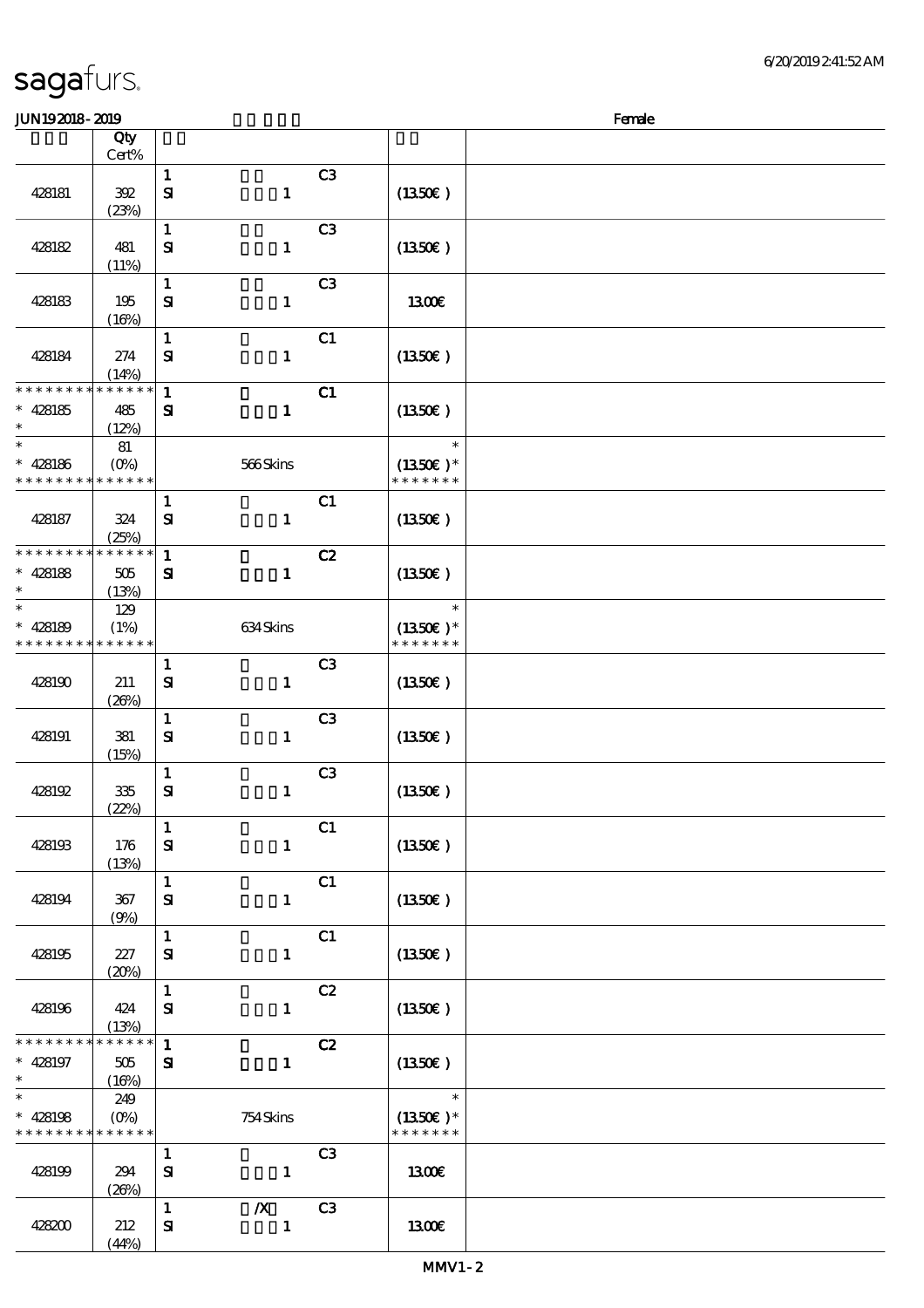### JUNI9 2018 - 2019 - 2019 - 2019 - 2019 - 2019 - 2019 - 2019 - 2019 - 2019 - 2019 - 2019 - 2019 - 2019 - 2019 -

| ມມາ ເວລມດ- ລມວ                          |                               |                                            |                           |                  |            |                                    | ranac |
|-----------------------------------------|-------------------------------|--------------------------------------------|---------------------------|------------------|------------|------------------------------------|-------|
|                                         | Qty<br>Cert%                  |                                            |                           |                  |            |                                    |       |
| 428201                                  | 226<br>(20%)                  | $\mathbf{1}$<br>$\mathbf{S}$               | $\mathbf X$               | $\mathbf{1}$     | C1/C2      | 1300€                              |       |
| 428202                                  | 179<br>(13%)                  | $\mathbf{1}$<br>${\bf S}$                  | $\boldsymbol{\mathsf{Z}}$ | $\boldsymbol{z}$ | C1/C2      | (1500E)                            |       |
| 428203                                  | 259<br>(19%)                  | $\mathbf{1}$<br>${\bf s}$                  | $\mathbf{x}$              | $\boldsymbol{2}$ | C1/C2      | $(1500\varepsilon)$                |       |
| 428204                                  | 325<br>(25%)                  | $\mathbf{1}$<br>$\mathbf{S}$               |                           | $\boldsymbol{z}$ | C1/C2      | (1450E)                            |       |
| 428205                                  | 106<br>(27%)                  | $\mathbf{1}$<br>${\bf s}$                  | $X / \sqrt{2}$            | $\boldsymbol{z}$ | C3         | $(1450\epsilon)$                   |       |
| 428206                                  | 183<br>(24%)                  | $\mathbf{1}$<br>${\bf S\!I}$               |                           | $\boldsymbol{z}$ | C2         | $(1450\varepsilon)$                |       |
| 428207                                  | 197<br>(27%)                  | $\mathbf{1}$<br>${\bf S}$                  |                           | $\boldsymbol{z}$ | C2         | (1450E)                            |       |
| 428208                                  | 108<br>(28%)                  | $\mathbf{1}$<br>${\bf S}$                  | $\mathbf{X}$              | $\boldsymbol{z}$ | C2         | $(1450\epsilon)$                   |       |
| 428209                                  | $99$<br>(20%)                 | $\mathbf{1}$<br>$\mathbf{I}$               | X /                       | $\mathbf{1}$     | C2<br>COR1 | 1250€                              |       |
| 428210                                  | 224<br>(18%)                  | $\mathbf{1}$<br>$\mathbf{B}$               | X /                       | $\mathbf{1}$     | C2<br>COR1 | 1250E                              |       |
| 428211                                  | 100<br>(16%)                  | $\mathbf{1}$<br>$\mathbf{B}$               | $\mathcal{T}$             | $\mathbf{1}$     | C2<br>COR1 | 1250€                              |       |
| * * * * * * * *<br>$* 428212$<br>$\ast$ | ******<br>$505\,$<br>(13%)    | $\mathbf{1}$<br>${\bf I\!B}$               | X /                       | $\mathbf{1}$     | C2         | <b>1300€</b>                       |       |
| $\ast$<br>$* 428213$<br>* * * * * * * * | 408<br>(14%)<br>* * * * * *   |                                            | 913Skins                  |                  |            | $\ast$<br>1300E *<br>* * * * * * * |       |
| 428214                                  | 408<br>(15%)                  | $\mathbf{1}$<br>${\bf I\!B}$               | $\mathcal{L}$             | $\mathbf{1}$     | C2         | 1250E                              |       |
| 428215                                  | 128<br>(24%)                  | $\mathbf{1}$<br>$\, {\bf I} \! {\bf B} \,$ | X /                       | $\boldsymbol{z}$ | C2         | 1400E                              |       |
| 428216                                  | 186<br>(37%)                  | $\mathbf{1}$<br>$\mathbf{B}$               | $\mathcal{T}^{\pm}$       | $\boldsymbol{z}$ | C2         | 1400E                              |       |
| 428217                                  | 495<br>(12%)                  | $1 -$<br><b>SAGA</b>                       | $\boldsymbol{\mathsf{Z}}$ | $\mathbf{1}$     | C1         | 1450E                              |       |
| 428218                                  | 181<br>(78%)                  | $1 \quad \blacksquare$<br><b>SAGA</b>      | $\boldsymbol{\mathsf{Z}}$ | $\mathbf{1}$     | C1         | 1450€                              |       |
| * * * * * * * *<br>$* 428219$<br>$\ast$ | * * * * * *<br>485<br>$(O\%)$ | $1 \quad \blacksquare$<br><b>SAGA</b>      | $\boldsymbol{\mathsf{X}}$ | $\mathbf{1}$     | C2         | 1450€                              |       |
| $\ast$<br>* 428220                      | 460<br>$(O\%)$                |                                            | $\boldsymbol{2}$          |                  |            | $\ast$<br>1450€ *<br>$\ast$        |       |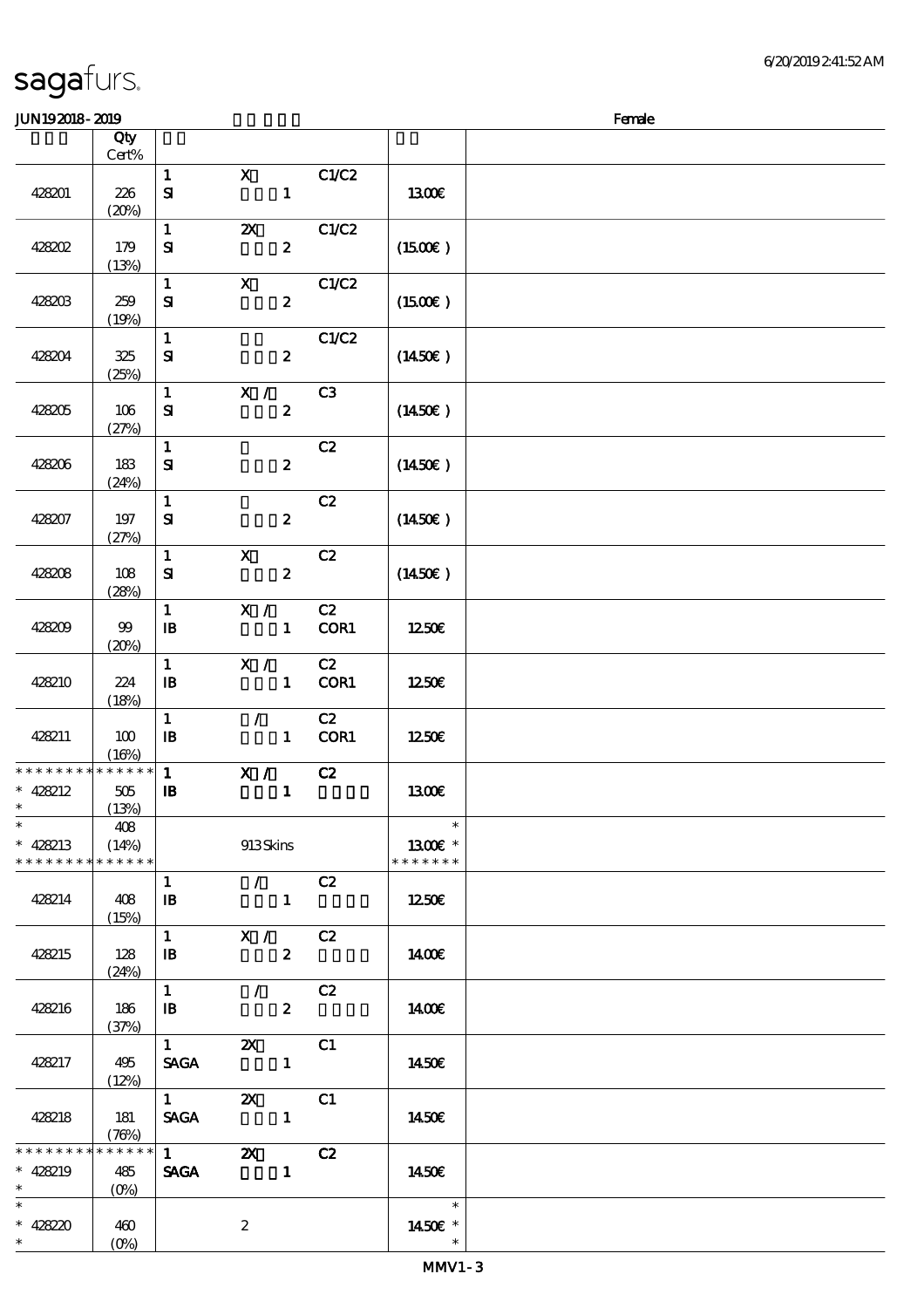| JUN192018-2019              |                                 |              |                                                                                                                                                                                                                                                                                                                                 |                |    |               | Female |
|-----------------------------|---------------------------------|--------------|---------------------------------------------------------------------------------------------------------------------------------------------------------------------------------------------------------------------------------------------------------------------------------------------------------------------------------|----------------|----|---------------|--------|
|                             | Qty                             |              |                                                                                                                                                                                                                                                                                                                                 |                |    |               |        |
|                             | Cert%                           |              |                                                                                                                                                                                                                                                                                                                                 |                |    |               |        |
| $*$                         |                                 | 1            | $\boldsymbol{\mathsf{Z}}$                                                                                                                                                                                                                                                                                                       |                | C2 | $\ast$        |        |
| * 428221                    | 460                             | <b>SAGA</b>  |                                                                                                                                                                                                                                                                                                                                 | $\mathbf{1}$   |    | 1450€ *       |        |
| $*$                         | $(O\%)$                         |              |                                                                                                                                                                                                                                                                                                                                 |                |    | $\ast$        |        |
|                             |                                 |              |                                                                                                                                                                                                                                                                                                                                 |                |    | $\ast$        |        |
|                             |                                 |              |                                                                                                                                                                                                                                                                                                                                 |                |    |               |        |
| * $42822$                   | 362                             |              | $\overline{\mathbf{4}}$                                                                                                                                                                                                                                                                                                         |                |    | 1450€ *       |        |
| $\ast$                      | $(O\!\!\!\!\!\!\backslash\rho)$ |              |                                                                                                                                                                                                                                                                                                                                 |                |    | $\ast$        |        |
|                             | 239                             |              |                                                                                                                                                                                                                                                                                                                                 |                |    | $\ast$        |        |
| $* 428223$                  | (100%)                          |              | 2006Skins                                                                                                                                                                                                                                                                                                                       |                |    | 1450E *       |        |
| * * * * * * * *             | * * * * * *                     |              |                                                                                                                                                                                                                                                                                                                                 |                |    | * * * * * * * |        |
| * * * * * * * *             | $\ast\ast\ast\ast\ast\ast$      | $\mathbf{1}$ | $\mathbf{z}$                                                                                                                                                                                                                                                                                                                    |                | C3 |               |        |
| $* 428224$                  | 485                             | <b>SAGA</b>  |                                                                                                                                                                                                                                                                                                                                 | $\mathbf{1}$   |    | 1450E         |        |
| $\ast$                      |                                 |              |                                                                                                                                                                                                                                                                                                                                 |                |    |               |        |
|                             | $(O\%)$                         |              |                                                                                                                                                                                                                                                                                                                                 |                |    |               |        |
|                             |                                 |              |                                                                                                                                                                                                                                                                                                                                 |                |    | $\ast$        |        |
| * $42825$                   | 263                             |              | $\boldsymbol{2}$                                                                                                                                                                                                                                                                                                                |                |    | 1450€ *       |        |
| $\ast$                      | $(O\%)$                         |              |                                                                                                                                                                                                                                                                                                                                 |                |    | $\ast$        |        |
|                             | 161                             |              |                                                                                                                                                                                                                                                                                                                                 |                |    | $\ast$        |        |
| * $428236$                  | (90%)                           |              | <b>909Skins</b>                                                                                                                                                                                                                                                                                                                 |                |    | 14 $00E$ *    |        |
| * * * * * * * *             | * * * * * *                     |              |                                                                                                                                                                                                                                                                                                                                 |                |    | * * * * * * * |        |
| * * * * * * * *             | $\ast\ast\ast\ast\ast\ast$      | $\mathbf{1}$ | $\mathbf x$                                                                                                                                                                                                                                                                                                                     |                | C1 |               |        |
| $* 428227$                  |                                 |              |                                                                                                                                                                                                                                                                                                                                 |                |    |               |        |
|                             | 485                             | <b>SAGA</b>  |                                                                                                                                                                                                                                                                                                                                 | $\mathbf{1}$   |    | <b>1450€</b>  |        |
| $\ast$                      | $(O\%)$                         |              |                                                                                                                                                                                                                                                                                                                                 |                |    |               |        |
|                             |                                 |              |                                                                                                                                                                                                                                                                                                                                 |                |    | $\ast$        |        |
| * 428228                    | 135                             |              | $\boldsymbol{2}$                                                                                                                                                                                                                                                                                                                |                |    | 1450€ *       |        |
| $*$ and $*$                 | $(O\!\!\!\!\!\!\backslash\rho)$ |              |                                                                                                                                                                                                                                                                                                                                 |                |    | $\ast$        |        |
|                             | 119                             |              |                                                                                                                                                                                                                                                                                                                                 |                |    | $\ast$        |        |
| * $428229$                  | (100%)                          |              | 739Skins                                                                                                                                                                                                                                                                                                                        |                |    | 1450€ *       |        |
| * * * * * * * *             | * * * * * *                     |              |                                                                                                                                                                                                                                                                                                                                 |                |    | * * * * * * * |        |
| * * * * * * * *             | $\ast\ast\ast\ast\ast\ast$      |              | $\mathbf{x}$ and $\mathbf{x}$                                                                                                                                                                                                                                                                                                   |                | C2 |               |        |
|                             |                                 | $\mathbf{1}$ |                                                                                                                                                                                                                                                                                                                                 |                |    |               |        |
| $* 428230$                  | 485                             | <b>SAGA</b>  |                                                                                                                                                                                                                                                                                                                                 | $\blacksquare$ |    | 1500E         |        |
| $\ast$                      | $(O\%)$                         |              |                                                                                                                                                                                                                                                                                                                                 |                |    |               |        |
|                             |                                 |              |                                                                                                                                                                                                                                                                                                                                 |                |    | $\ast$        |        |
| * 428231                    | 460                             |              | $\boldsymbol{2}$                                                                                                                                                                                                                                                                                                                |                |    | 1500 £*       |        |
| $\ast$                      | $(O\%)$                         |              |                                                                                                                                                                                                                                                                                                                                 |                |    | $\ast$        |        |
|                             |                                 |              |                                                                                                                                                                                                                                                                                                                                 |                |    | $\ast$        |        |
| * $42822$                   | 460                             |              | 3                                                                                                                                                                                                                                                                                                                               |                |    | 1500€ *       |        |
| $*$ $*$                     | (0%)                            |              |                                                                                                                                                                                                                                                                                                                                 |                |    | $\ast$        |        |
| $\ast$                      |                                 |              |                                                                                                                                                                                                                                                                                                                                 |                |    | $\ast$        |        |
|                             |                                 |              |                                                                                                                                                                                                                                                                                                                                 |                |    |               |        |
| $* 428233$                  | 460                             |              | $\bf{4}$                                                                                                                                                                                                                                                                                                                        |                |    | $1500E$ *     |        |
| $*$                         | $(O\%)$                         |              |                                                                                                                                                                                                                                                                                                                                 |                |    | $\ast$        |        |
| $\overline{\ast}$           |                                 |              |                                                                                                                                                                                                                                                                                                                                 |                |    | $\ast$        |        |
| $* 428234$                  | 253                             |              | $\overline{5}$                                                                                                                                                                                                                                                                                                                  |                |    | $1500E$ *     |        |
| $*$ $*$                     |                                 |              |                                                                                                                                                                                                                                                                                                                                 |                |    | $\ast$        |        |
|                             | 253                             |              |                                                                                                                                                                                                                                                                                                                                 |                |    | $\ast$        |        |
| $* 428235$                  | (100%)                          |              | 2371 Skins                                                                                                                                                                                                                                                                                                                      |                |    | 1450€ *       |        |
| * * * * * * * *             | * * * * * *                     |              |                                                                                                                                                                                                                                                                                                                                 |                |    | * * * * * * * |        |
| * * * * * * * *             | $* * * * * * *$                 |              |                                                                                                                                                                                                                                                                                                                                 |                |    |               |        |
|                             |                                 | $\mathbf{1}$ | $\mathbf x$ and $\mathbf x$ and $\mathbf x$ and $\mathbf x$ and $\mathbf x$ and $\mathbf x$ and $\mathbf x$ and $\mathbf x$ and $\mathbf x$ and $\mathbf x$ and $\mathbf x$ and $\mathbf x$ and $\mathbf x$ and $\mathbf x$ and $\mathbf x$ and $\mathbf x$ and $\mathbf x$ and $\mathbf x$ and $\mathbf x$ and $\mathbf x$ and |                | C3 |               |        |
| $* 428236$                  | 485                             | <b>SAGA</b>  |                                                                                                                                                                                                                                                                                                                                 | $\blacksquare$ |    | 1450€         |        |
| $\ddot{\mathbf{r}}$         |                                 |              |                                                                                                                                                                                                                                                                                                                                 |                |    |               |        |
| $\ast$                      |                                 |              |                                                                                                                                                                                                                                                                                                                                 |                |    | $\ast$        |        |
| $* 428237$                  | 459                             |              | $\boldsymbol{2}$                                                                                                                                                                                                                                                                                                                |                |    | 1400€ *       |        |
| $\ast$ . The set of $\ast$  |                                 |              |                                                                                                                                                                                                                                                                                                                                 |                |    | $\ast$        |        |
| $*$                         | 174                             |              |                                                                                                                                                                                                                                                                                                                                 |                |    | $\ast$        |        |
| $* 428238$                  | (100%)                          |              | 1118Skins                                                                                                                                                                                                                                                                                                                       |                |    | 1400€ *       |        |
| * * * * * * * * * * * * * * |                                 |              |                                                                                                                                                                                                                                                                                                                                 |                |    | * * * * * * * |        |
| * * * * * * * *             | $* * * * * * *$                 | $\mathbf{1}$ |                                                                                                                                                                                                                                                                                                                                 |                |    |               |        |
|                             |                                 |              |                                                                                                                                                                                                                                                                                                                                 |                | C1 |               |        |
| $* 428239$                  | 485                             | <b>SAGA</b>  |                                                                                                                                                                                                                                                                                                                                 | $\mathbf{1}$   |    | 1500          |        |
| $*$ and $*$                 | $(O\%)$                         |              |                                                                                                                                                                                                                                                                                                                                 |                |    |               |        |
| $\ast$                      |                                 |              |                                                                                                                                                                                                                                                                                                                                 |                |    | $\ast$        |        |
| $* 428240$                  | 168                             |              | 2                                                                                                                                                                                                                                                                                                                               |                |    | 1450€ *       |        |
| $*$                         | $(O\%)$                         |              |                                                                                                                                                                                                                                                                                                                                 |                |    |               |        |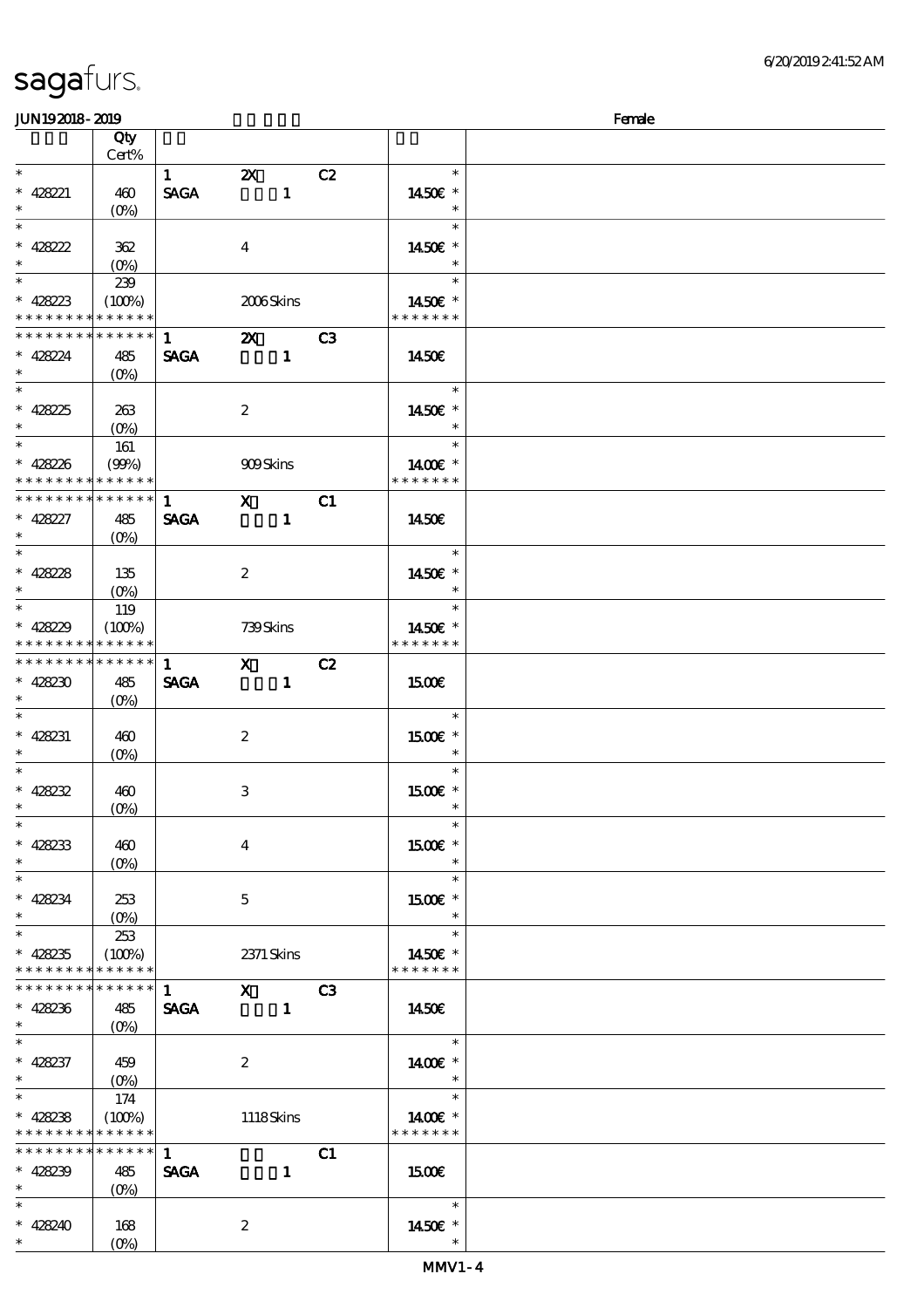| JUN192018-2019                |                                                   |              |                           |                |                          | Female |
|-------------------------------|---------------------------------------------------|--------------|---------------------------|----------------|--------------------------|--------|
|                               | Qty                                               |              |                           |                |                          |        |
|                               | Cert%                                             |              |                           |                |                          |        |
| $\ast$                        | 101                                               | $\mathbf{1}$ |                           | C1             | $\ast$                   |        |
| $* 428241$                    | (100%)                                            | <b>SAGA</b>  | $\mathbf{1}$              |                | 1450€ *                  |        |
| * * *                         | * * * * * * * * * * *                             |              |                           |                | * * * * * * *            |        |
| * * * * * * * *               | $******$                                          | $\mathbf{1}$ |                           | C2             |                          |        |
| $* 428242$                    | 485                                               | <b>SAGA</b>  | $\mathbf{1}$              |                | 1500€                    |        |
| $\ast$                        |                                                   |              |                           |                |                          |        |
| $\ast$                        |                                                   |              |                           |                | $\ast$                   |        |
| $* 428243$                    | 460                                               |              | $\boldsymbol{2}$          |                | 1500€ *                  |        |
| $\ast$                        | $(O\%)$                                           |              |                           |                | $\ast$                   |        |
| $\ast$                        |                                                   |              |                           |                | $\ast$                   |        |
| $* 428244$                    | 460                                               |              | $\ensuremath{\mathbf{3}}$ |                | 1500€ *                  |        |
| $\ast$                        | $(O\!\!\!\!\!\!\backslash\rho)$                   |              |                           |                | $\ast$                   |        |
| $\ast$                        |                                                   |              |                           |                | $\ast$                   |        |
|                               |                                                   |              |                           |                |                          |        |
| $* 428245$<br>$\ast$          | 460                                               |              | $\bf{4}$                  |                | 1500€ *<br>$\ast$        |        |
| $\ast$                        | $(0\%)$                                           |              |                           |                | $\ast$                   |        |
|                               |                                                   |              |                           |                |                          |        |
| $* 428246$                    | 418                                               |              | $\mathbf{5}$              |                | 1500€ *<br>$\ast$        |        |
| $\ast$                        | $(O\%)$                                           |              |                           |                |                          |        |
| $\ast$                        | 282                                               |              |                           |                | $\ast$                   |        |
| $* 428247$                    | (100%)                                            |              | 2565Skins                 |                | 1500€ *                  |        |
| * * * * *                     | * * * * * *                                       |              |                           |                | * * * * * * *            |        |
| * * * * * * * *               | * * * * * *                                       | $\mathbf{1}$ |                           | C <sub>3</sub> |                          |        |
| $* 428248$                    | 485                                               | <b>SAGA</b>  | $\mathbf{1}$              |                | 1500€                    |        |
| $\ast$                        | $(O\%)$                                           |              |                           |                |                          |        |
| $\ast$                        |                                                   |              |                           |                | $\ast$                   |        |
| $* 428249$                    | 440                                               |              | $\boldsymbol{2}$          |                | 1450€ *                  |        |
| $\ast$                        | $(O\%)$                                           |              |                           |                | $\ast$                   |        |
| $\ast$                        |                                                   |              |                           |                | $\ast$                   |        |
| $* 428250$                    | 62                                                |              | $\,3$                     |                | 1450€ *                  |        |
| $\ast$                        | $(O\!/\!\!\delta)$                                |              |                           |                | $\ast$                   |        |
| $\ast$                        | 204                                               |              |                           |                | $\ast$                   |        |
| $* 428251$                    | (100%)                                            |              | 1191 Skins                |                | 1450€ *                  |        |
| * * * * * * * * * * * * * *   |                                                   |              |                           |                | * * * * * * *            |        |
| * * * * * * * * * * * * * *   |                                                   | $\mathbf{1}$ |                           | C1             |                          |        |
| $* 428252$                    | 485                                               | <b>SAGA</b>  | $\mathbf{1}$              |                | <b>1500€</b>             |        |
|                               | $(0\%)$                                           |              |                           |                |                          |        |
| $\overline{\phantom{0}}$      |                                                   |              |                           |                | $\ast$                   |        |
| $* 428253$                    | 460                                               |              | $\boldsymbol{2}$          |                | 1500€ *                  |        |
| $\ast$                        | $(O\% )$                                          |              |                           |                | $\ast$                   |        |
| $\overline{\phantom{a}^*}$    |                                                   |              |                           |                | $\ast$<br>an T           |        |
| $* 428254$                    | 150                                               |              | 3                         |                | 1450E *                  |        |
| $\ast$                        |                                                   |              |                           |                | $\ast$                   |        |
| $\overline{\phantom{a}^*}$    | 177                                               |              |                           |                | $\ast$                   |        |
| $* 428255$                    | (100%)                                            |              | 1272Skins                 |                | 1450€ *                  |        |
| * * * * * * * *               | * * * * * *                                       |              |                           |                | * * * * * * *            |        |
| * * * * * * * * * * * * * * * |                                                   | 1            |                           | C2             |                          |        |
| $* 428256$                    |                                                   |              |                           |                |                          |        |
| $*$                           | 485                                               | <b>SAGA</b>  | $\mathbf{1}$              |                | 1500                     |        |
| $\overline{\phantom{0}}$      | $(O\!\!\!\!\!\!\!\backslash \!\!\!\!\!\backslash$ |              |                           |                | $\overline{\phantom{a}}$ |        |
|                               |                                                   |              |                           |                |                          |        |
| $* 428257$<br>$\ast$          | 460                                               |              | $\boldsymbol{2}$          |                | 1450€ *<br>$\ast$        |        |
| $\ast$                        | $(O\!/\!\!\delta)$                                |              |                           |                | $\ast$                   |        |
|                               |                                                   |              |                           |                |                          |        |
| $* 428258$<br>$\ast$          | 460                                               |              | 3                         |                | 1450€ *                  |        |
| $\overline{\phantom{0}}$      | $(O\% )$                                          |              |                           |                | $\ast$<br>$\ast$         |        |
|                               |                                                   |              |                           |                |                          |        |
| $* 428259$                    | 460                                               |              | $\bf{4}$                  |                | 1450€ *                  |        |
| $\ast$                        | $(O\% )$                                          |              |                           |                | $\ast$                   |        |
| $\ast$                        |                                                   |              |                           |                | $\ast$                   |        |
| $* 42820$                     | 460                                               |              | $\mathbf 5$               |                | 1450€ *                  |        |
| $\ast$                        | $(O\!/\!o)$                                       |              |                           |                | $\ast$                   |        |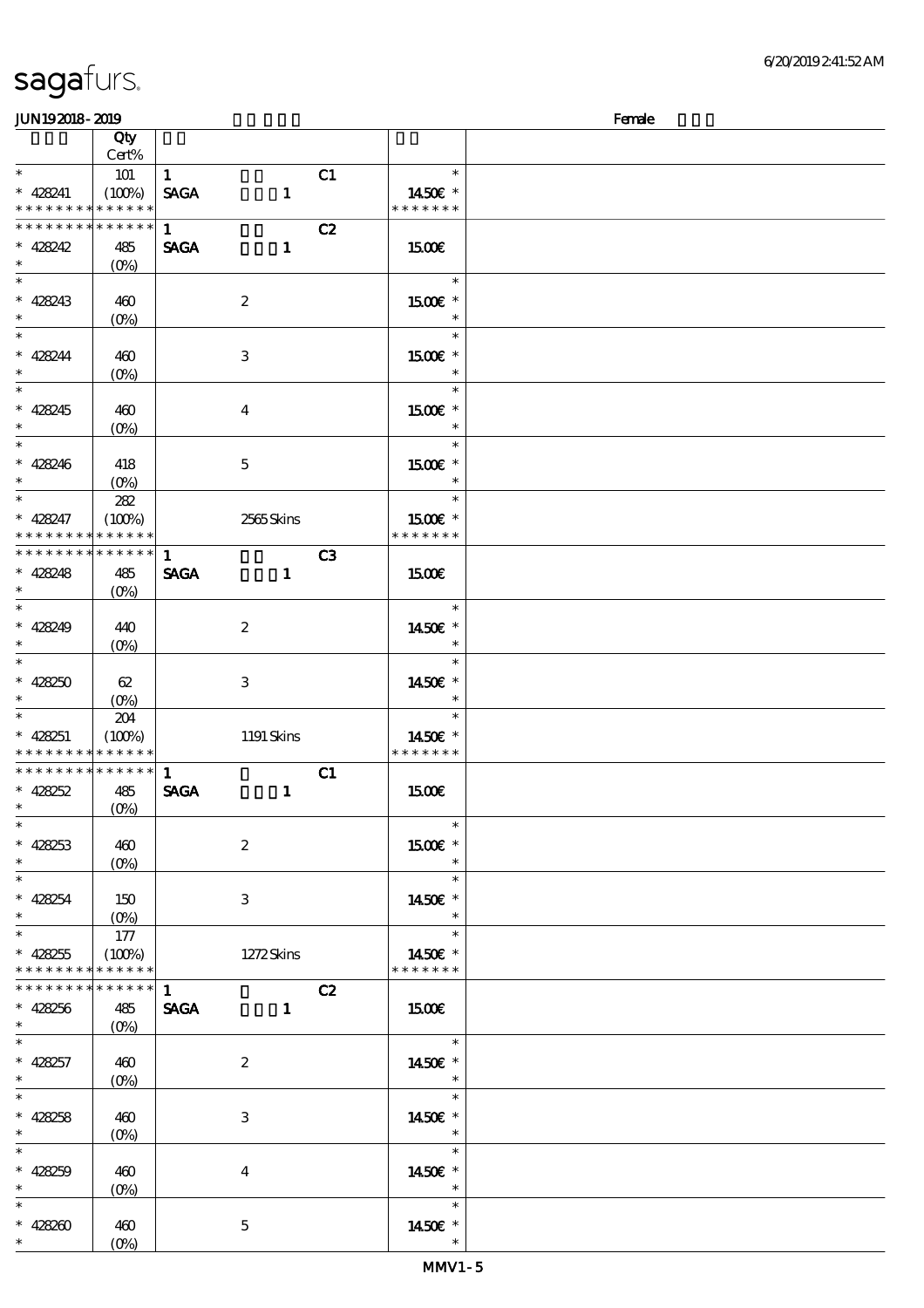| JUN192018-2019                             |                                                               |              |                  |                |                          | Female |
|--------------------------------------------|---------------------------------------------------------------|--------------|------------------|----------------|--------------------------|--------|
|                                            | Qty                                                           |              |                  |                |                          |        |
|                                            | Cert%                                                         |              |                  |                |                          |        |
| $\ast$                                     |                                                               | $\mathbf{1}$ |                  | C2             | $\ast$                   |        |
| $* 428261$                                 | 460                                                           | <b>SAGA</b>  | $\mathbf{1}$     |                | 1450€ *                  |        |
| $\ast$                                     |                                                               |              |                  |                | $\ast$                   |        |
| $\ast$                                     | $(O\%)$                                                       |              |                  |                | $\ast$                   |        |
|                                            |                                                               |              |                  |                |                          |        |
| $* 428262$                                 | 460                                                           |              | $\boldsymbol{7}$ |                | 1450€ *                  |        |
| $\ast$                                     | $(O\%)$                                                       |              |                  |                | $\ast$                   |        |
| $\overline{\phantom{a}^*}$                 |                                                               |              |                  |                | $\ast$                   |        |
| $* 428263$                                 | 460                                                           |              | 8                |                | 1450€ *                  |        |
| $\ast$                                     | $(O\%)$                                                       |              |                  |                | $\ast$                   |        |
| $_{*}$                                     |                                                               |              |                  |                | $\ast$                   |        |
| $* 428264$                                 | 440                                                           |              | $\boldsymbol{9}$ |                | 1450€ *                  |        |
| $\ast$                                     | (100%)                                                        |              |                  |                | $\ast$                   |        |
| $\overline{\phantom{0}}$                   |                                                               |              |                  |                | $\ast$                   |        |
| $* 428265$                                 |                                                               |              |                  |                |                          |        |
| $\ast$                                     | 59                                                            |              | $10\,$           |                | 1450€ *<br>$\ast$        |        |
| $\overline{\phantom{0}}$                   | (100%)                                                        |              |                  |                | $\ast$                   |        |
|                                            | $66\,$                                                        |              |                  |                |                          |        |
| $* 428266$                                 | $(O\%)$                                                       |              | 4270Skins        |                | 1450E *                  |        |
| * * * * * * * * * * * * * *                |                                                               |              |                  |                | * * * * * * *            |        |
| * * * * * * * * * * * * * *                |                                                               | $\mathbf{1}$ |                  | C2             |                          |        |
| $* 428267$                                 | 460                                                           | <b>SAGA</b>  | $\mathbf{1}$     |                | 1450€                    |        |
| $\ast$                                     | $(O\%)$                                                       |              |                  |                |                          |        |
| $\overline{\phantom{0}}$                   | 460                                                           |              |                  |                | $\ast$                   |        |
| $* 428268$                                 | $(O\%)$                                                       |              | 920 Skins        |                | 1450€ *                  |        |
| * * * * * * * * <mark>* * * * * * *</mark> |                                                               |              |                  |                | * * * * * * *            |        |
| * * * * * * * * * * * * * *                |                                                               |              |                  |                |                          |        |
|                                            |                                                               | $\mathbf{1}$ |                  | C <sub>3</sub> |                          |        |
| $* 428209$                                 | 485                                                           | <b>SAGA</b>  | $\mathbf{1}$     |                | 1450E                    |        |
| $\ast$                                     | $(O\% )$                                                      |              |                  |                |                          |        |
| $\ast$                                     |                                                               |              |                  |                | $\ast$                   |        |
| $* 428270$                                 | 460                                                           |              | $\boldsymbol{2}$ |                | 1450€ *                  |        |
| $\ast$                                     | $(O\%)$                                                       |              |                  |                | $\ast$                   |        |
| $\overline{\phantom{0}}$                   |                                                               |              |                  |                | $\ast$                   |        |
| $* 428271$                                 | 250                                                           |              | 3                |                | 1450€ *                  |        |
| $\ast$                                     | $(0\%)$                                                       |              |                  |                | $\ast$                   |        |
| $\overline{\phantom{1}}$                   | $357\,$                                                       |              |                  |                | $\ast$                   |        |
| $* 428272$                                 | (100%)                                                        |              | 1552Skins        |                | 1450E *                  |        |
| * * * * * * * * * * * * * *                |                                                               |              |                  |                | * * * * * * *            |        |
| ************** 1                           |                                                               |              |                  |                |                          |        |
|                                            |                                                               |              |                  | C1             |                          |        |
| $* 428273$                                 | 485                                                           | <b>SAGA</b>  | $\mathbf{1}$     |                | 1500E                    |        |
| $\ast$<br>$\overline{\phantom{0}}$         |                                                               |              |                  |                |                          |        |
|                                            |                                                               |              |                  |                | $\ast$                   |        |
| $* 428274$                                 | 269                                                           |              | $\boldsymbol{2}$ |                | 1450€ *                  |        |
| $\ast$                                     |                                                               |              |                  |                | $\ast$                   |        |
| $\overline{\ast}$                          | 115                                                           |              |                  |                | $\ast$                   |        |
| $* 428275$                                 | (100%)                                                        |              | 869Skins         |                | 1400€ *                  |        |
| * * * * * * * * * * * * * *                |                                                               |              |                  |                | * * * * * * *            |        |
| * * * * * * * * * * * * * * *              |                                                               | 1            |                  | C2             |                          |        |
| $* 428276$                                 | 485                                                           | SAGA 1       |                  |                | 1500€                    |        |
| $\ddot{\phantom{0}}$                       |                                                               |              |                  |                |                          |        |
| $\overline{\phantom{0}}$                   |                                                               |              |                  |                | $\overline{\phantom{a}}$ |        |
|                                            |                                                               |              |                  |                |                          |        |
| $* 428277$                                 | 460                                                           |              | $\boldsymbol{2}$ |                | 1500 £*                  |        |
| $*$                                        | $(O\!\!\!\!\!\!\!\backslash \textrm{O}\!\!\!\!\!\!\backslash$ |              |                  |                | $\overline{\phantom{a}}$ |        |
| $\overline{\ast}$                          |                                                               |              |                  |                | $\ast$                   |        |
| $* 428278$                                 | 460                                                           |              | 3                |                | 1450€ *                  |        |
| $\ast$                                     |                                                               |              |                  |                | $\overline{\phantom{a}}$ |        |
| $\ast$                                     |                                                               |              |                  |                | $\ast$                   |        |
| $* 428279$                                 | 460                                                           |              | 4                |                | 1450E *                  |        |
| $\ast$                                     |                                                               |              |                  |                | $\ast$                   |        |
| $\ast$                                     |                                                               |              |                  |                | $\ast$                   |        |
| $* 428280$                                 | 474                                                           |              | $\mathbf{5}$     |                | 1450€ *                  |        |
| $\ast$                                     | $(O\%)$                                                       |              |                  |                | $\ast$                   |        |
|                                            |                                                               |              |                  |                |                          |        |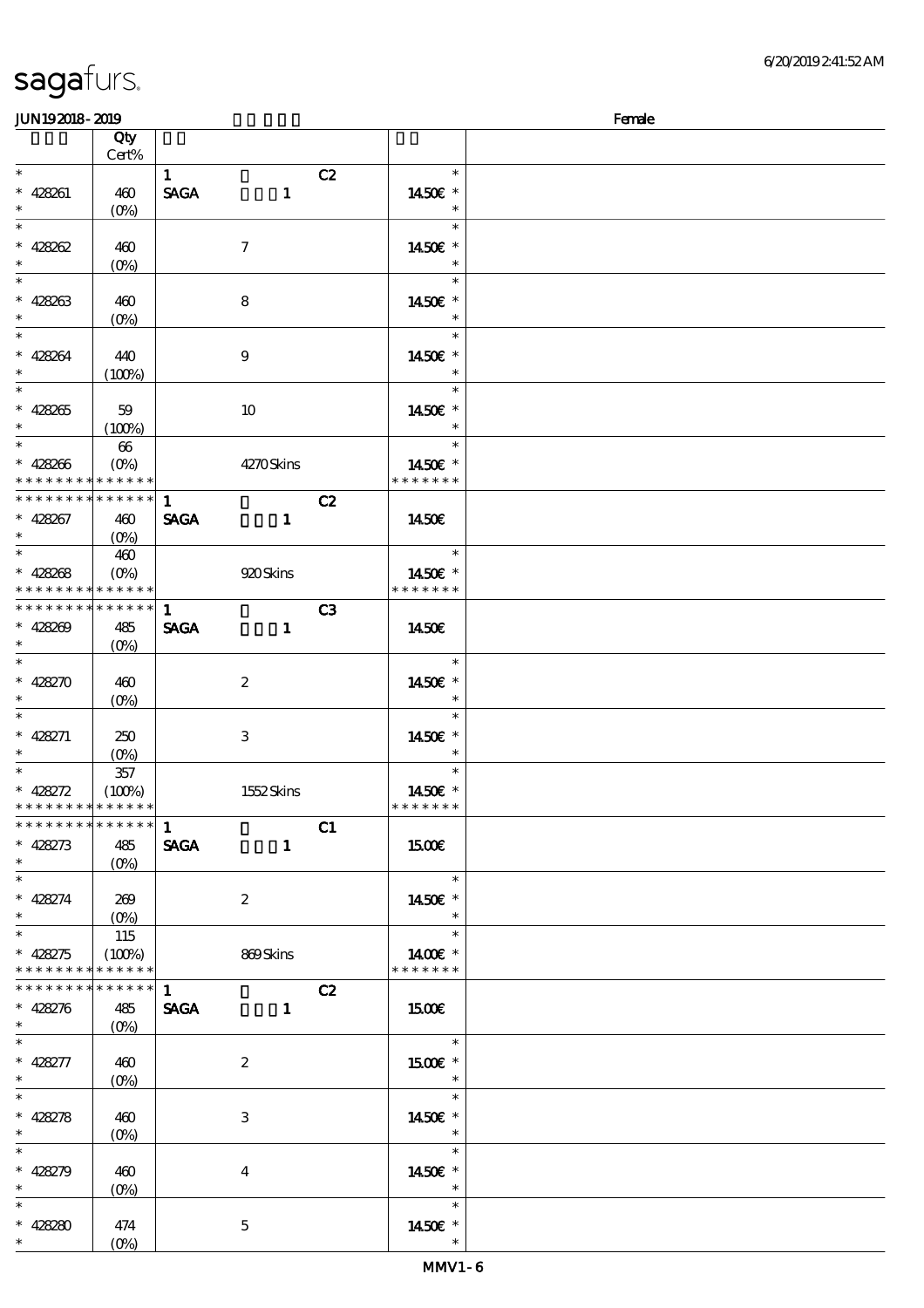| sagafurs. |  |
|-----------|--|
|           |  |

#### JUN192018-2019 - 2019 - 2019 - 2019 - 2019 - 2019 - 2019 - 2019 - 2019 - 2019 - 2019 - 2019 - 2019 - 2019 - 20

| ~~~~~~~                  |                    |                        |                           |                |               | ----- |
|--------------------------|--------------------|------------------------|---------------------------|----------------|---------------|-------|
|                          | Qty                |                        |                           |                |               |       |
|                          | Cert%              |                        |                           |                |               |       |
| $\overline{\ast}$        | 394                | $\mathbf{1}$           |                           | C2             | $\ast$        |       |
| $* 428281$               | (100%)             | <b>SAGA</b>            | $\mathbf{1}$              |                | 1450€ *       |       |
| * * * * * * * *          | * * * * * *        |                        |                           |                | * * * * * * * |       |
| * * * * * * *            | * * * * * *        | $\mathbf{1}$           |                           | C <sub>3</sub> |               |       |
| $* 428282$               | 485                | <b>SAGA</b>            | $\mathbf{1}$              |                | 1450€         |       |
| $\ast$                   |                    |                        |                           |                |               |       |
|                          | $(O\!/\!\!\delta)$ |                        |                           |                |               |       |
|                          |                    |                        |                           |                | $\ast$        |       |
| $* 428283$               | 166                |                        | $\boldsymbol{2}$          |                | 1450€ *       |       |
| $\ast$                   | $(0\%)$            |                        |                           |                |               |       |
| $*$                      | 299                |                        |                           |                | $\ast$        |       |
| $* 428284$               | (100%)             |                        | 950Skins                  |                | 1450€ *       |       |
| * * * * * * * *          | * * * * * *        |                        |                           |                | * * * * * * * |       |
| * * * * * * * *          | * * * * * *        |                        |                           |                |               |       |
|                          |                    | $\mathbf{1}$           |                           | C <sub>3</sub> |               |       |
| $* 428285$               | 485                | <b>SAGA</b>            | $\blacksquare$            |                | 1400€         |       |
| $\ast$                   | $(O\%)$            |                        |                           |                |               |       |
| $\ast$                   |                    |                        |                           |                | $\ast$        |       |
| $* 428286$               | 86                 |                        | $\boldsymbol{2}$          |                | 1400€ *       |       |
| $\ast$                   | $(0\%)$            |                        |                           |                | $\ast$        |       |
|                          |                    |                        |                           |                | $\ast$        |       |
|                          | 178                |                        |                           |                |               |       |
| $* 428287$               | (98%)              |                        | 749Skins                  |                | 1400€ *       |       |
| * * * * * * * *          | * * * * * *        |                        |                           |                | * * * * * * * |       |
|                          |                    | $\mathbf{1}$           | $\mathbf{x}$              | C1             |               |       |
| 428288                   | 242                | <b>SAGA</b>            | $\mathbf{1}$              |                | 1400€         |       |
|                          | (21%)              |                        |                           |                |               |       |
| * * * * * * * *          | * * * * * *        | $1 \quad \blacksquare$ | $\mathbf{x}$              | C2             |               |       |
|                          |                    |                        |                           |                |               |       |
| $* 428289$<br>$\ast$     | 485                | <b>SAGA</b>            | $\mathbf{1}$              |                | 1450€         |       |
| $\overline{\phantom{0}}$ | $(0\%)$            |                        |                           |                |               |       |
|                          |                    |                        |                           |                | $\ast$        |       |
| $* 428290$               | 183                |                        | $\boldsymbol{2}$          |                | 1450€ *       |       |
| $\ast$                   | $(0\%)$            |                        |                           |                | $\ast$        |       |
|                          | 164                |                        |                           |                | $\ast$        |       |
| $* 428291$               | (100%)             |                        | 832Skins                  |                | 1450E *       |       |
| * * * * *<br>* * *       | * * * * * *        |                        |                           |                | * * * * * * * |       |
| * * * * * * * *          | * * * * * *        | $\mathbf{1}$           |                           |                |               |       |
|                          |                    |                        | $\mathbf{x}$              | C3             |               |       |
| $* 428292$               | 126                | <b>SAGA</b>            | $\sim$ $-1$               |                | 1400E         |       |
| $\ast$                   | $(O\%)$            |                        |                           |                |               |       |
| $\ast$                   | 108                |                        |                           |                | $\ast$        |       |
| $* 428293$               | (100%)             |                        | 234Skins                  |                | 1400€ *       |       |
| * * * * * * * *          | * * * * * *        |                        |                           |                | * * * * * * * |       |
|                          |                    | $\mathbf{1}$           | $\boldsymbol{\mathsf{X}}$ | C1             |               |       |
| 428294                   | 491                | <b>SAGA</b>            | $\boldsymbol{z}$          |                | <b>160€</b>   |       |
|                          |                    |                        |                           |                |               |       |
|                          | (18%)              |                        |                           |                |               |       |
| * * * * * * *            | * * * * * *        | $\mathbf{1}$           | $\boldsymbol{\mathsf{z}}$ | C1             |               |       |
| $* 428295$               | 485                | <b>SAGA</b>            | $\boldsymbol{z}$          |                | (1600E)       |       |
| $\ast$                   | $(O\%)$            |                        |                           |                |               |       |
| $\ast$                   |                    |                        |                           |                | $\ast$        |       |
| $* 428296$               | 213                |                        | $\boldsymbol{2}$          |                | $(1600E)*$    |       |
| $\ast$                   | $(0\%)$            |                        |                           |                | $\ast$        |       |
| $\ast$                   | 105                |                        |                           |                | $\ast$        |       |
|                          |                    |                        |                           |                |               |       |
| $* 428297$               | (90%)              |                        | 803Skins                  |                | $(1600E)*$    |       |
| * * *                    | * * * * * *        |                        |                           |                | * * * * * * * |       |
| * * * * * * *            | * * * * * *        | $\mathbf{1}$           | $\boldsymbol{\mathsf{z}}$ | C2             |               |       |
| $* 428298$               | 485                | <b>SAGA</b>            | $\pmb{2}$                 |                | (1600)        |       |
| $\ast$                   | $(O\% )$           |                        |                           |                |               |       |
| $\ast$                   |                    |                        |                           |                | $\ast$        |       |
| $* 428299$               | 413                |                        | $\boldsymbol{2}$          |                | $(1600E)*$    |       |
| $\ast$                   |                    |                        |                           |                | $\ast$        |       |
|                          | $(O\%)$            |                        |                           |                |               |       |
| $\ast$                   | 168                |                        |                           |                | $\ast$        |       |
| $* 428300$               | (100%)             |                        | 1066Skins                 |                | $(1600E)*$    |       |
| * * * * * * * *          | * * * * * *        |                        |                           |                | * * * * * * * |       |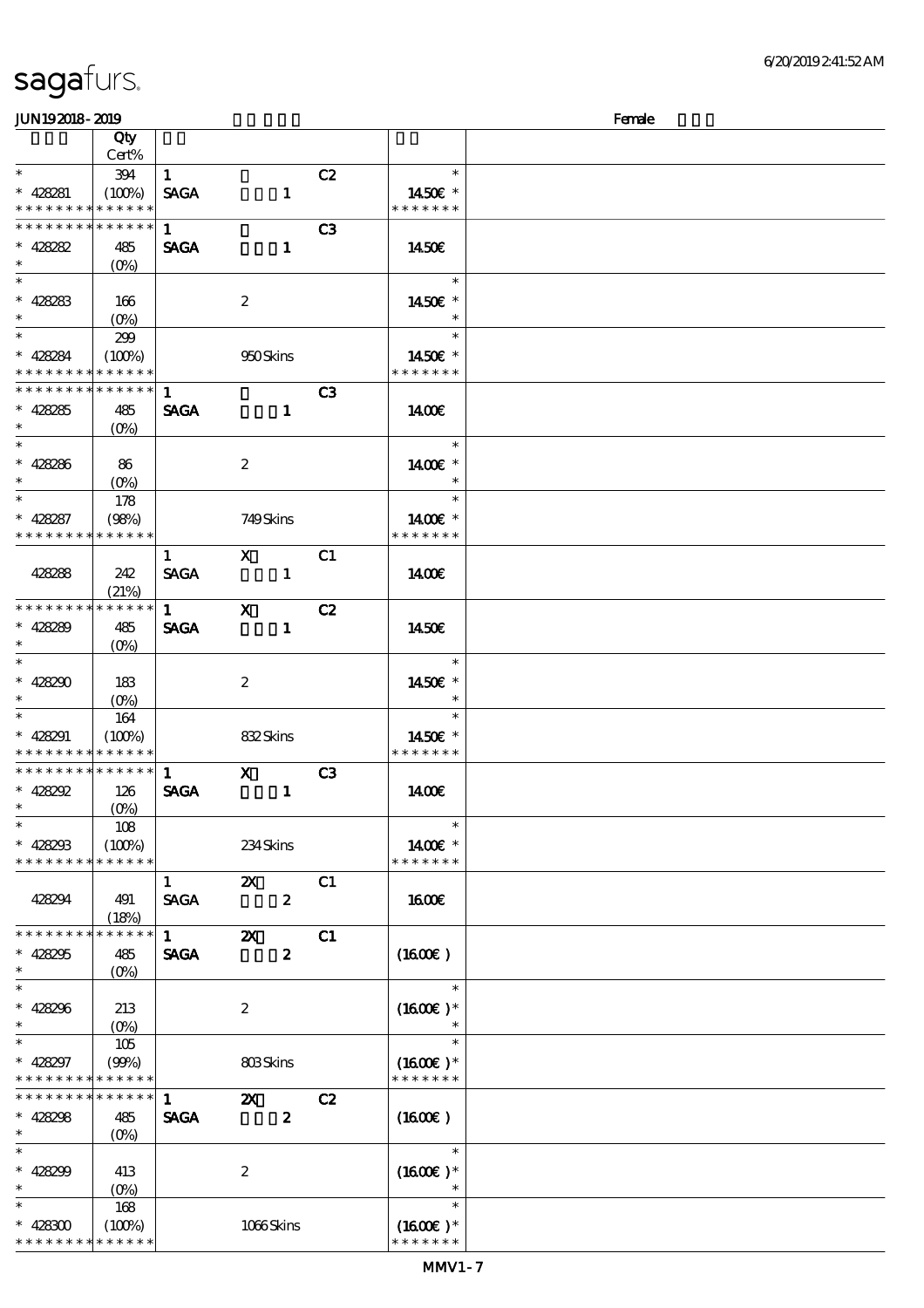| <b>JUN192018-2019</b> |                    |                        |                           |                  |                |                      | Female |
|-----------------------|--------------------|------------------------|---------------------------|------------------|----------------|----------------------|--------|
|                       | Qty                |                        |                           |                  |                |                      |        |
|                       | Cert%              |                        |                           |                  |                |                      |        |
| * * * * * * * *       | * * * * * *        | $\mathbf{1}$           | $\boldsymbol{\mathsf{z}}$ |                  | C2             |                      |        |
| $* 428301$            | 485                | <b>SAGA</b>            |                           | $\boldsymbol{z}$ |                | (1600)               |        |
| $\ast$                | $(O\!/\!\!\delta)$ |                        |                           |                  |                |                      |        |
| $\ast$                |                    |                        |                           |                  |                | $\ast$               |        |
| $*$ 428302            | 460                |                        | $\boldsymbol{2}$          |                  |                | $(1600E)*$           |        |
| $\ast$                |                    |                        |                           |                  |                | $\ast$               |        |
| $\overline{\ast}$     | $(O\%)$            |                        |                           |                  |                | $\ast$               |        |
|                       |                    |                        |                           |                  |                |                      |        |
| $* 42830B$<br>$\ast$  | 175                |                        | $\,3$                     |                  |                | $(1600E)*$           |        |
|                       | $(0\%)$            |                        |                           |                  |                |                      |        |
| $\overline{\ast}$     | 284                |                        |                           |                  |                | $\ast$               |        |
| $* 428304$            | (100%)             |                        | 1404Skins                 |                  |                | $(1600E)*$           |        |
| * * * * * * * *       | * * * * * *        |                        |                           |                  |                | * * * * * * *        |        |
| * * * * * * * *       | * * * * * *        | $\mathbf{1}$           | $\boldsymbol{\mathsf{z}}$ |                  | C <sub>3</sub> |                      |        |
| $* 428305$            | 228                | <b>SAGA</b>            |                           | $\boldsymbol{z}$ |                | (1600E)              |        |
| $\ast$                | $(O\!/\!o)$        |                        |                           |                  |                |                      |        |
| $\ast$                | 10B                |                        |                           |                  |                | $\ast$               |        |
| $* 428306$            | (100%)             |                        | 331 Skins                 |                  |                | $(1600E)*$           |        |
| * * * * * * * *       | * * * * * *        |                        |                           |                  |                | * * * * * * *        |        |
| * * * * * * * *       | * * * * * *        | $\mathbf{1}$           |                           |                  | C3             |                      |        |
|                       |                    |                        | $\boldsymbol{\mathsf{z}}$ |                  |                |                      |        |
| $* 428307$            | 259                | <b>SAGA</b>            |                           | $\boldsymbol{z}$ |                | (1600)               |        |
| $\ast$                | $(O_0)$            |                        |                           |                  |                |                      |        |
| $\ast$                | 115                |                        |                           |                  |                | $\ast$               |        |
| $* 428308$            | (100%)             |                        | 374Skins                  |                  |                | $(1600E)*$           |        |
| * * * * * * *         | * * * * * *        |                        |                           |                  |                | * * * * * * *        |        |
| * * * * * * * *       | * * * * * *        | $\mathbf{1}$           | $\mathbf{x}$              |                  | C1             |                      |        |
| $* 428309$            | 485                | <b>SAGA</b>            |                           | $\boldsymbol{z}$ |                | (1600)               |        |
| $\ast$                | $(0\%)$            |                        |                           |                  |                |                      |        |
| $\ast$                |                    |                        |                           |                  |                | $\ast$               |        |
| * 428310              | 134                |                        | $\boldsymbol{2}$          |                  |                | $(1600E)*$           |        |
| $\ast$                | $(O\%)$            |                        |                           |                  |                | $\ast$               |        |
| $\ast$                |                    |                        |                           |                  |                | $\ast$               |        |
|                       | 148                |                        |                           |                  |                |                      |        |
| $* 428311$            | (100%)             |                        | 767 Skins                 |                  |                | $(1600E)*$           |        |
| * * * * * * * *       | * * * * * *        |                        |                           |                  |                | * * * * * * *        |        |
| * * * * * * * *       | * * * * * *        | $\mathbf{1}$           | $\mathbf x$               |                  | C1             |                      |        |
| $* 428312$            | 485                | <b>SAGA</b>            |                           | $\boldsymbol{2}$ |                | $(1600\varepsilon)$  |        |
| $*$                   | (0%)               |                        |                           |                  |                |                      |        |
| $\ast$                |                    |                        |                           |                  |                | $\ast$               |        |
| $* 428313$            | 460                |                        | $\boldsymbol{2}$          |                  |                | $(1600E)*$           |        |
| $\ast$                | $(O\%)$            |                        |                           |                  |                |                      |        |
| $\ast$                |                    |                        |                           |                  |                | $\ast$               |        |
| $* 428314$            | 123                |                        | 3                         |                  |                | $(1600E)*$           |        |
| $\ast$                | $(O\!/\!\!\delta)$ |                        |                           |                  |                |                      |        |
| $\ast$                |                    |                        |                           |                  |                | $\ast$               |        |
|                       | 193                |                        |                           |                  |                |                      |        |
| $* 428315$            | (100%)             |                        | 1261 Skins                |                  |                | $(1600E)*$           |        |
| * * * * * * * *       | * * * * * *        |                        |                           |                  |                | * * * * * * *        |        |
|                       |                    | $\mathbf{1}$           | $\mathbf{x}$              |                  | C1             |                      |        |
| 428316                | 412                | <b>SAGA</b>            |                           | $\boldsymbol{z}$ |                | $(1600\varepsilon)$  |        |
|                       | (9%)               |                        |                           |                  |                |                      |        |
| * * * * * * *         | * * * * * *        | $1 \quad \blacksquare$ | $\mathbf{x}$              |                  | C2             |                      |        |
| * 428317              | 485                | <b>SAGA</b>            |                           | $\boldsymbol{z}$ |                | $(1600\varepsilon)$  |        |
| $\ast$                | $(O\%)$            |                        |                           |                  |                |                      |        |
| $\ast$                |                    |                        |                           |                  |                | $\ast$               |        |
| $* 428318$            | 460                |                        | $\boldsymbol{2}$          |                  |                | $(1600E)*$           |        |
| $\ast$                | $(O\%)$            |                        |                           |                  |                |                      |        |
| $\ast$                |                    |                        |                           |                  |                | $\ast$               |        |
|                       |                    |                        |                           |                  |                |                      |        |
| * 428319              | 391                |                        | $\,3$                     |                  |                | $(1600E)*$<br>$\ast$ |        |
| $\ast$                | $(O\%)$            |                        |                           |                  |                |                      |        |
| $\ast$                | 246                |                        |                           |                  |                | $\ast$               |        |
| $* 428320$            | (100%)             |                        | 1582Skins                 |                  |                | $(1600\text{E})$ *   |        |
| * * * * * * * *       | * * * * * *        |                        |                           |                  |                | * * * * * * *        |        |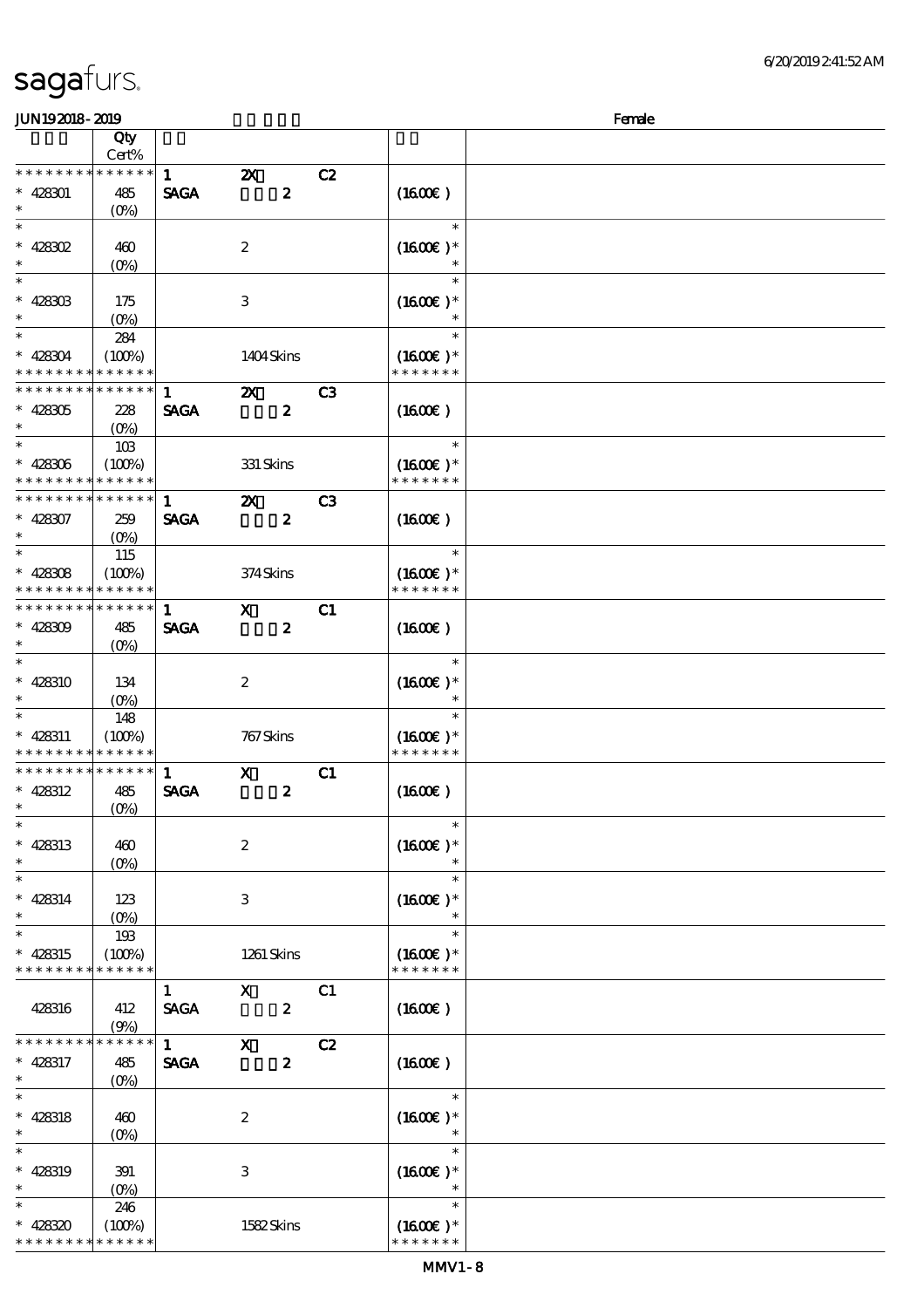### JUNI9 2018 - 2019 - 2019 - 2019 - 2019 - 2019 - 2019 - 2019 - 2019 - 2019 - 2019 - 2019 - 2019 - 2019 - 2019 -

| www.www                                    |                 |              |                  |                |               |  |
|--------------------------------------------|-----------------|--------------|------------------|----------------|---------------|--|
|                                            | Qty             |              |                  |                |               |  |
|                                            | Cert%           |              |                  |                |               |  |
| * * * * * * * *                            | * * * * * *     | $\mathbf{1}$ | $\mathbf{x}$     | C2             |               |  |
| $* 428321$                                 | 485             | <b>SAGA</b>  | $\boldsymbol{z}$ |                | (1600)        |  |
| $\ast$                                     | $(O_0)$         |              |                  |                |               |  |
| $\overline{\ast}$                          |                 |              |                  |                | $\ast$        |  |
| $* 428322$                                 | 460             |              | $\boldsymbol{2}$ |                | $(1600E)*$    |  |
| $\ast$                                     |                 |              |                  |                |               |  |
|                                            | $(O\%)$         |              |                  |                | $\ast$        |  |
| $\overline{\ast}$                          |                 |              |                  |                | $\ast$        |  |
| $* 428323$                                 | 460             |              | 3                |                | $(1600E)*$    |  |
| $\ast$                                     | $(O\%)$         |              |                  |                |               |  |
| $\ast$                                     |                 |              |                  |                | $\ast$        |  |
| $* 428324$                                 | 296             |              | $\bf{4}$         |                | $(1600E)*$    |  |
| $\ast$                                     |                 |              |                  |                |               |  |
| $\overline{\phantom{0}}$                   | $(0\%)$         |              |                  |                |               |  |
|                                            | 408             |              |                  |                | $\ast$        |  |
| $* 428325$                                 | (100%)          |              | 2109Skins        |                | $(1600E)*$    |  |
| * * * * * * * *                            | * * * * * *     |              |                  |                | * * * * * * * |  |
| * * * * * * * *                            | * * * * * *     | $\mathbf{1}$ | $\mathbf{x}$     | C3             |               |  |
| $* 428326$                                 | 319             | <b>SAGA</b>  | $\boldsymbol{z}$ |                | 1550€         |  |
| $\ast$                                     |                 |              |                  |                |               |  |
| $\overline{\ast}$                          | $(0\%)$         |              |                  |                |               |  |
|                                            | 154             |              |                  |                | $\ast$        |  |
| $* 428327$                                 | (100%)          |              | 473Skins         |                | $(1550E)*$    |  |
| * * * * * * * *                            | * * * * * *     |              |                  |                | * * * * * * * |  |
| * * * * * * * * * * * * * *                |                 | $\mathbf{1}$ | $\mathbf{x}$     | C <sub>3</sub> |               |  |
| $* 428328$                                 | 449             | <b>SAGA</b>  | $\boldsymbol{z}$ |                | 1550€         |  |
| $\ast$                                     |                 |              |                  |                |               |  |
|                                            | (0%)            |              |                  |                | $\ast$        |  |
|                                            | 167             |              |                  |                |               |  |
| $* 428329$                                 | (100%)          |              | 616Skins         |                | $(1550E)*$    |  |
| * * * * * * * *                            | * * * * * *     |              |                  |                | * * * * * * * |  |
| * * * * * * * *                            | $* * * * * * *$ | $\mathbf{1}$ |                  | C1             |               |  |
| $* 42830$                                  | 485             | <b>SAGA</b>  | $\boldsymbol{z}$ |                | (1600)        |  |
| $\ast$                                     |                 |              |                  |                |               |  |
| $\overline{\phantom{0}}$                   | $(0\%)$         |              |                  |                | $\ast$        |  |
|                                            |                 |              |                  |                |               |  |
| $* 428331$                                 | 301             |              | $\boldsymbol{z}$ |                | $(1600E)*$    |  |
| $\ast$                                     | $(O\%)$         |              |                  |                | $\ast$        |  |
| $\ast$                                     | 229             |              |                  |                | $\ast$        |  |
| $* 42832$                                  | (100%)          |              | 1015Skins        |                | $(1600E)*$    |  |
| * * * * * * * *                            | * * * * * *     |              |                  |                | * * * * * * * |  |
| * * * * * * * * <mark>* * * * * * *</mark> |                 | $\mathbf{1}$ |                  | C1             |               |  |
|                                            |                 |              |                  |                |               |  |
| 428333<br>$\ast$                           | 485             | <b>SAGA</b>  | $\boldsymbol{z}$ |                | (1600E)       |  |
| $\ast$                                     | $(O\%)$         |              |                  |                |               |  |
| $\ast$                                     |                 |              |                  |                | $\ast$        |  |
| $* 428334$                                 | 460             |              | $\boldsymbol{2}$ |                | $(1600E)*$    |  |
| $\ast$                                     | $(O\%)$         |              |                  |                | $\ast$        |  |
| $\ast$                                     |                 |              |                  |                | $\ast$        |  |
|                                            |                 |              |                  |                |               |  |
| $* 428335$                                 | 460             |              | $\,3$            |                | $(1600E)*$    |  |
| $\ast$                                     | $(O\%)$         |              |                  |                | $\ast$        |  |
| $\ast$                                     |                 |              |                  |                | $\ast$        |  |
| $* 428336$                                 | 408             |              | $\boldsymbol{4}$ |                | $(1600E)*$    |  |
| $\ast$                                     | $(0\%)$         |              |                  |                |               |  |
| $\ast$                                     | 386             |              |                  |                | $\ast$        |  |
|                                            |                 |              |                  |                |               |  |
| $* 428337$                                 | (100%)          |              | 2199Skins        |                | $(1600E)*$    |  |
| * * *<br>* * *                             | * * * * * *     |              |                  |                | * * * * * * * |  |
| * * * * * * * *                            | * * * * * *     | $\mathbf{1}$ |                  | C2             |               |  |
| $* 42838$                                  | 485             | <b>SAGA</b>  | $\boldsymbol{z}$ |                | (1600)        |  |
| $\ast$                                     | $(O\%)$         |              |                  |                |               |  |
| $\ast$                                     |                 |              |                  |                | $\ast$        |  |
|                                            |                 |              |                  |                |               |  |
| $* 42839$                                  | 460             |              | $\boldsymbol{2}$ |                | $(1600E)*$    |  |
| $\ast$                                     | $(0\%)$         |              |                  |                | $\ast$        |  |
| $\ast$                                     |                 |              |                  |                | $\ast$        |  |
| $* 428340$                                 | 460             |              | $\,3$            |                | $(1600E)*$    |  |
| $\ast$                                     | $(0\%)$         |              |                  |                | $\ast$        |  |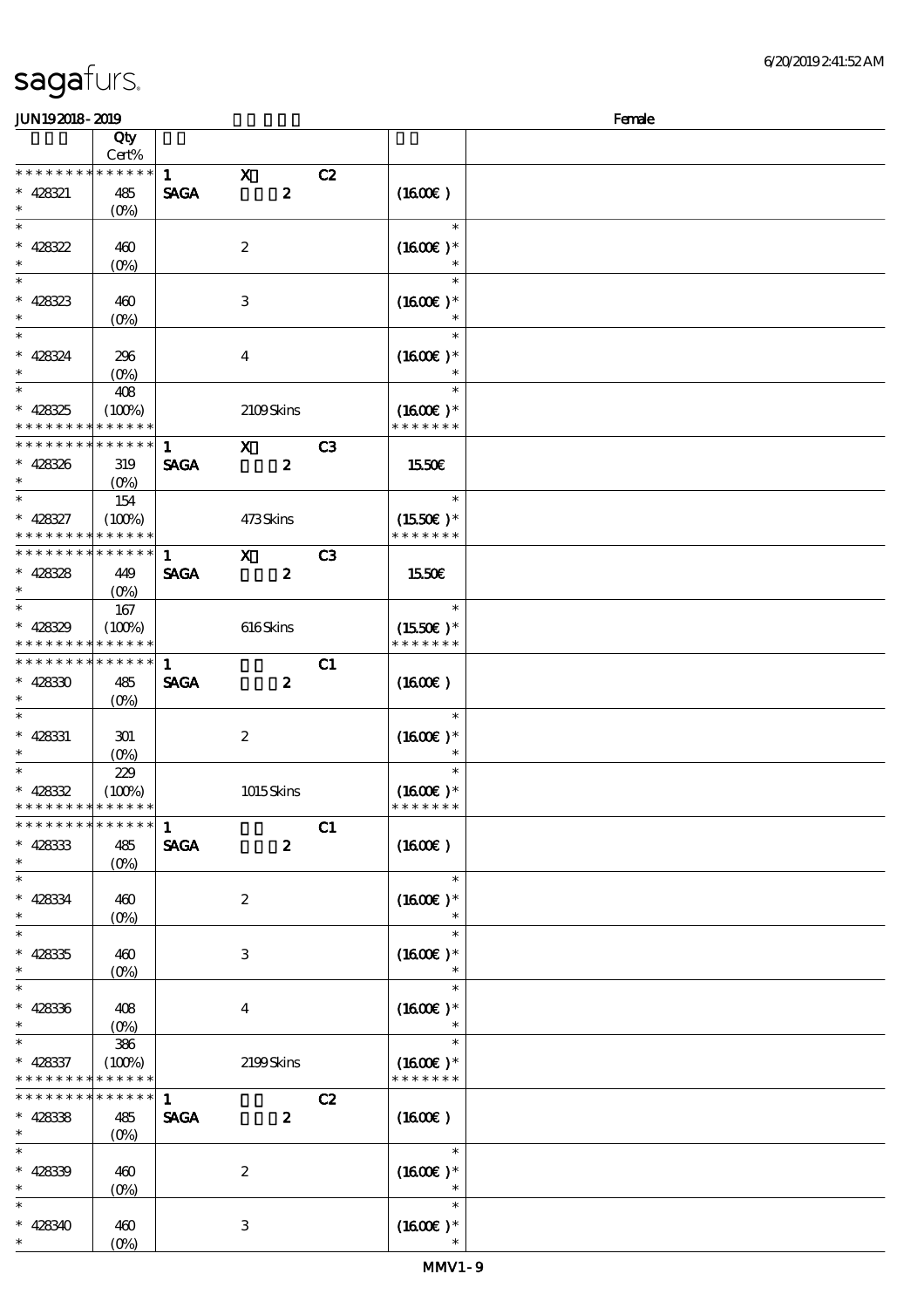| JUN192018-2019              |                   |                                 |                |                     | Female |
|-----------------------------|-------------------|---------------------------------|----------------|---------------------|--------|
|                             | Qty               |                                 |                |                     |        |
|                             | Cert%             |                                 |                |                     |        |
| $\ast$                      |                   | $\mathbf{1}$                    | C2             | $\ast$              |        |
| $* 428341$                  |                   | <b>SAGA</b><br>$\boldsymbol{z}$ |                | $(1600E)*$          |        |
| $\ast$                      | 420               |                                 |                |                     |        |
|                             | (O <sub>0</sub> ) |                                 |                |                     |        |
| $\ast$                      |                   |                                 |                | $\ast$              |        |
| $* 428342$                  | 75                | $\mathbf 5$                     |                | $(1600E)*$          |        |
|                             | (O <sub>0</sub> ) |                                 |                |                     |        |
| $\ast$                      | 441               |                                 |                | $\ast$              |        |
| $* 428343$                  | (100%)            | 2341 Skins                      |                | $(1600E)*$          |        |
| * * * *                     | * * * * * *       |                                 |                | * * * * * * *       |        |
|                             | * * * * * *       |                                 |                |                     |        |
| * * * * *                   |                   | $\mathbf{1}$                    | C2             |                     |        |
| $* 428344$                  | 485               | <b>SAGA</b><br>$\boldsymbol{2}$ |                | (1600)              |        |
| $\ast$                      | (O <sub>0</sub> ) |                                 |                |                     |        |
| $\ast$                      |                   |                                 |                | $\ast$              |        |
| $\ast$<br>428345            | 460               | $\boldsymbol{2}$                |                | $(1600E)*$          |        |
| $\ast$                      | $(0\%)$           |                                 |                | $\ast$              |        |
| $\ast$                      |                   |                                 |                | $\ast$              |        |
|                             |                   |                                 |                |                     |        |
| $\ast$<br>428346            | 460               | $\,3\,$                         |                | $(1600E)*$          |        |
| $\ast$                      | (O <sub>0</sub> ) |                                 |                |                     |        |
| $\ast$                      |                   |                                 |                | $\ast$              |        |
| $\ast$<br>428347            | 460               | $\boldsymbol{4}$                |                | $(1600E)*$          |        |
| $\ast$                      | (O <sub>0</sub> ) |                                 |                |                     |        |
| $\ast$                      |                   |                                 |                | $\ast$              |        |
|                             |                   |                                 |                |                     |        |
| $\ast$<br>428348            | 460               | $\mathbf 5$                     |                | $(1600E)*$          |        |
|                             | (O <sub>0</sub> ) |                                 |                |                     |        |
| $\ast$                      |                   |                                 |                | $\ast$              |        |
| $* 428349$                  | 460               | $\boldsymbol{6}$                |                | $(1600E)*$          |        |
|                             | (O <sub>0</sub> ) |                                 |                | $\ast$              |        |
| $\ast$                      |                   |                                 |                | $\ast$              |        |
| $* 42830$                   |                   | $\boldsymbol{\tau}$             |                |                     |        |
|                             | 479               |                                 |                | $(1600E)*$          |        |
| ∗                           | $(O\%)$           |                                 |                | $\ast$              |        |
| $\ast$                      |                   |                                 |                | *                   |        |
| $\ast$<br>428351            | 460               | 8                               |                | $(1600E)*$          |        |
| $\ast$                      | (100%)            |                                 |                | $\ast$              |        |
| $\ast$                      |                   |                                 |                | $\ast$              |        |
| $* 428352$                  | 460               | $\boldsymbol{9}$                |                | $(1600E)*$          |        |
| $\ast$                      | (100%)            |                                 |                |                     |        |
| $\overline{\phantom{0}}$    | 102               |                                 |                | $\ast$              |        |
|                             |                   |                                 |                |                     |        |
| $* 428353$                  | (100%)            | 4286Skins                       |                | $(1600E)*$          |        |
| * * * * * * * * * * * * * * |                   |                                 |                | * * * * * * *       |        |
| * * * * * * * *             | * * * * * *       | $\mathbf{1}$                    | C3             |                     |        |
| $* 428354$                  | 479               | <b>SAGA</b><br>$\boldsymbol{z}$ |                | $(1550\varepsilon)$ |        |
| $\ast$                      | $(O\%)$           |                                 |                |                     |        |
| $\ast$                      | 178               |                                 |                | $\ast$              |        |
|                             |                   |                                 |                |                     |        |
| $* 428355$                  | (100%)            | 657Skins                        |                | $(1550E)*$          |        |
| * * * * * * * *             | * * * * * *       |                                 |                | * * * * * * *       |        |
| * * * * * * * *             | * * * * * *       | $\mathbf{1}$                    | C <sub>3</sub> |                     |        |
| $* 428356$                  | 485               | <b>SAGA</b><br>$\boldsymbol{z}$ |                | (1550E)             |        |
| $\ast$                      | $(O\%)$           |                                 |                |                     |        |
| $\ast$                      |                   |                                 |                | $\ast$              |        |
| $* 428357$                  | 414               | $\boldsymbol{z}$                |                | $(1550E)*$          |        |
| $\ast$                      |                   |                                 |                | $\ast$              |        |
|                             | $(O\%)$           |                                 |                |                     |        |
| $\ast$                      | 446               |                                 |                | $\ast$              |        |
| $* 428358$                  | (100%)            | 1345Skins                       |                | $(1550E)^*$         |        |
| * * * * * * * *             | * * * * * *       |                                 |                | * * * * * * *       |        |
| * * * * * * * *             | * * * * * *       | $\mathbf{1}$                    | C1             |                     |        |
| $* 428359$                  | 485               | <b>SAGA</b><br>$\boldsymbol{z}$ |                | (1600E)             |        |
| $\ast$                      | $(O\%)$           |                                 |                |                     |        |
| $\ast$                      |                   |                                 |                | $\ast$              |        |
|                             |                   |                                 |                |                     |        |
| $* 42830$                   | 389               | $\boldsymbol{2}$                |                | $(1600E)*$          |        |
| $\ast$                      | (O <sub>0</sub> ) |                                 |                |                     |        |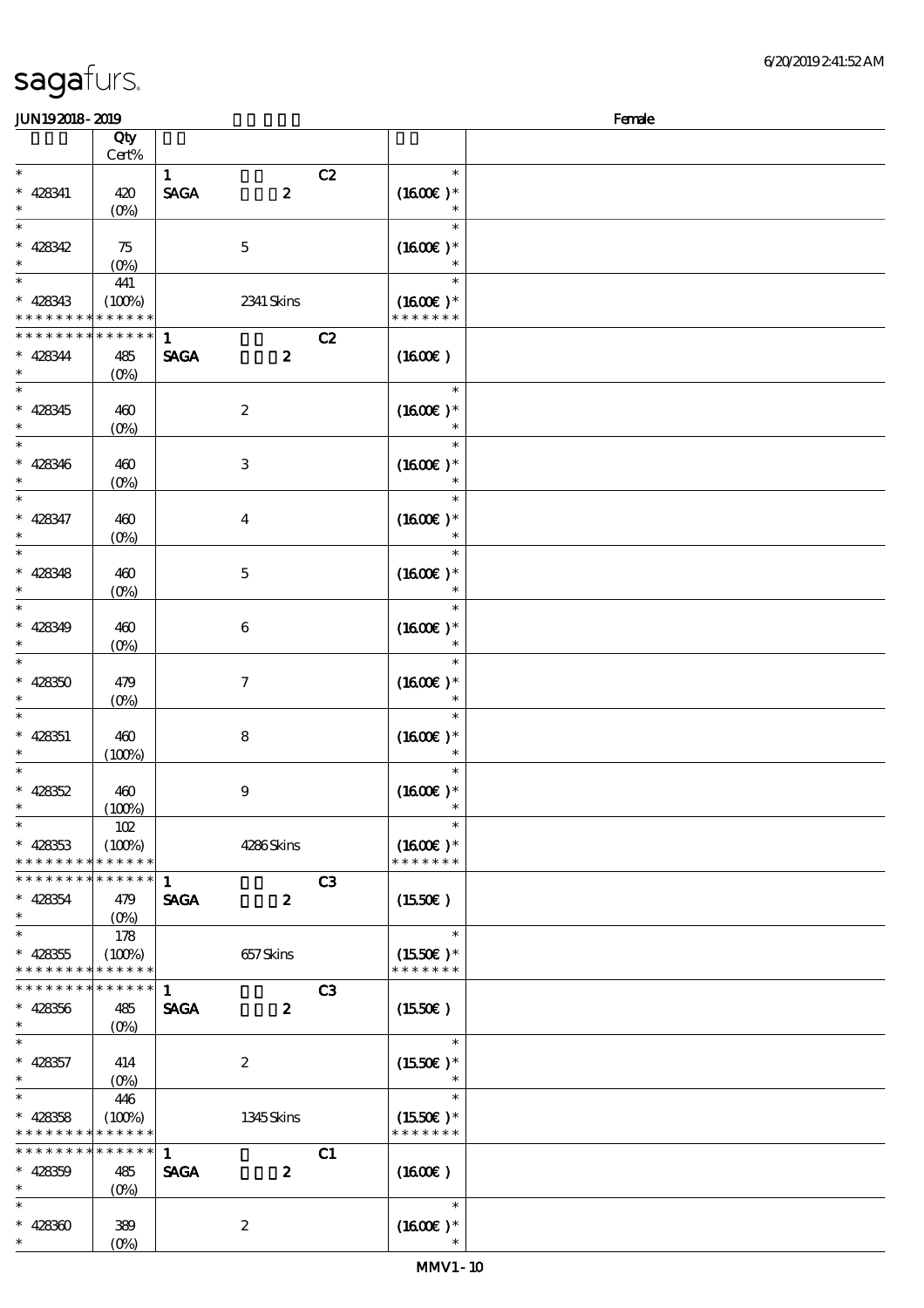| JUN192018-2019                           |                                                   |              |                  |    | Female                      |  |  |  |
|------------------------------------------|---------------------------------------------------|--------------|------------------|----|-----------------------------|--|--|--|
|                                          | Qty<br>Cert%                                      |              |                  |    |                             |  |  |  |
| $\ast$                                   |                                                   |              |                  |    | $\ast$                      |  |  |  |
|                                          | 280                                               | $\mathbf{1}$ |                  | C1 |                             |  |  |  |
| $* 428361$<br>* * *                      | (100%)<br>* * * * * * * * * * *                   | <b>SAGA</b>  | $\pmb{2}$        |    | $(1600E)*$<br>* * * * * * * |  |  |  |
|                                          |                                                   |              |                  |    |                             |  |  |  |
| * * * * * * * *                          | $* * * * * * *$                                   | $\mathbf{1}$ |                  | C1 |                             |  |  |  |
| $* 428362$                               | 485                                               | <b>SAGA</b>  | $\pmb{2}$        |    | $(1600\varepsilon)$         |  |  |  |
| $\ast$                                   | $(0\%)$                                           |              |                  |    |                             |  |  |  |
| $\ast$                                   |                                                   |              |                  |    | $\ast$                      |  |  |  |
| $* 428363$                               | 460                                               |              | $\boldsymbol{2}$ |    | $(1600E)*$                  |  |  |  |
| $\ast$                                   | $(O\%)$                                           |              |                  |    | $\ast$                      |  |  |  |
| $\ast$                                   |                                                   |              |                  |    | $\ast$                      |  |  |  |
| $* 428364$                               | 460                                               |              | $\,3\,$          |    | $(1600E)*$                  |  |  |  |
| $\ast$                                   | $(O\!\!\!\!\!\!\backslash\rho)$                   |              |                  |    |                             |  |  |  |
| $\ast$                                   |                                                   |              |                  |    | $\ast$                      |  |  |  |
| $* 428365$                               | 55                                                |              | $\boldsymbol{4}$ |    | $(1600E)*$                  |  |  |  |
| $\ast$                                   | $(O\%)$                                           |              |                  |    |                             |  |  |  |
| $\ast$                                   | 409                                               |              |                  |    | $\ast$                      |  |  |  |
| $* 428366$                               | (100%)                                            |              | 1869Skins        |    | $(1600E)*$                  |  |  |  |
| * * * * * * * * <mark>* * * * * *</mark> |                                                   |              |                  |    | * * * * * * *               |  |  |  |
| * * * * * * * * * * * * * * *            |                                                   | $\mathbf{1}$ |                  | C1 |                             |  |  |  |
| $* 428367$                               | 485                                               | <b>SAGA</b>  | $\boldsymbol{z}$ |    | (1600)                      |  |  |  |
|                                          | (15%)                                             |              |                  |    |                             |  |  |  |
| $\ast$                                   | 254                                               |              |                  |    | $\ast$                      |  |  |  |
| $* 428368$                               | $(O\%)$                                           |              | 739Skins         |    | $(1600E)*$                  |  |  |  |
| * * * * * * * * <mark>* * * * * *</mark> |                                                   |              |                  |    | * * * * * * *               |  |  |  |
|                                          |                                                   | $\mathbf{1}$ |                  | C1 |                             |  |  |  |
| 428369                                   | 457                                               | <b>SAGA</b>  | $\boldsymbol{z}$ |    | $(1600\varepsilon)$         |  |  |  |
|                                          | (91%)                                             |              |                  |    |                             |  |  |  |
| * * * * * * * * * * * * * *              |                                                   | $\mathbf{1}$ |                  | C2 |                             |  |  |  |
| $* 428370$                               | 485                                               | <b>SAGA</b>  | $\boldsymbol{z}$ |    | $(1600\varepsilon)$         |  |  |  |
| $\ast$                                   | $(O\%)$                                           |              |                  |    |                             |  |  |  |
| $\ast$                                   |                                                   |              |                  |    | $\ast$                      |  |  |  |
| $* 428371$                               | 460                                               |              | $\boldsymbol{2}$ |    | $(1600E)*$                  |  |  |  |
| $\ast$                                   | $(O\%)$                                           |              |                  |    |                             |  |  |  |
| $\ast$                                   |                                                   |              |                  |    | $\ast$                      |  |  |  |
| $* 428372$                               | 480                                               |              | $\,3$            |    | $(1600E)*$                  |  |  |  |
|                                          | $(0\%)$                                           |              |                  |    |                             |  |  |  |
| $\ast$                                   |                                                   |              |                  |    |                             |  |  |  |
| $* 428373$                               | 463                                               |              | $\bf{4}$         |    | $(1600E)*$                  |  |  |  |
| $\ast$                                   |                                                   |              |                  |    | $\ast$                      |  |  |  |
| $\ast$                                   | $(O\% )$                                          |              |                  |    | $\ast$                      |  |  |  |
|                                          |                                                   |              |                  |    |                             |  |  |  |
| $* 428374$<br>$\ast$                     | 460                                               |              | $\mathbf{5}$     |    | $(1600E)*$<br>$\ast$        |  |  |  |
| $\ast$                                   | (100%)                                            |              |                  |    | $\ast$                      |  |  |  |
|                                          | 113                                               |              |                  |    |                             |  |  |  |
| $* 428375$<br>* * * * * * * *            | (100%)<br>* * * * * *                             |              | 2461 Skins       |    | $(1600E)*$<br>* * * * * * * |  |  |  |
| * * * * * * * *                          | $* * * * * * *$                                   | $\mathbf{1}$ |                  |    |                             |  |  |  |
|                                          |                                                   |              |                  | C2 |                             |  |  |  |
| $* 428376$                               | 485                                               | <b>SAGA</b>  | $\boldsymbol{z}$ |    | (1600E)                     |  |  |  |
| $\ast$<br>$\ast$                         | $(O\% )$                                          |              |                  |    |                             |  |  |  |
|                                          |                                                   |              |                  |    | $\ast$                      |  |  |  |
| $* 428377$                               | 460                                               |              | $\boldsymbol{2}$ |    | $(1600E)*$                  |  |  |  |
| $\ast$                                   | $(O\!\!\!\!\!\!\!\backslash \!\!\!\!\!\backslash$ |              |                  |    |                             |  |  |  |
| $\ast$                                   |                                                   |              |                  |    | $\ast$                      |  |  |  |
| $* 428378$                               | 460                                               |              | 3                |    | $(1600E)*$                  |  |  |  |
| $\ast$                                   | $(O\!/\!o)$                                       |              |                  |    |                             |  |  |  |
| $\ast$                                   |                                                   |              |                  |    | $\ast$                      |  |  |  |
| $* 428379$                               | 460                                               |              | $\bf{4}$         |    | $(1600E)*$                  |  |  |  |
| $\ast$                                   | $(0\%)$                                           |              |                  |    | $\ast$                      |  |  |  |
| $\ast$                                   |                                                   |              |                  |    | $\ast$                      |  |  |  |
| $* 428380$                               | 460                                               |              | $\mathbf 5$      |    | $(1600E)*$                  |  |  |  |
| $\ast$                                   | $(0\%)$                                           |              |                  |    | $\ast$                      |  |  |  |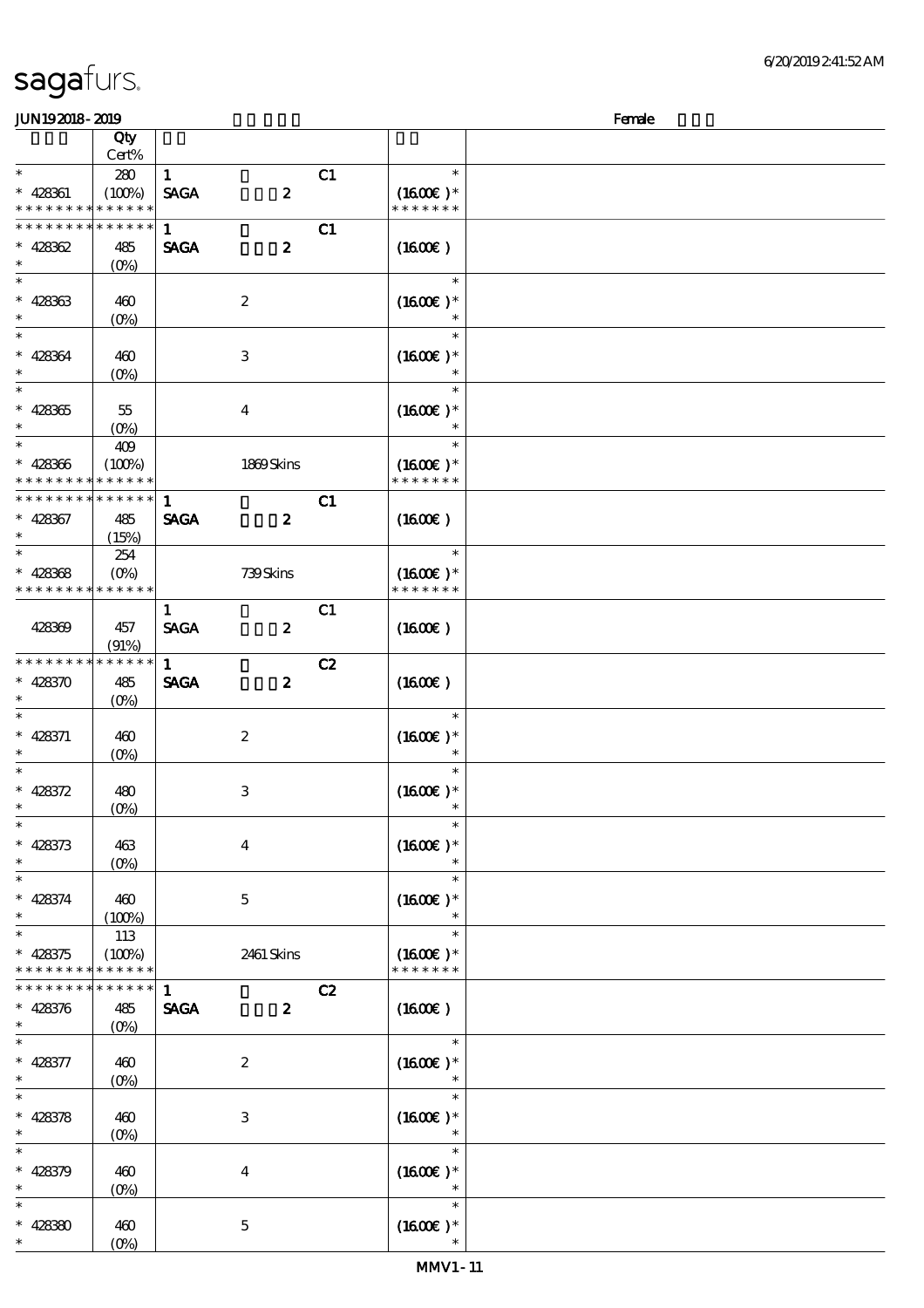| <b>JUN192018-2019</b> |             |                                       |                      | Female |
|-----------------------|-------------|---------------------------------------|----------------------|--------|
|                       | Qty         |                                       |                      |        |
| $\ast$                | Cert%       | $\mathbf{1}$                          | $\ast$               |        |
| $* 428381$            | 460         | C2<br><b>SAGA</b><br>$\boldsymbol{z}$ | $(1600E)*$           |        |
| $\ast$                |             |                                       | $\ast$               |        |
| $\ast$                | $(0\%)$     |                                       | $\ast$               |        |
|                       |             |                                       |                      |        |
| $* 42882$             | 459         | $\boldsymbol{7}$                      | $(1600E)*$<br>$\ast$ |        |
| $\ast$                | $(0\%)$     |                                       | $\ast$               |        |
|                       |             |                                       |                      |        |
| $* 42833$<br>$\ast$   | 460         | ${\bf 8}$                             | $(1600E)*$<br>$\ast$ |        |
| $\ast$                | (100%)      |                                       | $\ast$               |        |
|                       |             |                                       |                      |        |
| $* 428384$            | 460         | $\boldsymbol{9}$                      | $(1600E)*$           |        |
| $\ast$                | (100%)      |                                       | $\ast$               |        |
| $\ast$                | 378         |                                       | $\ast$               |        |
| $* 42835$             | (100%)      | 4542Skins                             | $(1600E)*$           |        |
| * * * * *             | * * * * * * |                                       | * * * * * * *        |        |
| * * * *<br>* * *      | * * * * * * | C2<br>$\mathbf{1}$                    |                      |        |
| $* 428386$            | 485         | <b>SAGA</b><br>$\boldsymbol{z}$       | (1600E)              |        |
| $\ast$                | $(O_0)$     |                                       |                      |        |
| $\ast$                |             |                                       | $\ast$               |        |
| $* 428387$            | 460         | $\boldsymbol{2}$                      | $(1600E)*$           |        |
| $\ast$                | $(O_0)$     |                                       | $\ast$               |        |
| $\ast$                |             |                                       | $\ast$               |        |
| $* 428388$            | 460         | $\,3$                                 | $(1600E)*$           |        |
|                       | $(0\%)$     |                                       | $\ast$               |        |
| $\ast$                |             |                                       | $\ast$               |        |
| $* 42830$             | 105         | $\boldsymbol{4}$                      | $(1600E)*$           |        |
| $\ast$                | $(O\%)$     |                                       | $\ast$               |        |
| $\ast$                | 184         |                                       | $\ast$               |        |
| $* 428300$            | (95%)       | 1694Skins                             | $(1600E)*$           |        |
| * * * * *             | * * * * * * |                                       | * * * * * * *        |        |
| * * * * * * * *       | * * * * * * | $\mathbf{1}$<br>C2                    |                      |        |
| $* 428391$            | 485         | <b>SAGA</b><br>$\boldsymbol{z}$       | (1600)               |        |
| $\ast$                | $(O\%)$     |                                       |                      |        |
| $\ast$                |             |                                       | $\ast$               |        |
| $* 428392$            | 460         | $\boldsymbol{2}$                      | $(1600E)*$           |        |
|                       | $(O_0)$     |                                       |                      |        |
| $\ast$                |             |                                       | $\ast$               |        |
| $* 428303$            | 460         | $\ensuremath{\mathbf{3}}$             | $(1600)$ *           |        |
| $\ast$                | (0%         |                                       |                      |        |
| $\overline{\ast}$     |             |                                       | $\ast$               |        |
| $* 428394$            | 460         | $\bf{4}$                              | $(1600E)*$           |        |
|                       | $(0\%)$     |                                       | $\ast$               |        |
| $\ast$                |             |                                       | $\ast$               |        |
| $* 428305$            | 460         | $\mathbf 5$                           | $(1600E)*$           |        |
| $\ast$                | (0%         |                                       | $\ast$               |        |
| $\ast$                |             |                                       | $\ast$               |        |
| $* 428306$            | 460         | $\bf 6$                               | $(1600E)*$           |        |
| $\ast$                | $(0\%)$     |                                       | $\ast$               |        |
| $\overline{\ast}$     |             |                                       | $\ast$               |        |
| $* 428397$            | 460         | $\tau$                                | $(1600E)*$           |        |
| $\ast$                | $(0\%)$     |                                       | $\ast$               |        |
| $\ast$                |             |                                       | $\ast$               |        |
| * $428308$            | 460         | 8                                     | $(1600)$ *           |        |
| $\ast$                | $(0\%)$     |                                       | $\ast$               |        |
| $\ast$                |             |                                       | $\ast$               |        |
| * $428309$            | 460         | $\boldsymbol{9}$                      | $(1600E)*$           |        |
| $\ast$                | (0%         |                                       | $\ast$               |        |
| $\ast$                |             |                                       | $\ast$               |        |
| $* 428400$            | 460         | $10\,$                                | $(1600\varepsilon)*$ |        |
| $*$                   | (80%)       |                                       |                      |        |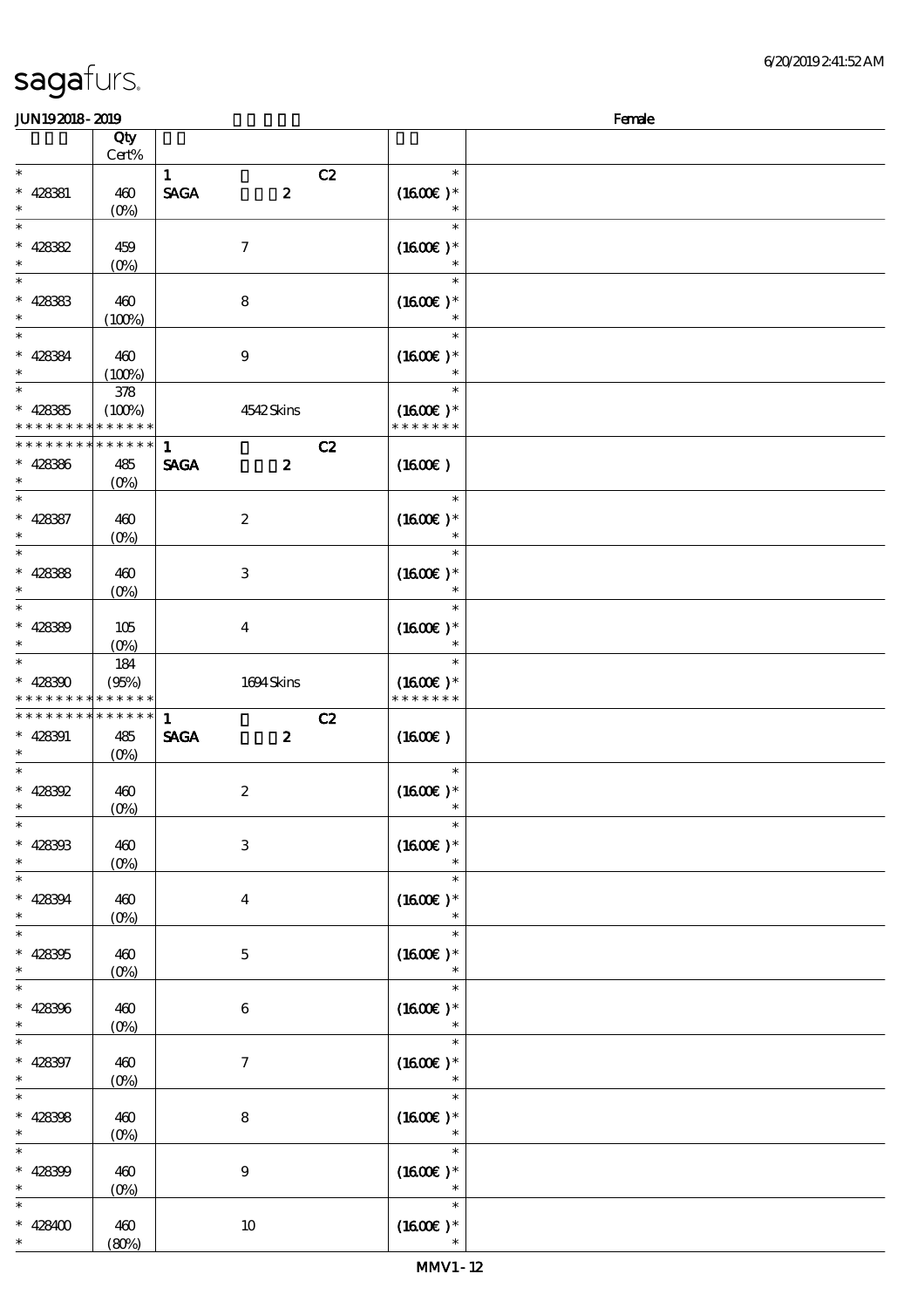| <b>JUN192018-2019</b>          |                   |              |                   |    |                   | Female |
|--------------------------------|-------------------|--------------|-------------------|----|-------------------|--------|
|                                | Qty               |              |                   |    |                   |        |
|                                | Cert%             |              |                   |    |                   |        |
| $\ast$                         |                   | $\mathbf{1}$ |                   | C2 | $\ast$            |        |
| $* 428401$                     | 460               | <b>SAGA</b>  | $\boldsymbol{z}$  |    | $(1600E)*$        |        |
| $\ast$                         | (78%)             |              |                   |    |                   |        |
| $\ast$                         |                   |              |                   |    | $\ast$            |        |
| $* 428402$                     |                   |              | $12\,$            |    | $(1600E)*$        |        |
|                                | 372               |              |                   |    |                   |        |
| $\ast$                         | (91%)             |              |                   |    | $\ast$            |        |
|                                | 244               |              |                   |    |                   |        |
| $* 42840B$                     | $(O\%)$           |              | <b>5701 Skins</b> |    | $(1600E)*$        |        |
| * * * * *                      | * * * * * *       |              |                   |    | * * * * * * *     |        |
| * * * * * * * *                | * * * * * *       | $\mathbf{1}$ |                   | C3 |                   |        |
| $* 428404$                     | 488               | <b>SAGA</b>  | $\boldsymbol{z}$  |    | (1600)            |        |
| $\ast$                         | $(O\%)$           |              |                   |    |                   |        |
| $\ast$                         | 214               |              |                   |    | $\ast$            |        |
| $* 428405$                     | (100%)            |              | <b>702Skins</b>   |    | $(1600\text{E})*$ |        |
| * * * * * * * * <mark>*</mark> | * * * * * *       |              |                   |    | * * * * * * *     |        |
| * * * * * * * *                | * * * * * *       | $\mathbf{1}$ |                   | C3 |                   |        |
| $* 428406$                     | 485               | <b>SAGA</b>  | $\boldsymbol{z}$  |    | (1600E)           |        |
| $\ast$                         | $(O\%)$           |              |                   |    |                   |        |
| $\ast$                         |                   |              |                   |    | $\ast$            |        |
| $* 428407$                     |                   |              |                   |    |                   |        |
| $\ast$                         | 440               |              | $\boldsymbol{2}$  |    | $(1600E)*$        |        |
|                                | (100%)            |              |                   |    |                   |        |
| $\ast$                         |                   |              |                   |    | $\ast$            |        |
| $* 428408$                     | 45                |              | 3                 |    | $(1600E)*$        |        |
| $\ast$                         | (100%)            |              |                   |    |                   |        |
| $\ast$                         | 273               |              |                   |    | $\ast$            |        |
| $* 428409$                     | $(O\%)$           |              | 1243Skins         |    | $(1600E)*$        |        |
|                                | * * * * * *       |              |                   |    | * * * * * * *     |        |
|                                |                   | $\mathbf{1}$ |                   | C3 |                   |        |
| 428410                         | 495               | <b>SAGA</b>  | $\boldsymbol{z}$  |    | (1600)            |        |
|                                | (12%)             |              |                   |    |                   |        |
| * * * * * * *                  | * * * * *         | $\mathbf{1}$ |                   | C3 |                   |        |
| $* 428411$                     | 485               | <b>SAGA</b>  | $\boldsymbol{z}$  |    | (1600E)           |        |
| $\ast$                         | $(O\%)$           |              |                   |    |                   |        |
| $\ast$                         |                   |              |                   |    | $\ast$            |        |
| $* 428412$                     |                   |              |                   |    |                   |        |
|                                | 460               |              | $\boldsymbol{2}$  |    | $(1600E)*$        |        |
| $\ast$<br>$\overline{\ast}$    | $(0\%)$           |              |                   |    | $\ast$            |        |
|                                |                   |              |                   |    |                   |        |
| $* 428413$                     | 460               |              | $\,3$             |    | $(1600E)*$        |        |
| $\ast$                         | (O <sub>0</sub> ) |              |                   |    |                   |        |
| $\ast$                         |                   |              |                   |    |                   |        |
| $* 428414$                     | 140               |              | $\boldsymbol{4}$  |    | $(1600E)*$        |        |
| $\ast$                         | (O <sub>0</sub> ) |              |                   |    |                   |        |
| $\ast$                         | 384               |              |                   |    | $\ast$            |        |
| $* 428415$                     | (86%)             |              | 1929 Skins        |    | $(1600E)*$        |        |
| * * *<br>* * * *               | * * * * * *       |              |                   |    | * * * * * * *     |        |
| * * * * * * * *                | * * * * * *       | $\mathbf{1}$ |                   | C1 |                   |        |
| $* 428416$                     |                   | <b>SAGA</b>  | $\boldsymbol{z}$  |    | (1600E)           |        |
| $\ast$                         | 485               |              |                   |    |                   |        |
| $\ast$                         | $(O\%)$           |              |                   |    | $\ast$            |        |
|                                |                   |              |                   |    |                   |        |
| $* 428417$                     | 359               |              | $\boldsymbol{z}$  |    | $(1600E)*$        |        |
| $\ast$                         | $(O\%)$           |              |                   |    | $\ast$            |        |
| $\ast$                         | 335               |              |                   |    | $\ast$            |        |
| $* 428418$                     | (100%)            |              | 1179Skins         |    | $(1600E)*$        |        |
| * * * * *                      | * * * * * *       |              |                   |    | * * * * * * *     |        |
| * * * * * * * *                | * * * * * *       | $\mathbf{1}$ |                   | C1 |                   |        |
| $* 428419$                     | 485               | <b>SAGA</b>  | $\boldsymbol{z}$  |    | (1600E)           |        |
| $\ast$                         | $(O\%)$           |              |                   |    |                   |        |
|                                |                   |              |                   |    | $\ast$            |        |
| $* 428420$                     | 460               |              | $\boldsymbol{2}$  |    | $(1600E)*$        |        |
| $\ast$                         | (O <sub>0</sub> ) |              |                   |    |                   |        |
|                                |                   |              |                   |    |                   |        |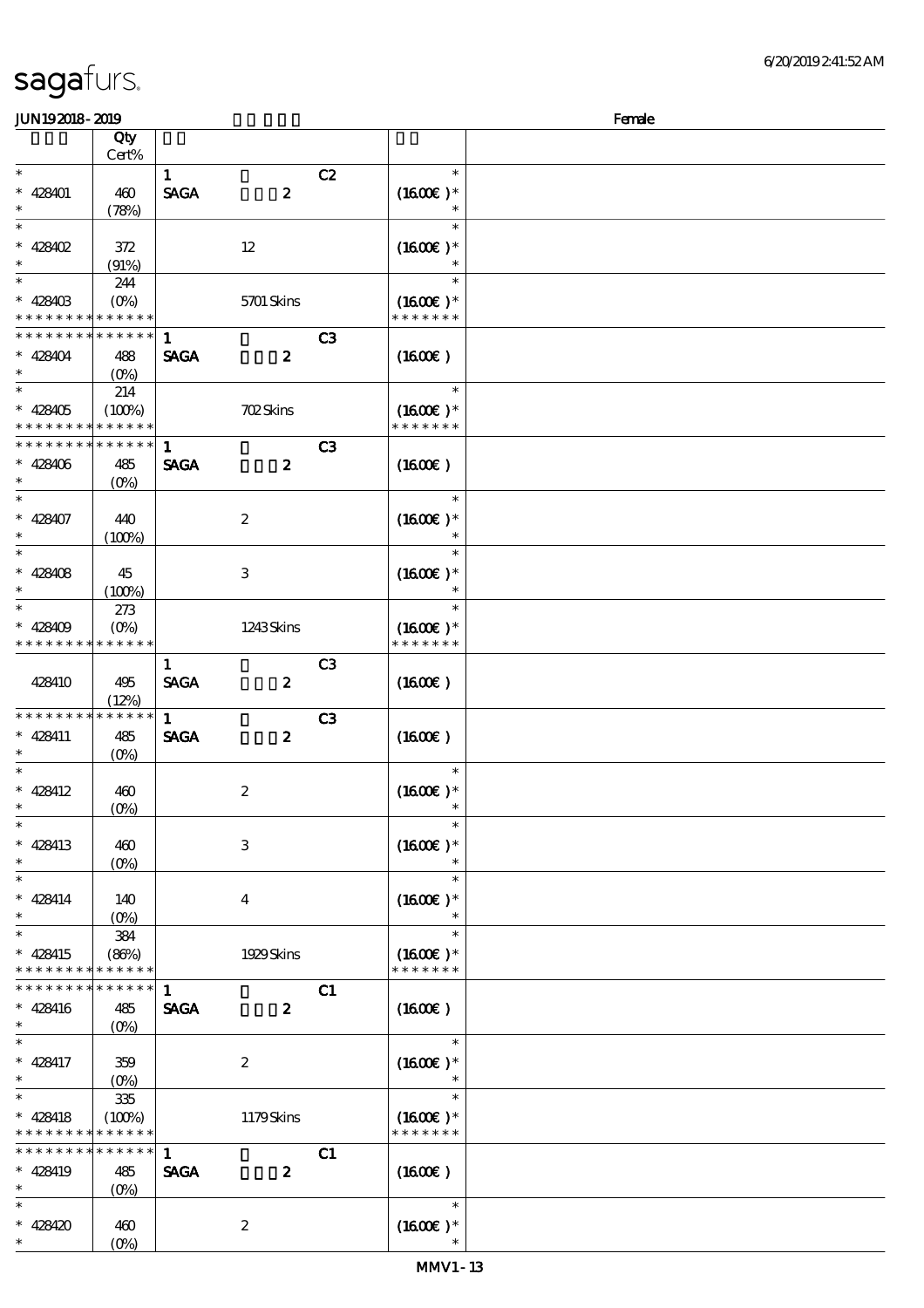| JUN192018-2019                           |                        |                     |                     |    |                             | Female |
|------------------------------------------|------------------------|---------------------|---------------------|----|-----------------------------|--------|
|                                          | Qty                    |                     |                     |    |                             |        |
|                                          | Cert%                  |                     |                     |    |                             |        |
| $\ast$                                   |                        | $\mathbf{1}$        |                     | C1 | $\ast$                      |        |
| $* 428421$                               | 210                    | <b>SAGA</b>         | $\pmb{2}$           |    | $(1600E)*$                  |        |
| $\ast$                                   | $(O\%)$                |                     |                     |    | $\ast$                      |        |
| $\ast$                                   | 423                    |                     |                     |    | $\ast$                      |        |
| * $428422$                               | (100%)                 |                     | 1578Skins           |    | $(1600E)*$                  |        |
| * * * * * * * *                          | * * * * * *            |                     |                     |    | * * * * * * *               |        |
| * * * * * * * *                          | * * * * * *            | 1                   |                     | C1 |                             |        |
| $* 428423$                               | 485                    | <b>SAGA</b>         | $\boldsymbol{z}$    |    | $(1600\varepsilon)$         |        |
| $\ast$                                   | (12%)                  |                     |                     |    |                             |        |
| $\ast$                                   | 205                    |                     |                     |    | $\ast$                      |        |
| $* 428424$                               | $(O\%)$                |                     | 690Skins            |    | $(1600E)*$                  |        |
| * * * * * * * * <mark>* * * * * *</mark> |                        |                     |                     |    | * * * * * * *               |        |
| * * * * * * * *                          | ******                 | $\mathbf{1}$        |                     | C1 |                             |        |
| * 428425                                 | 485                    | <b>SAGA</b>         | $\boldsymbol{z}$    |    | $(1600\varepsilon)$         |        |
| $\ast$                                   | $(O\%)$                |                     |                     |    |                             |        |
| $\overline{\ast}$                        |                        |                     |                     |    | $\ast$                      |        |
| $* 428426$                               | 407                    |                     | $\boldsymbol{2}$    |    | $(1600E)*$                  |        |
| $\ast$                                   | $(O\!/\!o)$            |                     |                     |    | $\ast$                      |        |
| $\ast$                                   | 242                    |                     |                     |    | $\ast$                      |        |
| $* 428427$                               | (88%)                  |                     | 1134Skins           |    | $(1600E)*$                  |        |
| * * * * * * * *                          | * * * * * *            |                     |                     |    | * * * * * * *               |        |
| * * * * * * * *                          | $* * * * * * *$        | $\mathbf{1}$        |                     | C2 |                             |        |
| $* 428428$                               | 485                    | <b>SAGA</b>         | $\boldsymbol{z}$    |    | $(1600\varepsilon)$         |        |
| $\ast$                                   | $(0\%)$                |                     |                     |    |                             |        |
| $\overline{\ast}$                        |                        |                     |                     |    | $\ast$                      |        |
| * 428429                                 | 460                    |                     | $\boldsymbol{2}$    |    | $(1600E)*$                  |        |
| $\ast$                                   | $(O\!/\!\!\delta)$     |                     |                     |    |                             |        |
| $\ast$                                   |                        |                     |                     |    | $\ast$                      |        |
| * 428430                                 | 460                    |                     | $\,3$               |    | $(1600E)*$                  |        |
| $\ast$                                   | $(0\%)$                |                     |                     |    |                             |        |
| $\ast$                                   |                        |                     |                     |    | $\ast$                      |        |
| $* 428431$                               | 460                    |                     | $\boldsymbol{4}$    |    | $(1600E)*$                  |        |
| $\ast$<br>$\ast$                         | (100%)                 |                     |                     |    | $\ast$                      |        |
|                                          |                        |                     |                     |    | $\ast$                      |        |
| $* 428432$<br>$\ast$                     | 257                    |                     | $\mathbf 5$         |    | $(1600E)*$<br>$\ast$        |        |
| $\ast$                                   | (100%)                 |                     |                     |    | $\ast$                      |        |
|                                          | 422                    |                     |                     |    |                             |        |
| $* 428433$<br>* * * * * * * *            | $(O\%)$<br>* * * * * * |                     | 2544 Skins          |    | $(1600E)*$<br>* * * * * * * |        |
| * * * * * * * *                          | * * * * * *            | $\mathbf{1}$        |                     | C2 |                             |        |
|                                          |                        |                     | $\boldsymbol{z}$    |    |                             |        |
| * 428434<br>$\ast$                       | 485                    | $\pmb{\text{SAGA}}$ |                     |    | $(1600\varepsilon)$         |        |
| $\ast$                                   | $(0\%)$                |                     |                     |    | $\ast$                      |        |
| $* 428435$                               | 460                    |                     | $\boldsymbol{2}$    |    | $(1600E)*$                  |        |
| $\ast$                                   | $(0\%)$                |                     |                     |    |                             |        |
| $\ast$                                   |                        |                     |                     |    | $\ast$                      |        |
| $* 428436$                               | 460                    |                     | 3                   |    | $(1600E)*$                  |        |
| $\ast$                                   | $(0\%)$                |                     |                     |    |                             |        |
| $\ast$                                   |                        |                     |                     |    | $\ast$                      |        |
| $* 428437$                               | 460                    |                     | $\boldsymbol{4}$    |    | $(1600E)*$                  |        |
| $\ast$                                   | $(0\%)$                |                     |                     |    | $\ast$                      |        |
| $\ast$                                   |                        |                     |                     |    | $\ast$                      |        |
| $* 428438$                               | 460                    |                     | $\mathbf 5$         |    | $(1600E)*$                  |        |
| $\ast$                                   | $(0\%)$                |                     |                     |    | $\ast$                      |        |
| $\ast$                                   |                        |                     |                     |    | $\ast$                      |        |
| $* 428439$                               | 460                    |                     | $\bf 6$             |    | $(1600E)*$                  |        |
| $\ast$                                   | (100%)                 |                     |                     |    | $\ast$                      |        |
| $\ast$                                   |                        |                     |                     |    | $\ast$                      |        |
| $* 42840$                                | 460                    |                     | $\boldsymbol{\tau}$ |    | $(1600E)*$                  |        |
| $\ast$                                   | (100%)                 |                     |                     |    |                             |        |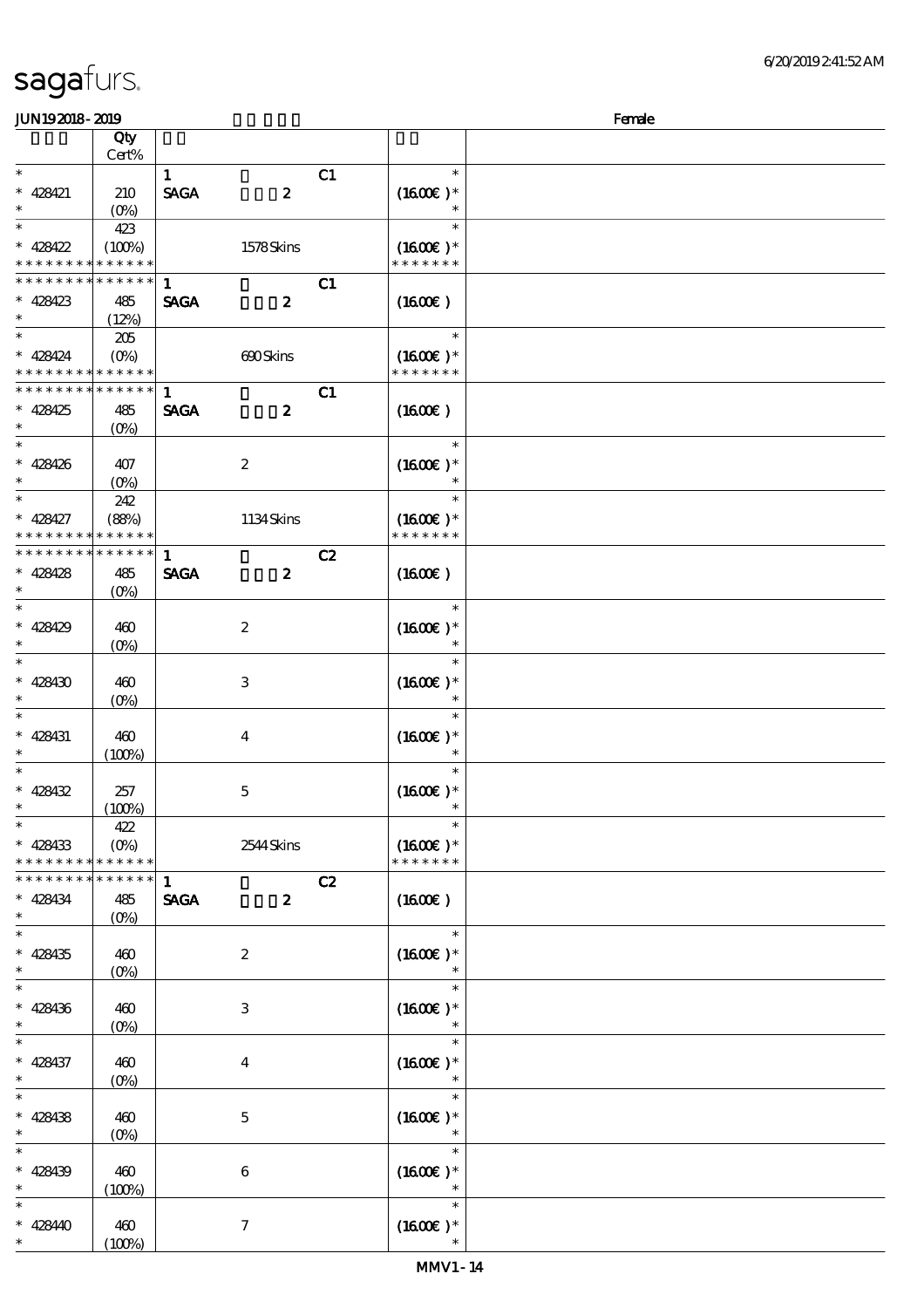| Female<br><b>JUN192018-2019</b> |                                               |              |                           |                |                     |  |  |  |
|---------------------------------|-----------------------------------------------|--------------|---------------------------|----------------|---------------------|--|--|--|
|                                 | Qty                                           |              |                           |                |                     |  |  |  |
|                                 | Cert%                                         |              |                           |                |                     |  |  |  |
| $\ast$                          |                                               | $\mathbf{1}$ |                           | C2             | $\ast$              |  |  |  |
| $* 428441$                      | 279                                           | <b>SAGA</b>  | $\boldsymbol{z}$          |                | $(1600)$ *          |  |  |  |
| $\ast$                          | (100%)                                        |              |                           |                | $\ast$              |  |  |  |
| $\ast$                          | 312                                           |              |                           |                | $\ast$              |  |  |  |
| $* 428442$                      | $(O\!/\!o)$                                   |              | 3836Skins                 |                | $(1600E)*$          |  |  |  |
|                                 | * * * * * * * * * * *                         |              |                           |                | * * * * * * *       |  |  |  |
| * * * * *                       | * * * * * *                                   |              |                           |                |                     |  |  |  |
|                                 |                                               | 1            |                           | C2             |                     |  |  |  |
| $* 428443$<br>$\ast$            | 485                                           | <b>SAGA</b>  | $\boldsymbol{z}$          |                | $(1600\varepsilon)$ |  |  |  |
|                                 | $(0\%)$                                       |              |                           |                |                     |  |  |  |
| $\ast$                          |                                               |              |                           |                | $\ast$              |  |  |  |
| $* 428444$                      | 460                                           |              | $\boldsymbol{2}$          |                | $(1600E)*$          |  |  |  |
| $\ast$                          | $(O\%)$                                       |              |                           |                |                     |  |  |  |
| $\overline{\phantom{0}}$        |                                               |              |                           |                | $\ast$              |  |  |  |
| $* 428445$                      | 384                                           |              | $\,3$                     |                | $(1600E)*$          |  |  |  |
| $\ast$                          | $(O\%)$                                       |              |                           |                | $\ast$              |  |  |  |
| $\ast$                          | 202                                           |              |                           |                | $\ast$              |  |  |  |
| $* 428446$                      | (93%)                                         |              | 1531 Skins                |                | $(1600E)*$          |  |  |  |
| * * *<br>* * * * *              | * * * * * *                                   |              |                           |                | * * * * * * *       |  |  |  |
| * * * * * * * *                 | * * * * * *                                   | $\mathbf{1}$ |                           | C2             |                     |  |  |  |
| $* 428447$                      | 485                                           | <b>SAGA</b>  | $\boldsymbol{z}$          |                | $(1600\varepsilon)$ |  |  |  |
| $\ast$                          | $(O\%)$                                       |              |                           |                |                     |  |  |  |
| $\ast$                          |                                               |              |                           |                | $\ast$              |  |  |  |
|                                 |                                               |              |                           |                |                     |  |  |  |
| $* 428448$                      | 460                                           |              | $\boldsymbol{2}$          |                | $(1600E)*$          |  |  |  |
| $\ast$                          | $(0\%)$                                       |              |                           |                | $\ast$              |  |  |  |
| $\ast$                          |                                               |              |                           |                | $\ast$              |  |  |  |
| $* 428449$                      | 460                                           |              | 3                         |                | $(1600E)*$          |  |  |  |
| $\ast$                          | (0%)                                          |              |                           |                | $\ast$              |  |  |  |
| $\ast$                          |                                               |              |                           |                | $\ast$              |  |  |  |
| $* 428450$                      | 460                                           |              | $\bf{4}$                  |                | $(1600E)*$          |  |  |  |
| $\ast$                          | $(0\%)$                                       |              |                           |                | $\ast$              |  |  |  |
| $\ast$                          |                                               |              |                           |                | $\ast$              |  |  |  |
| $* 428451$                      | 460                                           |              | $\mathbf 5$               |                | $(1600E)*$          |  |  |  |
| $\ast$                          | (80%)                                         |              |                           |                | $\ast$              |  |  |  |
| $\ast$                          |                                               |              |                           |                | $\ast$              |  |  |  |
| $* 428452$                      | 265                                           |              | 6                         |                | $(1600E)*$          |  |  |  |
| $\ast$                          | (88%)                                         |              |                           |                | $\ast$              |  |  |  |
| $\ast$                          | 463                                           |              |                           |                | $\ast$              |  |  |  |
| $* 428453$                      | $(O\%)$                                       |              | 3053Skins                 |                | $(1600E)*$          |  |  |  |
| * * * * * * * * * * * * * *     |                                               |              |                           |                | * * * * * * *       |  |  |  |
| * * * * * * * * * * * * * *     |                                               |              |                           |                |                     |  |  |  |
|                                 |                                               | $\mathbf{1}$ |                           | C3             |                     |  |  |  |
| $* 428454$                      | 367                                           | <b>SAGA</b>  | $\boldsymbol{z}$          |                | (1550E)             |  |  |  |
| $\ast$                          | $(O\%)$                                       |              |                           |                |                     |  |  |  |
| $\ast$                          | 255                                           |              |                           |                | $\ast$              |  |  |  |
| $* 428455$                      | (90%)                                         |              | 622Skins                  |                | $(1550E)*$          |  |  |  |
| * * * * * * * * * * * * * *     |                                               |              |                           |                | * * * * * * *       |  |  |  |
| * * * * * * * * * * * * * *     |                                               | 1            |                           | C3             |                     |  |  |  |
| $* 428456$                      | 485                                           | <b>SAGA</b>  | $\boldsymbol{2}$          |                | (1550E)             |  |  |  |
| $\ast$                          | $(O\% )$                                      |              |                           |                |                     |  |  |  |
| $\overline{\phantom{0}}$        |                                               |              |                           |                | $\ast$              |  |  |  |
| $* 428457$                      | 158                                           |              | $\boldsymbol{2}$          |                | $(1550E)*$          |  |  |  |
| $\ast$                          | $(O\!\!\!\!\!\!\backslash \!\!\!\!\backslash$ |              |                           |                | $\ast$              |  |  |  |
| $\ast$                          | 412                                           |              |                           |                | $\ast$              |  |  |  |
| $* 428458$                      | (100%)                                        |              | 1055Skins                 |                | $(1550E)*$          |  |  |  |
| * * * * * * * * * * * * * *     |                                               |              |                           |                | * * * * * * *       |  |  |  |
|                                 |                                               |              |                           |                |                     |  |  |  |
|                                 |                                               | $\mathbf{1}$ |                           | C <sub>3</sub> |                     |  |  |  |
| 428459                          | 422                                           | <b>SAGA</b>  | $\boldsymbol{2}$          |                | (1550E)             |  |  |  |
|                                 | (16%)                                         |              |                           |                |                     |  |  |  |
| * * * * * * * *                 | * * * * * *                                   | $\mathbf 1$  | $\boldsymbol{\mathsf{X}}$ | C1             |                     |  |  |  |
| $* 428460$                      | 341                                           | <b>SAGA</b>  | $\boldsymbol{z}$          |                | $(1550\varepsilon)$ |  |  |  |
| $\ast$                          | $(O\%)$                                       |              |                           |                |                     |  |  |  |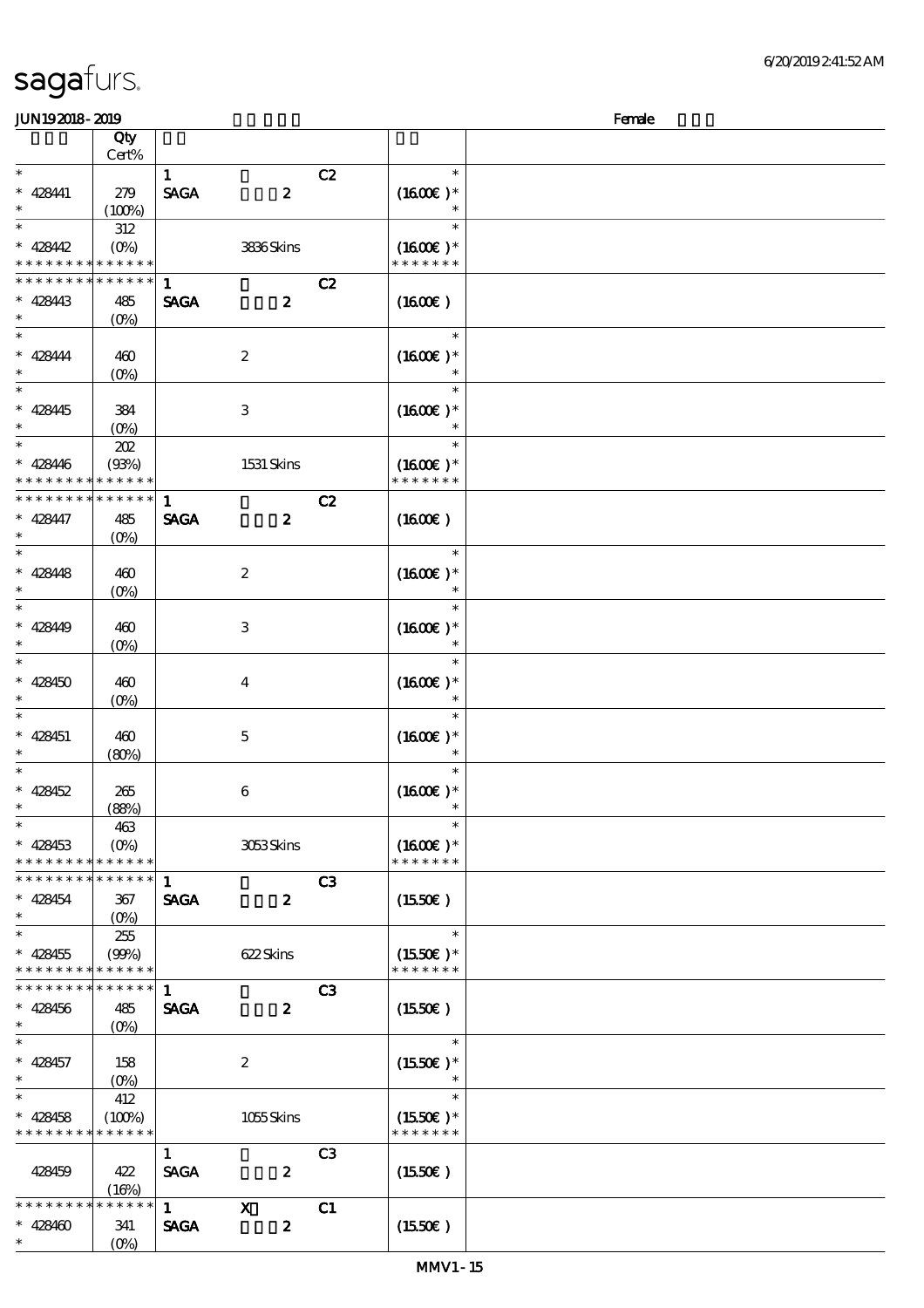| <b>JUN192018-2019</b>                    |                       |                        |                                                               |                  |                |                             | Female |
|------------------------------------------|-----------------------|------------------------|---------------------------------------------------------------|------------------|----------------|-----------------------------|--------|
|                                          | Qty                   |                        |                                                               |                  |                |                             |        |
|                                          | Cert%                 |                        |                                                               |                  |                |                             |        |
| $\ast$                                   | 162                   | $\mathbf{1}$           | $\mathbf X$                                                   |                  | C1             | $\ast$                      |        |
| $* 428461$                               | (100%)                | <b>SAGA</b>            |                                                               | $\boldsymbol{z}$ |                | $(1550E)*$                  |        |
| * * * * * * * *                          | * * * * * *           |                        |                                                               |                  |                | * * * * * * *               |        |
| * * * * * * *                            | * * * * * *           | $\mathbf{1}$           | $\mathbf X$                                                   |                  | C2             |                             |        |
| $* 428462$                               | 485                   | <b>SAGA</b>            |                                                               | $\boldsymbol{z}$ |                | $(1550\varepsilon)$         |        |
| $\ast$                                   | $(O\%)$               |                        |                                                               |                  |                |                             |        |
| $\ast$                                   |                       |                        |                                                               |                  |                | $\ast$                      |        |
|                                          |                       |                        |                                                               |                  |                |                             |        |
| $* 428463$<br>$\ast$                     | 173                   |                        | $\boldsymbol{z}$                                              |                  |                | $(1550E)*$                  |        |
| $\ast$                                   | $(0\%)$               |                        |                                                               |                  |                |                             |        |
|                                          | 313                   |                        |                                                               |                  |                | $\ast$                      |        |
| $* 428464$                               | (100%)                |                        | 971 Skins                                                     |                  |                | $(1550E)*$                  |        |
| * * * * * * * *                          | * * * * * *           |                        |                                                               |                  |                | * * * * * * *               |        |
| * * * * * * * *                          | * * * * * *           | 1                      | $\mathbf{x}$                                                  |                  | C2             |                             |        |
| $* 428465$                               | 485                   | <b>SAGA</b>            |                                                               | $\boldsymbol{z}$ |                | (1550E)                     |        |
| $\ast$                                   | $(O\%)$               |                        |                                                               |                  |                |                             |        |
| $\ast$                                   |                       |                        |                                                               |                  |                | $\ast$                      |        |
| $* 428406$                               | 132                   |                        | $\boldsymbol{2}$                                              |                  |                | $(1550E)*$                  |        |
| $\ast$                                   | $(O\%)$               |                        |                                                               |                  |                | $\ast$                      |        |
| $\ast$                                   | 104                   |                        |                                                               |                  |                | $\ast$                      |        |
| $* 428467$                               | (96%)                 |                        | $721$ Skins                                                   |                  |                | $(1550E)*$                  |        |
| * * * * * * *                            | * * * * * *           |                        |                                                               |                  |                | * * * * * * *               |        |
| * * * * * * * *                          | * * * * * *           | $\mathbf{1}$           | $\mathbf{x}$                                                  |                  | C <sub>3</sub> |                             |        |
| $* 428468$                               | 119                   | <b>SAGA</b>            |                                                               | $\boldsymbol{z}$ |                | $(1500\varepsilon)$         |        |
| $\ast$                                   |                       |                        |                                                               |                  |                |                             |        |
| $\ast$                                   | (1%)                  |                        |                                                               |                  |                | $\ast$                      |        |
|                                          | 114                   |                        |                                                               |                  |                |                             |        |
| $* 428409$<br>* * * * * * * *            | (100%)<br>* * * * * * |                        | 233Skins                                                      |                  |                | $(1500E)*$<br>* * * * * * * |        |
|                                          |                       |                        |                                                               |                  |                |                             |        |
| * * * * * * * *                          | * * * * * *           | $\mathbf{1}$           | $\mathbf{x}$                                                  |                  | C <sub>3</sub> |                             |        |
| $* 428470$                               | 230                   | <b>SAGA</b>            |                                                               | $\boldsymbol{z}$ |                | $(1500\varepsilon)$         |        |
| $\ast$                                   | $(O\%)$               |                        |                                                               |                  |                |                             |        |
| $\ast$                                   | 142                   |                        |                                                               |                  |                | $\ast$                      |        |
| $* 428471$                               | (100%)                |                        | 372Skins                                                      |                  |                | $(1500E)*$                  |        |
| * * * * * * * *                          | * * * * * *           |                        |                                                               |                  |                | * * * * * * *               |        |
|                                          |                       | $\mathbf{1}$           | $\mathbf x$                                                   |                  | C <sub>3</sub> |                             |        |
| 428472                                   | 199                   | <b>SAGA</b>            |                                                               | $\boldsymbol{z}$ |                | (1500E)                     |        |
|                                          | (20%)                 |                        |                                                               |                  |                |                             |        |
|                                          |                       |                        | $\overline{1}$ $\overline{X}$ / $\overline{C}$ $\overline{C}$ |                  |                |                             |        |
| 428473                                   | 220                   | <b>SAGA</b>            |                                                               | $\mathbf{3}$     |                | 1550€                       |        |
|                                          | (20%)                 |                        |                                                               |                  |                |                             |        |
|                                          |                       | $1 \quad \blacksquare$ | $\mathcal{L}$                                                 |                  | C2             |                             |        |
| 428474                                   | 232                   | SAGA                   |                                                               | $\mathbf{3}$     |                | <b>1500€</b>                |        |
|                                          | (33%)                 |                        |                                                               |                  |                |                             |        |
| * * * * * * * *                          | * * * * * *           |                        | $\overline{1}$ 2X C2                                          |                  |                |                             |        |
| $* 428475$                               | 284                   | <b>IA</b>              |                                                               | 1 COR1           |                | 1300E                       |        |
| $\ast$                                   |                       |                        |                                                               |                  |                |                             |        |
| $\ast$                                   | 120                   |                        |                                                               |                  |                | $\overline{\phantom{a}}$    |        |
| $* 428476$                               | (100%)                |                        | 404Skins                                                      |                  |                | 1300E *                     |        |
| * * * * * * * * * * * * * *              |                       |                        |                                                               |                  |                | * * * * * * *               |        |
|                                          |                       |                        |                                                               |                  |                |                             |        |
|                                          |                       | $\mathbf{1}$           | $X$ C <sub>2</sub>                                            |                  |                |                             |        |
| 428477                                   | 306                   | IA                     | 1 COR1                                                        |                  |                | 1300                        |        |
|                                          | (20%)                 |                        |                                                               |                  |                |                             |        |
| * * * * * * * * * * * * * * *            |                       | $1 \quad \blacksquare$ | X / C2                                                        |                  |                |                             |        |
| $* 428478$                               | 485                   | $\mathbf{A}$           | 1 COR1                                                        |                  |                | 1350                        |        |
| $\star$                                  | (11%)                 |                        |                                                               |                  |                |                             |        |
|                                          | - 378                 |                        |                                                               |                  |                | $\ast$                      |        |
| $* 428479$                               | (11%)                 |                        | 863Skins                                                      |                  |                | 1300E *                     |        |
| * * * * * * * * <mark>* * * * * *</mark> |                       |                        |                                                               |                  |                | * * * * * * *               |        |
|                                          |                       | $\mathbf{1}$           | $\mathcal{L}$ and $\mathcal{L}$                               |                  | C2             |                             |        |
| 428480                                   | 297                   | IA                     |                                                               | 1 COR1           |                | 1300E                       |        |
|                                          | (30%)                 |                        |                                                               |                  |                |                             |        |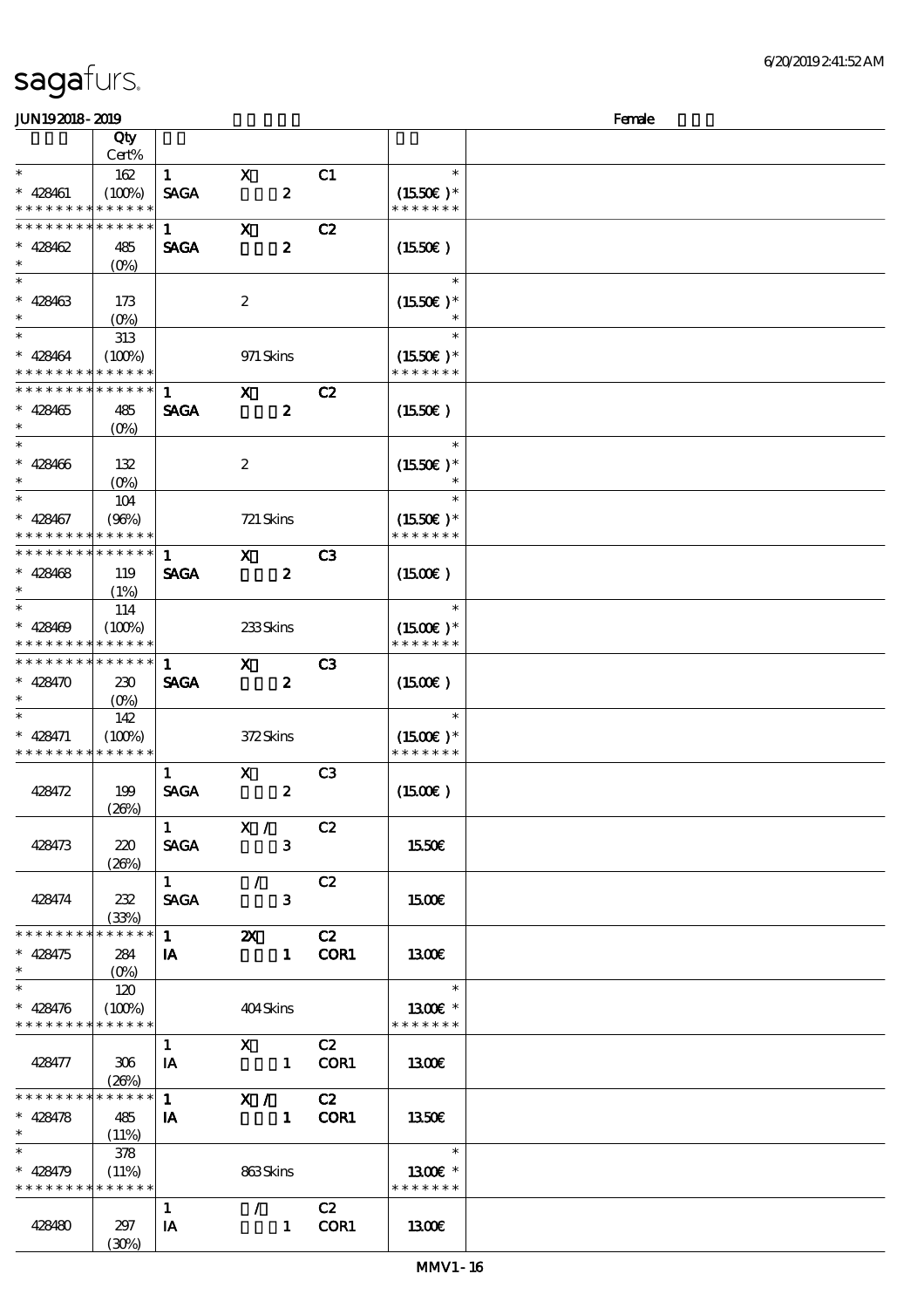### $J/N192018 - 2019$  Female

| ມມາດຕາດ- ຕາດ                                                          |                                 |                                         |                                         |                  |            |                                       | rance |
|-----------------------------------------------------------------------|---------------------------------|-----------------------------------------|-----------------------------------------|------------------|------------|---------------------------------------|-------|
|                                                                       | Qty<br>Cert%                    |                                         |                                         |                  |            |                                       |       |
| 428481                                                                | 173<br>(31%)                    | $\mathbf{1}$<br>IA                      | $\boldsymbol{\alpha}$                   | $\mathbf{z}$     | C2<br>COR1 | 1450E                                 |       |
| 428482                                                                | 146<br>(32%)                    | $\mathbf{1}$<br>IA                      | $\mathbf{X}$                            | $\boldsymbol{z}$ | C2<br>COR1 | 1450€                                 |       |
| 428483                                                                | 228<br>(14%)                    | $\mathbf{1}$<br>IA                      | X /                                     | $\mathbf{2}$     | C2<br>COR1 | 1450E                                 |       |
| 428484                                                                | 186<br>(23%)                    | $\mathbf{1}$<br>IA                      |                                         | $\mathbf{2}$     | C2<br>COR1 | 1450E                                 |       |
| * * * * * * * *<br>$* 428485$<br>$\ast$                               | $******$<br>485<br>(17%)        | $1 \quad \blacksquare$<br>IA            | $\overline{\mathbf{X}}$ / $\mathbf{C2}$ | $\mathbf{1}$     |            | 1400€                                 |       |
| $\overline{\phantom{0}}$<br>$* 428486$<br>$\ast$                      | 460<br>(20%)                    |                                         | $\boldsymbol{2}$                        |                  |            | $\ast$<br>1400€ *<br>$\ast$           |       |
| $\overline{\ast}$<br>$* 428487$<br>$\ast$                             | 460<br>(13%)                    |                                         | 3                                       |                  |            | $\ast$<br>1350E *<br>$\ast$           |       |
| $\ast$<br>* 428488                                                    | 460<br>(11%)                    |                                         | $\boldsymbol{4}$                        |                  |            | $\ast$<br>1350E *<br>$\ast$           |       |
| $\overline{\ast}$<br>$* 428489$<br>$\ast$                             | 460<br>(15%)                    |                                         | $\mathbf 5$                             |                  |            | $\ast$<br>1350E *                     |       |
| $\overline{\ast}$<br>$* 428490$<br>$\ast$<br>$\overline{\phantom{0}}$ | 460<br>$(\Theta)$               |                                         | $\bf 6$                                 |                  |            | $\ast$<br>1350E *                     |       |
| $* 428491$<br>$\ast$<br>$\overline{\ast}$                             | 460<br>(5%)                     |                                         | $\boldsymbol{\tau}$                     |                  |            | $\ast$<br>1350E *<br>$\ast$           |       |
| $* 428492$<br>$\ast$                                                  | 460<br>(8%)                     |                                         | $\bf 8$                                 |                  |            | $\ast$<br>1350E *<br>$\ast$           |       |
| $\ast$<br>$* 428493$<br>$\ast$                                        | 440<br>(7%)                     |                                         | $\boldsymbol{9}$                        |                  |            | $\ast$<br>1350€ *<br>$\ast$           |       |
| $\ast$<br>$* 428494$<br>$\ast$                                        | 460<br>$(\Theta)$               |                                         | 10                                      |                  |            | $\ast$<br>1350E *<br>$\ast$           |       |
| $\ast$<br>$* 428495$<br>$\ast$<br>$\overline{\ast}$                   | 460<br>(19%)                    |                                         | $11\,$                                  |                  |            | $\ast$<br>1350€ *<br>$\ast$           |       |
| $* 428496$<br>$\ast$<br>$\ast$                                        | 460<br>(12%)                    |                                         | $12\,$                                  |                  |            | $\ast$<br>1350€ *<br>$\ast$           |       |
| $* 428497$<br>$\ast$<br>$\overline{\ast}$                             | 460<br>$(\Theta)$               |                                         | 13                                      |                  |            | $\ast$<br>1350E *<br>$\ast$<br>$\ast$ |       |
| $* 428498$<br>$***$                                                   | $117\,$<br>(10%)<br>* * * * * * |                                         | 6102Skins                               |                  |            | 1350€ *<br>* * * * * * *              |       |
| * * * * * * * *<br>$* 428499$<br>$\ast$                               | * * * * * *<br>485<br>(10%)     | $\mathbf{1}$<br>$\mathbf{I} \mathbf{A}$ | $\mathcal{L}^{\mathcal{L}}$             | $\mathbf{1}$     | C2         | 1350E                                 |       |
| $\ast$<br>$\,^*$ 428500<br>$\ast$                                     | 460<br>(16%)                    |                                         | $\boldsymbol{2}$                        |                  |            | $\ast$<br>1350E *<br>$\ast$           |       |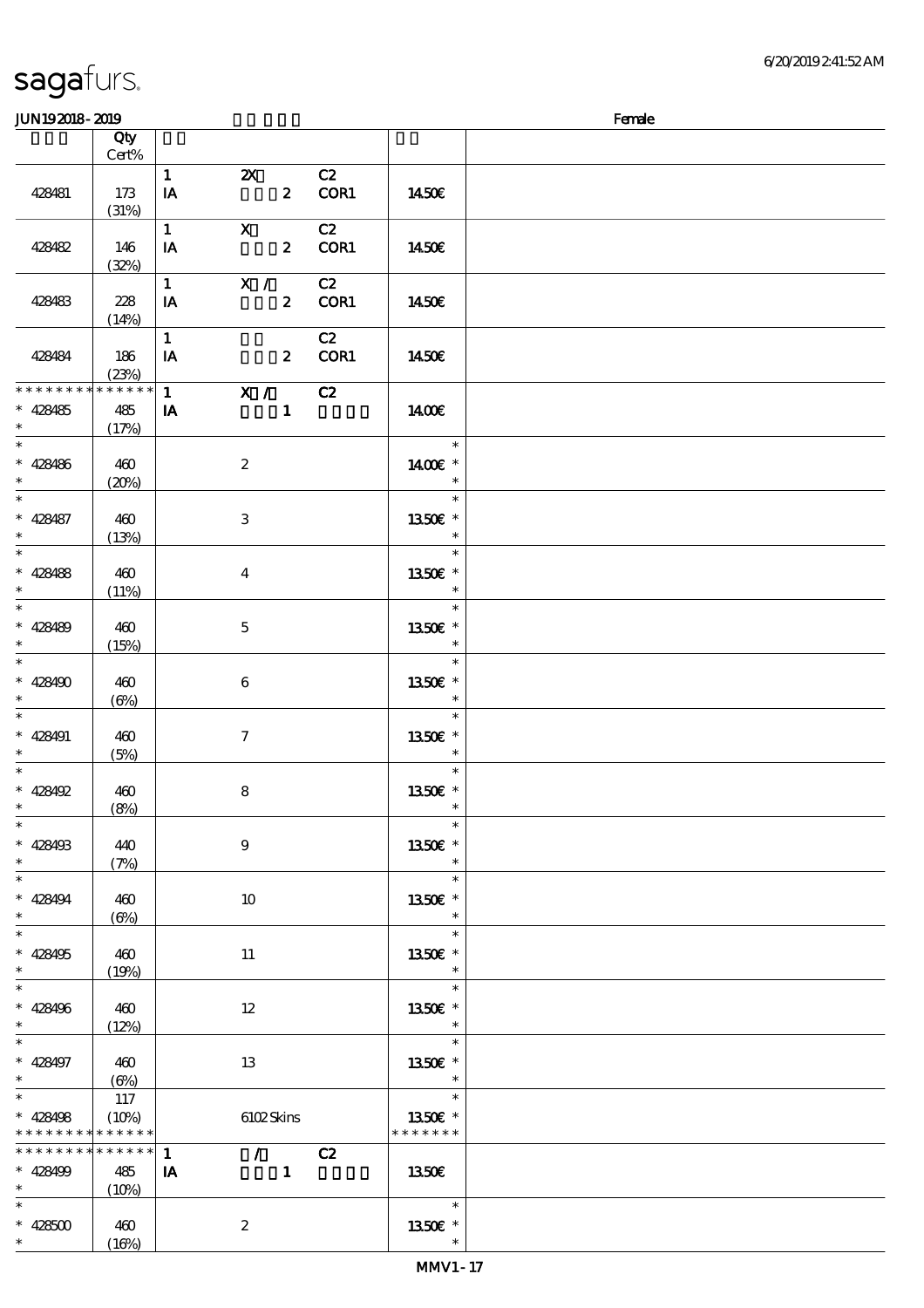|                             | <b>JUN192018-2019</b>              |                      |                               |                                    | Female |
|-----------------------------|------------------------------------|----------------------|-------------------------------|------------------------------------|--------|
|                             |                                    | Qty<br>Cert%         |                               |                                    |        |
| $\ast$                      |                                    |                      | $\mathcal{T}$<br>$\mathbf{1}$ | $\ast$<br>C2                       |        |
|                             | $* 428501$                         | 460                  | $\mathbf{1}$<br>IA            | 1350E *                            |        |
| $\ast$                      |                                    | (5%)                 |                               | $\ast$                             |        |
| $\ast$                      |                                    |                      |                               | $\ast$                             |        |
| $\ast$                      | * $428502$                         | 460                  | $\boldsymbol{4}$              | 1350€ *<br>$\ast$                  |        |
| $\ast$                      |                                    | (11%)                |                               | $\ast$                             |        |
|                             | $* 42850B$                         | 460                  | $\mathbf 5$                   | 1350€ *                            |        |
| $\ast$                      |                                    | (17%)                |                               | $\ast$                             |        |
| $\ast$                      |                                    |                      |                               | $\ast$                             |        |
| $\ast$                      | $* 428504$                         | 460                  | $\boldsymbol{6}$              | 1350E *<br>$\ast$                  |        |
| $\ast$                      |                                    | (10%)                |                               | $\ast$                             |        |
|                             | $* 428505$                         | 460                  | $\boldsymbol{\tau}$           | 1350E *                            |        |
| $\ast$                      |                                    | (17%)                |                               | $\ast$                             |        |
| $\overline{\phantom{a}^*}$  |                                    |                      |                               | $\ast$                             |        |
| $\ast$                      | $* 428506$                         | 460                  | 8                             | 1350E *<br>$\ast$                  |        |
| $\overline{\ast}$           |                                    | $(\Theta)$           |                               | $\ast$                             |        |
|                             | $* 428507$                         | 460                  | $\boldsymbol{9}$              | 1350E *                            |        |
|                             |                                    | (9%)                 |                               | $\ast$                             |        |
| $\ast$                      |                                    |                      |                               | $\ast$                             |        |
| $\ast$                      | $* 428508$                         | 460                  | 10                            | 1350E *<br>$\ast$                  |        |
| $\ast$                      |                                    | (7%)                 |                               | $\ast$                             |        |
|                             | $* 428509$                         | 460                  | $11\,$                        | 1350E *                            |        |
| $\ast$                      |                                    | (25%)                |                               | $\ast$                             |        |
| $\ast$                      |                                    | 475                  |                               | $\ast$                             |        |
|                             | $* 428510$                         | (13%)<br>* * * * * * | 5560Skins                     | 1350E *<br>* * * * * * *           |        |
|                             | * * * * * * * *<br>* * * * * * * * | * * * * * *          | X / C2<br>$\mathbf{1}$        |                                    |        |
|                             | $* 428511$                         | 485                  | $\boldsymbol{z}$<br>IA        | 1500E                              |        |
| $\ast$                      |                                    | (23%)                |                               |                                    |        |
| $\ast$                      |                                    |                      |                               | $\ast$                             |        |
|                             | $* 428512$                         | 460<br>(30%)         | $\boldsymbol{2}$              | 1500 £*                            |        |
| $\ast$                      |                                    |                      |                               | $\ast$                             |        |
|                             | $* 428513$                         | 460                  | 3                             | 1500€ *                            |        |
| $\ast$                      |                                    | (21%)                |                               |                                    |        |
| $\overline{\ast}$           |                                    |                      |                               | $\ast$                             |        |
| $\ast$                      | $* 428514$                         | 460<br>(28%)         | $\overline{\mathbf{4}}$       | 1500 £*<br>$\ast$                  |        |
| $\ast$                      |                                    |                      |                               | $\ast$                             |        |
|                             | $* 428515$                         | 460                  | $\mathbf{5}$                  | 1500E *                            |        |
| $\ast$<br>$\overline{\ast}$ |                                    | (7%)                 |                               | $\ast$                             |        |
|                             |                                    | 390                  |                               | $\ast$<br>1500€ *                  |        |
|                             | $* 428516$<br>* * * * * * * *      | (23%)<br>* * * * * * | $2715$ Skins                  | * * * * * * *                      |        |
|                             | * * * * * * * * * * * * * * *      |                      | $\mathbf{1}$<br>$\sqrt{C^2}$  |                                    |        |
|                             | $* 428517$                         | 485                  | $\overline{\mathbf{2}}$<br>IA | 1500€                              |        |
| $\ast$                      |                                    | (13%)                |                               |                                    |        |
| $\ast$                      | $* 428518$                         | 460                  | $\boldsymbol{2}$              | $\ast$<br>1500€ *                  |        |
| $\ast$                      |                                    | (19%)                |                               | $\ast$                             |        |
| $\overline{\phantom{0}}$    |                                    |                      |                               | $\ast$                             |        |
|                             | $* 428519$                         | 460                  | 3                             | 1500€ *                            |        |
| $\ast$<br>$\ast$            |                                    | (28%)                |                               | $\overline{\phantom{a}}$<br>$\ast$ |        |
|                             | $* 428520$                         | 460                  | $\boldsymbol{4}$              | $1500E$ *                          |        |
|                             | $\ast$                             | (36%)                |                               | $\ast$                             |        |
|                             |                                    |                      |                               |                                    |        |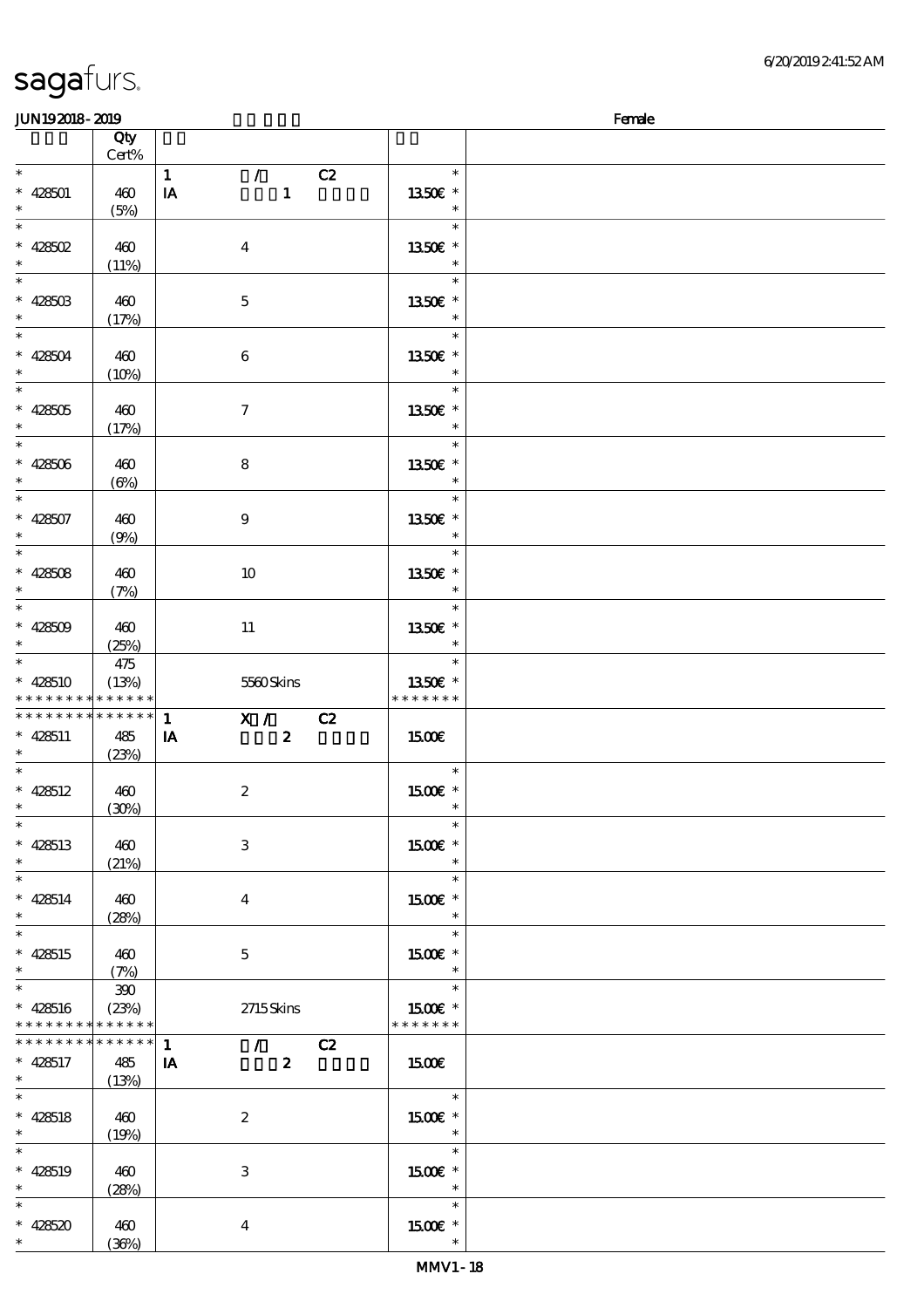| <b>JUN192018-2019</b>                     |                      |                        |                           |                |                             | Female |
|-------------------------------------------|----------------------|------------------------|---------------------------|----------------|-----------------------------|--------|
|                                           | Qty                  |                        |                           |                |                             |        |
|                                           | Cert%                |                        |                           |                |                             |        |
| $\ast$                                    |                      | $\mathbf{1}$           | $\mathcal{L}$             | C2             | $\ast$                      |        |
| $* 428521$                                | 460                  | IA                     | $\boldsymbol{z}$          |                | 1500 £*                     |        |
|                                           | (19%)                |                        |                           |                | $\ast$                      |        |
| $\ast$                                    |                      |                        |                           |                | $\ast$                      |        |
| $* 428522$                                | 460                  |                        | $\boldsymbol{6}$          |                | $1500E$ *                   |        |
| $\ast$                                    | (14%)                |                        |                           |                | $\ast$                      |        |
| $\ast$                                    |                      |                        |                           |                | $\ast$                      |        |
|                                           |                      |                        |                           |                |                             |        |
| $* 428523$<br>$\ast$                      | 460                  |                        | $\boldsymbol{\tau}$       |                | 1500 £*<br>$\ast$           |        |
|                                           | (9%)                 |                        |                           |                |                             |        |
| $\ast$                                    | 441                  |                        |                           |                | $\ast$                      |        |
| $* 428524$                                | (14%)                |                        | 3686Skins                 |                | 1500E *                     |        |
| * * * * * * * * * * * * *                 |                      |                        |                           |                | * * * * * * *               |        |
|                                           |                      | $\mathbf{1}$           | $\boldsymbol{\mathsf{X}}$ | C1             |                             |        |
| 428525                                    | 147                  | <b>SROY</b>            | $\mathbf{1}$              |                | (1550E)                     |        |
|                                           | (19%)                |                        |                           |                |                             |        |
|                                           |                      | $1 -$                  | $\boldsymbol{\mathsf{z}}$ | C <sub>1</sub> |                             |        |
| 428526                                    | 397                  | <b>SROY</b>            | $\mathbf{1}$              |                | (1550E)                     |        |
|                                           | (13%)                |                        |                           |                |                             |        |
|                                           |                      | $1 \quad$              | $\boldsymbol{\mathsf{z}}$ | C1             |                             |        |
| 428527                                    | 409                  | <b>SROY</b>            | $\mathbf{1}$              |                | (1550E)                     |        |
|                                           | (14%)                |                        |                           |                |                             |        |
|                                           |                      | $1 -$                  | $\boldsymbol{\mathsf{z}}$ | C1/C2          |                             |        |
|                                           |                      |                        |                           |                |                             |        |
| 428528                                    | 314                  | <b>SROY</b>            | $\mathbf{1}$              |                | (1550E)                     |        |
|                                           | (18%)                |                        |                           |                |                             |        |
|                                           |                      | $1 -$                  | $\boldsymbol{\mathsf{z}}$ | C2             |                             |        |
| 428529                                    | 478                  | <b>SROY</b>            | $\mathbf{1}$              |                | (17.00)                     |        |
|                                           | (16%)                |                        |                           |                |                             |        |
| * * * * * * * *                           | * * * * * *          | 1                      | $\boldsymbol{\mathsf{z}}$ | C2             |                             |        |
| $* 428530$                                | 465                  | <b>SROY</b>            | $\mathbf{1}$              |                | <b>1600€</b>                |        |
| $\ast$                                    | $(O\% )$             |                        |                           |                |                             |        |
| $\ast$                                    |                      |                        |                           |                | $\ast$                      |        |
| $* 428531$                                | 440                  |                        | $\boldsymbol{2}$          |                | 1550€ *                     |        |
| $\ast$                                    | $(O\%)$              |                        |                           |                | $\ast$                      |        |
| $\ast$                                    |                      |                        |                           |                | $\ast$                      |        |
| $* 428532$                                | 10B                  |                        | 3                         |                | 1550E *                     |        |
|                                           | $(0\%)$              |                        |                           |                |                             |        |
| $\ast$                                    | 234                  |                        |                           |                | $\ast$                      |        |
| $* 428533$                                | (100%)               |                        | 1242Skins                 |                | 1550€ *                     |        |
| * * * * * * * * * * * * * *               |                      |                        |                           |                | * * * * * * *               |        |
|                                           |                      |                        | <b>2X</b> C3              |                |                             |        |
|                                           |                      | $1 \quad$              |                           |                |                             |        |
| 428534                                    | 190                  | <b>SROY</b>            | $\blacksquare$            |                | 1550€                       |        |
| * * * * * * * *                           | (25%)<br>* * * * * * |                        |                           |                |                             |        |
|                                           |                      | $\overline{1}$         | $\boldsymbol{\mathsf{Z}}$ | C3             |                             |        |
| $* 428535$                                | 383                  | <b>SROY</b>            | $\mathbf{1}$              |                | <b>1500€</b>                |        |
| $\ast$                                    | $(O\%)$              |                        |                           |                |                             |        |
| $\ast$                                    | 124                  |                        |                           |                | $\ast$                      |        |
| $* 428536$                                | (100%)               |                        | 507Skins                  |                | 1500€ *                     |        |
| * * * * * * * * * * * * * *               |                      |                        |                           |                | * * * * * * *               |        |
|                                           |                      | $1 \quad \blacksquare$ | $\mathbf{Z}$ C3           |                |                             |        |
| 428537                                    | 102                  | <b>SROY</b>            | $\blacksquare$            |                | 1500E                       |        |
|                                           | (20%)                |                        |                           |                |                             |        |
|                                           |                      | $1 \quad \blacksquare$ | $\mathbf X$               | C1             |                             |        |
| 428538                                    | 139                  | <b>SROY</b>            | $\blacksquare$            |                | 1550E                       |        |
|                                           | (21%)                |                        |                           |                |                             |        |
| * * * * * * * * * * * * * *               |                      | $1 \quad \blacksquare$ | $\mathbf{X}$              | C1             |                             |        |
| $* 428539$                                | 425                  | <b>SROY</b>            | $\sim$ 1                  |                | $(1550\epsilon)$            |        |
|                                           | (18%)                |                        |                           |                |                             |        |
| $\ast$                                    | 85                   |                        |                           |                | $\ast$                      |        |
|                                           |                      |                        |                           |                |                             |        |
| $* 428540$<br>* * * * * * * * * * * * * * | (4%)                 |                        | 510Skins                  |                | $(1550E)*$<br>* * * * * * * |        |
|                                           |                      |                        |                           |                |                             |        |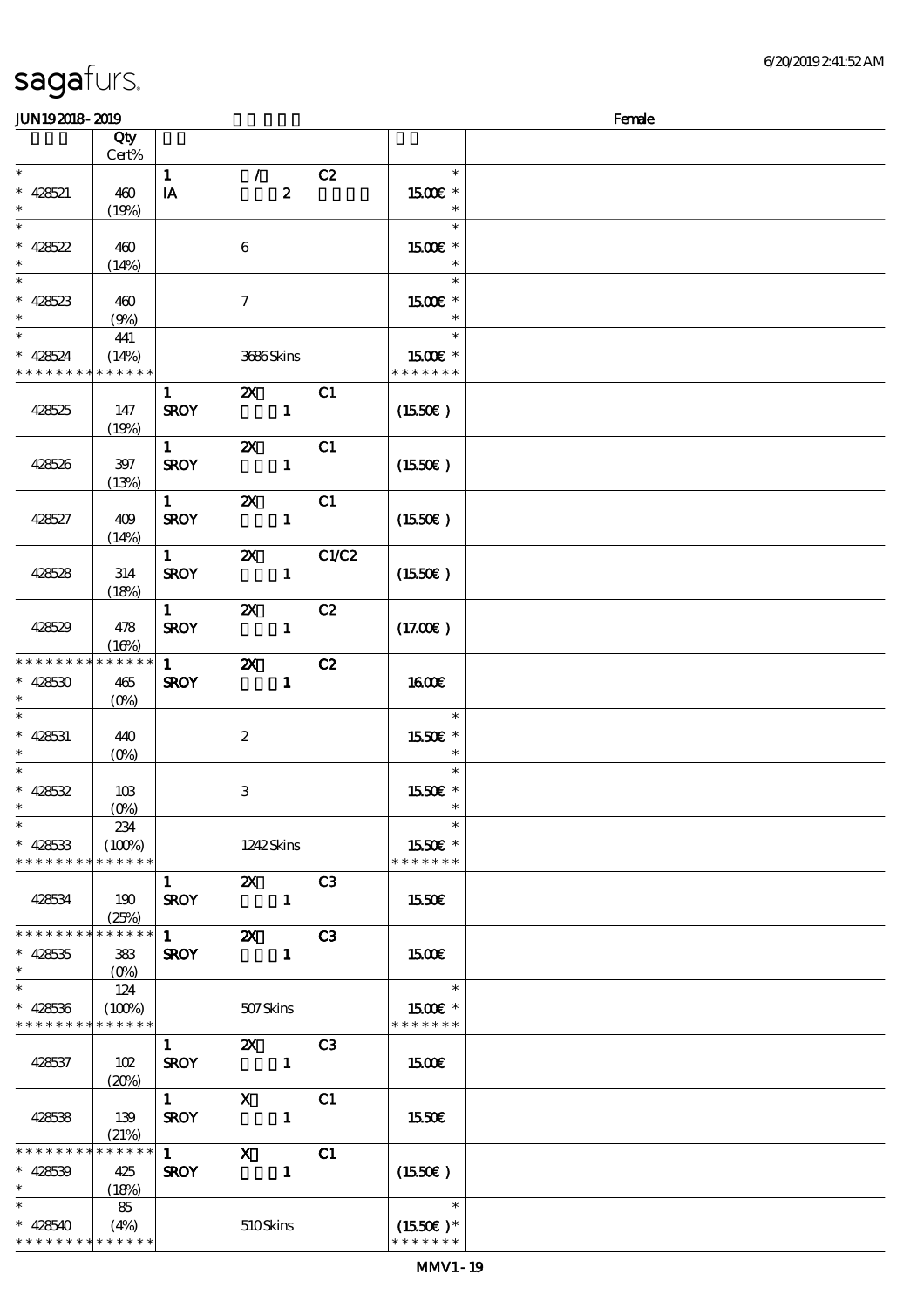6/20/2019 2:41:52 AM

### JUNI9 2018 - 2019 - 2019 - 2019 - 2019 - 2019 - 2019 - 2019 - 2019 - 2019 - 2019 - 2019 - 2019 - 2019 - 2019 -

| www.ww                                                 |                       |                        |                  |                |                             |  |
|--------------------------------------------------------|-----------------------|------------------------|------------------|----------------|-----------------------------|--|
|                                                        | Qty<br>Cert%          |                        |                  |                |                             |  |
|                                                        |                       | 1                      | $\mathbf{x}$     | C1/C2          |                             |  |
| 428541                                                 | 474                   | <b>SROY</b>            | $\mathbf{1}$     |                | 1550€                       |  |
|                                                        | (17%)                 |                        |                  |                |                             |  |
|                                                        |                       | $1 \quad \blacksquare$ | $\mathbf X$      | C2             |                             |  |
|                                                        | 440                   |                        |                  |                |                             |  |
| 428542                                                 |                       | <b>SROY</b>            | $\mathbf{1}$     |                | 1550€                       |  |
|                                                        | (12%)                 |                        |                  |                |                             |  |
|                                                        |                       | $1 \quad \blacksquare$ | $\mathbf{X}$     | C <sub>3</sub> |                             |  |
| 428543                                                 | 232                   | <b>SROY</b>            | $\mathbf{1}$     |                | (1500E)                     |  |
|                                                        | (25%)                 |                        |                  |                |                             |  |
|                                                        |                       | $1 \quad \blacksquare$ | $\mathbf{x}$     | C3             |                             |  |
| 428544                                                 | 155                   | <b>SROY</b>            | $\mathbf{1}$     |                | 1500€                       |  |
|                                                        | (25%)                 |                        |                  |                |                             |  |
|                                                        |                       | $1 \quad \blacksquare$ |                  | C1             |                             |  |
| 428545                                                 | 158                   | <b>SROY</b>            | $\mathbf{1}$     |                | (1550E)                     |  |
|                                                        | (13%)                 |                        |                  |                |                             |  |
| * * * * * * * * <mark>* * * * * * *</mark>             |                       | 1                      |                  | C1             |                             |  |
| $* 428546$                                             | 465                   | <b>SROY</b>            | $\mathbf{1}$     |                | 1550€                       |  |
| $\ast$                                                 | (20%)                 |                        |                  |                |                             |  |
| $\ast$                                                 | 107                   |                        |                  |                | $\ast$                      |  |
| $* 428547$                                             | $(0\%)$               |                        | 572Skins         |                | 1500€ *                     |  |
| * * * * * * * * * * * * * *                            |                       |                        |                  |                | * * * * * * *               |  |
|                                                        |                       | $\mathbf{1}$           |                  | C1             |                             |  |
| 428548                                                 | 162                   | <b>SROY</b>            | $\mathbf{1}$     |                | 1550€                       |  |
|                                                        | (18%)                 |                        |                  |                |                             |  |
| * * * * * * * * * * * * * *                            |                       | $\mathbf{1}$           |                  | C2             |                             |  |
| $* 428549$                                             | 465                   | <b>SROY</b>            | $\mathbf{1}$     |                | 1550€                       |  |
| $\ast$                                                 | (17%)                 |                        |                  |                |                             |  |
| $\ast$                                                 | 73                    |                        |                  |                | $\ast$                      |  |
| $* 428550$                                             | $(O\%)$               |                        | 538Skins         |                | 1500€ *                     |  |
| * * * * * * * * * * * * * *                            |                       |                        |                  |                | * * * * * * *               |  |
|                                                        |                       | $\mathbf{1}$           |                  | C3             |                             |  |
| 428551                                                 | 223                   | <b>SROY</b>            | $\mathbf{1}$     |                | 1500E                       |  |
|                                                        | (21%)                 |                        |                  |                |                             |  |
|                                                        |                       | 1                      |                  | C1             |                             |  |
| 428552                                                 | 164                   | <b>SROY</b>            | $\mathbf{1}$     |                | (1550E)                     |  |
|                                                        | (12%)                 |                        |                  |                |                             |  |
|                                                        |                       | $\mathbf{1}$           |                  | C1             |                             |  |
| 428553                                                 | 206                   | <b>SROY</b>            | $\mathbf{1}$     |                | (1550E)                     |  |
|                                                        | (14%)                 |                        |                  |                |                             |  |
|                                                        |                       | $\mathbf{1}$           |                  | C1             |                             |  |
| 428554                                                 | 308                   | <b>SROY</b>            | $\mathbf{1}$     |                | (17.00)                     |  |
|                                                        | (19%)<br>* * * * * *  |                        |                  |                |                             |  |
| * * * * * * * *                                        |                       | $\mathbf{1}$           |                  | C2             |                             |  |
| $* 428555$<br>$\ast$                                   | 465                   | <b>SROY</b>            | $\mathbf{1}$     |                | 1550€                       |  |
| $\ast$                                                 | (15%)                 |                        |                  |                | $\ast$                      |  |
|                                                        | 66                    |                        |                  |                |                             |  |
| $* 428556$<br>* * * * * * * * <mark>* * * * * *</mark> | $(O\%)$               |                        | $531$ Skins      |                | $(1550E)*$<br>* * * * * * * |  |
| * * * * * * * * * * * * * *                            |                       | $\mathbf{1}$           |                  | C2             |                             |  |
|                                                        |                       |                        |                  |                |                             |  |
| $* 428557$<br>$\ast$                                   | 465                   | <b>SROY</b>            | $\mathbf{1}$     |                | 1550€                       |  |
| $\ast$                                                 | $(O\%)$               |                        |                  |                | $\ast$                      |  |
|                                                        |                       |                        |                  |                |                             |  |
| $* 42858$<br>$\ast$                                    | 440                   |                        | $\boldsymbol{2}$ |                | 1550€ *<br>$\ast$           |  |
| $\ast$                                                 | $(O\%)$               |                        |                  |                | $\ast$                      |  |
|                                                        |                       |                        |                  |                |                             |  |
| $* 42850$<br>$\ast$                                    | 144                   |                        | $\,3$            |                | 1500€ *<br>$\ast$           |  |
| $\ast$                                                 | $(O\%)$               |                        |                  |                | $\ast$                      |  |
|                                                        | $300\,$               |                        |                  |                |                             |  |
| $* 428500$<br>* * * * * * * *                          | (100%)<br>* * * * * * |                        | 1409Skins        |                | 1500€ *<br>* * * * * * *    |  |
|                                                        |                       |                        |                  |                |                             |  |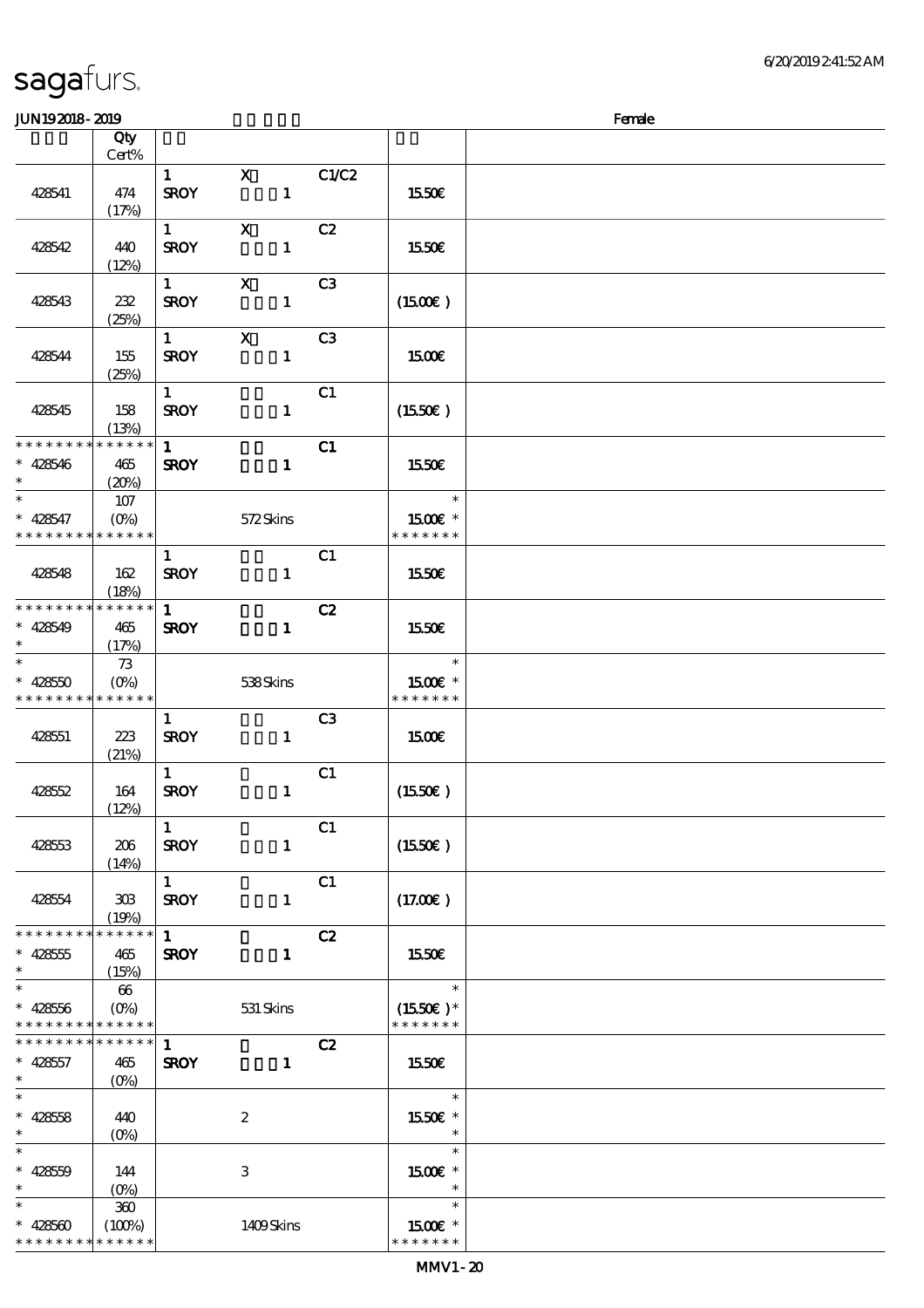| sagafurs. |  |
|-----------|--|
|-----------|--|

| <b>JUN192018-2019</b>       |                |                   |                                       |                |                          | Female |
|-----------------------------|----------------|-------------------|---------------------------------------|----------------|--------------------------|--------|
|                             | Qty            |                   |                                       |                |                          |        |
|                             | Cert%          |                   |                                       |                |                          |        |
|                             |                |                   |                                       |                |                          |        |
|                             |                | $\mathbf{1}$      |                                       | C3             |                          |        |
| 428561                      | 267            | <b>SROY</b>       | $\mathbf{1}$                          |                | 1500E                    |        |
|                             | (27%)          |                   |                                       |                |                          |        |
|                             |                | $\mathbf{1}$      |                                       | C <sub>3</sub> |                          |        |
| 428562                      | 388            | <b>SROY</b>       | $\mathbf{1}$                          |                | 1500€                    |        |
|                             |                |                   |                                       |                |                          |        |
|                             | $(0\%)$        |                   |                                       |                |                          |        |
|                             |                | $\mathbf{1}$      |                                       | C <sub>3</sub> |                          |        |
| 428563                      | 284            | <b>SROY</b>       | $\mathbf{1}$                          |                | $(1500\varepsilon)$      |        |
|                             | (13%)          |                   |                                       |                |                          |        |
|                             |                | $\mathbf{1}$      |                                       | C1             |                          |        |
|                             |                |                   |                                       |                |                          |        |
| 428564                      | 302            | <b>SROY</b>       | $\mathbf{1}$                          |                | 1550€                    |        |
|                             | (23%)          |                   |                                       |                |                          |        |
|                             |                | $\mathbf{1}$      |                                       | C1             |                          |        |
| 428565                      | 126            | <b>SROY</b>       | $\mathbf{1}$                          |                | 1550€                    |        |
|                             | (20%)          |                   |                                       |                |                          |        |
|                             |                | $\mathbf{1}$      |                                       | C1             |                          |        |
| 428566                      | 137            | <b>SROY</b>       | $\mathbf{1}$                          |                | 1550E                    |        |
|                             |                |                   |                                       |                |                          |        |
|                             | (22%)          |                   |                                       |                |                          |        |
|                             |                | $\mathbf{1}$      |                                       | C1/C2          |                          |        |
| 428567                      | 372            | <b>SROY</b>       | $\mathbf{1}$                          |                | 1550€                    |        |
|                             | (15%)          |                   |                                       |                |                          |        |
| * * * * * * * *             | * * * * * *    | $\mathbf{1}$      |                                       | C2             |                          |        |
| $* 428568$                  | 465            | <b>SROY</b>       | $\mathbf{1}$                          |                | 1550€                    |        |
| $\ast$                      |                |                   |                                       |                |                          |        |
|                             | $(0\%)$        |                   |                                       |                |                          |        |
| $\ast$                      |                |                   |                                       |                | $\ast$                   |        |
| $* 428569$                  | $\mathfrak{B}$ |                   | $\boldsymbol{2}$                      |                | 1500€ *                  |        |
| $\ast$                      | $(O\%)$        |                   |                                       |                | $\ast$                   |        |
| $\ast$                      | 153            |                   |                                       |                | $\ast$                   |        |
| $* 428570$                  | (100%)         |                   | 711 Skins                             |                | 1500€ *                  |        |
| * * * * * * * *             | * * * * * *    |                   |                                       |                | * * * * * * *            |        |
|                             |                |                   |                                       |                |                          |        |
|                             |                | $\mathbf{1}$      | $\mathbf{X}$                          | C1/C2          |                          |        |
| 428571                      | 105            | <b>SROY</b>       | $\mathbf{1}$                          |                | $(1650\epsilon)$         |        |
|                             | (21%)          |                   |                                       |                |                          |        |
|                             |                | $\mathbf{1}$      | $\boldsymbol{X}$                      | C <sub>3</sub> |                          |        |
| 428572                      | 184            | <b>SROY</b>       | $\mathbf{1}$                          |                | $(1450\varepsilon)$      |        |
|                             | (32%)          |                   |                                       |                |                          |        |
| * * * * * * * * * * * * * * |                |                   | $\overline{1}$ $\overline{X}$ $C3$    |                |                          |        |
|                             |                | <b>SROY</b>       |                                       |                |                          |        |
| $* 428573$                  | 213            |                   | $\sim$ $\sim$ 1                       |                | 1450E                    |        |
| $\ast$                      | $(O\% )$       |                   |                                       |                |                          |        |
| $\overline{\phantom{a}^*}$  | 159            |                   |                                       |                | $\overline{\phantom{a}}$ |        |
| $* 428574$                  | (100%)         |                   | 372Skins                              |                | 1450E *                  |        |
| * * * * * * * *             | * * * * * *    |                   |                                       |                | * * * * * * *            |        |
|                             |                | $1 \qquad \qquad$ | <b>2X</b> C1                          |                |                          |        |
| 428575                      | 139            |                   | $SROY$ 2                              |                | 17.00€                   |        |
|                             |                |                   |                                       |                |                          |        |
|                             | (12%)          |                   |                                       |                |                          |        |
|                             |                |                   |                                       |                |                          |        |
| 428576                      | 273            | <b>SROY</b>       | $\mathbf{2}$                          |                | 17.00E                   |        |
|                             | (24%)          |                   |                                       |                |                          |        |
|                             |                |                   | 1 $\alpha$ $\alpha$ $\alpha$ $\alpha$ |                |                          |        |
| 428577                      | 270            | <b>SROY</b>       | $2^{\circ}$                           |                | 1650E                    |        |
|                             |                |                   |                                       |                |                          |        |
|                             | (24%)          | $\overline{1}$    |                                       |                |                          |        |
|                             |                |                   | $\boldsymbol{\mathsf{Z}}$             | C2             |                          |        |
| 428578                      | 361            | <b>SROY</b>       | $\mathbf{2}$                          |                | 1650                     |        |
|                             | (15%)          |                   |                                       |                |                          |        |
| * * * * * * * *             | * * * * * *    | $\overline{1}$    | $\boldsymbol{\mathsf{Z}}$             | C2             |                          |        |
| $* 428579$                  | 465            | <b>SROY</b>       | $\boldsymbol{2}$                      |                | 1650€                    |        |
| $\ast$                      | $(O\%)$        |                   |                                       |                |                          |        |
| $\ast$                      |                |                   |                                       |                | $\overline{\mathbf{r}}$  |        |
|                             |                |                   |                                       |                |                          |        |
| $* 428580$<br>$\ast$        | 55             |                   | $\boldsymbol{2}$                      |                | 1650E *                  |        |
|                             | $(O\%)$        |                   |                                       |                |                          |        |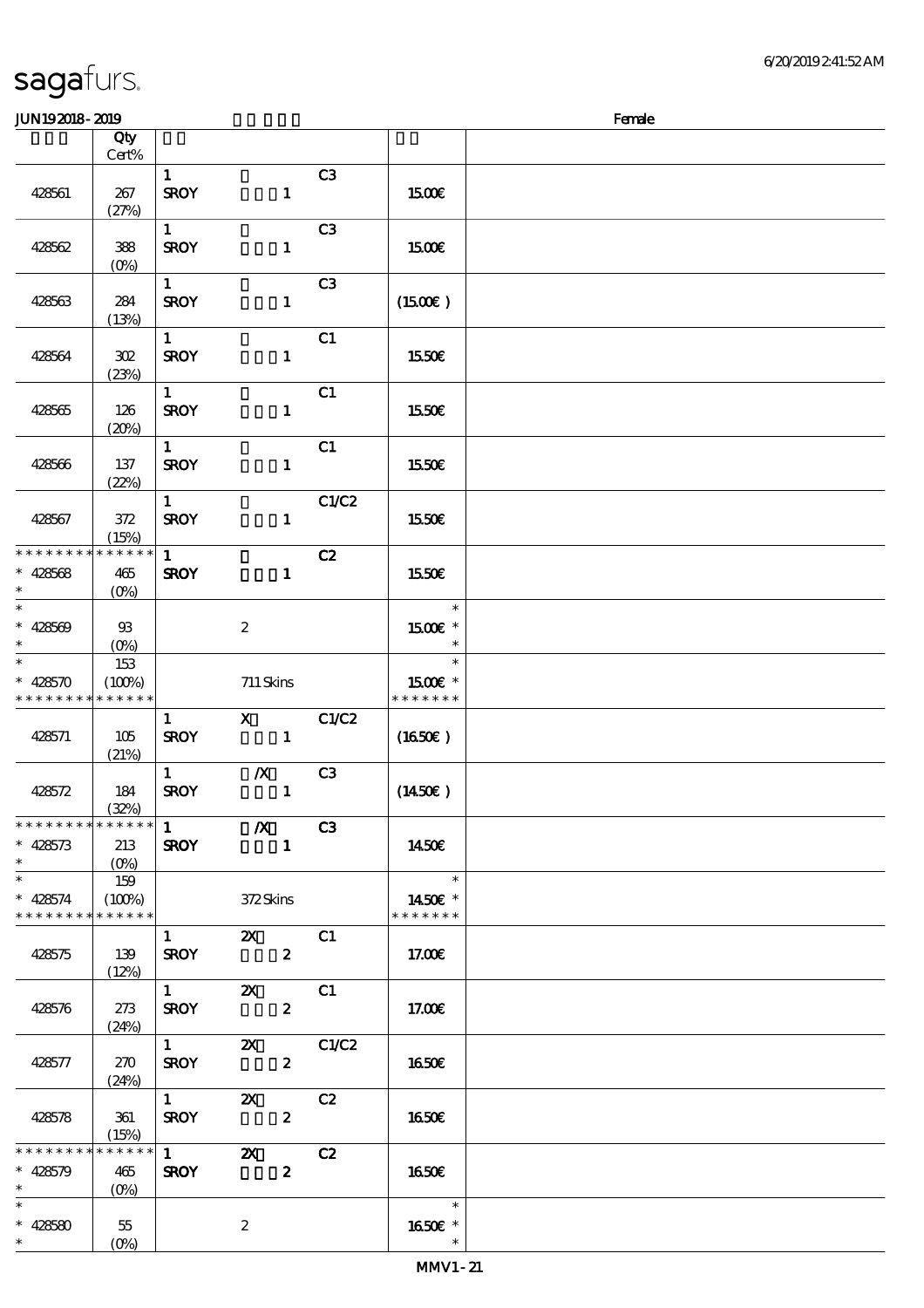### JUN192018-2019 - 2019 - 2019 - 2019 - 2019 - 2019 - 2019 - 2019 - 2019 - 2019 - 2019 - 2019 - 2019 - 2019 - 20 顺序号 Qty 说明 价格 Cert% \*\* <sup>428581</sup> 152 1 2X C2  $\ast$ \*\*  $(100%)$ SROY 2 1650€ \* \* \* \* \* \* \* \* \* \* \* \* \* \* \* \* \* \* \* 1 **2X** C3  $SROY$  2 1650€ 428582 115 (35%)  $1$   $2X$   $C3$  $SROY$  2 1650€ 428583 174 (41%) 1 X C1 428584 187  $SROY$  2 1650 $\epsilon$ (14%) 1 X C1 428585 412  $SROY$  2 1650€  $(16%)$  $1$  X  $C1/C2$ 428586 400  $SROY$  2 1650€ (15%) 1 X C2 \* \* \* \* \* \* \* \* \* \* \* \*  $\ast$ 428587 433 SROY 2 16.50€ \*\* (0%) j. \*\* 105 \*\* <sup>428588</sup> 1600€ \*  $(100%)$  538 Skins \* \* \* \* \* \* \* \* \* \* \* \* \* \* \* \* \* \* \* \* \* \* \* \* \* \* \* \* \* \* 1 X C2  $\ast$ 428589 465 SROY 2 16.50€ \*\* (0%)  $\overline{\phantom{a}}$ \*\*\* \*\*\*  $\ast$ 428590 191 2 1650€ \*  $\ast$ (0%)  $\ast$ 215 \*\* \*\* <sup>428591</sup>  $(100\%)$  871 Skins 1650€ \* \* \* \* \* \* \* \* \* \* \* \* \* \* \* \* \* \* \* 1 X C3  $SROY$  2 1650€ 428592 139 (33%) 1 X C3 \* \* \* \* \* \* \* \* \* \* \* \* \* 428593 140 SROY 2 16.50€ \*\* (0%) \*  $*$  428594 137  $\ast$ \*\*  $(100\%)$   $277$ Skins 1600€ \* \* \* \* \* \* \* \* \* \* \* \* \* \* \* \* \* \* \* 1 2X X C3 428595 182  $SROY$  2 1650 $\epsilon$ (24%)  $1$  C1 428596 246  $SROY$  2 1650 $\epsilon$  $(18%)$ \*  $\overline{1}$  C1 \* \* \* \* \* \* \* \* \* \* \* \*  $\ast$ 428597 465 SROY 2 16.50€ \*\* (0%)  $\overline{\phantom{0}}$  $\ast$ \*\*\* \*\*\*  $\ast$ 16.00€ 428598 114 2  $\ast$ (0%) \*<br>\* 428599 \*\* 167  $(100\%)$  746 Skins 1600€ \* \* \* \* \* \* \* \* \* \* \* \* \* \* \* \* \* \* \*  $1$  C1  $428600$   $269$  $SROY$  2 1650 $\epsilon$  $(11%)$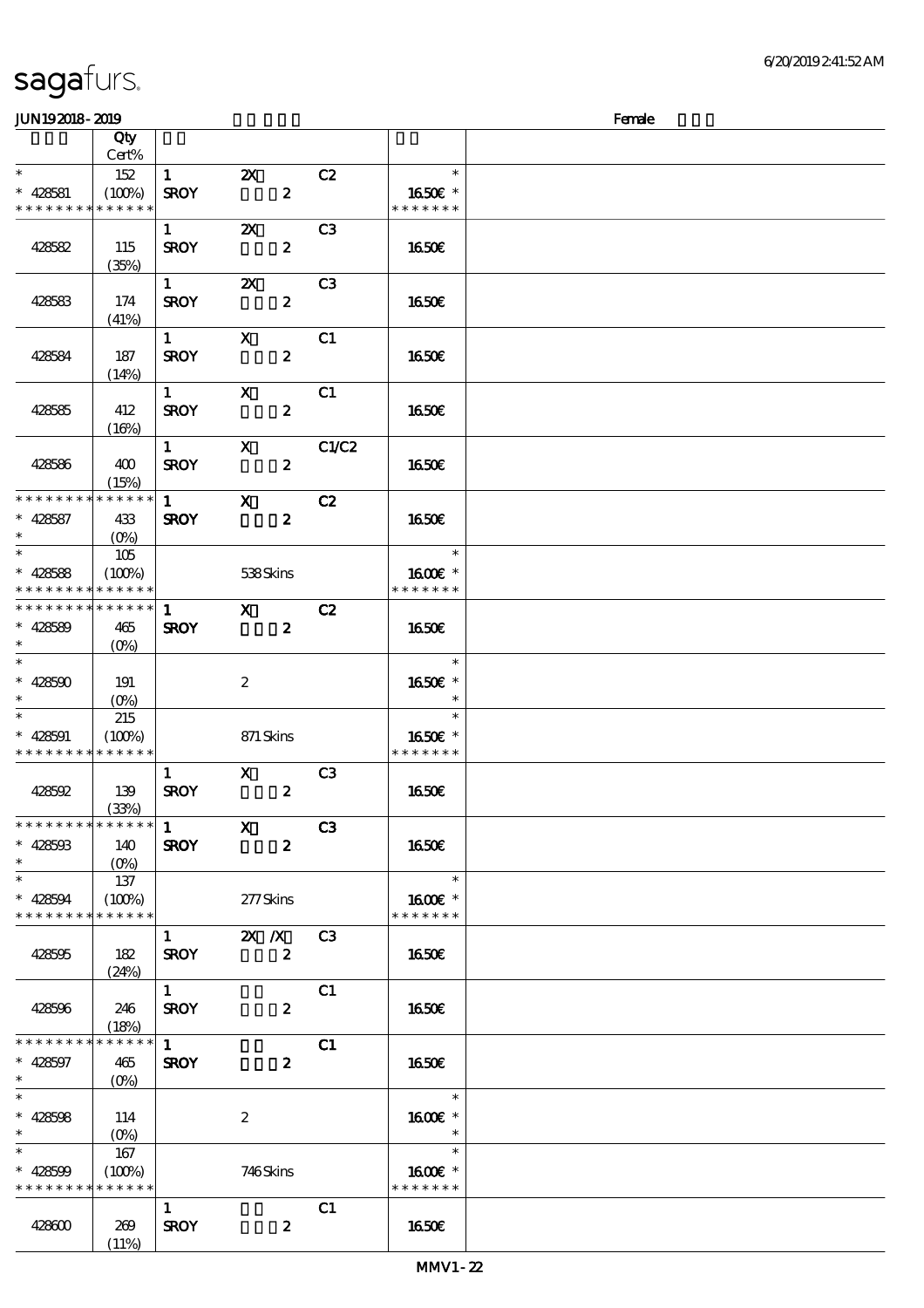| <b>JUN192018-2019</b>       |                       |              |                  |                |                  | Female |
|-----------------------------|-----------------------|--------------|------------------|----------------|------------------|--------|
|                             | Qty                   |              |                  |                |                  |        |
|                             | Cert%                 |              |                  |                |                  |        |
| * * * * * * * *             | $******$              | $\mathbf{1}$ |                  | C2             |                  |        |
| $* 428001$                  | 465                   | <b>SROY</b>  | $\boldsymbol{z}$ |                | 1650E            |        |
| $\ast$                      | $(O\%)$               |              |                  |                |                  |        |
| $\overline{\ast}$           |                       |              |                  |                | $\ast$           |        |
|                             |                       |              |                  |                |                  |        |
| $* 428002$                  | 144                   |              | $\boldsymbol{2}$ |                | 1600€ *          |        |
| $\ast$                      | $(0\%)$               |              |                  |                | $\ast$           |        |
| $\overline{\ast}$           | 168                   |              |                  |                | $\ast$           |        |
| $* 42800$                   | (100%)                |              | 777Skins         |                | $1600E$ *        |        |
| * * * * * * * *             | * * * * * *           |              |                  |                | * * * * * * *    |        |
| * * * * * * * *             | $* * * * * * *$       | 1            |                  | C2             |                  |        |
| $* 428004$                  | 465                   | <b>SROY</b>  | $\boldsymbol{z}$ |                | 1650€            |        |
| $\ast$                      |                       |              |                  |                |                  |        |
|                             | $(O\%)$               |              |                  |                |                  |        |
|                             |                       |              |                  |                | $\ast$           |        |
| $* 428005$                  | 440                   |              | $\boldsymbol{z}$ |                | 1600 *           |        |
| $\ast$                      | $(O\%)$               |              |                  |                | $\ast$           |        |
| $\overline{\ast}$           |                       |              |                  |                | $\ast$           |        |
| $* 428006$                  | 376                   |              | $\,3$            |                | 1600E *          |        |
| $\ast$                      | $(O\!/\!o)$           |              |                  |                | $\ast$           |        |
| $\ast$                      | 349                   |              |                  |                | $\ast$           |        |
|                             |                       |              |                  |                |                  |        |
| $* 428007$                  | (100%)                |              | 1630Skins        |                | 1600€ *          |        |
| * * * * * * * *             | * * * * * *           |              |                  |                | * * * * * * *    |        |
|                             |                       | $\mathbf{1}$ |                  | C <sub>3</sub> |                  |        |
| 428608                      | 230                   | <b>SROY</b>  | $\boldsymbol{z}$ |                | 1600E            |        |
|                             | (20%)                 |              |                  |                |                  |        |
| * * * * * * * *             | * * * * * *           | $\mathbf{1}$ |                  | C <sub>3</sub> |                  |        |
| $* 42800$                   | 296                   | <b>SROY</b>  | $\boldsymbol{z}$ |                | 1600             |        |
| $\ast$                      | $(O\!/\!\!\delta)$    |              |                  |                |                  |        |
| $\ast$                      |                       |              |                  |                | $\ast$           |        |
|                             | 269                   |              |                  |                |                  |        |
| $* 428610$                  | (100%)                |              | 565Skins         |                | $1600E$ *        |        |
| * * * * * * * *             | * * * * * *           |              |                  |                | * * * * * * *    |        |
|                             |                       | $\mathbf{1}$ |                  | C <sub>3</sub> |                  |        |
| 428611                      | 218                   | <b>SROY</b>  | $\boldsymbol{z}$ |                | 1600E            |        |
|                             | (21%)                 |              |                  |                |                  |        |
|                             |                       | $\mathbf{1}$ |                  | C1             |                  |        |
| 428612                      | 280                   | <b>SROY</b>  | $\boldsymbol{2}$ |                | (1650)           |        |
|                             | (27%)                 |              |                  |                |                  |        |
| * * * * * * * *             | $* * * * * * *$       | $\mathbf{1}$ |                  |                |                  |        |
|                             |                       |              |                  | C1             |                  |        |
| $* 428613$                  | 358                   | <b>SROY</b>  | $\boldsymbol{z}$ |                | <b>1650€</b>     |        |
| $\ast$                      |                       |              |                  |                |                  |        |
| $\ast$                      | 138                   |              |                  |                | $\ast$           |        |
| $* 428614$                  | (100%)                |              | 496Skins         |                | 1600€ *          |        |
| * * * * * * * *             | * * * * * *           |              |                  |                | * * * * * * *    |        |
|                             |                       | $\mathbf{1}$ |                  | C1             |                  |        |
| 428615                      | 275                   | <b>SROY</b>  | $\boldsymbol{z}$ |                | $(1650\epsilon)$ |        |
|                             |                       |              |                  |                |                  |        |
| * * * * * * * *             | (7%)<br>* * * * * * * |              |                  |                |                  |        |
|                             |                       | $\mathbf{1}$ |                  | C1             |                  |        |
| $* 428616$                  | 465                   | <b>SROY</b>  | $\boldsymbol{z}$ |                | (1650)           |        |
| $\ast$                      | $(O\%)$               |              |                  |                |                  |        |
| $\ast$                      |                       |              |                  |                | $\ast$           |        |
| $* 428617$                  | 199                   |              | $\boldsymbol{2}$ |                | $(1650E)*$       |        |
| $*$ and $*$                 |                       |              |                  |                |                  |        |
| $*$                         | 186                   |              |                  |                | $\ast$           |        |
| $* 428618$                  | (90%)                 |              | 850Skins         |                | $(1650)$ *       |        |
| * * * * * * * * * * * * * * |                       |              |                  |                | * * * * * * *    |        |
| * * * * * * * *             | $******$              |              |                  |                |                  |        |
|                             |                       | $\mathbf{1}$ |                  | C2             |                  |        |
| * 428619                    | 465                   | <b>SROY</b>  | $\boldsymbol{z}$ |                | 1650E            |        |
| $\ast$                      | $(O\%)$               |              |                  |                |                  |        |
| $\ast$                      |                       |              |                  |                | $\ast$           |        |
| * $428620$                  | $\boldsymbol{\pi}$    |              | $\boldsymbol{z}$ |                | 1600E *          |        |
| $\ast$                      | $(O\% )$              |              |                  |                |                  |        |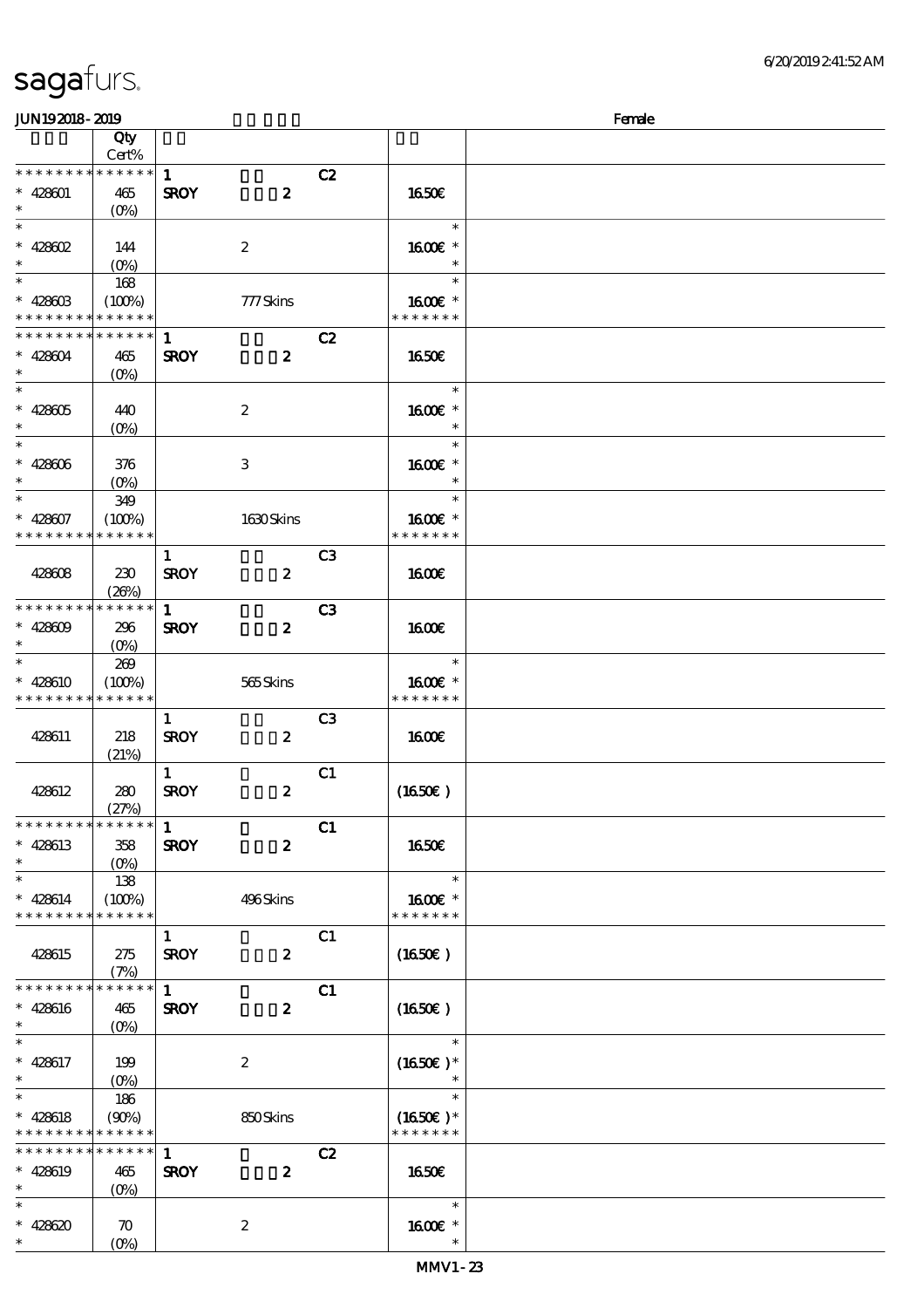|  | sagafurs. |
|--|-----------|
|  |           |

### $J/N192018 - 2019$   $Femle$

| without with             |                    |              |                  |                |                  | <u>. a.c.</u> |
|--------------------------|--------------------|--------------|------------------|----------------|------------------|---------------|
|                          | Qty                |              |                  |                |                  |               |
|                          | Cert%              |              |                  |                |                  |               |
| $\ast$                   | 186                | $\mathbf{1}$ |                  | C2             | $\ast$           |               |
| $* 428621$               | (100%)             | <b>SROY</b>  | $\boldsymbol{z}$ |                | 1600€ *          |               |
| * * * * * * * *          | * * * * * *        |              |                  |                | * * * * * * *    |               |
| * * * * * * * *          | * * * * * *        | $\mathbf{1}$ |                  | C2             |                  |               |
| $* 428622$               | 485                | <b>SROY</b>  | $\boldsymbol{z}$ |                | (1650E)          |               |
| $\ast$                   | $(0\%)$            |              |                  |                |                  |               |
| $\ast$                   |                    |              |                  |                | $\ast$           |               |
| $* 428623$               | 173                |              | $\boldsymbol{2}$ |                | $(1650)$ *       |               |
| $\ast$                   | $(O\%)$            |              |                  |                |                  |               |
| $\ast$                   | 343                |              |                  |                | $\ast$           |               |
| $* 428624$               | (100%)             |              | 1001 Skins       |                | $(1650)$ *       |               |
| * * * * * * * *          | * * * * * *        |              |                  |                | * * * * * * *    |               |
| * * * * * * * *          | * * * * * *        | $\mathbf{1}$ |                  | C2             |                  |               |
|                          |                    |              |                  |                |                  |               |
| $* 428625$<br>$\ast$     | 465                | <b>SROY</b>  | $\boldsymbol{z}$ |                | <b>1650€</b>     |               |
| $\ast$                   | (12%)              |              |                  |                | $\ast$           |               |
|                          | 99                 |              |                  |                |                  |               |
| $* 428626$               | $(O\%)$            |              | 564Skins         |                | 1600€ *          |               |
| * * * * * * * *          | * * * * * *        |              |                  |                | * * * * * * *    |               |
| * * * * * * * *          | * * * * * *        | $\mathbf{1}$ |                  | C2             |                  |               |
| $* 428627$               | 440                | <b>SROY</b>  | $\boldsymbol{z}$ |                | (1650)           |               |
| $\ast$                   | (84%)              |              |                  |                |                  |               |
| $\ast$                   |                    |              |                  |                | $\ast$           |               |
| $* 428628$               | 262                |              | $\boldsymbol{2}$ |                | $(1650)$ *       |               |
| $\ast$                   | (80%)              |              |                  |                |                  |               |
| $\ast$                   | 184                |              |                  |                | $\ast$           |               |
| $* 428629$               | $(O\%)$            |              | 886Skins         |                | $(1650)$ *       |               |
| * * * * * * * *          | * * * * * *        |              |                  |                | * * * * * * *    |               |
| * * * * * * * *          | ******             | 1            |                  | C <sub>3</sub> |                  |               |
| $* 428630$               | 183                | <b>SROY</b>  | $\boldsymbol{z}$ |                | <b>1600€</b>     |               |
| $\ast$                   | (O <sub>0</sub> )  |              |                  |                |                  |               |
| $\overline{\phantom{0}}$ | 105                |              |                  |                | $\ast$           |               |
| $* 428631$               | (100%)             |              | 288Skins         |                | 1600E *          |               |
| * * * * * * * *          | * * * * * *        |              |                  |                | * * * * * * *    |               |
| * * * * * * * *          | ******             | $\mathbf{1}$ |                  | C3             |                  |               |
| $* 428632$               | 118                | <b>SROY</b>  | $\boldsymbol{z}$ |                | <b>1600€</b>     |               |
| $\ast$                   | $(O\!/\!\!\delta)$ |              |                  |                |                  |               |
| $\ast$                   | 180                |              |                  |                | $\ast$           |               |
| $* 428633$               | (100%)             |              | 298Skins         |                | 1600€ *          |               |
| * * * * * * * *          | * * * * * *        |              |                  |                | * * * * * * *    |               |
|                          |                    |              |                  |                |                  |               |
|                          |                    | $\mathbf{1}$ |                  | C <sub>3</sub> |                  |               |
| 428634                   | 138                | <b>SROY</b>  | $\pmb{2}$        |                | (1600)           |               |
|                          | (23%)              |              |                  |                |                  |               |
|                          |                    | $\mathbf{1}$ |                  | C1             |                  |               |
| 428635                   | 289                | <b>SROY</b>  | $\boldsymbol{z}$ |                | $(1650\epsilon)$ |               |
|                          | (33%)              |              |                  |                |                  |               |
| * * * * * * *            | * * * * * *        | $\mathbf{1}$ |                  | C1             |                  |               |
| $* 428636$               | 269                | <b>SROY</b>  | $\boldsymbol{2}$ |                | (1650)           |               |
| $\ast$                   | $(0\%)$            |              |                  |                |                  |               |
| $\ast$                   | 133                |              |                  |                | $\ast$           |               |
| $* 428637$               | (100%)             |              | 402Skins         |                | $(1650)$ *       |               |
| * * * * * * * *          | * * * * * *        |              |                  |                | * * * * * * *    |               |
|                          |                    | $\mathbf{1}$ |                  | C1             |                  |               |
| 428638                   | 242                | <b>SROY</b>  | $\boldsymbol{z}$ |                | (1650E)          |               |
|                          | (9%)               |              |                  |                |                  |               |
| * * * * * * *            | * * * * * *        | $\mathbf{1}$ |                  | C2             |                  |               |
| $* 428639$               | 422                | <b>SROY</b>  | $\boldsymbol{z}$ |                | (1650)           |               |
| $\ast$                   | (O <sub>0</sub> )  |              |                  |                |                  |               |
| $\ast$                   | 229                |              |                  |                | $\ast$           |               |
| $* 428640$               | (100%)             |              | 651 Skins        |                | $(1650)$ *       |               |
| * * * * * * * *          | * * * * * *        |              |                  |                | * * * * * * *    |               |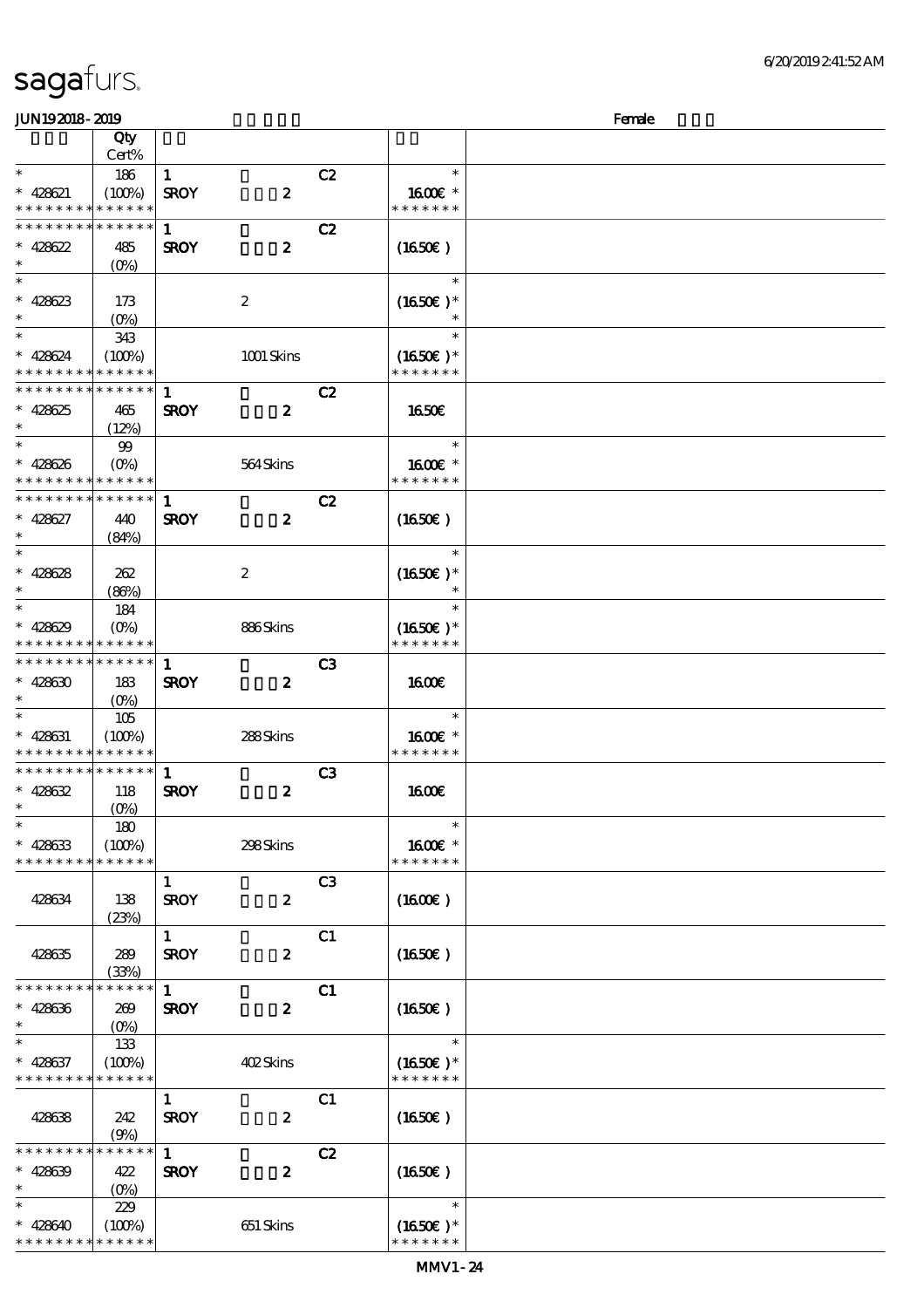| JUN192018-2019                |                       |                               |                           |                |                             | Female |
|-------------------------------|-----------------------|-------------------------------|---------------------------|----------------|-----------------------------|--------|
|                               | Qty                   |                               |                           |                |                             |        |
|                               | Cert%                 |                               |                           |                |                             |        |
| * * * * * * * *               | $******$              | $\mathbf{1}$                  |                           | C2             |                             |        |
| $* 428641$                    | 456                   | <b>SROY</b>                   | $\boldsymbol{z}$          |                | (1650)                      |        |
| $\ast$                        | $(O\%)$               |                               |                           |                |                             |        |
| $\ast$                        | 383                   |                               |                           |                | $\ast$                      |        |
| $* 428642$                    | (100%)                |                               | 839Skins                  |                | $(1650)$ *                  |        |
| * * * * * * * *               | * * * * * *           |                               |                           |                | * * * * * * *               |        |
|                               |                       | $\mathbf{1}$                  |                           | C2             |                             |        |
| 428643                        | 491                   | <b>SROY</b>                   | $\boldsymbol{z}$          |                | $(1650\epsilon)$            |        |
|                               | (10%)                 |                               |                           |                |                             |        |
|                               |                       | $\mathbf{1}$                  | X                         | C <sub>1</sub> |                             |        |
| 428644                        | 192                   | <b>SROY</b>                   | $\boldsymbol{z}$          |                | $(1600\varepsilon)$         |        |
|                               | (40%)                 |                               |                           |                |                             |        |
| * * * * * * * *               | * * * * * *           | $\mathbf{1}$                  | $\boldsymbol{\mathrm{X}}$ | C1/C2          |                             |        |
| $* 428645$                    | 271                   | <b>SROY</b>                   | $\boldsymbol{z}$          |                | $(1600\varepsilon)$         |        |
| $\ast$                        | $(O\%)$               |                               |                           |                |                             |        |
| $\ast$                        | 189                   |                               |                           |                | $\ast$                      |        |
| $* 428646$                    | (100%)                |                               | 460Skins                  |                | $(1600E)*$                  |        |
| * * * * * * * *               | * * * * * *           |                               |                           |                | * * * * * * *               |        |
|                               |                       | $\mathbf{1}$                  | $\mathbf{x}$              | C1/C2          |                             |        |
| 428647                        | 268                   | <b>SROY</b>                   | $\boldsymbol{z}$          |                | $(1600\varepsilon)$         |        |
| * * * * * * * *               | (16%)                 |                               |                           |                |                             |        |
|                               | * * * * * *           | $\mathbf{1}$                  | $\mathbf{x}$              | C2             |                             |        |
| $* 428648$                    | 159                   | <b>SROY</b>                   | $\boldsymbol{z}$          |                | $(1600\varepsilon)$         |        |
| $\ast$<br>$\ast$              | $(O\% )$              |                               |                           |                | $\ast$                      |        |
|                               | 148                   |                               |                           |                |                             |        |
| $* 428649$<br>* * * * * * * * | (100%)<br>* * * * * * |                               | 307Skins                  |                | $(1600E)*$<br>* * * * * * * |        |
| * * * * * * * *               | $* * * * * * *$       |                               |                           |                |                             |        |
| $* 42860$                     |                       | 1                             | $\boldsymbol{X}$          | C <sub>3</sub> |                             |        |
| $\ast$                        | 148                   | <b>SROY</b>                   | $\boldsymbol{z}$          |                | $(1600\varepsilon)$         |        |
| $\ast$                        | $(O\%)$<br>160        |                               |                           |                | $\ast$                      |        |
| $* 428651$                    |                       |                               | 308Skins                  |                | $(1600E)*$                  |        |
| * * * * * * * * * * * * * *   | (90%)                 |                               |                           |                | * * * * * * *               |        |
| * * * * * * * *               | ******                | $\mathbf{1}$                  | $\boldsymbol{X}$          | C3             |                             |        |
| $* 428652$                    | 104                   | <b>SROY</b>                   | $\boldsymbol{2}$          |                | $(1600\varepsilon)$         |        |
| $\ast$                        | (O <sub>0</sub> )     |                               |                           |                |                             |        |
| $\ast$                        | 165                   |                               |                           |                | $\ast$                      |        |
| $* 428653$                    | (100%)                |                               | 269Skins                  |                | $(1600E)*$                  |        |
| * * * * * * * *               | * * * * * *           |                               |                           |                | * * * * * * *               |        |
|                               |                       | $\mathbf{1}$                  | $\mathbf{X}$              | C3             |                             |        |
| 428654                        | 130                   | <b>SROY</b>                   | $\boldsymbol{z}$          |                | 1550E                       |        |
|                               | (28%)                 |                               |                           |                |                             |        |
|                               |                       | $1 \quad \blacksquare$        | $\mathcal{L}$             | C2             |                             |        |
| 428655                        | 83                    | <b>SROY</b>                   | 3 <sup>1</sup>            |                | 1450E                       |        |
|                               | (32%)                 |                               |                           |                |                             |        |
|                               |                       | $\mathbf{1}$ and $\mathbf{1}$ | X / C1/C2                 |                |                             |        |
| 428656                        | 142                   | <b>LUMI</b>                   | $\mathbf{2}$              |                | $(1800\epsilon)$            |        |
|                               | (23%)                 |                               |                           |                |                             |        |
|                               |                       | $1 \qquad \qquad$             | $\mathbf{X}$ /            | C2             |                             |        |
| 428657                        | 159                   | $\textbf{LUM}$                | $\boldsymbol{2}$          |                | (1800)                      |        |
|                               | (33%)                 |                               |                           |                |                             |        |
|                               |                       | 1                             |                           | C1/C2          |                             |        |
| 428658                        | 154                   | <b>LUMI</b>                   | $\boldsymbol{z}$          |                | $(1800\varepsilon)$         |        |
|                               | (25%)                 |                               |                           |                |                             |        |
|                               |                       | $1 \quad$                     |                           | C1/C2          |                             |        |
| 428659                        | 280                   | <b>LUMI</b>                   | $\boldsymbol{z}$          |                | $(1800\epsilon)$            |        |
|                               | (20%)                 |                               |                           |                |                             |        |
|                               |                       | $1 \quad \blacksquare$        | $\mathcal{F}$             | C2             |                             |        |
| 428660                        | 169                   | <b>LUMI</b>                   | $\boldsymbol{z}$          |                | (1800E)                     |        |
|                               | (20%)                 |                               |                           |                |                             |        |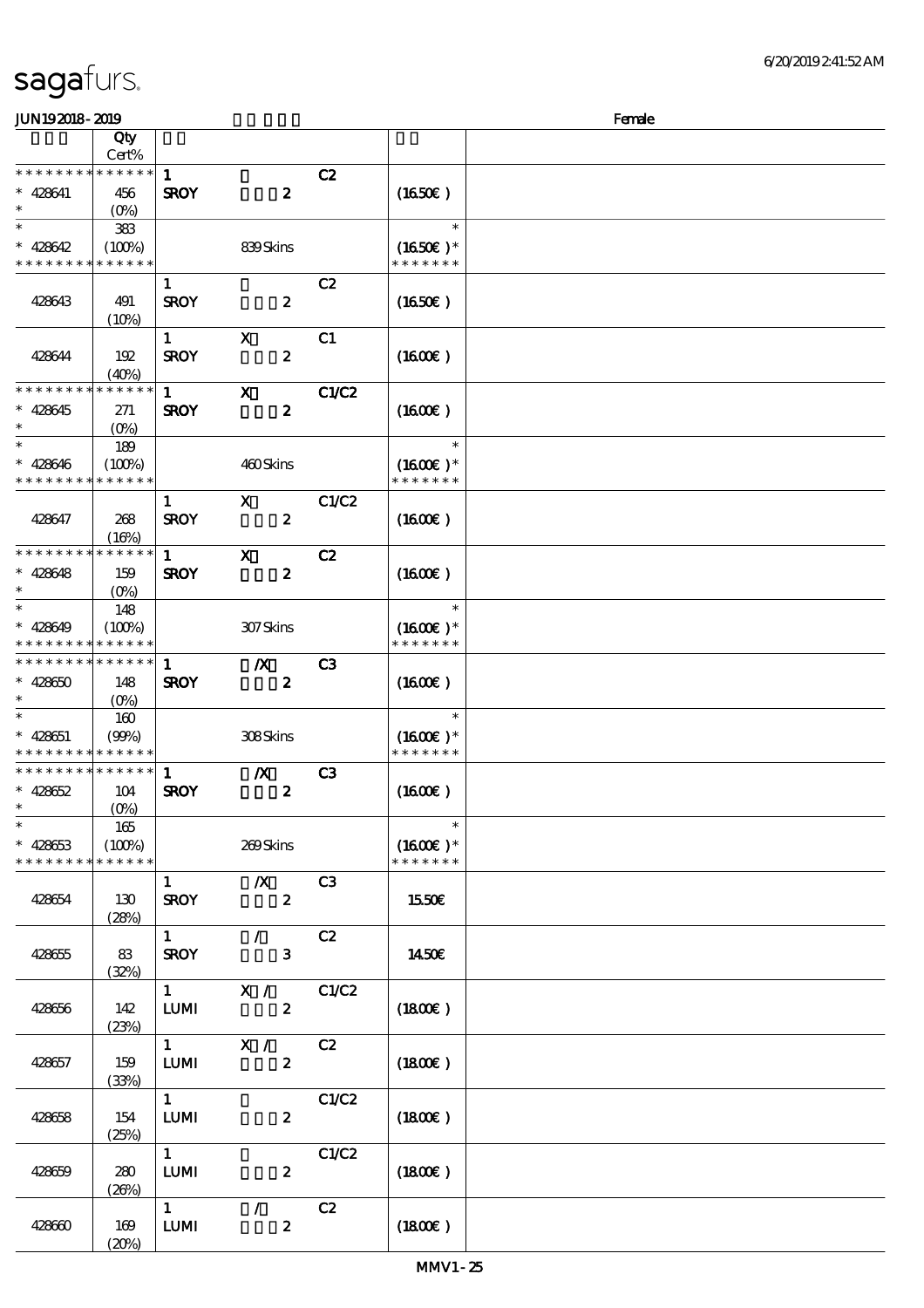$\overline{\phantom{0}}$ 

| <b>JUN192018-2019</b> |              |                  |                                 |                  |         | Female |
|-----------------------|--------------|------------------|---------------------------------|------------------|---------|--------|
|                       | Qty<br>Cert% |                  |                                 |                  |         |        |
| 428661                | 158<br>(24%) | 1<br><b>LUMI</b> | $\boldsymbol{z}$                | C1/C2            | (1800)  |        |
| 428662                | 186<br>(42%) | 1<br><b>LUMI</b> | $\boldsymbol{2}$                | C1/C2            | (1800)  |        |
| 428663                | 113<br>(78%) | 1<br><b>LUMI</b> | $\boldsymbol{z}$                | C <sub>3</sub>   | (1800E) |        |
| 428664                | 76<br>(30%)  | 1<br><b>LUMI</b> | $\mathbf X$<br>$\boldsymbol{2}$ | C1/C2            | (1650)  |        |
| 428665                | 40<br>(25%)  | 1<br><b>LUMI</b> | $\boldsymbol{z}$                | C1<br><b>TOP</b> | 10000E  |        |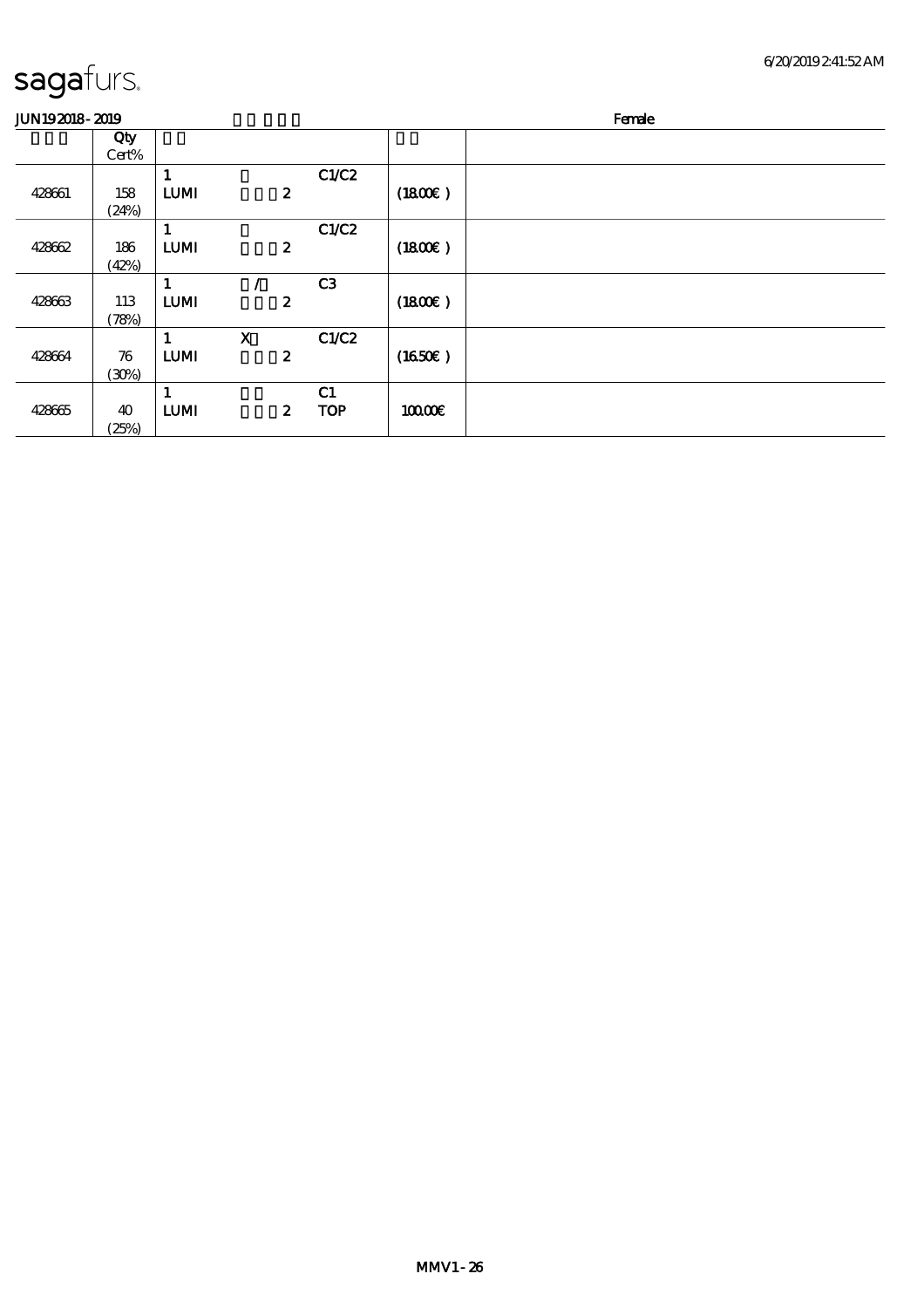### 顺序号 Qty 说明 价格 Cert% 2 2X C1 428701 111  $\mathbf{S}$  1 11.00€  $(25%)$ 2 2X C2  $S$ **I** 11.00€ 428702 153  $(16%)$ 2 X C1 428703 163  $S1$  11.00 $\varepsilon$ (21%) 2 X C2  $S$ **I** 11.00€ 428704 321 (11%) 2 2X /X C3 428705 131  $\mathbf{S}$  1 11.00€  $(20%)$  $2$  C1 428706 319  $S$ **I** 11.00€  $(10%)$ \* \* \* \* \* \* \* \* \* \* \* \*  $2$  C2  $\ast$ 428707 505  $S1$  1 11.00€ \*\* (15%) j. 103 \*\* \*\* <sup>428708</sup>  $(0%)$  608 Skins 11.00€ \* \* \* \* \* \* \* \* \* \* \* \* \* \* \* \* \* \* \* \*  $2 \hspace{1.5cm} C3$ 428709 197  $\mathbf{S}$  1 11.00€ (35%)  $2$  C1 428710 226  $S1$  11.00 $\varepsilon$ (3%) \* \* \* \* \* \* \* \* \* \* \* \* \* 2 C2  $\ast$ 428711 485  $S1$  1 11.50€ \*\* (7%) \*  $* 428712$ 55  $\overline{\phantom{a}}$ \*\* 11.00€ \* (0%) 540 Skins \* \* \* \* \* \* \* \* \* \* \* \* \* \* \* \* \* \*  $\overline{2}$  C3 428713 167  $\mathbf{S}$  1 11.00€ (15%)  $2$  C1  $S$ **I** 11.00€ 428714 151 (3%) 2 C2  $S1$  11.00 $\varepsilon$ 428715 354 (9%) 2  $X$  C1/C2 428716 162  $\mathbf{S}$  1 11.00€  $(10%)$  $\overline{\text{2}}$   $\overline{\text{X}}$   $\overline{\text{C3}}$ 428717 172  $\mathbf{S}$  1 11.00€  $(26%)$ 2 2X /X C2  $\mathbf{S}$  2 (12.50€) 428718 235  $(11%)$  $2$  C<sub>2</sub>  $S$  2  $12.50$ 428719 246  $(16%)$ 2  $C2$ 428720 147  $S$ **I**  $2$  (12.50€) (7%)

JUN192018-2019 Female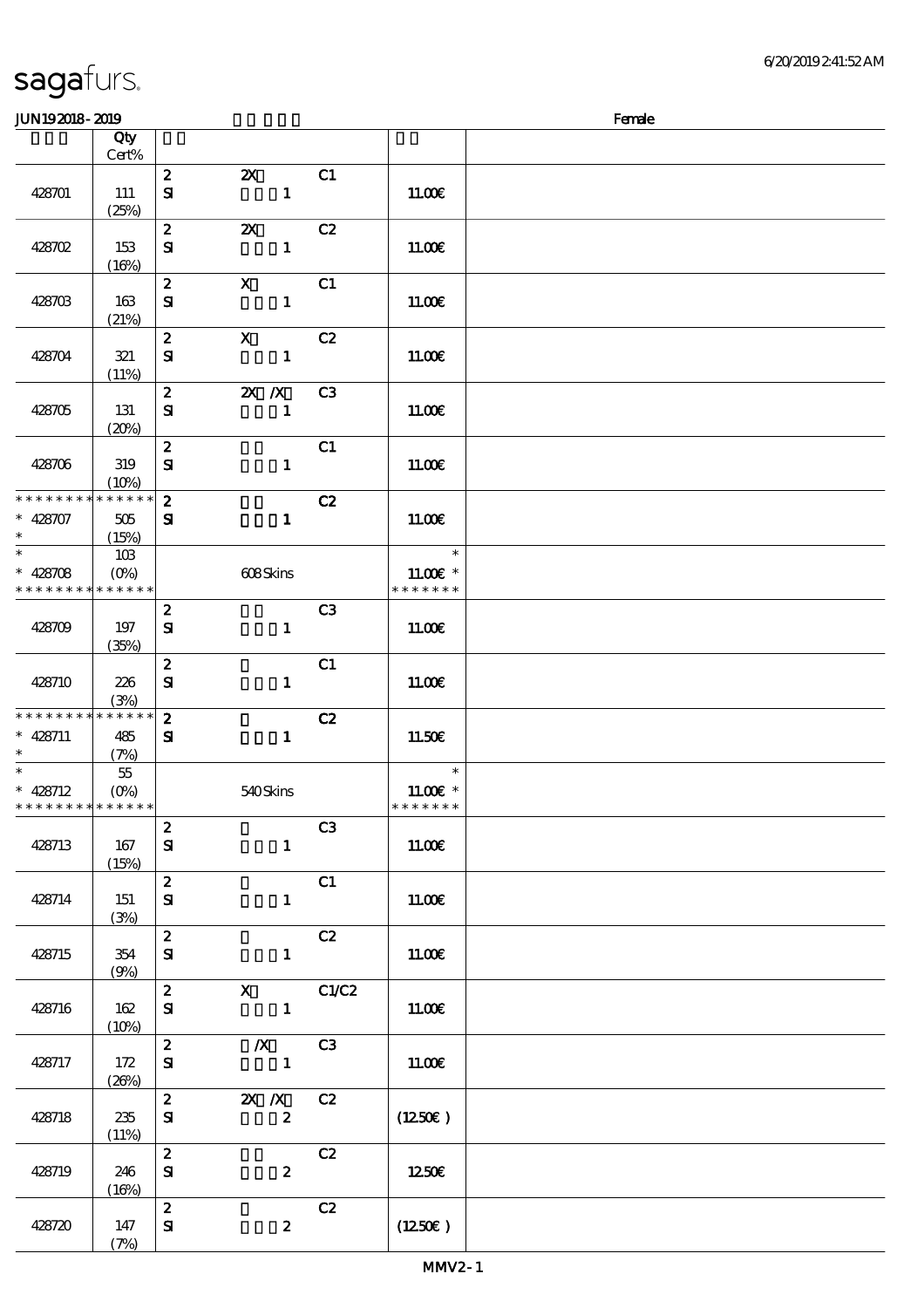\* \* \* \* \* \*

| sagafurs. |
|-----------|
|-----------|

\* \* \* \* \* \* \* \* \* \* \* \*

| <b>JUN192018-2019</b>                                              |                               |                                        |                                               |    |                                                  | Female |
|--------------------------------------------------------------------|-------------------------------|----------------------------------------|-----------------------------------------------|----|--------------------------------------------------|--------|
|                                                                    | Qty                           |                                        |                                               |    |                                                  |        |
|                                                                    | $Cert\%$                      |                                        |                                               |    |                                                  |        |
| 428721                                                             | 254<br>(14%)                  | $\boldsymbol{z}$<br>$\mathbf{S}$       | $\boldsymbol{z}$                              | C2 | 1200                                             |        |
| 428722                                                             | 283<br>(11%)                  | $\boldsymbol{z}$<br>$\mathbf{S}$       | $\pmb{2}$                                     | C2 | 1200E                                            |        |
| 428723                                                             | 127<br>(11%)                  | $\boldsymbol{z}$<br>$\mathbf{S}$       | $\boldsymbol{z}$                              | C2 | 1200E                                            |        |
| 428724                                                             | 182<br>(18%)                  | $\boldsymbol{z}$<br>${\bf s}$          | $\boldsymbol{z}$                              | C2 | 1200E                                            |        |
| 428725                                                             | 288<br>(16%)                  | $\boldsymbol{z}$<br>${\bf s}$          | $\boldsymbol{z}$                              | C2 | 1200                                             |        |
| 428726                                                             | 82<br>(19%)                   | $\boldsymbol{z}$<br>${\bf s}$          | $\boldsymbol{\mathrm{X}}$<br>$\boldsymbol{z}$ | C2 | 1200                                             |        |
| 428727                                                             | 152<br>(14%)                  | $\boldsymbol{z}$<br>${\bf s}$          | $\mathbf X$<br>$\boldsymbol{z}$               | C2 | 1200                                             |        |
| * * * * * * * * <mark>* * * * * * *</mark><br>$* 428728$<br>$\ast$ | $505\,$<br>$(\Theta)$         | $\boldsymbol{2}$<br>$\mathbf{B}$       | X /<br>$\mathbf{1}$                           | C2 | 1050E                                            |        |
| $\ast$<br>$* 428729$<br>* * * * * * * * * * * * *                  | 164<br>(7%)                   |                                        | 669Skins                                      |    | $\ast$<br>1050E *<br>* * * * * * *               |        |
| 428730                                                             | 325<br>(7%)                   | $\boldsymbol{z}$<br>$\mathbf{B}$       | $\mathcal{L}$<br>$\mathbf{1}$                 | C2 | 11.00E                                           |        |
| 428731                                                             | 483<br>(10%)                  | $2^{\circ}$<br><b>SAGA</b>             | $\boldsymbol{\mathsf{X}}$<br>$\mathbf{1}$     | C1 | 1200E                                            |        |
| * * * * * * * * * * * * * *<br>$* 428732$                          | 485<br>(18%)                  | $2^{\circ}$<br><b>SAGA</b>             | $\boldsymbol{\mathsf{z}}$<br>$\mathbf{1}$     | C1 | 1200E                                            |        |
| $\ast$<br>$* 428733$<br>* * * * * * * * * * * * * *                | 172<br>$(O\%)$                |                                        | 657Skins                                      |    | $\ast$<br>11.50 $\varepsilon$ *<br>* * * * * * * |        |
| 428734                                                             | 142<br>(22%)                  | $\mathbf{2}$<br><b>SAGA</b>            | $\mathbf{X}$                                  | C1 | $(1200\varepsilon)$                              |        |
| * * * * * * * *<br>$* 428735$<br>$\ast$                            | * * * * * *<br>486<br>$(O\%)$ | $\overline{\mathbf{z}}$<br><b>SAGA</b> | $\mathbf{X}$<br>$\mathbf{1}$                  | C2 | 1200                                             |        |
| $\overline{\phantom{a}^*}$<br>$* 428736$<br>$\ast$                 | 387                           |                                        | $\boldsymbol{z}$                              |    | $\ast$<br>11.50 $\varepsilon$ *<br>$\ast$        |        |
| $\ast$<br>$* 428737$<br>* * * * * * * * * * * * * *                | 104<br>(100%)                 |                                        | 977 Skins                                     |    | $\ast$<br>11.50€ *<br>* * * * * * *              |        |
| 428738                                                             | 317<br>(12%)                  | $\mathbf{2}$<br><b>SAGA</b>            | $\mathbf{Z} \mathbf{X}$ C3                    |    | 1200                                             |        |
| * * * * * * * * * * * * * *<br>$* 428739$<br>$\ast$                | 446<br>$(0\%)$                | $\mathbf{2}$<br><b>SAGA</b>            | $\boldsymbol{\mathsf{Z}}$<br>$\sim$ 1         | C3 | 11.50E                                           |        |
| * $428740$                                                         | 113<br>(100%)                 |                                        | 559Skins                                      |    | $\ast$<br>$11.50E$ *                             |        |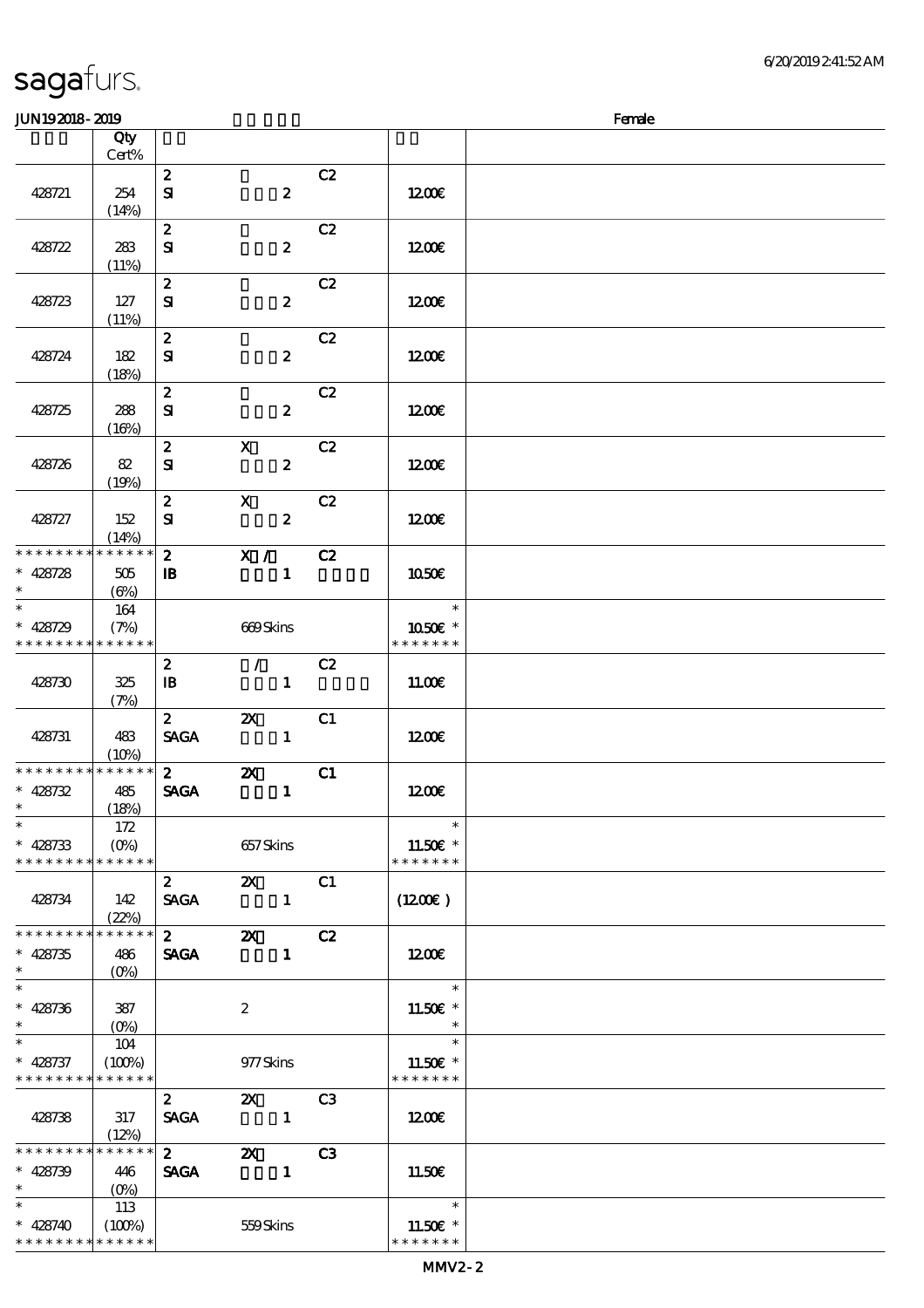\* \* \* \* \* \* \* \* <mark>\* \* \* \* \* \* \*</mark>

| JUN192018-2019                           |                                 |                  |                                                                    |    |                          | Female |
|------------------------------------------|---------------------------------|------------------|--------------------------------------------------------------------|----|--------------------------|--------|
|                                          | Qty                             |                  |                                                                    |    |                          |        |
|                                          | Cert%                           |                  |                                                                    |    |                          |        |
| * * * * * * * *                          | ******                          | $\mathbf{z}$     | $\mathbf{x}$                                                       | C1 |                          |        |
| $* 428741$                               | 485                             | <b>SAGA</b>      | $\mathbf{1}$                                                       |    | 1200E                    |        |
| $\ast$                                   | $(O\%)$                         |                  |                                                                    |    |                          |        |
| $\overline{\phantom{0}}$                 |                                 |                  |                                                                    |    | $\ast$                   |        |
| * $428742$                               | 219                             |                  | $\boldsymbol{2}$                                                   |    | $11.50E$ *               |        |
| $\ast$                                   | $(O\%)$                         |                  |                                                                    |    | $\ast$                   |        |
|                                          | 98                              |                  |                                                                    |    | $\ast$                   |        |
|                                          |                                 |                  |                                                                    |    |                          |        |
| $* 428743$<br>* * * * * * * *            | (100%)                          |                  | 802Skins                                                           |    | $11.50E$ *               |        |
|                                          | * * * * * *                     |                  |                                                                    |    | * * * * * * *            |        |
| * * * * * * * *                          | $* * * * * * *$                 | $\boldsymbol{2}$ | $\mathbf{X}$                                                       | C1 |                          |        |
| $* 428744$                               | 485                             | <b>SAGA</b>      | $\mathbf{1}$                                                       |    | 1200E                    |        |
| $\ast$                                   | $(O\%)$                         |                  |                                                                    |    |                          |        |
|                                          |                                 |                  |                                                                    |    | $\ast$                   |        |
| $* 428745$                               | 162                             |                  | $\boldsymbol{2}$                                                   |    | 11.50€ *                 |        |
| $\ast$                                   | $(O\%)$                         |                  |                                                                    |    | $\ast$                   |        |
| $\overline{\phantom{0}}$                 | 120                             |                  |                                                                    |    | $\ast$                   |        |
| $* 428746$                               | (100%)                          |                  | 767 Skins                                                          |    | $11.50E$ *               |        |
| * * * * * * * *                          | * * * * * *                     |                  |                                                                    |    | * * * * * * *            |        |
|                                          |                                 | $\boldsymbol{2}$ | $\mathbf{X}$                                                       | C1 |                          |        |
| 428747                                   | 182                             | <b>SACA</b>      | $\mathbf{1}$                                                       |    | $(1200\varepsilon)$      |        |
|                                          | (24%)                           |                  |                                                                    |    |                          |        |
| * * * * * * * *                          | * * * * * *                     | $\mathbf{2}$     | $\mathbf{x}$                                                       | C2 |                          |        |
|                                          |                                 |                  |                                                                    |    |                          |        |
| $* 428748$                               | 485                             | <b>SAGA</b>      | $\mathbf{1}$                                                       |    | 1200                     |        |
| $\ast$<br>$\overline{\ast}$              | $(O\%)$                         |                  |                                                                    |    |                          |        |
|                                          |                                 |                  |                                                                    |    | $\ast$                   |        |
| * $428749$                               | 460                             |                  | $\boldsymbol{2}$                                                   |    | $1200E$ *                |        |
| $\ast$                                   | $(O\% )$                        |                  |                                                                    |    | $\ast$                   |        |
| $\overline{\ast}$                        |                                 |                  |                                                                    |    | $\ast$                   |        |
| * $428750$                               | 460                             |                  | 3                                                                  |    | $11.50E$ *               |        |
| $\ast$                                   | $(O\%)$                         |                  |                                                                    |    | $\ast$                   |        |
| $\ast$                                   |                                 |                  |                                                                    |    | $\ast$                   |        |
| $* 428751$                               | 118                             |                  | $\bf{4}$                                                           |    | 11.50€ *                 |        |
| $\ast$                                   | $(O\!/\!o)$                     |                  |                                                                    |    | $\ast$                   |        |
| $\overline{\phantom{0}}$                 | 144                             |                  |                                                                    |    | $\ast$                   |        |
| * $428752$                               | (100%)                          |                  | 1667Skins                                                          |    | 11.50 $\varepsilon$ *    |        |
| * * * * * * * * * * * * * *              |                                 |                  |                                                                    |    | * * * * * * *            |        |
| * * * * * * * * * * * * * *              |                                 |                  | $\overline{\text{2}}$ $\overline{\text{X}}$ $\overline{\text{C3}}$ |    |                          |        |
| $* 428753$                               | 485                             | <b>SAGA</b>      | $\sim$ 1                                                           |    | 1200                     |        |
| $\ast$                                   |                                 |                  |                                                                    |    |                          |        |
| $\ast$                                   | (14%)                           |                  |                                                                    |    | $\overline{\phantom{a}}$ |        |
|                                          | 66                              |                  |                                                                    |    |                          |        |
| $* 428754$                               |                                 |                  | 551 Skins                                                          |    | 1200E *                  |        |
| * * * * * * * *<br>* * * * * * * *       | $* * * * * * *$                 |                  |                                                                    |    | * * * * * * *            |        |
|                                          | $* * * * * * *$                 |                  | $2$ X C3                                                           |    |                          |        |
| $* 428755$                               | 485                             |                  | SAGA 1                                                             |    | 11.50E                   |        |
| $\star$                                  |                                 |                  |                                                                    |    |                          |        |
| $\overline{\mathbf{r}}$                  |                                 |                  |                                                                    |    | $\overline{\phantom{a}}$ |        |
| $* 428756$                               | 102                             |                  | $\mathbf{2}$                                                       |    | 11.50 $\varepsilon$ *    |        |
| $\ast$                                   | $(O\!/\!\!\!\!\!\!\!O)$         |                  |                                                                    |    | $\overline{\phantom{a}}$ |        |
| $\star$                                  | 171                             |                  |                                                                    |    | $\ast$                   |        |
| $* 428757$                               | (100%)                          |                  | 758Skins                                                           |    | 11.50 $\varepsilon$ *    |        |
| * * * * * * * * <mark>* * * * * *</mark> |                                 |                  |                                                                    |    | * * * * * * *            |        |
| * * * * * * * *                          | $******$                        | $2^{\circ}$      |                                                                    | C1 |                          |        |
| $* 428758$                               | 485                             | <b>SAGA</b>      | $\blacksquare$                                                     |    | 1200€                    |        |
| $\ast$                                   | (19%)                           |                  |                                                                    |    |                          |        |
| $\ast$                                   |                                 |                  |                                                                    |    | $\ast$                   |        |
|                                          |                                 |                  |                                                                    |    |                          |        |
| $* 428759$                               | 460                             |                  | $\boldsymbol{2}$                                                   |    | $1200E$ *                |        |
| $\ast$                                   | $(O\%)$                         |                  |                                                                    |    | $\ast$                   |        |
| $\ast$                                   | 314                             |                  |                                                                    |    | $\ast$                   |        |
| $* 428700$                               | $(O\!\!\!\!\!\!\backslash\rho)$ |                  | 1259Skins                                                          |    | $11.50E$ *               |        |

\* \* \* \* \* \* \*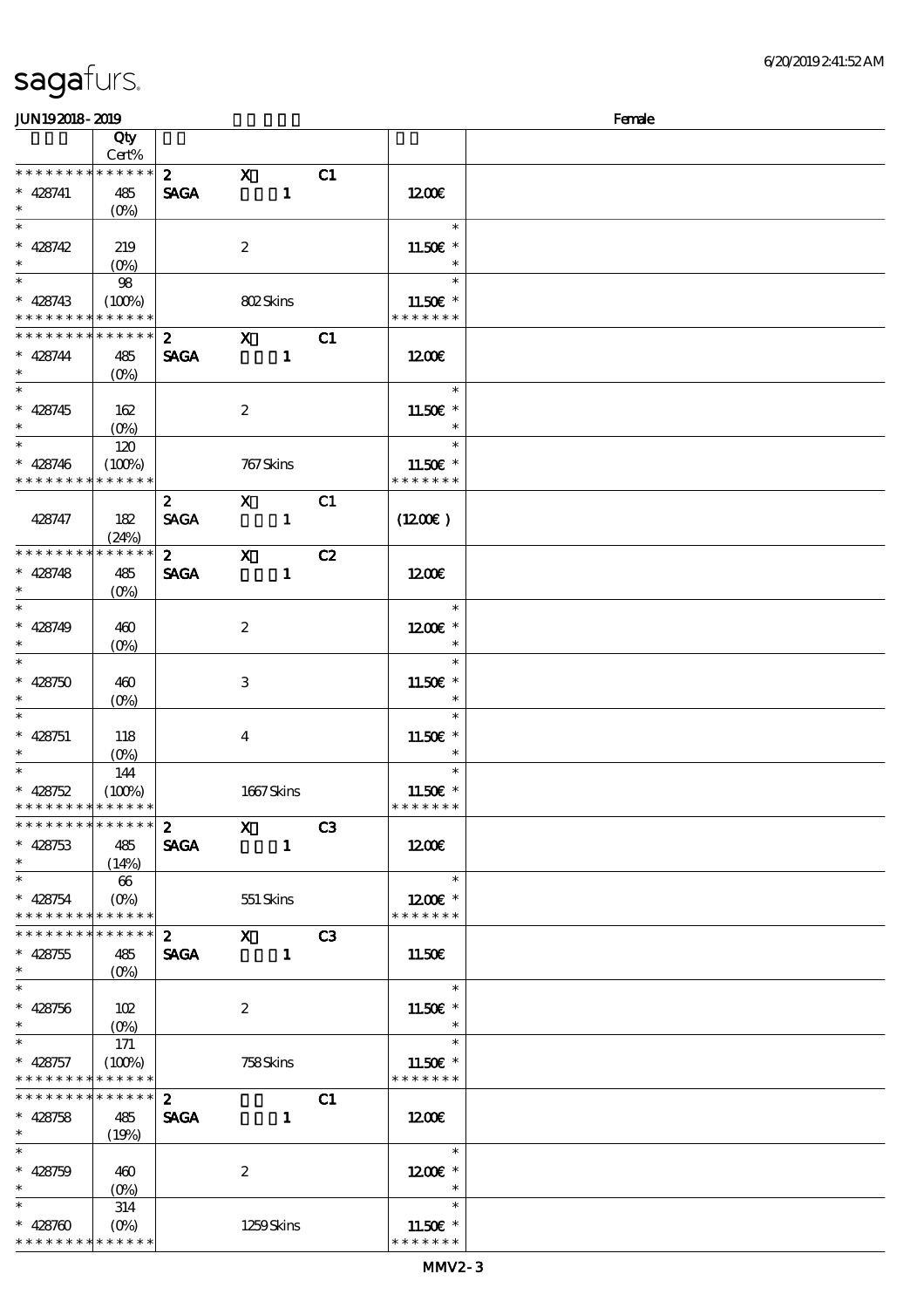\*

(0%)

| JUN192018-2019              |                                 |                  |                  |                |                       | Female |
|-----------------------------|---------------------------------|------------------|------------------|----------------|-----------------------|--------|
|                             | Qty                             |                  |                  |                |                       |        |
|                             | Cert%                           |                  |                  |                |                       |        |
| * * * * * * * *             | ******                          | $\mathbf{z}$     |                  | C1             |                       |        |
| $* 428761$                  | 485                             | <b>SAGA</b>      | $\mathbf{1}$     |                | 1200                  |        |
| $\ast$                      | (O <sub>0</sub> )               |                  |                  |                |                       |        |
|                             |                                 |                  |                  |                | $\ast$                |        |
|                             |                                 |                  |                  |                |                       |        |
| * 428762                    | 398                             |                  | $\boldsymbol{2}$ |                | 11.50 $\varepsilon$ * |        |
|                             | $(0\%)$                         |                  |                  |                | $\ast$                |        |
|                             | 158                             |                  |                  |                | $\ast$                |        |
| $* 428763$                  | (100%)                          |                  | 1041 Skins       |                | 11.50 £*              |        |
| * * * * * * * *             | $\ast\ast\ast\ast\ast\ast$      |                  |                  |                | * * * * * * *         |        |
| * * * * * * * *             | $\ast\ast\ast\ast\ast\ast$      | $\boldsymbol{z}$ |                  | C2             |                       |        |
| $* 428764$                  | 485                             | <b>SAGA</b>      | $\mathbf{1}$     |                | 1200E                 |        |
| $\ast$                      | $(O\%)$                         |                  |                  |                |                       |        |
|                             |                                 |                  |                  |                | $\ast$                |        |
| $* 428765$                  | 460                             |                  | $\boldsymbol{2}$ |                | 11.50€ *              |        |
| $\ast$                      | $(0\%)$                         |                  |                  |                | $\ast$                |        |
|                             |                                 |                  |                  |                | $\ast$                |        |
|                             |                                 |                  |                  |                |                       |        |
| $* 428706$                  | 460                             |                  | 3                |                | 11.50 $\varepsilon$ * |        |
| $\ast$                      | $(O\!/\!o)$                     |                  |                  |                | $\ast$                |        |
| $\overline{\ast}$           |                                 |                  |                  |                | $\ast$                |        |
| $* 428767$                  | 460                             |                  | $\bf{4}$         |                | $1200E$ *             |        |
| $\ast$                      | $(0\%)$                         |                  |                  |                | $\ast$                |        |
| $\overline{\ast}$           |                                 |                  |                  |                | $\ast$                |        |
| $* 428768$                  | 460                             |                  | $\mathbf{5}$     |                | 11.50€ *              |        |
| $\ast$                      | $(O\!\!\!\!\!\!\backslash\rho)$ |                  |                  |                | $\ast$                |        |
| $\overline{\ast}$           |                                 |                  |                  |                | $\ast$                |        |
| $* 428709$                  | 404                             |                  | $\boldsymbol{6}$ |                | 11.50 $\varepsilon$ * |        |
| $\ast$                      |                                 |                  |                  |                | $\ast$                |        |
|                             | $(O\!/\!\!\delta)$              |                  |                  |                | $\ast$                |        |
|                             | 256                             |                  |                  |                |                       |        |
| * $428770$                  | (100%)                          |                  | 2985Skins        |                | 11.50€ *              |        |
| * * * * * * * *             | * * * * * *                     |                  |                  |                | * * * * * * *         |        |
| * * * * * * * *             | $* * * * * * *$                 | $\mathbf{z}$     |                  | C2             |                       |        |
| $* 428771$                  | 485                             | <b>SAGA</b>      | $\mathbf{1}$     |                | 1200                  |        |
| $\ast$                      | $(O\%)$                         |                  |                  |                |                       |        |
|                             |                                 |                  |                  |                | $\ast$                |        |
| * 428772                    | 460                             |                  | $\boldsymbol{2}$ |                | 11.50 $\varepsilon$ * |        |
| $*$ $*$                     | (0%)                            |                  |                  |                | $\ast$                |        |
| $\ast$                      |                                 |                  |                  |                | $\ast$                |        |
| $* 428773$                  | 460                             |                  | 3                |                | 11.50€ *              |        |
| $\ast$                      |                                 |                  |                  |                | $\ast$                |        |
| $\ast$                      | $(0\%)$                         |                  |                  |                | $\ast$                |        |
|                             |                                 |                  |                  |                |                       |        |
| $* 428774$                  | 460                             |                  | $\bf{4}$         |                | 11.50€ *              |        |
| $\ast$<br>$\overline{\ast}$ | $(O\!\!\!\!\!\!\backslash\rho)$ |                  |                  |                | $\ast$                |        |
|                             |                                 |                  |                  |                | $\ast$                |        |
| $* 428775$                  | 460                             |                  | $\mathbf{5}$     |                | 11.50 $\varepsilon$ * |        |
| $\ast$                      | $(O\!\!\!\!\!\!\backslash\rho)$ |                  |                  |                | $\ast$                |        |
| $\overline{\ast}$           |                                 |                  |                  |                | $\ast$                |        |
| $* 428776$                  | 460                             |                  | 6                |                | 11.50€ *              |        |
| $*$                         | $(O\%)$                         |                  |                  |                | $\ast$                |        |
| $\ast$                      |                                 |                  |                  |                | $\ast$                |        |
| $* 428777$                  | 128                             |                  | $\tau$           |                | 11.50€ *              |        |
| $*$                         | $(0\%)$                         |                  |                  |                | $\ast$                |        |
| $\overline{\ast}$           | 458                             |                  |                  |                | $\ast$                |        |
| $* 428778$                  | (100%)                          |                  | 3371 Skins       |                | 11.50 $\varepsilon$ * |        |
| * * * * * * * *             | * * * * * *                     |                  |                  |                | * * * * * * *         |        |
|                             |                                 |                  |                  |                |                       |        |
|                             |                                 | $\mathbf{z}$     |                  | C2             |                       |        |
| 428779                      | 485                             | <b>SAGA</b>      | $\mathbf{1}$     |                | 1200E                 |        |
|                             | $(O\%)$                         |                  |                  |                |                       |        |
| * * * * * *                 | $* * * * * * *$                 | $\mathbf{2}$     |                  | C <sub>3</sub> |                       |        |
| $* 428780$                  | 505                             | <b>SAGA</b>      | 1                |                | 1200€                 |        |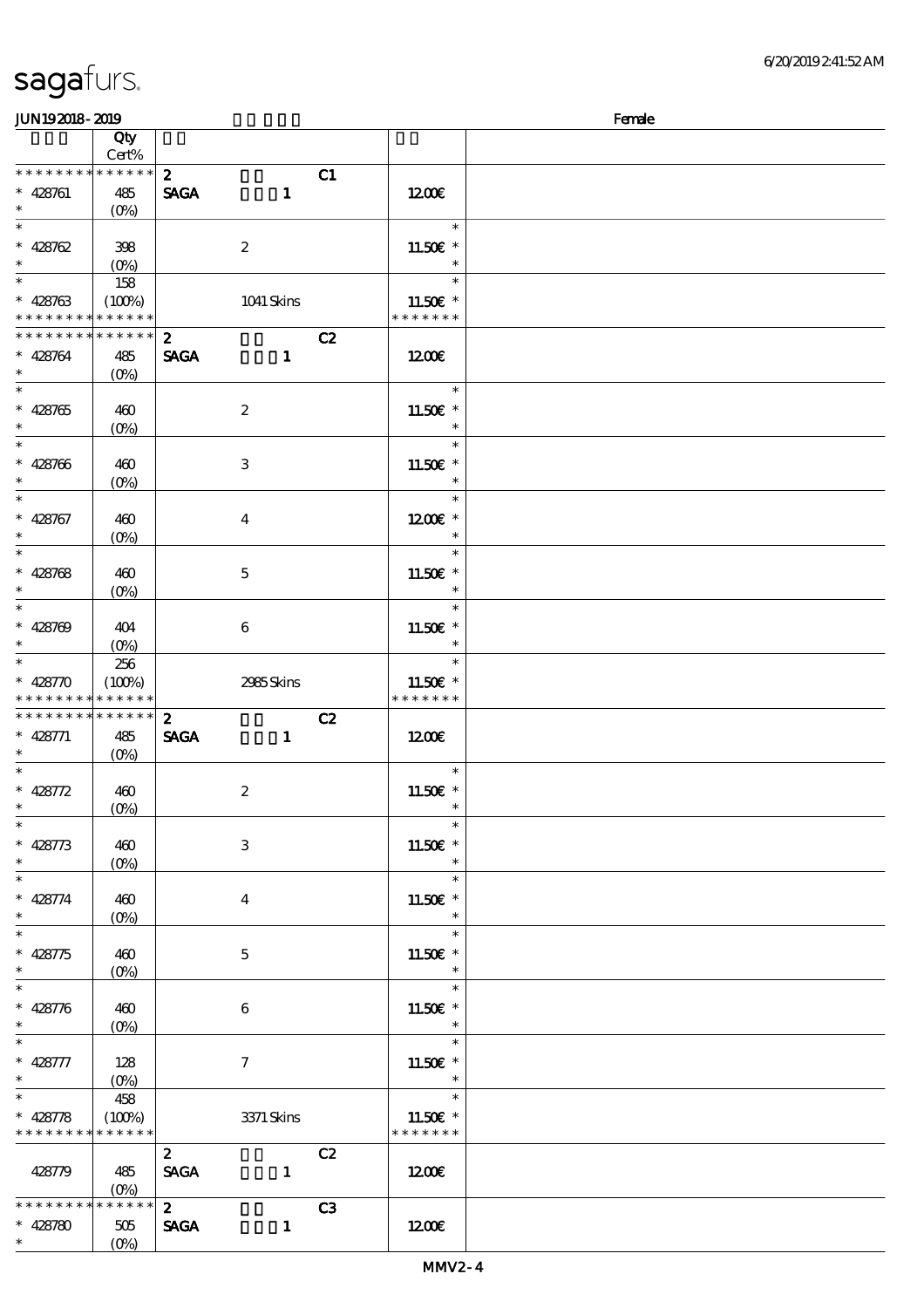| <b>saga</b> furs. |  |
|-------------------|--|
|                   |  |

| <b>JUN192018-2019</b>                     |                                 |                  |                  |                |                                        | Female |
|-------------------------------------------|---------------------------------|------------------|------------------|----------------|----------------------------------------|--------|
|                                           | Qty                             |                  |                  |                |                                        |        |
| $\ast$                                    | Cert%                           |                  |                  |                |                                        |        |
|                                           |                                 | $\boldsymbol{z}$ |                  | C3             | $\ast$                                 |        |
| $* 428781$<br>$\ast$                      | 223                             | <b>SAGA</b>      | $\mathbf{1}$     |                | 11.50 $\varepsilon$ *<br>$\ast$        |        |
| $\overline{\ast}$                         | (O <sub>0</sub> )<br>173        |                  |                  |                | $\ast$                                 |        |
| $* 428782$                                | (100%)                          |                  | 901 Skins        |                | 11.50€ *                               |        |
| * * * * * * * *                           | * * * * * *                     |                  |                  |                | * * * * * * *                          |        |
| * * * * * * * *                           | * * * * * *                     | $\mathbf{z}$     |                  | C3             |                                        |        |
| $* 428783$                                | 485                             | <b>SAGA</b>      | $\mathbf{1}$     |                | 1200                                   |        |
| $\ast$                                    | $(O\%)$                         |                  |                  |                |                                        |        |
| $\ast$                                    |                                 |                  |                  |                | $\ast$                                 |        |
| * 428784                                  | 400                             |                  | $\boldsymbol{2}$ |                | 11.50 $\varepsilon$ *                  |        |
|                                           | $(O\%)$                         |                  |                  |                | $\ast$                                 |        |
| $\overline{\ast}$                         |                                 |                  |                  |                | $\ast$                                 |        |
| $* 428785$<br>$\ast$                      | 94                              |                  | $\,3$            |                | $1200E$ *                              |        |
| $\overline{\phantom{0}}$                  | $(O\%)$                         |                  |                  |                | $\ast$<br>$\ast$                       |        |
| $* 428786$                                | 233<br>(100%)                   |                  | $1212$ Skins     |                | 11.50 $\varepsilon$ *                  |        |
| * * * * * * * *                           | * * * * * *                     |                  |                  |                | * * * * * * *                          |        |
| * * * * * * * *                           | * * * * * *                     | $\boldsymbol{z}$ |                  | C <sub>3</sub> |                                        |        |
| $* 428787$                                | 458                             | <b>SAGA</b>      | $\mathbf{1}$     |                | $(1200\varepsilon)$                    |        |
| $\ast$                                    | $(O\%)$                         |                  |                  |                |                                        |        |
| $\overline{\ast}$                         | 147                             |                  |                  |                | $\ast$                                 |        |
| $* 428788$                                | (90%)                           |                  | 605Skins         |                | $(1200E)*$                             |        |
| * * * * * * * *                           | * * * * * *                     |                  |                  |                | * * * * * * *                          |        |
| * * * * * * * *                           | * * * * * *                     | $\mathbf{z}$     |                  | C1             |                                        |        |
| $* 428789$                                | 484                             | <b>SAGA</b>      | $\mathbf{1}$     |                | 1200E                                  |        |
| $\ast$                                    | (12%)                           |                  |                  |                |                                        |        |
| $\ast$                                    | 362                             |                  |                  |                | $\ast$                                 |        |
| $* 428790$<br>* * * * * * * * * * * * * * | $(O\%)$                         |                  | 846Skins         |                | 11.50 $\varepsilon$ *<br>* * * * * * * |        |
| * * * * * * * * * * * * * *               |                                 | $\boldsymbol{z}$ |                  | C1             |                                        |        |
| $* 428791$                                | 485                             | <b>SAGA</b>      | $\mathbf{1}$     |                | 1200                                   |        |
| $\ast$                                    | (20%)                           |                  |                  |                |                                        |        |
|                                           | 458                             |                  |                  |                | $\ast$                                 |        |
| $* 428792$                                | $(O\%)$                         |                  | 943Skins         |                | 11.50 $\varepsilon$ *                  |        |
| * * * * * * * * * * * * * *               |                                 |                  |                  |                | * * * * * * *                          |        |
|                                           |                                 | $\boldsymbol{z}$ |                  | C1             |                                        |        |
| 428793                                    | 306                             | <b>SAGA</b>      | $\mathbf{1}$     |                | (1200E)                                |        |
|                                           | (18%)                           |                  |                  |                |                                        |        |
| * * * * * * * *                           | $* * * * * * *$                 | $\mathbf{2}$     |                  | C2             |                                        |        |
| $* 428794$<br>$\ast$                      | 485                             | <b>SAGA</b>      | $\mathbf{1}$     |                | 1200                                   |        |
| $\overline{\ast}$                         |                                 |                  |                  |                | $\ast$                                 |        |
| $* 428795$                                | 460                             |                  | $\boldsymbol{z}$ |                | 11.50 $\varepsilon$ *                  |        |
| $\ast$                                    | $(O\%)$                         |                  |                  |                | $\ast$                                 |        |
| $\overline{\ast}$                         |                                 |                  |                  |                | $\ast$                                 |        |
| $* 428796$                                | 460                             |                  | 3                |                | 11.50 $\varepsilon$ *                  |        |
| $\ast$                                    | $(O\%)$                         |                  |                  |                | $\ast$                                 |        |
| $\overline{\ast}$                         |                                 |                  |                  |                | $\ast$                                 |        |
| $* 428797$                                | 460                             |                  | $\overline{4}$   |                | 11.50 $\varepsilon$ *                  |        |
| $\ast$                                    | $(O\!\!\!\!\!\!\backslash\rho)$ |                  |                  |                | $\ast$                                 |        |
| $\overline{\ast}$                         |                                 |                  |                  |                | $\ast$                                 |        |
| $* 428798$<br>$\ast$                      | 373                             |                  | $\mathbf{5}$     |                | 11.50 $\varepsilon$ *<br>$\ast$        |        |
| $\overline{\ast}$                         | $(O\!/\!\!\delta)$<br>210       |                  |                  |                | $\ast$                                 |        |
| $* 428799$                                | (98%)                           |                  | 2448Skins        |                | 11.50 $\varepsilon$ *                  |        |
| * * * * * * * * * * * * * *               |                                 |                  |                  |                | * * * * * * *                          |        |
| * * * * * * * *                           | ******                          | 2 <sup>1</sup>   |                  | C2             |                                        |        |
| $* 428800$                                | 460                             | <b>SAGA</b>      | $\mathbf{1}$     |                | 1200                                   |        |
| $\ast$                                    | $(O\!/\!\!\delta)$              |                  |                  |                |                                        |        |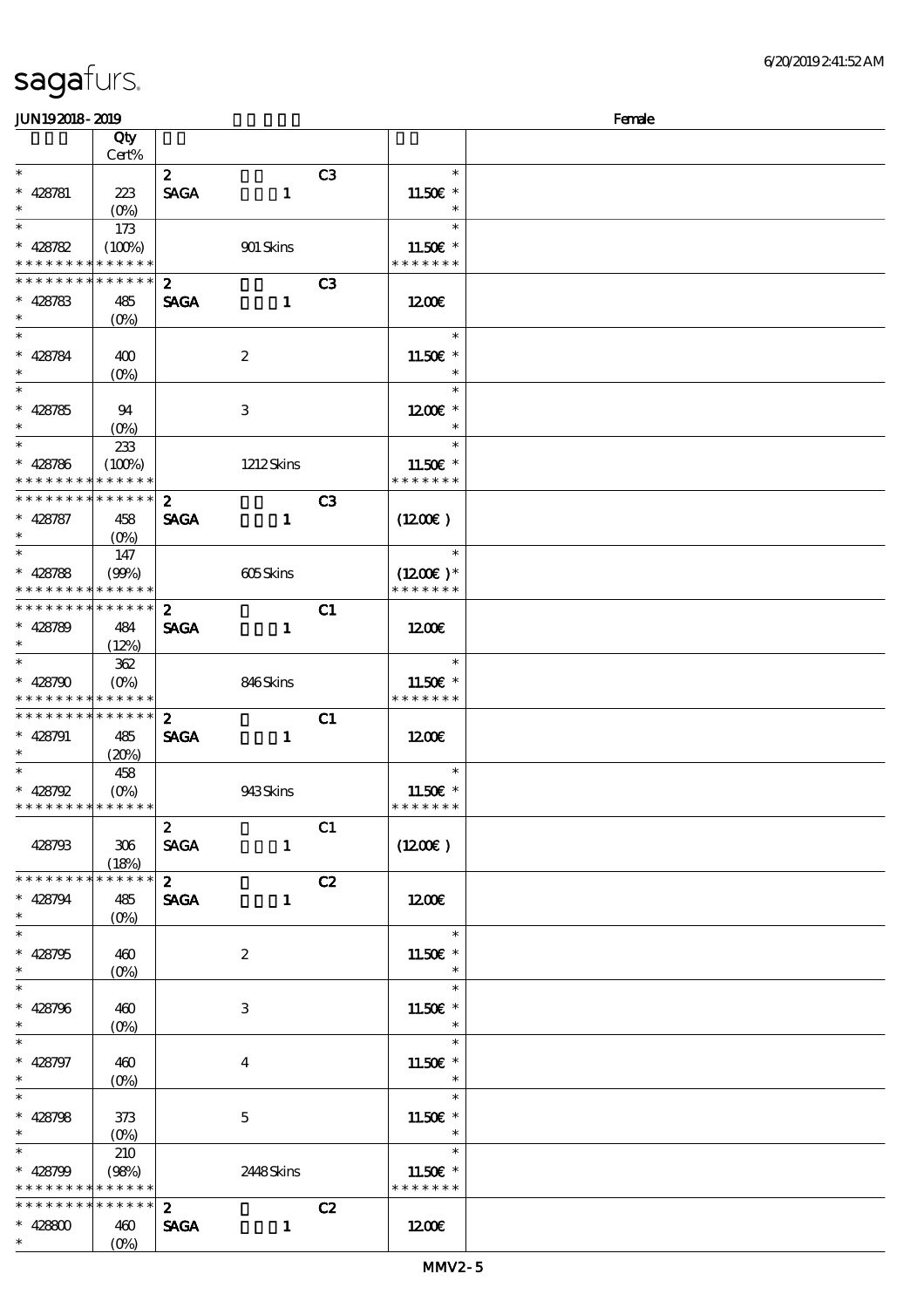\* \* \* \* \* \* \* \* <mark>\* \* \* \* \* \* \*</mark>

| <b>JUN192018-2019</b>                              |                               |                                 |                  |                |                                        | Female |
|----------------------------------------------------|-------------------------------|---------------------------------|------------------|----------------|----------------------------------------|--------|
|                                                    | Qty<br>Cert%                  |                                 |                  |                |                                        |        |
| $\ast$<br>$* 428001$<br>$\ast$                     | 460<br>$(O\!/\!\!\delta)$     | $\boldsymbol{z}$<br><b>SAGA</b> | $\mathbf{1}$     | C2             | $\ast$<br>11.50€ *<br>$\ast$           |        |
| $\ast$<br>$* 428802$<br>$\ast$                     | 377<br>$(0\%)$                |                                 | $\,3$            |                | $\ast$<br>11.50€ *<br>$\ast$           |        |
| $\ast$<br>$* 42880B$<br>* * * * * * * *            | 356<br>(96%)<br>* * * * * *   |                                 | 1653Skins        |                | $\ast$<br>11.50€ *<br>* * * * * * *    |        |
| * * * * * * * *<br>$* 428804$<br>$\ast$            | * * * * * *<br>485<br>$(O\%)$ | $\mathbf{z}$<br><b>SAGA</b>     | $\mathbf{1}$     | C3             | 1200                                   |        |
| $\ast$<br>$* 42805$<br>$\ast$                      | 170<br>$(0\%)$                |                                 | $\boldsymbol{2}$ |                | $\ast$<br>11.50€ *<br>$\ast$           |        |
| $\ast$<br>$* 428806$<br>* * * * * * * *            | 152<br>(100%)<br>* * * * * *  |                                 | 807Skins         |                | $\ast$<br>11.50€ *<br>* * * * * * *    |        |
| 428807                                             | 465<br>$(0\%)$                | $\boldsymbol{z}$<br><b>SACA</b> | $\mathbf{1}$     | C <sub>3</sub> | 11.50E                                 |        |
| 428808                                             | 436<br>(5%)                   | $\boldsymbol{z}$<br><b>SAGA</b> | $\mathbf{1}$     | C1             | (1200E)                                |        |
| * * * * * * * *<br>$* 428809$<br>$\ast$            | * * * * * *<br>485<br>(12%)   | $\mathbf{z}$<br><b>SAGA</b>     | $\mathbf{1}$     | C1             | (1200E)                                |        |
| $\ast$<br>* 428810<br>* * * * * * * *              | 88<br>$(O\%)$<br>* * * * * *  |                                 | 573Skins         |                | $\ast$<br>$(1200E)^*$<br>* * * * * * * |        |
| 428811                                             | 174<br>(29%)                  | $\boldsymbol{2}$<br><b>SAGA</b> | $\mathbf{1}$     | C1             | 1200                                   |        |
| 428812                                             | 492<br>(16%)                  | $\mathbf{z}$<br><b>SAGA</b>     | $\mathbf{1}$     | C1             | 1200E                                  |        |
| * * * * * * * *<br>$* 428813$<br>$\ast$            | * * * * * *<br>485<br>$(0\%)$ | $\boldsymbol{z}$<br><b>SAGA</b> | $\mathbf{1}$     | C2             | 1200                                   |        |
| $\overline{\phantom{0}}$<br>$* 428814$<br>$\ast$   | 460<br>$(0\%)$                |                                 | $\boldsymbol{2}$ |                | $\ast$<br>11.50€ *<br>$\ast$           |        |
| $\overline{\phantom{a}^*}$<br>$* 428815$<br>$\ast$ | 410<br>$(O\%)$                |                                 | 3                |                | $\ast$<br>11.50€ *<br>$\ast$           |        |
| $\overline{\ast}$<br>$* 428816$<br>* * * * * * * * | 166<br>(100%)<br>* * * * * *  |                                 | 1521 Skins       |                | $\ast$<br>$(1350E)*$<br>* * * * * * *  |        |
| * * * * * * * *<br>$* 428817$<br>$\ast$            | $******$<br>485<br>$(O\%)$    | $\mathbf{z}$<br><b>SAGA</b>     | $\mathbf{1}$     | C2             | 1200                                   |        |
| $\ast$<br>$* 428818$<br>$\ast$                     | 460<br>$(O\!/\!\!\delta)$     |                                 | $\boldsymbol{2}$ |                | $\ast$<br>11.50€ *<br>$\ast$           |        |
| $\overline{\ast}$<br>$* 428819$<br>$\ast$          | 127<br>$(O\%)$                |                                 | $\,3$            |                | $\ast$<br>11.50€ *<br>$\ast$           |        |
| $\ast$<br>$* 428820$<br>* * * * * * * *            | 213<br>(100%)<br>* * * * * *  |                                 | 1285Skins        |                | $\ast$<br>11.50€ *<br>* * * * * * *    |        |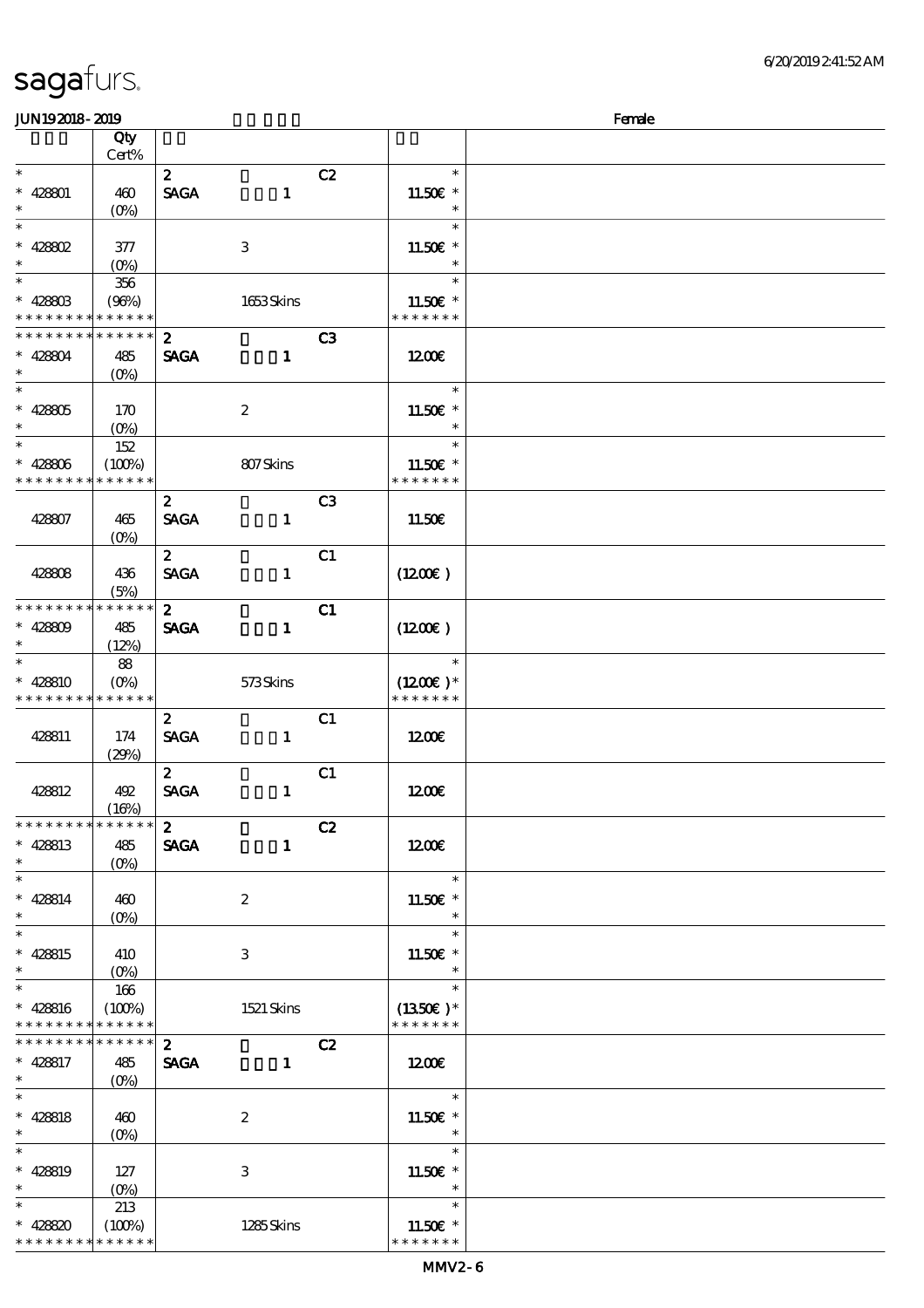(24%)

| JUN192018-2019                             |                 |                              |                           |                         |                       | Female |
|--------------------------------------------|-----------------|------------------------------|---------------------------|-------------------------|-----------------------|--------|
|                                            | Qty             |                              |                           |                         |                       |        |
|                                            | Cert%           |                              |                           |                         |                       |        |
| * * * * * * * * * * * * * * *              |                 | 2 <sup>1</sup>               |                           | C2                      |                       |        |
| $* 428821$                                 | 485             | <b>SAGA</b>                  | $\mathbf{1}$              |                         | 1200                  |        |
| $\ast$                                     | $(O\%)$         |                              |                           |                         |                       |        |
| $\overline{\ast}$                          | 469             |                              |                           |                         | $\ast$                |        |
| * 428822                                   |                 |                              | 954 Skins                 |                         | 11.50€ *              |        |
| * * * * * * * *                            | * * * * * *     |                              |                           |                         | * * * * * * *         |        |
| * * * * * * * *                            | * * * * * *     | $\boldsymbol{z}$             |                           | C3                      |                       |        |
| $* 428823$                                 | 367             | <b>SAGA</b>                  | $\mathbf{1}$              |                         | 11.50E                |        |
| $\ast$                                     | $(O\% )$        |                              |                           |                         |                       |        |
| $*$                                        | 121             |                              |                           |                         | $\ast$                |        |
| $* 428824$                                 | (100%)          |                              | 488Skins                  |                         | 11.50 $\varepsilon$ * |        |
| * * * * * * * *                            | $* * * * * * *$ |                              |                           |                         | * * * * * * *         |        |
| * * * * * * * * <mark>* * * * * * *</mark> |                 | $\mathbf{z}$                 |                           | C <sub>3</sub>          |                       |        |
| $* 428825$                                 | 215             | <b>SAGA</b>                  | $\mathbf{1}$              |                         | 11.50E                |        |
| $\ast$                                     | $(O\%)$         |                              |                           |                         |                       |        |
| $\overline{\ast}$                          | 131             |                              |                           |                         | $\ast$                |        |
| $* 428826$                                 | (100%)          |                              | 346Skins                  |                         | 11.50 $\varepsilon$ * |        |
| * * * * * * * *                            | * * * * * *     |                              |                           |                         | * * * * * * *         |        |
|                                            |                 | $\boldsymbol{2}$             |                           | C <sub>3</sub>          |                       |        |
| 428827                                     | 374             | <b>SAGA</b>                  | $\mathbf{1}$              |                         | 11.50E                |        |
|                                            | (24%)           |                              |                           |                         |                       |        |
|                                            |                 | $\mathbf{2}$                 | $\mathbf{x}$              | C1                      |                       |        |
| 428828                                     | 105             | <b>SAGA</b>                  | $\mathbf{1}$              |                         | 11.50E                |        |
|                                            | (12%)           |                              |                           |                         |                       |        |
|                                            |                 | $2^{\circ}$                  | $\mathbf{x}$              | C2                      |                       |        |
| 428829                                     | 455             | <b>SAGA</b>                  | $\mathbf{1}$              |                         | 11.50E                |        |
|                                            | (13%)           |                              |                           |                         |                       |        |
|                                            |                 | $\boldsymbol{2}$             | $\mathbf{x}$              | C3                      |                       |        |
| 428830                                     | 146             | <b>SACA</b>                  | $\mathbf{1}$              |                         | 11.00E                |        |
|                                            | (41%)           |                              |                           |                         |                       |        |
|                                            |                 | $\mathbf{2}$                 | $\boldsymbol{\mathsf{z}}$ | C1                      |                       |        |
| 428831                                     | 141             | <b>SAGA</b>                  | $\boldsymbol{z}$          |                         | $(1400\varepsilon)$   |        |
|                                            | (12%)           |                              |                           |                         |                       |        |
|                                            |                 | $\mathbf{2}$                 | $\boldsymbol{\mathsf{X}}$ | C1                      |                       |        |
| 428832                                     | 359             | $\ensuremath{\mathsf{SAGA}}$ | $\boldsymbol{2}$          |                         | $(1400\varepsilon)$   |        |
|                                            | (13%)           |                              |                           |                         |                       |        |
|                                            |                 | $\mathbf{z}$                 | $\boldsymbol{\mathsf{Z}}$ | C2                      |                       |        |
| 428833                                     | 367             | <b>SAGA</b>                  | $\mathbf{z}$              |                         | $(1400\varepsilon)$   |        |
|                                            | (15%)           | $\mathbf{2}$                 |                           |                         |                       |        |
|                                            |                 |                              | $\mathbf{X}$              | C3                      |                       |        |
| 428834                                     | 124             | <b>SAGA</b>                  | $\mathbf{2}$              |                         | $(1400\varepsilon)$   |        |
|                                            | (32%)           |                              | 2 $\mathbb{Z}$            | C3                      |                       |        |
| 428835                                     | 205             | <b>SAGA</b>                  | $\mathbf{z}$              |                         | $(1400\varepsilon)$   |        |
|                                            | (25%)           |                              |                           |                         |                       |        |
|                                            |                 | $\mathbf{2}$                 | $\mathbf{X}$              | $\overline{\text{c}}$ 1 |                       |        |
| 428836                                     | 147             | <b>SAGA</b>                  | $\mathbf{z}$              |                         | $(1400\varepsilon)$   |        |
|                                            | (12%)           |                              |                           |                         |                       |        |
|                                            |                 | $2^{\sim}$                   | $\mathbf{X}$              | C1                      |                       |        |
| 428837                                     | 470             | <b>SAGA</b>                  | $\boldsymbol{z}$          |                         | $(1400\varepsilon)$   |        |
|                                            | (15%)           |                              |                           |                         |                       |        |
|                                            |                 | $\mathbf{2}$                 | $\mathbf{X}$              | C2                      |                       |        |
| 428838                                     | 455             | <b>SAGA</b>                  | $\boldsymbol{z}$          |                         | $(1400\varepsilon)$   |        |
|                                            | (12%)           |                              |                           |                         |                       |        |
|                                            |                 | $\mathbf{2}$                 | $\mathbf{X}$              | C3                      |                       |        |
| 428839                                     | 183             | <b>SAGA</b>                  | $\mathbf{z}$              |                         | $(1400\varepsilon)$   |        |
|                                            | (21%)           |                              |                           |                         |                       |        |
|                                            |                 | $\mathbf{2}$                 | $\mathbf{X}$              | C3                      |                       |        |
| 428840                                     | 306             | <b>SAGA</b>                  | $\mathbf{z}$              |                         | $(1400\varepsilon)$   |        |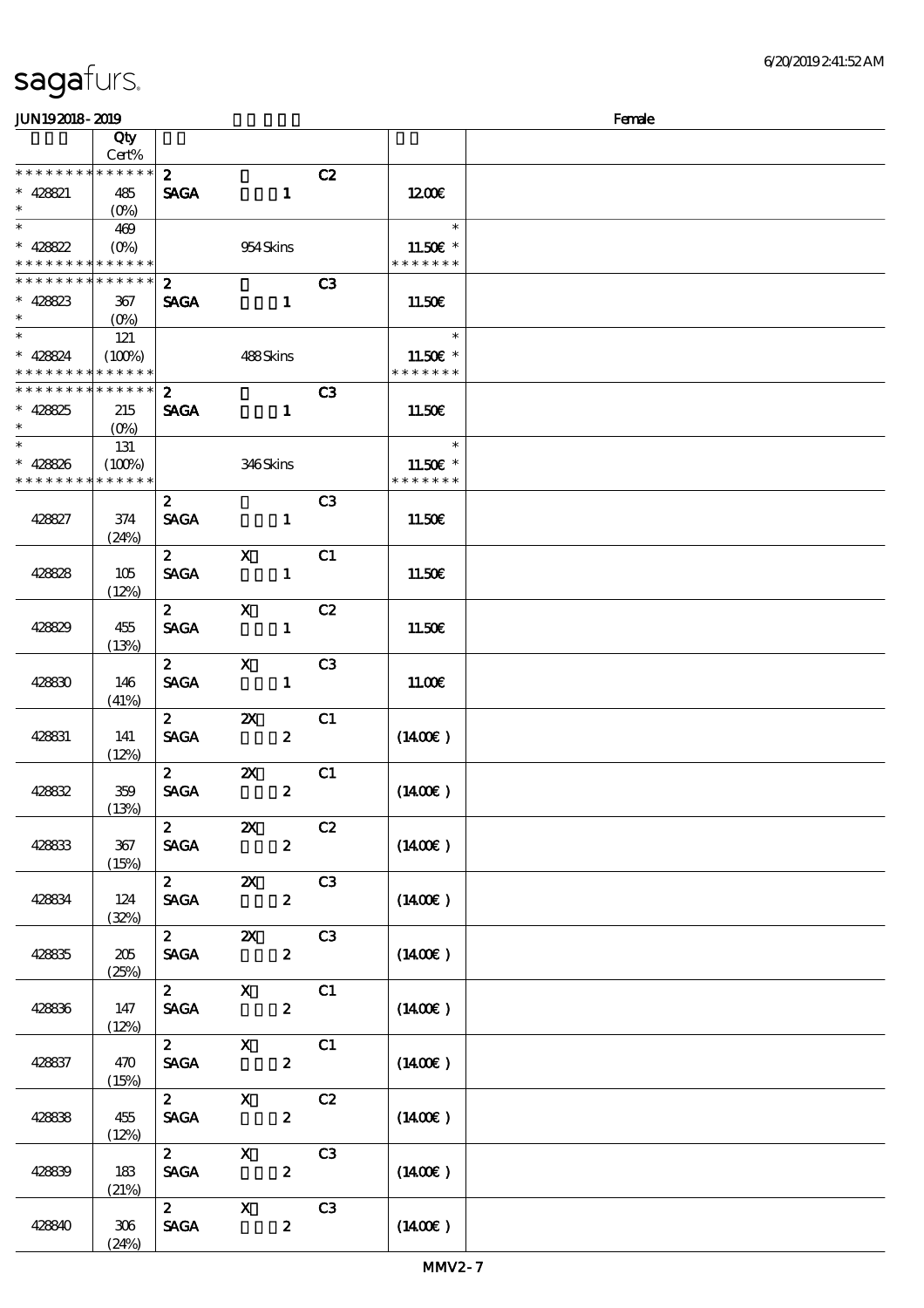| <b>JUN192018-2019</b>                                 |                 |                  |                  |                |                             | Female |
|-------------------------------------------------------|-----------------|------------------|------------------|----------------|-----------------------------|--------|
|                                                       | Qty             |                  |                  |                |                             |        |
|                                                       | Cert%           |                  |                  |                |                             |        |
|                                                       |                 | $\boldsymbol{z}$ |                  | C1             |                             |        |
| 428841                                                | 157             | <b>SAGA</b>      | $\boldsymbol{z}$ |                | $(1400\varepsilon)$         |        |
|                                                       | (10%)           |                  |                  |                |                             |        |
| * * * * * * * *                                       | * * * * * *     | $\boldsymbol{2}$ |                  | C1             |                             |        |
|                                                       |                 |                  |                  |                |                             |        |
| $* 428842$                                            | 485             | <b>SAGA</b>      | $\boldsymbol{z}$ |                | $(1400\varepsilon)$         |        |
| $\ast$                                                | $(O\%)$         |                  |                  |                |                             |        |
| $\ast$                                                |                 |                  |                  |                | $\ast$                      |        |
| $* 428843$                                            | 85              |                  | $\boldsymbol{2}$ |                | $(1400E)*$                  |        |
| $\ast$                                                | $(O\%)$         |                  |                  |                |                             |        |
| $\ast$                                                | 138             |                  |                  |                | $\ast$                      |        |
| $* 428844$                                            | (100%)          |                  | 708Skins         |                | $(1400E)^*$                 |        |
| * * * * * * * * <mark>* * * * * *</mark>              |                 |                  |                  |                | * * * * * * *               |        |
| * * * * * * * * * * * * * *                           |                 | $\boldsymbol{2}$ |                  | C2             |                             |        |
| $* 428845$                                            | 485             | <b>SAGA</b>      | $\boldsymbol{z}$ |                | $(1400\varepsilon)$         |        |
| $\ast$                                                | (14%)           |                  |                  |                |                             |        |
| $\ast$                                                |                 |                  |                  |                | $\ast$                      |        |
|                                                       | 65              |                  |                  |                |                             |        |
| $* 428846$                                            | $(O\%)$         |                  | 550Skins         |                | $(1400E)*$<br>* * * * * * * |        |
| * * * * * * * * <mark>* * * * * *</mark>              |                 |                  |                  |                |                             |        |
| * * * * * * * *                                       | * * * * * *     | $\boldsymbol{z}$ |                  | C2             |                             |        |
| $* 428847$                                            | 485             | <b>SAGA</b>      | $\boldsymbol{z}$ |                | $(1400\varepsilon)$         |        |
| $\ast$                                                | $(O\%)$         |                  |                  |                |                             |        |
| $\ast$                                                |                 |                  |                  |                | $\ast$                      |        |
| $* 428848$                                            | 460             |                  | $\boldsymbol{2}$ |                | $(1400E)*$                  |        |
| $\ast$                                                | $(0\%)$         |                  |                  |                | $\ast$                      |        |
| $\ast$                                                |                 |                  |                  |                | $\ast$                      |        |
| $* 428849$                                            | 433             |                  | 3                |                | $(1400E)*$                  |        |
| $\ast$                                                | $(O\% )$        |                  |                  |                | $\ast$                      |        |
| $\ast$                                                | 324             |                  |                  |                | $\ast$                      |        |
|                                                       |                 |                  |                  |                |                             |        |
| $* 42850$<br>* * * * * * * * <mark>* * * * * *</mark> | (100%)          |                  | 1702Skins        |                | $(1400E)*$<br>* * * * * * * |        |
|                                                       |                 |                  |                  |                |                             |        |
|                                                       |                 | $\boldsymbol{2}$ |                  | C <sub>3</sub> |                             |        |
| 428851                                                | 235             | <b>SAGA</b>      | $\boldsymbol{z}$ |                | $(1400\varepsilon)$         |        |
|                                                       | (24%)           |                  |                  |                |                             |        |
| * * * * * * * *                                       | * * * * * *     | $\mathbf{z}$     |                  | C <sub>3</sub> |                             |        |
| $* 428852$                                            | 432             | <b>SAGA</b>      | $\boldsymbol{z}$ |                | $(1400\varepsilon)$         |        |
| $\ast$                                                | $(0\%)$         |                  |                  |                |                             |        |
| $\ast$                                                | 166             |                  |                  |                | $\ast$                      |        |
| $* 428853$                                            | (100%)          |                  | 598Skins         |                | $(1400E)^*$                 |        |
| * * * * * * * *                                       | * * * * * *     |                  |                  |                | * * * * * * *               |        |
|                                                       |                 | $\boldsymbol{z}$ |                  | C1             |                             |        |
| 428854                                                | 257             | <b>SAGA</b>      | $\boldsymbol{z}$ |                | $(1400\varepsilon)$         |        |
|                                                       | (10%)           |                  |                  |                |                             |        |
| * * * * * * * *                                       | * * * * * *     | $\boldsymbol{z}$ |                  | C1             |                             |        |
| $* 428855$                                            | 391             | <b>SAGA</b>      | $\boldsymbol{z}$ |                | $(1400\varepsilon)$         |        |
| $\ast$                                                | $(O\% )$        |                  |                  |                |                             |        |
| $\ast$                                                | 112             |                  |                  |                | $\ast$                      |        |
|                                                       |                 |                  |                  |                |                             |        |
| $* 428856$<br>* * * * * * * * * * * * * *             | (100%)          |                  | 503Skins         |                | $(1400)$ *<br>* * * * * * * |        |
|                                                       | * * * * * *     |                  |                  |                |                             |        |
| * * * * * * * *                                       |                 | $\mathbf{z}$     |                  | C2             |                             |        |
| $* 428857$                                            | 485             | <b>SAGA</b>      | $\boldsymbol{z}$ |                | $(1400\varepsilon)$         |        |
| $\ast$                                                | (17%)           |                  |                  |                |                             |        |
| $\ast$                                                | 183             |                  |                  |                | $\ast$                      |        |
| $* 428858$                                            | $(O\%)$         |                  | 668Skins         |                | $(1400E)*$                  |        |
| * * * * * * * * <mark>* * * * * *</mark>              |                 |                  |                  |                | * * * * * * *               |        |
| * * * * * * * *                                       | $* * * * * * *$ | $\mathbf{z}$     |                  | C2             |                             |        |
| $* 428859$                                            | 485             | <b>SAGA</b>      | $\boldsymbol{z}$ |                | $(1400\varepsilon)$         |        |
| $\ast$                                                | $(O\%)$         |                  |                  |                |                             |        |
| $\ast$                                                |                 |                  |                  |                | $\ast$                      |        |
| $* 42880$                                             | 460             |                  | $\boldsymbol{2}$ |                | $(1400E)*$                  |        |
| $\ast$                                                | $(O\%)$         |                  |                  |                |                             |        |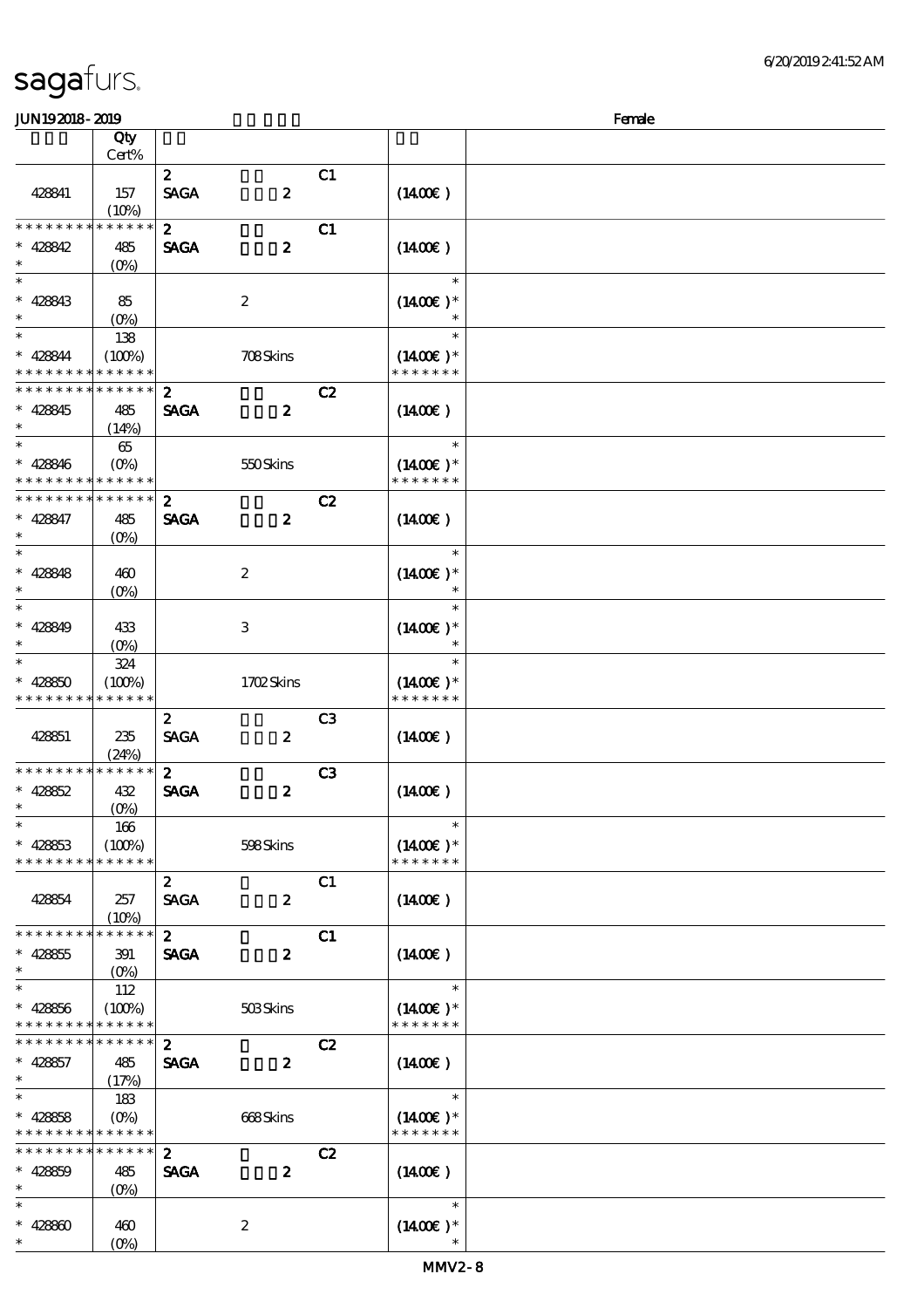| <b>JUN192018-2019</b>                                  |                                 |                  |                           |                | Female                      |  |
|--------------------------------------------------------|---------------------------------|------------------|---------------------------|----------------|-----------------------------|--|
|                                                        | Qty                             |                  |                           |                |                             |  |
|                                                        | Cert%                           |                  |                           |                |                             |  |
| $\ast$                                                 |                                 | $\boldsymbol{z}$ |                           | C2             | $\ast$                      |  |
| $* 428861$                                             | 100                             | <b>SAGA</b>      | $\boldsymbol{z}$          |                | $(1400E)*$                  |  |
| $\ast$                                                 | $(O\%)$                         |                  |                           |                |                             |  |
| $\ast$                                                 | 331                             |                  |                           |                | $\ast$                      |  |
| $* 42862$                                              | (100%)                          |                  | 1376Skins                 |                | $(1400E)*$                  |  |
| * * * * * * * *                                        | * * * * * *                     |                  |                           |                | * * * * * * *               |  |
|                                                        |                                 | $\boldsymbol{z}$ |                           | C <sub>3</sub> |                             |  |
| 428863                                                 | 241                             | <b>SAGA</b>      | $\pmb{2}$                 |                | $(1400\varepsilon)$         |  |
|                                                        | (29%)                           |                  |                           |                |                             |  |
| * * * * * * * *                                        | * * * * * *                     | $\boldsymbol{z}$ |                           | C <sub>3</sub> |                             |  |
| $* 428864$                                             | 399                             | <b>SAGA</b>      | $\boldsymbol{2}$          |                | $(1400\varepsilon)$         |  |
| $\ast$                                                 | $(O\%)$                         |                  |                           |                |                             |  |
| $\ast$                                                 | 260                             |                  |                           |                | $\ast$                      |  |
| $* 428865$                                             | (100%)                          |                  | 659Skins                  |                | $(1400E)*$                  |  |
| * * * * * * * *                                        | * * * * * *                     |                  |                           |                | * * * * * * *               |  |
|                                                        |                                 | $\boldsymbol{z}$ |                           | C1             |                             |  |
| 428866                                                 | 251                             | <b>SAGA</b>      | $\pmb{2}$                 |                | $(1400\varepsilon)$         |  |
|                                                        | (9%)                            |                  |                           |                |                             |  |
|                                                        |                                 | $\boldsymbol{z}$ |                           | C1             |                             |  |
| 428867                                                 | 339                             | <b>SAGA</b>      | $\pmb{2}$                 |                | $(1400\varepsilon)$         |  |
|                                                        | (20%)                           |                  |                           |                |                             |  |
| * * * * * * *                                          | * * * * * *                     | $\boldsymbol{z}$ |                           | C2             |                             |  |
| $* 42868$                                              | 481                             | <b>SAGA</b>      | $\boldsymbol{z}$          |                | $(1400\varepsilon)$         |  |
| $\ast$                                                 |                                 |                  |                           |                |                             |  |
| $\ast$                                                 | (O <sub>0</sub> )               |                  |                           |                | $\ast$                      |  |
| $* 428809$                                             | 108<br>(100%)                   |                  | 589Skins                  |                | $(1400E)*$                  |  |
|                                                        | * * * * * *                     |                  |                           |                | * * * * * * *               |  |
| * * * * * * * *                                        | * * * * * *                     | $\boldsymbol{2}$ |                           | C2             |                             |  |
| $* 428870$                                             | 485                             | <b>SAGA</b>      | $\boldsymbol{z}$          |                | $(1400\varepsilon)$         |  |
| $\ast$                                                 |                                 |                  |                           |                |                             |  |
| $\ast$                                                 | $(O\%)$                         |                  |                           |                | $\ast$                      |  |
| $* 428871$                                             | 309                             |                  |                           |                | $(1400E)*$                  |  |
| $\ast$                                                 |                                 |                  | $\boldsymbol{2}$          |                | $\ast$                      |  |
| $\ast$                                                 | $(O\%)$                         |                  |                           |                | $\ast$                      |  |
|                                                        | 276                             |                  |                           |                |                             |  |
| $* 428572$<br>* * * * * * * * <mark>* * * * * *</mark> | (100%)                          |                  | 1070Skins                 |                | $(1400E)*$<br>* * * * * * * |  |
| * * * * * * * * * * * * * * *                          |                                 |                  |                           | C <sub>3</sub> |                             |  |
|                                                        |                                 | $\boldsymbol{z}$ |                           |                |                             |  |
| $* 428873$<br>$\ast$                                   | 219                             | <b>SAGA</b>      | $\boldsymbol{z}$          |                | (1350E)                     |  |
| $\ast$                                                 | $(O\%)$                         |                  |                           |                | $\ast$                      |  |
|                                                        | 204                             |                  |                           |                |                             |  |
| $* 428874$<br>* * * * * * * *                          | (100%)<br>* * * * * *           |                  | 423Skins                  |                | $(1350E)*$<br>* * * * * * * |  |
|                                                        |                                 |                  |                           |                |                             |  |
|                                                        |                                 | $\mathbf{z}$     | $\mathbf{x}$              | C1             |                             |  |
| 428875                                                 | 152                             | <b>SAGA</b>      | $\pmb{2}$                 |                | (1350)                      |  |
|                                                        | (22%)                           |                  |                           |                |                             |  |
|                                                        |                                 | $\boldsymbol{z}$ | $\boldsymbol{\mathsf{X}}$ | C1/C2          |                             |  |
| 428876                                                 | 318                             | <b>SAGA</b>      | $\pmb{2}$                 |                | (1350E)                     |  |
|                                                        | (19%)                           |                  |                           |                |                             |  |
| * * * * * * * *                                        | * * * * * *                     | $\mathbf{z}$     | $\mathbf{x}$              | C2             |                             |  |
| $* 428877$                                             | 371                             | <b>SAGA</b>      | $\boldsymbol{z}$          |                | $(1350\epsilon)$            |  |
| $\ast$                                                 | $(O\!/\!\!\delta)$              |                  |                           |                |                             |  |
| $\ast$                                                 | 134                             |                  |                           |                | $\ast$                      |  |
| $* 428878$                                             | (100%)                          |                  | 505Skins                  |                | $(1350E)^*$                 |  |
| * * * * * * * *                                        | * * * * * *                     |                  |                           |                | * * * * * * *               |  |
| * * * * * * * *                                        | ******                          | $\boldsymbol{z}$ | $\boldsymbol{X}$          | C3             |                             |  |
| $* 428879$                                             | 184                             | <b>SAGA</b>      | $\boldsymbol{z}$          |                | $(1300\varepsilon)$         |  |
| $\ast$                                                 | $(O\!\!\!\!\!\!\backslash\rho)$ |                  |                           |                |                             |  |
| $\ast$                                                 | 108                             |                  |                           |                | $\ast$                      |  |
| $* 42880$                                              | (100%)                          |                  | 292Skins                  |                | $(1300E)*$                  |  |
| * * * * * * * *                                        | * * * * * *                     |                  |                           |                | * * * * * * *               |  |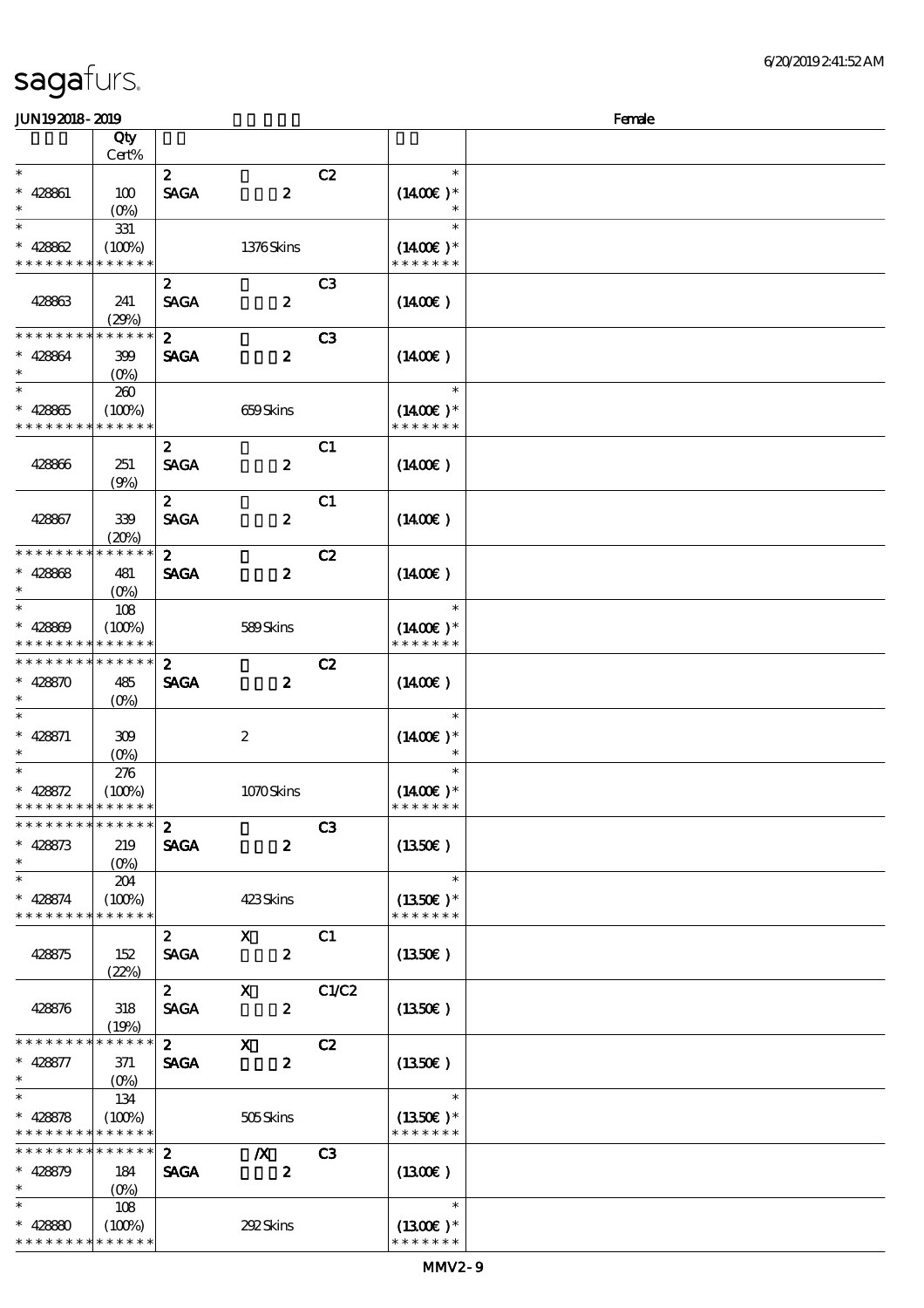|                                                                    | Qty               |                               |                                         |                                 |            |                                                  |  |
|--------------------------------------------------------------------|-------------------|-------------------------------|-----------------------------------------|---------------------------------|------------|--------------------------------------------------|--|
|                                                                    | $Cert\%$          |                               |                                         |                                 |            |                                                  |  |
| 428881                                                             | 183<br>(50%)      | $\mathbf{2}$<br><b>SAGA</b>   | $\mathbf{X}$<br>$\overline{\mathbf{z}}$ |                                 | C3         | (1300)                                           |  |
| 428882                                                             | 254<br>(20%)      | $\mathbf{2}$<br><b>SAGA</b>   | X /                                     | $\mathbf{3}$                    | C2         | 1200E                                            |  |
| 428883                                                             | 202               | $\overline{2}$<br><b>SAGA</b> | $\overline{\phantom{a}}$                | $\mathbf{3}$                    | C2         | 1200E                                            |  |
| 428884                                                             | (32%)<br>353      | 2 X / C2<br>IA                |                                         |                                 | 1 COR1     | 11.00E                                           |  |
| 428885                                                             | (12%)<br>388      | 2 $X / C2$<br>IA              |                                         |                                 | 1 COR1     | 11.00E                                           |  |
| 428886                                                             | (11%)<br>502      | $2^{\circ}$<br>IA             | $\mathcal{L}$                           |                                 | C2<br>COR1 | 1050€                                            |  |
| * * * * * * * * <mark>* * * * * * *</mark>                         | (25%)             | $\mathbf{2}$                  | $\overline{X}$ / C2                     |                                 |            |                                                  |  |
| $* 428887$<br>$\ast$                                               | 485<br>(4%)       | <b>IA</b>                     |                                         | $\mathbf{1}$                    |            | 11.50E                                           |  |
| $* 428888$<br>$\ast$                                               | 460<br>$(\Theta)$ |                               | $\boldsymbol{2}$                        |                                 |            | $\ast$<br>11.50 £*<br>$\overline{\phantom{a}}$   |  |
| $\overline{\phantom{0}}$<br>$* 42889$                              | 460               |                               | 3                                       |                                 |            | $\ast$<br>$11.50E$ *                             |  |
| $\ast$<br>$\overline{\phantom{0}}$<br>$* 428800$                   | (3%)<br>460       |                               | $\overline{\mathbf{4}}$                 |                                 |            | $\ast$<br>$\ast$<br>11.50€ *                     |  |
| $\ast$                                                             | $(\Theta)$        |                               |                                         |                                 |            | $\ast$<br>$\ast$                                 |  |
| $* 428801$<br>$\ast$                                               | 460<br>(3%)       |                               | $\mathbf 5$                             |                                 |            | 11.50 £*<br>$\ast$                               |  |
| $\ast$<br>$* 428892$<br>$\ast$                                     | 460<br>(5%)       |                               | 6                                       |                                 |            | $\ast$<br>11.50 $\varepsilon$ *<br>$\ast$        |  |
| $\ast$<br>$* 42880B$<br>* * * * * * * * <mark>* * * * * * *</mark> | 435<br>(3%)       |                               |                                         | 3220Skins                       |            | $\star$<br>11.50€ *<br>* * * * * * *             |  |
| * * * * * * * * * * * * * * *                                      |                   | $\boldsymbol{z}$              |                                         | $\mathcal{L}$ and $\mathcal{L}$ | C2         |                                                  |  |
| $* 428894$<br>$\ast$                                               | 485<br>(5%)       | IA                            |                                         | $\mathbf{1}$                    |            | 11.50€                                           |  |
| $\ast$<br>$* 428805$<br>$\ast$                                     | 460<br>(9%)       |                               | $\boldsymbol{z}$                        |                                 |            | $\ast$<br>11.50 $\varepsilon$ *<br>$\ast$        |  |
| $\overline{\ast}$<br>$* 428806$<br>$\ast$                          | 460               |                               | 3                                       |                                 |            | $\ast$<br>11.50€ *                               |  |
| $\ast$<br>$* 428897$                                               | (8%)<br>460       |                               | $\bf{4}$                                |                                 |            | $\ast$<br>$\ast$<br>$11.50E$ *                   |  |
| $\ast$<br>$\ast$<br>$* 428808$                                     | $(\Theta)$<br>460 |                               | 5                                       |                                 |            | $\ast$<br>$\ast$<br>11.50 $\varepsilon$ *        |  |
| $\ast$<br>$\ast$                                                   | (8%)              |                               |                                         |                                 |            | $\ast$<br>$\ast$                                 |  |
| $* 428809$<br>$\ast$                                               | 460<br>(8%)       |                               | $\boldsymbol{6}$                        |                                 |            | 11.50€ *<br>$\ast$                               |  |
| $\ast$<br>$* 42800$<br>* * * * * * * * * * * * * *                 | 458<br>(3%)       |                               |                                         | 3243Skins                       |            | $\ast$<br>11.50 $\varepsilon$ *<br>* * * * * * * |  |
|                                                                    |                   |                               |                                         |                                 |            |                                                  |  |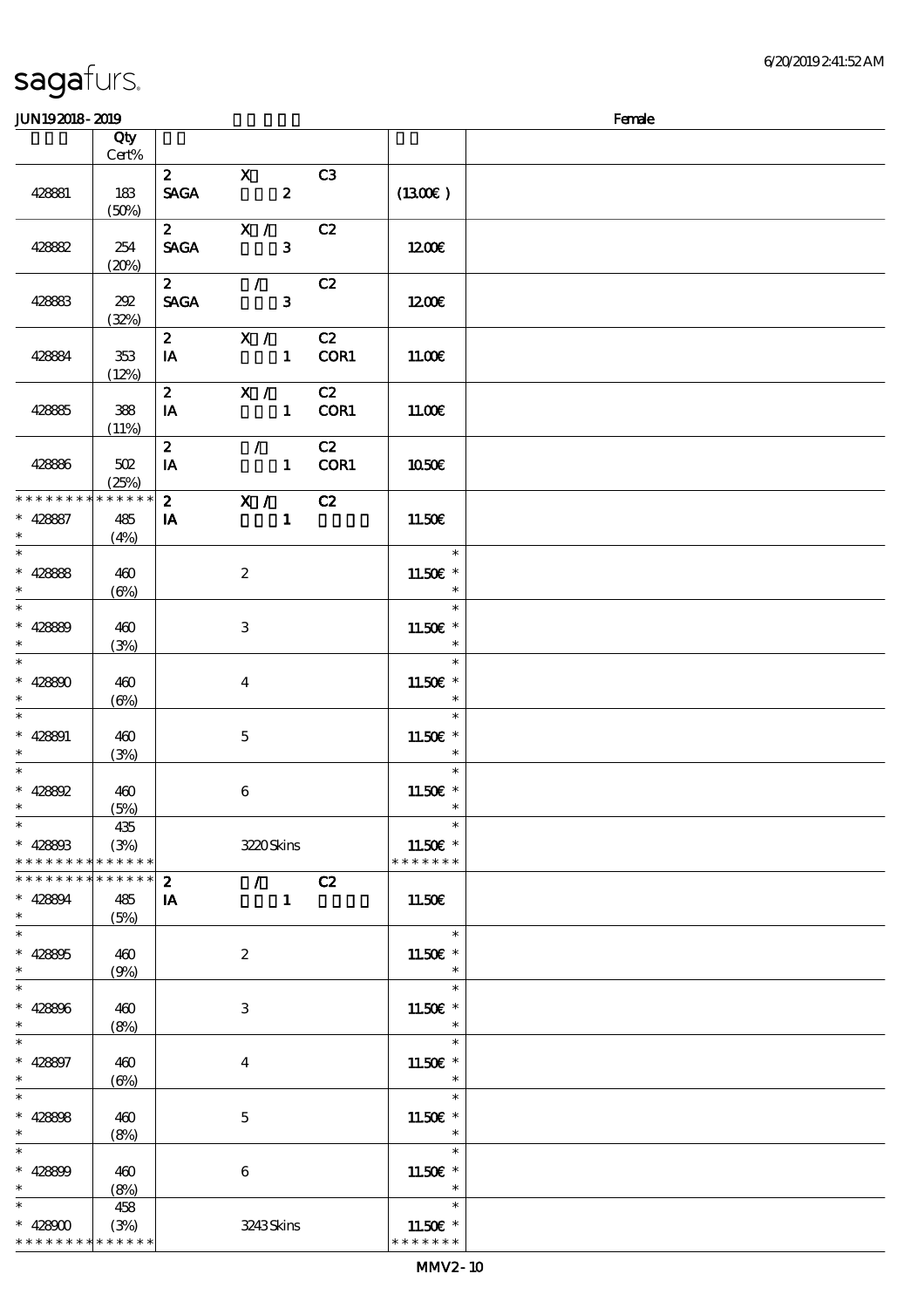### $J<sub>W102018</sub>$  2010  $J<sub>W102018</sub>$  2010

| ມມາ ເວລມດ- ລມວ                           |                 |                  |                             |                |               | ranae |
|------------------------------------------|-----------------|------------------|-----------------------------|----------------|---------------|-------|
|                                          | Qty<br>Cert%    |                  |                             |                |               |       |
| * * * * * * * *                          | * * * * * *     |                  |                             |                |               |       |
|                                          |                 | $\boldsymbol{2}$ | $\mathbf{X}$ /              | C2             |               |       |
| $* 428001$                               | 485             | IA               | $\boldsymbol{z}$            |                | 1250E         |       |
| $\ast$                                   | (10%)           |                  |                             |                |               |       |
| $\ast$                                   |                 |                  |                             |                | $\ast$        |       |
|                                          |                 |                  |                             |                |               |       |
| $* 428002$                               | 460             |                  | $\boldsymbol{z}$            |                | 1250E *       |       |
| $\ast$                                   | (12%)           |                  |                             |                | $\ast$        |       |
| $\overline{\phantom{0}}$                 |                 |                  |                             |                |               |       |
|                                          |                 |                  |                             |                | $\ast$        |       |
| $* 428003$                               | 460             |                  | 3                           |                | 1250E *       |       |
| $\ast$                                   | $(\Theta)$      |                  |                             |                | $\ast$        |       |
| $\overline{\ast}$                        |                 |                  |                             |                | $\ast$        |       |
|                                          | 259             |                  |                             |                |               |       |
| $* 428004$                               | (9%)            |                  | 1664 Skins                  |                | 1250E *       |       |
| * * * * * * * * * * * * * *              |                 |                  |                             |                | * * * * * * * |       |
| * * * * * * * *                          | * * * * * *     | $\boldsymbol{z}$ | X /                         | C2             |               |       |
|                                          |                 |                  |                             |                |               |       |
| $* 428005$                               | 485             | IA               | $\boldsymbol{z}$            |                | 1250          |       |
| $\ast$                                   | (20%)           |                  |                             |                |               |       |
| $\overline{\phantom{0}}$                 |                 |                  |                             |                | $\ast$        |       |
| $* 428006$                               | 460             |                  | $\boldsymbol{2}$            |                | 1250E *       |       |
| $\ast$                                   |                 |                  |                             |                | $\ast$        |       |
|                                          | (11%)           |                  |                             |                |               |       |
| $\overline{\ast}$                        |                 |                  |                             |                | $\ast$        |       |
| $* 428007$                               | 460             |                  | $\,3$                       |                | 1250E *       |       |
| $\ast$                                   | (12%)           |                  |                             |                | $\ast$        |       |
| $\ast$                                   |                 |                  |                             |                | $\ast$        |       |
|                                          | 167             |                  |                             |                |               |       |
| $* 428008$                               | (11%)           |                  | 1572Skins                   |                | 1200E *       |       |
| * * * * * * * * <mark>* * * * * *</mark> |                 |                  |                             |                | * * * * * * * |       |
| * * * * * * * * * * * * * * *            |                 | $\boldsymbol{2}$ | $\mathcal{T} = \mathcal{I}$ | C2             |               |       |
|                                          |                 |                  |                             |                |               |       |
| $* 428009$                               | 485             | IA               | $\boldsymbol{z}$            |                | 1250E         |       |
| $\ast$                                   | (15%)           |                  |                             |                |               |       |
| $*$                                      | 444             |                  |                             |                | $\ast$        |       |
| $* 428910$                               | (12%)           |                  | 929Skins                    |                | 1250E *       |       |
| * * * * * * * * <mark>* * * * * *</mark> |                 |                  |                             |                | * * * * * * * |       |
| * * * * * * * *                          |                 |                  |                             |                |               |       |
|                                          | $* * * * * * *$ | $\boldsymbol{z}$ | $\mathcal{T} = \mathcal{I}$ | C2             |               |       |
| $* 428911$                               | 485             | IA               | $\boldsymbol{z}$            |                | 1250E         |       |
| $\ast$                                   | (19%)           |                  |                             |                |               |       |
| $\ast$                                   |                 |                  |                             |                | $\ast$        |       |
| $* 428012$                               | 460             |                  | $\boldsymbol{2}$            |                | 1250E *       |       |
| $\ast$                                   |                 |                  |                             |                | $\ast$        |       |
|                                          | (23%)           |                  |                             |                |               |       |
| $\ast$                                   | 295             |                  |                             |                | $\ast$        |       |
| $* 428013$                               | (31%)           |                  | 1240Skins                   |                | 1250E *       |       |
| * * * * * * * *                          | * * * * * *     |                  |                             |                | * * * * * * * |       |
|                                          |                 | $\mathbf{z}$     | $\boldsymbol{\alpha}$       | C1             |               |       |
|                                          |                 |                  |                             |                |               |       |
| 428914                                   | 184             | <b>SROY</b>      | $\mathbf{1}$                |                | (1350E)       |       |
|                                          | (8%)            |                  |                             |                |               |       |
|                                          |                 | $\boldsymbol{2}$ | $\boldsymbol{\mathsf{Z}}$   | C1/C2          |               |       |
|                                          |                 |                  |                             |                |               |       |
| 428915                                   | 422             | <b>SROY</b>      | $\mathbf{1}$                |                | (1350E)       |       |
|                                          | (16%)           |                  |                             |                |               |       |
|                                          |                 | $\boldsymbol{z}$ | $\boldsymbol{\mathsf{z}}$   | C2             |               |       |
| 428916                                   | 342             | <b>SROY</b>      | $\mathbf{1}$                |                | (1350E)       |       |
|                                          | (7%)            |                  |                             |                |               |       |
|                                          |                 |                  |                             |                |               |       |
|                                          |                 | $\mathbf{2}$     | $\boldsymbol{\mathsf{X}}$   | C <sub>3</sub> |               |       |
| 428917                                   | 116             | <b>SROY</b>      | $\mathbf{1}$                |                | (1350E)       |       |
|                                          | (27%)           |                  |                             |                |               |       |
|                                          |                 | $\mathbf{z}$     | $\mathbf X$                 | C1             |               |       |
|                                          |                 |                  |                             |                |               |       |
| 428918                                   | 180             | <b>SROY</b>      | $\mathbf{1}$                |                | (1350)        |       |
|                                          | $(\Theta)$      |                  |                             |                |               |       |
|                                          |                 | $\boldsymbol{2}$ | $\mathbf X$                 | C1/C2          |               |       |
| 428919                                   | 380             | <b>SROY</b>      | $\mathbf{1}$                |                | (1350E)       |       |
|                                          | (18%)           |                  |                             |                |               |       |
|                                          |                 |                  |                             |                |               |       |
|                                          |                 | $\mathbf{2}$     | $\mathbf x$                 | C2             |               |       |
| 428920                                   | 377             | <b>SROY</b>      | $\mathbf{1}$                |                | (1350)        |       |
|                                          | $(\Theta)$      |                  |                             |                |               |       |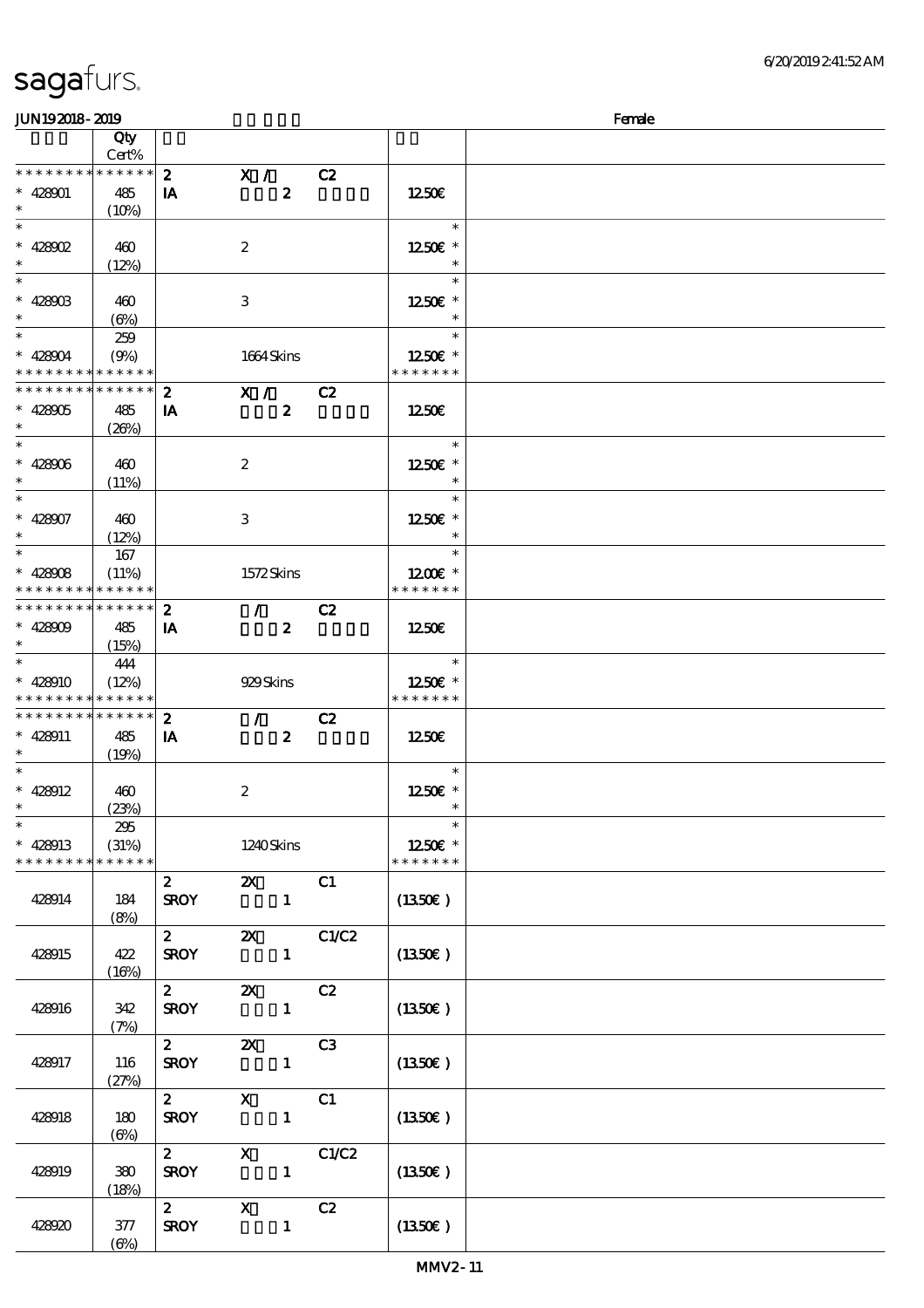| <b>JUN192018-2019</b> |            |                         |                              |                  |                |                     | Female |
|-----------------------|------------|-------------------------|------------------------------|------------------|----------------|---------------------|--------|
|                       | Qty        |                         |                              |                  |                |                     |        |
|                       | Cert%      |                         |                              |                  |                |                     |        |
|                       |            | $\mathbf{z}$            | $X$ $N$                      |                  | C3             |                     |        |
| 428921                | 197        | <b>SROY</b>             |                              | $\mathbf{1}$     |                | (1300)              |        |
|                       | (13%)      |                         |                              |                  |                |                     |        |
|                       |            | $\boldsymbol{z}$        | $\mathbf x$                  |                  | C <sub>3</sub> |                     |        |
| 428922                | 147        | <b>SROY</b>             |                              | $\mathbf{1}$     |                | (1300)              |        |
|                       | (30%)      |                         |                              |                  |                |                     |        |
|                       |            | $\boldsymbol{z}$        |                              |                  | C1             |                     |        |
| 428923                | 196        | <b>SROY</b>             |                              | $\mathbf{1}$     |                | $(1350\epsilon)$    |        |
|                       | (9%)       |                         |                              |                  |                |                     |        |
|                       |            | $\mathbf{z}$            |                              |                  | C2             |                     |        |
| 428924                | 477        | <b>SROY</b>             |                              | $\mathbf{1}$     |                | (1350E)             |        |
|                       | $(\Theta)$ |                         |                              |                  |                |                     |        |
|                       |            | $\boldsymbol{z}$        |                              |                  | C <sub>3</sub> |                     |        |
| 428925                | 139        | <b>SROY</b>             |                              | $\mathbf{1}$     |                | (1300)              |        |
|                       | (15%)      |                         |                              |                  |                |                     |        |
|                       |            | $\mathbf{z}$            |                              |                  | C <sub>3</sub> |                     |        |
| 428926                | 151        | <b>SROY</b>             |                              | $\mathbf{1}$     |                | (1300)              |        |
|                       | (33%)      |                         |                              |                  |                |                     |        |
|                       |            | $\mathbf{z}$            |                              |                  | C1             |                     |        |
| 428927                | 241        | <b>SROY</b>             |                              | $\mathbf{1}$     |                | (1350)              |        |
|                       | (14%)      |                         |                              |                  |                |                     |        |
|                       |            | $\boldsymbol{z}$        |                              |                  | C1/C2          |                     |        |
| 428928                | 292        | <b>SROY</b>             |                              | $\mathbf{1}$     |                | <b>1350€</b>        |        |
|                       | (11%)      |                         |                              |                  |                |                     |        |
|                       |            | $\boldsymbol{z}$        |                              |                  | C2             |                     |        |
| 428929                | 413        | <b>SROY</b>             |                              | $\mathbf{1}$     |                | 1350€               |        |
|                       | (19%)      |                         |                              |                  | C <sub>3</sub> |                     |        |
|                       |            | $\boldsymbol{z}$        |                              |                  |                |                     |        |
| 428930                | 131        | <b>SROY</b>             |                              | $\mathbf{1}$     |                | (1300)              |        |
|                       | (45%)      | $\boldsymbol{z}$        |                              |                  | C3             |                     |        |
| 428931                | 145        | <b>SROY</b>             |                              | $\mathbf{1}$     |                | (1300)              |        |
|                       | (20%)      |                         |                              |                  |                |                     |        |
|                       |            | $\mathbf{z}$            |                              |                  | C2             |                     |        |
| 428032                | 190        | <b>SROY</b>             |                              | $\mathbf{1}$     |                | 1350€               |        |
|                       | (24%)      |                         |                              |                  |                |                     |        |
|                       |            | $\mathbf{2}$            | $\mathcal{L}$                |                  | C3             |                     |        |
| 428033                | 198        | <b>SROY</b>             |                              | $\mathbf{1}$     |                | 1300€               |        |
|                       | (20%)      |                         |                              |                  |                |                     |        |
|                       |            | $\mathbf{2}$            | $\chi$ C1/C2                 |                  |                |                     |        |
| 428034                | 169        | <b>SROY</b>             |                              | $\mathbf{1}$     |                | $(1350\epsilon)$    |        |
|                       | (15%)      |                         |                              |                  |                |                     |        |
|                       |            |                         | 2 X C1/C2                    |                  |                |                     |        |
| 428935                | 116        | <b>SROY</b>             |                              | $\mathbf{1}$     |                | $(1300\varepsilon)$ |        |
|                       | (20%)      |                         |                              |                  |                |                     |        |
|                       |            |                         | 2 $\alpha$ $\alpha$ $\alpha$ |                  |                |                     |        |
| 428936                | 207        | <b>SROY</b>             |                              | $\boldsymbol{z}$ |                | (1450E)             |        |
|                       | (11%)      |                         |                              |                  |                |                     |        |
|                       |            | $\mathbf{2}$            | $\mathbf{Z}$                 |                  | C1/C2          |                     |        |
| 428037                | 286        | <b>SROY</b>             |                              | $\mathbf{2}$     |                | $(1450\epsilon)$    |        |
|                       | (32%)      |                         |                              |                  |                |                     |        |
|                       |            | $\mathbf{2}$            | $\mathbf{X}$                 |                  | C1/C2          |                     |        |
| 428038                | 223        | <b>SROY</b>             |                              | $\boldsymbol{z}$ |                | (1450E)             |        |
|                       | (16%)      | $\overline{\mathbf{z}}$ | $\mathbf{X}$                 |                  |                |                     |        |
|                       | 322        | <b>SROY</b>             |                              | $\boldsymbol{2}$ | C1/C2          |                     |        |
| 428039                |            |                         |                              |                  |                | (1450E)             |        |
|                       | (20%)      | $2^{\circ}$             |                              |                  | C1             |                     |        |
| 428940                | 147        | <b>SROY</b>             |                              | $\boldsymbol{z}$ |                | $(1450\epsilon)$    |        |
|                       | (25%)      |                         |                              |                  |                |                     |        |
|                       |            |                         |                              |                  |                |                     |        |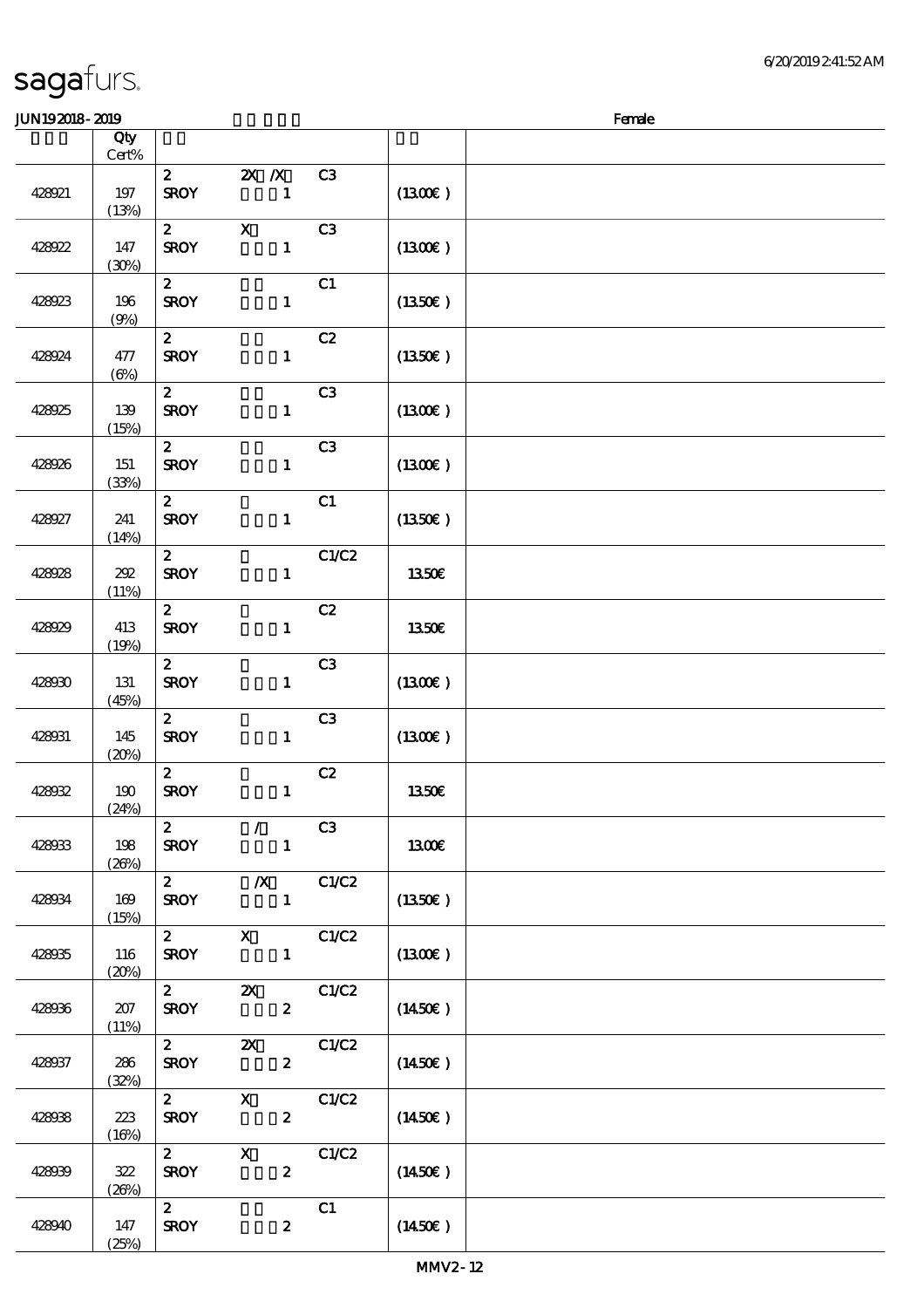$JUN192018-2019$  Female

|                             | Qty<br>Cert%  |                                 |                  |                |                     |  |
|-----------------------------|---------------|---------------------------------|------------------|----------------|---------------------|--|
|                             |               | $\boldsymbol{z}$                |                  | C1/C2          |                     |  |
| 428941                      | 214           | <b>SROY</b>                     | $\boldsymbol{z}$ |                | (1450E)             |  |
|                             | (14%)         |                                 |                  |                |                     |  |
| * * * * * * * *             | * * * * * *   | $\boldsymbol{2}$                |                  | C2             |                     |  |
| $* 428942$                  | 273           | <b>SROY</b>                     | $\boldsymbol{z}$ |                | (1450E)             |  |
| $\ast$<br>$\ast$            | $(O\%)$       |                                 |                  |                | $\ast$              |  |
| $* 428943$                  | 109<br>(100%) |                                 | 382Skins         |                | $(1450E)*$          |  |
| * * * * * * * * * * * * * * |               |                                 |                  |                | * * * * * * *       |  |
|                             |               | $\mathbf{z}$                    | X /              | C <sub>3</sub> |                     |  |
| 428944                      | 181           | <b>SROY</b>                     | $\boldsymbol{z}$ |                | (1450E)             |  |
|                             | (27%)         |                                 |                  |                |                     |  |
|                             |               | $\boldsymbol{z}$                |                  | C <sub>3</sub> |                     |  |
| 428945                      | 200           | <b>SROY</b>                     | $\boldsymbol{z}$ |                | (1450E)             |  |
|                             | (62%)         | $\boldsymbol{2}$                |                  | C1/C2          |                     |  |
| 428946                      | 183           | <b>SROY</b>                     | $\boldsymbol{z}$ |                | (1450E)             |  |
|                             | (13%)         |                                 |                  |                |                     |  |
|                             |               | $\boldsymbol{z}$                |                  | C1/C2          |                     |  |
| 428947                      | 261           | <b>SROY</b>                     | $\boldsymbol{z}$ |                | (1450E)             |  |
|                             | (27%)         |                                 |                  |                |                     |  |
| 428948                      | 213           | $\boldsymbol{z}$<br><b>SROY</b> | $\boldsymbol{z}$ | C1/C2          | $(1450\epsilon)$    |  |
|                             | (19%)         |                                 |                  |                |                     |  |
|                             |               | $\boldsymbol{z}$                |                  | C1/C2          |                     |  |
| 428949                      | 158           | <b>SROY</b>                     | $\boldsymbol{z}$ |                | (1450E)             |  |
|                             | (29%)         |                                 |                  |                |                     |  |
|                             |               | $\boldsymbol{z}$                |                  | C1/C2          |                     |  |
| 428950                      | 208           | <b>SROY</b>                     | $\boldsymbol{z}$ |                | $(1450\epsilon)$    |  |
|                             | (14%)         | $\boldsymbol{2}$                | $\boldsymbol{X}$ | C1/C2          |                     |  |
| 428951                      | 213           | <b>SROY</b>                     | $\boldsymbol{z}$ |                | (1450E)             |  |
|                             | (27%)         |                                 |                  |                |                     |  |
|                             |               | $\boldsymbol{z}$                | $\mathbf X$      | C2             |                     |  |
| 428052                      | 125           | <b>SROY</b>                     | $\boldsymbol{z}$ |                | $(1400\varepsilon)$ |  |
|                             | (28%)         |                                 |                  |                |                     |  |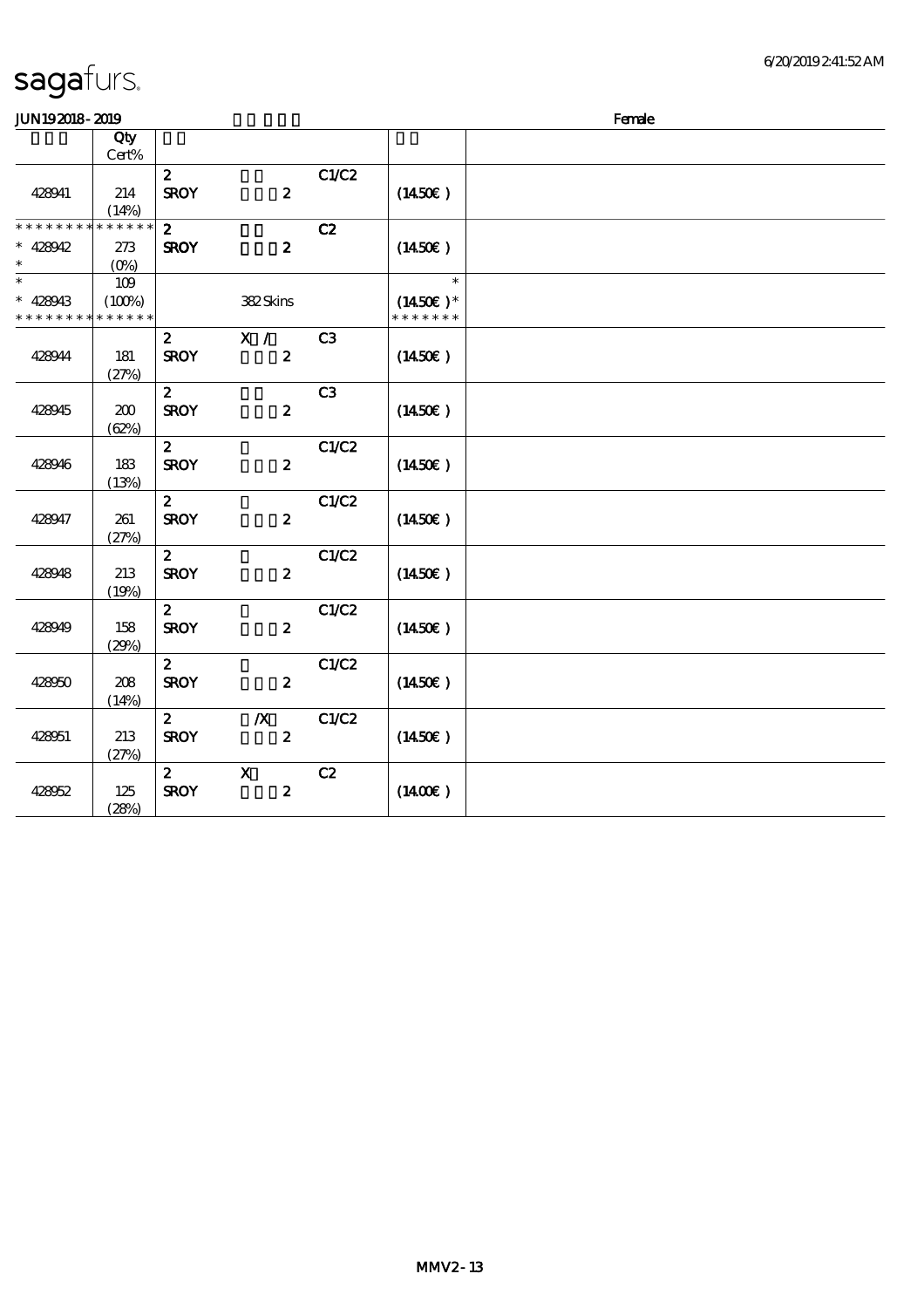6/20/2019 2:41:52 AM

| <b>JUN192018-2019</b>                                          |                 |                                  |                                                    |                                |                                                     | Female |
|----------------------------------------------------------------|-----------------|----------------------------------|----------------------------------------------------|--------------------------------|-----------------------------------------------------|--------|
|                                                                | Qty<br>Cert%    |                                  |                                                    |                                |                                                     |        |
| 428081                                                         | 184<br>(30%)    | $\mathbf{3}$<br>${\bf s}$        | $\boldsymbol{\mathsf{Z}}$                          | C2<br>$\mathbf{1}$             | 900E                                                |        |
| 428082                                                         | 180<br>(31%)    | $\mathbf{3}$<br>${\bf s}$        | $\mathbf X$                                        | C2<br>$\mathbf{1}$             | 900E                                                |        |
| 428983                                                         | 110<br>(20%)    | $\mathbf{3}$<br>${\bf s}$        |                                                    | C2<br>$\mathbf{1}$             | 900E                                                |        |
| 428084                                                         | 124<br>(19%)    | $\mathbf{3}$<br>${\bf s}$        | $\mathcal{L} = \mathcal{L}$                        | C2<br>$\mathbf{1}$             | 950E                                                |        |
| 428985                                                         | 134<br>(28%)    | 3 <sup>1</sup><br>${\bf s}$      | X /                                                | C2<br>$\boldsymbol{z}$         | 1000E                                               |        |
| 428986                                                         | 211<br>(10%)    | $\mathbf{3}$<br>$\mathbf{B}$     | $\mathbf{X}$ /                                     | C <sub>2</sub><br>$\mathbf{1}$ | 850E                                                |        |
| 428987                                                         | 196<br>(5%)     | $\mathbf{3}$<br>$\mathbf{B}$     | $\mathcal{L}$                                      | C2<br>$\mathbf{1}$             | 850€                                                |        |
| * * * * * * * * * * * * * *<br>$* 428088$<br>$\ast$            | 348<br>$(O\% )$ | $3 \qquad \qquad$<br><b>SAGA</b> | $\boldsymbol{\alpha}$                              | C1/C2<br>$\mathbf{1}$          | 1000E                                               |        |
| $\overline{\ast}$<br>$* 428080$<br>* * * * * * * * * * * * * * | 109<br>(100%)   |                                  | 457 Skins                                          |                                | $\overline{\phantom{a}}$<br>950€ *<br>* * * * * * * |        |
| 428990                                                         | 146<br>(23%)    | 3 <sub>1</sub><br><b>SAGA</b>    | $\mathbf{Z}$<br>$\sim$ $\sim$ 1                    | C3                             | 9506                                                |        |
| 428991                                                         | 356<br>(21%)    | 3 <sub>1</sub><br><b>SAGA</b>    |                                                    | X C1/C2<br>$\mathbf{1}$        | 1000E                                               |        |
| 428992                                                         | 165<br>(14%)    | 3 <sub>1</sub><br><b>SAGA</b>    | $\mathbf{x}$                                       | C <sub>3</sub><br>$\mathbf{1}$ | 950E                                                |        |
| 428993                                                         | 311<br>(14%)    | 3 <sub>1</sub><br><b>SAGA</b>    |                                                    | C1/C2<br>1                     | 950E                                                |        |
| 428994                                                         | 141<br>(24%)    | $3^{\circ}$<br>SAGA              |                                                    | C3<br>$1 -$                    | 950E                                                |        |
| 428995                                                         | 226<br>(11%)    | $3-$<br><b>SAGA</b>              |                                                    | C1<br>$\mathbf{1}$             | 950E                                                |        |
| 428996                                                         | 463<br>(15%)    | $3^{\circ}$<br><b>SAGA</b>       |                                                    | C2<br>$\mathbf{1}$             | 950E                                                |        |
| 428997                                                         | 191<br>(27%)    | $3^{\circ}$                      | SAGA 1                                             | $\sqrt{C3}$                    | 950E                                                |        |
| 428998                                                         | 298<br>(23%)    | $3^{\circ}$<br><b>SAGA</b>       | $\sim$ $\sim$ $\sim$ $\sim$ $\sim$ $\sim$          | $\overline{X}$ C1/C2           | 950E                                                |        |
| 428999                                                         | 217<br>(19%)    | <b>SAGA</b>                      | $\overline{\mathbf{z}}$<br>$\overline{\mathbf{c}}$ | C2                             | 1050E                                               |        |
| 429000                                                         | 224<br>(23%)    | <b>SAGA</b>                      | $3 \times X$                                       | C2<br>$\boldsymbol{z}$         | 1050E                                               |        |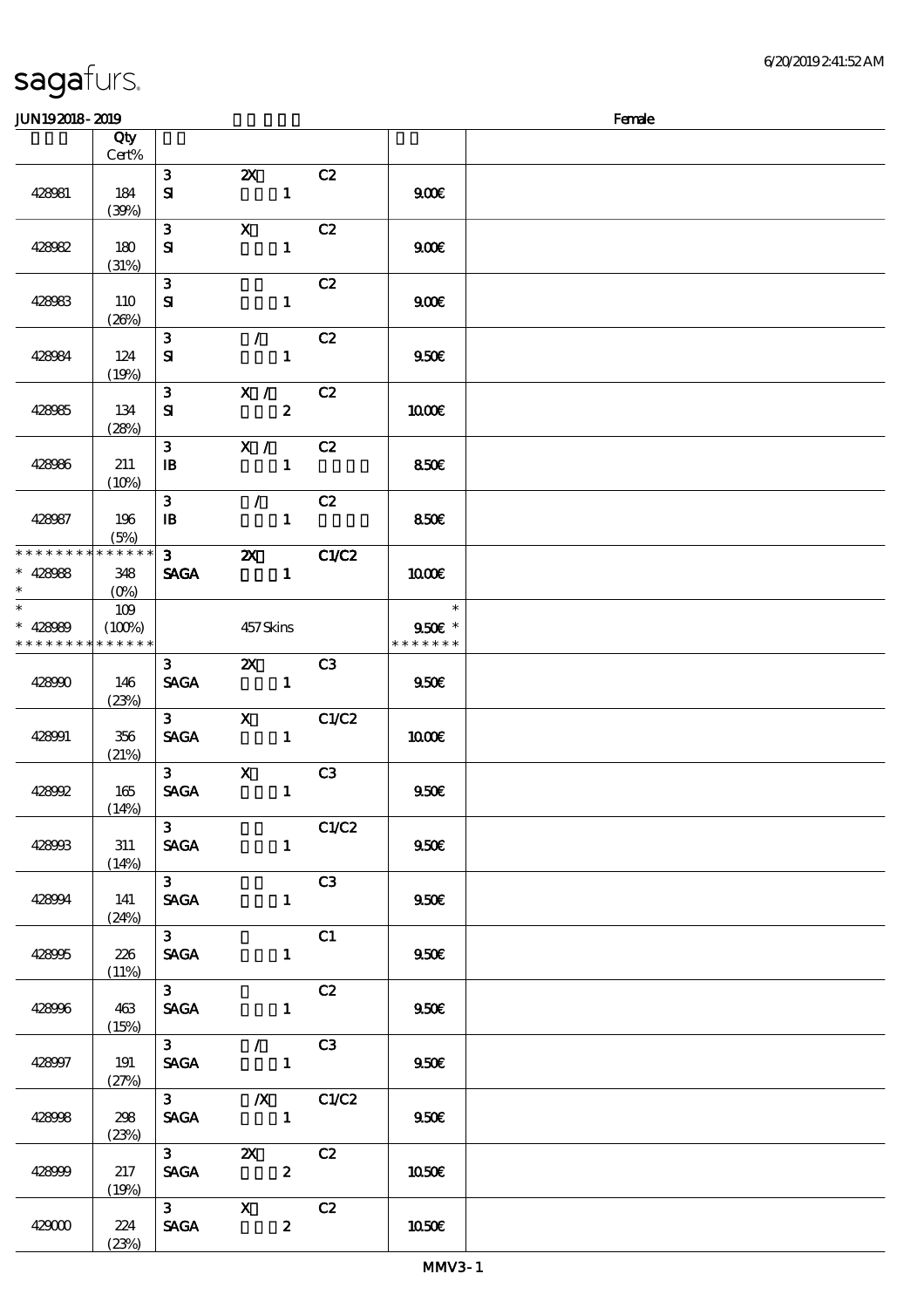| <b>JUN192018-2019</b>                                            |                            |                                       |                                                 |            |                                     | Female |
|------------------------------------------------------------------|----------------------------|---------------------------------------|-------------------------------------------------|------------|-------------------------------------|--------|
|                                                                  | Qty<br>Cert%               |                                       |                                                 |            |                                     |        |
|                                                                  |                            |                                       |                                                 |            |                                     |        |
| 429001                                                           | 242<br>(23%)               | 3 <sup>1</sup><br><b>SAGA</b>         | $\boldsymbol{z}$                                | C2         | 1050E                               |        |
| 429002                                                           | 355<br>(22%)               | 3 <sup>1</sup><br><b>SAGA</b>         | $\boldsymbol{z}$                                | C2         | 1050€                               |        |
| 429003                                                           | 193<br>(23%)               | $3^{\circ}$<br><b>SAGA</b>            | $\boldsymbol{X}$<br>$\boldsymbol{z}$            | C2         | 1050E                               |        |
| 429004                                                           | 177<br>(24%)               | $\mathbf{3}$<br>IA                    | X /<br>$\mathbf{1}$                             | C2<br>COR1 | 850€                                |        |
| * * * * * * * * * * * * * * *<br>$* 429005$<br>$\ast$            | 525<br>(9%)                | 3 <sup>1</sup><br>IA                  | X /<br>$\mathbf{1}$                             | C2         | 950E                                |        |
| $* 429006$<br>$\ast$                                             | $500$<br>(11%)             |                                       | $\boldsymbol{2}$                                |            | $\ast$<br>$900E$ *<br>$\ast$        |        |
| $\ast$<br>$* 429007$<br>* * * * * * * * * * * * * *              | 226<br>(8%)                |                                       | 1251 Skins                                      |            | $\ast$<br>$900E$ *<br>* * * * * * * |        |
| * * * * * * * * * * * * * * *<br>$* 42008$<br>$\ast$             | 525<br>(7%)                | $\mathbf{3}$<br>IA                    | $\mathcal{T}$<br>$\mathbf{1}$                   | C2         | 900                                 |        |
| $\overline{\phantom{0}}$<br>$* 429009$<br>$\ast$                 | 500<br>(11%)               |                                       | $\boldsymbol{2}$                                |            | $\ast$<br>$900E$ *<br>$\ast$        |        |
| $\ast$<br>$* 429010$<br>* * * * * * * * * * * * * *              | 141<br>(17%)               |                                       | 1166Skins                                       |            | $\ast$<br>$900E$ *<br>* * * * * * * |        |
| 429011                                                           | 547<br>(14%)               | $\mathbf{3}$<br>IA                    | X /<br>$\boldsymbol{z}$                         | C2         | 1000E                               |        |
| **************<br>$* 420012$<br>$*$ and $*$                      | 485<br>(21%)               | $\mathbf{3}$<br>IA                    | $\mathcal{T}$<br>$\boldsymbol{z}$               | C2         | 1000E                               |        |
| $\ast$<br>$* 429013$<br>* * * * * * * * <mark>* * * * * *</mark> | $\boldsymbol{\pi}$<br>(8%) |                                       | 555 Skins                                       |            | $\ast$<br>1000€ *<br>* * * * * * *  |        |
| 429014                                                           | 204<br>(17%)               | $3 \quad \blacksquare$<br><b>SROY</b> | 2X / X C2<br>$\blacksquare$                     |            | 1000E                               |        |
| 429015                                                           | 119<br>(25%)               | $3^{\sim}$<br><b>SROY</b>             | $\mathbf{1}$                                    | C2         | 1000E                               |        |
| 429016                                                           | 319<br>(25%)               | $3^{\circ}$<br><b>SROY</b>            | $\mathcal{L}$ and $\mathcal{L}$<br>$\mathbf{1}$ | C2         | 1000E                               |        |
| 429017                                                           | 119<br>(22%)               | <b>SROY</b>                           | 3 X / C2<br>$\overline{\mathbf{2}}$             |            | 11.00E                              |        |
| 429018                                                           | 172<br>(30%)               | $3^{\sim}$<br><b>SROY</b>             | $\mathcal{L}$<br>$\boldsymbol{z}$               | C2         | 11.00E                              |        |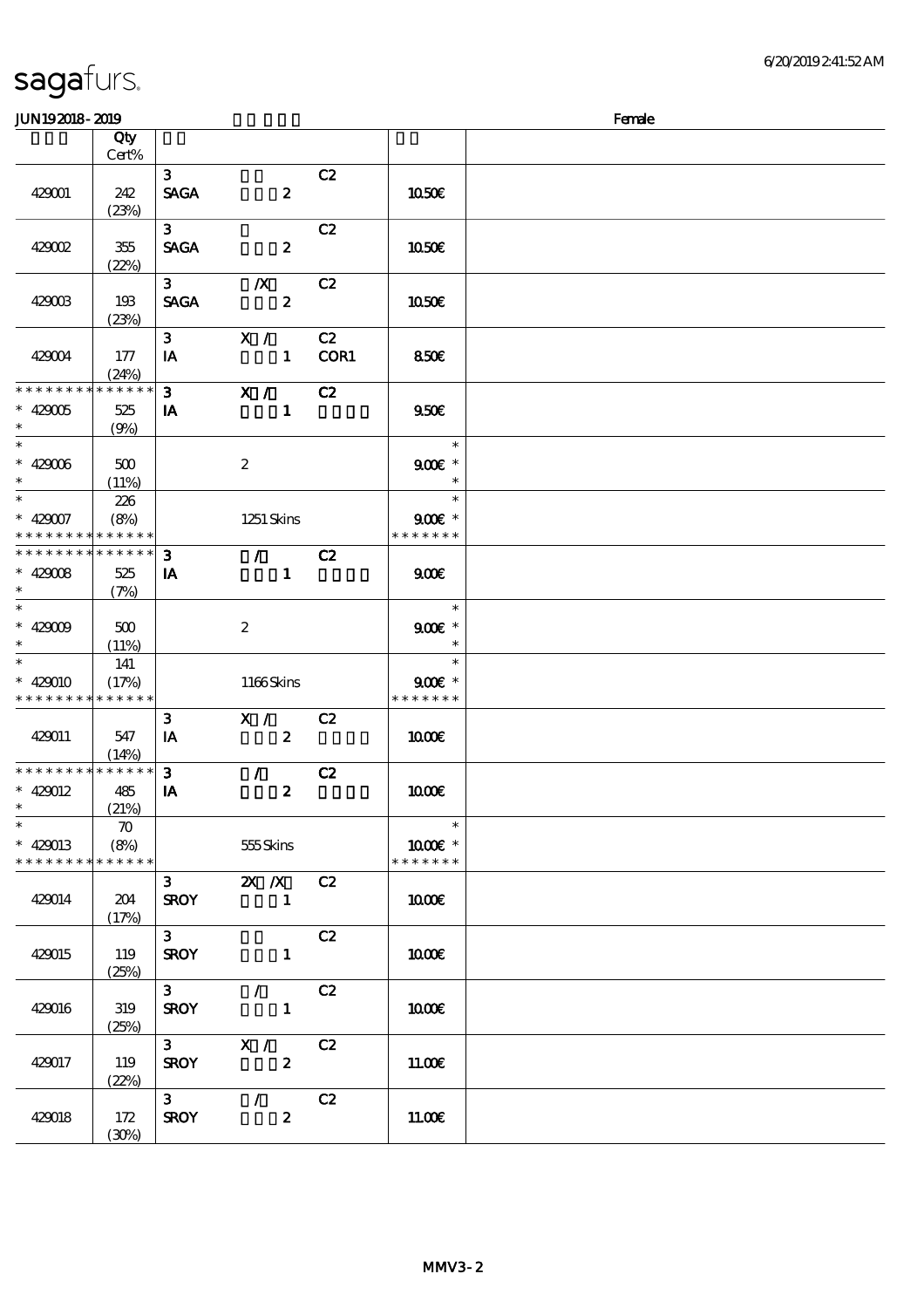\*\*

\*\*

\*\*

\*\*

\*\*

 $\overline{\phantom{0}}$ 

\*\*\*

 $\ast$ 

\*\*

इ

 $\ast$ 

\*\*\*

\*\*\*

\*\*\*

 $\ast$ 

\*\*\*

इ

\*\*\*

 $\overline{\phantom{0}}$ 

\*\*

 $\ast$ 

429060 445

(13%)

顺序号 Qty

### Cert% \* \* \* \* \* \* \* \* \* \* \* \* 20 X / C2 429041 405  $(SI)$  1 1 18.00€  $(12%)$ \*  $*$  429042 45 \*\* (0%) 450 Skins 17.50€ \* \* \* \* \* \* \* \* \* \* \* \* \* \* \* \* \* \* \* \* \* \* \* \* \* \* \* \* \* \* 20 X / C2  $\ast$ 429043 425 18.50€  $(S)$  1 1 (13%) \*  $*$  429044 170 \*\* (11%) 595 Skins 1800€ \* \* \* \* \* \* \* \* \* \* \* \* \* \* \* \* \* \* \* \* 20 / C2 429045 236 (SI)  $1 \t 1 \t 17.50 \t \t 6$  $(11%)$ \* \* \* \* \* \* \* \* \* \* \* \* 20 / C2 429046 425 18.50€  $(S)$  1 1 (9%) \*\* <sup>429047</sup> 133  $\ast$ \*\* (9%) 558 Skins 1800€ \* \* \* \* \* \* \* \* \* \* \* \* \* \* \* \* \* \* \*  $20$  X / C2 \* \* \* \* \* \* \* \* \* \* \* \*  $\ast$  $1 \quad \alpha$  2000 $\epsilon$ 429048 405  $(S)$  2 1  $(16%)$ \*\* <sup>429049</sup> 66  $\ast$ \*\* (19%) 471 Skins 20.00€ \* \* \* \* \* \* \* \* \* \* \* \* \* \* \* \* \* \* \* 20 / C2 \* \* \* \* \* \* \* \* \* \* \* \* 429050 425  $1 \quad 20.506$  $(S)$  2 1 (28%)  $\ast$ \*\*\* 429051 400 2 20.50€ \* (28%)  $\star$ \*  $*$  429052 155  $\overline{\phantom{a}}$ \*\* (38%) 980 Skins 20.50€ \* \* \* \* \* \* \* \* \* \* \* \* \* \* \* \* \* \* \* \*  $0$  X / C2 \* \* \* \* \* \* \* \* \* \* \* \* 429053 465  $(SI)$  1 1 15.50€  $(10%)$  $\ast$ \*\*\* 429054 440 2 15 $00\varepsilon$  \* (12%)  $\overline{\phantom{0}}$ \*\*\*  $\ast$ 429055 440 3 1500€ \* (15%)  $\ast$  $\ast$  $\ast$ \*\*\* 1500€ \* 429056 440 4  $(16%)$ इ \*\*\*  $\ast$ 429057 440 5 1500€ \* (15%)  $\ast$ \*\*\*  $\ast$ 15.00€ 429058 440 6  $\ast$  $(14%)$  $*$  429059 \*\* 96 (9%) 2761 Skins 1500€ \* \* \* \* \* \* \* \* \* \* \* \* \* \* \* \* \* \* \* \* \* \* \* \* \* \* \* \* \* \* \* \* 0 X / C2

 $JUN192018-2019$  Female

说明 价格

 $1$  1600 $\epsilon$ 

 $(S)$  1 1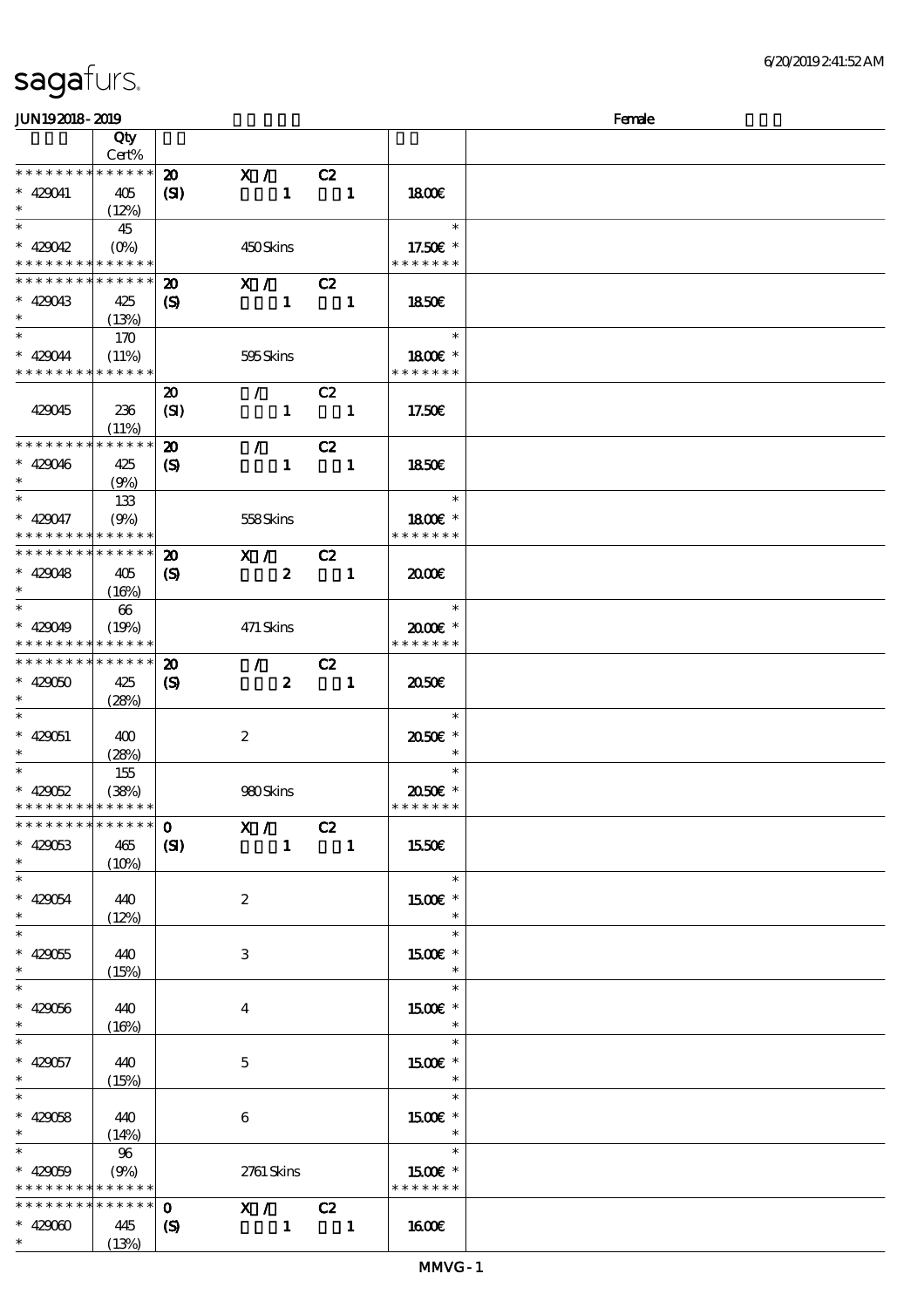| <b>JUN192018-2019</b>                    |            |                            |                                 |              |                |                                    | Female |
|------------------------------------------|------------|----------------------------|---------------------------------|--------------|----------------|------------------------------------|--------|
|                                          | Qty        |                            |                                 |              |                |                                    |        |
|                                          | Cert%      |                            |                                 |              |                |                                    |        |
| $\ast$                                   |            | $\mathbf{O}$               | X /                             |              | C2             | $\ast$                             |        |
| $* 420061$                               | 420        | (S)                        |                                 | $\mathbf{1}$ | $\blacksquare$ | 1600E *                            |        |
| $\ast$                                   | (14%)      |                            |                                 |              |                | $\ast$                             |        |
| $\overline{\ast}$                        |            |                            |                                 |              |                | $\ast$                             |        |
|                                          | 420        |                            | $\,3$                           |              |                | 1600€ *                            |        |
| * 429062                                 | (10%)      |                            |                                 |              |                | $\ast$                             |        |
| $\overline{\phantom{0}}$                 |            |                            |                                 |              |                | $\ast$                             |        |
| $* 429063$                               |            |                            |                                 |              |                | 1600€ *                            |        |
| $\ast$                                   | 420        |                            | $\boldsymbol{4}$                |              |                | $\ast$                             |        |
| $\overline{\ast}$                        | (12%)      |                            |                                 |              |                |                                    |        |
|                                          |            |                            |                                 |              |                | $\ast$                             |        |
| $* 420034$                               | 420        |                            | $\mathbf 5$                     |              |                | 1600 £*                            |        |
| $\ast$<br>$\overline{\phantom{0}}$       | (15%)      |                            |                                 |              |                | $\ast$                             |        |
|                                          |            |                            |                                 |              |                | $\ast$                             |        |
| $* 42005$                                | 420        |                            | $\,6\,$                         |              |                | 1600€ *                            |        |
| $*$                                      | (23%)      |                            |                                 |              |                | $\ast$                             |        |
| $\overline{\ast}$                        |            |                            |                                 |              |                | $\ast$                             |        |
| $* 429066$                               | 420        |                            | $\boldsymbol{7}$                |              |                | 1600 *                             |        |
| $\ast$                                   | (9%)       |                            |                                 |              |                | $\ast$                             |        |
| $\ast$                                   |            |                            |                                 |              |                | $\ast$                             |        |
| $* 429067$                               | 420        |                            | $\bf 8$                         |              |                | 1600€ *                            |        |
| $\ast$                                   | $(\Theta)$ |                            |                                 |              |                | $\ast$                             |        |
| $\overline{\phantom{0}}$                 |            |                            |                                 |              |                | $\ast$                             |        |
| $* 42008$                                | 420        |                            | $\boldsymbol{9}$                |              |                | 1600€ *                            |        |
| $\ast$                                   | (13%)      |                            |                                 |              |                | $\ast$                             |        |
| $\overline{\ast}$                        |            |                            |                                 |              |                | $\ast$                             |        |
| $* 42000$                                | 420        |                            | 10                              |              |                | 1600E *                            |        |
| $\ast$                                   |            |                            |                                 |              |                | $\ast$                             |        |
| $\ast$                                   | (15%)      |                            |                                 |              |                | $\ast$                             |        |
|                                          |            |                            |                                 |              |                |                                    |        |
| $* 429070$<br>$\ast$                     | 420        |                            | 11                              |              |                | 1600€ *<br>$\ast$                  |        |
| $\ast$                                   | (28%)      |                            |                                 |              |                | $\ast$                             |        |
|                                          |            |                            |                                 |              |                |                                    |        |
| * 429071                                 | 420        |                            | $12\,$                          |              |                | 1600E *                            |        |
| $*$ and $*$                              | (19%)      |                            |                                 |              |                | $\ast$<br>$\ast$                   |        |
|                                          | 152        |                            |                                 |              |                |                                    |        |
| * $429072$                               | (25%)      |                            | 5217Skins                       |              |                | 1600 £*                            |        |
| * * * * * * * * * * * * * *              |            |                            |                                 |              |                | * * * * * * *                      |        |
| * * * * * * * * * * * * * * *            |            | $\mathbf{0}$               | $\mathcal{F}$                   |              | C2             |                                    |        |
| $* 429073$                               | 465        | (S)                        |                                 |              | $1 \quad 1$    | 1500E                              |        |
| $*$ and $*$                              | (6%)       |                            |                                 |              |                |                                    |        |
| $\ast$                                   |            |                            |                                 |              |                | $\ast$                             |        |
| $* 429074$                               | 440        |                            | $\boldsymbol{2}$                |              |                | 1500 £*                            |        |
| $*$                                      | (19%)      |                            |                                 |              |                | $\ast$                             |        |
|                                          |            |                            |                                 |              |                | $\ast$                             |        |
| $* 429075$                               | 440        |                            | 3                               |              |                | 1500E *                            |        |
| $\ast$                                   | (23%)      |                            |                                 |              |                | $\ast$                             |        |
| $\ast$                                   |            |                            |                                 |              |                | $\ast$                             |        |
| $* 429076$                               | 440        |                            | 4                               |              |                | $1500E$ *                          |        |
| $\ast$                                   | (11%)      |                            |                                 |              |                | $\ast$                             |        |
| $\ast$                                   |            |                            |                                 |              |                | $\ast$                             |        |
| $* 429077$                               | 440        |                            | $\mathbf{5}$                    |              |                | 1500 £*                            |        |
| $*$ and $*$                              | (17%)      |                            |                                 |              |                | $\overline{\phantom{a}}$           |        |
|                                          | 398        |                            |                                 |              |                | $\overline{\phantom{0}}$<br>$\ast$ |        |
| $* 429078$                               | (14%)      |                            | 2623Skins                       |              |                | 1500E *                            |        |
| * * * * * * * * <mark>* * * * * *</mark> |            |                            |                                 |              |                | * * * * * * *                      |        |
| * * * * * * * * * * * * * * *            |            |                            |                                 |              |                |                                    |        |
|                                          |            | $\mathbf{o}$               | $\mathcal{L}$ and $\mathcal{L}$ |              | C2             |                                    |        |
| $* 429079$                               | 445        | $\boldsymbol{\mathcal{S}}$ |                                 |              | $1 \quad 1$    | 1600                               |        |
| $\ast$                                   | (5%)       |                            |                                 |              |                |                                    |        |
| $\ast$                                   |            |                            |                                 |              |                | $\ast$                             |        |
| $* 42000$                                | 420        |                            | $\boldsymbol{z}$                |              |                | 1600E *                            |        |
| $\ast$                                   | (10%)      |                            |                                 |              |                | $\ast$                             |        |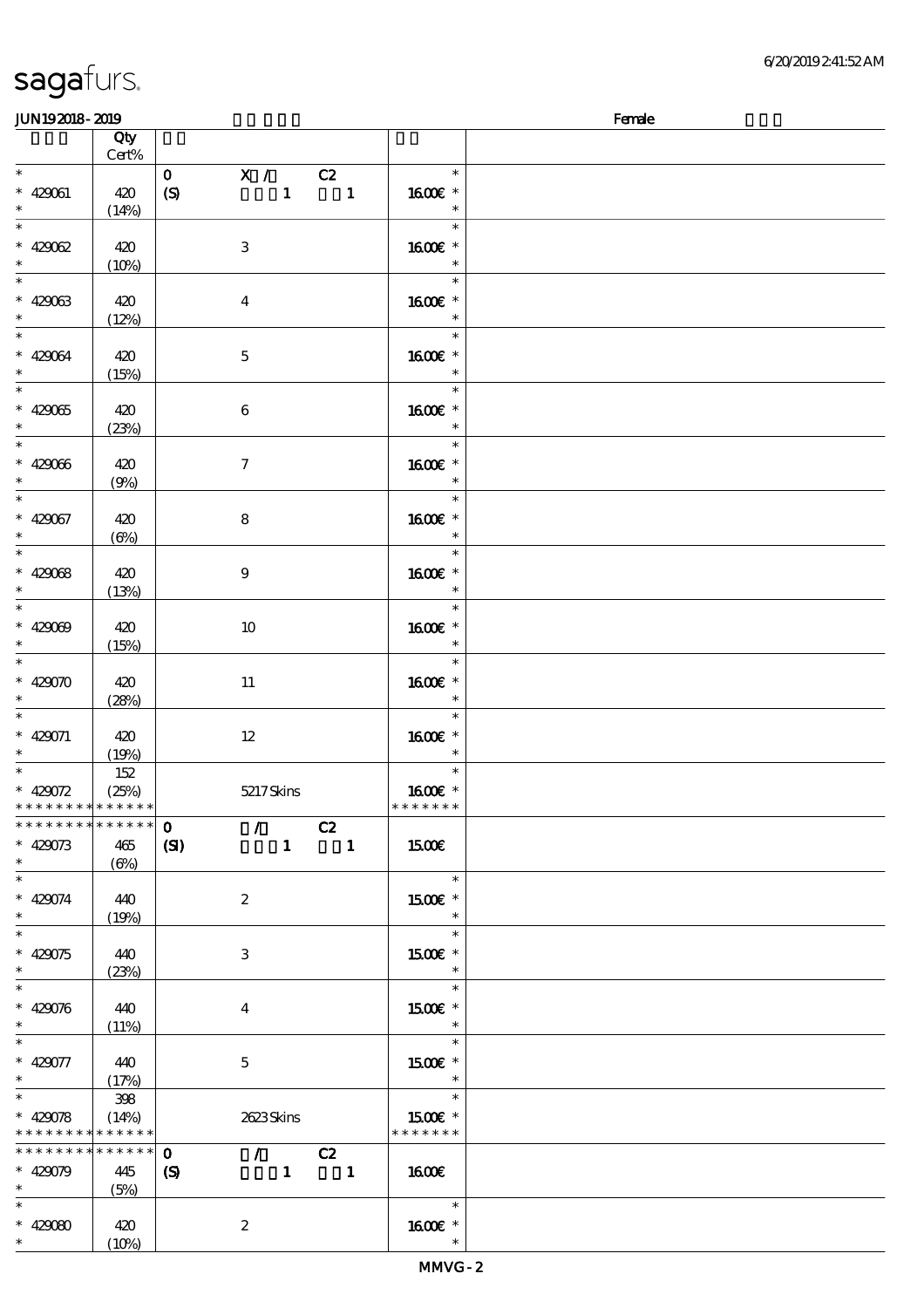| <b>JUN192018-2019</b>                                                     |       |                                                   |                          | Female |
|---------------------------------------------------------------------------|-------|---------------------------------------------------|--------------------------|--------|
|                                                                           | Qty   |                                                   |                          |        |
|                                                                           | Cert% |                                                   |                          |        |
| $\ast$                                                                    |       | $\mathcal{T} = \mathcal{I}$<br>C2<br>$\mathbf{o}$ | $\ast$                   |        |
| $* 429081$                                                                | 420   | (S)<br>$\mathbf{1}$<br>$\blacksquare$             | 1600E *                  |        |
| $\ast$                                                                    |       |                                                   | $\ast$                   |        |
| $\overline{\phantom{0}}$                                                  | (13%) |                                                   | $\ast$                   |        |
|                                                                           |       |                                                   |                          |        |
| $* 420082$                                                                | 420   | $\boldsymbol{4}$                                  | 1600 *                   |        |
| $\ast$                                                                    | (13%) |                                                   | $\ast$                   |        |
| $\overline{\phantom{a}^*}$                                                |       |                                                   | $\ast$                   |        |
| $* 429083$                                                                | 420   | $\mathbf 5$                                       | 1600 *                   |        |
| $\ast$                                                                    | (15%) |                                                   | $\ast$                   |        |
| $\overline{\phantom{a}^*}$                                                |       |                                                   | e e<br>$\ast$            |        |
|                                                                           |       |                                                   |                          |        |
| $* 429084$                                                                | 420   | $\bf 6$                                           | 1600€ *                  |        |
| $\ast$                                                                    | (16%) |                                                   | $\ast$                   |        |
| $\overline{\phantom{0}}$                                                  |       |                                                   | $\ast$                   |        |
| * 429085                                                                  | 420   | $\tau$                                            | 1600 *                   |        |
| $\ast$                                                                    | (8%)  |                                                   | $\ast$                   |        |
| $\overline{\phantom{a}^*}$                                                |       |                                                   | $\ast$                   |        |
|                                                                           |       |                                                   |                          |        |
| $* 429066$                                                                | 420   | 8                                                 | 1600E *                  |        |
| $\ast$                                                                    | (6%)  |                                                   | $\ast$                   |        |
| $\overline{\phantom{a}^*}$                                                |       |                                                   | $\ast$                   |        |
| $* 429087$                                                                | 420   | 9                                                 | 1600€ *                  |        |
| $\ast$                                                                    | (8%)  |                                                   | $\ast$                   |        |
| $\overline{\phantom{0}}$                                                  |       |                                                   | $\ast$                   |        |
| $* 42008$                                                                 | 420   |                                                   | 1600 *                   |        |
| $\ast$                                                                    |       | 10                                                |                          |        |
| $\overline{\phantom{a}^*}$                                                | (21%) |                                                   | $\ast$                   |        |
|                                                                           |       |                                                   | $\ast$                   |        |
| $* 429089$                                                                | 420   | $11\,$                                            | 1600E *                  |        |
| $\ast$                                                                    | (30%) |                                                   | $\ast$                   |        |
| $\frac{1}{\ast}$                                                          |       |                                                   | $\ast$                   |        |
| $* 429000$                                                                | 420   | $12\,$                                            | 1600 *                   |        |
| $\ast$                                                                    |       |                                                   |                          |        |
| $\overline{\phantom{a}}$                                                  | (16%) |                                                   | $\ast$                   |        |
|                                                                           |       |                                                   | $\ast$                   |        |
| $* 429091$                                                                | 420   | $13\,$                                            | 1600€ *                  |        |
| $\ast$                                                                    | (11%) |                                                   | $\ast$                   |        |
| $\ast$                                                                    |       |                                                   | $\ast$                   |        |
| $* 42002$                                                                 | 420   | 14                                                | 1600E *                  |        |
| $*$                                                                       | (10%) |                                                   | $\ast$                   |        |
| $\ast$                                                                    |       |                                                   | $\ast$                   |        |
|                                                                           |       |                                                   |                          |        |
| $* 429008$                                                                | 420   | 15                                                | 1600€ *                  |        |
| $\ast$                                                                    | (9%)  |                                                   | $\ast$                   |        |
| $\overline{\phantom{a}^*}$                                                | 332   |                                                   | $\ast$                   |        |
| $* 429094$                                                                | (9%)  | 6657Skins                                         | 1600 £*                  |        |
| * * * * * * * * <mark>* * * * * * *</mark>                                |       |                                                   | * * * * * * *            |        |
| * * * * * * * * <mark>* * * * * * *</mark>                                |       | $0$ X / C2                                        |                          |        |
|                                                                           |       |                                                   |                          |        |
| $* 429095$                                                                | 445   | $2 \t 1$<br>(S)                                   | <b>1800€</b>             |        |
| $\begin{array}{c} \ast \\ \hline \end{array}$<br>$\overline{\phantom{0}}$ | (14%) |                                                   |                          |        |
|                                                                           |       |                                                   | $\overline{\phantom{a}}$ |        |
| $* 42906$                                                                 | 420   | $\boldsymbol{2}$                                  | 17.50€ *                 |        |
| $\ast$                                                                    | (30%) |                                                   | $\ast$                   |        |
| $\overline{\phantom{0}}$                                                  |       |                                                   | $\ast$                   |        |
| $* 429097$                                                                |       |                                                   | 1800 £*                  |        |
| $\ast$                                                                    | 420   | 3                                                 | $\overline{\phantom{a}}$ |        |
|                                                                           | (17%) |                                                   |                          |        |
| $\ast$                                                                    |       |                                                   | $\ast$                   |        |
| * $42908$                                                                 | 420   | $\bf{4}$                                          | 17.50 $\varepsilon$ *    |        |
| $\ast$                                                                    | (32%) |                                                   | $\ast$                   |        |
| $\ast$                                                                    |       |                                                   | $\ast$                   |        |
| $* 429099$                                                                | 420   | $\mathbf{5}$                                      | 17.50€ *                 |        |
| $\ast$                                                                    |       |                                                   | $\ast$                   |        |
|                                                                           | (20%) |                                                   |                          |        |
| $\ast$                                                                    |       |                                                   | $\ast$                   |        |
| $* 429100$                                                                | 420   | 6                                                 | 1800E *                  |        |
| $\ast$                                                                    | (23%) |                                                   | $\ast$                   |        |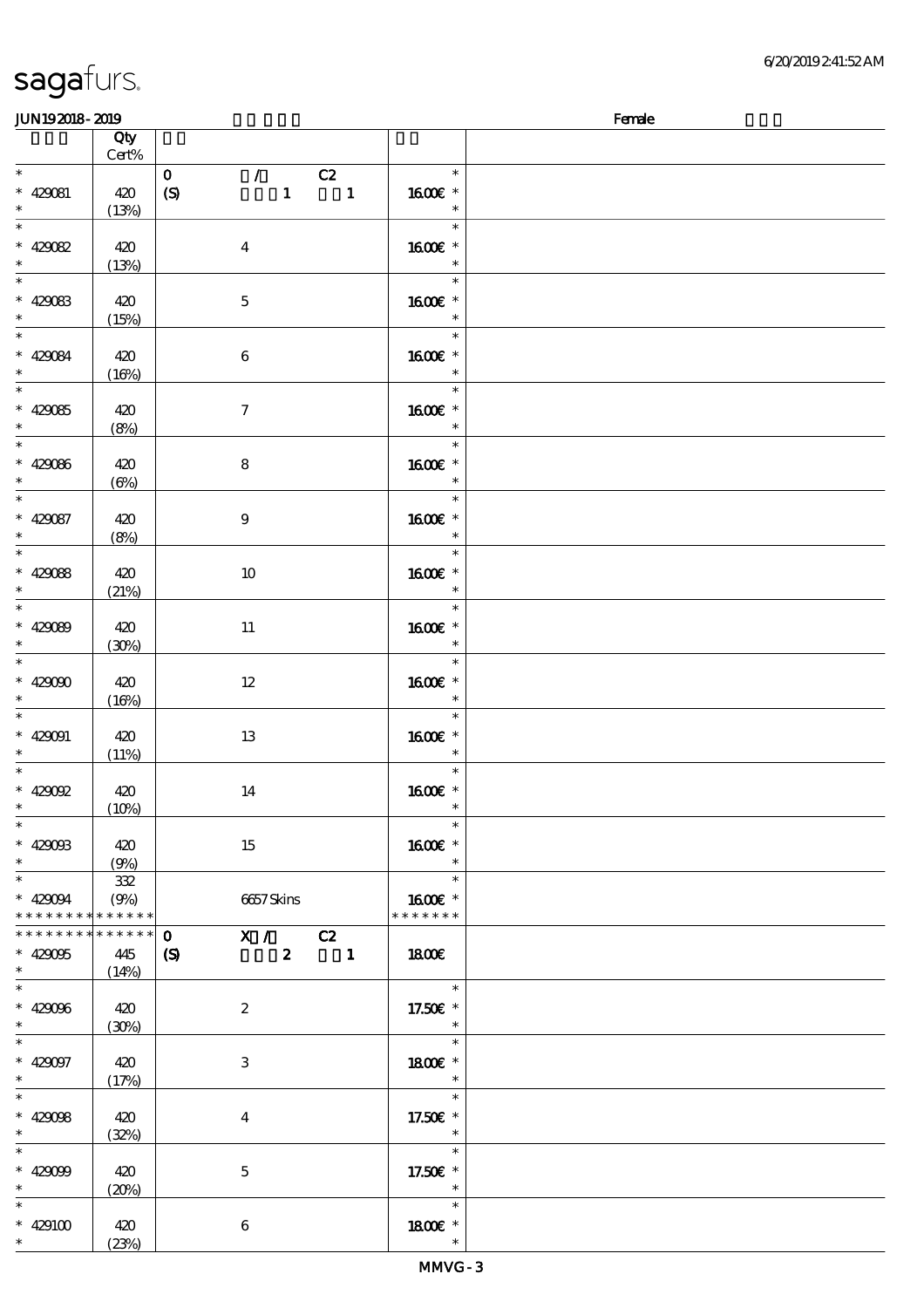| JUN192018-2019    |                            |                            |                                   |                  |                          |               | Female |
|-------------------|----------------------------|----------------------------|-----------------------------------|------------------|--------------------------|---------------|--------|
|                   | Qty                        |                            |                                   |                  |                          |               |        |
|                   | Cert%                      |                            |                                   |                  |                          |               |        |
| $\ast$            |                            | $\mathbf{O}$               | $\mathbf{X}$ /                    |                  | C2                       | $\ast$        |        |
| $* 429101$        | 420                        | $\boldsymbol{S}$           |                                   | $\boldsymbol{z}$ | $\blacksquare$           | 1800 £*       |        |
| $\ast$            | (30%)                      |                            |                                   |                  |                          | $\ast$        |        |
|                   |                            |                            |                                   |                  |                          | $\ast$        |        |
|                   |                            |                            |                                   |                  |                          |               |        |
| $*$ 429102        | 420                        |                            | 8                                 |                  |                          | 1800€ *       |        |
| $\ast$            | (24%)                      |                            |                                   |                  |                          | $\ast$        |        |
|                   |                            |                            |                                   |                  |                          | $\ast$        |        |
| $* 42910B$        | 420                        |                            | $\boldsymbol{9}$                  |                  |                          | 1800 £*       |        |
| $\ast$            | (20%)                      |                            |                                   |                  |                          | $\ast$        |        |
| $*$               |                            |                            |                                   |                  |                          | $\ast$        |        |
|                   |                            |                            |                                   |                  |                          |               |        |
| $* 429104$        | 420                        |                            | 10                                |                  |                          | 1800E *       |        |
| $\ast$            | (16%)                      |                            |                                   |                  |                          | $\ast$        |        |
|                   |                            |                            |                                   |                  |                          | $\ast$        |        |
| $* 429105$        | 420                        |                            | $11\,$                            |                  |                          | 1800 £*       |        |
| $*$               | (12%)                      |                            |                                   |                  |                          | $\ast$        |        |
|                   |                            |                            |                                   |                  |                          | $\ast$        |        |
| $* 429106$        | 420                        |                            | 12                                |                  |                          | 1800 £*       |        |
| $*$               |                            |                            |                                   |                  |                          | $\ast$        |        |
| $\overline{\ast}$ | (16%)                      |                            |                                   |                  |                          |               |        |
|                   |                            |                            |                                   |                  |                          | $\ast$        |        |
| $* 429107$        | 420                        |                            | 13                                |                  |                          | 1800€ *       |        |
| $\ast$            | (11%)                      |                            |                                   |                  |                          | $\ast$        |        |
|                   | 237                        |                            |                                   |                  |                          | $\ast$        |        |
| $* 429108$        | (16%)                      |                            | 5722Skins                         |                  |                          | 1800 £*       |        |
| * * * * * * * *   | $\ast\ast\ast\ast\ast\ast$ |                            |                                   |                  |                          | * * * * * * * |        |
| * * * * * * * *   | $* * * * * * *$            | $\mathbf{o}$               | $\mathcal{L} \subset \mathcal{L}$ |                  | C2                       |               |        |
|                   |                            |                            |                                   |                  |                          |               |        |
| $* 429109$        | 445                        | $\boldsymbol{\mathcal{S}}$ |                                   | $\boldsymbol{z}$ | $\overline{\phantom{a}}$ | 1800E         |        |
| $\ast$            | (27%)                      |                            |                                   |                  |                          |               |        |
|                   |                            |                            |                                   |                  |                          | $\ast$        |        |
| $* 429110$        | 420                        |                            | $\boldsymbol{2}$                  |                  |                          | 17.50€ *      |        |
| $\ast$            | (30%)                      |                            |                                   |                  |                          | $\ast$        |        |
| $\ast$            |                            |                            |                                   |                  |                          | $\ast$        |        |
| $* 429111$        | 420                        |                            | $\,3\,$                           |                  |                          | 17.50€ *      |        |
| $*$               | (35%)                      |                            |                                   |                  |                          | $\ast$        |        |
| $\ast$            |                            |                            |                                   |                  |                          | $\ast$        |        |
|                   |                            |                            |                                   |                  |                          |               |        |
| $* 429112$        | 420                        |                            | $\boldsymbol{4}$                  |                  |                          | 1800E *       |        |
| $*$ $*$           | (31%)                      |                            |                                   |                  |                          | $\ast$        |        |
| $\ast$            |                            |                            |                                   |                  |                          | $\ast$        |        |
| $* 429113$        | 420                        |                            | $\mathbf 5$                       |                  |                          | 1800€ *       |        |
| $*$               | (40%)                      |                            |                                   |                  |                          | $\ast$        |        |
| $\ast$            |                            |                            |                                   |                  |                          | $\ast$        |        |
| $* 429114$        | 420                        |                            | 6                                 |                  |                          | 17.50€ *      |        |
| $\ast$            | (17%)                      |                            |                                   |                  |                          | $\ast$        |        |
| $*$               |                            |                            |                                   |                  |                          | $\ast$        |        |
|                   |                            |                            |                                   |                  |                          |               |        |
| $* 429115$        | 420                        |                            | $\tau$                            |                  |                          | 1800E *       |        |
| $\ast$            | (22%)                      |                            |                                   |                  |                          | $\ast$        |        |
| $\ast$            |                            |                            |                                   |                  |                          | $\ast$        |        |
| $* 429116$        | 420                        |                            | 8                                 |                  |                          | 17.50€ *      |        |
| $*$               | (30%)                      |                            |                                   |                  |                          | $\ast$        |        |
| $\ast$            |                            |                            |                                   |                  |                          | $\ast$        |        |
| $* 429117$        | 420                        |                            | $\boldsymbol{9}$                  |                  |                          | 1800 £*       |        |
| $*$               |                            |                            |                                   |                  |                          | $\ast$        |        |
| $\overline{\ast}$ | (18%)                      |                            |                                   |                  |                          | $\ast$        |        |
|                   |                            |                            |                                   |                  |                          |               |        |
| $* 429118$        | 420                        |                            | 10                                |                  |                          | 1800 £*       |        |
| $\ast$            | (35%)                      |                            |                                   |                  |                          | $\ast$        |        |
| $\ast$            |                            |                            |                                   |                  |                          | $\ast$        |        |
| $* 429119$        | 420                        |                            | 11                                |                  |                          | 1800 £*       |        |
| $*$ and $*$       | (35%)                      |                            |                                   |                  |                          | $\ast$        |        |
| $\ast$            |                            |                            |                                   |                  |                          | $\ast$        |        |
| $* 429120$        | 420                        |                            | $12 \,$                           |                  |                          | 1800E *       |        |
| $\ast$            |                            |                            |                                   |                  |                          | $\ast$        |        |
|                   | (43%)                      |                            |                                   |                  |                          |               |        |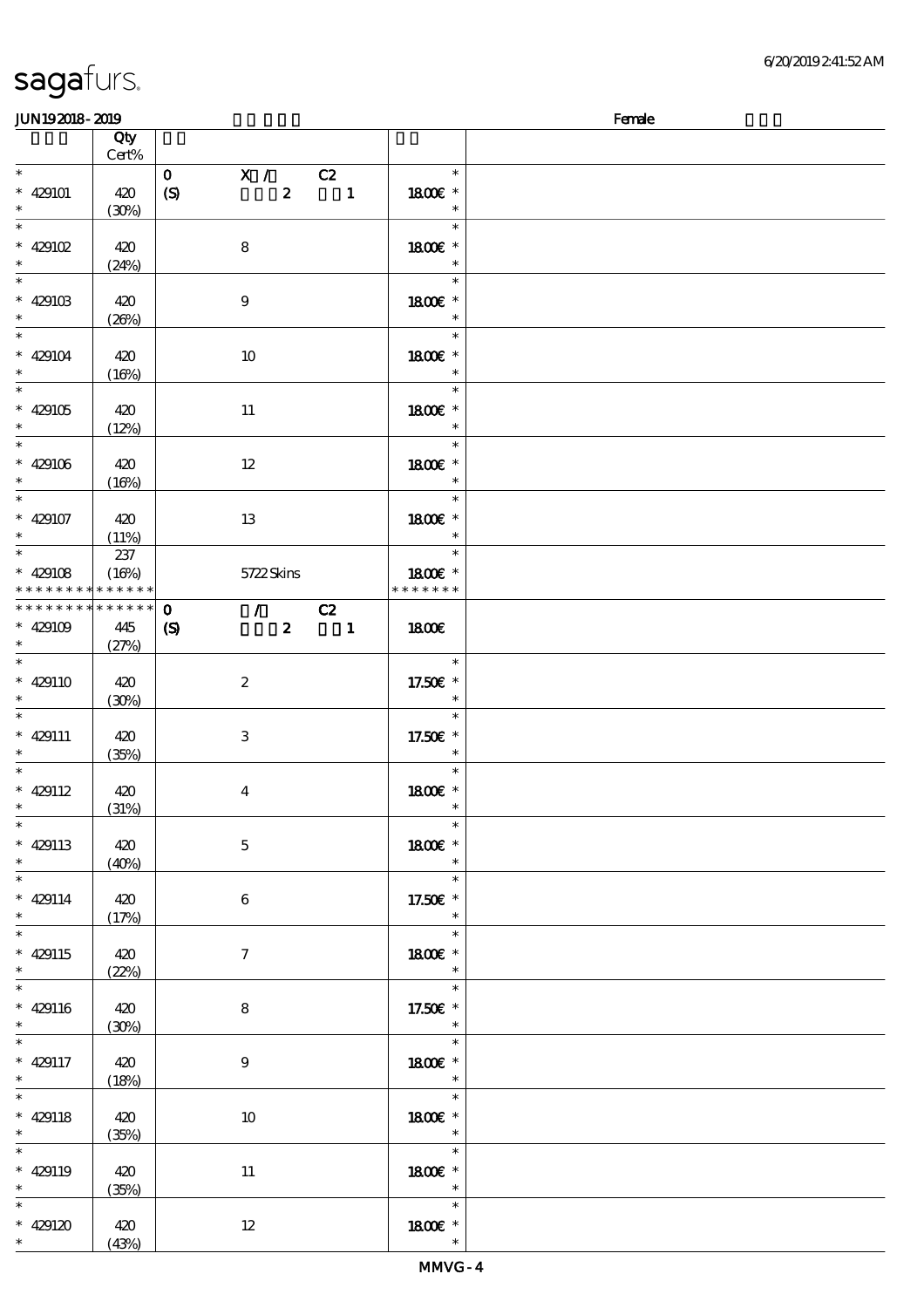| <b>JUN192018-2019</b>                                              |                             |                                            |                                                     |                                                          |                                                  | Female |
|--------------------------------------------------------------------|-----------------------------|--------------------------------------------|-----------------------------------------------------|----------------------------------------------------------|--------------------------------------------------|--------|
|                                                                    | Qty<br>Cert%                |                                            |                                                     |                                                          |                                                  |        |
| $\ast$<br>$* 429121$<br>$\ast$                                     | 400<br>(42%)                | $\mathbf{O}$<br>$\boldsymbol{S}$           | $\mathcal{F}$ and $\mathcal{F}$<br>$\boldsymbol{z}$ | C2<br>$\overline{\phantom{a}}$                           | $\ast$<br>1800E *<br>$\ast$                      |        |
| $\ast$<br>$* 429122$<br>* * * * * * * * * * * * * *                | 68<br>(42%)                 |                                            | 5533Skins                                           |                                                          | $\ast$<br>17.50 $\varepsilon$ *<br>* * * * * * * |        |
| * * * * * * * * * * * * * * *<br>$* 429123$<br>$*$ and $*$         | $505\,$<br>(16%)            | $1 \quad \blacksquare$<br>$\mathbf{C}$     | $X / \overline{C2}$                                 | $\begin{array}{cccc} 1 & \hspace{1.5cm} & 1 \end{array}$ | 1350E                                            |        |
| $\ast$<br>$* 429124$<br>$\ast$                                     | 480<br>(18%)                | $\boldsymbol{2}$                           |                                                     |                                                          | $\ast$<br>1300E *<br>$\ast$                      |        |
| $\ast$<br>$* 429125$<br>$\ast$                                     | 480<br>(19%)                | $\bf{3}$                                   |                                                     |                                                          | $\ast$<br>1300 £*<br>$\ast$                      |        |
| $\ast$<br>$* 429126$<br>$\ast$                                     | 480<br>(11%)                | $\boldsymbol{4}$                           |                                                     |                                                          | $\ast$<br>1300E *<br>$\ast$                      |        |
| $\overline{\ast}$<br>$* 429127$<br>$\ast$                          | 480<br>(11%)                | $\mathbf{5}$                               |                                                     |                                                          | $\ast$<br>1300E *<br>$\ast$                      |        |
| $\ast$<br>$* 429128$<br>$\ast$                                     | 480<br>(8%)                 | $\boldsymbol{6}$                           |                                                     |                                                          | $\ast$<br>1300E *<br>$\ast$                      |        |
| $\overline{\ast}$<br>$* 429129$<br>$\ast$                          | 480<br>(17%)                | $\tau$                                     |                                                     |                                                          | $\ast$<br>1300E *<br>$\ast$                      |        |
| $\ast$<br>$* 429130$<br>$\ast$                                     | 480<br>(16%)                | 8                                          |                                                     |                                                          | $\ast$<br>1300E *<br>$\ast$                      |        |
| $\ast$<br>$* 429131$<br>$\ast$                                     | 480<br>(10%)                | $\boldsymbol{9}$                           |                                                     |                                                          | $\ast$<br>1300E *<br>$\ast$                      |        |
| $\ast$<br>$* 429132$<br>$\ast$<br>$\overline{\ast}$                | 480<br>(2%)                 | 10                                         |                                                     |                                                          | $\ast$<br>1300€ *                                |        |
| $* 429133$<br>$\ast$<br>$\overline{\phantom{0}}$                   | 480<br>(9%)                 | 11                                         |                                                     |                                                          | $\ast$<br>1300€ *<br>$\ast$                      |        |
| $* 429134$<br>$\ast$<br>$\overline{\ast}$                          | 480<br>(14%)                | $12 \,$                                    |                                                     |                                                          | $\ast$<br>1300E *<br>$\ast$                      |        |
| $* 429135$<br>$\ast$<br>$\overline{\ast}$                          | 480<br>(13%)                | 13                                         |                                                     |                                                          | $\ast$<br>1300E *<br>$\ast$<br>$\ast$            |        |
| $* 429136$<br>* * * * * * * *                                      | 411<br>(8%)<br>******       |                                            | 6676Skins                                           |                                                          | 1300E *<br>* * * * * * *                         |        |
| __<br>* * * * * * * *<br>$* 429137$<br>$\ast$<br>$\overline{\ast}$ | * * * * * *<br>485<br>(10%) | $\mathbf{1}$<br>$\boldsymbol{\mathcal{S}}$ | X / C2                                              | $1 \quad 1$                                              | 1400E                                            |        |
| $* 429138$<br>$\ast$                                               | 460<br>(10%)                | $\boldsymbol{2}$                           |                                                     |                                                          | $\ast$<br>1350€ *<br>$\ast$                      |        |
| $\ast$<br>$* 429139$<br>$\ast$                                     | 460<br>(16%)                | 3                                          |                                                     |                                                          | $\ast$<br>1350E *<br>$\ast$                      |        |
| $* 429140$<br>$\ast$                                               | 460<br>(16%)                | $\boldsymbol{4}$                           |                                                     |                                                          | $\ast$<br>1350E *<br>$\ast$                      |        |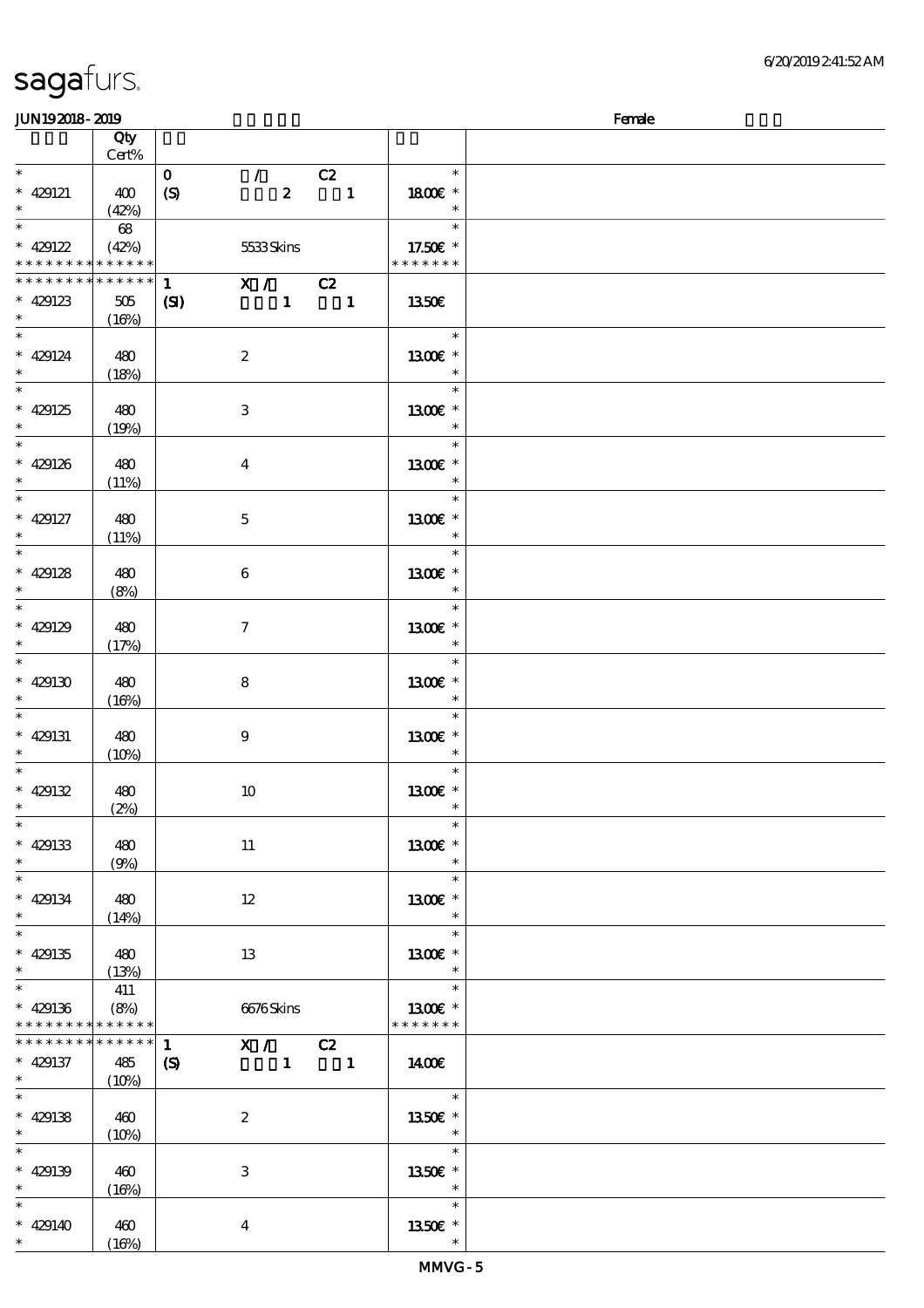| <b>JUN192018-2019</b>                            |                   |                                                                             |                                               | Female |
|--------------------------------------------------|-------------------|-----------------------------------------------------------------------------|-----------------------------------------------|--------|
|                                                  | Qty               |                                                                             |                                               |        |
|                                                  | $Cert\%$          |                                                                             |                                               |        |
| $* 429141$<br>$\ast$                             | 460<br>(42%)      | X / C2<br>$\mathbf{1}$<br>$\mathbf{1}$<br>(S)<br>$\overline{\phantom{a}}$ 1 | $\ast$<br>1400€ *<br>$\ast$                   |        |
| $\overline{\ast}$<br>* 429142                    | 460<br>(11%)      | $\boldsymbol{6}$                                                            | $\ast$<br>1350€ *<br>$\ast$                   |        |
| * 429143                                         | 460<br>(12%)      | $\boldsymbol{7}$                                                            | $\ast$<br>1350E *<br>$\ast$                   |        |
| $\overline{\ast}$<br>$* 429144$<br>$\ast$        | 460<br>(9%)       | $\bf 8$                                                                     | $\ast$<br>1350E *<br>$\ast$                   |        |
| $\overline{\phantom{0}}$<br>$* 429145$<br>$\ast$ | 460<br>(13%)      | $\boldsymbol{9}$                                                            | $\overline{\ast}$<br>1350E *<br>$\ast$        |        |
| $\overline{\ast}$<br>$* 429146$<br>$\ast$        | 460<br>(19%)      | 10                                                                          | $\ast$<br>1350E *<br>$\ast$                   |        |
| $\overline{\ast}$<br>$* 429147$<br>$\ast$        | 460<br>(11%)      | 11                                                                          | $\ast$<br>1400€ *<br>$\ast$                   |        |
| $\overline{\ast}$<br>$* 429148$<br>$\ast$        | 460<br>(8%)       | 12                                                                          | $\ast$<br>1350E *<br>$\ast$                   |        |
| $* 429149$<br>$\ast$                             | 460<br>(11%)      | 13                                                                          | $\ast$<br>1350E *<br>$\ast$                   |        |
| $\overline{\ast}$<br>$* 429150$<br>$\ast$        | 460<br>(8%)       | 14                                                                          | $\ast$<br>1350E *<br>$\ast$                   |        |
| $\ast$<br>$* 429151$<br>$\ast$                   | 460<br>(17%)      | 15                                                                          | $\ast$<br>1400€ *<br>$\ast$                   |        |
| $* 429152$<br>$*$ $*$                            | 460<br>(8%)       | $16\,$                                                                      | $\ast$<br>1350E *<br>$\overline{\phantom{a}}$ |        |
| $\ast$<br>$* 429153$<br>$\ast$                   | 460<br>(18%)      | $17$                                                                        | $\ast$<br>1350E *<br>$\ast$                   |        |
| $\ast$<br>$* 429154$<br>$\ast$                   | 460<br>(14%)      | 18                                                                          | $\ast$<br>1350E *<br>$\ast$                   |        |
| $\overline{\ast}$<br>$* 429155$<br>$\ast$        | 460<br>(16%)      | 19                                                                          | $\ast$<br>1350E *<br>$\ast$                   |        |
| $\overline{\ast}$<br>$* 429156$<br>$\ast$        | 460<br>(15%)      | $\boldsymbol{\boldsymbol{\lambda}}$                                         | $\ast$<br>1400€ *<br>$\ast$                   |        |
| $\ast$<br>$* 429157$<br>$\ast$                   | 460<br>(25%)      | 21                                                                          | $\ast$<br>1350E *<br>$\overline{\phantom{a}}$ |        |
| $\overline{\ast}$<br>$* 429158$<br>$*$           | 460<br>(17%)      | $\boldsymbol{\mathcal{Z}}$                                                  | $\ast$<br>1350E *<br>$\overline{\phantom{a}}$ |        |
| $\ast$<br>$* 429159$<br>$\ast$                   | 460<br>$(\Theta)$ | 23                                                                          | $\ast$<br>1350E *<br>$\ast$                   |        |
| $\ast$<br>* 429160 $*$                           | 460<br>(13%)      | 24                                                                          | $\ast$<br>1400€ *<br>$\ast$                   |        |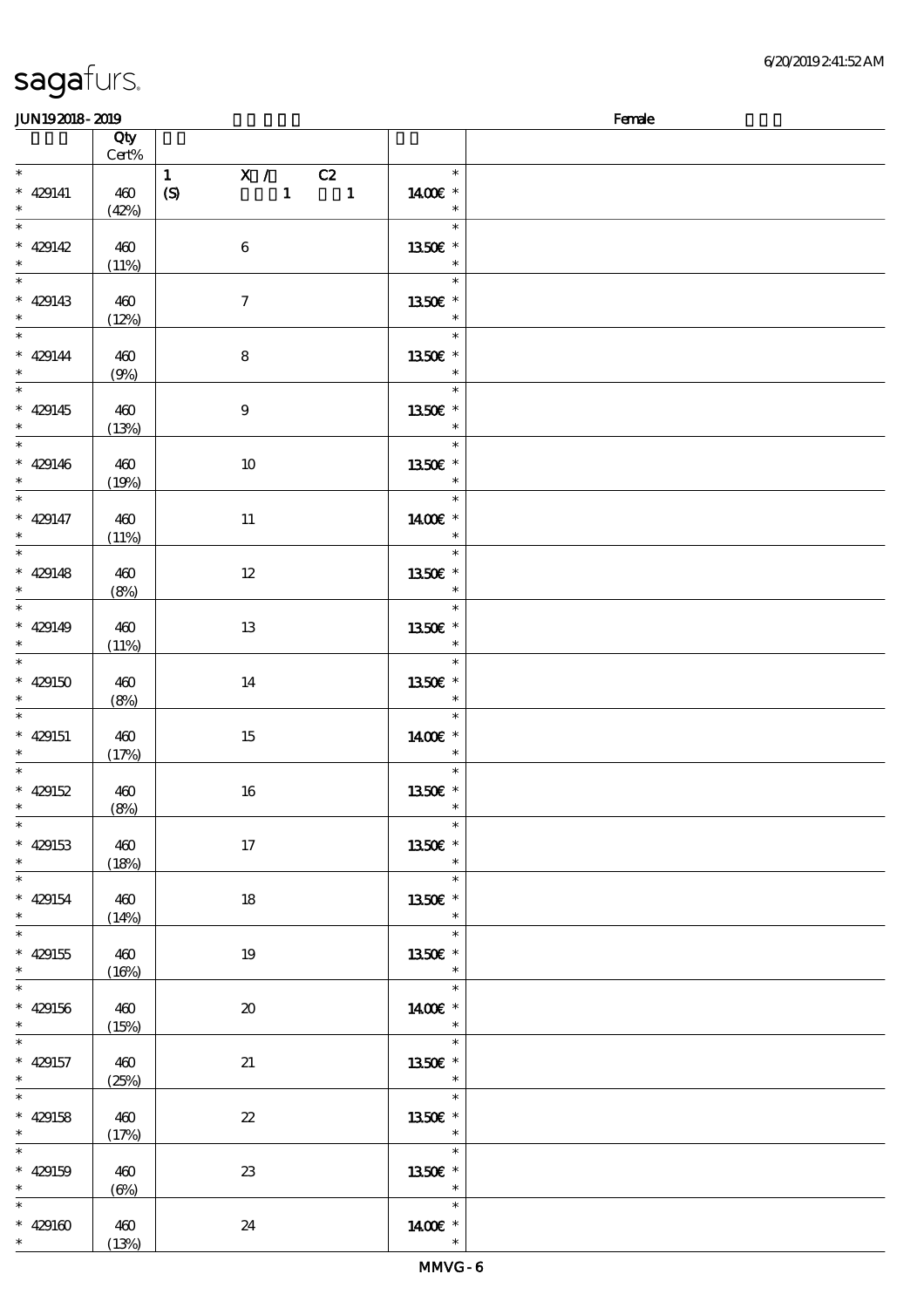| JUN192018-2019                                                     |                                |                                  |                             |              | Female                         |                                       |  |
|--------------------------------------------------------------------|--------------------------------|----------------------------------|-----------------------------|--------------|--------------------------------|---------------------------------------|--|
|                                                                    | Qty<br>Cert%                   |                                  |                             |              |                                |                                       |  |
| $\ast$<br>$* 429161$<br>$*$                                        | 460<br>(5%)                    | $\mathbf{1}$<br>$\boldsymbol{S}$ | X / C2                      | $\mathbf{1}$ | $\blacksquare$                 | $\ast$<br>1350E *<br>$\ast$           |  |
| $\ast$<br>$* 429162$<br>* * * * * * * * <mark>* * * * * * *</mark> | 151<br>(8%)                    |                                  | 11676Skins                  |              |                                | $\ast$<br>1350€ *<br>* * * * * * *    |  |
| * * * * * * * *<br>$* 429163$<br>$*$                               | * * * * * *<br>$505\,$<br>(9%) | $\mathbf{1}$<br>$\mathbf{C}$     | $\mathcal{L} = \mathcal{L}$ | $1 -$        | C2<br>$\overline{\phantom{a}}$ | 1300E                                 |  |
| $*$<br>$* 429164$<br>$\ast$                                        | 480<br>(11%)                   |                                  | $\boldsymbol{2}$            |              |                                | $\ast$<br>$1300E$ *<br>$\ast$         |  |
| $\overline{\ast}$<br>$* 429165$<br>$\ast$                          | 480<br>(14%)                   |                                  | 3                           |              |                                | $\ast$<br>1300E *<br>$\ast$           |  |
| $\overline{\phantom{0}}$<br>$* 429166$<br>$\ast$                   | 480<br>(17%)                   |                                  | $\overline{\mathbf{4}}$     |              |                                | $\ast$<br>1300E *<br>$\ast$           |  |
| $*$<br>$* 429167$<br>$\ast$                                        | 480<br>(35%)                   |                                  | $\mathbf 5$                 |              |                                | $\ast$<br>1300€ *<br>$\ast$           |  |
| $* 429168$<br>$*$                                                  | 480<br>(24%)                   |                                  | $\boldsymbol{6}$            |              |                                | $\ast$<br>1300E *<br>$\ast$           |  |
| $* 429169$<br>$\ast$                                               | 480<br>(20%)                   |                                  | $\boldsymbol{\tau}$         |              |                                | $\ast$<br>1300E *<br>$\ast$           |  |
| * 429170<br>$\ast$                                                 | 480<br>(9%)                    |                                  | 8                           |              |                                | $\ast$<br>$1300E$ *<br>$\ast$         |  |
| $*$<br>$* 429171$<br>* * * * * * * *                               | 210<br>(17%)<br>* * * * * *    |                                  | 4075Skins                   |              |                                | $\ast$<br>1300E *<br>* * * * * * *    |  |
| * * * * * * * * * * * * * *<br>$* 429172$<br>$\ast$                | 486<br>(15%)                   | 1<br>$\boldsymbol{\mathrm{(S)}}$ | $\mathcal{T} = \mathcal{I}$ | $\mathbf{1}$ | C2<br>$\blacksquare$           | 1350E                                 |  |
| $* 429173$<br>$\ast$                                               | 460<br>(8%)                    |                                  | $\boldsymbol{2}$            |              |                                | $\ast$<br>1350€ *<br>$\ast$           |  |
| $* 429174$<br>$*$<br>$\overline{\ast}$                             | 460<br>(5%)                    |                                  | 3                           |              |                                | $\ast$<br>1350E *<br>$\ast$<br>$\ast$ |  |
| $* 429175$<br>$*$<br>$\overline{\phantom{0}}$                      | 460<br>(16%)                   |                                  | $\boldsymbol{4}$            |              |                                | 1350E *<br>$\ast$                     |  |
| $* 429176$<br>$*$<br>$\overline{\phantom{0}}$                      | 460<br>(12%)                   |                                  | $\mathbf{5}$                |              |                                | $\ast$<br>1350E *<br>$\ast$           |  |
| $* 429177$<br>$\ast$                                               | 460<br>(13%)                   |                                  | $\boldsymbol{6}$            |              |                                | $\ast$<br>1350E *<br>$\ast$           |  |
| $\overline{\ast}$<br>$* 429178$<br>$\ast$                          | 460<br>(22%)                   |                                  | $\tau$                      |              |                                | $\ast$<br>1350E *<br>$\ast$           |  |
| $\overline{\ast}$<br>$* 429179$<br>$*$                             | 460<br>(17%)                   |                                  | 8                           |              |                                | $\ast$<br>1350E *<br>$\ast$           |  |
| $\ast$<br>$* 429180$<br>$\ast$                                     | 460<br>(20%)                   |                                  | $\boldsymbol{9}$            |              |                                | $\ast$<br>1350E *<br>$\ast$           |  |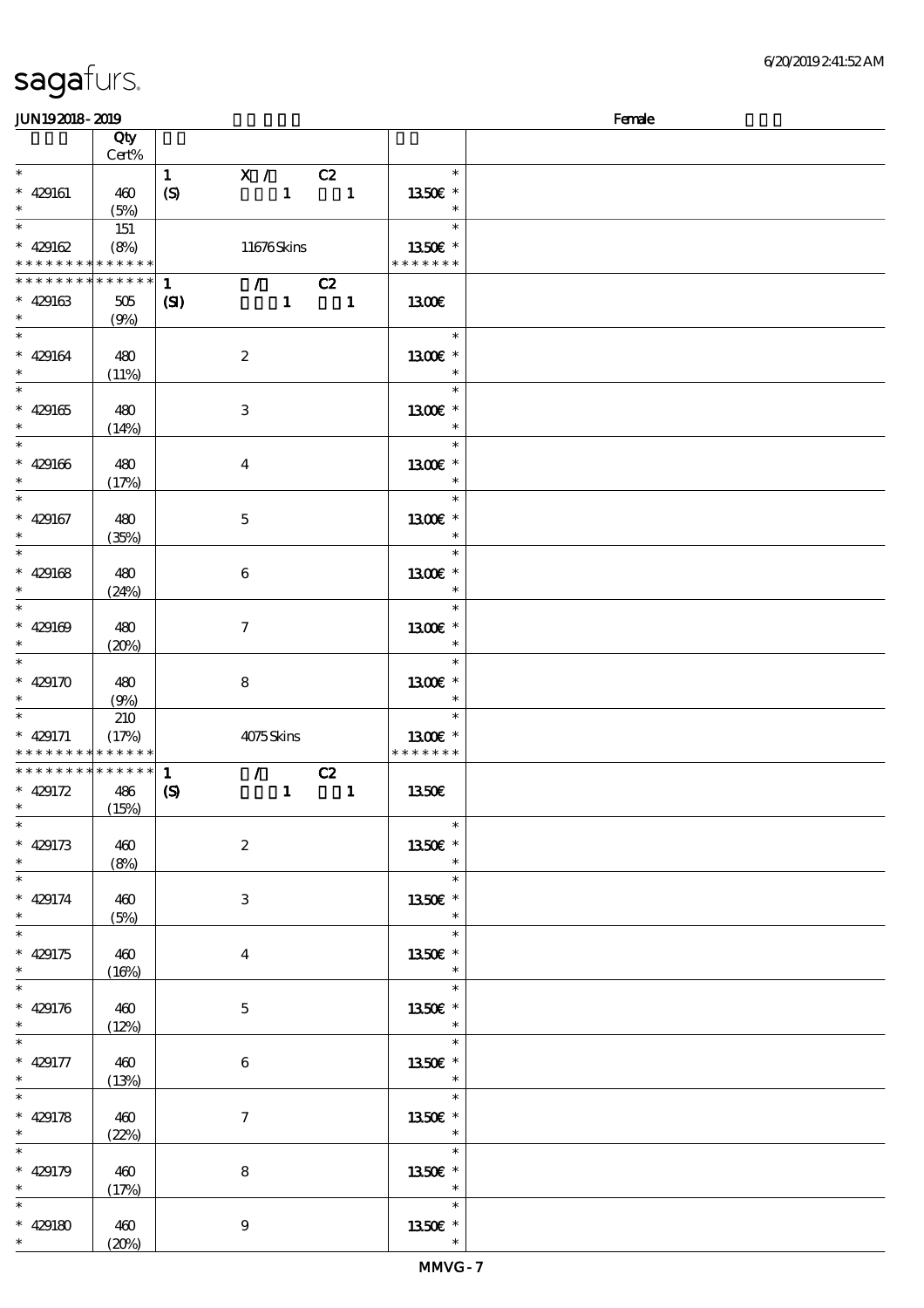\*

(31%)

### $JUN192018-2019$  Female 顺序号 Qty Cert% 说明 价格 \* \* \* 429181 460  $(21%)$ 1 / C2  $(S)$  1 1 \* \* 13.50€ \* \* \* \* 429182 460 (39%) 11 \* \* 13.50€ \* \* \* \* 429183 460 (15%) 12 \* \* 13.50€ \* \* \* \* 429184 460 (9%) 13 \* \* 13.50€ \* \* \* \* 429185 460 (7%) 14 \* \* 13.50€ \* \* \* \* 429186 460  $(11%)$ 15 \* \* \* 13.50€ \* \* \* 429187 460 (9%) 16 \* \* \* 13.50€ \* \* \* 429188 460 (19%) 17 \* \* 13.50€ \* \* \* \* 429189 460 (13%) 18 \* \* 13.50€ \* \* \* \*  $429190 \pm 400$  $(16%)$ 19 \* \* \* 13.50€ \* \* \* 429191 460  $(12%)$ 20 \* \* 13.50€ \* \* \* \* 429192 460 (25%) 21 \* \* 13.50€ \* \* \* 429193 \* \* \* \* \* \* \* \* \* \* \* \* \* 199 (16%) 9885 Skins \* 1300€ \* \* \* \* \* \* \* \*  $1$  X / C2  $(S)$  2 1 \* \* \* \* \* \* \* \* \* \* \* \* \* \* \* \* \* 429194 485 (20%)  $1$  1550€ \* \* \* 429195 460 (21%) 2 \* 1500€ \* \* \* \* \* 429196 460  $(22%)$ 3 \* 1500€ \* \* \* \* \* 429197 460  $(26%)$ 4 \* \* 15.50€ \* \* \* \* 429198 460  $(16%)$ 5 \* \* \* 15.00€ \* \* \* 429199 460 (24%) 6 \* 1500€ \* \* \* \* 429200 460 7 \* 1500€ \*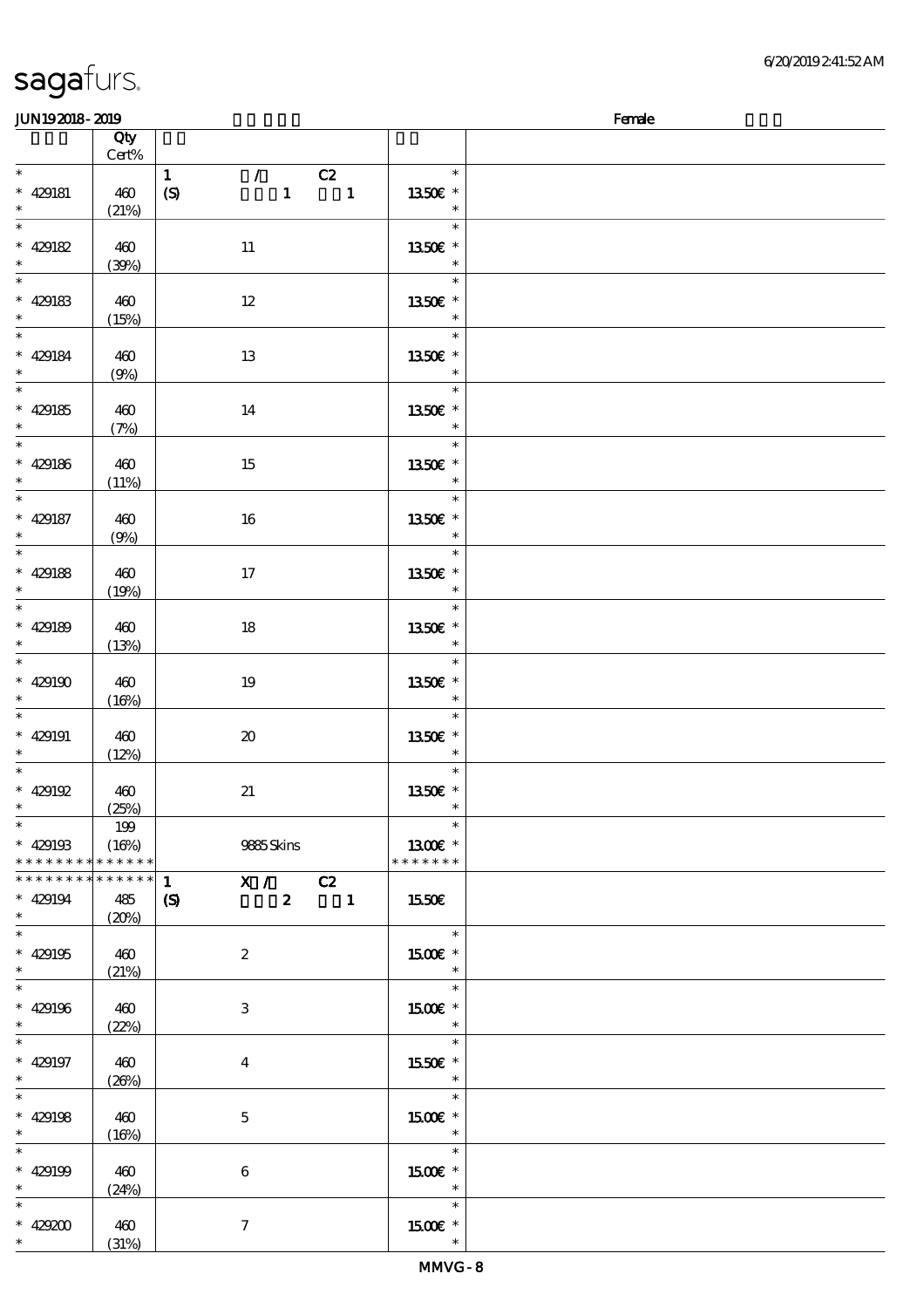| <b>saga</b> furs. |  |
|-------------------|--|
|                   |  |

### JUN192018-2019 - 2019 - 2019 - 2019 - 2019 - 2019 - 2019 - 2019 - 2019 - 2019 - 2019 - 2019 - 2019 - 2019 - 20

| www.www                     |              |                                                                 |                   | $\sim$ |
|-----------------------------|--------------|-----------------------------------------------------------------|-------------------|--------|
|                             | Qty<br>Cert% |                                                                 |                   |        |
|                             |              |                                                                 |                   |        |
| $*$                         |              | X / C2<br>$\mathbf{1}$                                          | $\ast$            |        |
| $* 429201$                  | 460          | $\boldsymbol{S}$<br>$\boldsymbol{z}$<br>$\overline{\mathbf{1}}$ | 1550E *           |        |
| $\ast$                      |              |                                                                 |                   |        |
|                             | (28%)        |                                                                 | $\ast$            |        |
| $\overline{\ast}$           |              |                                                                 | $\ast$            |        |
|                             |              |                                                                 |                   |        |
| $*$ 429202                  | 460          | $\boldsymbol{9}$                                                | $1500E$ *         |        |
| $\ast$                      | (15%)        |                                                                 | $\ast$            |        |
| $\overline{\ast}$           |              |                                                                 | $\ast$            |        |
|                             | 404          |                                                                 |                   |        |
| $* 429203$                  | (21%)        | 4569Skins                                                       | 1500 £*           |        |
| * * * * * * * * * * * * * * |              |                                                                 | * * * * * * *     |        |
|                             |              |                                                                 |                   |        |
| * * * * * * * *             | * * * * * *  | $\mathbf{1}$<br>$\sqrt{C^2}$                                    |                   |        |
|                             |              |                                                                 |                   |        |
| $* 429204$                  | 485          | $2 \t 1$<br>$\boldsymbol{\mathrm{(S)}}$                         | 1550€             |        |
| $\ast$                      | (24%)        |                                                                 |                   |        |
|                             |              |                                                                 | $\ast$            |        |
|                             |              |                                                                 |                   |        |
| $* 429205$                  | 460          | $\boldsymbol{z}$                                                | 1500 £*           |        |
| $\ast$                      | (36%)        |                                                                 | $\ast$            |        |
|                             |              |                                                                 |                   |        |
| $\ast$                      |              |                                                                 | $\ast$            |        |
| $* 429206$                  | 460          | $\mathbf{3}$                                                    | 1500 £*           |        |
|                             |              |                                                                 |                   |        |
| $\ast$                      | (43%)        |                                                                 | $\ast$            |        |
| $\overline{\ast}$           |              |                                                                 | $\ast$            |        |
|                             |              |                                                                 |                   |        |
|                             | 460          | $\bf{4}$                                                        | 1500€ *           |        |
| * 429207 *                  |              |                                                                 | $\ast$            |        |
|                             | (32%)        |                                                                 |                   |        |
| $\ast$                      |              |                                                                 | $\ast$            |        |
|                             |              |                                                                 |                   |        |
| $* 429208$                  | 460          | $\mathbf 5$                                                     | 1500 £*           |        |
| $\ast$                      | (18%)        |                                                                 |                   |        |
| $\ast$                      |              |                                                                 | $\ast$            |        |
|                             |              |                                                                 |                   |        |
| $* 429209$                  | 460          | $\boldsymbol{6}$                                                | 1550E *           |        |
| $\ast$                      |              |                                                                 |                   |        |
|                             | (46%)        |                                                                 |                   |        |
| $\overline{\phantom{0}}$    |              |                                                                 | $\ast$            |        |
| $* 429210$                  |              |                                                                 |                   |        |
|                             | 460          | $\boldsymbol{\tau}$                                             | 1500€ *           |        |
| $\ast$                      | (48%)        |                                                                 |                   |        |
| $\overline{\phantom{0}}$    |              |                                                                 | $\ast$            |        |
|                             |              |                                                                 |                   |        |
| $* 429211$                  | 460          | $\bf 8$                                                         | 1500 £*           |        |
| $\ast$                      |              |                                                                 | $\ast$            |        |
|                             | (19%)        |                                                                 |                   |        |
| $*$                         |              |                                                                 | $\ast$            |        |
| $* 429212$                  |              |                                                                 | $1500E$ $^{\ast}$ |        |
|                             | 460          | $9$                                                             |                   |        |
| $\ast$                      | (21%)        |                                                                 | $\ast$            |        |
| $\ast$                      |              |                                                                 | $\ast$            |        |
|                             |              |                                                                 |                   |        |
| $* 429213$                  | 460          | 10                                                              | 1550€ *           |        |
| $\ast$                      |              |                                                                 | $\ast$            |        |
|                             | (8%)         |                                                                 |                   |        |
| $\overline{\phantom{0}}$    |              |                                                                 | $\ast$            |        |
| $* 429214$                  | 460          |                                                                 | 1500 £*           |        |
|                             |              | $11\,$                                                          |                   |        |
| $\ast$                      | (23%)        |                                                                 | $\ast$            |        |
| $\overline{\ast}$           |              |                                                                 | $\ast$            |        |
|                             |              |                                                                 |                   |        |
| $* 429215$                  | 460          | $12\,$                                                          | 1500€ *           |        |
| $\ast$                      | (18%)        |                                                                 | $\ast$            |        |
| $\overline{\phantom{0}}$    |              |                                                                 |                   |        |
|                             |              |                                                                 | $\ast$            |        |
| $* 429216$                  | 460          | 13                                                              | 1500€ *           |        |
|                             |              |                                                                 |                   |        |
| $\ast$                      | (27%)        |                                                                 | $\ast$            |        |
| $\overline{\phantom{0}}$    |              |                                                                 | $\ast$            |        |
|                             |              |                                                                 |                   |        |
| $* 429217$                  | 460          | 14                                                              | 1550E *           |        |
| $\ast$                      | (24%)        |                                                                 | $\ast$            |        |
| $\overline{\ast}$           |              |                                                                 | $\ast$            |        |
|                             |              |                                                                 |                   |        |
| $* 429218$                  | 460          | 15                                                              | 1500€ *           |        |
|                             |              |                                                                 |                   |        |
| $\ast$                      | (25%)        |                                                                 | $\ast$            |        |
| $\overline{\ast}$           |              |                                                                 | $\ast$            |        |
|                             |              |                                                                 |                   |        |
| $* 429219$                  | 460          | 16                                                              | $1500E$ *         |        |
| $\ast$                      | (22%)        |                                                                 | $\ast$            |        |
| $\overline{\phantom{0}}$    |              |                                                                 | $\ast$            |        |
|                             |              |                                                                 |                   |        |
| $* 42920$                   | 460          | 17                                                              | 1500 £*           |        |
| $\ast$                      |              |                                                                 | $\ast$            |        |
|                             | (37%)        |                                                                 |                   |        |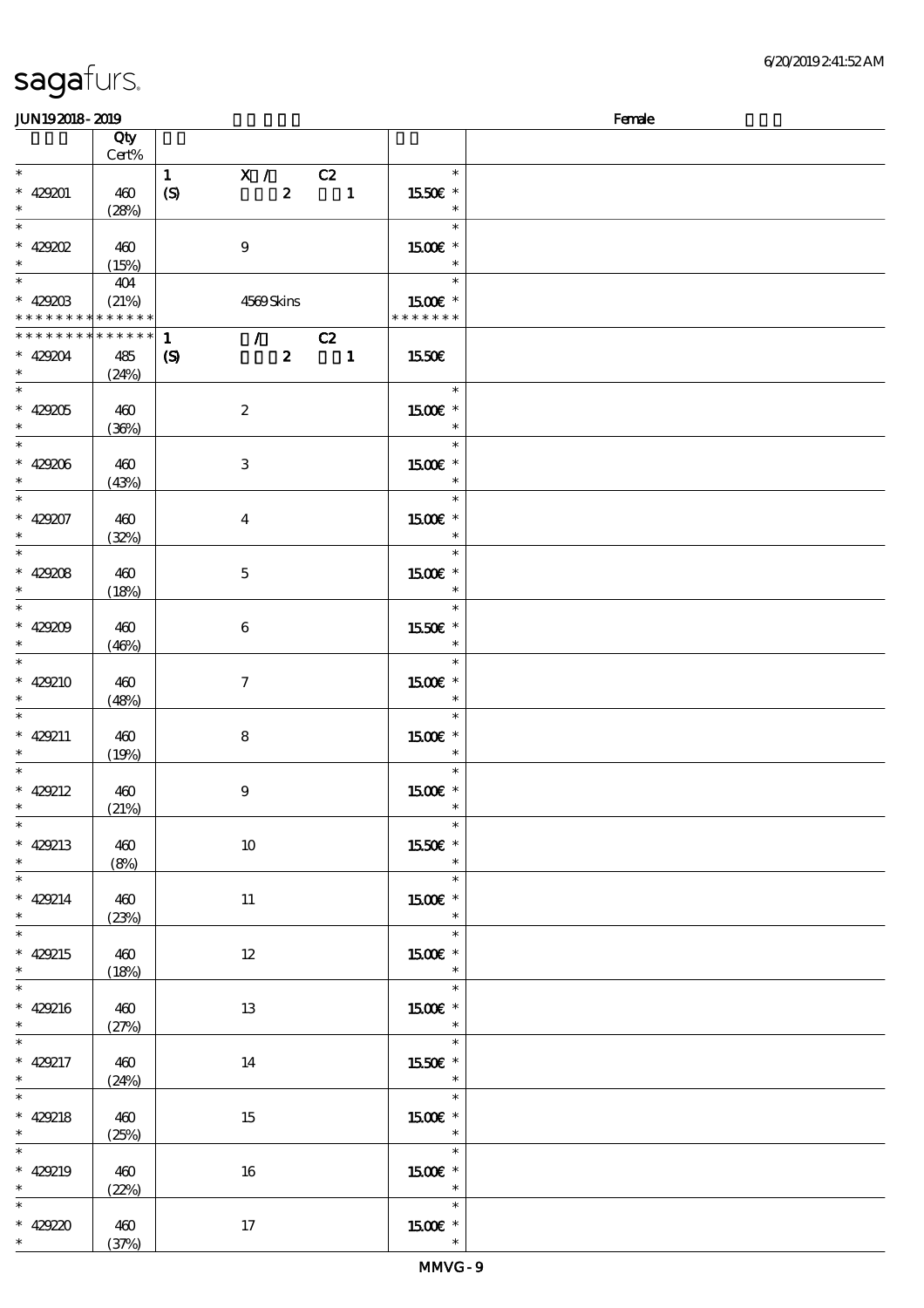| sagafurs. |  |
|-----------|--|
|           |  |

### $JUN192018 - 2019$  Female

|                          | Qty<br>Cert% |                  |                     |            |                           |                       |  |
|--------------------------|--------------|------------------|---------------------|------------|---------------------------|-----------------------|--|
| $\ast$                   |              |                  |                     |            |                           |                       |  |
|                          | 169          | $\mathbf{1}$     | $\mathcal{L}$       |            | C2                        | $\ast$                |  |
| $* 429221$               | (22%)        | $\boldsymbol{S}$ |                     |            | $\overline{\mathbf{2}}$ 1 | 1500 $\varepsilon$ *  |  |
| * * * * * * * *          | * * * * * *  |                  |                     |            |                           | * * * * * * *         |  |
| * * * * * * * *          | * * * * * *  |                  |                     |            |                           |                       |  |
|                          |              | $\boldsymbol{2}$ | X / C2              |            |                           |                       |  |
| $* 429222$               | 505          | (S)              |                     |            | $1 \quad 1$               | 11.00E                |  |
| $\ast$                   | (5%)         |                  |                     |            |                           |                       |  |
|                          |              |                  |                     |            |                           | $\ast$                |  |
|                          |              |                  |                     |            |                           |                       |  |
| $* 429223$               | 480          |                  | $\boldsymbol{2}$    |            |                           | $11.00E*$             |  |
| $\ast$                   | $(\Theta)$   |                  |                     |            |                           | $\ast$                |  |
| $*$                      |              |                  |                     |            |                           | $\ast$                |  |
|                          |              |                  |                     |            |                           |                       |  |
| $* 429224$               | 480          |                  | $\,3$               |            |                           | 1050€ *               |  |
| $\ast$                   | $(\Theta)$   |                  |                     |            |                           | $\ast$                |  |
| $\overline{\ast}$        |              |                  |                     |            |                           | $\ast$                |  |
|                          |              |                  |                     |            |                           |                       |  |
| $* 42925$                | 480          |                  | $\boldsymbol{4}$    |            |                           | 1050E *               |  |
| $\ast$                   | (11%)        |                  |                     |            |                           | $\ast$                |  |
| $\ast$                   | 429          |                  |                     |            |                           | $\ast$                |  |
| $* 429236$               | (15%)        |                  |                     | 2374 Skins |                           | 1050E *               |  |
|                          | * * * * * *  |                  |                     |            |                           | * * * * * * *         |  |
| * * * * * * * *          |              |                  |                     |            |                           |                       |  |
| * * * * * * * *          | * * * * * *  | $\boldsymbol{z}$ | X / C2              |            |                           |                       |  |
| $* 429227$               | 485          | $\boldsymbol{S}$ |                     |            | $1 \quad 1$               | 11.50E                |  |
| $\ast$                   |              |                  |                     |            |                           |                       |  |
| $\overline{\ast}$        | $(\Theta)$   |                  |                     |            |                           |                       |  |
|                          |              |                  |                     |            |                           | $\ast$                |  |
| $* 42928$                | 460          |                  | $\boldsymbol{2}$    |            |                           | $11.00E$ *            |  |
| $\ast$                   | (3%)         |                  |                     |            |                           | $\ast$                |  |
| $\ast$                   |              |                  |                     |            |                           | $\ast$                |  |
|                          |              |                  |                     |            |                           |                       |  |
| $* 429229$               | 460          |                  | $\,3$               |            |                           | $11.00E$ *            |  |
| $\ast$                   | (5%)         |                  |                     |            |                           | $\ast$                |  |
| $\overline{\ast}$        |              |                  |                     |            |                           | $\ast$                |  |
|                          |              |                  |                     |            |                           |                       |  |
| $* 429230$               | 460          |                  | $\boldsymbol{4}$    |            |                           | $11.00E$ *            |  |
| $\ast$                   | (5%)         |                  |                     |            |                           | $\ast$                |  |
| $\ast$                   |              |                  |                     |            |                           | $\ast$                |  |
| $* 429231$               | 460          |                  | $\mathbf 5$         |            |                           | 11.50€ *              |  |
|                          |              |                  |                     |            |                           |                       |  |
| $\ast$                   | (4%)         |                  |                     |            |                           | $\ast$                |  |
| $\ast$                   |              |                  |                     |            |                           | $\ast$                |  |
| $* 429232$               | 460          |                  | $\,6$               |            |                           | $11.00E$ *            |  |
| $\ast$                   | (3%)         |                  |                     |            |                           | $\ast$                |  |
| $\ast$                   |              |                  |                     |            |                           |                       |  |
|                          |              |                  |                     |            |                           | $\ast$                |  |
| $* 429233$               | 460          |                  | $\boldsymbol{\tau}$ |            |                           | $1100E$ *             |  |
| $\ast$                   | (4%)         |                  |                     |            |                           |                       |  |
| $\overline{\ast}$        |              |                  |                     |            |                           | $\ast$                |  |
|                          |              |                  |                     |            |                           |                       |  |
| * 429234                 | 460          |                  | $\bf 8$             |            |                           | $1100E$ $^{\ast}$     |  |
|                          | (8%)         |                  |                     |            |                           | $\ast$                |  |
| $\overline{\phantom{0}}$ |              |                  |                     |            |                           | $\ast$                |  |
|                          |              |                  |                     |            |                           |                       |  |
| * 429235                 | 460          |                  | $\boldsymbol{9}$    |            |                           | $11.50E$ $^{\ast}$    |  |
|                          | (27%)        |                  |                     |            |                           | $\ast$                |  |
| $\overline{\ast}$        |              |                  |                     |            |                           | $\overline{\ast}$     |  |
| $* 429236$               | 460          |                  | $10\,$              |            |                           | $11.00E$ *            |  |
| $\ast$                   |              |                  |                     |            |                           | $\ast$                |  |
| $\overline{\ast}$        | (5%)         |                  |                     |            |                           |                       |  |
|                          |              |                  |                     |            |                           | $\ast$                |  |
| $* 429237$               | 460          |                  | $11\,$              |            |                           | 11.00 $\varepsilon$ * |  |
| $\ast$                   | (1%)         |                  |                     |            |                           | $\ast$                |  |
| $\overline{\ast}$        |              |                  |                     |            |                           | $\ast$                |  |
|                          |              |                  |                     |            |                           |                       |  |
| $* 429238$               | 460          |                  | $12\,$              |            |                           | 11.50 $\varepsilon$ * |  |
| $\ast$                   | (7%)         |                  |                     |            |                           | $\ast$                |  |
| $\overline{\ast}$        |              |                  |                     |            |                           | $\ast$                |  |
|                          |              |                  |                     |            |                           |                       |  |
| $* 429239$               | 460          |                  | 13                  |            |                           | 11.00 $\varepsilon$ * |  |
| $\ast$                   | (9%)         |                  |                     |            |                           | $\ast$                |  |
| $\ast$                   |              |                  |                     |            |                           | $\ast$                |  |
| $* 429240$               | 460          |                  | 14                  |            |                           | $1100E$ $^{\ast}$     |  |
| $\ast$                   |              |                  |                     |            |                           | $\ast$                |  |
|                          | (11%)        |                  |                     |            |                           |                       |  |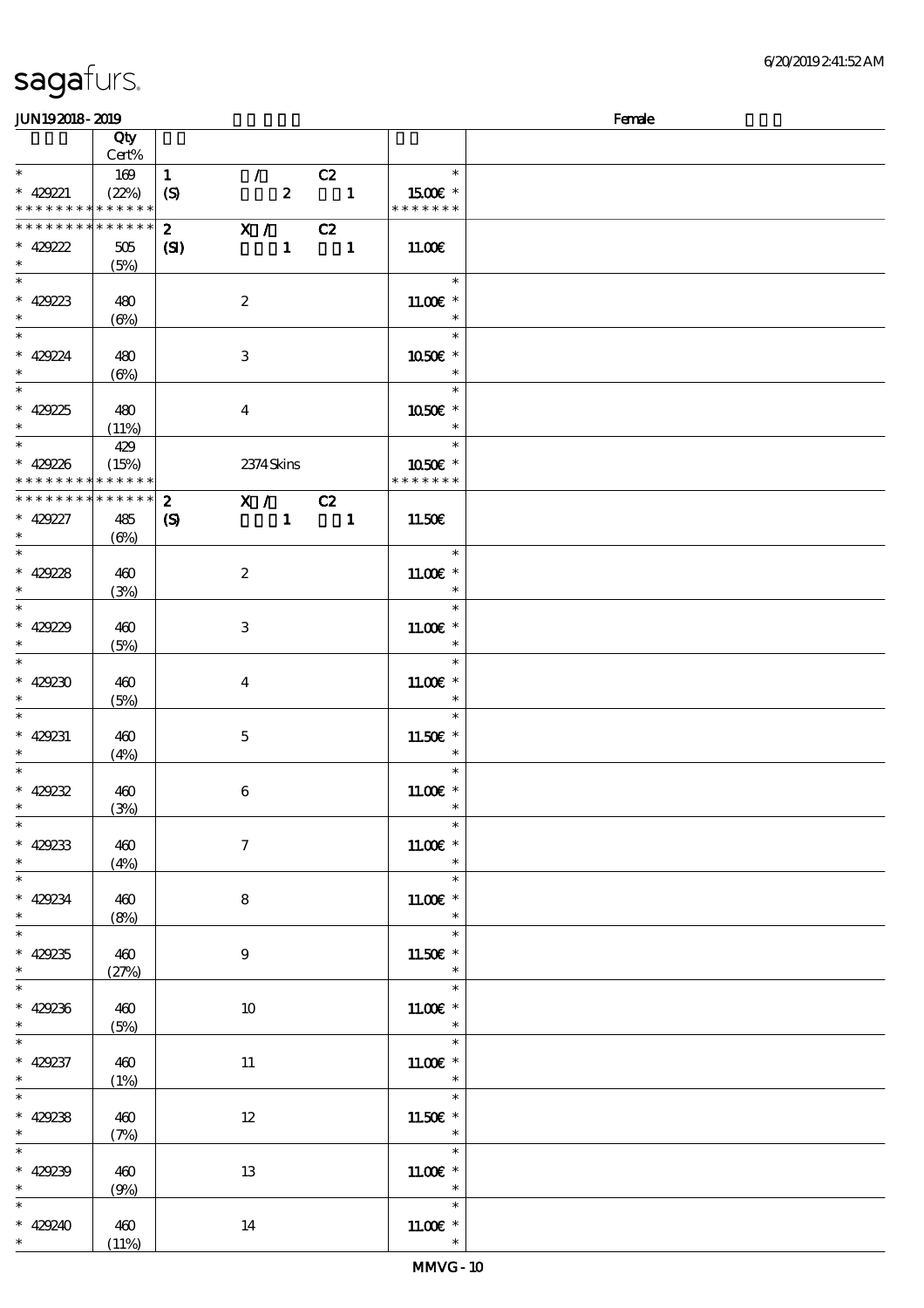| <b>JUN192018-2019</b>                      |              |                            |                                   |                                 |                          |              |                       | Female |
|--------------------------------------------|--------------|----------------------------|-----------------------------------|---------------------------------|--------------------------|--------------|-----------------------|--------|
|                                            | Qty          |                            |                                   |                                 |                          |              |                       |        |
|                                            | Cert%        |                            |                                   |                                 |                          |              |                       |        |
| $\ast$                                     | 270          | $\boldsymbol{z}$           | X /                               |                                 | C2                       |              | $\ast$                |        |
| $* 429241$                                 | (24%)        | (S)                        |                                   | $\mathbf{1}$                    | $\overline{\phantom{a}}$ |              | $11.00E$ *            |        |
| * * * * * * * * <mark>* * * * * *</mark> * |              |                            |                                   |                                 |                          |              | * * * * * * *         |        |
| * * * * * * * *                            | * * * * * *  | $\boldsymbol{z}$           |                                   | $\mathcal{L}$ and $\mathcal{L}$ | C2                       |              |                       |        |
| $* 429242$                                 | 505          | (S)                        |                                   | $\mathbf{1}$                    | $\blacksquare$           |              | 11.00E                |        |
| $\ast$                                     | (11%)        |                            |                                   |                                 |                          |              |                       |        |
| $\overline{\ }$                            |              |                            |                                   |                                 |                          |              | $\ast$                |        |
| $* 429243$                                 |              |                            |                                   |                                 |                          |              | 1050E *               |        |
| $\ast$                                     | 480          |                            | $\boldsymbol{2}$                  |                                 |                          |              | $\ast$                |        |
| $\overline{\ast}$                          | $(\Theta)$   |                            |                                   |                                 |                          |              | $\ast$                |        |
|                                            | 212          |                            |                                   |                                 |                          |              |                       |        |
| $* 429244$                                 | (13%)        |                            | 1197Skins                         |                                 |                          |              | 1050€ *               |        |
| * * * * * * * * * * * * * *                |              |                            |                                   |                                 |                          |              | * * * * * * *         |        |
| * * * * * * * * * * * * * * *              |              | $\boldsymbol{z}$           |                                   | $\mathcal{T} = \mathcal{I}$     | C2                       |              |                       |        |
| $* 429245$                                 | 485          | $\boldsymbol{\mathcal{S}}$ |                                   | $\mathbf{1}$                    |                          | $\mathbf{1}$ | 11.50€                |        |
| $\ast$                                     | (7%)         |                            |                                   |                                 |                          |              |                       |        |
| $\overline{\ast}$                          |              |                            |                                   |                                 |                          |              | $\ast$                |        |
| $* 429246$                                 | 460          |                            | $\boldsymbol{2}$                  |                                 |                          |              | 11.50 £*              |        |
| $\ast$                                     | (16%)        |                            |                                   |                                 |                          |              | $\ast$                |        |
| $\ast$                                     |              |                            |                                   |                                 |                          |              | $\ast$                |        |
| $* 429247$                                 | 460          |                            | $\ensuremath{\mathbf{3}}$         |                                 |                          |              | 11.50€ *              |        |
| $\ast$                                     | (13%)        |                            |                                   |                                 |                          |              | $\ast$                |        |
| $\overline{\ast}$                          |              |                            |                                   |                                 |                          |              | $\ast$                |        |
| $* 429248$                                 | 460          |                            | $\boldsymbol{4}$                  |                                 |                          |              | 11.50 £*              |        |
| $\ast$                                     |              |                            |                                   |                                 |                          |              | $\ast$                |        |
| $\overline{\phantom{0}}$                   | (4%)         |                            |                                   |                                 |                          |              | $\ast$                |        |
|                                            |              |                            |                                   |                                 |                          |              |                       |        |
| $* 429249$<br>$\ast$                       | 460          |                            | $\mathbf 5$                       |                                 |                          |              | 11.50 $\varepsilon$ * |        |
|                                            | (9%)         |                            |                                   |                                 |                          |              | $\ast$                |        |
| $\ast$                                     |              |                            |                                   |                                 |                          |              | $\ast$                |        |
| $* 429250$                                 | 460          |                            | $\boldsymbol{6}$                  |                                 |                          |              | 11.50€ *              |        |
| $\ast$                                     | (8%)         |                            |                                   |                                 |                          |              | $\ast$                |        |
| $\ast$                                     |              |                            |                                   |                                 |                          |              | $\ast$                |        |
| * $429251$                                 | 460          |                            | $\boldsymbol{\tau}$               |                                 |                          |              | 11.50 £*              |        |
| $\ast$                                     | (5%)         |                            |                                   |                                 |                          |              | $\ast$                |        |
| $\ast$                                     |              |                            |                                   |                                 |                          |              | $\ast$                |        |
| $* 429252$                                 | 460          |                            | $\bf 8$                           |                                 |                          |              | 11.50 $\varepsilon$ * |        |
| $*$                                        | (9%)         |                            |                                   |                                 |                          |              | $\ast$                |        |
| $\ast$                                     | 284          |                            |                                   |                                 |                          |              | $\ast$                |        |
| $* 429253$                                 | (6%)         |                            | 3989Skins                         |                                 |                          |              | 11.50€ *              |        |
| * * * * * * * *                            | * * * * * *  |                            |                                   |                                 |                          |              | * * * * * * *         |        |
| * * * * * * *                              | * * * * * *  | $\boldsymbol{z}$           | X / C2                            |                                 |                          |              |                       |        |
| $* 429254$                                 | 485          | $\boldsymbol{\mathcal{S}}$ |                                   | $\boldsymbol{z}$                | $\blacksquare$           |              | 1250E                 |        |
| $\ast$                                     | (15%)        |                            |                                   |                                 |                          |              |                       |        |
| $\overline{\ast}$                          |              |                            |                                   |                                 |                          |              | $\ast$                |        |
|                                            |              |                            |                                   |                                 |                          |              |                       |        |
| $* 429255$<br>$\ast$                       | 460          |                            | $\boldsymbol{2}$                  |                                 |                          |              | 1250E *<br>$\ast$     |        |
| $\ast$                                     | (16%)        |                            |                                   |                                 |                          |              | $\ast$                |        |
|                                            | 353          |                            |                                   |                                 |                          |              |                       |        |
| $* 429256$                                 | $(\Theta\%)$ |                            | 1298Skins                         |                                 |                          |              | 1250€ *               |        |
| * * * * * * * * <mark>* * * * * *</mark> * |              |                            |                                   |                                 |                          |              | * * * * * * *         |        |
| * * * * * * *                              | * * * * * *  | $\boldsymbol{z}$           | $\mathcal{T} \subset \mathcal{I}$ |                                 | C2                       |              |                       |        |
| $* 429257$                                 | 485          | $\boldsymbol{\mathcal{S}}$ |                                   | $\boldsymbol{z}$                | $\blacksquare$           |              | 1250                  |        |
| $*$ and $*$                                | (16%)        |                            |                                   |                                 |                          |              |                       |        |
| $\overline{\ast}$                          |              |                            |                                   |                                 |                          |              | $\ast$                |        |
| $* 429258$                                 | 460          |                            | $\boldsymbol{2}$                  |                                 |                          |              | 1250E *               |        |
| $*$ $*$                                    | (30%)        |                            |                                   |                                 |                          |              | $\ast$                |        |
| $\ast$                                     |              |                            |                                   |                                 |                          |              | $\ast$                |        |
| $* 429259$                                 | 460          |                            | $\,3$                             |                                 |                          |              | 1250€ *               |        |
| $\ast$                                     | (23%)        |                            |                                   |                                 |                          |              | $\ast$                |        |
| $\ast$                                     |              |                            |                                   |                                 |                          |              | $\ast$                |        |
| $* 429200$                                 | 460          |                            | $\boldsymbol{4}$                  |                                 |                          |              | 1250E *               |        |
| $\ast$                                     | (15%)        |                            |                                   |                                 |                          |              | $\ast$                |        |
|                                            |              |                            |                                   |                                 |                          |              |                       |        |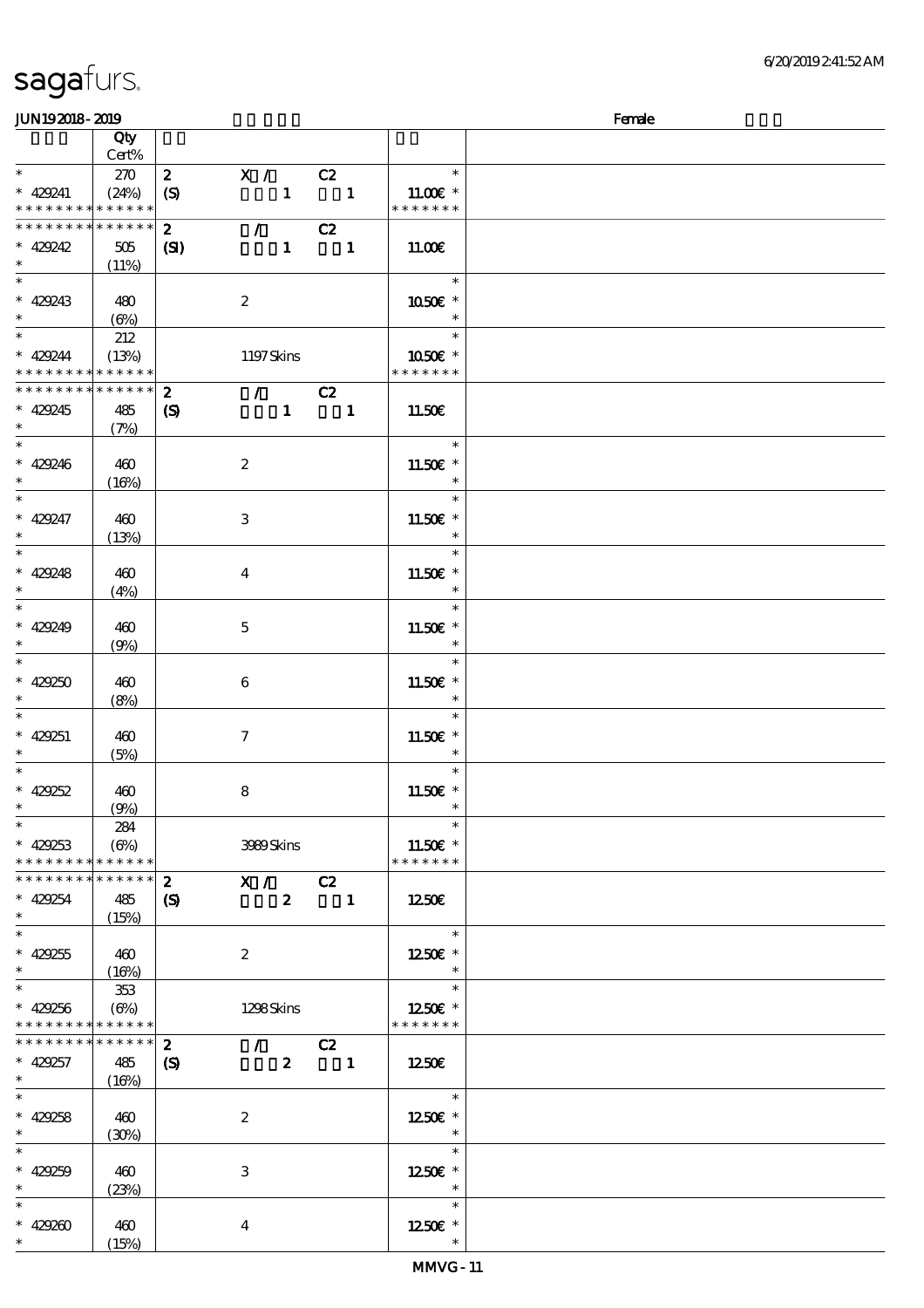| <b>JUN192018-2019</b>       |       |                             |                  |              |                         | Female |  |  |  |  |
|-----------------------------|-------|-----------------------------|------------------|--------------|-------------------------|--------|--|--|--|--|
|                             | Qty   |                             |                  |              |                         |        |  |  |  |  |
|                             | Cert% |                             |                  |              |                         |        |  |  |  |  |
| $\ast$                      |       | $\boldsymbol{z}$            | $\prime$         | C2           | $\ast$                  |        |  |  |  |  |
| $* 429261$                  | 460   | (S)                         | $\boldsymbol{z}$ |              | 1250E *<br>$\mathbf{1}$ |        |  |  |  |  |
| $\ast$                      | (8%)  |                             |                  |              | $\ast$                  |        |  |  |  |  |
| $\ast$                      |       |                             |                  |              | $\ast$                  |        |  |  |  |  |
| $* 429262$                  | 460   |                             | $\bf 6$          |              | 1250 £*                 |        |  |  |  |  |
| $\ast$                      | (12%) |                             |                  |              | $\ast$                  |        |  |  |  |  |
| $\ast$                      | 185   |                             |                  |              | $\ast$                  |        |  |  |  |  |
| $* 429263$                  | (10%) |                             | 2970Skins        |              | 1250E *                 |        |  |  |  |  |
| * * * * * * * * * * * * * * |       |                             |                  |              | * * * * * * *           |        |  |  |  |  |
| * * * * * * * * * * * * * * |       | 3                           | X /              | C2           |                         |        |  |  |  |  |
| $* 429264$                  | 525   | $\boldsymbol{\mathrm{(S)}}$ | $\mathbf{1}$     | $\mathbf{1}$ | 900                     |        |  |  |  |  |
| $\ast$                      | (10%) |                             |                  |              |                         |        |  |  |  |  |
| $\ast$                      |       |                             |                  |              | $\ast$                  |        |  |  |  |  |
| $* 429265$                  | 500   |                             | $\boldsymbol{2}$ |              | $900E$ *                |        |  |  |  |  |
| $\ast$                      | (7%)  |                             |                  |              | $\ast$                  |        |  |  |  |  |
| $\ast$                      | 356   |                             |                  |              | $\ast$                  |        |  |  |  |  |
| $* 429266$                  | (10%) |                             | 1381 Skins       |              | $900$ $*$               |        |  |  |  |  |
| * * * * * * * * * * * * * * |       |                             |                  |              | * * * * * * *           |        |  |  |  |  |
| * * * * * * * * * * * * * * |       | 3                           | $\mathcal{L}$    | C2           |                         |        |  |  |  |  |
| $* 429267$                  | 525   | $\boldsymbol{\mathrm{(S)}}$ | $\mathbf{1}$     | $\mathbf{1}$ | 900E                    |        |  |  |  |  |
| $\ast$                      | (9%)  |                             |                  |              |                         |        |  |  |  |  |
| $\ast$                      | 170   |                             |                  |              | $\ast$                  |        |  |  |  |  |
| $* 429268$                  | (18%) |                             | 695Skins         |              | $900f$ *                |        |  |  |  |  |
| * * * * * * * * * * * * * * |       |                             |                  |              | * * * * * * *           |        |  |  |  |  |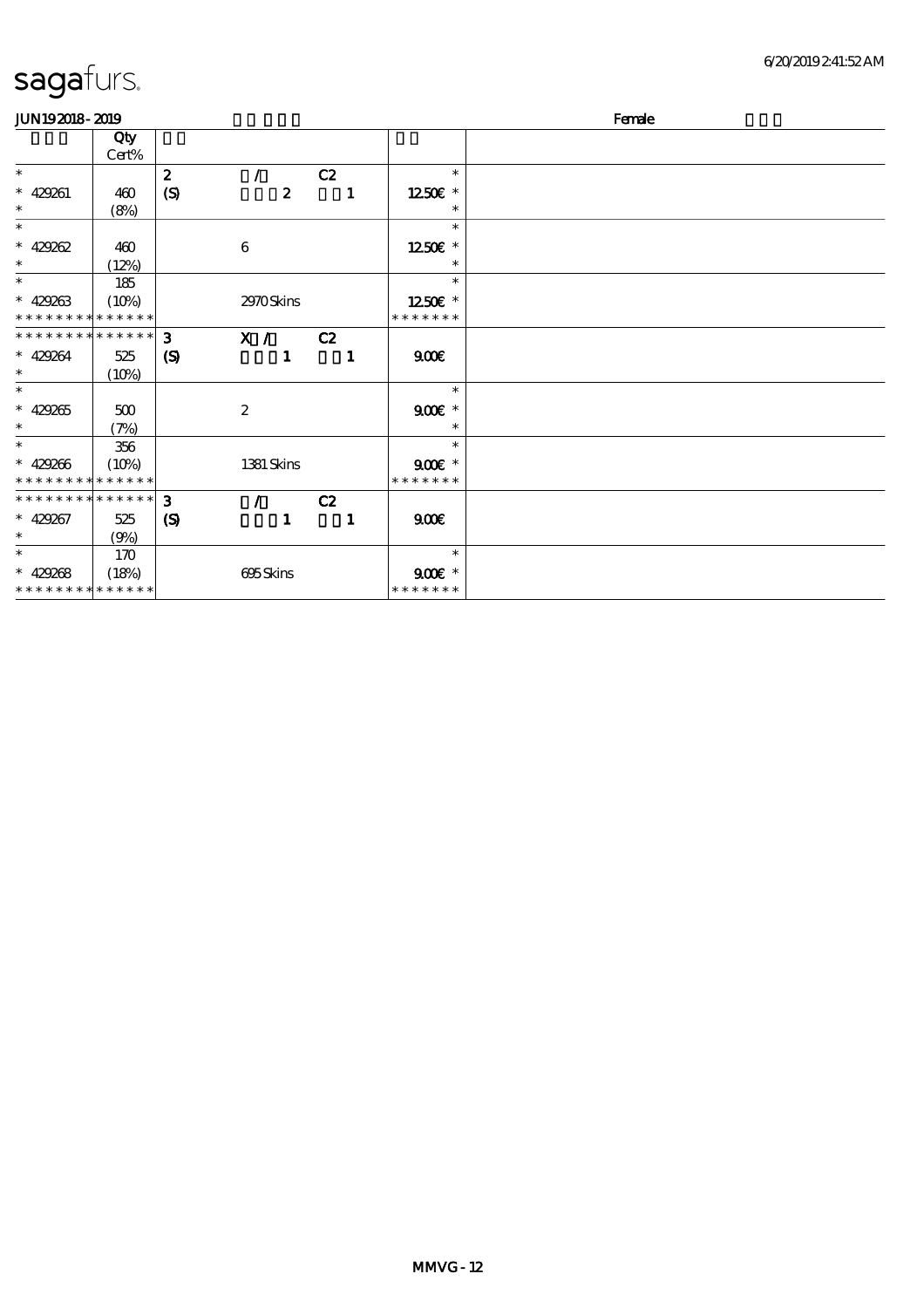### $J/N192018 - 2019$  Female

| JUIN IOAUIO- AUIO                                                                  |                   |                                                 |                                 |    |                          | rance                      |
|------------------------------------------------------------------------------------|-------------------|-------------------------------------------------|---------------------------------|----|--------------------------|----------------------------|
|                                                                                    | Qty<br>Cert%      |                                                 |                                 |    |                          |                            |
| 429301                                                                             | 234<br>$(\Theta)$ | $\boldsymbol{\mathfrak{D}}$<br>(SI)             | X /<br>$\mathbf{1}$             | C2 | 1550€                    |                            |
| 429302                                                                             | 260<br>$(\Theta)$ | $\boldsymbol{\mathfrak{D}}$<br>(S)              | X /<br>$\mathbf{1}$             | C2 | <b>1600€</b>             |                            |
| * * * * * * * * * * * * * *<br>$* 42930B$<br>$\ast$                                | 445<br>(4%)       | $\boldsymbol{\mathbf{z}}$<br>$\mathbf{Z}$       | $\mathcal{F}$<br>$\mathbf{1}$   | C2 | 1600E                    |                            |
| $\overline{\phantom{0}}$<br>$* 429004$<br>* * * * * * * * <mark>* * * * * *</mark> | 143<br>(1%)       |                                                 | 588Skins                        |    | 1550€ *<br>* * * * * * * | $\ast$                     |
| * * * * * * * * * * * * * *<br>$* 429305$<br>$*$                                   | 425<br>(2%)       | $\boldsymbol{\mathfrak{D}}$<br>$\boldsymbol{S}$ | $\mathcal{L}$<br>$\blacksquare$ | C2 | 1650E                    |                            |
| $* 429306$<br>* * * * * * * * <mark>* * * * * *</mark>                             | 379<br>(2%)       |                                                 | 804Skins                        |    | 1600E *<br>* * * * * * * | $\ast$                     |
| * * * * * * * * * * * * * *<br>$* 429307$<br>$\ast$                                | 465<br>(7%)       | $\mathbf{o}$<br>(S)                             | X /<br>$\mathbf{1}$             | C2 | 1400E                    |                            |
| $\ast$<br>* 42908<br>$\ast$                                                        | 440<br>(4%)       |                                                 | $\boldsymbol{z}$                |    | 1400€ *                  | $\ast$<br>$\ast$           |
| $\ast$<br>$* 429009$<br>$\ast$                                                     | 440<br>(5%)       |                                                 | $\,3$                           |    | 1400€ *                  | $\ast$                     |
| $\ast$<br>* 429310<br>$\ast$                                                       | 440<br>(12%)      |                                                 | $\overline{4}$                  |    | 1400€ *                  | $\ast$                     |
| $\ast$<br>$* 429311$<br>$\ast$<br>$\ast$                                           | 440<br>$(\Theta)$ |                                                 | $\mathbf 5$                     |    | 1400€ *                  | $\ast$<br>$\ast$<br>$\ast$ |
| $* 429312$<br>$\ast$<br>$\ast$                                                     | 440<br>$(\Theta)$ |                                                 | 6                               |    | 1400€ *                  | $\ast$<br>$\ast$           |
| $* 429313$<br>* * * * * * * * * * * * * *<br>* * * * * * * * * * * * * *           | 82<br>(9%)        |                                                 | 2747Skins                       |    | 1350€ *<br>* * * * * * * |                            |
| $* 429314$<br>$\ast$<br>$\ast$                                                     | 445<br>(4%)       | $\mathbf 0$<br>$\boldsymbol{\mathcal{S}}$       | $\mathbf{X}$ /<br>1             | C2 | 1450E                    |                            |
| $* 429315$<br>$\ast$<br>$\overline{\ast}$                                          | 420<br>(2%)       |                                                 | $\boldsymbol{2}$                |    | 1400€ *                  | $\ast$<br>$\ast$           |
| * 429316<br>$\ast$<br>$\ast$                                                       | 420<br>(3%)       |                                                 | $\,3$                           |    | 1400€ *                  | $\ast$<br>$\ast$           |
| $* 429317$<br>$\ast$<br>$\ast$                                                     | 420<br>(13%)      |                                                 | $\boldsymbol{4}$                |    | 1400€ *                  | $\ast$<br>$\ast$           |
| $* 429318$<br>$\ast$<br>$\ast$                                                     | 420<br>(10%)      |                                                 | $\mathbf 5$                     |    | 1400€ *                  | $\ast$<br>$\ast$           |
| $* 429319$<br>$\ast$<br>$\ast$                                                     | 420<br>(14%)      |                                                 | $\boldsymbol{6}$                |    | 1400€ *                  | $\ast$<br>$\ast$           |
| $* 429320$<br>$\ast$                                                               | 420<br>(15%)      |                                                 | $\tau$                          |    | 1400 £*                  | $\ast$                     |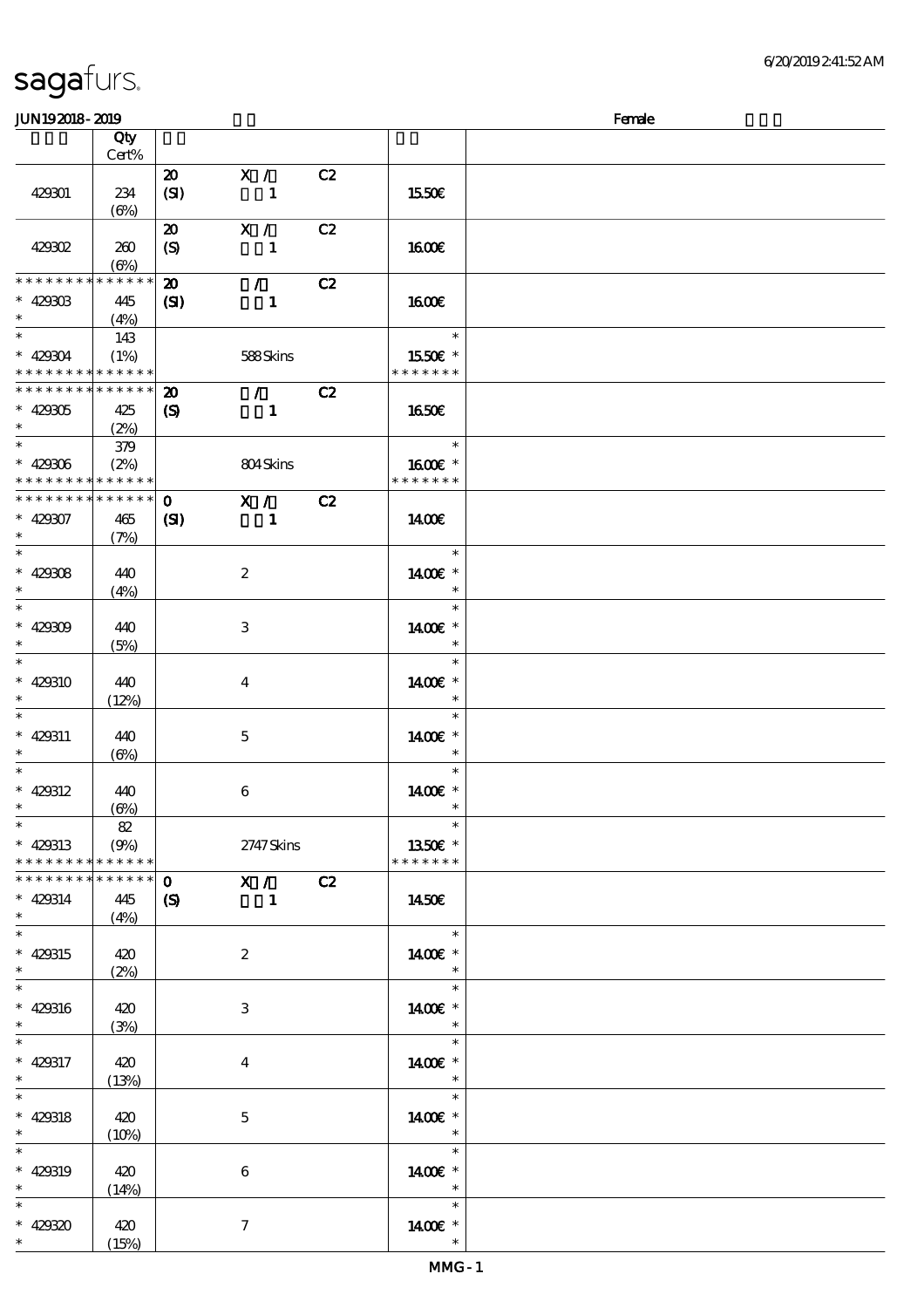| <b>saga</b> furs. |  |
|-------------------|--|
|                   |  |

### $J/N192018$ - 2019  $R$ emale  $R$ emale  $R$ emale  $R$ emale  $R$ emale  $R$ emale  $R$ emale  $R$ emale  $R$ emale  $R$ emale  $R$ emale  $R$ emale  $R$ emale  $R$ emale  $R$ emale  $R$ emale  $R$ emale  $R$ emale  $R$ emale  $R$ emale  $R$ emale  $R$ emale  $R$ ema

| www.craw                                   |                      |                                                |                          | <b>TOTAL</b> |
|--------------------------------------------|----------------------|------------------------------------------------|--------------------------|--------------|
|                                            | Qty<br>Cert%         |                                                |                          |              |
| $\overline{\ast}$                          |                      | $\mathbf{o}$<br>$\mathbf{X}$ /                 | C2<br>$\ast$             |              |
| $* 429321$                                 | 420                  | $\boldsymbol{S}$<br>$\mathbf{1}$               | 1450€ *                  |              |
| $\ast$                                     | (12%)                |                                                | $\ast$                   |              |
| $\overline{\ast}$                          |                      |                                                | $\ast$                   |              |
| $* 429322$                                 | 420                  | 9                                              | 1400€ *                  |              |
| $\ast$                                     | (5%)                 |                                                | $\ast$                   |              |
| $\overline{\phantom{0}}$                   |                      |                                                | $\ast$                   |              |
| $* 429323$                                 | 420                  | 10                                             | 1400€ *                  |              |
| $\ast$                                     | $(\Theta)$           |                                                | $\ast$                   |              |
| $\ast$                                     |                      |                                                | $\ast$                   |              |
| $* 429324$                                 | 420                  | 11                                             | 1400€ *                  |              |
| $\ast$                                     | (9%)                 |                                                | $\ast$                   |              |
| $\overline{\ast}$                          |                      |                                                | $\ast$                   |              |
| $* 429325$                                 | 400                  | $12\,$                                         | 1400€ *                  |              |
| $\ast$                                     | (13%)                |                                                |                          |              |
|                                            | $\pmb{\mathfrak{G}}$ |                                                | $\ast$                   |              |
| $* 429326$                                 | (10%)                | $5111$ Skins                                   | 1400€ *                  |              |
| * * * * * * * * * * * * * *<br>$*********$ |                      |                                                | * * * * * * *            |              |
|                                            | $******$             | $\mathcal{L}$ and $\mathcal{L}$<br>$\mathbf 0$ | C2                       |              |
| $* 429327$<br>$\ast$                       | 465                  | (SI)<br>$\mathbf{1}$                           | 1400€                    |              |
| $\overline{\ast}$                          | (2%)                 |                                                | $\ast$                   |              |
| $* 429328$                                 | 440                  | $\boldsymbol{2}$                               | 1400€ *                  |              |
| $\ast$                                     | (3%)                 |                                                | $\ast$                   |              |
| $\overline{\ast}$                          |                      |                                                | $\ast$                   |              |
| $* 429329$                                 | 440                  | $\,3$                                          | 1400€ *                  |              |
| $\ast$                                     | (2%)                 |                                                |                          |              |
| $\ast$                                     |                      |                                                | $\ast$                   |              |
| $* 429330$                                 | 440                  | $\boldsymbol{4}$                               | 1400€ *                  |              |
| $\ast$                                     | (3%)                 |                                                |                          |              |
| $\overline{\phantom{0}}$                   |                      |                                                | $\ast$                   |              |
| $* 429331$                                 | 440                  | $\mathbf 5$                                    | 1400€ *                  |              |
| $\ast$                                     | (12%)                |                                                | $\ast$                   |              |
|                                            | 150                  |                                                | $\ast$                   |              |
| $* 42932$                                  | (7%)                 | 2375Skins                                      | 1400€ *                  |              |
| * * * * * * * * * * * * * *                |                      |                                                | * * * * * * *            |              |
| **************                             |                      | $\mathcal{F}^{\pm}$<br>$\mathbf 0$             | C2                       |              |
| $* 429333$                                 | 445                  | $\boldsymbol{S}$<br>$\mathbf{1}$               | 1450€                    |              |
| $\ast$                                     | $(\Theta)$           |                                                |                          |              |
| $\ast$                                     |                      |                                                | $\ast$                   |              |
| $* 429334$                                 | 420                  | $\boldsymbol{2}$                               | 1450€ *                  |              |
| $\ast$<br>$\overline{\ast}$                | (2%)                 |                                                | $\ast$<br>$\ast$         |              |
| $* 429335$                                 |                      |                                                |                          |              |
| $\ast$                                     | 420<br>(1%)          | $\,3\,$                                        | 1450€ *<br>$\ast$        |              |
| $\ast$                                     |                      |                                                | $\ast$                   |              |
| $* 429336$                                 | 420                  | $\boldsymbol{4}$                               | 1450€ *                  |              |
| $\ast$                                     | (5%)                 |                                                | $\ast$                   |              |
| $\overline{\phantom{0}}$                   |                      |                                                | $\ast$                   |              |
| $* 429337$                                 | 420                  | $\mathbf 5$                                    | 1450€ *                  |              |
| $\ast$                                     | (7%)                 |                                                | $\ast$                   |              |
| $\ast$                                     |                      |                                                | $\ast$                   |              |
| $* 429338$                                 | 420                  | $\boldsymbol{6}$                               | 1400€ *                  |              |
| $\ast$                                     | (3%)                 |                                                | $\ast$                   |              |
| $\ast$                                     |                      |                                                | $\ast$                   |              |
| $* 42939$                                  | 420                  | $\tau$                                         | 1400€ *                  |              |
| $\ast$<br>$\ast$                           | (10%)                |                                                | $\ast$<br>$\ast$         |              |
|                                            | 98                   |                                                |                          |              |
| $* 429340$<br>* * * * * * * * * * * * * *  | (14%)                | 3063Skins                                      | 1400€ *<br>* * * * * * * |              |
|                                            |                      |                                                |                          |              |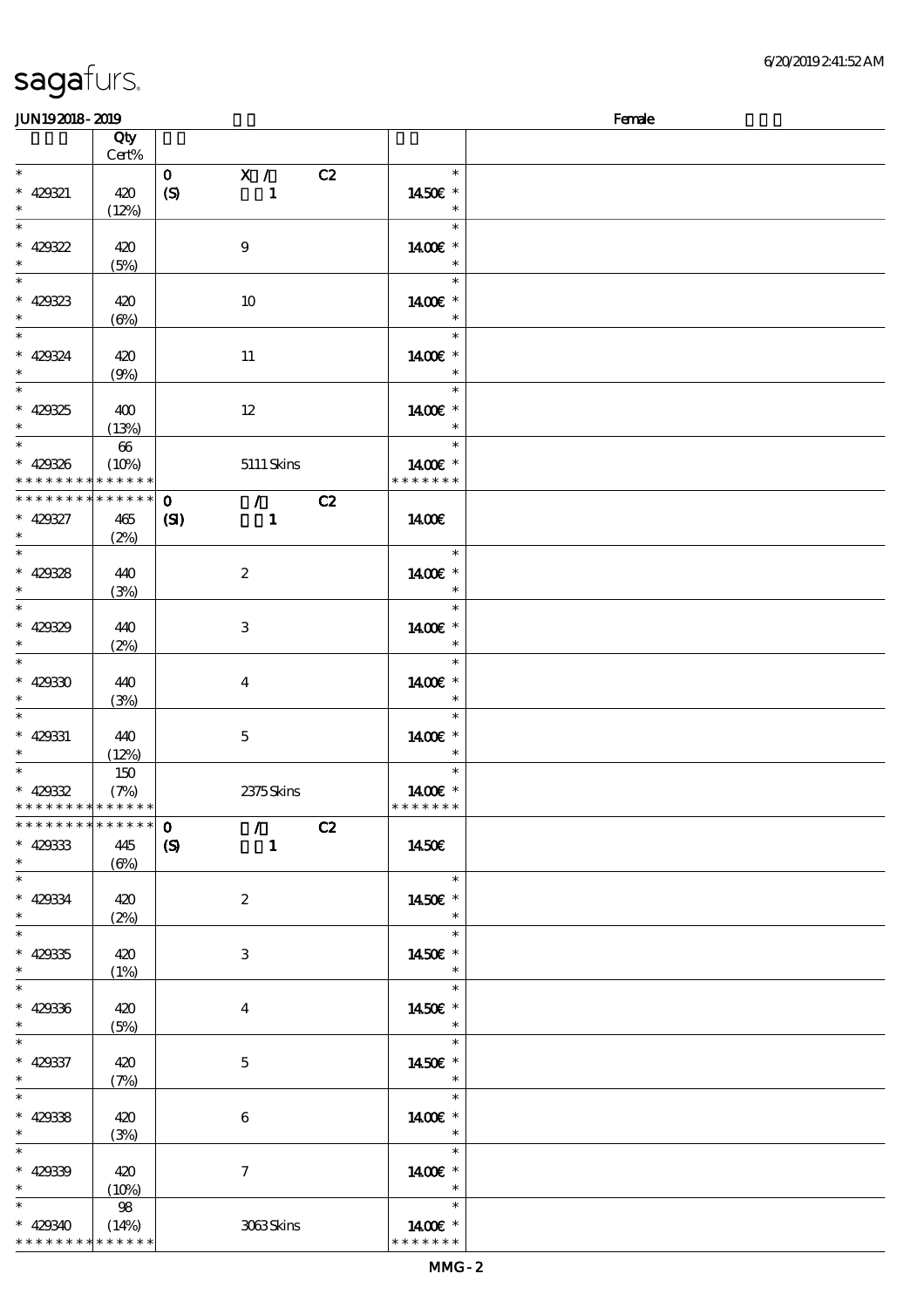## sagafurs.

| <b>JUN192018-2019</b>                                            |                            |                      |                                            |                                    |                                                  | Female |
|------------------------------------------------------------------|----------------------------|----------------------|--------------------------------------------|------------------------------------|--------------------------------------------------|--------|
|                                                                  | Qty                        |                      |                                            |                                    |                                                  |        |
|                                                                  | Cert%                      |                      |                                            |                                    |                                                  |        |
| 429341                                                           | 185<br>(13%)               | $\mathbf{O}$<br>(SI) | X /<br>$\blacksquare$                      | C2<br><b>LNAP</b>                  | 11.50E                                           |        |
| 429342                                                           | 261<br>(11%)               | $\mathbf{O}$<br>(S)  | X /<br>$\mathbf{1}$                        | C2<br><b>LNAP</b>                  | 11.50€                                           |        |
| 429343                                                           | 206<br>(4%)                | $\mathbf{O}$<br>(SI) | $\mathcal{F}^{\mathbb{R}}$<br>$\mathbf{1}$ | C2<br>$\ensuremath{\mathbf{INAP}}$ | 1200                                             |        |
| 429344                                                           | 295<br>(8%)                | $\mathbf 0$<br>(S)   | $\mathcal{L}$<br>$\mathbf{1}$              | C2<br><b>LNAP</b>                  | 1250€                                            |        |
| * * * * * * * *<br>$* 429345$<br>$\ast$                          | * * * * * *<br>505<br>(8%) | 1<br>$\mathbf{C}$    | X /<br>$\mathbf{1}$                        | C2                                 | 1200€                                            |        |
| $\overline{\ast}$<br>$* 429346$<br>$\ast$                        | 480<br>(7%)                |                      | $\boldsymbol{2}$                           |                                    | $\ast$<br>11.50€ *<br>$\ast$                     |        |
| $\overline{\ast}$<br>$* 429347$<br>$\ast$                        | 480<br>(7%)                |                      | $\ensuremath{\mathsf{3}}$                  |                                    | $\ast$<br>11.50€ *<br>$\ast$                     |        |
| $\overline{\phantom{a}^*}$<br>$* 429348$<br>$\ast$               | 480<br>(11%)               |                      | $\boldsymbol{4}$                           |                                    | $\ast$<br>11.50€ *<br>$\ast$                     |        |
| $\overline{\ast}$<br>$* 429349$<br>$\ast$                        | 480<br>(12%)               |                      | $\mathbf 5$                                |                                    | $\ast$<br>$1200E$ *<br>$\ast$                    |        |
| $\ast$<br>$* 429350$<br>$\ast$                                   | 480<br>(13%)               |                      | $\boldsymbol{6}$                           |                                    | $\ast$<br>$11.50E$ *<br>$\ast$                   |        |
| $\ast$<br>$* 429351$<br>$\ast$                                   | 480<br>(5%)                |                      | $\tau$                                     |                                    | $\ast$<br>11.50€ *<br>$\ast$                     |        |
| $\ast$<br>$* 42952$<br>$*$                                       | 480<br>(1%)                |                      | $\bf8$                                     |                                    | $\ast$<br>11.50 $\varepsilon$ *<br>$\ast$        |        |
| $\ast$<br>$* 429353$<br>$\ast$                                   | 480<br>(13%)               |                      | $9\phantom{.0}$                            |                                    | $\ast$<br>11.50€ *<br>$\ast$                     |        |
| $\overline{\phantom{0}}$<br>$* 429354$<br>$\ast$                 | 480<br>(7%)                |                      | 10                                         |                                    | $\ast$<br>11.50 £*<br>$\ast$                     |        |
| $\overline{\ast}$<br>$* 429355$<br>$\ast$                        | 480<br>(7%)                |                      | 11                                         |                                    | $\ast$<br>11.50 $\varepsilon$ *<br>$\ast$        |        |
| $\ast$<br>$* 429356$<br>$\ast$                                   | 480<br>(11%)               |                      | $12 \,$                                    |                                    | $\ast$<br>11.50€ *                               |        |
| $\ast$<br>$* 429357$<br>$\ast$                                   | 480<br>(9%)                |                      | 13                                         |                                    | $\ast$<br>1200E *<br>$\overline{\phantom{a}}$    |        |
| $\overline{\ast}$<br>$* 429358$<br>$*$ $*$                       | 480<br>(10%)               |                      | 14                                         |                                    | $\ast$<br>11.50€ *<br>$\ast$                     |        |
| $\ast$<br>$* 429359$<br>* * * * * * * * <mark>* * * * * *</mark> | 485<br>$(\Theta\% )$       |                      | 7230Skins                                  |                                    | $\ast$<br>11.50 $\varepsilon$ *<br>* * * * * * * |        |
| * * * * * * * * * * * * * *                                      |                            | $\mathbf{1}$         | X / C2                                     |                                    |                                                  |        |
| $* 42930$<br>$\ast$                                              | 485<br>(17%)               | $\boldsymbol{S}$     | 1                                          |                                    | 1250E                                            |        |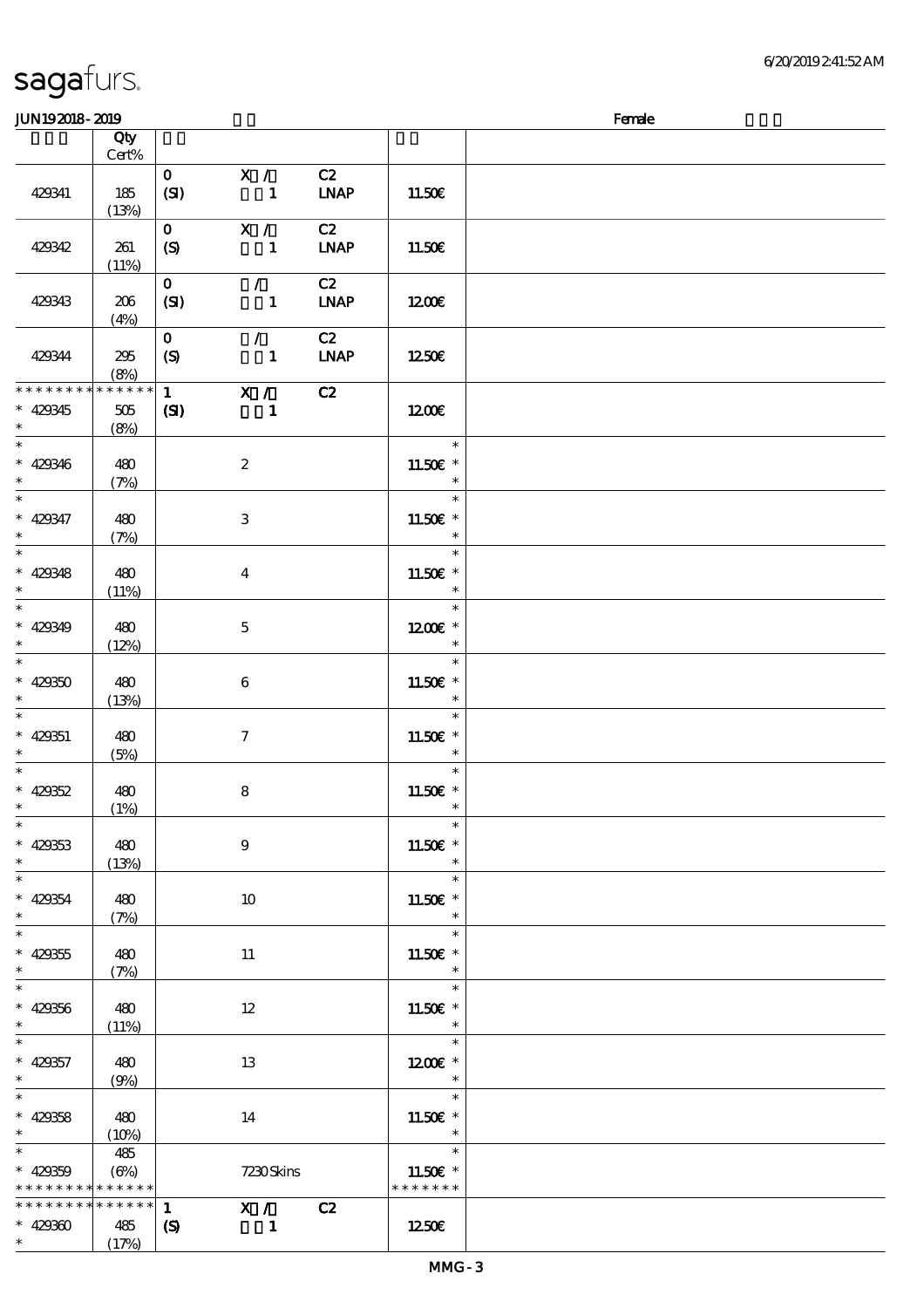| <b>saga</b> furs. |  |
|-------------------|--|
|                   |  |

 $\overline{\phantom{a}}$ 

| JUN192018-2019              |           |                                     |                          | Female |
|-----------------------------|-----------|-------------------------------------|--------------------------|--------|
|                             | Qty       |                                     |                          |        |
|                             | $Cert\%$  |                                     |                          |        |
| $*$                         |           | $\mathbf{1}$<br>X /<br>C2           | $\ast$                   |        |
| $* 42961$                   | 460       | $\boldsymbol{S}$<br>$\mathbf{1}$    | 1250€ *                  |        |
| $\ast$                      | (18%)     |                                     | $\ast$                   |        |
| $\overline{\ast}$           |           |                                     | $\ast$                   |        |
|                             |           |                                     |                          |        |
| * 42962                     | 460       | $\ensuremath{\mathsf{3}}$           | $1200E$ *                |        |
| $\ast$                      | (1%)      |                                     | $\ast$                   |        |
|                             |           |                                     | $\ast$                   |        |
| $* 429333$                  | 460       | $\bf{4}$                            | 1200E *                  |        |
| $\ddot{x}$                  |           |                                     | $\ast$                   |        |
| $\ddot{x}$                  | (1%)      |                                     | $\ast$                   |        |
|                             |           |                                     |                          |        |
| $* 42964$                   | 460       | $\mathbf{5}$                        | $1200E$ *                |        |
| $\ast$                      | (8%)      |                                     | $\ast$                   |        |
|                             |           |                                     | $\ast$                   |        |
| $* 42935$                   | 460       | $\bf 6$                             | 1250E *                  |        |
| $\ast$                      | (9%)      |                                     | $\ast$                   |        |
|                             |           |                                     | $\ast$                   |        |
| $* 429366$                  |           |                                     |                          |        |
|                             | 460       | $\boldsymbol{7}$                    | 1250E *                  |        |
| $\ast$                      | (11%)     |                                     | $\ast$                   |        |
| $\ast$                      |           |                                     | $\ast$                   |        |
| $* 429367$                  | 460       | $\bf 8$                             | 1250E *                  |        |
| $\ast$                      | (3%)      |                                     | $\ast$                   |        |
| $\overline{\ast}$           |           |                                     | $\ast$                   |        |
| $* 429368$                  | 460       | $\boldsymbol{9}$                    | 1250E *                  |        |
| $\ast$                      |           |                                     | $\ast$                   |        |
| $\overline{\phantom{0}}$    | (13%)     |                                     | $\ast$                   |        |
|                             |           |                                     |                          |        |
| $* 429300$                  | 460       | 10                                  | $1200E$ *                |        |
| $\ast$                      | (12%)     |                                     | $\ast$                   |        |
| $*$                         |           |                                     | $\ast$                   |        |
| * 429370                    | 460       | 11                                  | $1200E$ *                |        |
| $\ast$                      | (7%)      |                                     | $\ast$                   |        |
|                             |           |                                     | $\ast$                   |        |
|                             |           |                                     |                          |        |
| * 429371                    | 460       | $12\,$                              | $1200E$ *                |        |
| $\ast$<br>$\overline{\ast}$ | (11%)     |                                     | $\ast$                   |        |
|                             |           |                                     | $\ast$                   |        |
| * $429372$                  | 460       | $13\,$                              | 1250E *                  |        |
| $\ast$                      | (8%)      |                                     | $\ast$                   |        |
| $\ast$                      |           |                                     | $\ast$                   |        |
| $* 429373$                  | 460       | 14                                  | $1200E$ *                |        |
| $\ast$                      | (11%)     |                                     | $\ast$                   |        |
| $\overline{\ast}$           |           |                                     | $\ast$                   |        |
|                             |           |                                     |                          |        |
| $* 429374$                  | 460       | 15                                  | $1200E$ *                |        |
| $\ast$                      | (1%)      |                                     | $\ast$                   |        |
| $\overline{\ast}$           |           |                                     |                          |        |
| $* 429375$                  | 460       | 16                                  | $1200E$ *                |        |
| $\ast$                      | (4%)      |                                     | $\ast$                   |        |
| $\overline{\ast}$           |           |                                     | $\overline{\phantom{a}}$ |        |
| $* 429376$                  | 460       | 17                                  | $1200E$ *                |        |
| $\ast$                      |           |                                     | $\overline{\phantom{a}}$ |        |
| $\ast$                      | (11%)     |                                     | $\ast$                   |        |
|                             |           |                                     |                          |        |
| $* 429377$                  | 460       | 18                                  | 1200E *                  |        |
| $\ast$                      | (12%)     |                                     | $\overline{\phantom{a}}$ |        |
| $\overline{\ast}$           |           |                                     | $\ast$                   |        |
| $* 429378$                  | 460       | 19                                  | $1200E$ *                |        |
| $\ast$                      | (7%)      |                                     | $\overline{\phantom{a}}$ |        |
| $\overline{\ast}$           | Tarihin I |                                     | $\ast$                   |        |
|                             |           |                                     |                          |        |
| $* 429379$                  | 460       | $\boldsymbol{\boldsymbol{\lambda}}$ | $1200E$ *                |        |
| $*$ and $*$                 | (1%)      |                                     | $\overline{\phantom{a}}$ |        |
| $\ast$                      |           |                                     | $\ast$                   |        |
| * 429380                    | 460       | 21                                  | $1200E$ *                |        |
| $\ast$                      | $(0\%)$   |                                     | $\ast$                   |        |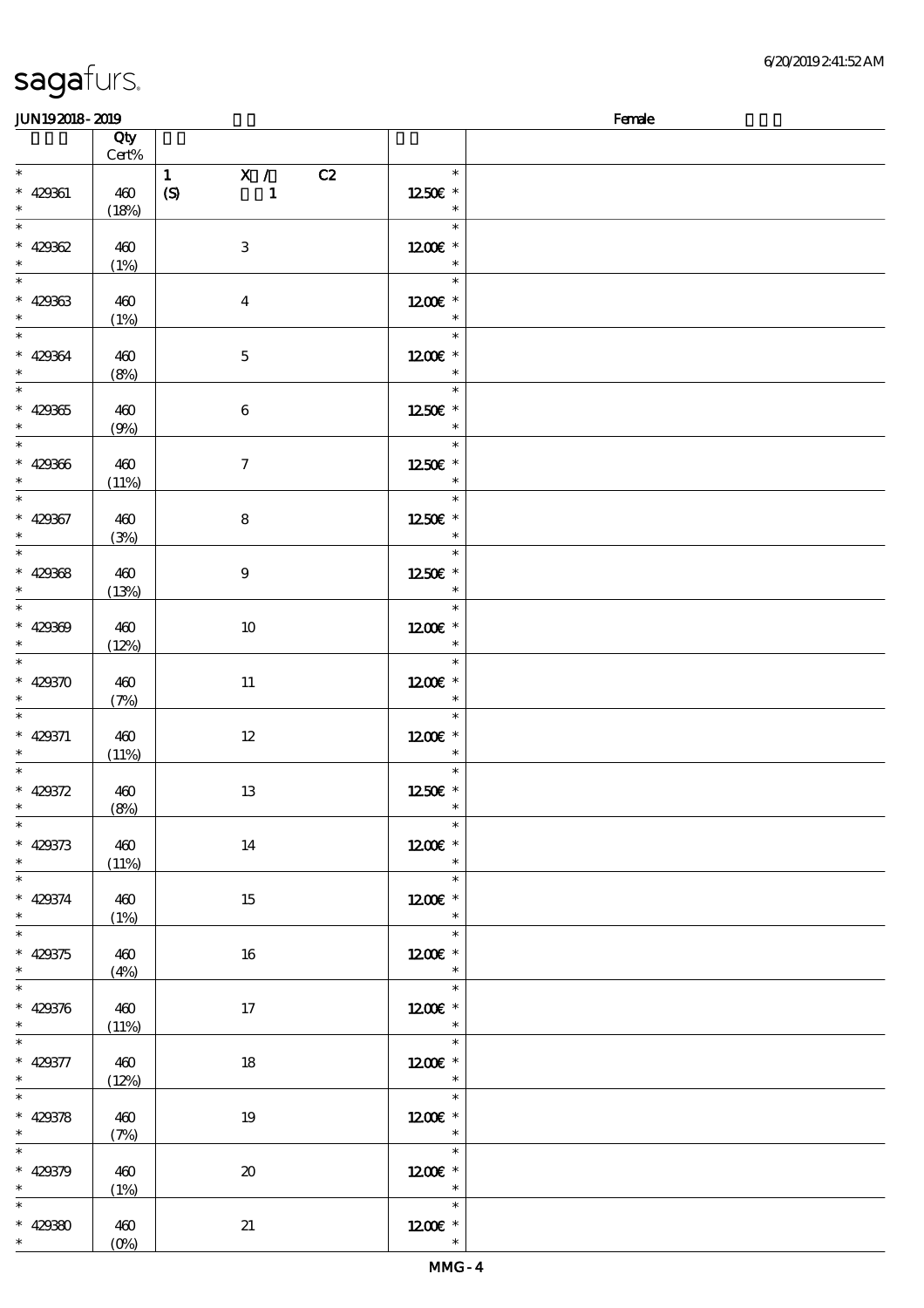### $J/N192018 - 2019$  Female

|                                                 | www.cam      |                                       |                                 | <b>TAIRS</b> |
|-------------------------------------------------|--------------|---------------------------------------|---------------------------------|--------------|
|                                                 | Qty<br>Cert% |                                       |                                 |              |
| $*$                                             |              |                                       | $\ast$                          |              |
|                                                 |              | X /<br>C2<br>$\mathbf{1}$             |                                 |              |
| $* 42981$                                       | 460          | $\boldsymbol{S}$<br>$\mathbf{1}$      | $1200E$ *                       |              |
| $\ast$                                          | $(0\%)$      |                                       | $\ast$                          |              |
| $\overline{\ast}$                               |              |                                       | $\ast$                          |              |
|                                                 |              |                                       |                                 |              |
| * $42982$                                       | 460          | $2\!3$                                | $1200E$ *                       |              |
| $\ast$                                          | (12%)        |                                       | $\ast$                          |              |
|                                                 |              |                                       | $\ast$                          |              |
| * 429883                                        | 460          | 24                                    | 1200E *                         |              |
| $\ast$                                          |              |                                       |                                 |              |
|                                                 | (4%)         |                                       | $\ast$                          |              |
| $*$                                             |              |                                       | $\ast$                          |              |
| $* 429384$                                      | 460          | 25                                    | $1200E$ *                       |              |
| $\ast$                                          | (5%)         |                                       | $\ast$                          |              |
| $\overline{\phantom{0}}$                        |              |                                       | $\ast$                          |              |
|                                                 |              |                                       |                                 |              |
| $* 42985$                                       | 460          | 26                                    | $1200E$ *                       |              |
| $*$                                             | (8%)         |                                       | $\ast$                          |              |
| $\overline{\ast}$                               |              |                                       | $\ast$                          |              |
| $* 429366$                                      |              |                                       | 1200E *                         |              |
|                                                 | 460          | $27\,$                                |                                 |              |
| $\ast$                                          | (10%)        |                                       | $\ast$                          |              |
| $\overline{\ast}$                               |              |                                       | $\ast$                          |              |
| $* 42987$                                       | 460          | ${\bf 28}$                            | $1200E$ *                       |              |
| $\ast$                                          |              |                                       | $\ast$                          |              |
| $\overline{\ast}$                               | (2%)         |                                       | $\ast$                          |              |
|                                                 |              |                                       |                                 |              |
|                                                 | 460          | 29                                    | 1200E *                         |              |
| * 429388                                        | (7%)         |                                       | $\ast$                          |              |
|                                                 |              |                                       | $\ast$                          |              |
|                                                 |              |                                       |                                 |              |
| * 42089                                         | 460          | $\pmb{\mathfrak{D}}$                  | 1200E *                         |              |
|                                                 | (15%)        |                                       | $\ast$                          |              |
|                                                 |              |                                       | $\ast$                          |              |
| $* 429300$                                      | 460          | $3\!1$                                | $1200E$ *                       |              |
| $\ast$                                          | (8%)         |                                       | $\ast$                          |              |
|                                                 |              |                                       | $\ast$                          |              |
|                                                 | 113          |                                       |                                 |              |
| $* 429901$                                      | (20%)        | 14398Skins                            | 1200E *                         |              |
| * * * * * * * * <mark>* * * * * * *</mark>      |              |                                       | * * * * * * *                   |              |
| * * * * * * * * *                               |              |                                       |                                 |              |
|                                                 | $******$     | $\mathbf{1}$                          |                                 |              |
|                                                 |              | $\mathcal{T}$ and $\mathcal{T}$<br>C2 |                                 |              |
| $* 429392$                                      | $505\,$      | (S)<br>$\blacksquare$                 | 1200E                           |              |
| $\ast$                                          | (12%)        |                                       |                                 |              |
| $\ast$                                          |              |                                       | $\ast$                          |              |
| $* 429303$                                      | 480          | $\boldsymbol{2}$                      | 11.50€ *                        |              |
| $\ast$                                          | (8%)         |                                       | $\ast$                          |              |
| $\ast$                                          |              |                                       | $\ast$                          |              |
|                                                 |              |                                       |                                 |              |
| * 429394                                        | 480          | $\,3\,$                               | 11.50€ *                        |              |
| $\ast$                                          | (3%)         |                                       | $\ast$                          |              |
|                                                 |              |                                       | $\ast$                          |              |
|                                                 | 480          | $\boldsymbol{4}$                      | 11.50€ *                        |              |
| * 429395                                        |              |                                       | $\ast$                          |              |
|                                                 | (3%)         |                                       |                                 |              |
|                                                 |              |                                       | $\ast$                          |              |
| $* 42996$                                       | 480          | $\mathbf 5$                           | 11.50 $\varepsilon$ *           |              |
| $\ast$                                          | (4%)         |                                       | $\ast$                          |              |
| $\overline{\phantom{0}}$                        |              |                                       | $\ast$                          |              |
|                                                 |              |                                       |                                 |              |
|                                                 | 480          | $\bf 6$                               | 11.50 $\varepsilon$ *           |              |
| $* 42997$<br>$*$                                | $(\Theta\%)$ |                                       | $\ast$                          |              |
|                                                 |              |                                       | $\ast$                          |              |
|                                                 | 480          | $\boldsymbol{\tau}$                   | $11.50E$ *                      |              |
| $\overline{\phantom{0}}$<br>* $42998$<br>$\ast$ |              |                                       | $\ast$                          |              |
| $\overline{\phantom{0}}$                        | (11%)        |                                       | $\ast$                          |              |
|                                                 |              |                                       |                                 |              |
| $* 429399$                                      | 480          | $\bf 8$                               | 11.50€ *                        |              |
| $\ast$                                          | (3%)         |                                       | $\ast$                          |              |
| $*$                                             |              |                                       | $\ast$                          |              |
|                                                 |              |                                       |                                 |              |
| $* 429400$<br>$\ast$                            | 480<br>(4%)  | $\boldsymbol{9}$                      | 11.50 $\varepsilon$ *<br>$\ast$ |              |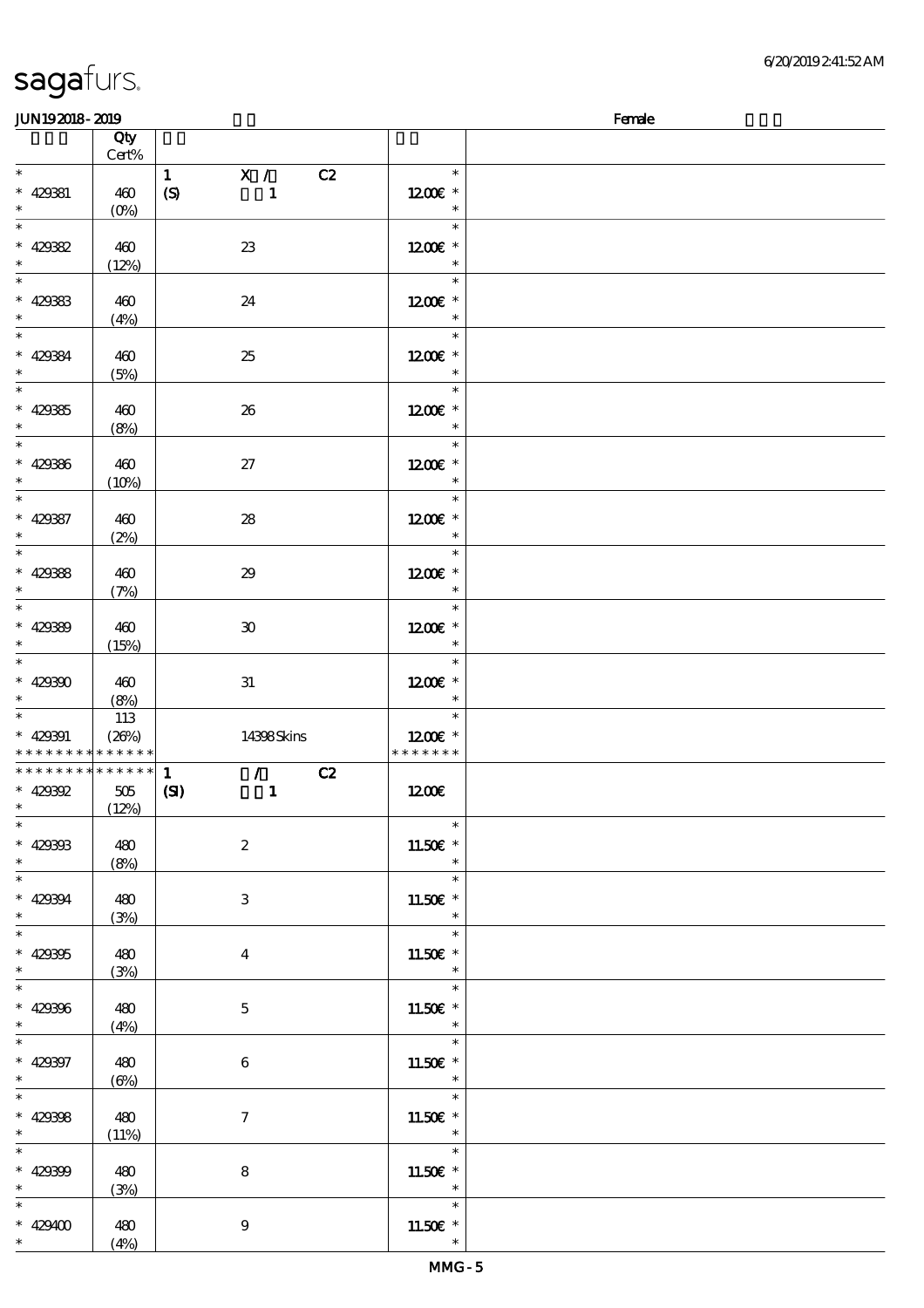| <b>saga</b> furs. |  |
|-------------------|--|
|                   |  |

| <b>JUN192018-2019</b>                    |             |                            |                                 |             |                   | Female |
|------------------------------------------|-------------|----------------------------|---------------------------------|-------------|-------------------|--------|
|                                          | Qty         |                            |                                 |             |                   |        |
|                                          | Cert%       |                            |                                 |             |                   |        |
| $\ast$                                   |             | $\mathbf{1}$               | $\mathcal{L}$                   | C2          | $\ast$            |        |
| $* 429401$                               | 480         | (SI)                       | $\mathbf{1}$                    |             | 11.50€ *          |        |
| $\ast$                                   | (3%)        |                            |                                 |             | $\ast$            |        |
|                                          | 94          |                            |                                 |             | $\ast$            |        |
| $* 429402$                               | $(0\%)$     |                            | 4919Skins                       |             | $11.00E*$         |        |
| * * * * * * * *                          | * * * * * * |                            |                                 |             | * * * * * * *     |        |
| * * * * * * * *                          | * * * * * * | $\mathbf{1}$               | $\mathcal{T}=\mathcal{F}$       |             |                   |        |
|                                          |             |                            |                                 | C2          |                   |        |
| $* 42940B$<br>$\ast$                     | 485         | $\boldsymbol{\mathcal{S}}$ | $\mathbf{1}$                    |             | 1250E             |        |
| $\overline{\ast}$                        | (18%)       |                            |                                 |             |                   |        |
|                                          |             |                            |                                 |             | $\ast$            |        |
| $* 429404$                               | 460         |                            | $\boldsymbol{2}$                |             | 1200E *           |        |
| $\ast$                                   | (13%)       |                            |                                 |             | $\ast$            |        |
| $\overline{\ast}$                        |             |                            |                                 |             | $\ast$            |        |
| $* 429405$                               | 460         |                            | 3                               |             | 1200 £*           |        |
| $\ast$                                   | (7%)        |                            |                                 |             | $\ast$            |        |
| $\overline{\ast}$                        |             |                            |                                 |             | $\ast$            |        |
| $* 429406$                               | 460         |                            | $\boldsymbol{4}$                |             | 1250E *           |        |
| $\ast$                                   | $(\Theta)$  |                            |                                 |             | $\ast$            |        |
| $\ast$                                   |             |                            |                                 |             | $\ast$            |        |
| $* 429407$                               | 460         |                            | $\mathbf 5$                     |             | 1200E *           |        |
| $\ast$                                   |             |                            |                                 |             | $\ast$            |        |
| $\overline{\ast}$                        | (3%)        |                            |                                 |             | $\ast$            |        |
|                                          |             |                            |                                 |             |                   |        |
| $* 429408$                               | 460         |                            | $\boldsymbol{6}$                |             | 1200E *           |        |
| $\ast$                                   | (2%)        |                            |                                 |             | $\ast$            |        |
| $*$                                      |             |                            |                                 |             | $\ast$            |        |
| $* 429409$                               | 460         |                            | $\boldsymbol{\tau}$             |             | 1250E *           |        |
| $\ast$                                   | (8%)        |                            |                                 |             | $\ast$            |        |
| $\ast$                                   |             |                            |                                 |             | $\ast$            |        |
| $* 429410$                               | 460         |                            | 8                               |             | 1200€ *           |        |
| $\ast$                                   | (5%)        |                            |                                 |             | $\ast$            |        |
| $\ast$                                   |             |                            |                                 |             | $\ast$            |        |
| $* 429411$                               | 460         |                            | $\boldsymbol{9}$                |             | 1200E *           |        |
| $\ast$                                   | (5%)        |                            |                                 |             | $\ast$            |        |
| $\ast$                                   |             |                            |                                 |             | $\ast$            |        |
|                                          |             |                            |                                 |             |                   |        |
| $* 429412$<br>$*$ $*$                    | 460         |                            | 10                              |             | 1250E *<br>$\ast$ |        |
|                                          | (5%)        |                            |                                 |             |                   |        |
| $\ast$                                   |             |                            |                                 |             | $\ast$            |        |
| $* 429413$                               | 460         |                            | 11                              |             | $1200E$ *         |        |
| $\ast$                                   | (4%)        |                            |                                 |             | $\ast$            |        |
| $\ast$                                   |             |                            |                                 |             | $\ast$            |        |
| $* 429414$                               | 460         |                            | 12                              |             | 1250E *           |        |
| $\ast$                                   | (5%)        |                            |                                 |             | $\ast$            |        |
| $\overline{\ast}$                        | 508         |                            |                                 |             | $\ast$            |        |
| * 429415                                 | (10%)       |                            | 6053Skins                       |             | $1200E$ *         |        |
| * * * * * * * *                          | * * * * * * |                            |                                 |             | * * * * * * *     |        |
| * * * * * * * *                          | * * * * * * | $\mathbf{1}$               | X / C2                          |             |                   |        |
| $* 429416$                               | 505         | (S)                        | 1 <b>INAP</b>                   |             | 1000              |        |
| $\ast$                                   | (20%)       |                            |                                 |             |                   |        |
| $\ast$                                   | 140         |                            |                                 |             | $\ast$            |        |
|                                          |             |                            |                                 |             |                   |        |
| $* 429417$                               | (41%)       |                            | 645Skins                        |             | 950€ *            |        |
| * * * * * * * * <mark>* * * * * *</mark> |             |                            |                                 |             | * * * * * * *     |        |
| * * * * * * * *                          | $******$    | $\mathbf{1}$               | $\mathbf{X}$ /                  | C2          |                   |        |
| $* 429418$                               | 485         | $\boldsymbol{S}$           | $\blacksquare$                  | <b>INAP</b> | 1000E             |        |
| $*$                                      | (20%)       |                            |                                 |             |                   |        |
| $\ast$                                   | 109         |                            |                                 |             | $\ast$            |        |
| * 429419                                 | (25%)       |                            | 594Skins                        |             | $950$ £ *         |        |
| * * * * * * * * * * * * * *              |             |                            |                                 |             | * * * * * * *     |        |
|                                          |             | $\mathbf{1}$               | $\mathcal{F}$ and $\mathcal{F}$ | C2          |                   |        |
| 429420                                   | 243         | (SI)                       | $\mathbf{1}$                    | <b>LNAP</b> | 1000E             |        |
|                                          | (18%)       |                            |                                 |             |                   |        |
|                                          |             |                            |                                 |             |                   |        |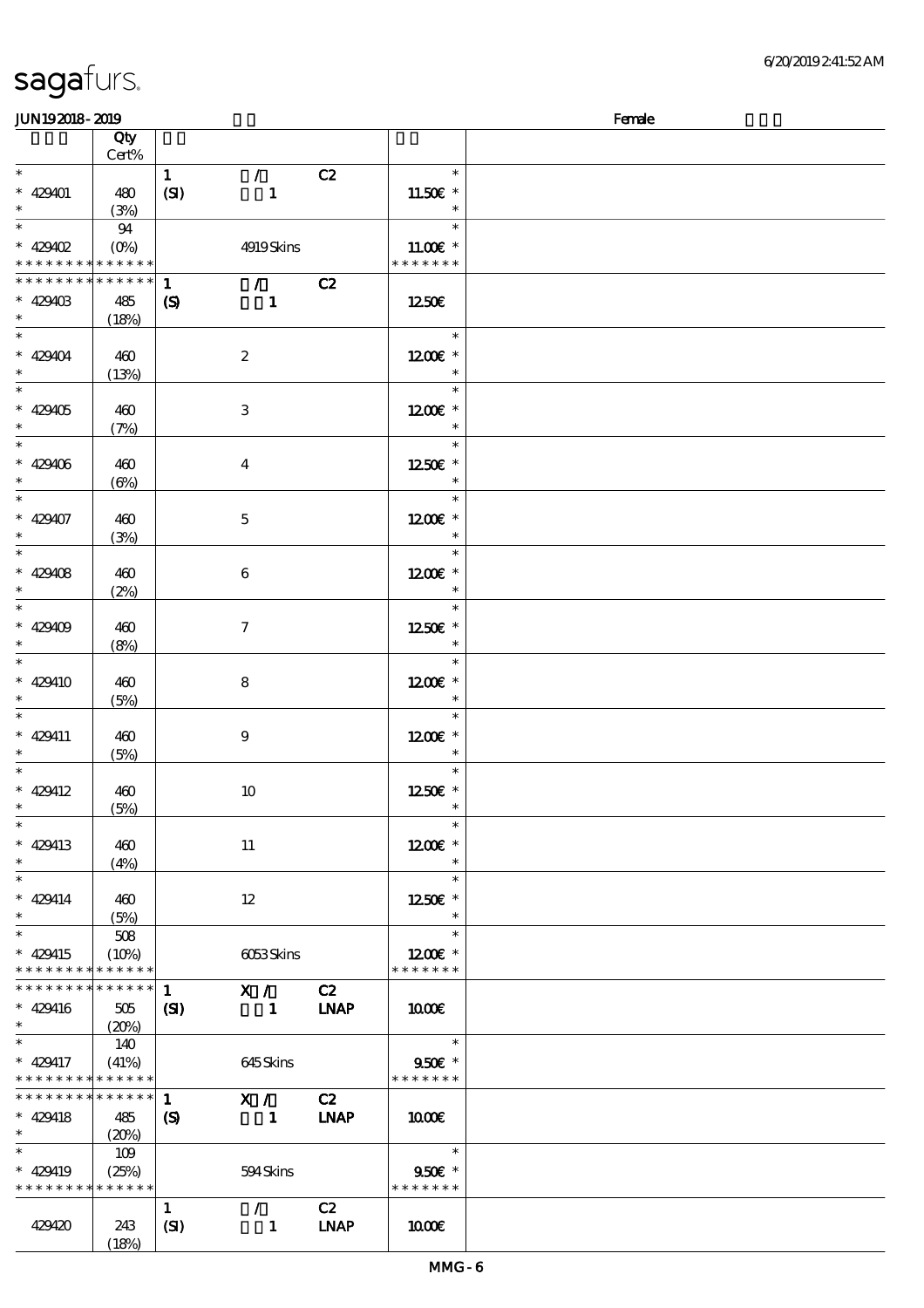| sagafurs. |
|-----------|
|-----------|

| JUN192018-2019                             |             |                            |                  |             |                                                                                                                                                                                                                                                                                                                                               | Female |
|--------------------------------------------|-------------|----------------------------|------------------|-------------|-----------------------------------------------------------------------------------------------------------------------------------------------------------------------------------------------------------------------------------------------------------------------------------------------------------------------------------------------|--------|
|                                            | Qty         |                            |                  |             |                                                                                                                                                                                                                                                                                                                                               |        |
|                                            | $Cert\%$    |                            |                  |             |                                                                                                                                                                                                                                                                                                                                               |        |
|                                            |             | $\mathbf{1}$               | $\mathcal{F}$    | C2          |                                                                                                                                                                                                                                                                                                                                               |        |
|                                            |             |                            |                  |             |                                                                                                                                                                                                                                                                                                                                               |        |
| 429421                                     | 291         | $\boldsymbol{S}$           | $\mathbf{1}$     | <b>LNAP</b> | 1000E                                                                                                                                                                                                                                                                                                                                         |        |
|                                            | (10%)       |                            |                  |             |                                                                                                                                                                                                                                                                                                                                               |        |
| * * * * * * * *                            | * * * * * * | $\mathbf{2}$               | X /              | C2          |                                                                                                                                                                                                                                                                                                                                               |        |
| $* 429422$                                 | 505         | (S)                        | $\mathbf{1}$     |             | 950E                                                                                                                                                                                                                                                                                                                                          |        |
| $\ast$                                     | (7%)        |                            |                  |             |                                                                                                                                                                                                                                                                                                                                               |        |
| $\ast$                                     |             |                            |                  |             | $\overline{\phantom{a}}$                                                                                                                                                                                                                                                                                                                      |        |
| $* 429423$                                 |             |                            |                  |             | 950€ *                                                                                                                                                                                                                                                                                                                                        |        |
|                                            | 480         |                            | $\boldsymbol{2}$ |             |                                                                                                                                                                                                                                                                                                                                               |        |
| $\ast$                                     | (8%)        |                            |                  |             | $\ast$                                                                                                                                                                                                                                                                                                                                        |        |
| $\ast$                                     |             |                            |                  |             | $\ast$                                                                                                                                                                                                                                                                                                                                        |        |
| $* 429424$                                 | 480         |                            | $\,3$            |             | $950E$ *                                                                                                                                                                                                                                                                                                                                      |        |
| $\ast$                                     | (5%)        |                            |                  |             | $\ast$                                                                                                                                                                                                                                                                                                                                        |        |
| $\ast$                                     |             |                            |                  |             | $\ast$                                                                                                                                                                                                                                                                                                                                        |        |
| $* 429425$                                 | 480         |                            |                  |             | 950€ *                                                                                                                                                                                                                                                                                                                                        |        |
| $\ast$                                     |             |                            | $\bf{4}$         |             | $\ast$                                                                                                                                                                                                                                                                                                                                        |        |
|                                            | (8%)        |                            |                  |             |                                                                                                                                                                                                                                                                                                                                               |        |
| $\ast$                                     |             |                            |                  |             | $\ast$                                                                                                                                                                                                                                                                                                                                        |        |
| $* 429426$                                 | 480         |                            | $\mathbf 5$      |             | $950$ £ *                                                                                                                                                                                                                                                                                                                                     |        |
| $\ast$                                     | (3%)        |                            |                  |             | $\ast$                                                                                                                                                                                                                                                                                                                                        |        |
| $\ast$                                     |             |                            |                  |             | $\ast$                                                                                                                                                                                                                                                                                                                                        |        |
| $* 429427$                                 | 480         |                            | 6                |             | $950$ £ *                                                                                                                                                                                                                                                                                                                                     |        |
|                                            |             |                            |                  |             | $\ast$                                                                                                                                                                                                                                                                                                                                        |        |
|                                            | (4%)        |                            |                  |             |                                                                                                                                                                                                                                                                                                                                               |        |
| $\ast$                                     |             |                            |                  |             | $\ast$                                                                                                                                                                                                                                                                                                                                        |        |
| $* 429428$                                 | 480         |                            | $\boldsymbol{7}$ |             | $950$ £ *                                                                                                                                                                                                                                                                                                                                     |        |
| $\ast$                                     | (15%)       |                            |                  |             | $\ast$                                                                                                                                                                                                                                                                                                                                        |        |
| $\ast$                                     |             |                            |                  |             | $\ast$                                                                                                                                                                                                                                                                                                                                        |        |
| $* 429429$                                 | 480         |                            | 8                |             | $950$ $*$                                                                                                                                                                                                                                                                                                                                     |        |
| $\ast$                                     |             |                            |                  |             | $\ast$                                                                                                                                                                                                                                                                                                                                        |        |
|                                            | (5%)        |                            |                  |             |                                                                                                                                                                                                                                                                                                                                               |        |
| $\ast$                                     | 130         |                            |                  |             | $\ast$                                                                                                                                                                                                                                                                                                                                        |        |
| $* 429430$                                 | (12%)       |                            | 3995Skins        |             | $950f$ *                                                                                                                                                                                                                                                                                                                                      |        |
| * * * * * * * * <mark>* * * * * * *</mark> |             |                            |                  |             | * * * * * * *                                                                                                                                                                                                                                                                                                                                 |        |
| * * * * * * * *                            | * * * * * * | $\boldsymbol{z}$           | X /              | C2          |                                                                                                                                                                                                                                                                                                                                               |        |
| $* 429431$                                 | 485         | $\boldsymbol{\mathcal{S}}$ | 1                |             | <b>1050€</b>                                                                                                                                                                                                                                                                                                                                  |        |
| $\ast$                                     | (8%)        |                            |                  |             |                                                                                                                                                                                                                                                                                                                                               |        |
| $\ast$                                     |             |                            |                  |             | $\ast$                                                                                                                                                                                                                                                                                                                                        |        |
| $* 429432$                                 | 460         |                            | $\boldsymbol{2}$ |             |                                                                                                                                                                                                                                                                                                                                               |        |
|                                            |             |                            |                  |             | 1050E *                                                                                                                                                                                                                                                                                                                                       |        |
| $\overline{\phantom{0}}$                   | (11%)       |                            |                  |             |                                                                                                                                                                                                                                                                                                                                               |        |
|                                            |             |                            |                  |             | $\ast$                                                                                                                                                                                                                                                                                                                                        |        |
| $* 429433$                                 | 460         |                            | 3                |             | 1050€ *                                                                                                                                                                                                                                                                                                                                       |        |
| $\ast$                                     | (8%)        |                            |                  |             |                                                                                                                                                                                                                                                                                                                                               |        |
| $\overline{\phantom{0}}$                   |             |                            |                  |             | $\begin{picture}(20,20) \put(0,0){\line(1,0){150}} \put(15,0){\line(1,0){150}} \put(15,0){\line(1,0){150}} \put(15,0){\line(1,0){150}} \put(15,0){\line(1,0){150}} \put(15,0){\line(1,0){150}} \put(15,0){\line(1,0){150}} \put(15,0){\line(1,0){150}} \put(15,0){\line(1,0){150}} \put(15,0){\line(1,0){150}} \put(15,0){\line(1,0){150}} \$ |        |
| $* 429434$                                 | 460         |                            |                  |             |                                                                                                                                                                                                                                                                                                                                               |        |
| $\ast$                                     |             |                            | $\boldsymbol{4}$ |             | 1050E *<br>$\ast$                                                                                                                                                                                                                                                                                                                             |        |
|                                            | (3%)        |                            |                  |             | $\overline{\phantom{a}}^*$                                                                                                                                                                                                                                                                                                                    |        |
| $\overline{\phantom{0}}$                   |             |                            |                  |             |                                                                                                                                                                                                                                                                                                                                               |        |
| $* 429435$                                 | 460         |                            | $\mathbf{5}$     |             | 1050€ *                                                                                                                                                                                                                                                                                                                                       |        |
| $\ast$                                     | (5%)        |                            |                  |             | $\overline{\mathbf{r}}$                                                                                                                                                                                                                                                                                                                       |        |
| $\overline{\phantom{a}}$                   |             |                            |                  |             | $\overline{\phantom{a}}$                                                                                                                                                                                                                                                                                                                      |        |
| $* 429436$                                 | 460         |                            | $\boldsymbol{6}$ |             | 1050E *                                                                                                                                                                                                                                                                                                                                       |        |
| $\ast$                                     |             |                            |                  |             |                                                                                                                                                                                                                                                                                                                                               |        |
|                                            | (2%)        |                            |                  |             | $\overline{\mathbf{r}}$                                                                                                                                                                                                                                                                                                                       |        |
|                                            |             |                            |                  |             |                                                                                                                                                                                                                                                                                                                                               |        |
| $* 429437$                                 | 460         |                            | $\mathcal I$     |             | 1050 £*                                                                                                                                                                                                                                                                                                                                       |        |
| $\ast$                                     | (3%)        |                            |                  |             | $\ast$                                                                                                                                                                                                                                                                                                                                        |        |
| $\overline{\ast}$                          |             |                            |                  |             |                                                                                                                                                                                                                                                                                                                                               |        |
| $* 429438$                                 | 460         |                            | 8                |             | 1050E *                                                                                                                                                                                                                                                                                                                                       |        |
| $\ast$                                     |             |                            |                  |             | $\overline{\phantom{a}}$                                                                                                                                                                                                                                                                                                                      |        |
| $\overline{\phantom{0}}$                   | (6%)        |                            |                  |             | $\overline{\phantom{0}}$                                                                                                                                                                                                                                                                                                                      |        |
|                                            |             |                            |                  |             |                                                                                                                                                                                                                                                                                                                                               |        |
| $* 429439$                                 | 460         |                            | $\boldsymbol{9}$ |             | 1050E *                                                                                                                                                                                                                                                                                                                                       |        |
| $\ast$                                     | (3%)        |                            |                  |             | $\overline{\phantom{a}}$                                                                                                                                                                                                                                                                                                                      |        |
| $\ast$                                     |             |                            |                  |             | $\begin{array}{c c}\n\hline\n\end{array}$                                                                                                                                                                                                                                                                                                     |        |
| $* 42940$                                  | 460         |                            | 10               |             | 1050E *                                                                                                                                                                                                                                                                                                                                       |        |
|                                            | (5%)        |                            |                  |             | $\ast$                                                                                                                                                                                                                                                                                                                                        |        |
| $*$                                        |             |                            |                  |             |                                                                                                                                                                                                                                                                                                                                               |        |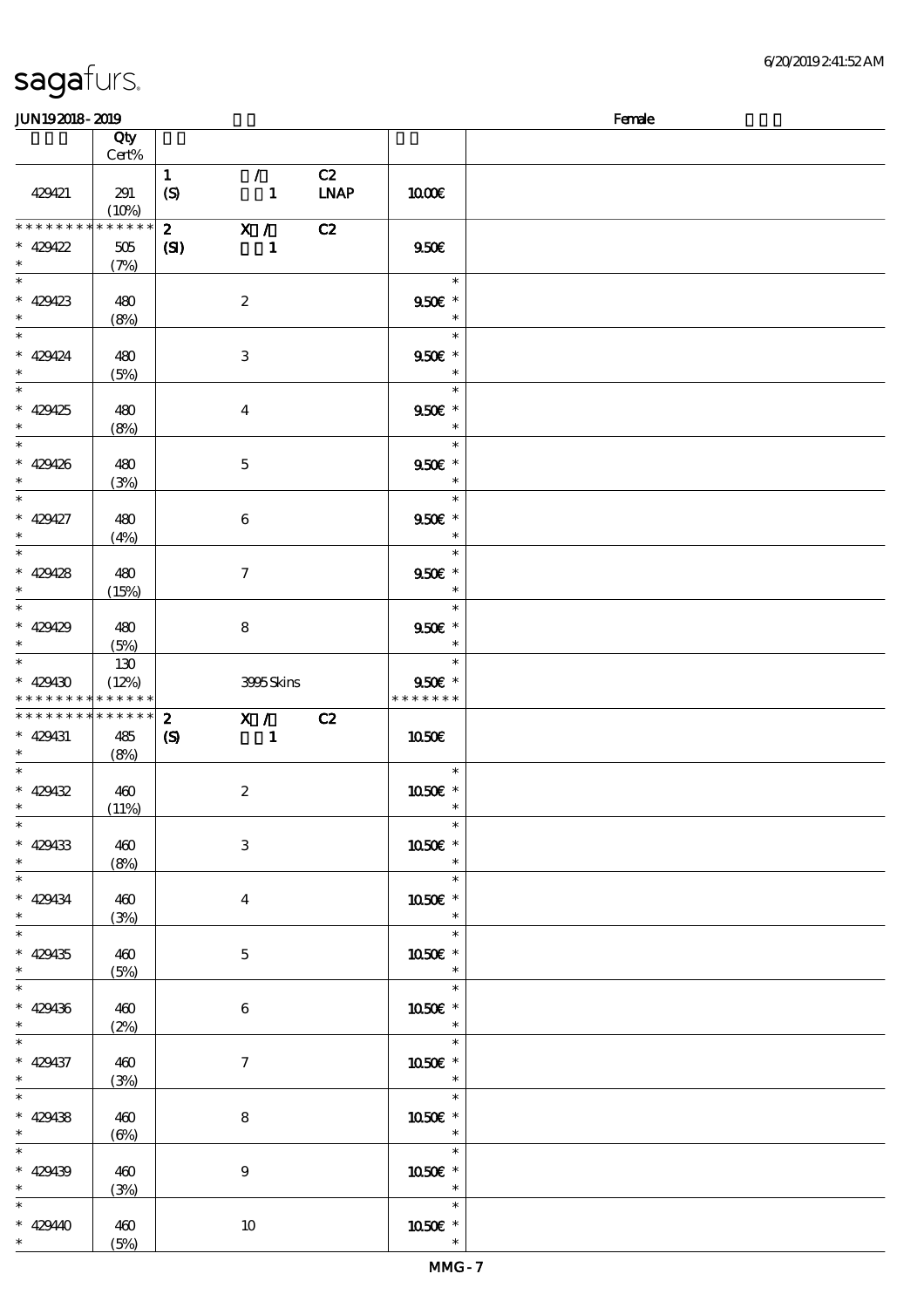# sagafurs.

(11%)

| JUN192018-2019                           |                 |                             |                  |             |               | Female |
|------------------------------------------|-----------------|-----------------------------|------------------|-------------|---------------|--------|
|                                          | Qty             |                             |                  |             |               |        |
|                                          | Cert%           |                             |                  |             |               |        |
| $\ast$                                   |                 | $\mathbf{z}$                | X /              | C2          | $\ast$        |        |
| $* 42941$                                | 460             | (S)                         | $\mathbf{1}$     |             | 1050E *       |        |
| $\ast$                                   | (2%)            |                             |                  |             | $\ast$        |        |
| $\overline{\ast}$                        |                 |                             |                  |             | $\ast$        |        |
| $* 42942$                                |                 |                             |                  |             |               |        |
| $\ast$                                   | 460             |                             | 12               |             | 1050€ *       |        |
|                                          | (2%)            |                             |                  |             | $\ast$        |        |
| $\overline{\ast}$                        | 136             |                             |                  |             | $\ast$        |        |
| $* 429443$                               | (4%)            |                             | 5681 Skins       |             | 1000 *        |        |
| * * * * * * * *                          | * * * * * *     |                             |                  |             | * * * * * * * |        |
| * * * * * * * *                          | $* * * * * * *$ | $\boldsymbol{z}$            | $\mathcal{T}$    | C2          |               |        |
| $* 429444$                               | 485             | (S)                         | $\mathbf{1}$     |             | <b>100€</b>   |        |
| $\ast$                                   | (7%)            |                             |                  |             |               |        |
|                                          |                 |                             |                  |             | $\ast$        |        |
| $* 429445$                               |                 |                             |                  |             | 950€ *        |        |
|                                          | 460             |                             | $\boldsymbol{2}$ |             | $\ast$        |        |
| $\ast$<br>$\overline{\ast}$              | $(\Theta)$      |                             |                  |             |               |        |
|                                          |                 |                             |                  |             | $\ast$        |        |
| $* 429446$                               | 460             |                             | 3                |             | $950E$ *      |        |
| $\ast$                                   | (11%)           |                             |                  |             | $\ast$        |        |
| $\ast$                                   | 413             |                             |                  |             | $\ast$        |        |
| $* 429447$                               | (5%)            |                             | 1818Skins        |             | 950€ *        |        |
| * * * * * * * *                          | * * * * * *     |                             |                  |             | * * * * * * * |        |
| * * * * * * * * <mark>* * * * * *</mark> |                 | $\mathbf{z}$                | $\mathcal{T}$    | C2          |               |        |
|                                          |                 |                             |                  |             |               |        |
| $* 42948$                                | 485             | $\boldsymbol{\mathrm{(S)}}$ | $\mathbf{1}$     |             | <b>1050€</b>  |        |
| $\ast$                                   | (5%)            |                             |                  |             |               |        |
| $\overline{\ast}$                        |                 |                             |                  |             | $\ast$        |        |
| $* 429449$                               | 460             |                             | $\boldsymbol{2}$ |             | $1000E$ *     |        |
| $\ast$                                   | (8%)            |                             |                  |             | $\ast$        |        |
| $\overline{\ast}$                        |                 |                             |                  |             | $\ast$        |        |
| $* 429450$                               | 460             |                             | 3                |             | $1000E$ *     |        |
| $\ast$                                   | $(\Theta)$      |                             |                  |             | $\ast$        |        |
| $\ast$                                   |                 |                             |                  |             | $\ast$        |        |
|                                          |                 |                             |                  |             |               |        |
| $* 429451$                               | 460             |                             | $\overline{4}$   |             | 1000 *        |        |
| $^{\ast}$                                | (11%)           |                             |                  |             | $\ast$        |        |
| $\ast$                                   |                 |                             |                  |             | $\ast$        |        |
| $* 429452$                               | 460             |                             | $\mathbf 5$      |             | 1000 *        |        |
| $\ast$                                   | (5%)            |                             |                  |             | $\ast$        |        |
| $\ast$                                   |                 |                             |                  |             | $\ast$        |        |
| $* 429453$                               | 460             |                             | $\boldsymbol{6}$ |             | 1000€ *       |        |
| $\ast$                                   | (5%)            |                             |                  |             | $\ast$        |        |
| $\ast$                                   |                 |                             |                  |             | $\ast$        |        |
|                                          |                 |                             |                  |             |               |        |
| $* 429454$                               | 460             |                             | 7                |             | 1000 *        |        |
| $\ast$                                   | (10%)           |                             |                  |             | $\ast$        |        |
| $\ast$                                   | 84              |                             |                  |             | $\ast$        |        |
| $* 429455$                               | (9%)            |                             | 3329Skins        |             | $1000E$ *     |        |
| * * * * * * * *                          | $* * * * * * *$ |                             |                  |             | * * * * * * * |        |
|                                          |                 | $\boldsymbol{z}$            | X /              | C2          |               |        |
| 429456                                   | 434             | (SI)                        | $\blacksquare$   | <b>LNAP</b> | 7.50E         |        |
|                                          | (12%)           |                             |                  |             |               |        |
| * * * * * * * *                          | * * * * * *     | $\mathbf{2}$                | X /              | C2          |               |        |
| $* 429457$                               |                 |                             | $\blacksquare$   | <b>LNAP</b> | 7.50E         |        |
| $\ast$                                   | 485             | $\boldsymbol{\mathcal{S}}$  |                  |             |               |        |
| $\overline{\ast}$                        | (10%)           |                             |                  |             |               |        |
|                                          | 106             |                             |                  |             | $\ast$        |        |
| $* 429458$                               | (2%)            |                             | 591 Skins        |             | $7.50E$ *     |        |
| * * * * * * * *                          | ******          |                             |                  |             | * * * * * * * |        |
|                                          |                 | $\boldsymbol{2}$            | $\mathcal{F}$    | C2          |               |        |
| 429459                                   | $232\,$         | (SI)                        | $\mathbf{1}$     | <b>LNAP</b> | 800           |        |
|                                          | (12%)           |                             |                  |             |               |        |
|                                          |                 | $\mathbf{2}$                | $\mathcal{L}$    | C2          |               |        |
| 429460                                   | 229             | (S)                         |                  | <b>LNAP</b> | 800           |        |
|                                          |                 |                             | $\mathbf{1}$     |             |               |        |